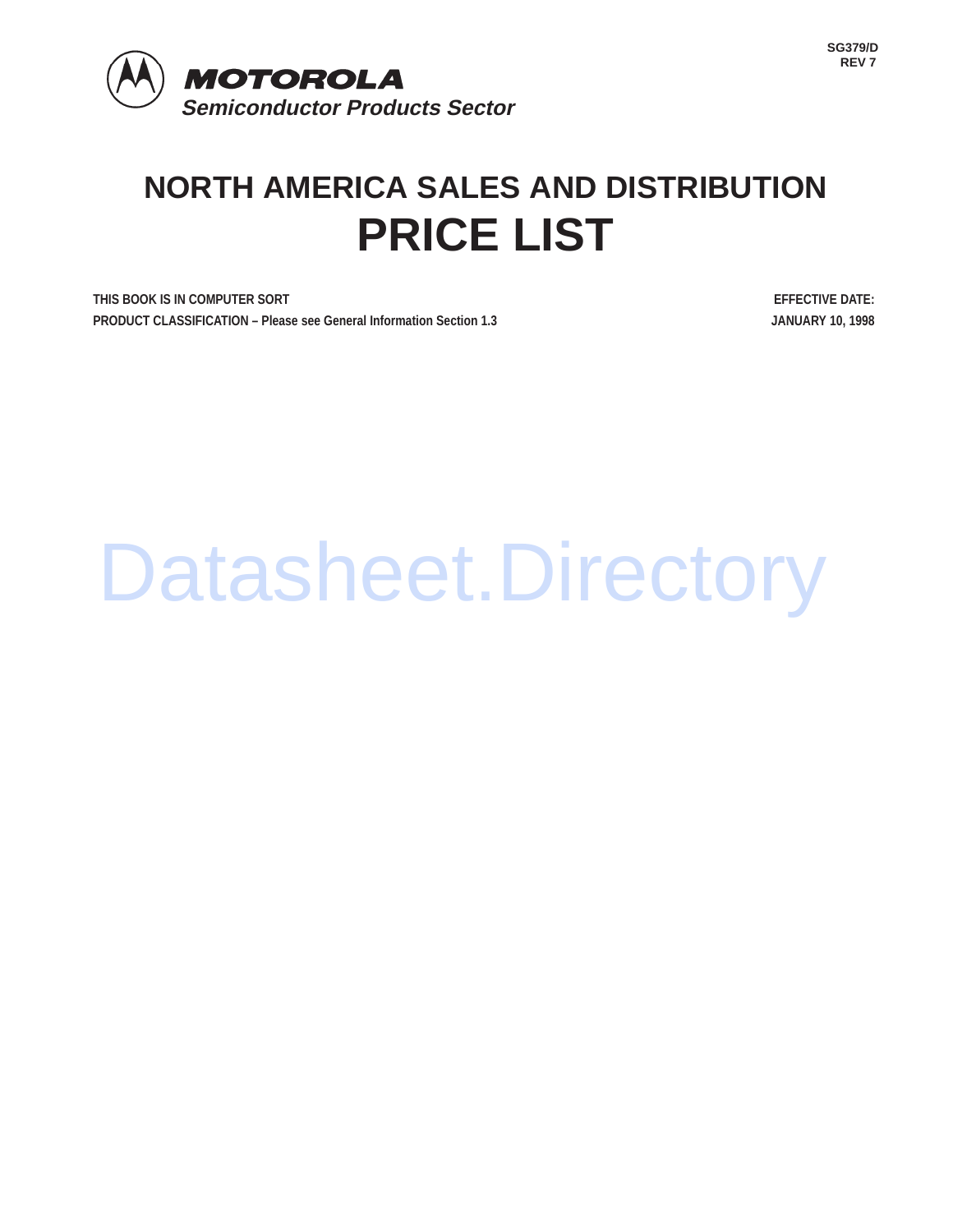





**Pull Through Chart**





**Development Systems**





**Commercial Component and Development Systems Pricing**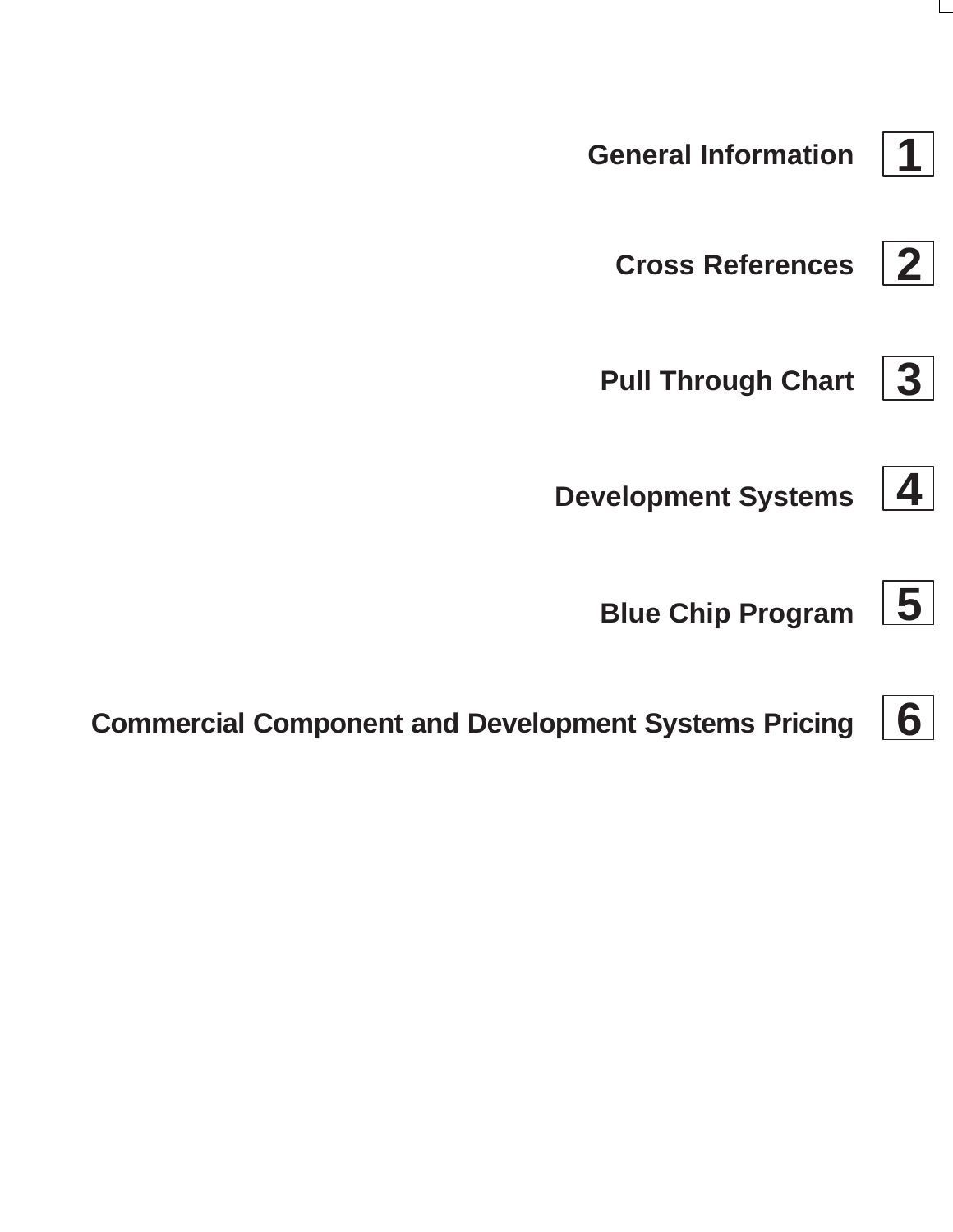## **General Information**

Elimination Of Ozone Depleting Chemicals . . 1–2 (Rev. July 97) Motorola Distributor Product Classifications . . . . . . . . . . . . . . . . 1–3 (Rev. July 97) Motorola Sales Offices & Representatives . . . 1–4 (Rev. Jan. 98) Motorola Standard Policies & Disclaimers . . . 1–5 (Rev. Jan. 96) Indemnification Form 1–6 . . . . . . . . . . . . . . . . . . . . . (Rev. Jan. 94) Pricing and Ordering Information . . . . . . . . . . 1–7 (Rev. Jan. 94) Using Computer Sort – Finding Devices Easily In This Book . . . . 1-8 (Rev. Jan. 96) **1**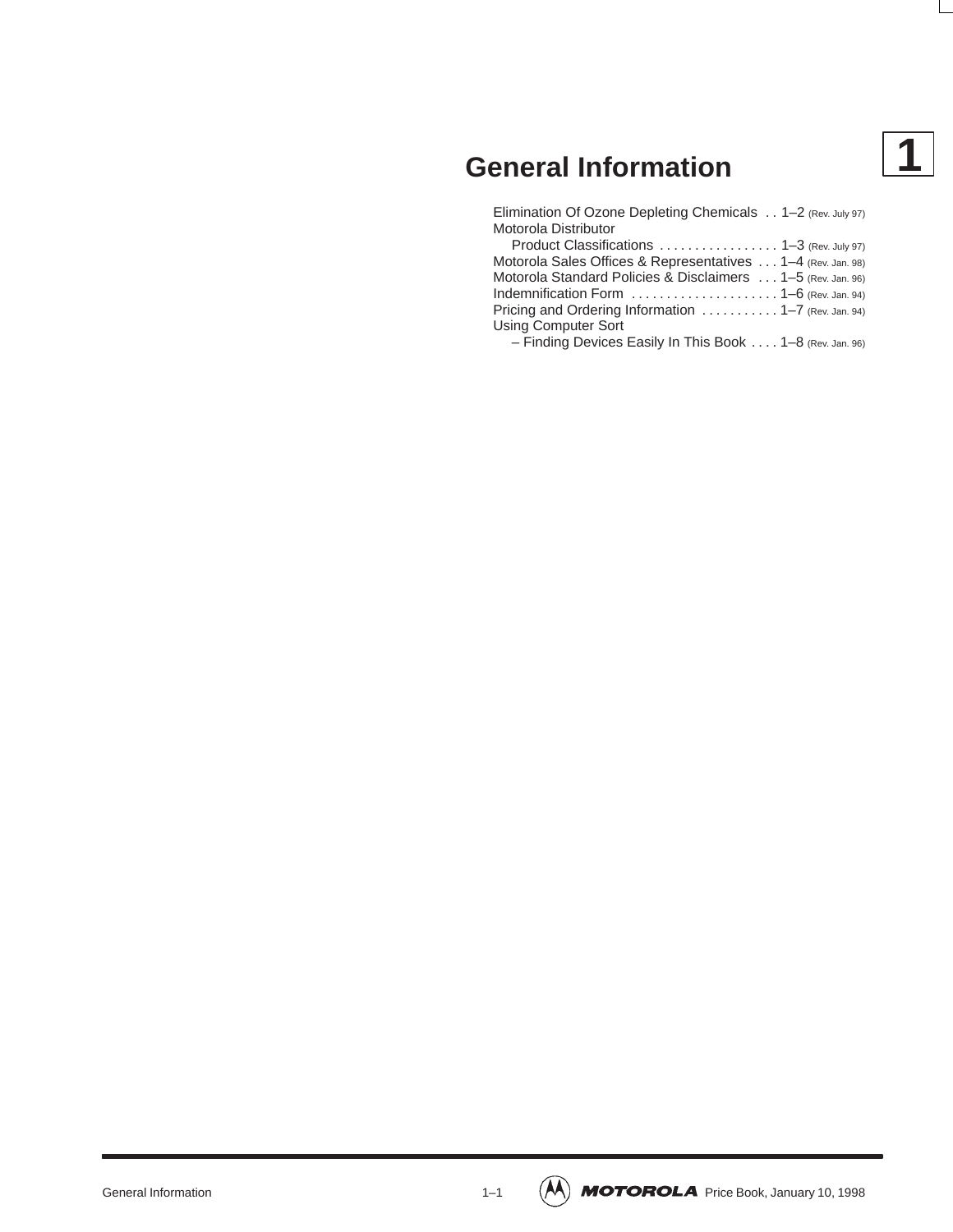## **ELIMINATION OF OZONE DEPLETING CHEMICALS**

Motorola Semiconductor Products Sector has been asked by many of its customers to report on its usage of ozone depleting substances in its manufacture of products with respect to the new federal labeling requirements under the 1990 Clean Air Act amendments.

As of May 1993, Motorola SPS meets the conditions of the EPA Final Rule defining labeling requirements. The products currently manufactured by Motorola SPS will be free of labeling, as well as those that we manufacture in the future.

Motorola began its worldwide elimination program early in the process and is pleased that we met the goal ahead of the EPA's schedule. The protection of the environment, including the ozone layer, continues to be a major interest of Motorola SPS.

If you should have any questions or concerns about CFC's or other ozone depleting substances, or about environmental topics in general, please let us know.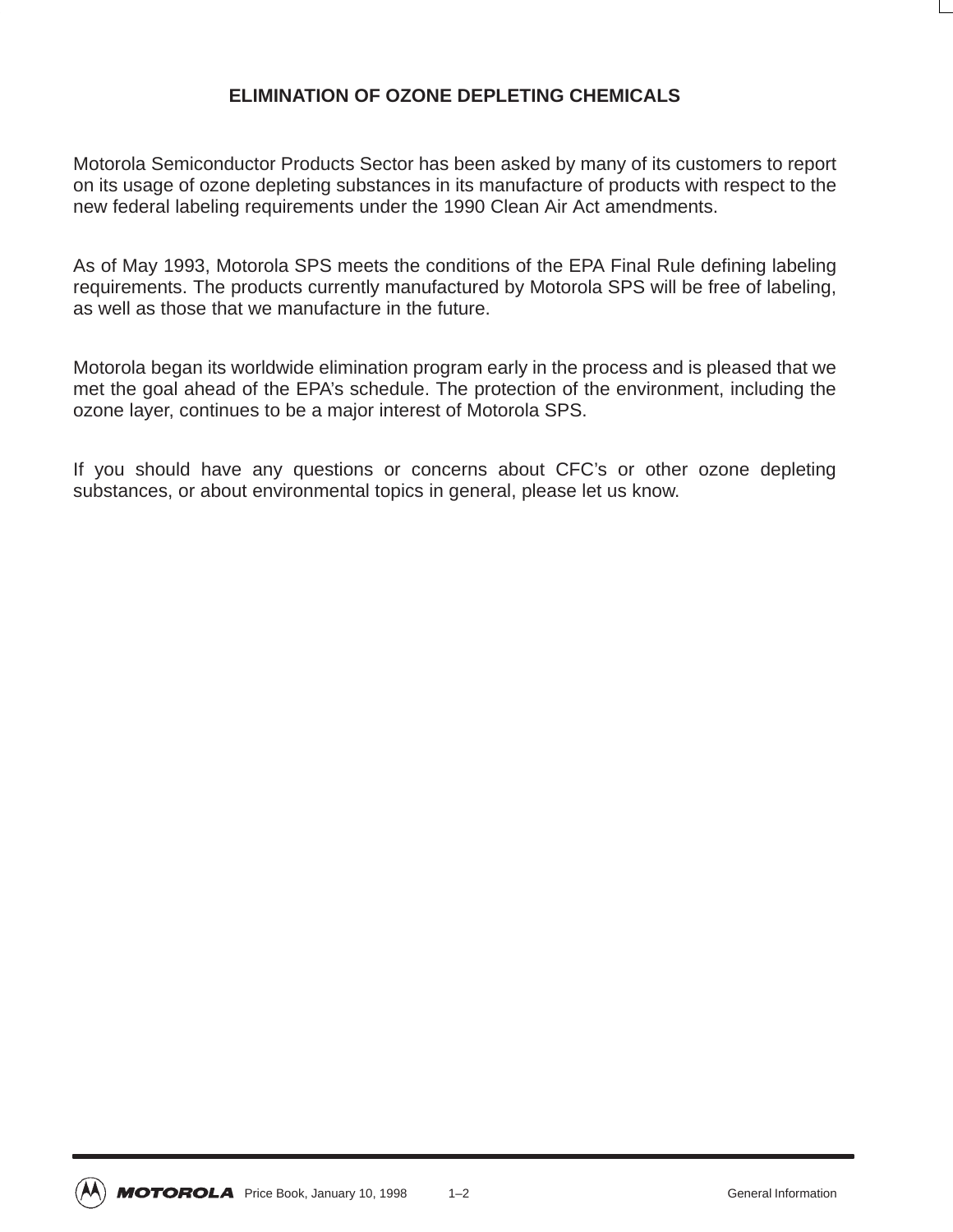## **MOTOROLA DISTRIBUTOR PRODUCT CLASSIFICATIONS**

| <b>CLASSIFICATION:</b> | <b>DESCRIPTION:</b>                                                                                                                                                                                                                                                  |
|------------------------|----------------------------------------------------------------------------------------------------------------------------------------------------------------------------------------------------------------------------------------------------------------------|
| 1                      | "Class One" Device<br>A mature, stable, high-volume<br>Motorola Device with a broad customer base.                                                                                                                                                                   |
| $\mathbf{2}$           | "Class Two" Device<br>A moderate-volume or high-volume<br>Motorola Device with possible market volatility.                                                                                                                                                           |
| 3                      | "Class Three" Device<br>A low-volume Motorola Device on declining<br>side of its Product Lifecycle available ONLY through<br>a Motorola designated Class 3 catalog distributor.<br>A Class 3 designation does not mean that Motorola<br>has discontinued the device. |
| N                      | "Class N" Device<br>A Motorola Device introduced within<br>the last two years requiring Sales and Marketing<br>Design-In effort.                                                                                                                                     |
| R.                     | "Class R" Device<br>A key "focus" Motorola Device that<br>requires Distributor inventory stocking.                                                                                                                                                                   |

Below is a summary matrix of how this terminology applies to each Product Class:

| <b>CLASS:</b>   | <b>PREFERRED</b><br><b>CLASS:</b> |
|-----------------|-----------------------------------|
| 1               | Υ                                 |
| $\mathbf{2}$    | Y                                 |
| N               | Υ                                 |
| R               | Υ                                 |
| 3               | N                                 |
| <b>NON BOOK</b> | N                                 |

**1**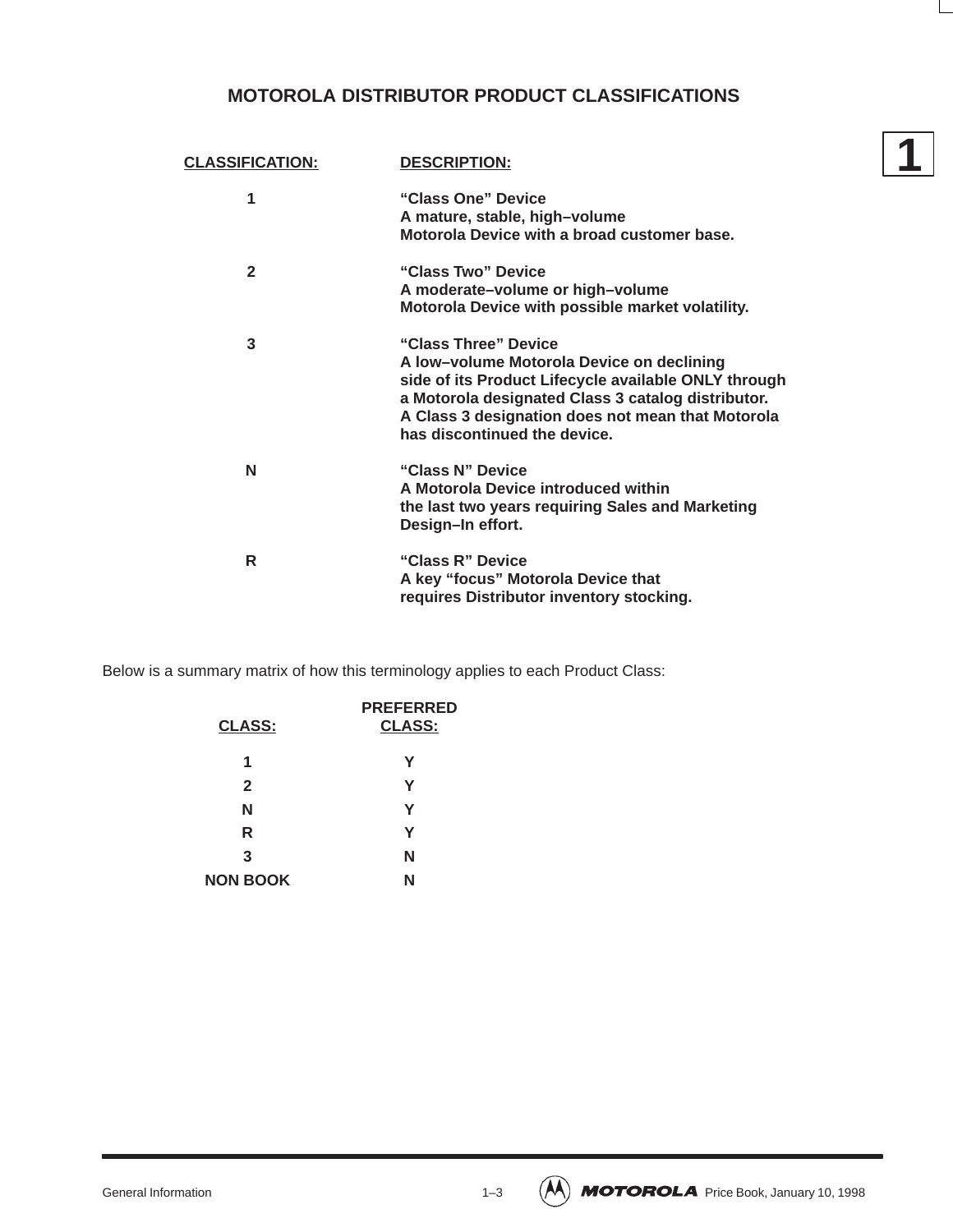1/1/98

#### **UNITED STATES**

| <b>ALABAMA</b>                    |                  |
|-----------------------------------|------------------|
| Huntsville                        | (205)464-6800    |
| ALASKA<br>ARIZONA                 | (800) 635 - 8291 |
| Phoenix<br>CALIFORNIA             | (602)302-8056    |
| Calabasas                         | (818) 878-6800   |
|                                   | (714) 753 - 7360 |
| Los Angeles                       | (818) 878 - 6800 |
| San Diego                         | (619)541-2163    |
| Sunnyvale                         | (408)749-0510    |
| <b>COLORADO</b>                   |                  |
| Denver                            | (303)337-3434    |
| <b>CONNECTICUT</b><br>Wallingford | (203)949-4100    |
| <b>FLORIDA</b>                    |                  |
| Clearwater                        | (813) 524 - 4177 |
| Maitland                          | (407)628-2636    |
| Pompano Beach/Ft. Lauderdale      | (954)351-6040    |
| <b>GEORGIA</b>                    |                  |
| Atlanta<br><b>IDAHO</b>           | (770)729-7100    |
|                                   | (208)323-9413    |
| ILLINOIS                          |                  |
| Chicago/Schaumburg                | (847)413-2500    |
| <b>INDIANA</b>                    |                  |
| Indianapolis                      | (317) 571 - 0400 |
|                                   | (765)455-5100    |
| Kokomo                            |                  |
| IOWA                              | (319)378-0383    |
| Cedar Rapids                      |                  |
| KANSAS                            |                  |
| Kansas City/Mission               | (913)451–8555    |
| <b>MARYLAND</b>                   |                  |
| Columbia                          | (410)381-1570    |
| <b>MASSACHUSETTS</b>              |                  |
| Marlborough                       | (508)357-8207    |
|                                   | (781) 932 - 9700 |
| MICHIGAN                          |                  |
|                                   | (248)347–6800    |
| MINNESOTA                         |                  |
| Minnetonka                        | (612)932-1500    |
| <b>MISSOURI</b>                   |                  |
| St. Louis                         | (314)275-7380    |
| <b>NEW JERSEY</b>                 |                  |
| <b>NEW YORK</b>                   | (973)808-2400    |
|                                   | (716)425-4000    |
|                                   |                  |
|                                   | (914)896-0511    |
| Hauppauge                         | (516)361-7000    |
| <b>NORTH CAROLINA</b>             |                  |
|                                   | (919)870-4355    |
| OHIO                              |                  |
| Cleveland                         | (440)349-3100    |
| Columbus/Worthington              | (614)431–8492    |
| Dayton                            | (937)438-6800    |
| <b>OKLAHOMA</b>                   |                  |
|                                   | (918)251–3414    |
|                                   | (918) 258 - 0933 |
| <b>OREGON</b>                     |                  |
| Portland                          | (503)641-3681    |
| <b>PENNSYLVANIA</b>               |                  |
| Colmar                            | (215)997–1020    |
| Philadelphia/Horsham              | (215) 957 - 4100 |
| <b>TENNESSEE</b>                  |                  |
| Knoxville                         | (423)584–4841    |
| TEXAS                             |                  |
| Austin                            | (512)502-2100    |
| Houston                           | (713)251-0006    |
|                                   | (972)516-5100    |
|                                   |                  |

## **SALES OFFICES**

| Richmond  (804)285-2100             |  |
|-------------------------------------|--|
| WASHINGTON                          |  |
| Bellevue  (425)454-4160             |  |
| Seattle (toll free)  (206)622-9960  |  |
| <b>WISCONSIN</b>                    |  |
| Milwaukee/Brookfield  (414)792-0122 |  |
|                                     |  |

Field Applications Engineering Available Through All Sales Offices

#### **CANADA**

| <b>BRITISH COLUMBIA</b>    |  |
|----------------------------|--|
| Vancouver  (604)606-8502   |  |
| <b>ONTARIO</b>             |  |
| Ottawa  (613)226-3491      |  |
| Mississauga  (905)501-3500 |  |
| <b>QUEBEC</b>              |  |
| Montreal  (514)333-3300    |  |

#### **INTERNATIONAL**

| <b>AUSTRALIA</b>                     |
|--------------------------------------|
| (61-3)98870711<br>Melbourne          |
| (61-2)99661071<br>$Sydney$           |
| <b>BRAZIL</b>                        |
| Sao Paulo  55(011)3030-5244          |
| <b>CHINA</b>                         |
| Beijing<br>86-10-68437222            |
| 86-20-87537888<br>Guangzhou          |
| Shanghai<br>86-21-63747668           |
| 86-22-25325072<br>Tianjin            |
| <b>CZECH REPUBLIC</b>                |
|                                      |
| <b>FINLAND</b>                       |
| Helsinki (358) 9 6824 400            |
| Direct Sales Lines (358) 9 6824 4044 |
|                                      |
|                                      |
| <b>FRANCE</b>                        |
| Paris  33134 635900                  |
| <b>GERMANY</b>                       |
| Langenhagen/Hanover  49(511)786880   |
| Munich  49 89 92103-0                |
| Nuremberg 49 911 96-3190             |
| Sindelfingen 49 7031 79 710          |
| Wiesbaden  49 611 973050             |
| <b>HONG KONG</b>                     |
| Kwai Fong  852-2-610-6888            |
| Tai Po  852-2-666-8333               |
| <b>HUNGARY</b>                       |
|                                      |
| <b>INDIA</b>                         |
| Bangalore  91-80-5598615             |
| <b>ISRAEL</b>                        |
| Herzlia  972-9-9522333               |
| <b>ITALY</b>                         |
| Milan 39(2)82201                     |
| <b>JAPAN</b>                         |
| Kyusyu<br>81-92-725-7583             |
| Gotanda  81-3-5487-8311              |
| 81-52-232-3500<br>$N$ agoya          |
| 81-6-305-1801                        |
| 81-22-268-4333<br>Sendai             |
| 81-878-37-9972<br>Takamatsu          |
| Tokyo  81-3-3440-3311                |
|                                      |
| <b>KOREA</b>                         |
| Pusan  82(51)4635-035                |
| Seoul 82-2-3440-7200                 |
| <b>MALAYSIA</b>                      |
| Penang  60(4)228-2514                |

#### **MEXICO**

| י טשוואו               |                                  |
|------------------------|----------------------------------|
|                        | Chihuahua  52(14)39-3120         |
|                        | Mexico City  52(5)282-0230       |
|                        | Guadalajara  52(36)78-0750       |
| Zapopan Jalisco        | 52(36)78-0750                    |
| Marketing              | 52(36)21-2023                    |
|                        | Customer Service  52(36)669-9160 |
| <b>NETHERLANDS</b>     |                                  |
|                        |                                  |
|                        |                                  |
|                        |                                  |
| POLAND                 |                                  |
|                        |                                  |
| <b>PUERTO RICO</b>     |                                  |
|                        | Rio Piedras  (787)282-2300       |
| <b>RUSSIA</b>          |                                  |
|                        |                                  |
| <b>SCOTLAND</b>        |                                  |
|                        | East Kilbride (44)1355 565447    |
| SINGAPORE  (65)4818188 |                                  |
| <b>SPAIN</b>           |                                  |
|                        |                                  |
|                        |                                  |
| <b>SWEDEN</b>          |                                  |
| <b>SWITZERLAND</b>     |                                  |
|                        | Geneva 41(22)799 11 11           |
|                        | Zurich  41(1)730-4074            |
| TAIWAN                 |                                  |
|                        | Taipei  886(2)717-7089           |
| THAILAND               |                                  |
| Bangkok  66(2)254-4910 |                                  |
| <b>TURKEY</b>          |                                  |
|                        |                                  |
| <b>UNITED KINGDOM</b>  |                                  |
|                        | Aylesbury  44 1 (296)395252      |
|                        |                                  |

#### **NORTH AMERICA**

#### **FULL LINE REPRESENTATIVES**

| <b>ARIZONA, Tempe</b>                |                   |
|--------------------------------------|-------------------|
| S&S Technologies, Inc.               | (602)414-1100     |
| <b>CALIFORNIA, Loomis</b>            |                   |
| Galena Technology Group              | (916) 652 - 0268  |
| <b>INDIANA, Indianapolis</b>         |                   |
| Bailey's Electronics                 | (317)848-9958     |
| <b>NEVADA, Clark County</b>          |                   |
| S&S Technologies, Inc.               | (602)414-1100     |
| <b>NEVADA, Reno</b>                  |                   |
| Galena Tech. Group  (702)746-0642    |                   |
| <b>NEW MEXICO, Albuquerque</b>       |                   |
| S&S Technologies, Inc. (505)414-1100 |                   |
| <b>TEXAS. El Paso</b>                |                   |
| S&S Technologies, Inc.               | $(915)833 - 5461$ |
| <b>UTAH, Salt Lake City</b>          |                   |
| Utah Comp. Sales, Inc.               | (801) 572 - 4010  |
| <b>WASHINGTON, Spokane</b>           |                   |
| Doug Kenley                          | (509)924-2322     |
|                                      |                   |

## **NORTH AMERICA**

#### **HYBRID/MCM COMPONENT SUPPLIERS**

| Chip Supply  (407) 298-7100                |  |
|--------------------------------------------|--|
| Elmo Semiconductor  (818)768-7400          |  |
| Minco Technology Labs Inc. . (512)834-2022 |  |
| Semi Dice Inc. (310)594-4631               |  |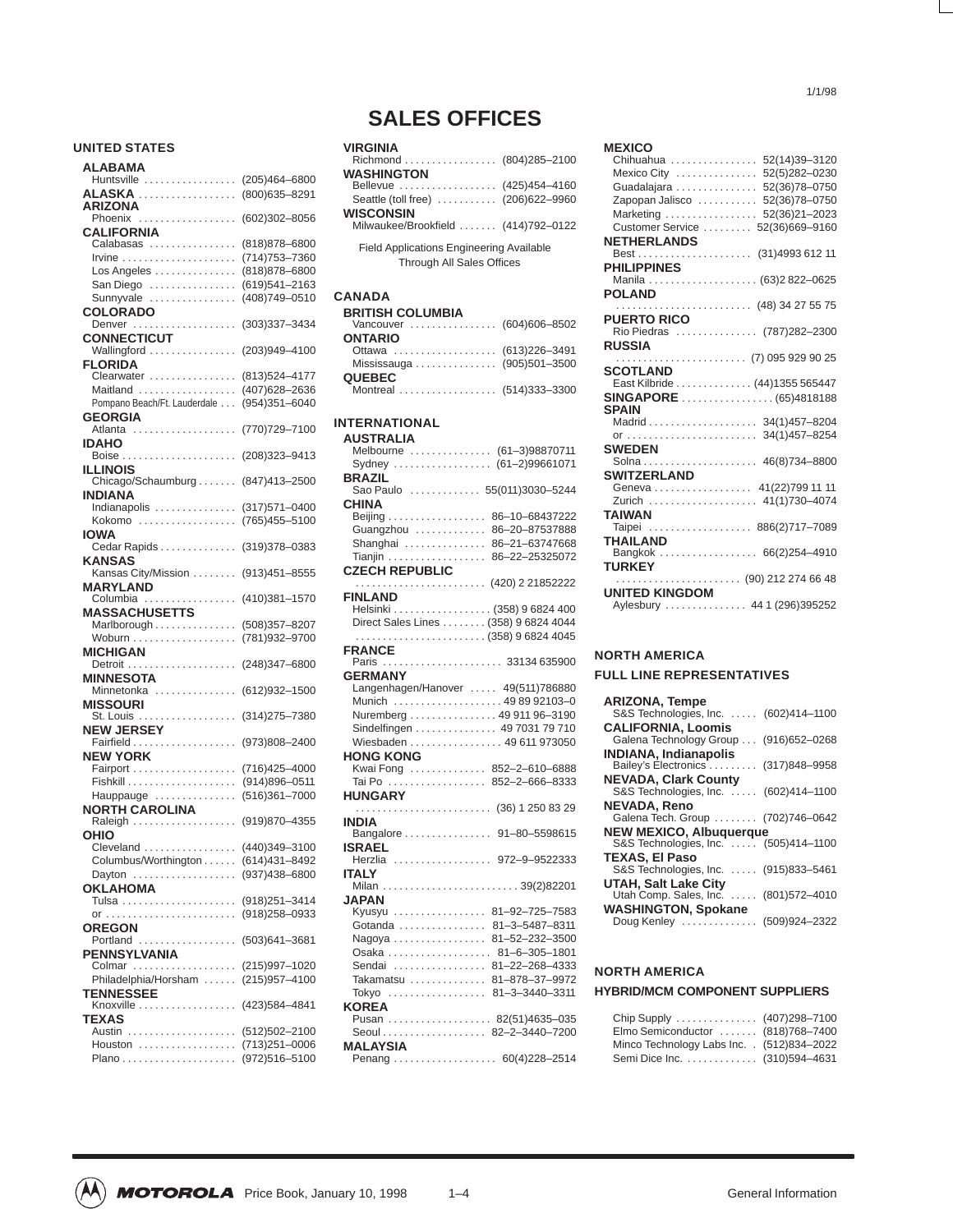## **MOTOROLA STANDARD POLICIES & DISCLAIMERS**

Motorola reserves the right to make changes without further notice to any products herein. Motorola makes no warranty, representation or guarantee regarding the suitability of its products for any particular purpose, nor does Motorola assume any liability arising out of the application or use of any product or circuit, and specifically disclaims any and all liability, including without limitation consequential or incidental damages.

"Typical" parameters which may be provided in Motorola data sheets and/or specifications can and do vary in different applications and actual performance may vary over time. All operating parameters, including "Typicals" must be validated for each customer application by customer's technical experts.

Motorola does not convey any license under its patent rights nor the rights of others.

Motorola and  $\&$  are registered trademarks of Motorola, Inc. Motorola, Inc. is an Equal Opportunity/Affirmative Action Employer.

#### **MOTOROLA PRODUCT SAFETY POLICY**

#### **OEM POLICY**

Motorola products are not designed, intended, nor authorized for use as components in systems intended for surgical implant into the body, or in other applications intended to support or sustain life, or in any other application in which the failure of the Motorola product could create a situation where personal injury or death may occur. Should Buyer purchase or use Motorola products for any such unintended or unauthorized application, Buyer shall indemnify\* and hold Motorola and its officers, employees, subsidiaries, affiliates, and distributors harmless against all claims, costs, damages, and expenses, and reasonable attorney fees arising out of, directly or indirectly, any claim of personal injury or death associated with such unintended or unauthorized use, even if such claim alleges that Motorola was negligent regarding the design or manufacture of the product.

#### **DISTRIBUTOR POLICY**

Motorola products are not designed, intended, nor authorized for use as components in systems intended for surgical implant into the body, or in other applications intended to support or sustain life, or in any other application in which the failure of the Motorola product could create a situation where personal injury or death may occur.

Motorola periodically may inform Distributor that certain customers have sought and been denied permission to purchase certain Motorola products for such uses directly from Motorola. Distributor agrees, upon being so informed, to take reasonable action to prevent sales of the Motorola products in question for such uses to any such identified customers.

Distributor further agrees, before any sale of Motorola products made with actual knowledge that the customer is purchasing for such use, to inform Motorola of the potential sale. In the event Motorola, in its sole discretion, determines that it does not want its product sold for such use, Distributor agrees that it will not sell the product or any substitute Motorola products to the customer for such use.

If Distributor makes the sale despite Motorola's instruction to the contrary, Distributor agrees to indemnify\* and hold Motorola, and its officers, employees, subsidiaries, affiliates, and distributors harmless against all claims, costs, damages, and expenses, and reasonable attorney fees arising out of, directly or indirectly, any claim of personal injury or death associated with such unauthorized use, even if such claim alleges that Motorola was negligent regarding the design or manufacture of the product.

\* NOTE: A copy of the standard Motorola indemnity form is on the following page.

**1**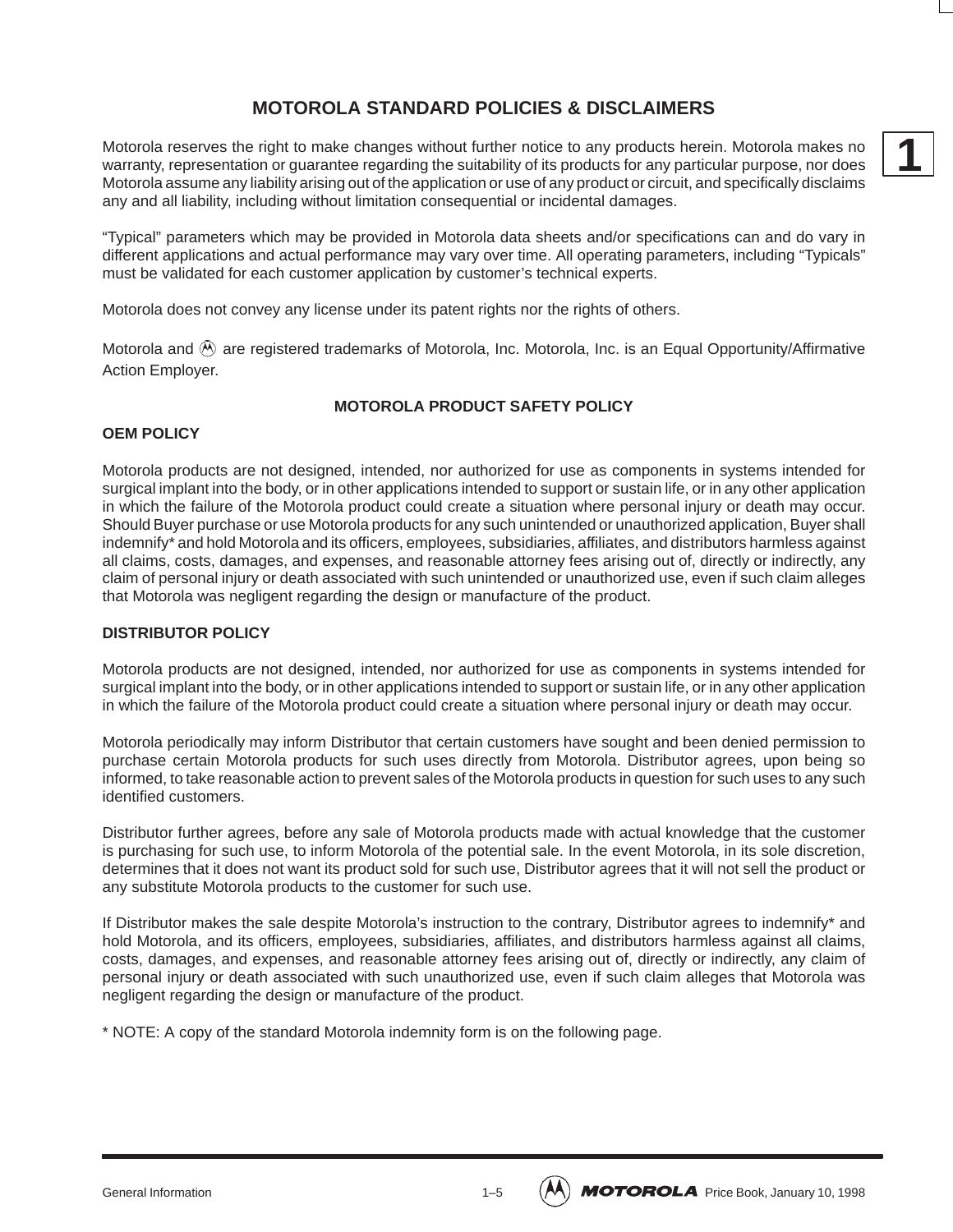## **INDEMNIFICATION FORM**

Motorola, Inc. ("Motorola"), and ("Customer") hereby agree to the following in regard to all purchases of Motorola semiconductor products by customer from whatever source:

- 1. Customer hereby agrees to indemnify, defend, and hold harmless Motorola, and all of its officers, directors, subsidiaries, affiliates, agents, and/or employees (the "Indemnitees"), from and against any and all claims, demands, judgments, and lawsuits for personal injury or death or property damage arising out of or associated in any manner with the incorporation in any of Customer's devices, systems, or products of a device, die, component, part, or assembly ("Products") manufactured and/or sold by Motorola or any of its subsidiaries, affiliates, or distributors, and any and all losses, costs, damages, and expenses (including reasonable attorneys' fees) incurred by the Indemnitees or any of them in connection with such a claim, demand, judgment, or lawsuit; provided, however, that:
	- (a) Customer is provided with prompt notice after Motorola learns of any such claim, demand, or lawsuit;
	- (b) The Indemnitees cooperate fully with Customer in the defense of such claim, demand, or lawsuit; and
	- (c) Customer has the exclusive control over the defense and settlement of any such claim, demand, or lawsuit.
- 2. The foregoing indemnity is agreed by the parties hereto to apply to any and all claims of whatever nature against the Indemnitees, including expressly, but not limited to, claims that any of the Indemnitees were negligent, jointly or collectively, whether actively or passively, regarding any acts or omissions in connection with the design, manufacture,and/or sale of Motorola's Semiconductor Products, or claims that Motorola's Semiconductor Products were defective or dangerous in design or manufacture or would otherwise subject any of the Indemnitees to liability on any strict liability theory, **except only claims arising from Motorola's willful misconduct.**

**IN WITNESS WHEREOF,** the parties hereto have caused their duly authorized officers to execute this Indemnity as of the date indicated.

**MOTOROLA, INC. CUSTOMER**

|          | Date:    |
|----------|----------|
| Address: | Address: |
|          |          |
|          |          |
|          |          |
|          |          |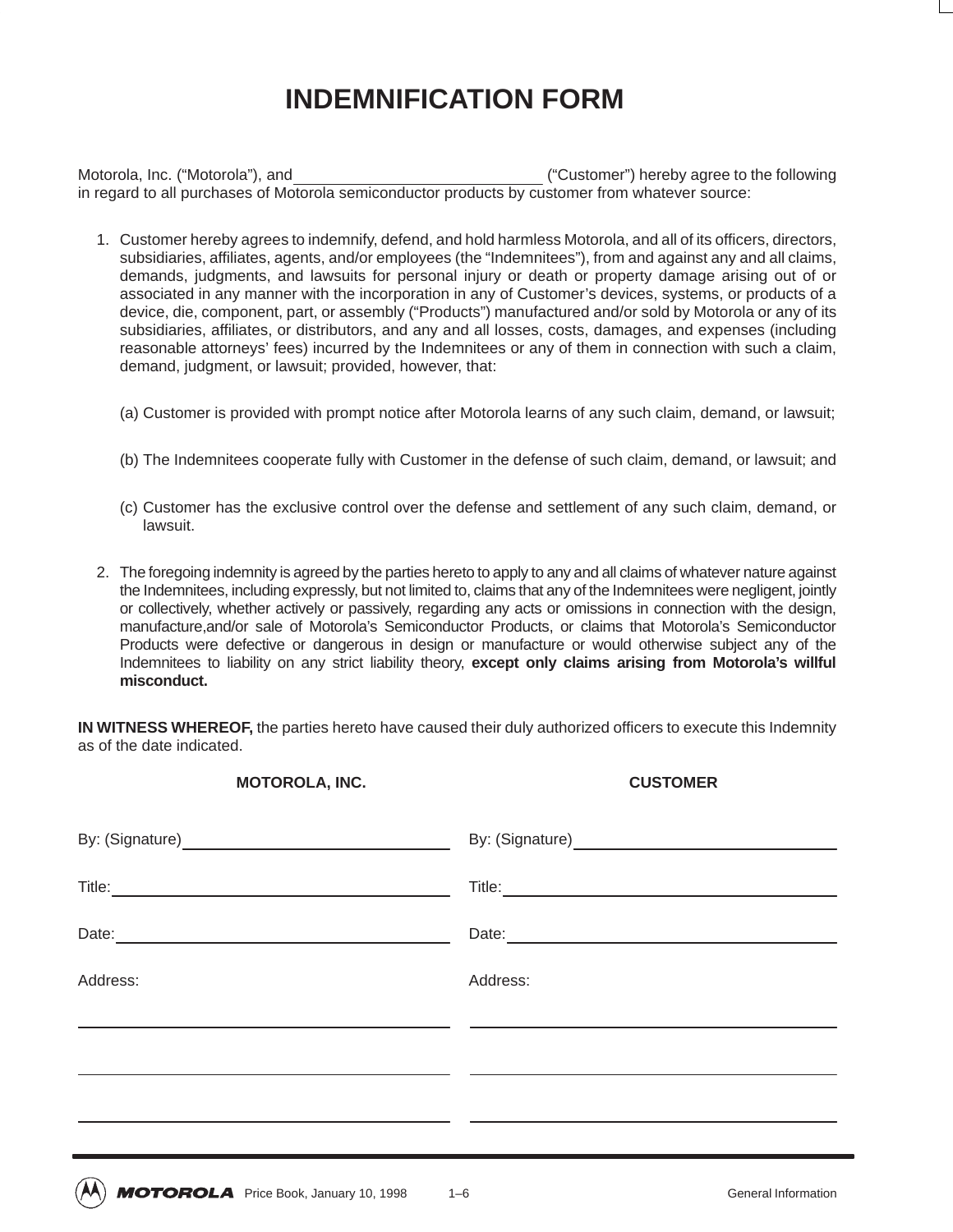## **PRICING AND ORDERING INFORMATION**

#### **PRICING POLICY**

All prices listed herein are in U.S. dollars. These prices supersede all previously issued prices and are subject to change or withdrawal without notice.

#### **MINIMUM ORDER REQUIREMENTS**

- All orders placed directly with Motorola must be in multiples of the "Factory Order Increment" quantity specified for that device. Orders placed with Motorola authorized distributors should be in multiples of the "Suggested Resale" column quantity to minimize handling–induced quality problems and administrative errors.
- The minimum acceptable line item (scheduled release) for orders placed on Motorola is \$200 in multiples of the "Factory Order Increment" quantity, unless otherwise noted.

Note: These minimums do not apply to literature or samples.

#### **CHANGE ORDER & CANCELLATION REQUIREMENTS**

• Thirty–five (35) days' notice, prior to the MSD (Motorola Schedule Date), is required for all standard commercial price book device order changes and/or cancellations. The starting date is the date of formal notification to the appropriate Motorola order entry location.

Note: Specials, non–book devices, or price book devices on allocation require sixty–five (65) days' notice.

• Customers and authorized distributors on EDI for change orders and cancellations may be authorized to reduce the above notification requirements by five (5) days.

#### **RETURNS**

The customer must obtain advance authorization for the return of any product from the responsible Motorola Salesperson or Authorized Distributor. At the time such authorization is granted, the customer will be informed of the return procedure to be followed. In all cases, such products are to be returned FOB destination, normally by parcel post. Any replacement by the Company will also be FOB destination, normally by parcel post.

Product must be properly packaged in Motorola containers to be in saleable condition and to prevent electrical and mechanical damage. Except as noted below no returns will be accepted, unless the device is packaged in complete original primary containers. For devices shipped in the sealed "drypack" desiccant bags, no returns will be accepted unless the original factory seal is unbroken and the bag is intact. Tape and reel devices must be on Motorola reels and must have the original seal and lead tape intact. There must be no writing or marking on any labels.

Note: These requirements do not apply to quality returns (including distributor returns for date code expiration), or to distributor returns due to price book deletion or devices being moved to Class 3.

Designer's, EPI–BASE, Epicap,MDTL, MECL, MECL 10,000, MECL III, MHTL, MTTL, Multi–Pak, QUIL, Surmetic, SWITCHMODE, Thermopad, and Uniwatt are trademarks of Motorola, Inc.

Annular Semiconductors and Field Relief Electrode are patented by Motorola, Inc.



**1**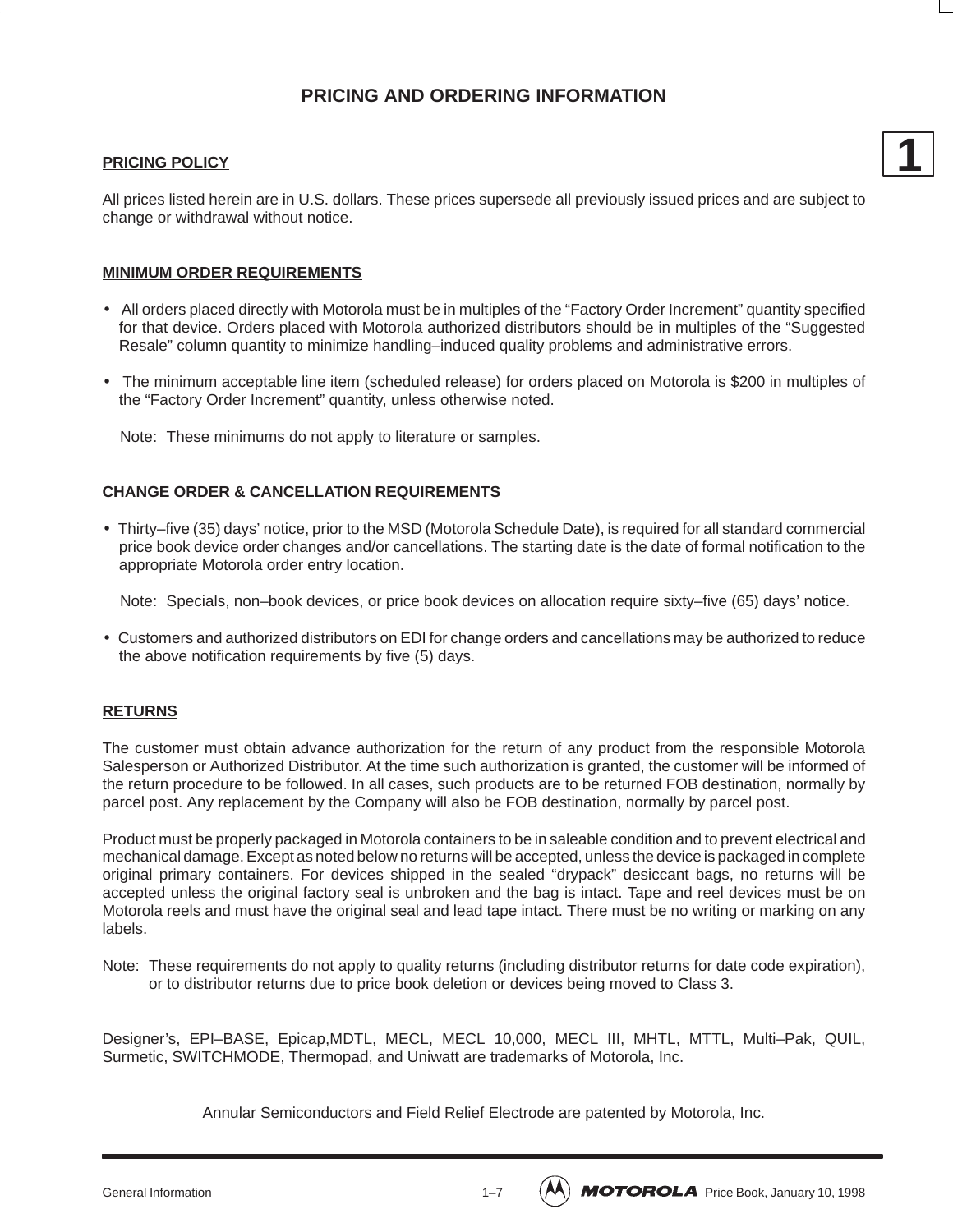## **USING COMPUTER SORT**

## **FINDING DEVICES EASILY IN THIS PRICE BOOK**

As indicated on the front cover of this Price Book all devices listed are in "Computer Sort".

All devices listed in this book follow a 39 character alphabet. This "new" alphabet starts with a period, a dash and a slash  $(.-/)$ , followed by the 26 letter alphabet (A thru Z), which is then followed by 10 numbers (0 thru 9).

The ranking or hierarchy of this 39 character alphabet is as follows:

. – / A B C D E F G H I J K L M N O P Q R S T U V W X Y Z 0 1 2 3 4 5 6 7 8 9

Therefore, if you are looking for a device starting with a letter of the alphabet like an MC1741CP, it would appear before a device starting with a number, such as 2N1132.

## **TO FIND A DEVICE IN THIS PRICE BOOK:**

Start with the first character of the device and find that section of the price book that corresponds to this character (i.e. a Slash (/), an "M" or a "2"); next move to the second character in the device number, and move to that character within the same portion of the listing; and so on until the device number is found. In other words it is used just like a dictionary, character by character.

### **EXAMPLE:**

To find the 2N6837, go to that section of the listing that begins with the Number "2" (Notice that the section follows all devices that begin with a letter of the alphabet or "1"). Next, find that portion of the listing that begins with "2N" (Notice it follows those devices that begin with "2K".) Next, find that portion of the listing that begins with "2N6". (Notice it follows those devices that begin with "2N5".) Continue looking for those portions that begin with the next consecutive character until you have found the entire number.

### **IMPORTANT**

Because of the way "computer sort" works it is not necessary to be concerned with the absolute value or number of characters in a part number, just move across the device part number, left to right, one character at a time until you find the number.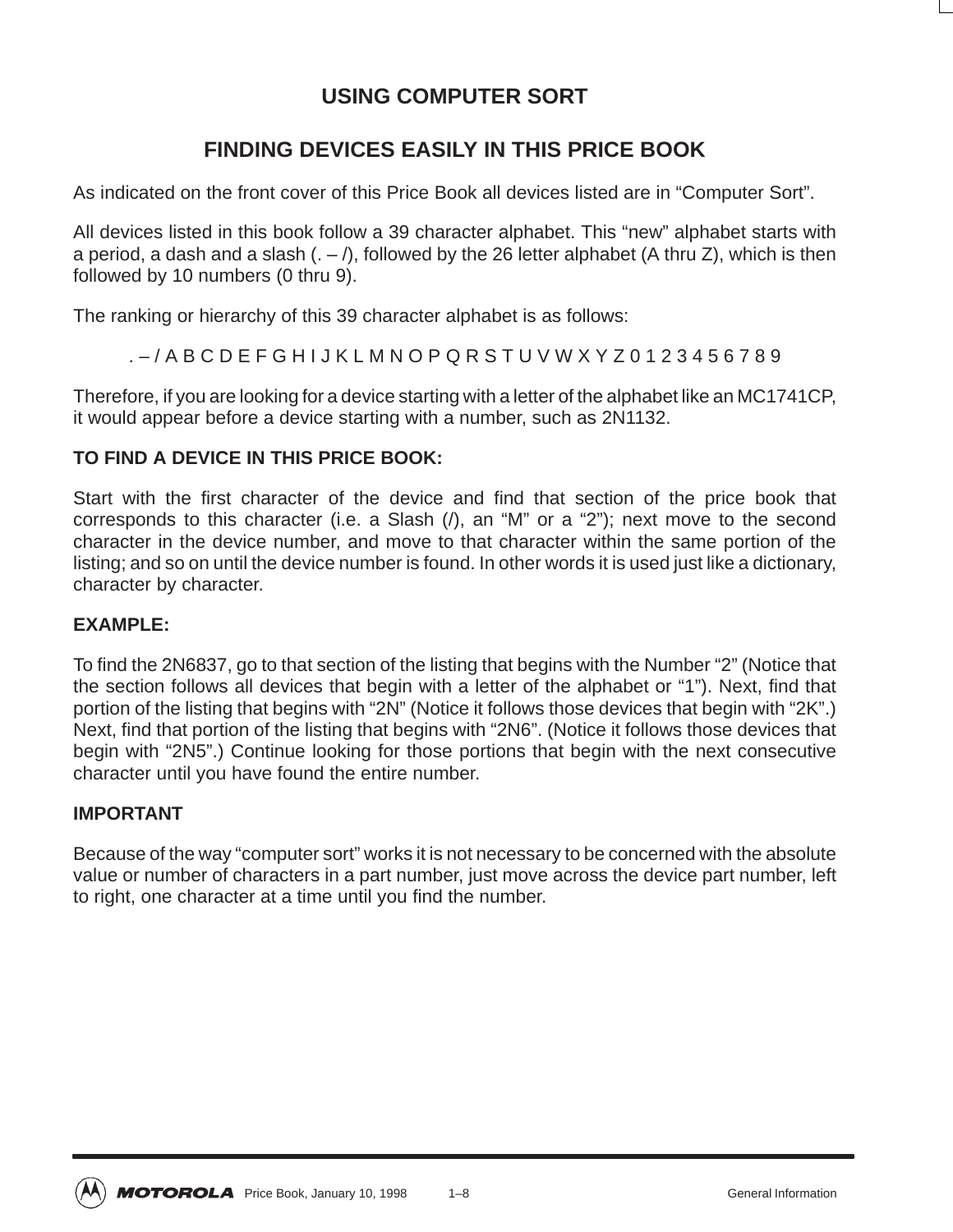## **Cross References**

| Signal Products                                                              |  |
|------------------------------------------------------------------------------|--|
| Through-Hole To Surface Mount  2-3 (Rev. July 97)                            |  |
| FPGA Cross Reference $\ldots \ldots \ldots \ldots \ldots 2-5$ (Rev. Jan. 94) |  |

**2**

L

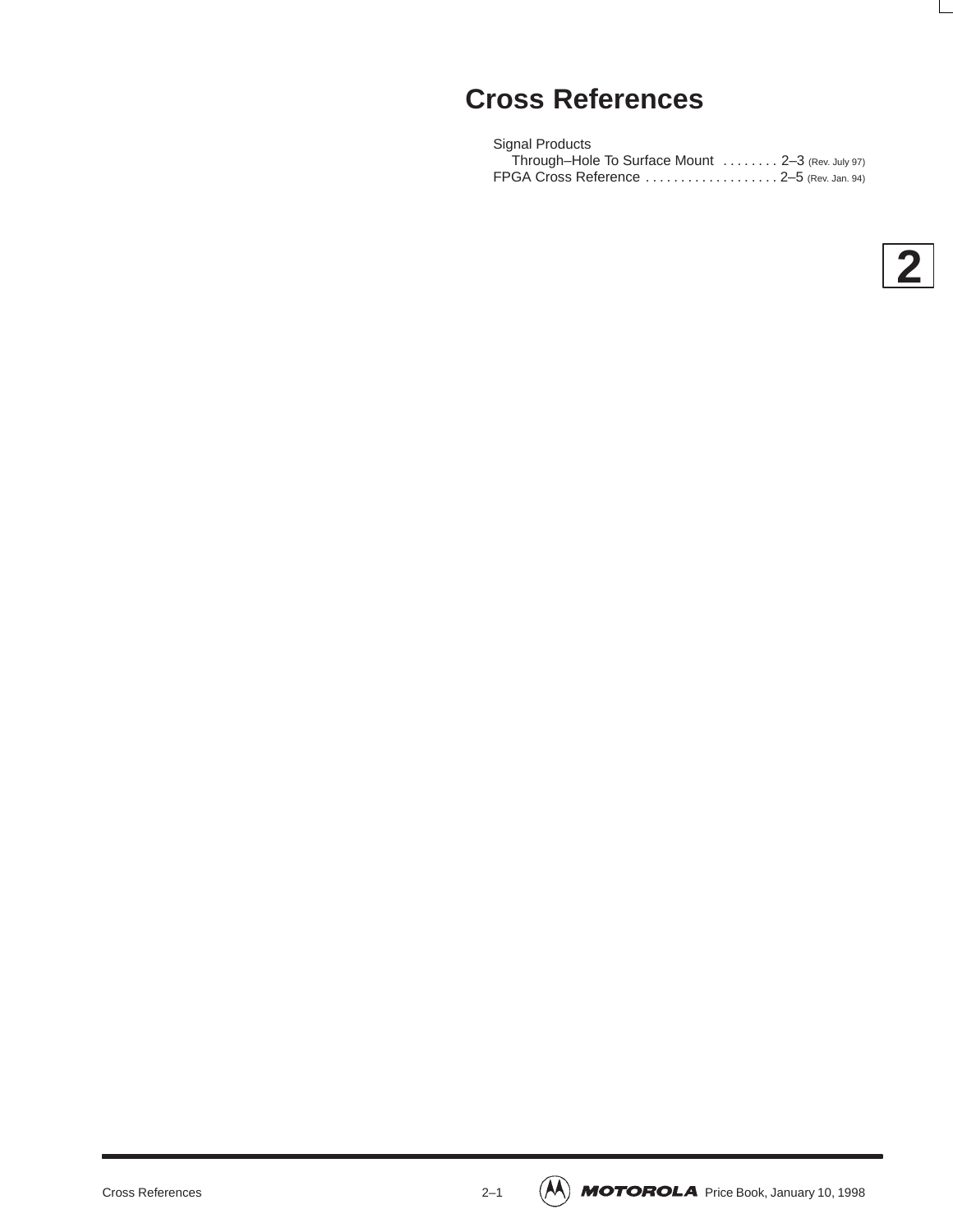(A) **MOTOROLA** Price Book, January 10, 1998 2–2

 $\mathsf{L}$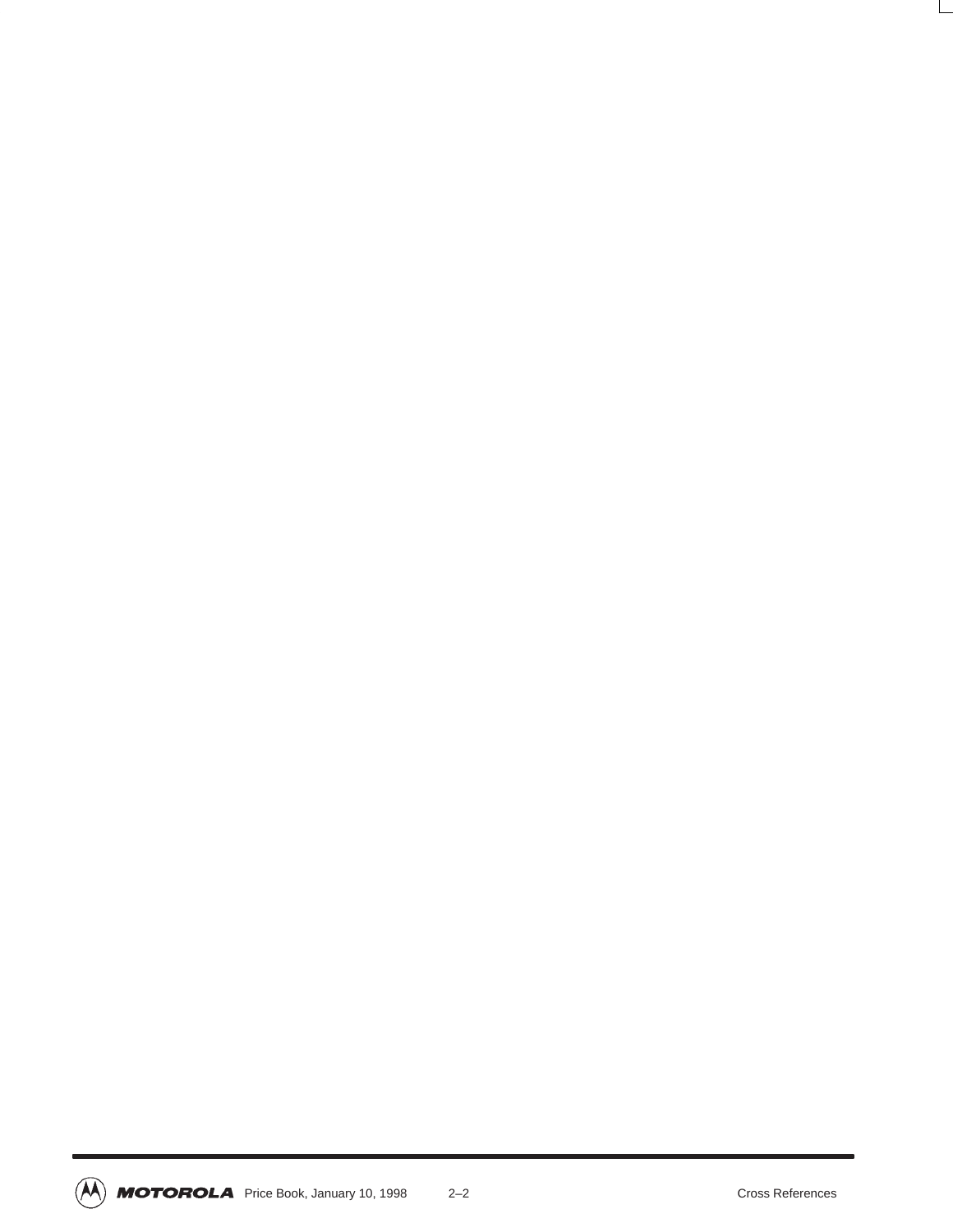

# **SIGNAL PRODUCTS THROUGH–HOLE TO SURFACE MOUNT CROSS REFERENCE**

| <b>THROUGH-HOLE</b> | <b>SURFACE MOUNT</b> | <b>THROUGH-HOLE</b> | <b>SURFACE MOUNT</b> | <b>THROUGH-HOLE</b> | <b>SURFACE MOUNT</b> |
|---------------------|----------------------|---------------------|----------------------|---------------------|----------------------|
| 1N914               | MMBD914LT1           | 1N5270B             | MMBZ5170BL           | 1N6272A             | 1.5SMC11AT3          |
| 1N5221B             | MMBZ5221BLT1         | 1N5913B             | 1SMB5913BT3          | 1N6273A             | 1.5SMC12AT3          |
| 1N5222B             | MMBZ5222BLT1         | 1N5914B             | 1SMB5914BT3          | 1N6274A             | 1.5SMC13AT3          |
| 1N5223B             | MMBZ5223BLT1         | 1N5915B             | 1SMB5915BT3          | 1N6275A             | 1.5SMC15AT3          |
| 1N5224B             | MMBZ5224BLT1         | 1N5916B             | 1SMB5916BT3          | 1N6276A             | 1.5SMC16AT3          |
| 1N5225B             | MMBZ5225BLT1         | 1N5917B             | 1SMB5917BT3          | 1N6277A             | 1.5SMC18AT3          |
| 1N5226B             | MMBZ5226BLT1         | 1N5918B             | 1SMB5918BT3          | 1N6278A             | 1.5SMC20AT3          |
| 1N5227B             | MMBZ5227BLT1         | 1N5919B             | 1SMB5919BT3          | 1N6279A             | 1.5SMC22AT3          |
| 1N5228B             | MMBZ5228BLT1         | 1N5920B             | 1SMB5920BT3          | 1N6280A             | 1.5SMC24AT3          |
| 1N5229B             | MMBZ5229BLT1         | 1N5921B             | 1SMB5921BT3          | 1N6281A             | 1.5SMC27AT3          |
| 1N5230B             | MMBZ5230BLT1         | 1N5922B             | 1SMB5922BT3          | 1N6282A             | 1.5SMC30AT3          |
| 1N5231B             | MMBZ5231BLT1         | 1N5923B             | 1SMB5923BT3          | 1N6283A             | 1.5SMC33AT3          |
| 1N5232B             | MMBZ5232BLT1         | 1N5924B             | 1SMB5924BT3          | 1N6284A             | 1.5SMC36AT3          |
| 1N5233B             | MMBZ5233BLT1         | 1N5925B             | 1SMB5925BT3          | 1N6285A             | 1.5SMC39AT3          |
| 1N5234B             | MMBZ5234BLT1         | 1N5926B             | 1SMB5926BT3          | 1N6286A             | 1.5SMC43AT3          |
| 1N5235B             | MMBZ5235BLT1         | 1N5927B             | 1SMB5927BT3          | 1N6287A             | 1.5SMC47AT3          |
| 1N5236B             | MMBZ5236BLT1         | 1N5928B             | 1SMB5928BT3          | 1N6288A             | 1.5SMC51AT3          |
| 1N5237B             | MMBZ5237BLT1         | 1N5929B             | 1SMB5929BT3          | 1N6289A             | 1.5SMC56AT3          |
| 1N5238B             | MMBZ5238BLT1         | 1N5930B             | 1SMB5930BT3          | 1N6290A             | 1.5SMC62AT3          |
| 1N5239B             | MMBZ5239BLT1         | 1N5931B             | 1SMB5931BT3          | 1N6291A             | 1.5SMC68AT3          |
| 1N5240B             | MMBZ5240BLT1         | 1N5932B             | 1SMB5932BT3          | 1N6292A             | 1.5SMC75AT3          |
| 1N5241B             | MMBZ5241BLT1         | 1N5933B             | 1SMB5933BT3          | 1N6293A             | 1.5SMC82AT3          |
| 1N5242B             | MMBZ5242BLT1         | 1N5934B             | 1SMB5934BT3          | 1N6294A             | 1.5SMC91AT3          |
| 1N5243B             | MMBZ5243BLT1         | 1N5935B             | 1SMB5935BT3          | 1.5KE6.8A           | 1.5SMC6.8AT3         |
| 1N5244B             | MMBZ5244BLT1         | 1N5936B             | 1SMB5936BT3          | 1.5KE7.5A           | 1.5SMC7.5AT3         |
| 1N5245B             | MMBZ5245BLT1         | 1N5937B             | 1SMB5937BT3          | 1.5KE8.2A           | 1.5SMC8.2AT3         |
| 1N5246B             | MMBZ5246BLT1         | 1N5938B             | 1SMB5938BT3          | 1.5KE9.1A           | 1.5SMC9.1AT3         |
| 1N5247B             | MMBZ5247BLT1         | 1N5939B             | 1SMB5939BT3          | 1.5KE10A            | 1.5SMC10AT3          |
| 1N5248B             | MMBZ5248BLT1         | 1N5940B             | 1SMB5940BT3          | 1.5KE11A            | 1.5SMC11AT3          |
| 1N5249B             | MMBZ5249BLT1         | 1N5941B             | 1SMB5941BT3          | 1.5KE12A            | 1.5SMC12AT3          |
| 1N5250B             | MMBZ5250BLT1         | 1N5942B             | 1SMB5942BT3          | 1.5KE13A            | 1.5SMC13AT3          |
| 1N5251B             | MMBZ5251BLT1         | 1N5943B             | 1SMB5943BT3          | 1.5KE15A            | 1.5SMC15AT3          |
| 1N5252B             | MMBZ5252BLT1         | 1N5944B             | 1SMB5944BT3          | 1.5KE16A            | 1.5SMC16AT3          |
| 1N5253B             | MMBZ5253BLT1         | 1N5945B             | 1SMB5945BT3          | 1.5KE18A            | 1.5SMC18AT3          |
| 1N5254B             | MMBZ5254BLT1         | 1N5946B             | 1SMB5946BT3          | 1.5KE20A            | 1.5SMC20AT3          |
| 1N5255B             | MMBZ5255BLT1         | 1N5947B             | 1SMB5947BT3          | 1.5KE22A            | 1.5SMC22AT3          |
| 1N5256B             | MMBZ5256BLT1         | 1N5948B             | 1SMB5948BT3          | 1.5KE24A            | 1.5SMC24AT3          |
| 1N5257B             | MMBZ5257BLT1         | 1N5949B             | 1SMB5949BT3          | 1.5KE27A            | 1.5SMC27AT3          |
| 1N5258B             | MMBZ5258BLT1         | 1N5950B             | 1SMB5950BT3          | 1.5KE30A            | 1.5SMC30AT3          |
| 1N5259B             | MMBZ5259BLT1         | 1N5951B             | 1SMB5951BT3          | 1.5KE33A            | 1.5SMC33AT3          |
| 1N5260B             | MMBZ5260BLT1         | 1N5952B             | 1SMB5952BT3          | 1.5KE36A            | 1.5SMC36AT3          |
| 1N5261B             | MMBZ5261BLT1         | 1N5953B             | 1SMB5953BT3          | 1.5KE39A            | 1.5SMC39AT3          |
| 1N5262B             | MMBZ5262BLT1         | 1N5954B             | 1SMB5954BT3          | 1.5KE43A            | 1.5SMC43AT3          |
| 1N5263B             | MMBZ5263BLT1         | 1N5955B             | 1SMB5955BT3          | 1.5KE47A            | 1.5SMC47AT3          |
| 1N5264B             | MMBZ5264BLT1         | 1N5956B             | 1SMB5956BT3          | 1.5KE51A            | 1.5SMC51AT3          |
| 1N5265B             | MMBZ5265BLT1         | 1N6267A             | 1.5SMC6.8AT3         | 1.5KE56A            | 1.5SMC56AT3          |
| 1N5266B             | MMBZ5266BLT1         | 1N6268A             | 1.5SMC7.5AT3         | 1.5KE62A            | 1.5SMC62AT3          |
| 1N5267B             | MMBZ5267BLT1         | 1N6269A             | 1.5SMC8.2AT3         | 1.5KE68A            | 1.5SMC68AT3          |
| 1N5268B             | MMBZ5268BLT1         | 1N6270A             | 1.5SMC9.1AT3         | 1.5KE75A            | 1.5SMC75AT3          |
| 1N5269B             | MMBZ5269BLT1         | 1N6271A             | 1.5SMC10AT3          | 1.5KE82A            | 1.5SMC82AT3          |
|                     |                      |                     |                      |                     |                      |

**2**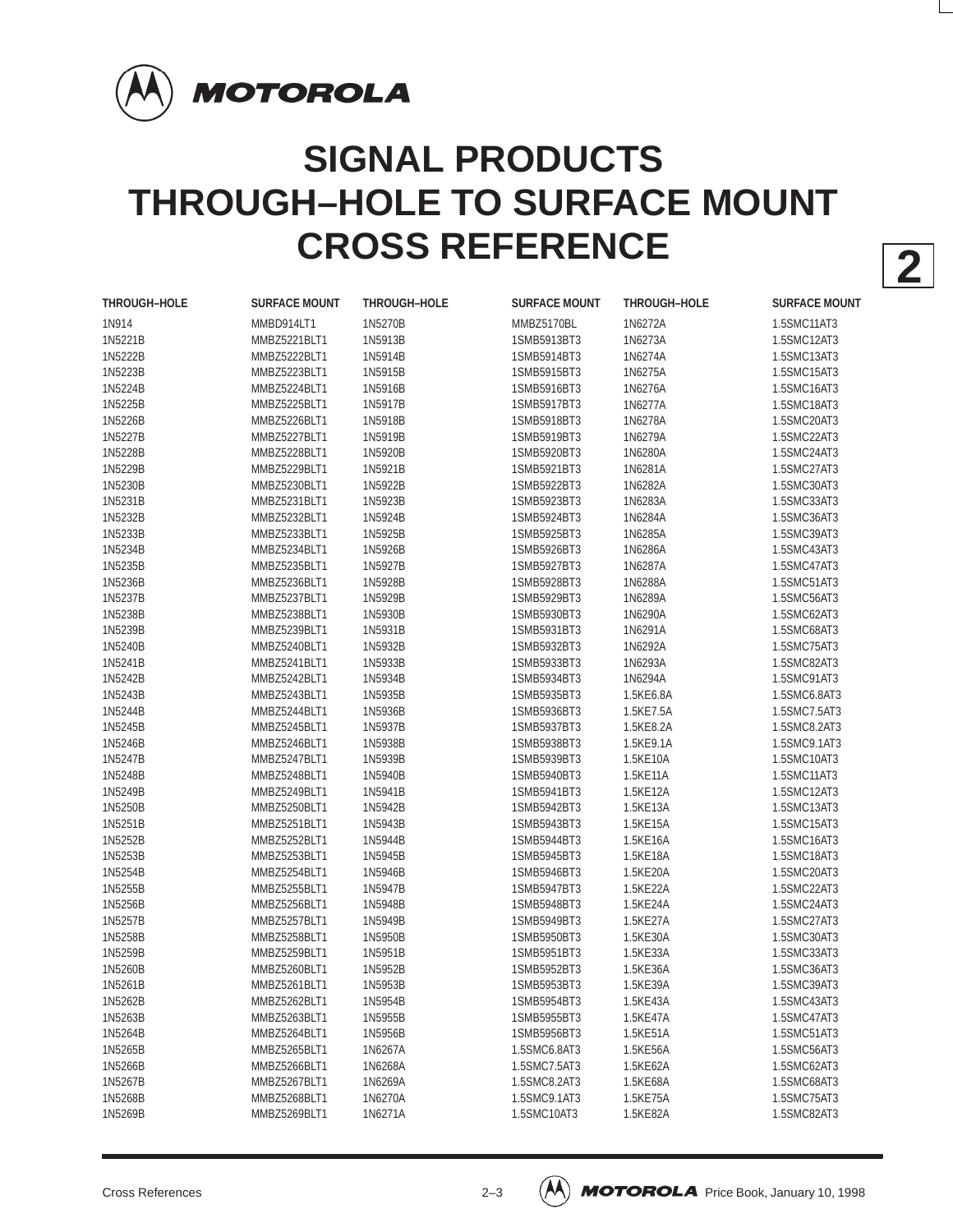| THROUGH-HOLE       | <b>SURFACE MOUNT</b>      | THROUGH-HOLE                       | <b>SURFACE MOUNT</b>       | THROUGH-HOLE       | <b>SURFACE MOUNT</b> |
|--------------------|---------------------------|------------------------------------|----------------------------|--------------------|----------------------|
| 1.5KE91A           | 1.5SMC91AT3               | MPSA06                             | MMBTA06LT1                 | <b>SA7.0A</b>      | 1SMB7.0AT3           |
| 2N2222             | MMBT2222LT1               | MPSA13                             | MMBTA13LT1                 | <b>SA7.5A</b>      | 1SMB7.5AT3           |
| 2N2222A            | MMBT2222ALT1              | MPSA14                             | MMBTA14LT1                 | <b>SA8.0A</b>      | 1SMB8.0AT3           |
| 2N2369             | MMBT2369LT1               | MPSA20                             | MMBTA20LT1                 | <b>SA8.5A</b>      | 1SMB8.5AT3           |
| 2N2369A            | MMBT2369ALT1              | MPSA42                             | MMBTA42LT1                 | SA9.0A             | 1SMB9.0AT3           |
| 2N2484             | MMBT2484LT1               | MPSA43                             | MMBTA43LT1                 | SA10A              | 1SMB10AT3            |
| 2N2907             | MMBT2907LT1               | MPSA <sub>55</sub>                 | MMBTA55LT1                 | SA11A              | 1SMB11AT3            |
| 2N2907A            | MMBT2907ALT1              | MPSA <sub>56</sub>                 | MMBTA56LT1                 | SA12A              | 1SMB12AT3            |
| 2N3904             | MMBT3904LT1               | MPSA63                             | MMBTA63LT1                 | SA13A              | 1SMB13AT3            |
| 2N3906             | MMBT3906LT1               | MPSA64                             | MMBTA64LT1                 | SA14A              | 1SMB14AT3            |
| 2N4401             | MMBT4401LT1               | MPSA70                             | MMBTA70LT1                 | SA <sub>15</sub> A | 1SMB15AT3            |
| 2N4403             | MMBT4403LT1               | MPSA92                             | MMBTA92LT1                 | SA <sub>16</sub> A | 1SMB16AT3            |
| 2N5087             | <b>MMBT5087LT1</b>        | MPSA93                             | MMBTA93LT1                 | SA17A              | 1SMB17AT3            |
| 2N5088             | MMBT5088LT1               | MPSH10                             | MMBTH10LT1                 | SA18A              | 1SMB18AT3            |
| 2N5089             | MMBT5089LT1               | MPSH81                             | MMBTH81LT1                 | SA20A              | 1SMB20AT3            |
| 2N5401             | MMBT5401LT1               | MV409                              | MMBV409LT1                 | SA22A              | 1SMB22AT3            |
| 2N5457             | MMBF5457LT1               | MV2101                             | MMBV2101LT1                | SA24A              | 1SMB24AT3            |
| 2N5459             | MMBF5459LT1               | MV2105                             | MMBV2105LT1                | SA26A              | 1SMB26AT3            |
| 2N5460             | MMBF5460LT1               | MV2107                             | MMBV2107LT1                | SA <sub>28</sub> A | 1SMB28AT3            |
| 2N5484             | MMBF5484LT1               | MV2108                             | MMBV2108LT1                | SA30A              | 1SMB30AT3            |
| 2N5486             | MMBF5486LT1               | MV2109                             | MMBV2109LT1                | SA33A              | 1SMB33AT3            |
| 2N5550             | MMBT5550LT1               | <b>PN2222A</b>                     | MMBT2222ALT1               | SA36A              | 1SMB36AT3            |
| 2N5551             | <b>MMBT5551LT1</b>        | <b>PN2907A</b>                     | MMBT2907ALT1               | SA40A              | 1SMB40AT3            |
| 2N6427             | MMBT6427LT1               | P6KE6.8A                           | P6SMB6.8AT3                | SA43A              | 1SMB43AT3            |
| 2N6517             | MMBT6517LT1               | <b>P6KE7.5A</b>                    | <b>P6SMB7.5AT3</b>         | SA45A              | 1SMB45AT3            |
| 2N6520             | MMBT6520LT1               | <b>P6KE8.2A</b>                    | P6SMB8.2AT3                | SA48A              | 1SMB48AT3            |
| <b>BS107</b>       | <b>MMFT107T1</b>          | P6KE9.1A                           | P6SMB9.1AT3                | SA51A              | 1SMB51AT3            |
| <b>BS170</b>       | MMBF170LT1                | P6KE10A                            | P6SMB10AT3                 | SA54A              | 1SMB54AT3            |
| J309               | MMBFJ309LT1               | P6KE11A                            | P6SMB11AT3                 | SA58A              | 1SMB58AT3            |
| J310               | MMBFJ310LT1               | P6KE12A                            | P6SMB12AT3                 | SA60A              | 1SMB60AT3            |
| MAD130P            | MMAD130                   | P6KE13A                            | P6SMB13AT3                 | SA64A              | 1SMB64AT3            |
| <b>MAD1103P</b>    | <b>MMAD1103</b>           | P6KE15A                            | P6SMB15AT3                 | SA70A              | 1SMB70AT3            |
| <b>MAD1107P</b>    | <b>MMAD1107</b>           | P6KE16A                            | P6SMB16AT3                 | SA90A              | 1SMB90AT3            |
| <b>MAD1108P</b>    | MMAD1108                  | P6KE18A                            | P6SMB18AT3                 | <b>SA100A</b>      | 1SMB100AT3           |
| <b>MAD1109P</b>    | <b>MMAD1109</b>           | P6KE20A                            | P6SMB20AT3                 | <b>SA110A</b>      | 1SMB110AT3           |
| <b>MBD101</b>      | MMBD101LT1                | P6KE22A                            | P6SMB22AT3                 | <b>SA120A</b>      | 1SMB120AT3           |
| <b>MBD301</b>      | MMBD301LT1                | P6KE24A                            | P6SMB24AT3                 | <b>SA130A</b>      | 1SMB130AT3           |
| <b>MBD701</b>      | MMBD701LT1                | P6KE27A                            | P6SMB27AT3                 | <b>SA150A</b>      | 1SMB150AT3           |
| MPF6661            | MMFT6661LT1               | P6KE30A                            | P6SMB30AT3                 | <b>SA160A</b>      | 1SMB160AT3           |
| MPN3700            | MMBV3700LT1               | P6KE33A                            | P6SMB33AT3                 | <b>SA170A</b>      | 1SMB170AT3           |
| MPQ2222            | <b>MMPQ2222</b>           | P6KE36A                            | P6SMB36AT3                 |                    |                      |
| MPQ2222A           | <b>MMPQ2222A</b>          | P6KE39A                            | P6SMB39AT3                 |                    |                      |
| MPQ2369            | MMPQ2369                  | P6KE43A                            | P6SMB43AT3                 |                    |                      |
| MPQ2907            | MMPQ2907                  | P6KE47A                            | P6SMB47AT3                 |                    |                      |
| MPQ2907A           | MMPQ2907A                 | P6KE51A                            | P6SMB51AT3                 |                    |                      |
| MPQ3467            | MMPQ3467                  | P6KE56A                            | P6SMB56AT3                 |                    |                      |
| MPQ3725            | MMPQ3725                  | P6KE62A                            | P6SMB62AT3                 |                    |                      |
| MPQ3904            | MMPQ3904                  | P6KE68A                            | P6SMB68AT3                 |                    |                      |
| MPQ3906            | MMPQ3906                  | P6KE75A                            | P6SMB75AT3                 |                    |                      |
| MPQ6700<br>MPQ6842 | MMPQ6700<br>MMPQ6842      | P6KE82A<br>P6KE91A                 | P6SMB82AT3<br>P6SMB91AT3   |                    |                      |
| MPS404A            |                           |                                    |                            |                    |                      |
| <b>MPS918</b>      | MMBT404ALT1<br>MMBT918LT1 | <b>P6KE100A</b><br><b>P6KE110A</b> | P6SMB100AT3<br>P6SMB110AT3 |                    |                      |
| <b>MPS2222</b>     | MMBT2222LT1               | <b>P6KE120A</b>                    | P6SMB120AT3                |                    |                      |
| <b>MPS2222A</b>    | MMBT2222ALT1              | <b>P6KE130A</b>                    | P6SMB130AT3                |                    |                      |
| MPS2369            | MMBT2369LT1               | <b>P6KE150A</b>                    | P6SMB150AT3                |                    |                      |
| <b>MPS2369A</b>    | MMBT2369ALT1              | P6KE160A                           | P6SMB160AT3                |                    |                      |
| MPS2907            | MMBT2907LT1               | <b>P6KE170A</b>                    | P6SMB170AT3                |                    |                      |
| MPS2907A           | MMBT2907ALT1              | <b>P6KE180A</b>                    | P6SMB180AT3                |                    |                      |
| MPS3640            | MMBT3640LT1               | <b>P6KE200A</b>                    | P6SMB200AT3                |                    |                      |
| MPS3904            | MMBT3904LT1               | <b>SA5.0A</b>                      | 1SMB5.0AT3                 |                    |                      |
| MPS3906            | MMBT3906LT1               | <b>SA6.0A</b>                      | 1SMB6.0AT3                 |                    |                      |
| MPSA05             | MMBTA05LT1                | SA6.5A                             | 1SMB6.5AT3                 |                    |                      |
|                    |                           |                                    |                            |                    |                      |

L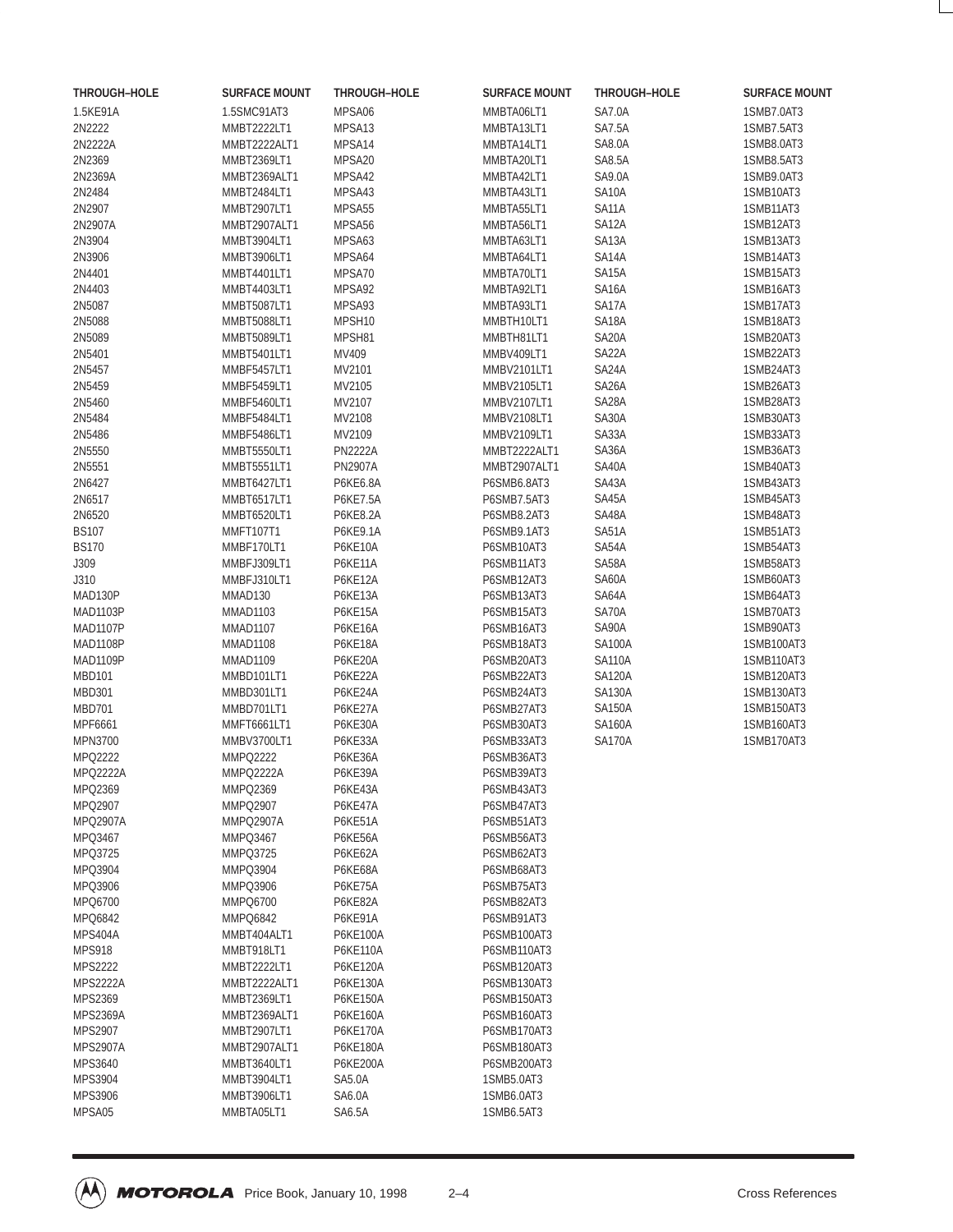## **FPGA CROSS REFERENCE**

| <b>MOTOROLA</b><br><b>MPA1000</b> | Actel          |                |                         | Altera           | Atmel        | AT&T         |              | <b>Xilinx</b>        |                              |  |
|-----------------------------------|----------------|----------------|-------------------------|------------------|--------------|--------------|--------------|----------------------|------------------------------|--|
| 1016                              | 1010B<br>1020B | 1225A<br>1240A | 1415A<br>1425A<br>1440A | 8282A<br>8452A   | 6002<br>6003 | 3030<br>3042 | 1C03         | 3142                 | 4003                         |  |
| 1036                              |                | 1240A<br>1280A | 1460A                   | 8636A<br>8820A   | 6005         | 3064<br>3090 | 1C05<br>1C07 | 3164<br>3190<br>3195 | 4005<br>4006<br>4008<br>4010 |  |
| 1064                              |                |                | 14100A                  | 81188A<br>81500A | 6010         |              | 2C12<br>2C15 |                      | 4010<br>4013                 |  |
| 1100                              |                |                |                         | 81500A           |              |              | 2C15<br>2C22 |                      | 4025                         |  |

## **MPA PART NUMBERING SYSTEMS**



## **MPA DESIGN SYSTEM CONFIGURATION NUMBERING**



**DEVELOPMENT SYSTEM IDENTIFIER**

 **E = Entry Series (Includes Full MPA1016/1036 Device Support) S = Standard Series (Includes All MPA1000 Family Support)**

**2**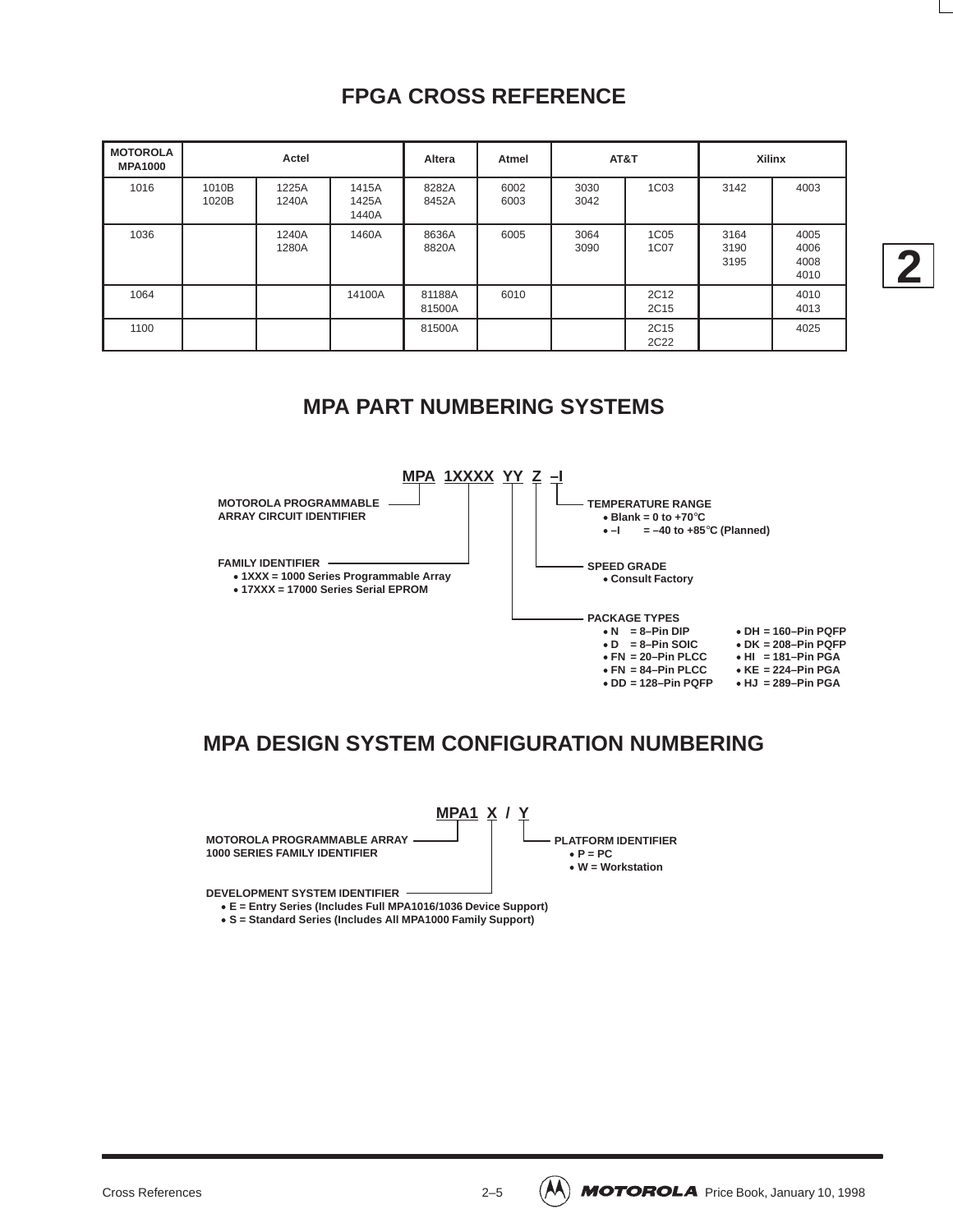## **Pull Through Chart**

Pull Through Chart 3–2 . . . . . . . . . . . . . . . . . . . . . . . (Rev. Jan. 94)

L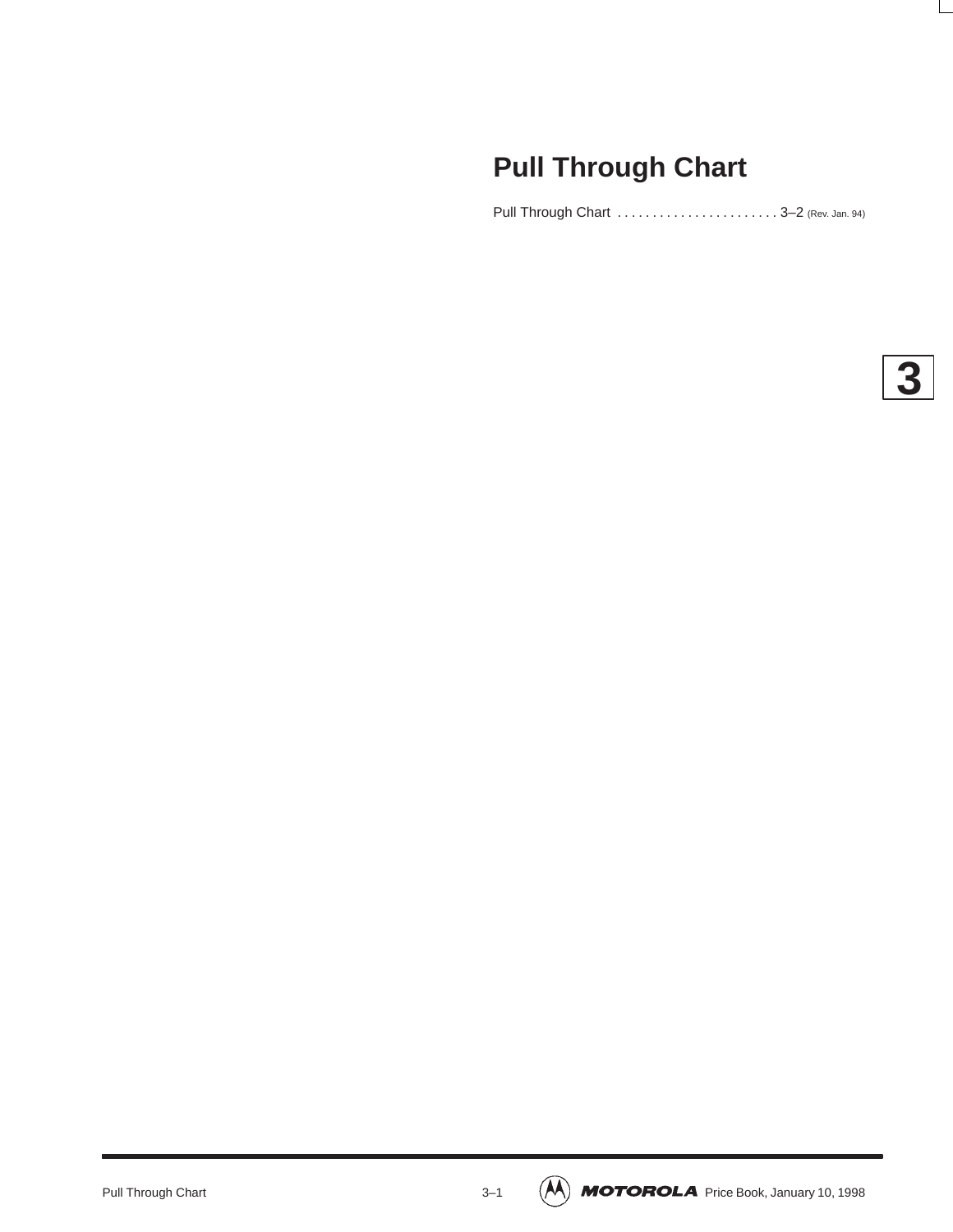## **PULL–THROUGH CHART**

| Motorola can<br>also provide<br>If these<br>products are<br>used in an applicaiton | MPU/MCU | <b>MEMORIES</b> | <b>DEVELOPMENT</b><br>SYSTEMS | <b>MACROCELL</b><br>ARRAY | (STANDARD)<br>(STANDARD) | <b>INTERFACE</b> | <b>TELECOM</b><br>CIRCUITES | <b>OP AMPS</b> | <b>REGULATORS</b> | POWER<br>TRANSISTORS | TRANSISTORS | <b>FETS</b> | <b>SCR</b> | TRIAC | <b>TRIGGERS</b> | <b>RECTIFIERS</b> | <b>ZENERS</b> | $\overline{R}$ | PRODUCTS                  | <b>SENSORS</b> |
|------------------------------------------------------------------------------------|---------|-----------------|-------------------------------|---------------------------|--------------------------|------------------|-----------------------------|----------------|-------------------|----------------------|-------------|-------------|------------|-------|-----------------|-------------------|---------------|----------------|---------------------------|----------------|
| <b>MPU/MCU</b>                                                                     | X       | X               | X                             |                           | X                        | $\mathsf X$      |                             |                | X                 |                      |             |             | X          | Χ     | X               |                   |               |                | X                         | $\mathsf X$    |
| <b>MEMORIES</b>                                                                    | X       | X               |                               | X                         | X                        | $\times$         |                             |                |                   |                      |             |             |            |       |                 |                   |               |                |                           |                |
| <b>DEVELOPMENT SYSTEMS</b>                                                         | X       |                 | X                             |                           |                          |                  |                             |                |                   |                      |             |             |            |       |                 |                   |               |                |                           |                |
| <b>MACROCELL ARRAY</b>                                                             | X       | X               |                               | X                         | X                        |                  |                             |                |                   |                      |             |             | X          | X     | $\times$        |                   |               |                | X                         | $\sf X$        |
| <b>LOGIC (STANDARD)</b>                                                            | X       | X               |                               |                           | X                        | $\sf X$          |                             |                | X                 | X                    | $\sf X$     |             | X          | X     | X               |                   |               |                | X                         | $\sf X$        |
| <b>INTERFACE</b>                                                                   |         | X               |                               |                           |                          | X                | X                           |                | $\sf X$           |                      |             |             |            |       |                 |                   |               |                |                           |                |
| <b>TELECOM CIRCUITS</b>                                                            |         |                 |                               |                           |                          | X                | Χ                           | X              |                   | X                    | $\sf X$     |             |            |       |                 |                   |               |                |                           |                |
| <b>OP AMPS</b>                                                                     |         |                 |                               |                           |                          |                  |                             | X              |                   | X                    | X           | X           |            |       |                 |                   |               |                |                           |                |
| <b>REGULATORS</b>                                                                  |         |                 |                               |                           | X                        |                  |                             |                | $\sf X$           | X                    |             |             |            |       |                 | X                 | X             |                |                           |                |
| <b>POWER TRANSISTORS</b>                                                           |         |                 |                               |                           |                          |                  |                             | Χ              |                   | X                    | $\sf X$     |             |            |       |                 | X                 | X             |                |                           |                |
| <b>TRANSISTORS (S.S.)</b>                                                          |         |                 |                               |                           |                          |                  |                             |                |                   | X                    | X           | X           |            |       |                 | X                 | X             |                | $\times$                  | $\sf X$        |
| <b>FETS</b>                                                                        |         |                 |                               |                           |                          |                  |                             | X              |                   |                      |             | $\times$    |            |       |                 |                   |               | $\sf X$        |                           |                |
| <b>SCR</b>                                                                         | X       |                 |                               |                           | X                        |                  |                             |                |                   |                      |             |             | X          | Χ     | $\times$        | $\mathsf X$       | X             |                | $\boldsymbol{\mathsf{X}}$ | $\mathsf X$    |
| <b>TRIAC</b>                                                                       | X       |                 |                               |                           | X                        |                  |                             |                |                   |                      |             |             | X          | Χ     | X               | X                 | X             |                | X                         | $\sf X$        |
| <b>TRIGGERS</b>                                                                    |         |                 |                               |                           |                          |                  |                             |                |                   |                      |             |             | X          | X     | $\times$        |                   |               |                |                           |                |
| <b>RECTIFIERS</b>                                                                  |         |                 |                               |                           |                          |                  |                             |                | X                 | X                    | $\sf X$     |             |            |       |                 | Χ                 | $\sf X$       |                |                           |                |
| <b>ZENERS</b>                                                                      |         |                 |                               |                           |                          |                  |                             |                | X                 | X                    | $\sf X$     |             |            |       |                 | X                 | X             |                |                           |                |
| <b>RF</b>                                                                          | X       | X               |                               |                           |                          |                  |                             |                | X                 | X                    | X           |             |            |       |                 | X                 | X             | $\sf X$        |                           |                |
| <b>OPTO PRODUCTS</b>                                                               | X       | Χ               |                               |                           |                          |                  |                             |                |                   |                      |             | X           | X          | Χ     | $\times$        |                   |               |                | X                         | $\mathsf X$    |
| <b>SENSORS</b>                                                                     | X       | X               |                               |                           |                          | X                |                             | Χ              |                   | X                    | X           | X           | X          | X.    |                 |                   |               |                | X                         | $\sf X$        |

#### **INSTRUCTIONS:**

1. Convert the device to its Family — use the price book or Master Selection Guide.

2. Find the family in the left-hand column.

3. Move across to the right; when you find an "X", look at the device Family along the top. This is a family the customer is probably also using — remember to ask the customer about his or her needs in the other families.

 $3-2$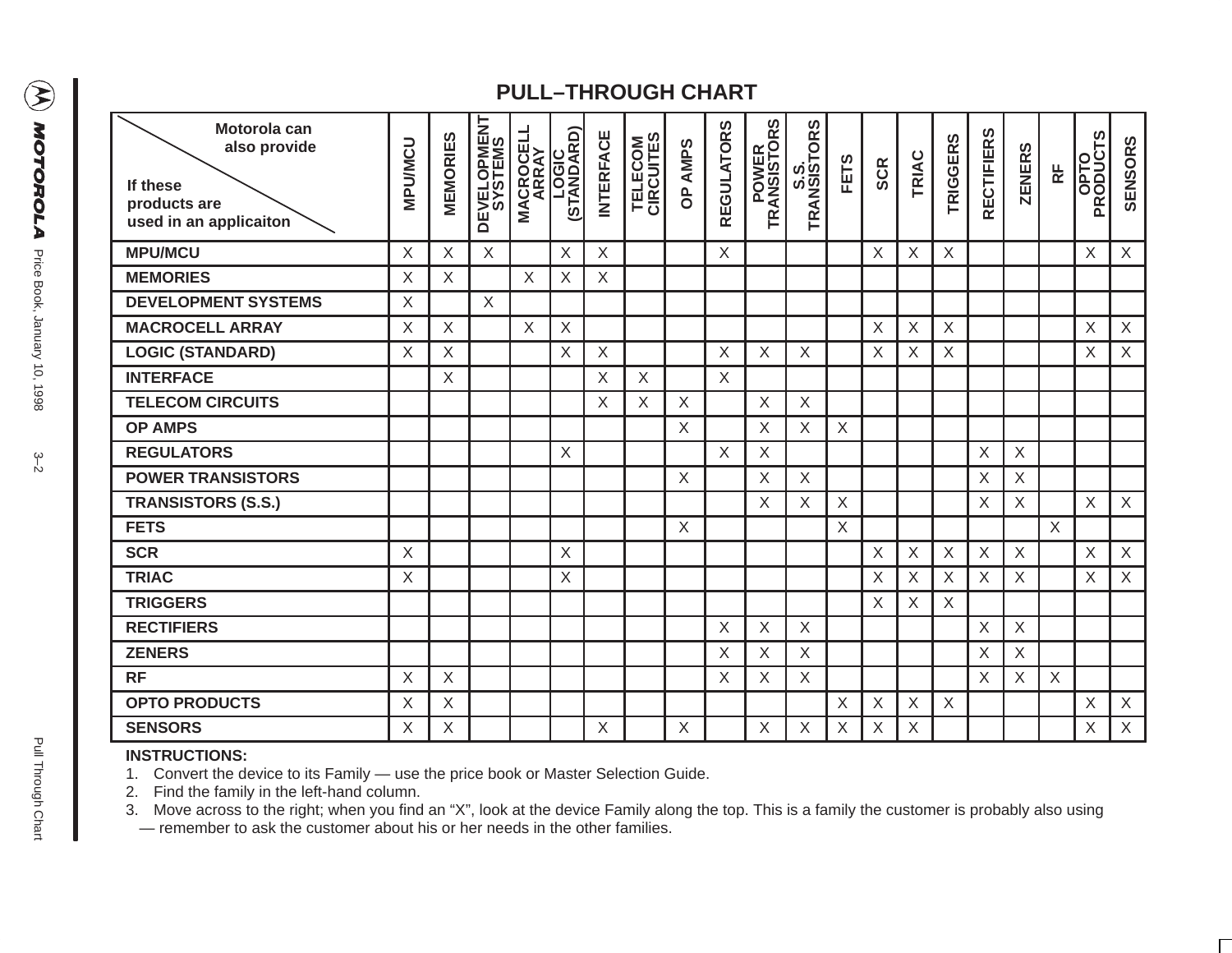## **Development Systems**

| <b>DSP Development Systems</b>                                           |
|--------------------------------------------------------------------------|
| - Suggestion/Problem Report Form  4-2 (Rev. Jan. 98)                     |
| <b>NETCOMM Development</b>                                               |
|                                                                          |
| Imaging and Storage Division                                             |
| Development Systems Parts List  4-4 (Rev. Jan. 98)                       |
| <b>MPU/MCU Development Systems</b>                                       |
| - Software License 4-5 (Rev. Jan. 94)                                    |
| $-$ Software License Agreement $\ldots \ldots \ldots 4-6$ (Rev. Jan. 94) |
| MCTG Development Tools Price Matrix  4-8 (Rev. July 97)                  |
| <b>HC05</b>                                                              |
| - Direct Replacements  4-15 (Rev. July 97)                               |



L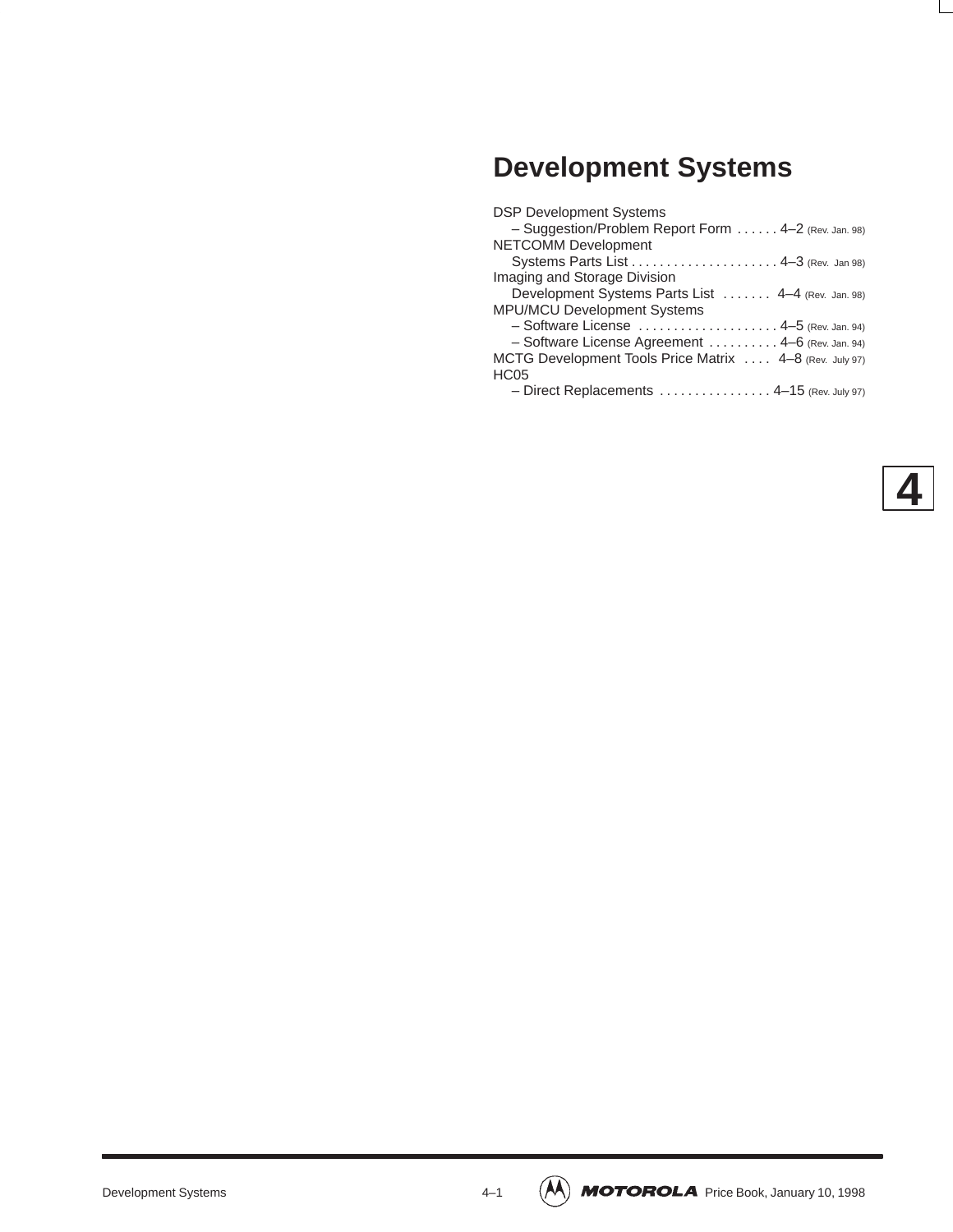## **DSP SUGGESTION/PROBLEM REPORT**

| Motorola welcomes your comments on its DSP products and publications. |  |  |  |
|-----------------------------------------------------------------------|--|--|--|
| Please use this form.                                                 |  |  |  |

|       | Motorola<br>Attn: Digital Signal Processors<br>Mail Drop: OE314                       |                                                                                                                                                                                                                                     |
|-------|---------------------------------------------------------------------------------------|-------------------------------------------------------------------------------------------------------------------------------------------------------------------------------------------------------------------------------------|
|       | 6501 William Cannon Dr., West<br>Austin, Texas 78735-8598                             |                                                                                                                                                                                                                                     |
|       |                                                                                       |                                                                                                                                                                                                                                     |
|       |                                                                                       |                                                                                                                                                                                                                                     |
|       | this product. This information will be treated as confidential.                       | Please give a complete description below of the hardware configuration you are using, along with any comments<br>or problems. This should include the type of host computer, software and any external circuitry you are using with |
|       |                                                                                       |                                                                                                                                                                                                                                     |
|       |                                                                                       |                                                                                                                                                                                                                                     |
|       |                                                                                       |                                                                                                                                                                                                                                     |
|       |                                                                                       |                                                                                                                                                                                                                                     |
|       |                                                                                       |                                                                                                                                                                                                                                     |
|       |                                                                                       |                                                                                                                                                                                                                                     |
|       |                                                                                       |                                                                                                                                                                                                                                     |
|       |                                                                                       | (For additional comments use other side)                                                                                                                                                                                            |
|       |                                                                                       |                                                                                                                                                                                                                                     |
| Name: | and the state of the state of the state of the state of the state of the state of the | Title:<br><u> 1989 - Andrea State Barbara, amerikan personal di personal dengan personal dengan personal dengan personal de</u>                                                                                                     |
|       |                                                                                       |                                                                                                                                                                                                                                     |
|       |                                                                                       |                                                                                                                                                                                                                                     |
|       |                                                                                       |                                                                                                                                                                                                                                     |

L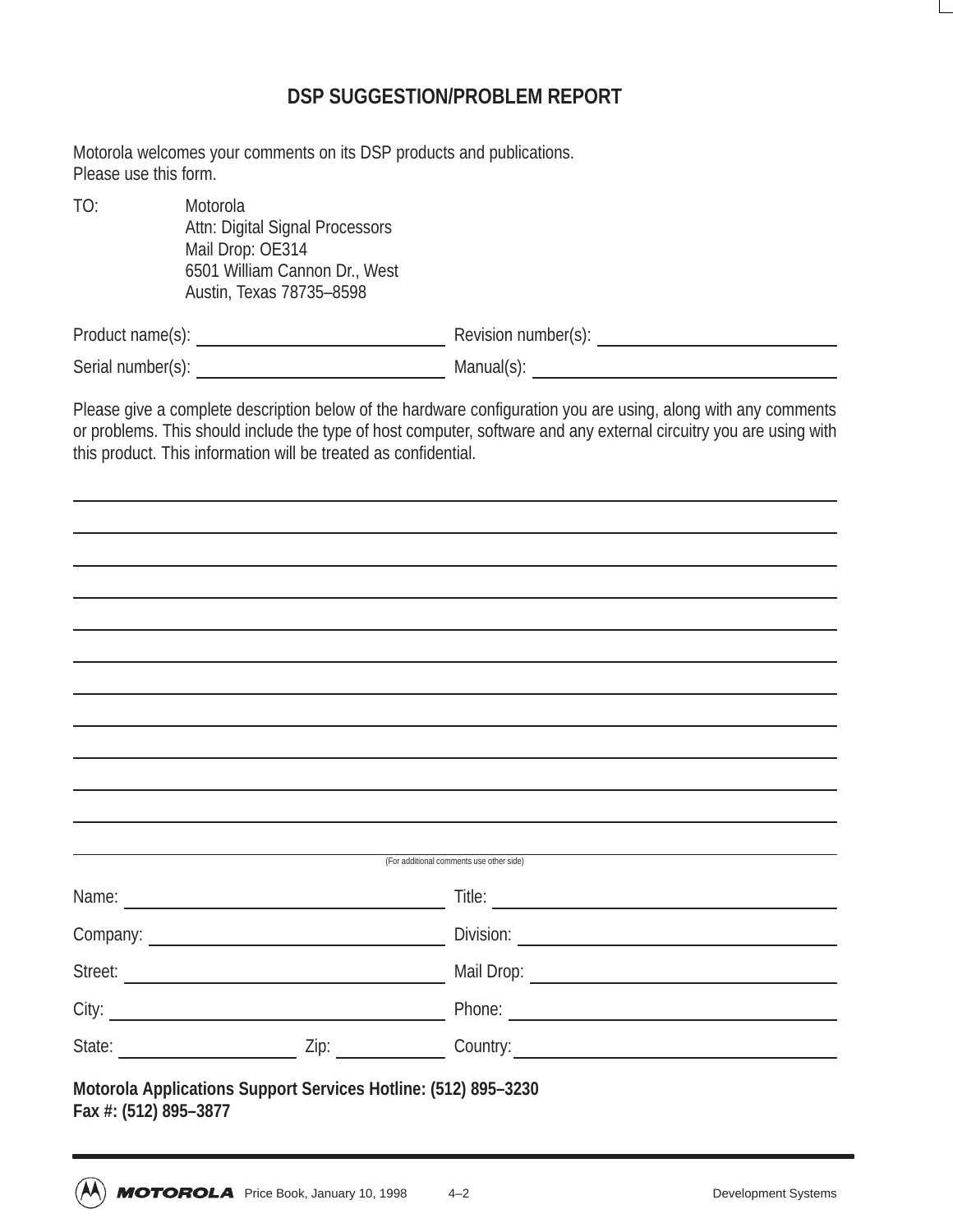## **NETCOMM DEVELOPMENT SYSTEMS PARTS LIST**

|                  | <b>S/W</b> |               |                                                                                   |
|------------------|------------|---------------|-----------------------------------------------------------------------------------|
| <b>DEVICE</b>    | CODE       | <b>RESALE</b> | DESCRIPTION                                                                       |
| M68SC302ADS      |            | \$795         | M68SC302 Application Development System Compatible with ISA and PCMCIA Card Slots |
| M68302ADI-PC     |            | \$350         | M68302FADS ADI Board for IBM PC                                                   |
| M68302ADI-SUN4   |            | \$350         | M68302ADI Board for SUN4, Not Compatible with Sparc 1 Machines                    |
| M68302FADS       |            | \$995         | M68302 Family Application Development System, comes with MC68302RC25              |
| M68302FADS-ENA   |            | \$200         | Ethernet Adaptor Card, comes with MC68EN302RC25                                   |
| M68302FADS-LC    |            | \$995         | M68302 Family Application Development System, comes with MC68LC302RC25            |
| M68302FADS-PM    |            | \$995         | M68302 Family Application Development System, comes with MC68PM302RC25            |
| M68302SWAUT-DOS  |            | \$2,000       | M68302 Microcode on MS-DOS 5.25" Diskette                                         |
| M68302SWCEN-DOS  |            | \$2,000       | M68302 Centronics Parallel Interface on MS-DOS 5.25" Diskette                     |
| M302SWEDXUD-DOS  |            | \$350         | Latest Rev. of M68302SWEDX-DOS - must have original S/W                           |
| M302SWEDXUD-TAR  |            | \$350         | Latest Rev. of M68302SWEDX-TAR - must have original S/W                           |
| M302SWLBUD-DOS   |            | \$350         | Latest Rev. of M68302SWLB-DOS - must have original S/W                            |
| M302SWLBUD-TAR   |            | \$350         | Latest Rev. of M68302SWLB-TAR - must have original S/W                            |
| M302SWLDUD-DOS   |            | \$350         | Latest Rev. of M68302SWLD-DOS - must have original S/W                            |
| M302SWLDUD-TAR   |            | \$350         | Latest Rev. of M68302SWLD-TAR - must have original S/W                            |
| M68302SWPRO-DOS  |            | \$2,000       | M68302 Profibus Microcode on MS-DOS 5.25" Diskette                                |
| M68302SWSS7-DOS  |            | \$2,000       | M68302 Signalling System #7 Microcode on MS-DOS 5.25" Diskette                    |
| M68302SWSS7-TAR  |            | \$2,000       | M68302 Signalling System #7 Microcode on DC600A Cartridge Tape                    |
| M302SWX25UD-DOS  |            | \$350         | Latest Rev. of M68302SWX25-DOS - must have original S/W                           |
| M302SWX25UD-TAR  |            | \$350         | Latest Rev. of M68302SWX25-TAR - must have original S/W                           |
| M68356ADS        |            | \$1,995       | MC68356 Application Development System                                            |
| M68356ADI-PC     |            | \$350         | M68356 ADS Interface Card for IBM PC                                              |
| M68360ADI-PC     |            | \$350         | M68360QUADS I/F for IBM PC                                                        |
| M68360ADI-SUN4   |            | \$350         | M68360QUADS I/F for SUN4                                                          |
| M68360QUADS      |            | \$1,995       | MC68360 QUICC Application Development System (for 68360 & 68EN360)                |
| M68360QUADS-040  |            | \$2,995       | MC68360 Development Board Utilizing "360/040 Companion Mode"                      |
| M68360SWAHDL-DOS |            | \$2,000       | M68360 ASYNC HDLC Microcode                                                       |
| M68360SWSP-DOS   |            |               | Free on Web                                                                       |
| M68360SWSP-TAR   |            |               | Free on Web                                                                       |
| M68360SWEDX-TAR  |            |               | Free on Web                                                                       |
| M68360SWSS7-DOS  |            | \$2,000       | M68360 Signalling System #7 Microcode on 5.25" Diskette (One Time Fee)            |
| M68360SWMGCI-DOS |            | \$2,000       | Multiple GCI Microcode                                                            |
| M68360SWATM1-DOS |            | \$2,000       | ATM, (ATM over T1/E1) Microcode                                                   |
| M68360SWPRO-DOS  |            | \$2,000       | Profibus Controller Microcode                                                     |
| MPC850FADS       |            | \$2,645       | MPC850 FADS (Includes 8xx Mother Board and 850 Daughter Board)                    |
| MPC860ADS        |            | \$2,645       | MPC860 Application Development System                                             |
| MPC860ADS-PC     |            | \$2,995       | MPC860 ADS kit w/ ADI for IBM PC                                                  |
| MPC860ADS-SUN4   |            | \$2,995       | MPC860 ADS kit w/ ADI for SUN4                                                    |
| MPC860ADI-PC     |            | \$350         | MPC860 ADI for IBM PC                                                             |
| MPC860ADI-SUN4   |            | \$350         | MPC860 ADI for SUN4                                                               |
| MPC860FADS       |            | \$2,645       | MPC860 Family Application Development System                                      |
| MPC860SRFADS     |            | \$2,645       | MPC860FADS (for MPC860SR)                                                         |
| MPC860TFADS      |            | \$2,645       | MPC860FADS (for MPC860T)                                                          |
| MPC860SR-PHY     |            | \$1,195       | MPC860SAR ADS PHY Board                                                           |
| MPC860SWSS7-DOS  |            | \$2,000       | MPC860 Signalling System #7 Microcode on 5.25" Diskette (One Time Fee)            |
| MPC860SWATM1-DOS |            | \$2,000       | ATM, (ATM over T1/E1) Microcode                                                   |

**NOTES** RESALE = SUGGESTED RESALE, COST = DISTRIBUTOR COST AT 80% OF RESALE

• They are non–cancelable

• The Following Symbols Indicate Software License Agreement Codes:

- # Object Code Ships with Motorola "Shrink Wrap" Software License Agreement
- Source Code Requires Motorola Software License Agreement

• For Third Party Software Refer to the HPESD Source for 68K and Coldfire. Order BR729/D from LDC.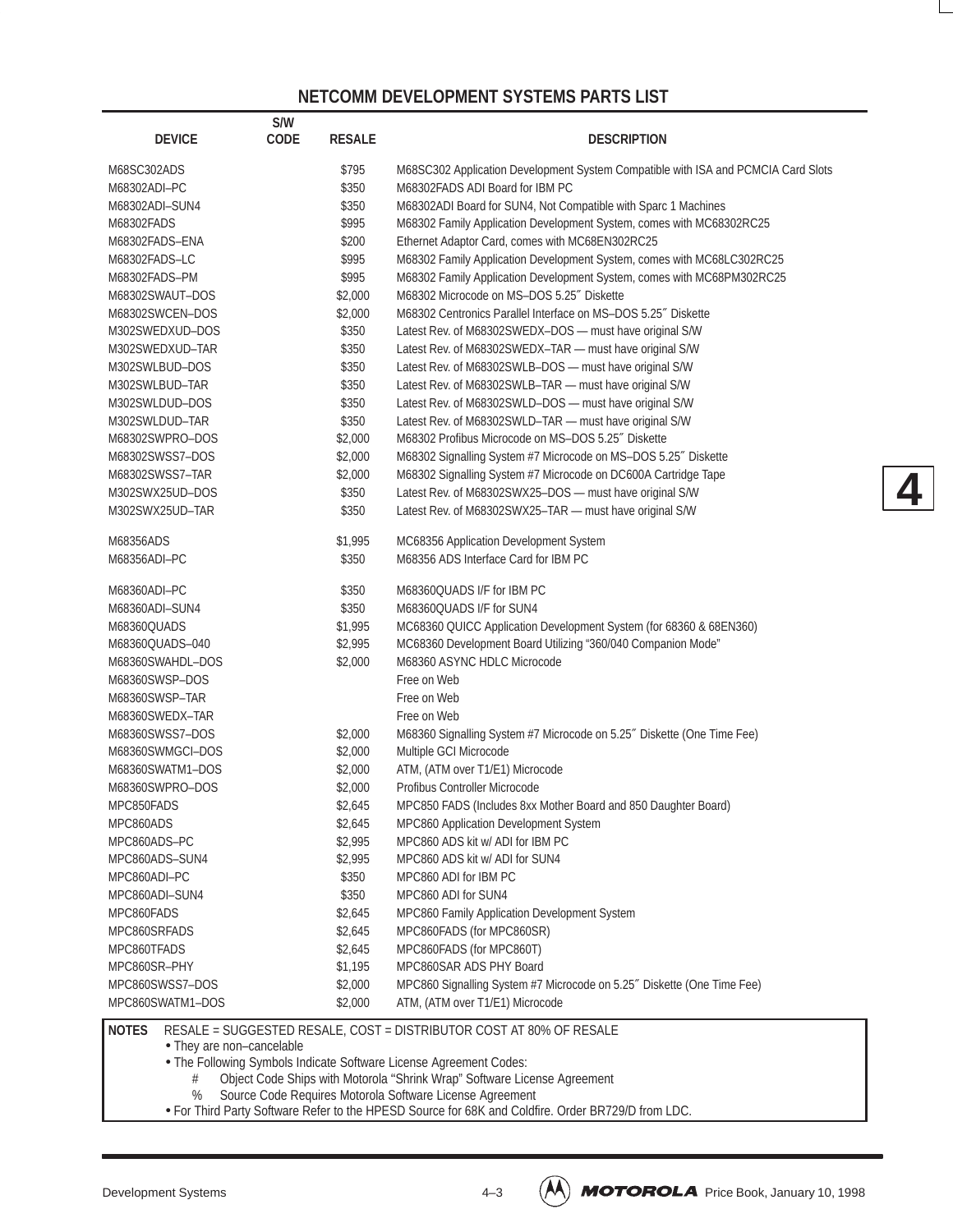### **IMAGING AND STORAGE DIVISION DEVELOPMENT SYSTEMS PART LIST**

| <b>DEVICE</b>  | <b>SUGGESTED</b><br><b>RESALE</b> | <b>DESCRIPTION</b>                                                                                                       |
|----------------|-----------------------------------|--------------------------------------------------------------------------------------------------------------------------|
| M68EC000IDP    | \$510                             | Integrated Development Platform used for 68EC000 evaluation/development                                                  |
| M68EC020IDP    | \$595                             | Integrated Development Platform used for 68EC020 evaluation/development                                                  |
| M68EC030IDP3   | \$650                             | Integrated Development Platform used for 68EC030 evaluation/development                                                  |
| M68EC040IDP3   | \$750                             | Integrated Development Platform used for 68EC040 evaluation/development                                                  |
| M68EC060IDP    | \$850                             | Integrated Development Platform used for 68EC060 evaluation/development                                                  |
| M68306AN       | \$349                             | MC68306 Evaluation System                                                                                                |
| M68307EVM      | \$349                             | MC68307 Evaluation System                                                                                                |
| M68340EST      | \$500                             | MC68340 Evaluation System                                                                                                |
| M5102EVM       | \$275                             | 5102 Evaluation Module (Requires M68EC040IDP3 board)                                                                     |
| M5202EVM       | \$495                             | 5202 Evaluation Module (Requires M68EC040IDP3 board)                                                                     |
| M5202GW        | \$99                              | Coldfire Gateway board for systems using MC68EC000FN sockets                                                             |
| <b>M5204AN</b> | \$250                             | Amewsh Evaluation System for MCF5204                                                                                     |
| <b>M5206AN</b> | \$250                             | Amewsh Evaluation System for MCF5206                                                                                     |
| PortASM/68K    | <b>NC</b>                         | MicroAPL 68K/CPU32/CPU32+ assembly code to ColdFire assembly code converter<br>Available only @ URL www.mot.com/ColdFire |

**NOTES** • For Third Party Software refer to the HPESD Source Catalog. Order BR729/D from LDC.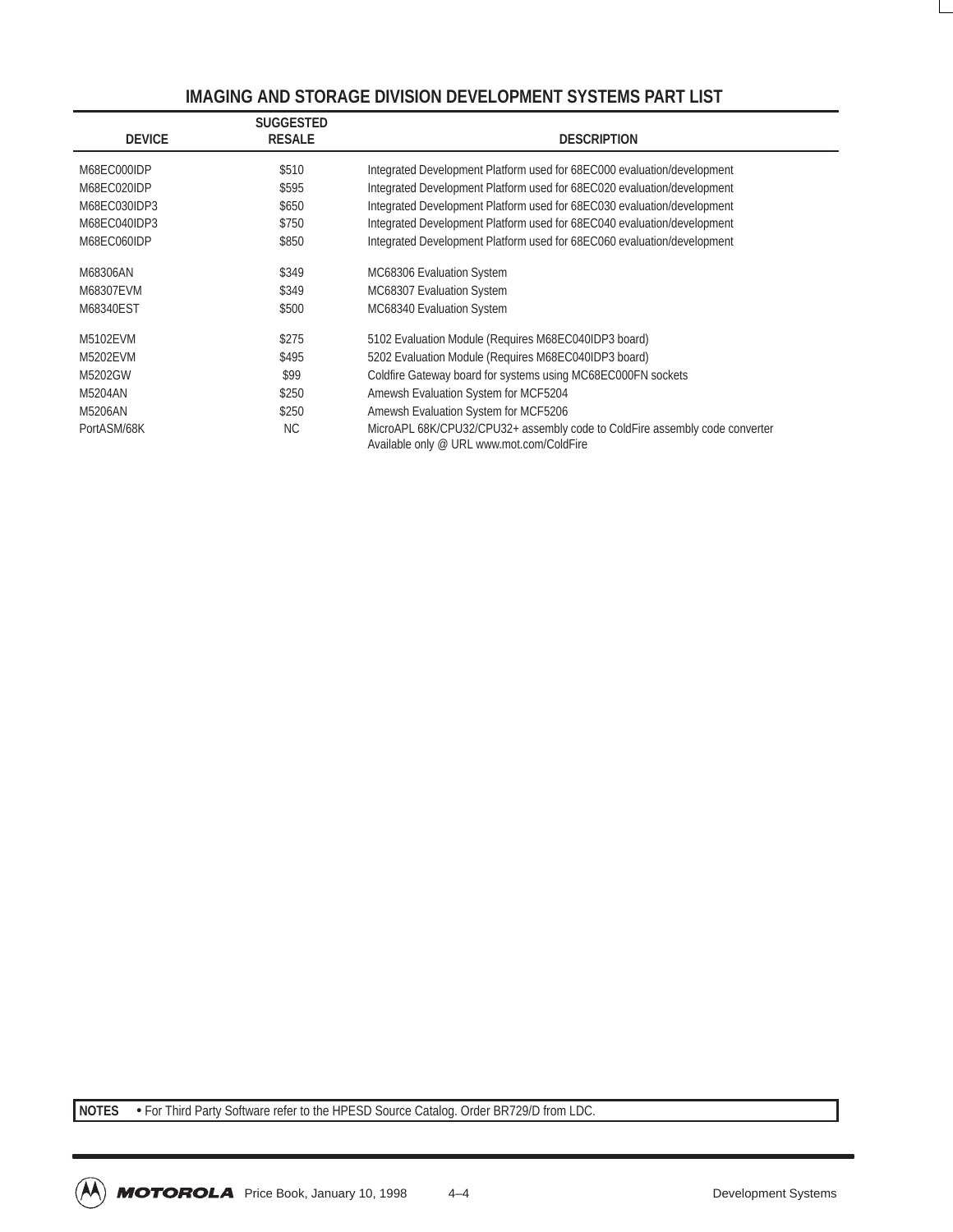## **SOFTWARE LICENSE**

## **MOTOROLA MPU/MCU DEVELOPMENT SYSTEMS PRODUCTS**

Motorola software is available in two forms: **Source** and **Object Code**. All software requires a license from Motorola for the customer to own a copy and to use the software.

**Object Code** software is shipped with the "Shrink Wrap" Software License Agreement. This license is provided with the software product and does not require the customer to sign any agreement. If the customer opens the software package, then he agrees to the conditions of the software license agreement.

Some Motorola **Object Code** software includes software from third party vendors and their licenses are included with the Motorola "Shrink Wrap" license. If the customer opens the software package, then he agrees to the conditions of all included software license agreements.

**Source Code** software requires the customer to sign the Motorola Software License Agreement (a copy follows) before the software product is delivered to the customer. The customer may not redistribute any Motorola **Source Code**. If the customer wishes to redistribute software that includes Motorola **Source Code** embedded as object code in the customer's product, then a royalty payment schedule must be first agreed to. The respective Motorola marketing group will negotiate redistribution requirements.

Some Motorola **Source Code** software includes AT&T Technologies software and an additional license is required by AT&T Technologies which must be arranged separately by the customer and AT&T Technologies.

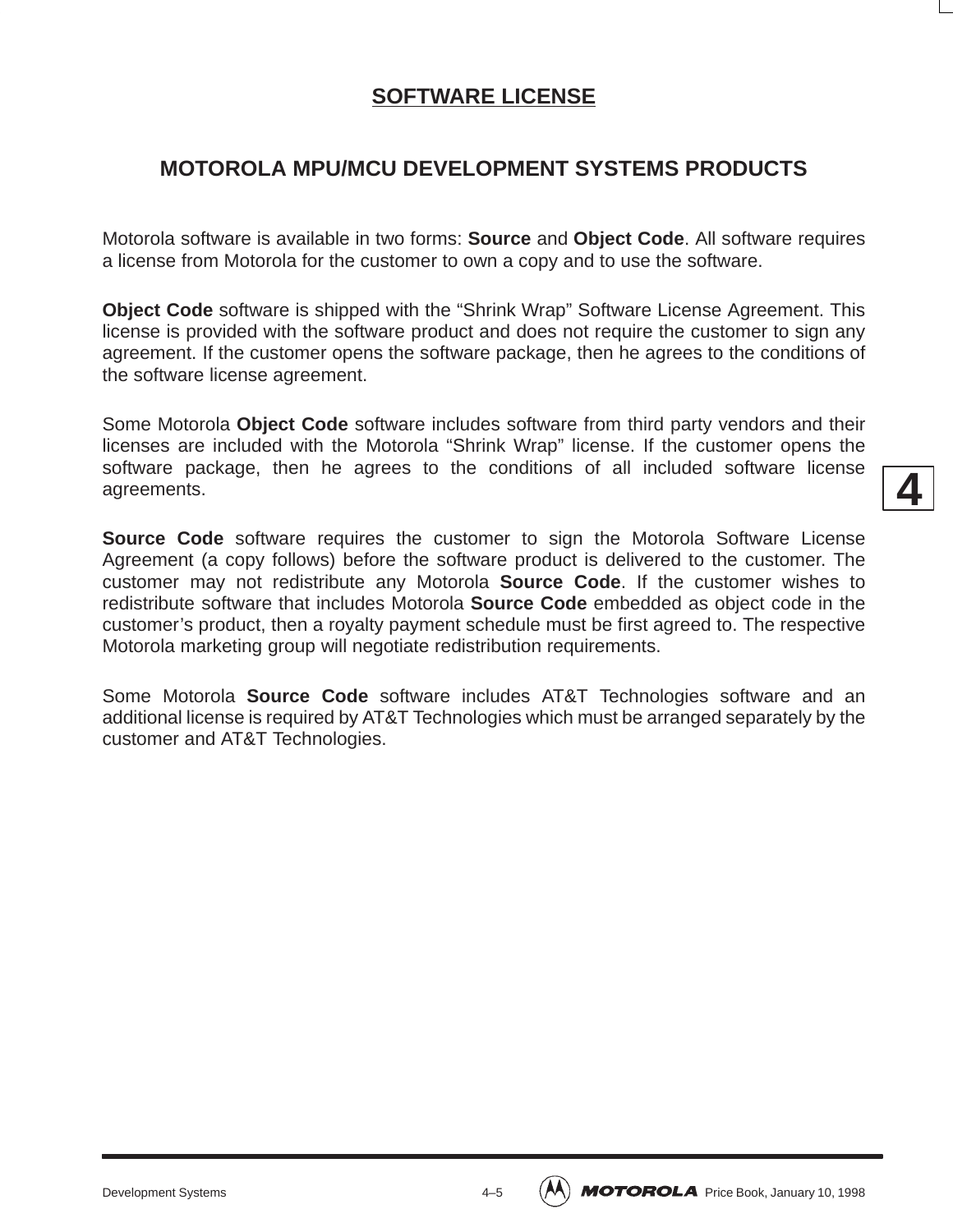## **MOTOROLA INC.**

Semiconductor Products Sector FO#

Distributor/Customer Code

### **SOFTWARE LICENSE AGREEMENT**

THIS AGREEMENT, entered into by and between MOTOROLA INC., SEMICONDUCTOR PRODUCTS SECTOR, a corporation of Delaware, with offices at 5005 East McDowell Road, Phoenix, Arizona 85008 (hereinafter called "MOTOROLA") and

(hereinafter referred to as "LICENSEE") and effective as of the date of last signature hereto.

#### **WITNESSETH**

WHEREAS, MOTOROLA has rights in certain software identified in Paragraph 2 of this Agreement, and

WHEREAS, LICENSEE desires to acquire the right to use an unmodified or derivative version of the software identified in Paragraph 2 (hereinafter the "Licensed Program(s)"), and

WHEREAS, MOTOROLA is willing to grant such rights as hereinafter defined in consideration of payment as hereinafter set forth.

NOW, THEREFORE, in consideration of the mutual covenants and conditions set forth herein it is agreed as follows:

**1.** LICENSE. MOTOROLA grants to LICENSE a non–exclusive license under MOTOROLA'S copyright and under MOTOROLA'S information contained in and associated with the Licensed Program(s) to modify the software in order to produce a derivative version thereof and to use the Licensed Program(s) only for its own internal use in a single system at each of the following locations:

**2.** PAYMENT. The rights granted hereunder are contingent upon the following payments to MOTOROLA for each of the identified software packages within thirty (30) days after receipt of invoice and delivery to LICENSEE.

**3.** RIGHT TO COPY OR MERGE.

- **a.** The Licensed Program(s) may be copied, in whole or in part, for LICENSEE'S internal use only, provided, however, that no more than five (5) copies will be in existence under this Agreement at any one time without prior written consent of MOTOROLA. Additional copies of the Licensed Program(s) may be licensed from MOTOROLA at the then current licensing fee.
- **b.** With reference to copies it makes of the Licensed Program(s), LICENSEE agrees to reproduce any MOTOROLA copyright notice, and other proprietary legend, appearing thereon and to include the same on all copies it makes in whole or in part. Such copyright notice(s) may appear in any several forms, including machine–readable form, and LICENSEE agrees to reproduce such notice in each form in which it appears, to the extent it is physically possible to do so.
- **4.** PROGRAM REMAINS MOTOROLA'S PROPERTY.
	- **a.** Title to the Licensed Program(s) and all rights therein, including all rights in patents, copyrights, and trade secrets applicable thereto, shall remain vested in MOTOROLA. Any copies made by LICENSEE, in whole or in part, shall remain vested in MOTOROLA or its licensor.
	- **b.** LICENSEE agrees not to provide or otherwise make available in any form the Licensed Program(s), or any portion thereof, to any person other than employees of LICENSEE or MOTOROLA without prior written consent of MOTOROLA, except that if a Licensed Program in object code form is embodied in LICENSEE'S equipment, the transfer of such equipment shall convey to LICENSEE'S transferee a license to use the Licensed Program(s) in such equipment under terms commensurate with the terms set forth in this Agreement and LICENSEE'S rights under this Agreement shall terminate upon such transfer.

**MOTOROLA** Price Book, January 10, 1998 4–6 **And Access 10. 1998** 4–6 Development Systems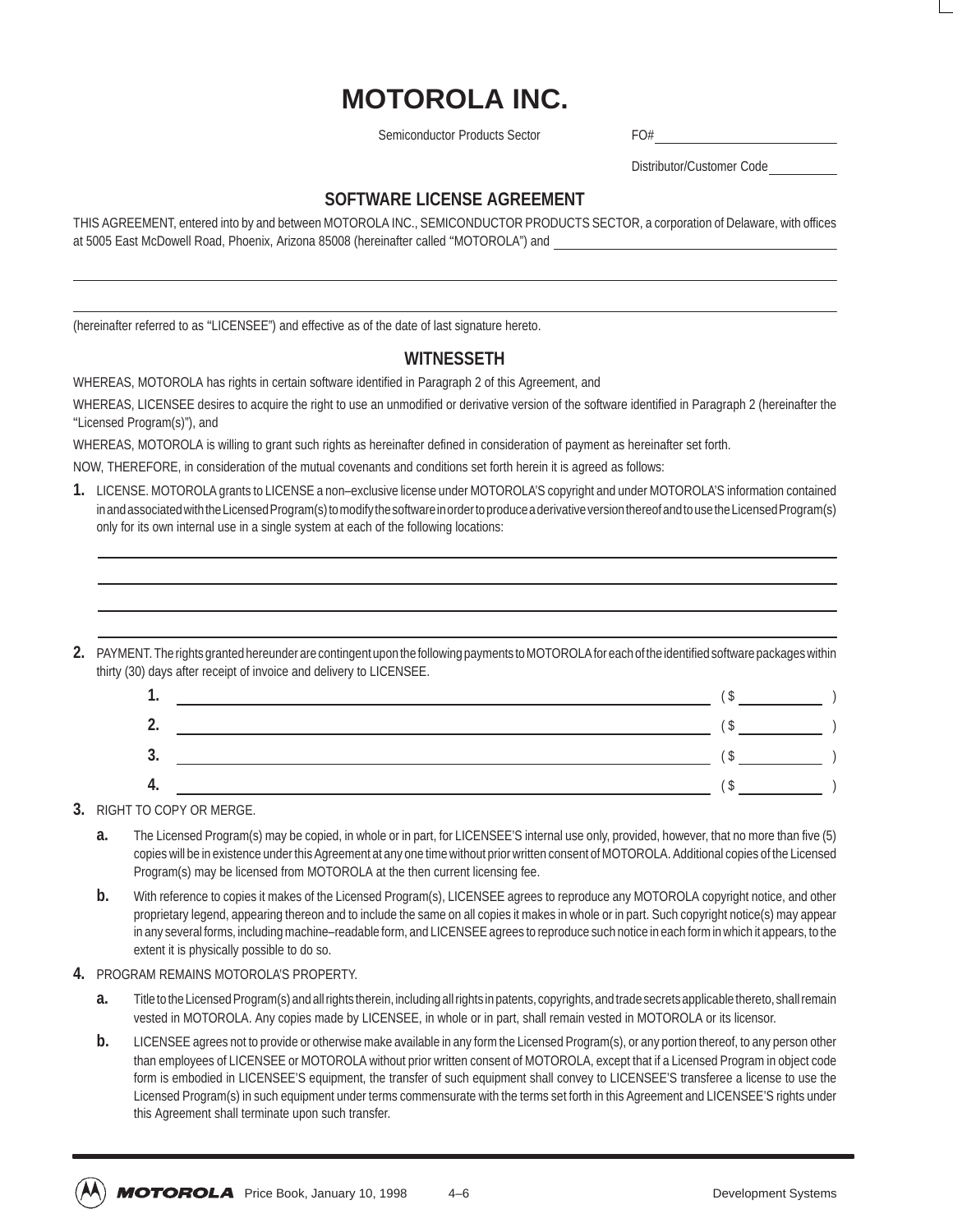- **5.** TERMINATION. This Agreement may be terminated by LICENSEE upon one month's prior written notice. MOTOROLA may terminate this Agreement if LICENSEE is in default of any of the terms and conditions of this Agreement, and termination is effective if LICENSEE fails to correct such default within thirty (30) days after written notice thereof by MOTOROLA.
- **6.** TERMINATION CERTIFICATE. Within one month after termination of this Agreement, LICENSEE will furnish to MOTOROLA a certificate certifying with respect to each Licensed Program delivered to LICENSEE hereunder that through its best effort, and to the best of its knowledge, the original and all copies, in whole or in part, in any form, of the Licensed Program(s) have been destroyed, except that, with prior written consent from MOTOROLA, LICENSEE may retain one copy for archival purposes.
- **7.** MAINTENANCE. MOTOROLA shall not be responsible for maintenance or field service of the Licensed Program(s) or derivative versions under this Agreement.
- **8.** DISCLAIMER OF WARRANTY.
	- **a.** The Licensed Program(s) is (are) provided on an "AS IS" basis and without warranty. IN NO EVENT SHALL MOTOROLA BE LIABLE FOR INCIDENTAL OR CONSEQUENTIAL DAMAGES ARISING FROM USE OF THE LICENSED PROGRAM(S). THIS DISCLAIMER OF WARRANTY EXTENDS TO LICENSEE, TO LICENSEE'S TRANSFEREES AND TO LICENSEE'S CUSTOMERS OR USERS OF PRODUCTS AND IS IN LIEU OF ALL WARRANTIES WHETHER EXPRESS, IMPLIED, OR STATUTORY, INCLUDING IMPLIED WARRANTIES OF MERCHANTABILITY OR FITNESS FOR PARTICULAR PURPOSE.
	- **b.** MOTOROLA does not represent or warrant that the Licensed Program(s) furnished hereunder are free of infringement of any third party patents, copyrights or trade secrets.
- **9.** EXPORT. LICENSEE agrees that it will not in any form export, reexport, resell, ship or divert or cause to be exported, reexported, resold, shipped or diverted, directly or indirectly, Licensed Program(s) or a direct product thereof to any country for which the United States Government or any agency thereof at the time of export or reexport requires an export license or other governmental approval without first obtaining such license or approval.
- **10.** The terms of this Agreement shall prevail over any U.S. Government procurement policy, regulation, or contract clause relating to rights in computer software.
- **11.** All notices in connection with this Agreement shall be in writing and may be given by any convenient means at the following address:

#### If to MOTOROLA:

#### **MOTOROLA INC., SEMICONDUCTOR PRODUCTS SECTOR**

505 Barton Springs Road, Suite 100 Austin, TX 78704

Attn: Don Smith

If to LICENSEE: (to address above unless stated herein)

For purposes of this Agreement, a notice shall be deemed effective upon receipt by the noticed party.

- **12.** This Agreement shall be governed and interpreted by the laws of the State of Arizona.
- **13.** This license may not be assigned or otherwise transferred by LICENSEE without prior written consent of MOTOROLA.
- **14.** This Agreement sets forth the entire understanding between the parties with respect to the subject matter herein, and merges and supercedes all prior written agreements, discussions and understandings, expressed or implied, concerning such matters, and shall take precedence over any conflicting terms which may be contained in LICENSEE'S purchase order or MOTOROLA'S order acknowledgement forms.

IN WITNESS WHEREOF, the parties have caused this Agreement to be executed as of the day and year of the last signature hereto.

|                              |    |                        | Title |
|------------------------------|----|------------------------|-------|
| By<br>(AUTHORIZED SIGNATURE) |    | MOTOROLA INC.          |       |
| Title                        | By | (AUTHORIZED SIGNATURE) | Date  |
|                              |    | -4                     |       |

**4**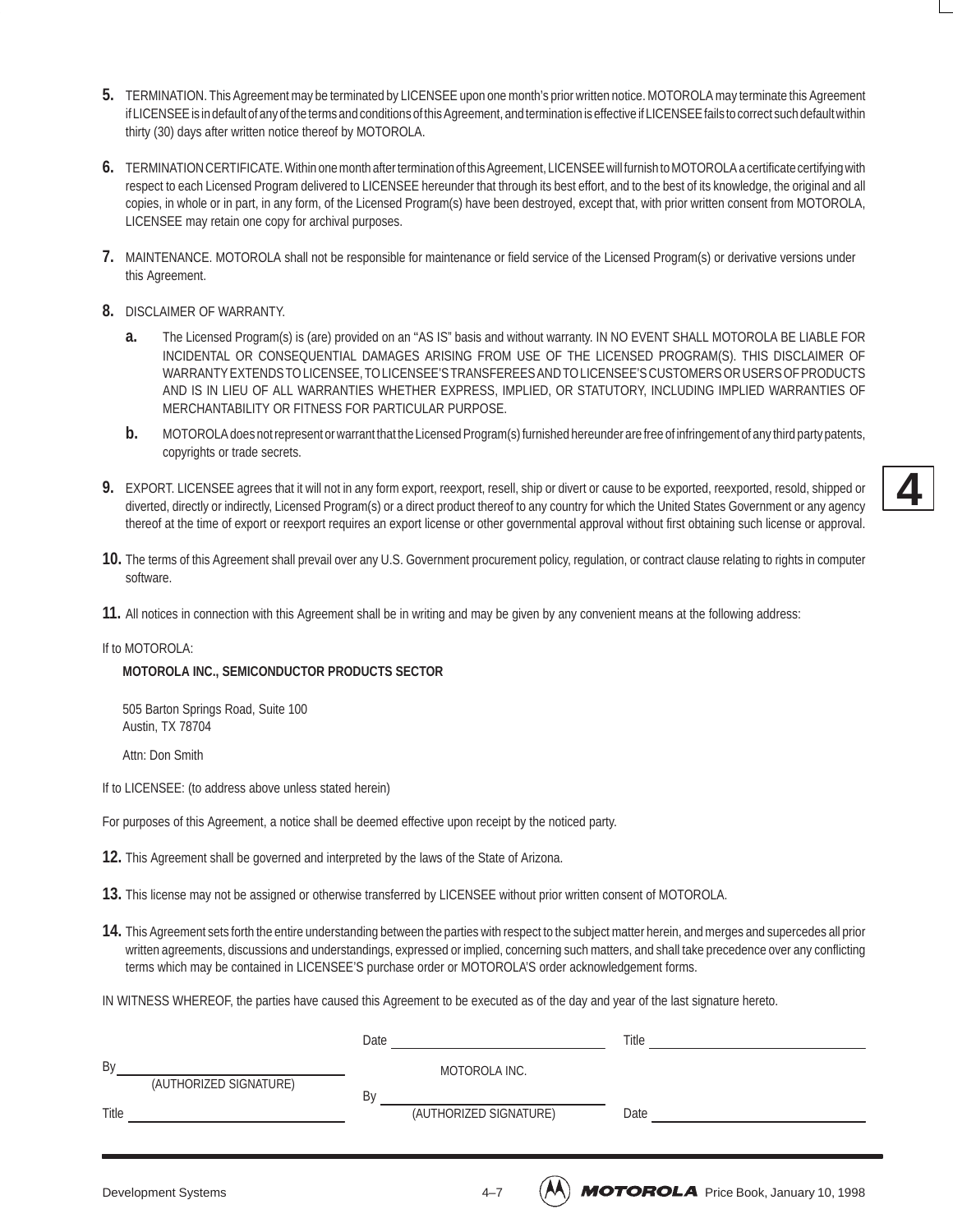### **MMDS11 SYSTEM SOLUTIONS**

| <b>Device</b>       | Package                | <b>MMDS Station</b><br>Module | Emulator<br>Module (EM) | <b>Flex Cable</b> | <b>Target Head</b> | <b>Resale</b> |
|---------------------|------------------------|-------------------------------|-------------------------|-------------------|--------------------|---------------|
|                     |                        |                               |                         |                   |                    |               |
| M68HC11A8           | 48-pin plastic DIP (P) | M68MMDS11                     | M68EM11E20              | M68CBL11B         | M68TB11E20P48      | \$5,520.00    |
|                     | 52-lead PLCC (FN)      | M68MMDS11                     | M68EM11E20              | M68CBL11C         | M68TC11E20FN52     | \$5,610.00    |
|                     | 64-lead QFP (FU)       | M68MMDS11                     | M68EM11E20              | M68CBL11C         | M68TC11E20FU64     | \$5,620.00    |
|                     |                        |                               |                         |                   |                    |               |
| M68HC11D3           | 40-pin plastic DIP (P) | M68MMDS11                     | M68EM11D3               | M68CBL11C         | M68TC11D3P40       | \$5,420.00    |
|                     | 44-lead PLCC (FN)      | M68MMDS11                     | M68EM11D3               | M68CBL11C         | M68TC11D3FN44      | \$5,495.00    |
|                     | 44-lead QFP (FB)       | M68MMDS11                     | M68EM11D3               | M68CBL11C         | M68TC11D3FB44      | \$5,620.00    |
| M68HC711D3          | 40-pin plastic DIP (P) | M68MMDS11                     | M68EM11D3               | M68CBL11C         | M68TC11D3P40       | \$5,420.00    |
|                     | 44-lead PLCC (FN)      | M68MMDS11                     | M68EM11D3               | M68CBL11C         | M68TC11D3FN44      | \$5,495.00    |
|                     |                        |                               |                         |                   |                    |               |
| M68HC11E9, -711E9   | 52-lead PLCC (FN)      | M68MMDS11                     | M68EM11E20              | M68CBL11C         | M68TC11E20FN52     | \$5,610.00    |
|                     | 52-lead QFP (PB)       | M68MMDS11                     | M68EM11E20              | M68CBL11C         | M68TC11E20PB52     | \$5,620.00    |
|                     | 64-lead QFP (FU)       | M68MMDS11                     | M68EM11E20              | M68CBL11C         | M68TC11E20FU64     | \$5,620.00    |
|                     |                        |                               |                         | M68CBL11C         | M68TC11E20FN52     |               |
| M68HC11E20, -711E20 | 52-lead PLCC (FN)      | M68MMDS11                     | M68EM11E20              |                   |                    | \$5,610.00    |
|                     | 64-lead PLCC (FU)      | M68MMDS11                     | M68EM11E20              | M68CBL11C         | M68TC11E20FU64     | \$5,620.00    |
| M68HC11E2           | 48-pin plastic DIP (P) | M68MMDS11                     | M68EM11E20              | M68CBL11B         | M68TB11E20P48      | \$5,520.00    |
|                     | 52-lead PLCC (FN)      | M68MMDS11                     | M68EM11E20              | M68CBL11C         | M68TC11E20FN52     | \$5,610.00    |
| M68HC11F1           | 68-lead PLCC (FN)      | M68MMDS11                     | M68EM11F1               | M68CBL11C         | M68TC11F1FN68      | \$5,520.00    |
|                     | 80-lead TQFP (PU)      | M68MMDS11                     | M68EM11F1               | M68CBL11C         | M68TC11F1PU80      | \$5,670.00    |
|                     |                        |                               |                         |                   |                    |               |
| M68HC11G5, -G7      | 84-lead PLCC (FN)      | M68MMDS11                     | M68EM11G5               | M68CBL11D         | M68TD11G5FN84      | \$5,550.00    |
|                     |                        |                               |                         |                   |                    |               |
| M68HC11K4, -711K4   | 80-lead TQFP (FU)      | M68MMDS11                     | M68EM11K4               | M68CBL11E         | M68TE11K4FU80      | \$5,700.00    |
|                     | 84-lead PLCC (FN)      | M68MMDS11                     | M68EM11K4               | M68CBL11D         | M68TD11K4FN84      | \$5,550.00    |
| M68HC11KA2, -711KA2 | 68-lead PLCC (FN)      | M68MMDS11                     | M68EM11KA4              | M68CBL11C         | M68TC11KA4FN68     | \$5,520.00    |
| M68HC11KA4, -711KA4 | 68-lead PLCC (FN)      | M68MMDS11                     | M68EM11KA4              | M68CBL11C         | M68TC11KA4FN68     | \$5,520.00    |
| M68HC11L6, -711L6   | 64-lead QFP (FN)       | M68MMDS11                     | M68EM11L6               | M68CBL11C         | M68TC11L6FU64      | \$5,620.00    |
|                     |                        |                               |                         |                   |                    |               |
|                     | 68-lead PLCC (FN)      | M68MMDS11                     | M68EM11L6               | M68CBL11C         | M68TC11L6FN68      | \$5,520.00    |
| M68HC11P2, -711P2   | 84-lead PLCC (FN)      | M68MMDS11                     | M68EM11P2               | M68CBL11D         | M68TD11K4FN84      | \$5,520.00    |
| M68HC11PH8          | 84-lead PLCC (FN)      | M68MMDS11                     | M68EM11PH8              | M68CBL11D         | M68TD11PH8FN84     | \$5,575.00    |
|                     |                        | M68MMDS11                     | M68EM11PH8              | M68CBL11D         | M68TD11PH8PU100    | \$5,750.00    |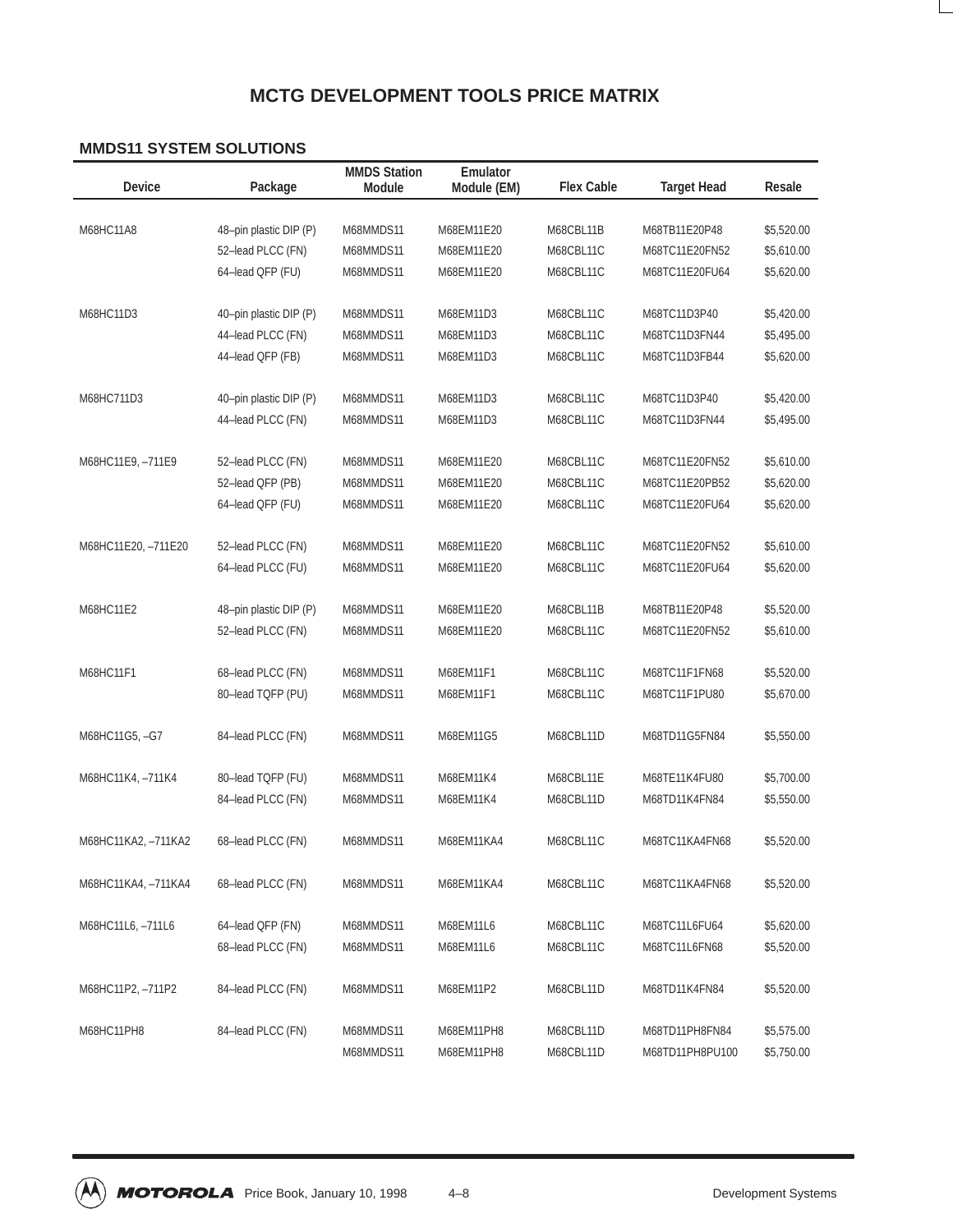#### **M68HC11 EVALUATION SYSTEM SOLUTIONS**

|                     |                        | <b>Platform Board</b> | Emulator    |                   |                    |               |
|---------------------|------------------------|-----------------------|-------------|-------------------|--------------------|---------------|
| <b>Device</b>       | Package                | (PFB)                 | Module (EM) | <b>Flex Cable</b> | <b>Target Head</b> | <b>Resale</b> |
| M68HC11A8           | 48-pin plastic DIP (P) | M68HC11PFB            | M68EM11E20  | M68CBL11B         | M68TB11E20P48      | \$870.00      |
|                     | 52-lead PLCC (FN)      | M68HC11PFB            | M68EM11E20  | M68CBL11C         | M68TC11E20FN52     | \$960.00      |
|                     | 52-lead QFP (PB)       | M68HC11PFB            | M68EM11E20  | M68CBL11C         | M68TC11E20PB52     | \$970.00      |
|                     | 64-lead QFP (FU)       | M68HC11PFB            | M68EM11E20  | M68CBL11C         | M68TC11E20FU64     | \$970.00      |
|                     |                        |                       |             |                   |                    |               |
| M68HC11D3           | 40-pin plastic DIP (P) | M68HC11PFB            | M68EM11D3   | M68CBL11C         | M68TC11D3P40       | \$770.00      |
|                     | 44-lead PLCC (FN)      | M68HC11PFB            | M68EM11D3   | M68CBL11C         | M68TC11D3FN44      | \$845.00      |
|                     | 44-lead QFP (FB)       | M68HC11PFB            | M68EM11D3   | M68CBL11C         | M68TC11D3FB44      | \$970.00      |
|                     |                        |                       |             |                   |                    |               |
| M68HC711D3          | 40-pin plastic DIP (P) | M68HC11PFB            | M68EM11D3   | M68CBL11C         | M68TC11D3P40       | \$770.00      |
|                     | 44-lead PLCC (FN)      | M68HC11PFB            | M68EM11D3   | M68CBL11C         | M68TC11D3FN44      | \$845.00      |
|                     |                        |                       |             |                   |                    |               |
| M68HC11E9, -711E9   | 52-lead PLCC (FN)      | M68HC11PFB            | M68EM11E20  | M68CBL11C         | M68TC11E20FN52     | \$960.00      |
|                     | 52-lead QFP (PB)       | M68HC11PFB            | M68EM11E20  | M68CBL11C         | M68TC11E20PB52     | \$970.00      |
|                     | 64-lead QFP (FU)       | M68HC11PFB            | M68EM11E20  | M68CBL11C         | M68TC11E20FU64     | \$970.00      |
|                     |                        |                       |             |                   |                    |               |
| M68HC11E20, -711E20 | 52-lead PLCC (FN)      | M68HC11PFB            | M68EM11E20  | M68CBL11C         | M68TC11E20FN52     | \$960.00      |
|                     | 64-lead PLCC (FU)      | M68HC11PFB            | M68EM11E20  | M68CBL11C         | M68TC11E20FU64     | \$970.00      |
| M68HC11E2           | 48-pin plastic DIP (P) | M68HC11PFB            | M68EM11E20  | M68CBL11B         | M68TB11E20P48      | \$870.00      |
|                     | 52-lead PLCC (FN)      | M68HC11PFB            | M68EM11E20  | M68CBL11C         | M68TC11E20FN52     | \$960.00      |
|                     |                        |                       |             |                   |                    |               |
| M68HC11F1           | 68-lead PLCC (FN)      | M68HC11PFB            | M68EM11F1   | M68CBL11C         | M68TC11F1FN68      | \$870.00      |
|                     | 80-lead TQFP (PU)      | M68HC11PFB            | M68EM11F1   | M68CBL11C         | M68TC11F1PU80      | \$1,020.00    |
|                     |                        |                       |             |                   |                    |               |
| M68HC11G5, -G7      | 84-lead PLCC (FN)      | M68HC11PFB            | M68EM11G5   | M68CBL11D         | M68TD11G5FN84      | \$900.00      |
|                     |                        |                       |             |                   |                    |               |
| M68HC11K4, -711K4   | 80-lead TQFP (FU)      | M68HC11PFB            | M68EM11K4   | M68CBL11E         | M68TE11K4FU80      | \$1,050.00    |
|                     | 84-lead PLCC (FN)      | M68HC11PFB            | M68EM11K4   | M68CBL11D         | M68TD11K4FN84      | \$900.00      |
|                     |                        |                       |             |                   |                    |               |
| M68HC11KA2, -711KA2 | 68-lead PLCC (FN)      | M68HC11PFB            | M68EM11KA4  | M68CBL11C         | M68TC11KA4FN68     | \$870.00      |
|                     |                        |                       |             |                   |                    |               |
| M68HC11KA4, -711KA4 | 68-lead PLCC (FN)      | M68HC11PFB            | M68EM11KA4  | M68CBL11C         | M68TC11KA4FN68     | \$870.00      |
|                     | 64-lead QFP (FU)       | M68HC11PFB            | M68EM11KA4  | M68CBL11C         | M68TC11KA4FU64     | \$870.00      |
|                     |                        |                       |             |                   |                    |               |
| M68HC11L6, -711L6   | 64-lead QFP (FN)       | M68HC11PFB            | M68EM11L6   | M68CBL11C         | M68TC11L6FU64      | \$970.00      |
|                     | 68-lead PLCC (FN)      | M68HC11PFB            | M68EM11L6   | M68CBL11C         | M68TC11L6FN68      | \$870.00      |
|                     |                        |                       |             |                   |                    |               |
| M68HC11P2, -711P2   | 84-lead PLCC (FN)      | M68HC11PFB            | M68EM11P2   | M68CBL11D         | M68TD11K4FN84      | \$900.00      |
|                     |                        |                       |             |                   |                    |               |
| M68HC11PH8          | 84-lead PLCC (FN)      | M68HC11PFB            | M68EM11PH8  | M68CBL11D         | M68TD11PH8FN84     | \$970.00      |
|                     | 100-lead TQFP (PU)     | M68HC11PFB            | M68EM11PH8  | M68CBL11D         | M68TD11PH8PU100    | \$1,350.00    |

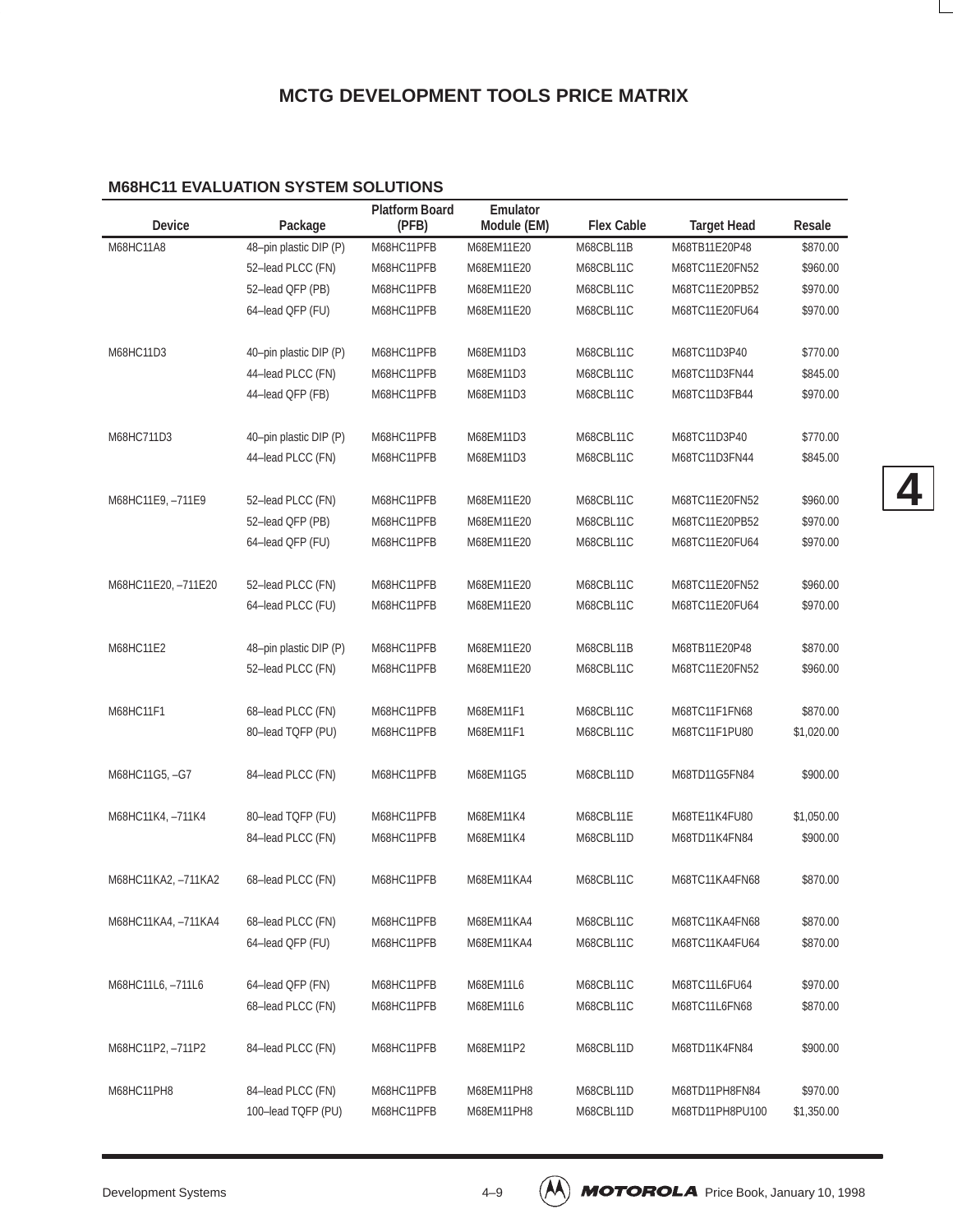#### **SERIAL PROGRAMMER SOLUTIONS**

| M68HC11A8<br>48-pin plastic DIP (P)<br>M68PA11A8P48<br>M68SPGMR11        | \$400.00<br>\$400.00 |
|--------------------------------------------------------------------------|----------------------|
|                                                                          |                      |
|                                                                          |                      |
| 52-lead PLCC (FN)<br>M68PA11E20FN52<br>M68SPGMR11                        |                      |
| 64-lead QFP (FU)<br>M68PA11E20FU64<br>M68SPGMR11                         | \$425.00             |
|                                                                          |                      |
| M68HC11D3<br>40-pin plastic DIP (P)<br>M68PA11D3P40<br>M68SPGMR11        | \$400.00             |
| 44-lead PLCC (FN)<br>M68PA11D3FN44<br>M68SPGMR11                         | \$400.00             |
| 44-lead QFP (FB)<br>M68PA11D3FB44<br>M68SPGMR11                          | \$400.00             |
|                                                                          |                      |
| M68HC711D3<br>40-pin plastic DIP (P)<br>M68PA11D3P40<br>M68SPGMR11       | \$400.00             |
| 44-lead QFP (FB)<br>M68PA11D3FB44<br>M68SPGMR11                          | \$400.00             |
| M68HC11E9, -711E9<br>52-lead PLCC (FN)<br>M68PA11E20FN52<br>M68SPGMR11   | \$400.00             |
| 52-lead QFP (PB)<br>M68PA11E20PB52<br>M68SPGMR11                         | \$425.00             |
| 64-lead QFP (FU)<br>M68PA11E20FU64<br>M68SPGMR11                         | \$425.00             |
|                                                                          |                      |
| 52-lead PLCC (FN)<br>M68HC11E20, -711E20<br>M68PA11E20FN52<br>M68SPGMR11 | \$400.00             |
| 64-lead PLCC (FU)<br>M68PA11E20FU64<br>M68SPGMR11                        | \$425.00             |
|                                                                          |                      |
| M68HC11E2<br>48-pin plastic DIP (P)<br>M68PA11A8P48<br>M68SPGMR11        | \$400.00             |
| 52-lead PLCC (FN)<br>M68PA11E20FN52<br>M68SPGMR11                        | \$400.00             |
|                                                                          |                      |
| M68HC11F1<br>68-lead PLCC (FN)<br>M68PA11F1FN68<br>M68SPGMR11            | \$400.00             |
| 80-lead TQFP (PU)<br>M68PA11F1PU80<br>M68SPGMR11                         | \$425.00             |
| M68HC11G5, -G7<br>84-lead PLCC (FN)<br>M68PA11G5FN84<br>M68SPGMR11       | \$400.00             |
|                                                                          |                      |
| M68HC11K4, -711K4<br>80-lead TQFP (FU)<br>M68PA11K4FU80<br>M68SPGMR11    | \$400.00             |
| 84-lead PLCC (FN)<br>M68PA11K4FN84<br>M68SPGMR11                         | \$400.00             |
|                                                                          |                      |
| M68HC11KA2, -711KA2<br>68-lead PLCC (FN)<br>M68PA11KA4FN68<br>M68SPGMR11 | \$400.00             |
|                                                                          |                      |
| 68-lead PLCC (FN)<br>M68SPGMR11<br>M68HC11KA4, -711KA4<br>M68PA11KA4FN68 | \$400.00             |
|                                                                          |                      |
| 64-lead QFP (FN)<br>M68HC11L6, -711L6<br>M68PA11L6FU64<br>M68SPGMR11     | \$425.00             |
| 68-lead PLCC (FN)<br>M68PA11L6FN68<br>M68SPGMR11                         | \$400.00             |
| 84-lead PLCC (FN)<br>M68HC11P2, -711P2<br>M68PA11K4FN84<br>M68SPGMR11    | \$400.00             |
|                                                                          |                      |
| M68HC11PH8<br>84-lead PLCC (FN)<br>M68PA11PH8FN84<br>M68SPGMR11          | \$450.00             |
| 100-lead TQFP (PU)<br>M68PA11PH8PU100<br>M68SPGMR11                      | \$575.00             |

 $\left(\bigwedge\right)$  **MOTOROLA** Price Book, January 10, 1998  $4-10$  Development Systems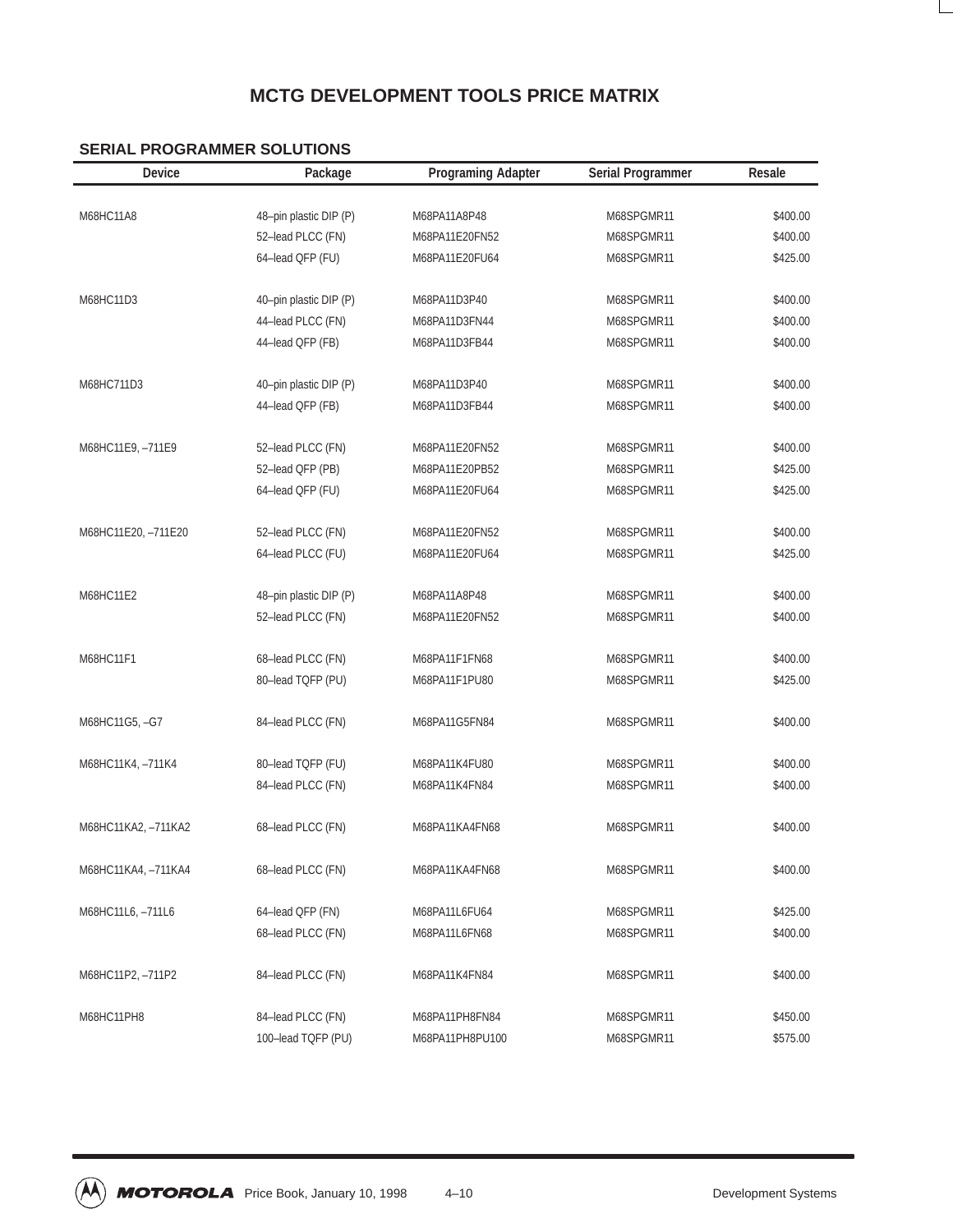| <b>Emulated MCU</b><br>(Package) | <b>MPB</b>   | <b>MPFB</b> | <b>ICD</b>      | <b>Resale</b> |
|----------------------------------|--------------|-------------|-----------------|---------------|
| M68HC16V1C (100 TQFP (PU))       | M68MPB16V1C  | M68MPFB1632 | M68ICD16        | \$1,494.50    |
| M68HC16S2B (100 TQFP (PU))       | M68MPB16S2B  | M68MPFB1632 | M68ICD16        | \$1,494.50    |
| M68HC916X1 (120 PQFP (FH))       | M68MPB916X1C | M68MPFB1632 | M68ICD16        | \$1,399.50    |
| M68HC16Y1 (160 PQFP (FT))        | M68MPB16Y1B  | M68MPFB1632 | M68ICD16        | \$1,399.50    |
| M68HC16Z1 (132 PQFP (FC))        | M68MPB16Z1B  | M68MPFB1632 | M68ICD16        | \$1,399.50    |
| M68331 (132 PQFP (FC))           | M68MPB331B   | M68MPFB1632 | M68ICD32        | \$1,494.50    |
| M68332A (132 PQFP (FC))          | M68MPB332AB  | M68MPFB1632 | M68ICD32        | \$1,494.50    |
| M68332G (132 PQFP (FC))          | M68MPB332GB  | M68MPFB1632 | M68ICD32        | \$1,494.50    |
| M68F333 (160 PQFP (FT))          | M68MPBF333C  | M68MPFB1632 | M68ICD32        | \$1,994.50    |
| M68334 (132 PQFP (FC))           | M68MPB334B   | M68MPFB1632 | M68ICD32        | \$1,494.50    |
| M68336 (160 PQFP (FT))           | M68MPB336GB  | M68MPFB1632 | M68ICD32        | \$1,494.50    |
| M68376 (160 QFP (FT))            | M68MPB376GB  | M68MPFB1632 | <b>M68ICD32</b> | \$1,494.50    |

#### **MEVB 1632 MODULAR EVALUATION BOARD**

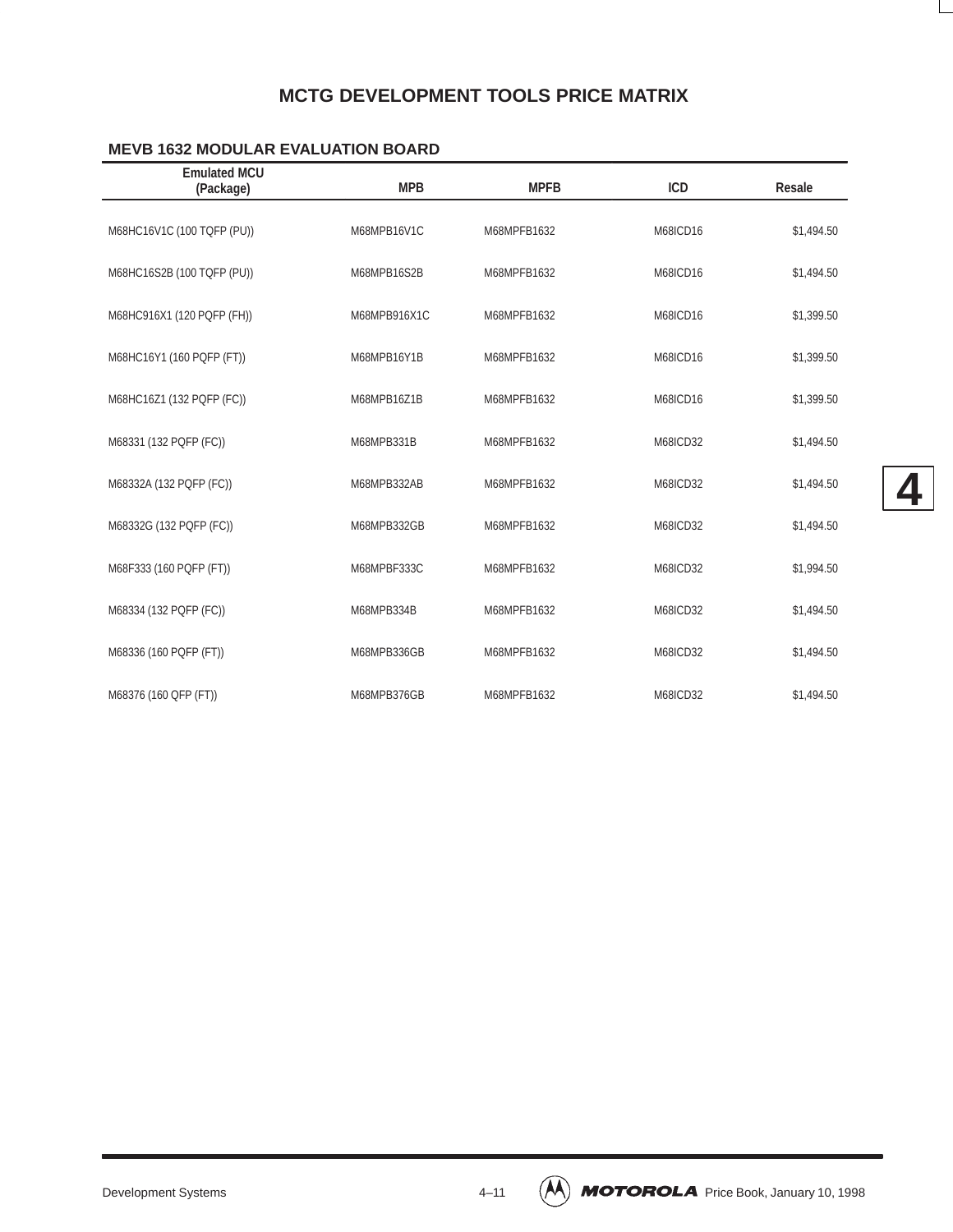#### **MMDS1632 SYSTEM SOLUTIONS**

| <b>Device</b> | Package       | <b>MMDS Station</b><br><b>Module</b> | <b>MPB</b>  | <b>PPB (Connection Method)</b> | <b>Resale</b> |
|---------------|---------------|--------------------------------------|-------------|--------------------------------|---------------|
|               |               |                                      |             |                                |               |
| M68HC16S2     | 100 TQFP (PU) | M68MMDS1632                          | M68MPB16S2B | M68PPB16PUBG (Rigid-Flex)      | \$14,095.00   |
| M68HC16Y1     | 160 QFP (FT)  | M68MMDS1632                          | M68MPB16Y1B | X68PPB16FTAD (TQ PACK)         | \$13,540.00   |
|               |               |                                      |             | M68PPB16FTAG (Rigid-Flex)      | \$14,000.00   |
| M68HC16Z1     | 132 PQFP (FC) | M68MMDS1632                          | M68MPB16Z1B | X68PPB16FCAD (TQ PACK)         | \$13,540.00   |
|               |               |                                      |             | M68PPB16FCAG (Rigid-Flex)      | \$14,000.00   |
|               |               |                                      |             |                                |               |
| M68331        | 132 PQFP (FC) | M68MMDS1632                          | M68MPB331B  | M68PPB32FCAD (TQ PACK)         | \$13,635.00   |
|               |               |                                      |             | M68PPB32FCAG (Rigid-Flex)      | \$14,095.00   |
| M68332A       | 132 PQFP (FC) | M68MMDS1632                          | M68MPB332AB | M68PPB32FCAD (TQ PACK)         | \$13,635.00   |
|               |               |                                      |             | M68PPB32FCAG (Rigid-Flex)      | \$14,096.00   |
|               |               |                                      |             |                                |               |
| M68332G       | 132 PQFP (FC) | M68MMDS1632                          | M68MPB332GB | M68PPB32FCAD (TQ PACK)         | \$13,635.00   |
|               |               |                                      |             | M68PPB32FCAG (Rigid-Flex)      | \$14,095.00   |
| M68F333C      | 160 QFP (FT)  | M68MMDS1632                          | M68MPBF333C | X68PPB32FTAD (TQ PACK)         | \$14,135.00   |
|               |               |                                      |             | M68PPB32FTBG (Rigid-Flex)      | \$14,595.00   |
|               |               |                                      |             |                                |               |
| M68376        | 160 QFP (FT)  | M68MMDS1632                          | M68MPB376GB | M68PPB32FTCG (Rigid-Flex)      | \$14,095.00   |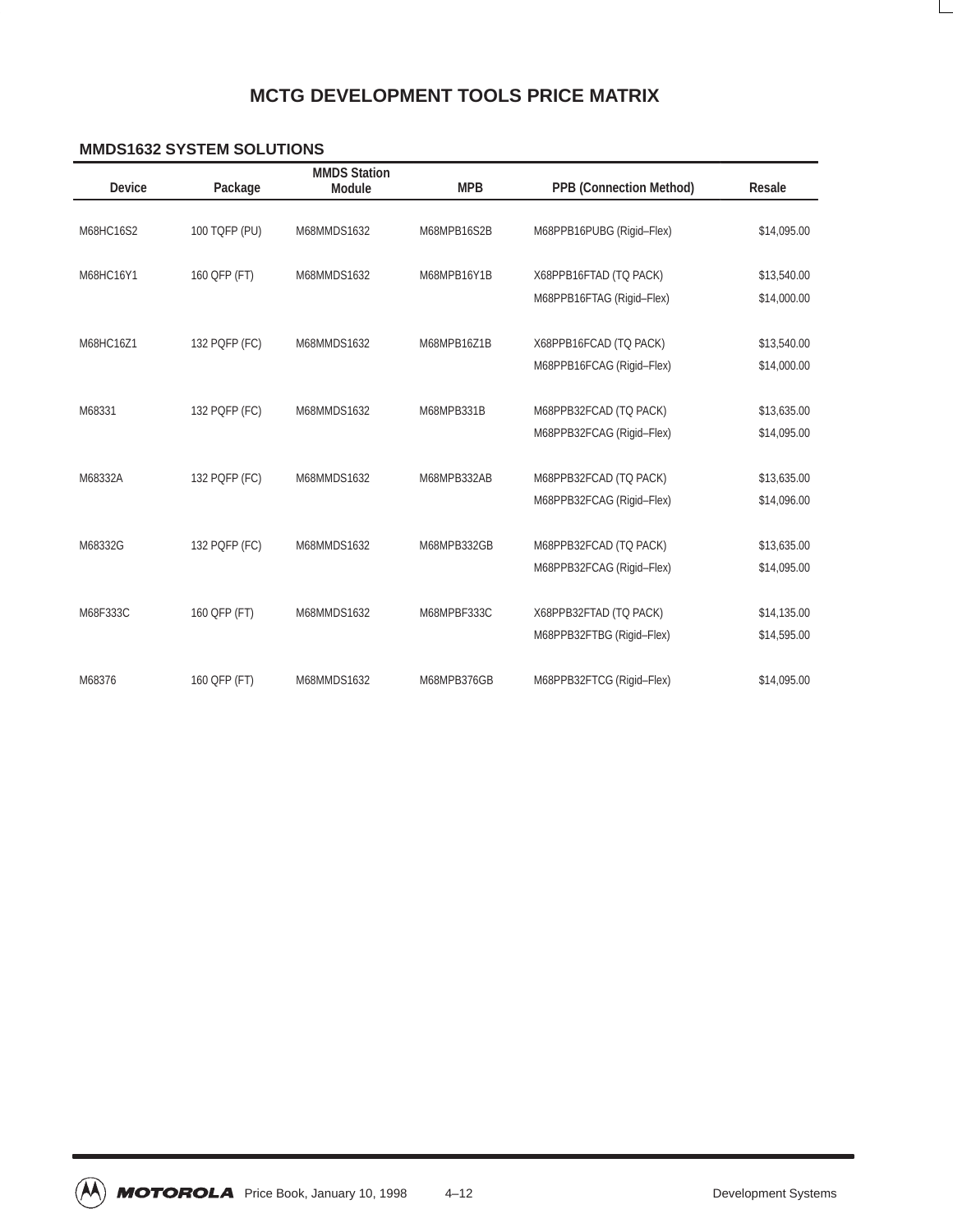#### **M68HC11 EVB/EVBU**

|                   | Component                    | Component<br><b>Part Number</b> | Resale   |
|-------------------|------------------------------|---------------------------------|----------|
|                   | M68HC11 Evaluation Board     | M68HC11EVB                      | \$199.00 |
|                   | M68HC11 Universal Eval Board | M68HC11EVBU                     | \$175.00 |
| M68HC12 EVB       |                              |                                 |          |
|                   |                              | <b>Part Number</b>              | Resale   |
|                   | M68HC812A4 Evaluation Board  | M68HC12A4EVB                    | \$412.00 |
|                   | M68HC912B32 Evaluation Bd    | M68EVB912B32                    | \$99.00  |
| <b>MPC505 EVB</b> |                              |                                 |          |
|                   | Component                    | Component<br><b>Part Number</b> | Resale   |

| $n$ nan                              | ------------<br>. Number<br>Pan. | ---<br>sale<br>. |  |
|--------------------------------------|----------------------------------|------------------|--|
| MP(<br>:505<br>Evaluation Board<br>. | 05FVR<br>MP'<br>.                | 5.00             |  |

### **M68331 and M68332A/G EVALUATION KITS**

| <b>Device</b> | <b>Platform Board</b> | <b>Business Card Computer</b> | Resale   |
|---------------|-----------------------|-------------------------------|----------|
| M68331        | M68300PFB             | M68BCC331                     | \$700.00 |
| M68332A       | M68300PFB             | M68BCC332A                    | \$700.00 |
| M68332G       | M68300PFB             | M68BCC332G                    | \$700.00 |

### **SERIAL IN–CIRCUIT DEBUGGER (1)**

|            | <b>Software</b>    | Hardware           |               |          |
|------------|--------------------|--------------------|---------------|----------|
| <b>MCU</b> | <b>Part Number</b> | <b>Part Number</b> | Voltage       | Resale   |
| M68HC16    | M68SDBUG16AB       | M68SDI             | 5 V           | \$300.00 |
| M68HC16    | M68SDBUG16AB       | M68SDIL            | $2.7 - 5.5 V$ | \$300.00 |
| M68300     | M68SDBUG32AB       | M68SDI             | 5 V           | \$300.00 |
| M68300     | M68SDBUG32AB       | M68SDIL            | $2.7 - 5.5$ V | \$300.00 |
|            |                    |                    |               |          |

| <b>Software</b> | Resale   |
|-----------------|----------|
| M68SDBUG12AB    | \$150.00 |
| M68SDBUG16AB    | \$150.00 |
| M68SDBUG32AB    | \$150.00 |

(1) SDI and Software must be ordered separately

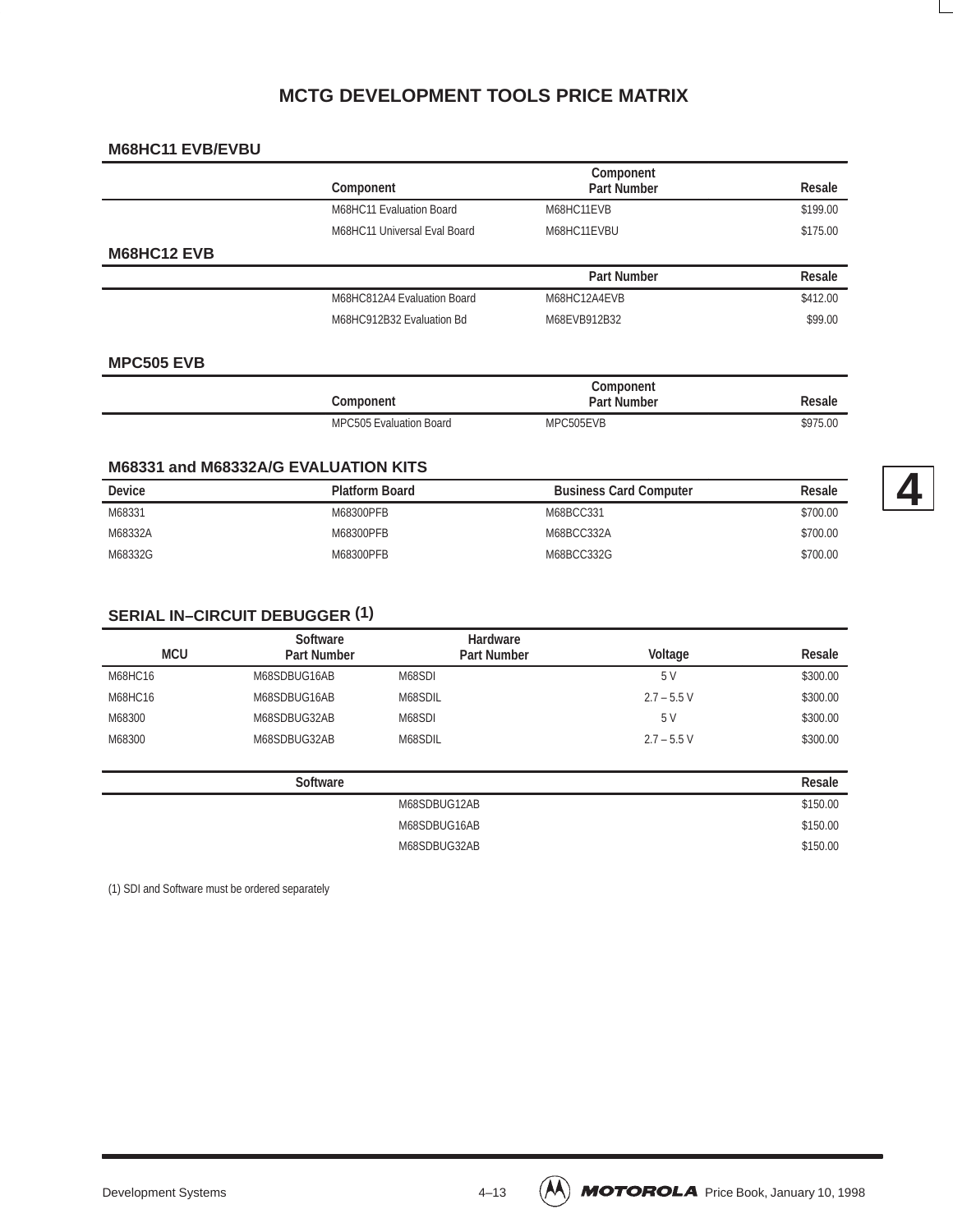#### **EMBEDDED MCU SOFTWARE TOOLS**

| Software Package | <b>MCU</b> | <b>Part Number</b> | Resale   |
|------------------|------------|--------------------|----------|
| <b>MCUinit</b>   |            | M68FMSINITBDX30    | \$195.00 |
|                  |            |                    |          |
| <b>MCUasm</b>    | M68HC05    | MHC05SASMXBBX12    | \$400.00 |
|                  | M68HC08    | MHC08SASMXBBX12    | \$400.00 |
|                  | M68HC11    | MHC11SASMXBBX12    | \$400.00 |
|                  | M68HC12    | MHC12SASMXBBX12    | \$400.00 |
|                  | M68HC16    | MHC16SASMXBBX12    | \$400.00 |
|                  |            |                    |          |
| <b>TPUMASM</b>   |            | M68FMSTPASBBXXX    | \$495.00 |

#### **PowerPC DEVELOPMENT TOOLS**

| Component                   | <b>Host System</b>  | <b>Part Number</b> | Resale     |
|-----------------------------|---------------------|--------------------|------------|
| C-Compiler Package          | <b>SUN OS 4.1.3</b> | MPPC5SCCOMDBX11    | \$4,500.00 |
|                             | AIX 3.2.5           | MPPC5SCCOMEBX11    | \$4,500.00 |
|                             | HP UX               | MPPC5SCCOMFBX11    | \$4,500.00 |
|                             | Windows95 & NT      | MPPC5SCCOMHDX20    | \$2,500.00 |
| Debugger Package            | <b>SUN OS 4.1.3</b> | MPPC5SDEBGDBX11    | \$3,600.00 |
|                             | AIX 3.2.5           | MPPC5SDEBGEBX11    | \$3,600.00 |
|                             | HP UX               | MPPC5SDEBGFBX11    | \$3,600.00 |
|                             | Windows95 & NT      | MPPC5SDEBGHDX20    | \$2,000.00 |
| Complete PowerPC Tool Suite | <b>SUN OS 4.1.3</b> | MPCC5SCMDBDBX11    | \$7,500.00 |
|                             | AIX 3.2.5           | MPCC5SCMDBEBX11    | \$7,500.00 |
|                             | HP UX               | MPCC5SCMDBFBX11    | \$7,500.00 |
|                             | Windows95 & NT      | MPCC5SCMDBHDX20    | \$4,000.00 |

#### **DEBUGGER SOFTWARE FOR THE SDI**

| Software Package | <b>MCU</b> | <b>Part Number</b> | Resale   |
|------------------|------------|--------------------|----------|
| S-Dbug           | M68HC12    | M68SDBUG12AB       | \$150.00 |
|                  | M68HC16    | M68SDBUG16AB       | \$150.00 |
|                  | M68300     | M68SDBUG32AB       | \$150.00 |

#### **RTEK KERNEL**

| Software Developer's Kit (SDK) for Sun4 workstations (SunOS) |                    |         |  |  |  |
|--------------------------------------------------------------|--------------------|---------|--|--|--|
| <b>Device</b>                                                | <b>Part Number</b> | Resale  |  |  |  |
| MPC500                                                       | MPPC5SRTEKDBX11    | \$4,800 |  |  |  |

| SDK for PC (Windows 3.1) |  |                    |         |  |  |
|--------------------------|--|--------------------|---------|--|--|
| <b>Device</b>            |  | <b>Part Number</b> | Resale  |  |  |
| M68HC12                  |  | MHC12SRTEKBBX12    | \$3,000 |  |  |
| M68HC16                  |  | MHC16SRTEKBBX12    | \$3,250 |  |  |
| M68300                   |  | M683FSRTEKBBX12    | \$3,500 |  |  |
| <b>MPC800</b>            |  | MPPC8SRTEKBBX12    | \$4,000 |  |  |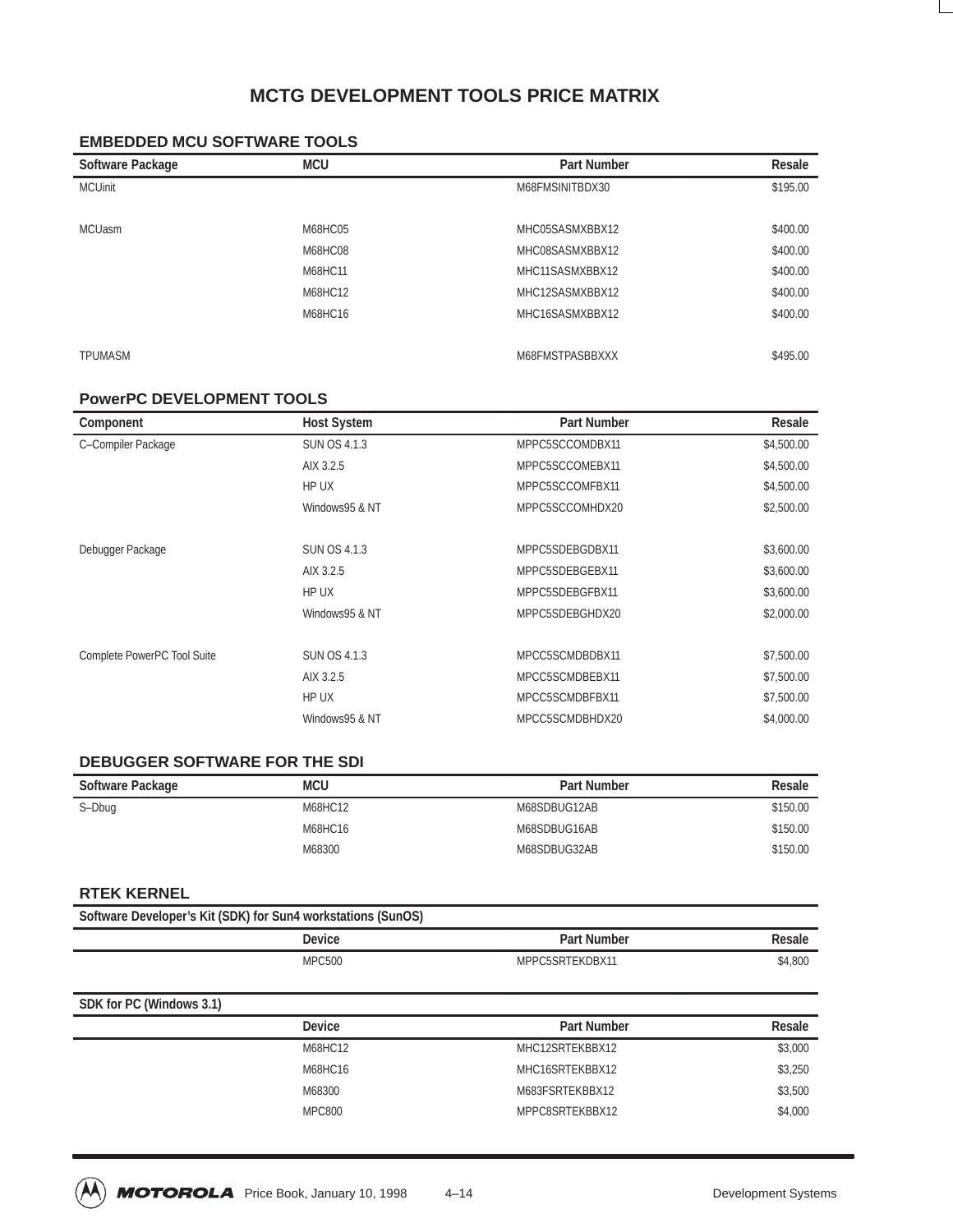| Component  | <b>Part Number</b> | <b>Resale</b>                           |
|------------|--------------------|-----------------------------------------|
| <b>EVS</b> | M68HC05C5EVS       | \$498.00                                |
|            | M68HC05C9EVS       | Replaced by M68EM05C9 & M68MMPFB0508    |
|            | M68HC05D32EVS      | Replaced by M68HC05D32EM & M68MMPFB0508 |
|            | M68HC05E1EVS       | Replaced by X68EM05E5 & M68MMPFB0508    |
|            | M68HC05G1EVS       | Replaced by M68EM05G1 & M68MMPFB0508    |
|            | M68HC05J3EVS       | Replaced by M68EM05J3 & M68MMPFB0508    |
|            | M68HC05L1EVS       | Replaced by M68EM05L1 & M68MMPFB0508    |
|            | M68HC05L2EVS       | Replaced by M68EM05L2 & M68MMPFB0508    |
|            | M68HC05L5EVS       | Replaced by M68EML0516 & M68MMPFB0508   |
|            | M68HC05P3EVS       | Replaced by M68HC05P3 & M68MMPFB0508    |
|            | M68HC05P8EVS       | Replaced by M68HC05JPEM & M68MMPFB0508  |
|            | M68HC05P9EVS       | Replaced by M68HC05P9EM & M68MMPFB0508  |
|            | M68HC05T2EVS       | \$498.00                                |
|            | M68HC05X4EVS       | Replaced by M68EM05X4 & M68MMPFB0508    |

## **HC05 – DIRECT REPLACEMENTS**



**4**

L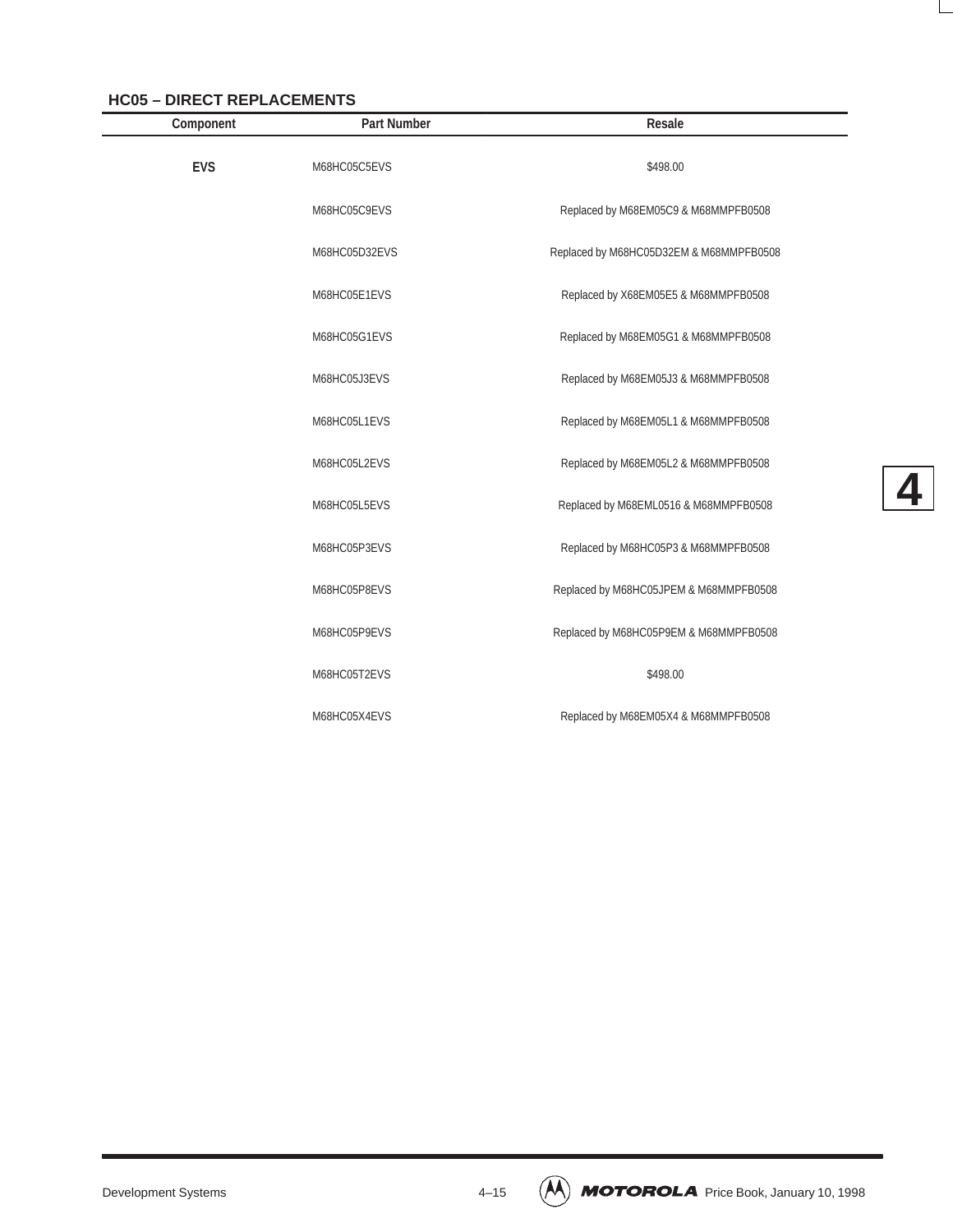## **Blue Chip Program**

Blue Chip Technical Distribution Program . . . . 5–2 (Rev. Apr. 97)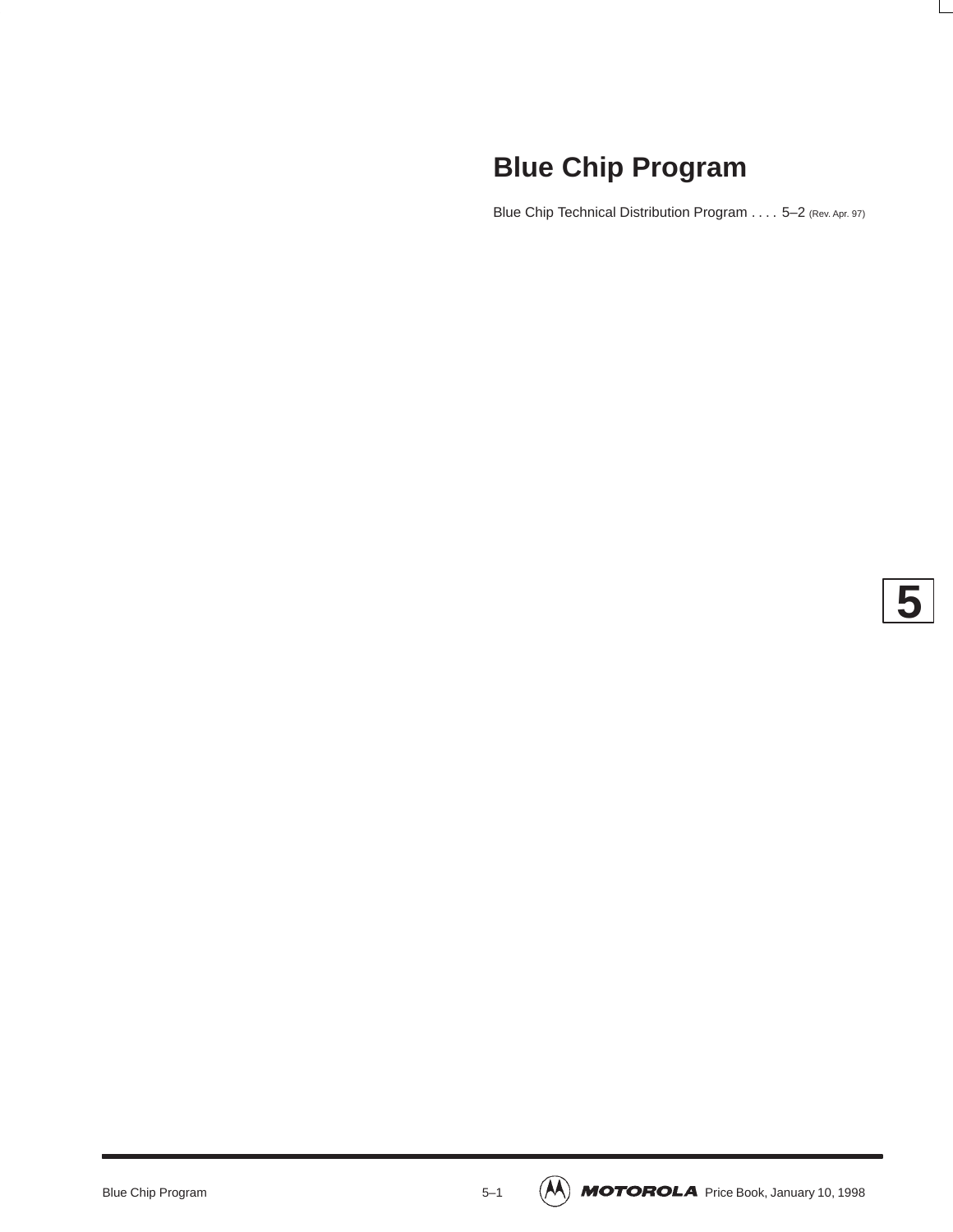## **BLUE CHIP TECHNICAL DISTRIBUTION PROGRAM**

Devices included in the Motorola Blue Chip Technical Distribution Program are identified by a program code **"B"**.

In addition, some devices which do not appear in this price book (non–price book devices) are also included in the Motorola Blue Chip Technical Distribution Program. Please contact your nearest Motorola sales office for a complete listing of devices on the Blue Chip Technical Distribution Program.

## **PILOT PRODUCTION PROTOTYPES**

To facilitate the design–in and sales of Motorola high technology devices, they are routinely placed on the Blue Chip Technical Distribution Program and made available for sale as pilot production prototypes. These devices can be identified by device part number marking beginning with **"XC"** or **"XPC". "XC"** or **"XPC"** devices may be either "book devices" (appearing in this book) or non–book.

**"XC"** or **"XPC"** devices are manufactured, tested and QA inspected to planned normal production requirements. **"XC"** or **"XPC"** devices are released only after completion of preliminary reliability and characterization testing but prior to completion of Motorola's rigorous internal reliability qualifications. Specifications for **"XC"** or **"XPC"** devices may change at any time.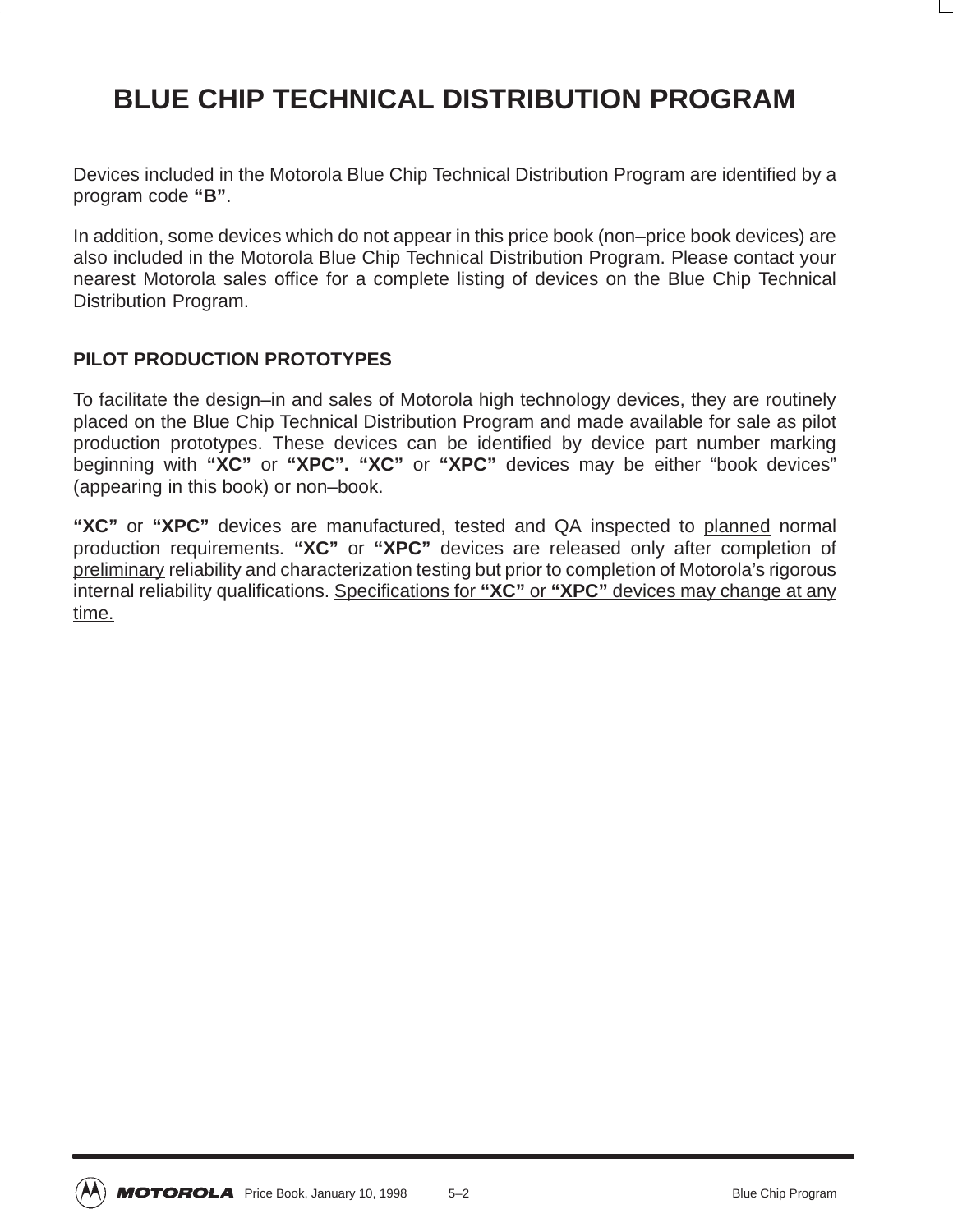

*Semiconductor Products Sector*

# **NORTH AMERICA SALES AND DISTRIBUTION COMMERCIAL DEVICES & DEVELOPMENT SYSTEMS**

**EFFECTIVE DATE: JANUARY 10, 1998**

**THIS BOOK IS IN COMPUTER SORT:**

• COMMERCIAL DEVICES & DEVELOPMENT SYSTEMS PC = PRODUCT CLASSIFICATION - Please see General

Information Section 1–3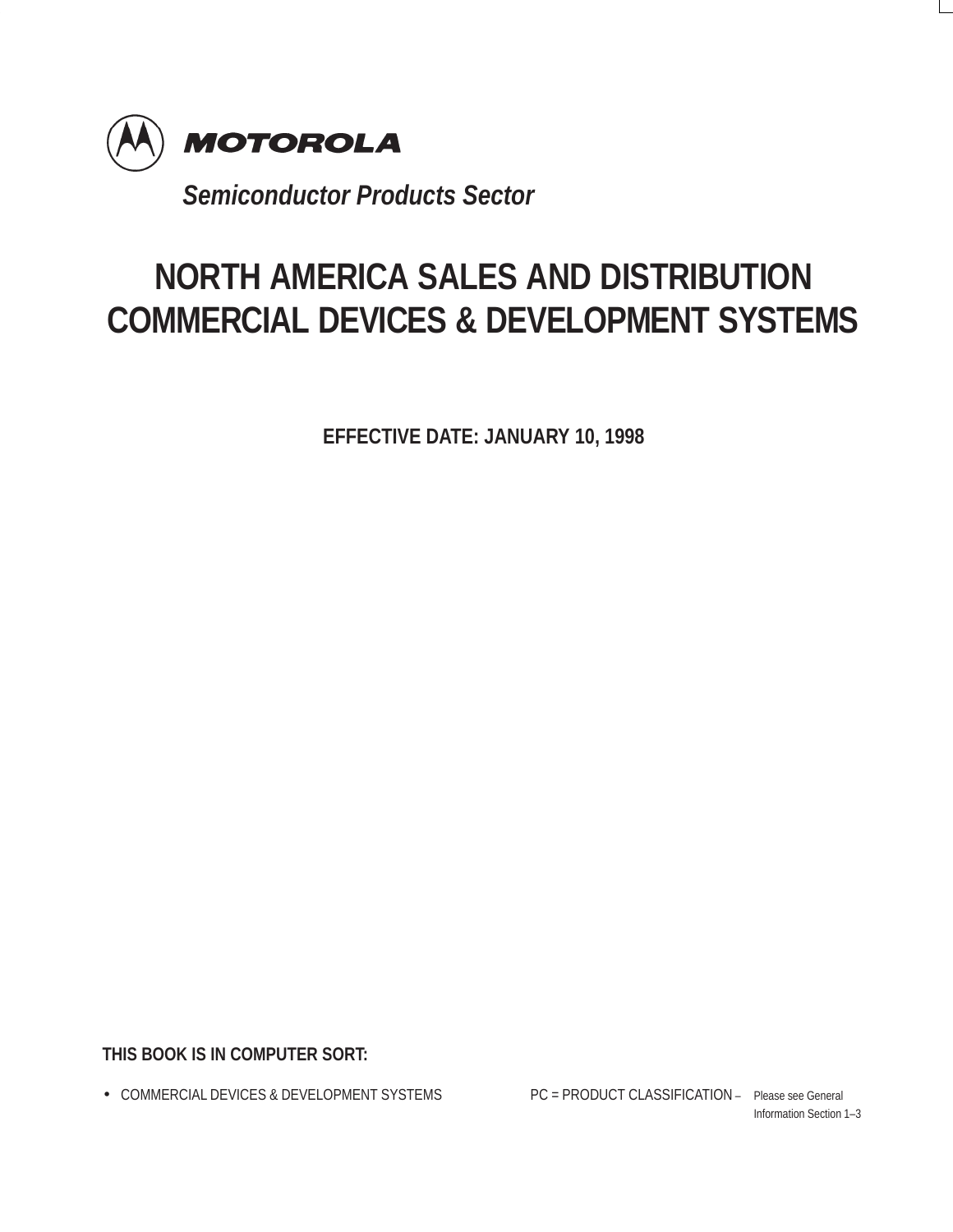## **Commercial Components and Development Systems Pricing**

| Quick Reference QR-1 (Rev. Jan. 98)              |  |
|--------------------------------------------------|--|
| <b>Commercial Components</b>                     |  |
| and Development Systems Pricing 1 (Rev. Jan. 98) |  |

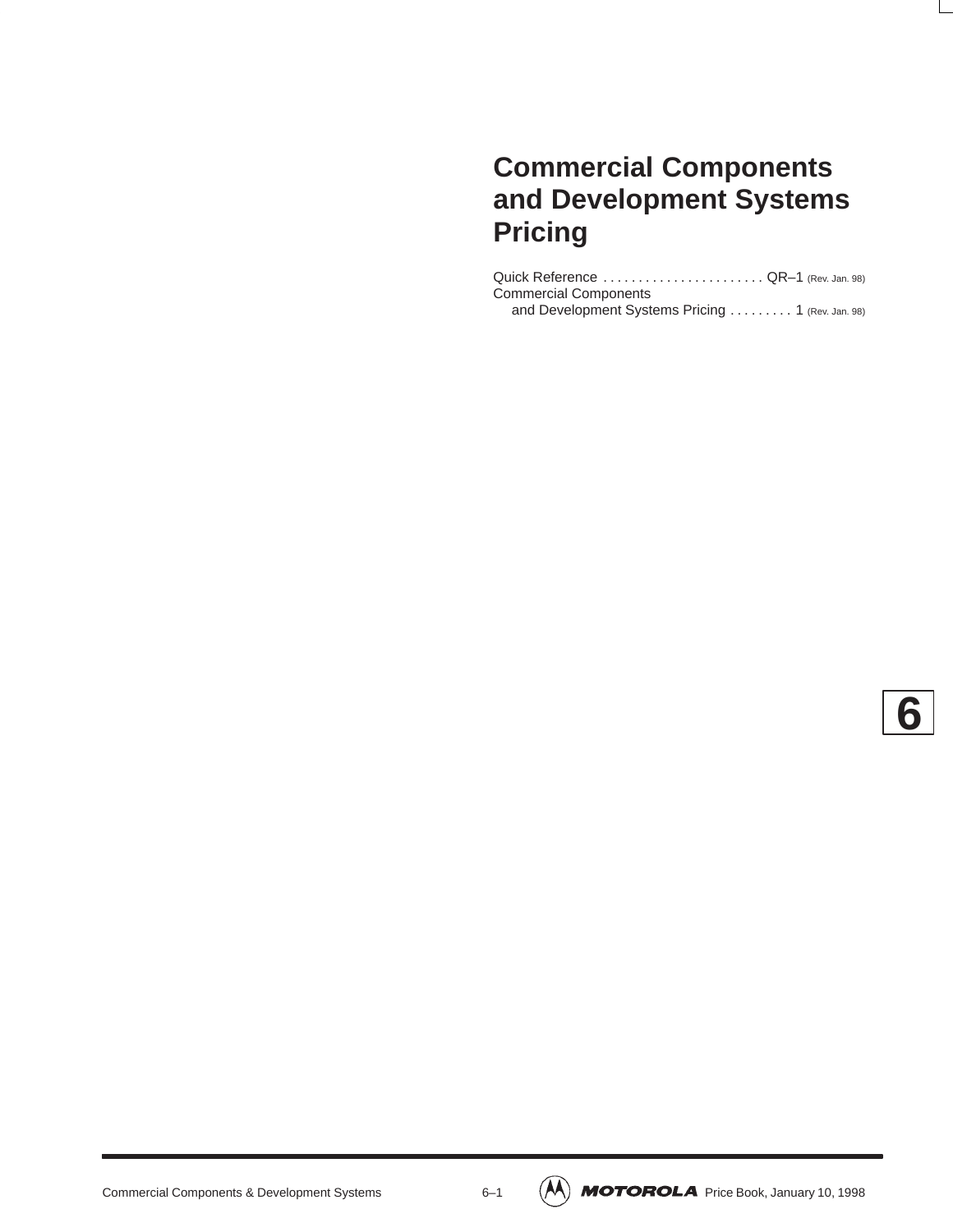### **NEW LISTINGS**

**DEVICE** BZX79C10RL BZX79C100RL KITEVS11E20FN52 KITITC132/D KITITC137/D KITMMEVS05P9P28 LM211DR2 LM224DR2 LM239ADR2 LM239DR2 LM258DR2 LM285Z–1.2RA LM285Z–2.5RA LM2901DR2 LM2902DR2 LM2902VDR2 LM2903DR2 LM2903VDR2 LM2904DR2 LM2904VDR2 LM2931AD–5.0R2 LM2931ADT–5.0RK LM2931AZ–5.0RA LM2931AZ–5.0RP LM2931Z–5.0RA LM301AD LM301ADR2 LM308ADR2 LM317D2TR4 LM317LBZRA LM317LBZRP LM317LZRE **LM317LZRP** LM339ADR2 MAC97A6RLRP MCF5102PV20B MCF5102PV25B MCF5102PV40B MCH12140DR2 MCLK332ACFC16B1 MCLK332ACPV16B1 MCLK332GCFC16B1 MCLK332GCPV16B1 MCM56824AFNC25 MCM56824AFNC35 MCM69C432TQ20 MC100E416FNR2 MC12009D MC12066D MC12066DR2 MC12066P MC12093DR2 MC12095DR2 MC12095SD MC12181D MC13077DWR2 MC13110FBR2 MC13135DWR2

New Listings (Cont) **DEVICE** MC13136DWR2 MC13143DR2 MC13144D MC13144DR2 MC13150FTA MC13150FTAR2 MC13150FTBR2 MC13158FTBR2 MC14LC5003FU MC1403BDR2 MC1403RP1 MC1413BDR2 MC1416BDR2 MC143120E2DW MC1436CDR2 MC1436DR2 MC144112D MC14447DW MC145010DWR2 MC145040DWR2 MC145050DWR2 MC145051DT MC145051DWR2 MC145053DR2 MC145151DW2R2 MC145190EVK MC145192DTR2 MC145200EVK MC145201EVK MC145202DTR2 MC145483DT MC145483DTR2 MC145483DW MC145483DWR2 MC145483SD MC145483SDR2 MC1455BDR2 MC1458CDR2 MC1489DR2 MC1496DR2 MC16S2CPU20B1 MC16Z3KACFC16 MC16Z3KACFC16B1 MC1723BDR2 MC1723CDR2 MC1776CDR2 MC3302D MC33033DWR2 MC33065DW–HR2 MC33065DW–LR2 MC33066DWR2 MC33067DWR2 MC33110DR2 MC33181DR2 MC33269DR2–012 MC33269DR2–3.3 MC33269DR2–5.0 MC33340DR2

New Listings (Cont) **DEVICE** MC33341DR2 MC33347D MC33347DTB MC33362DWR2 MC33363ADWR2 MC33502DR2 MC33560ADTB MC33560ADW MC33560DW MC3361BDR2 MC34012<sub>–1DR2</sub> MC34012–2DR2 MC34012–3DR2 MC34119ADTB MC3423D MC68CK331CFC16 MC68CK331CFC16B1 MC68CK331CPV16 MC68CK331CPV16B1 MC68EN360ZP25VC MC68HCP11A0CFN3 MC68HCP11A0FNR2 MC68HCP11A0FU MC68HCP11A1FNR2 MC68HCP11E1FNR2 MC68HCP11E1VFN2 MC68HC11A0VP MC68HC11A1CFU3 MC68HC11A1FNR2 MC68HC11A1MFN MC68HC11A1MP MC68HC11A1VFN MC68HC11A1VP MC68HC11A8P1 MC68HC11C0CFU2 MC68HC11C0CFU3 MC68HC11D0CFB3 MC68HC11D0FNR2 MC68HC11E0CFN2 MC68HC11E0CFN2R2 MC68HC11E0FU MC68HC11E0MEN2 MC68HC11E0VEN2 MC68HC11E0VFN3 MC68HC11F1CFU3 MC68HC11F1FU MC68HC11F1CFN3R2 MC68HC11F1FNR2 MC68HC11L0CFU3 MC68HC11L1CFU2 MC68HC11L1CFU3 MC68HC16S2CPU20 MC68HC705MC4CDW MC68HC705MC4CP MC68HC711E20CFN3 MC68HC711E20MFN2 MC68HC711E20MFN3 MC68HC711E20VFN2

New Listings (Cont) **DEVICE** MC68HC711E20VFN3 MC68HC711E9MFN2 MC68HC711E9VFN2 MC68HC711L6CFU2 MC68HC711L6CFU3 MC68HC811E2CFN2 MC68HC811E2CP2 MC68HC811E2MFN MC68HC811E2MFN2 MC68HC811F2VFN MC68HC811E2VEN2 MC68HC916R1CFC16 MC68LK332ACFC16 MC68LK332ACPV16 MC68LK332GCFC16 MC68LK332GCPV16 **MC68L11A1FU2** MC68L11D0FB2 MC68L11E0FU2 MC68L11F1FN3 MC68L11K0FN3 MC68L11K1FN3 MC68MH360ZP25VE MC68S711E9CFN2 MC68020FE33E MC68322FT16 MC68322FT20 MC68322FT25 MC68340CFT16E MC68340CFT25E MC68340CPV16E MC68340CPV25E MC68360ZP25VC MC74ACT05DT MC74ACT125DTR2 MC74ACT153N MC74ACT160D MC74ACT160DR2 MC74ACT160N MC74ACT162N MC74ACT534DW MC74ACT534DWR2 MC74ACT534N MC74ACT540DT MC74ACT541DT MC74ACT541DTR2 MC74ACT564DW MC74ACT564DWR2 MC74ACT640DW MC74HCT08ADR2 MC74LCX00DTR2 MC74LCX02DTR2 MC74LCX04DTR2 MC74LCX08DTR2 MC74LCX32DTR2 MC75172BDWR2 MC7808ABT MC916Y3CFT16

New Listings (Cont) **DEVICE**

MC916Y3CFT16B1 MGSF3441VT1 MGS05N60D MHC11SRTFKHDX20 MHC12SRTEKHDX20 MHC16SRTEKHDX20 MHW1224 MHW2707A1 MHW7185C MHW7205C MHW8185 MHW8205 MHW930 MJW21191 M IW<sub>21192</sub> MMDJ3P03BJTR2 MMG05N60D MMJT9435T1 MMJT9435T3 MMSD103T1 MMSD301T1 MMSD4148T1 MMSD701T1 MPAA3BRD MPAA3DS MPA1016DD–004 MPA1016DD–006 MPA1016DD–4I MPA1016DD–6I MPA1016FN–004 MPA1016FN-006 MPA1016FN-4I MPA1016FN–6I MPA1036DD–004 MPA1036DD–006 MPA1036DD–4I MPA1036DD–6I MPA1036DH–004 MPA1036DH–006 MPA1036DH–4I MPA1036DH–6I MPA1036FN–004 MPA1036FN-006 MPA1036FN–4I MPA1036FN–6I MPA1064BG–2I MPA1064BG–4I MPA1064BG–6I MPA1064DH–002 MPA1064DH–004 MPA1064DH–006 MPA1064DH–2I MPA1064DH–4I MPA1064DH–6I MPA1064DK–002 MPA1064DK–004 MPA1064DK–006 MPA1064DK–2I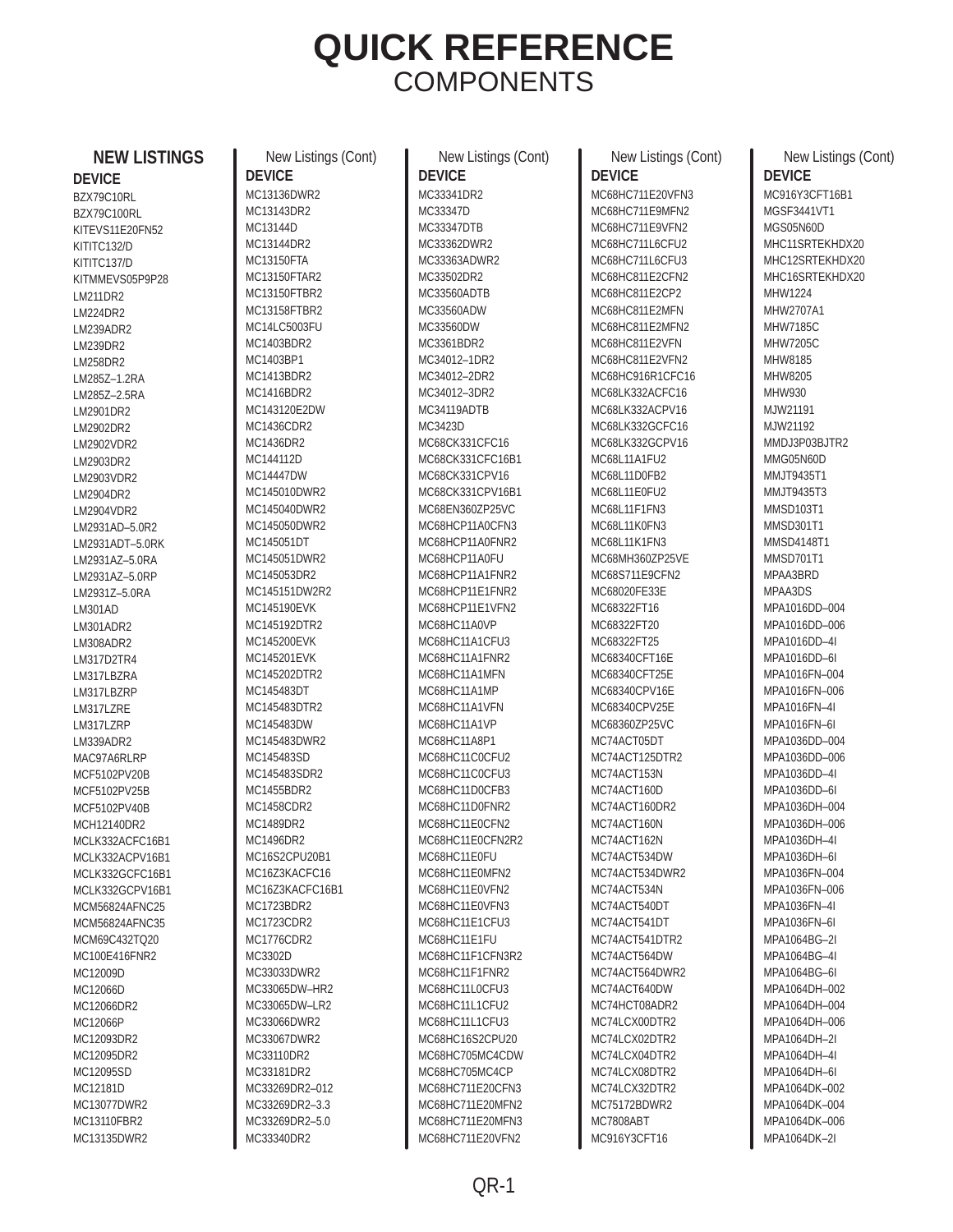New Listings (Cont)

### **DEVICE**

MPA1064DK–4I MPA1064DK–6I MPA1100BG–002 MPA1100BG–2I MPA1100BG–4I MPA1100BG–6I MPA1100DK–002 MPA1100DK–004 MPA1100DK–006 MPA1100DK–2I MPA1100DK–4I MPA1100DK–6I MPA1765D–I MPA1765FN–I MPA1765P–I MPC850FADS MPC860FADS MPC860SR–PHY MPC860SRFADS MPC860TFADS MPPC5SRTEKDBX11 MPPC8SRTEKBBX12 MPXL10GC7U MPXS4100AC6U MPXS4115A6U MPXT4205A7U MPXT5006D MPXT5006DF MPX2200A MPX2200D MPX2700A MPX4100AS MRF275G MRF275L MRF2947AT1 MRF5943R2 MRF8372R2 MRF9811T1 M5202GW M68BCC331 M68BCC332A M68BCC332G M68CBL05D M68EM11PH8 M68FMSTPASBBXXX M68MPBF333C M68MPB16S2B M68MPB16Z1B M68PA11KA4PU80 M68PA11L6FU64 M68PA11PH8FN84 M68PA11PH8PU100 M68SDIL12 M68TC11D3FB44 M68TC11E20FU64 M68TC11F1PU80 M68TC11KA4FN68 M68TC11KA4FU64 M68TC11L6FN68

### New Listings (Cont) **DEVICE**

M68TC11L6FU64 M68TOP032SA1 M68TQP044SAMO1 M68TOP044SA1 M68TQP052SB1 M68TQP064SAMO1 M68TQP064SA1 M68TQP072SD1 M68TQP080SBMO1 M68TQP080SB1 M68TQP100RB1 M68TQP100SDMO1 M68TQP100SD1 M68TQP120SDMO1 M68TQP120SD1 M68TQP132SC1 M68TQP144SDMO1 M68TQP144SD1 M68TQP160SBMO1 M68TQP160SB1 M68TQS032SAG1 M68TQS032SAN1 M68TQS044SAF1 M68TQS044SAG1 M68TOS052SBF1 M68TOS052SBG1 M68TOS064SAF1 M68TOS064SAG1 M68TQS072SDF1 M68TQS072SDG1 M68TQS080SBG1 M68TQS080SBN1 M68TQS080SBW1 M68TQS100SDF1 M68TQS100SDG1 M68TQS100SDN1 M68TOS100SDW1 M68TOS120SDF1 M68TOS120SDG1 M68TOS120SDN1 M68TQS120SDW1 M68TQS132SCF1 M68TQS132SCG1 M68TQS132SCN1 M68TQS132SCW1 M68TQS144SDF1 M68TQS144SDG1 M68TOS144SDN1 M68TOS144SDW1 M68TQS160SBF1 M68TQS160SBG1 M68TQS160SBN1 M68TQS160SBW1 M683FSRTEKHDX20 M68300PFB SPAKXC56L811BU40 SPAKXC56302PV66 SPAKXC56303GC66 SPAKXC56303GC80

### New Listings (Cont)

**DEVICE** SPMCLK332ACFC16 SPMCLK332ACPV16 SPMCLK332GCFC16 SPMCLK332GCPV16 SPMC16S2CPU20 SPMC16Z3KACFC16 SPMC68CK331CFC16 SPMC68CK331CPV16 SPMC916R1CFC16 SPMC916Y3CFT16 TL072ACDR2 TI 431AII PRM UC2843BD1 UC2843BD1R2 UC2844BDR2 UC2844BN UC2845BN UC3843ADR2 XC68HC12A0CPV8 XC68HC705JB2P XC68HC705KJ1CDW XC68HC705KJ1CP XC68HC705KJ1CS XC68HC708MP16CFU XC68HC711E9MFS2 XC68HC711K4CFS3 XC68HC711K4CFS4 XC68HC711L6CFS2 XC68HC711L6CFS3 XC68HC711P2CFS3 XC68HC912B32CFU8 1N5230BS 1N5230BSRL 1N5231BS 1N5231BSRL 1N5232BS 1N5232BSRL 1N5234BS 1N5234BSRL 1N5235BS 1N5235BSRL 1N5992BS 1N5992BSRL 1N5994BS 1N5994BSRL 1N5996BS 1N5996BSRL 1N6013BS 1N6013BSRL 1N751AS 1N751ASRL 1N752AS 1N752ASRL 1N753AS 1N753ASRL

### **DELETIONS**

**DEVICE** AM26LS30FN AM26LS31PC AM26LS32PC BFR96 DSP56L002PV40 DSP56002RC40 DSP56007EVM DSP96000ADM DSP96002FE40 DSP96002FE60 DSP96002RC33 DSP96002RC40 DSP96002RC60 KITDEVR1100 LM2931AZ–5.0BP MCCS142233FN MCD251FU MCM518160BJ60 MCM518160BT60 MCM54100AN60 MCM54100AN70 MCM54400AN60 MCM54400AN70 MCM6226BWJ15 MCM6246AWJ15 MCM6246AWJ15R MCM6246AW I20 MCM6246AWJ20R MCM6246AWJ25 MCM6246AWJ25R MCM6249AW I15 MCM6249AW I15R MCM6249AW120 MCM6249AWJ20R MCM6249AWJ25 MCM6249AWJ25R MCM94000AS70 MC10111FN MC10190P MC10319DW MC10319DWR2 MC10319P MC12009FN MC12031AP MC12031BD MC12031BP MC12036AD MC12036AP MC12036BD MC12036RP MC13141D MC13141DR2 MC13281AP MC13281BP MC13282AP MC14C89BP MC14001UBCL MC14011UBCL

### Deletions (Cont)

**DEVICE** MC14013BCPD MC144110DW MC144110P MC144143P2 MC14443P MC14490PD MC145073DW MC145074D MC145162P1 MC145192EVK MC145202EVK MC145220EVK MC14534BCP MC14544BCP MC145447DW MC145447P MC14547BCP MC145537EVK MC14560BCP MC14569BCL MC145705DW MC145705P MC145706DW MC145706P MC145707P MC14572UBDR2 MC14583BCP MC26C31P MC26C32P MC2830P MC33092DWR2 MC33093DWR2 MC33094DWR2 MC33095DR2 MC33120FNR2 MC33166D2TR4 MC33298DW MC3334P MC3335DW MC3335DWR2 MC3357DR2 MC3358DR2 MC34002DR2 MC34014DW MC34050D MC34050DR2 MC34050P MC34051D MC34051DR2 MC34051P MC34061P MC3486D MC3486P MC3487D MC3487DR2 MC3487P MC44145D MC44145DR2

MC44200FU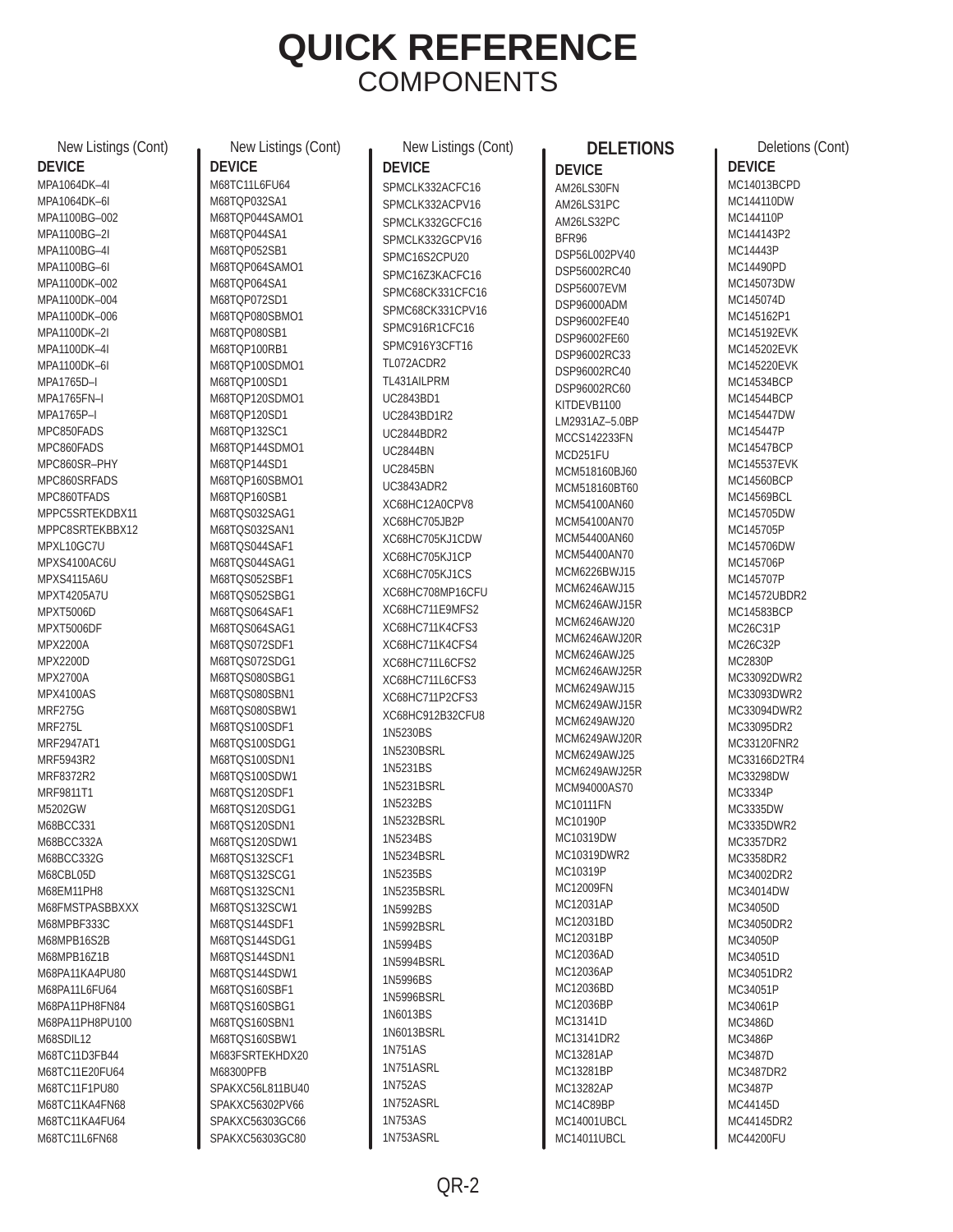Deletions (Cont) **DEVICE** MC44251FU MC44802AP MC54HC175J MC68B54P MC68HC000P10 MC68HC000P12 MC68HC000P16 MC68HC000P8 MC68HC11E0FN MC68HC11F1FN MC68HC705E1DW MC68HC705E1P MC68QH302PV16C MC68QH302PV20C MC68QH302PV25C MC68185FN MC68340FE16C MC68340PV16C MC68340PV16VC MC68340PV25C MC6854CP MC74HCT161ADR2 MC74HCT161AN MC74HC109D MC74HC109DR2 MC74HC109N MC74HC112D MC74HC112DR2 MC74HC112N MC74HC160DR2 MC74HC160N MC74HC194N MC74HC195N MC74HC242N MC74HC354N MC74HC368N MC74HC4016DR2 MC74HC4511DR2 MC74HC4511N MC74HC4853AD MC74HC51N MC74HC58DR2 MC74HC58N MC74LCX16501DT MC74VHC00N MC74VHC02D MC74VHC02DR2 MC74VHC02DT MC74VHC02DTR2 MC74VHC04D MC74VHC04DR2 MC74VHC04DT MC74VHC04DTR2 MC74VHC08D MC74VHC08DR2 MC74VHC08DT MC74VHC08DTR2 MC74VHC132N MC74VHC595N

Deletions (Cont) **DEVICE** MGS1100 MHC16SRTEKBBX12 MHPM6B10A120SL MHPM6B15A120SL MHPM6B25A120SL MHW1224L MHW607–002 MHW707–001 MHW707–002 MHW707–003 MHW707–004 MHW806A4 MHW808–001 MHW820–001 MHW820–002 MHW851–004 MHW9014 MMBR920LT1 MMBT2907ALT1S MOC8105 MOC8105S MOC8105SR2 MOC8105SV MOC8105T MOC8105TV MPA1WV3.1 MPA1WV3.1/DLX MPA1016DD–I MPA1016FN MPA1016FN–I MPA1036DD MPA1036DD–I MPA1036DH MPA1036DH–I MPA1036FN MPA1036FN–I MPA1036HI MPA1036HI–I MPA1064DH MPA1064DH–I MPA1064DK MPA1064DK–I MPA1064KE MPA1064KE–I MPC1710BM MPM1A120A120C5 MPM1A800A120C5 MPM2A400A120C5 MPM2A600A120C5 MPS3866 MPS3866A MPX100ASX MPX200A MPX200AP MPX2010GSX MPX2050GSX MPX2052D MPX2052DP MPX2052GP

Deletions (Cont) **DEVICE** MPX2100AS MPX2100ASX MPX2100GVP MPX2700AP MPX2700GP MPX2700GSX MPX50GVP MPX5010GSX MPX5050GSX MPX5100GSX MPX5500D MPX5500DP MPX5500GP MPX5500GSX MPX5700GP2 MPX5700GSX MPX700AP MPX700D MPX700DP MPX700GP MPX700GSX MPX7100AP MPX7200AP MPX7200DP MPX906D MPX906GVW MRFIC0001 MRFIC0903 MRFIC0904 MRFIC0912 MRFIC0913 MRFIC0914 MRFIC0914R2 MRFIC0916 MRFIC1501 MRFIC1801 MRFIC1803 MRFIC1804 MRFIC1806 MRFIC1807 MRFIC1808 MRFIC2001 MRFIC2002 MRFIC2003 MRFIC2003R2 MRFIC2004 MRFIC2006 MRFIC2101 MRFIC2401 MRFIC2403 MRFIC2404 MRFQ17R1 MRF1029 MRF1030 MRF1031 MRF1032 MRF158R MRF4217A MRF5943

Deletions (Cont) **DEVICE** MRF839F MRF857 MRF860 MRF861 MRF862 MRF890 MRW2307 MRW53501 MUR430 MUR440 MUR440RL MUR450 MWA330 M143120EVBU M143150EVBU M68MPB332B M68PA11PH8CQ112 M68SDI M68TB05T16B56 SAA1042AV SN75173N SN75175N SPAKDSP56002FC40 SPAKDSP56002FC66 SPAKDSP96002FE40 SPAKDSP96002FE60 SPAKDSP96002RC60 SPAKXCB56007FJ50 SPAKXCB56007FJ66 SPAKXC56002PV40 SPAKXC56002PV66 SPAKXC56002PV80 SPAKXC56156FE40 SPAKXC56156FE50 SPAK56L002FC40 TYB14M5574DW TYB14M5574PB UAA1016B ULN2003A ULN2004A XCB56007FJ50 XCF5102PV16A XC56001AFC27 XC56001AFC33 XC56001AFE33 XC56001ARC33 XC56002PV40 XC56002PV66 XC56002PV80 XC56156FE40 XC56156FE50 XC56156FE60 XC56156FV60 XC56166FE60 XC56166FV60 XC56167FV60 XC56303GC100 XC56303PV100 XC68HC705C9ACB

Deletions (Cont)

### **DEVICE**

XC68HC705C9ACFB XC68HC705C9ACFN XC68HC705C9ACFS XC68HC705C9ACP XC68HC705C9ACS XC68HC705J1ACS 2N5108 2N5641 2N6056 2N6198 4N32ATV

## **END OF LIFE DEVICE**

BAV170LT1 BCW60ALT1 BCW61CLT1 BD779 BUL44F BUS48P BZX79C100RL CA2833C J202 MAD1103P MAD1107P MAD1108P MAD1109P MAD130P MCM62X308J15–005 MCM62X308J15–5R2 MCM62X308J17 MCM6226BWJ20 MCM67Q709ZP10 MCM68A10CP MCM68B10P MC10111P MC12002L MC12009L MC12013L MC12022TSAD MC12022TSAP MC12022TVAD MC12022TVAP MC12025P MC12040L MC12061L MC12073D MC12073P MC12074D MC12075D MC12076D MC12083P MC12090L MC12101FN MC12206D MC12206DT MC14499P MC145168P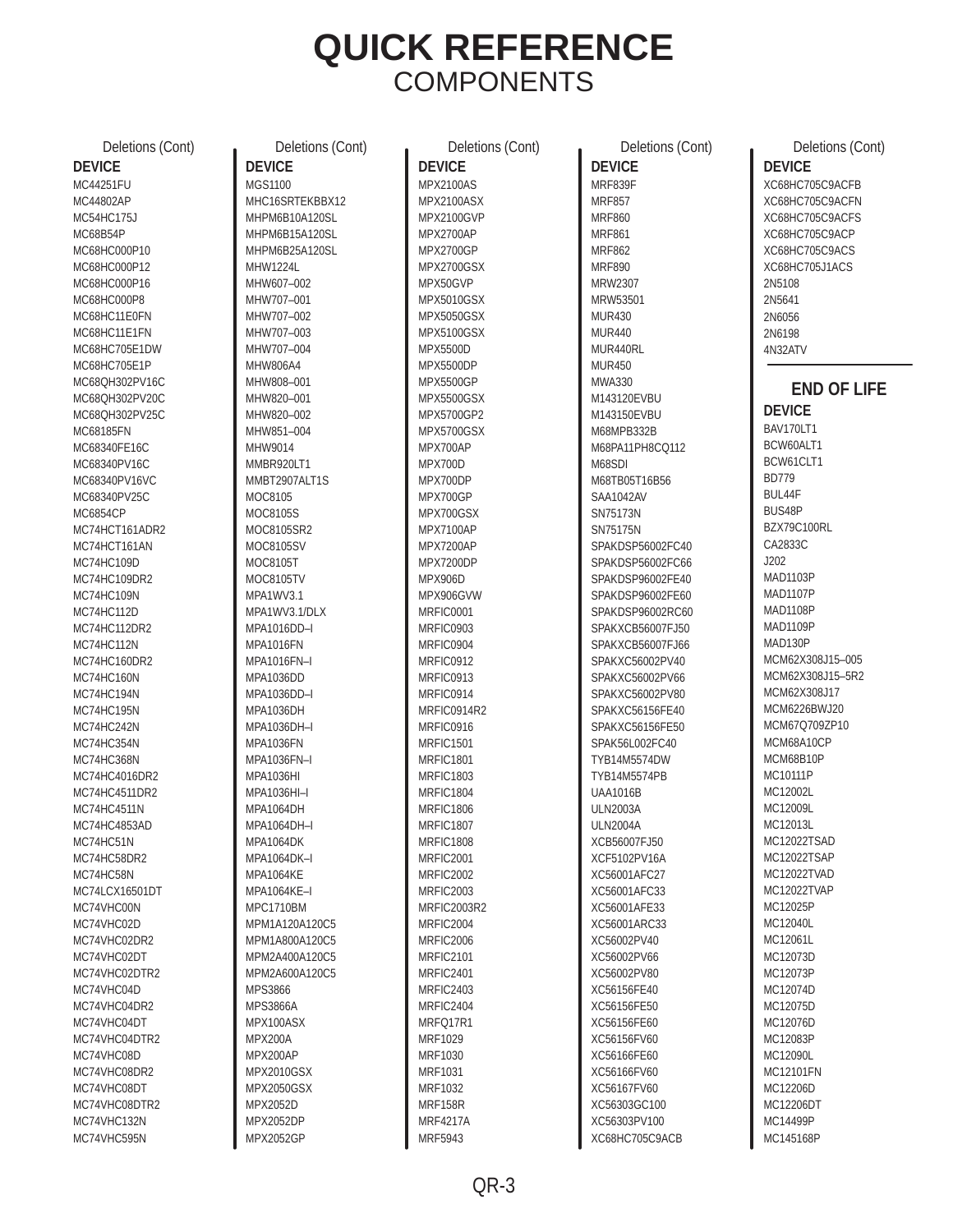| End of Life (Cont)        |
|---------------------------|
| <b>DEVICE</b>             |
| MC33165DW                 |
| MC33165DWR2               |
| MC33165P                  |
| MC34055DW                 |
| MC34055DWR2<br>MC34058FTA |
| MC34059FTA                |
| MC34115DW                 |
| MC34115P                  |
| MC34165DW                 |
| МC<br>34165DWR2           |
| MC34165P                  |
| MC68B45P                  |
| MC68B488P                 |
| MC68EC030PV25C            |
| MC68HCB34FN               |
| MC68HC000R10              |
| MC68HC000R12              |
| MC68HC000R8               |
| MC68349FT16A              |
| MC68349FT16VA             |
| MC68349FT25A              |
| <b>MC6845CP</b>           |
| MC88100RC20               |
| MC88100RC25               |
| MC88100RC33               |
| MC88200RC20               |
| MC88200RC25               |
| MC88200RC33               |
| MHW1184L                  |
| MHW591                    |
| MHW592<br>MHW593          |
| MHW6205                   |
| MHW6225                   |
| MHW7185A                  |
| <b>MHW7205A</b>           |
| MHW820-003                |
| MMAD1103                  |
| MMAD1103R2                |
| MMAD1107                  |
| MMAD1107R1                |
| MMAD1108                  |
| <b>MMAD1108R1</b>         |
| MMAD1108R2                |
| MMAD1109                  |
| MMAD130                   |
| MMBF4860LT1               |
| <b>MMBF5459LT1</b>        |
| MMBTH69LT1                |
| MMBTH81LT1                |
| MMPQ2222                  |
| MMPQ2907                  |
| MMPQ3467R2                |
| <b>MMPQ6842</b>           |
| <b>MMUN2113LT1</b>        |
| MPC27T415TQ10             |
| MPC27T415TQ10R            |
| MPC27T415TQ9              |

End of Life (Cont) **DEVICE** MPC27T416TQ10 MPC27T416TQ10R MPC27T416TQ9 MPC27T416TQ9R MPC955FAR2 MPC956FAR2 MPF4391 MPF4859 MPF4861A MPF971 MPQ2906 MPQ7042 MPSA70 MPSH81 MPSL01 MPSW10 MPS4124RLRE MPS571 MPS901 MPS901RLRP MRFA2604 MRF1000MA MRF839 MRF841F MRF846 MRF892 MRF896 MRF9011LT1 MRF9331LT1 MRW2005 MRW52604 MVAM108 MVAM109 MVAM115 MVAM125 MV1403 MV1404 MV1405 MV1628 MV1630 MV1634 MV1638 MV1640 MV1648 MV2107 MV7005T1 MV7005T3 MV7404T1 MWA320 MZ4099 MZ4099RL MZ4101 MZ4104 MZ4104RL MZ5520B MZ5520BRL MZ5521B MZ5523B MZ5523BRL

End of Life (Cont) **DEVICE** MZ5524B MZ5524BRL MZ5525B MZ5525BRL MZ5527B PN2907 SN54LS155J TL780–05CKC TL780–12CKC TL780–15CKC 1N4372D 1N4701CRL 1N5139 1N5139A 1N5140 1N5140A 1N5144 1N5144A 1N5146A 1N5148 1N5148A 1N5230C 1N5231C 1N5232D 1N5235C 1N5235D 1N5240C 1N5244D 1N5444A 1N5444B 1N5445A 1N5446B 1N5448B 1N5451A 1N5455A 1N5456A 1N5456B 1N5915BRL 1N5916B 1N5916BRL 1N5928BRL 1N5939B 1N5949B 1N5989C 1N5993C 1N5995C 1N6003C 1N749A 1N759A 1N958B 1N959B 1N961B 1N963B 2N3866 2N3866A 2N5457RLRA 2N5459 2N5461RLRP 2N5640

| End of Life (Cont)<br><b>DEVICE</b><br>2N5642<br>2N5643<br>2N6081<br>2N6304<br>2N6516<br>3EZ190D5                                                                                                                                                                                                                                                                                                                                                                                                  |
|----------------------------------------------------------------------------------------------------------------------------------------------------------------------------------------------------------------------------------------------------------------------------------------------------------------------------------------------------------------------------------------------------------------------------------------------------------------------------------------------------|
| <b>CHANGE FROM</b>                                                                                                                                                                                                                                                                                                                                                                                                                                                                                 |
| <b>CLASS 3</b><br><b>DEVICE</b><br>BZX84C15LT1<br><b>BZX84C33LT1</b><br>BZX84C5V6LT1<br>MJH11017<br>MJH11018<br>MMBD2837LT1<br><b>MZ4622RL</b><br><b>T2500DFP</b><br>1N4686RL                                                                                                                                                                                                                                                                                                                      |
| <b>DELETIONS</b>                                                                                                                                                                                                                                                                                                                                                                                                                                                                                   |
| <b>FROM CLASS 3</b><br><b>DEVICE</b><br>BCX20LT1<br>MAC218-006<br>MCR69-001<br>MC10H118L<br>MC10H119L<br>MC10H171L<br>MC10111L<br>MC10124LD<br>MC10129L<br>MC10180L<br>MC10211L<br>MC12014L<br>MC14002BCL<br>MC14006BCL<br>MC14022BCL<br>MC14029BCL<br>MC14035BCL<br>MC14050BCPD<br>MC14060BCPD<br>MC14076BCL<br>MC14077BCL<br>MC14175BCPD<br>MC1436CD<br>MC14502BCL<br>MC14514BCL<br>MC14515BCL<br>MC14532BCL<br>MC14534BCL<br>MC14547BCL<br>MC14560BCL<br>MC14562BCL<br>MC14598BCPD<br>MC3486DR2 |

MC54HCT08AJ

Deletions From Class 3 (Cont) **DEVICE** MC54HCT14AJ MC54HCT241AJ MC54HCT32AJ MC54HCT373AJ MC54HC139AJ MC54HC241AJ MC54HC368J MC54HC4002J MC54HC4016J MC54HC4049J MC54HC4050J MC54HC4060J MC54HC4351J MC54HC4511J MC54HC574AJ MC54HC589J MPS6714 SN54LS03J SN54LS05J SN54LS09J SN54LS10J SN54LS107AJ SN54LS11J SN54LS113AJ SN54LS125AJ SN54LS126AJ SN54LS13J SN54LS133J SN54LS148J SN54LS15J SN54LS151J SN54LS153J SN54LS156J SN54LS158J SN54LS160AJ SN54LS162AJ SN54LS165J SN54LS166J SN54LS169J SN54LS173AJ SN54LS191J SN54LS192J SN54LS193J SN54LS195AJ SN54LS197J SN54LS20J SN54LS21J SN54LS241J SN54LS243J SN54LS253J SN54LS257BJ SN54LS259J SN54LS260J SN54LS266J SN54LS27J SN54LS279J

SN54LS28J SN54LS290J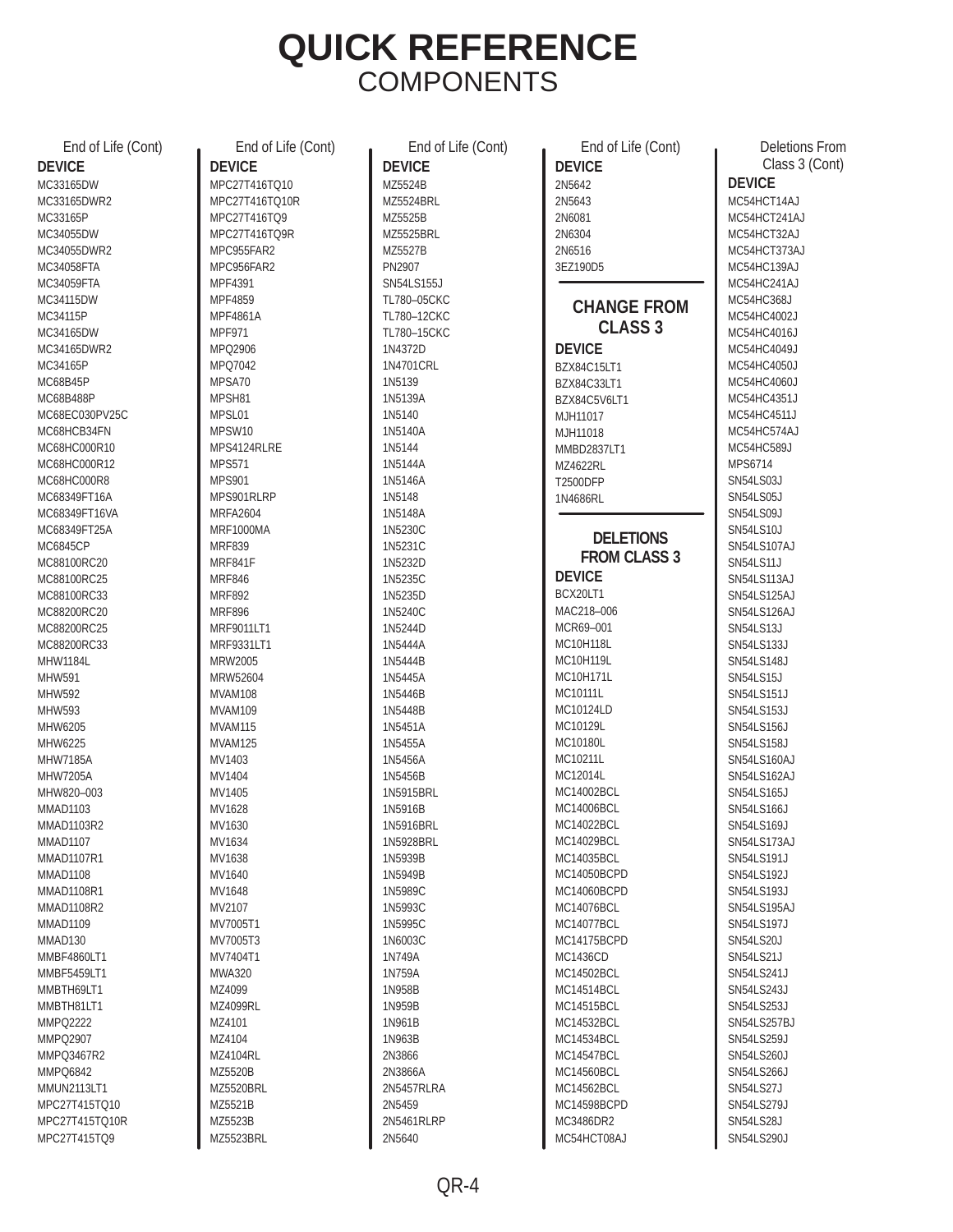| <b>Deletions From</b>            | <b>Deletions From</b> |
|----------------------------------|-----------------------|
| Class 3 (Cont)                   | Class 3 (Cont)        |
| <b>DEVICE</b>                    | <b>DEVICE</b>         |
| <b>SN54LS298J</b>                | SN74LS645J            |
| <b>SN54LS30J</b>                 | <b>SN74LS688J</b>     |
| SN54LS365AJ                      | SN74LS73AJ            |
| SN54LS367AJ                      | SN74LS74AJ            |
| SN54LS375J                       | <b>SN74LS85J</b>      |
| <b>SN54LS377J</b>                | SN74LS86J             |
| <b>SN54LS378J</b>                | SN74LS92J             |
| SN54LS38J                        | <b>SN74LS93J</b>      |
| SN54LS390J                       |                       |
| <b>SN54LS40J</b>                 |                       |
| SN54LS42J                        |                       |
| SN54LS51J                        |                       |
| <b>SN54LS641J</b>                |                       |
| SN54LS73AJ                       |                       |
| SN54LS76AJ                       |                       |
| SN54LS85J                        |                       |
| SN54LS90J                        |                       |
| SN54LS92J                        |                       |
| <b>SN54LS93J</b>                 |                       |
| SN54LS95BJ                       |                       |
| SN74LS00J                        |                       |
| SN74LS02J                        |                       |
| SN74LS04J                        |                       |
| SN74LS08J                        |                       |
| <b>SN74LS122J</b>                |                       |
| SN74LS125AJ                      |                       |
| <b>SN74LS138J</b>                |                       |
| SN74LS139J                       |                       |
| SN74LS14J                        |                       |
| <b>SN74LS148J</b>                |                       |
| <b>SN74LS153J</b>                |                       |
| <b>SN74LS155J</b>                |                       |
| <b>SN74LS157J</b>                |                       |
| <b>SN74LS161AJ</b>               |                       |
| SN74LS163AJ<br><b>SN74LS164J</b> |                       |
| SN74LS165J                       |                       |
| <b>SN74LS169J</b>                |                       |
| SN74LS174J                       |                       |
| SN74LS175J                       |                       |
| <b>SN74LS192J</b>                |                       |
| SN74LS193J                       |                       |
| SN74LS194AJ                      |                       |
| SN74LS240J                       |                       |
| <b>SN74LS241J</b>                |                       |
| SN74LS243J                       |                       |
| <b>SN74LS245J</b>                |                       |
| <b>SN74LS273J</b>                |                       |
| <b>SN74LS30J</b>                 |                       |
| <b>SN74LS32J</b>                 |                       |
| SN74LS323J                       |                       |
| SN74LS365AJ                      |                       |
| <b>SN74LS38J</b>                 |                       |
| SN74LS390J                       |                       |
| SN74LS42J                        |                       |
| SN74LS48J                        |                       |
| SN74LS541J                       |                       |
| <b>SN74LS641J</b>                |                       |
|                                  |                       |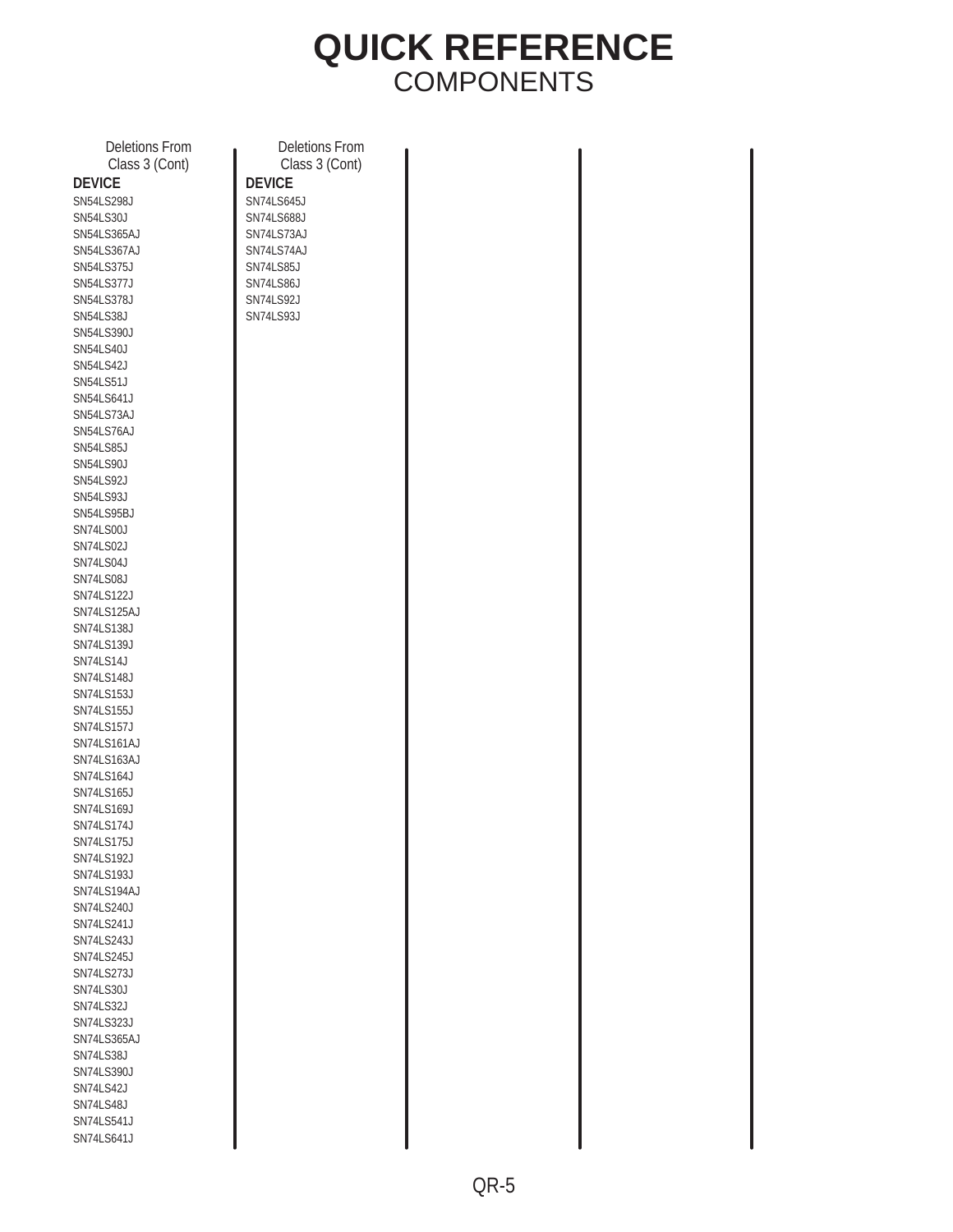|                  |                             | Per Unit Sugg. Factory<br><b>Resale Price</b> | Order                    |                  |                            | <b>Resale Price</b>   | Per Unit Sugg. Factory<br>Order |              |
|------------------|-----------------------------|-----------------------------------------------|--------------------------|------------------|----------------------------|-----------------------|---------------------------------|--------------|
| Type No.         | <b>Grp/Description</b>      | PC Qty<br>Price Incrmnt                       |                          | Type No.         | <b>Grp/Description</b>     | PC Qtv                | Price Incrmnt                   |              |
| AM26LS30PC       | B EIA-422/423DRIVER         | 25<br>2<br>1.06                               | 500<br>$^{\dagger}$      | BC856ALT1        | A REELPACK FOR BC856       | N 3000                | .096 3000                       | $\dagger$    |
| BAL99LT1         | A SS DIODE SOT23 T/R3K      | N 3000<br>.14 3000                            | t                        | BC856BLT1        | A REEL PACK FOR BC856      | 2 3000                | .096 3000                       | $^{\dagger}$ |
| <b>BAS116LT1</b> | A SS DIODE SOT23 T/R3K      | N 3000<br>.13 3000                            | $^{\dagger}$             | BC857BLT1        | A REELPACK FOR BC857BL     | N 3000                | .096 3000                       | $\ddagger$   |
| BAS16LT1         | A SS DIODE SOT23 T/R3K      | 1 3000<br>.13 3000                            | $^{\dagger}$             | BC858ALT1        | A REEL PACK FOR BC858AL    | 2 3000                | .096 3000                       | $\ddagger$   |
| BAS16WT1         | A SWITCH. DIODE, SC70 PKG   | N 3000<br>.13 3000                            | $^{\dagger}$             | BC858BLT1        | A REEL PACK FOR BC858BL    | N 3000                | .096 3000                       | $^{\dagger}$ |
| BAS19LT1         | A SWITCHING DIO SOT-23 T/R  | 2 3000<br>.17 3000                            | $^{\dagger}$             | BC858CLT1        | A REEL PACK FOR BC858CL    | 2 3000                | .096 3000                       | $^{\dagger}$ |
| BAS21LT1         | A SWITCHING DIO SOT-23 T/R  | 1 3000                                        | $^{\dagger}$<br>.25 3000 | BDW42            | A PWR15A100V NPND TO220    | $\overline{2}$<br>50  | 50<br>.76                       | $\ddagger$   |
| BAV170LT1        | A LAST ORDER DATE:08/28/98  | N 3000<br>.14 3000                            | $\ddagger$               | BDW47            | A PWR15A100V PNPD TO220    | 50<br>2               | 50<br>.76                       | $\dagger$    |
| <b>BAV199LT1</b> | A MINIBLOC SW DI SER DUAL   | N 3000                                        | .14 3000<br>$^\dagger$   | <b>BD678A</b>    | A PWR4A60V PNPD C77        | 2 500                 | .39<br>500                      |              |
| BAV70LT1         | A SS COMMON CATH SOT-23 T/R | 1 3000<br>.14 3000                            | $\ddagger$               | <b>BD779</b>     | A LAST ORDER DATE:05/13/98 | 3 500                 | 2.28<br>500                     |              |
| BAV70WT1         | A COMM CATH DL SW DISC70    | N 3000<br>.14 3000                            | $^\dagger$               | <b>BD788</b>     | A PWR4A60V PNPC77          | 500<br>$\overline{2}$ | 500<br>.54                      |              |
| BAV74LT1         | A COMM CATHODE MINIBLOC     | 2 3000<br>.14 3000                            | $^{\dagger}$             | <b>BD809</b>     | A PWR10A80VNPNTO220        | 3<br>50               | 2.26<br>50                      | $^{\dagger}$ |
| BAV99LT1         | A SS DIODE SOT23 T/R3K      | 1 3000<br>.14 3000                            | $^{\dagger}$             | BFR30LT1         | A SSJFETSOT23T/R3K         | 3 3000                | .91 3000                        | $^{\dagger}$ |
| BAV99RWT1        | A REVERSE DUAL DIODE        | 2 3000<br>.14 3000                            | $^{\dagger}$             | BFR31LT1         | A SSJFETSOT23T/R3K         | 3 3000                | .91 3000                        | $^{\dagger}$ |
| BAV99WT1         | A DUAL SERIES DIODE         | N 3000<br>.14 3000                            | $\ddagger$               | BFR90            | V RF NPN LO PWR MACRO-T    | 2 1000                | .92 1000                        |              |
| <b>BAW156LT1</b> | A MONOLITHIC DL COMM ANODE  | N 1000<br>.14 1000                            | $^{\dagger}$             | BFR91            | V RF NPN LO PWR MACRO-T    | 2 1000                | .97 1000                        |              |
| BAW56LT1         | A SSANODE SOT23 T/R3K       | 1 3000<br>.14 3000                            | $\ddagger$               | BFR92ALT1        | V XSTR SILMINI BLK NPN     | N 3000                | .31 3000                        |              |
| <b>BAW56WT1</b>  | A COMMANODE DL SW DISC70    | N 3000                                        | .14 3000<br>$^{\dagger}$ | BFR92LT1         | V XSTR SILMINI BLK NPN     | 2 3000                | .46 3000                        |              |
| BCP53T1          | A SOT223 PNP XSTR           | 2 1000                                        | .43 1000<br>$^{\dagger}$ | BFS17LT1         | V REELPACK FOR BFS17L      | 2 3000                | .23 3000                        |              |
| <b>BCP56T1</b>   | A SOT223 NPN XSTR           | N 1000<br>.44 1000                            | t                        | BFY90            | V RF NPN LO PWR TO-72      | 2 1000                | 1.85 1000                       |              |
| <b>BCP68T1</b>   | A SOT223 NPN XSTR           | N 1000<br>.43 1000                            | $^{\dagger}$             | BF720T1          | A SSHI-VOLTNPNSOT-23T/R    | 3 1000                | 1.04 1000                       | $\ddagger$   |
| BCP69T1          | A SOT223 PNP XSTR           | N 1000<br>.44 1000                            | $^{\dagger}$             | <b>BF720T3</b>   | A SSHI-VOLTNPNSOT-23T/R    | N 4000                | .59 4000                        | $^+$         |
| BCW60ALT1        | A LAST ORDER DATE:08/28/98  | 3 3000                                        | .34 3000<br>$^{\dagger}$ | BF721T1          | A SSHI-VOLT PNP SOT-223    | 3 1000                | 1.04 1000                       | $^{\dagger}$ |
| BCW60BLT1        | A SS NPN SOT23 TAPE/REEL3K  | 2 3000                                        | $\ddagger$<br>.34 3000   | <b>BSP16T1</b>   | A SSAMP/SWITCHPNPSOT-223   | 2 1000                | .50 1000                        | $^{\dagger}$ |
| BCW60DLT1        | A SS NPN SOT23 TAPE/REEL3K  | 3 3000                                        | .34 3000<br>$^{\dagger}$ | <b>BSP52T1</b>   | A SSDARLINGTON NPN SOT-223 | N 1000                | .46 1000                        | $\ddagger$   |
| BCW61BLT1        | A SS PNP SOT23 TAPE/REEL3K  | 3 3000                                        | $\ddagger$<br>.62 3000   | <b>BSS123LT1</b> | A SSTMOSNCHANT/R3K         | 1 3000                | .70 3000                        | $\dagger$    |
| BCW61CLT1        | A LAST ORDER DATE:08/28/98  | 3 3000                                        | .62 3000<br>$^{\dagger}$ | <b>BSS138LT1</b> | A NCHANSOT23MOSFET         | 2 3000                | .36 3000                        | $^+$         |
| BCW61DLT1        | A SSPNP SOT23 TAPE/REEL3K   | .33 3000<br>3 3000                            | $\ddagger$               | BSS84LT1         | A P-CHAN MODE MOS PWR FET  | 2 3000                | .36 3000                        | $^{\dagger}$ |
| BCW65CLT1        | A SS NPN SOT23 TAPE/REEL3K  | 3 3000<br>.53 3000                            | t                        | <b>BS107</b>     | A SSTMOSN-CHANT0-92        | 2 1000                | .70 1000                        | $^{\dagger}$ |
| BCX17LT1         | A SSPNP SOT23 TAPE/REEL3K   | 3 3000<br>1.00 3000                           | $^{\dagger}$             | <b>BS107A</b>    | A SSTMOSN-CHANT0-92        | 1 1000                | .80 1000                        | $\ddagger$   |
| BCX18LT1         | A SSPNP SOT23 TAPE/REEL3K   | 3 3000<br>1.00 3000                           | $^{\dagger}$             | <b>BS170</b>     | A SSTMOSN-CHANT0-92        | 1 1000                | .40 1000                        | Ť            |
| BCX19LT1         | A SS NPN SOT23 TAPE/REEL3K  | 3 3000                                        | $+$<br>.91 3000          | BS170RLRA        | A TAPE/REELFORBS170        | 2 2000                | .40 2000                        | $^+$         |
| BCX70GLT1        | A SSNPN SOT23 TAPE/REEL3K   | 3 3000                                        | Ť.<br>.62 3000           | BUD43B           | A NPN SILICON POW PLASTRAN | 75<br>N               | 75<br>.76                       |              |
| BCX70JLT1        | A SS NPN SOT23 TAPE/REEL3K  | 2 3000<br>.14 3000                            | $^{\dagger}$             | <b>BUH100</b>    | A NPN SILPLASTIC TRANS     | 50<br>N               | 50<br>1.02                      |              |
| BCX70KLT1        | A SS NPN SOT23 TAPE/REEL3K  | 3 3000                                        | $^{\dagger}$<br>.34 3000 | <b>BUH150</b>    | A NPNHIGH VOLTAGE          | N<br>50               | 50<br>1.70                      |              |
| BCX71JLT1        | A SSPNP SOT23 TAPE/REEL3K   | 3 3000                                        | .64 3000<br>$^{\dagger}$ | <b>BUH50</b>     | A SILICONPOWER             | 50<br>N               | 50<br>.82                       |              |
| BC846ALT1        | A REELPACK FOR BC846        | 2 3000<br>.095 3000                           | $\dagger$                | <b>BUL146</b>    | A PWR8A400VNPNTO220        | 50<br>$\overline{2}$  | .82<br>50                       |              |
| BC846BLT1        | A REELPACK FOR BC846        | .096 3000<br>2 3000                           | t.                       | BUL44            | A PWR2A400VNPNTO220        | $\overline{2}$<br>50  | 50<br>.64                       |              |
| BC847BLT1        | A XSTRSSPSOT-23NPN          | .096 3000<br>2 3000                           | $^\dagger$               | BUL44D2          | A NPN SIL PWR PLAST TRANS  | 50<br>N               | .92<br>50                       |              |
| BC847CLT1        | A SMSIG XSTRMINI            | 2 3000<br>.096 3000                           | $^\dagger$               | BUL44F           | A LAST ORDER DATE:05/13/98 | $\overline{2}$<br>50  | 1.12<br>50                      |              |
| BC848ALT1        | A REELPACKFORBC848AL        | .096 3000<br>N 3000                           | $^\dagger$               | BUL45            | A PWR5A400V SMTO220        | $\overline{2}$<br>50  | 50<br>1.92                      |              |
| BC848BLT1        | A SMSIGXSTMINI              | 2 3000<br>.096 3000                           | Ť.                       | <b>BUL45D2</b>   | A NPN SIL PWR PLAST TRANS  | 50<br>N               | 1.42<br>50                      |              |
| BC848CLT1        | A XSTRSSPSOT-23NPN          | N 3000<br>.096 3000                           | $^{\dagger}$             | BUS48AP          | A PWR15A450V SMNPNTO218    | 30<br>3               | 30<br>7.15                      |              |
| BC850BLT1        | A REELPACK FOR BC850BL      | N 3000<br>.096 3000                           | $^{\dagger}$             | BUS48P           | A LAST ORDER DATE:05/13/98 | 3<br>30               | 6.42<br>30                      |              |
| BC850CLT1        | A REELPACK FOR BC850CL      | N 3000<br>.096 3000                           | $\ddagger$               | BUS50            | A PWR70A125V NPN TO204     | 2 100                 | 13.00 100                       |              |

- 
- 
- 
- $L = \text{Consumer}$ <br>  $N = \text{Networking}$ <br>  $V = \text{Wireless}$

B = Analog/Logic entropyrology by B = Motorola Blue Chip Program Device R = Key "Focus" Motorola Device 2 = Moderate-Volume Device

J = Transportation P = Phoenix Program 3 = Low-Volume Device

 $L =$  Consumer  $\star =$  First Time in Book

N = Networking - and the state of the state of the state of the state of the state of the state of the state of the state of the state of the state of the state of the state of the state of the state of the state of the st

A = OSPD/Power external states and S = Proprietary Device N = Key New Motorola Device 1 = Mature, Stable, High-Volume Device

- -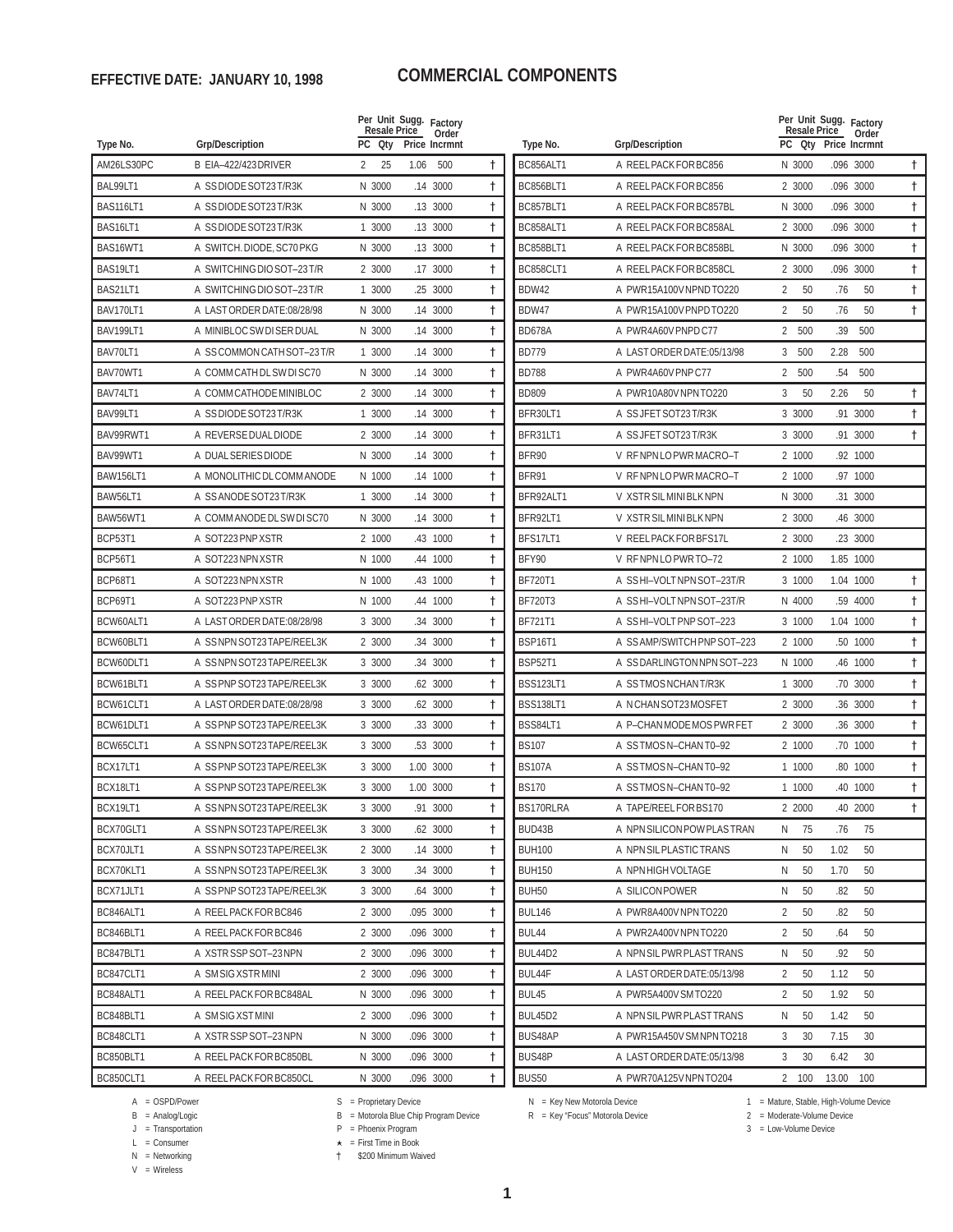| Type No.      | <b>Grp/Description</b>     | <b>Resale Price</b><br>PC Qty | Per Unit Sugg. Factory<br>Order<br>Price Incrmnt | Type No.     | <b>Grp/Description</b>      | Per Unit Sugg. Factory<br>Resale Price Order<br>PC Qty Price Incrmnt |
|---------------|----------------------------|-------------------------------|--------------------------------------------------|--------------|-----------------------------|----------------------------------------------------------------------|
| BUT11AF       | A PWR5A400V NPN TO220FP    | 50<br>3                       | 2.93<br>50                                       | BZX84C12LT1  | A SS+5%12V ZENER SOT23      | $\ddagger$<br>2 3000<br>.17 3000                                     |
| BUT33         | A PWR56A400VNPNDTO204      | 100<br>2                      | 8.50<br>100                                      | BZX84C13LT1  | A SS+5%13VZENT/R3K          | $\ddagger$<br>3 3000<br>.43 3000                                     |
| <b>BUV22</b>  | A PWR40A250V NPN TO204     | 2 100                         | 100<br>6.60                                      | BZX84C15LT1  | A SS+5%15V SOT23 T/R3K      | $\ddagger$<br>2 3000<br>.17 3000                                     |
| BUV48A        | A PWR15A450VNPNTO218       | 30<br>2                       | 30<br>4.68                                       | BZX84C16LT1  | A SS+5%16V SOT23 T/R3K      | $\ddagger$<br>3 3000<br>.43 3000                                     |
| BUX48         | A PWR15A400V NPN TO204     | 100<br>$\overline{2}$         | 3.49<br>100                                      | BZX84C20LT1  | A SS+5%20V SOT23 T/R3K      | $+$<br>3 3000<br>.43 3000                                            |
|               |                            |                               |                                                  |              |                             |                                                                      |
| BUX48A        | A PWR15A450V NPN TO204     | 100<br>$\overline{2}$         | 3.49<br>100                                      | BZX84C24LT1  | A SS+5%24V SOT23 T/R3K      | $+$<br>3 3000<br>.43 3000                                            |
| <b>BUX85</b>  | A PWR2A450V NPN TO220      | 50<br>2                       | .74<br>50                                        | BZX84C27LT1  | A SS+5%27V SOT23 T/R3K      | $\ddagger$<br>N 3000<br>.38 3000                                     |
| BUX98         | A PWR30A400V NPN TO204     | 2 100                         | 6.20<br>100                                      | BZX84C30LT1  | A SS+5%30V SOT23 T/R3K      | $\ddagger$<br>3 3000<br>.43 3000                                     |
| BUX98A        | A PWR30A450V NPN TO204     | 2 100                         | 7.30<br>100                                      | BZX84C33LT1  | A SS+5%33V SOT23 T/R3K      | $\ddagger$<br>2 3000<br>.30 3000                                     |
| <b>BU208A</b> | A PWR5A700V NPN TO204      | 100<br>2                      | 2.02<br>100                                      | BZX84C4V7LT1 | A SS+5%4.7V SOT23 T/R3K     | $\ddagger$<br>3 3000<br>.38 3000                                     |
| BU323AP       | A PWR10A250V NPND TO218    | 30<br>2                       | 3.30<br>30                                       | BZX84C5V1LT1 | A SS+5%5.1V SOT23 T/R3K     | $\ddagger$<br>2 3000<br>.15 3000                                     |
| <b>BU406</b>  | A PWR7A200V DEF NPN TO220  | 50<br>2                       | 1.20<br>50                                       | BZX84C5V6LT1 | A SS+5%5.6V SOT23T/R3K      | $\ddagger$<br>2 3000<br>.15 3000                                     |
| <b>BU508A</b> | A PWR8A700V DEF NPN TO218  | 30<br>3                       | 30<br>6.30                                       | BZX84C6V2LT1 | A SS+5%6.2V SOT23 T/R3K     | $\ddagger$<br>2 3000<br>.15 3000                                     |
| <b>BU806</b>  | A PWR8A200V DAR NPN TO220  | 50<br>$\overline{2}$          | 1.09<br>50                                       | BZX84C6V8LT1 | A SS+5%6.8V SOT23T/R3K      | $\pm$<br>3 3000<br>.38 3000                                          |
| BZX55C12RL    | A ZENER DIODE T/R          | 2 5000                        | .17 5000<br>$\ddagger$                           | BZX84C7V5LT1 | A SS+5%7.5V SOT23T/R3K      | $\ddagger$<br>3 3000<br>.68 3000                                     |
| BZX55C5V1RL   | A ZENER DIODE T/R          | 2 5000                        | $\ddagger$<br>.17 5000                           | BZX84C8V2LT1 | A SS+5%8.2V SOT23 T/R3K     | $\ddagger$<br>3 3000<br>.38 3000                                     |
| BZX55C5V6RL   | A ZENER DIODE T/R          | 2 5000                        | .17 5000<br>$\ddagger$                           | BZX84C9V1LT1 | A SS+5%9.1V SOT23T/R3K      | $\ddagger$<br>3 3000<br>.38 3000                                     |
| BZX55C6V8RL   | A REEL PACK FOR BZX55C6V8  | 2 5000                        | .17 5000<br>$\ddagger$                           | BZX85C10RL   | A ZENER DIODET/R            | $\ddagger$<br>2 6000<br>.20 6000                                     |
| BZX79C10RL    | A ZEN10V05W5%DO35T/RSK     | N 5000                        | $\ddagger$<br>.17 5000 $\star$                   | BZX85C12RL   | A ZENER DIODET/R            | $\ddagger$<br>2 6000<br>.20 6000                                     |
| BZX79C100RL   | A LAST ORDER DATE:03/15/98 | N 5000                        | $\ddagger$<br>.17 5000 $\star$                   | BZX85C13RL   | A ZENER DIODET/R            | $\pm$<br>2 6000<br>.20 6000                                          |
| BZX79C12RL    | A ZEN12V05W5%DO35T/RSK     | 3 5000                        | $\ddagger$<br>.43 5000                           | BZX85C15RL   | A ZENER DIODET/R            | $\dagger$<br>2 6000<br>.20 6000                                      |
| BZX79C16RL    | A ZEN16V05W5%DO35T/RSK     | 3 5000                        | $^{\dagger}$<br>.43 5000                         | BZX85C18RL   | A ZENER DIODET/R            | $\ddagger$<br>2 6000<br>.20 6000                                     |
| BZX79C18RL    | A ZEN18V05W5%DO35T/RSK     | 3 5000                        | .43 5000<br>$\ddagger$                           | BZX85C22RL   | A ZENER DIODET/R            | $+$<br>2 6000<br>.20 6000                                            |
| BZX79C2V4RL   | A ZEN2.4V0.5W5%DO35T/RSK   | 3 5000                        | .43 5000<br>$\ddagger$                           | BZX85C24RL   | A ZENER DIODET/R            | $\ddagger$<br>2 6000<br>.20 6000                                     |
| BZX79C2V7RL   | A ZEN2.7V0.5W5%DO35T/RSK   | 3 5000                        | .43 5000<br>$\ddagger$                           | BZX85C27RL   | A REELPACK/BZX85C27         | $\dagger$<br>2 6000<br>.20 6000                                      |
| BZX79C20RL    | A ZEN20V0.5W5%DO35T/RSK    | 2 5000                        | .17 5000<br>$\ddagger$                           | BZX85C3V3RL  | A ZENER DIODET/R            | $^\mathrm{+}$<br>2 6000<br>.20 6000                                  |
| BZX79C22RL    | A ZEN22V05W5%DO35T/RSK     | 3 5000                        | .43 5000<br>$\ddagger$                           | BZX85C3V6RL  | A ZENER DIODET/R            | $\ddagger$<br>2 6000<br>.20 6000                                     |
| BZX79C24RL    | A ZEN24V05W5%DO35T/RSK     | 3 5000                        | .43 5000<br>$\ddagger$                           | BZX85C3V9RL  | A ZENER DIODET/R            | $\ddagger$<br>2 6000<br>.20 6000                                     |
| BZX79C27RL    | A ZEN27V05W5%DO35T/RSK     | 3 5000                        | $\ddagger$<br>.43 5000                           | BZX85C30RL   | A ZENER DIODET/R            | $\ddagger$<br>.20 6000<br>2 6000                                     |
| BZX79C3V0RL   | A ZEN3.0V05W5%DO35T/RSK    | 3 5000                        | $\ddagger$<br>.43 5000                           | BZX85C33RL   | A ZENER DIODET/R            | $\ddagger$<br>2 6000<br>.20 6000                                     |
| BZX79C3V3RL   | A ZEN3.3V05W5%DO35T/RSK    | 3 5000                        | $^\dagger$<br>.43 5000                           | BZX85C4V3RL  | A ZENER DIODET/R            | $^\dagger$<br>2 6000<br>.20 6000                                     |
| BZX79C3V6RL   | A ZEN3.6V05W5%DO35T/RSK    | 3 5000                        | $+$<br>.43 5000<br>J.                            | BZX85C43RL   | A ZENERDIODET/R             | $^\dagger$<br>2 6000<br>.20 6000                                     |
| BZX79C3V9RL   | A ZEN3.9V05W5%DO35T/RSK    | 3 5000                        | $\dagger$<br>.43 5000                            | BZX85C47RL   | A ZENER DIODET/R            | $\ddagger$<br>2 6000<br>.20 6000                                     |
| BZX79C30RL    | A ZEN30V05W5%DO35T/RSK     | 3 5000                        | .43 5000<br>$\ddagger$                           | BZX85C5V1RL  | A ZENERDIODET/R             | $^{\dagger}$<br>2 6000<br>.20 6000                                   |
| BZX79C33RL    | A ZEN33V05W5%DO35T/RSK     | 3 5000                        | .43 5000<br>t                                    | BZX85C5V6RL  | A ZENERDIODET/R             | $\ddagger$<br>2 6000<br>.20 6000                                     |
| BZX79C4V3RL   | A ZEN4.3V05W5%DO35T/RSK    | 3 5000                        | $\dagger$<br>.43 5000                            | BZX85C6V2RL  | A ZENERDIODET/R             | $^\dagger$<br>2 6000<br>.20 6000                                     |
| BZX79C4V7RL   | A ZEN4.7V05W5%DO35T/RSK    | 3 5000                        | $\dagger$<br>.43 5000                            | BZX85C6V8RL  | A ZENER DIODET/R            | $\ddagger$<br>2 6000<br>.20 6000                                     |
| BZX79C5V1RL   | A ZEN5.1V05W5%DO35T/RSK    | 3 5000                        | $^\dagger$<br>.43 5000                           | BZX85C7V5RL  | A ZENER DIODET/R            | $\dagger$<br>2 6000<br>.20 6000                                      |
| BZX79C5V6RL   | A ZEN5.6V05W5%DO35T/RSK    | 3 5000                        | $^\dagger$<br>.43 5000                           | BZX85C75RL   | A REELPACK/BZX85C75         | $^{\dagger}$<br>.20 6000<br>2 6000                                   |
| BZX79C6V2RL   | A ZEN6.2V05W5%DO35T/RSK    | 3 5000                        | $^\dagger$<br>.43 5000                           | BZX85C8V2RL  | A ZENERDIODET/R             | $\ddagger$<br>2 6000<br>.20 6000                                     |
| BZX79C6V8RL   | A ZEN6.8V05W5%DO35T/RSK    | 3 5000                        | .43 5000<br>$\dagger$                            | BZX85C9V1RL  | A ZENER DIODET/R            | $\ddagger$<br>2 6000<br>.20 6000                                     |
|               |                            |                               |                                                  | CA2810C      | N RF LINEAR AMPL FLANGE PKG | 53.90<br>50                                                          |
| BZX79C7V5RL   | A ZEN7.5V05W5%DO35T/RSK    | 3 5000                        | .43 5000<br>$^+$                                 |              |                             | $\overline{2}$<br>50                                                 |
| BZX79C8V2RL   | A ZEN8.2V05W5%DO35T/RSK    | 3 5000                        | .43 5000<br>$^\dagger$                           | CA2818C      | N RF LINEAR AMPL FLANGE PKG | 50<br>46.20<br>50<br>$\overline{2}$                                  |
| BZX79C9V1RL   | A ZEN9.1V05W5%DO35T/RSK    | 3 5000                        | .43 5000<br>t                                    | CA2830C      | N 5-200 MHZ35DB29 DBM24V    | 55.44<br>50<br>50<br>1                                               |
| BZX84C10LT1   | A SS+5%10V SOT23 T/R3K     | 3 3000                        | .43 3000<br>$^+$                                 | CA2832C      | N RF LINEAR AMPL FLANGE PKG | 58.52<br>50<br>50<br>1                                               |

- 
- 

 $L = \text{Consumer}$ <br>  $N = \text{Networking}$ <br>  $V = \text{Wireless}$ 

B = Analog/Logic entropy of the Motorola Blue Chip Program Device R = Key "Focus" Motorola Device 2 = Moderate-Volume Device

- 
- 
- 

- J = Transportation P = Phoenix Program 3 = Low-Volume Device
- $L =$  Consumer  $\star =$  First Time in Book
- N = Networking extensive that the state of the state of the state of the state of the state of the state of the state of the state of the state of the state of the state of the state of the state of the state of the state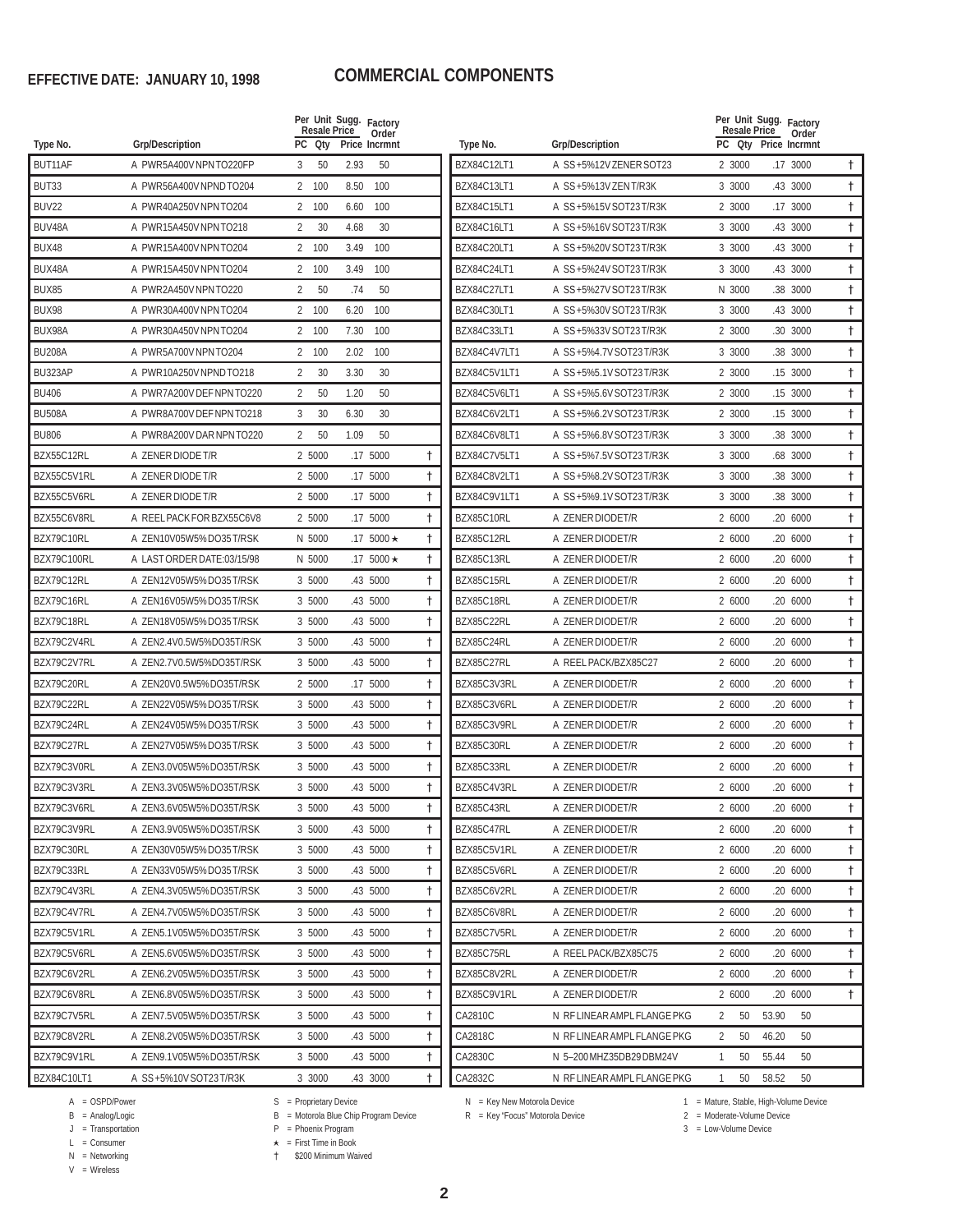|                   |                              | Per Unit Sugg. Factory<br><b>Resale Price</b> |               | Order          |              |               |                             |                | Per Unit Sugg. Factory<br><b>Resale Price</b> |        | Order          |            |
|-------------------|------------------------------|-----------------------------------------------|---------------|----------------|--------------|---------------|-----------------------------|----------------|-----------------------------------------------|--------|----------------|------------|
| Type No.          | <b>Grp/Description</b>       | Oty<br>PC.                                    | Price Incrmnt |                |              | Type No.      | <b>Grp/Description</b>      | PC             | <b>Qty</b>                                    |        | Price Incrmnt  |            |
| CA2833C           | N LAST ORDER DATE: 06/19/98  | 50<br>N                                       | 55.44         | 50             |              | DSP56L002FC40 | N LOWPOWER24-BIT            | 2              | 36                                            | 17.27  | 36             | B          |
| CA2842C           | N RF LINEAR AMPL FLANGE PKG  | 50<br>2                                       | 49.28         | 50             |              | DSP56L811ADSA | V 56L811 ADV.DEVELOPMENT    | N              | 1 1500.08                                     |        | 1 <sub>S</sub> |            |
| CA3059            | <b>B LINZERO VOLT SWITCH</b> | 2<br>25                                       | .65           | 500            | $^{\dagger}$ | DSP56L811ADSF | V 56L811 ADV.DEVELOPMENT    | N              | 1 1500.08                                     |        | 1 <sub>S</sub> |            |
| CA4800C           | N RF LINEAR AMPL FLANGE PKG  | 50<br>2                                       | 54.67         | 50             |              | DSP56L811EVM  | V 56L811 EVALUATION MODULE  | N              | 1 149.00                                      |        |                | 1 S B      |
| CA4812C           | N RF LINEAR AMPL FLANGE PKG  | 2<br>50                                       | 54.67         | 50             |              | DSP56001AFC27 | N 24-BIT FIXED POINT        | $\mathbf{1}$   | 36                                            | 19.69  | 36             | B          |
| CA4815C           | N RF LINEAR AMPL FLANGE PKG  | 50<br>2                                       | 54.67         | 50             |              | DSP56001AFC33 | N DSP                       | N              | 36                                            | 25.27  | 36             | B          |
| CA5800C           | N RF LINEAR AMPL FLANGE PKG  | 2<br>50                                       | 80.08         | 50             |              | DSP56001AFE27 | N 24-BIT FIXED POINT        | N              | 36                                            | 23.59  | 36             | B          |
| CA5801            | N 50-1000MHZ17DB0.4A28V      | $\overline{2}$<br>50                          | 80.08         | 50             |              | DSP56001AFE33 | N 24-BIT FIXED POINT        | N              | 36                                            | 26.61  | 36             | B          |
| CA5801S           | N SHORT HEATSINK CA5801      | $\overline{2}$<br>50                          | 80.08         | 50             |              | DSP56001ARC27 | N 24-BIT FIXED POINT        | 1              | 14                                            | 51.39  | 14             | B          |
| CA5815C           | N RF LINEAR AMPL FLANGE PKG  | $\overline{2}$<br>$\mathbf{1}$                | 80.08         | $\mathbf{1}$   |              | DSP56001ARC33 | N 24-BIT FIXED POINT        | N              | 14                                            | 60.86  | 14             | B          |
| CA901             | N 17DB,860MHZ                | 50<br>2                                       | 47.74         | 50             |              | DSP56002ADM   | N MPGDSP                    | N              | 1 1250.06                                     |        | 1 <sub>S</sub> |            |
| CA901A            | N 40-860MHZ17DB24V75OHM      | 2<br>50                                       | 49.28         | 50             |              | DSP56002ADSA  | N DEVELOPMENTSYSTEMUSER'S   | 2              | 1 1500.08                                     |        | 1 <sub>S</sub> |            |
| CA922             | N 24 V CA902                 | 50<br>2                                       | 55.44         | 50             |              | DSP56002ADSF  | N APP DEV SYS/SUN4          | 2              | 1 1500.08                                     |        | 1 <sup>5</sup> |            |
| CA922A            | N SPECIAL IM2 FOR CA922      | 2<br>50                                       | 56.98         | 50             |              | DSP56002EVM   | N EVAL. MODULE              | 1              | 1 149.00                                      |        | 1 <sup>5</sup> |            |
| CNY17-001         | A OPTOISO XTR6-PIN DIP       | 50<br>1                                       | .64           | 50             | $^+$         | DSP56002FC40  | N 24-BIT FIXED POINT        | 1              | 36                                            | 17.27  | 36             | B          |
| CNY17-002         | A OPTOISO XTR6-PIN DIP       | $\overline{2}$<br>50                          | .64           | 50             | $^+$         | DSP56002FC66  | N 24-BIT FIXED POINT        | -1             | 36                                            | 19.06  | 36             | B          |
| CNY17-003         | A OPTOISO XTR6-PIN DIP       | 50<br>1                                       | .64           | 50             | $\ddagger$   | DSP56002PV40  | N 1CMONOLITHIC40MHZDSP      | N              | 60                                            | 16.01  | 60             | B          |
| <b>CNY17-1S</b>   | A OPTOISO XTR SURF MOUNT     | $\overline{2}$<br>50                          | .74           | 50             | $\ddagger$   | DSP56002PV66  | N DSP24-BIT TQFP FXD PT.    | N              | 60                                            | 17.69  | 60             | B          |
| CNY17-1SR2        | A OPTO XSTR6-PIN DIPT/R      | 2 1000                                        |               | .88 1000       | $^{\dagger}$ | DSP56002PV80  | N DSP1CMONOLITHIC80MHZ      | N              | 60                                            | 19.48  | 60             | B          |
| <b>CNY17-1T</b>   | A OPTO ISO VDE (0.400) L/F   | 50<br>N                                       | .74           | 50             | $\ddagger$   | DSP56004FJ50  | L DSP24-BIT DIGITAL AUDIO   | N              | 84                                            | 13.69  |                | 84 S B     |
| CNY17-1TV         | A OPTO ISO VDE(0.4LF)(0884)  | 50<br>Ν                                       | .78           | 50             | $^{\dagger}$ | DSP56004FJ66  | L 24-BIT AUDIO DSP          | N              | 84                                            | 15.16  | 84             | S B        |
| <b>CNY17-2S</b>   | A OPTOISO XTR SURF MOUNT     | 50<br>N                                       | .72           | 50             | $\ddagger$   | DSP56004FJ81  | L 24-BIT AUDIO DSP          | N              | 84                                            | 18.64  |                | 84 S B     |
| CNY17-2SR2        | A OPTO XSTR6-PIN DIP T/R     | 2 1000                                        |               | .88 1000       | t            | DSP56009EVM   | N DSP-56009 EVALUATION MODL | N              | $\mathbf{1}$                                  | 999.05 | 1 <sub>S</sub> |            |
| CNY17-2SV         | A 6-PIN OPTOISOLATOR         | 50<br>N                                       | .70           | 50             | $\ddagger$   | DSP56156ADM   | V DEVELOPMENTMODULE BOARD   | N              | 1 1250.06                                     |        | 1 <sup>5</sup> |            |
| <b>CNY17-2T</b>   | A OPTO ISO VDE (0.400) L/F   | 50<br>Ν                                       | .74           | 50             | $^{\dagger}$ | DSP56156ADSA  | V DSP56156IBM-PCMACSUN3     | 2              | 1 1500.08                                     |        | 1 <sup>5</sup> |            |
| CNY17-2TV         | A OPTO ISO VDE(0.4LF)(0884)  | 50<br>Ν                                       | .74           | 50             | $\ddagger$   | DSP56156ADSF  | V DSP56156-DEVMODULE BOARD  | N              | 1 1500.08                                     |        | 1 <sub>S</sub> |            |
| <b>CNY17-2V</b>   | A OPTO ISO VDE0884 TESTED    | 50<br>Ν                                       | .74           | 50             | $^{\dagger}$ | DSP56166ADM   | V APPLIC.DEV.MODULE         | N              | 1 1250.06                                     |        | 1 <sup>5</sup> |            |
| <b>CNY17-3S</b>   | A OPTOISO XTR SURF MOUNT     | 50<br>N                                       | .74           | 50             | $^{\dagger}$ | DSP56166ADSA  | V DSP56166DEVSYSMFORIBM     | N              | 1 1500.08                                     |        | 1 <sup>5</sup> |            |
| CNY17-3SR2        | A OPTO XSTR6-PIN DIP T/R     | 2 1000                                        |               | .88 1000       | $\ddagger$   | DSP56301ADM   | N DSP                       | N              | 1 1250.06                                     |        | 1 <sup>5</sup> |            |
| <b>CNY17-3SV</b>  | A OPTO ISO SRF MNT VDE0884   | 50<br>Ν                                       | .88           | 50             | $^{\dagger}$ | DSP56301ADSA  | N DSP56301 APP DEV SYS/PC   | $\mathbf{1}$   | 1 1500.08                                     |        | 1 <sub>S</sub> |            |
| <b>CNY17-3T</b>   | A OPTO ISO VDE (0.400) L/F   | 50<br>N                                       | .74           | 50             | $^{\dagger}$ | DSP56301ADSF  | N DSP56301 APP DEV SYS/SUN4 | N              | 1 1500.08                                     |        | 1 <sub>S</sub> |            |
| CNY17-3TV         | A OPTOISO VDE(0.4LF)(0884)   | N<br>50                                       | .82           | 50             | $^+$         | DSP56302EVM   | N EVALUATION MODULE DSP     | N              | 1 249.01                                      |        | 1 <sub>S</sub> |            |
| CNY17-3V          | A OPTO ISO VDE0884 TESTED    | 50<br>N.                                      | .78           | 50             | $^+$         | DSP56303EVM   | N EVALUATION MODULE56303    | N              | 1 199.01                                      |        | 1 <sup>5</sup> |            |
| C106B             | A SCR4A200VCASE77            | 2 500                                         | .36           | 500            | $^{\dagger}$ | DSP56305ADSA  | N 24-BIT HIGH PERFORM.DSP   | N              | 1 1500.08                                     |        | 1 <sub>S</sub> |            |
| C106D             | A SCR4A400VCASE77            | 500<br>$\mathbf{1}$                           | .40           | 500            | $^+$         | DSP56603EVM   | N EVALUATION MODULE56603    | N              | 1 249.01                                      |        | 1 <sub>S</sub> |            |
| C106M             | A SCR4A600VCASE77            | 2 500                                         | .44           | 500            | $^{\dagger}$ | DSP96000ADSA  | N 96002 DEVEL SYST-IBMPC    | 2              | 1 1500.08                                     |        | 1 S            |            |
| C122B1            | A SCR8A200VTO220             | 2 500                                         | .74           | 500            | $^{\dagger}$ | D44C12        | A PWR4A80V NPN TO220        | 3              | 50                                            | 1.60   | 50             |            |
| C122F1            | A SCR8A50VTO220              | 2 500                                         | .72           | 500            | $^+$         | D44H11        | A PWR10A80V PLANPN TO220    | 1              | 50                                            | .90    | 50             |            |
| DSPB56007FJ50     | L 24 BIT AVDIO DSP           | 84<br>N                                       | 13.69         |                | 84 S B       | D44H8         | A PWR10A60V PLANPN TO220    | $\overline{2}$ | 50                                            | .90    | 50             |            |
| DSPB56007FJ66     | L 24 BIT AUDIO DSP           | 84<br>N                                       | 15.16         |                | 84 S B       | D44VH10       | A PWR15A80V PLANPN TO220    | $\overline{2}$ | 50                                            | 1.20   | 50             |            |
| <b>DSPCOMMAND</b> | N COMMAND CONVERTER BOARD    | N                                             | 1 350.02      | 1 <sub>S</sub> |              | D45C12        | A PWR4A80V PNP TO220        | 3              | 50                                            | 1.60   | 50             |            |
| DSPE56009FJ81     | L 24BIT AUDIO DSP            | 84<br>Ν                                       | 22.74         |                | 84 S B       | D45H11        | A PWR10A80V PLA PNP TO220   | $\mathbf{1}$   | 50                                            | 1.10   | 50             |            |
| <b>DSPPCHOST</b>  | N DSP PC HOST INTERFACE BRD  | N                                             | 1 350.02      | 1 S            |              | D45H8         | A PWR10A60V PLA PNP TO220   | $\mathbf{2}$   | 50                                            | 1.24   | 50             |            |
| DSPSUN4HOST       | N DSP SUN4 HOST BRD          | Ν                                             | 1 350.02      | 1 <sub>S</sub> |              | D45VH10       | A PWR15A80V PLA PNP TO220   | $\mathbf{1}$   | 50                                            | 1.24   | 50             |            |
| <b>DSPTOOLSCD</b> | N DEVELOPMENTSOFTWARE        | Ν<br>1                                        | 99.00         | 1 <sub>S</sub> |              | H11AA1        | A OPTOISO AC-XTR6-PIN DIP   | 1              | 50                                            | .86    | 50             | $\ddagger$ |

- 
- 
- 
- $L = \text{Consumer}$ <br>  $N = \text{Networking}$ <br>  $V = \text{Wireless}$

B = Analog/Logic entropyrology by B = Motorola Blue Chip Program Device R = Key "Focus" Motorola Device 2 = Moderate-Volume Device

J = Transportation P = Phoenix Program 3 = Low-Volume Device

 $L =$  Consumer  $\star =$  First Time in Book

- N = Networking and the state of the state of the state of the state of the state of the state of the state of the state of the state of the state of the state of the state of the state of the state of the state of the st
	-

**3**

- -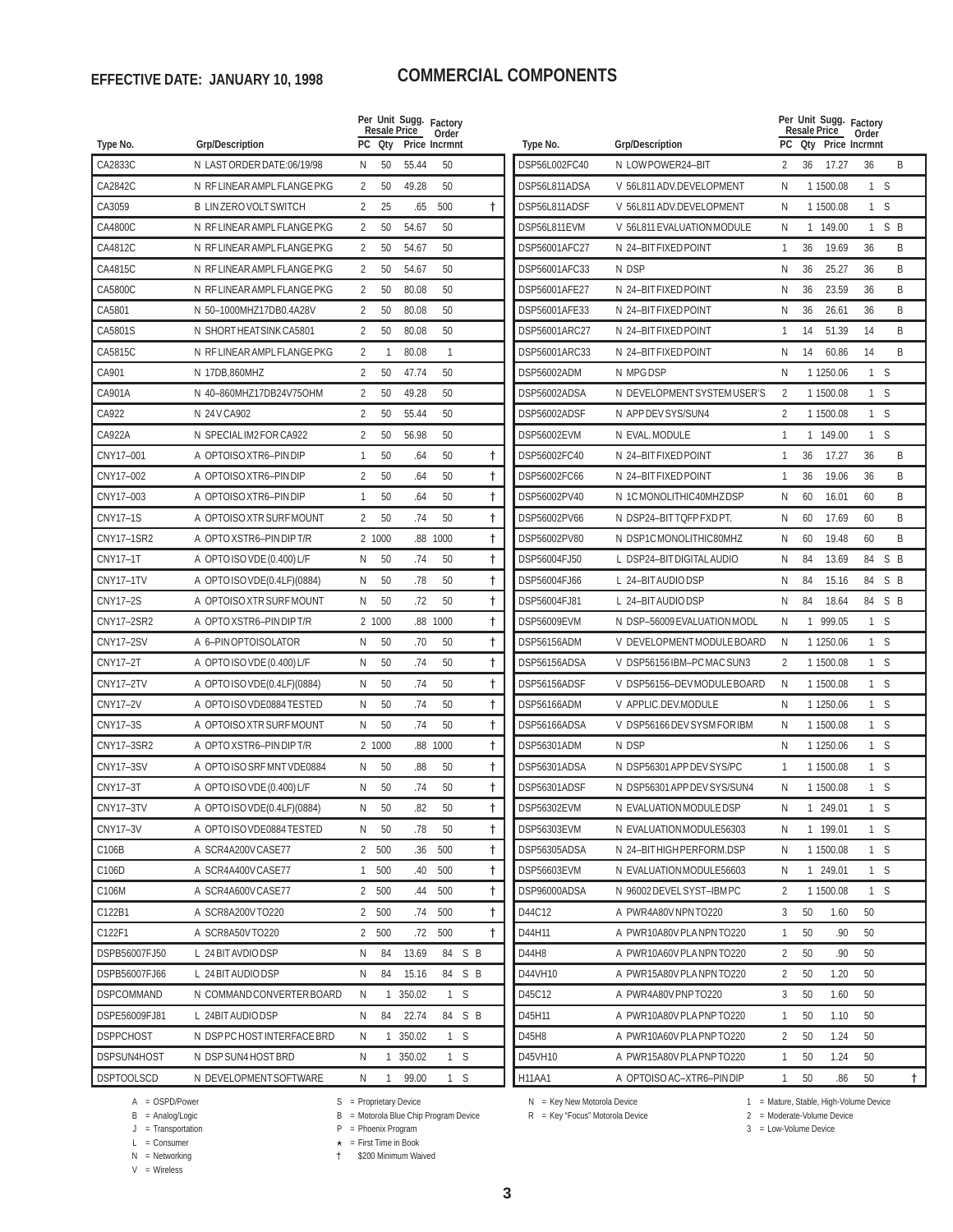| PC Qty Price Incrmnt<br>Price Incrmnt<br>$\ddagger$<br>$^+$<br>H11AA1S<br>A OPTOISO AC-XTR SURF MOUNT<br>50<br>1.04<br>50<br>H11L2<br>A 6-PIN SCHMIT TRIGGER OPTO<br>50<br>1.20<br>50<br>2<br>1<br>$\dagger$<br>1000<br>$\ddagger$<br>.69<br>500<br>H11AA1SR2<br>A OPTOISO AC-XTR S/MT/R<br>2 1000<br>1.20<br><b>ICTE-005</b><br>500<br>A ZEN6.0V1500WC41-11<br>1<br>$\dagger$<br>$\ddagger$<br>A OPTOCOUPLERAC-INPUT<br>50<br>50<br>ICTE-010<br>A ZEN11.7V1500WC41-11<br>3<br>500<br>1.36<br>500<br>H <sub>11</sub> A <sub>1SV</sub><br>N<br>1.16<br>$\dagger$<br>50<br>$^\dagger$<br>H11AA1TV<br>A OPTOCOUPLERAC-INPUT<br>50<br>1.16<br><b>ICTE-012</b><br>A ZEN14.1V1500WC41-11<br>2<br>500<br>.69<br>500<br>N<br>$\dagger$<br>50<br>1.12<br>50<br>$^{\dagger}$<br>ICTE-015<br>2 500<br>500<br>A OPTOISO AC-XTR6-PIN DIP<br>N<br>A ZEN17.61500WC41-11<br>.68<br>$\dagger$<br>50<br>.82<br>50<br>$^+$<br>500<br>500<br>A OPTOISO AC-XTR6-PIN DIP<br>2<br><b>ICTE-018</b><br>A ZEN21.2V1500WC41-11<br>$\overline{2}$<br>.68<br>$\dagger$<br>50<br>.90<br>50<br>$^{\dagger}$<br>500<br>500<br>H11AA3<br>A OPTOISO AC-XTR6-PIN DIP<br>2<br><b>ICTE-036</b><br>3<br>1.36<br>A ZEN42.4V1500WC41-11<br>$\dagger$<br>50<br>A OPTOISO AC-XTR6-PIN DIP<br>50<br>.90<br>$\ddagger$<br>ICTE-12RL4<br>A REELPK/ICTE-12<br>2 1500<br>.69 1500<br>H <sub>11</sub> AA4<br>1<br>50<br>$\ddagger$<br>H11AA4S<br>N<br>50<br>1.18<br>$\ddagger$<br>ICTE-15C<br>A ZEN17.6 CLIPPER<br>3 500<br>1.92<br>500<br>A OPTOISO AC-XTR SURF MOUNT<br>$\ddagger$<br>$^{\dagger}$<br>2 1000<br>1.34 1000<br>ICTE-15RL4<br>A ZENERDIODE<br>2 1500<br>.68 1500<br>H11AA4SR2<br>A OPTOISO AC-XTR S/MT/R<br>$\ddagger$<br>$\ddagger$<br>50<br>A OPTOCOUPLER<br>50<br>1.18<br>ICTE-22C<br>A ZEN25.9V CLIPPER<br>3<br>500<br>1.92<br>500<br>N<br>$\dagger$<br>50<br>$\ddagger$<br>.69 1500<br>A OPTOCOUPLERAC-INPUT<br>50<br>1.18<br>ICTE-5RL4<br>A REELPACK FOR ICTE-5<br>2 1500<br>H <sub>11</sub> AA4V<br>N<br>$\dagger$<br>50<br>50<br>$^{\dagger}$<br><b>IRF520</b><br>50<br><b>H11AV1</b><br>A OPTOISO XTR6-PIN DIP<br>2<br>.78<br>A TMOSPWR100V.3RTO220<br>.56<br>50<br>N<br>$\dagger$<br>50<br>.80<br>50<br>$\ddagger$<br><b>IRF530</b><br>50<br>.67<br>50<br>A OPTOISOLATOR6-PINDIP<br>Ν<br>A TMOSPWR100V.160RT0220<br>1<br>$^{\dagger}$<br>50<br>.90<br>50<br>$^+$<br><b>IRF540</b><br>50<br>50<br>A OPTOISO XTR SURF MOUNT<br>2<br>A TMOSPWR100V.077RTO220<br>1.13<br>1<br>$\dagger$<br>.90 1000<br>$\ddagger$<br>50<br>.87<br>50<br>H11AV1SR2V<br>2 1000<br><b>IRF630</b><br>2<br>A OPTOISO XTR SURF MOUNT<br>A TMOSPWR200V.4RTO220<br>$\dagger$<br><b>H11AV2</b><br>50<br>.78<br>50<br>$\ddagger$<br><b>IRF640</b><br>A TMOSPWR200V.18RTO220<br>50<br>1.20<br>50<br>A OPTOISO XTR6-PIN DIP<br>N<br>1<br>$^\dagger$<br>H11AV2A<br>A OPTOISOLATOR6-PINDIP<br>50<br>.78<br>50<br>$\ddagger$<br><b>IRF710</b><br>50<br>.60<br>50<br>N<br>A TMOSPWR400V3.6RTO220<br>N<br>$\dagger$<br>$\ddagger$<br>A OPTOISO XTR6-PIN DIP<br>50<br>.60<br>50<br><b>IRF720</b><br>50<br>.57<br>50<br>H11A1<br>1<br>A TMOSPWR400V1.8RTO220<br>N<br>$\dagger$<br>50<br>50<br>$\ddagger$<br>50<br>.70<br><b>IRF730</b><br>50<br>.93<br><b>H11A1S</b><br>A OPTOISO XTR SURF MOUNT<br>N<br>A TMOSPWR400V1.0RTO220<br>N<br>$\dagger$<br>50<br>$\ddagger$<br>A OPTOCOUPLED/ISOLATOR XSTR<br>2<br>50<br>.70<br><b>IRF740</b><br>50<br>1.32<br>50<br><b>H11A1SR2</b><br>A TMOSPWR400V.55RTO220<br>2<br>$\dagger$<br>50<br>$^{\dagger}$<br><b>IRF820</b><br>50<br><b>H11A1T</b><br>A PHOTO COUPLR NPN<br>50<br>.70<br>A TMOSPWR500V3.0RTO220<br>.76<br>50<br>N<br>N<br>$\dagger$<br>50<br>.70<br>50<br>$\ddagger$<br><b>IRF830</b><br>50<br>.93<br>50<br><b>H11A1V</b><br>A OPTOISOLATOR6-PINDIP<br>N<br>A TMOSPWR500V1.5RTO220<br>Ν<br>$\dagger$<br>50<br>50<br>$^{\dagger}$<br><b>IRF840</b><br>1.32<br>50<br>H11A550<br>A OPTOISO XTR6-PIN DIP<br>3<br>1.56<br>A TMOSPWR500V.85RTO220<br>2<br>50<br>$\dagger$<br>50<br>$^{\dagger}$<br>H11B1<br>50<br>.70<br>J112<br>A SSJFETN-CHANT0-92<br>2 1000<br>.40 1000<br>A OPTOISO DARL6-PIN DIP<br>1<br>$\dagger$<br><b>H11B1S</b><br>N<br>50<br>.80<br>50<br>$^\dagger$<br>J202<br>A LAST ORDER DATE:06/26/98<br>3 1000<br>1.40 1000<br>A OPTOISO DARL SURF MOUNT<br>$\dagger$<br>H11D1<br>A OPTOISOHVOLT6-PIN<br>50<br>.94<br>50<br>$\ddagger$<br>J309<br>A SSJFETN-CHANT0-92<br>2 1000<br>.54 1000<br>1<br>$\ddagger$<br>$\ddagger$<br>2 1000<br>1.12 1000<br>J310<br>A SSJFETN-CHANT0-92<br>2 1000<br>.54 1000<br><b>H11D1SR2</b><br>A OPTOISOHVOLT XTR S/M T/R<br>$\ddagger$<br>50<br>1.04<br>50<br>KITEVS11E20FN52<br>L KITFOR68HC11E2EVS<br>599.00<br>$1\star S$<br><b>H11D1V</b><br>A OPTOISOLATOR6-PIN DIP<br>N<br>N<br>$\mathbf{1}$<br>$\ddagger$<br>1 <sub>S</sub><br>A OPTOISOHVOLT6-PIN<br>50<br>1.04<br>50<br>N<br>H11D2<br>2<br>KITITC122/D<br>L TMOS MICRO TO MOTO INT<br>1 145.00<br>1.12 1000<br>$^\dagger$<br>1 <sub>S</sub><br>H11D2SR2<br>A OPTOISOHVOLT XTR S/M T/R<br>2 1000<br>KITITC127/D<br>L HC05MC4MOTION CTRL<br>1 225.00<br>N<br>H11G1<br>$\dagger$<br>KITITC132/D<br>88.<br>50<br>1 375.00<br>$1 \star S$<br>A OPTOISO DARL6-PIN DIP<br>50<br>L POWERDIPMICRO/MOTOR INT<br>N<br>$\mathbf{1}$<br>50<br>$^+$<br><b>H11G1S</b><br>50<br>.98<br>KITITC137/D<br>$1 \star S$<br>A OPTOISO DARL SURF MOUNT<br>N<br>L HC08MP16MOTION CTRL<br>N<br>1 375.00<br>50<br>.98<br>50<br>$1 \star S$<br><b>H11G1T</b><br>A OPTOCOUPLERISOLATOR<br>N<br>t<br>KITMMEVS05P9P28<br>L KITFOR68HC05P9EVS<br>Ν<br>1 599.00<br>t.<br>H11G2<br>A OPTOISO DARL6-PIN DIP<br>50<br>.88<br>50<br><b>LF347N</b><br>25<br>.57<br>500<br>$^+$<br>$\mathbf{1}$<br>B LIN QUAD BIFET OP AMP<br>1<br>$\dagger$<br>H11G2SR2<br>1.04 1000<br>$\ddagger$<br>98<br>.47<br>98<br>A OPTOISO DARL S/MT/R<br>2 1000<br>LF351D<br>N<br><b>B LIN SINGLE BIFET OP AMP</b><br>$\dagger$<br>$\dagger$<br>H11G3<br>A OPTOISO DARL6-PIN DIP<br>$\overline{2}$<br>50<br>.88<br>50<br>LF351DR2<br><b>B BIFETOPAMP</b><br>N 2500<br>.50 2500<br>$\dagger$<br>$\dagger$<br>50<br>H11L1<br>50<br>1.40<br>LF351N<br><b>B LIN SINGLE BIFET OP AMP</b><br>$\overline{2}$<br>50<br>.41 1000<br>A 6-PIN SCHMIT TRIGGER OPTO<br>1<br>$^\dagger$<br>50<br>$^\dagger$<br><b>H11L1S</b><br>A 6-PIN SCHMITTRIGGER OPTO<br>50<br>1.64<br>LF353D<br>98<br>.47<br>98<br>1<br>B LINDUAL BIFET OP AMP<br>$\mathbf{2}$<br>$\dagger$<br>$\dagger$<br>H11L1SR2<br>1.64 1000<br>LF353DR2<br>A 6-PIN SCHMITTRIGGER OPTO<br>2 1000<br>2 2500<br>.57 2500<br>B LINDL BIFET OP AMP T/R<br>$\ddagger$<br>H11L1SR2V<br>1.64 1000<br>$^{\dagger}$<br>A 6-PIN SCHMITTRIGGER OPTO<br>2 1000<br>LF353N<br>50<br>.46 1000<br><b>B LINDUAL BIFET OP AMP</b><br>$\mathbf{1}$<br>$\dagger$<br>50<br>$^{\dagger}$<br>98<br>50<br>1.64<br>LF412CD<br>N.<br>98<br>.85<br>A 6-PIN SCHMIT TRIGGER OPTO<br>N<br><b>B LINDUAL JFET OP AMP</b><br>$^\dagger$<br>50<br>$\ddagger$<br>A 6-PIN SCHMIT TRIGGER OPTO<br>50<br>1.64<br>LF412CDR2<br>2 2500<br>.85 2500<br>N<br>B J-FETOPAMP<br>$\dagger$<br>A 6-PIN SCHMIT TRIGGER OPTO<br>50<br>50<br>t<br>LF412CN<br><b>B LINDUAL JFET OP AMP</b><br>50<br>N<br>1.64<br>.71 1000<br>$\mathbf{1}$<br>$\ddagger$<br>A 6-PIN SCHMIT TRIGGER OPTO<br>50<br>50<br>$^{+}$<br>LM201AD<br><b>B LINEXT COMP OP AMP</b><br>98<br>1.40<br>98<br>N<br>1.64<br>3 |                                   |                        | Per Unit Sugg. Factory<br>Resale Price | Order |          |                        | <b>Resale Price</b> | Per Unit Sugg. Factory | Order |
|-----------------------------------------------------------------------------------------------------------------------------------------------------------------------------------------------------------------------------------------------------------------------------------------------------------------------------------------------------------------------------------------------------------------------------------------------------------------------------------------------------------------------------------------------------------------------------------------------------------------------------------------------------------------------------------------------------------------------------------------------------------------------------------------------------------------------------------------------------------------------------------------------------------------------------------------------------------------------------------------------------------------------------------------------------------------------------------------------------------------------------------------------------------------------------------------------------------------------------------------------------------------------------------------------------------------------------------------------------------------------------------------------------------------------------------------------------------------------------------------------------------------------------------------------------------------------------------------------------------------------------------------------------------------------------------------------------------------------------------------------------------------------------------------------------------------------------------------------------------------------------------------------------------------------------------------------------------------------------------------------------------------------------------------------------------------------------------------------------------------------------------------------------------------------------------------------------------------------------------------------------------------------------------------------------------------------------------------------------------------------------------------------------------------------------------------------------------------------------------------------------------------------------------------------------------------------------------------------------------------------------------------------------------------------------------------------------------------------------------------------------------------------------------------------------------------------------------------------------------------------------------------------------------------------------------------------------------------------------------------------------------------------------------------------------------------------------------------------------------------------------------------------------------------------------------------------------------------------------------------------------------------------------------------------------------------------------------------------------------------------------------------------------------------------------------------------------------------------------------------------------------------------------------------------------------------------------------------------------------------------------------------------------------------------------------------------------------------------------------------------------------------------------------------------------------------------------------------------------------------------------------------------------------------------------------------------------------------------------------------------------------------------------------------------------------------------------------------------------------------------------------------------------------------------------------------------------------------------------------------------------------------------------------------------------------------------------------------------------------------------------------------------------------------------------------------------------------------------------------------------------------------------------------------------------------------------------------------------------------------------------------------------------------------------------------------------------------------------------------------------------------------------------------------------------------------------------------------------------------------------------------------------------------------------------------------------------------------------------------------------------------------------------------------------------------------------------------------------------------------------------------------------------------------------------------------------------------------------------------------------------------------------------------------------------------------------------------------------------------------------------------------------------------------------------------------------------------------------------------------------------------------------------------------------------------------------------------------------------------------------------------------------------------------------------------------------------------------------------------------------------------------------------------------------------------------------------------------------------------------------------------------------------------------------------------------------------------------------------------------------------------------------------------------------------------------------------------------------------------------------------------------------------------------------------------------------------------------------------------------------------------------------------------------------------------------------------------------------------------------------------------------------------------------------------------------------------------------------------------------------------------------------------------------------------------------------------------------------------------------------------------------------------------------------------------------------------------------------------------------------------------------------------------------------------------------------------------------------------------------------------------------------------------------------------------------------------------------------------------------------------------------------------------------------------------------------------------------------------------------------------------------------------------------------------------------------------------------------------------------------------------------------------------------------------------------------|-----------------------------------|------------------------|----------------------------------------|-------|----------|------------------------|---------------------|------------------------|-------|
|                                                                                                                                                                                                                                                                                                                                                                                                                                                                                                                                                                                                                                                                                                                                                                                                                                                                                                                                                                                                                                                                                                                                                                                                                                                                                                                                                                                                                                                                                                                                                                                                                                                                                                                                                                                                                                                                                                                                                                                                                                                                                                                                                                                                                                                                                                                                                                                                                                                                                                                                                                                                                                                                                                                                                                                                                                                                                                                                                                                                                                                                                                                                                                                                                                                                                                                                                                                                                                                                                                                                                                                                                                                                                                                                                                                                                                                                                                                                                                                                                                                                                                                                                                                                                                                                                                                                                                                                                                                                                                                                                                                                                                                                                                                                                                                                                                                                                                                                                                                                                                                                                                                                                                                                                                                                                                                                                                                                                                                                                                                                                                                                                                                                                                                                                                                                                                                                                                                                                                                                                                                                                                                                                                                                                                                                                                                                                                                                                                                                                                                                                                                                                                                                                                                                                                                                                                                                                                                                                                                                                                                                                                                                                                                                                                                                                                                       | Type No.                          | <b>Grp/Description</b> | PC Otv                                 |       | Type No. | <b>Grp/Description</b> |                     |                        |       |
|                                                                                                                                                                                                                                                                                                                                                                                                                                                                                                                                                                                                                                                                                                                                                                                                                                                                                                                                                                                                                                                                                                                                                                                                                                                                                                                                                                                                                                                                                                                                                                                                                                                                                                                                                                                                                                                                                                                                                                                                                                                                                                                                                                                                                                                                                                                                                                                                                                                                                                                                                                                                                                                                                                                                                                                                                                                                                                                                                                                                                                                                                                                                                                                                                                                                                                                                                                                                                                                                                                                                                                                                                                                                                                                                                                                                                                                                                                                                                                                                                                                                                                                                                                                                                                                                                                                                                                                                                                                                                                                                                                                                                                                                                                                                                                                                                                                                                                                                                                                                                                                                                                                                                                                                                                                                                                                                                                                                                                                                                                                                                                                                                                                                                                                                                                                                                                                                                                                                                                                                                                                                                                                                                                                                                                                                                                                                                                                                                                                                                                                                                                                                                                                                                                                                                                                                                                                                                                                                                                                                                                                                                                                                                                                                                                                                                                                       |                                   |                        |                                        |       |          |                        |                     |                        |       |
|                                                                                                                                                                                                                                                                                                                                                                                                                                                                                                                                                                                                                                                                                                                                                                                                                                                                                                                                                                                                                                                                                                                                                                                                                                                                                                                                                                                                                                                                                                                                                                                                                                                                                                                                                                                                                                                                                                                                                                                                                                                                                                                                                                                                                                                                                                                                                                                                                                                                                                                                                                                                                                                                                                                                                                                                                                                                                                                                                                                                                                                                                                                                                                                                                                                                                                                                                                                                                                                                                                                                                                                                                                                                                                                                                                                                                                                                                                                                                                                                                                                                                                                                                                                                                                                                                                                                                                                                                                                                                                                                                                                                                                                                                                                                                                                                                                                                                                                                                                                                                                                                                                                                                                                                                                                                                                                                                                                                                                                                                                                                                                                                                                                                                                                                                                                                                                                                                                                                                                                                                                                                                                                                                                                                                                                                                                                                                                                                                                                                                                                                                                                                                                                                                                                                                                                                                                                                                                                                                                                                                                                                                                                                                                                                                                                                                                                       |                                   |                        |                                        |       |          |                        |                     |                        |       |
|                                                                                                                                                                                                                                                                                                                                                                                                                                                                                                                                                                                                                                                                                                                                                                                                                                                                                                                                                                                                                                                                                                                                                                                                                                                                                                                                                                                                                                                                                                                                                                                                                                                                                                                                                                                                                                                                                                                                                                                                                                                                                                                                                                                                                                                                                                                                                                                                                                                                                                                                                                                                                                                                                                                                                                                                                                                                                                                                                                                                                                                                                                                                                                                                                                                                                                                                                                                                                                                                                                                                                                                                                                                                                                                                                                                                                                                                                                                                                                                                                                                                                                                                                                                                                                                                                                                                                                                                                                                                                                                                                                                                                                                                                                                                                                                                                                                                                                                                                                                                                                                                                                                                                                                                                                                                                                                                                                                                                                                                                                                                                                                                                                                                                                                                                                                                                                                                                                                                                                                                                                                                                                                                                                                                                                                                                                                                                                                                                                                                                                                                                                                                                                                                                                                                                                                                                                                                                                                                                                                                                                                                                                                                                                                                                                                                                                                       |                                   |                        |                                        |       |          |                        |                     |                        |       |
|                                                                                                                                                                                                                                                                                                                                                                                                                                                                                                                                                                                                                                                                                                                                                                                                                                                                                                                                                                                                                                                                                                                                                                                                                                                                                                                                                                                                                                                                                                                                                                                                                                                                                                                                                                                                                                                                                                                                                                                                                                                                                                                                                                                                                                                                                                                                                                                                                                                                                                                                                                                                                                                                                                                                                                                                                                                                                                                                                                                                                                                                                                                                                                                                                                                                                                                                                                                                                                                                                                                                                                                                                                                                                                                                                                                                                                                                                                                                                                                                                                                                                                                                                                                                                                                                                                                                                                                                                                                                                                                                                                                                                                                                                                                                                                                                                                                                                                                                                                                                                                                                                                                                                                                                                                                                                                                                                                                                                                                                                                                                                                                                                                                                                                                                                                                                                                                                                                                                                                                                                                                                                                                                                                                                                                                                                                                                                                                                                                                                                                                                                                                                                                                                                                                                                                                                                                                                                                                                                                                                                                                                                                                                                                                                                                                                                                                       |                                   |                        |                                        |       |          |                        |                     |                        |       |
|                                                                                                                                                                                                                                                                                                                                                                                                                                                                                                                                                                                                                                                                                                                                                                                                                                                                                                                                                                                                                                                                                                                                                                                                                                                                                                                                                                                                                                                                                                                                                                                                                                                                                                                                                                                                                                                                                                                                                                                                                                                                                                                                                                                                                                                                                                                                                                                                                                                                                                                                                                                                                                                                                                                                                                                                                                                                                                                                                                                                                                                                                                                                                                                                                                                                                                                                                                                                                                                                                                                                                                                                                                                                                                                                                                                                                                                                                                                                                                                                                                                                                                                                                                                                                                                                                                                                                                                                                                                                                                                                                                                                                                                                                                                                                                                                                                                                                                                                                                                                                                                                                                                                                                                                                                                                                                                                                                                                                                                                                                                                                                                                                                                                                                                                                                                                                                                                                                                                                                                                                                                                                                                                                                                                                                                                                                                                                                                                                                                                                                                                                                                                                                                                                                                                                                                                                                                                                                                                                                                                                                                                                                                                                                                                                                                                                                                       | H11AA1V                           |                        |                                        |       |          |                        |                     |                        |       |
|                                                                                                                                                                                                                                                                                                                                                                                                                                                                                                                                                                                                                                                                                                                                                                                                                                                                                                                                                                                                                                                                                                                                                                                                                                                                                                                                                                                                                                                                                                                                                                                                                                                                                                                                                                                                                                                                                                                                                                                                                                                                                                                                                                                                                                                                                                                                                                                                                                                                                                                                                                                                                                                                                                                                                                                                                                                                                                                                                                                                                                                                                                                                                                                                                                                                                                                                                                                                                                                                                                                                                                                                                                                                                                                                                                                                                                                                                                                                                                                                                                                                                                                                                                                                                                                                                                                                                                                                                                                                                                                                                                                                                                                                                                                                                                                                                                                                                                                                                                                                                                                                                                                                                                                                                                                                                                                                                                                                                                                                                                                                                                                                                                                                                                                                                                                                                                                                                                                                                                                                                                                                                                                                                                                                                                                                                                                                                                                                                                                                                                                                                                                                                                                                                                                                                                                                                                                                                                                                                                                                                                                                                                                                                                                                                                                                                                                       | <b>H11AA2</b>                     |                        |                                        |       |          |                        |                     |                        |       |
|                                                                                                                                                                                                                                                                                                                                                                                                                                                                                                                                                                                                                                                                                                                                                                                                                                                                                                                                                                                                                                                                                                                                                                                                                                                                                                                                                                                                                                                                                                                                                                                                                                                                                                                                                                                                                                                                                                                                                                                                                                                                                                                                                                                                                                                                                                                                                                                                                                                                                                                                                                                                                                                                                                                                                                                                                                                                                                                                                                                                                                                                                                                                                                                                                                                                                                                                                                                                                                                                                                                                                                                                                                                                                                                                                                                                                                                                                                                                                                                                                                                                                                                                                                                                                                                                                                                                                                                                                                                                                                                                                                                                                                                                                                                                                                                                                                                                                                                                                                                                                                                                                                                                                                                                                                                                                                                                                                                                                                                                                                                                                                                                                                                                                                                                                                                                                                                                                                                                                                                                                                                                                                                                                                                                                                                                                                                                                                                                                                                                                                                                                                                                                                                                                                                                                                                                                                                                                                                                                                                                                                                                                                                                                                                                                                                                                                                       |                                   |                        |                                        |       |          |                        |                     |                        |       |
|                                                                                                                                                                                                                                                                                                                                                                                                                                                                                                                                                                                                                                                                                                                                                                                                                                                                                                                                                                                                                                                                                                                                                                                                                                                                                                                                                                                                                                                                                                                                                                                                                                                                                                                                                                                                                                                                                                                                                                                                                                                                                                                                                                                                                                                                                                                                                                                                                                                                                                                                                                                                                                                                                                                                                                                                                                                                                                                                                                                                                                                                                                                                                                                                                                                                                                                                                                                                                                                                                                                                                                                                                                                                                                                                                                                                                                                                                                                                                                                                                                                                                                                                                                                                                                                                                                                                                                                                                                                                                                                                                                                                                                                                                                                                                                                                                                                                                                                                                                                                                                                                                                                                                                                                                                                                                                                                                                                                                                                                                                                                                                                                                                                                                                                                                                                                                                                                                                                                                                                                                                                                                                                                                                                                                                                                                                                                                                                                                                                                                                                                                                                                                                                                                                                                                                                                                                                                                                                                                                                                                                                                                                                                                                                                                                                                                                                       |                                   |                        |                                        |       |          |                        |                     |                        |       |
|                                                                                                                                                                                                                                                                                                                                                                                                                                                                                                                                                                                                                                                                                                                                                                                                                                                                                                                                                                                                                                                                                                                                                                                                                                                                                                                                                                                                                                                                                                                                                                                                                                                                                                                                                                                                                                                                                                                                                                                                                                                                                                                                                                                                                                                                                                                                                                                                                                                                                                                                                                                                                                                                                                                                                                                                                                                                                                                                                                                                                                                                                                                                                                                                                                                                                                                                                                                                                                                                                                                                                                                                                                                                                                                                                                                                                                                                                                                                                                                                                                                                                                                                                                                                                                                                                                                                                                                                                                                                                                                                                                                                                                                                                                                                                                                                                                                                                                                                                                                                                                                                                                                                                                                                                                                                                                                                                                                                                                                                                                                                                                                                                                                                                                                                                                                                                                                                                                                                                                                                                                                                                                                                                                                                                                                                                                                                                                                                                                                                                                                                                                                                                                                                                                                                                                                                                                                                                                                                                                                                                                                                                                                                                                                                                                                                                                                       |                                   |                        |                                        |       |          |                        |                     |                        |       |
|                                                                                                                                                                                                                                                                                                                                                                                                                                                                                                                                                                                                                                                                                                                                                                                                                                                                                                                                                                                                                                                                                                                                                                                                                                                                                                                                                                                                                                                                                                                                                                                                                                                                                                                                                                                                                                                                                                                                                                                                                                                                                                                                                                                                                                                                                                                                                                                                                                                                                                                                                                                                                                                                                                                                                                                                                                                                                                                                                                                                                                                                                                                                                                                                                                                                                                                                                                                                                                                                                                                                                                                                                                                                                                                                                                                                                                                                                                                                                                                                                                                                                                                                                                                                                                                                                                                                                                                                                                                                                                                                                                                                                                                                                                                                                                                                                                                                                                                                                                                                                                                                                                                                                                                                                                                                                                                                                                                                                                                                                                                                                                                                                                                                                                                                                                                                                                                                                                                                                                                                                                                                                                                                                                                                                                                                                                                                                                                                                                                                                                                                                                                                                                                                                                                                                                                                                                                                                                                                                                                                                                                                                                                                                                                                                                                                                                                       |                                   |                        |                                        |       |          |                        |                     |                        |       |
|                                                                                                                                                                                                                                                                                                                                                                                                                                                                                                                                                                                                                                                                                                                                                                                                                                                                                                                                                                                                                                                                                                                                                                                                                                                                                                                                                                                                                                                                                                                                                                                                                                                                                                                                                                                                                                                                                                                                                                                                                                                                                                                                                                                                                                                                                                                                                                                                                                                                                                                                                                                                                                                                                                                                                                                                                                                                                                                                                                                                                                                                                                                                                                                                                                                                                                                                                                                                                                                                                                                                                                                                                                                                                                                                                                                                                                                                                                                                                                                                                                                                                                                                                                                                                                                                                                                                                                                                                                                                                                                                                                                                                                                                                                                                                                                                                                                                                                                                                                                                                                                                                                                                                                                                                                                                                                                                                                                                                                                                                                                                                                                                                                                                                                                                                                                                                                                                                                                                                                                                                                                                                                                                                                                                                                                                                                                                                                                                                                                                                                                                                                                                                                                                                                                                                                                                                                                                                                                                                                                                                                                                                                                                                                                                                                                                                                                       | H11AA4T                           |                        |                                        |       |          |                        |                     |                        |       |
|                                                                                                                                                                                                                                                                                                                                                                                                                                                                                                                                                                                                                                                                                                                                                                                                                                                                                                                                                                                                                                                                                                                                                                                                                                                                                                                                                                                                                                                                                                                                                                                                                                                                                                                                                                                                                                                                                                                                                                                                                                                                                                                                                                                                                                                                                                                                                                                                                                                                                                                                                                                                                                                                                                                                                                                                                                                                                                                                                                                                                                                                                                                                                                                                                                                                                                                                                                                                                                                                                                                                                                                                                                                                                                                                                                                                                                                                                                                                                                                                                                                                                                                                                                                                                                                                                                                                                                                                                                                                                                                                                                                                                                                                                                                                                                                                                                                                                                                                                                                                                                                                                                                                                                                                                                                                                                                                                                                                                                                                                                                                                                                                                                                                                                                                                                                                                                                                                                                                                                                                                                                                                                                                                                                                                                                                                                                                                                                                                                                                                                                                                                                                                                                                                                                                                                                                                                                                                                                                                                                                                                                                                                                                                                                                                                                                                                                       |                                   |                        |                                        |       |          |                        |                     |                        |       |
|                                                                                                                                                                                                                                                                                                                                                                                                                                                                                                                                                                                                                                                                                                                                                                                                                                                                                                                                                                                                                                                                                                                                                                                                                                                                                                                                                                                                                                                                                                                                                                                                                                                                                                                                                                                                                                                                                                                                                                                                                                                                                                                                                                                                                                                                                                                                                                                                                                                                                                                                                                                                                                                                                                                                                                                                                                                                                                                                                                                                                                                                                                                                                                                                                                                                                                                                                                                                                                                                                                                                                                                                                                                                                                                                                                                                                                                                                                                                                                                                                                                                                                                                                                                                                                                                                                                                                                                                                                                                                                                                                                                                                                                                                                                                                                                                                                                                                                                                                                                                                                                                                                                                                                                                                                                                                                                                                                                                                                                                                                                                                                                                                                                                                                                                                                                                                                                                                                                                                                                                                                                                                                                                                                                                                                                                                                                                                                                                                                                                                                                                                                                                                                                                                                                                                                                                                                                                                                                                                                                                                                                                                                                                                                                                                                                                                                                       |                                   |                        |                                        |       |          |                        |                     |                        |       |
|                                                                                                                                                                                                                                                                                                                                                                                                                                                                                                                                                                                                                                                                                                                                                                                                                                                                                                                                                                                                                                                                                                                                                                                                                                                                                                                                                                                                                                                                                                                                                                                                                                                                                                                                                                                                                                                                                                                                                                                                                                                                                                                                                                                                                                                                                                                                                                                                                                                                                                                                                                                                                                                                                                                                                                                                                                                                                                                                                                                                                                                                                                                                                                                                                                                                                                                                                                                                                                                                                                                                                                                                                                                                                                                                                                                                                                                                                                                                                                                                                                                                                                                                                                                                                                                                                                                                                                                                                                                                                                                                                                                                                                                                                                                                                                                                                                                                                                                                                                                                                                                                                                                                                                                                                                                                                                                                                                                                                                                                                                                                                                                                                                                                                                                                                                                                                                                                                                                                                                                                                                                                                                                                                                                                                                                                                                                                                                                                                                                                                                                                                                                                                                                                                                                                                                                                                                                                                                                                                                                                                                                                                                                                                                                                                                                                                                                       | H11AV1A                           |                        |                                        |       |          |                        |                     |                        |       |
|                                                                                                                                                                                                                                                                                                                                                                                                                                                                                                                                                                                                                                                                                                                                                                                                                                                                                                                                                                                                                                                                                                                                                                                                                                                                                                                                                                                                                                                                                                                                                                                                                                                                                                                                                                                                                                                                                                                                                                                                                                                                                                                                                                                                                                                                                                                                                                                                                                                                                                                                                                                                                                                                                                                                                                                                                                                                                                                                                                                                                                                                                                                                                                                                                                                                                                                                                                                                                                                                                                                                                                                                                                                                                                                                                                                                                                                                                                                                                                                                                                                                                                                                                                                                                                                                                                                                                                                                                                                                                                                                                                                                                                                                                                                                                                                                                                                                                                                                                                                                                                                                                                                                                                                                                                                                                                                                                                                                                                                                                                                                                                                                                                                                                                                                                                                                                                                                                                                                                                                                                                                                                                                                                                                                                                                                                                                                                                                                                                                                                                                                                                                                                                                                                                                                                                                                                                                                                                                                                                                                                                                                                                                                                                                                                                                                                                                       | <b>H11AV1S</b>                    |                        |                                        |       |          |                        |                     |                        |       |
|                                                                                                                                                                                                                                                                                                                                                                                                                                                                                                                                                                                                                                                                                                                                                                                                                                                                                                                                                                                                                                                                                                                                                                                                                                                                                                                                                                                                                                                                                                                                                                                                                                                                                                                                                                                                                                                                                                                                                                                                                                                                                                                                                                                                                                                                                                                                                                                                                                                                                                                                                                                                                                                                                                                                                                                                                                                                                                                                                                                                                                                                                                                                                                                                                                                                                                                                                                                                                                                                                                                                                                                                                                                                                                                                                                                                                                                                                                                                                                                                                                                                                                                                                                                                                                                                                                                                                                                                                                                                                                                                                                                                                                                                                                                                                                                                                                                                                                                                                                                                                                                                                                                                                                                                                                                                                                                                                                                                                                                                                                                                                                                                                                                                                                                                                                                                                                                                                                                                                                                                                                                                                                                                                                                                                                                                                                                                                                                                                                                                                                                                                                                                                                                                                                                                                                                                                                                                                                                                                                                                                                                                                                                                                                                                                                                                                                                       |                                   |                        |                                        |       |          |                        |                     |                        |       |
|                                                                                                                                                                                                                                                                                                                                                                                                                                                                                                                                                                                                                                                                                                                                                                                                                                                                                                                                                                                                                                                                                                                                                                                                                                                                                                                                                                                                                                                                                                                                                                                                                                                                                                                                                                                                                                                                                                                                                                                                                                                                                                                                                                                                                                                                                                                                                                                                                                                                                                                                                                                                                                                                                                                                                                                                                                                                                                                                                                                                                                                                                                                                                                                                                                                                                                                                                                                                                                                                                                                                                                                                                                                                                                                                                                                                                                                                                                                                                                                                                                                                                                                                                                                                                                                                                                                                                                                                                                                                                                                                                                                                                                                                                                                                                                                                                                                                                                                                                                                                                                                                                                                                                                                                                                                                                                                                                                                                                                                                                                                                                                                                                                                                                                                                                                                                                                                                                                                                                                                                                                                                                                                                                                                                                                                                                                                                                                                                                                                                                                                                                                                                                                                                                                                                                                                                                                                                                                                                                                                                                                                                                                                                                                                                                                                                                                                       |                                   |                        |                                        |       |          |                        |                     |                        |       |
|                                                                                                                                                                                                                                                                                                                                                                                                                                                                                                                                                                                                                                                                                                                                                                                                                                                                                                                                                                                                                                                                                                                                                                                                                                                                                                                                                                                                                                                                                                                                                                                                                                                                                                                                                                                                                                                                                                                                                                                                                                                                                                                                                                                                                                                                                                                                                                                                                                                                                                                                                                                                                                                                                                                                                                                                                                                                                                                                                                                                                                                                                                                                                                                                                                                                                                                                                                                                                                                                                                                                                                                                                                                                                                                                                                                                                                                                                                                                                                                                                                                                                                                                                                                                                                                                                                                                                                                                                                                                                                                                                                                                                                                                                                                                                                                                                                                                                                                                                                                                                                                                                                                                                                                                                                                                                                                                                                                                                                                                                                                                                                                                                                                                                                                                                                                                                                                                                                                                                                                                                                                                                                                                                                                                                                                                                                                                                                                                                                                                                                                                                                                                                                                                                                                                                                                                                                                                                                                                                                                                                                                                                                                                                                                                                                                                                                                       |                                   |                        |                                        |       |          |                        |                     |                        |       |
|                                                                                                                                                                                                                                                                                                                                                                                                                                                                                                                                                                                                                                                                                                                                                                                                                                                                                                                                                                                                                                                                                                                                                                                                                                                                                                                                                                                                                                                                                                                                                                                                                                                                                                                                                                                                                                                                                                                                                                                                                                                                                                                                                                                                                                                                                                                                                                                                                                                                                                                                                                                                                                                                                                                                                                                                                                                                                                                                                                                                                                                                                                                                                                                                                                                                                                                                                                                                                                                                                                                                                                                                                                                                                                                                                                                                                                                                                                                                                                                                                                                                                                                                                                                                                                                                                                                                                                                                                                                                                                                                                                                                                                                                                                                                                                                                                                                                                                                                                                                                                                                                                                                                                                                                                                                                                                                                                                                                                                                                                                                                                                                                                                                                                                                                                                                                                                                                                                                                                                                                                                                                                                                                                                                                                                                                                                                                                                                                                                                                                                                                                                                                                                                                                                                                                                                                                                                                                                                                                                                                                                                                                                                                                                                                                                                                                                                       |                                   |                        |                                        |       |          |                        |                     |                        |       |
|                                                                                                                                                                                                                                                                                                                                                                                                                                                                                                                                                                                                                                                                                                                                                                                                                                                                                                                                                                                                                                                                                                                                                                                                                                                                                                                                                                                                                                                                                                                                                                                                                                                                                                                                                                                                                                                                                                                                                                                                                                                                                                                                                                                                                                                                                                                                                                                                                                                                                                                                                                                                                                                                                                                                                                                                                                                                                                                                                                                                                                                                                                                                                                                                                                                                                                                                                                                                                                                                                                                                                                                                                                                                                                                                                                                                                                                                                                                                                                                                                                                                                                                                                                                                                                                                                                                                                                                                                                                                                                                                                                                                                                                                                                                                                                                                                                                                                                                                                                                                                                                                                                                                                                                                                                                                                                                                                                                                                                                                                                                                                                                                                                                                                                                                                                                                                                                                                                                                                                                                                                                                                                                                                                                                                                                                                                                                                                                                                                                                                                                                                                                                                                                                                                                                                                                                                                                                                                                                                                                                                                                                                                                                                                                                                                                                                                                       |                                   |                        |                                        |       |          |                        |                     |                        |       |
|                                                                                                                                                                                                                                                                                                                                                                                                                                                                                                                                                                                                                                                                                                                                                                                                                                                                                                                                                                                                                                                                                                                                                                                                                                                                                                                                                                                                                                                                                                                                                                                                                                                                                                                                                                                                                                                                                                                                                                                                                                                                                                                                                                                                                                                                                                                                                                                                                                                                                                                                                                                                                                                                                                                                                                                                                                                                                                                                                                                                                                                                                                                                                                                                                                                                                                                                                                                                                                                                                                                                                                                                                                                                                                                                                                                                                                                                                                                                                                                                                                                                                                                                                                                                                                                                                                                                                                                                                                                                                                                                                                                                                                                                                                                                                                                                                                                                                                                                                                                                                                                                                                                                                                                                                                                                                                                                                                                                                                                                                                                                                                                                                                                                                                                                                                                                                                                                                                                                                                                                                                                                                                                                                                                                                                                                                                                                                                                                                                                                                                                                                                                                                                                                                                                                                                                                                                                                                                                                                                                                                                                                                                                                                                                                                                                                                                                       |                                   |                        |                                        |       |          |                        |                     |                        |       |
|                                                                                                                                                                                                                                                                                                                                                                                                                                                                                                                                                                                                                                                                                                                                                                                                                                                                                                                                                                                                                                                                                                                                                                                                                                                                                                                                                                                                                                                                                                                                                                                                                                                                                                                                                                                                                                                                                                                                                                                                                                                                                                                                                                                                                                                                                                                                                                                                                                                                                                                                                                                                                                                                                                                                                                                                                                                                                                                                                                                                                                                                                                                                                                                                                                                                                                                                                                                                                                                                                                                                                                                                                                                                                                                                                                                                                                                                                                                                                                                                                                                                                                                                                                                                                                                                                                                                                                                                                                                                                                                                                                                                                                                                                                                                                                                                                                                                                                                                                                                                                                                                                                                                                                                                                                                                                                                                                                                                                                                                                                                                                                                                                                                                                                                                                                                                                                                                                                                                                                                                                                                                                                                                                                                                                                                                                                                                                                                                                                                                                                                                                                                                                                                                                                                                                                                                                                                                                                                                                                                                                                                                                                                                                                                                                                                                                                                       |                                   |                        |                                        |       |          |                        |                     |                        |       |
|                                                                                                                                                                                                                                                                                                                                                                                                                                                                                                                                                                                                                                                                                                                                                                                                                                                                                                                                                                                                                                                                                                                                                                                                                                                                                                                                                                                                                                                                                                                                                                                                                                                                                                                                                                                                                                                                                                                                                                                                                                                                                                                                                                                                                                                                                                                                                                                                                                                                                                                                                                                                                                                                                                                                                                                                                                                                                                                                                                                                                                                                                                                                                                                                                                                                                                                                                                                                                                                                                                                                                                                                                                                                                                                                                                                                                                                                                                                                                                                                                                                                                                                                                                                                                                                                                                                                                                                                                                                                                                                                                                                                                                                                                                                                                                                                                                                                                                                                                                                                                                                                                                                                                                                                                                                                                                                                                                                                                                                                                                                                                                                                                                                                                                                                                                                                                                                                                                                                                                                                                                                                                                                                                                                                                                                                                                                                                                                                                                                                                                                                                                                                                                                                                                                                                                                                                                                                                                                                                                                                                                                                                                                                                                                                                                                                                                                       |                                   |                        |                                        |       |          |                        |                     |                        |       |
|                                                                                                                                                                                                                                                                                                                                                                                                                                                                                                                                                                                                                                                                                                                                                                                                                                                                                                                                                                                                                                                                                                                                                                                                                                                                                                                                                                                                                                                                                                                                                                                                                                                                                                                                                                                                                                                                                                                                                                                                                                                                                                                                                                                                                                                                                                                                                                                                                                                                                                                                                                                                                                                                                                                                                                                                                                                                                                                                                                                                                                                                                                                                                                                                                                                                                                                                                                                                                                                                                                                                                                                                                                                                                                                                                                                                                                                                                                                                                                                                                                                                                                                                                                                                                                                                                                                                                                                                                                                                                                                                                                                                                                                                                                                                                                                                                                                                                                                                                                                                                                                                                                                                                                                                                                                                                                                                                                                                                                                                                                                                                                                                                                                                                                                                                                                                                                                                                                                                                                                                                                                                                                                                                                                                                                                                                                                                                                                                                                                                                                                                                                                                                                                                                                                                                                                                                                                                                                                                                                                                                                                                                                                                                                                                                                                                                                                       |                                   |                        |                                        |       |          |                        |                     |                        |       |
|                                                                                                                                                                                                                                                                                                                                                                                                                                                                                                                                                                                                                                                                                                                                                                                                                                                                                                                                                                                                                                                                                                                                                                                                                                                                                                                                                                                                                                                                                                                                                                                                                                                                                                                                                                                                                                                                                                                                                                                                                                                                                                                                                                                                                                                                                                                                                                                                                                                                                                                                                                                                                                                                                                                                                                                                                                                                                                                                                                                                                                                                                                                                                                                                                                                                                                                                                                                                                                                                                                                                                                                                                                                                                                                                                                                                                                                                                                                                                                                                                                                                                                                                                                                                                                                                                                                                                                                                                                                                                                                                                                                                                                                                                                                                                                                                                                                                                                                                                                                                                                                                                                                                                                                                                                                                                                                                                                                                                                                                                                                                                                                                                                                                                                                                                                                                                                                                                                                                                                                                                                                                                                                                                                                                                                                                                                                                                                                                                                                                                                                                                                                                                                                                                                                                                                                                                                                                                                                                                                                                                                                                                                                                                                                                                                                                                                                       |                                   |                        |                                        |       |          |                        |                     |                        |       |
|                                                                                                                                                                                                                                                                                                                                                                                                                                                                                                                                                                                                                                                                                                                                                                                                                                                                                                                                                                                                                                                                                                                                                                                                                                                                                                                                                                                                                                                                                                                                                                                                                                                                                                                                                                                                                                                                                                                                                                                                                                                                                                                                                                                                                                                                                                                                                                                                                                                                                                                                                                                                                                                                                                                                                                                                                                                                                                                                                                                                                                                                                                                                                                                                                                                                                                                                                                                                                                                                                                                                                                                                                                                                                                                                                                                                                                                                                                                                                                                                                                                                                                                                                                                                                                                                                                                                                                                                                                                                                                                                                                                                                                                                                                                                                                                                                                                                                                                                                                                                                                                                                                                                                                                                                                                                                                                                                                                                                                                                                                                                                                                                                                                                                                                                                                                                                                                                                                                                                                                                                                                                                                                                                                                                                                                                                                                                                                                                                                                                                                                                                                                                                                                                                                                                                                                                                                                                                                                                                                                                                                                                                                                                                                                                                                                                                                                       |                                   |                        |                                        |       |          |                        |                     |                        |       |
|                                                                                                                                                                                                                                                                                                                                                                                                                                                                                                                                                                                                                                                                                                                                                                                                                                                                                                                                                                                                                                                                                                                                                                                                                                                                                                                                                                                                                                                                                                                                                                                                                                                                                                                                                                                                                                                                                                                                                                                                                                                                                                                                                                                                                                                                                                                                                                                                                                                                                                                                                                                                                                                                                                                                                                                                                                                                                                                                                                                                                                                                                                                                                                                                                                                                                                                                                                                                                                                                                                                                                                                                                                                                                                                                                                                                                                                                                                                                                                                                                                                                                                                                                                                                                                                                                                                                                                                                                                                                                                                                                                                                                                                                                                                                                                                                                                                                                                                                                                                                                                                                                                                                                                                                                                                                                                                                                                                                                                                                                                                                                                                                                                                                                                                                                                                                                                                                                                                                                                                                                                                                                                                                                                                                                                                                                                                                                                                                                                                                                                                                                                                                                                                                                                                                                                                                                                                                                                                                                                                                                                                                                                                                                                                                                                                                                                                       |                                   |                        |                                        |       |          |                        |                     |                        |       |
|                                                                                                                                                                                                                                                                                                                                                                                                                                                                                                                                                                                                                                                                                                                                                                                                                                                                                                                                                                                                                                                                                                                                                                                                                                                                                                                                                                                                                                                                                                                                                                                                                                                                                                                                                                                                                                                                                                                                                                                                                                                                                                                                                                                                                                                                                                                                                                                                                                                                                                                                                                                                                                                                                                                                                                                                                                                                                                                                                                                                                                                                                                                                                                                                                                                                                                                                                                                                                                                                                                                                                                                                                                                                                                                                                                                                                                                                                                                                                                                                                                                                                                                                                                                                                                                                                                                                                                                                                                                                                                                                                                                                                                                                                                                                                                                                                                                                                                                                                                                                                                                                                                                                                                                                                                                                                                                                                                                                                                                                                                                                                                                                                                                                                                                                                                                                                                                                                                                                                                                                                                                                                                                                                                                                                                                                                                                                                                                                                                                                                                                                                                                                                                                                                                                                                                                                                                                                                                                                                                                                                                                                                                                                                                                                                                                                                                                       |                                   |                        |                                        |       |          |                        |                     |                        |       |
|                                                                                                                                                                                                                                                                                                                                                                                                                                                                                                                                                                                                                                                                                                                                                                                                                                                                                                                                                                                                                                                                                                                                                                                                                                                                                                                                                                                                                                                                                                                                                                                                                                                                                                                                                                                                                                                                                                                                                                                                                                                                                                                                                                                                                                                                                                                                                                                                                                                                                                                                                                                                                                                                                                                                                                                                                                                                                                                                                                                                                                                                                                                                                                                                                                                                                                                                                                                                                                                                                                                                                                                                                                                                                                                                                                                                                                                                                                                                                                                                                                                                                                                                                                                                                                                                                                                                                                                                                                                                                                                                                                                                                                                                                                                                                                                                                                                                                                                                                                                                                                                                                                                                                                                                                                                                                                                                                                                                                                                                                                                                                                                                                                                                                                                                                                                                                                                                                                                                                                                                                                                                                                                                                                                                                                                                                                                                                                                                                                                                                                                                                                                                                                                                                                                                                                                                                                                                                                                                                                                                                                                                                                                                                                                                                                                                                                                       |                                   |                        |                                        |       |          |                        |                     |                        |       |
|                                                                                                                                                                                                                                                                                                                                                                                                                                                                                                                                                                                                                                                                                                                                                                                                                                                                                                                                                                                                                                                                                                                                                                                                                                                                                                                                                                                                                                                                                                                                                                                                                                                                                                                                                                                                                                                                                                                                                                                                                                                                                                                                                                                                                                                                                                                                                                                                                                                                                                                                                                                                                                                                                                                                                                                                                                                                                                                                                                                                                                                                                                                                                                                                                                                                                                                                                                                                                                                                                                                                                                                                                                                                                                                                                                                                                                                                                                                                                                                                                                                                                                                                                                                                                                                                                                                                                                                                                                                                                                                                                                                                                                                                                                                                                                                                                                                                                                                                                                                                                                                                                                                                                                                                                                                                                                                                                                                                                                                                                                                                                                                                                                                                                                                                                                                                                                                                                                                                                                                                                                                                                                                                                                                                                                                                                                                                                                                                                                                                                                                                                                                                                                                                                                                                                                                                                                                                                                                                                                                                                                                                                                                                                                                                                                                                                                                       |                                   |                        |                                        |       |          |                        |                     |                        |       |
|                                                                                                                                                                                                                                                                                                                                                                                                                                                                                                                                                                                                                                                                                                                                                                                                                                                                                                                                                                                                                                                                                                                                                                                                                                                                                                                                                                                                                                                                                                                                                                                                                                                                                                                                                                                                                                                                                                                                                                                                                                                                                                                                                                                                                                                                                                                                                                                                                                                                                                                                                                                                                                                                                                                                                                                                                                                                                                                                                                                                                                                                                                                                                                                                                                                                                                                                                                                                                                                                                                                                                                                                                                                                                                                                                                                                                                                                                                                                                                                                                                                                                                                                                                                                                                                                                                                                                                                                                                                                                                                                                                                                                                                                                                                                                                                                                                                                                                                                                                                                                                                                                                                                                                                                                                                                                                                                                                                                                                                                                                                                                                                                                                                                                                                                                                                                                                                                                                                                                                                                                                                                                                                                                                                                                                                                                                                                                                                                                                                                                                                                                                                                                                                                                                                                                                                                                                                                                                                                                                                                                                                                                                                                                                                                                                                                                                                       |                                   |                        |                                        |       |          |                        |                     |                        |       |
|                                                                                                                                                                                                                                                                                                                                                                                                                                                                                                                                                                                                                                                                                                                                                                                                                                                                                                                                                                                                                                                                                                                                                                                                                                                                                                                                                                                                                                                                                                                                                                                                                                                                                                                                                                                                                                                                                                                                                                                                                                                                                                                                                                                                                                                                                                                                                                                                                                                                                                                                                                                                                                                                                                                                                                                                                                                                                                                                                                                                                                                                                                                                                                                                                                                                                                                                                                                                                                                                                                                                                                                                                                                                                                                                                                                                                                                                                                                                                                                                                                                                                                                                                                                                                                                                                                                                                                                                                                                                                                                                                                                                                                                                                                                                                                                                                                                                                                                                                                                                                                                                                                                                                                                                                                                                                                                                                                                                                                                                                                                                                                                                                                                                                                                                                                                                                                                                                                                                                                                                                                                                                                                                                                                                                                                                                                                                                                                                                                                                                                                                                                                                                                                                                                                                                                                                                                                                                                                                                                                                                                                                                                                                                                                                                                                                                                                       |                                   |                        |                                        |       |          |                        |                     |                        |       |
|                                                                                                                                                                                                                                                                                                                                                                                                                                                                                                                                                                                                                                                                                                                                                                                                                                                                                                                                                                                                                                                                                                                                                                                                                                                                                                                                                                                                                                                                                                                                                                                                                                                                                                                                                                                                                                                                                                                                                                                                                                                                                                                                                                                                                                                                                                                                                                                                                                                                                                                                                                                                                                                                                                                                                                                                                                                                                                                                                                                                                                                                                                                                                                                                                                                                                                                                                                                                                                                                                                                                                                                                                                                                                                                                                                                                                                                                                                                                                                                                                                                                                                                                                                                                                                                                                                                                                                                                                                                                                                                                                                                                                                                                                                                                                                                                                                                                                                                                                                                                                                                                                                                                                                                                                                                                                                                                                                                                                                                                                                                                                                                                                                                                                                                                                                                                                                                                                                                                                                                                                                                                                                                                                                                                                                                                                                                                                                                                                                                                                                                                                                                                                                                                                                                                                                                                                                                                                                                                                                                                                                                                                                                                                                                                                                                                                                                       |                                   |                        |                                        |       |          |                        |                     |                        |       |
|                                                                                                                                                                                                                                                                                                                                                                                                                                                                                                                                                                                                                                                                                                                                                                                                                                                                                                                                                                                                                                                                                                                                                                                                                                                                                                                                                                                                                                                                                                                                                                                                                                                                                                                                                                                                                                                                                                                                                                                                                                                                                                                                                                                                                                                                                                                                                                                                                                                                                                                                                                                                                                                                                                                                                                                                                                                                                                                                                                                                                                                                                                                                                                                                                                                                                                                                                                                                                                                                                                                                                                                                                                                                                                                                                                                                                                                                                                                                                                                                                                                                                                                                                                                                                                                                                                                                                                                                                                                                                                                                                                                                                                                                                                                                                                                                                                                                                                                                                                                                                                                                                                                                                                                                                                                                                                                                                                                                                                                                                                                                                                                                                                                                                                                                                                                                                                                                                                                                                                                                                                                                                                                                                                                                                                                                                                                                                                                                                                                                                                                                                                                                                                                                                                                                                                                                                                                                                                                                                                                                                                                                                                                                                                                                                                                                                                                       |                                   |                        |                                        |       |          |                        |                     |                        |       |
|                                                                                                                                                                                                                                                                                                                                                                                                                                                                                                                                                                                                                                                                                                                                                                                                                                                                                                                                                                                                                                                                                                                                                                                                                                                                                                                                                                                                                                                                                                                                                                                                                                                                                                                                                                                                                                                                                                                                                                                                                                                                                                                                                                                                                                                                                                                                                                                                                                                                                                                                                                                                                                                                                                                                                                                                                                                                                                                                                                                                                                                                                                                                                                                                                                                                                                                                                                                                                                                                                                                                                                                                                                                                                                                                                                                                                                                                                                                                                                                                                                                                                                                                                                                                                                                                                                                                                                                                                                                                                                                                                                                                                                                                                                                                                                                                                                                                                                                                                                                                                                                                                                                                                                                                                                                                                                                                                                                                                                                                                                                                                                                                                                                                                                                                                                                                                                                                                                                                                                                                                                                                                                                                                                                                                                                                                                                                                                                                                                                                                                                                                                                                                                                                                                                                                                                                                                                                                                                                                                                                                                                                                                                                                                                                                                                                                                                       |                                   |                        |                                        |       |          |                        |                     |                        |       |
|                                                                                                                                                                                                                                                                                                                                                                                                                                                                                                                                                                                                                                                                                                                                                                                                                                                                                                                                                                                                                                                                                                                                                                                                                                                                                                                                                                                                                                                                                                                                                                                                                                                                                                                                                                                                                                                                                                                                                                                                                                                                                                                                                                                                                                                                                                                                                                                                                                                                                                                                                                                                                                                                                                                                                                                                                                                                                                                                                                                                                                                                                                                                                                                                                                                                                                                                                                                                                                                                                                                                                                                                                                                                                                                                                                                                                                                                                                                                                                                                                                                                                                                                                                                                                                                                                                                                                                                                                                                                                                                                                                                                                                                                                                                                                                                                                                                                                                                                                                                                                                                                                                                                                                                                                                                                                                                                                                                                                                                                                                                                                                                                                                                                                                                                                                                                                                                                                                                                                                                                                                                                                                                                                                                                                                                                                                                                                                                                                                                                                                                                                                                                                                                                                                                                                                                                                                                                                                                                                                                                                                                                                                                                                                                                                                                                                                                       |                                   |                        |                                        |       |          |                        |                     |                        |       |
|                                                                                                                                                                                                                                                                                                                                                                                                                                                                                                                                                                                                                                                                                                                                                                                                                                                                                                                                                                                                                                                                                                                                                                                                                                                                                                                                                                                                                                                                                                                                                                                                                                                                                                                                                                                                                                                                                                                                                                                                                                                                                                                                                                                                                                                                                                                                                                                                                                                                                                                                                                                                                                                                                                                                                                                                                                                                                                                                                                                                                                                                                                                                                                                                                                                                                                                                                                                                                                                                                                                                                                                                                                                                                                                                                                                                                                                                                                                                                                                                                                                                                                                                                                                                                                                                                                                                                                                                                                                                                                                                                                                                                                                                                                                                                                                                                                                                                                                                                                                                                                                                                                                                                                                                                                                                                                                                                                                                                                                                                                                                                                                                                                                                                                                                                                                                                                                                                                                                                                                                                                                                                                                                                                                                                                                                                                                                                                                                                                                                                                                                                                                                                                                                                                                                                                                                                                                                                                                                                                                                                                                                                                                                                                                                                                                                                                                       |                                   |                        |                                        |       |          |                        |                     |                        |       |
|                                                                                                                                                                                                                                                                                                                                                                                                                                                                                                                                                                                                                                                                                                                                                                                                                                                                                                                                                                                                                                                                                                                                                                                                                                                                                                                                                                                                                                                                                                                                                                                                                                                                                                                                                                                                                                                                                                                                                                                                                                                                                                                                                                                                                                                                                                                                                                                                                                                                                                                                                                                                                                                                                                                                                                                                                                                                                                                                                                                                                                                                                                                                                                                                                                                                                                                                                                                                                                                                                                                                                                                                                                                                                                                                                                                                                                                                                                                                                                                                                                                                                                                                                                                                                                                                                                                                                                                                                                                                                                                                                                                                                                                                                                                                                                                                                                                                                                                                                                                                                                                                                                                                                                                                                                                                                                                                                                                                                                                                                                                                                                                                                                                                                                                                                                                                                                                                                                                                                                                                                                                                                                                                                                                                                                                                                                                                                                                                                                                                                                                                                                                                                                                                                                                                                                                                                                                                                                                                                                                                                                                                                                                                                                                                                                                                                                                       |                                   |                        |                                        |       |          |                        |                     |                        |       |
|                                                                                                                                                                                                                                                                                                                                                                                                                                                                                                                                                                                                                                                                                                                                                                                                                                                                                                                                                                                                                                                                                                                                                                                                                                                                                                                                                                                                                                                                                                                                                                                                                                                                                                                                                                                                                                                                                                                                                                                                                                                                                                                                                                                                                                                                                                                                                                                                                                                                                                                                                                                                                                                                                                                                                                                                                                                                                                                                                                                                                                                                                                                                                                                                                                                                                                                                                                                                                                                                                                                                                                                                                                                                                                                                                                                                                                                                                                                                                                                                                                                                                                                                                                                                                                                                                                                                                                                                                                                                                                                                                                                                                                                                                                                                                                                                                                                                                                                                                                                                                                                                                                                                                                                                                                                                                                                                                                                                                                                                                                                                                                                                                                                                                                                                                                                                                                                                                                                                                                                                                                                                                                                                                                                                                                                                                                                                                                                                                                                                                                                                                                                                                                                                                                                                                                                                                                                                                                                                                                                                                                                                                                                                                                                                                                                                                                                       |                                   |                        |                                        |       |          |                        |                     |                        |       |
|                                                                                                                                                                                                                                                                                                                                                                                                                                                                                                                                                                                                                                                                                                                                                                                                                                                                                                                                                                                                                                                                                                                                                                                                                                                                                                                                                                                                                                                                                                                                                                                                                                                                                                                                                                                                                                                                                                                                                                                                                                                                                                                                                                                                                                                                                                                                                                                                                                                                                                                                                                                                                                                                                                                                                                                                                                                                                                                                                                                                                                                                                                                                                                                                                                                                                                                                                                                                                                                                                                                                                                                                                                                                                                                                                                                                                                                                                                                                                                                                                                                                                                                                                                                                                                                                                                                                                                                                                                                                                                                                                                                                                                                                                                                                                                                                                                                                                                                                                                                                                                                                                                                                                                                                                                                                                                                                                                                                                                                                                                                                                                                                                                                                                                                                                                                                                                                                                                                                                                                                                                                                                                                                                                                                                                                                                                                                                                                                                                                                                                                                                                                                                                                                                                                                                                                                                                                                                                                                                                                                                                                                                                                                                                                                                                                                                                                       |                                   |                        |                                        |       |          |                        |                     |                        |       |
|                                                                                                                                                                                                                                                                                                                                                                                                                                                                                                                                                                                                                                                                                                                                                                                                                                                                                                                                                                                                                                                                                                                                                                                                                                                                                                                                                                                                                                                                                                                                                                                                                                                                                                                                                                                                                                                                                                                                                                                                                                                                                                                                                                                                                                                                                                                                                                                                                                                                                                                                                                                                                                                                                                                                                                                                                                                                                                                                                                                                                                                                                                                                                                                                                                                                                                                                                                                                                                                                                                                                                                                                                                                                                                                                                                                                                                                                                                                                                                                                                                                                                                                                                                                                                                                                                                                                                                                                                                                                                                                                                                                                                                                                                                                                                                                                                                                                                                                                                                                                                                                                                                                                                                                                                                                                                                                                                                                                                                                                                                                                                                                                                                                                                                                                                                                                                                                                                                                                                                                                                                                                                                                                                                                                                                                                                                                                                                                                                                                                                                                                                                                                                                                                                                                                                                                                                                                                                                                                                                                                                                                                                                                                                                                                                                                                                                                       |                                   |                        |                                        |       |          |                        |                     |                        |       |
|                                                                                                                                                                                                                                                                                                                                                                                                                                                                                                                                                                                                                                                                                                                                                                                                                                                                                                                                                                                                                                                                                                                                                                                                                                                                                                                                                                                                                                                                                                                                                                                                                                                                                                                                                                                                                                                                                                                                                                                                                                                                                                                                                                                                                                                                                                                                                                                                                                                                                                                                                                                                                                                                                                                                                                                                                                                                                                                                                                                                                                                                                                                                                                                                                                                                                                                                                                                                                                                                                                                                                                                                                                                                                                                                                                                                                                                                                                                                                                                                                                                                                                                                                                                                                                                                                                                                                                                                                                                                                                                                                                                                                                                                                                                                                                                                                                                                                                                                                                                                                                                                                                                                                                                                                                                                                                                                                                                                                                                                                                                                                                                                                                                                                                                                                                                                                                                                                                                                                                                                                                                                                                                                                                                                                                                                                                                                                                                                                                                                                                                                                                                                                                                                                                                                                                                                                                                                                                                                                                                                                                                                                                                                                                                                                                                                                                                       |                                   |                        |                                        |       |          |                        |                     |                        |       |
|                                                                                                                                                                                                                                                                                                                                                                                                                                                                                                                                                                                                                                                                                                                                                                                                                                                                                                                                                                                                                                                                                                                                                                                                                                                                                                                                                                                                                                                                                                                                                                                                                                                                                                                                                                                                                                                                                                                                                                                                                                                                                                                                                                                                                                                                                                                                                                                                                                                                                                                                                                                                                                                                                                                                                                                                                                                                                                                                                                                                                                                                                                                                                                                                                                                                                                                                                                                                                                                                                                                                                                                                                                                                                                                                                                                                                                                                                                                                                                                                                                                                                                                                                                                                                                                                                                                                                                                                                                                                                                                                                                                                                                                                                                                                                                                                                                                                                                                                                                                                                                                                                                                                                                                                                                                                                                                                                                                                                                                                                                                                                                                                                                                                                                                                                                                                                                                                                                                                                                                                                                                                                                                                                                                                                                                                                                                                                                                                                                                                                                                                                                                                                                                                                                                                                                                                                                                                                                                                                                                                                                                                                                                                                                                                                                                                                                                       | H <sub>11</sub> L <sub>1</sub> SV |                        |                                        |       |          |                        |                     |                        |       |
|                                                                                                                                                                                                                                                                                                                                                                                                                                                                                                                                                                                                                                                                                                                                                                                                                                                                                                                                                                                                                                                                                                                                                                                                                                                                                                                                                                                                                                                                                                                                                                                                                                                                                                                                                                                                                                                                                                                                                                                                                                                                                                                                                                                                                                                                                                                                                                                                                                                                                                                                                                                                                                                                                                                                                                                                                                                                                                                                                                                                                                                                                                                                                                                                                                                                                                                                                                                                                                                                                                                                                                                                                                                                                                                                                                                                                                                                                                                                                                                                                                                                                                                                                                                                                                                                                                                                                                                                                                                                                                                                                                                                                                                                                                                                                                                                                                                                                                                                                                                                                                                                                                                                                                                                                                                                                                                                                                                                                                                                                                                                                                                                                                                                                                                                                                                                                                                                                                                                                                                                                                                                                                                                                                                                                                                                                                                                                                                                                                                                                                                                                                                                                                                                                                                                                                                                                                                                                                                                                                                                                                                                                                                                                                                                                                                                                                                       | H <sub>11</sub> L <sub>1</sub> T  |                        |                                        |       |          |                        |                     |                        |       |
|                                                                                                                                                                                                                                                                                                                                                                                                                                                                                                                                                                                                                                                                                                                                                                                                                                                                                                                                                                                                                                                                                                                                                                                                                                                                                                                                                                                                                                                                                                                                                                                                                                                                                                                                                                                                                                                                                                                                                                                                                                                                                                                                                                                                                                                                                                                                                                                                                                                                                                                                                                                                                                                                                                                                                                                                                                                                                                                                                                                                                                                                                                                                                                                                                                                                                                                                                                                                                                                                                                                                                                                                                                                                                                                                                                                                                                                                                                                                                                                                                                                                                                                                                                                                                                                                                                                                                                                                                                                                                                                                                                                                                                                                                                                                                                                                                                                                                                                                                                                                                                                                                                                                                                                                                                                                                                                                                                                                                                                                                                                                                                                                                                                                                                                                                                                                                                                                                                                                                                                                                                                                                                                                                                                                                                                                                                                                                                                                                                                                                                                                                                                                                                                                                                                                                                                                                                                                                                                                                                                                                                                                                                                                                                                                                                                                                                                       | H11L1TV                           |                        |                                        |       |          |                        |                     |                        |       |
|                                                                                                                                                                                                                                                                                                                                                                                                                                                                                                                                                                                                                                                                                                                                                                                                                                                                                                                                                                                                                                                                                                                                                                                                                                                                                                                                                                                                                                                                                                                                                                                                                                                                                                                                                                                                                                                                                                                                                                                                                                                                                                                                                                                                                                                                                                                                                                                                                                                                                                                                                                                                                                                                                                                                                                                                                                                                                                                                                                                                                                                                                                                                                                                                                                                                                                                                                                                                                                                                                                                                                                                                                                                                                                                                                                                                                                                                                                                                                                                                                                                                                                                                                                                                                                                                                                                                                                                                                                                                                                                                                                                                                                                                                                                                                                                                                                                                                                                                                                                                                                                                                                                                                                                                                                                                                                                                                                                                                                                                                                                                                                                                                                                                                                                                                                                                                                                                                                                                                                                                                                                                                                                                                                                                                                                                                                                                                                                                                                                                                                                                                                                                                                                                                                                                                                                                                                                                                                                                                                                                                                                                                                                                                                                                                                                                                                                       | <b>H11L1V</b>                     |                        |                                        |       |          |                        |                     |                        |       |

- 
- 
- $L =$  Consumer  $\star =$  First Time in Book

 $L = \text{Consumer}$ <br>  $N = \text{Networking}$ <br>  $V = \text{Wireless}$ 

- 
- B = Analog/Logic entropy of the Motorola Blue Chip Program Device R = Key "Focus" Motorola Device 2 = Moderate-Volume Device

- J = Transportation P = Phoenix Program 3 = Low-Volume Device
	-
	-

N = Networking extensive that the state of the state of the state of the state of the state of the state of the state of the state of the state of the state of the state of the state of the state of the state of the state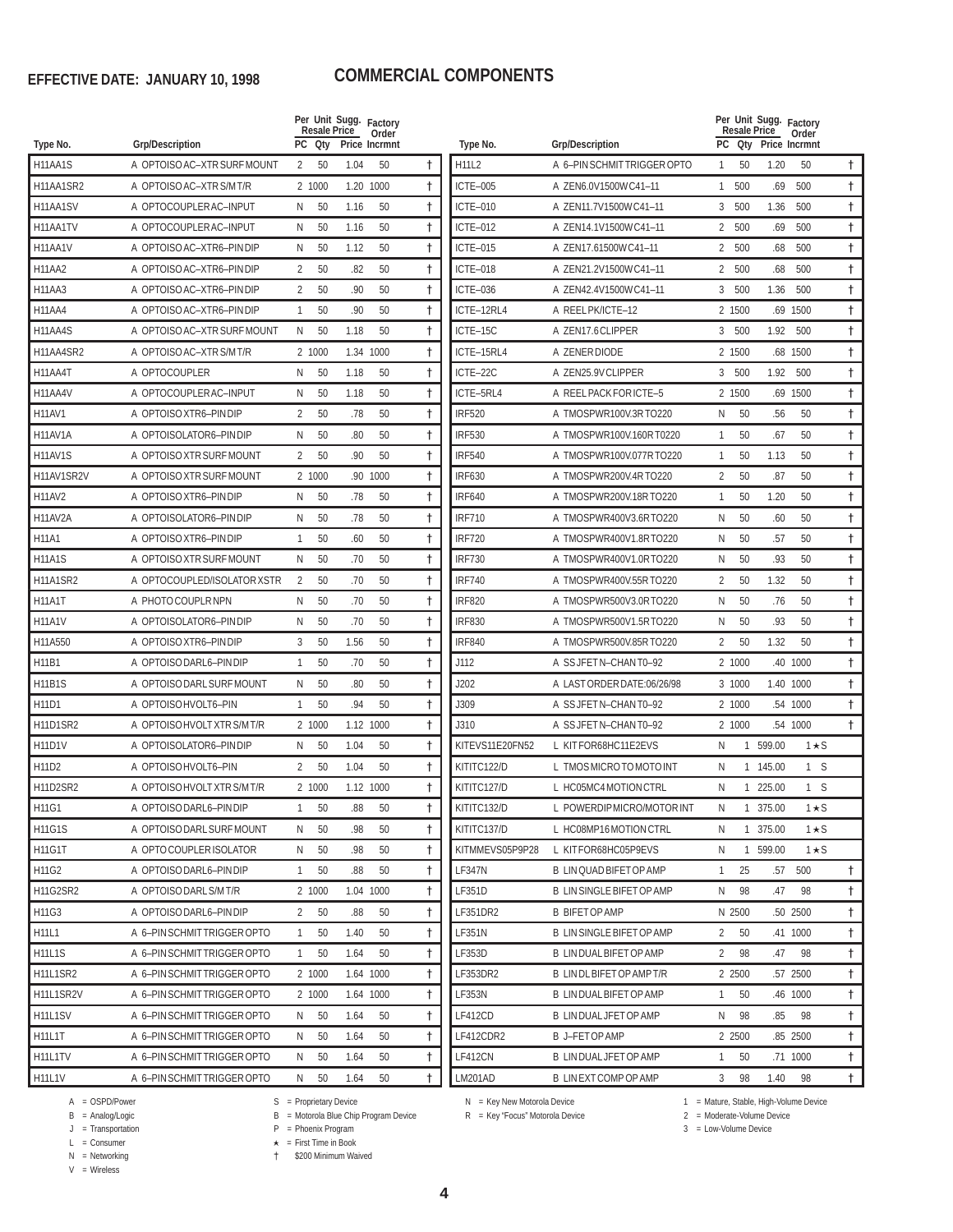|               |                                    | Per Unit Sugg. Factory<br><b>Resale Price</b><br>Order |                 |                                    | Per Unit Sugg. Factory<br><b>Resale Price</b><br>Order |
|---------------|------------------------------------|--------------------------------------------------------|-----------------|------------------------------------|--------------------------------------------------------|
| Type No.      | <b>Grp/Description</b>             | PC<br><b>Qty</b><br>Price Incrmnt                      | Type No.        | <b>Grp/Description</b>             | PC Qtv Price Incrmnt                                   |
| LM211D        | <b>B LINHIPERF VOLT COMP</b>       | 98<br>98<br>$^\dagger$<br>$\overline{2}$<br>.42        | LM285D-1.2R2    | <b>B MICROPWR VOLT REG DIODE</b>   | $\dagger$<br>2 2500<br>.70 2500                        |
| LM211DR2      | B HIVOLT COMPARATOR                | $^{\dagger}$<br>N 2500<br>.42 2500 $\star$             | LM285D-2.5      | <b>B MICROPWR VOLT REG DIODE</b>   | 98<br>2<br>98<br>.70<br>$^{\dagger}$                   |
| LM224D        | B LIN QUAD DIFF INPT OP AMP        | $^{\dagger}$<br>55<br>.55<br>55<br>N                   | LM285D-2.5R2    | <b>B MICROPWR VOLT REG DIODE</b>   | $\ddagger$<br>2 2500<br>.70 2500                       |
| LM224DR2      | <b>B QD LO-PWR AMP</b>             | $\ddagger$<br>N 2500<br>$.552500 \star$                | LM285Z-1.2      | <b>B LINMICROPOWR VOLT DIODE</b>   | $\dagger$<br>2 2000<br>.63 2000                        |
| <b>LM224N</b> | B LIN QUAD DIFF INPT OP AMP        | 25<br>$^{\dagger}$<br>.48<br>500<br>N                  | LM285Z-1.2RA    | <b>B MICROPWR VOLT REF DIODE</b>   | $\ddagger$<br>N 2000<br>$.82 \ 2000 \star$             |
| LM239AD       | <b>B QUAD COMPARATOR</b>           | $\ddagger$<br>55<br>55<br>2<br>.58                     | LM285Z-2.5      | <b>B LINMICROPOWR VOLT DIODE</b>   | $\dagger$<br>1 2000<br>.63 2000                        |
| LM239ADR2     | <b>B QUAD COMPARATOR</b>           | $\dagger$<br>N 2500<br>$.58$ 2500 $\star$              | LM285Z-2.5RA    | B MICROPWR VOLT REF DIODE          | .63 2000 $\star$<br>$\dagger$<br>N 2000                |
| LM239AN       | <b>B LINQUAD SNGL SPLY COMP</b>    | $\ddagger$<br>25<br>2<br>.51<br>500                    | LM2901D         | B LIN QUAD SNGL SPLY COMP          | $\ddagger$<br>55<br>$\overline{2}$<br>55<br>.43        |
| LM239D        | B LINQUAD SNGL SPLY COMP           | $^\dagger$<br>55<br>.55<br>55<br>N                     | LM2901DR2       | <b>B LIN OD SNGL SPLY COMP T/R</b> | .43 2500 $\star$<br>N 2500<br>$^\dagger$               |
| LM239DR2      | <b>B QD SINGLE SUPPLY COMPRTR</b>  | $.552500 \star$<br>$^{\dagger}$<br>N 2500              | LM2901N         | <b>B LIN QUAD SNGL SPLY COMP</b>   | 25<br>500<br>$\ddagger$<br>.38<br>$\mathbf{1}$         |
| LM239N        | B LINQUAD SNGL SPLY COMP           | $^\dagger$<br>2<br>25<br>.48<br>500                    | LM2901VN        | <b>B QD SNGL SUP VOLT COMP</b>     | 25<br>500<br>$^{\dagger}$<br>N<br>.38                  |
| LM2574N-ADJ   | B 0.5A STEP DOWN PWR SW REG        | $^{\dagger}$<br>50<br>1.87 1000<br>N                   | LM2902D         | B LIN QUAD LOW POW OP AMP          | $\ddagger$<br>55<br>.43<br>55<br>1                     |
| LM2574N-005   | B 0.5A STEP DOWN PWR SW REG        | $\ddagger$<br>N<br>50<br>1.87 1000                     | LM2902DR2       | B LIN QD LOW PWR OP AMP T/R        | $\dagger$<br>N 2500<br>.43 2500 $\star$                |
| LM2574N-012   | B 0.5A STEP DOWN PWR SW REG        | $^{\dagger}$<br>50<br>1.26 1000<br>N                   | LM2902N         | B LIN QUAD LOW POW OP AMP          | $\ddagger$<br>25<br>500<br>1<br>.43                    |
| LM2574N-015   | B 0.5A STEP DOWN PWR SW REG        | $\ddagger$<br>50<br>1.87 1000<br>N                     | LM2902VD        | <b>B QUADDIFF IN OP AMPLIFIER</b>  | $\dagger$<br>55<br>N<br>55<br>.43                      |
| LM2574N-3.3   | B 0.5A STEP DOWN PWR SW REG        | 50<br>1.26 1000<br>$^{\dagger}$<br>N                   | LM2902VDR2      | <b>B INPUTOPER AMPLIFIER</b>       | N 2500<br>.43 2500 $\star$<br>$\dagger$                |
| LM2575D2T-ADJ | <b>B 1A STEP DOWN SWITCH REGUL</b> | $\ddagger$<br>N<br>50<br>3.12<br>500                   | LM2902VN        | <b>B QUAD DIFF IN OP AMPLIFIER</b> | 25<br>$\ddagger$<br>N<br>.38<br>500                    |
| LM2575D2T-005 | <b>B 1A STEP DOWN SWITCH REGUL</b> | $^{\dagger}$<br>N<br>50<br>3.12<br>500                 | LM2903D         | <b>B LINDUAL PRECSN VOLT COMP</b>  | 98<br>98<br>N<br>.43<br>$^\dagger$                     |
| LM2575D2T-012 | <b>B 1A STEP DOWN SWITCH REGUL</b> | 500<br>$^{\dagger}$<br>N<br>50<br>3.12                 | LM2903DR2       | <b>B LINDL PREC VOLT COMPT/R</b>   | $.432500 \star$<br>$\dagger$<br>N 2500                 |
| LM2575D2T-015 | <b>B 1A STEP DOWN SWITCH REGUL</b> | 50<br>3.12<br>500<br>t<br>N                            | LM2903N         | B LINDUAL PRECSN VOLT COMP         | 50<br>.38 1000<br>$^{\dagger}$<br>1                    |
| LM2575D2T-3.3 | <b>B 1A STEP DOWN SWITCH REGUL</b> | $^{\dagger}$<br>50<br>3.12<br>500<br>N                 | LM2903VD        | B LP OFFSET VOLT DUAL COMP         | 98<br>98<br>$\ddagger$<br>N<br>.43                     |
| LM2575T-ADJ   | <b>B 1ASTEP DOWN SWITCH REGUL</b>  | $\ddagger$<br>N<br>50<br>2.58<br>50                    | LM2903VDR2      | <b>B LPOFFSETVOLT DUAL COMP</b>    | $\dagger$<br>N 2500<br>$.432500 \star$                 |
| LM2575T-005   | <b>B 1ASTEP DOWN SWITCH REGUL</b>  | 50<br>$^{\dagger}$<br>50<br>2.58<br>N                  | LM2903VN        | B LPOFFSETVOLTDUALCOMP             | 50<br>$\ddagger$<br>.38 1000<br>N                      |
| LM2575T-012   | <b>B 1A STEP DOWN SWITCH REGUL</b> | $\ddagger$<br>2.58<br>50<br>N<br>50                    | LM2904D         | B LINDUAL LOW POW OP AMP           | $\dagger$<br>98<br>98<br>2<br>.43                      |
| LM2575T-015   | <b>B 1A STEP DOWN SWITCH REGUL</b> | 2.58<br>50<br>$^\dagger$<br>N<br>50                    | LM2904DR2       | <b>B DLLOPWROPAMP</b>              | N 2500<br>43 2500 $\star$<br>$\dagger$                 |
| LM2575T-3.3   | <b>B 1A STEP DOWN SWITCH REGUL</b> | $\ddagger$<br>50<br>N<br>50<br>2.58                    | LM2904N         | B LINDUAL LOW POW OP AMP           | $\ddagger$<br>50<br>.38 1000<br>$\mathbf{1}$           |
| LM2576D2T-ADJ | <b>B 3A PWR SW REG WITH ON/OFF</b> | $^{\dagger}$<br>N<br>50<br>3.78<br>500                 | LM2904VD        | B DUAL DIFF INPUT OPER AMP         | 98<br>$\dagger$<br>N<br>.43<br>98                      |
| LM2576D2T-005 | <b>B 3A STEP DOWN PWR SW REGUL</b> | $\ddagger$<br>50<br>3.78<br>500<br>N                   | LM2904VDR2      | <b>B DUAL DIFF INPUT OPER AMP</b>  | $\dagger$<br>N 2500<br>$.562500 \star$                 |
| LM2576D2T-012 | <b>B 3A STEP DOWN PWR SW REGUL</b> | N<br>50<br>3.78<br>500<br>$^{\dagger}$                 | LM2904VN        | B DUAL DIFF INPUT OPER AMP         | 50<br>.38 1000<br>$^{\dagger}$<br>N                    |
| LM2576D2T-015 | <b>B 3A STEP DOWN PWR SW REGUL</b> | $^{\dagger}$<br>N<br>50<br>3.78<br>500                 | LM293D          | <b>B LINDUAL PRECSN VOLT COMP</b>  | 98<br>98<br>$\dagger$<br>2<br>.43                      |
| LM2576D2T-3.3 | <b>B 3A STEP DOWN PWR SW REGUL</b> | $^{\dagger}$<br>N<br>50<br>3.78<br>500                 | LM293DR2        | <b>B DUALCOMPARATORS</b>           | $\dagger$<br>2 2500<br>.47 2500                        |
| LM2576T-ADJ   | <b>B 3A STEP DOWN PWR SW REGUL</b> | $+$<br>Ν<br>50<br>3.44<br>50                           | LM2931ACD       | <b>B LODRPOUT VOLT REG</b>         | 98<br>98<br>$^+$<br>N<br>.65                           |
| LM2576T-005   | <b>B 3A STEP DOWN PWR SW REGUL</b> | Ť.<br>50<br>50<br>N<br>3.44                            | LM2931ACDR2     | <b>B LODROP VOLT REGULATOR</b>     | 2 2500<br>$^+$<br>.65 2500                             |
| LM2576T-012   | <b>B 3A STEP DOWN PWR SW REGUL</b> | $\dagger$<br>50<br>Ν<br>50<br>3.44                     | LM2931ACT       | <b>B LODRPOUT VOLT REG</b>         | 50<br>50<br>$\dagger$<br>N<br>.58                      |
| LM2576T-015   | <b>B 3A STEP DOWN PWR SW REGUL</b> | $^{\dagger}$<br>50<br>50<br>3.44<br>Ν                  | LM2931ACTH      | <b>B LODRPOUT VOLT REG</b>         | 50<br>50<br>$^\dagger$<br>N<br>.64                     |
| LM2576T-3.3   | <b>B 3A STEP DOWN PWR SW REGUL</b> | t<br>50<br>50<br>Ν<br>3.44                             | LM2931ACTV      | <b>B LODRPOUT VOLT REG</b>         | 50<br>50<br>Ť<br>N<br>.64                              |
| LM2576TV-ADJ  | <b>B 3A STEP DOWN PWR SW REGUL</b> | $^{\dagger}$<br>Ν<br>50<br>3.44<br>50                  | LM2931AD-5.0    | <b>B LINLOW DROPOUT5V REG</b>      | 98<br>98<br>$\dagger$<br>$\overline{2}$<br>.65         |
| LM2576TV-005  | <b>B 3A STEP DOWN PWR SW REGUL</b> | $^\dagger$<br>50<br>3.44<br>50<br>Ν                    | LM2931AD-5.0R2  | <b>B LODRPOUT VOLT REG</b>         | N 2500<br>.65 2500 $\star$<br>Ť.                       |
| LM2576TV-012  | B 3A STEP DOWN PWR SW REGUL        | $\dagger$<br>50<br>3.44<br>50<br>Ν                     | LM2931ADT-1-5.0 | <b>B LOW DROP VOLT REG</b>         | 75<br>75<br>t<br>N<br>.68                              |
| LM2576TV-015  | <b>B 3A STEP DOWN PWR SW REGUL</b> | $^{\dagger}$<br>50<br>50<br>Ν<br>3.44                  | LM2931ADT-5.0   | <b>B VOLTAGE REGULATOR</b>         | $^{\dagger}$<br>N 75<br>75<br>.97                      |
| LM2576TV-3.3  | B 3A STEP DOWN PWR SW REGUL        | $^\dagger$<br>50<br>N<br>50<br>3.44                    | LM2931ADT-5.0RK | <b>B VOLTAGE REGULATOR</b>         | N 2500<br>1.01 2500 $\star$<br>$^{\dagger}$            |
| LM258D        | B LINDUAL LOW POW OP AMP           | $\ddagger$<br>98<br>98<br>Ν<br>.58                     | LM2931AD2T-5.0  | B LOW DROP VOLT REG                | $^{\dagger}$<br>1.18<br>500<br>N<br>50                 |
| LM258DR2      | <b>B LINDLOPAMP</b>                | $^\dagger$<br>N 2500<br>$.58$ 2500 $\star$             | LM2931AT-5.0    | <b>B LINLOW DROPOUT5V REG</b>      | $\dagger$<br>50<br>.58<br>50<br>$\mathbf{1}$           |
| <b>LM258N</b> | B LINDUAL LOW POW OP AMP           | Ť.<br>50<br>.51 1000<br>$\mathbf{2}$                   | LM2931AZ-5.0    | <b>B LINLOW DROPOUT5V REG</b>      | $^{\dagger}$<br>1 2000<br>.57 2000                     |
| LM285D-1.2    | <b>B MICROPWR VOLT REG DIODE</b>   | $^{\dagger}$<br>$\overline{2}$<br>98<br>.70<br>98      | LM2931AZ-5.0RA  | <b>B LINLO-DRPOUT VOLT REG</b>     | N 2000<br>$^+$<br>.57 2000 ★                           |

- 
- 
- 
- $L = \text{Consumer}$ <br>  $N = \text{Networking}$ <br>  $V = \text{Wireless}$

A = OSPD/Power external states and S = Proprietary Device N = Key New Motorola Device 1 = Mature, Stable, High-Volume Device

B = Analog/Logic entropyrology by B = Motorola Blue Chip Program Device R = Key "Focus" Motorola Device 2 = Moderate-Volume Device

 $L =$  Consumer  $\star =$  First Time in Book

N = Networking - and the state of the state of the state of the state of the state of the state of the state of the state of the state of the state of the state of the state of the state of the state of the state of the st

- 
- 

J = Transportation P = Phoenix Program 3 = Low-Volume Device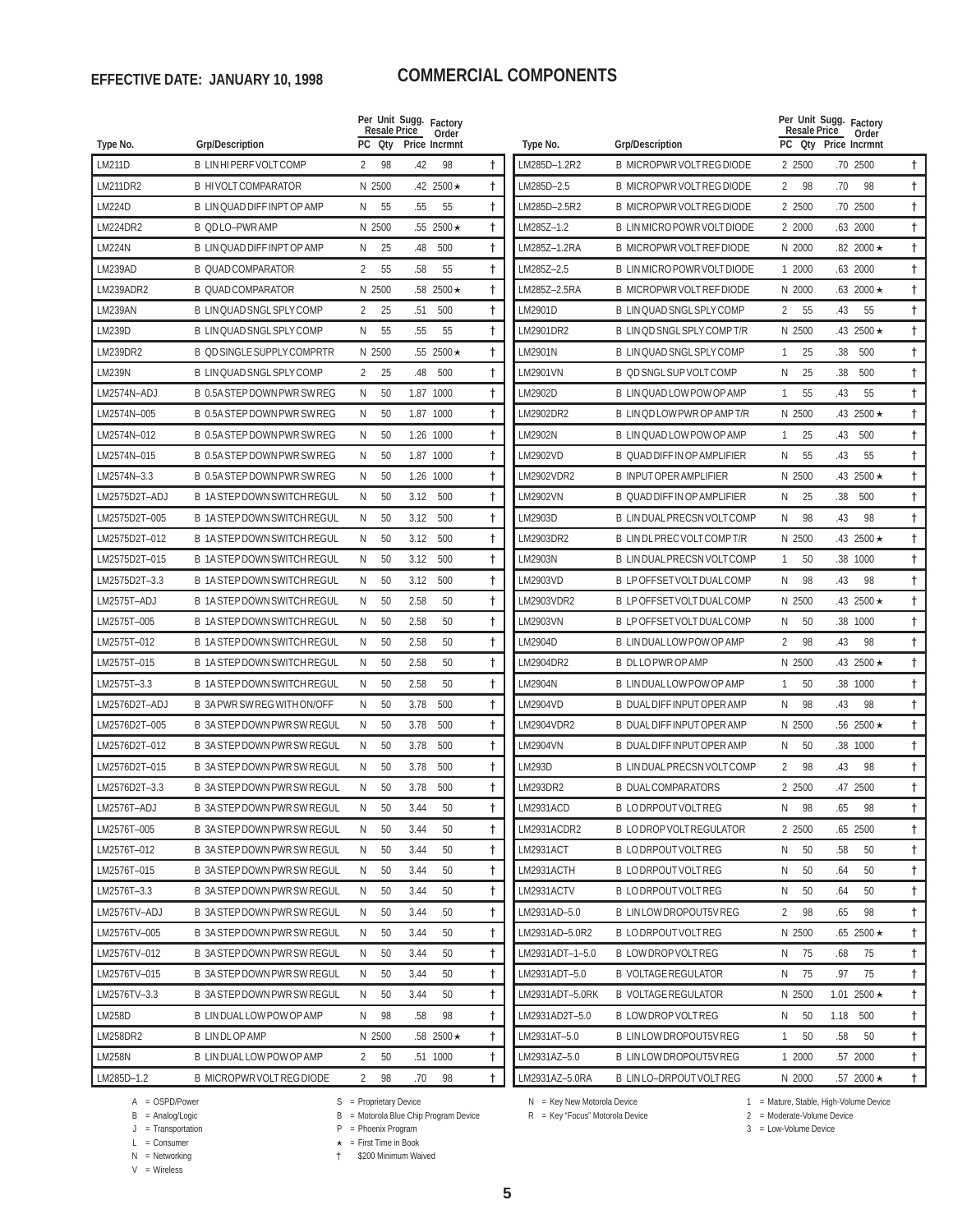|                  |                                  | Per Unit Sugg. Factory<br><b>Resale Price</b><br>Order |                |                                  | Per Unit Sugg. Factory<br><b>Resale Price</b><br>Order |
|------------------|----------------------------------|--------------------------------------------------------|----------------|----------------------------------|--------------------------------------------------------|
| Type No.         | <b>Grp/Description</b>           | PC Qty<br>Price Incrmnt                                | Type No.       | <b>Grp/Description</b>           | PC Qty<br>Price Incrmnt                                |
| LM2931AZ-5.0RP   | <b>B LINLO-DRPOUT VOLT REG</b>   | $\ddagger$<br>N 2000<br>$.572000 \star$                | LM317MAT       | <b>B MEDCURRENTPOSADJVREG</b>    | 50<br>$\ddagger$<br>2<br>50<br>.62                     |
| LM2931CD         | <b>B LINLOW DROPOUT VOLT REG</b> | 98<br>.65<br>98<br>$\ddagger$<br>$\overline{2}$        | LM317MBDT      | <b>B MEDCURRENTPOSADJVREG</b>    | $+$<br>$\overline{2}$<br>75<br>75<br>.65               |
| LM2931CDR2       | <b>B LINLOW DROPOUT VOLT REG</b> | 2 2500<br>.68 2500<br>$\ddagger$                       | LM317MBDT-001  | <b>B MEDCURRENTPOSADJVREG</b>    | $^\dagger$<br>75<br>75<br>Ν<br>.65                     |
| LM2931CD2T       | <b>B LINLO DROPOUT VOLT REG</b>  | 500<br>$\ddagger$<br>50<br>1.02<br>N                   | LM317MBDTRK    | <b>B MEDCURRENTPOSADJVREG</b>    | $\ddagger$<br>N 2500<br>1.14 2500                      |
| <b>LM2931CT</b>  | <b>B LINLOW DRPT VOLT REG</b>    | 2<br>50<br>.58<br>50<br>$\ddagger$                     | LM317MBT       | <b>B ADVPOSVOLTREG</b>           | $\ddagger$<br>$\overline{2}$<br>50<br>.62<br>50        |
| LM2931CTH        | <b>B LODROPOUTVOLTREG</b>        | $\ddagger$<br>50<br>.58<br>50<br>N                     | LM317MDT       | B LINADV. POS. VOLT. REG         | $\ddagger$<br>75<br>.97<br>75<br>1                     |
| <b>LM2931CTV</b> | <b>B LODROPOUT VOLT REG</b>      | 50<br>.58<br>50<br>$\ddagger$<br>N                     | LM317MDT-001   | B LINADV. POS. VOLT. REG         | $\ddagger$<br>2<br>75<br>.65<br>75                     |
| LM2931D-5.0      | <b>B LINLOWDROPOUT5VREG</b>      | $\ddagger$<br>98<br>.65<br>98<br>N                     | LM317MDTRK     | <b>B ADJPOS VOLTAGE REG</b>      | $^\dagger$<br>N 2500<br>1.01 2500                      |
| LM2931D-5.0R2    | <b>B LO DRPOUT VLT REG</b>       | $\ddagger$<br>2 2500<br>.68 2500                       | <b>LM317MT</b> | <b>B LINMED CURRADJPOS REG</b>   | $\ddagger$<br>2<br>50<br>.62<br>50                     |
| LM2931DT-5.0     | <b>B VOLTAGE REGULATOR</b>       | $\ddagger$<br>75<br>.77<br>75<br>2                     | LM317T         | <b>B LINADJPOS VOLT REG</b>      | $+$<br>50<br>.62<br>50<br>1                            |
| LM2931D2T-5.0    | <b>B 5V LOW DIFF REG</b>         | $\ddagger$<br>50<br>.75<br>500<br>Ν                    | LM323AT        | B LIN3 AMP5V POS VOLT REG        | $\ddagger$<br>2<br>50<br>2.73<br>50                    |
| LM2931T-5.0      | <b>B LINLOWDROPOUT5VREG</b>      | 50<br>50<br>$\ddagger$<br>2<br>.58                     | LM323T         | <b>B LIN3 AMP5V POS VOLT REG</b> | $\dagger$<br>50<br>2.73<br>50<br>2                     |
| LM2931Z-5.0      | <b>B LINLOWDROPOUT5VREG</b>      | 2 2000<br>.42 2000<br>$^{\dagger}$                     | LM324AD        | B LIN QUAD LOW POWER OP AMP      | $\ddagger$<br>.37<br>2<br>55<br>55                     |
| LM2931Z-5.0RA    | <b>B LINLO-DRPOUT VOLT REG</b>   | $\ddagger$<br>N 2000<br>.42 2000 $\star$               | LM324ADR2      | <b>B QDLO-PWROPAMP</b>           | $\dagger$<br>2 2500<br>.43 2500                        |
| LM2935D2T        | <b>B 5V LOW DIFF VOLT REG</b>    | $\ddagger$<br>N<br>50<br>1.48<br>500                   | LM324AN        | B LIN QUAD LOW POWER OP AMP      | $\ddagger$<br>25<br>.32<br>500<br>$\mathbf{1}$         |
| LM2935T          | <b>B LINLO-DRPOUT DL REG</b>     | 50<br>50<br>2<br>1.38<br>$^{+}$                        | LM324D         | B LIN QUAD LOW POWER OP AMP      | $\ddagger$<br>.37<br>55<br>55<br>$\mathbf{1}$          |
| LM301AD          | <b>B LINEXT COMP OP AMP</b>      | $\ddagger$<br>98<br>.45<br>$98*$<br>N                  | LM324DR2       | B LIN OD LOW PWR OP AMP T/R      | $\dagger$<br>1 2500<br>.43 2500                        |
| LM301ADR2        | <b>B LINEXPCOMPOPAMPT/R</b>      | N 2500<br>.45 2500 $\star$<br>$\ddagger$               | LM324N         | B LIN QUAD LOW POWER OP AMP      | $\ddagger$<br>25<br>.32<br>500<br>1                    |
| LM308AD          | <b>B LIN SUPER GAIN OP AMP</b>   | 98<br>$\ddagger$<br>98<br>.62<br>N                     | <b>LM337AT</b> | <b>B 3TERMNEG ADJREG</b>         | $\ddagger$<br>.80<br>50<br>2<br>50                     |
| LM308ADR2        | <b>B PRECOPAMP</b>               | 2500 $\star$<br>$\ddagger$<br>N 2500<br>.83            | LM337BD2T      | <b>B ADJNEGVOLTREG</b>           | $\ddagger$<br>50<br>1.59<br>500<br>N                   |
| <b>LM311D</b>    | <b>B LINHI PERF VOLT COMP</b>    | 98<br>.42<br>98<br>$\ddagger$<br>1                     | LM337BD2TR4    | <b>B ADJNEGVOLTREG</b>           | $^\dagger$<br>$\overline{2}$<br>800<br>1.48<br>800     |
| LM311DR2         | <b>B LINHIPERF VOLT COMPT/R</b>  | N 2500<br>.42 2500<br>$\ddagger$                       | <b>LM337BT</b> | <b>B LIN3-TERMNEG VOLT REG</b>   | $^\dagger$<br>$\overline{2}$<br>50<br>.80<br>50        |
| <b>LM311N</b>    | <b>B LINHIPERF VOLT COMP</b>     | 50<br>.36 1000<br>$\ddagger$<br>1                      | LM337D2T       | <b>B ADJNEGVOLTREG</b>           | $\ddagger$<br>N<br>50<br>1.44<br>500                   |
| LM317BD2T        | B ADJ1.5A POST V.REG             | 500<br>$\ddagger$<br>N<br>50<br>1.25                   | LM337MT        | <b>B LINMED CURRADJNEG REG</b>   | $\ddagger$<br>2<br>50<br>.80<br>50                     |
| LM317BT          | <b>B LIN3TERMPOS ADJVOLT RE</b>  | 50<br>.62<br>50<br>$\ddagger$<br>1                     | LM337T         | <b>B LINADJNEGVOLTREG</b>        | $\ddagger$<br>50<br>50<br>.80<br>1                     |
| LM317D2T         | B POSADJVOLTREG                  | $\ddagger$<br>Ν<br>50<br>1.25<br>500                   | LM339AD        | <b>B LIN QUAD SNGL SPLY COMP</b> | $\ddagger$<br>2<br>55<br>.37<br>55                     |
| LM317D2TR4       | <b>B POSADJVOLTREG</b>           | $\ddagger$<br>800<br>1.72<br>800 $\star$<br>N          | LM339ADR2      | <b>B LINCOMPARATOR</b>           | $\ddagger$<br>N 2500<br>.47 2500 $\star$               |
| LM317LBD         | B LIN100 MA3TRM VOLT REG         | $\ddagger$<br>98<br>.42<br>98<br>2                     | LM339AN        | B LIN QUAD SNGL SPLY COMP        | $\ddagger$<br>25<br>.32<br>500<br>1                    |
| LM317LBDR2       | B LIN100 MA3TRM VOLT REG         | $\ddagger$<br>2 2500<br>.53 2500                       | LM339D         | <b>B LIN QUAD SNGL SPLY COMP</b> | $\ddagger$<br>.37<br>55<br>55<br>$\mathbf{1}$          |
| LM317LBZ         | B 100 MA VOLT REG                | $\ddagger$<br>N 2000<br>.42 2000                       | LM339DR2       | B LIN QD SNGL SPLY COMP T/R      | $\dagger$<br>1 2500<br>.40 2500                        |
| LM317LBZRA       | B 100 MA VOLT REG                | N 2000<br>$^\dagger$<br>.42 2000 $\star$               | LM339N         | <b>B LIN QUAD SNGL SPLY COMP</b> | $^\dagger$<br>25<br>500<br>.32<br>1                    |
| LM317LBZRP       | B 100 MA VOLT REG                | $\ddagger$<br>N 2000<br>$.422000 \star$                | LM340AT-012    | B LIN3-TERMPOS12VREG             | $^\dagger$<br>$\overline{2}$<br>50<br>.51<br>50        |
| LM317LD          | B LIN100 MA3TRM VOLT REG         | 2 98<br>98<br>$^+$<br>.42                              | LM340AT-015    | B LIN3-TERMPOS15VREG             | $\ddagger$<br>2<br>50<br>50<br>.51                     |
| LM317LDR2        | <b>B LINVOLTREG</b>              | 2 2500<br>.39 2500<br>$\ddagger$                       | LM340AT-5.0    | <b>B LIN3-TERMPOS5VREG</b>       | $^\dagger$<br>50<br>$\overline{2}$<br>50<br>.51        |
| LM317LZ          | <b>B LINLOW CURRADJPOS REG</b>   | $^\dagger$<br>1 2000<br>.42 2000                       | LM340T-012     | <b>B LIN3-TERMPOS12VREG</b>      | $^\dagger$<br>$\overline{2}$<br>50<br>.58<br>50        |
| LM317LZRA        | <b>B POSADJVOLTREG</b>           | $\ddagger$<br>2 2000<br>.42 2000                       | LM340T-015     | <b>B LIN3-TERMPOS15VREG</b>      | $\ddagger$<br>$\overline{2}$<br>50<br>.58<br>50        |
| LM317LZRE        | B 100 MA3-TPOS ADJ REG           | $\ddagger$<br>N 2000<br>.42 2000 $\star$               | LM340T-018     | <b>B LIN3-TERMPOS18VREG</b>      | $\uparrow$<br>3<br>50<br>50<br>1.40                    |
| LM317LZRP        | <b>B LINLOW CURRADJPOS REG</b>   | $\dagger$<br>N 2000<br>.42 2000 $\star$                | LM340T-024     | <b>B LIN3-TERMPOS24VREG</b>      | $+$<br>N<br>50<br>.51<br>50                            |
| LM317MABDT       | <b>B MEDCURRENTPOSADJVREG</b>    | $\dagger$<br>2 75<br>75<br>.97                         | LM340T-5.0     | <b>B LIN3-TERMPOS5VREG</b>       | $^\dagger$<br>50<br>50<br>.58<br>1                     |
| LM317MABDT-001   | <b>B MEDCURRENTPOSADJVREG</b>    | 75<br>$\ddagger$<br>75<br>.65<br>N                     | LM340T-6.0     | <b>B LIN3-TERMPOS6VREG</b>       | $\uparrow$<br>3<br>50<br>1.40<br>50                    |
| LM317MABDTRK     | <b>B MEDCURRENTPOSADJVREG</b>    | 1.20 2500<br>$\dagger$<br>N 2500                       | LM340T-8.0     | <b>B LIN3-TERMPOS8VREG</b>       | $^{\dagger}$<br>N<br>50<br>.51<br>50                   |
| LM317MABT        | <b>B VOLTREG</b>                 | $\overline{2}$<br>50<br>.62<br>50<br>$\ddagger$        | LM348D         | B LIN (QUAD MC1741) OP AMP       | $\ddagger$<br>55<br>.67<br>55<br>N                     |
| LM317MADT        | <b>B MEDCURRENTPOSADJVREG</b>    | 75<br>2<br>75<br>.97<br>$\ddagger$                     | LM348DR2       | B QD MC1741 OP AMP               | $^\dagger$<br>2 2500<br>.70 2500                       |
| LM317MADT-001    | <b>B MEDCURRENTPOSADJVREG</b>    | $\ddagger$<br>N<br>75<br>.65<br>75                     | LM350BT        | B 3 AMP POS ADJ REG              | $^\dagger$<br>50<br>2.18<br>50<br>N                    |
| LM317MADTRK      | <b>B MEDCURRENTPOSADJVREG</b>    | $\ddagger$<br>N 2500<br>1.08 2500                      | LM350T         | <b>B LINADJPOS VOLT REG</b>      | $\ddagger$<br>50<br>50<br>1.81<br>$\mathbf{1}$         |

- 
- 

 $L = \text{Consumer}$ <br>  $N = \text{Networking}$ <br>  $V = \text{Wireless}$ 

B = Analog/Logic entropy of the Motorola Blue Chip Program Device R = Key "Focus" Motorola Device 2 = Moderate-Volume Device

- 
- 
- 

A = OSPD/Power external states and S = Proprietary Device N = Key New Motorola Device 1 = Mature, Stable, High-Volume Device

J = Transportation P = Phoenix Program 3 = Low-Volume Device

 $L =$  Consumer  $\star =$  First Time in Book

- N = Networking extensive that the state of the state of the state of the state of the state of the state of the state of the state of the state of the state of the state of the state of the state of the state of the state
	-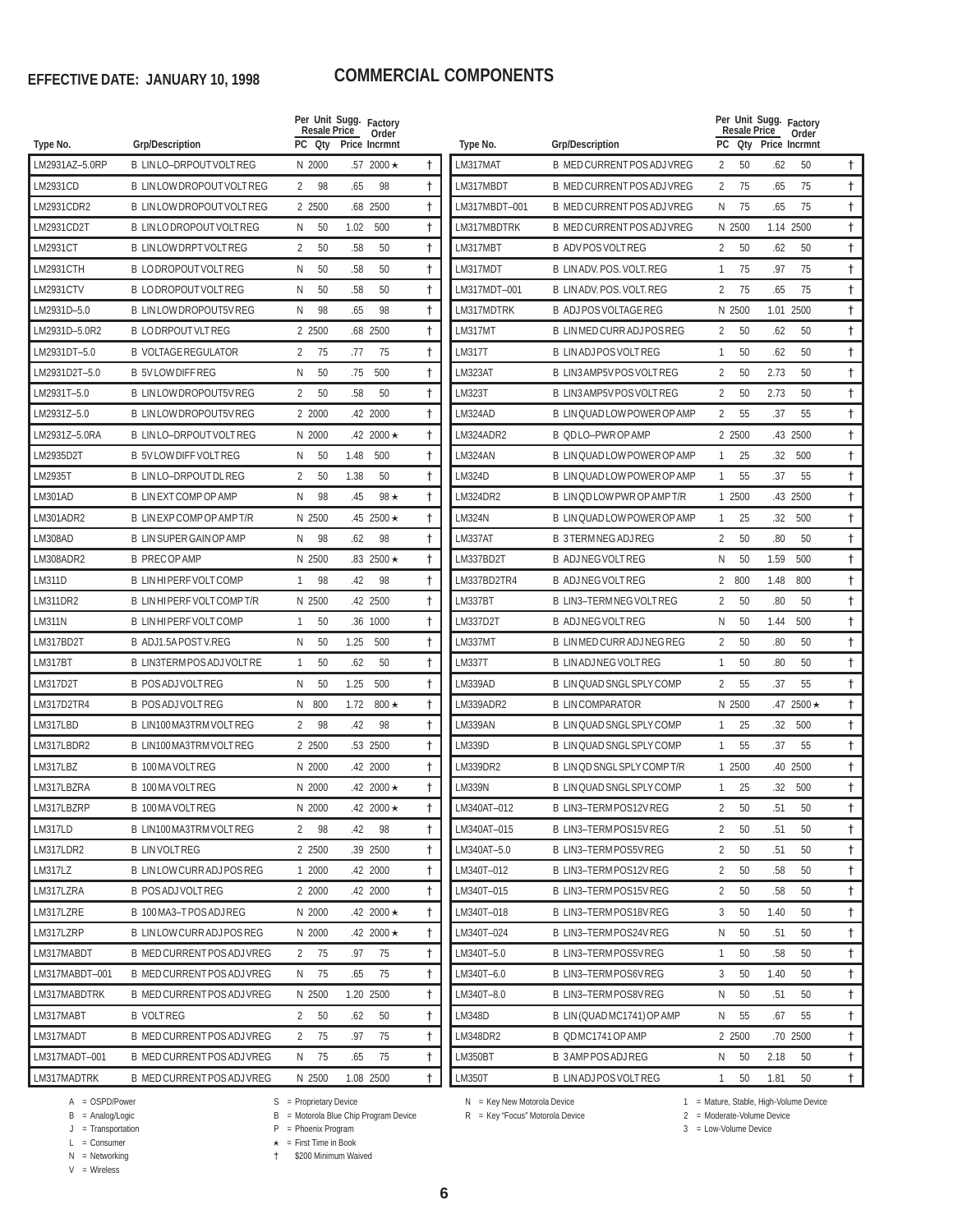|                                                                |                                   | <b>Resale Price</b>                             | Per Unit Sugg. Factory<br>Order       |              |                                                                |                                    |                       | <b>Resale Price</b> |                            | Per Unit Sugg. Factory<br>Order        |              |
|----------------------------------------------------------------|-----------------------------------|-------------------------------------------------|---------------------------------------|--------------|----------------------------------------------------------------|------------------------------------|-----------------------|---------------------|----------------------------|----------------------------------------|--------------|
| Type No.                                                       | <b>Grp/Description</b>            | PC Otv                                          | Price Incrmnt                         |              | Type No.                                                       | <b>Grp/Description</b>             | PC                    | Qty                 |                            | Price Incrmnt                          |              |
| LM358D                                                         | B LINDUAL LOW POW OP AMP          | 98<br>$\mathbf{1}$                              | 98<br>.37                             | $\ddagger$   | LP2951ACD-3.0                                                  | <b>B POSLOVOLT DRPOUT REG</b>      | N                     | 98                  | 1.33                       | 98                                     | $\dagger$    |
| LM358DR2                                                       | B LINDLLOW PWR OP AMP T/R         | 1 2500                                          | .40 2500                              | $^{\dagger}$ | LP2951ACD-3.0R2                                                | <b>B POSLOVOLT DRP OUT REG</b>     |                       | 2 2500              |                            | 1.33 2500                              | $\ddagger$   |
| LM358N                                                         | B LINDUAL LOW POW OP AMP          | 50<br>1                                         | .32 1000                              | $^{\dagger}$ | LP2951ACD-3.3                                                  | <b>B POSLOVOLT DRP OUT REG</b>     | N                     | 98                  | 1.33                       | 98                                     | $\ddagger$   |
| LM385BD-1.2                                                    | <b>B MICRO PWR VOLT REF DIODE</b> | 98<br>1                                         | 98<br>.70                             | $^{\dagger}$ | LP2951ACD-3.3R2                                                | <b>B POSLOVOLT DRPOUT REG</b>      |                       | 2 2500              |                            | 1.33 2500                              | $^+$         |
| LM385BD-1.2R2                                                  | <b>B MICRO PWR VOLT REF DIODE</b> | 2 2500                                          | .73 2500                              | $^{\dagger}$ | LP2951ACDM                                                     | <b>B POSLOVOLT DRPOUT REG</b>      |                       | N 2500              |                            | 1.83 2500                              | $^{\dagger}$ |
| LM385BD-2.5                                                    | <b>B MICRO PWR VOLT REF DIODE</b> | 98<br>$\mathbf{2}$                              | 98<br>.70                             | $^{\dagger}$ | LP2951ACDM-3.0                                                 | <b>B POSLOVOLT DRP OUT REG</b>     |                       | N 2500              |                            | 1.23 2500                              | $^+$         |
| LM385BD-2.5R2                                                  | <b>B MICROPWRVOLT REF DIODE</b>   | 2 2500                                          | .70 2500                              | $^{\dagger}$ | LP2951ACDM-3.3                                                 | <b>B POSLOVOLT DRP OUT REG</b>     |                       | N 2500              |                            | 1.23 2500                              | $^{\dagger}$ |
| LM385BZ-1.2                                                    | <b>B LINMCRPWR VOLT REF DIODE</b> | 1 2000                                          | .63 2000                              | $\ddagger$   | LP2951ACDM-5.0                                                 | <b>B POSLOVOLT DRP OUT REG</b>     |                       | N 2500              |                            | 1.23 2500                              | $^+$         |
| LM385BZ-1.2RA                                                  | <b>B MICROPWR VOLT REF DIODE</b>  | N 2000                                          | .73 2000                              | $\ddagger$   | LP2951ACN                                                      | B POSLOVOLT DRP OUT REG            | N                     | 50                  |                            | 1.12 1000                              | $^+$         |
| LM385BZ-2.5                                                    | <b>B LINMCRPWR VOLT REF DIODE</b> | 1 2000                                          | .63 2000                              | $\ddagger$   | LP2951ACN-3.0                                                  | B POSLOVOLT DRP OUT REG            | N                     | 50                  |                            | 1.12 1000                              | $^+$         |
| LM385D-1.2                                                     | <b>B LINMCRPWR VOLT REF DIODE</b> | 98<br>$\mathbf{1}$                              | 98<br>.63                             | $^{\dagger}$ | LP2951ACN-3.3                                                  | <b>B POSLOVOLT DRP OUT REG</b>     | N                     | 50                  |                            | 1.12 1000                              | $\ddagger$   |
| LM385D-1.2R2                                                   | <b>B LINMCRPWR REF DIODE T/R</b>  | 2 2500                                          | 2500<br>.67                           | $^{\dagger}$ | LP2951CD                                                       | <b>B POSLOVOLT DRP OUT REG</b>     | N                     | 98                  | 1.06                       | 98                                     | $\ddagger$   |
| LM385D-2.5R2                                                   | <b>B LINMCRPWR REF DIODE T/R</b>  | 2 2500                                          | .67 2500                              | $\ddagger$   | LP2951CD-3.0                                                   | B POSLOVOLT DRP OUT REG            | N                     | 98                  | 1.22                       | 98                                     | $^+$         |
| LM385Z-1.2                                                     | <b>B LINMCRPWR VOLT REF DIODE</b> | 1 2000                                          | .63 2000                              | $^{\dagger}$ | LP2951CD-3.0R2                                                 | <b>B POSLOVOLT DRP OUT REG</b>     |                       | 2 2500              |                            | 1.22 2500                              | $^{\dagger}$ |
| LM385Z-1.2RA                                                   | <b>B MICROPWR VOLT REF DIODE</b>  | 2 2000                                          | .67 2000                              | $^{\dagger}$ | LP2951CD-3.3                                                   | <b>B POSLOVOLT DRP OUT REG</b>     | N                     | 98                  | 1.22                       | 98                                     | $^+$         |
| LM385Z-2.5                                                     | <b>B LINMCRPWR VOLT REF DIODE</b> | 1 2000                                          | .63<br>2000                           | $^{\dagger}$ | LP2951CD-3.3R2                                                 | <b>B POSLOVOLT DRP OUT REG</b>     |                       | 2 2500              |                            | 1.22 2500                              | $^+$         |
| LM393AN                                                        | <b>B LINDUAL PRCSN VOLT COMP</b>  | 50<br>$\mathbf{1}$                              | .32 1000                              | $\ddagger$   | LP2951CDM                                                      | <b>B POSLOVOLT DRPOUT REG</b>      |                       | N 2500              |                            | 1.13 2500                              | $^{\dagger}$ |
| LM393D                                                         | <b>B LINDUAL PRCSN VOLT COMP</b>  | 98<br>$\mathbf{1}$                              | .37<br>98                             | $\ddagger$   | LP2951CDM-3.0                                                  | B POSLOVOLT DRP OUT REG            |                       | N 2500              |                            | 1.13 2500                              | $^+$         |
| LM393DR2                                                       | <b>B LINDLPREC VOLT COMP T/R</b>  | 1 2500                                          | .40 2500                              | $^{\dagger}$ | LP2951CDM-3.3                                                  | B POSLOVOLT DRP OUT REG            |                       | N 2500              |                            | 1.13 2500                              | $\ddagger$   |
| LM393N                                                         | B LINLO PWR DL COMPARATOR         | 50<br>$\mathbf{1}$                              | .32 1000                              | $^{\dagger}$ | LP2951CDM-5.0                                                  | <b>B POSLOVOLT DRP OUT REG</b>     |                       | N 2500              |                            | 1.13 2500                              | $\ddagger$   |
| LM833D                                                         | B LINDLLO-NOISE AUDIO AMP         | 98<br>N                                         | .70<br>98                             | $^{\dagger}$ | <b>LP2951CN</b>                                                | <b>B POSLOVOLT DRP OUT REG</b>     | N                     | 50                  |                            | 1.03 1000                              | $\ddagger$   |
| LP2950ACDT-3.0                                                 | <b>B POSLOVOLT DRP OUT REG</b>    | 75<br>N                                         | 75<br>1.47                            | $\ddagger$   | LP2951CN-3.0                                                   | <b>B POSLOVOLT DRP OUT REG</b>     | N                     | 50                  |                            | 1.03 1000                              | $^+$         |
| LP2950ACDT-3.0RK                                               | <b>B POSLOVOLT DRP OUT REG</b>    | 2 2500                                          | 1.47 2500                             | $^{\dagger}$ | LP2951CN-3.3                                                   | <b>B POSLOVOLT DRP OUT REG</b>     | N                     | 50                  |                            | 1.03 1000                              | $^{\dagger}$ |
| LP2950ACDT-3.3                                                 | <b>B POSLOVOLT DRP OUT REG</b>    | Ν<br>- 75                                       | 1.47<br>75                            | $^{\dagger}$ | L4949D                                                         | <b>B MULTIF NEW LOW DROP REGUL</b> | N                     | 98                  | 1.31                       | 98                                     | $^+$         |
| LP2950ACDT-3.3RK                                               | <b>B POSLOVOLT DRP OUT REG</b>    | 2 2500                                          | 1.47<br>2500                          | $^{\dagger}$ | L4949N                                                         | <b>B MULTIF NEW LOW DROP REGUL</b> | N                     | 50                  |                            | 1.31 1000                              | $^{\dagger}$ |
| LP2950ACDT-5.0                                                 | B POSLOVOLT DRP OUT REG           | - 75<br>Ν                                       | 1.47<br>75                            | $\ddagger$   | MAC08MT1                                                       | A SOT223TRIAC                      |                       | 2 1000              |                            | .72 1000                               | $\ddagger$   |
| LP2950ACDT-5.0RK                                               | B POSLOVOLT DRP OUT REG           | 2 2500                                          | 1.47 2500                             | $\ddagger$   | MAC12D                                                         | A THY, TRIAC12A, 400, 600, 800V    | N                     | 50                  | .86                        | 50                                     | $^+$         |
| LP2950ACZ-3.0                                                  | B POSLOVOLT DRP OUT REG           | N 2000                                          | 1.07 2000                             | $\ddagger$   | MAC12M                                                         | A THY, TRIAC12A, 400, 600, 800V    | N                     | 50                  | .88                        | 50                                     | $\ddagger$   |
| LP2950ACZ-3.0RA                                                | <b>B POSLOVOLT DRP OUT REG</b>    | 2 2000                                          | 1.07 2000                             | $^+$         | MAC12N                                                         | A THY, TRIAC12A, 400, 600, 800V    | N                     | 50                  | .92                        | 50                                     | $\ddagger$   |
| LP2950ACZ-3.3                                                  | <b>B POSLOVOLT DRP OUT REG</b>    | N 2000                                          | 1.07<br>2000                          | $^{\dagger}$ | MAC15-008                                                      | A TRIAC15A600VTO220                | 2                     | 500                 | 1.22                       | 500                                    | $\ddagger$   |
| LP2950ACZ-3.3RA                                                | <b>B POSLOVOLT DRP OUT REG</b>    | 2 2000                                          | 1.07 2000                             | $^{\dagger}$ | MAC15-010                                                      | A TRIAC15A800VTO220                | 3                     | 500                 | 2.07                       | 500                                    | $^+$         |
| LP2950ACZ-5.0                                                  | <b>B POSLOVOLT DRP OUT REG</b>    | N 2000                                          | 1.07 2000                             | $^+$         | MAC15A10                                                       | A TRIAC15A800VTO220                | $\overline{2}$        | 500                 | 1.28                       | 500                                    | $^+$         |
| LP2950ACZ-5.0RA                                                | B POSLOVOLT DRP OUT REG           | 2 2000                                          | 1.07 2000                             | t.           | MAC15A10FP                                                     | A TRIAC15A800VISO TO220            |                       | 2 500               | 1.80                       | 500                                    | $^+$         |
| LP2950CDT-3.0                                                  | B POSLOVOLT DRP OUT REG           | 75<br>Ν                                         | 1.35<br>75                            | $^\dagger$   | MAC15A6                                                        | A TRIAC15A400VTO220                |                       | 2 500               | 1.20                       | 500                                    | $^+$         |
| LP2950CDT-3.0RK                                                | B POSLOVOLT DRP OUT REG           | 2 2500                                          | 1.27 2500                             | $^{\dagger}$ | MAC15A6FP                                                      | A TRIAC15A400VISO TO220            |                       | 2 500               | 1.56                       | 500                                    | $^+$         |
| LP2950CDT-3.3                                                  | B POSLOVOLT DRP OUT REG           | N<br>75                                         | 75<br>1.35                            | $^{\dagger}$ | MAC15A8                                                        | A TRIAC15A600VTO220                |                       | 2 500               | 1.22                       | 500                                    | $^{\dagger}$ |
| LP2950CDT-3.3RK                                                | B POSLOVOLT DRP OUT REG           | 2 2500                                          | 1.27 2500                             | $^{\dagger}$ | MAC15A8FP                                                      | A TRIAC15A600V ISO TO220           |                       | 2 500               | 1.64                       | 500                                    | $\ddagger$   |
| LP2950CDT-5.0                                                  | B POSLOVOLT DRP OUT REG           | Ν<br>75                                         | 75<br>1.35                            | $^{\dagger}$ | MAC15M                                                         | A TRIAC TO22015A                   | N                     | 50                  | 1.08                       | 50                                     | $\ddagger$   |
| LP2950CZ-3.0                                                   | <b>B POSLOVOLT DRP OUT REG</b>    | N 2000                                          | .95 2000                              | $\dagger$    | MAC15N                                                         | A TRIAC TO22015A                   | N                     | 50                  | 1.12                       | 50                                     | $\ddagger$   |
| LP2950CZ-3.0RA                                                 | B POSLOVOLT DRP OUT REG           | 2 2000                                          | .95 2000                              | $^\dagger$   | MAC15SD                                                        | A XSTR, TRIAC, 15A, SENGATE        | Ν                     | 50                  | 1.10                       | 50                                     | $^+$         |
| LP2950CZ-3.3                                                   | B POSLOVOLT DRP OUT REG           | N 2000                                          | .95 2000                              | t            | MAC15SM                                                        | A XSTR, TRIAC, 15A, SENGATE        | N                     | 50                  | 1.12                       | 50                                     | $^+$         |
| LP2950CZ-3.3RA                                                 | B POSLOVOLT DRP OUT REG           | 2 2000                                          | .95 2000                              | t.           | MAC15SN                                                        | A XSTR, TRIAC, 15A, SENGATE        | Ν                     | 50                  | 1.16                       | 50                                     | $^+$         |
| LP2950CZ-5.0                                                   | B POSLOVOLT DRP OUT REG           | N 2000                                          | .95 2000                              | $^\dagger$   | MAC16D                                                         | A 16AMP TO220 TRIAC                | Ν                     | 50                  | 1.06                       | 50                                     | $^+$         |
| LP2950CZ-5.0RA                                                 | B POSLOVOLT DRP OUT REG           | 2 2000                                          | .95 2000                              | $^{\dagger}$ | MAC16M                                                         | A 16AMP TO220 TRIAC                | Ν                     | 50                  | 1.08                       | 50                                     | $\ddagger$   |
| LP2951ACD                                                      | B POSLOVOLT DRP OUT REG           | N<br>98                                         | 1.33<br>98                            | $\ddagger$   | MAC16N                                                         | A 16AMP TO220 TRIAC                | N                     | 50                  | 1.12                       | 50                                     | $\dagger$    |
| $A = OSPD/Power$<br>$B = Analog/Logic$<br>$J =$ Transportation |                                   | S = Proprietary Device<br>$P = Phoenix Program$ | B = Motorola Blue Chip Program Device |              | N = Key New Motorola Device<br>R = Key "Focus" Motorola Device |                                    | 3 = Low-Volume Device |                     | 2 = Moderate-Volume Device | 1 = Mature, Stable, High-Volume Device |              |

- 
- 
- 
- N = Networking the three states of the states of the states of the states of the states of the states of the states of the states of the states of the states of the states of the states of the states of the states of the s

V = Wireless

 $L =$  Consumer  $\star =$  First Time in Book

\$200 Minimum Waived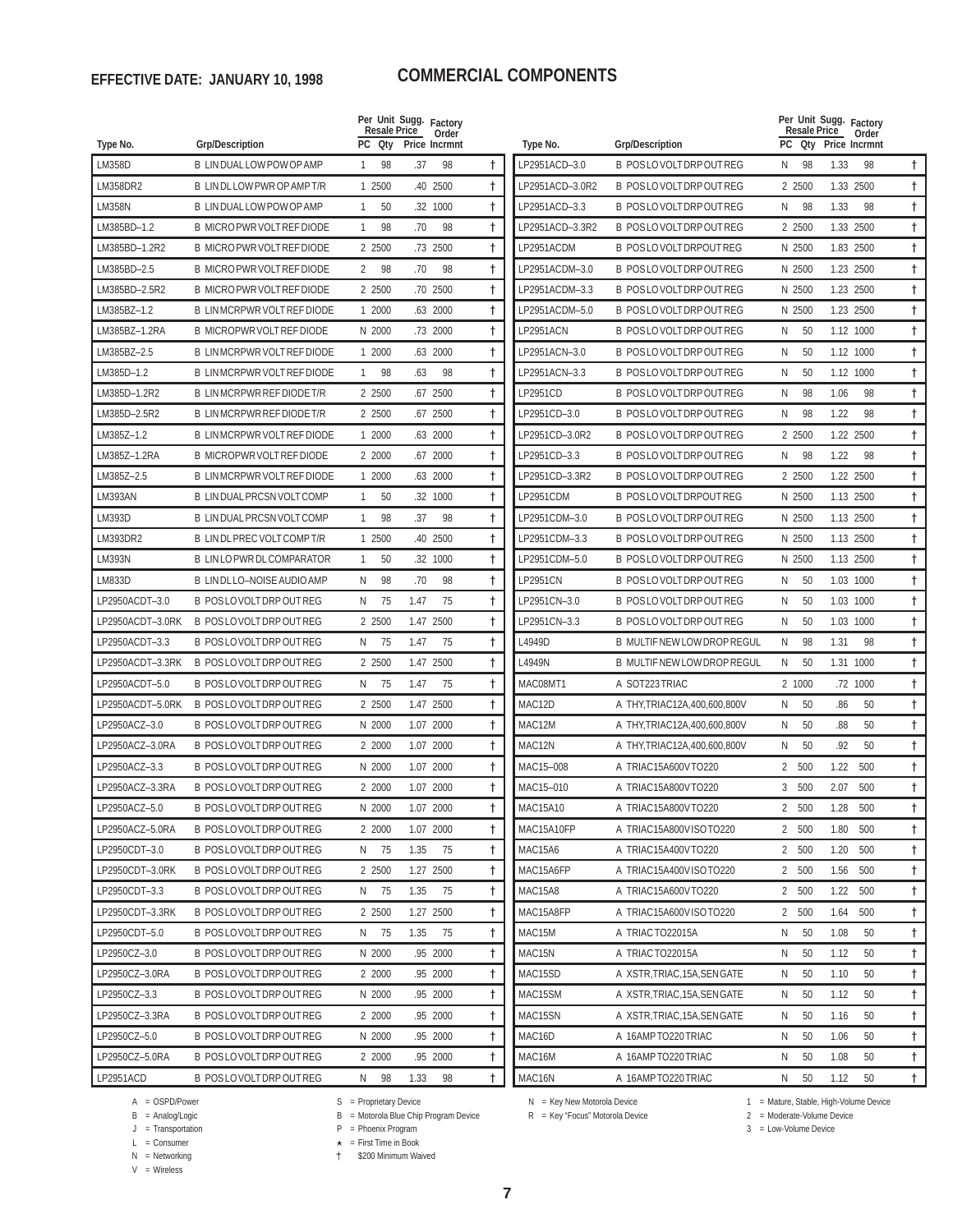| Type No.        | <b>Grp/Description</b>       | Per Unit Sugg. Factory<br><b>Resale Price</b><br>Order<br>Price Incrmnt<br>PC Qty | Type No.           | <b>Grp/Description</b>      | Per Unit Sugg. Factory<br>Resale Price<br>Order<br>PC Qty<br>Price Incrmnt |
|-----------------|------------------------------|-----------------------------------------------------------------------------------|--------------------|-----------------------------|----------------------------------------------------------------------------|
| MAC210-008      | A TRIAC10A600VTO220          | $\ddagger$<br>500<br>.94<br>500<br>N                                              | MAD1103P           | A LASTORDER DATE:06/26/98   | $\ddagger$<br>25<br>2.64<br>25<br>1                                        |
| MAC210A10FP     | A TRIAC10A800VISOTO220       | $\ddagger$<br>500<br>500<br>3<br>2.31                                             | <b>MAD1107P</b>    | A LASTORDER DATE:06/26/98   | $\ddagger$<br>2<br>25<br>2.82<br>25                                        |
| MAC210A8        | A TRIAC10A600VTO220          | $\ddagger$<br>500<br>2<br>500<br>1.08                                             | <b>MAD1108P</b>    | A LAST ORDER DATE:06/26/98  | $\ddagger$<br>25<br>25<br>2.46<br>1                                        |
| MAC210A8FP      | A TRIAC10A600VISOTO220       | $\dagger$<br>500<br>500<br>1.36<br>2                                              | <b>MAD1109P</b>    | A LASTORDER DATE:06/26/98   | $\ddagger$<br>25<br>25<br>2<br>4.92                                        |
| MAC212A10       | A TRIAC12A800VTO220          | $\ddagger$<br>500<br>1.73<br>500<br>3                                             | MAD130P            | A LASTORDER DATE:06/26/98   | $+$<br>$\overline{2}$<br>25<br>4.90<br>25                                  |
| MAC212A10FP     | A TRIAC12A800VISOTO220       | $\dagger$<br>500<br>3.70<br>500<br>3                                              | <b>MBD101</b>      | A SSHOT CARRIER DIODE TO92  | $+$<br>2 1000<br>.36 1000                                                  |
| MAC212A6FP      | A TRIAC12A400VISOTO220       | 500<br>$\ddagger$<br>3<br>500<br>3.04                                             | MBD110DWT1         | A SCHOTTKYSOT-363/SC-706L   | $\dagger$<br>2 3000<br>.29 3000                                            |
| MAC212A8        | A TRIAC12A600VTO220          | $^\dagger$<br>3<br>500<br>1.96<br>500                                             | <b>MBD301</b>      | A SSHOT CARRIER DIODE TO92  | $^\dagger$<br>1 1000<br>.40 1000                                           |
| MAC212A8FP      | A TRIAC12A600VISOTO220       | $\ddagger$<br>2 500<br>1.94<br>500                                                | MBD330DWT1         | A DSCHTKYSOT-363/SC-706L    | $\ddagger$<br>N 3000<br>.11 3000                                           |
| MAC218A10FP     | A TRIAC8A800VISOTO220        | $\dagger$<br>500<br>1.50<br>500<br>2                                              | <b>MBD701</b>      | A SS HOT CARRIER DIODE TO92 | $\ddagger$<br>.40 1000<br>2 1000                                           |
| MAC218A8        | A TRIAC8A600VTO220           | $^{\dagger}$<br>500<br>1.80<br>500<br>3                                           | MBD770DWT1         | A DLSCTKYSOT-363/SC-706L    | $\ddagger$<br>.11 3000<br>N 3000                                           |
| MAC223A10       | A TRIAC25A800VTO220          | $\ddagger$<br>500<br>500<br>2<br>2.00                                             | MBRA130LT3         | A RECT1.0A,30V,SBR,SMA      | $\dagger$<br>.50 5000<br>2 5000                                            |
| MAC223A10FP     | A TRIAC25A800VISOTO220       | $\dagger$<br>500<br>2.06<br>500<br>$\mathbf{2}$                                   | MBRA140T3          | A RECT SCHOTTKY             | $\ddagger$<br>2 5000<br>.36 5000                                           |
| MAC223A6        | A TRIAC25A400VTO220          | $\ddagger$<br>500<br>1.80<br>500<br>$\overline{2}$                                | MBRB1545CT         | A REC15A45V SBR D2PAK       | $\pm$<br>2.20<br>50<br>$\overline{2}$<br>50                                |
| MAC223A6FP      | A TRIAC25A400VISOTO220       | $\dagger$<br>500<br>500<br>1.90<br>1                                              | MBRB1545CTT4       | A REC15A45V SBR D2PAK       | $\ddagger$<br>2 800<br>800<br>1.71                                         |
| MAC223A8        | A TRIAC25A600VTO220          | $\ddagger$<br>500<br>500<br>1.90<br>1                                             | <b>MBRB20100CT</b> | A REC20A100V SBR D2PAK      | $\ddagger$<br>50<br>3.90<br>2<br>50                                        |
| MAC223A8FP      | A TRIAC25A600VISOTO220       | $\ddagger$<br>500<br>1.98<br>500<br>1                                             | MBRB20100CTT4      | A REC20A100V SBR D2PAK      | $^\dagger$<br>2 800<br>2.95<br>800                                         |
| MAC224A10       | A TRIAC40A800VTO220          | 2 500<br>2.70<br>500<br>$\ddagger$                                                | <b>MBRB20200CT</b> | A REC20A200V SBR D2 PAK     | $\ddagger$<br>N<br>50<br>3.90<br>50                                        |
| <b>MAC224A4</b> | A TRIAC40A200VTO220          | $\dagger$<br>500<br>2.50<br>500<br>2                                              | MBRB20200CTT4      | A REC20A200V SBR D2 PAK     | $\ddagger$<br>N 800<br>3.02<br>800                                         |
| MAC224A6        | A TRIAC40A400VTO220          | 500<br>$^{\dagger}$<br>2<br>500<br>2.54                                           | MBRB2060CT         | A REC20A60V SBR D2PAK       | $\dagger$<br>3.80<br>50<br>2<br>50                                         |
| MAC224A8        | A TRIAC40A600VTO220          | $\ddagger$<br>500<br>500<br>2.60<br>1                                             | MBRB2060CTT4       | A REC20A60V SBR D2PAK       | $\dagger$<br>800<br>800<br>2.95<br>N                                       |
| MAC228A10       | A TRIAC8A800VTO220           | $\dagger$<br>500<br>500<br>1.70<br>2                                              | MBRB2515L          | A REC25A15V LOVF D2PAK      | $\ddagger$<br>2<br>50<br>3.80<br>50                                        |
| <b>MAC228A4</b> | A TRIAC8A200VTO220           | $\ddagger$<br>500<br>1.08<br>500<br>$\overline{2}$                                | MBRB2515LT4        | A REC25A15V LOVF D2PAK      | $+$<br>$\overline{2}$<br>800<br>2.95<br>800                                |
| MAC228A6        | A TRIAC8A400VTO220           | $\dagger$<br>500<br>500<br>1.18<br>1                                              | MBRB2535CTL        | A REC25A35V LOVF D2PAK      | $\ddagger$<br>$\overline{2}$<br>50<br>3.36<br>50                           |
| <b>MAC228A8</b> | A TRIAC8A600VTO220           | 500<br>500<br>$\ddagger$<br>2<br>1.52                                             | MBRB2535CTLT4      | A REC25A35V SBR D2PAK       | $\ddagger$<br>800<br>800<br>2<br>2.60                                      |
| MAC229A6        | A TRIAC8A400VTO220           | $^\dagger$<br>3<br>500<br>3.39<br>500                                             | MBRB2545CT         | A REC30A45V SBR D2PAK       | $\ddagger$<br>2<br>50<br>3.20<br>50                                        |
| MAC229A8FP      | A TRIAC8A600VTO220FP         | $\ddagger$<br>500<br>1.66<br>500<br>N                                             | MBRB2545CTT4       | A REC30A45V SBR D2PAK       | $\ddagger$<br>800<br>2.48<br>800<br>2                                      |
| MAC3030-008     | A TRIAC8A250T0220            | $\ddagger$<br>500<br>1.20<br>500<br>2                                             | MBRB3030CTL        | A RECT30A30V SBR D2PAK      | $\ddagger$<br>50<br>3.60<br>50<br>N                                        |
| MAC320A8FP      | A TRIAC20A600VISOTO220       | $^{\dagger}$<br>500<br>500<br>2<br>1.74                                           | MBRB3030CTLT4      | A RECT30A30V SBR D2PAK      | $\ddagger$<br>800<br>N 800<br>2.79                                         |
| MAC4DHMT4       | A THYRISTOR DPAK, TRIAC, 4A  | .62 2500<br>$\ddagger$<br>N 2500                                                  | MBRB3030CTT4       | A REC30A30V SBR D2PAK       | $\ddagger$<br>N 800<br>2.56<br>800                                         |
| MAC4DSMT4       | A THYRISTOR DPAK, TRIAC, 4A  | $\dagger$<br>N 2500<br>.62 2500                                                   | <b>MBRB4030</b>    | A RECT40A30V SBR D2PAK      | $^\dagger$<br>50<br>3.60<br>50<br>N                                        |
| MAC8D           | A 8ATO220TRIAC               | $^\dagger$<br>.82<br>50<br>N.<br>50                                               | MBRB4030T4         | A RECT40A30V SBR D2PAK      | $^\dagger$<br>N 800<br>2.79<br>800                                         |
| MAC8M           | A 8ATO220TRIAC               | $^{\dagger}$<br>50<br>50<br>N<br>.84                                              | MBRD1035CTL        | A REC10A35V LOVF SBR DPAK   | $\ddagger$<br>75<br>N 75<br>1.30                                           |
| MAC8N           | A 8ATO220TRIAC               | 50<br>50<br>$\ddagger$<br>.88<br>N                                                | MBRD1035CTLT4      | A REC10A35V LOVF SBR DPAK   | $\dagger$<br>N 2500<br>1.01 2500                                           |
| MAC8SD          | A XSTR, TRIAC, 8.0A, SENGATE | t.<br>50<br>.82<br>50<br>N                                                        | MBRD320            | A REC3A20V SCHOTT DPAK      | $\ddagger$<br>2 75<br>1.10<br>75                                           |
| MAC8SM          | A XSTR, TRIAC, 8.0A, SENGATE | 50<br>$\ddagger$<br>50<br>.84<br>N                                                | <b>MBRD320T4</b>   | A REC3A20V SBR DPAK         | $^\dagger$<br>2 2500<br>.79 2500                                           |
| MAC8SN          | A XSTR, TRIAC, 8.0A, SENGATE | $\dagger$<br>50<br>.88<br>50<br>N                                                 | MBRD330            | A REC3A30V SCHOTT DPAK      | $^\dagger$<br>3 <sup>7</sup><br>1.86<br>75<br>- 75                         |
| MAC9D           | A 8ATO220TRIAC               | $\dagger$<br>Ν<br>50<br>.82<br>50                                                 | MBRD330T4          | A REC3A30VDPAK              | $\dagger$<br>2 2500<br>.77 2500                                            |
| MAC9M           | A 8ATO220TRIAC               | $\dagger$<br>50<br>50<br>N<br>.84                                                 | MBRD340T4          | A REC3A40V SBR DPAK         | $^\dagger$<br>1 2500<br>.77 2500                                           |
| MAC9N           | A 8ATO220TRIAC               | $\dagger$<br>50<br>.88<br>50<br>N                                                 | MBRD350            | A REC3A50V SCHOTT DPAK      | $^\dagger$<br>75<br>75<br>3<br>1.86                                        |
| MAC97-008       | A TRIAC.6A600VTO92           | $\dagger$<br>.82 5000<br>3 5000                                                   | MBRD360            | A REC3A60V SCHOTT DPAK      | $^\dagger$<br>75<br>75<br>3<br>1.86                                        |
| MAC97A4         | A TRIAC.6A200VTO92           | $^{\dagger}$<br>1 5000<br>.32 5000                                                | MBRD360-001        | A REC3A60V SCHOTT DPAK      | $+$<br>3<br>75<br>3.28<br>75                                               |
| MAC97A6         | A TRIAC.6A400VTO92           | $\ddagger$<br>1 5000<br>.34 5000                                                  | MBRD360T4          | A REC3A60V SBR DPAK         | $^\dagger$<br>2 2500<br>.77 2500                                           |
| MAC97A6RLRP     | A THYRISTORTRIAC             | t.<br>N 2000<br>.26 2000 $\star$                                                  | MBRD620CTT4        | A REC6A20V SCHOTT DPKT/R    | $\ddagger$<br>2 2500<br>.99 2500                                           |
| MAC97A8         | A TRIAC.6A600VTO92           | 1 5000<br>.44 5000<br>$^+$                                                        | MBRD640CT          | A REC6A40V SCHOTT DPAK      | $\ddagger$<br>1.38<br>2 75<br>75                                           |
|                 |                              |                                                                                   |                    |                             |                                                                            |

- 
- 

 $L = \text{Consumer}$ <br>  $N = \text{Networking}$ <br>  $V = \text{Wireless}$ 

B = Analog/Logic entropy of the Motorola Blue Chip Program Device R = Key "Focus" Motorola Device 2 = Moderate-Volume Device

- 
- 
- $L =$  Consumer  $\star =$  First Time in Book
	-
- 
- 
- 
- 

A = OSPD/Power external states and S = Proprietary Device N = Key New Motorola Device 1 = Mature, Stable, High-Volume Device

J = Transportation P = Phoenix Program 3 = Low-Volume Device

N = Networking extensive that the state of the state of the state of the state of the state of the state of the state of the state of the state of the state of the state of the state of the state of the state of the state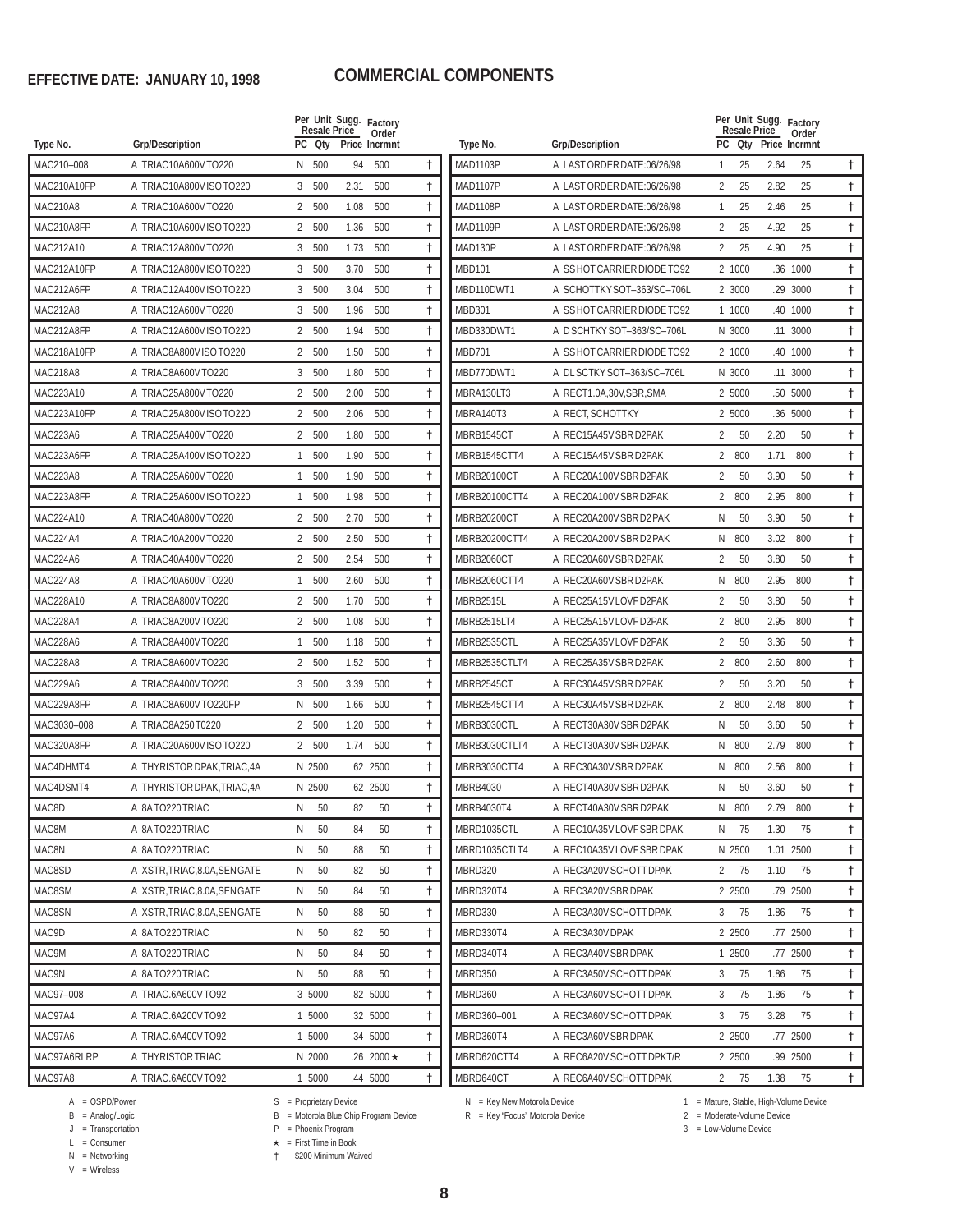|                    |                                | Per Unit Sugg. Factory<br><b>Resale Price</b><br>Order   |                   |                             | Per Unit Sugg. Factory<br><b>Resale Price</b><br>Order |
|--------------------|--------------------------------|----------------------------------------------------------|-------------------|-----------------------------|--------------------------------------------------------|
| Type No.           | <b>Grp/Description</b>         | PC Qtv<br>Price Incrmnt                                  | Type No.          | <b>Grp/Description</b>      | PC Qty<br>Price Incrmnt                                |
| MBRD640CTT4        | A REC6A40V SCHOTT DPKT/R       | $\ddagger$<br>2 2500<br>.99 2500                         | <b>MBR1045</b>    | A REC10A45V SCHOTT TO220    | 50<br>$^+$<br>50<br>1.40<br>1                          |
| MBRD650CT          | A REC6A50V SCHOTT DPAK         | 75<br>$^+$<br>3<br>75<br>3.17                            | <b>MBR1060</b>    | A REC10A60V SCHOTT TO220    | 50<br>$^+$<br>50<br>1.40<br>1                          |
| MBRD660CT          | A REC6A60V SCHOTT DPAK         | $\ddagger$<br>75<br>75<br>1.38<br>1                      | MBR1090           | A REC10A90V SCHOTT TO220    | 50<br>$\ddagger$<br>2<br>50<br>1.80                    |
| MBRD660CTT4        | A REC6A60V SCHOTT DPKT/R       | 2 2500<br>2500<br>$^{\dagger}$<br>.99                    | <b>MBR1100</b>    | A REC1A100V SCHOTT AXIAL    | $\ddagger$<br>1 1000<br>.43 1000                       |
| MBRD660CT1         | A REC6A60V SCHOTT DPAK         | 75<br>$^\dagger$<br>$\overline{2}$<br>- 75<br>1.38       | MBR1100RL         | A REC1A100V SCHOTT AXIAL    | $\ddagger$<br>2 5000<br>.60 5000                       |
| MBRD835L           | A REC8A35V SBR DPAK LOVE       | 75<br>$^+$<br>75<br>1.10<br>N                            | MBR120P           | A REC1A20V SCHOTT AXIAL     | $^{\dagger}$<br>2 1000<br>.21 1000                     |
| MBRD835LT4         | A REC3A35V SBR DPAK LOVF       | $\ddagger$<br>N 2500<br>.79 2500                         | MBR130PRL         | A REC1A30V SBR AXIAL        | 2 5000<br>.21 5000<br>$^\dagger$                       |
| MBRF1545CT         | A REC15A45VSBR220FP            | $^{\dagger}$<br>50<br>1.80<br>50<br>N                    | MBR140PRL         | A REC1A40V SBR AXIAL        | $\ddagger$<br>2 5000<br>.21 5000                       |
| <b>MBRF20100CT</b> | A REC20A100VSBR220FP           | $^{\dagger}$<br>50<br>3.10<br>50<br>N                    | <b>MBR150</b>     | A REC1A50V SCHOTT AXIAL     | $\ddagger$<br>2 1000<br>36 1000                        |
| <b>MBRF20200CT</b> | A REC20A200VSBR220FP           | $\ddagger$<br>50<br>3.20<br>50<br>Ν                      | MBR150RL          | A REC1A50V SBR AXIAL        | $\ddagger$<br>2 5000<br>.36 5000                       |
| MBRF2060CT         | A REC20A60VSBR220FP            | $^{\dagger}$<br>50<br>2.80<br>50<br>Ν                    | MBR1535CT         | A REC15A35V SCHOTT TO220    | $\dagger$<br>50<br>50<br>1.50<br>1                     |
| MBRF2545CT         | A REC25A45VSBR220FP            | $^{\dagger}$<br>50<br>50<br>2.50<br>1                    | <b>MBR1545CT</b>  | A REC15A45V SCHOTT TO220    | 50<br>$\ddagger$<br>50<br>1.20<br>$\mathbf{1}$         |
| MBRF745            | A REC7.5A45VSBR220FP           | 50<br>$^+$<br>50<br>1.50<br>N                            | <b>MBR160</b>     | A REC1A60V SCHOTT AXIAL     | $\ddagger$<br>1 1000<br>.36 1000                       |
| MBRM5817T3         | A 1A.20V.MICROSEMIPWRMITE      | R12000<br>$^{\dagger}$<br>4412000                        | MBR160RL          | A REC1A60V SBR AXIAL        | $\ddagger$<br>1 5000<br>.36 5000                       |
| MBRM5819T3         | A 1A40V, MICROSEMI PWRMITE     | $^+$<br>R12000<br>.4612000                               | MBR1635           | A REC16A35V SCHOTT TO220    | $^{\dagger}$<br>50<br>1.38<br>50<br>$\mathbf{1}$       |
| MBRP20030CTL       | A REC200A30V SBR PWRTAP        | $^{\dagger}$<br>39.00<br>N<br>$\mathbf{1}$<br>1          | MBR1645           | A REC16A45V SCHOTT TO220    | 50<br>50<br>1.38<br>$^\dagger$<br>1                    |
| MBRP20035L         | A RECTIFIER SCHOTTKY           | $^{\dagger}$<br>50<br>18.00<br>50<br>Ν                   | <b>MBR20100CT</b> | A REC20A100VSBR220          | $\ddagger$<br>50<br>3.00<br>50<br>1                    |
| <b>MBRP20045CT</b> | A REC200A45V SBR PT II         | 25<br>$^{\dagger}$<br>25<br>35.10<br>Ν                   | <b>MBR20200CT</b> | A REC20A200V SCHOTT TO220   | 50<br>50<br>2<br>3.50<br>$^\dagger$                    |
| <b>MBRP20060CT</b> | A REC200A60V SBR PT II         | $\ddagger$<br>37.70<br>$\mathbf{1}$<br>Ν<br>$\mathbf{1}$ | MBR2030CTL        | A REC20A30VSBR220           | 50<br>$^{\dagger}$<br>2<br>50<br>2.70                  |
| MBRP30035L         | A RECT, SCHOTTKY, 300A, 35V    | 20.00<br>50<br>$^{\dagger}$<br>50<br>Ν                   | <b>MBR2045CT</b>  | A REC20A45V SCHOTT T0220    | 50<br>50<br>$\ddagger$<br>1.54<br>1                    |
| <b>MBRP30045CT</b> | A REC300A45V SBR PT II         | $^+$<br>25<br>39.00<br>25<br>1                           | <b>MBR2060CT</b>  | A REC20A60V SCHOTT TO220    | 50<br>2.00<br>50<br>$\ddagger$<br>2                    |
| <b>MBRP30060CT</b> | A REC300A60V SBR PT II         | $^{\dagger}$<br>25<br>25<br>41.60<br>N                   | <b>MBR2080CT</b>  | A REC20A80V SCHOTT TO220    | 50<br>2.60<br>50<br>$\ddagger$<br>$\overline{2}$       |
| MBRP60035CTL       | A REC600A35V SBR PT II         | 70.00<br>25<br>$^{\dagger}$<br>25<br>1                   | <b>MBR2090CT</b>  | A REC20A90V SCHOTT TO220    | 50<br>$\dagger$<br>2<br>2.60<br>50                     |
| <b>MBRS1100T3</b>  | A REC1A100V SBR SMB            | $^+$<br>1 2500<br>.60 2500                               | <b>MBR2515L</b>   | A REC25A15V SBR TO220       | $^{\dagger}$<br>N<br>50<br>3.30<br>50                  |
| <b>MBRS120T3</b>   | A REC1A20V SBR SMB             | $\ddagger$<br>1 2500<br>.47 2500                         | <b>MBR2535CT</b>  | A REC30A35V SCHOTT TO220    | 50<br>50<br>2.20<br>$\ddagger$<br>1                    |
| MBRS130LT3         | A REC1A30V SBR SMB             | $^{\dagger}$<br>1 2500<br>.53 2500                       | MBR2535CTL        | A REC30A35VSCHOTKYTO220     | $\ddagger$<br>2<br>50<br>2.90<br>50                    |
| <b>MBRS130T3</b>   | A REC1A30V SBR SMB             | $^{\dagger}$<br>1 2500<br>.47 2500                       | <b>MBR2545CT</b>  | A REC30A45V SCHOTT TO220    | 50<br>50<br>2.10<br>$\ddagger$<br>1                    |
| MBRS140LT3         | A RECT, SURF MT, 1A, 40V, L/VF | $^{\dagger}$<br>N 2500<br>.47 2500                       | <b>MBR3045PT</b>  | A REC30A45V SCHOTT TO218    | 30<br>30<br>$^{\dagger}$<br>4.00<br>1                  |
| <b>MBRS140T3</b>   | A REC1A40VSBRSMB               | $^{\dagger}$<br>1 2500<br>.47<br>2500                    | <b>MBR3045ST</b>  | A REC30A45VSBRTO220         | 50<br>2.30<br>50<br>$\ddagger$<br>N                    |
| <b>MBRS190T3</b>   | A REC1A90V SBR SMB             | $\ddagger$<br>3 2500<br>1.86 2500                        | <b>MBR3045WT</b>  | A REC30A45VSBR247           | $^\dagger$<br>30<br>7.85<br>30<br>3                    |
| <b>MBRS2040LT3</b> | A RECT, SURF MT, 2.0A, 40V     | N 2500<br>.53 2500<br>$^+$                               | MBR3100           | A REC3A100V SCHOTT AXIAL    | $\dagger$<br>500<br>500<br>.78<br>$\mathbf{1}$         |
| MBRS240LT3         | A RECT.2.0A.40V.SURFACEMT      | $+$<br>2 2500<br>57 2500                                 | <b>MBR340</b>     | A REC3A40V SCHOTT AXIAL     | $^+$<br>$\overline{2}$<br>500<br>500<br>.71            |
| MBRS240T3          | A RECT, 2.0A, 40V, SURFACE MT  | .51 2500<br>$^+$<br>N 2500                               | MBR340P           | A REC3A40V SCHOTT AXIAL     | 2 500<br>500<br>$^+$<br>.91                            |
| <b>MBRS320T3</b>   | A REC3A20V SBR SMC             | $^\dagger$<br>2 2500<br>.44 2500                         | MBR340PRL         | A REC3A40V SBR AXIAL        | 2 1500<br>.84 1500<br>Ť                                |
| MBRS330T3          | A REC3A30V SBR SMC             | $^{\dagger}$<br>1 2500<br>.44 2500                       | MBR340RL          | A REC3A40V SBR AXIAL        | 3 1500<br>1.96 1500<br>Ť.                              |
| MBRS340T3          | A REC3A40V SBR SMC             | $^{\dagger}$<br>1 2500<br>.44 2500                       | MBR350RL          | A REC3A50V SBR AXIAL        | 2 1500<br>.72 1500<br>$^\dagger$                       |
| <b>MBRS360T3</b>   | A REC3A60VSMC                  | $^\dagger$<br>N 2500<br>.44 2500                         | <b>MBR360</b>     | A REC3A60V SCHOTT AXIAL     | $\dagger$<br>1 500<br>.60<br>500                       |
| MBR0520LT1         | A RECO.5A20VLOVF SOD123        | $^{\dagger}$<br>1 3000<br>.19 3000                       | MBR360RL          | A REC3A60V SBR AXIAL        | $\ddagger$<br>.56 1500<br>2 1500                       |
| MBR0520LT3         | A REC0.5A20VLOVF SOD123        | $\dagger$<br>N10000<br>.1910000                          | <b>MBR390</b>     | A REC3A90V SCHOTT AXIAL     | 500<br>$^\dagger$<br>2 500<br>.91                      |
| MBR0530T1          | A REC0.5A30VSOD123             | t.<br>N 3000<br>.19 3000                                 | MBR4015LWT        | A REC40A15VLVFT0247         | Ť<br>30<br>30<br>N<br>5.14                             |
| MBR0530T3          | A REC0.5A30VSOD123             | $^\dagger$<br>N10000<br>.1910000                         | <b>MBR4045PT</b>  | A REC40A45V SBR TO218       | 30<br>4.40<br>30<br>$^{\dagger}$<br>N                  |
| MBR0540T1          | A RECO.5A40VSOD123             | .19 3000<br>Ť.<br>N 3000                                 | MBR4045WT         | A REC40A45VSBRT0247         | 30<br>30<br>Ť.<br>2<br>4.72                            |
| MBR0540T3          | A REC0.5A40VSOD123             | $^\dagger$<br>N10000<br>.1910000                         | <b>MBR5025L</b>   | A REC50A, 25V SCHOTT TO-218 | $\overline{2}$<br>30<br>5.56<br>30<br>Ť                |
| MBR10100           | A REC10A100V SCHOTT TO220      | t.<br>1.80<br>50<br>50<br>$\mathbf{1}$                   | MBR6045PT         | A REC60A45VSBRTO218         | 30<br>5.60<br>30<br>Ť<br>N                             |
| MBR1035            | A REC10A35V SCHOTT TO220       | $^{\dagger}$<br>50<br>$\mathbf{1}$<br>50<br>1.40         | <b>MBR6045WT</b>  | A REC60A45VSBRT0247         | 30<br>5.60<br>30<br>$^+$<br>$\overline{2}$             |

J = Transportation P = Phoenix Program 3 = Low-Volume Device

- 
- $L = \text{Consumer}$ <br>  $N = \text{Networking}$ <br>  $V = \text{Wireless}$

 $L =$  Consumer  $\star =$  First Time in Book

N = Networking - and the state of the state of the state of the state of the state of the state of the state of the state of the state of the state of the state of the state of the state of the state of the state of the st

B = Analog/Logic entropyrology by B = Motorola Blue Chip Program Device R = Key "Focus" Motorola Device 2 = Moderate-Volume Device

A = OSPD/Power external states and S = Proprietary Device N = Key New Motorola Device 1 = Mature, Stable, High-Volume Device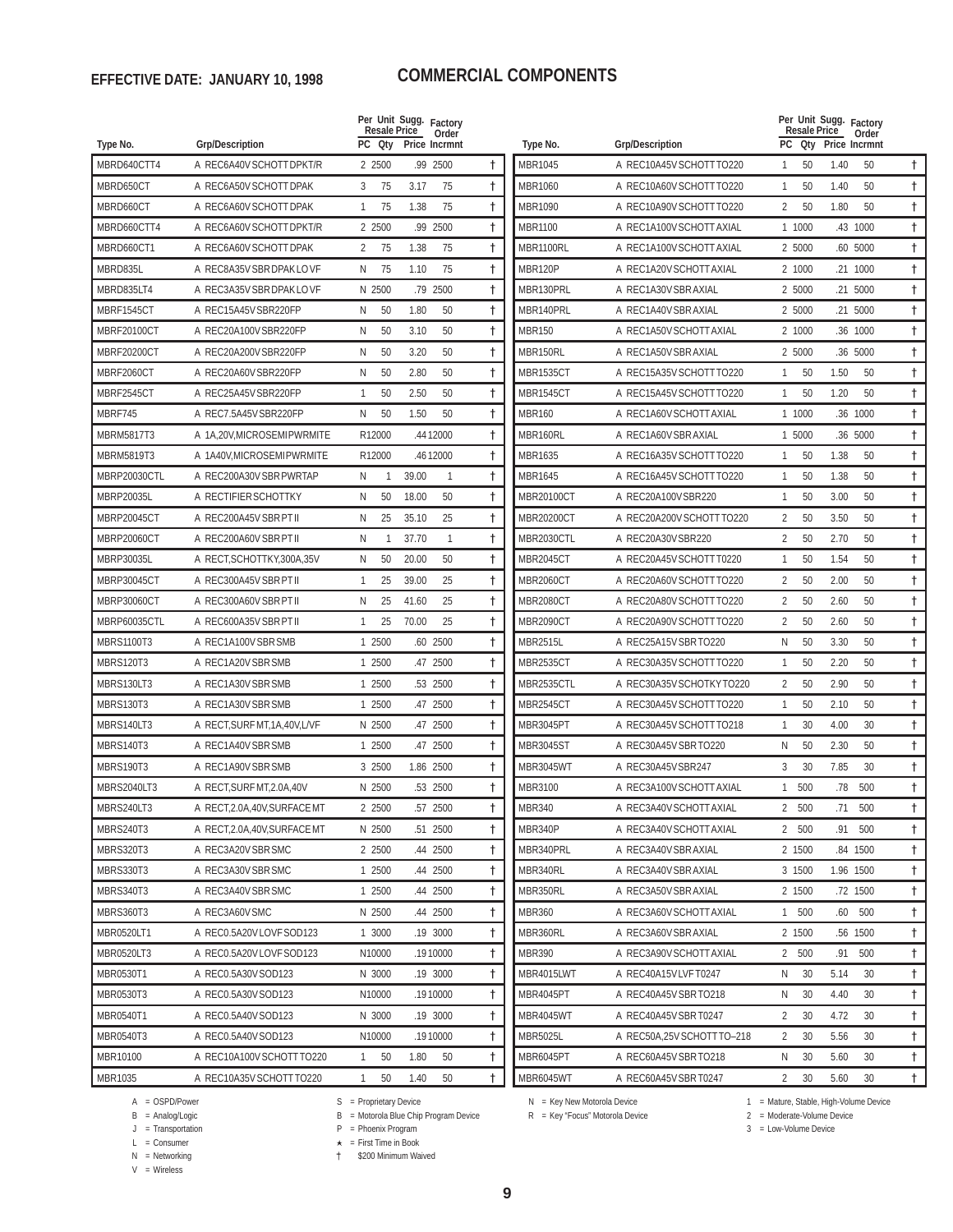| Type No.            | <b>Grp/Description</b>                      | <b>Resale Price</b><br>PC Qtv | Per Unit Sugg. Factory<br>Order<br>Price Incrmnt | Type No.       | <b>Grp/Description</b>      | Per Unit Sugg. Factory<br><b>Resale Price</b><br>Order<br>PC Otv<br>Price Incrmnt |
|---------------------|---------------------------------------------|-------------------------------|--------------------------------------------------|----------------|-----------------------------|-----------------------------------------------------------------------------------|
| <b>MBR7030WT</b>    | A REC70A30VSBR247                           | 30<br>N                       | $\ddagger$<br>14.00<br>30                        | MCM6206BAEJ20  | N 32KX80.5UM CMOS FSRAM     | 26<br>2.40<br>26<br>N                                                             |
| <b>MBR735</b>       | A REC7.5A35V SCHOTT TO220                   | 50<br>1                       | $\ddagger$<br>50<br>1.10                         | MCM6206BAEJ20R | N 32KX80.5UMCMOSFSRAM       | 2.40 1000<br>N 1000                                                               |
| <b>MBR745</b>       | A REC7.5A45V SCHOTT TO220                   | 50<br>1                       | $^\dagger$<br>1.10<br>50                         | MCM6206BAEJ25  | N 32KX80.5UM CMOS FSRAM     | 26<br>2.40<br>26<br>N.                                                            |
| <b>MBS4991</b>      | A PL.BIDIRECT.SWITCH                        | 2 5000                        | $^{\dagger}$<br>.28 5000                         | MCM6206BAEJ25R | N 32KX80.5UM CMOS FSRAM     | N 1000<br>2.40 1000                                                               |
| MBS4992             | A PL.BIDIRECT.SWITCH                        | 2 5000                        | $^+$<br>.88 5000                                 | MCM6206BBEJ12  | N 32KX80.45UMCMOS5.0V       | 26<br>2.64<br>26<br>N                                                             |
| MBS4993             | A PL.BIDIRECT.SWITCH                        | 2 5000                        | $\ddagger$<br>.46 5000                           | MCM6206BBEJ12R | N 32KX80.45UMCMOS5.0V       | N 1000<br>2.64 1000                                                               |
| <b>MCA231</b>       | A OPTOISO DARL6-PIN DIP                     | 50<br>N                       | $\ddagger$<br>.98<br>50                          | MCM6206BBEJ15  | N 32KX80.45UMCMOS5.0V       | - 26<br>2.40<br>26<br>N                                                           |
| MCCS142235DW        | L 18-BIT ACTVE SCSI/TERMATR                 | 30<br>N                       | 30 S P<br>5.10                                   | MCM6206BBEJ15R | N 32KX80.45UMCMOS5.0V       | N 1000<br>2.40 1000                                                               |
| <b>MCCS142235FA</b> | L 18 BIT SWITCHBLE SCSIBUS                  | 250<br>N                      | 250 S P<br>5.85                                  | MCM6206BBEJ20  | N 32KX80.45UMCMOS5.0V       | 26<br>2.40<br>26<br>N                                                             |
| MCCS142236DW        | L SCSITERMINATOR18 BIT                      | 26<br>N                       | 26<br>3.75                                       | MCM6206BBEJ25  | N 32KX80.45UMCMOS5.0V       | 26<br>2.40<br>26<br>N                                                             |
| <b>MCCS142237DT</b> | L SCSITERMINATOR9 BIT                       | 75<br>N                       | 3.17<br>75                                       | MCM6206BBEJ25R | N 32KX80.45UMCMOS5.0V       | 2.40 1000<br>N 1000                                                               |
| MCCS142237DTR2      | L SCSITERMINATOR9 BIT                       | 2 2500                        | 3.17 2500                                        | MCM6226BBEJ15  | N 128KX8 CMOS FSRAM WINBOND | 23<br>9.60<br>23<br>N                                                             |
| <b>MCCS142237DW</b> | L SCSITERMINATOR9 BIT                       | 47<br>N                       | 2.87<br>47                                       | MCM6226BBEJ15R | N 128KX8 CMOS FSRAM WINBOND | N 1000<br>9.60 1000                                                               |
| MCCS142238DW        | L 18 BIT SCSITERMINATOR                     | 37<br>Ν                       | 4.14<br>37                                       | MCM6226BBEJ20  | N 128KX8 CMOS FSRAM WINBOND | 23<br>9.60<br>23<br>N                                                             |
| MCF5102PV20B        | L 1ST GEN.4U32BIT EM CTRL                   | 60<br>N                       | B<br>21.28<br>$60 \star$                         | MCM6226BBEJ20R | N 128KX8 CMOS FSRAM WINBOND | 9.60 1000<br>N 1000                                                               |
| MCF5102PV25B        | L 1ST GEN.4U32BIT EM CTRL                   | 60<br>Ν                       | B<br>24.83<br>$60 \star$                         | MCM6226BBEJ25  | N 128KX8 CMOS FSRAM WINBOND | 23<br>N 23<br>9.60                                                                |
| MCF5102PV33B        | L 32BIT EMBEDDED CONTROLLER                 | N<br>60                       | B<br>29.54<br>60                                 | MCM6226BBEJ25R | N 128KX8 CMOS FSRAM WINBOND | N 1000<br>9.60 1000                                                               |
| MCF5102PV40B        | L 1ST GEN.4U32BIT EM CTRL                   | 60<br>N                       | 27.49<br>$60 \star$<br>B                         | MCM6226BBXJ15  | N 128KX80.5UM CMOS FSRAM    | 23<br>9.60<br>23<br>N                                                             |
| MCH12140D           | V ICMONOPHASE-FREQDETEC                     | 98<br>N                       | 22.51<br>98<br>S P                               | MCM6226BBXJ15R | N 128KX80.5UM CMOS FSRAM    | 2 1000<br>9.60 1000                                                               |
| MCH12140DR2         | V ICMONOPHASE-FREQDETEC                     | N 2500                        | 17.48 2500 ★S P                                  | MCM6226BBXJ20  | N 128KX80.5UM CMOS FSRAM    | 23<br>23<br>N<br>9.60                                                             |
| <b>MCK12140D</b>    | V MECLPHASE-FREQDETCTOR                     | 98<br>N                       | 98 S P<br>22.51                                  | MCM6226BBXJ20R | N 128KX80.5UM CMOS FSRAM    | 9.60 1000<br>2 1000                                                               |
| MCK12140DR2         | V MECLPHASE-FREQDETCTOR                     | 2 2500                        | 22.55 2500 S P                                   | MCM6226BBXJ25  | N 128KX80.5UM CMOS FSRAM    | 23<br>N<br>23<br>9.60                                                             |
| MCK16Y1BGCFT16      | J 16-BIT MCU, RAM, 32KHZ XTAL               | 24<br>N                       | B<br>20.90<br>24                                 | MCM6226BBXJ25R | N 128KX80.5UM CMOS FSRAM    | 2 1000<br>9.60 1000                                                               |
|                     | MCK16Y1BGCFT16B1 J 16-BITMCU,RAM,32KHZXTAL  | N 120                         | B<br>20.36<br>120                                | MCM6226BJ15    | N 128 K X8 CMOS FSRAM       | 9.00<br>23<br>N<br>23                                                             |
| MCLK332ACFC16B1     | J 32BIT, MCU, 2KRAM, TPU, QSM               | N 180                         | B<br>15.47<br>180 $\star$                        | MCM6226BJ15R2  | N 128 K X8 CMOS FSRAM       | 9.00 1000<br>2 1000                                                               |
| MCLK332ACPV16B1     | J 32BIT, MCU, 2KRAM, TPU, QSM               | 300<br>N                      | B<br>13.28<br>$300 \star$                        | MCM6226BJ20    | N 128 K X8 CMOS FSRAM       | 23<br>9.00<br>23<br>N.                                                            |
| MCLK332GCFC16B1     | J 32BIT, MCU, 2KRAM, TPU, QSM               | 180<br>N                      | 180 $\star$<br>B<br>15.47                        | MCM6226BJ20R2  | N 128 K X8 CMOS FSRAM       | 2 1000<br>9.00 1000                                                               |
| MCLK332GCPV16B1     | J 32BIT, MCU, 2KRAM, TPU, QSM               | 300<br>N                      | 13.28<br>$300 \star$<br>B                        | MCM6226BJ25    | N 128 K X8 CMOS FSRAM       | 23<br>9.00<br>23<br>N                                                             |
| MCM16Y1BGCFT16      | J 16-BITMCU, RAM, 4MHZXTAL                  | 24<br>N                       | B<br>21.14<br>24                                 | MCM6226BJ25R2  | N 128 K X8 CMOS FSRAM       | 9.00 1000<br>2 1000                                                               |
|                     | MCM16Y1BGCFT16B1 J 16-BITMCU, RAM, 4MHZXTAL | 120<br>N                      | B<br>20.36<br>120                                | MCM6226BWJ15R2 | N 128 K X8 CMOS FSRAM       | 2 1000<br>13.50 1000                                                              |
| MCM56824AFNC25      | N 8KX24 CMOS FSRAM                          | 23<br>N                       | 30.00<br>$23 \star S$                            | MCM6226BWJ20   | N LASTORDER DATE:10/01/98   | 13.50<br>23<br>N.<br>23                                                           |
| MCM56824AFNC35      | N 8KX24 CMOS FSRAM                          | 23<br>N                       | $23 \star S$<br>30.00                            | MCM6226BWJ20R2 | N 128 K X8 CMOS FSRAM       | 2 1000<br>13.50 1000                                                              |
| MCM56824AFN20       | N 8K X24 CMOS FSRAM                         | 2<br>23                       | 23 S<br>19.35                                    | MCM6226BWJ25   | N 128 K X8 CMOS FSRAM       | N 23<br>23<br>13.50                                                               |
| MCM56824AFN20R2     | N 8K X24 CMOS FSRAM                         | N 450                         | 19.35<br>450                                     | MCM6226BWJ25R2 | N 128 K X8 CMOS FSRAM       | 2 1000<br>13.50 1000                                                              |
| MCM56824AFN25       | N 8K X24 CMOS FSRAM                         | 23<br>2                       | 23 S<br>18.77                                    | MCM6227BJ15    | N 1MX1 CMOS FSRAM           | 13.50<br>26<br>N 26                                                               |
| MCM56824AFN25R2     | N 8K X24 CMOS FSRAM                         | 450<br>N                      | 18.77<br>450                                     | MCM6227BJ15R2  | N 1MX1 CMOS FSRAM           | 2 1000<br>13.50 1000                                                              |
| MCM56824AFN35       | N 8K X24 CMOS FSRAM                         | 2<br>23                       | 18.39<br>23 S                                    | MCM6227BJ20    | N 1MX1 CMOS FSRAM           | 13.50<br>26<br>N 26                                                               |
| MCM56824AFN35R2     | N 8K X24 CMOS FSRAM                         | 450<br>N                      | 18.39<br>450                                     | MCM6227BJ20R2  | N 1MX1 CMOS FSRAM           | 13.50 1000<br>2 1000                                                              |
| MCM62X308J15-005    | N LAST ORDER DATE:09/24/98                  | 26<br>N                       | 10.56<br>26 S B                                  | MCM6227BJ25    | N 1MX1 CMOS FSRAM           | N 26<br>13.50<br>26                                                               |
|                     | MCM62X308J15-5R2 N LASTORDER DATE:09/24/98  | 2 1000                        | 10.72 1000 S B                                   | MCM6227BJ25R2  | N 1MX1 CMOS FSRAM           | 2 1000<br>13.50 1000                                                              |
| MCM62X308J17        | N LAST ORDER DATE:09/24/98                  | N<br>26                       | 8.80<br>26 S B                                   | MCM6227BWJ15   | N 1MX1 CMOS FSRAM           | N 26<br>13.50<br>26                                                               |
| MCM6206BAEJ12       | N 32KX80.5UMCMOSFSRAM                       | 26<br>N                       | 2.64<br>26                                       | MCM6227BWJ15R2 | N 1MX1 CMOS FSRAM           | 2 1000<br>13.50 1000                                                              |
| MCM6206BAEJ12R      | N 32KX80.5UMCMOSFSRAM                       | N 1000                        | 2.64 1000                                        | MCM6227BWJ20   | N 1MX1 CMOS FSRAM           | N 26<br>13.50<br>26                                                               |
| MCM6206BAEJ15       | N 32KX80.5UMCMOSFSRAM                       | N 26                          | 26<br>2.40                                       | MCM6227BWJ20R2 | N 1MX1 CMOS FSRAM           | 2 1000<br>13.50 1000                                                              |
| MCM6206BAEJ15R      | N 32KX80.5UMCMOSFSRAM                       | N 1000                        | 2.40 1000                                        | MCM6227BWJ25   | N 1MX1 CMOS FSRAM           | 13.50<br>26<br>N<br>26                                                            |

- 
- 
- $L = \text{Consumer}$ <br>  $N = \text{Networking}$ <br>  $V = \text{Wireless}$
- 

B = Analog/Logic entropy of the Motorola Blue Chip Program Device R = Key "Focus" Motorola Device 2 = Moderate-Volume Device

- J = Transportation P = Phoenix Program 3 = Low-Volume Device
- $L =$  Consumer  $\star =$  First Time in Book
- N = Networking extensive that the state of the state of the state of the state of the state of the state of the state of the state of the state of the state of the state of the state of the state of the state of the state
-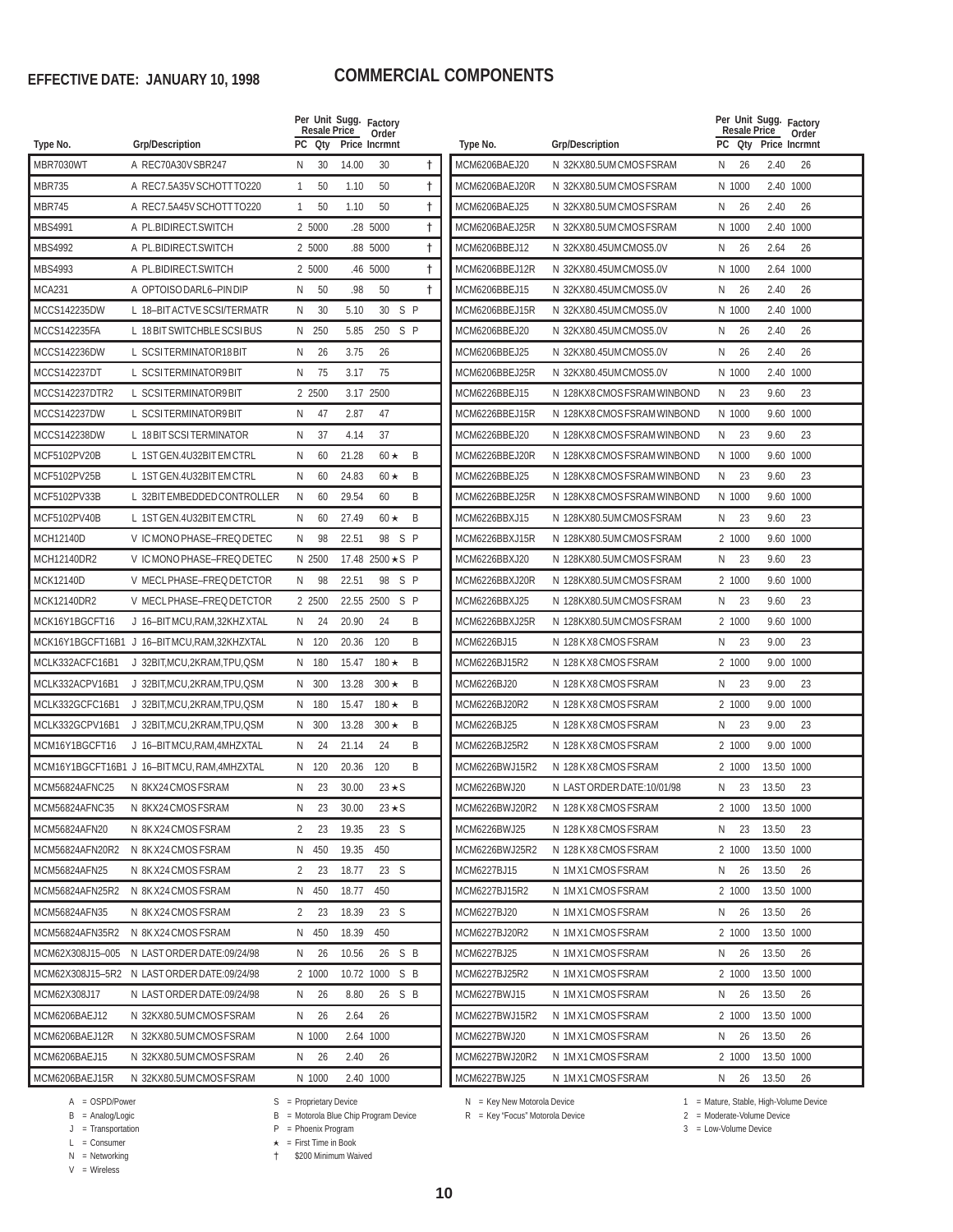| Type No.        | <b>Grp/Description</b>      | Per Unit Sugg. Factory<br><b>Resale Price</b><br>Order<br>PC Otv<br>Price Incrmnt | Type No.         | <b>Grp/Description</b>               | Per Unit Sugg. Factory<br><b>Resale Price</b><br>Order<br><b>PC</b><br><b>Qty</b> Price Incrmnt |
|-----------------|-----------------------------|-----------------------------------------------------------------------------------|------------------|--------------------------------------|-------------------------------------------------------------------------------------------------|
| MCM6227BWJ25R2  | N 1MX1 CMOS FSRAM           | 13.50 1000<br>2 1000                                                              | MCM62995AFN25    | N 16KX16LATCHED CMOS FSRAM           | 17.55<br>$\overline{2}$<br>23<br>23                                                             |
| MCM6229BBEJ15   | N 256KX4 CMOS FSRAM WINBOND | N<br>26<br>9.60<br>26                                                             | MCM62996FN12-005 | N 16KX16.8UMCMOSFSRAM                | 23<br>23<br>25.46<br>N                                                                          |
| MCM6229BBEJ15R  | N 256KX4 CMOS FSRAM WINBOND | N 1000<br>9.60 1000                                                               | MCM62996FN15     | N 16KX16.8UMCMOSFSRAM                | 23<br>N<br>23<br>17.55                                                                          |
| MCM6229BBEJ20   | N 256KX4 CMOS FSRAM WINBOND | -26<br>9.60<br>26<br>N                                                            | MCM62996FN20     | N 16KX16.8UM CMOS FSRAM              | 23<br>17.55<br>23<br>2                                                                          |
| MCM6229BBEJ20R  | N 256KX4 CMOS FSRAM WINBOND | N 1000<br>9.60 1000                                                               | MCM62996FN25     | N 16KX16.8UMCMOSFSRAM                | 23<br>23<br>17.55<br>N                                                                          |
| MCM6229BBEJ25   | N 256KX4 CMOS FSRAM WINBOND | 26<br>9.60<br>26<br>N                                                             | MCM63P631TQ4.5   | N 0.35UM CMOS, 3.3V SYNCH.           | 72<br>72<br>18.00<br>N                                                                          |
| MCM6229BBEJ25R  | N 256KX4 CMOS FSRAM WINBOND | N 1000<br>9.60 1000                                                               | MCM63P631TQ4.5R  | N 0.35UM CMOS.3.3V SYNCH.            | 700<br>$\overline{2}$<br>700<br>18.00                                                           |
| MCM6229BBXJ15   | N 256KX40.5UMCMOSFSRAM      | 26<br>9.60<br>26<br>N                                                             | MCM63P631TQ7     | N 0.35UM CMOS.3.3V SYNCH.            | 72<br>14.40<br>72<br>N                                                                          |
| MCM6229BBXJ15R  | N 256KX40.5UMCMOSFSRAM      | 9.60 1000<br>N 1000                                                               | MCM63P631TQ7R    | N 0.35UM CMOS.3.3V SYNCH.            | 700<br>2 700<br>14.40                                                                           |
| MCM6229BBXJ20   | N 256KX40.5UMCMOSFSRAM      | 26<br>9.60<br>26<br>N                                                             | MCM63P631TQ8     | N 0.35UMCMOS, 3.3V SYNCH.            | 72<br>72<br>14.40<br>N                                                                          |
| MCM6229BBXJ20R  | N 256KX40.5UMCMOSFSRAM      | N 1000<br>9.60 1000                                                               | MCM63P631TQ8R    | N 0.35UMCMOS, 3.3V SYNCH.            | 700<br>14.40<br>2<br>700                                                                        |
| MCM6229BBXJ25   | N 256KX40.5UMCMOSFSRAM      | 26<br>9.60<br>26<br>N                                                             | MCM6323AYJ10     | N 64KX18.35UM3.3VCMOS                | 16<br>20.16<br>16<br>N                                                                          |
| MCM6229BBXJ25R  | N 256KX40.5UM CMOS FSRAM    | N 1000<br>9.60 1000                                                               | MCM6323AYJ10R    | N 64KX18.35UM3.3VCMOS                | N 750<br>20.16<br>750                                                                           |
| MCM6229BJ15     | N 256K X4 CMOS FSRAM        | 26<br>9.00<br>26<br>N                                                             | MCM6323TS12      | N 64KX160.55UMCMOS1M                 | 14.40<br>135<br>N 135                                                                           |
| MCM6229BJ15R2   | N 256K X4 CMOS FSRAM        | 2 1000<br>9.00 1000                                                               | MCM6323TS15      | N 64KX160.55UMCMOS1M                 | 12.96<br>135<br>N<br>135                                                                        |
| MCM6229BJ20     | N 256K X4 CMOS FSRAM        | 26<br>9.00<br>26<br>N                                                             | MCM6323YJ12      | N 3.3V64KX16ASYNCFSRAM               | 16<br>16<br>N<br>14.40                                                                          |
| MCM6229BJ20R2   | N 256K X4 CMOS FSRAM        | 9.00 1000<br>2 1000                                                               | MCM6323YJ12R     | N 3.3V64KX16ASYNCFSRAM               | 2 750<br>14.40<br>750                                                                           |
| MCM6229BJ25     | N 256K X4 CMOS FSRAM        | 26<br>9.00<br>26<br>N                                                             | MCM6323YJ15      | N 3.3V64KX16ASYNCFSRAM               | 16<br>12.96<br>16<br>N                                                                          |
| MCM6229BJ25R2   | N 256K X4 CMOS FSRAM        | 9.00 1000<br>2 1000                                                               | MCM6323YJ15R     | N 3.3V64KX16ASYNCFSRAM               | 12.96<br>750<br>2 750                                                                           |
| MCM6229BWJ15    | N 256K X4 CMOS FSRAM        | 26<br>13.50<br>26<br>N                                                            | MCM67A618AFN10   | N 64KX18 BIT ASYNCH. FSRAM           | 23 S<br>23<br>32.40<br>N                                                                        |
| MCM6229BWJ15R2  | N 256K X4 CMOS FSRAM        | 2 1000<br>13.50 1000                                                              | MCM67A618AFN10R  | N 64KX18 BIT ASYNCH. FSRAM           | 450 S<br>450<br>32.40<br>N                                                                      |
| MCM6229BWJ20    | N 256K X4 CMOS FSRAM        | 26<br>13.50<br>26<br>N                                                            | MCM67A618AFN12   | N 64KX18 BIT ASYNCH. FSRAM           | 23 S<br>23<br>30.24<br>N                                                                        |
| MCM6229BWJ20R2  | N 256K X4 CMOS FSRAM        | 2 1000<br>13.50 1000                                                              | MCM67A618AFN12R  | N 64KX18 BIT ASYNCH. FSRAM           | 450 S<br>450<br>30.24<br>N                                                                      |
| MCM6229BWJ25    | N 256K X4 CMOS FSRAM        | 26<br>13.50<br>26<br>N                                                            | MCM67A618AFN15   | N 64KX18 BIT ASYNCH. FSRAM           | 23 S<br>23<br>29.70<br>N                                                                        |
| MCM6229BWJ25R2  | N 256K X4 CMOS FSRAM        | 2 1000<br>13.50 1000                                                              | MCM67A618AFN15R  | N 64KX18 BIT ASYNCH. FSRAM           | 450 S<br>29.70<br>450<br>N                                                                      |
| MCM6246WJ17     | N 512KX8 CMOS FSRAM         | 20<br>54.60<br>20<br>N                                                            | MCM67B618AFN10   | N 64KX18 BIT BURSTRAM                | 23<br>25.65<br>23<br>N                                                                          |
| MCM6246WJ17R2   | N 512KX8 CMOS FSRAM         | 750<br>750<br>54.60<br>$\mathbf{2}$                                               |                  | MCM67B618AFN10R2 N 64KX18BITBURSTRAM | 25.65<br>$\overline{2}$<br>450<br>450                                                           |
| MCM6246WJ20     | N 512K X8 CMOS FSRAM        | 20<br>42.00<br>20<br>N                                                            | MCM67B618AFN12   | N 64KX18 BIT BURSTRAM                | 23<br>23<br>N<br>25.65                                                                          |
| MCM6246WJ20R2   | N 512K X8 CMOS FSRAM        | $\overline{2}$<br>750<br>42.00<br>750                                             |                  | MCM67B618AFN12R2 N 64KX18BITBURSTRAM | $\overline{2}$<br>450<br>25.65<br>450                                                           |
| MCM6246WJ25     | N 512K X8 CMOS FSRAM        | 20<br>20<br>42.00<br>N                                                            | MCM67B618AFN8.5  | N 64KX18 BIT BURSTRAM                | 23<br>23<br>N<br>27.00                                                                          |
| MCM6246WJ25R2   | N 512K X8 CMOS FSRAM        | 2 750<br>42.00<br>750                                                             |                  | MCM67B618AFN8.5R N 64KX18BITBURSTRAM | 2 450<br>27.00<br>450                                                                           |
| MCM6246WJ35     | N 512K X8 CMOS FSRAM        | 20<br>42.00<br>20<br>N                                                            | MCM67B618AFN9    | N 64KX18 BIT BURSTRAM                | N 23<br>27.00<br>23                                                                             |
| MCM6246WJ35R2   | N 512K X8 CMOS FSRAM        | 42.00<br>750<br>2 750                                                             | MCM67B618AFN9R2  | N 64KX18BITBURSTRAM                  | 2 450<br>27.00<br>450                                                                           |
| MCM6249WJ20     | N 1M X4 CMOS FSRAM          | 23<br>42.00<br>23<br>N                                                            | MCM67B618BFN10   | N 64KX185VBURSTRAM                   | 23<br>23<br>27.00<br>N                                                                          |
| MCM6249WJ20R2   | N 1M X4 CMOS FSRAM          | 42.00 1000<br>2 1000                                                              | MCM67B618BFN10R  | N 64KX185VBURSTRAM                   | 27.00<br>450<br>N<br>450                                                                        |
| MCM6249WJ25     | N 1M X4 CMOS FSRAM          | 23<br>42.00<br>23<br>N                                                            | MCM67B618BFN12   | N 64KX185VBURSTRAM                   | 23<br>27.00<br>23<br>N                                                                          |
| MCM6249WJ25R2   | N 1M X4 CMOS FSRAM          | 2 1000<br>42.00 1000                                                              | MCM67B618BFN12R  | N 64KX185VBURSTRAM                   | 450<br>450<br>27.00<br>N                                                                        |
| MCM6249WJ35     | N 1M X4 CMOS FSRAM          | 23<br>23<br>42.00<br>N                                                            | MCM67B618BFN9    | N 64KX185VBURSTRAM                   | 23<br>N<br>23<br>27.00                                                                          |
| MCM6249WJ35R2   | N 1M X4 CMOS FSRAM          | 2 1000<br>42.00 1000                                                              | MCM67B618BFN9R   | N 64KX185VBURSTRAM                   | 450<br>27.00<br>450<br>N                                                                        |
| MCM62990AFN15   | N 16K X16.8UM SYNCH FSRAM   | 23<br>17.55<br>23<br>2                                                            | MCM67C618AFN5    | N 64KX18 BIT BURSTRAM                | 23<br>27.00<br>23<br>N                                                                          |
| MCM62990AFN20   | N 16KX16.8UMSYNCHFSRAM      | 23<br>17.55<br>23<br>N                                                            | MCM67C618AFN5R2  | N 64KAX18BITBURSTRAM                 | N 450<br>27.00<br>450                                                                           |
| MCM62990AFN25   | N 16KX16.8UMCMOSFSRAM       | 17.55<br>23<br>23<br>N                                                            | MCM67C618AFN7    | N 64KX18 BIT BURSTRAM                | 23<br>27.00<br>23<br>N                                                                          |
| MCM62995AFN12-5 | N 16KX16LATCHEDFSRAM        | 23<br>23<br>2<br>25.46                                                            | MCM67C618AFN7R2  | N 64KX18 BIT BURSTRAM                | 27.00<br>450<br>$\mathbf{2}$<br>450                                                             |
| MCM62995AFN15   | N 16KX16 LATCHED CMOS FSRAM | 23<br>17.55<br>23<br>2                                                            | MCM67C618BFN5    | N 64KX185VBURSTRAM                   | 23<br>27.00<br>23<br>N                                                                          |
| MCM62995AFN20   | N 16KX16LATCHEDFSRAM        | $\overline{2}$<br>23<br>17.55<br>23                                               | MCM67C618BFN5R   | N 64KX185VBURSTRAM                   | N 450<br>27.00<br>450                                                                           |

- 
- 
- 
- $L = \text{Consumer}$ <br>  $N = \text{Networking}$ <br>  $V = \text{Wireless}$

B = Analog/Logic entropyrology by B = Motorola Blue Chip Program Device R = Key "Focus" Motorola Device 2 = Moderate-Volume Device

 $L =$  Consumer  $\star =$  First Time in Book

N = Networking - and the state of the state of the state of the state of the state of the state of the state of the state of the state of the state of the state of the state of the state of the state of the state of the st

A = OSPD/Power external states and S = Proprietary Device N = Key New Motorola Device 1 = Mature, Stable, High-Volume Device

J = Transportation P = Phoenix Program 3 = Low-Volume Device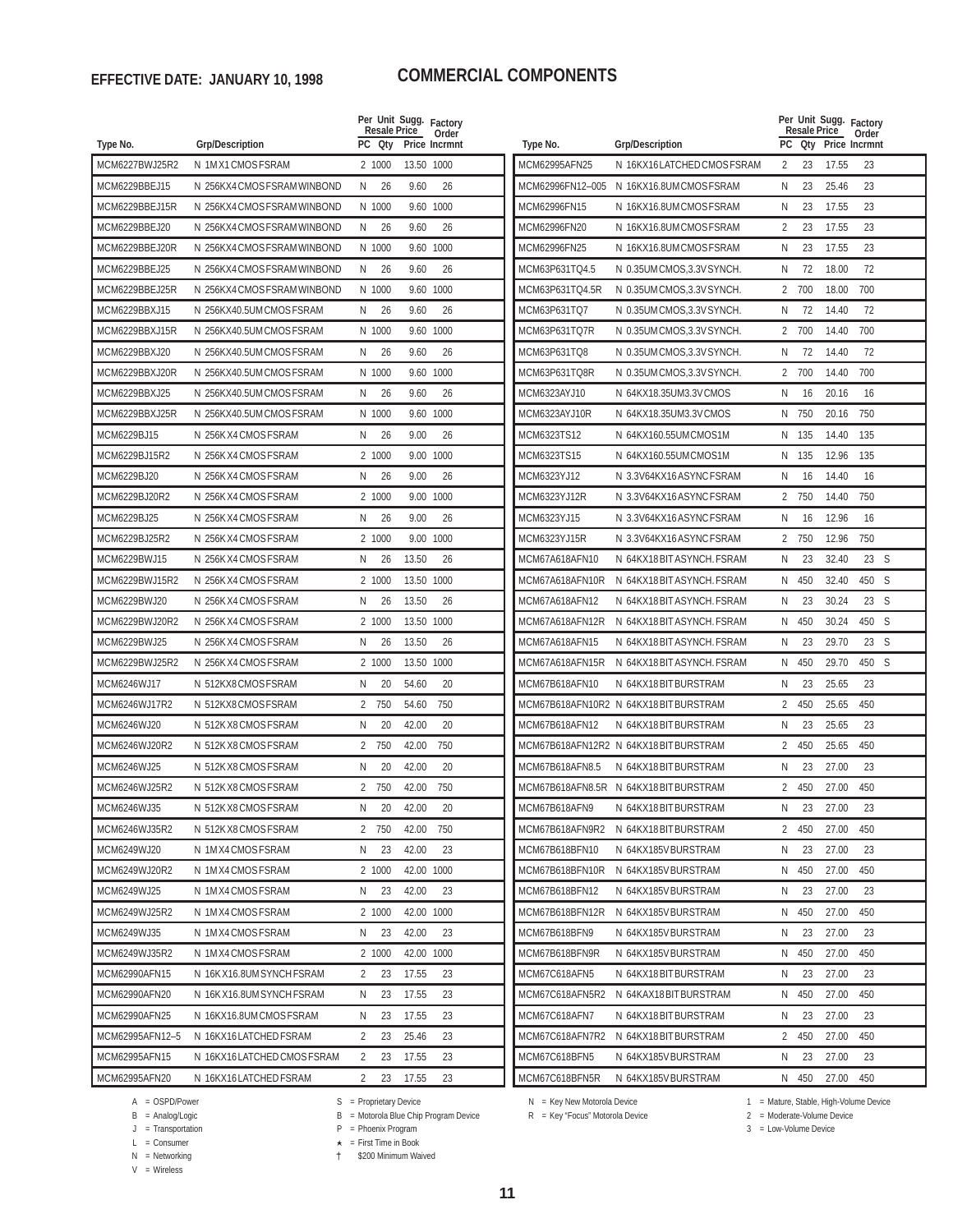|                 |                             | Per Unit Sugg. Factory<br><b>Resale Price</b><br>Order |               |                             | Per Unit Sugg. Factory<br>Resale Price Order |
|-----------------|-----------------------------|--------------------------------------------------------|---------------|-----------------------------|----------------------------------------------|
| Type No.        | <b>Grp/Description</b>      | PC Qty<br>Price Incrmnt                                | Type No.      | <b>Grp/Description</b>      | PC Qty Price Incrmnt                         |
| MCM67C618BFN7   | N 64KX185VBURSTRAM          | 23<br>27.00<br>23<br>N                                 | MCM6706DRJ8   | N 32KX80.45UMBICMOS5V       | 23<br>12.00<br>23<br>N<br>12.00 1000         |
| MCM67C618BFN7R  | N 64KX185VBURSTRAM          | 450<br>27.00<br>450<br>N                               | MCM6706DRJ8R  | N 32KX80.45UMBICMOS5V       | N 1000                                       |
| MCM67H618BFN10  | N 64KX185VBURSTRAM          | 23<br>27.00<br>23<br>N                                 | MCM6726BWJ10  | N 128KX8 SRAM, 0.5U BICMOS  | 23<br>38.40<br>23<br>N                       |
| MCM67H618BFN10R | N 64KX185VBURSTRAM          | 450<br>27.00<br>450<br>N                               | MCM6726BWJ10R | N 128KX8 SRAM, 0.5U BICMOS  | 2 1000<br>38.40 1000                         |
| MCM67H618BFN12  | N 64KX185VBURSTRAM          | 23<br>23<br>27.00<br>Ν                                 | MCM6726BWJ12  | N 128KX8 SRAM, 0.5U BICMOS  | 23<br>23<br>36.48<br>N                       |
| MCM67H618BFN12R | N 64KX185VBURSTRAM          | 450<br>450<br>27.00<br>N                               | MCM6726BWJ12R | N 128KX8 SRAM, 0.5U BICMOS  | 36.48 1000<br>2 1000                         |
| MCM67H618BFN9   | N 64KX185VBURSTRAM          | 27.00<br>23<br>23<br>Ν                                 | MCM6726BWJ15  | N 128KX8 SRAM.0.5U BICMOS   | 23<br>23<br>24.96<br>N                       |
| MCM67H618BFN9R  | N 64KX185VBURSTRAM          | 450<br>27.00<br>450<br>N.                              | MCM6726BWJ15R | N 128KX8 SRAM, 0.5U BICMOS  | 24.96 1000<br>2 1000                         |
| MCM67M618AFN10  | N 64KX18 BIT BURSTRAM FSRAM | 23<br>27.00<br>$\mathbf{1}$<br>N                       | MCM6726BWJ8   | N 128KX8 SRAM.0.5U BICMOS   | 23<br>53.76<br>23<br>N                       |
| MCM67M618AFN10R | N 64KX18BITBURSTRAMFSRAM    | 450<br>27.00<br>450<br>N.                              | MCM6726BWJ8R  | N 128KX8 SRAM, 0.5U BICMOS  | 53.76 1000<br>2 1000                         |
| MCM67M618AFN12  | N 64KX18 BIT BURSTRAM FSRAM | 23<br>27.00<br>$\mathbf{1}$<br>N                       | MCM6726CWJ6   | N 128KX8FSRAM, 0.5U BICMOS  | 23 S B<br>23<br>73.60<br>N                   |
| MCM67M618AFN12R | N 64KX18BITBURSTRAMFSRAM    | 450<br>27.00<br>450<br>N                               | MCM6726CWJ6R  | N 128KX8 FSRAM, 0.5U BICMOS | 2 1000<br>73.60 1000 S B                     |
| MCM67M618AFN9   | N 64KX18 BIT BURSTRAM FSRAM | 23<br>27.00<br>$\mathbf{1}$<br>N                       | MCM6726CWJ7   | N 128KX8FSRAM, 0.5U BICMOS  | 23 S B<br>23<br>64.77<br>N                   |
| MCM67M618AFN9R  | N 64KX18BITBURSTRAMFSRAM    | 450<br>27.00<br>450<br>Ν                               | MCM6726CWJ7R  | N 128KX8FSRAM, 0.5U BICMOS  | S B<br>2 1000<br>64.77 1000                  |
| MCM67M618BFN10  | N 64KX185VBURSTRAM          | 23<br>23<br>27.00<br>N                                 | MCM6726DWJ10  | N 128KX8FSRAM, 0.45UM       | N<br>23<br>38.40<br>23                       |
| MCM67M618BFN10R | N 64KX185VBURSTRAM          | 450<br>27.00<br>450<br>N                               | MCM6726DWJ10R | N 128KX8FSRAM.0.45UM        | 38.40 1000<br>N 1000                         |
| MCM67M618BFN12  | N 64KX185VBURSTRAM          | 27.00<br>23<br>23<br>N                                 | MCM6726DWJ12  | N 128KX8FSRAM, 0.45UM       | 23<br>23<br>36.48<br>N                       |
| MCM67M618BFN12R | N 64KX185VBURSTRAM          | 450<br>27.00<br>450<br>N                               | MCM6726DWJ12R | N 128KX8FSRAM, 0.45UM       | N 1000<br>36.48 1000                         |
| MCM67M618BFN9   | N 64KX185VBURSTRAM          | 23<br>27.00<br>23<br>Ν                                 | MCM6726DWJ15  | N 128KX8                    | 23<br>24.96<br>23<br>N                       |
| MCM67M618BFN9R  | N 64KX185VBURSTRAM          | 450<br>27.00<br>450<br>N                               | MCM6726DWJ15R | N 128KX8                    | N 1000<br>24.96 1000                         |
| MCM67Q709AZP10  | N 128KX9 BIT SYNCH. FSRAM   | 102<br>49.50<br>102 S<br>N                             | MCM6726DWJ8   | N 128KX8FSRAM, 0.45UM       | 23<br>53.76<br>23<br>N                       |
| MCM67Q709AZP12  | N 128KX9 BIT SYNCH. FSRAM   | 102 S<br>102<br>47.03<br>N.                            | MCM6726DWJ8R  | N 128KX8FSRAM, 0.45UM       | N 1000<br>53.76 1000                         |
| MCM67Q709ZP10   | N LAST ORDER DATE:03/27/98  | 102 S<br>102<br>49.50<br>N                             | MCM6729BWJ10  | N 256KX4 SRAM, 0.5U BICMOS  | 23<br>38.40<br>23<br>N                       |
| MCM67Q909ZP12   | N 512KX9 SEPARATE I/O SYNC  | S B<br>102<br>102<br>N<br>117.00                       | MCM6729BWJ10R | N 256KX4 SRAM, 0.5U BICMOS  | 38.40 1000<br>2 1000                         |
| MCM67Q909ZP12R  | N 512KX9 SEPARATE I/O SYNC  | 117.00<br>500 S B<br>$\overline{2}$<br>500             | MCM6729BWJ12  | N 256KX4 SRAM, 0.5U BICMOS  | 23<br>23<br>N<br>36.48                       |
| MCM6706BJ10     | N 32KX80.5UMBICMOSFSRAM     | 10.20<br>26<br>26<br>N.                                | MCM6729BWJ12R | N 256KX4 SRAM, 0.5U BICMOS  | 36.48 1000<br>2 1000                         |
| MCM6706BJ10R2   | N 32KX80.5UMBICMOSFSRAM     | N 1000<br>10.20 1000                                   | MCM6729BWJ15  | N 256KX4 SRAM, 0.5U BICMOS  | 23<br>23<br>24.96<br>N                       |
| MCM6706BJ8      | N 32KX80.5UMBICMOSFSRAM     | 26<br>12.00<br>26<br>N                                 | MCM6729BWJ15R | N 256KX4 SRAM, 0.5U BICMOS  | 2 1000<br>38.40 1000                         |
| MCM6706BJ8R2    | N 32KX80.5UMBICMOSFSRAM     | 12.00 1000<br>N 1000                                   | MCM6729BWJ8   | N 256KX4 SRAM, 0.5U BICMOS  | 23<br>53.76<br>23<br>N                       |
| MCM6706BRJ6     | N 32KX80.5UMBICMOSFSRAM     | 23<br>16.80<br>23<br>N                                 | MCM6729BWJ8R  | N 256KX4 SRAM, 0.5U BICMOS  | 2 1000<br>53.76 1000                         |
| MCM6706BRJ6R    | N 32KX80.5UMBICMOSFSRAM     | N 1000<br>16.80 1000                                   | MCM6729DWJ10  | N 256X4 FSRAM0.45UM BICMOS  | 23<br>23<br>38.40<br>N                       |
| MCM6706BRJ7     | N 32KX80.5UMBICMOSFSRAM     | 23<br>23<br>15.00<br>N.                                | MCM6729DWJ10R | N 256X4 FSRAM0.45UM BICMOS  | 38.40 1000<br>N 1000                         |
| MCM6706BRJ7R    | N 32KX80.5UMBICMOSFSRAM     | 15.00 1000<br>N 1000                                   | MCM6729DWJ12  | N 256X4 FSRAM0.45UM BICMOS  | 23<br>36.48<br>23<br>N                       |
| MCM6706BRJ8     | N 32KX80.5UMBICMOSFSRAM     | 23<br>12.00<br>23<br>N.                                | MCM6729DWJ12R | N 256X4 FSRAM0.45UM BICMOS  | N 1000<br>36.48 1000                         |
| MCM6706BRJ8R    | N 32KX80.5UMBICMOSFSRAM     | 12.00 1000<br>N 1000                                   | MCM6729DWJ15  | N 256X4FSRAM0.45UMBICMOS    | 23<br>24.96<br>23<br>N.                      |
| MCM6706DEJ10    | N 32KX80.45UMBICMOS         | 26<br>10.20<br>26<br>N                                 | MCM6729DWJ15R | N 256X4FSRAM0.45UMBICMOS    | N 1000<br>24.96 1000                         |
| MCM6706DEJ10R   | N 32KX80.45UMBICMOS         | N 1000<br>10.20 1000                                   | MCM6729DWJ8   | N 256X4 FSRAM0.45UM BICMOS  | 23<br>53.76<br>23<br>N                       |
| MCM6706DEJ12    | N 32KX80.45UMBICMOS         | 10.20<br>26<br>26<br>Ν                                 | MCM6729DWJ8R  | N 256X4 FSRAM0.45UM BICMOS  | N 1000<br>53.76 1000                         |
| MCM6706DEJ12R   | N 32KX80.45UMBICMOS         | N 1000<br>10.20 1000                                   | MCM68A10CP    | J LAST ORDER DATE:06/10/98  | N 15<br>15<br>4.13                           |
| MCM6706DEJ8     | N 32KX80.45UMBICMOS         | 26<br>12.00<br>26<br>N                                 | MCM68B10P     | J LAST ORDER DATE:06/10/98  | 15<br>3.27<br>15<br>2                        |
| MCM6706DEJ8R    | N 32KX80.45UMBICMOS         | 12.00 1000<br>N 1000                                   | MCM69C232TQ20 | N 4K X640.41 UMBICMOS       | 72 S B<br>72<br>N<br>37.80                   |
| MCM6706DRJ6     | N 32KX80.45UMBICMOS5V       | 16.80<br>23<br>N<br>23                                 | MCM69C432TQ20 | N H17C16KX64 CAM (0.38UM)   | 72<br>97.20<br>B<br>N<br>$72 \star$          |
| MCM6706DRJ6R    | N 32KX80.45UMBICMOS5V       | 16.80 1000<br>N 1000                                   | MCM69D536TQ8  | N 32KX360.45UMBICMOS        | 40<br>40 S B<br>N<br>49.50                   |
|                 |                             |                                                        |               |                             | 500 S B                                      |
| MCM6706DRJ7     | N 32KX80.45UMBICMOS5V       | 15.00<br>23<br>23<br>N                                 | MCM69D536TQ8R | N 32KX360.45UMBICMOS        | N 500<br>49.50                               |
| MCM6706DRJ7R    | N 32KX80.45UMBICMOS5V       | N 1000<br>15.00 1000                                   | MCM69D618TQ8  | N 64KX180.45UMDUALADD.      | 72<br>49.50<br>72 S B<br>N                   |

A = OSPD/Power external states and S = Proprietary Device N = Key New Motorola Device 1 = Mature, Stable, High-Volume Device

- 
- 

 $L = \text{Consumer}$ <br>  $N = \text{Networking}$ <br>  $V = \text{Wireless}$ 

B = Analog/Logic entropy of the Motorola Blue Chip Program Device R = Key "Focus" Motorola Device 2 = Moderate-Volume Device

- J = Transportation P = Phoenix Program 3 = Low-Volume Device
- $L =$  Consumer  $\star =$  First Time in Book
- N = Networking extensive that the state of the state of the state of the state of the state of the state of the state of the state of the state of the state of the state of the state of the state of the state of the state
- 
-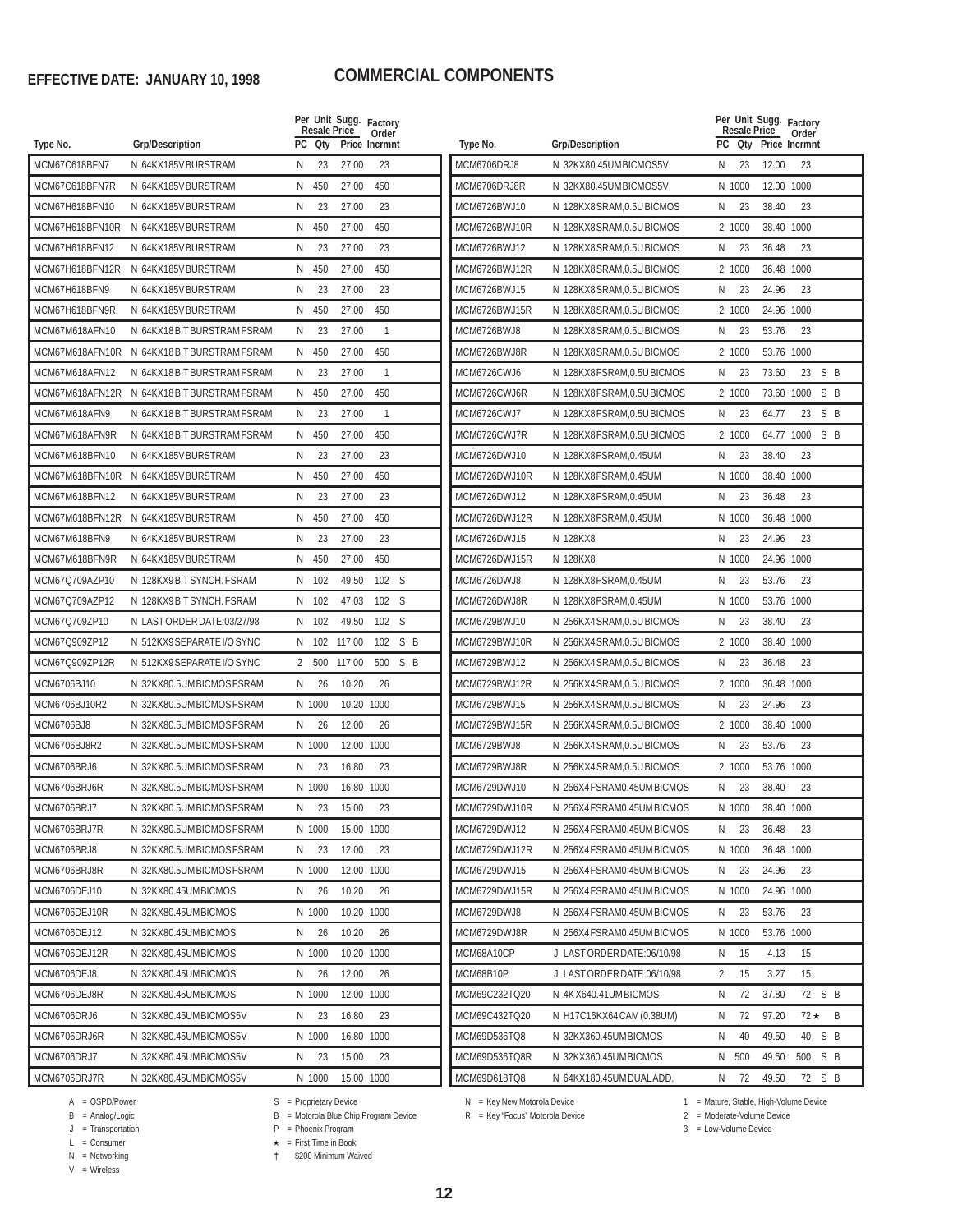|                 |                                            | Per Unit Sugg. Factory<br><b>Resale Price</b> |                  |                                              | Per Unit Sugg. Factory<br><b>Resale Price</b> |
|-----------------|--------------------------------------------|-----------------------------------------------|------------------|----------------------------------------------|-----------------------------------------------|
| Type No.        | <b>Grp/Description</b>                     | Order<br>PC Qtv<br>Price Incrmnt              | Type No.         | <b>Grp/Description</b>                       | Order<br>PC Qty Price Incrmnt                 |
| MCM69D618TQ8R   | N 64KX180.45UMDUALADD.                     | 700 S B<br>N 700<br>49.50                     | MCM69F737ZP8     | N 128KX364M3.3V                              | 84 140.58<br>84<br>N                          |
| MCM69F536ATQ10  | N 32KX36 BIT FLOW-THROUGH                  | 72<br>27.36<br>72<br>N                        | MCM69F737ZP8.5   | N 128K X364M3.3V                             | 84 123.75<br>84<br>N                          |
| MCM69F536ATQ10R | N 32KX36 BIT FLOW-THROUGH                  | 2 700<br>700<br>27.36                         | MCM69F737ZP8.5R  | N 128KX36,4M3.3V                             | 500 123.75<br>500<br>2                        |
| MCM69F536ATO12  | N 32KX36 BIT FLOW-THROUGH                  | 72<br>72<br>27.36<br>N                        | MCM69F737ZP8R    | N 128KX36,4M3.3V                             | 2 500 140.58<br>500                           |
| MCM69F536ATQ12R | N 32KX36 BIT FLOW-THROUGH                  | 700<br>2 700<br>27.36                         | MCM69F819TQ7.5   | N 256KX184MFLOW-THROUGH                      | 72<br>72 153.00<br>N                          |
| MCM69F536ATQ8.5 | N 32KX36 BIT FLOW-THROUGH                  | 72<br>72<br>28.80<br>N                        | MCM69F819TQ7.5R  | N 256KX184MFLOW-THROUGH                      | 700<br>N 700 153.00                           |
|                 | MCM69F536ATQ8.5R N 32KX36 BIT FLOW-THROUGH | 700<br>2 700<br>28.80                         | MCM69F819TQ8     | N 256KX184MFLOW-THROUGH                      | 72<br>72 131.58<br>N                          |
| MCM69F536ATQ9   | N 32KX36 BIT FLOW-THROUGH                  | 72<br>28.80<br>72<br>N                        | MCM69F819TQ8.5   | N 256KX184MFLOW-THROUGH                      | 72<br>72 114.75<br>N.                         |
| MCM69F536ATQ9R  | N 32KX36 BIT FLOW-THROUGH                  | 2 700<br>28.80<br>700                         | MCM69F819TQ8.5R  | N 256KX184MFLOW-THROUGH                      | N 700 114.75<br>700                           |
| MCM69F536BTQ10  | N 32KX36 BIT FLOW-THROUGH                  | 72<br>27.36<br>72<br>N                        | MCM69F819TQ8R    | N 256KX184MFLOW-THROUGH                      | 700<br>N 700 131.58                           |
| MCM69F536BTQ10R | N 32KX36 BIT FLOW-THROUGH                  | 700<br>27.36<br>700<br>$\overline{2}$         | MCM69F819ZP7.5   | N 256KX184MFLOW-THROUGH                      | 84 153.00<br>84<br>N                          |
| MCM69F536BTQ12  | N 32KX36 BIT FLOW-THROUGH                  | 27.36<br>72<br>72<br>N                        | MCM69F819ZP7.5R  | N 256KX184MFLOW-THROUGH                      | 500<br>500 162.00<br>2                        |
| MCM69F536BTQ12R | N 32KX36 BIT FLOW-THROUGH                  | 700<br>2 700<br>27.36                         | MCM69F819ZP8     | N 256KX184MFLOW-THROUGH                      | 84 140.58<br>84<br>N                          |
| MCM69F536BTQ8.5 | N 32KX36 BIT FLOW-THROUGH                  | 72<br>72<br>28.80<br>N                        | MCM69F819ZP8.5   | N 256KX184MFLOW-THROUGH                      | 84 123.75<br>84<br>N                          |
|                 | MCM69F536BTQ8.5R N 32KX36 BIT FLOW-THROUGH | 700<br>2 700<br>28.80                         | MCM69F819ZP8.5R  | N 256KX184MFLOW-THROUGH                      | 2 500 123.75<br>500                           |
| MCM69F536BTQ9   | N 32KX36 BIT FLOW-THROUGH                  | 72<br>72<br>28.80<br>N                        | MCM69F819ZP8R    | N 256KX184MFLOW-THROUGH                      | 2 500 140.58<br>500                           |
| MCM69F536BTQ9R  | N 32KX36 BIT FLOW-THROUGH                  | 2 700<br>28.80<br>700                         | MCM69P536ATQ4.5  | N 32KX36 BIT PIPLINED FSRAM                  | 72<br>46.80<br>72<br>N                        |
| MCM69F536CTQ10  | N 32KX360.38UMBICMOS3.3                    | 72<br>27.36<br>72<br>N                        |                  | MCM69P536ATO4.5R N 32KX36 BIT PIPLINED ESRAM | 2 700<br>46.80<br>700                         |
| MCM69F536CTQ10R | N 32KX360.38UMBICMOS3.3                    | 700<br>27.36<br>700<br>N                      | MCM69P536ATQ5    | N 32KX36 BIT PIPLINED FSRAM                  | 72<br>37.44<br>72<br>N                        |
| MCM69F536CTQ12  | N 32KX360.38UMBICMOS3.3                    | 27.36<br>72<br>72<br>N                        | MCM69P536ATQ5R   | N 32KX36 BIT PIPLINED FSRAM                  | 37.44<br>700<br>2 700                         |
| MCM69F536CTQ12R | N 32KX360.38UMBICMOS3.3                    | N 700<br>700<br>27.36                         | MCM69P536ATQ6    | N 32KX36 BIT PIPLINED FSRAM                  | 32.76<br>72<br>72<br>N                        |
| MCM69F536CTQ8.5 | N 32KX360.38UMBICMOS3.3                    | 72<br>72<br>28.80<br>N                        | MCM69P536ATQ6R   | N 32KX36 BIT PIPLINED FSRAM                  | 700<br>2 700<br>32.76                         |
|                 | MCM69F536CTQ8.5R N 32KX360.38UMBICMOS3.3   | 700<br>N 700<br>28.80                         | MCM69P536ATQ7    | N 32KX36 BIT PIPLINED FSRAM                  | 72<br>32.76<br>72<br>N                        |
| MCM69F536CTQ9   | N 32KX360.38UMBICMOS3.3                    | 72<br>28.80<br>72<br>N                        | MCM69P536ATQ7R   | N 32KX36 BIT PIPLINED FSRAM                  | 2 700<br>32.76<br>700                         |
| MCM69F536CTQ9R  | N 32KX360.38UMBICMOS3.3                    | N 700<br>28.80<br>700                         | MCM69P536BTQ4.5  | N 32KX36 BIT PIPELINED                       | 72<br>N<br>72<br>46.80                        |
| MCM69F618ATQ10  | N 64KX18 BIT FLOW-THROUGH                  | 72<br>27.36<br>72<br>N.                       |                  | MCM69P536BTQ4.5R N 32KX36BITPIPELINED        | 2 700<br>46.80<br>700                         |
| MCM69F618ATQ12  | N 64KX18 BIT FLOW-THROUGH                  | 27.36<br>72<br>N<br>72                        | MCM69P536BTQ5    | N 32KX36 BIT PIPELINED                       | 72<br>37.44<br>72<br>N                        |
| MCM69F618ATQ8.5 | N 64KX18 BIT FLOW-THROUGH                  | 28.80<br>72<br>N<br>72                        | MCM69P536BTQ5R   | N 32KX36 BIT PIPELINED                       | 37.44<br>700<br>2 700                         |
| MCM69F618ATQ9   | N 64KX18 BIT FLOW-THROUGH                  | 28.80<br>72<br>72<br>N                        | MCM69P536BTQ6    | N 32KX36 BIT PIPELINED                       | 32.76<br>72<br>N<br>72                        |
| MCM69F618CTO10  | N 64KX180.38UMBICMOS3.3V                   | 72<br>27.36<br>72<br>N                        | MCM69P536BTO6R   | N 32KX36 BIT PIPELINED                       | 700<br>2 700<br>32.76                         |
|                 | MCM69F618CTQ10R N 64KX180.38UMBICMOS3.3V   | N 700<br>27.36<br>700                         | MCM69P536BTQ7    | N 32KX36BITPIPELINED                         | 72<br>32.76<br>72<br>N                        |
| MCM69F618CTQ12  | N 64KX180.38UMBICMOS3.3V                   | N 72<br>27.36<br>72                           | MCM69P536BTQ7R   | N 32KX36 BIT PIPELINED                       | 32.76 700<br>2 700                            |
|                 | MCM69F618CTQ12R N 64KX180.38UMBICMOS3.3V   | N 700<br>27.36<br>700                         | MCM69P536CTQ4.5  | N 32KX36 BIT PIPLINED FSRAM                  | 72<br>72<br>46.80<br>N.                       |
| MCM69F618CTQ8.5 | N 64KX180.38UMBICMOS3.3V                   | 72<br>28.80<br>72<br>N                        |                  | MCM69P536CTQ4.5R N 32KX36 BIT PIPLINED FSRAM | 700<br>N 700<br>46.80                         |
|                 | MCM69F618CTQ8.5R N 64KX180.38UMBICMOS3.3V  | N 700<br>28.80<br>700                         | MCM69P536CTQ5    | N 32KX36 BIT PIPLINED FSRAM                  | 72<br>46.80<br>72<br>N                        |
| MCM69F618CTQ9   | N 64KX180.38UMBICMOS3.3V                   | 72<br>28.80<br>72<br>N                        | MCM69P536CTQ5R   | N 32KX36 BIT PIPLINED FSRAM                  | N 700<br>46.80<br>700                         |
| MCM69F618CTQ9R  | N 64KX180.38UMBICMOS3.3V                   | 700<br>28.80<br>700<br>N.                     | MCM69P536CTQ6    | N 32KX36 BIT PIPLINED FSRAM                  | 46.80<br>72<br>N<br>72                        |
| MCM69F737TQ7.5  | N 128K X364M3.3V                           | 72 153.00<br>72<br>N                          | MCM69P536CTQ6R   | N 32KX36 BIT PIPLINED FSRAM                  | 700<br>46.80<br>N 700                         |
| MCM69F737TQ7.5R | N 128K X36,4M3.3V                          | 700<br>700 153.00<br>N                        | MCM69P536CTQ7    | N 32KX36 BIT PIPLINED FSRAM                  | 72<br>72<br>46.80<br>N                        |
| MCM69F737TQ8    | N 128K X364M3.3V                           | 72 131.58<br>72<br>N                          | MCM69P536CTQ7R   | N 32KX36 BIT PIPLINED FSRAM                  | N 700<br>46.80<br>700                         |
| MCM69F737TQ8.5  | N 128K X364M3.3V                           | 72 114.75<br>72<br>N                          | MCM69P618ATQ4.5  | N 64KX18BIT PIPELINE                         | 72<br>46.80<br>72<br>N                        |
| MCM69F737TQ8.5R | N 128K X36,4M3.3V                          | 700<br>700 114.75<br>N.                       | MCM69P618ATQ4.5R | N 64KX18BITPIPELINE3.3V                      | 46.80<br>700<br>2 700                         |
| MCM69F737TQ8R   | N 128K X36,4M3.3V                          | 700<br>700 131.58<br>N.                       | MCM69P618ATQ5    | N 64KX18 BIT PIPELINE                        | 72<br>37.44<br>72<br>N                        |
| MCM69F737ZP7.5  | N 128K X364M3.3V                           | 84 153.00<br>84<br>N                          | MCM69P618ATQ5R   | N 64KX18BIT PIPELINE                         | 2 700<br>37.44<br>700                         |
| MCM69F737ZP7.5R | N 128K X36,4M3.3V                          | 500<br>2 500 162.00                           | MCM69P618ATQ6    | N 64KX18BIT PIPELINE                         | N 72<br>32.76<br>72                           |

- 
- 
- 
- $L = \text{Consumer}$ <br>  $N = \text{Networking}$ <br>  $V = \text{Wireless}$

B = Analog/Logic entropyrology by B = Motorola Blue Chip Program Device R = Key "Focus" Motorola Device 2 = Moderate-Volume Device

 $L =$  Consumer  $\star =$  First Time in Book

N = Networking - and the state of the state of the state of the state of the state of the state of the state of the state of the state of the state of the state of the state of the state of the state of the state of the st

A = OSPD/Power external states and S = Proprietary Device N = Key New Motorola Device 1 = Mature, Stable, High-Volume Device

J = Transportation P = Phoenix Program 3 = Low-Volume Device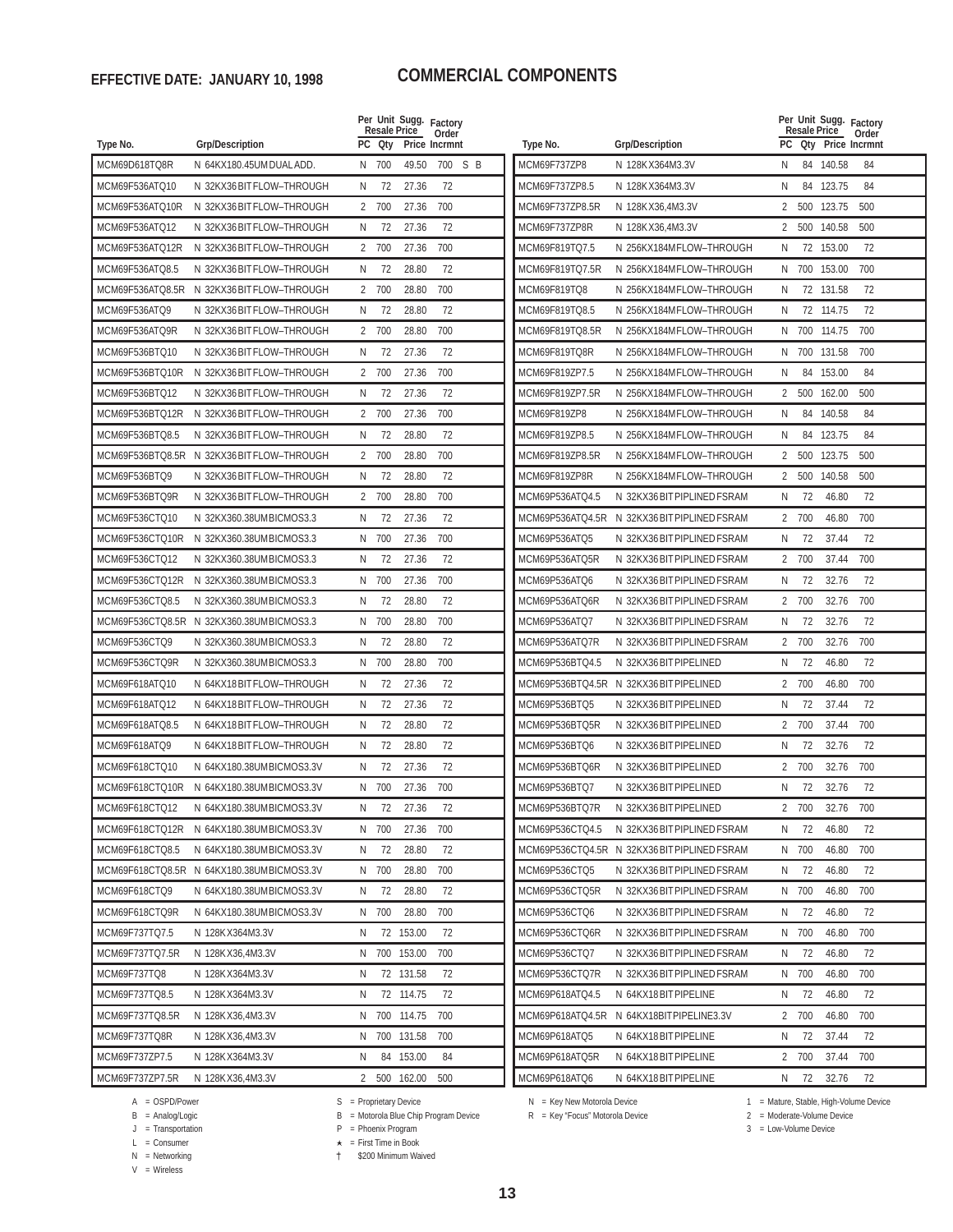|                 |                                       | Per Unit Sugg. Factory<br><b>Resale Price</b><br>Order |                    |                        | Per Unit Sugg. Factory<br><b>Resale Price</b><br>Order |
|-----------------|---------------------------------------|--------------------------------------------------------|--------------------|------------------------|--------------------------------------------------------|
| Type No.        | <b>Grp/Description</b>                | PC Qty<br>Price Incrmnt                                | Type No.           | <b>Grp/Description</b> | $\overline{PC}$ Qty<br>Price Incrmnt                   |
| MCM69P618ATQ6R  | N 64KX18BIT PIPELINE                  | 2 700<br>32.76<br>700                                  | MCM6929AWJ10       | N 3.3V256KX4MOS11 REV. | 23<br>29.25<br>23<br>N                                 |
| MCM69P618ATQ7   | N 64KX18BIT PIPELINE                  | 72<br>72<br>32.76<br>N                                 | MCM6929AWJ10R      | N 3.3V256KX4MOS11 REV. | N 1000<br>29.25 1000                                   |
| MCM69P618ATQ7R  | N 64KX18BITPIPELINE                   | 700<br>32.76<br>700<br>$\mathbf{2}$                    | MCM6929AWJ12       | N 3.3V256KX4MOS11 REV. | 23<br>27.00<br>23<br>N                                 |
| MCM69P618CTQ4.5 | N 64KX18BIT PIPELINE                  | 72<br>72<br>46.80<br>N                                 | MCM6929AWJ12R      | N 3.3V256KX4MOS11 REV. | N 1000<br>27.00 1000                                   |
|                 | MCM69P618CTQ4.5R N 64KX18BIT PIPELINE | 700<br>700<br>46.80<br>N                               | MCM6929AWJ15       | N 3.3V256KX4MOS11 REV. | 23<br>23<br>27.00<br>N                                 |
| MCM69P618CTQ5   | N 64KX18 BIT PIPELINE                 | 72<br>72<br>46.80<br>N                                 | MCM6929AWJ15R      | N 3.3V256KX4MOS11 REV. | 27.00 1000<br>N 1000                                   |
| MCM69P618CTO5R  | N 64KX18BIT PIPELINE                  | 700<br>700<br>N<br>46.80                               | MCM6929AWJ8        | N 3.3V256KX4MOS11 REV. | 23<br>45.00<br>23<br>N                                 |
| MCM69P618CTQ6   | N 64KX18BIT PIPELINE                  | 46.80<br>72<br>72<br>N                                 | MCM6929AW.J8R      | N 3.3V256KX4MOS11 REV. | 45.00 1000<br>N 1000                                   |
| MCM69P618CTQ6R  | N 64KX18BIT PIPELINE                  | 700<br>700<br>46.80<br>N                               | MCM6929WJ10        | N 256KX4FSRAM3.3V0.5UM | 23<br>29.25<br>23<br>N                                 |
| MCM69P618CTQ7   | N 64KX18 BIT PIPELINE                 | 72<br>46.80<br>72<br>Ν                                 | MCM6929WJ10R       | N 256KX4FSRAM3.3V0.5UM | 2 1000<br>29.25 1000                                   |
| MCM69P618CTQ7R  | N 64KX18 BIT PIPELINE                 | 700<br>46.80<br>700<br>N                               | MCM6929WJ12        | N 256KX4FSRAM3.3V0.5UM | 23<br>27.00<br>23<br>N                                 |
| MCM69P737TQ4    | N 128KX364M3.3VPIPELINED              | 72 122.40<br>72<br>Ν                                   | MCM6929WJ12R       | N 256KX4FSRAM3.3V0.5UM | 27.00 1000<br>2 1000                                   |
| MCM69P737TQ4R   | N 128KX364M3.3VPIPELINED              | 700 122.40<br>700<br>N                                 | MCM6929WJ8         | N 256KX4FSRAM3.3V0.5UM | 23<br>45.00<br>23<br>N                                 |
| MCM69P737ZP3.5  | N 128KX364M3.3VPIPELINED              | 84<br>N<br>84<br>153.00                                | MCM6929WJ8R        | N 256KX4FSRAM3.3V0.5UM | 45.00 1000<br>2 1000                                   |
| MCM69P737ZP3.5R | N 128KX364M3.3VPIPELINED              | 500<br>153.00<br>500<br>2                              | MCM6946TS10        | N 512KX80.38UM3.3VSRAM | N 135 162.00<br>135                                    |
| MCM69P737ZP3.8  | N 128KX364M3.3VPIPELINED              | 84<br>N<br>84<br>153.00                                | MCM6946TS12        | N 512KX80.38UM3.3VSRAM | N 135 121.50<br>135                                    |
| MCM69P737ZP3.8R | N 128KX364M3.3VPIPELINED              | 500<br>153.00<br>500<br>2                              | MCM6946TS15        | N 512KX80.38UM3.3VSRAM | N 135 121.50<br>135                                    |
| MCM69P737ZP4    | N 128KX364M3.3VPIPELINED              | 84 122.40<br>84<br>N                                   | MCM6946TS8         | N 512KX80.38UM3.3VSRAM | N 135 324.00<br>135                                    |
| MCM69P737ZP4R   | N 128KX364M3.3VPIPELINED              | 500<br>122.40<br>500<br>$\overline{2}$                 | MCM6946YJ10        | N 512KX80.38UM3.3VSRAM | 20 162.00<br>20<br>N                                   |
| MCM69P819TQ4    | N 256KX184M3.3VPIPELINED              | 72 122.40<br>72<br>N                                   | MCM6946YJ10R       | N 512KX80.38UM3.3VSRAM | N 750 162.00<br>750                                    |
| MCM69P819TQ4R   | N 256KX184M3.3VPIPELINED              | 700 122.40<br>700<br>N                                 | MCM6946YJ12        | N 512KX80.38UM3.3VSRAM | 20 121.50<br>20<br>N                                   |
| MCM69P819ZP3.5  | N 256KX184M3.3VPIPELINED              | 84 153.00<br>84<br>N                                   | MCM6946YJ12R       | N 512KX80.38UM3.3VSRAM | N 750 121.50<br>750                                    |
| MCM69P819ZP3.5R | N 256KX184M3.3VPIPELINED              | 500<br>153.00<br>500<br>$\overline{2}$                 | MCM6946YJ15        | N 512KX80.38UM3.3VSRAM | N<br>20 121.50<br>20                                   |
| MCM69P819ZP3.8  | N 256KX184M3.3VPIPELINED              | 84<br>145.35<br>84<br>N                                | MCM6946YJ15R       | N 512KX80.38UM3.3VSRAM | 750<br>N 750 121.50                                    |
| MCM69P819ZP3.8R | N 256KX184M3.3VPIPELINED              | 500<br>500<br>$\overline{2}$<br>145.35                 | MCM6946YJ8         | N 512KX80.38UM3.3VSRAM | 20 324.00<br>20<br>N                                   |
| MCM69P819ZP4    | N 256KX184M3.3VPIPELINED              | 137.70<br>84<br>84<br>N                                | <b>MCM6946YJ8R</b> | N 512KX80.38UM3.3VSRAM | N 750 324.00<br>750                                    |
| MCM69P819ZP4R   | N 256KX184M3.3VPIPELINED              | 500<br>500<br>137.70<br>$\mathbf{2}$                   | MCM6949TS10        | N 1MX40.38UM3.3V SRAM  | N 135 162.00<br>135                                    |
| MCM69T618TQ5    | N 64KX18 PIPELINE CACHE               | 72<br>50.40<br>72 S<br>N                               | MCM6949TS12        | N 1MX40.38UM3.3V SRAM  | N 135<br>121.50<br>135                                 |
| MCM69T618TQ5R   | N 64KX18 PIPELINE CACHE               | 700 S<br>700<br>50.40<br>2                             | MCM6949TS15        | N 1MX40.38UM3.3V SRAM  | N 135 121.50<br>135                                    |
| MCM69T618ZP5    | N 64KX18 PIPELINE CACHE TAG           | 84<br>44.80<br>84 S<br>Ν                               | MCM6949TS8         | N 1MX40.38UM3.3V SRAM  | N 135 324.00<br>135                                    |
| MCM69T618ZP5R   | N 64KX18 PIPELINE CACHE TAG           | 2 500<br>500 S<br>44.80                                | MCM6949YJ10        | N 1MX40.38UM3.3V SRAM  | 16 162.00<br>23<br>N                                   |
| MCM6926AWJ10    | N 3.3V128KX8MOS11 REV.                | 29.25<br>23<br>23<br>N                                 | MCM6949YJ10R       | N 1MX40.38UM3.3V SRAM  | N 1000 162.00 1000                                     |
| MCM6926AWJ10R   | N 3.3V128KX8MOS11 REV.                | N 1000<br>29.25 1000                                   | MCM6949YJ12        | N 1MX40.38UM3.3V SRAM  | 16 121.50<br>23<br>N                                   |
| MCM6926AWJ12    | N 3.3V128KX8MOS11 REV.                | 23<br>27.00<br>23<br>N                                 | MCM6949YJ12R       | N 1MX40.38UM3.3V SRAM  | N 1000 121.50 1000                                     |
| MCM6926AWJ12R   | N 3.3V128KX8MOS11 REV.                | N 1000<br>27.00 1000                                   | MCM6949YJ15        | N 1MX40.38UM3.3V SRAM  | 23<br>N 16 121.50                                      |
| MCM6926AWJ15    | N 3.3V128KX8MOS11 REV.                | 23<br>27.00<br>23<br>N                                 | MCM6949YJ15R       | N 1MX40.38UM3.3V SRAM  | N 1000 121.50 1000                                     |
| MCM6926AWJ15R   | N 3.3V128KX8MOS11 REV.                | 27.00 1000<br>N 1000                                   | MCM6949YJ8         | N 1MX40.38UM3.3V SRAM  | 16 324.00<br>23<br>N                                   |
| MCM6926AWJ8     | N 3.3V128KX8MOS11 REV.                | 23<br>45.00<br>23<br>N                                 | MCM6949YJ8R        | N 1MX40.38UM3.3V SRAM  | N 1000 324.00 1000                                     |
| MCM6926AWJ8R    | N 3.3V128KX8MOS11 REV.                | N 1000<br>45.00 1000                                   | MCR08BT1           | A SOT223 SCR           | 2 1000<br>$\ddagger$<br>.62 1000                       |
| MCM6926WJ10     | N 128KX8FSRAM3.3V0.5UM                | 29.25<br>23<br>N<br>- 23                               | MCR08MT1           | A SOT223 SCR           | $\ddagger$<br>2 1000<br>.66 1000                       |
| MCM6926WJ10R    | N 128KX8FSRAM3.3V0.5UM                | 29.25 1000<br>2 1000                                   | MCR100-003         | A THYRSCR.8A100VTO92   | $\pm$<br>.26 5000<br>2 5000                            |
| MCM6926WJ12     | N 128KX8FSRAM3.3V0.5UM                | 27.00<br>23<br>N<br>23                                 | MCR100-006         | A THYR SCR.8A400V TO92 | $+$<br>1 5000<br>.32 5000                              |
| MCM6926WJ12R    | N 128KX8FSRAM3.3V0.5UM                | 27.00 1000<br>2 1000                                   | MCR100-008         | A THYR SCR.8A600V TO92 | $^\dagger$<br>1 5000<br>.36 5000                       |
| MCM6926WJ8      | N 128KX8FSRAM3.3V0.5UM                | 23<br>45.00<br>23<br>N                                 | MCR106-006         | A SCR4A400VCASE77      | $\ddagger$<br>500<br>1 500<br>.44                      |
| MCM6926WJ8R     | N 128KX8FSRAM3.3V0.5UM                | 2 1000<br>45.00 1000                                   | MCR106-008         | A SCR4A600VCASE77      | $^\mathrm{+}$<br>2 500<br>.48<br>500                   |

- 
- 

 $L = \text{Consumer}$ <br>  $N = \text{Networking}$ <br>  $V = \text{Wireless}$ 

B = Analog/Logic entropy of the Motorola Blue Chip Program Device R = Key "Focus" Motorola Device 2 = Moderate-Volume Device

- J = Transportation P = Phoenix Program 3 = Low-Volume Device
- $L =$  Consumer  $\star =$  First Time in Book
- N = Networking extensive that the state of the state of the state of the state of the state of the state of the state of the state of the state of the state of the state of the state of the state of the state of the state
- 
- 
- 

- 
-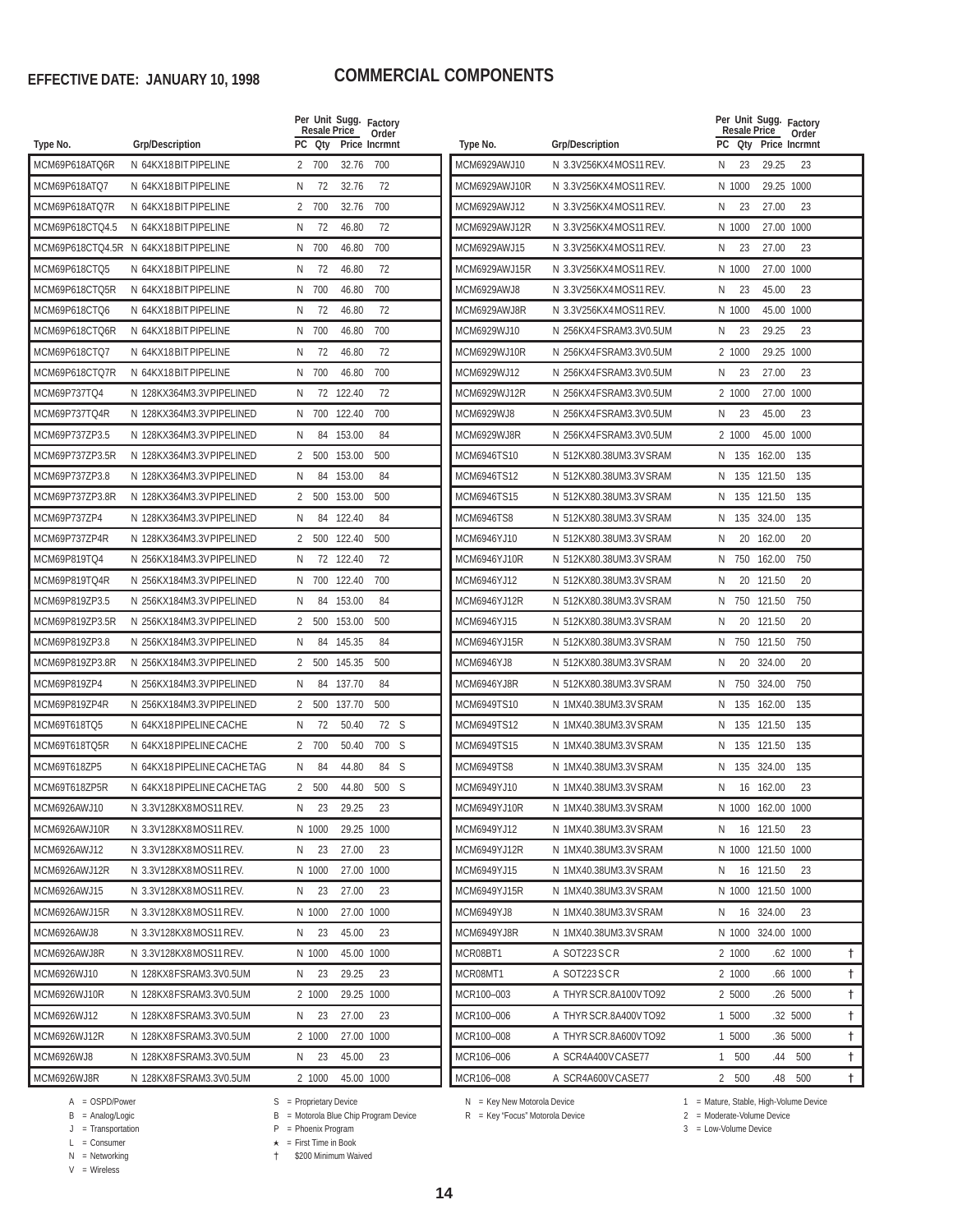| Type No.          | <b>Grp/Description</b>        | Per Unit Sugg. Factory<br><b>Resale Price</b><br>Order<br>PC<br>Oty<br>Price Incrmnt | Type No.         | <b>Grp/Description</b>             | Per Unit Sugg. Factory<br><b>Resale Price</b><br>Order<br>PC Qty<br>Price Incrmnt |
|-------------------|-------------------------------|--------------------------------------------------------------------------------------|------------------|------------------------------------|-----------------------------------------------------------------------------------|
| MCR12D            | A 12AMPS400VTO220SCR          | 50<br>50<br>$^{\dagger}$<br>Ν<br>.88                                                 | <b>MCT1413P</b>  | <b>B LIN PERIP DRVR ARRAY</b>      | 25<br>$^{\dagger}$<br>500<br>1<br>.61                                             |
| MCR12LD           | A 12AMP SCRTO220400V          | 50<br>.88<br>50<br>t<br>Ν                                                            | MCT1458CD        | <b>B DUALOPAMP</b>                 | 98<br>N<br>98<br>.48<br>$\ddagger$                                                |
| MCR12LM           | A 12AMP SCRTO220600V          | 50<br>.90<br>50<br>$^{\dagger}$<br>Ν                                                 | MCT1458CP1       | <b>B DUALOPAMP</b>                 | $\dagger$<br>N<br>50<br>.42 1000                                                  |
| MCR12LN           | A 12AMP SCRTO220800V          | 50<br>.94<br>50<br>Ν                                                                 | <b>MCT1458D</b>  | <b>B DUALOPAMP</b>                 | $\ddagger$<br>N<br>98<br>.52<br>98                                                |
| MCR12M            | A 12AMPS600VTO220SCR          | 50<br>.90<br>50<br>$\ddagger$<br>Ν                                                   | MCT1458DR2       | <b>B DUALOPAMP</b>                 | $\dagger$<br>2 2500<br>.57 2500                                                   |
| MCR12N            | A 12AMPS800VTO220SCR          | t<br>50<br>.94<br>50<br>Ν                                                            | MCT1458P1        | <b>B DUALOPAMP</b>                 | $\ddagger$<br>N<br>50<br>.45 1000                                                 |
| MCR16N            | A 16AMPSTO220SCR800V          | $^{\dagger}$<br>50<br>1.16<br>50<br>Ν                                                | MCT <sub>2</sub> | A OPTOISO XTR6-PIN DIP             | $^\dagger$<br>$\overline{2}$<br>50<br>.50<br>50                                   |
| MCR218-002        | A SCR8A50VTO220               | $^{\dagger}$<br>2 500<br>.76<br>500                                                  | MCT2E            | A OPTOISOLATOR6-PINDIP             | $\ddagger$<br>2<br>50<br>.50<br>50                                                |
| MCR218-004        | A SCR8A200VTO220              | 3 500<br>500<br>$^{\dagger}$<br>1.44                                                 | <b>MCT271</b>    | A OPTOISO XTR6-PIN DIP             | 50<br>$\dagger$<br>3<br>1.79<br>50                                                |
| MCR218-006        | A SCR8A400VTO220              | 500<br>500<br>$\ddagger$<br>1.48<br>3                                                | <b>MCT272</b>    | A OPTOISO XTR6-PIN DIP             | 50<br>1.79<br>$\dagger$<br>3<br>50                                                |
| MCR218-10FP       | A SCR8A800VISOTO220           | 500<br>$^{\dagger}$<br>3<br>500<br>2.79                                              | <b>MCT275</b>    | A OPTOISOXTR6PIN-DIP               | $^\dagger$<br>N<br>50<br>1.04<br>50                                               |
| <b>MCR218-6FP</b> | A SCR8A400VISOTO220           | 500<br>$\ddagger$<br>3<br>500<br>2.42                                                | <b>MCT4558CD</b> | B DUAL WIDEBAND OP AMP             | 98<br>.70<br>98<br>$\dagger$<br>N                                                 |
| <b>MCR218-8FP</b> | A SCR8A600VISOTO220           | 3<br>500<br>2.69<br>500                                                              | MCT4558CP1       | B DUAL WIDEBAND OP AMP             | $\ddagger$<br>50<br>.61 1000<br>N                                                 |
| MCR22-006         | A SCR1.5A400VTO92             | .36 5000<br>1 5000<br>$^{\dagger}$                                                   | <b>MCT4558VD</b> | B DUAL WIDEBAND OP AMP             | 98<br>$\ddagger$<br>N<br>98<br>.83                                                |
| MCR22-008         | A SCR1.5A600VTO92             | $^+$<br>2 5000<br>.40 5000                                                           | MC10ELT20D       | <b>B TTL TO DIFF PECL TRANSLTR</b> | S P<br>98<br>6.78<br>98<br>N                                                      |
| MCR22-6RLRA       | A SCR1.5A400VTO92             | $^{\dagger}$<br>2 2000<br>.36 2000                                                   | MC10ELT21D       | <b>B DIFF PECL TO TTL TRANSLTR</b> | 98<br>S P<br>Ν<br>6.78<br>98                                                      |
| MCR225-10FP       | A SCR25A800VISOTO220          | $^{\dagger}$<br>3 500<br>500<br>3.94                                                 | MC10ELT22D       | <b>B DUAL TTL TO DIFF PECL TRN</b> | 98<br>S P<br>6.78<br>98<br>1                                                      |
| <b>MCR225-2FP</b> | A SCR25A50VISOTO220           | 500<br>500<br>$^{\dagger}$<br>2.69<br>3                                              | MC10ELT22DR2     | <b>B DUAL TTL TO DIFF PECL TRN</b> | 2 2500<br>6.78 2500<br>S P                                                        |
| <b>MCR225-8FP</b> | A SCR25A600VISOTO220          | 500<br>500<br>$\ddagger$<br>1.80<br>1                                                | MC10ELT24D       | <b>B TTL TO DIFF ECL TRANS</b>     | 98<br>98<br>S P<br>N<br>6.78                                                      |
| MCR25D            | A 25AMPS SCR TO220            | 50<br>1.38<br>50<br>$^{\dagger}$<br>Ν                                                | MC10ELT25D       | <b>B DIFFERNTAL ECL TO TTL TRN</b> | S P<br>98<br>6.78<br>98<br>1                                                      |
| MCR25M            | A 25AMPS SCR TO220            | 50<br>$^{\dagger}$<br>50<br>1.40<br>Ν                                                | MC10ELT25DR2     | <b>B DIFFERNTAL ECL TO TTL TRN</b> | S P<br>N 2500<br>6.78 2500                                                        |
| MCR25N            | A 25AMPS SCR TO220            | 50<br>1.42<br>50<br>t<br>Ν                                                           | MC10ELT28D       | <b>B TTL TO DIFF PECL TRNS DIF</b> | S P<br>98<br>6.78<br>98<br>N                                                      |
| MCR264-004        | A SCR40A200VTO220             | 500<br>2.10<br>500<br>$^{\dagger}$<br>1                                              | MC10ELT28DR2     | <b>B TTL TO DIFF PECL TRNS DIF</b> | 2 2500<br>6.78 2500<br>S P                                                        |
| MCR264-006        | A SCR40A400VTO220             | t<br>2<br>500<br>2.14<br>500                                                         | MC10EL01D        | <b>B 4-INPUTOR/NOR</b>             | 98<br>8.33<br>98<br>$\mathbf{1}$                                                  |
| MCR264-008        | A SCR40A600VTO220             | $^{\dagger}$<br>2<br>500<br>2.18<br>500                                              | MC10EL01DR2      | <b>B 4-INPUTOR/NOR</b>             | 2 2500<br>8.33 2500                                                               |
| MCR265-004        | A SCR55A200VTO220             | $\ddagger$<br>500<br>500<br>1<br>2.50                                                | MC10EL04D        | B 2-INPUT AND/NAND                 | 98<br>8.33<br>98<br>$\mathbf{1}$                                                  |
| MCR265-006        | A SCR55A400VTO220             | 2 500<br>2.56<br>500<br>$^{\dagger}$                                                 | MC10EL04DR2      | <b>B 2-INPUT AND/NAND</b>          | 8.33 2500<br>2 2500                                                               |
| MCR265-008        | A SCR55A600VTO220             | $\ddagger$<br>500<br>2.64<br>500<br>1                                                | MC10EL05D        | <b>B 2-INPUT DIFF AND/NAND</b>     | 8.33<br>98<br>98<br>$\mathbf{1}$                                                  |
| MCR265-010        | A SCR55A800VTO220             | 2<br>500<br>2.96<br>500<br>$^{\dagger}$                                              | MC10EL05DR2      | <b>B 2-INPUT DIFF AND/NAND</b>     | 2 2500<br>8.33 2500                                                               |
| MCR310-010        | A SCR10A800VTO220             | 500<br>1.79<br>500<br>$^{\dagger}$<br>3                                              | MC10EL07D        | <b>B 2-INPUTXOR/XNOR</b>           | 98<br>2<br>98<br>8.33                                                             |
| MCR506-002        | A SCR6A50VCASE77              | 3<br>500<br>1.05<br>500<br>t                                                         | MC10EL07DR2      | <b>B 2-INPUTXOR/XNOR</b>           | 8.33 2500<br>2 2500                                                               |
| MCR68-002         | A SCR12A50VTO220              | $\ddagger$<br>2<br>500<br>1.20<br>500                                                | MC10EL11D        | B 1:2 DIFFERENTIAL CLCK DVR        | 98<br>8.33<br>98<br>$\mathbf{1}$                                                  |
| MCR69-002         | A SCR25A50VTO220              | $^+$<br>2 500<br>1.44 500                                                            | MC10EL11DR2      | <b>B 1:2 DIFFERENTIAL CLCK DVR</b> | 2 2500<br>8.33 2500                                                               |
| MCR703AT4         | A SCR4A100VD-PAKT/R           | $^{\dagger}$<br>2 2500<br>.64 2500                                                   | MC10EL12D        | <b>B DRIVER</b>                    | 98<br>$\overline{2}$<br>98<br>8.33                                                |
| MCR704AT4         | A SCR4A200VD-PAKT/R           | $^+$<br>2 2500<br>.66 2500                                                           | MC10EL12DR2      | <b>B DRIVER</b>                    | 2 2500<br>8.33 2500                                                               |
| MCR708A           | A SCR4A600VD-PAK              | 75<br>$^{\dagger}$<br>3 75<br>1.36                                                   | MC10EL15D        | B 1:4 CLOCK DISTRBUTON CHIP        | 8.33<br>48<br>48<br>N                                                             |
| MCR708AT4         | A SCR4A600VD-PAKT/R           | 2 2500<br>.72 2500<br>$\dagger$                                                      | MC10EL15DR2      | B 1:4 CLOCK DISTRBUTON CHIP        | 2 2500<br>8.33 2500                                                               |
| MCR72-003         | A SCR8A100VTO220              | 500<br>t.<br>3 500<br>1.60                                                           | MC10EL16D        | <b>B DIFFERENTIAL RECEIVER</b>     | 8.33<br>98<br>$\mathbf{1}$<br>98                                                  |
| MCR72-006         | A SCR8A400VTO220              | 2 500<br>500<br>$^{\dagger}$<br>.88                                                  | MC10EL16DR2      | <b>B DIFFERENTIAL RECEIVER</b>     | 8.33 2500<br>2 2500                                                               |
| MCR72-008         | A SCR8A600VTO220              | 2 500<br>.92<br>500<br>t                                                             | MC10EL31D        | <b>B DFLIPFLOPSET&amp;RESET</b>    | 1 98<br>8.33<br>98                                                                |
| MCR8N             | A 8AMPSTO220SCR800V           | 50<br>50<br>.80<br>$^{\dagger}$<br>N                                                 | MC10EL31DR2      | <b>B DFLIPFLOPSET&amp;RESET</b>    | 2 2500<br>8.33 2500                                                               |
| MCR8SD            | A 8AMP SENSITIVE SCR TO220    | $^{\dagger}$<br>50<br>50<br>N<br>.84                                                 | MC10EL32D        | B +2 DIVIDER DIFRNTAL INPUT        | 98<br>98<br>8.33<br>$\mathbf{1}$                                                  |
| MCR8SM            | A 8AMP SENSITIVE SCR TO220    | $^{\dagger}$<br>50<br>.88<br>50<br>Ν                                                 | MC10EL32DR2      | B +2 DIVIDER DIFRNTAL INPUT        | 8.33 2500<br>2 2500                                                               |
| MCR8SN            | A 8AMP SENSITIVE SCR TO220    | $^+$<br>50<br>.96<br>50<br>Ν                                                         | MC10EL33D        | B +4 DIVIDER DIFRNTAL INPUT        | 98<br>8.33<br>98<br>$\mathbf{1}$                                                  |
| MCT1413BP         | <b>B LIN PERIP DRVR ARRAY</b> | $^+$<br>25<br>.73 500<br>N                                                           | MC10EL33DR2      | B +4 DIVIDER DIFRNTAL INPUT        | 2 2500<br>8.33 2500                                                               |

J = Transportation P = Phoenix Program 3 = Low-Volume Device

- 
- $L = \text{Consumer}$ <br>  $N = \text{Networking}$ <br>  $V = \text{Wireless}$

B = Analog/Logic entropyrology by B = Motorola Blue Chip Program Device R = Key "Focus" Motorola Device 2 = Moderate-Volume Device

 $L =$  Consumer  $\star =$  First Time in Book

N = Networking - and the state of the state of the state of the state of the state of the state of the state of the state of the state of the state of the state of the state of the state of the state of the state of the st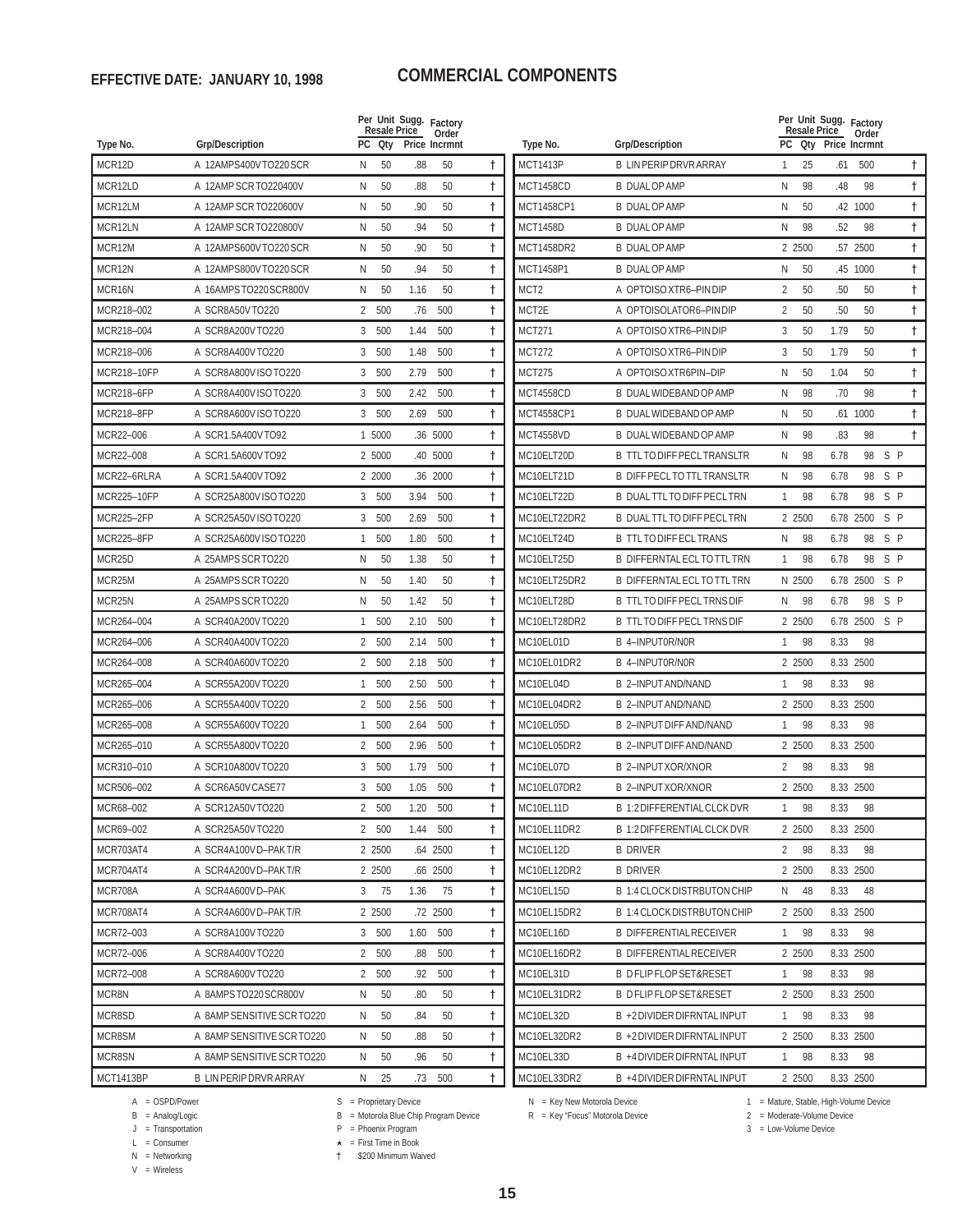|                     |                                    | Per Unit Sugg. Factory<br><b>Resale Price</b> |                     |                                    | Per Unit Sugg. Factory<br><b>Resale Price</b> |
|---------------------|------------------------------------|-----------------------------------------------|---------------------|------------------------------------|-----------------------------------------------|
| Type No.            | <b>Grp/Description</b>             | Order<br>PC Qty<br>Price Incrmnt              | Type No.            | <b>Grp/Description</b>             | Order<br>PC Qtv<br>Price Incrmnt              |
| MC10EL34D           | B DIVDE BY2,4,8 CLOCK GEN          | 48<br>8.33<br>48<br>N                         | MC10E157FNR2        | B 4-BIT2:1 MULTIPLEXER             | 21.92<br>500<br>N 500                         |
| MC10EL35D           | <b>B J-KFLIPFLOP</b>               | 98<br>8.33<br>98<br>2                         | <b>MC10E158FN</b>   | B 5-BIT2:1MULTIPLEXER              | 21.92<br>37<br>37<br>N                        |
| MC10EL35DR2         | <b>B J-KFLIPFLOP</b>               | 8.33 2500<br>2 2500                           | <b>MC10E158FNR2</b> | B 5-BIT2:1 MULTIPLEXER             | 21.92<br>500<br>2<br>500                      |
| MC10EL51D           | <b>B DIFF CLOCK D FLIP FLOP</b>    | 98<br>98<br>8.33<br>2                         | <b>MC10E163FN</b>   | B 2-BIT8:1MULTIPLEXER              | 21.92<br>37<br>2<br>37                        |
| MC10EL51DR2         | <b>B DIFF CLOCK D FLIP FLOP</b>    | 2 2500<br>8.33 2500                           | MC10E163FNR2        | B 2-BIT8:1 MULTIPLEXER             | 2 500<br>21.92<br>500                         |
| MC10EL52D           | <b>B DIFF DATA/D FLIP FLOP</b>     | $\overline{2}$<br>98<br>8.33<br>98            | MC10E164FN          | B 16:1 MULTIPLEXER                 | 2<br>37<br>21.92<br>37                        |
| MC10EL52DR2         | <b>B DIFF DATA/D FLIP FLOP</b>     | 2 2500<br>8.33 2500                           | MC10E164FNR2        | B 16:1 MULTIPLEXER                 | 500<br>N 500<br>21.92                         |
| MC10EL57D           | <b>B 4:1 DIFFERENTIAL MULTIPLX</b> | 8.33<br>48<br>48<br>1                         | MC10E1651FN         | <b>B DUAL HIGH PERF COMPARTOR</b>  | 46 S P<br>2<br>43.92<br>46                    |
| MC10EL57DR2         | <b>B 4:1 DIFFERENTIAL MULTIPLX</b> | 8.33 2500<br>2 2500                           | MC10E1652FN         | B DUALHIGHPREFORMCOMPRAT           | 46 S P<br>43.92<br>2<br>46                    |
| MC10EL58D           | <b>B 2:1 MULTIPLLEXER</b>          | 8.33<br>98<br>1<br>98                         | MC10E166FN          | <b>B 9-BITMAGNITUDE COMP</b>       | 25.67<br>37<br>N<br>37                        |
| MC10EL58DR2         | B 2:1 MULTIPLLEXER                 | 8.33 2500<br>2 2500                           | MC10E167FN          | B 6-BIT2:1MUX-REGISTER             | 2<br>37<br>25.67<br>37                        |
| MC10EL89D           | <b>B COAXIAL CABLE DRIVER</b>      | 98<br>98<br>8.33<br>1                         | <b>MC10E171FN</b>   | B 3-BIT4:1 MULTIPLEXER             | 21.92<br>37<br>2<br>37                        |
| MC10EL89DR2         | <b>B COAXIAL CABLE DRIVER</b>      | 8.33 2500<br>2 2500                           | <b>MC10E171FNR2</b> | B 3-BIT4:1 MULTIPLEXER             | 500<br>2 500<br>21.92                         |
| MC10E016FN          | <b>B 8-BIT SYNCH BIN UP COUNT</b>  | 37<br>37<br>22.50<br>$\mathbf{1}$             | <b>MC10E175FN</b>   | <b>B 9-BIT LATCH WITH PARITY</b>   | 37<br>2<br>37<br>25.67                        |
| MC10E101FN          | <b>B 4-BIT INPUT OR/NOR GATE</b>   | 37<br>18.33<br>37<br>$\mathbf{1}$             | MC10E195FN          | B PROGRAMMABLE DELAY CHIP          | 37<br>37<br>29.17<br>1                        |
| MC10E101FNR2        | <b>B 4-BIT INPUT OR/NOR GATE</b>   | 500<br>18.33<br>500<br>2                      | <b>MC10E196FN</b>   | B PRGRMBLDELAY CHP10H COM          | 37<br>2<br>37<br>29.17                        |
| MC10E104FN          | B 5-BIT2-IN AND/NAND GATE          | 37<br>18.33<br>37<br>1                        | MC10E197FN          | <b>B HARD DISK DATA SEPARATOR</b>  | 2<br>37<br>29.17<br>37                        |
| MC10E104FNR2        | B 5-BIT2-IN AND/NAND GATE          | 500<br>18.33<br>500<br>$\mathbf{2}$           | <b>MC10E211FN</b>   | <b>B 6BIT DIFRNTL CLK DRVR</b>     | 37<br>37<br>21.88<br>N                        |
| MC10E107FN          | B 5-BIT2-IN XOR/NOR GATE           | 37<br>37<br>18.33<br>N                        | MC10E211FNR2        | <b>B 6-BIT DIFRNTAL CLK DRVER</b>  | 500<br>21.97<br>500<br>N                      |
| MC10E107FNR2        | B 5-BIT2-IN XOR/NOR GATE           | 500<br>500<br>18.33<br>2                      | MC10E212FN          | <b>B 3BIT SCAN REGIST ADD/DRIV</b> | 18.33<br>37<br>37<br>N                        |
| <b>MC10E111FN</b>   | B 1:9 DIFFERENTIAL CLOCK DR        | 37<br>37<br>21.88<br>1                        | <b>MC10E337FN</b>   | B 3-BIT SCAN REGIST BUS TRA        | 37<br>21.92<br>37<br>N                        |
| <b>MC10E111FNR2</b> | <b>B 1:9 DIFFERENTIAL CLOCK DR</b> | 500<br>500<br>21.97<br>$\mathbf{2}$           | MC10E337FNR2        | <b>B 3-BIT SCAN REGIST BUS TRA</b> | 21.92<br>500<br>2 500                         |
| <b>MC10E112FN</b>   | B 4-BIT DRVR COMMON ENABLE         | 37<br>37<br>18.33<br>Ν                        | MC10E404FN          | B 4-B DIFFERENTIAL AND/NAND        | 37<br>2<br>37<br>18.33                        |
| MC10E116FN          | <b>B 5-BIT DIFF LINE RECEIVER</b>  | 37<br>18.33<br>37<br>1                        | MC10E411FN          | B 1:9 DIFF RAMBUS CLK DR.          | 37<br>37<br>21.88<br>N                        |
| MC10E116FNR2        | <b>B 5-BIT DIFF LINE RECEIVER</b>  | 500<br>18.33<br>500<br>2                      | MC10E411FNR2        | B 1:9 DIFF RAMBUS CLK DR.          | 500<br>2<br>500<br>21.97                      |
| MC10E122FN          | B 9-BIT BUFFER                     | 37<br>18.33<br>37<br>2                        | MC10E416FN          | <b>B QUINT DIFF LINE RECVR</b>     | 37<br>18.33<br>37<br>N                        |
| MC10E122FNR2        | B 9-BIT BUFFER                     | 500<br>18.33<br>500<br>$\mathbf{2}$           | MC10E431FN          | <b>B 3-BIT DIFFERENT FLIP/FLOP</b> | 37<br>21.92<br>37<br>N                        |
| MC10E131FN          | <b>B 4-BIT D FLIP/FLOP</b>         | 21.92<br>37<br>37<br>1                        | MC10E445FN          | B 4-BIT SRIAL/PARELLEL CONV        | 37<br>29.17<br>37<br>N                        |
| MC10E131FNR2        | <b>B 4-BITDFLIP/FLOP</b>           | 500<br>21.92<br>500<br>2                      | MC10E445FNR2        | <b>B 4-BIT SRIAL/PARELLEL CONV</b> | 29.17<br>500<br>500<br>2                      |
| MC10E136FN          | <b>B 6-BIT UNIV COUNTER</b>        | 2<br>37<br>29.17<br>37                        | MC10E446FN          | B 4-BIT PARALLEL/SRALCONVR         | 29.17<br>37<br>37<br>N                        |
| <b>MC10E137FN</b>   | <b>B 8-BIT RIPPLE COUNTER</b>      | 29.17<br>37<br>37<br>2                        | MC10E451FN          | <b>B 6-BIT DREGULATOR</b>          | $\overline{2}$<br>37<br>25.67<br>37           |
| MC10E137FNR2        | <b>B 8-BIT RIPPLE COUNTER</b>      | 29.17<br>$\overline{2}$<br>500<br>500         | <b>MC10F452FN</b>   | <b>B 5-BIT DIFFERENTIAL REGIST</b> | $\overline{2}$<br>37<br>25.67<br>37           |
| MC10E141FN          | <b>B 8-BIT SHIFT REGISTER</b>      | 37<br>37<br>29.17<br>1                        | MC10E452FNR2        | <b>B 5-BIT DIFFERENTIAL REGIST</b> | 2 500<br>25.67<br>500                         |
| MC10E141FNR2        | <b>B 8-BIT SHIFT REGISTER</b>      | 2 500<br>29.17<br>500                         | MC10E457FN          | B DIFFERENTIAL2:1 MULTIPLX         | 37<br>21.92<br>37<br>1                        |
| MC10E142FN          | <b>B 9-BIT SHIFT REGISTER</b>      | 37<br>29.17<br>37<br>2                        | MC10H016FN          | <b>B MECL4-BITBINARY COUNTER</b>   | 46 S P<br>46<br>17.53<br>$\mathbf{1}$         |
| MC10E142FNR2        | <b>B 9-BIT SHIFT REGISTER</b>      | 2 500<br>29.17<br>500                         | MC10H016L           | <b>B MECL4-BITBINARY COUNTER</b>   | 25<br>16.90<br>25 S P<br>2                    |
| MC10E143FN          | <b>B 9-BITHOLD REGISTER</b>        | 37<br>29.17<br>1<br>37                        | MC10H016P           | <b>B MECL4-BITBINARY COUNTER</b>   | 25 S P †<br>1<br>25<br>13.00                  |
| MC10E143FNR2        | <b>B 9-BITHOLD REGISTER</b>        | 500<br>500<br>29.17<br>$\overline{2}$         | MC10H100L           | <b>B MECLOUAD NOR GATE</b>         | 3<br>25<br>25 S P<br>3.82                     |
| MC10E151FN          | <b>B 6-BIT DREGISTER</b>           | 25.67<br>37<br>$\overline{2}$<br>37           | MC10H101FN          | B MECLOUAD OR/NOR GATE             | 46 S P<br>46<br>2.12<br>$\mathbf{1}$          |
| MC10E154FN          | B 5-BIT2:1MUX-LATCH                | 37<br>25.67<br>37<br>2                        | MC10H101FNR2        | <b>B MECLQUADOR/NOR</b>            | 2 500<br>500 S P<br>2.02                      |
| <b>MC10E155FN</b>   | B 6-BIT2:1MUX-LATCH                | 37<br>37<br>25.67<br>2                        | MC10H101L           | <b>B MECLOUAD OR/NOR GATE</b>      | 3<br>25<br>4.15<br>25 S P                     |
| MC10E155FNR2        | B 6-BIT2:1MUX-LATCH                | 500<br>500<br>25.67<br>N.                     | MC10H101P           | B MECLOUAD OR/NOR GATE             | 25<br>25<br>SP †<br>$\mathbf{1}$<br>1.27      |
| MC10E156FN          | B 3-BIT4:1 MUX-LATCH               | 37<br>25.67<br>37<br>2                        | MC10H102FN          | B MECL QUAD2I/P NOR GATE           | 46<br>2.12<br>46 S P<br>1                     |
| MC10E156FNR2        | B 3-BIT4:1MUX-LATCH                | 500<br>25.67<br>500<br>N                      | MC10H102FNR2        | B MECLQUAD21/PNORGATE              | 2 500<br>500 S P<br>1.27                      |
| <b>MC10E157FN</b>   | B 4-BIT2:1MULTIPLEXER              | 37<br>37<br>21.92<br>2                        | MC10H102L           | B MECL QUAD2I/P NOR GATE           | 3<br>25 S P<br>25<br>3.33                     |

- 
- 

 $L = \text{Consumer}$ <br>  $N = \text{Networking}$ <br>  $V = \text{Wireless}$ 

B = Analog/Logic entropy of the Motorola Blue Chip Program Device R = Key "Focus" Motorola Device 2 = Moderate-Volume Device

- J = Transportation P = Phoenix Program 3 = Low-Volume Device
- $L =$  Consumer  $\star =$  First Time in Book
- N = Networking extensive that the state of the state of the state of the state of the state of the state of the state of the state of the state of the state of the state of the state of the state of the state of the state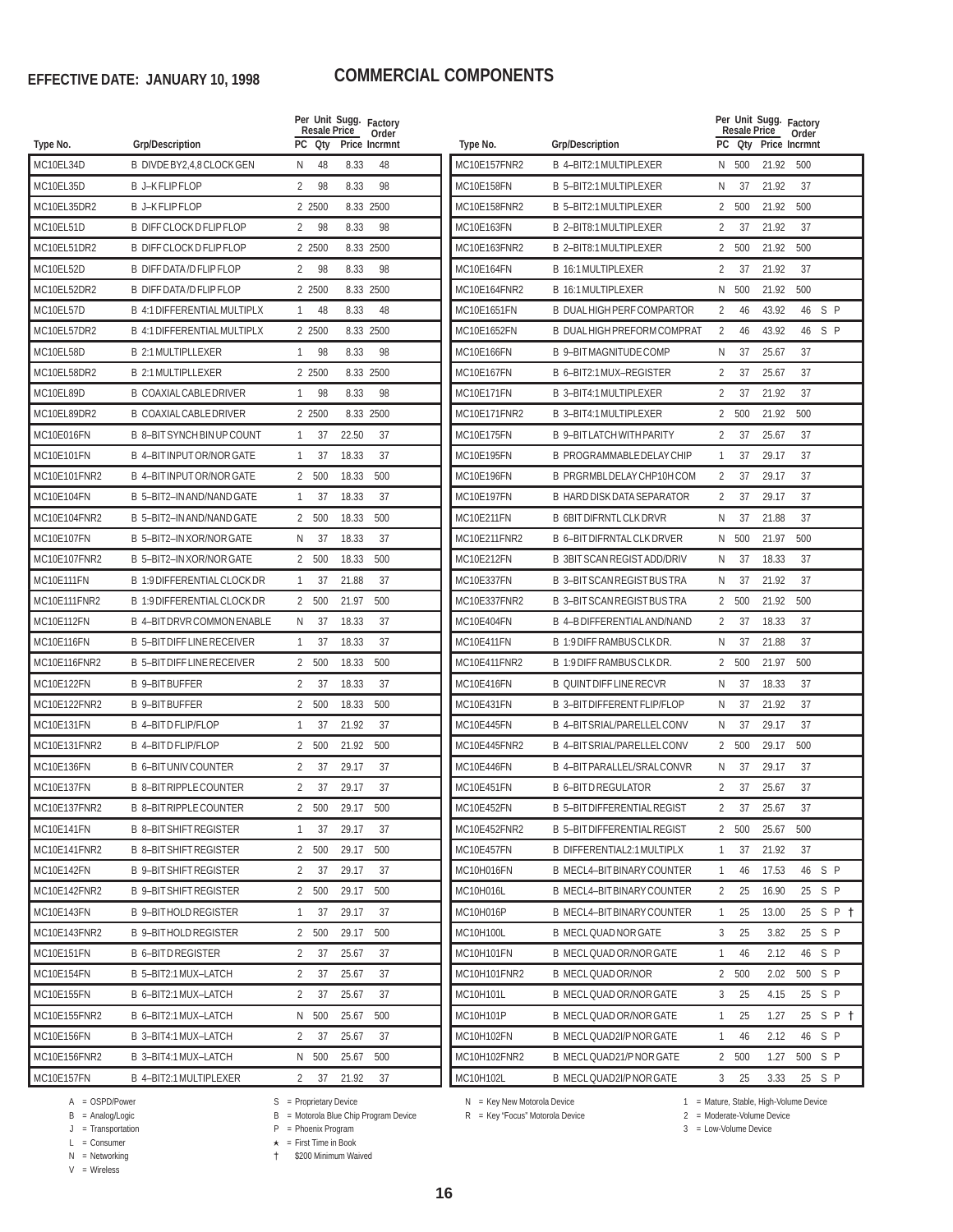|                   |                                   | <b>Resale Price</b>  | Per Unit Sugg. Factory<br>Order |                   |                                  | <b>Resale Price</b>   | Per Unit Sugg. Factory<br>Order |
|-------------------|-----------------------------------|----------------------|---------------------------------|-------------------|----------------------------------|-----------------------|---------------------------------|
| Type No.          | <b>Grp/Description</b>            | Otv<br>PC            | Price Incrmnt                   | Type No.          | <b>Grp/Description</b>           | Qty<br>PC             | Price Incrmnt                   |
| MC10H102P         | <b>B MECLOUAD2I/P NOR GATE</b>    | 25<br>2              | 25 S P +<br>1.27                | MC10H125P         | <b>B MECLODECLTOTTLXLTR</b>      | 25<br>1               | 25 S P t<br>2.92                |
| <b>MC10H103FN</b> | B MECLOUAD2I/POR GATE             | 2<br>46              | 2.12<br>46 S P                  | MC10H130L         | <b>B MECLDUALLATCH</b>           | 3<br>25               | 9.45<br>25 S P                  |
| MC10H103L         | B MECLOUAD2I/PORGATE              | 25<br>3              | 25 S P<br>3.64                  | <b>MC10H131FN</b> | <b>B MECLDLTYPEDMSFF</b>         | 46<br>1               | S P<br>4.35<br>46               |
| MC10H103P         | B MECLOUAD2I/POR GATE             | 25<br>2              | 25 S P<br>1.27                  | MC10H131FNR2      | B MECLDLTYPE DMSFF, P/C          | 2 500                 | S P<br>2.59<br>500              |
| MC10H104FN        | B MECLOUAD2 I/P AND GATE          | 2<br>46              | 46 S P<br>2.12                  | MC10H131L         | <b>B MECLDLTYPEDMSFF</b>         | 25<br>2               | S P<br>4.45<br>25               |
| MC10H104FNR2      | <b>B MECLQUAD2I/PGATE</b>         | 2 500                | 500 S P<br>1.26                 | MC10H131P         | <b>B MECLDLTYPE DMSFF</b>        | $\mathbf{1}$<br>25    | 25 S P t<br>2.53                |
| MC10H104L         | B MECLOUAD2 I/P AND GATE          | 3<br>25              | 4.15<br>25<br>S P               | <b>MC10H135FN</b> | <b>B MECLDUAL J-KMSFF</b>        | 2<br>46               | 5.08<br>46<br>S P               |
| MC10H104P         | B MECLOUAD2 I/P AND GATE          | 25<br>2              | SP t<br>1.27<br>25              | MC10H135FNR2      | <b>B MECLDUAL J-K MS FF</b>      | $\overline{2}$<br>500 | S P<br>3.04<br>500              |
| <b>MC10H105FN</b> | B MECLTRPL2-3-2I/POR/NOR          | 2<br>46              | 46 S P<br>2.12                  | MC10H135L         | <b>B MECLDUAL J-KMSFF</b>        | 25<br>3               | 25 S P<br>11.88                 |
| MC10H105FNR2      | B MECLTRPL2-3-2I/POR/NOR          | 2 500                | 500 S P<br>1.27                 | MC10H135P         | <b>B MECLDUAL J-K MS FF</b>      | 25<br>2               | 25 S P t<br>3.98                |
| MC10H105L         | B MECLTRPL2-3-2I/POR/NOR          | 25<br>3              | 25 S P<br>4.15                  | MC10H136FN        | <b>B MECLUNIVSLHEXDECMLCNTR</b>  | 1<br>46               | S P<br>17.42<br>46              |
| MC10H105P         | B MECLTRPL2-3-2I/POR/NOR          | 25<br>2              | 1.27<br>25<br>SP t              | MC10H136FNR2      | <b>B MECLUNIVSLHEXDECMLCNTR</b>  | $\overline{2}$<br>500 | 10.42<br>500<br>S P             |
| MC10H106L         | B MECLTRPL4-3-3I/PNOR             | 25<br>3              | 25 S P<br>3.82                  | MC10H136L         | <b>B MECLUNIVSLHEXDECMLCNTR</b>  | 25<br>2               | S P<br>21.12<br>25              |
| MC10H106P         | B MECLTRPL4-3-3I/PNOR             | 25<br>Ν              | 25 S<br>1.20<br>Ť.              | MC10H136P         | <b>B MECLUNIVSLHEXDECMLCNTR</b>  | 25<br>1               | 13.00<br>25<br>SP t             |
| <b>MC10H107FN</b> | <b>B MECLTRPLEXCOR/NOR</b>        | 2<br>46              | 46 S P<br>2.12                  | <b>MC10H141FN</b> | <b>B MECL4-BITUNIVERSALSR</b>    | 2<br>46               | 6.97<br>46 S P                  |
| MC10H107FNR2      | <b>B MECLTRPLEXCOR/NOR</b>        | 2<br>500             | 1.26<br>500<br>S P              | MC10H141L         | <b>B MECL4-BITUNIVERSALSR</b>    | 2<br>25               | S P<br>6.53<br>25               |
| MC10H107L         | <b>B MECLTRPLEXCOR/NOR</b>        | 25<br>3              | S P<br>4.15<br>25               | MC10H141P         | <b>B MECL4-BITUNIVERSALSR</b>    | 25<br>2               | SP t<br>3.98<br>25              |
| MC10H107P         | <b>B MECLTRPLEXCOR/NOR</b>        | 2<br>25              | 25 S P<br>1.27<br>$\ddagger$    | MC10H145FN        | <b>B MECL16X4REGISTERFILE</b>    | N<br>46               | 46 S P<br>15.27                 |
| MC10H109FN        | B MECLDL4-5I/POR/NOR              | $\overline{2}$<br>46 | 46 S P<br>2.12                  | MC10H145L         | <b>B MECL16X4REGISTERFILE</b>    | 25<br>3               | 25 S P<br>21.65                 |
| MC10H109L         | B MECLDL4-5I/POR/NOR              | 25<br>3              | 25 S P<br>4.15                  | MC10H145P         | <b>B MECL16X4REGISTER FILE</b>   | $\overline{2}$<br>25  | 10.18<br>SP t<br>25             |
| MC10H109P         | B MECLDL4-5I/POR/NOR              | $\overline{2}$<br>25 | 1.27<br>25<br>SP t              | <b>MC10H158FN</b> | <b>B MECLOD2I/PMULTIPLEXER</b>   | 46<br>$\mathbf{1}$    | 3.68<br>46<br>S P               |
| MC10H113FN        | B MECLOD EXCLUSIVE OR GATE        | 2<br>46              | 46 S P<br>2.12                  | MC10H158FNR2      | <b>B MECLOD2I/PMULTIPLEXER</b>   | 500<br>2              | 500<br>S P<br>2.18              |
| MC10H113L         | <b>B MECLOD EXCLUSIVE OR GATE</b> | 3<br>25              | 25 S P<br>4.15                  | MC10H158L         | <b>B MECLOD2I/PMULTIPLEXER</b>   | 25<br>3               | S P<br>8.27<br>25               |
| MC10H113P         | <b>B MECLOD EXCLUSIVE OR GATE</b> | 25<br>2              | 25 S P t<br>1.27                | MC10H158P         | <b>B MECLOD2I/PMULTIPLEXER</b>   | 25<br>2               | 25 S P t<br>2.77                |
| MC10H115FN        | <b>B MECLQUADLINE RECEIVER</b>    | 1<br>46              | 2.12<br>46 S P                  | MC10H159L         | <b>B MECLOD2I/PMULTIPLEXER</b>   | 25<br>3               | S P<br>8.70<br>25               |
| MC10H115FNR2      | <b>B MECLQUAD2I/PGATE</b>         | 500<br>2             | 500 S P<br>1.26                 | MC10H161FNR2      | B MECLBINTO1-OF-8DCDR            | 2<br>500              | S P<br>3.48<br>500              |
| MC10H115L         | <b>B MECLQUADLINE RECEIVER</b>    | 25<br>3              | 25 S P<br>4.15                  | MC10H164FN        | <b>B MECL8-LINE MULTIPLEXER</b>  | 2<br>46               | 46 S P<br>3.68                  |
| MC10H115P         | <b>B MECLOUADLINE RECEIVER</b>    | 25<br>1              | 25 S P<br>$+$<br>1.27           | MC10H164L         | <b>B MECL8-LINE MULTIPLEXER</b>  | 25<br>3               | 25 S P<br>8.27                  |
| MC10H116D         | <b>B MECLTRIPLE LINE RECEIVER</b> | 48<br>N              | 48 S P<br>2.42                  | MC10H164P         | <b>B MECL8-LINE MULTIPLEXER</b>  | 25<br>2               | SP t<br>2.77<br>25              |
| MC10H116FN        | <b>B MECLTRIPLE LINE RECEIVER</b> | $\mathbf{1}$<br>46   | 46<br>S P<br>2.12               | MC10H165L         | <b>B MECL8I/PPRIORITY ENCDR</b>  | 3<br>25               | 25.63<br>25<br>S P              |
| MC10H116FNR2      | <b>B MECLTRIPLE LINE RECEIVER</b> | 500<br>2             | 1.26<br>500 S P                 | MC10H166L         | B MECL5-BITMAGCOMPARATOR         | 3<br>25               | 14.00<br>25<br>S P              |
| MC10H116L         | <b>B MECLTRIPLE LINE RECEIVER</b> | $\overline{2}$<br>25 | 25 S P<br>2.28                  | MC10H172L         | B MECLDLBIN/1-4 DECDRHI          | 3<br>25               | 25 S P<br>14.00                 |
| MC10H116P         | <b>B MECLTRIPLE LINE RECEIVER</b> | 25<br>$\mathbf{1}$   | 25 S P †<br>1.27                | MC10H174FN        | B MECLDL4-TO-1MLTPLXR            | 46<br>$\mathbf{2}$    | 3.68<br>46 S P                  |
| MC10H117FN        | B MECLDL2WDOA/OAI                 | 2<br>46              | 2.12<br>46 S P                  | MC10H174FNR2      | B MECLDL4-TO-1MLTPLXR            | 2 500                 | 2.18<br>500<br>S P              |
| MC10H117L         | B MECLDL2WDOA/OAI                 | 25<br>3              | 25 S P<br>4.15                  | MC10H174L         | B MECLDL4-TO-1MLTPLXR            | 3<br>25               | 8.27<br>25 S P                  |
| MC10H117P         | B MECLDL2WDOA/OAI                 | 2<br>25              | 1.27<br>25 S P †                | MC10H174P         | B MECLDL4-TO-1MLTPLXR            | $\overline{2}$<br>25  | 2.77<br>25 S P †                |
| MC10H123FN        | B MECLTPL4-3-3I/PBUSDVR           | 2<br>46              | 46 S P<br>2.53                  | MC10H175FN        | <b>B MECLQUINT LATCH</b>         | $\overline{2}$<br>46  | 46 S P<br>5.82                  |
| MC10H123P         | B MECLTPL4-3-3I/P BUS DVR         | 2<br>25              | 25 S P †<br>1.45                | MC10H175L         | <b>B MECLQUINTLATCH</b>          | 3<br>25               | 25 S P<br>11.91                 |
| <b>MC10H124FN</b> | <b>B MECLODTTL-TO-ECLXLTR</b>     | $\mathbf{1}$<br>46   | 46 S P<br>4.05                  | MC10H176FN        | <b>B MECLHEX DMSFF</b>           | $\overline{2}$<br>46  | 46<br>S P<br>6.27               |
| MC10H124FNR2      | B MECLODTTL-TO-ECLXLTR            | 2 500                | 500 S P<br>2.42                 | MC10H176FNR2      | <b>B MECLHIFREQ</b>              | 2 500                 | 500 S P<br>3.74                 |
| MC10H124L         | B MECLODTTL-TO-ECLXLTR            | $\overline{2}$<br>25 | 5.00<br>25 S P                  | MC10H176L         | <b>B MECLHEX DMSFF</b>           | 3<br>25               | 11.91<br>25 S P                 |
| MC10H124P         | B MECLODTTL-TO-ECLXLTR            | 25<br>1              | 25 S P †<br>2.92                | MC10H176P         | <b>B MECLHEX DMSFF</b>           | 25<br>1               | 25 S P †<br>4.00                |
| MC10H125FN        | B MECLODECLTOTTLXLTR              | $\mathbf{1}$<br>46   | 4.05<br>46 S P                  | MC10H179L         | B MECLLOOK AHEAD CARRY BLK       | 25<br>3               | 25 S P<br>11.91                 |
| MC10H125FNR2      | B MECLODECLTOTTLXLTR              | 2 500                | 2.41<br>500 S P                 | MC10H180L         | B MECLDUAL2-BIT ADD/SUB          | 3<br>25               | 33.45<br>25 S P                 |
| MC10H125L         | B MECLODECLTOTTLXLTR              | $\mathbf{2}$<br>25   | 25 S P<br>5.00                  | MC10H181P         | <b>B MECL4-BIT ALU/FNCTN GEN</b> | $\mathbf{2}$<br>15    | 16.85<br>15 S P †               |

- 
- $L = \text{Consumer}$ <br>  $N = \text{Networking}$ <br>  $V = \text{Wireless}$

B = Analog/Logic entropyrology by B = Motorola Blue Chip Program Device R = Key "Focus" Motorola Device 2 = Moderate-Volume Device

A = OSPD/Power external states and S = Proprietary Device N = Key New Motorola Device 1 = Mature, Stable, High-Volume Device

J = Transportation P = Phoenix Program 3 = Low-Volume Device

 $L =$  Consumer  $\star =$  First Time in Book

N = Networking - and the state of the state of the state of the state of the state of the state of the state of the state of the state of the state of the state of the state of the state of the state of the state of the st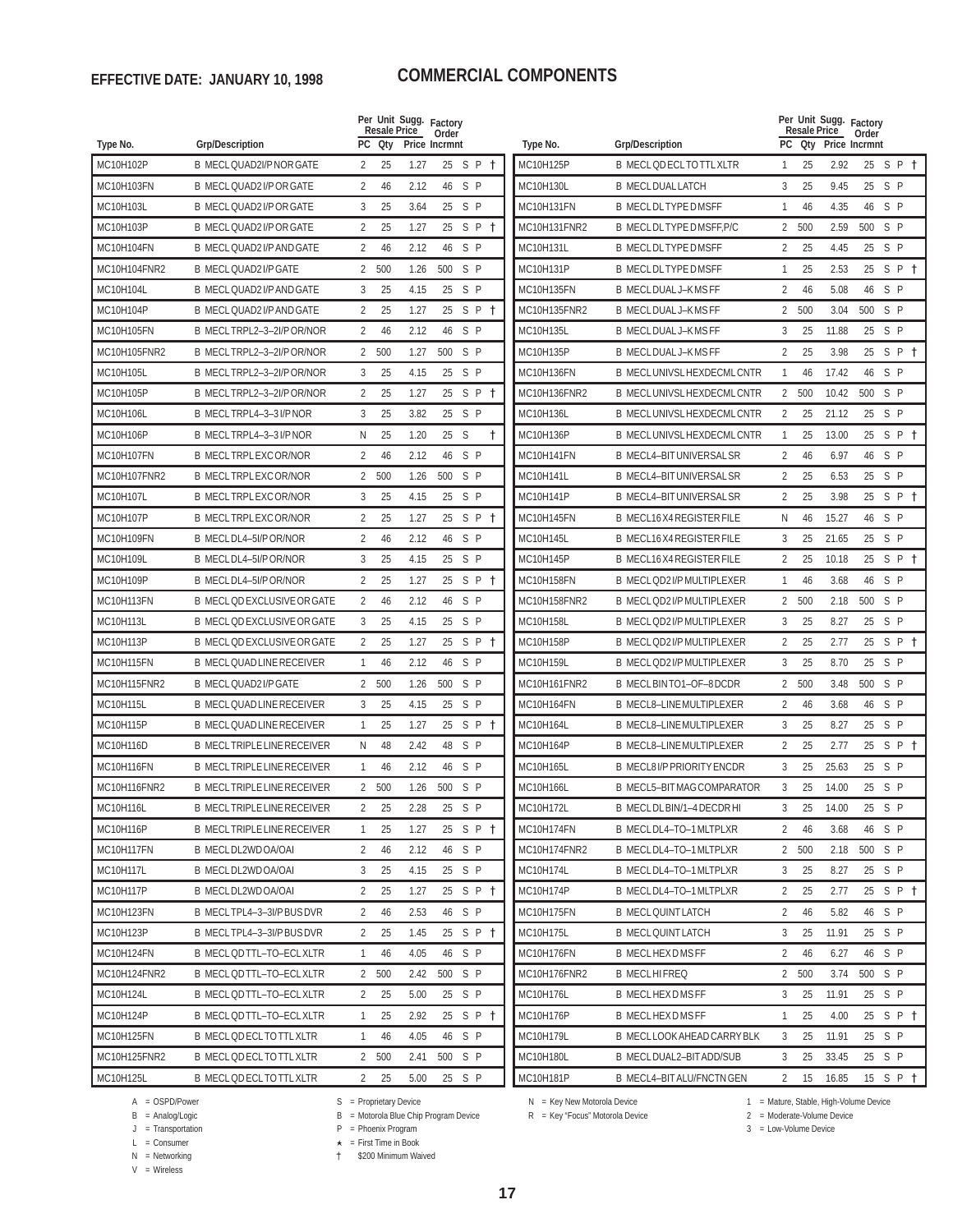|                   |                                    | Per Unit Sugg. Factory<br>Resale Price Order   |                   |                                    | Per Unit Sugg. Factory<br>Resale Price Order |
|-------------------|------------------------------------|------------------------------------------------|-------------------|------------------------------------|----------------------------------------------|
| Type No.          | <b>Grp/Description</b>             | PC Qty<br>Price Incrmnt                        | Type No.          | <b>Grp/Description</b>             | <b>Qty</b> Price Incrmnt<br>PC               |
| <b>MC10H186FN</b> | <b>B MECLHEX-DFLIPFLOP</b>         | 46 S P<br>2<br>46<br>7.85                      | <b>MC10H646FN</b> | B PECL/TTL-TTL1:8DISTCHIP          | 37<br>37<br>N<br>11.67                       |
| MC10H186P         | <b>B MECLHEX-DFLIPFLOP</b>         | 25<br>25 S P<br>2<br>6.03<br>$\ddagger$        | MC10H680FN        | <b>B QUAD BUS TRS/REC ECL DIFF</b> | 37<br>37 S P<br>2<br>28.50                   |
| <b>MC10H188FN</b> | <b>B MECLHEX BUFFER W/ENABLE</b>   | 2<br>46<br>7.42<br>46 S P                      | MC10SX1125D       | <b>B FIBER OPTIC POST AMP</b>      | N<br>48<br>20.00<br>48<br>S B                |
| MC10H188L         | <b>B MECLHEX BUFFER W/ENABLE</b>   | 25<br>25 S P<br>2<br>6.55                      | MC10SX1130D       | <b>B LEDDRIVER</b>                 | 48 S B<br>N<br>48<br>5.95                    |
| MC10H188P         | <b>B MECLHEX BUFFER W/ENABLE</b>   | 25<br>25 S P t<br>2<br>4.00                    | MC10SX1189D       | <b>B FIBRE CHANNEL CIRCUIT</b>     | B<br>N<br>48<br>10.00<br>48                  |
| MC10H189FN        | <b>B MECLHEX INVRTRW/ENABLE</b>    | 46<br>46 S P<br>2<br>7.42                      | MC10SX1189DR2     | <b>B FIBRE CHANNEL CIRCUIT</b>     | 10.00 2500<br>B<br>2 2500                    |
| MC10H189L         | <b>B MECLHEX INVRTRW/ENABLE</b>    | 3<br>25<br>11.91<br>25 S P                     | MC100ELT20D       | <b>B TTL TO DIFF PECL TRANSLAT</b> | 98<br>98<br>S P<br>N<br>6.78                 |
| MC10H189P         | <b>B MECLHEX INVRTRW/ENABLE</b>    | 25<br>25 S P t<br>2<br>4.00                    | MC100ELT21D       | <b>B DIFFRPECLTOTTLTRANS</b>       | 98<br>98<br>S P<br>N<br>6.78                 |
| MC10H209L         | B MECLDL4-5I/POR/NOR               | 25<br>25 S P<br>3<br>8.09                      | MC100ELT22D       | <b>B DUAL TTL TO DIFF PECL TRS</b> | 98<br>98 S P<br>2<br>6.78                    |
| MC10H209P         | B MECLDL4-5I/POR/NOR               | 25 S P t<br>2<br>25<br>2.53                    | MC100ELT22DR2     | <b>B DUAL TTL TO DIFF PECL TRS</b> | S P<br>2 2500<br>6.78 2500                   |
| MC10H210FN        | B MECL3I/P3O/PORGATE               | 46 S P<br>2<br>46<br>3.72                      | MC100ELT23D       | <b>B DUAL DIFF PECL TO TTL TRS</b> | S P<br>98<br>6.78<br>98<br>1                 |
| MC10H210L         | B MECL3I/P3O/PORGATE               | 25<br>3<br>6.58<br>25 S P                      | MC100ELT23DR2     | <b>B DUAL DIFF PECL TO TTL TRS</b> | S P<br>2 2500<br>6.78 2500                   |
| MC10H210P         | B MECL3I/P3O/POR GATE              | 25<br>25 S P +<br>2<br>1.95                    | MC100ELT24D       | <b>B DUAL TTL TO DIFF ECL TRAS</b> | 98 S P<br>98<br>6.78<br>N                    |
| MC10H211L         | B MECL3I/P3O/PNOR GATE             | 25 S P<br>3<br>25<br>6.58                      | MC100ELT25D       | <b>B DIFFECLTOTTLTRANS</b>         | S P<br>98<br>98<br>1<br>6.78                 |
| MC10H330FN        | B MECL10H QUAD MSTR                | 37<br>37 S P<br>2<br>15.50                     | MC100ELT25DR2     | <b>B DIFFECLTOTTLTRANS</b>         | S P<br>N 2500<br>6.78 2500                   |
| MC10H330L         | <b>B MECLODBUSDRIVR/RECEIVR</b>    | 15 S P<br>3<br>15<br>33.45                     | MC100ELT28D       | <b>B TTL/DIF PECL TRS DIFF PEC</b> | 98<br>98<br>S P<br>N<br>6.78                 |
| MC10H332L         | <b>B MECLDLBUS DRIVR/RECEIVR</b>   | 19 S P<br>3<br>19<br>20.80                     | MC100ELT28DR2     | <b>B TTL/DIF PECL TRS DIFF PEC</b> | 2 2500<br>6.78 2500<br>S P                   |
| MC10H334L         | <b>B MECLODBUS DRVR/RCVRT/R</b>    | 19 S P<br>19<br>23.94<br>3                     | MC100EL01D        | <b>B 4-INPUTOR/NOR</b>             | 98<br>$\overline{2}$<br>8.33<br>98           |
| MC10H350FN        | <b>B MECLTOTTL XLATOR</b>          | 14.02<br>46 S P<br>1<br>46                     | MC100EL01DR2      | <b>B 4-INPUTOR/NOR</b>             | 2 2500<br>8.33 2500                          |
| MC10H350FNR2      | <b>B MECLTOTTLXLATOR</b>           | 2<br>500<br>14.10<br>500 S P                   | MC100EL04D        | <b>B 2-INPUTAND/NAND</b>           | 2<br>98<br>8.33<br>98                        |
| MC10H350L         | <b>B MECLTOTTLXLATOR</b>           | 2<br>25<br>16.92<br>25 S P                     | MC100EL04DR2      | <b>B 2-INPUTAND/NAND</b>           | 2 2500<br>8.33 2500                          |
| MC10H350P         | <b>B MECLTOTTLXLATOR</b>           | 25 S P t<br>25<br>10.07<br>1                   | MC100EL05D        | <b>B 2-INPUT DIFF AND/NAND</b>     | 2<br>98<br>8.33<br>98                        |
| MC10H351FN        | B TTL, NMOS TO ECL TRANSLTR        | 46 S P<br>14.02<br>1<br>46                     | MC100EL05DR2      | B 2-INPUT DIFF AND/NAND            | 2 2500<br>8.33 2500                          |
| MC10H351L         | B TTL, NMOS TO ECL TRANSLTR        | 19<br>19 S P<br>3<br>26.80                     | MC100EL07D        | <b>B 2-INPUTXOR/XNOR</b>           | $\overline{2}$<br>98<br>8.33<br>98           |
| MC10H351P         | <b>B TTL, NMOS TO ECL TRANSLTR</b> | 18<br>10.07<br>18 S P<br>$\mathbf{1}$<br>$\pm$ | MC100EL07DR2      | <b>B 2-INPUTXOR/XNOR</b>           | 2 2500<br>8.33 2500                          |
| MC10H352FN        | <b>B CMOSTOECLTRANSLATOR</b>       | 14.02<br>46 S P<br>2<br>46                     | <b>MC100EL11D</b> | B 1:2 DIFFERENTIAL CLCK DVR        | 98<br>8.33<br>98<br>$\mathbf{1}$             |
| MC10H424FN        | <b>B MECLODTTL-ECLXLATR</b>        | 46 S P<br>$\overline{2}$<br>46<br>12.90        | MC100EL11DR2      | <b>B 1:2 DIFFERENTIAL CLCK DVR</b> | 8.33 2500<br>2 2500                          |
| MC10H424L         | <b>B MECLOD TTL-ECL XLATR</b>      | 25 S P<br>3<br>25<br>26.80                     | MC100EL12D        | <b>B DRIVER</b>                    | 8.33<br>2<br>98<br>98                        |
| MC10H424P         | <b>B MECLODTTL-ECLXLATR</b>        | 25<br>25 S P<br>2<br>10.07<br>$\pm$            | MC100EL12DR2      | <b>B DRIVER</b>                    | 2 2500<br>8.33 2500                          |
| MC10H600FN        | <b>B 9-BIT TTL-ECLTRANSLATOR</b>   | 37<br>10.13<br>37<br>1                         | MC100EL13DW       | <b>B 2-BIT DIFF/FN/BUF</b>         | N<br>38<br>10.72<br>38                       |
| MC10H601FN        | <b>B 9-BIT ECL-TTL TRANSLATOR</b>  | 37<br>10.13<br>37<br>1                         | MC100EL13DWR2     | <b>B 2-BIT DIFF/FN/BUF</b>         | 2 1000<br>10.72 1000                         |
| MC10H602FN        | B 9-BIT LATCH/TTL-ECL TRANS        | 37<br>11.43<br>37<br>$\mathbf{1}$              | MC100EL14DW       | <b>B 1:5 CLOCK DISTRIB CHIP</b>    | 38<br>10.72<br>38<br>N.                      |
| MC10H603FN        | B 9-BIT LATCH/ECL-TTL TRANS        | 37<br>37<br>11.43<br>2                         | MC100EL14DWR2     | <b>B 1:5 CLOCK DISTRIB CHIP</b>    | 2 1000<br>10.72 1000                         |
| MC10H604FN        | B REG.TTL/EELHEXTRANSLATR          | 37 S P<br>37<br>11.43<br>N                     | MC100EL15D        | B 1:4 CLOCK DISTRBUTON CHIP        | 48<br>N 48<br>8.33                           |
| MC10H605FN        | <b>B REGHEXECL/TTL TRNSLTR</b>     | 37 S P<br>37<br>11.43<br>N                     | MC100EL15DR2      | B 1:4 CLOCK DISTRBUTON CHIP        | 8.33 2500<br>2 2500                          |
| MC10H606FN        | <b>B RGSTRED TTL PECLHEX TRNS</b>  | 37 S P<br>37<br>11.43<br>N                     | MC100EL16D        | <b>B DIFFERENTIALRECEIVER</b>      | 98<br>8.33<br>98<br>$\mathbf{1}$             |
| MC10H607FN        | <b>B REGHEXPECLTOTTLTRANS</b>      | 37 S P<br>N<br>37<br>11.43                     | MC100EL16DR2      | <b>B DIFFERENTIALRECEIVER</b>      | 2 2500<br>8.33 2500                          |
| <b>MC10H640FN</b> | <b>B ECL/TTL CLOCK DRIVER</b>      | 37<br>14.50<br>37<br>2                         | MC100EL17DW       | <b>B QUAD DIFFERENTIAL RECIVER</b> | 38<br>10.72<br>38<br>N                       |
| MC10H640FNR2      | <b>B ECL/TTL CLOCK DRIVER</b>      | 2 500<br>14.58<br>500                          | MC100EL17DWR2     | <b>B QUAD DIFFERENTIAL RECIVER</b> | 10.72 1000<br>2 1000                         |
| MC10H641FN        | <b>B 1:9 CLOCK DRIVER</b>          | 10.00<br>37<br>37<br>1                         | MC100EL29DW       | B 2-BIT DIFF. F/FW/REST/SET        | 38<br>10.72<br>38<br>N.                      |
| MC10H642FN        | <b>B ECL/TTL CLOCK DRIVER</b>      | 37<br>14.50<br>N<br>37                         | MC100EL29DWR2     | B 2-BIT DIFF. F/FW/REST/SET        | 10.72 1000<br>2 1000                         |
| MC10H642FNR2      | <b>B ECL/TTL CLOCK DRIVER</b>      | 500<br>500<br>$\mathbf{2}$<br>8.14             | MC100EL30DW       | B 3-BIT S.E. RESET D F/F W         | 38<br>10.72<br>38<br>N                       |
| MC10H643FN        | <b>B 1:8 CLOCK DRIVER</b>          | 18.75<br>37<br>2<br>37                         | MC100EL30DWR2     | B 3-BIT S.E. RESET D F/F W         | 2 1000<br>10.72 1000                         |
| MC10H644FN        | <b>B PECL/TTL CLOCK DRIVER</b>     | 46<br>14.17<br>46<br>2                         | MC100EL31D        | <b>B DFLIPFLOPSET&amp;RESET</b>    | 2 98<br>8.33<br>98                           |
| MC10H645FN        | <b>B 1:9TTL CLOCK DRIVER</b>       | 37<br>2<br>37<br>8.17                          | MC100EL31DR2      | <b>B DFLIPFLOPSET&amp;RESET</b>    | 2 2500<br>8.33 2500                          |

 $L = \text{Consumer}$ <br>  $N = \text{Networking}$ <br>  $V = \text{Wireless}$ 

B = Analog/Logic entropy of the Motorola Blue Chip Program Device R = Key "Focus" Motorola Device 2 = Moderate-Volume Device

- J = Transportation P = Phoenix Program 3 = Low-Volume Device
- $L =$  Consumer  $\star =$  First Time in Book
- N = Networking extensive that the state of the state of the state of the state of the state of the state of the state of the state of the state of the state of the state of the state of the state of the state of the state

A = OSPD/Power external states and S = Proprietary Device N = Key New Motorola Device 1 = Mature, Stable, High-Volume Device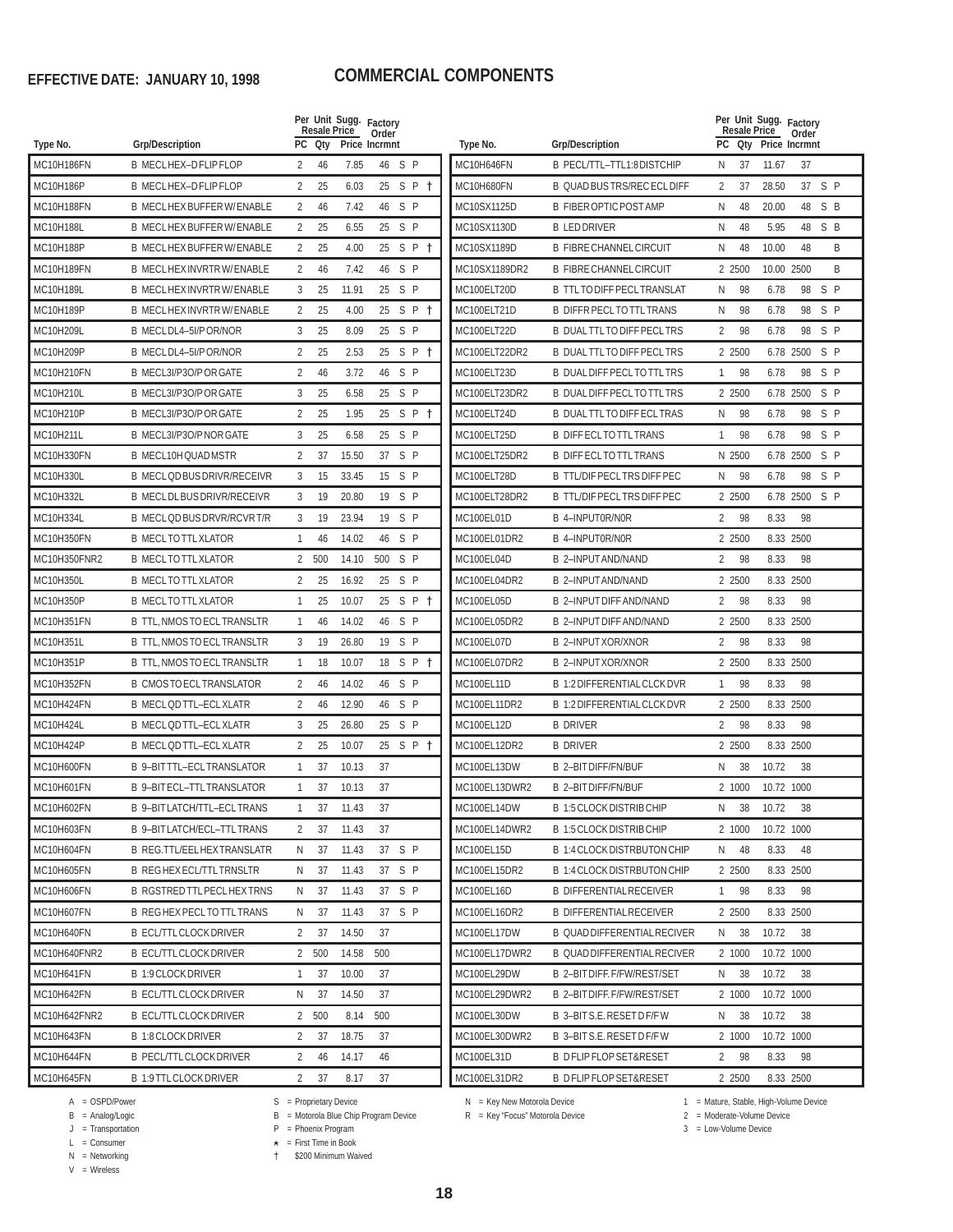| Type No.           | <b>Grp/Description</b>             | Per Unit Sugg. Factory<br><b>Resale Price</b><br>Order<br>PC Qty<br>Price Incrmnt | Type No.           | <b>Grp/Description</b>             | Per Unit Sugg. Factory<br><b>Resale Price</b><br>Order<br>PC Qtv Price Incrmnt |
|--------------------|------------------------------------|-----------------------------------------------------------------------------------|--------------------|------------------------------------|--------------------------------------------------------------------------------|
| MC100EL32D         | B +2 DIVIDER DIFRNTAL INPUT        | 8.33<br>98<br>2<br>98                                                             | MC100E151FNR2      | <b>B 6-BIT DREGISTER</b>           | 25.67<br>500<br>2 500                                                          |
| MC100EL32DR2       | B +2 DIVIDER DIFRNTAL INPUT        | 2 2500<br>8.33 2500                                                               | MC100E155FN        | B 6-BIT2:1MUX-LATCH                | 2<br>37<br>25.67<br>37                                                         |
| MC100EL33D         | B +4 DIVIDER DIFRNTAL INPUT        | 98<br>98<br>8.33<br>2                                                             | MC100E155FNR2      | B 6-BIT2:1MUX-LATCH                | 500<br>$\mathbf{2}$<br>500<br>25.67                                            |
| MC100EL33DR2       | B +4 DIVIDER DIFRNTAL INPUT        | 2 2500<br>8.33 2500                                                               | MC100E156FN        | B 3-BIT4:1MUX-LATCH                | 2<br>37<br>25.67<br>37                                                         |
| MC100EL34D         | B DEVIDE BY2,4,8 CLOCK             | 48<br>8.33<br>48<br>N                                                             | MC100E157FN        | B 4-BIT2:1MULTIPLEXER              | 37<br>2<br>37<br>21.92                                                         |
| MC100EL35D         | <b>B JKFLIP-FLOP</b>               | 98<br>8.33<br>98<br>Ν                                                             | MC100E158FN        | B 5-BIT2:1MULTIPLEXER              | 37<br>37<br>21.92<br>N                                                         |
| MC100EL35DR2       | <b>B JKFLIP-FLOP</b>               | 98<br>98<br>2<br>8.33                                                             | MC100E160FN        | <b>B 12 BIT PARITY</b>             | $\overline{2}$<br>25.67<br>37<br>37                                            |
| MC100EL38DW        | <b>B CLOCK GENERATION CHIP</b>     | 38<br>8.33<br>38<br>N                                                             | MC100E160FNR2      | <b>B 12 BIT PARITY</b>             | 25.67<br>500<br>2<br>500                                                       |
| MC100EL38DWR2      | <b>B CLOCK GENERATION CHIP</b>     | 2 1000<br>8.33 1000                                                               | MC100E163FN        | B 2-BIT8:1MULTIPLEXER              | 21.92<br>37<br>37<br>N                                                         |
| MC100EL39DW        | <b>B CLOCK GENERATION CHIP</b>     | 10.72<br>38<br>38<br>N                                                            | MC100E163FNR2      | B 2-BIT8:1MULTIPLEXER              | 21.92<br>500<br>2 500                                                          |
| MC100EL39DWR2      | <b>B CLOCK GENERATION CHIP</b>     | 10.72 1000<br>2 1000                                                              | <b>MC100E164FN</b> | B 16:1 MULTIPLEXER                 | 21.92<br>37<br>2<br>37                                                         |
| MC100EL51D         | <b>B DIFF CLOCK D FLIP FLOP</b>    | 98<br>$\overline{2}$<br>98<br>8.33                                                | MC100E166FN        | <b>B 9-BIT MAGNITUDE COMP</b>      | 25.67<br>37<br>2<br>37                                                         |
| MC100EL51DR2       | <b>B DIFF CLOCK D FLIP FLOP</b>    | 2 2500<br>8.33 2500                                                               | MC100E167FN        | B 6-BIT2:1MUX-REGISTER             | 37<br>37<br>25.67<br>N                                                         |
| <b>MC100EL52D</b>  | <b>B DIFF DATA/D FLIP FLOP</b>     | 98<br>$\mathbf{2}$<br>-98<br>8.33                                                 | MC100E167FNR2      | B 6-BIT2:1MUX-REGISTER             | 500<br>2 500<br>25.67                                                          |
| MC100EL52DR2       | <b>B DIFF DATA/D FLIP FLOP</b>     | 2 2500<br>8.33 2500                                                               | MC100E171FN        | B 3-BIT4:1MULTIPLEXER              | 37<br>2<br>37<br>21.92                                                         |
| MC100EL56DW        | B 2-BIT DIFF2:1 MULTIPLEXR         | 10.72<br>38<br>38<br>N                                                            | MC100E171FNR2      | B 3-BIT4:1 MULTIPLEXER             | 21.92<br>500<br>2<br>500                                                       |
| MC100EL56DWR2      | B 2-BIT DIFF2:1 MULTIPLEXR         | 2 1000<br>10.72 1000                                                              | MC100E175FN        | B 9-BIT LATCH WITH PARITY          | 25.67<br>2<br>37<br>37                                                         |
| <b>MC100EL57D</b>  | <b>B 4:1 DIFERNTAL MULTIPLXER</b>  | 8.33<br>48<br>48<br>1                                                             | MC100E195FN        | <b>B PROGRAMMABLE DELAY CHIP</b>   | 37<br>29.17<br>37<br>2                                                         |
| MC100EL57DR2       | <b>B 4:1 DIFERNTAL MULTIPLXER</b>  | 2 2500<br>8.33 2500                                                               | MC100E196FN        | B PROGRAMMABLE DELAY CHIP          | 37<br>29.17<br>37<br>2                                                         |
| <b>MC100EL58D</b>  | <b>B 2:1 MULTIPLEXER</b>           | 98<br>98<br>8.33<br>1                                                             | MC100E210FN        | <b>B DUAL CLOCK DRIVER</b>         | 37<br>37<br>21.88<br>N                                                         |
| MC100EL58DR2       | <b>B 2:1 MULTIPLEXER</b>           | 2 2500<br>8.33 2500                                                               | MC100E210FNR2      | <b>B DUAL CLOCK DRIVER</b>         | 500<br>2 500<br>21.97                                                          |
| MC100EL59DW        | B 3-BIT S.E.2:1 MULTIPLXER         | 38<br>14.82<br>38 S P<br>N.                                                       | MC100E211FN        | <b>B 6BIT DIFRNTL CLK DRVR</b>     | 37<br>21.88<br>37<br>N                                                         |
| MC100EL90DW        | <b>B 3-BITMECL/PECLTRANSLATR</b>   | 38<br>10.72<br>38<br>N                                                            | MC100E211FNR2      | <b>B 6-BIT DIFRNTAL CLK DRVER</b>  | 500<br>2 500<br>21.97                                                          |
| MC100EL90DWR2      | <b>B 3-BITMECL/PECLTRANSLATR</b>   | 2 1000<br>10.72 1000                                                              | MC100E212FN        | <b>B 3BIT SCAN REGIST ADD DRIV</b> | 37<br>18.33<br>37<br>N                                                         |
| MC100E016FN        | B 3-BIT4:1 MUX LATCH               | 37<br>37<br>22.50<br>1                                                            | MC100E310FN        | <b>B 2:8 DIFF FANOUT BUFFER</b>    | 21.88<br>37<br>37<br>N                                                         |
| MC100E101FN        | <b>B 4-BIT INPUT OR/NOR GATE</b>   | 2<br>37<br>18.33<br>37                                                            | MC100E310FNR2      | <b>B 2:8 DIFF FANOUT BUFFER</b>    | 2 500<br>21.97<br>500                                                          |
| MC100E104FN        | B 5-BIT2-IN AND/NAND GATE          | 18.33<br>37<br>37<br>N                                                            | MC100E337FN        | <b>B 3-BIT SCAN REGIST BUS TRA</b> | 21.92<br>37<br>37<br>N                                                         |
| MC100E104FNR2      | B 5-BIT2-IN AND/NAND GATE          | 500<br>2 500<br>18.33                                                             | MC100E337FNR2      | <b>B 3-BIT SCAN REGIST BUS</b>     | 21.92<br>500<br>2 500                                                          |
| MC100E107FN        | B 5-BIT2-IN XOR/NOR GATE           | 37<br>18.33<br>37<br>N                                                            | MC100E404FN        | B 4-B DIFFERENTIAL AND/NAND        | 37<br>2<br>37<br>18.33                                                         |
| MC100E107FNR2      | B 5-BIT2-IN XOR/NOR GATE           | 2 500<br>18.33<br>500                                                             | MC100E416FN        | <b>B QUINT DIFF LINE RECVR</b>     | 37<br>2<br>37<br>18.33                                                         |
| <b>MC100E111FN</b> | <b>B 1:9 DIFFERENTIAL CLOCK DR</b> | 37<br>21.88<br>37<br>$\mathbf{1}$                                                 | MC100E416FNR2      | <b>B QUINT DIFF LINE RECVR</b>     | N 500<br>18.42<br>500 $\star$                                                  |
| MC100E111FNR2      | B 1:9 DIFFERENTIAL CLOCK DR        | N 500<br>21.97<br>500                                                             | MC100E431FN        | <b>B 3-BIT DIFFERENT FLIP/FLOP</b> | 37<br>21.92<br>37<br>$\mathbf{2}$                                              |
| MC100E112FN        | B 4-BIT DRVR COMMON ENABLE         | 18.33<br>37<br>37<br>N.                                                           | MC100E445FN        | B 4-BIT PARALLEL CONVERTER         | 29.17<br>37<br>37<br>N.                                                        |
| MC100E112FNR2      | B 4-BIT DRVR COMMON ENABLE         | 2 500<br>18.33<br>500                                                             | MC100E445FNR2      | <b>B 4-BIT PARALLEL CONVERTER</b>  | 500<br>2 500<br>29.17                                                          |
| MC100E116FN        | <b>B 5-BIT DIFF LINE RECEIVER</b>  | 18.33<br>37<br>$\mathbf{1}$<br>37                                                 | MC100E446FN        | B 4-BIT PARLLEL/SERAL CONVT        | 29.17<br>37<br>N<br>37                                                         |
| MC100E122FN        | <b>B 9-BIT BUFFER</b>              | 2<br>37<br>18.33<br>37                                                            | MC100E452FN        | <b>B 5-BIT DIFFERENTIAL REGIST</b> | 37<br>25.67<br>37<br>$\mathbf{2}$                                              |
| MC100E131FN        | <b>B 4-BITDFLIP/FLOP</b>           | 37<br>21.92<br>37<br>1                                                            | <b>MC100E457FN</b> | B 3-BDIF2:1 MULTIPLEXER            | 37<br>37<br>21.92<br>2                                                         |
| MC100E136FN        | <b>B 6-BITUNIV COUNTER</b>         | 37<br>29.17<br>37<br>2                                                            | MC100H600FN        | B 9-BIT TTL-ECL TRANSLATOR         | 37<br>37<br>13.75<br>2                                                         |
| MC100E137FN        | <b>B 8-BIT RIPPLE COUNTER</b>      | 37<br>29.17<br>37<br>2                                                            | MC100H601FN        | B 9-BIT ECL-TTL TRANSLATOR         | 37<br>13.75<br>37<br>2                                                         |
| MC100E137FNR2      | <b>B 8-BIT RIPPLE COUNTER</b>      | 2 500<br>29.17<br>500                                                             | MC100H602FN        | B 9-BIT LATCH/TTL-ECL TRANS        | 15.52<br>37<br>$\mathbf{2}$<br>37                                              |
| MC100E141FN        | <b>B 8-BIT SHIFT REGISTER</b>      | 37<br>25.67<br>37<br>$\mathbf{1}$                                                 | MC100H602FNR2      | B 9-BIT LATCH/TTL-ECL TRANS        | 2 500<br>15.60<br>500                                                          |
| MC100E141FNR2      | <b>B 8-BIT SHIFT REGISTER</b>      | 500<br>500<br>25.67<br>N.                                                         | MC100H603FN        | B 9-BIT LATCH/ECL-TTL TRANS        | 15.52<br>37<br>2<br>37                                                         |
| MC100E142FN        | <b>B 9-BIT SHIFT REGISTER</b>      | 29.17<br>37<br>37<br>1                                                            | MC100H604FN        | B REG.TTL/EELHEXTRANSLATR          | 37 S P<br>37<br>N<br>11.43                                                     |
| MC100E143FN        | <b>B 9-BITHOLD REGISTER</b>        | 29.17<br>Ν<br>37<br>37                                                            | MC100H605FN        | <b>B REGHEXECL/TTLTRNSLTR</b>      | 37 S P<br>N<br>37<br>11.43                                                     |
| MC100E151FN        | <b>B 6-BITDREGISTER</b>            | 37<br>25.67<br>37<br>2                                                            | MC100H606FN        | <b>B RGSTRED TTL PECLHEX TRNS</b>  | 37<br>37 S P<br>N<br>11.43                                                     |

J = Transportation P = Phoenix Program 3 = Low-Volume Device

- 
- $L = \text{Consumer}$ <br>  $N = \text{Networking}$ <br>  $V = \text{Wireless}$

B = Analog/Logic entropyrology by B = Motorola Blue Chip Program Device R = Key "Focus" Motorola Device 2 = Moderate-Volume Device

 $L =$  Consumer  $\star =$  First Time in Book

N = Networking - and the state of the state of the state of the state of the state of the state of the state of the state of the state of the state of the state of the state of the state of the state of the state of the st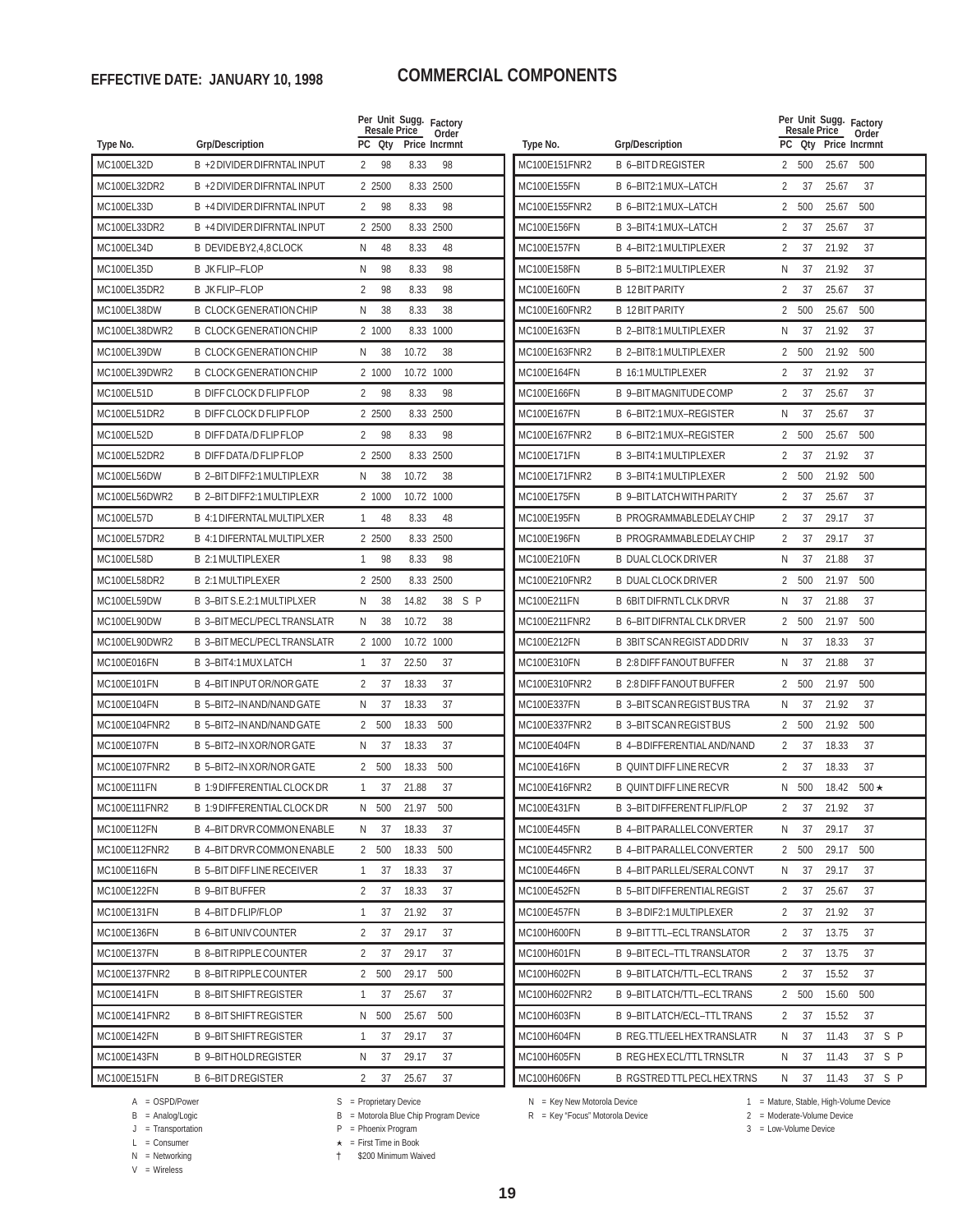| Type No.        | <b>Grp/Description</b>                  | <b>Resale Price</b><br>PC Qtv | Per Unit Sugg. Factory<br>Order<br>Price Incrmnt | Type No.         | <b>Grp/Description</b>            | PC                  | Per Unit Sugg. Factory<br>Resale Price Order<br><b>Qty</b> Price Incrmnt |            |         |
|-----------------|-----------------------------------------|-------------------------------|--------------------------------------------------|------------------|-----------------------------------|---------------------|--------------------------------------------------------------------------|------------|---------|
| MC100H607FN     | <b>B REGHEXPECLTOTTLTRANS</b>           | 37<br>N                       | 11.43<br>37 S P                                  | MC100LVEL90DW    | <b>B LOW VOLT3-BT ME/PE TRSLT</b> | N<br>38             | 14.82                                                                    |            | 38 S P  |
| MC100H607FNR2   | <b>B REGHEXPECLTOTTLTRANS</b>           | 500<br>$\mathbf{2}$           | 11.52<br>500                                     | MC100LVEL90DWR2  | <b>B LOW VOLT3-BT ME/PE TRSLT</b> | 2 1000              |                                                                          | 14.82 1000 | S P     |
| MC100H640FN     | <b>B ECLITTL CLOCK DRIVER</b>           | 2<br>37                       | 14.50<br>37                                      | MC100LVE111FN    | B LOW VOLT1:9 DIF CLOCK DR        | 37<br>N             | 21.88                                                                    | 37         |         |
| MC100H640FNR2   | <b>B ECL/TTL CLOCK DRIVER</b>           | $\overline{2}$<br>500         | 14.58<br>500                                     | MC100LVE111FNR2  | B LOW VOLT1:9 DIF CLOCK DR        | 500<br>2            | 21.97                                                                    | 500        |         |
| MC100H641FN     | <b>B 1:9 CLOCK DRIVER</b>               | 2<br>37                       | 10.00<br>37                                      | MC100LVE164FA    | <b>B 16:1 MULTIPLEXER</b>         | N 250               | 29.73                                                                    |            | 250 S P |
| MC100H643FN     | <b>B 1:8 CLOCK DRIVER</b>               | 2<br>37                       | 18.75<br>37                                      | MC100LVE210FN    | <b>B DUALCLOCK DRIVER</b>         | 37<br>N             | 21.88                                                                    | 37         |         |
| MC100H644FN     | <b>B PECL/TTLCLOCK DRIVER</b>           | 46<br>N                       | 14.17<br>46                                      | MC100LVE210FNR2  | <b>B DUALCLOCK DRIVER</b>         | 500<br>2            | 21.97                                                                    | 500        |         |
| MC100H646FN     | B PECL/TTL-TTL1:8DISTCHIP               | 37<br>N                       | 11.67<br>37                                      | MC100LVE310FN    | B LOW VOLT2:8 DIFF FAN BUF        | 37<br>N             | 21.88                                                                    | 37         |         |
| MC100H646FNR2   | B PECL/TTL-TTL1:8DISTCHIP               | 500<br>N                      | 500<br>11.75                                     | MC100LVE310FNR2  | B LOW VOLT2:8 DIFF FAN BUF        | 500<br>$\mathbf{2}$ | 21.97                                                                    | 500        |         |
| MC100H680FN     | <b>B QUAD BUS TRS/REC ECL DIFF</b>      | 37<br>2                       | 37 S P<br>28.50                                  | MC100SX1230FN    | <b>B CMICODER/DECODER</b>         | N<br>37             | 36.68                                                                    |            | 37 S B  |
| MC100H680FNR2   | <b>B QUAD BUS TRS/REC ECL DIFF</b>      | 500<br>N.                     | 500 S P<br>28.58                                 | MC10101FNR2      | B MECLOUAD OR/NOR GATE            | $\mathbf{2}$<br>500 | 1.43                                                                     | 500        | S P     |
| MC100H681FN     | <b>B HEXTTL BUS/ECL/TRS/W/LAC</b>       | 37<br>2                       | 28.50<br>37 S P                                  | MC10101L         | B MECLOUAD OR/NOR GATE            | 3<br>25             | 3.76                                                                     | 500 S P    |         |
| MC100H681FNR2   | <b>B HEXTTLBWS/ECL/TRS/W/LAC</b>        | 500<br>N                      | 28.58<br>500 S P                                 | MC10101P         | B MECL QUAD OR/NOR GATE           | 2<br>25             | .73                                                                      | 500 S P    |         |
| MC100LVEL01D    | B LOW VOLT4-INPT OR/NOR                 | 98<br>N                       | 9.00<br>98 S P                                   | MC10102FN        | <b>B MECLOUAD2I/PNOR GATE</b>     | 2<br>46             | 2.07                                                                     |            | 46 S P  |
| MC100LVEL01DR2  | B LOW VOLT4-INPT OR/NOR                 | 2 2500                        | 9.00 2500<br>S P                                 | MC10102L         | B MECL QUAD2 I/P NOR GATE         | 2<br>25             | 2.07                                                                     | 500        | S P     |
| MC100LVEL11D    | B 1:2 DIFF LOW VOLT FAN BUF             | 98<br>N                       | 8.33<br>98                                       | MC10102P         | B MECLQUAD2 I/P NOR GATE          | 25<br>2             | .87                                                                      | 500        | S P     |
| MC100LVEL11DR2  | B 1:2 DIFF LOW VOLT FAN BUF             | 2 2500                        | 8.33 2500                                        | MC10103FN        | B MECLOUAD2 I/P OR GATE           | N<br>46             | 2.07                                                                     |            | 46 S P  |
| MC100LVEL13DW   | B LO/VOLT2-BIT DIFF/FN/BUF              | 38<br>N                       | 38 S P<br>14.82                                  | MC10103L         | B MECL QUAD2 I/P OR GATE          | 25<br>3             | 3.76                                                                     |            | 500 S P |
| MC100LVEL13DWR2 | B LO/VOLT2-BIT DIFF/FN/BUF              | 2 1000                        | 14.82 1000 S P                                   | MC10103P         | B MECL QUAD2 I/P OR GATE          | 25<br>2             | .87                                                                      |            | 500 S P |
| MC100LVEL14DW   | B LOW VOLT1:5 CLCK DISCHP               | 38<br>N                       | S P<br>14.82<br>38                               | MC10104L         | B MECL QUAD2 I/P AND GATE         | 2<br>25             | 2.07                                                                     | 500        | S P     |
| MC100LVEL14DWR2 | B LOW VOLT1:5 CLCK DISCHP               | 2 1000                        | 14.82 1000 S P                                   | MC10104P         | B MECLQUAD2 I/P AND GATE          | 2<br>25             | .73                                                                      | 500 S P    |         |
| MC100LVEL16D    | <b>B LOW VOLT DIFFERNTAL RECVR</b>      | 98<br>N                       | 8.33<br>98                                       | MC10105FN        | B MECLTRPL2-3-2I/POR/NOR          | N<br>46             | 2.07                                                                     |            | 46 S P  |
| MC100LVEL16DR2  | <b>B LOW VOLT DIFFERNTAL RECVR</b>      | 2 2500                        | 8.33 2500                                        | MC10105FNR2      | <b>B MECLQUAD ECL/TTL XLTR</b>    | 2 500               | 1.42                                                                     | 500 S P    |         |
| MC100LVEL17DW   | B LOW VOLT QUAD DIFFNTAL                | 38<br>N                       | 14.82<br>38 S P                                  | MC10105L         | B MECLTRPL2-3-2I/POR/NOR          | 3<br>25             | 3.76                                                                     | 500        | S P     |
| MC100LVEL17DWR2 | B LOW VOLT QUAD DIFFNTAL                | 2 1000                        | 14.82 1000 S P                                   | MC10105P         | B MECLTRPL2-3-2I/POR/NOR          | 25<br>2             | .87                                                                      | 500        | S P     |
| MC100LVEL29DW   | <b>B LOWVOLT2-BIT DIFF</b>              | 38<br>N                       | 14.82<br>38 S P                                  | MC10106L         | B MECLTRPL4-3-3-I/PNOR            | 3<br>25             | 3.76                                                                     |            | 500 S P |
| MC100LVEL29DWR2 | B LOWVOLT2-BIT DIFF                     | 2 1000                        | 14.82 1000 S P                                   | <b>MC10107FN</b> | <b>B MECLTRPLEXCOR/NOR</b>        | 2<br>46             | 2.07                                                                     |            | 46 S P  |
| MC100LVEL30DW   | B LOW VOLT3-BIT S.E. RESET              | 38<br>N                       | 38 S P<br>14.82                                  | MC10107L         | <b>B MECLTRPLEXCOR/NOR</b>        | 3<br>25             | 3.88                                                                     |            | 500 S P |
|                 | MC100LVEL30DWR2 B LOWVOLT3-BITS.E.RESET | 2 1000                        | S P<br>14.82 1000                                | MC10107P         | <b>B MECLTRPLEXCOR/NOR</b>        | 25<br>2             | .87                                                                      | 500        | S P     |
| MC100LVEL31D    | <b>B LOW VOLT D F/F W/ SET/RES</b>      | 98<br>N                       | 8.33<br>98                                       | MC10109P         | B MECLDUAL4-51/POR/NOR            | 25<br>2             | .82                                                                      | 500 S P    |         |
| MC100LVEL31DR2  | <b>B LOWVOLT DF/F W/SET/RES</b>         | 2 2500                        | 8.33 2500                                        | MC10111P         | B LAST ORDER DATE:12/02/98        | 25<br>N             | .87                                                                      | 500 S P    |         |
| MC100LVEL32D    | <b>B LOWVOL/2DIVIDER</b>                | 98<br>N                       | 98 S P<br>9.00                                   | MC10113L         | B MECLOUAD EXCORGATE              | 25<br>3             | 3.58                                                                     | 500 S P    |         |
| MC100LVEL32DR2  | <b>B LOWVOL/2 DIVIDER</b>               | 2 2500                        | 9.00 2500 S P                                    | MC10113P         | B MECLOUAD EXCORGATE              | 25<br>$\mathbf{2}$  | .87                                                                      | 500 S P    |         |
| MC100LVEL33D    | <b>B LOW VOL DIV BY4 DIVIDER</b>        | N 98                          | 98 S P<br>9.00                                   | <b>MC10114FN</b> | <b>B MECLTRIPLE LINE RECEIVER</b> | 2<br>46             | 2.07                                                                     |            | 46 S P  |
| MC100LVEL33DR2  | B LOW VOL DIV BY4 DIVIDER               | 2 2500                        | 9.00 2500 S P                                    | MC10114FNR2      | <b>B MECLTRIPLE LINE RECEIVER</b> | 2 500               | 1.51                                                                     |            | 500 S P |
| MC100LVEL38DW   | B +2+4/6 CLCK GEN CHIP                  | N 38                          | 8.33<br>38                                       | MC10114L         | <b>B MECLTRIPLE LINE RECEIVER</b> | 3<br>25             | 3.79                                                                     |            | 500 S P |
| MC100LVEL38DWR2 | B +2+4/6 CLCK GEN CHIP                  | 2 1000                        | 8.33 1000                                        | MC10114P         | <b>B MECLTRIPLE LINE RECEIVER</b> | $\mathbf{2}$<br>25  | .87                                                                      |            | 500 S P |
| MC100LVEL39DW   | <b>B LOW VOT CLOCK GENRAT CHIP</b>      | 38<br>N                       | 38 S P<br>14.82                                  | <b>MC10115FN</b> | <b>B MECLOUAD LINE RECIEVER</b>   | $\mathbf{2}$<br>46  | 2.07                                                                     |            | 46 S P  |
| MC100LVEL39DWR2 | B LOW VOT CLOCK GENRAT CHIP             | 2 1000                        | 14.82 1000 S P                                   | MC10115FNR2      | <b>B MECLOUAD LINE RECIEVER</b>   | 2 500               | 2.15                                                                     |            | 500 S P |
| MC100LVEL51D    | <b>B LOW VOLT DIFF CLOCK D F/F</b>      | N 98                          | 9.00<br>98 S P                                   | MC10115L         | <b>B MECLOUAD LINE RECIEVER</b>   | $\mathbf{2}$<br>25  | 2.02                                                                     |            | 500 S P |
| MC100LVEL51DR2  | B LOW VOLT DIFF CLOCK D F/F             | 2 2500                        | 9.00 2500 S P                                    | MC10115P         | <b>B MECLOUAD LINE RECIEVER</b>   | $\mathbf{2}$<br>25  | .87                                                                      |            | 500 S P |
| MC100LVEL56DW   | B LOW VOLT2-BIT DIFF2:1                 | 38<br>N                       | 14.82<br>38 S P                                  | <b>MC10116FN</b> | <b>B MECLTRIPLE LINE RECEIVER</b> | $\mathbf{1}$<br>46  | 2.07                                                                     |            | 46 S P  |
|                 | MC100LVEL56DWR2 B LOW VOLT2-BIT DIFF2:1 | 2 1000                        | 14.82 1000 S P                                   | MC10116FNR2      | <b>B MECLTRIPLE LINE RECEIVER</b> | 2 500               | 1.51                                                                     |            | 500 S P |
| MC100LVEL59DW   | B 3-BIT S.E.2:1 MULTIPLEXR              | 38<br>N                       | 14.82<br>38 S P                                  | MC10116L         | <b>B MECLTRIPLE LINE RECEIVER</b> | $\mathbf{2}$<br>25  | 1.20                                                                     |            | 500 S P |
| MC100LVEL59DWR2 | B 3-BIT S.E.2:1 MULTIPLEXR              | 2 1000                        | 14.82 1000 S P                                   | MC10116P         | <b>B MECLTRIPLE LINE RECEIVER</b> | 25<br>$\mathbf{1}$  | .87                                                                      |            | 500 S P |

- 
- 
- 
- 
- $L = \text{Consumer}$ <br>  $N = \text{Networking}$ <br>  $V = \text{Wireless}$

B = Analog/Logic entropy of the Motorola Blue Chip Program Device R = Key "Focus" Motorola Device 2 = Moderate-Volume Device

- J = Transportation P = Phoenix Program 3 = Low-Volume Device
- $L =$  Consumer  $\star =$  First Time in Book
- N = Networking extensive that the state of the state of the state of the state of the state of the state of the state of the state of the state of the state of the state of the state of the state of the state of the state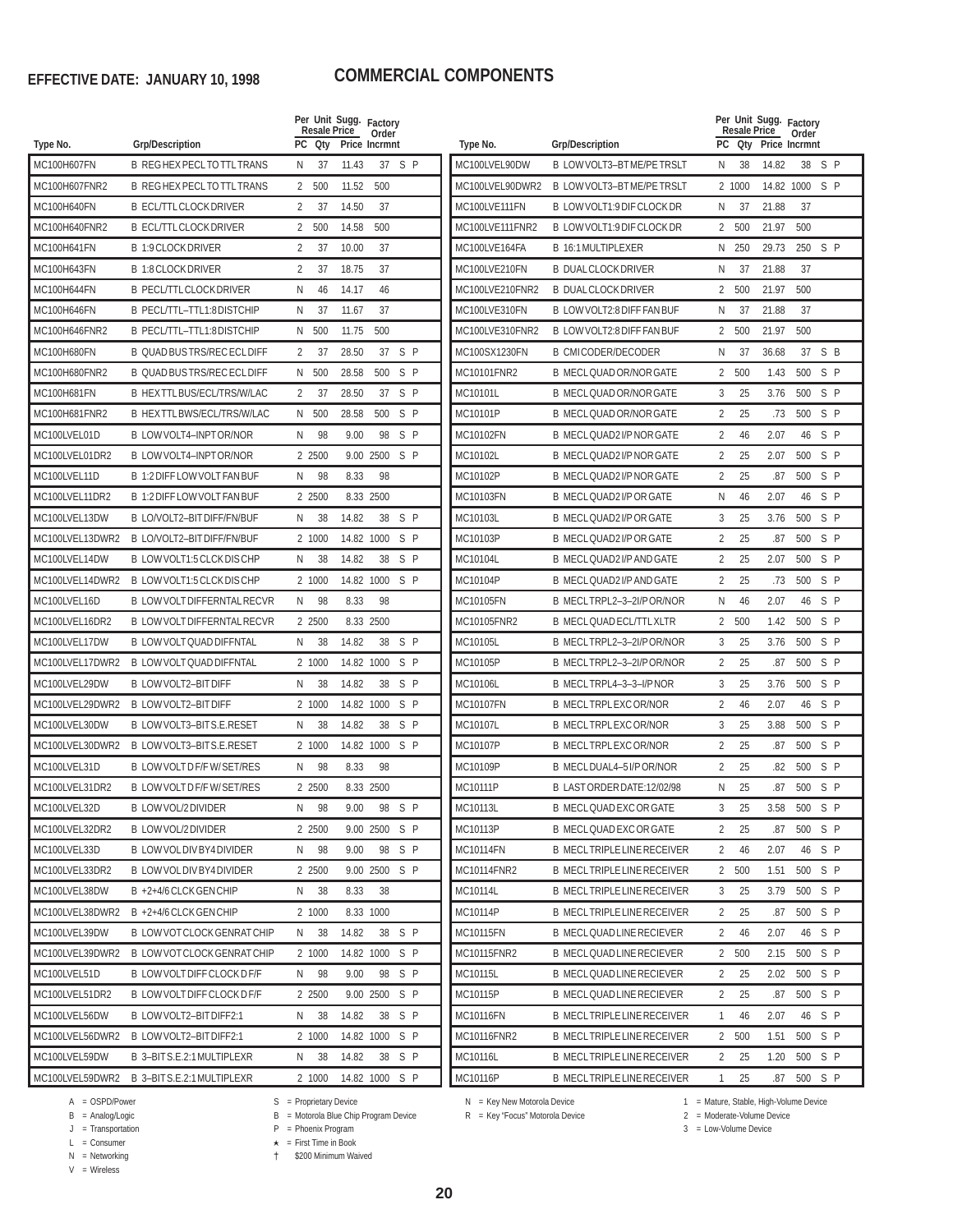|                  |                                  | Per Unit Sugg. Factory<br><b>Resale Price</b> |       |                        |                  |                                  |                |        | <b>Resale Price</b> | Per Unit Sugg. Factory        |
|------------------|----------------------------------|-----------------------------------------------|-------|------------------------|------------------|----------------------------------|----------------|--------|---------------------|-------------------------------|
| Type No.         | <b>Grp/Description</b>           | PC Qty                                        |       | Order<br>Price Incrmnt | Type No.         | <b>Grp/Description</b>           |                |        |                     | Order<br>PC Qty Price Incrmnt |
| <b>MC10117FN</b> | <b>B MECLDL2WDOA/OAI</b>         | N<br>46                                       | 2.07  | 46 S P                 | MC10175L         | <b>B MECLQUINT LATCH</b>         | 3              | 25     | 9.24                | 25 S P                        |
| MC10117L         | <b>B MECLDL2WDOA/OAI</b>         | 25<br>3                                       | 3.11  | S P<br>500             | MC10176L         | <b>B MECLHEX "D" MSTR SLV FF</b> | 2              | 25     | 6.55                | 25<br>S P                     |
| MC10117P         | B MECLDL2WDOA/OAI                | 25<br>2                                       | .80   | 500 S P                | MC10176P         | <b>B MECLHEX "D" MSTR SLV FF</b> | 2              | 25     | 4.00                | 25 S P                        |
| MC10121L         | B MECL4WDO-A/O-A-INVRT           | 25<br>3                                       | 3.18  | 500 S P                | MC10178L         | <b>B MECLBINARY COUNTER</b>      | 3              | 25     | 18.27               | 25 S P                        |
| MC10123L         | B MECLTRPL4-3-3I/PBUSDR          | 25<br>3                                       | 3.24  | 500 S P                | MC10178P         | <b>B MECLBINARY COUNTER</b>      | 2              | 25     | 7.35                | 25 S P                        |
| MC10123P         | B MECLTRPL4-3-3I/PBUSDR          | 25<br>2                                       | .92   | 500 S P                | MC10186L         | <b>B MECLHEX DMSTR SLV FF/RS</b> | 3              | 25     | 13.70               | 25 S P                        |
| MC10124FN        | <b>B MECLQUAD TTL/ECLXLTR</b>    | 2<br>46                                       | 3.05  | 46 S P                 | MC10186P         | <b>B MECLHEX DMSTR SLV FF/RS</b> | 2              | 25     | 4.57                | 25 S P                        |
| MC10124FNR2      | <b>B MECLQUAD ECL/TTL XLTR</b>   | 2 500                                         | 1.82  | 500 S P                | <b>MC10188FN</b> | <b>B MECLHEXBUFFERW/ENABLE</b>   | N              | 46     | 5.37                | 46 S P                        |
| MC10124L         | B MECLOUAD TTL/ECLXLTR           | 25<br>2                                       | 3.25  | 25 S P                 | MC10188L         | <b>B MECLHEXBUFFERW/ENABLE</b>   | 3              | 25     | 7.42                | 25 S P                        |
| MC10124P         | B MECLOUAD TTL/ECLXLTR           | 25<br>1                                       | 1.92  | 25 S P                 | MC10188P         | <b>B MECLHEXBUFFERW/ENABLE</b>   | 2              | 25     | 2.48                | 25 S P                        |
| MC10125FN        | <b>B MECLQUAD ECL/TTL XLTR</b>   | 46<br>1                                       | 3.05  | 46 S P                 | MC10189L         | <b>B MECLHEXINVRTRW/ENABLE</b>   | 3              | 25     | 7.42                | 25 S P                        |
| MC10125FNR2      | B MECLOUAD ECL/TTL XLTR          | 2 500                                         | 1.82  | 500 S P                | MC10189P         | <b>B MECLHEXINVRTRW/ENABLE</b>   | $\overline{2}$ | 25     | 2.48                | 25 S P                        |
| MC10125L         | <b>B MECLQUAD ECL/TTL XLTR</b>   | 25<br>2                                       | 3.25  | 25 S P                 | <b>MC10192FN</b> | <b>B MECLOUAD BUS DRIVER</b>     | 2              | 46     | 5.32                | 46 S P                        |
| MC10125P         | <b>B MECLQUAD ECL/TTL XLTR</b>   | 25<br>1                                       | 1.92  | 25 S P                 | MC10192L         | <b>B MECLQUAD BUS DRIVER</b>     | 3              | 25     | 11.54               | 25 S P                        |
| MC10131FN        | <b>B MECLDLTYPDMSTRSLVFF</b>     | 2<br>46                                       | 3.40  | 46 S P                 | MC10192P         | <b>B MECLQUAD BUS DRIVER</b>     | 2              | 25     | 4.07                | S P<br>25                     |
| MC10131L         | <b>B MECLDLTYPDMSTRSLVFF</b>     | 25<br>2                                       | 3.67  | 25 S P                 | MC10195L         | <b>B MECLHEXINVRTR/BUFFER</b>    | 3              | 25     | 5.64                | 25 S P                        |
| MC10131P         | <b>B MECLDLTYPDMSTRSLVFF</b>     | 25<br>$\mathbf{1}$                            | 2.17  | 25 S P                 | MC10197L         | <b>B MECLHEX "AND" GATE</b>      | 3              | 25     | 5.61                | 25 S P                        |
| MC10135FNR2      | <b>B MECLDLJ-KMSTRSLVFF</b>      | 2 500                                         | 2.40  | 500 S P                | <b>MC10198FN</b> | <b>B MECLMONOSTBLEMULTIVBRTR</b> | 2              | 46     | 18.82               | 46 S P                        |
| MC10135L         | <b>B MECLDLJ-KMSTRSLVFF</b>      | 25<br>3                                       | 7.48  | 25 S P                 | MC10198L         | <b>B MECLMONOSTBLEMULTIVBRTR</b> | 2              | 25     | 25.10               | 25 S P                        |
| MC10135P         | <b>B MECLDLJ-KMSTRSLVFF</b>      | 25<br>2                                       | 2.62  | 25 S P                 | MC10198P         | <b>B MECLMONOSTBLEMULTIVBRTR</b> | $\mathbf{1}$   | 25     | 16.00               | 25<br>S P                     |
| <b>MC10136FN</b> | <b>B MECLUNIVRSLHXADCMLCNTR</b>  | $\overline{2}$<br>46                          | 14.13 | 46 S P                 | MC10210L         | B MECLDL3I/P3O/PORGATE           | 3              | 25     | 4.79                | 25 S P                        |
| MC10136L         | <b>B MECLUNIVRSLHXADCMLCNTR</b>  | 2<br>25                                       | 16.75 | 25 S P                 | <b>MC10216FN</b> | <b>B MECLHISPD TRPL LNE RCVR</b> | 2              | 46     | 2.68                | 46 S P                        |
| MC10136P         | <b>B MECLUNIVRSLHXADCMLCNTR</b>  | $\overline{2}$<br>25                          | 10.18 | 25 S P                 | MC10216L         | <b>B MECLHISPDTRPLLNERCVR</b>    | 3              | 25     | 4.79                | 25 S P                        |
| MC10137L         | <b>B MECLUNIVERSLDECADE CNTR</b> | 3<br>25                                       | 26.53 | 25 S P                 | MC10216P         | <b>B MECLHISPDTRPLLNERCVR</b>    | 2              | 25     | 1.43                | S P<br>25                     |
| MC10137P         | <b>B MECLUNIVERSLDECADE CNTR</b> | 25<br>2                                       | 10.75 | 25 S P                 | MC10231P         | <b>B MECLHISPDDLDMSFF</b>        | 2              | 25     | 4.30                | 25 S P                        |
| MC10138L         | <b>B MECLBI-QUINARY COUNTER</b>  | 3<br>25                                       | 19.56 | 25 S P                 | MC12002L         | V LAST ORDER DATE:12/01/98       | 3              | 25     | 16.29               | 25 S                          |
| MC10138P         | <b>B MECLBI-QUINARY COUNTER</b>  | 25<br>1                                       | 7.92  | 25 S P                 | MC12002P         | V MECLANALOGMIXER                | 2              | 25     | 8.54                | 25 S P                        |
| MC10141L         | <b>B MECL4-BITUNIV SHFT REG</b>  | 25<br>2                                       | 6.53  | 25 S P                 | MC12009D         | V TWOMODULOS PRESCALER           | N              | 48     | 10.71               | $48 \star$                    |
| MC10141P         | <b>B MECL4-BITUNIV SHFT REG</b>  | 25<br>2                                       | 3.98  | 25 S P                 | MC12009L         | V LAST ORDER DATE:12/01/98       | 2              | 25     | 18.47               | 25                            |
| MC10153L         | <b>B MECLOUAD LATCH</b>          | 25<br>3                                       | 7.91  | 25 S P                 | MC12009P         | V MECL2-MODULUSPRESCALER         | 2              | 25     | 10.71               | 25                            |
| MC10158FNR2      | <b>B MECLOD2I/PMULTIPLXR</b>     | 2 500                                         | 2.71  | 500 S P                | <b>MC12011FN</b> | V MECL2-MODULUSPRESCALER         | $\overline{2}$ | 46     | 13.80               | 46                            |
| MC10158L         | <b>B MECLOD2I/PMULTIPLXR</b>     | 3<br>25                                       | 8.27  | 25 S P                 | MC12011P         | V MECL2-MODULUSPRESCALER         | $\mathbf{2}$   | 25     | 11.33               | 25                            |
| MC10158P         | <b>B MECLOD2I/PMULTIPLXR</b>     | 25<br>$\overline{2}$                          | 2.77  | 25 S P                 | MC12013D         | V TWO MODULUS PRESCALER          | N              | 48     | 14.62               | 48                            |
| MC10159L         | <b>B MECLOD2I/PMULTIPLXR</b>     | 25<br>3                                       | 8.27  | 25 S P                 | MC12013FN        | V MECL2-MODULUSPRESCALER         | 2              | 46     | 13.95               | 46                            |
| MC10161L         | B MECLBINARY/1-8DECODRLO         | 3<br>25                                       | 8.27  | 25 S P                 | MC12013L         | V LAST ORDER DATE:12/01/98       | 2              | 25     | 17.43               | 25                            |
| MC10161P         | B MECLBINARY/1-8DECODRLO         | 25<br>2                                       | 2.77  | 25 S P                 | MC12013P         | V MECL2-MODULUSPRESCALER         | $\mathbf{1}$   | 25     | 14.62               | 25                            |
| MC10162L         | B MECLBINARY/1-8 DECODR HI       | 25<br>3                                       | 8.27  | 25 S P                 | MC12015D         | V LOWPOWERPRESCALER              | 2              | 98     | 7.50                | 98 S P                        |
| MC10164L         | <b>B MECL8-LINE MULTIPLEXER</b>  | 25<br>$\overline{2}$                          | 4.55  | 25 S P                 | MC12015P         | V MECLLOPWR2-MODPRSCLR           | 2              | 50     | 7.96                | 50 S P                        |
| MC10164P         | <b>B MECL8-LINE MULTIPLEXER</b>  | 25<br>$\overline{2}$                          | 2.77  | 25 S P                 | MC12016D         | V LOWPOWERPRESCALER              | $\overline{2}$ | 98     | 7.96                | 98 S P                        |
| MC10166L         | B MECL5-BITMAGCOMPARATOR         | 3<br>25                                       | 14.00 | 25 S P                 | MC12016P         | V MECLLOPWR2-MODPRSCLR           | $\overline{2}$ | 50     | 7.96                | 50 S P                        |
| MC10171L         | B MECLBINARY/1-4 DECDRLO         | 25<br>3                                       | 10.09 | 25 S P                 | MC12017D         | V LOWPOWERPRESCALER              | $\overline{2}$ | 98     | 7.96                | 98 S P                        |
| MC10173L         | B MECLOD2I/PMLTPLXR/LTCH         | 25<br>3                                       | 8.27  | 25 S P                 | MC12017DR2       | V MECLLOPWR2-MODPRSCLR           | 2 2500         |        |                     | 8.00 2500<br>S P              |
| MC10174L         | B MECLDL4TO1MULTIPLXR            | 3<br>25                                       | 8.27  | 25 S P                 | MC12017P         | V MECLLOPWR2-MODPRSCLR           | $\mathbf{1}$   | 50     | 7.96                | 50 S P                        |
| MC10174P         | B MECLDL4TO1MULTIPLXR            | $\overline{2}$<br>25                          | 2.77  | 25 S P                 | MC12018DR2       | V MECL%128/129 LOPWR PSCL        |                | 2 2500 |                     | 21.29 2500 S P                |
| <b>MC10175FN</b> | <b>B MECLOUINT LATCH</b>         | 46<br>N                                       | 4.78  | 46 S P                 | MC12018P         | V MECL%128/129 LO PWR PSCL       | $\mathbf{2}$   | 50     | 21.24               | 50 S P                        |

- 
- $L = \text{Consumer}$ <br>  $N = \text{Networking}$ <br>  $V = \text{Wireless}$
- 

B = Analog/Logic entropyrology by B = Motorola Blue Chip Program Device R = Key "Focus" Motorola Device 2 = Moderate-Volume Device

A = OSPD/Power external states and S = Proprietary Device N = Key New Motorola Device 1 = Mature, Stable, High-Volume Device

 $L =$  Consumer  $\star =$  First Time in Book

N = Networking - and the state of the state of the state of the state of the state of the state of the state of the state of the state of the state of the state of the state of the state of the state of the state of the st

```
21
```
J = Transportation P = Phoenix Program 3 = Low-Volume Device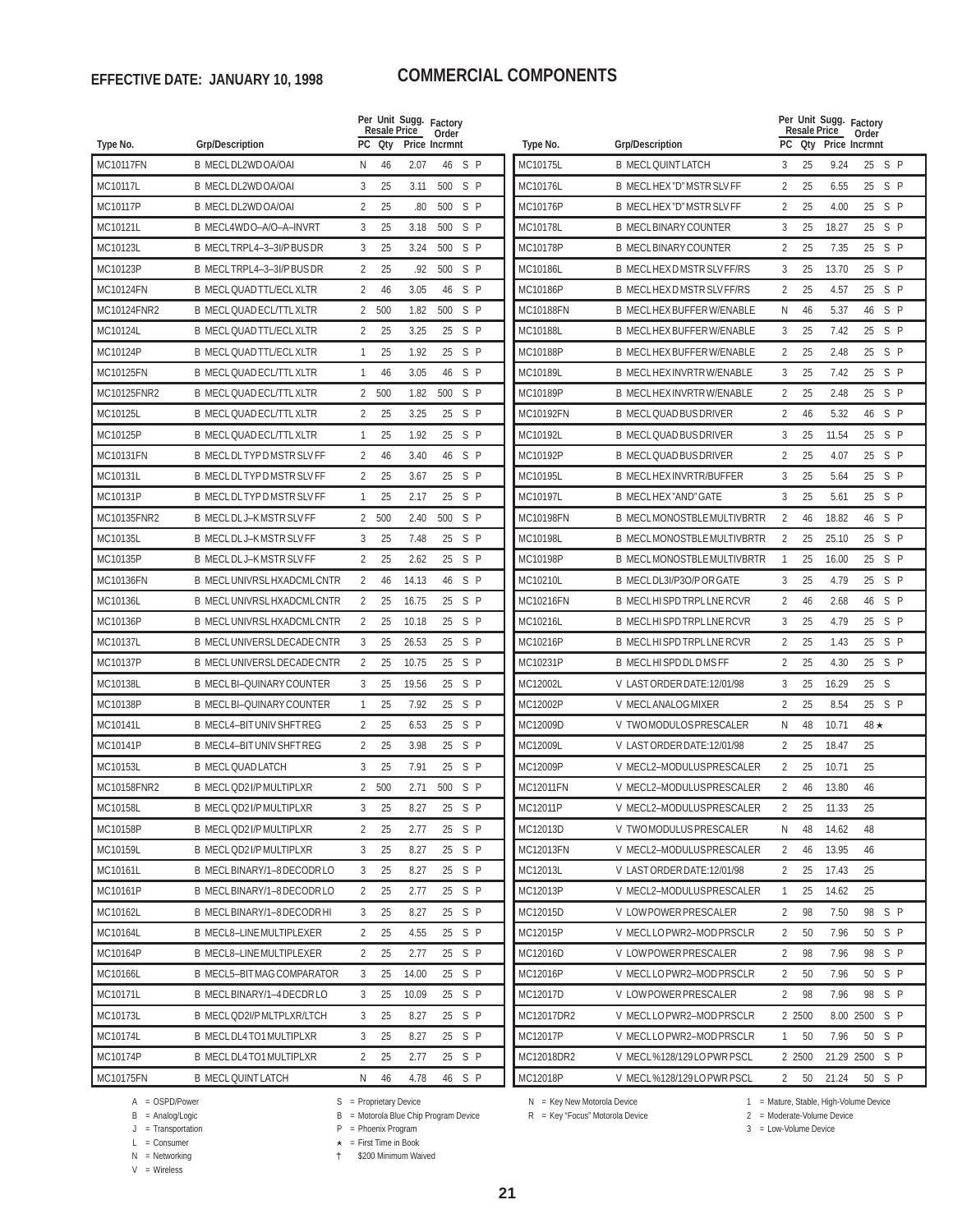| Type No.           | <b>Grp/Description</b>     | <b>Resale Price</b><br>PC Otv | Per Unit Sugg. Factory<br>Order<br>Price Incrmnt | Type No.         | <b>Grp/Description</b>      | <b>Resale Price</b>  | Per Unit Sugg. Factory<br>Order<br>PC Qty Price Incrmnt |
|--------------------|----------------------------|-------------------------------|--------------------------------------------------|------------------|-----------------------------|----------------------|---------------------------------------------------------|
| MC12019D           | V PLLLO POWR2 MOD PRESCLR  | 98<br>2                       | 98 S P<br>7.96                                   | MC12066DR2       | V DIV64-256 PRESCL LOW HAR  | N 2500               | 6.88 2500 $\star$ S P                                   |
| MC12019P           | V MECL%20/21 LO PWR PRSCLR | 50<br>2                       | 50 S P<br>7.96                                   | MC12066P         | V DIV64-256 PRESCLLOW HAR   | 50<br>N              | 6.84<br>$50 \star S$ P                                  |
| MC12022AD          | V LWPWR2-MODULR PRESCALER  | 98<br>1                       | 5.35<br>98                                       | MC12073D         | V LAST ORDER DATE:12/01/98  | 98<br>N              | 8.48<br>98                                              |
| MC12022ADR2        | V LWPWR2-MODPRESCALER      | 2 2500                        | 5.38 2500                                        | MC12073P         | V LAST ORDER DATE:12/01/98  | 50<br>2              | 50<br>7.92                                              |
| MC12022AP          | V LWPWR2-MODULR PRESCALER  | 50<br>2                       | 5.35<br>50                                       | MC12074D         | V LASTORDER DATE:12/01/98   | 98<br>2              | 8.48<br>98 S                                            |
| MC12022BDR2        | V LWPWR2-MODPRESCALER      | 2 2500                        | 5.38 2500                                        | MC12075D         | V LASTORDER DATE:12/01/98   | 98<br>N              | 6.88<br>98                                              |
| MC12022LVAD        | V LWPWR2-MODULR PRESCALER  | N<br>98                       | 98<br>6.15                                       | MC12076D         | V LAST ORDER DATE:12/01/98  | 98<br>2              | 98<br>6.88                                              |
| MC12022LVAP        | V LOWVOLT2-MODPRESCALER    | N<br>50                       | 6.15<br>50                                       | MC12079D         | V LOW POW MUL-MOD HI FREQ P | $\overline{2}$<br>98 | 6.41<br>98                                              |
| MC12022LVBD        | V LWPWR2-MODULR PRESCALER  | N<br>98                       | 6.15<br>98                                       | MC12079DR2       | V LOW POW MUL-MOD HI FREQ P | N 2500               | 5.00 2500                                               |
| MC12022LVBP        | V LOW VOLT2-MOD PRESCALER  | 50<br>N                       | 6.15<br>50                                       | MC12079P         | V LOW POW MUL-MOD HI FREQ P | 50<br>N              | 6.41<br>50                                              |
| MC12022TSAD        | V LAST ORDER DATE:12/01/98 | 98<br>N                       | 6.15<br>98                                       | MC12080D         | V LOW POW MULT MOD H FREQUE | 98<br>N              | 98 S P<br>10.71                                         |
| MC12022TSAP        | V LAST ORDER DATE:12/01/98 | 50<br>Ν                       | 50<br>6.15                                       | MC12080P         | V LOW POW MULT MOD H FREQUE | 50<br>N              | 50 S P<br>10.71                                         |
| MC12022TVAD        | V LAST ORDER DATE:12/01/98 | 98<br>N                       | 98<br>6.15                                       | MC12083D         | V LOWPOWPRESCALER%2         | 98<br>N              | 98 S<br>6.15                                            |
| <b>MC12022TVAP</b> | V LASTORDER DATE:12/01/98  | 50<br>N                       | 50<br>6.15                                       | MC12083P         | V LASTORDER DATE:12/01/98   | Ν<br>50              | 50 S<br>6.15                                            |
| MC12023D           | V PLLLOPOWER PRESCALER     | 98<br>2                       | 98 S P<br>9.63                                   | MC12089D         | V 64/1282.8 GHZ PRESCALER   | 98<br>N              | 98<br>6.41                                              |
| MC12025P           | V LASTORDER DATE:12/01/98  | 50<br>N                       | 7.48<br>50 S                                     | MC12089P         | V 64/1282.8 GHZ PRESCALER   | 50<br>N              | 50<br>6.41                                              |
| MC12026AD          | V 2-MOD PRESCER6/7 & 16/17 | 98<br>1                       | 8.13<br>98 S P                                   | MC12090L         | V LASTORDER DATE:12/01/98   | 3<br>25              | 25 S<br>14.34                                           |
| MC12026ADR2        | V 2-MOD PRESCER6/7 & 16/17 | 2 2500                        | 8.17 2500 S                                      | MC12093D         | V LOWPOWPRESCLER%2,4,8      | N<br>98              | 98<br>B<br>7.48                                         |
| MC12026AP          | V 2-MOD PRESCER6/7 & 16/17 | 50<br>Ν                       | 8.13<br>50<br>S P                                | MC12093DR2       | V LOWPOWPRESCLER%2,4,8      | N 2500               | B<br>7.53 2500 $\star$                                  |
| MC12026ASD         | V 2-MOD PRESCER6/7 & 16/17 | 156<br>N                      | S P<br>156<br>7.02                               | MC12095D         | V LOW POW PRESCL DIV BY2,4  | 96<br>N              | 7.48<br>96                                              |
| MC12026BD          | V 2-MOD PRESCER6/7 & 16/17 | 98<br>Ν                       | 98 S P<br>6.68                                   | MC12095DR2       | V LOW POW PRESCL DIV BY2,4  | N 2500               | 7.53 2500 $\star$                                       |
| MC12026BP          | V 2-MODPRESCER6/7&16/17    | 50<br>Ν                       | 6.68<br>50 S P                                   | MC12095SD        | V LOW POW PRESCL DIV BY2,4  | 96<br>N              | 7.48<br>$96 \star$                                      |
| MC12026BSD         | V 2-MOD PRESCER6/7 & 16/17 | 156<br>N                      | 156 S P<br>7.02                                  | <b>MC12100FN</b> | V HIACCURHIFREQVCO          | 2<br>46              | 13.92<br>46 S                                           |
| MC12028AD          | V LOWPOWER2-MODULUSPRESC   | 98<br>$\mathbf{1}$            | 6.33<br>98 S P                                   | <b>MC12101FN</b> | V LAST ORDER DATE:12/01/98  | 2<br>46              | 13.13<br>46 S                                           |
| MC12028AP          | V LOWPOWER2-MODULUS PRESC  | 50<br>2                       | 50 S P<br>6.33                                   | MC12147D         | V 1.1 GHZ VCO               | 98<br>N              | P<br>4.21<br>98                                         |
| MC12032AD          | V LWPWR2-MODULR PRESCALER  | N<br>98                       | 7.33<br>98 S                                     | MC12148D         | V VOLT CONTROL OSCILLATOR   | 2<br>98              | P<br>4.26<br>98                                         |
| MC12033AD          | V LOW POWER HIFREQ PRESCAL | N<br>98                       | 8.56<br>98 S P                                   | MC12148P         | V VOLT CONTROL OSCILLATOR   | N<br>50              | P<br>2.08<br>50                                         |
| MC12033AP          | V LOW POWER HIFREQ PRESCAL | 50<br>N                       | 8.56<br>50 S P                                   | MC12148SD        | V VOLT CONTROL OSCILLATOR   | N 156                | P<br>4.43<br>156                                        |
| MC12033BD          | V LOW POWER HIFREQ PRESCAL | 98<br>Ν                       | 98 S P<br>7.48                                   | MC12149D         | V 1.1 GHZ VCO               | 98<br>N              | P<br>98<br>4.26                                         |
| MC12033BP          | V LOW POWER HIFREQ PRESCAL | 50<br>Ν                       | 50 S P<br>7.48                                   | MC12179D         | V FREQUENCY SYNTHESIZER     | N<br>98              | S P<br>5.22<br>98                                       |
| MC12034AD          | V LW PWR2-MOD HIFREQ PRS   | 98<br>2                       | 7.48<br>98 S P                                   | MC12179DR2       | V FREQUENCY SYNTHESIZER     | 2 2500               | 5.27 2500 S P                                           |
| MC12034ADR2        | V LWPWR2-MODHIFREQPRS      | 2 2500                        | 7.53 2500 S                                      | MC12181D         | V 125-1000 MHZ FREQ SYNTHZR | N 48                 | 5.48<br>$48 \star$                                      |
| MC12038AD          | V LOWPOW2MODULUS PRESCAL   | 98<br>N.                      | 8.02<br>98                                       | MC12202D         | V SERINPUT FREQ SYNTHSIZER  | N<br>48              | 48<br>4.25                                              |
| MC12038AP          | V LOWPOW2MODULUS PRESCAL   | 50<br>N                       | 8.02<br>50                                       | MC12202DT        | V SERINPUT FREQSYNTHSIZER   | 75<br>N              | 4.75<br>75                                              |
| MC12040FN          | V MECLPHASE-FREQ.DETCETOR  | $\mathbf{2}$<br>46            | 12.10<br>46 S                                    | MC12206D         | V LAST ORDER DATE:12/01/98  | $\mathbf{2}$<br>48   | 4.21<br>48                                              |
| MC12040FNR2        | V MECLPHASE-FREQ.DETCETOR  | 2 1000                        | 12.13 1000 S                                     | MC12206DT        | V LAST ORDER DATE:12/01/98  | 75<br>N              | B<br>4.53<br>75                                         |
| MC12040L           | V LASTORDER DATE:12/01/98  | $\mathbf{2}$<br>25            | 15.33<br>25 S                                    | MC12210D         | V SERIAL INPUT FREQ SNTHZER | 48<br>$\overline{2}$ | P<br>7.33<br>48                                         |
| MC12040P           | V MECLPHASE-FREQ.DETCETOR  | 25<br>1                       | 25 S P<br>10.75                                  | MC12210DT        | V SERIAL INPUT FREQ SNTHZER | 75<br>N              | B<br>5.42<br>75                                         |
| MC12052AD          | V LOWPOWER2-MODPRESCALER   | N<br>98                       | 98 S B<br>4.26                                   | MC12429FN        | L CLOCK GENERATOR           | 37<br>N              | B<br>21.90<br>37                                        |
| MC12053AD          | V 2-MODPRSLR64/65&128/129  | 98<br>N                       | 98 S P<br>4.26                                   | <b>MC12439FN</b> | L CLOCK GENERATOR           | 37<br>N,             | B<br>21.90<br>37                                        |
| MC12054AD          | V LOW POW2 MOD HIFRQ PSLR  | 98<br>Ν                       | 98 S P<br>4.26                                   | MC13022ADWR3     | J AM STEREODECODER          | 2 1000               | 3.35 1000                                               |
| MC12058D           | V 2MODPSLR126/128/254/256  | 98<br>N                       | 98 S P<br>6.88                                   | MC13025D         | J AM STEREO FRONT END       | N<br>48              | 48 S<br>1.48                                            |
| MC12061L           | V LAST ORDER DATE:12/01/98 | 3<br>25                       | 13.39<br>25 S P                                  | MC13025P         | J AM STEREO FRONT END       | $\mathbf{2}$<br>25   | 1.48<br>500                                             |
| MC12061P           | V MECL CRYSTAL OSCILLATOR  | 2<br>25                       | 5.38<br>25 S P                                   | MC13028AD        | J AMSTEREODECODERIC         | N.<br>48             | 2.57<br>48                                              |
| MC12066D           | V DIV64-256 PRESCL LOW HAR | N<br>98                       | 5.72<br>98 ★ S P                                 | MC13028ADR2      | J AMSTEREODECODERIC         | 2 2500               | 2.63 2500                                               |
|                    |                            |                               |                                                  |                  |                             |                      |                                                         |

- 
- 

 $L =$  Consumer  $\star =$  First Time in Book

N = Networking extensive that the state of the state of the state of the state of the state of the state of the state of the state of the state of the state of the state of the state of the state of the state of the state

 $L = \text{Consumer}$ <br>  $N = \text{Networking}$ <br>  $V = \text{Wireless}$ 

- B = Analog/Logic entropy of the Motorola Blue Chip Program Device R = Key "Focus" Motorola Device 2 = Moderate-Volume Device
- -

A = OSPD/Power external states and S = Proprietary Device N = Key New Motorola Device 1 = Mature, Stable, High-Volume Device

J = Transportation P = Phoenix Program 3 = Low-Volume Device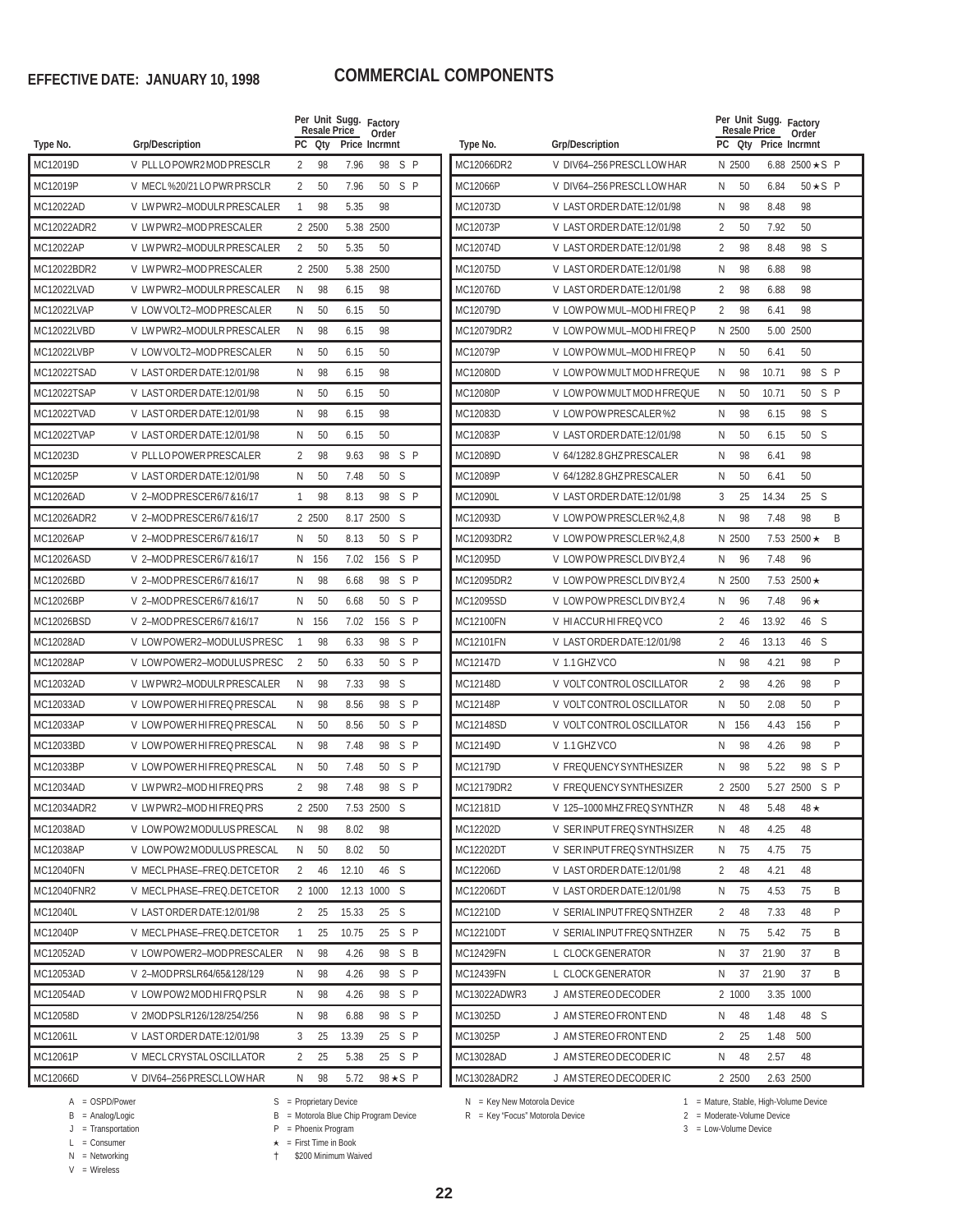| Type No.          | <b>Grp/Description</b>      | Per Unit Sugg. Factory<br><b>Resale Price</b><br>Order<br>PC<br>Oty<br>Price Incrmnt | Type No.          | <b>Grp/Description</b>        | Per Unit Sugg. Factory<br><b>Resale Price</b><br>Order<br>PC Qty<br>Price Incrmnt |
|-------------------|-----------------------------|--------------------------------------------------------------------------------------|-------------------|-------------------------------|-----------------------------------------------------------------------------------|
| MC13028AP         | J AM STEREO DECODER IC      | 25<br>2.57<br>25<br>N                                                                | MC13176DR2        | V UHF TRANSMITTER             | 3.82 2500 S P<br>2 2500                                                           |
| MC13030DW         | J DUAL CONV AM RECEIVER     | 26<br>3.54<br>26<br>N                                                                | MC1350D           | V LINIF AMP                   | 98<br><sub>S</sub><br>1.44<br>98<br>1                                             |
| MC13030DWR3       | J DUAL CONV AM RECEIVER     | 2 1000<br>2.93 1000                                                                  | MC1350DR2         | V LIN RF/IF AMP               | 1.48 2500 S<br>2 2500                                                             |
| MC13055D          | V LINWIDEBAND FSK RCVR      | 2<br>48<br>3.47<br>48<br>S P                                                         | MC1350P           | V LINIF AMP                   | 1.44 1000 S<br>50<br>1                                                            |
| MC13055DR2        | V LINWIDEBAND FSK RCVR      | 2 2500<br>3.51 2500 S P                                                              | MC1357D           | L LIN IF AMP & QUAD DETCTR    | 2<br>55<br>1.16<br>55                                                             |
| MC13055P          | V LINWIDEBAND FSK RCVR      | 2<br>25<br>3.47<br>500<br>S P                                                        | MC1357P           | L LIN IF AMP & QUAD DETCTR    | 500<br>2<br>25<br>1.16                                                            |
| MC13060D          | L LINMINI-WATT AUDIO OUTPT  | 98<br>98<br>S P<br>3<br>2.21                                                         | MC1374P           | L LINTVMODULATOR CIRCUIT      | 25<br>500<br>S P<br>1.84<br>1                                                     |
| MC13060DR2        | L LIN ONE WATT AUDIO AMP    | 1.15 2500 S P<br>2 2500                                                              | <b>MC1377DW</b>   | L LIN RGB COLOR ENCDR         | $\overline{2}$<br>38<br>S P<br>3.46<br>38                                         |
| MC13077DW         | L LIN ADV PAL/NTSC ENCODER  | 38 S P<br>-38<br>5.13<br>N                                                           | MC1377DWR2        | L LIN RGB COLOR ENCDR         | 3.49 1000<br>S P<br>2 1000                                                        |
| MC13077DWR2       | L LIN ADV PAL/NTSC ENCODER  | 5.17 1000 ★ S P<br>N 1000                                                            | MC1377P           | L LIN RGB TO PAL/NTSC ENCDR   | S P<br>$\overline{2}$<br>18<br>3.28<br>360                                        |
| MC13077P          | L LIN ADV PAL/NTSC ENCODER  | 360 S P<br>18<br>4.95<br>2                                                           | <b>MC1378FN</b>   | L LINCOLOR TV VIDEO SYNCH     | S P<br>26<br>13.12<br>26<br>2                                                     |
| MC13081XB         | L MONITOR CHIP              | 9<br>9 S P<br>N<br>6.48                                                              | MC1378P           | L LINCOLOR TV VIDEO SYNCH     | 13.12<br>9 S P<br>2<br>9                                                          |
| MC13109FB         | V COMBO                     | 96 S P<br>96<br>12.15<br>Ν                                                           | MC1391P           | L LINTVHORIZ PROCESSOR        | 2<br>50<br>.67 1000                                                               |
| MC13109FTA        | V COMBO                     | 250<br>6.32 1250 S P<br>N                                                            | MC14C88BD         | B QD LOPWR RS232/562 LN DR    | $\ddagger$<br>N<br>55<br>1.13<br>55                                               |
| <b>MC13110FB</b>  | V COMBO3 CT1 PHONE CIRCUIT  | 96<br>11.88<br>480<br>S P<br>Ν                                                       | MC14C88BDR2       | B OD LOPWR RS232/562 LN DR    | $+$<br>N 2500<br>1.02 2500                                                        |
| MC13110FBR2       | V COMBO3 CT1 PHONE CIRCUIT  | 750 ★ S P<br>750<br>11.92<br>N                                                       | MC14C88BP         | B QD LOPWR RS232/562 LN DR    | $\ddagger$<br>2<br>25<br>.99<br>500                                               |
| <b>MC13111FB</b>  | V COMBO4 CT1 PHONE CIRCUIT  | 96<br>8.91<br>480 S<br>N                                                             | MC14C89ABD        | B QDLOPWRRS232/562 RECVR      | $^\dagger$<br>$\overline{2}$<br>55<br>1.37<br>55                                  |
| MC13122DW         | J AMSTEREODECODER           | 26 S<br>26<br>3.70<br>N                                                              | MC14C89ABDR2      | B ODLOPWR RS232/562 RECVR     | $+$<br>2 2500<br>1.40 2500                                                        |
| MC13122DWR3       | J AMSTEREODECODER           | 3.76 1000 S<br>2 1000                                                                | MC14C89ABP        | B QDLOPWRRS232/562 RECVR      | $\ddagger$<br>25<br>$\overline{2}$<br>1.19<br>500                                 |
| MC13122P          | J AMSTEREODECODER           | 13<br>3.70<br>13<br>Ν                                                                | MC14LC5003FU      | L 128 SEGMENT LCD DRIVER      | 96<br>N<br>2.66<br>$96 \star$                                                     |
| MC13135DW         | V VHF RECEIVER              | 30 S P<br>30<br>3.51<br>N                                                            | MC14LC5447DW      | N COSTREDUCED CALLIERI.D.     | N<br>47<br>1.88<br>47                                                             |
| MC13135DWR2       | V VHF RECEIVER              | N 1000<br>2.41 1000 ★S P                                                             | MC14LC5447DWR2    | N CLASS DEMODULATOR           | N 1000<br>1.94 1000                                                               |
| MC13135P          | V VHF RECEIVER              | 15<br>3.51<br>15 S P<br>N                                                            | MC14LC5447P       | N COSTREDUCED CALLIERI.D.     | 25<br>25<br>1.88<br>N                                                             |
| MC13136DW         | V IF RECEIVER               | 30<br>3.51<br>30 S P<br>Ν                                                            | MC14LC5472FE      | N ISDN"U"TRANSCEIVER          | 2 180<br>45.22<br>180                                                             |
| MC13136DWR2       | V IF RECEIVER               | 1000 ★ S P<br>N 1000<br>2.41                                                         | MC14LC5472FU      | N ISDN"U"TRANSCEIVER          | $\overline{2}$<br>390<br>30.92<br>390                                             |
| MC13136P          | V IF RECEIVER               | 3.33<br>15 S P<br>N<br>15                                                            | MC14LC5480DW      | N PCMCODEC/FILTER             | 38<br>B<br>N<br>2.68<br>38                                                        |
| MC13142D          | V LOPWRDC-1.8GHZ LNA MIXER  | 48<br>3.87<br>48<br>N                                                                | MC14LC5480DWR2    | N PCMCODEC/FILTER             | 2 1000<br>2.73 1000<br>B                                                          |
| MC13143D          | V LOPWR DC-1.8GHZ MIXER     | 98<br>98<br>3.87<br>N                                                                | MC14LC5480P       | N PCMCODEC/FILTER             | B<br>N<br>18<br>2.68<br>18                                                        |
| MC13143DR2        | V LOPWR DC-1.8GHZ MIXER     | N 2500<br>3.91 2500 ★                                                                | MC14LC5480SD      | N PCMCODEC/FILTER             | N<br>66<br>2.95<br>66<br>B                                                        |
| MC13144D          | V PROGRMABLELO-NOISE AMPL   | 98<br>1.89<br>$98 \star S$<br>N                                                      | MC14LC5480SDR2    | N PCMCODEC/FILTER             | B<br>N 1500<br>3.00 1500                                                          |
| MC13144DR2        | V PROGRMABLE LO-NOISE AMPL  | N 2500<br>1.94 2500 $\star$ S                                                        | MC14LC5540DW      | N ADPCM/CODEC                 | 26<br>6.38<br>26<br>B<br>N                                                        |
| MC13150FTA        | V NBFMRCVRW/COILSSDTCTR     | N 576<br>5.59 2880 ★ S P                                                             | MC14LC5540DWR2    | N ADPCM/CODEC                 | B<br>2 1000<br>6.43 1000                                                          |
| MC13150FTAR2      | V NBFMRCVRW/COILSSDTCTR     | N 2000<br>5.63 2000 ★ S P                                                            | MC14LC5540FU      | N ADPCM/CODEC                 | 90<br>90<br>B<br>N<br>7.34                                                        |
| MC13150FTB        | V NAR BND FM RX COILESS DET | N 250<br>4.26 1250 S P                                                               | MC14LC5540P       | N ADPCM/CODEC                 | B<br>13<br>6.38<br>13<br>N                                                        |
| MC13150FTBR2      | V NAR BND FM RX COILESS DET | 4.30 1800 ★ S P<br>N 1800                                                            | <b>MC14001BCL</b> | B CMOS QUAD2-INOR GATE        | 25<br>1.13<br>500<br>$^{\dagger}$<br>$\mathbf{2}$                                 |
| MC13155D          | V WIDEBANDIF                | 2 48<br>4.28<br>48 S P                                                               | MC14001BCP        | B CMOS QUAD2-INOR GATE        | $\ddagger$<br>25<br>.27<br>500<br>$\mathbf{1}$                                    |
| MC13155DR2        | V WIDEBANDIF                | 4.32 2500 S P<br>2 2500                                                              | MC14001BD         | B CMOS QUAD2-INOR GATE        | $\ddagger$<br>$\overline{2}$<br>55<br>.29<br>55                                   |
| MC13156DW         | V FMIF RECEIVER             | 30 S P<br>N<br>30<br>5.02                                                            | MC14001BDR2       | <b>B QUAD2-INPUT NOR GATE</b> | $\ddagger$<br>2 2500<br>.31 2500                                                  |
| MC13156DWR2       | <b>V FMIF RECEIVER</b>      | 5.02 1000 S P<br>2 1000                                                              | MC14001UBCP       | B CMOS QUAD2-1 NOR GATE       | $^\dagger$<br>2 <sub>25</sub><br>.27<br>500                                       |
| MC13156FB         | V FMIF SYSTEM               | N 250<br>4.84 1250 S P                                                               | MC14001UBD        | B CMOS QUAD2-INOR GATE        | $\ddagger$<br>$\mathbf{2}$<br>55<br>.29<br>55                                     |
| <b>MC13158FTB</b> | V IF RECEIVER               | N 250<br>6.13 1250 S P                                                               | MC14001UBDR2      | <b>B CMOS QUAD2-INOR GATE</b> | $\uparrow$<br>2 2500<br>.31 2500                                                  |
| MC13158FTBR2      | V IF RECEIVER               | N 1800<br>5.17 1800 ★ S P                                                            | MC14002BCP        | B CMOS DUAL4-INOR GATE        | $\ddagger$<br>2 <sub>25</sub><br>.27 500                                          |
| MC13173FTB        | V IRTRANSCEIVER             | 10.22<br>450 S P<br>N<br>90                                                          | MC14002BDR2       | B DUAL4-INPUT NOR GATE        | $\ddagger$<br>2 2500<br>.31 2500                                                  |
| MC13175D          | V UHF TRANSMITTER           | 48<br>3.78<br>48 S P<br>Ν                                                            | MC14006BCP        | B CMOS18-BIT STATIC S/R       | $^\dagger$<br>2 <sub>25</sub><br>.63 500                                          |
| MC13176D          | V UHFTRANSMITTER            | 48 S P<br>48<br>3.78<br>$\mathbf{1}$                                                 | MC14007UBCP       | B CMOS DUAL COMP PAIR/INV     | $^\dagger$<br>$\overline{2}$<br>25<br>.27 500                                     |

J = Transportation P = Phoenix Program 3 = Low-Volume Device

- $L =$  Consumer  $\star =$  First Time in Book
- N = Networking and the state of the state of the state of the state of the state of the state of the state of the state of the state of the state of the state of the state of the state of the state of the state of the st  $L = \text{Consumer}$ <br>  $N = \text{Networking}$ <br>  $V = \text{Wireless}$

B = Analog/Logic entropyrology by B = Motorola Blue Chip Program Device R = Key "Focus" Motorola Device 2 = Moderate-Volume Device

A = OSPD/Power external states and S = Proprietary Device N = Key New Motorola Device 1 = Mature, Stable, High-Volume Device

- -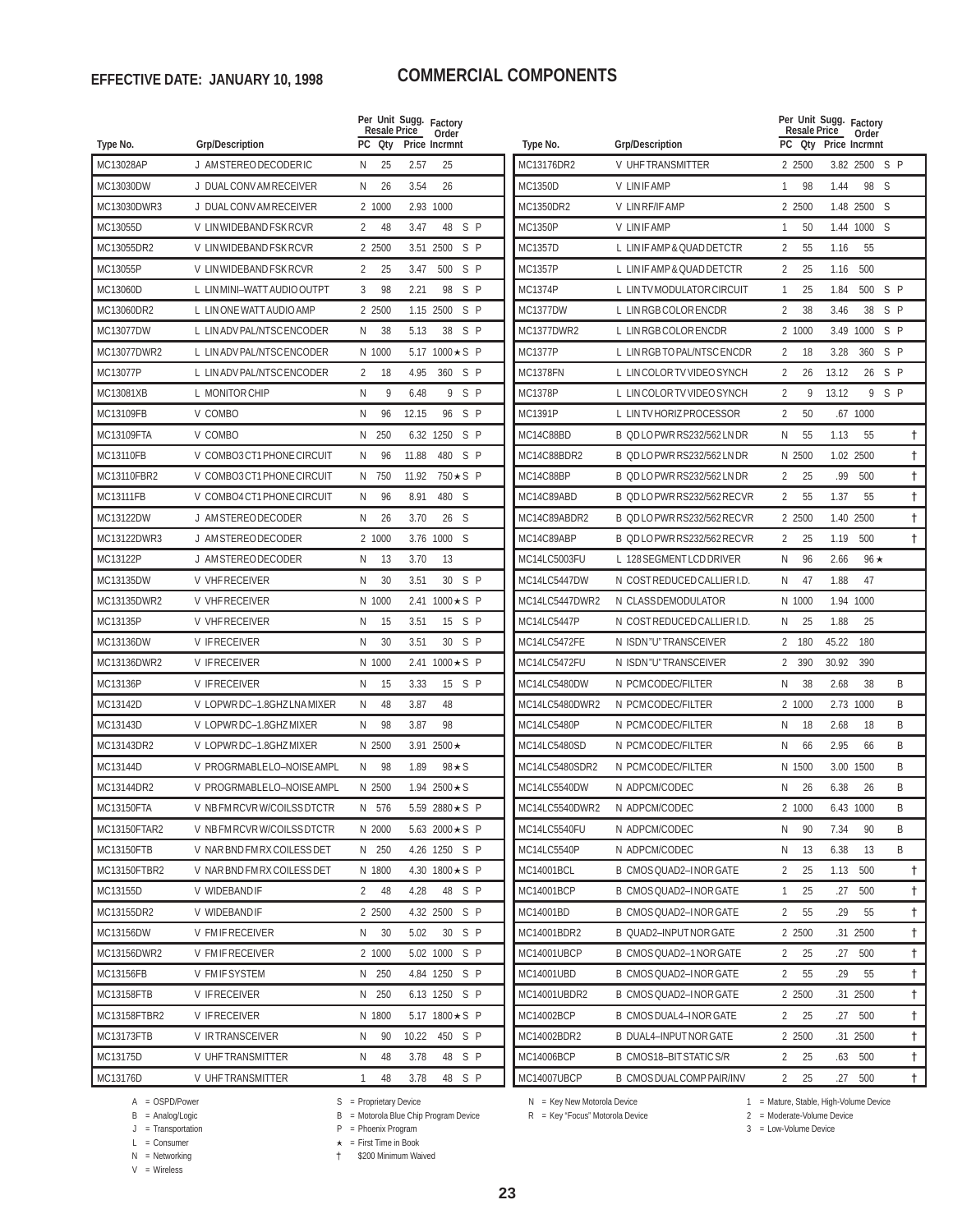|                   |                                   | <b>Resale Price</b>  | Per Unit Sugg. Factory      |              |                                   | Per Unit Sugg. Factory<br><b>Resale Price</b>       |
|-------------------|-----------------------------------|----------------------|-----------------------------|--------------|-----------------------------------|-----------------------------------------------------|
| Type No.          | <b>Grp/Description</b>            | PC Qty               | Order<br>Price Incrmnt      | Type No.     | <b>Grp/Description</b>            | Order<br>PC Qty<br>Price Incrmnt                    |
| MC14007UBD        | <b>B CMOS DUAL COMP PAIR/INV</b>  | $\overline{2}$<br>55 | $^{\dagger}$<br>.29<br>55   | MC14023BCL   | <b>B CMOSTRIPLE3-INANDGATE</b>    | $\ddagger$<br>2<br>25<br>1.13<br>500                |
| MC14007UBDR2      | <b>B DUALCOMPLPRPLUINV</b>        | 2 2500               | 2500<br>$^{\dagger}$<br>.31 | MC14023BCP   | B CMOSTRIPLE3-INAND GATE          | 25<br>.27<br>500<br>$\ddagger$<br>1                 |
| MC14008BCL        | <b>B CMOS4-BIT FULL ADDER</b>     | 25<br>3              | $\ddagger$<br>3.15<br>500   | MC14023BD    | <b>B CMOSTRIPLE3-INANDGATE</b>    | $\ddagger$<br>2<br>55<br>.29<br>55                  |
| MC14008BCP        | <b>B CMOS4-BITFULLADDER</b>       | 25<br>2              | 500<br>t<br>.63             | MC14023BDR2  | <b>B TRIPLE3-INPUT NAND GATE</b>  | $\ddagger$<br>2 2500<br>.31 2500                    |
| MC14008BDR2       | <b>B 4-BIT FULL ADDER</b>         | 2 2500               | .67 2500<br>$^+$            | MC14024BCL   | <b>B CMOS7-STG RIPPLE CNTR</b>    | $\ddagger$<br>$\mathbf{2}$<br>25<br>1.58<br>500     |
| MC14011BCL        | B CMOS QUAD2-INAND GATE           | 2<br>25              | 1.13<br>500<br>$^+$         | MC14024BCP   | <b>B CMOS7-STG RIPPLE CNTR</b>    | $\ddagger$<br>25<br>.43<br>500<br>1                 |
| MC14011BCP        | B CMOS QUAD2-INAND GATE           | 25<br>1              | 500<br>$^{\dagger}$<br>.27  | MC14024BD    | <b>B CMOS7-STG RIPPLE CNTR</b>    | $\ddagger$<br>2<br>55<br>.45<br>55                  |
| MC14011BD         | B CMOS QUAD2-INAND GATE           | 55<br>$\mathbf{1}$   | $^{\dagger}$<br>.29<br>55   | MC14024BDR2  | <b>B 7-STAGE RIPPLE COUNTER</b>   | $\dagger$<br>2 2500<br>.47 2500                     |
| MC14011BDR2       | <b>B QUAD2-INPUT NAND GATE</b>    | 2 2500               | .31 2500<br>$\ddagger$      | MC14025BCP   | B CMOSTRIPLE3-INOR GATE           | $\ddagger$<br>25<br>.27<br>500<br>$\mathbf{1}$      |
| MC14011UBCP       | B CMOS QUAD2-INAND GATE           | $\overline{2}$<br>25 | 500<br>$^{\dagger}$<br>.27  | MC14025BDR2  | <b>B TRIPLE3-INPUT NOR GATE</b>   | $\ddagger$<br>2 2500<br>.31 2500                    |
| MC14011UBD        | B CMOS QUAD2-INAND GATE           | 55<br>2              | $^{\dagger}$<br>55<br>.29   | MC14027BCL   | <b>B CMOSDUAL J-KFF</b>           | $\ddagger$<br>2<br>25<br>1.55<br>500                |
| MC14011UBDR2      | <b>B QUAD2-INPUT NAND GATE</b>    | 2 2500               | 2500<br>$^{\dagger}$<br>.31 | MC14027BCP   | <b>B CMOSDUAL J-KFF</b>           | $^\dagger$<br>25<br>.32<br>500<br>1                 |
| MC14012BCL        | B CMOS DUAL4-1 NAND GATE          | 25<br>3              | 500<br>$^\dagger$<br>2.24   | MC14027BD    | <b>B CMOSDUALJ-KFF</b>            | $\ddagger$<br>$\overline{2}$<br>48<br>48<br>.34     |
| MC14012BCP        | B CMOS DUAL4-1 NAND GATE          | 25<br>2              | 500<br>.27<br>$^+$          | MC14027BDR2  | <b>B DUALJ-KFLIP-FLOP</b>         | $\ddagger$<br>2 2500<br>.36 2500                    |
| MC14012BDR2       | <b>B DUAL4-INPUT NAND GATE</b>    | 2 2500               | .31 2500<br>Ť.              | MC14028BCL   | B CMOS BCD-TO-DECIMALDEC          | $\ddagger$<br>3<br>25<br>3.38<br>500                |
| MC14013BCL        | B CMOS DUAL D-TYPE FF             | 25<br>1              | 1.17<br>500<br>$^+$         | MC14028BCP   | B CMOSBCD-TO-DECIMALDEC           | $\ddagger$<br>25<br>.59<br>500<br>1                 |
| MC14013BCP        | B CMOS DUAL D-TYPE FF             | 25<br>1              | $^{\dagger}$<br>.29<br>500  | MC14028BD    | B CMOS BCD-TO-DECIMALDEC          | $^\dagger$<br>$\overline{2}$<br>48<br>48<br>.61     |
| MC14013BD         | <b>B CMOS DUAL D-TYPE FF</b>      | 55<br>1              | $^{\dagger}$<br>.31<br>55   | MC14028BDR2  | <b>B BCDT0DECIMALDECODER</b>      | $^\dagger$<br>2 2500<br>.63 2500                    |
| MC14013BDR2       | <b>B DUALDFLIP-FLOP</b>           | 2 2500               | $\ddagger$<br>.32 2500      | MC14029BCP   | B CMOS BIN/DEC U/D CTR            | $\ddagger$<br>2<br>25<br>.59<br>500                 |
| MC14014BCL        | <b>B CMOS8-BIT STATIC S/R</b>     | 3<br>25              | 500<br>$^{\dagger}$<br>3.06 | MC1403BD     | <b>B VOLTREG</b>                  | $^\mathrm{+}$<br>$\overline{2}$<br>98<br>1.80<br>98 |
| MC14014BCP        | <b>B CMOS8-BIT STATIC S/R</b>     | 25<br>$\overline{2}$ | 500<br>$\ddagger$<br>.68    | MC1403BDR2   | <b>B VOLTREG</b>                  | $\dagger$<br>N 2500<br>1.83 2500 $\star$            |
| MC14014BDR2       | <b>B 8-BIT STATIC SHFT REG</b>    | 2 2500               | .58 2500<br>$^\dagger$      | MC1403BP1    | <b>B LINLOW VOLT REFNCE</b>       | $\dagger$<br>50<br>2.00 1000 $\star$<br>N           |
| MC14015BCL        | <b>B CMOS DUAL4-BIT STAT S/R</b>  | $\overline{2}$<br>25 | 2.39<br>500<br>$^+$         | MC1403D      | <b>B LIN PRECLOW VOLT REFRNCE</b> | 1.50<br>98<br>$\ddagger$<br>98<br>$\mathbf{1}$      |
| MC14015BCP        | <b>B CMOS DUAL4-BIT STAT S/R</b>  | $\mathbf{1}$<br>25   | 500<br>$^+$<br>.61          | MC1403DR2    | <b>B PRECLOVOLTREF</b>            | $\ddagger$<br>2 2500<br>1.53 2500                   |
| MC14015BD         | B CMOS DUAL4-BIT STAT S/R         | 48<br>2              | 48<br>$^{\dagger}$<br>.63   | MC1403P1     | <b>B LINLOW VOLT REFNCE</b>       | $\ddagger$<br>N<br>50<br>1.94 1000                  |
| MC14015BDR2       | <b>B DUAL5-BIT STATIC SFT REG</b> | 2 2500               | $^{\dagger}$<br>.65 2500    | MC14035BCP   | <b>B CMOS4-BITS/R</b>             | $\ddagger$<br>2<br>25<br>.65<br>500                 |
| MC14016BCL        | B CMOS QUAD ANALOG SW/MUX         | 25<br>3              | 2.28<br>500<br>$^+$         | MC1404P5     | <b>B PRECISION VOLT REGULATOR</b> | $^\mathrm{+}$<br>50<br>.87 1000<br>N                |
| MC14016BCP        | B CMOS QUAD ANALOG SW/MUX         | 25<br>1              | $\ddagger$<br>500<br>.36    | MC14040BCL   | B CMOS12-BIT BINARY CNT           | $\ddagger$<br>2<br>25<br>1.98<br>500                |
| MC14016BD         | B CMOS QUAD ANALOG SW/MUX         | 55<br>2              | 55<br>$^{\dagger}$<br>.38   | MC14040BCP   | <b>B CMOS12-BIT BINARY CNT</b>    | $\ddagger$<br>25<br>500<br>.59<br>1                 |
| MC14016BDR2       | B QD ANALOG STCH/QD MULTIPL       | 2 2500               | $\ddagger$<br>.40 2500      | MC14040BD    | <b>B CMOS12-BIT BINARY CNT</b>    | $\dagger$<br>2<br>48<br>.61<br>48                   |
| <b>MC14017BCL</b> | <b>B CMOS DECADE CNTR/DIVIDER</b> | 25<br>$\overline{2}$ | 2.39<br>500<br>t            | MC14040BDR2  | <b>B 12 BIT BINARY COUNTER</b>    | $^\dagger$<br>2 2500<br>.63 2500                    |
| MC14017BCP        | B CMOS DECADE CNTR/DIVIDER        | 25<br>$\mathbf{1}$   | $^\dagger$<br>500<br>.61    | MC14042BCL   | <b>B CMOS QUAD LATCH</b>          | $^\dagger$<br>$3$ 25<br>3.17 500                    |
| MC14017BD         | B CMOS DECADE CNTR/DIVIDER        | 2<br>48              | 48<br>$^+$<br>.63           | MC14042BCP   | <b>B CMOS QUAD LATCH</b>          | $\ddagger$<br>25<br>$\mathbf{2}$<br>.45 500         |
| MC14017BDR2       | <b>B DECADECOUNTER/DIVIDER</b>    | 2 2500               | .65 2500<br>t               | MC14042BDR2  | <b>B QUADLATCH</b>                | $^\dagger$<br>2 2500<br>.49 2500                    |
| MC14018BCP        | <b>B CMOSPRESET DIVBYNCNTR</b>    | 25<br>$\overline{2}$ | .68<br>500<br>t.            | MC14043BCL   | B CMOS QUAD NOR R-SLATCH          | $^\dagger$<br>$\mathbf{2}$<br>25<br>2.03<br>500     |
| MC14020BCL        | <b>B CMOS14-BITBINARY CNTR</b>    | $\overline{2}$<br>25 | 500<br>2.03<br>t            | MC14043BCP   | B CMOS QUAD NOR R-SLATCH          | $\ddagger$<br>25<br>.59<br>500<br>$\mathbf{1}$      |
| MC14020BCP        | <b>B CMOS14-BITBINARY CNTR</b>    | 25<br>1              | $\ddagger$<br>.59<br>500    | MC14043BD    | B CMOS QUAD NOR R-SLATCH          | $^\dagger$<br>$\overline{2}$<br>48<br>48<br>.61     |
| MC14020BD         | <b>B CMOS14-BIT BINARY CNTR</b>   | 48<br>$\overline{2}$ | 48<br>t<br>.61              | MC14043BDR2  | <b>B QUAD NOR R-S LATCH</b>       | $\ddagger$<br>2 2500<br>.63 2500                    |
| MC14020BDR2       | <b>B 14-BIT BINARY COUNTER</b>    | 2 2500               | .63 2500<br>$^\dagger$      | MC14044BCP   | B CMOS QUAD NAND R-S LATCH        | $^\dagger$<br>2 25<br>.59 500                       |
| MC14021BCL        | <b>B CMOS8-BIT STATIC S/R</b>     | $\overline{2}$<br>25 | 500<br>t.<br>1.80           | MC14044BDR2  | <b>B QUAD NOR R-S LATCH</b>       | $\ddagger$<br>2 2500<br>.63 2500                    |
| MC14021BCP        | <b>B CMOS8-BIT STATIC S/R</b>     | 25<br>1              | 500<br>.59<br>t             | MC14046BCL   | B CMOSPHASE-LOCKEDLOOP            | $\ddagger$<br>25<br>2.25<br>500<br>$\mathbf{2}$     |
| MC14021BD         | B CMOS8-BIT STATIC S/R            | 2<br>48              | 48<br>t.<br>.61             | MC14046BCP   | B CMOSPHASE-LOCKEDLOOP            | $\ddagger$<br>25<br>500<br>.68<br>1                 |
| MC14021BDR2       | <b>B 8-BIT STATIC SHFT REG</b>    | 2 2500               | .63 2500<br>t               | MC14046BDW   | <b>B PHASELOCKEDLOOP</b>          | $\ddagger$<br>$\overline{2}$<br>47<br>.70<br>47     |
| MC14022BCP        | <b>B CMOS OCTAL CNTR/DIV</b>      | 2 25                 | 500<br>t.<br>.59            | MC14046BDWR2 | <b>B PHASELOCKEDLOOP</b>          | $^\dagger$<br>2 1000<br>.72 1000                    |
| MC14022BDR2       | <b>B OCTAL COUNTER/DIVIDER</b>    | 2 2500               | $^{\dagger}$<br>.63 2500    | MC14049BCP   | <b>B HEXINVERT/BUFFER</b>         | $\ddagger$<br>$\mathbf{1}$<br>25<br>.32<br>500      |

- 
- 

 $L = \text{Consumer}$ <br>  $N = \text{Networking}$ <br>  $V = \text{Wireless}$ 

B = Analog/Logic entropy of the Motorola Blue Chip Program Device R = Key "Focus" Motorola Device 2 = Moderate-Volume Device

- J = Transportation P = Phoenix Program 3 = Low-Volume Device
- $L =$  Consumer  $\star =$  First Time in Book
- N = Networking extensive that the state of the state of the state of the state of the state of the state of the state of the state of the state of the state of the state of the state of the state of the state of the state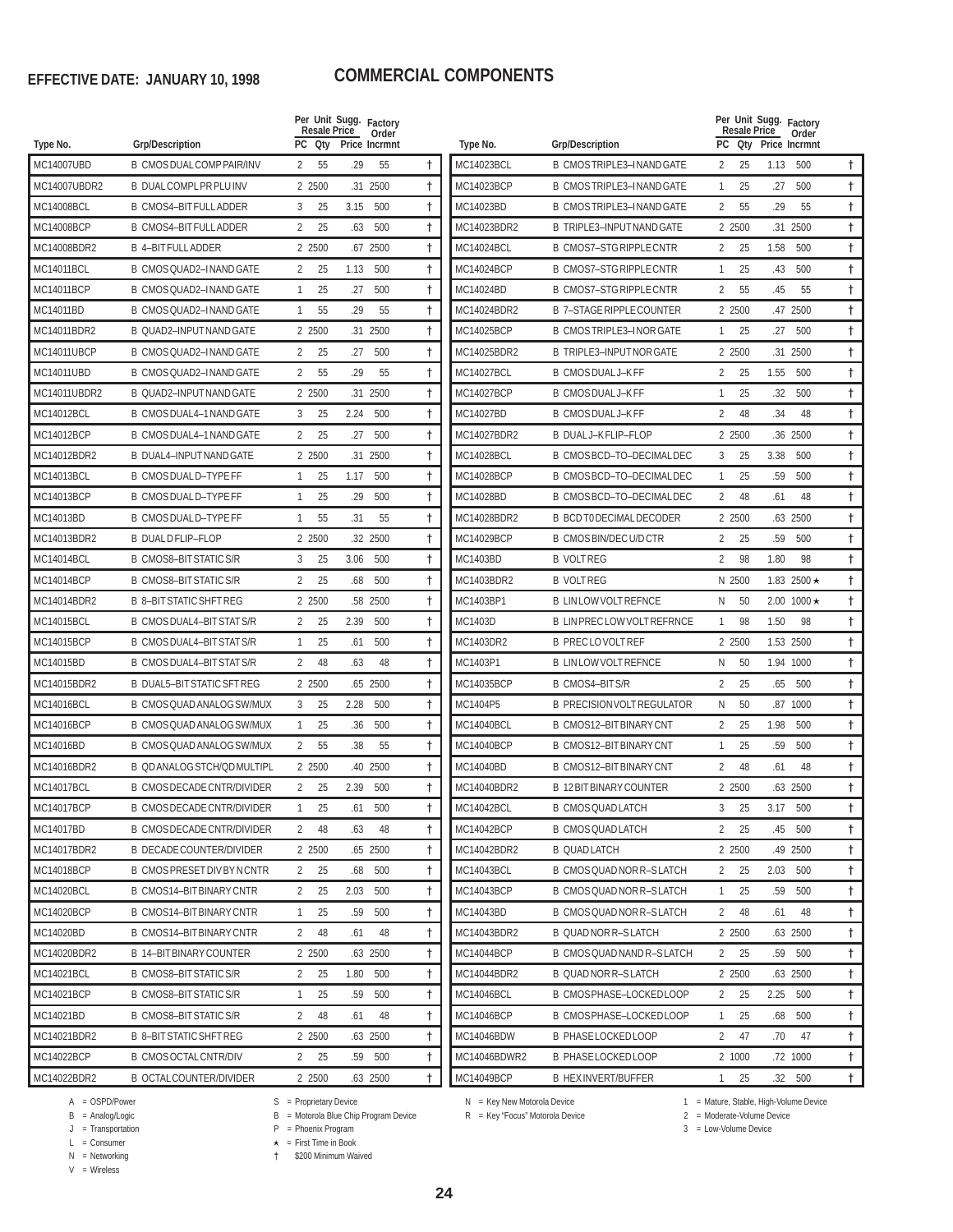| Type No.      | <b>Grp/Description</b>                | <b>Resale Price</b><br>PC Qty | Per Unit Sugg. Factory<br>Order<br>Price Incrmnt | Type No.        | <b>Grp/Description</b>             | <b>Resale Price</b>  | Per Unit Sugg. Factory<br>Order<br>PC Qty Price Incrmnt |
|---------------|---------------------------------------|-------------------------------|--------------------------------------------------|-----------------|------------------------------------|----------------------|---------------------------------------------------------|
| MC14049BD     | <b>B HEXINVERTER/BUFFER</b>           | 48<br>$\overline{2}$          | 48<br>$^\dagger$<br>.34                          | MC14071BCL      | B CMOS QUAD2-I OR GATE             | 25<br>$\overline{2}$ | 1.13<br>$\ddagger$<br>500                               |
| MC14049BDR2   | <b>B HEXINVERTER/BUFFER</b>           | 2 2500                        | .36 2500<br>t                                    | MC14071BCP      | B CMOS QUAD2-I OR GATE             | 25<br>$\mathbf{1}$   | 500<br>.27<br>$\ddagger$                                |
| MC14049UBCL   | <b>B CMOSHEX INVERTING BUFFER</b>     | 25<br>$\mathbf{1}$            | $^{\dagger}$<br>1.46<br>500                      | MC14071BD       | B CMOS QUAD2-I OR GATE             | 55<br>2              | .29<br>55<br>$\ddagger$                                 |
| MC14049UBCP   | <b>B CMOSHEX INVERTING BUFFER</b>     | 25<br>1                       | $^{\dagger}$<br>.32<br>500                       | MC14071BDR2     | <b>B QUAD2-INPUT OR GATE</b>       | 2 2500               | $^+$<br>.31 2500                                        |
| MC14049UBD    | <b>B CMOSHEX INVERTING BUFFER</b>     | 2<br>48                       | $^{\dagger}$<br>.34<br>48                        | MC14072BCP      | <b>B CMOSDUAL4-IORGATE</b>         | 2<br>25              | $^{\dagger}$<br>.27<br>500                              |
| MC14049UBDR2  | <b>B HEXINVERTER/BUFFER</b>           | 2 2500                        | $\ddagger$<br>.36 2500                           | MC14073BCL      | <b>B CMOSTRIPLE3-IAND GATE</b>     | 3<br>25              | $^+$<br>2.21<br>500                                     |
| MC14050BCL    | <b>B CMOSHEX NON-INV BUFFER</b>       | 2<br>25                       | $^{\dagger}$<br>1.39<br>500                      | MC14073BCP      | <b>B CMOSTRIPLE3-IAND GATE</b>     | 25<br>$\mathbf{1}$   | 500<br>$\ddagger$<br>.27                                |
| MC14050BCP    | <b>B CMOSHEX NON-INV BUFFER</b>       | 25<br>1                       | $\ddagger$<br>500<br>.36                         | MC14073BDR2     | <b>B TRIPLE3-INPUT OR GATE</b>     | 2 2500               | $\ddagger$<br>.31 2500                                  |
| MC14050BD     | <b>B CMOSHEX NON-INV BUFFER</b>       | $\overline{2}$<br>48          | .38<br>48<br>$^\dagger$                          | MC14075BCL      | <b>B CMOSTRIPLE3-IOR GATE</b>      | 25<br>3              | 500<br>$^{\dagger}$<br>1.60                             |
| MC14050BDR2   | <b>B HEXBUFFER</b>                    | 2 2500                        | .40 2500<br>$^{\dagger}$                         | MC14075BCP      | <b>B CMOSTRIPLE3-IOR GATE</b>      | 25<br>$\mathbf{1}$   | 500<br>$^{\dagger}$<br>.27                              |
| MC14051BCL    | <b>B CMOS8-CHANNELMUX</b>             | 25<br>2                       | $^\dagger$<br>1.58<br>500                        | MC14075BDR2     | <b>B TRIPLE3-INPUT OR GATE</b>     | 2 2500               | .31 2500<br>$\ddagger$                                  |
| MC14051BCP    | <b>B CMOS8-CHANNELMUX</b>             | 25<br>1                       | $^{\dagger}$<br>.50<br>500                       | MC14076BCP      | <b>B CMOS QUAD D REGISTER</b>      | 2<br>25              | .63<br>500<br>$^{\dagger}$                              |
| MC14051BD     | <b>B CMOS8-CHANNELMUX</b>             | 48<br>1                       | $\ddagger$<br>.52<br>48                          | MC14077BCP      | B CMOS QUAD EX-NOR GATE            | 25<br>$\mathbf{1}$   | $^+$<br>.27<br>500                                      |
| MC14051BDR2   | B 8-CHANNEL ANALOG MLTIPLEX           | 1 2500                        | .54 2500<br>$^{\dagger}$                         | MC14077BDR2     | <b>B QUADEXCLUSIVE NOR GATE</b>    | 2 2500               | $^{\dagger}$<br>.31 2500                                |
| MC14051BDT    | <b>B CMOS8-CHANNELMUX</b>             | 96<br>N                       | $^{\dagger}$<br>.86<br>96                        | MC14078BCP      | <b>B CMOS8-INORGATE</b>            | 2<br>25              | $^+$<br>.27<br>500                                      |
| MC14052BCL    | B CMOSDUAL4-CHANNELMUX                | 25<br>2                       | 500<br>$^{\dagger}$<br>1.89                      | MC14078BDR2     | <b>B 8-INPUT NOR GATE</b>          | 2 2500               | .31 2500<br>$\ddagger$                                  |
| MC14052BCP    | B CMOSDUAL4-CHANNELMUX                | 25<br>1                       | $\ddagger$<br>.50<br>500                         | MC14081BCL      | B CMOS QUAD2-I AND GATE            | $\overline{2}$<br>25 | $\ddagger$<br>1.13<br>500                               |
| MC14052BD     | B CMOSDUAL4-CHANNELMUX                | 48<br>$\mathbf{1}$            | $^{\dagger}$<br>.52<br>48                        | MC14081BCP      | B CMOS QUAD2-I AND GATE            | 25<br>1              | 500<br>.27<br>$\ddagger$                                |
| MC14052BDR2   | B DUAL4-CHLANLOG MULTIPLX             | 2 2500                        | .52 2500<br>$^{\dagger}$                         | MC14081BD       | B CMOS QUAD2-I AND GATE            | 2<br>55              | 55<br>$^{\dagger}$<br>.29                               |
| MC14053BCL    | B CMOSTRIPLE2-CHANNELMUX              | 2<br>25                       | 1.80<br>500<br>t                                 | MC14081BDR2     | <b>B QUAD2-INPUT AND GATE</b>      | 2 2500               | .31 2500<br>$^{\dagger}$                                |
| MC14053BCP    | B CMOSTRIPLE2-CHANNELMUX              | 25<br>$\mathbf{1}$            | 500<br>$^{\dagger}$<br>.50                       | MC14082BCL      | B CMOS DUAL4-I AND GATE            | 3<br>25              | 2.21<br>500<br>$\ddagger$                               |
| MC14053BD     | B CMOSTRIPLE2-CHANNELMUX              | 48<br>$\mathbf{1}$            | $\ddagger$<br>.52<br>48                          | MC14082BCP      | B CMOS DUAL4-I AND GATE            | 2<br>25              | $^+$<br>.27<br>500                                      |
| MC14053BDR2   | B TRIPLE2-CHLANLOGMULTIP              | 2 2500                        | $^{\dagger}$<br>.54 2500                         | MC14093BCL      | B CMOS QUAD2-INAND S.T.            | 2<br>25              | $^{\dagger}$<br>1.13<br>500                             |
| MC14060BCL    | B CMOS14-STGBINCTR/OSC                | 2<br>25                       | $^{\dagger}$<br>2.39<br>500                      | MC14093BCP      | B CMOS QUAD2-INAND S.T.            | 1<br>25              | $^+$<br>.34<br>500                                      |
| MC14060BCP    | B CMOS14-STGBINCTR/OSC                | 25<br>1                       | $^{\dagger}$<br>.58<br>500                       | MC14093BD       | B CMOS QUAD2-INAND S.T.            | 55<br>$\mathbf{1}$   | 55<br>$^+$<br>.36                                       |
| MC14060BD     | B CMOS14-STGBINCTR/OSC                | 48<br>$\mathbf{1}$            | $\ddagger$<br>48<br>.61                          | MC14093BDR2     | B QUAD2-INAND SCHMT TRIGR          | 2 2500               | $\ddagger$<br>.38 2500                                  |
| MC14060BDR2   | <b>B 14-BIT BIN COUNT &amp; OSCIL</b> | 2 2500                        | .61 2500<br>$^{\dagger}$                         | MC14094BCL      | B CMOS8-BIT SHIFT/ST REG.          | 25<br>3              | 500<br>$^{\dagger}$<br>3.15                             |
| MC14066BCL    | B CMOSQUAD ANALOG SWITCH              | 25<br>2                       | 500<br>$\ddagger$<br>1.15                        | MC14094BCP      | <b>B CMOS8-BIT SHIFT/STREG.</b>    | 25<br>$\mathbf{1}$   | 500<br>$^{\dagger}$<br>.54                              |
| MC14066BCP    | B CMOSQUAD ANALOG SWITCH              | 25<br>1                       | .36<br>500<br>t                                  | MC14094BD       | <b>B CMOS8-BITSHIFT/STREG.</b>     | 2<br>48              | .56<br>48<br>$^{\dagger}$                               |
| MC14066BD     | B CMOS QUAD ANALOG SWITCH             | 55<br>$\mathbf{1}$            | $^{\dagger}$<br>.38<br>55                        | MC14094BDR2     | <b>B 8-BIT COMPT SHT STORE LAT</b> | 2 2500               | .58 2500<br>$^{\dagger}$                                |
| MC14066BDR2   | B CMOSQUAD ANALOG SWITCH              | 2 2500                        | $^{\dagger}$<br>.40 2500                         | MC14099BCP      | <b>B CMOS8-BITADDRESSLATCH</b>     | $\overline{2}$<br>25 | $^+$<br>.68<br>500                                      |
| MC14066BDT    | B CMOS QUAD ANALOG SWITCH             | 96<br>N.                      | $+$<br>.72<br>96                                 | MC14099BDW      | B CMOS8-BIT ADDRESS LATCH          | 2<br>47              | $^+$<br>.72<br>47                                       |
| MC14067BCP    | B CMOS16-CHANALOGMUX/DEM              | $\mathbf{1}$<br>-15           | Ť.<br>15<br>1.71                                 | MC14099BDWR2    | <b>B 8-BIT ADDRESSBL LATCH</b>     | 2 1000               | $^+$<br>.76 1000                                        |
| MC14067BDWR2  | <b>B ANALOGMULTIPLEX/DEMULTPL</b>     | 2 1000                        | $^{\dagger}$<br>1.76 1000                        | MC14106BCL      | <b>B CMOSHEX SCHMITT TRIGGER</b>   | 3<br>25              | 2.31<br>500<br>$^{\dagger}$                             |
| MC14068BCP    | B CMOS8-INAND GATE                    | $\overline{2}$<br>25          | $^{\dagger}$<br>.27<br>500                       | MC14106BCP      | <b>B CMOSHEX SCHMITT TRIGGER</b>   | 25<br>1              | $\ddagger$<br>500<br>.36                                |
| MC14069UBCL   | <b>B CMOSHEXINVERTER</b>              | 2<br>25                       | $^{\dagger}$<br>1.13<br>500                      | MC14106BD       | <b>B CMOSHEX SCHMITT TRIGGER</b>   | $\overline{2}$<br>55 | .38<br>55<br>$\ddagger$                                 |
| MC14069UBCP   | <b>B CMOSHEXINVERTER</b>              | 25<br>1                       | 500<br>$^{\dagger}$<br>.27                       | MC14106BDR2     | <b>B HEX SCHMIDT TRIGGER</b>       | 2 2500               | $\ddagger$<br>.40 2500                                  |
| MC14069UBD    | <b>B CMOSHEXINVERTER</b>              | $\overline{2}$<br>55          | $^\dagger$<br>55<br>.29                          | MC1413BD        | <b>B LIN PER DRVR ARRAY</b>        | $\overline{2}$<br>48 | $^+$<br>.88<br>48                                       |
| MC14069UBDR2  | <b>B HEXINVERTER</b>                  | 2 2500                        | $\dagger$<br>.31 2500                            | MC1413BDR2      | <b>B LIN PER DRVR ARRAY</b>        | N 2500               | .92 2500 $\star$<br>$^+$                                |
| MC14069UBDT   | <b>B CMOSHEXINVERTER</b>              | - 96<br>N                     | $^\dagger$<br>96<br>.63                          | <b>MC1413BP</b> | <b>B LIN PER DRVR ARRAY</b>        | 25<br>$\mathbf{2}$   | .77<br>500<br>$^+$                                      |
| MC14069UBDTR2 | <b>B CMOSHEXINVERTER</b>              | N 2500                        | .63 2500<br>$^\dagger$                           | MC1413D         | B LIN PERIPHERAL DRVR ARRAY        | 48<br>$\mathbf{1}$   | .70<br>48<br>$\ddagger$                                 |
| MC14070BCL    | B CMOS QUAD EX-OR GATE                | 2<br>25                       | Ť.<br>1.13<br>500                                | MC1413DR2       | B PERIPHERALDRVRARRAY              | 1 2500               | .73 2500<br>$^+$                                        |
| MC14070BCP    | B CMOS QUAD EX-OR GATE                | 25<br>$\mathbf{1}$            | $^{\dagger}$<br>500<br>.27                       | <b>MC1413P</b>  | <b>B LIN PERIPHERAL DRVR ARRAY</b> | 1<br>25              | $\ddagger$<br>500<br>.61                                |
| MC14070BD     | B CMOS QUAD EX-OR GATE                | $\overline{2}$<br>55          | $^{\dagger}$<br>.29<br>55                        | MC141540P4      | L MONITOR ON SCREEN DISPLAY        | N<br>25              | 25<br>2.66                                              |
| MC14070BDR2   | <b>B QUAD EXCLUSIVE OR GATE</b>       | 2 2500                        | $\dagger$<br>.31 2500                            | MC141541P       | L MONITOR ON CREEN DISPLAY         | 25<br>N              | 2.46<br>25 S                                            |

- 
- N = Networking the three states of the states of the states of the states of the states of the states of the states of the states of the states of the states of the states of the states of the states of the states of the s

V = Wireless

B = Analog/Logic entropyrology by B = Motorola Blue Chip Program Device R = Key "Focus" Motorola Device 2 = Moderate-Volume Device

J = Transportation P = Phoenix Program 3 = Low-Volume Device

 $L =$  Consumer  $\star =$  First Time in Book

\$200 Minimum Waived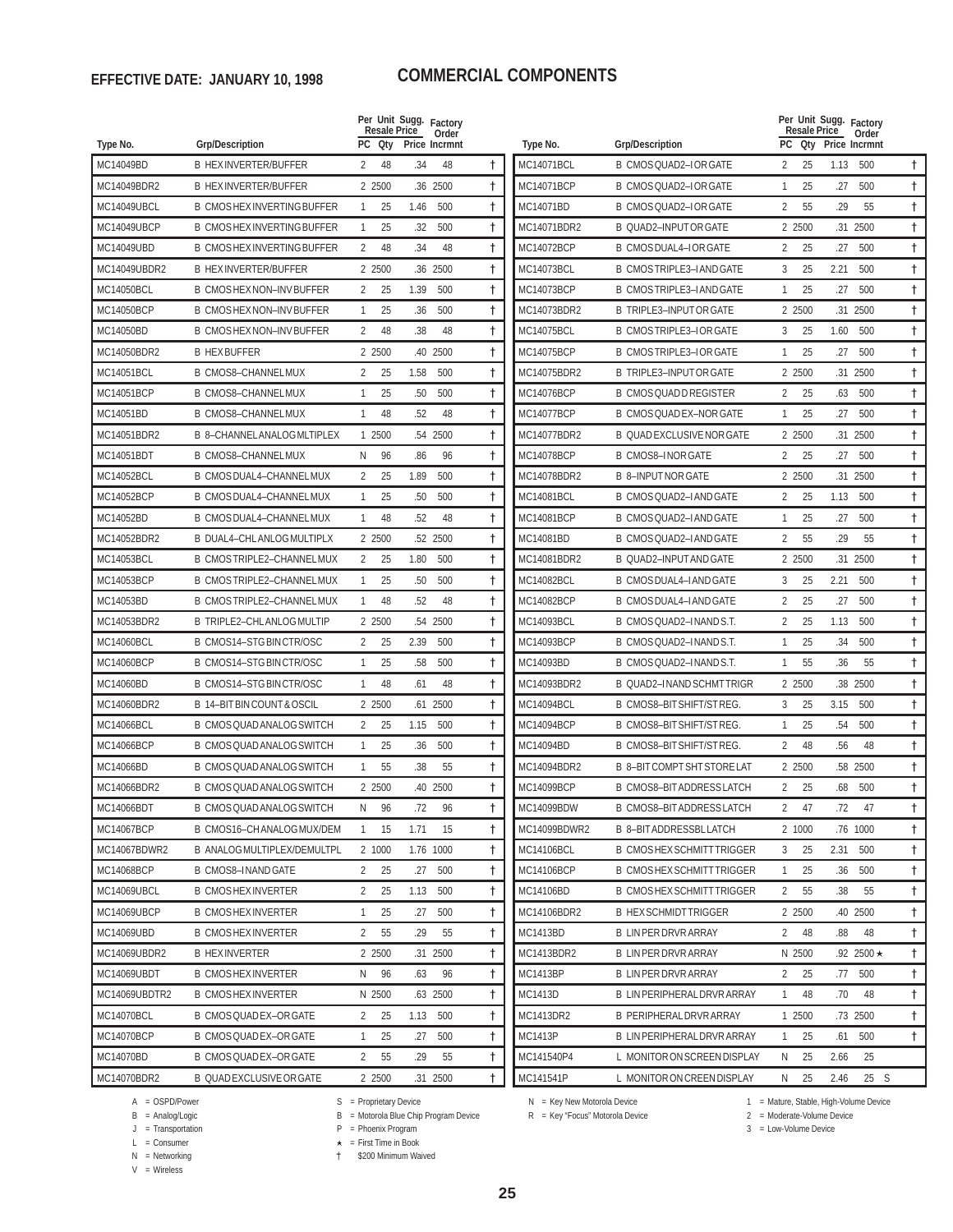| MC141543P<br>L MONITOR ON SCREEN DISPLAY<br>25<br>2.46<br>25<br>MC145010DW<br>J SMOKE DET, PHOTO WITH I/O<br>1.89<br>47<br>N<br>N<br>47<br>$\overline{2}$<br>48<br>.88<br>48<br>$\ddagger$<br><b>B LINPER DRVR ARRAY</b><br>MC145010DWR2<br>N 1000<br>1.96 1000 $\star$<br>MC1416BD<br>J SMOKE DET, PHOTO WITH I/O<br>$\ddagger$<br>25<br>N 2500<br>.92 2500 $\star$<br>2<br>25<br>1.89<br>MC1416BDR2<br><b>B LIN PER DRVR ARRAY</b><br>MC145010P<br>J SMOKE DET, PHOTO WITH I/O<br>$\dagger$<br>25<br>500<br>47<br>MC1416BP<br><b>B LINPER DRVR ARRAY</b><br>2<br>.77<br>MC145012DW<br>J PHOTO SMKE DET/NFPA TONE<br>47<br>1.89<br>N<br>.70<br>48<br>$\ddagger$<br>25<br>1.89<br>25<br>MC1416D<br><b>B LIN PERIPHERAL DRVR ARRAY</b><br>Ν<br>48<br>MC145012P<br>J PHOTO SMKE DET/NFPA TONE<br>N<br>N 2500<br>.73 2500<br>$\ddagger$<br>$\overline{2}$<br>25<br>500<br>$^+$<br>MC1416DR2<br><b>B LIN PERIPHERAL DRVR ARRAY</b><br>MC14502BCP<br><b>B CMOS STROBE HEX INV/BUFFR</b><br>.63<br>48<br>25<br>500<br>$\ddagger$<br>48<br>1.51<br>MC1416P<br><b>B LINPERIPHERAL DRVR ARRAY</b><br>$\mathbf{1}$<br>.61<br>MC145026D<br>V CMOS REMOTE CONTENCODER<br>1<br>MC14161BCP<br><b>B CMOS4BITBINARY CNTR</b><br>2<br>25<br>500<br>$^\dagger$<br>MC145026P<br>25<br>1.51<br>25<br>.61<br>V CMOS REMOTE CONTENCODER<br>1<br>MC141622AFT<br>L 2H COMB FILTER-NTSC<br>50<br>9.31<br>50<br>MC145027DW<br>2<br>47<br>2.15<br>47<br>Ν<br>V CMOS REMOTE CONT DECODER<br>90<br>3.99<br>90<br>2<br>25<br>2.15<br>25<br>MC141624FU<br>L 1H COMB FILTER<br>N<br>MC145027P<br>V CMOS REMOTE CONT DECODER<br>L ADVNCED PAL COMB FLTER-II<br>50<br>10.08<br>50<br>2<br>25<br>2.15<br>25<br>MC141627FT<br>N<br>MC145028P<br>V CMOS REMOTE CONT DECODER<br><b>MC14174BCL</b><br>25<br>500<br>$\ddagger$<br>2<br>25<br>2.16<br>500<br>$^{\dagger}$<br><b>B CMOSHEXD-FF</b><br>2<br>2.16<br>MC14503BCL<br><b>B CMOSHEX3-STATE BUFFER</b><br>$\ddagger$<br>$\dagger$<br>25<br>MC14174BCP<br>2<br>.54<br>500<br>MC14503BCP<br>25<br>500<br><b>B CMOSHEXD-FF</b><br><b>B CMOSHEX3-STATE BUFFER</b><br>1<br>.52<br>$\dagger$<br>2 2500<br>.58 2500<br>$\ddagger$<br>MC14174BDR2<br><b>B HEXDFLIP-FLOP</b><br>MC14503BD<br><b>B CMOSHEX3-STATE BUFFER</b><br>$\overline{2}$<br>48<br>.45<br>48<br>$\dagger$<br>25<br>500<br>$^{\dagger}$<br>2 2500<br>.49 2500<br><b>MC14175BCL</b><br>B CMOS QUAD D-TYPE FF<br>3<br>3.03<br>MC14503BDR2<br><b>B HEX3-STATE BUFFER</b><br>$\ddagger$<br>25<br>500<br>$\ddagger$<br>MC14175BCP<br>$\overline{2}$<br>.54<br>$\overline{2}$<br>25<br>2.27<br>500<br>B CMOS QUAD D-TYPE FF<br>MC14504BCL<br><b>B CMOSHEX LEVEL SHIFTER</b><br>MC14175BDR2<br><b>B QUAD D FLIP-FLOP</b><br>2 2500<br>.58 2500<br>$\ddagger$<br>MC14504BCP<br>25<br>500<br><b>B CMOSHEX LEVEL SHIFTER</b><br>1<br>1.17<br>B<br>48 S P +<br>MC143120B1DW<br>N NEURONIC<br>22<br>6.41<br>22<br>MC14504BD<br><b>B CMOSHEXLEVEL SHIFTER</b><br>$\overline{2}$<br>48<br>1.17<br>1<br>MC143120E2DW<br>N NEURONDIST.CONTROLLER<br>22<br>$22 \star$<br>B<br><b>B HXTTL/CMOS-CMOSLEVLSHF</b><br>2 2500<br>1.20 2500<br>SP t<br>Ν<br>7.66<br>MC14504BDR2<br>250<br>B<br>38<br>250<br>6.25<br>38<br>3.76<br>MC143150B1FU1<br>N NEURON-EXTERNALMEMORY<br>N<br>MC145040DW<br>V CMOS8BIT A/D SERL INTERF<br>N<br>N 2500<br>.87 2500 $\star$<br>$\ddagger$<br>N 1000<br>3.76 1000 ★<br>MC1436CDR2<br><b>B HIVOLT OP AMP</b><br>MC145040DWR2<br>V CMOS8BIT A/D SERLINTERF<br>50<br>$^{\dagger}$<br>MC1436CP1<br>B LINHIVOLT/INT COMPO.A.<br>.64 1000<br>MC145040P<br>V CMOS8-BIT A/D SERIAL INT<br>18<br>3.76<br>18<br>2<br>2<br>98<br>1.84<br>98<br>$\ddagger$<br>38<br>3.76<br>38<br>MC1436D<br>B LINHIVOLT/INT COMPO.A.<br>3<br>MC145041DW<br>V CMOS8BIT A/D SERL INTERF<br>$\mathbf{1}$<br>N 2500<br>1.03 2500 $\star$<br>$^{\dagger}$<br>2 1000<br>3.76 1000<br>MC1436DR2<br><b>B HIVOLT OP AMP</b><br>MC145041DWR2<br>V CMOS8BIT A/D SERLINTERF<br>50<br>$\ddagger$<br>B LINHIVOLT/INT COMPO.A.<br>2<br>.67 1000<br>MC145041P<br>18<br>3.76<br>18<br>MC1436P1<br>V CMOS8-BIT A/D SERIAL INT<br>1<br>47 S P<br>38<br>2<br>47<br>3.81<br>MC145050DW<br>38<br>3.27<br>MC144111DW<br>V CMOS QUAD D/A CONV6 BIT<br>V 10-BIT A/D CONVW/SERIAL<br>N<br>MC144111P<br>2<br>25<br>3.81<br>25 S P<br>MC145050DWR2<br>N 1000<br>3.27 1000 $\star$<br>V CMOS QUAD D/A CONV6 BIT<br>V 10-BIT A/D CONVW/SERIAL<br>55<br>2.58<br>$55 \star S$ P<br>18<br>3.27<br>18<br>MC144112D<br>V QUAD6-BIT D/A CONVERTER<br>N<br>MC145050P<br>V 10-BIT A/D CONVW/SERIAL<br>2<br>47<br>6.99<br>$47 \star$<br>3.87<br>$66*$<br>MC14447DW<br>V DATA CONVERTER<br>Ν<br>MC145051DT<br>V 10-BIT11 CHANNEL SPI<br>N<br>66<br>25<br>6.99<br>25<br>38<br>3.27<br>38<br>MC14447P<br>V CMOS8-BIT A/D SUBSYSTEM<br>2<br>MC145051DW<br>V 10-BIT11 CHANNEL SPI<br>1<br>25<br>1.02<br>25<br>2<br>MC145051DWR2<br>N 1000<br>3.27 1000 ★<br>MC14467P1<br>J CMOS SMOKE DETECTOR, ION<br>V 10-BIT11 CHANNEL SPI<br>MC14468P<br>1.09<br>25<br>MC145051P<br>3.27<br>J CMOS SMOKE DETECTOR, ION<br>25<br>V 10-BIT11 CHANNEL SPI<br>1 18<br>18<br>Ν<br>9<br>MC14469P<br>3.99<br>MC145053D<br>55<br>N CMOSASYNRECEIVER/TRANS<br>9<br>V 10-BIT5 CHAN A/D<br>$\mathbf{2}$<br>55<br>3.10<br>1<br>MC14489DW<br>38<br>2.26<br>38<br>MC145053DR2<br>N 2500<br>3.10 $2500 \star$<br>L LEDDISPLAY/LAMPDRIVER<br>V 10-BIT5 CHAN A/D<br>1<br>MC14489P<br>L LEDDISPLAY/LAMPDRIVER<br>2.26<br>18<br>MC145053P<br>25<br>3.10<br>25<br>18<br>V 10-BIT5 CHAN A/D<br>$\mathbf{2}$<br>1<br>47 S<br>MC14490DW<br><b>B CMOSHEXBOUNCE ELIMINAT</b><br>47<br>4.32<br>$^+$<br>MC14508BCL<br><b>B CMOSDUAL4-BITLATCH</b><br>15<br>6.73<br>15<br>$^{\dagger}$<br>3<br>1<br>MC14490L<br>25<br>500 S<br>$^{\dagger}$<br>MC14508BCP<br>15<br><b>B CMOSHEXBOUNCE ELIMINAT</b><br>2<br>6.80<br>B CMOS DUAL4-BIT LATCH<br>$\overline{2}$<br>15<br>1.76<br>$\ddagger$<br>$^+$<br>MC14490P<br>25<br>4.32<br>25 S<br><b>B CMOSBCDU/DCTNR</b><br>$\overline{2}$<br>25<br>.70<br>500<br><b>B CMOSHEXBOUNCE ELIMINAT</b><br>MC14510BCP<br>1<br>38 S P<br>MC14495P1<br>25<br>1.93<br>25<br>V FREQSYSNPHASE LOCK LOOP<br>$\overline{2}$<br>38<br>L CMOSHEXTO7-SEGDRIVER<br>1<br>MC145106DW<br>3.76<br>MC14499P<br>2.26<br>20<br>MC145106P<br>20<br>20 S P<br>L LAST ORDER DATE:03/04/98<br>20<br>V CMOS PLL FREQ SYNTHESIZER<br>$\overline{2}$<br>3.76<br>1<br>500 S P †<br>MC14500BCP<br><b>B CMOS1-BITICU</b><br>2<br>25<br>6.18<br><b>MC14511BCL</b><br>B CMOS BCD TO7SEGL/DEC/DR<br>3<br>25<br>3.18<br>500<br>$^+$<br>37<br>$\ddagger$<br>MC145000FN<br>L CMOSLCDDISPDVRMASTER<br>37<br>4.52<br><b>MC14511BCP</b><br>25<br>.68<br>500<br>2<br>B CMOSBCD TO7SEGL/DEC/DR<br>1<br>$\dagger$<br>MC145000P<br>2<br>15<br>3.86<br>15<br>MC14511BDWR2<br>2 1000<br>.76 1000<br>L CMOSLCDDISPDVRMASTER<br>B BCD TO7 SEG LTCH/DEC/DRI<br>MC145001FN<br>L CMOSLCD DISP DVR SLAVE<br>2<br>37<br>3.84<br>37<br>MC14512BCL<br><b>B CMOS8-CHDATA SELECT</b><br>3 <sup>7</sup><br>25<br>3.06<br>500<br>$^+$<br>$\ddagger$<br>MC145001P<br>L CMOSLCD DISP DVR SLAVE<br>$\overline{2}$<br>20<br>3.26<br>20<br>MC14512BCP<br><b>B CMOS8-CHDATA SELECT</b><br>25<br>500<br>$\mathbf{1}$<br>.63 | Type No. | <b>Grp/Description</b> | Resale Price<br>PC Qty | Per Unit Sugg. Factory<br>Order<br>Price Incrmnt | Type No. | <b>Grp/Description</b> | <b>Resale Price</b><br>PC Qty | Per Unit Sugg. Factory<br>Order<br>Price Incrmnt |
|----------------------------------------------------------------------------------------------------------------------------------------------------------------------------------------------------------------------------------------------------------------------------------------------------------------------------------------------------------------------------------------------------------------------------------------------------------------------------------------------------------------------------------------------------------------------------------------------------------------------------------------------------------------------------------------------------------------------------------------------------------------------------------------------------------------------------------------------------------------------------------------------------------------------------------------------------------------------------------------------------------------------------------------------------------------------------------------------------------------------------------------------------------------------------------------------------------------------------------------------------------------------------------------------------------------------------------------------------------------------------------------------------------------------------------------------------------------------------------------------------------------------------------------------------------------------------------------------------------------------------------------------------------------------------------------------------------------------------------------------------------------------------------------------------------------------------------------------------------------------------------------------------------------------------------------------------------------------------------------------------------------------------------------------------------------------------------------------------------------------------------------------------------------------------------------------------------------------------------------------------------------------------------------------------------------------------------------------------------------------------------------------------------------------------------------------------------------------------------------------------------------------------------------------------------------------------------------------------------------------------------------------------------------------------------------------------------------------------------------------------------------------------------------------------------------------------------------------------------------------------------------------------------------------------------------------------------------------------------------------------------------------------------------------------------------------------------------------------------------------------------------------------------------------------------------------------------------------------------------------------------------------------------------------------------------------------------------------------------------------------------------------------------------------------------------------------------------------------------------------------------------------------------------------------------------------------------------------------------------------------------------------------------------------------------------------------------------------------------------------------------------------------------------------------------------------------------------------------------------------------------------------------------------------------------------------------------------------------------------------------------------------------------------------------------------------------------------------------------------------------------------------------------------------------------------------------------------------------------------------------------------------------------------------------------------------------------------------------------------------------------------------------------------------------------------------------------------------------------------------------------------------------------------------------------------------------------------------------------------------------------------------------------------------------------------------------------------------------------------------------------------------------------------------------------------------------------------------------------------------------------------------------------------------------------------------------------------------------------------------------------------------------------------------------------------------------------------------------------------------------------------------------------------------------------------------------------------------------------------------------------------------------------------------------------------------------------------------------------------------------------------------------------------------------------------------------------------------------------------------------------------------------------------------------------------------------------------------------------------------------------------------------------------------------------------------------------------------------------------------------------------------------------------------------------------------------------------------------------------------------------------------------------------------------------------------------------------------------------------------------------------------------------------------------------------------------------------------------------------------------------------------------------------------------------------------------------------------------------------------------------------------------------------------------------------------------------------------------------------------------------------------------------------------------------------------------------------------------------------------------------------------------------------------------------------------------------------------------------------------------------------------------------------------------------------------------------------------------------------------------------------------------------------------------------------------------------------------------------------------------------------------------------------------------------------------------------------------------------------------------------------------------------------------------------------------------------------------------------------------------------------------------------------|----------|------------------------|------------------------|--------------------------------------------------|----------|------------------------|-------------------------------|--------------------------------------------------|
|                                                                                                                                                                                                                                                                                                                                                                                                                                                                                                                                                                                                                                                                                                                                                                                                                                                                                                                                                                                                                                                                                                                                                                                                                                                                                                                                                                                                                                                                                                                                                                                                                                                                                                                                                                                                                                                                                                                                                                                                                                                                                                                                                                                                                                                                                                                                                                                                                                                                                                                                                                                                                                                                                                                                                                                                                                                                                                                                                                                                                                                                                                                                                                                                                                                                                                                                                                                                                                                                                                                                                                                                                                                                                                                                                                                                                                                                                                                                                                                                                                                                                                                                                                                                                                                                                                                                                                                                                                                                                                                                                                                                                                                                                                                                                                                                                                                                                                                                                                                                                                                                                                                                                                                                                                                                                                                                                                                                                                                                                                                                                                                                                                                                                                                                                                                                                                                                                                                                                                                                                                                                                                                                                                                                                                                                                                                                                                                                                                                                                                                                                                                                                                                                                                                                                                                                                                                                                                                                                                                                                                                                                                                                                                |          |                        |                        |                                                  |          |                        |                               |                                                  |
|                                                                                                                                                                                                                                                                                                                                                                                                                                                                                                                                                                                                                                                                                                                                                                                                                                                                                                                                                                                                                                                                                                                                                                                                                                                                                                                                                                                                                                                                                                                                                                                                                                                                                                                                                                                                                                                                                                                                                                                                                                                                                                                                                                                                                                                                                                                                                                                                                                                                                                                                                                                                                                                                                                                                                                                                                                                                                                                                                                                                                                                                                                                                                                                                                                                                                                                                                                                                                                                                                                                                                                                                                                                                                                                                                                                                                                                                                                                                                                                                                                                                                                                                                                                                                                                                                                                                                                                                                                                                                                                                                                                                                                                                                                                                                                                                                                                                                                                                                                                                                                                                                                                                                                                                                                                                                                                                                                                                                                                                                                                                                                                                                                                                                                                                                                                                                                                                                                                                                                                                                                                                                                                                                                                                                                                                                                                                                                                                                                                                                                                                                                                                                                                                                                                                                                                                                                                                                                                                                                                                                                                                                                                                                                |          |                        |                        |                                                  |          |                        |                               |                                                  |
|                                                                                                                                                                                                                                                                                                                                                                                                                                                                                                                                                                                                                                                                                                                                                                                                                                                                                                                                                                                                                                                                                                                                                                                                                                                                                                                                                                                                                                                                                                                                                                                                                                                                                                                                                                                                                                                                                                                                                                                                                                                                                                                                                                                                                                                                                                                                                                                                                                                                                                                                                                                                                                                                                                                                                                                                                                                                                                                                                                                                                                                                                                                                                                                                                                                                                                                                                                                                                                                                                                                                                                                                                                                                                                                                                                                                                                                                                                                                                                                                                                                                                                                                                                                                                                                                                                                                                                                                                                                                                                                                                                                                                                                                                                                                                                                                                                                                                                                                                                                                                                                                                                                                                                                                                                                                                                                                                                                                                                                                                                                                                                                                                                                                                                                                                                                                                                                                                                                                                                                                                                                                                                                                                                                                                                                                                                                                                                                                                                                                                                                                                                                                                                                                                                                                                                                                                                                                                                                                                                                                                                                                                                                                                                |          |                        |                        |                                                  |          |                        |                               |                                                  |
|                                                                                                                                                                                                                                                                                                                                                                                                                                                                                                                                                                                                                                                                                                                                                                                                                                                                                                                                                                                                                                                                                                                                                                                                                                                                                                                                                                                                                                                                                                                                                                                                                                                                                                                                                                                                                                                                                                                                                                                                                                                                                                                                                                                                                                                                                                                                                                                                                                                                                                                                                                                                                                                                                                                                                                                                                                                                                                                                                                                                                                                                                                                                                                                                                                                                                                                                                                                                                                                                                                                                                                                                                                                                                                                                                                                                                                                                                                                                                                                                                                                                                                                                                                                                                                                                                                                                                                                                                                                                                                                                                                                                                                                                                                                                                                                                                                                                                                                                                                                                                                                                                                                                                                                                                                                                                                                                                                                                                                                                                                                                                                                                                                                                                                                                                                                                                                                                                                                                                                                                                                                                                                                                                                                                                                                                                                                                                                                                                                                                                                                                                                                                                                                                                                                                                                                                                                                                                                                                                                                                                                                                                                                                                                |          |                        |                        |                                                  |          |                        |                               |                                                  |
|                                                                                                                                                                                                                                                                                                                                                                                                                                                                                                                                                                                                                                                                                                                                                                                                                                                                                                                                                                                                                                                                                                                                                                                                                                                                                                                                                                                                                                                                                                                                                                                                                                                                                                                                                                                                                                                                                                                                                                                                                                                                                                                                                                                                                                                                                                                                                                                                                                                                                                                                                                                                                                                                                                                                                                                                                                                                                                                                                                                                                                                                                                                                                                                                                                                                                                                                                                                                                                                                                                                                                                                                                                                                                                                                                                                                                                                                                                                                                                                                                                                                                                                                                                                                                                                                                                                                                                                                                                                                                                                                                                                                                                                                                                                                                                                                                                                                                                                                                                                                                                                                                                                                                                                                                                                                                                                                                                                                                                                                                                                                                                                                                                                                                                                                                                                                                                                                                                                                                                                                                                                                                                                                                                                                                                                                                                                                                                                                                                                                                                                                                                                                                                                                                                                                                                                                                                                                                                                                                                                                                                                                                                                                                                |          |                        |                        |                                                  |          |                        |                               |                                                  |
|                                                                                                                                                                                                                                                                                                                                                                                                                                                                                                                                                                                                                                                                                                                                                                                                                                                                                                                                                                                                                                                                                                                                                                                                                                                                                                                                                                                                                                                                                                                                                                                                                                                                                                                                                                                                                                                                                                                                                                                                                                                                                                                                                                                                                                                                                                                                                                                                                                                                                                                                                                                                                                                                                                                                                                                                                                                                                                                                                                                                                                                                                                                                                                                                                                                                                                                                                                                                                                                                                                                                                                                                                                                                                                                                                                                                                                                                                                                                                                                                                                                                                                                                                                                                                                                                                                                                                                                                                                                                                                                                                                                                                                                                                                                                                                                                                                                                                                                                                                                                                                                                                                                                                                                                                                                                                                                                                                                                                                                                                                                                                                                                                                                                                                                                                                                                                                                                                                                                                                                                                                                                                                                                                                                                                                                                                                                                                                                                                                                                                                                                                                                                                                                                                                                                                                                                                                                                                                                                                                                                                                                                                                                                                                |          |                        |                        |                                                  |          |                        |                               |                                                  |
|                                                                                                                                                                                                                                                                                                                                                                                                                                                                                                                                                                                                                                                                                                                                                                                                                                                                                                                                                                                                                                                                                                                                                                                                                                                                                                                                                                                                                                                                                                                                                                                                                                                                                                                                                                                                                                                                                                                                                                                                                                                                                                                                                                                                                                                                                                                                                                                                                                                                                                                                                                                                                                                                                                                                                                                                                                                                                                                                                                                                                                                                                                                                                                                                                                                                                                                                                                                                                                                                                                                                                                                                                                                                                                                                                                                                                                                                                                                                                                                                                                                                                                                                                                                                                                                                                                                                                                                                                                                                                                                                                                                                                                                                                                                                                                                                                                                                                                                                                                                                                                                                                                                                                                                                                                                                                                                                                                                                                                                                                                                                                                                                                                                                                                                                                                                                                                                                                                                                                                                                                                                                                                                                                                                                                                                                                                                                                                                                                                                                                                                                                                                                                                                                                                                                                                                                                                                                                                                                                                                                                                                                                                                                                                |          |                        |                        |                                                  |          |                        |                               |                                                  |
|                                                                                                                                                                                                                                                                                                                                                                                                                                                                                                                                                                                                                                                                                                                                                                                                                                                                                                                                                                                                                                                                                                                                                                                                                                                                                                                                                                                                                                                                                                                                                                                                                                                                                                                                                                                                                                                                                                                                                                                                                                                                                                                                                                                                                                                                                                                                                                                                                                                                                                                                                                                                                                                                                                                                                                                                                                                                                                                                                                                                                                                                                                                                                                                                                                                                                                                                                                                                                                                                                                                                                                                                                                                                                                                                                                                                                                                                                                                                                                                                                                                                                                                                                                                                                                                                                                                                                                                                                                                                                                                                                                                                                                                                                                                                                                                                                                                                                                                                                                                                                                                                                                                                                                                                                                                                                                                                                                                                                                                                                                                                                                                                                                                                                                                                                                                                                                                                                                                                                                                                                                                                                                                                                                                                                                                                                                                                                                                                                                                                                                                                                                                                                                                                                                                                                                                                                                                                                                                                                                                                                                                                                                                                                                |          |                        |                        |                                                  |          |                        |                               |                                                  |
|                                                                                                                                                                                                                                                                                                                                                                                                                                                                                                                                                                                                                                                                                                                                                                                                                                                                                                                                                                                                                                                                                                                                                                                                                                                                                                                                                                                                                                                                                                                                                                                                                                                                                                                                                                                                                                                                                                                                                                                                                                                                                                                                                                                                                                                                                                                                                                                                                                                                                                                                                                                                                                                                                                                                                                                                                                                                                                                                                                                                                                                                                                                                                                                                                                                                                                                                                                                                                                                                                                                                                                                                                                                                                                                                                                                                                                                                                                                                                                                                                                                                                                                                                                                                                                                                                                                                                                                                                                                                                                                                                                                                                                                                                                                                                                                                                                                                                                                                                                                                                                                                                                                                                                                                                                                                                                                                                                                                                                                                                                                                                                                                                                                                                                                                                                                                                                                                                                                                                                                                                                                                                                                                                                                                                                                                                                                                                                                                                                                                                                                                                                                                                                                                                                                                                                                                                                                                                                                                                                                                                                                                                                                                                                |          |                        |                        |                                                  |          |                        |                               |                                                  |
|                                                                                                                                                                                                                                                                                                                                                                                                                                                                                                                                                                                                                                                                                                                                                                                                                                                                                                                                                                                                                                                                                                                                                                                                                                                                                                                                                                                                                                                                                                                                                                                                                                                                                                                                                                                                                                                                                                                                                                                                                                                                                                                                                                                                                                                                                                                                                                                                                                                                                                                                                                                                                                                                                                                                                                                                                                                                                                                                                                                                                                                                                                                                                                                                                                                                                                                                                                                                                                                                                                                                                                                                                                                                                                                                                                                                                                                                                                                                                                                                                                                                                                                                                                                                                                                                                                                                                                                                                                                                                                                                                                                                                                                                                                                                                                                                                                                                                                                                                                                                                                                                                                                                                                                                                                                                                                                                                                                                                                                                                                                                                                                                                                                                                                                                                                                                                                                                                                                                                                                                                                                                                                                                                                                                                                                                                                                                                                                                                                                                                                                                                                                                                                                                                                                                                                                                                                                                                                                                                                                                                                                                                                                                                                |          |                        |                        |                                                  |          |                        |                               |                                                  |
|                                                                                                                                                                                                                                                                                                                                                                                                                                                                                                                                                                                                                                                                                                                                                                                                                                                                                                                                                                                                                                                                                                                                                                                                                                                                                                                                                                                                                                                                                                                                                                                                                                                                                                                                                                                                                                                                                                                                                                                                                                                                                                                                                                                                                                                                                                                                                                                                                                                                                                                                                                                                                                                                                                                                                                                                                                                                                                                                                                                                                                                                                                                                                                                                                                                                                                                                                                                                                                                                                                                                                                                                                                                                                                                                                                                                                                                                                                                                                                                                                                                                                                                                                                                                                                                                                                                                                                                                                                                                                                                                                                                                                                                                                                                                                                                                                                                                                                                                                                                                                                                                                                                                                                                                                                                                                                                                                                                                                                                                                                                                                                                                                                                                                                                                                                                                                                                                                                                                                                                                                                                                                                                                                                                                                                                                                                                                                                                                                                                                                                                                                                                                                                                                                                                                                                                                                                                                                                                                                                                                                                                                                                                                                                |          |                        |                        |                                                  |          |                        |                               |                                                  |
|                                                                                                                                                                                                                                                                                                                                                                                                                                                                                                                                                                                                                                                                                                                                                                                                                                                                                                                                                                                                                                                                                                                                                                                                                                                                                                                                                                                                                                                                                                                                                                                                                                                                                                                                                                                                                                                                                                                                                                                                                                                                                                                                                                                                                                                                                                                                                                                                                                                                                                                                                                                                                                                                                                                                                                                                                                                                                                                                                                                                                                                                                                                                                                                                                                                                                                                                                                                                                                                                                                                                                                                                                                                                                                                                                                                                                                                                                                                                                                                                                                                                                                                                                                                                                                                                                                                                                                                                                                                                                                                                                                                                                                                                                                                                                                                                                                                                                                                                                                                                                                                                                                                                                                                                                                                                                                                                                                                                                                                                                                                                                                                                                                                                                                                                                                                                                                                                                                                                                                                                                                                                                                                                                                                                                                                                                                                                                                                                                                                                                                                                                                                                                                                                                                                                                                                                                                                                                                                                                                                                                                                                                                                                                                |          |                        |                        |                                                  |          |                        |                               |                                                  |
|                                                                                                                                                                                                                                                                                                                                                                                                                                                                                                                                                                                                                                                                                                                                                                                                                                                                                                                                                                                                                                                                                                                                                                                                                                                                                                                                                                                                                                                                                                                                                                                                                                                                                                                                                                                                                                                                                                                                                                                                                                                                                                                                                                                                                                                                                                                                                                                                                                                                                                                                                                                                                                                                                                                                                                                                                                                                                                                                                                                                                                                                                                                                                                                                                                                                                                                                                                                                                                                                                                                                                                                                                                                                                                                                                                                                                                                                                                                                                                                                                                                                                                                                                                                                                                                                                                                                                                                                                                                                                                                                                                                                                                                                                                                                                                                                                                                                                                                                                                                                                                                                                                                                                                                                                                                                                                                                                                                                                                                                                                                                                                                                                                                                                                                                                                                                                                                                                                                                                                                                                                                                                                                                                                                                                                                                                                                                                                                                                                                                                                                                                                                                                                                                                                                                                                                                                                                                                                                                                                                                                                                                                                                                                                |          |                        |                        |                                                  |          |                        |                               |                                                  |
|                                                                                                                                                                                                                                                                                                                                                                                                                                                                                                                                                                                                                                                                                                                                                                                                                                                                                                                                                                                                                                                                                                                                                                                                                                                                                                                                                                                                                                                                                                                                                                                                                                                                                                                                                                                                                                                                                                                                                                                                                                                                                                                                                                                                                                                                                                                                                                                                                                                                                                                                                                                                                                                                                                                                                                                                                                                                                                                                                                                                                                                                                                                                                                                                                                                                                                                                                                                                                                                                                                                                                                                                                                                                                                                                                                                                                                                                                                                                                                                                                                                                                                                                                                                                                                                                                                                                                                                                                                                                                                                                                                                                                                                                                                                                                                                                                                                                                                                                                                                                                                                                                                                                                                                                                                                                                                                                                                                                                                                                                                                                                                                                                                                                                                                                                                                                                                                                                                                                                                                                                                                                                                                                                                                                                                                                                                                                                                                                                                                                                                                                                                                                                                                                                                                                                                                                                                                                                                                                                                                                                                                                                                                                                                |          |                        |                        |                                                  |          |                        |                               |                                                  |
|                                                                                                                                                                                                                                                                                                                                                                                                                                                                                                                                                                                                                                                                                                                                                                                                                                                                                                                                                                                                                                                                                                                                                                                                                                                                                                                                                                                                                                                                                                                                                                                                                                                                                                                                                                                                                                                                                                                                                                                                                                                                                                                                                                                                                                                                                                                                                                                                                                                                                                                                                                                                                                                                                                                                                                                                                                                                                                                                                                                                                                                                                                                                                                                                                                                                                                                                                                                                                                                                                                                                                                                                                                                                                                                                                                                                                                                                                                                                                                                                                                                                                                                                                                                                                                                                                                                                                                                                                                                                                                                                                                                                                                                                                                                                                                                                                                                                                                                                                                                                                                                                                                                                                                                                                                                                                                                                                                                                                                                                                                                                                                                                                                                                                                                                                                                                                                                                                                                                                                                                                                                                                                                                                                                                                                                                                                                                                                                                                                                                                                                                                                                                                                                                                                                                                                                                                                                                                                                                                                                                                                                                                                                                                                |          |                        |                        |                                                  |          |                        |                               |                                                  |
|                                                                                                                                                                                                                                                                                                                                                                                                                                                                                                                                                                                                                                                                                                                                                                                                                                                                                                                                                                                                                                                                                                                                                                                                                                                                                                                                                                                                                                                                                                                                                                                                                                                                                                                                                                                                                                                                                                                                                                                                                                                                                                                                                                                                                                                                                                                                                                                                                                                                                                                                                                                                                                                                                                                                                                                                                                                                                                                                                                                                                                                                                                                                                                                                                                                                                                                                                                                                                                                                                                                                                                                                                                                                                                                                                                                                                                                                                                                                                                                                                                                                                                                                                                                                                                                                                                                                                                                                                                                                                                                                                                                                                                                                                                                                                                                                                                                                                                                                                                                                                                                                                                                                                                                                                                                                                                                                                                                                                                                                                                                                                                                                                                                                                                                                                                                                                                                                                                                                                                                                                                                                                                                                                                                                                                                                                                                                                                                                                                                                                                                                                                                                                                                                                                                                                                                                                                                                                                                                                                                                                                                                                                                                                                |          |                        |                        |                                                  |          |                        |                               |                                                  |
|                                                                                                                                                                                                                                                                                                                                                                                                                                                                                                                                                                                                                                                                                                                                                                                                                                                                                                                                                                                                                                                                                                                                                                                                                                                                                                                                                                                                                                                                                                                                                                                                                                                                                                                                                                                                                                                                                                                                                                                                                                                                                                                                                                                                                                                                                                                                                                                                                                                                                                                                                                                                                                                                                                                                                                                                                                                                                                                                                                                                                                                                                                                                                                                                                                                                                                                                                                                                                                                                                                                                                                                                                                                                                                                                                                                                                                                                                                                                                                                                                                                                                                                                                                                                                                                                                                                                                                                                                                                                                                                                                                                                                                                                                                                                                                                                                                                                                                                                                                                                                                                                                                                                                                                                                                                                                                                                                                                                                                                                                                                                                                                                                                                                                                                                                                                                                                                                                                                                                                                                                                                                                                                                                                                                                                                                                                                                                                                                                                                                                                                                                                                                                                                                                                                                                                                                                                                                                                                                                                                                                                                                                                                                                                |          |                        |                        |                                                  |          |                        |                               |                                                  |
|                                                                                                                                                                                                                                                                                                                                                                                                                                                                                                                                                                                                                                                                                                                                                                                                                                                                                                                                                                                                                                                                                                                                                                                                                                                                                                                                                                                                                                                                                                                                                                                                                                                                                                                                                                                                                                                                                                                                                                                                                                                                                                                                                                                                                                                                                                                                                                                                                                                                                                                                                                                                                                                                                                                                                                                                                                                                                                                                                                                                                                                                                                                                                                                                                                                                                                                                                                                                                                                                                                                                                                                                                                                                                                                                                                                                                                                                                                                                                                                                                                                                                                                                                                                                                                                                                                                                                                                                                                                                                                                                                                                                                                                                                                                                                                                                                                                                                                                                                                                                                                                                                                                                                                                                                                                                                                                                                                                                                                                                                                                                                                                                                                                                                                                                                                                                                                                                                                                                                                                                                                                                                                                                                                                                                                                                                                                                                                                                                                                                                                                                                                                                                                                                                                                                                                                                                                                                                                                                                                                                                                                                                                                                                                |          |                        |                        |                                                  |          |                        |                               |                                                  |
|                                                                                                                                                                                                                                                                                                                                                                                                                                                                                                                                                                                                                                                                                                                                                                                                                                                                                                                                                                                                                                                                                                                                                                                                                                                                                                                                                                                                                                                                                                                                                                                                                                                                                                                                                                                                                                                                                                                                                                                                                                                                                                                                                                                                                                                                                                                                                                                                                                                                                                                                                                                                                                                                                                                                                                                                                                                                                                                                                                                                                                                                                                                                                                                                                                                                                                                                                                                                                                                                                                                                                                                                                                                                                                                                                                                                                                                                                                                                                                                                                                                                                                                                                                                                                                                                                                                                                                                                                                                                                                                                                                                                                                                                                                                                                                                                                                                                                                                                                                                                                                                                                                                                                                                                                                                                                                                                                                                                                                                                                                                                                                                                                                                                                                                                                                                                                                                                                                                                                                                                                                                                                                                                                                                                                                                                                                                                                                                                                                                                                                                                                                                                                                                                                                                                                                                                                                                                                                                                                                                                                                                                                                                                                                |          |                        |                        |                                                  |          |                        |                               |                                                  |
|                                                                                                                                                                                                                                                                                                                                                                                                                                                                                                                                                                                                                                                                                                                                                                                                                                                                                                                                                                                                                                                                                                                                                                                                                                                                                                                                                                                                                                                                                                                                                                                                                                                                                                                                                                                                                                                                                                                                                                                                                                                                                                                                                                                                                                                                                                                                                                                                                                                                                                                                                                                                                                                                                                                                                                                                                                                                                                                                                                                                                                                                                                                                                                                                                                                                                                                                                                                                                                                                                                                                                                                                                                                                                                                                                                                                                                                                                                                                                                                                                                                                                                                                                                                                                                                                                                                                                                                                                                                                                                                                                                                                                                                                                                                                                                                                                                                                                                                                                                                                                                                                                                                                                                                                                                                                                                                                                                                                                                                                                                                                                                                                                                                                                                                                                                                                                                                                                                                                                                                                                                                                                                                                                                                                                                                                                                                                                                                                                                                                                                                                                                                                                                                                                                                                                                                                                                                                                                                                                                                                                                                                                                                                                                |          |                        |                        |                                                  |          |                        |                               |                                                  |
|                                                                                                                                                                                                                                                                                                                                                                                                                                                                                                                                                                                                                                                                                                                                                                                                                                                                                                                                                                                                                                                                                                                                                                                                                                                                                                                                                                                                                                                                                                                                                                                                                                                                                                                                                                                                                                                                                                                                                                                                                                                                                                                                                                                                                                                                                                                                                                                                                                                                                                                                                                                                                                                                                                                                                                                                                                                                                                                                                                                                                                                                                                                                                                                                                                                                                                                                                                                                                                                                                                                                                                                                                                                                                                                                                                                                                                                                                                                                                                                                                                                                                                                                                                                                                                                                                                                                                                                                                                                                                                                                                                                                                                                                                                                                                                                                                                                                                                                                                                                                                                                                                                                                                                                                                                                                                                                                                                                                                                                                                                                                                                                                                                                                                                                                                                                                                                                                                                                                                                                                                                                                                                                                                                                                                                                                                                                                                                                                                                                                                                                                                                                                                                                                                                                                                                                                                                                                                                                                                                                                                                                                                                                                                                |          |                        |                        |                                                  |          |                        |                               |                                                  |
|                                                                                                                                                                                                                                                                                                                                                                                                                                                                                                                                                                                                                                                                                                                                                                                                                                                                                                                                                                                                                                                                                                                                                                                                                                                                                                                                                                                                                                                                                                                                                                                                                                                                                                                                                                                                                                                                                                                                                                                                                                                                                                                                                                                                                                                                                                                                                                                                                                                                                                                                                                                                                                                                                                                                                                                                                                                                                                                                                                                                                                                                                                                                                                                                                                                                                                                                                                                                                                                                                                                                                                                                                                                                                                                                                                                                                                                                                                                                                                                                                                                                                                                                                                                                                                                                                                                                                                                                                                                                                                                                                                                                                                                                                                                                                                                                                                                                                                                                                                                                                                                                                                                                                                                                                                                                                                                                                                                                                                                                                                                                                                                                                                                                                                                                                                                                                                                                                                                                                                                                                                                                                                                                                                                                                                                                                                                                                                                                                                                                                                                                                                                                                                                                                                                                                                                                                                                                                                                                                                                                                                                                                                                                                                |          |                        |                        |                                                  |          |                        |                               |                                                  |
|                                                                                                                                                                                                                                                                                                                                                                                                                                                                                                                                                                                                                                                                                                                                                                                                                                                                                                                                                                                                                                                                                                                                                                                                                                                                                                                                                                                                                                                                                                                                                                                                                                                                                                                                                                                                                                                                                                                                                                                                                                                                                                                                                                                                                                                                                                                                                                                                                                                                                                                                                                                                                                                                                                                                                                                                                                                                                                                                                                                                                                                                                                                                                                                                                                                                                                                                                                                                                                                                                                                                                                                                                                                                                                                                                                                                                                                                                                                                                                                                                                                                                                                                                                                                                                                                                                                                                                                                                                                                                                                                                                                                                                                                                                                                                                                                                                                                                                                                                                                                                                                                                                                                                                                                                                                                                                                                                                                                                                                                                                                                                                                                                                                                                                                                                                                                                                                                                                                                                                                                                                                                                                                                                                                                                                                                                                                                                                                                                                                                                                                                                                                                                                                                                                                                                                                                                                                                                                                                                                                                                                                                                                                                                                |          |                        |                        |                                                  |          |                        |                               |                                                  |
|                                                                                                                                                                                                                                                                                                                                                                                                                                                                                                                                                                                                                                                                                                                                                                                                                                                                                                                                                                                                                                                                                                                                                                                                                                                                                                                                                                                                                                                                                                                                                                                                                                                                                                                                                                                                                                                                                                                                                                                                                                                                                                                                                                                                                                                                                                                                                                                                                                                                                                                                                                                                                                                                                                                                                                                                                                                                                                                                                                                                                                                                                                                                                                                                                                                                                                                                                                                                                                                                                                                                                                                                                                                                                                                                                                                                                                                                                                                                                                                                                                                                                                                                                                                                                                                                                                                                                                                                                                                                                                                                                                                                                                                                                                                                                                                                                                                                                                                                                                                                                                                                                                                                                                                                                                                                                                                                                                                                                                                                                                                                                                                                                                                                                                                                                                                                                                                                                                                                                                                                                                                                                                                                                                                                                                                                                                                                                                                                                                                                                                                                                                                                                                                                                                                                                                                                                                                                                                                                                                                                                                                                                                                                                                |          |                        |                        |                                                  |          |                        |                               |                                                  |
|                                                                                                                                                                                                                                                                                                                                                                                                                                                                                                                                                                                                                                                                                                                                                                                                                                                                                                                                                                                                                                                                                                                                                                                                                                                                                                                                                                                                                                                                                                                                                                                                                                                                                                                                                                                                                                                                                                                                                                                                                                                                                                                                                                                                                                                                                                                                                                                                                                                                                                                                                                                                                                                                                                                                                                                                                                                                                                                                                                                                                                                                                                                                                                                                                                                                                                                                                                                                                                                                                                                                                                                                                                                                                                                                                                                                                                                                                                                                                                                                                                                                                                                                                                                                                                                                                                                                                                                                                                                                                                                                                                                                                                                                                                                                                                                                                                                                                                                                                                                                                                                                                                                                                                                                                                                                                                                                                                                                                                                                                                                                                                                                                                                                                                                                                                                                                                                                                                                                                                                                                                                                                                                                                                                                                                                                                                                                                                                                                                                                                                                                                                                                                                                                                                                                                                                                                                                                                                                                                                                                                                                                                                                                                                |          |                        |                        |                                                  |          |                        |                               |                                                  |
|                                                                                                                                                                                                                                                                                                                                                                                                                                                                                                                                                                                                                                                                                                                                                                                                                                                                                                                                                                                                                                                                                                                                                                                                                                                                                                                                                                                                                                                                                                                                                                                                                                                                                                                                                                                                                                                                                                                                                                                                                                                                                                                                                                                                                                                                                                                                                                                                                                                                                                                                                                                                                                                                                                                                                                                                                                                                                                                                                                                                                                                                                                                                                                                                                                                                                                                                                                                                                                                                                                                                                                                                                                                                                                                                                                                                                                                                                                                                                                                                                                                                                                                                                                                                                                                                                                                                                                                                                                                                                                                                                                                                                                                                                                                                                                                                                                                                                                                                                                                                                                                                                                                                                                                                                                                                                                                                                                                                                                                                                                                                                                                                                                                                                                                                                                                                                                                                                                                                                                                                                                                                                                                                                                                                                                                                                                                                                                                                                                                                                                                                                                                                                                                                                                                                                                                                                                                                                                                                                                                                                                                                                                                                                                |          |                        |                        |                                                  |          |                        |                               |                                                  |
|                                                                                                                                                                                                                                                                                                                                                                                                                                                                                                                                                                                                                                                                                                                                                                                                                                                                                                                                                                                                                                                                                                                                                                                                                                                                                                                                                                                                                                                                                                                                                                                                                                                                                                                                                                                                                                                                                                                                                                                                                                                                                                                                                                                                                                                                                                                                                                                                                                                                                                                                                                                                                                                                                                                                                                                                                                                                                                                                                                                                                                                                                                                                                                                                                                                                                                                                                                                                                                                                                                                                                                                                                                                                                                                                                                                                                                                                                                                                                                                                                                                                                                                                                                                                                                                                                                                                                                                                                                                                                                                                                                                                                                                                                                                                                                                                                                                                                                                                                                                                                                                                                                                                                                                                                                                                                                                                                                                                                                                                                                                                                                                                                                                                                                                                                                                                                                                                                                                                                                                                                                                                                                                                                                                                                                                                                                                                                                                                                                                                                                                                                                                                                                                                                                                                                                                                                                                                                                                                                                                                                                                                                                                                                                |          |                        |                        |                                                  |          |                        |                               |                                                  |
|                                                                                                                                                                                                                                                                                                                                                                                                                                                                                                                                                                                                                                                                                                                                                                                                                                                                                                                                                                                                                                                                                                                                                                                                                                                                                                                                                                                                                                                                                                                                                                                                                                                                                                                                                                                                                                                                                                                                                                                                                                                                                                                                                                                                                                                                                                                                                                                                                                                                                                                                                                                                                                                                                                                                                                                                                                                                                                                                                                                                                                                                                                                                                                                                                                                                                                                                                                                                                                                                                                                                                                                                                                                                                                                                                                                                                                                                                                                                                                                                                                                                                                                                                                                                                                                                                                                                                                                                                                                                                                                                                                                                                                                                                                                                                                                                                                                                                                                                                                                                                                                                                                                                                                                                                                                                                                                                                                                                                                                                                                                                                                                                                                                                                                                                                                                                                                                                                                                                                                                                                                                                                                                                                                                                                                                                                                                                                                                                                                                                                                                                                                                                                                                                                                                                                                                                                                                                                                                                                                                                                                                                                                                                                                |          |                        |                        |                                                  |          |                        |                               |                                                  |
|                                                                                                                                                                                                                                                                                                                                                                                                                                                                                                                                                                                                                                                                                                                                                                                                                                                                                                                                                                                                                                                                                                                                                                                                                                                                                                                                                                                                                                                                                                                                                                                                                                                                                                                                                                                                                                                                                                                                                                                                                                                                                                                                                                                                                                                                                                                                                                                                                                                                                                                                                                                                                                                                                                                                                                                                                                                                                                                                                                                                                                                                                                                                                                                                                                                                                                                                                                                                                                                                                                                                                                                                                                                                                                                                                                                                                                                                                                                                                                                                                                                                                                                                                                                                                                                                                                                                                                                                                                                                                                                                                                                                                                                                                                                                                                                                                                                                                                                                                                                                                                                                                                                                                                                                                                                                                                                                                                                                                                                                                                                                                                                                                                                                                                                                                                                                                                                                                                                                                                                                                                                                                                                                                                                                                                                                                                                                                                                                                                                                                                                                                                                                                                                                                                                                                                                                                                                                                                                                                                                                                                                                                                                                                                |          |                        |                        |                                                  |          |                        |                               |                                                  |
|                                                                                                                                                                                                                                                                                                                                                                                                                                                                                                                                                                                                                                                                                                                                                                                                                                                                                                                                                                                                                                                                                                                                                                                                                                                                                                                                                                                                                                                                                                                                                                                                                                                                                                                                                                                                                                                                                                                                                                                                                                                                                                                                                                                                                                                                                                                                                                                                                                                                                                                                                                                                                                                                                                                                                                                                                                                                                                                                                                                                                                                                                                                                                                                                                                                                                                                                                                                                                                                                                                                                                                                                                                                                                                                                                                                                                                                                                                                                                                                                                                                                                                                                                                                                                                                                                                                                                                                                                                                                                                                                                                                                                                                                                                                                                                                                                                                                                                                                                                                                                                                                                                                                                                                                                                                                                                                                                                                                                                                                                                                                                                                                                                                                                                                                                                                                                                                                                                                                                                                                                                                                                                                                                                                                                                                                                                                                                                                                                                                                                                                                                                                                                                                                                                                                                                                                                                                                                                                                                                                                                                                                                                                                                                |          |                        |                        |                                                  |          |                        |                               |                                                  |
|                                                                                                                                                                                                                                                                                                                                                                                                                                                                                                                                                                                                                                                                                                                                                                                                                                                                                                                                                                                                                                                                                                                                                                                                                                                                                                                                                                                                                                                                                                                                                                                                                                                                                                                                                                                                                                                                                                                                                                                                                                                                                                                                                                                                                                                                                                                                                                                                                                                                                                                                                                                                                                                                                                                                                                                                                                                                                                                                                                                                                                                                                                                                                                                                                                                                                                                                                                                                                                                                                                                                                                                                                                                                                                                                                                                                                                                                                                                                                                                                                                                                                                                                                                                                                                                                                                                                                                                                                                                                                                                                                                                                                                                                                                                                                                                                                                                                                                                                                                                                                                                                                                                                                                                                                                                                                                                                                                                                                                                                                                                                                                                                                                                                                                                                                                                                                                                                                                                                                                                                                                                                                                                                                                                                                                                                                                                                                                                                                                                                                                                                                                                                                                                                                                                                                                                                                                                                                                                                                                                                                                                                                                                                                                |          |                        |                        |                                                  |          |                        |                               |                                                  |
|                                                                                                                                                                                                                                                                                                                                                                                                                                                                                                                                                                                                                                                                                                                                                                                                                                                                                                                                                                                                                                                                                                                                                                                                                                                                                                                                                                                                                                                                                                                                                                                                                                                                                                                                                                                                                                                                                                                                                                                                                                                                                                                                                                                                                                                                                                                                                                                                                                                                                                                                                                                                                                                                                                                                                                                                                                                                                                                                                                                                                                                                                                                                                                                                                                                                                                                                                                                                                                                                                                                                                                                                                                                                                                                                                                                                                                                                                                                                                                                                                                                                                                                                                                                                                                                                                                                                                                                                                                                                                                                                                                                                                                                                                                                                                                                                                                                                                                                                                                                                                                                                                                                                                                                                                                                                                                                                                                                                                                                                                                                                                                                                                                                                                                                                                                                                                                                                                                                                                                                                                                                                                                                                                                                                                                                                                                                                                                                                                                                                                                                                                                                                                                                                                                                                                                                                                                                                                                                                                                                                                                                                                                                                                                |          |                        |                        |                                                  |          |                        |                               |                                                  |
|                                                                                                                                                                                                                                                                                                                                                                                                                                                                                                                                                                                                                                                                                                                                                                                                                                                                                                                                                                                                                                                                                                                                                                                                                                                                                                                                                                                                                                                                                                                                                                                                                                                                                                                                                                                                                                                                                                                                                                                                                                                                                                                                                                                                                                                                                                                                                                                                                                                                                                                                                                                                                                                                                                                                                                                                                                                                                                                                                                                                                                                                                                                                                                                                                                                                                                                                                                                                                                                                                                                                                                                                                                                                                                                                                                                                                                                                                                                                                                                                                                                                                                                                                                                                                                                                                                                                                                                                                                                                                                                                                                                                                                                                                                                                                                                                                                                                                                                                                                                                                                                                                                                                                                                                                                                                                                                                                                                                                                                                                                                                                                                                                                                                                                                                                                                                                                                                                                                                                                                                                                                                                                                                                                                                                                                                                                                                                                                                                                                                                                                                                                                                                                                                                                                                                                                                                                                                                                                                                                                                                                                                                                                                                                |          |                        |                        |                                                  |          |                        |                               |                                                  |
|                                                                                                                                                                                                                                                                                                                                                                                                                                                                                                                                                                                                                                                                                                                                                                                                                                                                                                                                                                                                                                                                                                                                                                                                                                                                                                                                                                                                                                                                                                                                                                                                                                                                                                                                                                                                                                                                                                                                                                                                                                                                                                                                                                                                                                                                                                                                                                                                                                                                                                                                                                                                                                                                                                                                                                                                                                                                                                                                                                                                                                                                                                                                                                                                                                                                                                                                                                                                                                                                                                                                                                                                                                                                                                                                                                                                                                                                                                                                                                                                                                                                                                                                                                                                                                                                                                                                                                                                                                                                                                                                                                                                                                                                                                                                                                                                                                                                                                                                                                                                                                                                                                                                                                                                                                                                                                                                                                                                                                                                                                                                                                                                                                                                                                                                                                                                                                                                                                                                                                                                                                                                                                                                                                                                                                                                                                                                                                                                                                                                                                                                                                                                                                                                                                                                                                                                                                                                                                                                                                                                                                                                                                                                                                |          |                        |                        |                                                  |          |                        |                               |                                                  |
|                                                                                                                                                                                                                                                                                                                                                                                                                                                                                                                                                                                                                                                                                                                                                                                                                                                                                                                                                                                                                                                                                                                                                                                                                                                                                                                                                                                                                                                                                                                                                                                                                                                                                                                                                                                                                                                                                                                                                                                                                                                                                                                                                                                                                                                                                                                                                                                                                                                                                                                                                                                                                                                                                                                                                                                                                                                                                                                                                                                                                                                                                                                                                                                                                                                                                                                                                                                                                                                                                                                                                                                                                                                                                                                                                                                                                                                                                                                                                                                                                                                                                                                                                                                                                                                                                                                                                                                                                                                                                                                                                                                                                                                                                                                                                                                                                                                                                                                                                                                                                                                                                                                                                                                                                                                                                                                                                                                                                                                                                                                                                                                                                                                                                                                                                                                                                                                                                                                                                                                                                                                                                                                                                                                                                                                                                                                                                                                                                                                                                                                                                                                                                                                                                                                                                                                                                                                                                                                                                                                                                                                                                                                                                                |          |                        |                        |                                                  |          |                        |                               |                                                  |
|                                                                                                                                                                                                                                                                                                                                                                                                                                                                                                                                                                                                                                                                                                                                                                                                                                                                                                                                                                                                                                                                                                                                                                                                                                                                                                                                                                                                                                                                                                                                                                                                                                                                                                                                                                                                                                                                                                                                                                                                                                                                                                                                                                                                                                                                                                                                                                                                                                                                                                                                                                                                                                                                                                                                                                                                                                                                                                                                                                                                                                                                                                                                                                                                                                                                                                                                                                                                                                                                                                                                                                                                                                                                                                                                                                                                                                                                                                                                                                                                                                                                                                                                                                                                                                                                                                                                                                                                                                                                                                                                                                                                                                                                                                                                                                                                                                                                                                                                                                                                                                                                                                                                                                                                                                                                                                                                                                                                                                                                                                                                                                                                                                                                                                                                                                                                                                                                                                                                                                                                                                                                                                                                                                                                                                                                                                                                                                                                                                                                                                                                                                                                                                                                                                                                                                                                                                                                                                                                                                                                                                                                                                                                                                |          |                        |                        |                                                  |          |                        |                               |                                                  |
|                                                                                                                                                                                                                                                                                                                                                                                                                                                                                                                                                                                                                                                                                                                                                                                                                                                                                                                                                                                                                                                                                                                                                                                                                                                                                                                                                                                                                                                                                                                                                                                                                                                                                                                                                                                                                                                                                                                                                                                                                                                                                                                                                                                                                                                                                                                                                                                                                                                                                                                                                                                                                                                                                                                                                                                                                                                                                                                                                                                                                                                                                                                                                                                                                                                                                                                                                                                                                                                                                                                                                                                                                                                                                                                                                                                                                                                                                                                                                                                                                                                                                                                                                                                                                                                                                                                                                                                                                                                                                                                                                                                                                                                                                                                                                                                                                                                                                                                                                                                                                                                                                                                                                                                                                                                                                                                                                                                                                                                                                                                                                                                                                                                                                                                                                                                                                                                                                                                                                                                                                                                                                                                                                                                                                                                                                                                                                                                                                                                                                                                                                                                                                                                                                                                                                                                                                                                                                                                                                                                                                                                                                                                                                                |          |                        |                        |                                                  |          |                        |                               |                                                  |
|                                                                                                                                                                                                                                                                                                                                                                                                                                                                                                                                                                                                                                                                                                                                                                                                                                                                                                                                                                                                                                                                                                                                                                                                                                                                                                                                                                                                                                                                                                                                                                                                                                                                                                                                                                                                                                                                                                                                                                                                                                                                                                                                                                                                                                                                                                                                                                                                                                                                                                                                                                                                                                                                                                                                                                                                                                                                                                                                                                                                                                                                                                                                                                                                                                                                                                                                                                                                                                                                                                                                                                                                                                                                                                                                                                                                                                                                                                                                                                                                                                                                                                                                                                                                                                                                                                                                                                                                                                                                                                                                                                                                                                                                                                                                                                                                                                                                                                                                                                                                                                                                                                                                                                                                                                                                                                                                                                                                                                                                                                                                                                                                                                                                                                                                                                                                                                                                                                                                                                                                                                                                                                                                                                                                                                                                                                                                                                                                                                                                                                                                                                                                                                                                                                                                                                                                                                                                                                                                                                                                                                                                                                                                                                |          |                        |                        |                                                  |          |                        |                               |                                                  |
|                                                                                                                                                                                                                                                                                                                                                                                                                                                                                                                                                                                                                                                                                                                                                                                                                                                                                                                                                                                                                                                                                                                                                                                                                                                                                                                                                                                                                                                                                                                                                                                                                                                                                                                                                                                                                                                                                                                                                                                                                                                                                                                                                                                                                                                                                                                                                                                                                                                                                                                                                                                                                                                                                                                                                                                                                                                                                                                                                                                                                                                                                                                                                                                                                                                                                                                                                                                                                                                                                                                                                                                                                                                                                                                                                                                                                                                                                                                                                                                                                                                                                                                                                                                                                                                                                                                                                                                                                                                                                                                                                                                                                                                                                                                                                                                                                                                                                                                                                                                                                                                                                                                                                                                                                                                                                                                                                                                                                                                                                                                                                                                                                                                                                                                                                                                                                                                                                                                                                                                                                                                                                                                                                                                                                                                                                                                                                                                                                                                                                                                                                                                                                                                                                                                                                                                                                                                                                                                                                                                                                                                                                                                                                                |          |                        |                        |                                                  |          |                        |                               |                                                  |
|                                                                                                                                                                                                                                                                                                                                                                                                                                                                                                                                                                                                                                                                                                                                                                                                                                                                                                                                                                                                                                                                                                                                                                                                                                                                                                                                                                                                                                                                                                                                                                                                                                                                                                                                                                                                                                                                                                                                                                                                                                                                                                                                                                                                                                                                                                                                                                                                                                                                                                                                                                                                                                                                                                                                                                                                                                                                                                                                                                                                                                                                                                                                                                                                                                                                                                                                                                                                                                                                                                                                                                                                                                                                                                                                                                                                                                                                                                                                                                                                                                                                                                                                                                                                                                                                                                                                                                                                                                                                                                                                                                                                                                                                                                                                                                                                                                                                                                                                                                                                                                                                                                                                                                                                                                                                                                                                                                                                                                                                                                                                                                                                                                                                                                                                                                                                                                                                                                                                                                                                                                                                                                                                                                                                                                                                                                                                                                                                                                                                                                                                                                                                                                                                                                                                                                                                                                                                                                                                                                                                                                                                                                                                                                |          |                        |                        |                                                  |          |                        |                               |                                                  |
|                                                                                                                                                                                                                                                                                                                                                                                                                                                                                                                                                                                                                                                                                                                                                                                                                                                                                                                                                                                                                                                                                                                                                                                                                                                                                                                                                                                                                                                                                                                                                                                                                                                                                                                                                                                                                                                                                                                                                                                                                                                                                                                                                                                                                                                                                                                                                                                                                                                                                                                                                                                                                                                                                                                                                                                                                                                                                                                                                                                                                                                                                                                                                                                                                                                                                                                                                                                                                                                                                                                                                                                                                                                                                                                                                                                                                                                                                                                                                                                                                                                                                                                                                                                                                                                                                                                                                                                                                                                                                                                                                                                                                                                                                                                                                                                                                                                                                                                                                                                                                                                                                                                                                                                                                                                                                                                                                                                                                                                                                                                                                                                                                                                                                                                                                                                                                                                                                                                                                                                                                                                                                                                                                                                                                                                                                                                                                                                                                                                                                                                                                                                                                                                                                                                                                                                                                                                                                                                                                                                                                                                                                                                                                                |          |                        |                        |                                                  |          |                        |                               |                                                  |
|                                                                                                                                                                                                                                                                                                                                                                                                                                                                                                                                                                                                                                                                                                                                                                                                                                                                                                                                                                                                                                                                                                                                                                                                                                                                                                                                                                                                                                                                                                                                                                                                                                                                                                                                                                                                                                                                                                                                                                                                                                                                                                                                                                                                                                                                                                                                                                                                                                                                                                                                                                                                                                                                                                                                                                                                                                                                                                                                                                                                                                                                                                                                                                                                                                                                                                                                                                                                                                                                                                                                                                                                                                                                                                                                                                                                                                                                                                                                                                                                                                                                                                                                                                                                                                                                                                                                                                                                                                                                                                                                                                                                                                                                                                                                                                                                                                                                                                                                                                                                                                                                                                                                                                                                                                                                                                                                                                                                                                                                                                                                                                                                                                                                                                                                                                                                                                                                                                                                                                                                                                                                                                                                                                                                                                                                                                                                                                                                                                                                                                                                                                                                                                                                                                                                                                                                                                                                                                                                                                                                                                                                                                                                                                |          |                        |                        |                                                  |          |                        |                               |                                                  |
|                                                                                                                                                                                                                                                                                                                                                                                                                                                                                                                                                                                                                                                                                                                                                                                                                                                                                                                                                                                                                                                                                                                                                                                                                                                                                                                                                                                                                                                                                                                                                                                                                                                                                                                                                                                                                                                                                                                                                                                                                                                                                                                                                                                                                                                                                                                                                                                                                                                                                                                                                                                                                                                                                                                                                                                                                                                                                                                                                                                                                                                                                                                                                                                                                                                                                                                                                                                                                                                                                                                                                                                                                                                                                                                                                                                                                                                                                                                                                                                                                                                                                                                                                                                                                                                                                                                                                                                                                                                                                                                                                                                                                                                                                                                                                                                                                                                                                                                                                                                                                                                                                                                                                                                                                                                                                                                                                                                                                                                                                                                                                                                                                                                                                                                                                                                                                                                                                                                                                                                                                                                                                                                                                                                                                                                                                                                                                                                                                                                                                                                                                                                                                                                                                                                                                                                                                                                                                                                                                                                                                                                                                                                                                                |          |                        |                        |                                                  |          |                        |                               |                                                  |
|                                                                                                                                                                                                                                                                                                                                                                                                                                                                                                                                                                                                                                                                                                                                                                                                                                                                                                                                                                                                                                                                                                                                                                                                                                                                                                                                                                                                                                                                                                                                                                                                                                                                                                                                                                                                                                                                                                                                                                                                                                                                                                                                                                                                                                                                                                                                                                                                                                                                                                                                                                                                                                                                                                                                                                                                                                                                                                                                                                                                                                                                                                                                                                                                                                                                                                                                                                                                                                                                                                                                                                                                                                                                                                                                                                                                                                                                                                                                                                                                                                                                                                                                                                                                                                                                                                                                                                                                                                                                                                                                                                                                                                                                                                                                                                                                                                                                                                                                                                                                                                                                                                                                                                                                                                                                                                                                                                                                                                                                                                                                                                                                                                                                                                                                                                                                                                                                                                                                                                                                                                                                                                                                                                                                                                                                                                                                                                                                                                                                                                                                                                                                                                                                                                                                                                                                                                                                                                                                                                                                                                                                                                                                                                |          |                        |                        |                                                  |          |                        |                               |                                                  |
|                                                                                                                                                                                                                                                                                                                                                                                                                                                                                                                                                                                                                                                                                                                                                                                                                                                                                                                                                                                                                                                                                                                                                                                                                                                                                                                                                                                                                                                                                                                                                                                                                                                                                                                                                                                                                                                                                                                                                                                                                                                                                                                                                                                                                                                                                                                                                                                                                                                                                                                                                                                                                                                                                                                                                                                                                                                                                                                                                                                                                                                                                                                                                                                                                                                                                                                                                                                                                                                                                                                                                                                                                                                                                                                                                                                                                                                                                                                                                                                                                                                                                                                                                                                                                                                                                                                                                                                                                                                                                                                                                                                                                                                                                                                                                                                                                                                                                                                                                                                                                                                                                                                                                                                                                                                                                                                                                                                                                                                                                                                                                                                                                                                                                                                                                                                                                                                                                                                                                                                                                                                                                                                                                                                                                                                                                                                                                                                                                                                                                                                                                                                                                                                                                                                                                                                                                                                                                                                                                                                                                                                                                                                                                                |          |                        |                        |                                                  |          |                        |                               |                                                  |

 $L = \text{Consumer}$ <br>  $N = \text{Networking}$ <br>  $V = \text{Wireless}$ 

B = Analog/Logic entropy of the Motorola Blue Chip Program Device R = Key "Focus" Motorola Device 2 = Moderate-Volume Device

- J = Transportation P = Phoenix Program 3 = Low-Volume Device
- $L =$  Consumer  $\star =$  First Time in Book
- N = Networking extensive that the state of the state of the state of the state of the state of the state of the state of the state of the state of the state of the state of the state of the state of the state of the state
- 

**26**

- -
-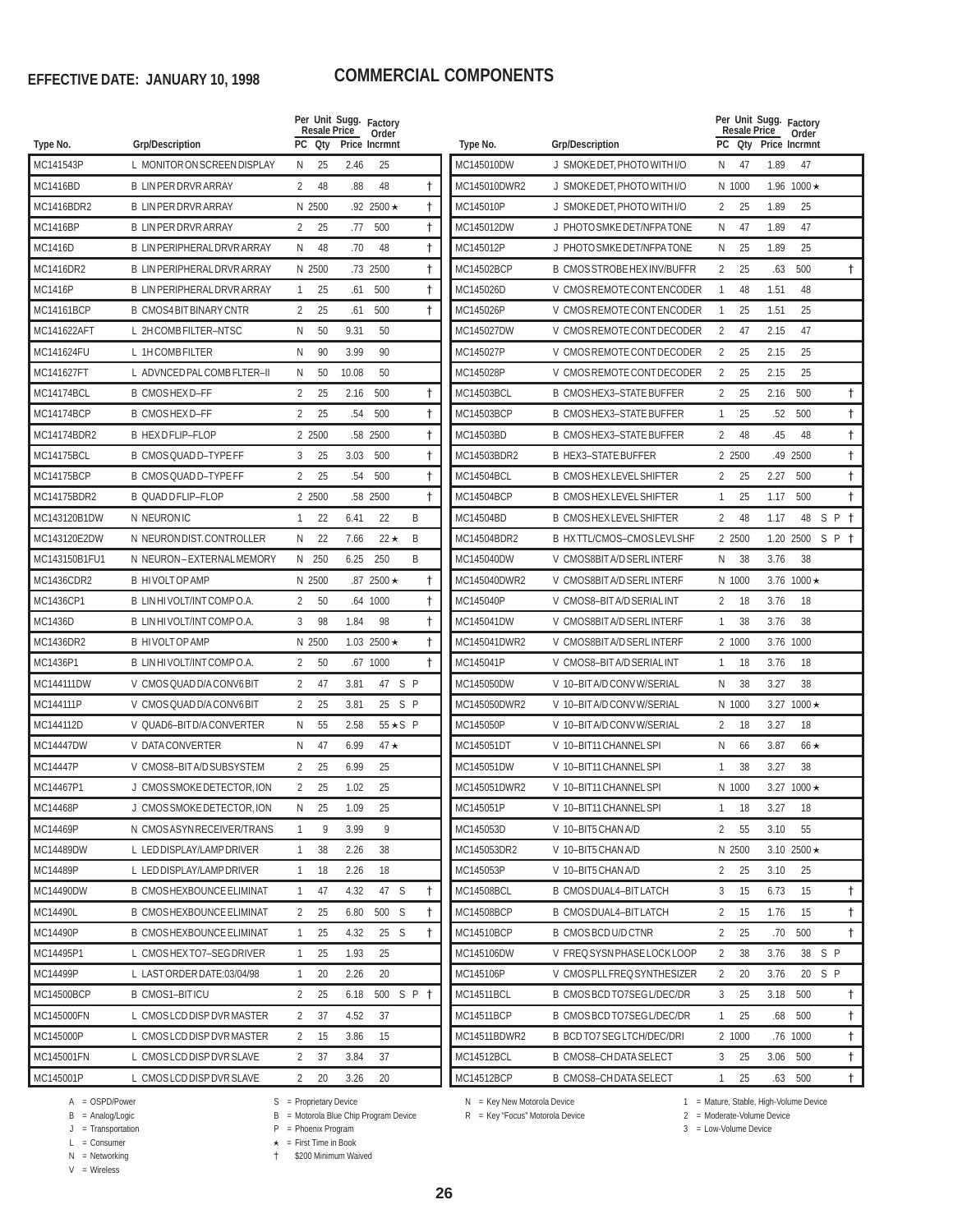|                   |                                  | Per Unit Sugg. Factory<br><b>Resale Price</b> |              |                                    | Per Unit Sugg. Factory<br><b>Resale Price</b>  |
|-------------------|----------------------------------|-----------------------------------------------|--------------|------------------------------------|------------------------------------------------|
| Type No.          | <b>Grp/Description</b>           | Order<br>PC Qtv<br>Price Incrmnt              | Type No.     | <b>Grp/Description</b>             | Order<br>PC Qty Price Incrmnt                  |
| MC14512BDR2       | <b>B 8-CHANNEL DATA SELECTOR</b> | .67 2500<br>$^{\dagger}$<br>2 2500            | MC14519BCP   | <b>B CMOS4-BITAND/ORSELECT</b>     | $\ddagger$<br>2<br>25<br>.45<br>500            |
| MC14513BCP        | <b>B CMOSBCDTO7-SEGDRIVER</b>    | 2.03<br>20 S P<br>$\ddagger$<br>2<br>20       | MC14519BDR2  | <b>B 4-BIT AND/OR SELECTOR</b>     | 2 2500<br>.49 2500<br>$\ddagger$               |
| MC14514BCP        | B CMOS4-BITLATCH/DECODER         | 15<br>$\ddagger$<br>15<br>1.22<br>1           | MC145190DT   | V 1.1 GHZ PLL FREQ SYNTH           | 75<br>75 S P<br>Ν<br>3.60                      |
| MC145145P2        | V CMOS4BIT PLL FREQ SYNTH        | 20 S P<br>20<br>6.02<br>N                     | MC145190EVK  | V R1 GHZ PLL FREQSYN EVK           | 360.00<br>N<br>$1\star$<br>1                   |
| MC145146P2        | V PLL FREQ SYNTH INPUT           | 18 S P<br>N<br>18<br>6.13                     | MC145190F    | V 1.1 GHZ PLL FREQ SYNTH           | 40 S P<br>N<br>40<br>3.60                      |
| MC145149P         | V SERIAL INPUT DUAL PLL          | 18 S P<br>18<br>9.35<br>N                     | MC145190FR2  | V 1.1 GHZ PLL                      | 2 1000<br>3.69 1000<br>S P                     |
| <b>MC14515BCP</b> | <b>B CMOS4-BITLATCH/DECODER</b>  | 15<br>1.22<br>15<br>$^{\dagger}$<br>2         | MC145191DT   | V 1.1 GHZ PLL FREQ SYNTH           | N<br>75<br>3.60<br>75 S P                      |
| MC145151DW2       | V CMOS FREQ SYNTH PARALLEL       | 26<br>6.45<br>26<br>$\mathbf{1}$              | MC145191EVK  | V PLL EVAL BOARD                   | N<br>430.00<br>$\mathbf{1}$<br>$\mathbf{1}$    |
| MC145151DW2R2     | V CMOS FREQ SYNTH PARALLEL       | N 1000<br>6.45 1000 $\star$                   | MC145191F    | V 1.1GHZ PLL FREQ SYNTH            | 40 S P<br>40<br>3.60<br>$\mathbf{1}$           |
| MC145151P2        | V CMOS FREQ SYNTH PARALLEL       | 6.45<br>$\mathbf{1}$<br>-13<br>13             | MC145191FR2  | V 1.1 GHZ PLL                      | S P<br>2 1000<br>3.69 1000                     |
| MC145152DW2       | V CMOS FREQ SYNTH PARALLEL       | 8.39<br>26<br>1<br>26                         | MC145192DT   | V 1.1 GHZ PLL FREQ SYNTH           | 75<br>S P<br>N<br>- 75<br>3.60                 |
| MC145152P2        | V CMOS FREQ SYNTH PARALLEL       | 13<br>8.39<br>13<br>1                         | MC145192DTR2 | V 1.1 GHZ PLL FREQ SYNTH           | 3.60 2500 ★ S P<br>N 2500                      |
| MC145155DW2       | V CMOS FREQ SYNTH SERIAL         | 38<br>38<br>5.05<br>N                         | MC145192F    | V 1.1GHZ PLL FREQ SYNTH            | S P<br>40<br>3.60<br>40<br>N                   |
| MC145155P2        | V CMOS FREQ SYNTH SERIAL         | 20<br>20<br>4.52<br>1                         | MC145192FR2  | V 1.1 GHZ PLL                      | 3.69 1000 S P<br>2 1000                        |
| MC145156DW2       | V CMOS FREQ SYNTH SERIAL         | 38<br>2<br>38<br>5.05                         | MC14520BCL   | <b>B CMOS DUAL BINARY UP CNTR</b>  | 2<br>25<br>2.43<br>500<br>$^{+}$               |
| MC145156P2        | V CMOS FREQ SYNTH SERIAL         | 2<br>18<br>5.05<br>18                         | MC14520BCP   | <b>B CMOS DUAL BINARY UP CNTR</b>  | 25<br>500<br>.63<br>$^\dagger$<br>$\mathbf{1}$ |
| MC145157DW2       | V CMOS FREQ SYNTH SERIAL         | 2<br>47<br>5.16<br>47                         | MC14520BDWR2 | <b>B DUAL BINARY UP COUNTER</b>    | $\ddagger$<br>2 1000<br>.67 1000               |
| MC145157DW2R2     | V CMOS FREQ SYNTH SERIAL         | 5.20 1000<br>2 1000                           | MC145200DT   | V 2.0 GHZ PLL                      | 75<br>75 S P<br>5.56<br>N                      |
| MC145157P2        | V CMOS FREQ SYNTH SERIAL         | 25<br>25<br>5.16<br>1                         | MC145200EVK  | V R3 GHZ PLL FREQSYN EVK           | N<br>504.00<br>$1\star$<br>$\mathbf{1}$        |
| MC145158DW2       | V CMOS FREQ SYNTH SERIAL         | 47<br>47<br>5.16<br>1                         | MC145200F    | V 2GHZ PLL FREQ SYNTH              | 40<br>40 S P<br>N<br>5.56                      |
| MC145158DW2R2     | V FREQ SYNTH SER INPUT PLL       | 1000<br>2 1000<br>5.20                        | MC145201DT   | V 2.0 GHZ PLL                      | 75<br>75 S P<br>N<br>5.56                      |
| MC145158P2        | V CMOS FREQ SYNTH SERIAL         | 25<br>25<br>2<br>5.16                         | MC145201EVK  | V 2.0 GHZ PLL FREQSYNEVK           | 504.00<br>N<br>$1\star$<br>1                   |
| MC145159DW1       | V CMOS PLL FREQ SYN SERIAL       | 38<br>38 S P<br>2<br>9.89                     | MC145201F    | V 2GHZ PLL FREQ SYNTH              | 40 S P<br>N<br>40<br>5.56                      |
| MC14516BCL        | <b>B CMOSBINARY U/D CNTR</b>     | 2<br>25<br>2.34<br>500<br>$^+$                | MC145202DT   | V 2 CHIP2.0 GHZ PLL                | S P<br>N<br>75<br>6.97<br>75                   |
| MC14516BCP        | <b>B CMOSBINARY U/D CNTR</b>     | 25<br>$^{\dagger}$<br>.59<br>500<br>1         | MC145202DTR2 | V 2 CHIP /2 GHZ PLL                | N 2500<br>7.01 2500 ★ S P                      |
| MC14516BDR2       | B CMOS BINARY U/D CNTR           | $^+$<br>2 2500<br>.61 2500                    | MC145202F    | V 2.0 GHZ PLL-3V                   | 38<br>5.83<br>38 S P<br>N                      |
| MC145162D         | V UNIVERSAL DUAL PHASE           | 48 S P<br>48<br>2.26<br>N                     | MC14521BCL   | <b>B CMOS24-STGFREQDIVIDER</b>     | 25<br>3.39<br>500<br>$\ddagger$<br>3           |
| MC145162D1        | V UDPLL                          | 48 S P<br>Ν<br>48<br>2.60                     | MC14521BCP   | B CMOS24-STG FREQ DIVIDER          | 25<br>$\ddagger$<br>500<br>1<br>.61            |
| MC145162P         | V UNIVERSAL DUAL PHASE           | S P<br>25<br>2.26<br>500<br>N                 | MC14521BD    | <b>B CMOS24-STGFREQDIVIDER</b>     | 48<br>$\ddagger$<br>2<br>48<br>.61             |
| MC145163P         | V BCD INPT FREQ SYNTHESIZER      | 13 S P<br>13<br>8.06<br>N                     | MC14521BDR2  | <b>B 24-STAGE FREQUENCY DIVIDE</b> | $^\dagger$<br>2 2500<br>.63 2500               |
| MC145165P         | V PROGRAMMABLEDPLL               | 25<br>4.09<br>500 S P<br>N                    | MC14522BCP   | B CMOS PROG. BCD DOWN CNTR         | $\ddagger$<br>25<br>$\mathbf{2}$<br>.86<br>500 |
| MC145166P         | V CMOS DUAL LOOP PLL BCD         | 500 S P<br>25<br>3.74<br>N                    | MC145220DT   | V DUAL1.1 GHZ PLL FREQ SYN         | 75 S P<br>75<br>3.33<br>N                      |
| MC145167P         | V CMOS DUAL LOOP PLL SERIAL      | 500 S P<br>25<br>N<br>1.61                    | MC145220F    | V DUAL1.1GHZ PLL FREQ SYNT         | 40 S P<br>40<br>3.60<br>N.                     |
| MC145168P         | V LAST ORDER DATE:12/01/98       | 25<br>3.12<br>500 S P<br>Ν                    | MC14526BCL   | <b>B CMOSPROG4-BIT BIN CTR</b>     | 25<br>3.33<br>500<br>3<br>Ť                    |
| MC14517BCP        | B CMOS DUAL64-BIT STAT S/R       | 25<br>500<br>2<br>1.31                        | MC14526BCP   | <b>B CMOSPROG4-BIT BIN CTR</b>     | 25<br>500<br>Ť.<br>$\mathbf{2}$<br>.81         |
| MC14517BDW        | B CMOS DUAL64-BIT STAT S/R       | 2<br>47<br>1.33<br>47<br>$^{\dagger}$         | MC14527BCP   | <b>B CMOSBCD RATE MULT</b>         | 25<br>.72<br>500<br>$^\dagger$<br>$\mathbf{2}$ |
| MC145170DT1       | V 185 MHZ PLL                    | 96 S P<br>96<br>3.31<br>N                     | MC14528BCL   | B CMOS DUAL MONO MULTIVIB          | $^{\dagger}$<br>25<br>1.87<br>500<br>2         |
| MC145170DT1R2     | V 185 MHZ PLL                    | 2 2500<br>4.06 2500                           | MC14528BCP   | B CMOS DUAL MONO MULTIVIB          | $^{\dagger}$<br>25<br>.72<br>500<br>1          |
| MC145170D1        | V 185 MHZ PLL                    | 48<br>48<br>3.66<br>N                         | MC14528BDR2  | B DUALMONOSTABLE MULTIVIBR         | .74 2500<br>$^\dagger$<br>2 2500               |
| MC145170D1R2      | V 185 MHZ PLL                    | 2 2500<br>3.76 2500                           | MC14529BCP   | B CMOS DUAL4-CH DATA SELEC         | Ť<br>25<br>.99<br>500<br>$\mathbf{2}$          |
| MC145170P1        | V 185 MHZ PLL                    | 25 S P<br>- 25<br>3.06<br>N                   | MC14529BD    | B CMOS DUAL4-CH DATA SELEC         | 48<br>1.01<br>48<br>t<br>$\mathbf{2}$          |
| MC145173DW        | J AM/FMFREQSYNTH                 | 30<br>2.93<br>30<br>N                         | MC14531BDR2  | B 12-BIT PARITY TREE               | $^\dagger$<br>2 2500<br>.92 2500               |
| MC14518BCL        | B CMOS DUAL BCD UP CNTR          | 25<br>2.39<br>500<br>$^{\dagger}$<br>2        | MC14532BCP   | <b>B CMOS8 BIT PRIORITY ENC</b>    | 2 <sub>25</sub><br>.72 500<br>Ť                |
| MC14518BCP        | <b>B CMOS DUAL BCD UP CNTR</b>   | 25<br>500<br>t<br>$\mathbf{1}$<br>.68         | MC14532BDR2  | <b>B 8-BIT PRIORITY ENCODER</b>    | Ť<br>2 2500<br>.76 2500                        |
| MC14518BDWR2      | <b>B DUAL BCD UP COUNTER</b>     | $^+$<br>.72 1000<br>2 1000                    | MC14536BCL   | <b>B CMOSPROGRAMMABLETIMER</b>     | $\ddagger$<br>$\mathbf{2}$<br>25<br>2.79 500   |

J = Transportation P = Phoenix Program 3 = Low-Volume Device

- 
- $L = \text{Consumer}$ <br>  $N = \text{Networking}$ <br>  $V = \text{Wireless}$

B = Analog/Logic entropyrology by B = Motorola Blue Chip Program Device R = Key "Focus" Motorola Device 2 = Moderate-Volume Device

A = OSPD/Power external states and S = Proprietary Device N = Key New Motorola Device 1 = Mature, Stable, High-Volume Device

 $L =$  Consumer  $\star =$  First Time in Book

N = Networking - and the state of the state of the state of the state of the state of the state of the state of the state of the state of the state of the state of the state of the state of the state of the state of the st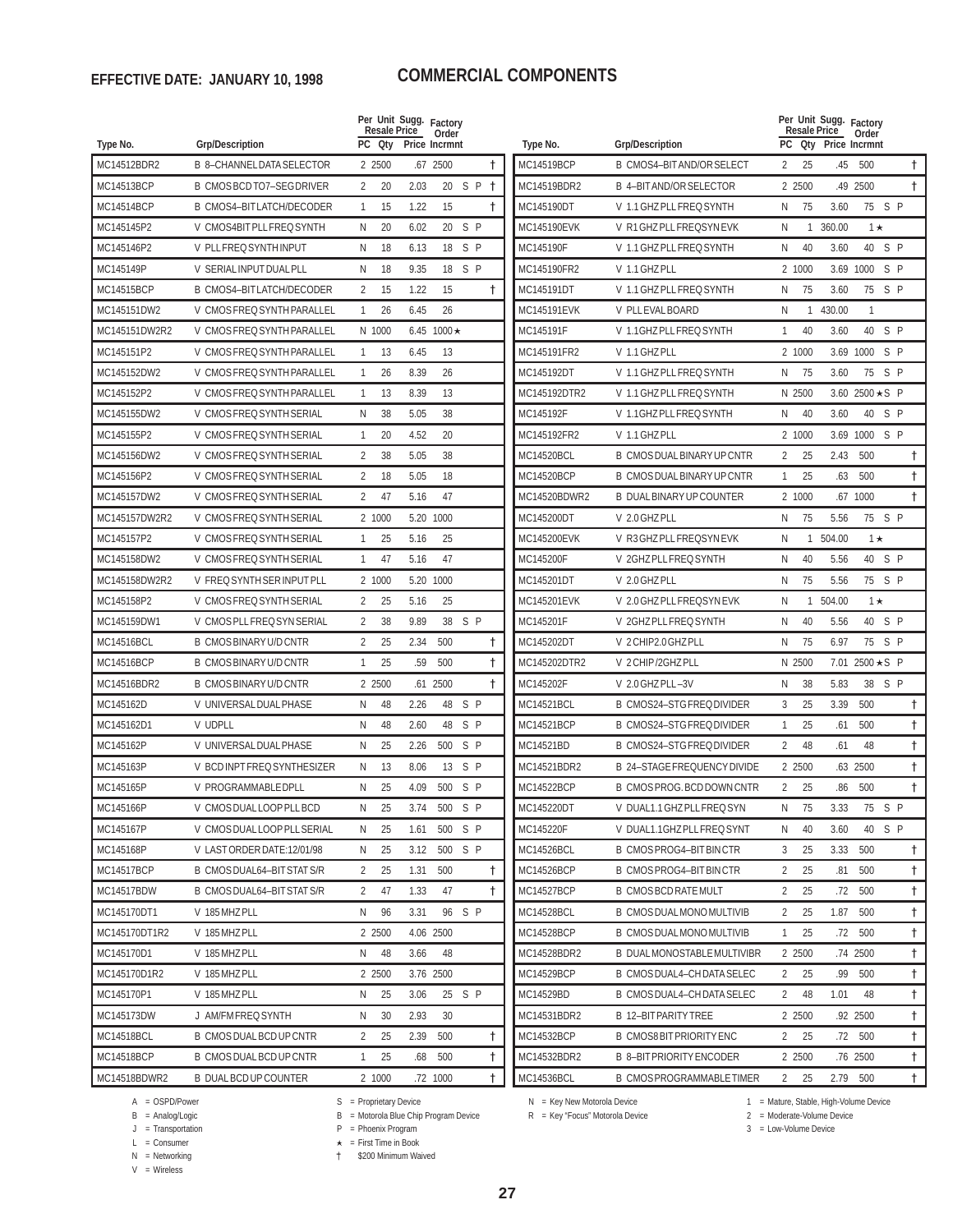| Type No.          | <b>Grp/Description</b>           | <b>Resale Price</b><br>PC Qty | Per Unit Sugg. Factory<br>Order<br>Price Incrmnt | Type No.          | <b>Grp/Description</b>            | <b>Resale Price</b><br>PC Qty | Per Unit Sugg. Factory<br>Order<br>Price Incrmnt |
|-------------------|----------------------------------|-------------------------------|--------------------------------------------------|-------------------|-----------------------------------|-------------------------------|--------------------------------------------------|
| MC14536BCP        | <b>B CMOSPROGRAMMABLETIMER</b>   | 25<br>$\mathbf{1}$            | $\ddagger$<br>1.15<br>500                        | MC145444H         | N GASTELEMTERMODEM                | 18<br>N                       | 6.72<br>18                                       |
| MC14536BDW        | <b>B CMOSPROGRAMMABLE TIMER</b>  | 2<br>47                       | 47<br>$\ddagger$<br>1.17                         | MC145453FN        | L CMOSLCD33-SEGDR SERIAL          | 26<br>1                       | 2.83<br>26                                       |
| MC14536BDWR2      | <b>B PROGRAMMABLECOUNTER</b>     | 2 1000                        | $\ddagger$<br>1.19 1000                          | MC145453P         | L CMOS LCD33-SEG DR SERIAL        | 9<br>1                        | 9<br>2.46                                        |
| MC14538BCL        | <b>B CMOS DUAL MONO MULTIVIB</b> | 25<br>1                       | $\ddagger$<br>500<br>1.85                        | MC145475DW        | N ISDN "S&T" TRANSCEIVER          | $\overline{2}$<br>26          | 26<br>8.72                                       |
| MC14538BCP        | <b>B CMOS DUAL MONO MULTIVIB</b> | 25<br>$\mathbf{1}$            | 500<br>$\ddagger$<br>.81                         | MC145483DT        | N 13BIT LINEAR CODEC/FILTER       | N<br>66                       | 3.35<br>B<br>$66 \star$                          |
| MC14538BD         | <b>B DUALPRESION MONSTABLE</b>   | 48<br>1                       | .83<br>48<br>$\ddagger$                          | MC145483DTR2      | N 13BIT LINEAR CODEC/FILTER       | N<br>66                       | B<br>3.40<br>$66 \star$                          |
| MC14538BDR2       | <b>B DUALPRESION MONSTABLE</b>   | 2 2500                        | $\ddagger$<br>.85 2500                           | MC145483DW        | N 13BIT LINEAR CODEC/FILTER       | 38<br>N                       | B<br>3.22<br>$38 \star$                          |
| MC14538BDW        | B CMOS DUAL MONO MULTIVIB        | 47<br>$\mathbf{1}$            | .83<br>47<br>$\ddagger$                          | MC145483DWR2      | N 13BIT LINEAR CODEC/FILTER       | N 1000                        | 3.27<br>1000 $\star$<br>B                        |
| MC14538BDWR2      | <b>B DUALPRECISON MONOSTABLE</b> | 2 1000                        | $\ddagger$<br>.85 1000                           | MC145483SD        | N 13BIT LINEAR CODEC/FILTER       | N<br>66                       | B<br>3.35<br>$66*$                               |
| MC14539BCP        | B CMOS DUAL4-CH DATA SEL         | 2<br>25                       | $\ddagger$<br>500 S<br>.72                       | MC145483SDR2      | N 13BIT LINEAR CODEC/FILTER       | N 1500                        | B<br>1500 $\star$<br>3.40                        |
| MC14539BDR2       | B DUAL4-CHNDATA SEL/MULTI        | 2 2500                        | .76 2500 S<br>$^+$                               | MC145484DW        | N 5V PCM CODEC/FILTER             | 38<br>N                       | B<br>2.68<br>38                                  |
| MC145403DW        | N 3X5RS232DRIVER/RECEIVER        | 38<br>2                       | 38<br>1.53                                       | MC145484DWR2      | N 5V PCM CODEC/FILTER             | 2 1000                        | B<br>2.73 1000                                   |
| MC145403P         | N 3X5 RS232 DRIVER/RECEIVER      | 18<br>2                       | 18<br>1.53                                       | MC145484SD        | N 5V PCM CODEC/FILTER             | N<br>66                       | B<br>2.95<br>66                                  |
| MC145404DW        | N 4X4RS232DRIVER/RECEIVER        | $\overline{2}$<br>38          | 1.53<br>38                                       | MC145484SDR2      | N 5V PCM CODEC/FILTER             | 2 1500                        | 3.00 1500<br>B                                   |
| MC145404P         | N 4X4RS232DRIVER/RECEIVER        | 18<br>2                       | 1.53<br>18                                       | <b>MC14549BCL</b> | <b>B CMOS8-BIT SAR CASCADEABL</b> | 25<br>3                       | $S$ $P$ $\dagger$<br>14.04<br>25                 |
| MC145406DW        | N RS232DRIVER/RECEIVER           | 47<br>1                       | 47<br>1.13                                       | <b>MC14549BCP</b> | B CMOS8-BIT SAR CASCADEABL        | 25<br>$\overline{2}$          | SP t<br>8.53<br>25                               |
| MC145406DWR2      | N RS-232-CDRIVERS/RECEIVER       | 1 1000                        | 1.20 1000                                        | MC1455BD          | <b>B TIMER</b>                    | $\overline{2}$<br>98          | .42<br>98<br>$\ddagger$                          |
| MC145406P         | N RS-232DRIVER/RECEIVER          | 25<br>$\mathbf{1}$            | 1.13<br>25                                       | MC1455BDR2        | <b>B TIMER</b>                    | N 2500                        | $\ddagger$<br>$.53$ 2500 $\star$                 |
| MC145406SD        | N 3.3 RS232 TRANSCEIVER          | 77<br>Ν                       | 1.25<br>77                                       | MC1455BP1         | <b>B LINTIMER</b>                 | 50<br>1                       | $\ddagger$<br>.36 1000                           |
| MC145407DW        | N RS232DRVR/RCVR,5VONLY          | 38<br>1                       | 38<br>2.06                                       | MC1455D           | <b>B LINTIMING CIRCUIT (555)</b>  | $\overline{2}$<br>98          | $\ddagger$<br>.35<br>98                          |
| MC145407DWR2      | N RS232DRIVR/REC5VONLY           | 2 1000                        | 2.13 1000                                        | MC1455DR2         | <b>B LINTIMING CIRCUIT T/R</b>    | N 2500                        | $^\dagger$<br>.38 2500                           |
| MC145407P         | N RS232, DRVR/RCVR, 5VONLY       | 18<br>1                       | 2.06<br>18                                       | MC1455P1          | <b>B LINTIMING CIRCUIT (555)</b>  | 50<br>1                       | $\ddagger$<br>.30 1000                           |
| MC145408DW        | N 5X3TS232DRIVER/RECEIVER        | $\overline{2}$<br>30          | 1.69<br>30                                       | MC145502FN        | N MONOCIRCUIT                     | $\overline{2}$<br>37          | 7.26<br>37                                       |
| MC14541BCL        | <b>B CMOSPROG.OSC-TIMER</b>      | 25<br>3                       | 2.42<br>500<br>$\ddagger$                        | MC145502P         | N 22 PIN CODEC/FILTER             | $\overline{2}$<br>15          | 6.92<br>15                                       |
| <b>MC14541BCP</b> | B CMOSPROG.OSC-TIMER             | 25<br>1                       | 500<br>$\ddagger$<br>.52                         | MC145503DW        | N CODEC-FILTER PCM MONOCRCT       | 47<br>$\mathbf{1}$            | 47<br>5.13                                       |
| MC14541BD         | B CMOSPROG.OSC-TIMER             | 2<br>55                       | .52<br>55<br>$\ddagger$                          | MC145503P         | N 16 PIN CODEC/FILTER             | 25<br>$\mathbf{1}$            | 25<br>5.13                                       |
| MC14541BDR2       | <b>B PROGRAMMABLEOSCIL-TIMER</b> | 2 2500                        | .56 2500<br>$^{+}$                               | MC145505DWR2      | N FILTER PCMMONO-CIRCUIT          | 2 1000                        | 5.20 1000                                        |
| MC145421DW        | N 160KBPS UDLT2                  | 30<br>Ν                       | 9.06<br>30                                       | MC145505P         | N 16 PIN PCM MONOCIRCUIT          | 25<br>1                       | 5.13<br>25                                       |
| MC145421P         | N 160KBPS UDLT2                  | 15<br>Ν                       | 15<br>9.06                                       | <b>MC14551BCP</b> | B CMOS QUAD2-IN ANALOG MUX        | 25<br>1                       | 500<br>SP t<br>1.63                              |
| MC145422DW        | N UNIVDIGT-LOOP TRANSCIVER       | 30<br>Ν                       | 8.23<br>30                                       | MC14551BD         | B CMOS QUAD2-IN ANALOG MUX        | 2<br>48                       | SP t<br>1.63<br>48                               |
| MC145422P         | N 80KBPSUDLTIMASTER              | 15<br>1                       | 8.23<br>15                                       | MC14551BDR2       | B QUAD2-CHANNEL ANALG MUX         | 2 2500                        | 1.67 2500 S P +                                  |
| MC145425DW        | N 160KBPS UDLT2                  | 30<br>Ν                       | 9.06<br>30                                       | MC14553BCP        | <b>B CMOS3-DIGIT BCD CNTR</b>     | $\mathbf{2}$<br>25            | $\ddagger$<br>25 S<br>4.45                       |
| MC145425P         | N 160KBPSUDLT2                   | 15<br>N.                      | 9.06<br>15                                       | MC145532DW        | N ADAPTIVE DIFFERENTIAL PCM       | 47<br>$\mathbf{1}$            | 7.71<br>47                                       |
| MC145426DW        | N UNIVDIGT-LOOP TRANSCIVER       | 30<br>N                       | 8.23<br>30                                       | MC14555BCP        | <b>B CMOS DUAL BIN DECODER</b>    | 25<br>$\mathbf{2}$            | .47<br>500<br>$^{\dagger}$                       |
| MC145426P         | N 80KBPSUDLTISLAVE               | N<br>15                       | 8.23<br>15                                       | MC14555BDR2       | B DUL BIN TO1-OF-4 DEC INV        | 2 2500                        | $\ddagger$<br>.49 2500                           |
| MC14543BCP        | B CMOSBCD-TO-7SEGL/DE/DRV        | 25<br>1                       | 500<br>$^+$<br>.61                               | MC145554DW        | N MONOCIRCUIT                     | 2 47                          | 2.86<br>47                                       |
| MC14543BD         | B CMOSBCD-TO-7SEGL/DE/DRV        | 48<br>2                       | $\ddagger$<br>48<br>.63                          | MC145554DWR2      | N MONOCIRCUIT                     | 2 1000                        | 2.93 1000                                        |
| MC14543BDR2       | B BCD-TO-7 SEGLTH/DEC/DRI        | 2 2500                        | $^{\dagger}$<br>.65 2500                         | MC145554P         | N MONOCIRCUIT                     | 25<br>$\mathbf{1}$            | 2.86<br>25                                       |
| MC145436ADW       | N DTMF RECEIVER                  | 47<br>$\mathbf{1}$            | 1.60<br>47                                       | MC145557DW        | N PCMCODEC-FILTER                 | 47<br>N.                      | 2.86<br>47                                       |
| MC145436AP        | N DTMF RECEIVER                  | 25<br>1                       | 1.60<br>25                                       | MC145557DWR2      | N PCMCODEC-FILTER                 | N 1000                        | 2.93 1000                                        |
| MC145442DW        | N SINGLE CHIP300BAUD MODEM       | 38<br>2                       | 38<br>3.76                                       | MC145557P         | N PCMCODEC-FILTER                 | 25<br>N                       | 25<br>2.86                                       |
| MC145442P         | N SNGL CHP300 BAUD MODEM         | 2<br>18                       | 3.76<br>18                                       | MC14556BCP        | <b>B CMOS DUAL BIN DECODER</b>    | $\mathbf{2}$<br>25            | $\ddagger$<br>.49<br>500                         |
| MC145443ADW       | N MODEMBELL103                   | 38<br>1                       | 3.76<br>38                                       | MC14556BDR2       | <b>B INDSTRLTIME BASE GENRATR</b> | 2 2500                        | $^\dagger$<br>.50 2500                           |
| MC145443P         | N SNGL CHP300 BAUD MODEM         | 1<br>18                       | 3.76<br>18                                       | <b>MC14557BCL</b> | B CMOS1 TO64 BIT S/R              | 3 <sup>7</sup><br>25          | $\ddagger$<br>500<br>5.24                        |
| MC145444DW        | N GASTELEMETERMODEM              | 38<br>N                       | 6.72<br>38                                       | <b>MC14557BCP</b> | B CMOS1 TO64 BIT S/R              | 25<br>$\mathbf{2}$            | $\ddagger$<br>2.07<br>500                        |

- 
- 

 $L = \text{Consumer}$ <br>  $N = \text{Networking}$ <br>  $V = \text{Wireless}$ 

- 
- 
- A = OSPD/Power external states and S = Proprietary Device N = Key New Motorola Device 1 = Mature, Stable, High-Volume Device

- J = Transportation P = Phoenix Program 3 = Low-Volume Device
- $L =$  Consumer  $\star =$  First Time in Book
- N = Networking extensive that the state of the state of the state of the state of the state of the state of the state of the state of the state of the state of the state of the state of the state of the state of the state
	-

**28**

B = Analog/Logic entropy of the Motorola Blue Chip Program Device R = Key "Focus" Motorola Device 2 = Moderate-Volume Device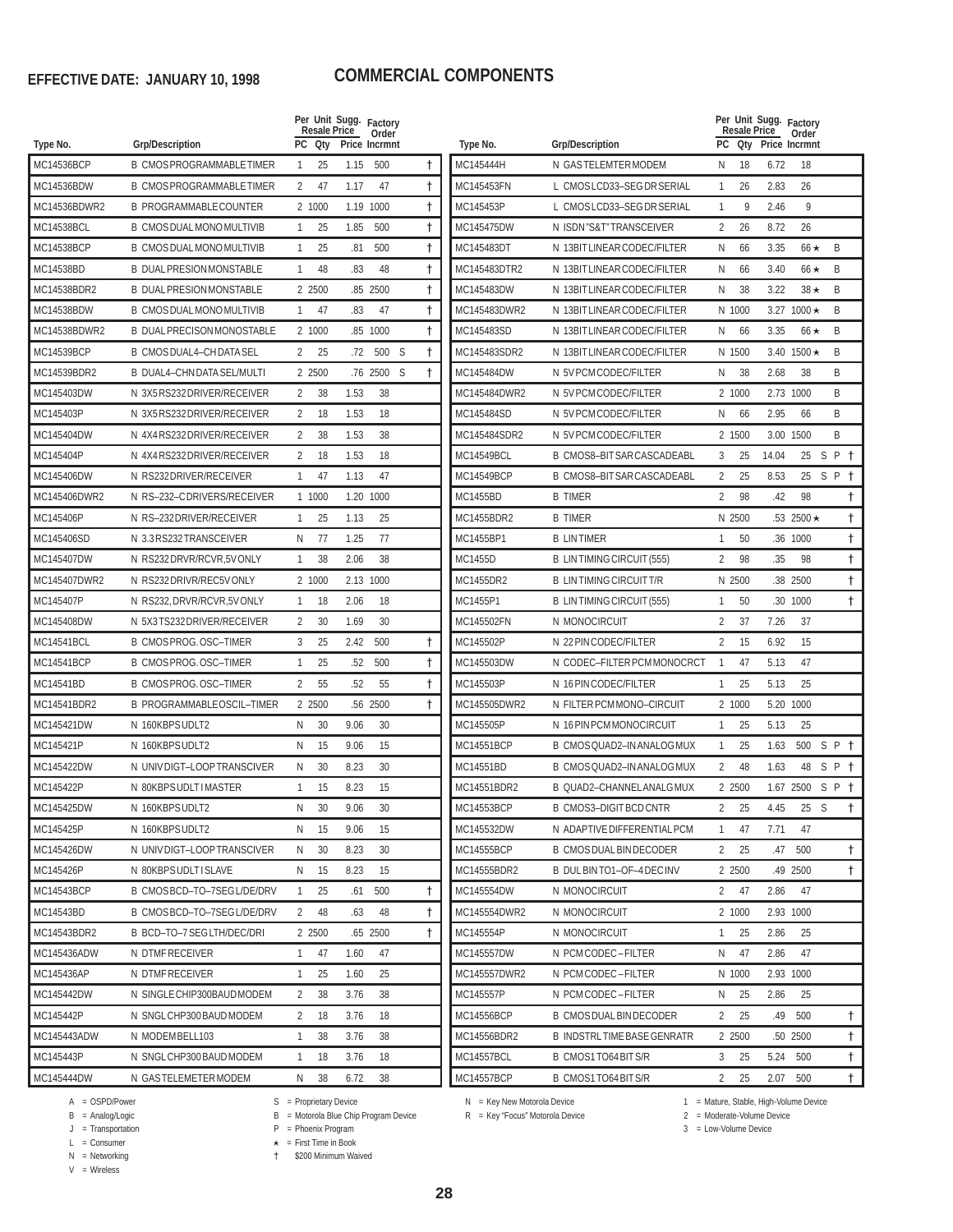|                   |                                   | <b>Resale Price</b>  | Per Unit Sugg. Factory<br>Order |                 |                                   | <b>Resale Price</b>  | Per Unit Sugg. Factory<br>Order  |
|-------------------|-----------------------------------|----------------------|---------------------------------|-----------------|-----------------------------------|----------------------|----------------------------------|
| Type No.          | <b>Grp/Description</b>            | Oty<br>PC            | Price Incrmnt                   | Type No.        | <b>Grp/Description</b>            |                      | PC Qtv Price Incrmnt             |
| MC14557BDW        | B CMOS1TO64 BIT S/R               | 47<br>$\overline{2}$ | $^{\dagger}$<br>2.07<br>47      | MC1489ADR2      | <b>B LINRS23R RCVR</b>            | 2 2500               | $^{+}$<br>57 2500                |
| MC145572FN        | N ISDN2ND GENERATION UCHIP        | 26<br>N              | B<br>20.63<br>26                | <b>MC1489AP</b> | B LIN QUAD232D LINE RCVR          | 25<br>1              | 500<br>$^{\dagger}$<br>.46       |
| MC145572FNR2      | N ISDN2ND GENERATION UCHIP        | 500<br>2             | B<br>20.68<br>450               | <b>MC1489D</b>  | <b>B LINRS232 RCVR</b>            | 2<br>55              | 55<br>$\ddagger$<br>.53          |
| MC145572PB        | N ISDN2ND GENERATION UCHIP        | 1 160                | B<br>17.19<br>160               | MC1489DR2       | B LIN QD232D LINE RCVR T/R        | N 2500               | $\dagger$<br>.57 2500 ★          |
| MC145572PBR2      | N ISDN2ND GENERATION UCHIP        | 2 1500               | B<br>17.24 1500                 | <b>MC1489P</b>  | <b>B LIN QUAD232D LINE RCVR</b>   | 25<br>1.             | 500<br>$\ddagger$<br>.46         |
| MC145574DW        | N ISDN SIT INTERFACE TRANSC       | 26<br>N              | B<br>5.79<br>26                 | <b>MC1490P</b>  | V LIN RF/IF/AUDIO AMPLIFIER       | 50<br>2              | 1000 S P<br>2.03                 |
| MC145574PB        | N ISDN SIT INTERFACE TRANSC       | 250<br>N             | 250<br>B<br>5.79                | MC1494P         | <b>B LIN4-QUADRNTMULTPLR</b>      | 25<br>Ν              | $S$ $P$ $+$<br>3.56<br>500       |
| <b>MC14559BCP</b> | B CMOS1-8 BIT SAR CASCADE         | 25<br>2              | 25 S P +<br>8.53                | <b>MC1496BD</b> | B LIN BAL MODULTR/DEMODULTR       | 55<br>N              | .83<br>55<br>$^\dagger$          |
| MC14562BCP        | B CMOS128-BITSTATS/R              | 2<br>25              | 25 S P t<br>5.72                | MC1496BDR2      | <b>B MODULATOR/DEMODULATOR</b>    | 2<br>55              | .83<br>55<br>$^\dagger$          |
| MC14566BCP        | <b>B CMOSIND. TIME BASE GEN</b>   | 2<br>25              | $^{\dagger}$<br>1.39<br>500     | <b>MC1496BP</b> | b linbalmodultr/demodultr         | N<br>25              | $\ddagger$<br>.73<br>500         |
| MC14568BCL        | B CMOSPHASE COMP/PROGCTR          | 3<br>25              | 25 S P †<br>13.82               | MC1496D         | B LIN BAL MODULTR/DEMODULTR       | 2<br>55              | $^{\dagger}$<br>.67<br>55        |
| MC14568BCP        | <b>B CMOSPHASE COMP/PROGCTR</b>   | 2<br>25              | 25 S P +<br>4.88                | MC1496DR2       | <b>B BLNCDMODDEMOD</b>            | N 2500               | $.572500 \star$<br>$\ddagger$    |
| MC14569BCP        | <b>B CMOS DUAL PRG BCD/BICNTR</b> | 2<br>25              | 500 S P +<br>2.17               | <b>MC1496P</b>  | B LIN BAL MODULTR/DEMODULTR       | 25<br>1              | $^+$<br>.58<br>500               |
| MC14572UBCP       | <b>B CMOSHEX GATE</b>             | $\overline{2}$<br>25 | 500<br>$^{\dagger}$<br>.59      | MC16S2CPU20B1   | J 8 BIT MCU                       | N 420                | $420 \star$<br>B<br>5.89         |
| MC14573D          | V QUADOP AMP                      | $\overline{2}$<br>48 | 3.12<br>48                      | MC16V1CPU20B1   | J 16 BIT MCU, GPT, 100 TQFP       | N<br>420             | 420<br>B<br>7.39                 |
| MC14573DR2        | V QUADOP AMP                      | 2 2500               | 3.23 2500                       | MC16Z1CFC16B1   | J 16BIT MCU, RAM, 10BIT A/D       | 180<br>1             | 10.83<br>180<br>B                |
| MC14573P          | V QUADOP AMP                      | 25<br>2              | 25<br>3.12                      | MC16Z1CFC20B1   | J 16 BIT MCU                      | 180<br>N             | 180<br>B<br>11.37                |
| MC14574P          | V QUAD COMPARATOR                 | 2<br>25              | 3.12<br>25                      | MC16Z1CFC25B1   | J 16BIT MCU, RAM, 10BIT A/D       | N 180                | 11.91<br>180<br>B                |
| MC145740F         | N DTMFTRANSCEIVER                 | N<br>40              | 5.99<br>40                      | MC16Z1CPV16B1   | J 16 BIT MCU RAM, 10 BIT A/D      | N 300                | 8.63<br>300<br>B                 |
| MC14575D          | V DUAL OP AMP/COMPARATOR          | 2<br>48              | 3.12<br>48                      | MC16Z1CPV20B1   | J 16 BIT MCU, RAM, 10 BIT A/D     | 300<br>N             | 9.06<br>300<br>B                 |
| MC14575P          | V DUAL OP AMP/COMPARATOR          | 25<br>1              | 3.12<br>25                      | MC16Z1CPV25B1   | J 16 BIT MCU                      | 300<br>N             | 9.49<br>300<br>B                 |
| MC145750VFU       | N PAI/4 QPSK ENCODER              | 90<br>N              | 6.98<br>90                      | MC16Z2BCFC16B1  | J AMCU16BITMCU2KSRAM              | N 180                | 16.27<br>180<br>B                |
| <b>MC14576CF</b>  | L DUAL VIDEO AMPLIFIER            | 94<br>Ν              | .92<br>94                       | MC16Z2BCFC20B1  | J AMCU16BIT2K SRAM                | N 180                | 180<br>B<br>17.42                |
| <b>MC14576CP</b>  | L DUAL VIDEO AMPLIFIER            | 50<br>Ν              | .92<br>50                       | MC16Z2BCPV16B1  | J AMCU16BITMCU2KSRAM              | N<br>300             | 300<br>B<br>14.08                |
| <b>MC14577CF</b>  | L DUAL VIDEO AMPLIFIER            | 94<br>N              | .92<br>94                       | MC16Z2BCPV20B1  | J AMCU16BIT2K SRAM                | 300<br>N             | 14.88<br>300<br>B                |
| <b>MC14577CP</b>  | L DUAL VIDEO AMPLIFIER            | 50<br>N              | .92<br>50                       | MC16Z3KACFC16   | J 16BITMCU,W/RTEK,2KRAM,A/D       | 36<br>N              | $36 \star$<br>B<br>15.11         |
| <b>MC1458CD</b>   | B LIN (DUAL MC1741) OP AMP        | 2<br>98              | .38<br>98<br>Ť.                 | MC16Z3KACFC16B1 | J 16BITMCU, W/RTEK, 2KRAM, A/D    | 36<br>N              | B<br>14.33<br>$36 \star$         |
| <b>MC1458CDR2</b> | <b>B DUALOPAMP</b>                | N 2500               | $^{\dagger}$<br>38 2500 $\star$ | MC1648D         | <b>B MECLULTGE-CNTRLLDOSCIL</b>   | 98<br>1              | 98<br>$\dagger$<br>3.55          |
| MC1458CP1         | B LIN (DUAL MC1741) OP AMP        | 50<br>1              | .33 1000<br>$^{\dagger}$        | <b>MC1648FN</b> | <b>B DIGQDPLASTICPKG</b>          | 2<br>46              | 6.33<br>46<br>$\ddagger$         |
| MC1458D           | B LIN (DUAL MC1741) OP AMP        | 98<br>2              | $^{\dagger}$<br>.43<br>98       | <b>MC1648L</b>  | <b>B MECLVLTGE-CNTRLLDOSCIL</b>   | 2<br>25              | $\dagger$<br>6.95<br>25          |
| MC1458DR2         | B LINDUAL MC1741 O.A. T/R         | 2 2500               | $^{\dagger}$<br>.47 2500        | <b>MC1648P</b>  | <b>B MECL VLTGE-CNTRLLDOSCIL</b>  | 25<br>1              | $\dagger$<br>3.52<br>25          |
| MC1458P1          | B LIN (DUAL MC1741) OP AMP        | 2<br>50              | $+$<br>.38 1000                 | MC1650L         | B MECLDUALA/DCOMPARATOR           | 25<br>2              | 19.90<br>25<br>$^+$              |
| MC14580BCP        | B CMOS4X4 MULTIPORT REG           | 15<br>3              | $^{\dagger}$<br>15 S<br>6.61    | MC1651L         | <b>B MECLDUALA/DCOMPARATOR</b>    | 25<br>2              | 25<br>$^+$<br>19.90              |
| <b>MC14584BCL</b> | <b>B CMOSHEX SCHMITT TRIG</b>     | 25<br>$\overline{2}$ | $\dagger$<br>500<br>1.15        | MC1658D         | B VOLTAGE CONTRMULTIVIBR          | 48<br>N              | 48<br>4.47<br>$\ddagger$         |
| MC14584BCP        | <b>B CMOSHEX SCHMITT TRIG</b>     | 25<br>1              | $\dagger$<br>500<br>.45         | MC1658L         | <b>B MECLVOLT-CNTRLD MULTIVIB</b> | 25<br>3              | 25<br>$^\dagger$<br>9.64         |
| MC14584BD         | <b>B CMOSHEX SCHMITT TRIG</b>     | $\overline{2}$<br>55 | .45<br>55<br>t.                 | MC1658P         | B MECL VOLT-CNTRLD MULTIVIB       | 2<br>25              | 4.47<br>25<br>Ť                  |
| MC14584BDR2       | <b>B HEX SCHMITT TRIGGER</b>      | 2 2500               | .49 2500<br>$^\dagger$          | MC1660L         | <b>B MECLDUAL4 INPUT GATE</b>     | $\overline{2}$<br>25 | 25<br>$\dagger$<br>11.42         |
| MC14585BCL        | <b>B CMOS4-BITMAGCOMP</b>         | $\overline{2}$<br>25 | $^{\dagger}$<br>2.39<br>500     | MC1662L         | <b>B MECLDUAL4 INPUT GATE</b>     | $\overline{2}$<br>25 | $^{\dagger}$<br>10.65<br>25      |
| MC14585BCP        | <b>B CMOS4-BITMAGCOMP</b>         | 25<br>2              | 500<br>$^{\dagger}$<br>.68      | MC1670L         | <b>B MECLMASTER-SLAVEFF</b>       | 25<br>$\overline{2}$ | 25<br>10.53<br>$^\dagger$        |
| MC14585BDR2       | <b>B 4-BITMAGNITUDE COMPARAT</b>  | 2 2500               | .72 2500<br>$^+$                | MC1692L         | <b>B MECLOUAD LINE RECEIVER</b>   | $\overline{2}$<br>25 | $^{\dagger}$<br>10.65<br>25      |
| MC14599BCP        | <b>B CMOS8-BITADDRLATCH</b>       | 2 20                 | 20 S P t<br>4.20                | MC1723BD        | B VOLTAGE REGULATOR               | 55<br>$\overline{2}$ | 55<br>.50<br>$\ddagger$          |
| <b>MC1488D</b>    | B LIN QUAD232D LINE DRVR          | 55<br>$\mathbf{1}$   | 55<br>$^+$<br>.53               | MC1723BDR2      | <b>B VOLTAGE REGULATOR</b>        | N 2500               | .48 2500 ★<br>$^{\dagger}$       |
| MC1488DR2         | B LIN QD232D LINE DRVR T/R        | 2 2500               | .57 2500<br>$^{\dagger}$        | MC1723CD        | B LIN (723) VOLT REG              | $\overline{2}$<br>55 | 55<br>$\dagger$<br>.42           |
| <b>MC1488P</b>    | B LIN QUAD232D LINE DRVR          | 25<br>$\mathbf{1}$   | $\dagger$<br>500<br>.46         | MC1723CDR2      | <b>B LINADJPOS/NEGREGT/R</b>      | N 2500               | .42 2500 $\star$<br>$^{\dagger}$ |
| <b>MC1489AD</b>   | <b>B LIN RS232 RCVR</b>           | $\overline{2}$<br>55 | $^{\dagger}$<br>.53<br>55       | <b>MC1723CP</b> | B LIN (723) VOLT REG              | $\mathbf{2}$<br>25   | .36 500<br>$^+$                  |

- 
- 
- 
- $L = \text{Consumer}$ <br>  $N = \text{Networking}$ <br>  $V = \text{Wireless}$
- 

B = Analog/Logic entropyrology by B = Motorola Blue Chip Program Device R = Key "Focus" Motorola Device 2 = Moderate-Volume Device

J = Transportation P = Phoenix Program 3 = Low-Volume Device

 $L =$  Consumer  $\star =$  First Time in Book

N = Networking - and the state of the state of the state of the state of the state of the state of the state of the state of the state of the state of the state of the state of the state of the state of the state of the st

A = OSPD/Power external states and S = Proprietary Device N = Key New Motorola Device 1 = Mature, Stable, High-Volume Device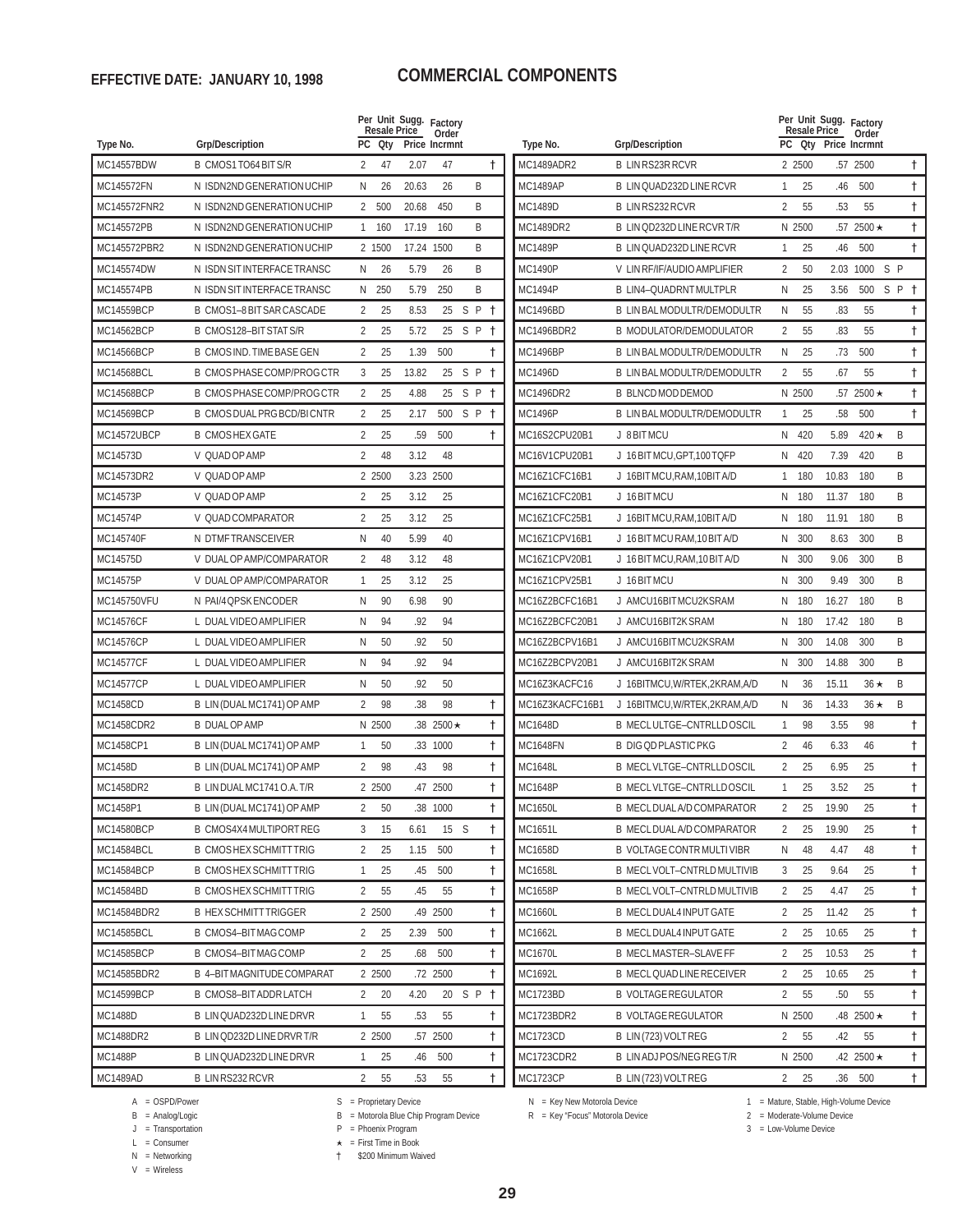| Type No.          | <b>Grp/Description</b>             | <b>Resale Price</b><br>PC Qty | Per Unit Sugg. Factory<br>Order<br>Price Incrmnt | Type No.      | <b>Grp/Description</b>           | PC Qty               | Per Unit Sugg. Factory<br>Resale Price Order<br>Price Incrmnt |
|-------------------|------------------------------------|-------------------------------|--------------------------------------------------|---------------|----------------------------------|----------------------|---------------------------------------------------------------|
| MC1741CP1         | B LININT COMP/HI PERFO.A.          | 50<br>N                       | $\ddagger$<br>.67 1000                           | MC33064P-5RA  | <b>B UNDER VOLT. CIRCUIT</b>     | 2 2000               | $\ddagger$<br>1.10 2000                                       |
| MC1776CD          | B LINMCRPWR PROGRMBLO.A.           | 98<br>2                       | 98<br>.70<br>$\ddagger$                          | MC33064P-5RP  | <b>B UNDER VOLT. CIRCUIT</b>     | 2 2000               | $\ddagger$<br>1.13 2000                                       |
| <b>MC1776CDR2</b> | <b>B PROGOPAMP</b>                 | N 2500                        | $.63 \; 2500 \star$<br>$\ddagger$                | MC33065DW     | <b>B LINDL CRNT-MODE CONTRLR</b> | 47<br>N              | 47 S P t<br>2.70                                              |
| MC1776CP1         | B LINMCRPWR PROGRMBLO.A.           | 50<br>2                       | $^{\dagger}$<br>.61 1000                         | MC33065DW-H   | <b>B LINDL CRNT-MODE CONTRLR</b> | 47<br>N              | 47 S P †<br>2.70                                              |
| MC26C31D          | N EIA422 LINE DRIVER               | Ν<br>48                       | 1.04<br>48                                       | MC33065DW-HR2 | <b>B LINDL CRNT-MODE CONTRLR</b> | N 1000               | 2.72 1000 $\star$ S P $\dagger$                               |
| MC26C32D          | N EIA422 LINE DRIVER               | Ν<br>48                       | 1.04<br>48                                       | MC33065DW-L   | <b>B LINDL CRNT-MODE CONTRLR</b> | 47<br>N              | 47 S P t<br>2.70                                              |
| MC26LS30D         | B EIA-422/423DRIVER                | 2<br>48                       | $\ddagger$<br>1.22<br>48                         | MC33065DW-LR2 | <b>B LINDL CRNT-MODE CONTRLR</b> | N 1000               | 3.25 1000 $\star$ S P $\uparrow$                              |
| MC26LS30DR2       | B EIA-422/423 DRIVER               | 2 2500                        | $\ddagger$<br>1.25 2500                          | MC33065P      | <b>B LINDL CRNT-MODE CONTRLR</b> | 25<br>N              | 2.70<br>500 S P †                                             |
| MC2830D           | L VOICE ACTIVATED SWITCH           | 98<br>2                       | 98 S P<br>1.76                                   | MC33065P-L    | <b>B LINDL CRNT-MODE CONTRLR</b> | 25<br>N              | 2.70<br>500 S P †                                             |
| MC2830DR2         | L VOICE ACTIVATED SWITCH           | 2 2500                        | S P<br>1.76 2500                                 | MC33066DW     | <b>B LIN RESONANT MD CNTRL</b>   | 2<br>47              | 5.08<br>47<br>SP t                                            |
| MC2833D           | V FMTRANSMITTERIC                  | 2<br>48                       | 48 S<br>.76                                      | MC33066DWR2   | <b>B LIN RESONANT MD CNTRL</b>   | N 1000               | $^{\dagger}$<br>5.08 1000 $\star$ S                           |
| MC2833DR2         | V FMTRANSMITTERIC                  | 2 2500                        | .76 2500 S                                       | MC33066P      | <b>B LIN RESONANT MD CNTRL</b>   | 25<br>3              | 500 S P +<br>6.06                                             |
| MC2833P           | V LINLOW PWR FM XMTR SYS           | 25<br>2                       | 500 S<br>.76                                     | MC33067DW     | <b>B RESONANT SUPPLY CNTRL</b>   | 2<br>47              | 47 S P t<br>3.98                                              |
| MC3302D           | <b>B LIN QUAD SNGL SPLY COMP</b>   | 55<br>Ν                       | $\ddagger$<br>.58<br>$55 \star$                  | MC33067DWR2   | <b>B RESONANT SUPPLY CNTRL</b>   | N 1000               | 2.83 1000 $\star$ S P $\dagger$                               |
| MC3302DR2         | <b>B LIN QUAD COMP</b>             | 2 2500                        | .50 2500<br>$\ddagger$                           | MC33067P      | <b>B RESONANT SUPPLY CNTRL</b>   | $\overline{2}$<br>25 | $S P$ $\uparrow$<br>3.76<br>500                               |
| MC3302P           | B LIN QUAD SNGL SPLY COMP          | 25<br>1                       | 500<br>$\ddagger$<br>.44                         | MC33071AD     | B LINHIPRF/SNGL SPLY O.A.        | 98<br>$\overline{2}$ | 1.29<br>98<br>$\ddagger$                                      |
| MC33023DW         | <b>B HI-SPDPWMCONTROLLER</b>       | 47<br>N                       | 5.46<br>47<br>$\ddagger$                         | MC33071ADR2   | B LINHIPRF/SNGL SPLY O.A.        | 2 2500               | $\ddagger$<br>1.33 2500                                       |
| MC33023DWR2       | <b>B HI-SPD PWM CONTROLLER</b>     | 2 1000                        | 5.46 1000<br>$\ddagger$                          | MC33071AP     | B LINHIPRF/SNGL SPLY O.A.        | $\overline{2}$<br>50 | $\ddagger$<br>1.29 1000                                       |
| MC33023P          | <b>B HI-SPDPWMCONTROLLER</b>       | 25<br>Ν                       | $\ddagger$<br>5.46<br>500                        | MC33071D      | B LINHIPRF/SNGL SPLY O.A.        | 98<br>N              | $\ddagger$<br>1.12<br>98                                      |
| MC33025P          | <b>B HI-SPDPWMCONTROLLER</b>       | 25<br>N                       | 500<br>$\ddagger$<br>6.08                        | MC33071DR2    | <b>B OP AMP</b>                  | 2 2500               | $\ddagger$<br>1.16 2500                                       |
| MC3303D           | B LIN QUAD DIFF INPT OP AMP        | 55<br>N                       | 55<br>$\ddagger$<br>.48                          | MC33071P      | B LINHIPRF/SNGL SPLY O.A.        | 2<br>50              | $^\dagger$<br>1.12 1000                                       |
| MC3303DR2         | B LIN QD DIFF INPOP AMP            | 2 2500                        | .52 2500<br>$\ddagger$                           | MC33072AD     | B LINHIPRF/SNGL SPLY O.A.        | 98<br>N              | $\ddagger$<br>1.72<br>98                                      |
| MC3303P           | B LIN QUAD DIFF INPT OP AMP        | $\overline{2}$<br>25          | .42<br>500<br>$\ddagger$                         | MC33072ADR2   | <b>B LINOPAMP</b>                | 2 2500               | $+$<br>1.76 2500                                              |
| MC33030DW         | <b>B CONTROLLER DRIVER</b>         | 47<br>$\overline{2}$          | 4.88<br>47 S P +                                 | MC33072AP     | B LINHIPRF/SNGL SPLY O.A.        | $\overline{2}$<br>50 | $\ddagger$<br>1.72 1000                                       |
| MC33030DWR2       | <b>B CONTROLLER DRIVER</b>         | 2 1000                        | 4.88 1000 S P +                                  | MC33072D      | B LINHIPRF/SNGL SPLY O.A.        | 98<br>1              | $\ddagger$<br>98<br>1.14                                      |
| MC33030P          | <b>B LINDC SRVOMTR CNTR/DRVR</b>   | 25<br>1                       | 4.70<br>25 S P †                                 | MC33072DR2    | B LINHIPRF/SNGL SPLY O.A.        | 2 2500               | $\ddagger$<br>1.18 2500                                       |
| MC33033DW         | <b>B LINBRSLSDCMTRCNTRLR</b>       | 38<br>N                       | 2.84<br>38 S P +                                 | MC33072P      | B LINHIPRF/SNGL SPLY O.A.        | 50<br>1              | $^\dagger$<br>1.14 1000                                       |
| MC33033DWR2       | <b>B LINBRSLS DC MTR CNTRLR</b>    | N 1000                        | 2.92 1000 $\star$ S P $\uparrow$                 | MC33074AD     | B LINHIPRF/SNGL SPLY O.A.        | 2<br>55              | $\ddagger$<br>2.49<br>55                                      |
| MC33033P          | <b>B LINBRSLSDCMTRCNTRLR</b>       | 18<br>1                       | 360 S P<br>2.70<br>$\pm$                         | MC33074ADR2   | B LINHIPRF/SNGL SPLY O.A.        | 2 2500               | $\ddagger$<br>2.17 2500                                       |
| MC33035DW         | <b>B LINBRSHLS DC MTR CNTRLR</b>   | $\overline{2}$<br>30          | 30 S P<br>3.35<br>$\ddagger$                     | MC33074AP     | B LINHIPRF/SNGL SPLY O.A.        | 2<br>25              | $\ddagger$<br>2.17<br>500                                     |
| MC33035DWR2       | <b>B LINBRSHLS DC MTR CNTRLR</b>   | 2 1000                        | 3.74 1000 S P +                                  | MC33074D      | B LINHIPRF/SNGL SPLY O.A.        | 55<br>1              | $^\mathrm{+}$<br>55<br>1.55                                   |
| MC33035P          | <b>B BRSHLES DC MOTOR CONTRLR</b>  | 1 15                          | 15 S P †<br>2.88                                 | MC33074DR2    | <b>B LIN QUAD OP AMPS</b>        | 2 2500               | $^\dagger$<br>1.89 2500                                       |
| MC33039D          | <b>B LINCL-LOOPBRSHMTRADPT</b>     | 98<br>2                       | 98 S P t<br>1.28                                 | MC33074P      | B LINHIPRF/SNGL SPLY O.A.        | 25<br>1              | $\ddagger$<br>500<br>1.85                                     |
| MC33039DR2        | <b>B LINC1LOOPBRUSHLESMOTR</b>     | 2 2500                        | 1.31 2500 S P +                                  | MC33076D      | <b>B DLBIPOLARAMP</b>            | 98<br>$\overline{2}$ | $\dagger$<br>1.61<br>98                                       |
| MC33039P          | B LINCL-LOOP BRSHMTRADPT           | 50<br>1                       | 1.28 1000 S P +                                  | MC33076DR2    | <b>B DLBIPOLARAMP</b>            | 2 2500               | $\ddagger$<br>1.61 2500                                       |
| MC33060AD         | <b>B PWMPOWER SUPPLY CONTROL</b>   | 2<br>55                       | 1.87<br>55 S P +                                 | MC33076P1     | <b>B DLBIPOLARAMP</b>            | 50<br>$\mathbf{2}$   | $^\dagger$<br>1.61 1000                                       |
| MC33060ADR2       | B SWTCHMODE PWM CONTROLCKT         | 2 2500                        | 1.91 2500 S P †                                  | MC33076P2     | <b>B DUALAMPLIFIER</b>           | 2<br>25              | $\uparrow$<br>500<br>1.61                                     |
| MC33060AP         | <b>B LIN SWTCHMDE PWM CNTR CKT</b> | N<br>25                       | 500 S P +<br>1.87                                | MC33077D      | B LINHIPRF/SNGL SPLY O.A.        | $\overline{2}$<br>98 | $\dagger$<br>98<br>1.91                                       |
| MC33063AD         | <b>B LINPULSE WIDTH MOD</b>        | N<br>98                       | 98<br>2.56<br>$\ddagger$                         | MC33077DR2    | B LINHIPRF/SNGL SPLY O.A.        | 2 2500               | $^{\dagger}$<br>1.96 2500                                     |
| MC33063ADR2       | <b>B PULSE WIDTH MOD</b>           | 2 2500                        | 2.60 2500<br>$^\dagger$                          | MC33077P      | B LIN DUAL/LOW NOISE OP AMP      | 50<br>$\mathbf{2}$   | $\uparrow$<br>1.91 1000                                       |
| MC33063AP1        | <b>B LINPWM CNTRL CRCT</b>         | 50<br>1                       | 2.56 1000<br>$\ddagger$                          | MC33078D      | B LIN DUAL/LOW NOISE OP AMP      | 98<br>$\mathbf{1}$   | $\pm$<br>98<br>1.18                                           |
| MC33063AVD        | <b>B DC BRUSHLES MTR CNTRL CKT</b> | 98<br>N                       | 98<br>2.56<br>$^\dagger$                         | MC33078DR2    | B LINDUAL/LONOISE OP AMP         | 2 2500               | $+$<br>1.23 2500                                              |
| MC33064D-005      | <b>B LIN UNDRVOLTAG SNSNG CRCT</b> | 98<br>1                       | 98<br>1.10<br>$\ddagger$                         | MC33078P      | B LINDUAL/LOW NOISE OP AMP       | 50<br>1              | $\dagger$<br>1.18 1000                                        |
| MC33064D-5R2      | <b>B LIN UNDRVOLTAGE CRCT</b>      | N 2500                        | 1.13 2500<br>$^\dagger$                          | MC33079D      | B LINQUAD/LOW NOISE OP AMP       | $\overline{2}$<br>55 | $\ddagger$<br>2.04<br>55                                      |
| MC33064P-005      | <b>B LIN UNDRVOLTAG SNSNG CRCT</b> | 1 2000                        | 1.07 2000<br>$^+$                                | MC33079DR2    | B LIN QUAD/LO NOISE OP AMP       | 2 2500               | $\ddagger$<br>2.09 2500                                       |

- 
- 
- 

 $L = \text{Consumer}$ <br>  $N = \text{Networking}$ <br>  $V = \text{Wireless}$ 

B = Analog/Logic entropy of the Motorola Blue Chip Program Device R = Key "Focus" Motorola Device 2 = Moderate-Volume Device

- 
- $L =$  Consumer  $\star =$  First Time in Book
	-
- 
- 
- N = Networking extensive that the state of the state of the state of the state of the state of the state of the state of the state of the state of the state of the state of the state of the state of the state of the state

A = OSPD/Power external states and S = Proprietary Device N = Key New Motorola Device 1 = Mature, Stable, High-Volume Device

J = Transportation P = Phoenix Program 3 = Low-Volume Device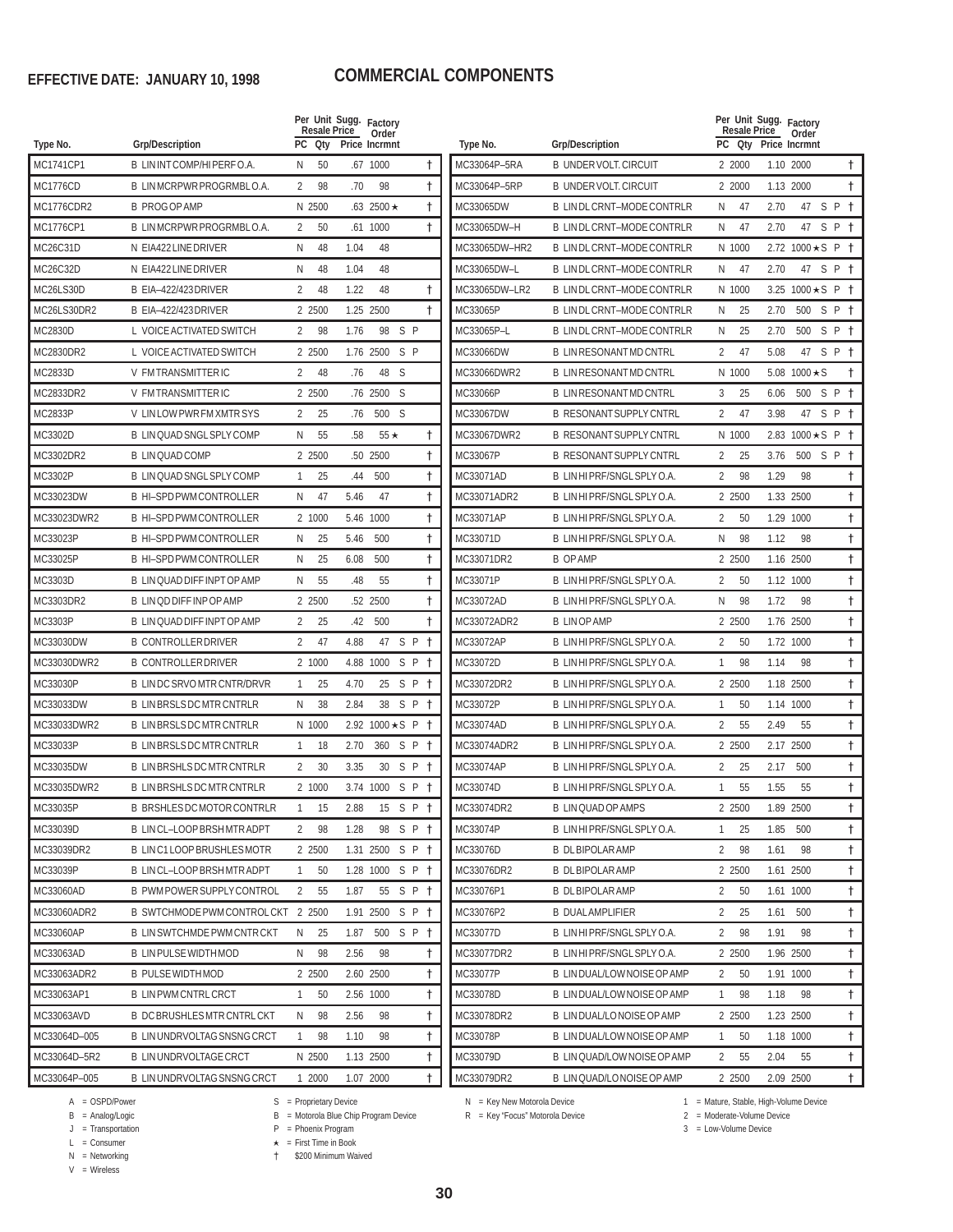|             |                                    | <b>Resale Price</b>   | Per Unit Sugg. Factory<br>Order |                |                                    | <b>Resale Price</b>  | Per Unit Sugg. Factory<br>Order |              |
|-------------|------------------------------------|-----------------------|---------------------------------|----------------|------------------------------------|----------------------|---------------------------------|--------------|
| Type No.    | <b>Grp/Description</b>             | <b>Qtv</b><br>PC      | Price Incrmnt                   | Type No.       | <b>Grp/Description</b>             | <b>Qty</b><br>РC     | Price Incrmnt                   |              |
| MC33079P    | B LINQUAD/LOW NOISE OP AMP         | 25<br>1               | $\ddagger$<br>500<br>2.04       | MC33163DWR2    | <b>B POWER SWITCHING REGULATOR</b> | 2 1000               | 3.82 1000 S P +                 |              |
| MC33091AD   | J HI-SIDE TMOS DRIVER              | 98<br>N               | 98 S<br>1.48                    | MC33163P       | <b>B LINPOWER SWITCHING REG</b>    | 25<br>N              | 3.64<br>500                     | $S$ $P$ $+$  |
| MC33091ADR2 | J HI-SIDE TMOS DRIVER              | 2 2500                | <sub>S</sub><br>1.53 2500       | MC33164D-003   | <b>B MICROPWR UNDRVOLT SENSOR</b>  | 98<br>2              | 98<br>1.46                      | $\ddagger$   |
| MC33091AP   | J HI-SIDE TMOS DRIVER              | 50<br>N               | 1.48 1000 S                     | MC33164D-005   | <b>B MICROPWR UNDERVOLT SENS</b>   | 98<br>2              | 98<br>1.46                      | $\dagger$    |
| MC33102D    | <b>B DUAL SLEEPMODE AMP</b>        | 98<br>2               | 98<br>$S P$ $\uparrow$<br>1.48  | MC33164D-3R2   | <b>B MCRP PWR UNDR VOLT SENSOR</b> | 2 2500               | 1.51 2500                       | $\dagger$    |
| MC33102DR2  | <b>B DUAL SLEEPMODE AMP</b>        | 2 2500                | SP t<br>1.53 2500               | MC33164D-5R2   | <b>B MICROPWR UNDERVOLT SENSE</b>  | 2 2500               | 1.51 2500                       | $\ddagger$   |
| MC33102P    | <b>B DUAL SLEEPMODE AMP</b>        | 2<br>50               | SP t<br>1.48<br>1000            | MC33164DM-003  | <b>B UNDER VOLTAGE CIRCUIT</b>     | N 2500               | 1.31 2500                       | $^{\dagger}$ |
| MC33110D    | V COMPANDER                        | 2<br>55               | S P<br>2.18<br>55               | MC33164DM-005  | <b>B UNDER VOLTAGE CIRCUIT</b>     | N 2500               | 1.31 2500                       | $\ddagger$   |
| MC33110DR2  | V COMPANDER                        | N 2500                | 1.62 2500 ★ S P                 | MC33164P-003   | b Micropwrundrvolt sensor          | 2 2000               | 1.46 2000                       | $^\dagger$   |
| MC33110P    | V COMPANDER                        | 2<br>25               | 2.18<br>500 S P                 | MC33164P-005   | <b>B MICROPWR UNDERVOLT SENS</b>   | 1 2000               | 1.46 2000                       | $\ddagger$   |
| MC33111D    | V COMPANDAR II                     | N<br>48               | S P<br>1.98<br>48               | MC33164P-3RA   | <b>B UNDERVOLT SENSE</b>           | 2 2000               | 1.44 2000                       | $^{\dagger}$ |
| MC33111DR2  | V COMPANDERII                      | 2 2500                | S P<br>1.98<br>2500             | MC33164P-3RP   | <b>B UNDERVOLT SENSE</b>           | 2 2000               | 1.44 2000                       | $\ddagger$   |
| MC33111P    | V COMPANDARII                      | 25<br>N               | S P<br>1.98<br>500              | MC33164P-5RA   | B UNDERVOLTSENSE                   | 2 2000               | 1.44 2000                       | $\dagger$    |
| MC33120FN   | L HIGH VOLTAGE SLIC                | 37<br>2               | 11.29<br>37 S P                 | MC33164P-5RP   | <b>B UNDERVOLT SENSE</b>           | 2 2000               | 1.44 2000                       | $\dagger$    |
| MC33120P    | L HIGH VOLTAGE SLIC                | 18<br>2               | 11.29<br>18 S P                 | MC33165DW      | B LAST ORDER DATE:06/30/98         | 47<br>2              | 47<br>3.16                      | $\ddagger$   |
| MC33121FN   | L SLICIII                          | 2<br>37               | 37 S P<br>11.29                 | MC33165DWR2    | B LAST ORDER DATE:06/30/98         | 2 1000               | 3.18 1000                       | $^{\dagger}$ |
| MC33121FNR2 | L SLIC III                         | 2 500                 | 500 S P<br>11.29                | MC33165P       | B LAST ORDER DATE:06/30/98         | $\overline{2}$<br>25 | 3.14<br>500                     | $\ddagger$   |
| MC33121P    | L SLICIII                          | 2<br>18               | 11.29<br>360 S P                | MC33166T       | B LIN PWR SWITCHING REG            | 50<br>$\mathbf{1}$   | 5.20<br>50                      | $\dagger$    |
| MC33128D    | V DECTPOWERMGTIC                   | 48<br>N               | 48 S P<br>3.06                  | MC33166TH      | <b>B LINPWR SWITCHING REG</b>      | 50<br>N              | 5.44<br>50                      | $\ddagger$   |
| MC33128DR2  | V DECT POWER MGTIC                 | N 2500                | S P<br>3.10 2500                | MC33166TV      | B 3AMP FIX FREQ DC-DC CNVRT        | 50<br>N              | 5.44<br>50                      | $\dagger$    |
| MC33129D    | L LINHIPERF CURMODE CNTR           | 2<br>55               | 55<br>S P<br>3.33               | MC33167T       | <b>B LINEAR PWR SWITCHING REG</b>  | 50<br>N              | 50<br>5.87                      | $\ddagger$   |
| MC33129DR2  | L LINHIPERF CURMODE CNTR           | 2 2500                | S P<br>3.37 2500                | MC33167TV      | B LIN PWR SWITCHING REG            | 50<br>N              | 50<br>6.08                      | $\ddagger$   |
| MC33129P    | L LINHIPERF CURMODE CNTR           | $\overline{2}$<br>25  | 500 S P<br>3.33                 | MC33169DTB-004 | <b>B GAAS POW AMP SUPPIC</b>       | 96<br>N              | 2.09                            | 96 S P †     |
| MC33143DW   | J DUAL HIGH SIDE SWITCH            | N<br>30               | 7.02<br>30 S                    | MC33171D       | B LINLOPWR/SNGL SPLY O.A.          | 98<br>N              | 1.70<br>98                      | $^{\dagger}$ |
| MC33143DWR2 | J DUAL HIGH SIDE SWITCH            | 2 1000                | 1000 S<br>7.06                  | MC33171DR2     | <b>B LOPWRSSOPAMP</b>              | 2 2500               | 1.74 2500                       | $^\dagger$   |
| MC33151D    | <b>B LINHI-SPD DLMOSFT DRVR</b>    | $\overline{2}$<br>-98 | $^+$<br>2.11<br>98              | MC33171P       | B LINLOPWR/SNGL SPLY O.A.          | 2<br>50              | 1.70 1000                       | $\ddagger$   |
| MC33151DR2  | <b>B DUALMOSFETDRIVER</b>          | 2 2500                | $^{\dagger}$<br>2.15 2500       | MC33172D       | B LINLOPWR/SNGL SPLY 0.A.          | 98<br>$\mathbf{1}$   | 1.85<br>98                      | $^\dagger$   |
| MC33151P    | <b>B LINHI-SPD DLMOSFT DRVR</b>    | 50<br>2               | $^{\dagger}$<br>2.11 1000       | MC33172DR2     | <b>B LOPWRSSOPAMP</b>              | 2 2500               | 1.89 2500                       | t            |
| MC33151VD   | B HISPD DUAL MOSFET DRIVER         | 98<br>N               | $^{\dagger}$<br>2.11<br>98      | MC33172P       | B LINLOPWR/SNGL SPLY O.A.          | 50<br>1              | 1.85 1000                       | $^+$         |
| MC33151VP   | <b>B HISPD DUAL MOSFET DRIVER</b>  | 50<br>N               | $^{\dagger}$<br>1000<br>2.11    | MC33174D       | B LINLOPWR/SNGL SPLY O.A.          | 55<br>1              | 55<br>2.80                      | $\ddagger$   |
| MC33152D    | <b>B LINHI-SPD DLMOSFT DRVR</b>    | $\overline{2}$<br>98  | $^{\dagger}$<br>98<br>2.11      | MC33174DR2     | <b>B LOPWRSSOPAMP</b>              | 2 2500               | 2.84 2500                       | $\dagger$    |
| MC33152DR2  | <b>B MOSFETDRVR</b>                | 2 2500                | $^+$<br>2.15 2500               | MC33174P       | B LINLOPWR/SNGL SPLY 0.A.          | 25<br>$\overline{2}$ | 2.80<br>500                     | $\dagger$    |
| MC33152P    | <b>B LINHI-SPD DLMOSFT DRVR</b>    | $\mathbf{2}$<br>50    | $^{\dagger}$<br>2.11 1000       | MC33174VD      | B LINLOPWR/SNGL SPLY O.A.          | 55<br>N,             | 3.27<br>55                      | $^+$         |
| MC33153D    | <b>B IGBT GATE DRIVER IC</b>       | 98<br>N               | 2.04<br>98<br>$^{\dagger}$      | MC33174VDR2    | B LINLOPWR/SNGL SPLY O.A.          | 2 2500               | 2.47 2500                       | Ť.           |
| MC33153DR2  | <b>B IGBT GATE DRIVER IC</b>       | 2 2500                | $^{\dagger}$<br>2.04 2500       | MC33178D       | <b>B DUALLO POWER OP AMP</b>       | 98<br>1              | 1.55<br>98                      | Ť.           |
| MC33153P    | <b>B SINGLE IGBT GATE DRIV. IC</b> | Ν<br>50               | 2.04 1000<br>t.                 | MC33178DR2     | B QD/DUAL LO PWR OP AMP            | 2 2500               | 1.59 2500                       | $^{\dagger}$ |
| MC33154D    | <b>B IGBT GATE DRIVER</b>          | 98<br>Ν               | $^{\dagger}$<br>1.94<br>98      | MC33178P       | B DUAL LO POWER OP AMP             | 50<br>1              | 1.55 1000                       | $^{\dagger}$ |
| MC33154P    | <b>B IGBT GATE DRIVER</b>          | 50<br>N               | $^+$<br>1.94 1000               | MC33179D       | <b>B QDLO-NOISEAMP</b>             | $\overline{2}$<br>55 | 2.32<br>55                      | $^{\dagger}$ |
| MC33160DW   | <b>B LINMCROPROSSOR VOLT REG</b>   | 2<br>47               | 47 S P †<br>2.90                | MC33179DR2     | B OD/DUAL LO PWR OP AMP            | 2 2500               | 2.21 2500                       | Ť            |
| MC33160DWR2 | <b>B LINMCROPROSSOR VOLT REG</b>   | 2 1000                | 2.11 1000 S P †                 | MC33179P       | <b>B ODLO-NOISE AMP</b>            | 2 25                 | 2.17 500                        | $^{\dagger}$ |
| MC33160P    | <b>B LINMCROPROSSOR VOLT REG</b>   | $\overline{2}$<br>25  | 500 S P †<br>2.07               | MC33181D       | B LINLOPWR JFET INPTO.A.           | 98<br>N              | 1.33<br>98                      | $^{\dagger}$ |
| MC33161D    | <b>B LINUNIV VOLTAGE MONITOR</b>   | 98<br>N               | 1.51<br>98<br>$^{\dagger}$      | MC33181DR2     | <b>B LINOPAMP</b>                  | N 2500               | 1.38 2500 $\star$               | $^{\dagger}$ |
| MC33161DR2  | B LINUNIV VOLT MONITOR             | 2 2500                | 1.55 2500<br>$^{\dagger}$       | MC33181P       | B LINLOPWR JFET INPTO.A.           | N<br>50              | 1.33 1000                       | Ť.           |
| MC33161P    | <b>B LINUNIV VOLTAGE MONITOR</b>   | 50<br>Ν               | 1.51 1000<br>Ť.                 | MC33182D       | B LINLOPWR JFET INPTO.A.           | 98<br>$\mathbf{1}$   | 1.57<br>98                      | $^+$         |
| MC33163DW   | <b>B LINPOWER SWREG</b>            | $\overline{2}$<br>47  | 3.82<br>47 S P †                | MC33182DR2     | <b>B LINOPAMP</b>                  | 2 2500               | 1.61 2500                       | $^+$         |

J = Transportation P = Phoenix Program 3 = Low-Volume Device

- 
- $L = \text{Consumer}$ <br>  $N = \text{Networking}$ <br>  $V = \text{Wireless}$

B = Analog/Logic entropyrology by B = Motorola Blue Chip Program Device R = Key "Focus" Motorola Device 2 = Moderate-Volume Device

A = OSPD/Power external states and S = Proprietary Device N = Key New Motorola Device 1 = Mature, Stable, High-Volume Device

 $L =$  Consumer  $\star =$  First Time in Book

N = Networking - and the state of the state of the state of the state of the state of the state of the state of the state of the state of the state of the state of the state of the state of the state of the state of the st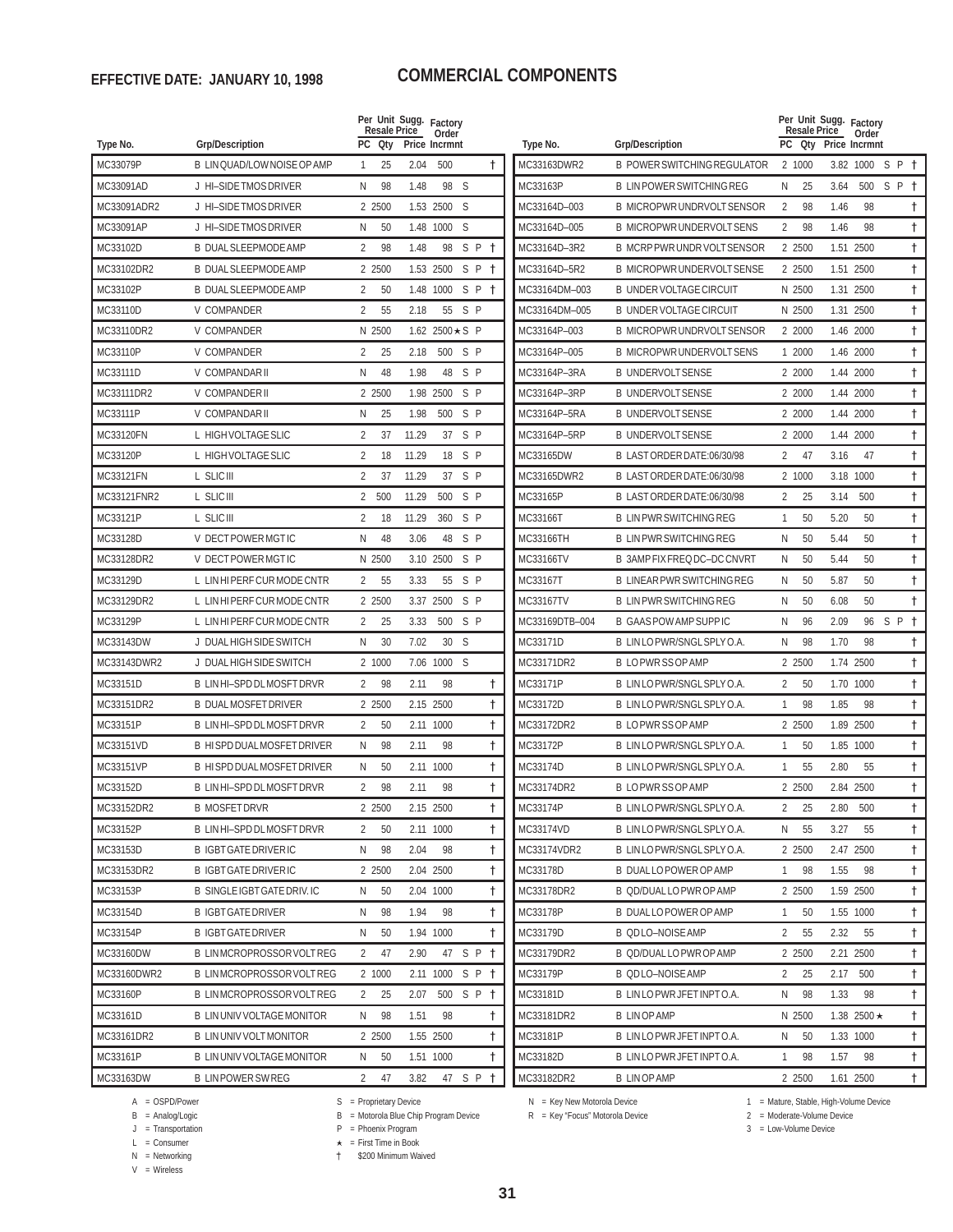|              |                                    | <b>Resale Price</b> | Per Unit Sugg. Factory      |                 |                                  | Per Unit Sugg. Factory<br><b>Resale Price</b>   |
|--------------|------------------------------------|---------------------|-----------------------------|-----------------|----------------------------------|-------------------------------------------------|
| Type No.     | <b>Grp/Description</b>             | PC Otv              | Order<br>Price Incrmnt      | Type No.        | <b>Grp/Description</b>           | Order<br>PC Qtv<br>Price Incrmnt                |
| MC33182P     | B LINLOPWR JFET INPTO.A.           | 2<br>50             | $\ddagger$<br>1.57 1000     | MC33264D-3.0    | <b>B LOWDROPOUT VOLTAGE REG</b>  | 98 S P t<br>98<br>1.46<br>N                     |
| MC33184D     | B LINLOPWR JFET INPTO.A.           | 2<br>55             | 2.69<br>55<br>$^{\dagger}$  | MC33264D-3.3    | <b>B LOWDROPOUT VOLTAGE REG</b>  | 98<br>$\ddagger$<br>1.46<br>98<br>N             |
| MC33184DR2   | B LINLOPWR JFET INPTO.A.           | 2 2500              | $\ddagger$<br>2.73 2500     | MC33264D-3.8    | <b>B LODRPOUT VOLT REGW/ENBL</b> | $^\dagger$<br>98<br>98<br>1.46<br>N             |
| MC33184P     | B LINLOPWR JFET INPTO.A.           | 25<br>2             | 500<br>$^+$<br>2.69         | MC33264D-4.0    | <b>B LODRPOUT VOLT REGW/ENBL</b> | $\dagger$<br>98<br>1.46<br>98<br>N              |
| MC33193D     | J AUTOMOTIVE DIRECTION INDI        | N<br>98             | 98 S<br>.90                 | MC33264D-4.75   | <b>B LODRPOUT VOLT REGW/ENBL</b> | $\dagger$<br>98<br>1.46<br>98<br>N              |
| MC33193DR2   | J AUTOMOTIVE DIRECTION INDI        | 2 2500              | .94 2500 S                  | MC33264D-5.0    | <b>B LOWDROPOUT VOLTAGE REG</b>  | $^{\dagger}$<br>98<br>1.46<br>98<br>N           |
| MC33193P     | J AUTOMOTIVE DIRECTION INDI        | 50<br>N             | 50 S<br>.90                 | MC33264DM-2.8   | <b>B LODRPOUT VOLT REGW/ENBL</b> | $\dagger$<br>N 2500<br>1.61 2500                |
| MC33199D     | J SERIALLINK DRIVER                | 55<br>N             | 1.55<br>55 S                | MC33264DM-3.0   | <b>B LODRPOUT VOLT REGW/ENBL</b> | $\dagger$<br>N 2500<br>1.61 2500                |
| MC33199DR2   | J AUTO SERIAL LINK DRIVER          | 2 2500              | 1.58 2500 S                 | MC33264DM-3.3   | <b>B LODRPOUT VOLT REGW/ENBL</b> | $\ddagger$<br>1.61 2500<br>N 2500               |
| MC33201D     | <b>B SINGLE RAIL-RAIL AMP</b>      | 98<br>R             | $^{\dagger}$<br>1.31<br>98  | MC33264DM-3.8   | <b>B LODRPOUT VOLT REGW/ENBL</b> | $\ddagger$<br>1.61 2500<br>N 2500               |
| MC33201DR2   | <b>B SINGLE RAIL-RAIL AMP</b>      | 2 2500              | $^{\dagger}$<br>1.35 2500   | MC33264DM-4.0   | <b>B LODRPOUT VOLT REGW/ENBL</b> | $\dagger$<br>N 2500<br>1.61 2500                |
| MC33201P     | <b>B SINGLE RAIL-RAIL AMP</b>      | R<br>50             | $\ddagger$<br>1.31 1000     | MC33264DM-4.75  | <b>B LODRPOUT VOLT REGW/ENBL</b> | $\dagger$<br>1.61 2500<br>N 2500                |
| MC33201VD    | <b>B SINGLE RAIL-RAIL AMP</b>      | 98<br>N             | 98<br>$^\dagger$<br>1.31    | MC33264DM-5.0   | <b>B LODRPOUT VOLT REGW/ENBL</b> | $\ddagger$<br>N 2500<br>1.61 2500               |
| MC33201VP    | <b>B SINGLE RAIL-RAIL AMP</b>      | N<br>50             | 1.31 1000<br>$^{\dagger}$   | MC33267D2T      | <b>B LODIFFPOS+VOLTREG</b>       | $\ddagger$<br>N<br>50<br>2.71<br>500            |
| MC33202D     | <b>B DUALRAIL-RAILAMPLIFIER</b>    | R<br>98             | 98<br>$^+$<br>1.83          | MC33267T        | <b>B LODIFFPOS+VOLTREG</b>       | S P<br>$\ddagger$<br>2<br>50<br>2.21<br>50      |
| MC33202DR2   | <b>B DUALRAIL-RAILAMPLIFIER</b>    | 2 2500              | 1.87 2500<br>$\ddagger$     | MC33269D        | B LODIF500MAPOS/HDIPOST          | 98<br>98<br>$\ddagger$<br>2<br>1.19             |
| MC33202P     | <b>B DUALRAIL-RAILAMPLIFIER</b>    | 50<br>R             | $\ddagger$<br>1.83 1000     | MC33269D-012    | B LODIF500MAPOS/HDIPOST          | $^{\dagger}$<br>2<br>98<br>1.19<br>98           |
| MC33202VD    | <b>B RAILTO RAIL OP AMPS</b>       | 98<br>N             | 98<br>1.83<br>$\ddagger$    | MC33269D-3.3    | B LODIF500MAPOS/HDIPOST          | $\dagger$<br>2<br>98<br>1.19<br>98              |
| MC33202VP    | <b>B RAILTORAILOPAMPS</b>          | 50<br>N             | $\ddagger$<br>1.83 1000     | MC33269D-5.0    | B LODIF500MAPOS/HDIPOST          | $\ddagger$<br>2<br>98<br>1.19<br>98             |
| MC33204D     | <b>B QUAD RAIL-RAIL AMPLIFIER</b>  | 55<br>R             | 2.24<br>55<br>$^{\dagger}$  | MC33269DR2      | B LODIF500MA POS/HDI POST        | $\ddagger$<br>1.23 2500<br>2 2500               |
| MC33204DR2   | B QUAD RAIL-RAIL AMPLIFIER         | 2 2500              | $\ddagger$<br>2.28 2500     | MC33269DR2-012  | B LODIF500MAPOS/HDIPOST          | $^\dagger$<br>98<br>N<br>1.25<br>98 $\star$     |
| MC33204DTB   | <b>B QUAD RAIL TO RAIL AMP</b>     | 96<br>N             | 2.24<br>96<br>$^\dagger$    | MC33269DR2-3.3  | B LODIF500MA POS/HDI POST        | $\ddagger$<br>N 2500<br>1.25 2500 $\star$       |
| MC33204P     | <b>B QUAD RAIL-RAIL AMPLIFIER</b>  | R<br>25             | 500<br>2.24<br>$^+$         | MC33269DR2-5.0  | B LODIF500MA POS/HDI POST        | $\dagger$<br>N 2500<br>1.25 2500 $\star$        |
| MC33204VD    | <b>B QUAD RAIL TO RAIL AMP</b>     | N<br>55             | $^{\dagger}$<br>2.24<br>55  | MC33269DT       | B LODIF500MAPOS/HDIPOST          | $^{\dagger}$<br>2<br>75<br>1.35<br>75           |
| MC33204VP    | <b>B QUAD RAIL TO RAIL AMP</b>     | 25<br>N             | 500<br>$^{\dagger}$<br>2.24 | MC33269DT-012   | B LODIF500MAPOS/HDIPOST          | $\dagger$<br>75<br>2<br>75<br>1.35              |
| MC33206D     | B DUAL RAIL TO RAIL DISABLE        | 55<br>N             | $\dagger$<br>2.02<br>55     | MC33269DT-3.3   | B LODIF500MAPOS/HDIPOST          | $\ddagger$<br>75<br>1.35<br>75<br>2             |
| MC33206DR2   | B DUAL RAIL TO RAIL DISABLE        | 2 2500              | $\ddagger$<br>2.02 2500     | MC33269DT-5.0   | B LODIF500MAPOS/HDIPOST          | $\dagger$<br>75<br>1.35<br>75<br>$\mathbf{2}$   |
| MC33206P     | <b>B DUAL RAIL TO RAIL DISABLE</b> | N<br>25             | $\ddagger$<br>2.02<br>500   | MC33269DTRK     | B LODIF500MAPOS/HDIPOST          | $\ddagger$<br>2 2500<br>1.40 2500               |
| MC33207D     | B QUAD RAIL TO RAIL W/DISAB        | 48<br>N             | $^{\dagger}$<br>2.45<br>48  | MC33269DTRK-012 | B LODIF500MAPOS/HDIPOST          | $\dagger$<br>2 2500<br>1.40 2500                |
| MC33207DR2   | B QUAD RAIL TO RAIL W/DISAB        | 2 2500              | 2.45 2500<br>$\ddagger$     | MC33269DTRK-3.3 | B LODIF500MAPOS/HDIPOST          | $\dagger$<br>2 2500<br>1.40 2500                |
| MC33207P     | <b>B QUAD RAIL TO RAIL W/DISAB</b> | 25<br>N             | 500<br>2.45<br>Ť.           | MC33269DTRK-5.0 | B LODIF500MA POS/HDI POST        | $\dagger$<br>2 2500<br>1.40 2500                |
| MC33215B     | L SPEAKERPHONE                     | N<br>$\overline{1}$ | 1 S P<br>5.51               | MC33269T        | B LODIF500MAPOS/HDIPOST          | $^\dagger$<br>N 50<br>1.35<br>50                |
| MC33218ADW   | L SPEAKERPHONE WITH SPI            | N<br>30             | 30 S P<br>5.11              | MC33269T-012    | B LODIF500MAPOS/HDIPOST          | $\ddagger$<br>50<br>50<br>1.35<br>N             |
| MC33218ADWR2 | L SPEAKERPHONE WITH SPI            | 2 1000              | 5.11 1000 S P               | MC33269T-3.3    | B LODIF500MAPOS/HDIPOST          | $\dagger$<br>50<br>50<br>1.35<br>N              |
| MC33218AP    | L SPEAKERPHONE WITH SPI            | 15<br>N             | 15 S P<br>5.11              | MC33269T-5.0    | B LODIF500MAPOS/HDIPOST          | $^{\dagger}$<br>50<br>1.35<br>50<br>N           |
| MC33219ADW   | L SPEAKER PHONE IV A               | 30<br>N             | 4.23<br>30 S P              | MC33272AD       | <b>B DUALOPAMP</b>               | $\dagger$<br>98<br>1.94<br>98<br>$\mathbf{2}$   |
| MC33219ADWR2 | L SPEAKER PHONE IV A               | 2 1000              | 4.23 1000 S P               | MC33272ADR2     | <b>B DUALOPAMP</b>               | $\ddagger$<br>1.98 2500<br>2 2500               |
| MC33219AP    | L SPEAKER PHONE IV A               | 15<br>N             | 15 S P<br>4.23              | MC33272AP       | <b>B DUALOPAMP</b>               | $\dagger$<br>$\overline{2}$<br>50<br>1.94 1000  |
| MC33261D     | <b>B POWER FACTOR CORRECTION</b>   | N<br>98             | 1.98<br>98<br>$^\dagger$    | MC33274AD       | <b>B QUAD OP AMP</b>             | $\dagger$<br>2.49<br>55<br>$\overline{2}$<br>55 |
| MC33261DR2   | <b>B</b> PFC                       | 2 2500              | 2.60 2500<br>Ť.             | MC33274ADR2     | <b>B QUAD OP AMP</b>             | $^+$<br>2 2500<br>2.54 2500                     |
| MC33261P     | <b>B POWER FACTOR CORRECTION</b>   | 50<br>N             | 2.56 1000<br>t              | MC33274AP       | <b>B QUAD OP AMP</b>             | $\dagger$<br>$\mathbf{2}$<br>25<br>2.49<br>500  |
| MC33262D     | <b>B POWER FACTOR CORRECTION</b>   | 98<br>N             | 98<br>1.98<br>$^+$          | MC33282D        | <b>B LINDUAL OP AMP</b>          | $^+$<br>98<br>2.04<br>98<br>N                   |
| MC33262DR2   | B POWER FACTOR CORRECTION          | N 2500              | 1.61 2500<br>$^+$           | MC33282DR2      | <b>B OPAMP</b>                   | $^\dagger$<br>2 2500<br>2.09 2500               |
| MC33262P     | <b>B POWER FACTOR CORRECTION</b>   | 50<br>N             | 1.57 1000<br>t              | MC33282P        | <b>B LINDUAL OP AMP</b>          | $\dagger$<br>50<br>N<br>2.04 1000               |
| MC33264D-2.8 | B LODRPOUT VOLT REGW/ENBL          | N<br>98             | 98<br>$\ddagger$<br>1.46    | MC33284D        | B LIN QD JFET OP AMP             | $\ddagger$<br>55<br>55<br>N.<br>3.16            |

- 
- 
- 

 $L = \text{Consumer}$ <br>  $N = \text{Networking}$ <br>  $V = \text{Wireless}$ 

- 
- B = Analog/Logic entropy of the Motorola Blue Chip Program Device R = Key "Focus" Motorola Device 2 = Moderate-Volume Device
- 

A = OSPD/Power external states and S = Proprietary Device N = Key New Motorola Device 1 = Mature, Stable, High-Volume Device

J = Transportation P = Phoenix Program 3 = Low-Volume Device

- $L =$  Consumer  $\star =$  First Time in Book
- N = Networking extensive that the state of the state of the state of the state of the state of the state of the state of the state of the state of the state of the state of the state of the state of the state of the state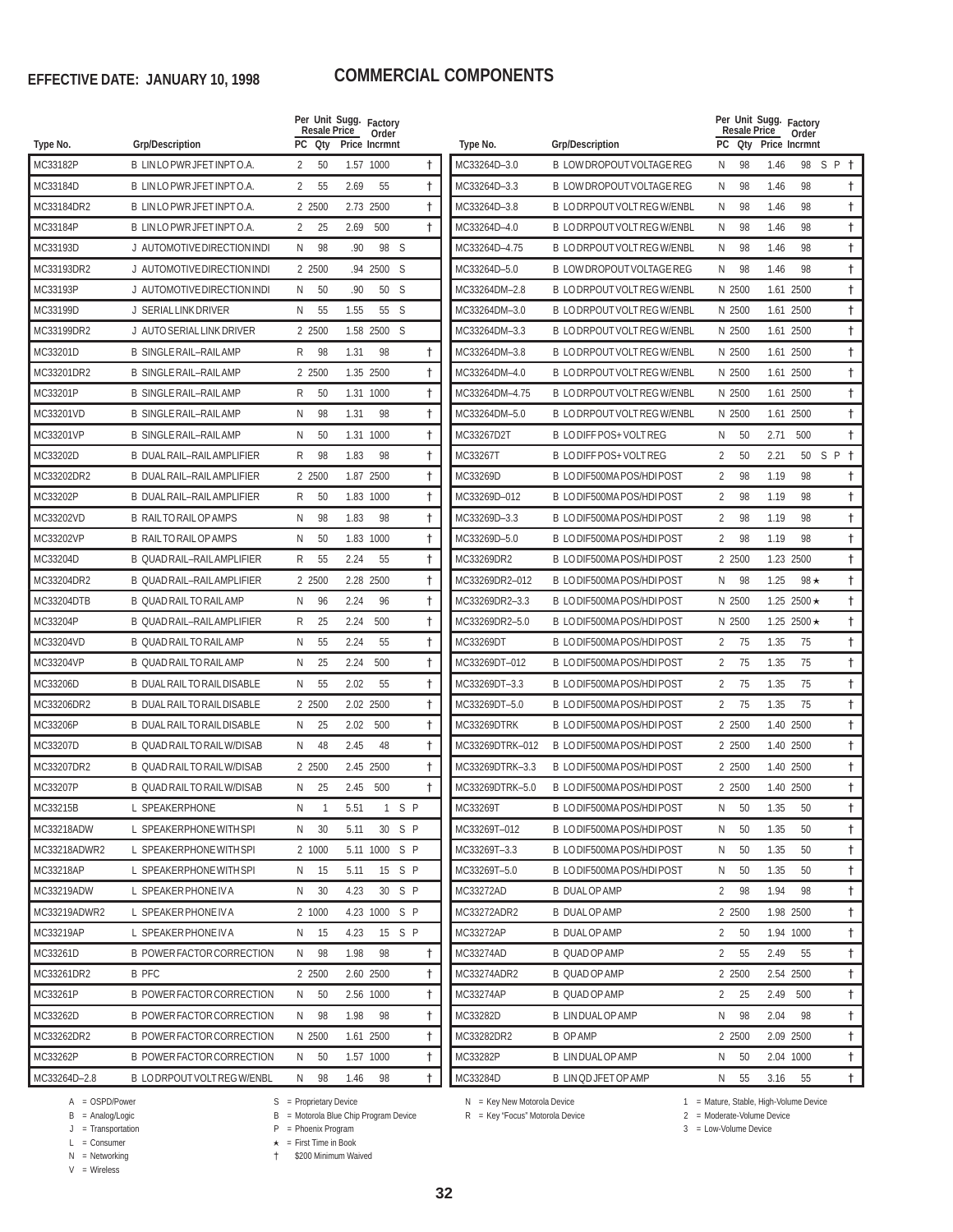|                |                                    | <b>Resale Price</b> | Per Unit Sugg. Factory<br>Order    |                |                             | <b>Resale Price</b>  | Per Unit Sugg. Factory<br>Order |
|----------------|------------------------------------|---------------------|------------------------------------|----------------|-----------------------------|----------------------|---------------------------------|
| Type No.       | <b>Grp/Description</b>             | <b>Qtv</b><br>РC    | Price Incrmnt                      | Type No.       | <b>Grp/Description</b>      |                      | PC Qty Price Incrmnt            |
| MC33284DR2     | <b>B LIN QD JFET OP AMP</b>        | N 2500              | 3.20 2500<br>$^{\dagger}$          | MC33463H-50KT1 | <b>B DC-DCCONVERTER</b>     | 2 1000               | $\dagger$<br>.64 1000           |
| MC33284P       | <b>B LIN QD JFET OP AMP</b>        | 25<br>2             | 500<br>$^{\dagger}$<br>3.16        | MC33463H-50LT1 | <b>B DC-DCCONVERTER</b>     | 2 1000               | $^+$<br>.64 1000                |
| MC33290D       | J ISOLINKIC                        | 98<br>N             | 98 S<br>1.44                       | MC33464H-09AT1 | <b>B VOLTAGE DETECTOR</b>   | 2 1000               | $\ddagger$<br>.36 1000          |
| MC33290DR2     | J ISOLINKIC                        | N 2500              | 1.48 2500 S                        | MC33464H-09CT1 | <b>B VOLTAGE DETECTOR</b>   | 2 1000               | $\dagger$<br>.36 1000           |
| MC33290P       | J ISOLINKIC                        | 50<br>N             | 1.44 1000 S                        | MC33464H-20AT1 | <b>B VOLTAGE DETECTOR</b>   | 2 1000               | $^{\dagger}$<br>.36 1000        |
| MC33298DWR2    | J OCTAL SERIAL SWITCH (OSS)        | 2 1000              | 6.03 1000 S                        | MC33464H-20CT1 | <b>B VOLTAGE DETECTOR</b>   | 2 1000               | $\ddagger$<br>.36 1000          |
| MC33298P       | J OCTAL SERIAL SWITCH              | N<br>18             | 360 S<br>5.99                      | MC33464H-27AT1 | <b>B VOLTAGE DETECTOR</b>   | 2 1000               | .36 1000<br>$^+$                |
| MC33304D       | <b>B QD RAIL-RAIL SLEEPMODE</b>    | N<br>55             | 55 S P +<br>2.16                   | MC33464H-27CT1 | <b>B VOLTAGE DETECTOR</b>   | 2 1000               | $^{\dagger}$<br>.36 1000        |
| MC33304DR2     | <b>B QD RAIL-RAIL SLEEPMODE</b>    | 2 2500              | 2.16 2500 S P +                    | MC33464H-30AT1 | <b>B VOLTAGE DETECTOR</b>   | 2 1000               | .36 1000<br>$^+$                |
| MC33304P       | <b>B QD RAIL-RAIL SLEEPMODE</b>    | N<br>-25            | 500 S P +<br>2.16                  | MC33464H-30CT1 | <b>B VOLTAGE DETECTOR</b>   | 2 1000               | $^+$<br>.36 1000                |
| MC33340D       | <b>B BATTERY CHARGE CONTROLLER</b> | N<br>98             | 98<br>$^{\dagger}$<br>3.20         | MC33464H-45AT1 | <b>B VOLTAGE DETECTOR</b>   | 2 1000               | $^+$<br>.36 1000                |
| MC33340DR2     | <b>B BATTERY CHARGE CONTROLLER</b> | N 2500              | 3.25 2500 $\star$<br>$^{\dagger}$  | MC33464H-45CT1 | <b>B VOLTAGE DETECTOR</b>   | 2 1000               | $^{\dagger}$<br>.36 1000        |
| MC33340P       | <b>B BATTERY CHARGE CONTROLLER</b> | N<br>50             | $^{\dagger}$<br>3.10 1000          | MC33464N-09ATR | <b>B VOLTAGE DETECTOR</b>   | 2 3000               | $\dagger$<br>.36 3000           |
| MC33341D       | <b>B BATTERY CHARGER</b>           | 98<br>N             | 1.01<br>98 S P †                   | MC33464N-09CTR | <b>B VOLTAGE DETECTOR</b>   | 2 3000               | .36 3000<br>$^{\dagger}$        |
| MC33341DR2     | <b>B BATTERY CHARGER</b>           | N 2500              | $2500 \star S$ P †<br>1.04         | MC33464N-20ATR | <b>B VOLTAGE DETECTOR</b>   | 2 3000               | $\ddagger$<br>.36 3000          |
| MC33341P       | <b>B BATTERY CHARGER</b>           | N<br>50             | 1.20<br>1000<br>SP t               | MC33464N-20CTR | <b>B VOLTAGE DETECTOR</b>   | 2 3000               | .36 3000<br>$^+$                |
| MC33347D       | <b>B BATTERY CHARGE CONTROLLER</b> | 48<br>N             | 48 ★ S P †<br>1.46                 | MC33464N-27ATR | <b>B VOLTAGE DETECTOR</b>   | 2 3000               | $^+$<br>.36 3000                |
| MC33347DTB     | <b>B BATTERY CHARGE CONTROLLER</b> | N<br>96             | 2.12<br>$96 \star S$ P †           | MC33464N-27CTR | <b>B VOLTAGE DETECTOR</b>   | 2 3000               | .36 3000<br>$^+$                |
| MC33348D-001   | <b>B 1 CELL LITHIUM BAT PROTEC</b> | N<br>98             | $^{\dagger}$<br>1.33<br>98         | MC33464N-30ATR | <b>B VOLTAGE DETECTOR</b>   | 2 3000               | $^{\dagger}$<br>.36 3000        |
| MC33348D-002   | <b>B 1 CELL LITHIUM BAT PROTEC</b> | N<br>98             | $\ddagger$<br>98<br>1.33           | MC33464N-30CTR | <b>B VOLTAGE DETECTOR</b>   | 2 3000               | $^+$<br>.36 3000                |
| MC33348D-003   | <b>B 1 CELL LITHIUM BAT PROTEC</b> | 98<br>N             | $\ddagger$<br>98<br>1.33           | MC33464N-45ATR | <b>B VOLTAGE DETECTOR</b>   | 2 3000               | $^+$<br>.36 3000                |
| MC33348D-004   | <b>B 1 CELL LITHIUM BAT PROTEC</b> | 98<br>N             | $\ddagger$<br>98<br>1.33           | MC33464N-45CTR | <b>B VOLTAGE DETECTOR</b>   | 2 3000               | $\ddagger$<br>.36 3000          |
| MC33348D-005   | <b>B 1 CELL LITHIUM BAT PROTEC</b> | 98<br>N             | $\dagger$<br>1.33<br>98            | MC33465N-09ATR | <b>B VOLTAGE DETECTOR</b>   | 2 3000               | .31 3000<br>$^{\dagger}$        |
| MC33348D-006   | <b>B 1 CELL LITHIUM BAT PROTEC</b> | 98<br>N             | $\ddagger$<br>1.33<br>98           | MC33465N-09CTR | <b>B VOLTAGE DETECTOR</b>   | 2 3000               | $\ddagger$<br>.31 3000          |
| MC3335P        | V FMLOW POWER RECEIVER             | N<br>18             | 18 S<br>2.02                       | MC33465N-20ATR | <b>B VOLTAGE DETECTOR</b>   | 2 3000               | .31 3000<br>$^+$                |
| MC33362DW      | <b>B HIVOLT SWITCHING REG</b>      | 47<br>Ν             | 47 S P +<br>2.07                   | MC33465N-20CTR | <b>B VOLTAGE DETECTOR</b>   | 2 3000               | $^{\dagger}$<br>.31 3000        |
| MC33362DWR2    | <b>B HIVOLT SWITCHING REG</b>      | N 1000              | 2.11 1000 $\star$ S P $\dagger$    | MC33465N-27ATR | <b>B VOLTAGE DETECTOR</b>   | 2 3000               | .31 3000<br>$^+$                |
| MC33362P       | <b>B OFF-LINE SWITCHING REG</b>    | -47<br>N            | 2.07<br>47 S P †                   | MC33465N-27CTR | <b>B VOLTAGE DETECTOR</b>   | 2 3000               | $^{\dagger}$<br>.31 3000        |
| MC33363ADW     | <b>B HIVOLT SWITCH REG</b>         | 47<br>N             | 47 S P †<br>2.45                   | MC33465N-30ATR | <b>B VOLTAGE DETECTOR</b>   | 2 3000               | $^+$<br>.31 3000                |
| MC33363ADWR2   | <b>B HIVOLT SWITCH REG</b>         | N 1000              | $1000 \star S$ P $\dagger$<br>2.48 | MC33465N-30CTR | <b>B VOLTAGE DETECTOR</b>   | 2 3000               | $\ddagger$<br>.31 3000          |
| MC33363AP      | <b>B HIVOLT SWITCH REG</b>         | 25<br>N             | 500 S P +<br>2.45                  | MC33465N-45ATR | <b>B VOLTAGE DETECTOR</b>   | 2 3000               | $\dagger$<br>.31 3000           |
| MC33363DW      | <b>B HIVOLT SWITCH REGULATOR</b>   | N<br>47             | 47 S P †<br>2.36                   | MC33465N-45CTR | <b>B VOLTAGE DETECTOR</b>   | 2 3000               | $\dagger$<br>.31 3000           |
| MC33363DWR2    | <b>B HIVOLT SWITCH REGULATOR</b>   | 2 1000              | 2.38 1000 S P +                    | MC33466H-30JT1 | <b>B DC-DCCONVERTER</b>     | 2 1000               | .64 1000<br>$^+$                |
| MC33363P       | <b>B UNIVRSLOFF-LNSWTCHREG</b>     | 25<br>N             | 2.36<br>500 S P †                  | MC33466H-30LT1 | <b>B DC-DCCONVERTER</b>     | 2 1000               | .64 1000<br>Ť.                  |
| MC33368D       | <b>B OFF LN PFC IC W/VOLT REF</b>  | N.<br>48            | 48 S P †<br>2.38                   | MC33466H-33JT1 | <b>B DC-DCCONVERTER</b>     | 2 1000               | .64 1000<br>$^+$                |
| MC33368DR2     | <b>B OFF LN PFC IC W/VOLT REF</b>  | 2 2500              | 2.41 2500 S P +                    | MC33466H-33LT1 | <b>B DC-DCCONVERTER</b>     | 2 1000               | .64 1000<br>Ť.                  |
| MC33368P       | <b>B OFF LN PFC IC W/VOLT REF</b>  | N 25                | 2.84<br>500 S P +                  | MC33466H-50JT1 | <b>B DC-DCCONVERTER</b>     | 2 1000               | .64 1000<br>$^+$                |
| MC3340P        | L LINELECTRONIC ATTENUATOR         | 50<br>$\mathbf{1}$  | 1.71 1000 S P                      | MC33466H-50LT1 | <b>B DC-DCCONVERTER</b>     | 2 1000               | $^+$<br>.64 1000                |
| MC3346D        | <b>B LINGEN PUR XISTOR ARRAY</b>   | 55<br>N             | 55<br>.80<br>Ť.                    | MC33502D       | <b>B DUALMOSFET1VOPAMP</b>  | N.<br>98             | $^+$<br>1.80<br>98 S            |
| MC3346DR2      | <b>B TRANSISTOR ARRAY</b>          | 2 2500              | $^{\dagger}$<br>.80 2500           | MC33502DR2     | B DUALMOSFET1VOP AMP        | N 2500               | $^+$<br>1.34 2500 $\star$ S     |
| MC3346P        | <b>B LINGEN PUR XISTOR ARRAY</b>   | 2 25                | .70 500<br>$^\dagger$              | MC33502P       | B DUALMOSFET1VOPAMP         | 50<br>N              | 1.80 1000 S<br>$^+$             |
| MC33463H-30KT1 | <b>B DC-DCCONVERTER</b>            | 2 1000              | .64 1000<br>Ť.                     | MC3356DW       | V LIN WIDE BAND FSK RECVR   | $\overline{2}$<br>38 | 38 S P<br>1.75                  |
| MC33463H-30LT1 | <b>B DC-DCCONVERTER</b>            | 2 1000              | .64 1000<br>Ť.                     | MC3356DWR2     | V LIN WIDE BAND FSK RECVR   | 2 1000               | 1.78 1000 S P                   |
| MC33463H-33KT1 | <b>B DC-DCCONVERTER</b>            | 2 1000              | Ť.<br>.64 1000                     | MC3356P        | V LIN WIDEBAND FSK RECEIVER | $\overline{2}$<br>18 | 360 S P<br>1.75                 |
| MC33463H-33LT1 | <b>B DC-DCCONVERTER</b>            | 2 1000              | $^{\dagger}$<br>.64 1000           | MC33560ADTB    | L SMART CARD READER         | N<br>$\mathbf{1}$    | 2.65<br>$1\star$                |

- 
- 
- $L =$  Consumer  $\star =$  First Time in Book
- N = Networking and the state of the state of the state of the state of the state of the state of the state of the state of the state of the state of the state of the state of the state of the state of the state of the st  $L = \text{Consumer}$ <br>  $N = \text{Networking}$ <br>  $V = \text{Wireless}$
- 

B = Analog/Logic entropyrology by B = Motorola Blue Chip Program Device R = Key "Focus" Motorola Device 2 = Moderate-Volume Device

A = OSPD/Power external states and S = Proprietary Device N = Key New Motorola Device 1 = Mature, Stable, High-Volume Device

- 
- J = Transportation P = Phoenix Program 3 = Low-Volume Device
	-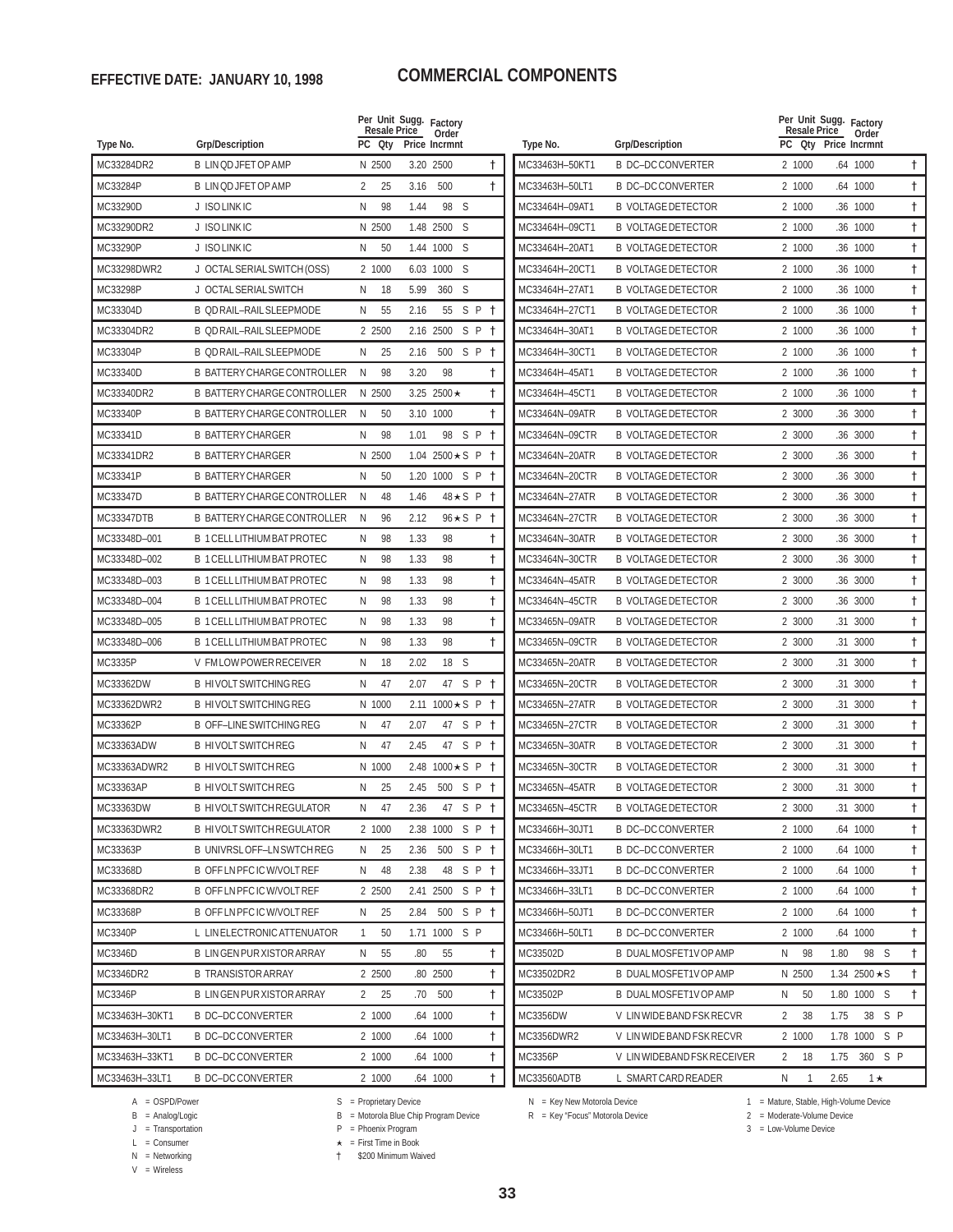|                 |                                    | Per Unit Sugg. Factory<br><b>Resale Price</b><br>Order |               |                                    | Per Unit Sugg. Factory<br><b>Resale Price</b><br>Order |
|-----------------|------------------------------------|--------------------------------------------------------|---------------|------------------------------------|--------------------------------------------------------|
| Type No.        | <b>Grp/Description</b>             | Price Incrmnt<br>PC Qty                                | Type No.      | <b>Grp/Description</b>             | Otv<br>Price Incrmnt<br>PC                             |
| MC33560ADW      | L SMART CARD READER                | 30<br>2.44<br>$30 \star$<br>N                          | MC34010FNR2   | L LINELECTRONIC PHONE CKT          | 450 S P<br>2 450<br>12.74                              |
| MC33560DW       | L SMART CARD READER                | 30<br>N<br>1.87<br>$30 \star$                          | MC34010P      | L LINELECTRONIC PHONE CKT          | 9 S P<br>2<br>9<br>12.71                               |
| MC3357P         | V LIN LO PWR NARWBAND FM IF        | 500 S P<br>2<br>25<br>1.22                             | MC34012-1D    | L LINTELEPHONE TONE RINGER         | 98<br>2.15<br>98<br>N                                  |
| MC3358D         | B LINDUAL DIFF INPT OP AMP         | 98<br>98<br>$\ddagger$<br>3<br>1.73                    | MC34012-1DR2  | L TELEPHNTNRNGR                    | N 2500<br>2.19 2500 $\star$                            |
| MC3358P1        | B LINDUAL DIFF INPT OP AMP         | $\ddagger$<br>2<br>50<br>1.08 1000                     | MC34012-2D    | L LINTELEPHONE TONE RINGER         | 98<br>2.15<br>98<br>N                                  |
| MC3359DW        | V LIN HI GAIN/LO PWR FM IF         | 38<br>1.98<br>38<br>N                                  | MC34012-2DR2  | L TELEPHN TN RNGR                  | 2.19 2500 ★<br>N 2500                                  |
| MC3359DWR2      | V HIGAIN/LO PWR FM IF              | 2 1000<br>2.02 1000                                    | MC34012-3D    | L LINTELEPHONE TONE RINGER         | 98<br>2.15<br>98<br>N                                  |
| MC3359P         | V LINHI GAIN/LO PWR FM IF          | 20<br>1.98<br>20<br>2                                  | MC34012-3DR2  | L LINTELEPHONE TONE RINGER         | 98<br>98 ★<br>2.19<br>N                                |
| MC3361BD        | V LINLO PWR NARWBAND FM IF         | 48 S<br>48<br>1.13<br>N                                | MC34014P      | L LIN SPCH NTWRK W/DLR INTF        | 20 S P<br>2<br>20<br>2.39                              |
| MC3361BDR2      | V LOW VOLT. IF AMPLIFIER           | N 2500<br>1.40 $2500 \star S$                          | MC34016DW     | V CORDLESS TELEPHINTERFACE         | S P<br>38<br>1.87<br>38<br>N                           |
| MC3361BP        | V LIN LO PWR NARWBAND FM IF        | 25<br>.97<br>500 S<br>Ν                                | MC34016DWR2   | V CORDLESSTELEPHINTERFACE          | S P<br>2 1000<br>1.91<br>1000                          |
| MC3361CD        | V LOW POWER NARROW FMIF            | 48 S<br>48<br>1.12<br>Ν                                | MC34016P      | V CORDLESS TELEPHINTERFACE         | 360<br>S P<br>N<br>-18<br>1.48                         |
| MC3361CDR2      | V LOW POWER FMIF                   | 1.15 2500 S<br>2 2500                                  | MC34017-1D    | L LINTELEPHONE TONE RINGER         | S P<br>2<br>98<br>1.76<br>98                           |
| <b>MC3361CP</b> | V LOW POWER NARROW FMIF            | 500 S<br>25<br>N<br>1.12                               | MC34017-1DR2  | L TELEPHNTNRNGR                    | S P<br>2 2500<br>1.80<br>2500                          |
| MC3362DW        | V LINLOPWRDL CNV FM RCVR           | 30<br>30 S<br>2<br>3.28                                | MC34017-1P    | L LINTELEPHONE TONE RINGER         | S P<br>$\overline{2}$<br>50<br>1.76 1000               |
| MC3362DWR2      | <b>V FMRECEIVER</b>                | 3.31 1000 S<br>2 1000                                  | MC34017-2D    | L LINTELEPHONE TONE RINGER         | 98<br>S P<br>N<br>1.76<br>98                           |
| MC3362P         | V LINLOPWR DL CNV FM RCVR          | 15S<br>15<br>3.10<br>2                                 | MC34017-2DR2  | L TELEPHNTNRNGR                    | 2 2500<br>1.80 2500<br>S P                             |
| MC3363DW        | V LINLOPWR DL CNV FM RCVR          | 26 S<br>26<br>4.37<br>$\overline{2}$                   | MC34017-2P    | L LINTELEPHONE TONE RINGER         | S P<br>$\mathbf{2}$<br>50<br>1.76 1000                 |
| MC3363DWR2      | V SINGLE CHIP RECEIVER             | 2 1000<br>4.41 1000 S                                  | MC34018P      | L LIN VCE SWTCH SPKRPHN CKT        | S P<br>13<br>5.38<br>13<br>1                           |
| MC3367DW        | V LINLO-VOLTAGE FM IF/DET          | 26<br>26<br>3.61<br>2                                  | MC34023P      | <b>B HI-SPD PWM CONTROLLER</b>     | N<br>25<br>5.46<br>500<br>$\ddagger$                   |
| MC3367DWR2      | V LINLO-VOLTAGE FM IF/DET          | 2 1000<br>3.66 1000                                    | MC34025DW     | <b>B HI-SPD PWM CONTROLLER</b>     | $\dagger$<br>47<br>5.05<br>47<br>N                     |
| MC3371D         | V FMIFIC                           | 48<br>2.56<br>48 S<br>1                                | MC34025DWR2   | <b>B HI-SPD PWM CONTROLLER</b>     | $^\dagger$<br>2 1000<br>5.10 1000                      |
| MC3371DR2       | V FMRECEIVERIC                     | 2 2500<br>2.59 2500 S                                  | MC34025P      | <b>B HI-SPDPWMCONTROLLER</b>       | $\ddagger$<br>N<br>25<br>4.86<br>500                   |
| MC3371P         | V FMIFIC                           | 25<br>500 S<br>N<br>2.56                               | MC3403D       | B LIN QUAD DIFF INPT OP AMP        | $^\mathrm{+}$<br>$\overline{2}$<br>55<br>55<br>.40     |
| MC3372D         | V FMIFIC                           | $\overline{2}$<br>48<br>2.56<br>48 S                   | MC3403DR2     | B LIN QD DIFF INPT O.A. T/R        | $^\dagger$<br>2 2500<br>.40 2500                       |
| MC3372DR2       | V FM NARROW BAND IF                | 2 2500<br>2.59 2500 S                                  | MC3403P       | B LIN QUAD DIFF INPT OP AMP        | $\ddagger$<br>25<br>.35<br>500<br>1                    |
| MC3372P         | V FMIFIC                           | 500 S<br>N<br>25<br>2.56                               | MC3405P       | B LIN DUAL O.A. & DUAL COMP        | 25<br>$\ddagger$<br>2<br>1.14<br>500                   |
| MC3373D         | L LIN REMOTE CNTRL PRE AMP         | S P<br>98<br>1.17<br>98<br>N                           | MC34055DW     | L LAST ORDER DATE:10/20/98         | S P<br>2<br>30<br>16.29<br>30                          |
| MC3373DR2       | L LINIRRECEIVER                    | S P<br>2 2500<br>1.21 2500                             | MC34055DWR2   | L LAST ORDER DATE:10/20/98         | 2 1000<br>16.33 1000<br>S P                            |
| MC3373P         | L LIN REMTE CONTROL AMP-DET        | 2<br>50<br>1.17 1000 S P                               | MC34058FTA    | L LASTORDER DATE:10/20/98          | S P<br>N 250<br>23.40<br>250                           |
| MC3374FTB       | <b>V FMRECEIVER</b>                | 2.74 250 S<br>N 250                                    | MC34059FTA    | L LASTORDER DATE:10/20/98          | 26.21 1250 S P<br>N 250                                |
| MC3399DWR2      | J HISIDE DRIVER SW                 | 2.29 1000 S<br>N 1000                                  | MC34060AD     | B SWTCHMD PWM CNTRL CRCT           | 55<br>$\ddagger$<br>1.87<br>55<br>N                    |
| MC34C86D        | N EIA422 LINE DRIVER               | 48<br>N<br>48<br>1.04                                  | MC34060AP     | <b>B LIN SWTCHMD PWR CONT CKT</b>  | $^+$<br>500<br>25<br>1.87<br>1                         |
| MC34C86P        | N EIA422 LINE DRIVER               | 25<br>25<br>1.04<br>Ν                                  | MC34063AD     | <b>B LINPULSE WIDTH MOD</b>        | $+$<br>98<br>2.13<br>98<br>$\mathbf{1}$                |
| MC34C87D        | N EIA422 LINE DRIVER               | 48<br>1.04<br>48<br>N                                  | MC34063ADR2   | <b>B LINPULSE WIDTH MOD</b>        | $+$<br>2 2500<br>2.17 2500                             |
| MC34C87P        | N EIA422 LINE DRIVER               | 25<br>1.04<br>25<br>Ν                                  | MC34063AP1    | <b>B LINPWM CNTRL CRCT</b>         | $^{\dagger}$<br>2.13 1000<br>$\mathbf{1}$<br>50        |
| MC34001BP       | <b>B LIN SNGL JFET INPT OP AMP</b> | 50<br>1.28 1000<br>$\ddagger$<br>3                     | MC34064D-005  | <b>B LIN UNDRVOLTAG SNSNG CRCT</b> | 98<br>.92<br>98<br>$^{\dagger}$<br>$\mathbf{1}$        |
| MC34001P        | <b>B LIN SNGL JFET INPT OP AMP</b> | $\ddagger$<br>50<br>.39 1000<br>Ν                      | MC34064D-5R2  | <b>B LIN UNDRVOLTAGE CRCT</b>      | $\dagger$<br>2 2500<br>.92 2500                        |
| MC34002BD       | B LINDUAL JFET INPT OP AMP         | 98<br>1.76<br>98<br>$^\dagger$<br>3                    | MC34064DM-005 | <b>B UNDER VOLTAGE CIRCUIT</b>     | $\ddagger$<br>2 2500<br>1.27 2500                      |
| MC34002BDR2     | <b>B JFETINPTOPAMP</b>             | $\ddagger$<br>2 2500<br>.73 2500                       | MC34064P-005  | <b>B LIN UNDRVOLTAG SNSNG CRCT</b> | $\ddagger$<br>1 2000<br>.92 2000                       |
| MC34002BP       | B LINDUAL JFET INPT OP AMP         | $\ddagger$<br>50<br>1.76 1000<br>3                     | MC34064P-5RA  | <b>B LIN UNDRVOLTAG SNSNG CRCT</b> | $\ddagger$<br>.92 2000<br>2 2000                       |
| MC34002P        | B LINDUAL JFET INPT OP AMP         | 50<br>.52 1000<br>$^{\dagger}$<br>2                    | MC34064P-5RP  | <b>B UNDERVOLTAGE CIRCUIT</b>      | $\ddagger$<br>2 2000<br>.92 2000                       |
| MC34004BP       | B LIN QUAD JFET INPT OP AMP        | 25<br>.78<br>500<br>$^{\dagger}$<br>$\overline{2}$     | MC34065DW-H   | <b>B LINDL CRNT-MODE CONTRLR</b>   | 47 S P †<br>$\mathbf{2}$<br>47<br>2.25                 |
| MC34004P        | B LINQUAD JFET INPT OP AMP         | 25<br>.65<br>500<br>$^+$<br>2                          | MC34065DW-L   | <b>B LINDL CRNT-MODE CONTRLR</b>   | 47<br>2.25<br>47 S P †<br>N                            |
| MC34010FN       | L LINELECTRONIC PHONE CKT          | N<br>26<br>12.71<br>26 S P                             | MC34065P      | <b>B LINDL CRNT-MODE CONTRLR</b>   | 25<br>2.69<br>500 S P †<br>N                           |

- 
- 

 $L =$  Consumer  $\star =$  First Time in Book

 $L = \text{Consumer}$ <br>  $N = \text{Networking}$ <br>  $V = \text{Wireless}$ 

- 
- B = Analog/Logic entropy of the Motorola Blue Chip Program Device R = Key "Focus" Motorola Device 2 = Moderate-Volume Device
- 
- A = OSPD/Power external states and S = Proprietary Device N = Key New Motorola Device 1 = Mature, Stable, High-Volume Device

- N = Networking extensive that the state of the state of the state of the state of the state of the state of the state of the state of the state of the state of the state of the state of the state of the state of the state
- **34**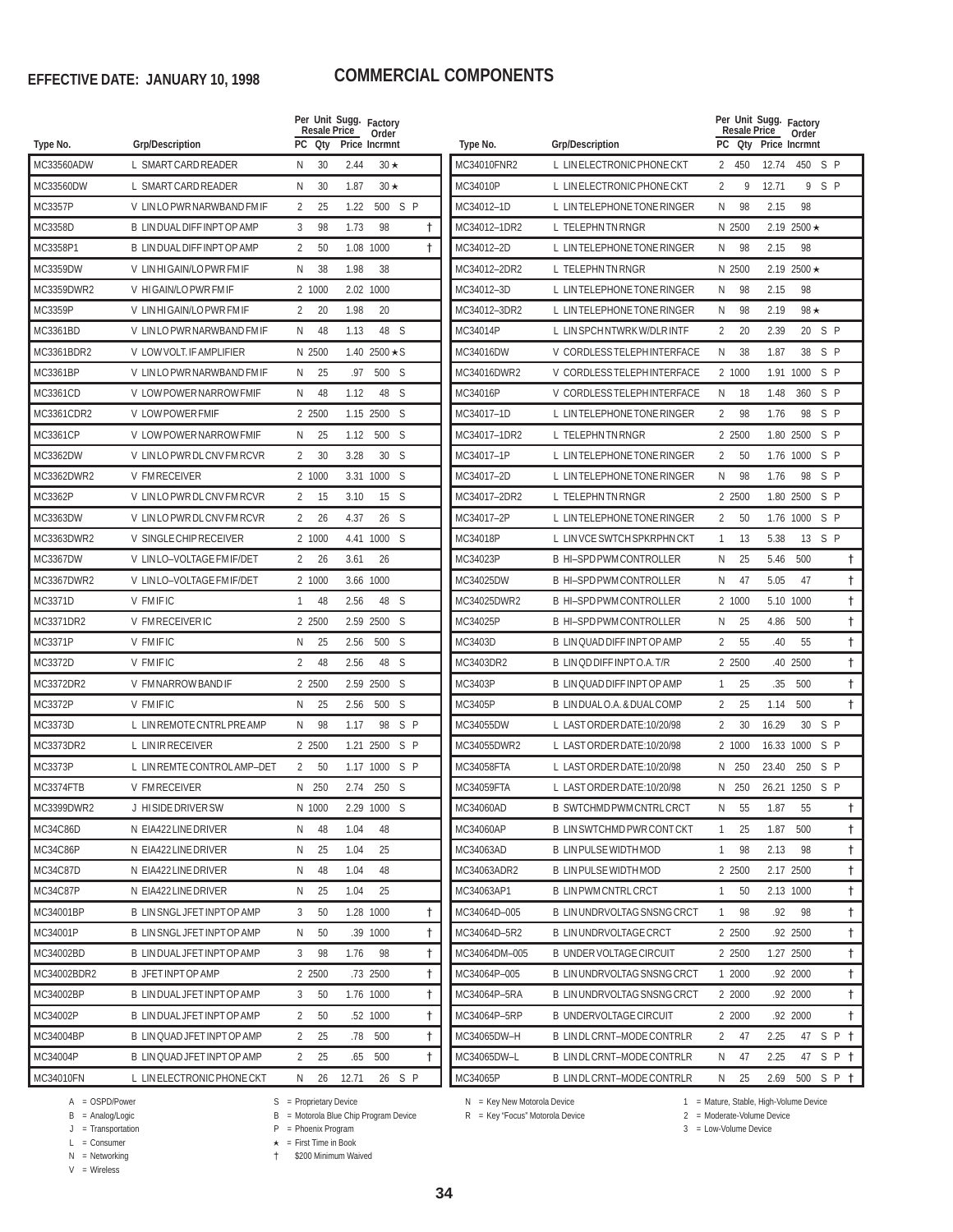| Type No.     | <b>Grp/Description</b>           | <b>Resale Price</b><br>PC<br><b>Qty</b> | Per Unit Sugg. Factory<br>Order<br>Price Incrmnt | Type No.      | <b>Grp/Description</b>             | <b>Resale Price</b><br>PC Qty | Per Unit Sugg. Factory<br>Order<br>Price Incrmnt |
|--------------|----------------------------------|-----------------------------------------|--------------------------------------------------|---------------|------------------------------------|-------------------------------|--------------------------------------------------|
| MC34065P-H   | <b>B LINDL CRNT-MODE CONTRLR</b> | 25<br>2                                 | 2.25<br>25 S P †                                 | MC34115DW     | V LAST ORDER DATE:12/01/98         | 2<br>47                       | 4.01<br>47 S                                     |
| MC34065P-L   | <b>B LINDL CRNT-MODE CONTRLR</b> | 2<br>25                                 | $S P$ $\uparrow$<br>2.25<br>500                  | MC34115P      | V LAST ORDER DATE:12/01/98         | 2<br>25                       | 500 S<br>3.82                                    |
| MC34066P     | <b>B LIN RESONANT MD CNTRL</b>   | 25<br>N                                 | 500 S P †<br>3.13                                | MC34118DW     | L LIN SPEAKERPHONE CKT             | 2<br>26                       | 7.35<br>26                                       |
| MC34067DW    | <b>B RESONANT SUPPLY CNTRL</b>   | 2<br>47                                 | 47 S P t<br>3.31                                 | MC34118DWR2   | L LIN SPEAKER PHONE II             | 2 1000                        | 7.40 1000                                        |
| MC34067DWR2  | <b>B RESONANT SUPPLY CNTRL</b>   | 2 1000                                  | 3.35 1000 S P +                                  | MC34118DWR3   | L LINSPEAKERPHONE II               | 2 1000                        | 7.40 1000                                        |
| MC34067P     | <b>B RESONANT SUPPLY CNTRL</b>   | 2<br>25                                 | 500 S P +<br>3.13                                | MC34118P      | L LINSPEAKERPHONE CKT              | 1<br>13                       | 7.35<br>13                                       |
| MC34071AD    | <b>B LIN OP AMP SOIC</b>         | 98<br>N                                 | 98<br>$^{\dagger}$<br>1.18                       | MC34119ADTB   | L LINLOW PWR AUDIO AMPLER          | N 156                         | 1.18<br>$156 \star$                              |
| MC34071ADR2  | <b>B HIPERSSOPAMP</b>            | 2 2500                                  | $\ddagger$<br>1.23 2500                          | MC34119D      | L LIN LOW PWR AUDIO AMPLFR         | 98<br>1                       | 98<br>1.46                                       |
| MC34071AP    | <b>B LINDC-DC CONVERTR CKT</b>   | 50<br>N                                 | 1.18 1000<br>$\ddagger$                          | MC34119DR2    | L LIN SPKR PHN AMP                 | 2 2500                        | 1.51 2500                                        |
| MC34071D     | B LINHIPRF/SNGL SPLY O.A.        | 98<br>2                                 | .92<br>98<br>$\ddagger$                          | MC34119DTB    | L LINLOW PWR AUDIO AMPLFR          | N 156                         | 1.14<br>156                                      |
| MC34071DR2   | <b>B HIPERSSOPAMP</b>            | 2 2500                                  | .97 2500<br>$^{\dagger}$                         | MC34119DTBEL  | L LINLOW PWR AUDIO AMPLFR          | N 2000                        | 1.23 2000                                        |
| MC34071P     | B LINHIPRF/SNGL SPLY O.A.        | 2<br>50                                 | $^{\dagger}$<br>.92 1000                         | MC34119P      | L LIN LOW PWR AUDIO AMPLFR         | 50<br>$\mathbf{1}$            | 1.46 1000                                        |
| MC34072AD    | <b>B LIN OP AMP SOIC</b>         | 2<br>98                                 | t.<br>1.38<br>98                                 | MC34129D      | L LINHIPRF CURR MODE CONT          | $\overline{2}$<br>55          | S P<br>2.77<br>55                                |
| MC34072ADR2  | <b>BLINOPAMP</b>                 | 2 2500                                  | $^{\dagger}$<br>1.42 2500                        | MC34129DR2    | L LINHIPERF CURMODE CNTR           | 2 2500                        | 2.81 2500<br>S P                                 |
| MC34072AP    | B LINHIPRF/SNGL SPLY O.A.        | 2<br>50                                 | $^+$<br>1.38 1000                                | MC34129P      | L LINHIPRF CURR MODE CONT          | 25<br>1                       | S P<br>2.77<br>500                               |
| MC34072D     | B LINHIPRF/SNGL SPLY O.A.        | 98<br>1                                 | 98<br>$^{\dagger}$<br>1.14                       | MC34151D      | <b>B LINHI-SPD DLMOSFT DRVR</b>    | 98<br>Ν                       | 1.76<br>98<br>$\ddagger$                         |
| MC34072DR2   | B LINHIPRF/SNGL SPLY O.A.        | 1 2500                                  | $\ddagger$<br>1.18 2500                          | MC34151P      | <b>B LINHI-SPD DLMOSFT DRVR</b>    | $\overline{2}$<br>50          | $\ddagger$<br>1.76 1000                          |
| MC34072P     | B LINHIPRF/SNGL SPLY O.A.        | 50<br>1                                 | 1.08 1000<br>$^{\dagger}$                        | MC34152D      | <b>B LINHI-SPD DL MOSFT DRVR</b>   | $\overline{2}$<br>98          | 98<br>$\dagger$<br>1.76                          |
| MC34072VD    | B QUAD, SNGLE & DUAL OP AMP      | 98<br>N                                 | .92<br>98<br>$\ddagger$                          | MC34152DR2    | <b>B MOSFET DRIVER</b>             | N 2500                        | $^\dagger$<br>1.76 2500                          |
| MC34072VP    | B QUAD, SNGLE & DUAL OP AMP      | 50<br>N                                 | .92 1000<br>$^{\dagger}$                         | MC34152P      | <b>B LINHI-SPD DLMOSFT DRVR</b>    | 2<br>50                       | 1.76 1000<br>$^{\dagger}$                        |
| MC34074AD    | B LINHIPRF/SNGL SPLY O.A.        | 2<br>55                                 | $^{\dagger}$<br>1.55<br>55                       | MC34156FN     | L INKJETPRINTERDRIVER              | N<br>26                       | 4.99<br>26                                       |
| MC34074ADR2  | <b>B LINQUAD OP AMPS</b>         | 2 2500                                  | Ť.<br>1.74 2500                                  | MC34160DW     | <b>B LINMCROPROSSOR VOLT REG</b>   | 47<br>N                       | SP t<br>2.67<br>47                               |
| MC34074AP    | B LINHIPRF/SNGL SPLY O.A.        | 25<br>$\mathbf{1}$                      | $^\dagger$<br>1.70<br>500                        | MC34160DWR2   | <b>B LINMCROPROSSOR VOLT REG</b>   | 2 1000                        | 1.94 1000 S P +                                  |
| MC34074D     | B LINHIPRF/SNGL SPLY O.A.        | 55<br>1                                 | $\ddagger$<br>1.55<br>55                         | MC34160P      | <b>B LINMCROPROSSOR VOLTREG</b>    | 2<br>25                       | SP t<br>1.73<br>500                              |
| MC34074DR2   | <b>B LINQUAD OP AMPS</b>         | 2 2500                                  | $^{\dagger}$<br>1.59 2500                        | MC34161D      | B LINUNIV VOLTAGE MONITOR          | 98<br>2                       | 98<br>1.25<br>$\ddagger$                         |
| MC34074P     | B LINHIPRF/SNGL SPLY O.A.        | 25<br>1                                 | $\ddagger$<br>1.55<br>500                        | MC34161DR2    | <b>B LINUNIV VOLT MONITOR</b>      | 2 2500                        | $\ddagger$<br>1.29 2500                          |
| MC34074VD    | B QUAD, SING & DUAL OP AMP.      | 55<br>N                                 | $^+$<br>1.55<br>55                               | MC34161P      | <b>B LINUNIV VOLTAGE MONITOR</b>   | 50<br>N                       | $\ddagger$<br>1.25 1000                          |
| MC34074VP    | <b>B QUADOPAMP</b>               | 25<br>Ν                                 | $^{\dagger}$<br>1.53<br>500                      | MC34163DW     | <b>B LINPOWER SWREG</b>            | $\overline{2}$<br>47          | 47 S P +<br>3.20                                 |
| MC34080BD    | <b>B SINGLE JFET OP AMP</b>      | 2<br>98                                 | $\ddagger$<br>1.23<br>98                         | MC34163DWR2   | <b>B POWER SWITCHING REGULATOR</b> | 2 1000                        | $S$ $P$ $+$<br>3.24 1000                         |
| MC34080BDR2  | <b>B SINGLE JFET OP AMP</b>      | 2 2500                                  | $^{\dagger}$<br>1.27 2500                        | MC34163P      | <b>B LINPOWER SWITCHING REG</b>    | $\overline{2}$<br>25          | 3.02<br>500<br>SP t                              |
| MC34080BP    | <b>B SINGLE JFET OP AMP</b>      | 2<br>50                                 | t.<br>1.23 1000                                  | MC34164D-003  | <b>B MICROPWR UNDRVOLT SENSOR</b>  | 2<br>98                       | 98<br>1.23<br>$^{\dagger}$                       |
| MC34081BD    | <b>B SINGLE JFET OP AMP</b>      | 2<br>98                                 | $^\dagger$<br>1.12<br>98                         | MC34164D-005  | <b>B MICROPWRUNDERVOLT SENS</b>    | 98<br>$\overline{1}$          | $\ddagger$<br>98<br>1.23                         |
| MC34081BDR2  | <b>B SINGLE JFET OP AMP</b>      | 2 2500                                  | $^+$<br>1.16 2500                                | MC34164D-3R2  | B MCRP PWR UNDR VOLT SENSOR        | 2 2500                        | $^+$<br>1.27 2500                                |
| MC34081BP    | <b>B SINGLE JFET OP AMP</b>      | 2<br>50                                 | $^\dagger$<br>1.12 1000                          | MC34164D-5R2  | <b>B UNDERVOLTAGE SENSE</b>        | 2 2500                        | 1.27 2500<br>$^\dagger$                          |
| MC34082P     | <b>B LINHIPRF JFET INPTO.A.</b>  | 50<br>$\mathbf{1}$                      | Ť.<br>1.46 1000                                  | MC34164DM-003 | <b>B UNDER VOLTAGE CIRCUIT</b>     | N 2500                        | $^\dagger$<br>1.31 2500                          |
| MC34083BP    | B LINHIPRF JFET INPTO.A.         | 50<br>Ν                                 | $^{\dagger}$<br>1.57 1000                        | MC34164DM-005 | <b>B UNDER VOLTAGE CIRCUIT</b>     | N 2500                        | $\ddagger$<br>1.31 2500                          |
| MC34084DW    | <b>B LINHIPRF JFET INPTO.A.</b>  | 47<br>$\mathbf{1}$                      | $^{\dagger}$<br>2.67<br>47                       | MC34164P-003  | <b>B MICROPWRUNDRVOLTSENSOR</b>    | 2 2000                        | 1.23 2000<br>$\dagger$                           |
| MC34084DWR2  | B OP AMP                         | 2 1000                                  | $^+$<br>2.71 1000                                | MC34164P-005  | <b>B MICROPWRUNDERVOLT SENS</b>    | 1 2000                        | t<br>1.23 2000                                   |
| MC34084P     | B LINHIPRF JFET INPTO.A.         | 25<br>$\mathbf{1}$                      | 500<br>$^{\dagger}$<br>2.45                      | MC34164P-3RA  | <b>B UNDERVOLT SENSE</b>           | 2 2000                        | $\dagger$<br>1.27 2000                           |
| MC34085BDW   | B LINHIPRF JFET INPTO.A.         | 47<br>N.                                | $^+$<br>2.67<br>47                               | MC34164P-3RP  | <b>B UNDERVOLT SENSE</b>           | 2 2000                        | $^\dagger$<br>1.27 2000                          |
| MC34085BDWR2 | B LINHIPRF JFET INPTO.A.         | 2 1000                                  | $^{\dagger}$<br>2.09 1000                        | MC34164P-5RA  | <b>B UNDERVOLT SENSE</b>           | 2 2000                        | 1.27 2000<br>$^{\dagger}$                        |
| MC34085BP    | B LINHIPRF JFET INPTO.A.         | Ν<br>25                                 | $^{\dagger}$<br>500<br>2.45                      | MC34164P-5RP  | <b>B UNDERVOLT SENSE</b>           | 2 2000                        | $\ddagger$<br>1.27 2000                          |
| MC34114DW    | L SPEECHNETWORK                  | $\overline{2}$<br>38                    | 38 S P<br>2.59                                   | MC34165DW     | B LAST ORDER DATE:06/30/98         | $\overline{2}$<br>47          | 47<br>$^\dagger$<br>2.84                         |
| MC34114DWR2  | L SPEECHNETWORK                  | 2 1000                                  | 2.57 1000 S P                                    | MC34165DWR2   | B LAST ORDER DATE:06/30/98         | 2 1000                        | $\dagger$<br>2.28 1000                           |
| MC34114P     | L TELEPHONE SPEECH NETWORK       | $\overline{2}$<br>20                    | 2.39<br>20 S P                                   | MC34165P      | B LAST ORDER DATE:06/30/98         | $\mathbf{2}$<br>25            | $\ddagger$<br>2.62<br>500                        |

- 
- 
- 
- 
- $L = \text{Consumer}$ <br>  $N = \text{Networking}$ <br>  $V = \text{Wireless}$

B = Analog/Logic entropyrology by B = Motorola Blue Chip Program Device R = Key "Focus" Motorola Device 2 = Moderate-Volume Device

A = OSPD/Power external states and S = Proprietary Device N = Key New Motorola Device 1 = Mature, Stable, High-Volume Device

J = Transportation P = Phoenix Program 3 = Low-Volume Device

 $L =$  Consumer  $\star =$  First Time in Book

N = Networking - and the state of the state of the state of the state of the state of the state of the state of the state of the state of the state of the state of the state of the state of the state of the state of the st

```
35
```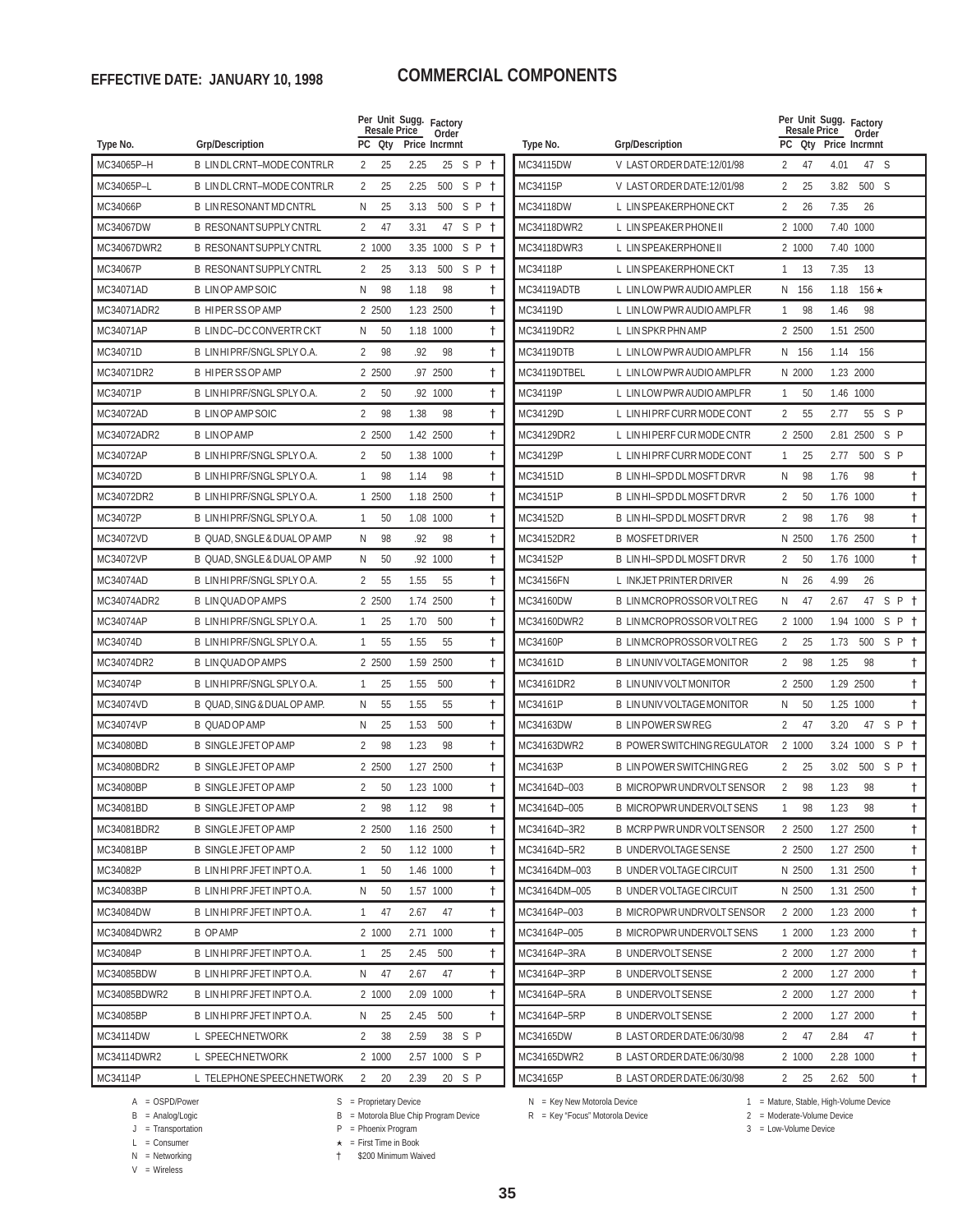| Type No.      | <b>Grp/Description</b>            | <b>Resale Price</b><br>PC Qty | Per Unit Sugg. Factory<br>Order<br>Price Incrmnt | Type No.         | <b>Grp/Description</b>             | Resale Price<br>PC Qty | Per Unit Sugg. Factory<br>Order<br>Price Incrmnt |
|---------------|-----------------------------------|-------------------------------|--------------------------------------------------|------------------|------------------------------------|------------------------|--------------------------------------------------|
| MC34166D2TR4  | <b>B LINPWR SWITCHING REG</b>     | 2<br>800                      | $\ddagger$<br>3.83<br>800                        | <b>MC3488AD</b>  | <b>B LINDL RS423 DR</b>            | 2<br>98                | $\ddagger$<br>1.70<br>98                         |
| MC34166T      | <b>B LINPWR SWITCHING REG</b>     | 50<br>1                       | 50<br>$\ddagger$<br>4.34                         | MC3488AP1        | B LIN QUAD SNG-END LNE DRVR        | 50<br>2                | $^{+}$<br>1.70 1000                              |
| MC34166TV     | B 3AMP FIX FREQ DC-DC CNVRT       | 50<br>Ν                       | 50<br>$\ddagger$<br>4.56                         | MC44002P         | L CHROMA4                          | N<br>9                 | 19.89<br>9 S P                                   |
| MC34167D2TR4  | <b>B LINPWR SWITCHING REG</b>     | 800<br>2                      | $\ddagger$<br>800<br>3.83                        | MC44007P         | L CHROMA4                          | N<br>9                 | 17.20<br>9 S P                                   |
| MC34167T      | <b>B LINEAR PWR SWITCHING REG</b> | 50<br>N                       | 4.77<br>50<br>$\ddagger$                         | <b>MC44011FN</b> | L VDEOPROCESDECODPL                | N 260                  | 260 S P<br>20.43                                 |
| MC34167TH     | <b>B LINPWR SWITCHING REG</b>     | 50<br>Ν                       | 4.77<br>50<br>$\ddagger$                         | MC44131P         | L TVSTEREOSOUND PROCESSOR          | 13<br>N                | 8.60<br>13                                       |
| MC34167TV     | B 5AMP FIX FRQ DC/DC CNVRTR       | 50<br>Ν                       | $\ddagger$<br>4.99<br>50                         | MC44140DW        | L CMOSDELAYLINE                    | N<br>47                | 47 S P<br>3.57                                   |
| MC3418DW      | V LIN AUDIO CVSD                  | 2<br>47                       | 2.92<br>47 S                                     | MC44140P         | L CMOS DELAY LINE                  | 2<br>25                | 3.57<br>25<br>S P                                |
| MC3418DWR2    | V LIN AUDIO CVSD                  | 2 1000                        | 2.92 1000 S                                      | MC44144D         | L SUBCARRIER REFERENCE             | N<br>98                | 98 S P<br>1.64                                   |
| MC3418P       | V LIN AUDIO CVSP                  | 25<br>2                       | 25 S<br>2.92                                     | MC44144DR2       | L SUBCARRIER REFERENCE             | 2 2500                 | S P<br>1.64 2500                                 |
| MC34181D      | B LINLOPWR JFET INPTO.A.          | 2<br>98                       | $\ddagger$<br>98<br>1.12                         | MC44144P         | L SUBCARRIER REFERENCE             | 50<br>N                | 1.64 1000<br>S P                                 |
| MC34181DR2    | <b>B LIN OP AMP</b>               | 2 2500                        | $\ddagger$<br>1.16 2500                          | MC44301P         | L LIN SYSTEM4 VIDEO I.F.           | 2<br>15                | 5.76<br>15 S P                                   |
| MC34181P      | B LINLOPWR JFET INPTO.A.          | 50<br>2                       | $\ddagger$<br>1.12 1000                          | MC44460B         | L COLORPIP                         | N<br>9                 | 9 S P<br>29.25                                   |
| MC34182D      | B LINLOPWR JFET INPTO.A.          | 98<br>1                       | 1.51<br>98<br>$\ddagger$                         | MC44461B         | L COLORPIP                         | 9<br>N                 | 29.25<br>9 S P                                   |
| MC34182DR2    | B LINLOPWR JFET INPTO.A.          | 2 2500                        | 1.55 2500<br>$\ddagger$                          | MC44602P2        | B CURRENTMODE PWM CONTROLL         | 25<br>N                | SP t<br>1.80<br>25                               |
| MC34182P      | B LINLOPWR JFET INPTO.A.          | 50<br>1                       | $\ddagger$<br>1.51 1000                          | MC44603AP        | B UNIVERSAL CUR.MODE CNTRLR        | N<br>25                | 500 S P +<br>2.27                                |
| MC34184D      | B LINLOPWR JFET INPTO.A.          | 55<br>1                       | 2.34<br>55<br>$\ddagger$                         | MC44603P         | <b>B UNIVERSAL CUR.MODE CNTRLR</b> | N<br>25                | 25<br>SP t<br>2.16                               |
| MC34184DR2    | <b>BLINOPAMP</b>                  | 2 2500                        | 2.39 2500<br>$^{+}$                              | MC44604P         | <b>B OFF LINE PWN WITH STANBY</b>  | 25<br>N                | 500 S P +<br>2.99                                |
| MC34184P      | B LINLOPWR JFET INPTO.A.          | 25<br>2                       | $\ddagger$<br>2.34<br>500                        | MC44605P         | <b>B OFF LINE PWN GREEN CONTRO</b> | 25<br>Ν                | 500<br>$S \tP t$<br>3.15                         |
| MC34216ADWFR2 | L SPEECH CIRCUIT                  | 2 1000                        | 6.71 1000 S                                      | MC44817BD        | L PLL TUNING CIRCUIT               | 48<br>N                | 4.02<br>48                                       |
| MC34216ADWR2  | L SPEECH CIRCUIT                  | 2 1000                        | 6.57 1000 S                                      | MC44817BDR2      | L PLL TUNING CIRCUIT               | 2 2500                 | 4.02 2500                                        |
| MC34217D      | L TELEPHONE TONE RINGER           | 98<br>N                       | 98 S P<br>1.17                                   | MC44817D         | L PLL TUNING CIRCUIT               | 48<br>N                | 3.35<br>48                                       |
| MC34217DR2    | L TELEPHONE TONE RINGER           | 2 2500                        | 1.17 2500 S P                                    | MC44817DR2       | L PLL TUNING CIRCUIT               | 2 2500                 | 3.35 2500                                        |
| MC34217P      | L TELEPHONE TONE RINGER           | 50<br>N                       | 50 S P<br>1.17                                   | MC44818D         | L PLL TUNING CIRCUIT               | 48<br>N                | 3.35<br>48                                       |
| MC3423D       | <b>B LINOVERVLTG PROTECTN CKT</b> | 98<br>N                       | 98 ★<br>.70<br>$^+$                              | MC44818DR2       | L PLL TUNING CIRCUIT               | 2 2500                 | 3.35 2500                                        |
| MC3423DR2     | <b>B OVRVLTG SENSING CRKT</b>     | 2 2500                        | .90 2500<br>$\ddagger$                           | MC44829D         | L SYSTEM4PLL TUNING CIRCUI         | 55<br>N                | 3.12<br>55                                       |
| MC3423P1      | <b>B LINOVERVOLTAGE SENSG CKT</b> | 50<br>1                       | .90 1000<br>$\ddagger$                           | MC44829DR2       | L SYSTEM4 PLL TUNING CIRCU         | 2 2500                 | 3.12 2500                                        |
| MC3425P1      | <b>B LINPWR SPLY SUPVSRY CKT</b>  | 50<br>1                       | 2.09 1000<br>$\ddagger$                          | MC44864M         | L PLL TUNING CIRCUIT               | N<br>40                | 6.97<br>40                                       |
| MC34261D      | <b>B POWER FACTOR CORRECTION</b>  | 98<br>N                       | 98<br>$\ddagger$<br>1.98                         | MC44864MR2       | L PLL TUNING CIRCUIT               | 2 1000                 | 6.97 1000                                        |
| MC34261P      | <b>B POWER FACTOR CORRECTION</b>  | 50<br>Ν                       | $\ddagger$<br>2.13 1000                          | <b>MC4558CD</b>  | B LINDUAL WD BANDWDTH O.A.         | 98<br>N                | $\ddagger$<br>98<br>.61                          |
| MC34262D      | <b>B POWER FACTOR CORRECTION</b>  | 98<br>N                       | 1.98<br>98<br>$^\dagger$                         | MC4558CP1        | B LINDUAL WD BANDWDTH O.A.         | 50<br>1                | $^\dagger$<br>.61 1000                           |
| MC34262DR2    | <b>B POWER FACTOR CORRECTION</b>  | 2 2500                        | $+$<br>2.60 2500<br>J.                           | <b>MC4741CD</b>  | B LIN (QUAD MC1741) OP AMP         | 55<br>$\mathbf{3}$     | $^\dagger$<br>1.20<br>55                         |
| MC34262P      | B POWER FACTOR CORRECTION         | 50<br>N                       | $\ddagger$<br>1.59 1000                          | MC4741CDR2       | B QD OP AMP                        | 2 2500                 | $\ddagger$<br>.46 2500                           |
| MC34268D      | <b>B SCSI-2REGULATOR</b>          | 98<br>N                       | 98<br>1.76<br>$^\dagger$                         | <b>MC4741CP</b>  | B LIN (QUAD MC1741) OP AMP         | $\mathbf{2}$<br>25     | $\dagger$<br>.44<br>500                          |
| MC34268DR2    | <b>B SCSI-2REGULATOR</b>          | 2 2500                        | 1.70 2500<br>t                                   | MC54HCT244AJ     | <b>B IC CHIP OCTAL3-ST</b>         | 19<br>3                | $\ddagger$<br>3.28<br>380                        |
| MC34268DT     | <b>B SCSI-2REGULATOR</b>          | 75<br>N                       | 2.26<br>75<br>$\ddagger$                         | MC54HCT245AJ     | <b>B OCTL3-STNONINVRT BUS TR</b>   | 19<br>$\overline{2}$   | $^\dagger$<br>1.62<br>380                        |
| MC34268DT-001 | <b>B SCUSIREGULATOR</b>           | 75<br>N                       | $\dagger$<br>2.26<br>75                          | MC54HCT374AJ     | B OCTL3-STNONVRTD-TYPE             | 19<br>3                | $\uparrow$<br>2.93<br>380                        |
| MC34268DTRK   | <b>B SCSI-2REGULATOR</b>          | N 2500                        | $^+$<br>2.30 2500                                | MC54HC00AJ       | <b>B GATE NAND GATE2-I</b>         | $\overline{2}$<br>25   | $\ddagger$<br>1.22<br>500                        |
| MC34270FB     | <b>B LCD/BCKLITE DSPLY DRVR</b>   | N 250                         | 10.66 1250 S P<br>$\pm$                          | MC54HC02AJ       | <b>B NORQUAD2-INPUT</b>            | $\overline{2}$<br>25   | $^{\dagger}$<br>1.22 500                         |
| MC34271FB     | <b>B LCD/BCKLITE DSPLY DRVR</b>   | N 250                         | 12.73 1250 S P <sup>+</sup>                      | MC54HC04AJ       | <b>B HEXINVERTER</b>               | 25<br>2                | $^\dagger$<br>1.24<br>500                        |
| MC3456P       | <b>B LINDUAL TIMING CIRCUIT</b>   | 25<br>$\overline{2}$          | .41<br>500<br>$^{\dagger}$                       | MC54HC08AJ       | <b>B QUAD2 INPUT &amp; GATE</b>    | 25<br>2                | $\pm$<br>1.24<br>500                             |
| MC3458DR2     | <b>B DLLOPWROPAMP</b>             | 2 2500                        | 1.12 2500<br>$^+$                                | MC54HC132AJ      | <b>B QD2-INPT NAND GATE W/SCH</b>  | 3<br>25                | $+$<br>2.48<br>500                               |
| MC3458P1      | B LINDUAL DIFF INPT OP AMP        | 50<br>2                       | 1.08 1000<br>$\ddagger$                          | MC54HC138AJ      | B DECODER/DEMULTIPLX1OF8           | $\overline{2}$<br>25   | $\dagger$<br>1.31<br>500                         |
| MC3476P1      | B LINLOCOST PRGRMB OP AMP         | $\overline{2}$<br>50          | .57 1000<br>$^\dagger$                           | MC54HC14AJ       | <b>B HEX SCHMITT INVERTER</b>      | $\overline{2}$<br>25   | $\ddagger$<br>1.26<br>500                        |
| MC3479P       | <b>B LINSTEPPERMOTORDRIVER</b>    | 25<br>$\mathbf{1}$            | 3.15<br>25<br>$^+$                               | MC54HC154J       | B HSL1OF16DECODER/DEMUX            | 15<br>$\mathbf{2}$     | $\ddagger$<br>2.52<br>15                         |

 $L = \text{Consumer}$ <br>  $N = \text{Networking}$ <br>  $V = \text{Wireless}$ 

- 
- $L =$  Consumer  $\star =$  First Time in Book
- N = Networking extensive that the state of the state of the state of the state of the state of the state of the state of the state of the state of the state of the state of the state of the state of the state of the state

J = Transportation P = Phoenix Program 3 = Low-Volume Device

- 
- 
- 
- 

A = OSPD/Power external states and S = Proprietary Device N = Key New Motorola Device 1 = Mature, Stable, High-Volume Device

B = Analog/Logic entropy of the Motorola Blue Chip Program Device R = Key "Focus" Motorola Device 2 = Moderate-Volume Device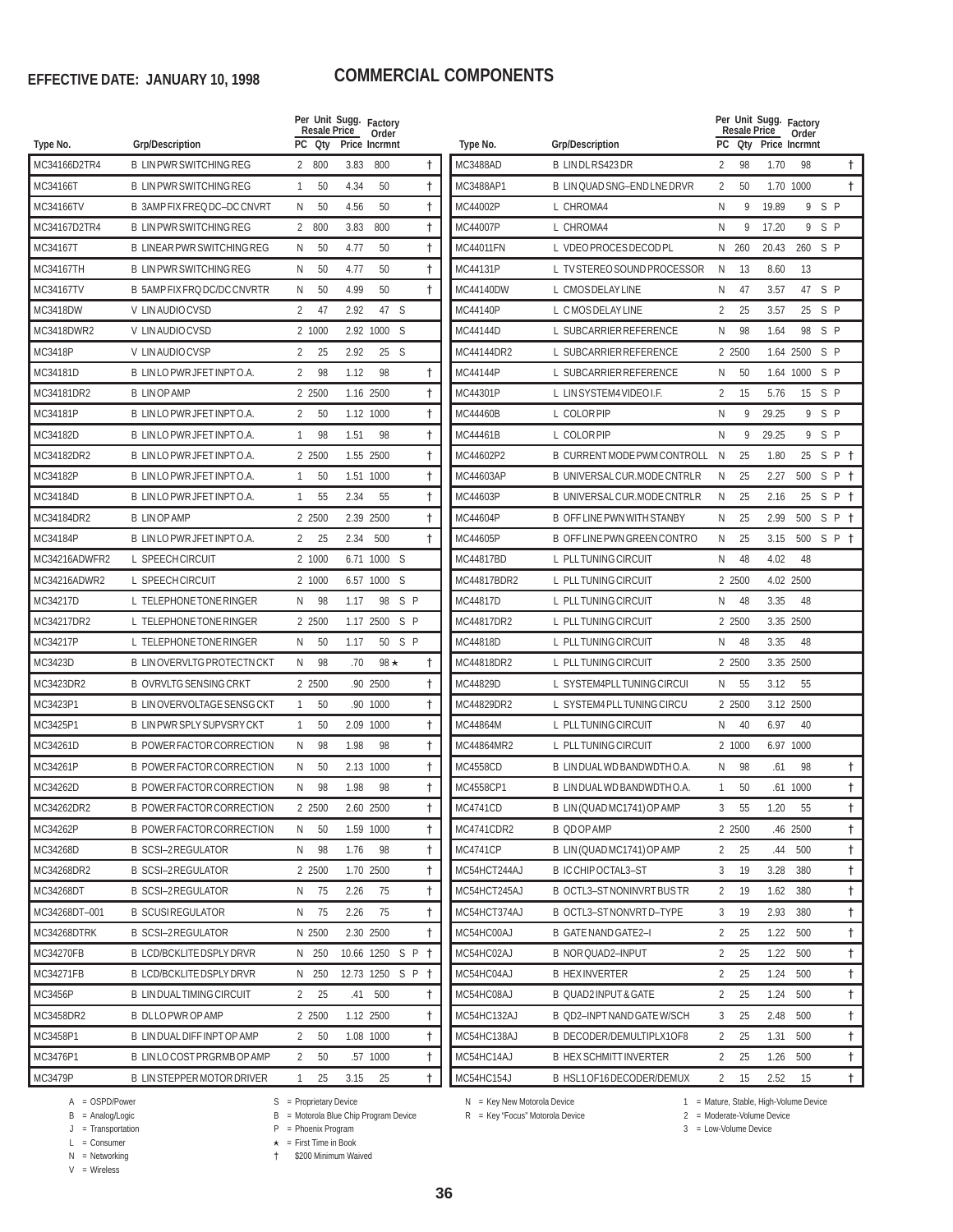|                |                                                                   |                |              | Per Unit Sugg. Factory<br><b>Resale Price</b> | Order         |              |                               |                                                         |                |                 | Per Unit Sugg. Factory<br><b>Resale Price</b> | Order          |                |
|----------------|-------------------------------------------------------------------|----------------|--------------|-----------------------------------------------|---------------|--------------|-------------------------------|---------------------------------------------------------|----------------|-----------------|-----------------------------------------------|----------------|----------------|
| Type No.       | <b>Grp/Description</b>                                            |                | PC Qty       |                                               | Price Incrmnt |              | Type No.                      | <b>Grp/Description</b>                                  |                |                 | PC Qty Price Incrmnt                          |                |                |
| MC54HC157AJ    | B DTA SELCTOR/MLTIPLX2-IQ                                         | 3              | 25           | 2.73                                          | 500           | $^{\dagger}$ | MC68EC000FN16                 | L 8/16/32BIT EMBEDDED CTRL                              | 2              | 18              | 8.30                                          |                | 18 S B         |
| MC54HC161AJ    | <b>B CNTR, BINRY, 4-BASYNCHR</b>                                  | 3              | 25           | 2.79                                          | 500           | $\dagger$    | MC68EC000FN20                 | L 8/16/32 BIT EMBEDDED CTRL                             | $\overline{2}$ | 18              | 10.04                                         | 18             | B              |
| MC54HC163AJ    | <b>B COUNTER DECADE BCD</b>                                       | 3              | 25           | 2.76                                          | 500           | $\ddagger$   | MC68EC000FN8                  | L 8/16/32-BIT EMBEDDED CTRL                             | 1              | 18              | 4.32                                          |                | 18 S B         |
| MC54HC165J     | B HSL8 BIT PI/SO S/R                                              | 3              | 25           | 3.04                                          | 500           | $^\dagger$   | MC68EC000FU10                 | L 8/16/32 BIT EMBEDDED CTAL                             | 2              | 84              | 5.34                                          |                | 84 S B         |
| MC54HC240AJ    | B HSLOCT3-SINVBFR/DRVR                                            | 3              | 19           | 3.82                                          | 380           | $^{\dagger}$ | MC68EC000FU12                 | L 8/16/32 BIT EMBEDDED CTAL                             | 2              | 84              | 6.21                                          |                | 84 S B         |
| MC54HC244AJ    | B HSLQD3-SN-INVBFR/DRVR                                           | 2              | 19           | 2.25                                          | 380           | $^{\dagger}$ | MC68EC000FU16                 | L 8/16/32 BIT EMBEDDED CTAL                             | 2              | 84              | 7.59                                          | 84             | S B            |
| MC54HC245AJ    | B HSLOCT3-SN-INVBUSTRAN                                           | 2              | 19           | 2.36                                          | 380           | $^{\dagger}$ | MC68EC000FU20                 | L 8/16/32 BIT EMBEDDED CONT                             | N              | 84              | 9.67                                          |                | 84 S B         |
| MC54HC259J     | B HSL8-BIT AD LATCH1 OF8                                          | 3              | 25           | 3.04                                          | 500           | $^{\dagger}$ | MC68EC000FU8                  | L 8/1632BIT EMBEDDED CTAL                               | 2              | 84              | 4.11                                          |                | 84 S B         |
| MC54HC27J      | <b>B HSLTRIPLE3-INOR GATE</b>                                     | 3              | 25           | 2.59                                          | 500           | $^{\dagger}$ | MC68EC020FG16                 | L 32-BIT EMBEDDED CTRL POFP                             | 2              | 66              | 14.15                                         |                | 66 S B         |
| MC54HC273AJ    | B OCTLD-TYPE FLIP/FLOP                                            | 3              | 19           | 3.64                                          | 380           | $^{\dagger}$ | MC68EC020FG25                 | L 32-BIT EMBEDDED CTRL PQFP                             | 1              | 66              | 16.77                                         |                | 66 S B         |
| MC54HC32AJ     | B 2-I QUAD OR GATE                                                | 2              | 25           | 1.24                                          | 500           | $\dagger$    | MC68EC020RP16                 | L 32-BIT EMBEDDED CTRL PPGA                             | 1              | 13              | 37.11                                         |                | 13 S B         |
| MC54HC367J     | B HSLHEX3-STNONINV. BUF                                           | 3              | 25           | 3.12                                          | 500           | $\ddagger$   | MC68EC020RP25                 | L 32-BIT EMBEDDED CTRL PPGA                             | $\overline{2}$ | 13              | 44.32                                         |                | 13 S B         |
| MC54HC373AJ    | <b>B OCTTRANSPLTCH3-ST</b>                                        | 3              | 19           | 3.79                                          | 380           | $^{\dagger}$ | MC68EC030FE25C                | L 32BIT EMBEDD CTRL, NO MMU                             | 1              | 36              | 26.49                                         |                | 36 S B         |
| MC54HC374AJ    | B FLIP-FLOP OCT D.3-ST                                            | 2              | 19           | 2.29                                          | 380           | $^{\dagger}$ | MC68EC030FE40C                | L 32BIT EMBEDD CTRL, NO MMU                             | 1              | 36              | 36.74                                         | 36             | B              |
| MC54HC390J     | B HSLDUAL4-STAGE BIN CNTR                                         | 3              | 25           | 3.14                                          | 500           | $^{\dagger}$ | MC68EC030PV25C                | L LAST ORDER DATE:07/01/98                              | N              | 60              | 19.74                                         | 60             |                |
| MC54HC393J     | B HSLDUAL4-STAGE BIN CNTR                                         | 2              | 25           | 1.60                                          | 500           | $^{\dagger}$ | MC68EC030RP25B                | L 32BIT EMBEDD CTRL, NO MMU                             | 1              | 1               | 42.50                                         | 1 <sup>5</sup> |                |
| MC54HC4051J    | B HSL8-CHANALOG MUX/DEMUX                                         | 2              | 25           | 2.20                                          | 500           | t            | MC68EC030RP25C                | L 32BIT EMBEDD CTRL, NO MMU                             | N              | 14              | 40.37                                         | 14             | B              |
| MC54HC4053J    | B HSLTRIPLE2-CHANAMUX                                             | 2              | 25           | 2.12                                          | 500           | $^{\dagger}$ | MC68EC030RP40C                | L 32BIT EMBEDD CTRL, NO MMU                             | N              | 14              | 54.13                                         | 14             | B              |
| MC54HC4066J    | B HSLQD ANALOG SWITCH MUX                                         | 3              | 25           | 3.11                                          | 500           | $^{\dagger}$ | MC68EC040FE20                 | L 32BIT MPU EMBEDDED                                    | N              | 24              | 58.54                                         | 24             | B              |
| MC54HC4538AJ   | <b>B MULTIVI PRECISMONSTB DUA</b>                                 | 3              | 25           | 2.90                                          | 500           | $^{\dagger}$ | MC68EC040FE25                 | L 32BIT MPU EMBEDDED                                    | 1              | 24              | 58.54                                         | 24             | B              |
| MC54HC573AJ    | B OCTL3-ST, NONINVRT-D-TYP                                        | 3              | 19           | 3.79                                          | 380           | $\ddagger$   | MC68EC040FE33                 | L 32BIT MPU EMBEDDED                                    | 1              | 24              | 86.26                                         | 24             | B              |
| MC54HC595AJ    | <b>B SHIFT REG.3-STATE</b>                                        | 2              | 25           | 1.89                                          | 500           | $^{\dagger}$ | MC68EC040FE40                 | L 32BIT MPU EMBEDDED                                    | N              | 24              | 95.68                                         | 24             | B              |
| MC54HC646J     | B HSLOCTAL3-STNIBUSTRAN                                           | 3              | 15           | 12.97                                         | 15            | $^{\dagger}$ | MC68EC040RC20                 | L 32BIT MPU EMBEDDED                                    | N              | 10 <sup>°</sup> | 87.21                                         | 10             |                |
| MC54HC688J     | B HSL8-BIT EQUALITY COMPAR                                        | 3              | 19           | 4.09                                          | 380           | $^{\dagger}$ | MC68EC040RC25                 | L 32BIT MPU EMBEDDED                                    | 1              | 10              | 87.21                                         | 10             |                |
| MC54HC74AJ     | <b>B FFDTYPEDUAL</b>                                              | 2              | 25           | 1.28                                          | 500           | $\ddagger$   | MC68EC040RC33                 | L 32BIT MPU EMBEDDED                                    | 1              |                 | 10 123.00                                     | 10             |                |
| MC68A00CP      | J 8 BIT MPU1.5 MHZ EX TEMP                                        | N              | 9            | 7.53                                          | 9             |              | MC68EC040RC40                 | L 32BIT MPU EMBEDDED                                    | N              |                 | 10 181.66                                     | 10             |                |
| MC68B00P       | J 8 BIT MPU, 2.0 MHZ                                              | 2              | 9            | 6.67                                          | 9             |              | MC68EN360EM25C                | N 68360 W/ETHERNET                                      | N              | 24              | 48.55                                         |                | 24 S B         |
| MC68B03P       | J 8 BIT MPU, 2 MHZ                                                | 1              | 9            | 7.33                                          | 9             |              | MC68EN360EM25VC               | N 68360W/ETHERNET                                       | N              | 24              | 57.48                                         |                | 24 S B         |
| MC68B08P       | J 8 BIT MPU + CLOCK                                               | N              | $\mathbf{1}$ | 5.67                                          | 1             |              | MC68EN360EM33C                | N 68360W/ETHERNET                                       | N              | 24              | 53.01                                         | 24             | S B            |
| MC68B09CP      | J 8 BIT MCU                                                       | 1              | 9            | 5.93                                          | 9             |              | MC68EN360FE25C                | N PLEASE USE EMPKG.                                     | -1             | 24              | 54.50                                         | 24 S           |                |
| MC68B09EP      | J 8-BIT MPU W/EXTERNAL CLCK                                       | $\mathbf{1}$   | 9            | 6.13                                          | 9             |              | MC68EN360FE25VC               | N PLEASE USE EMPKG.                                     | N              | 24              | 64.40                                         | 24 S           |                |
| MC68B21CP      | J 8 BIT MCU                                                       | 1              | 9            | 4.27                                          | 9             |              | MC68EN360FE33C                | N PLEASE USE EMPKG.                                     | $\mathbf{1}$   | 24              | 59.45                                         | 24 S           |                |
| MC68B40CP      | J 8 BIT MCU                                                       | 1              | 13           | 3.40                                          | 13            |              | MC68EN360RC25C                | N QUICC W/ETHERNET                                      | 1              | $\mathbf{1}$    | 89.08                                         | 1 <sub>S</sub> |                |
| MC68B44P       | J DMAC PLASTIC2.0 MHZ                                             | 2              | 9            | 10.20                                         | 9             |              | MC68EN360RC33C                | N QUICCW/ETHERNET                                       | Ν              | $\mathbf{1}$    | 97.48                                         | 1 S            |                |
| MC68B45P       | J LAST ORDER DATE:06/10/98                                        | $\mathbf{1}$   | 9            | 4.00                                          | 9             |              | MC68EN360ZP25C                | N QUICC                                                 | N              | 44              | 48.55                                         |                | 44 S B         |
| MC68B488P      | J LAST ORDER DATE:06/10/98                                        | $\mathbf{1}$   | 9            | 16.20                                         | 9             |              | MC68EN360ZP25VC               | N QUICC                                                 | N              | 44              | 57.48                                         |                | $44 \star S$ B |
| MC68B50CP      | J ACIA                                                            | 1              | 15           | 3.80                                          | 15            |              | MC68EN360ZP33C                | N 68360W/ETHERNET                                       | N              | 44              | 53.01                                         |                | 44 S B         |
| MC68B52P       | J SSDA, PLASTIC2.0 MHZ                                            | 2              | 15           | 6.19                                          | 15            |              | MC68HCB34FN                   | J LAST ORDER DATE:06/10/98                              | N              | 26              | 5.71                                          | 26 S           |                |
| MC68B701S      | J 8BIT EPROMMCU2K2.0MHZ                                           | N              | 9            | 25.91                                         | 9S            |              | MC68HCP11A0CFN3               | J 8 BIT MCU, 256RAM, COP, A/D                           | N              | 23              | 7.71                                          | $23 \star$     | B              |
| MC68CK331CFC16 | J 32BIT HCMOS WIREBOND                                            | N              | 36           | 14.38                                         | $36 \star$    | Β            | MC68HCP11A0FN                 | J 8 BIT MCU, 256RAM, COP, A/D                           | 1              | 23              | 5.94                                          | 23             | B              |
|                | MC68CK331CFC16B1 J 32BITHCMOS WIREBOND                            | N              | 180          | 13.83                                         | 180 $\star$   | Β            | MC68HCP11A0FNR2               | J I/CMONOLITHICMCU                                      |                | N 450           | 7.75                                          | $450 \star$    | Β              |
| MC68CK331CPV16 |                                                                   |                |              |                                               | $60 \star$    | Β            |                               |                                                         |                | 50              |                                               | $50 \star$     | Β              |
|                | J 32BIT HCMOS WIREBOND<br>MC68CK331CPV16B1 J 32BIT HCMOS WIREBOND | Ν<br>N         | 60<br>300    | 12.18<br>11.63                                | $300 \star$   | Β            | MC68HCP11A0FU<br>MC68HCP11A0P | J 8BIT MCU W/O ROM, EEPROM<br>J 8-BITMCU,256RAM,COP,A/D | N<br>2         | 7               | 7.50<br>7.53                                  | 7              | Β              |
| MC68EC000FN10  | L 8/16/32BIT EMBEDDED CTRL                                        | $\overline{2}$ | 18           | 5.33                                          | 18 S B        |              | MC68HCP11A1CFN3               | J 8-BITMCU,RAM,EE,COP,A/D                               | $\overline{2}$ | 23              | 6.86                                          | 23             | Β              |
| MC68EC000FN12  |                                                                   |                | 2 18         | 6.59                                          | 18 S B        |              | MC68HCP11A1FN                 |                                                         | $\mathbf{1}$   | 23              |                                               | 23             | B              |
|                | L 8/16/32BIT EMBEDDED CTRL                                        |                |              |                                               |               |              |                               | J 8-BITMCU, RAM, EE, COP, A/D                           |                |                 | 6.13                                          |                |                |

- 
- 
- 
- N = Networking the three states of the states of the states of the states of the states of the states of the states of the states of the states of the states of the states of the states of the states of the states of the s
- V = Wireless

B = Analog/Logic B = Motorola Blue Chip Program Device R = Key "Focus" Motorola Device

 $L =$  Consumer  $\star =$  First Time in Book

\$200 Minimum Waived

A = OSPD/Power <br>
A = Analog/Logic 
S = Proprietary Device<br>
B = Analog/Logic 
B = Motorola Blue Chip Program Device 
R = Key "Focus" Motorola Device 
2 = Moderate-Volume Device

J = Transportation 
P = Phoenix Program 
P = Phoenix Program 
P = Phoenix Program 
P = Phoenix Program 
P = Phoenix Program 
P = Phoenix Program 
P = Phoenix Program 
P = Phoenix Program 
P = Phoenix Program 
P = Phoenix P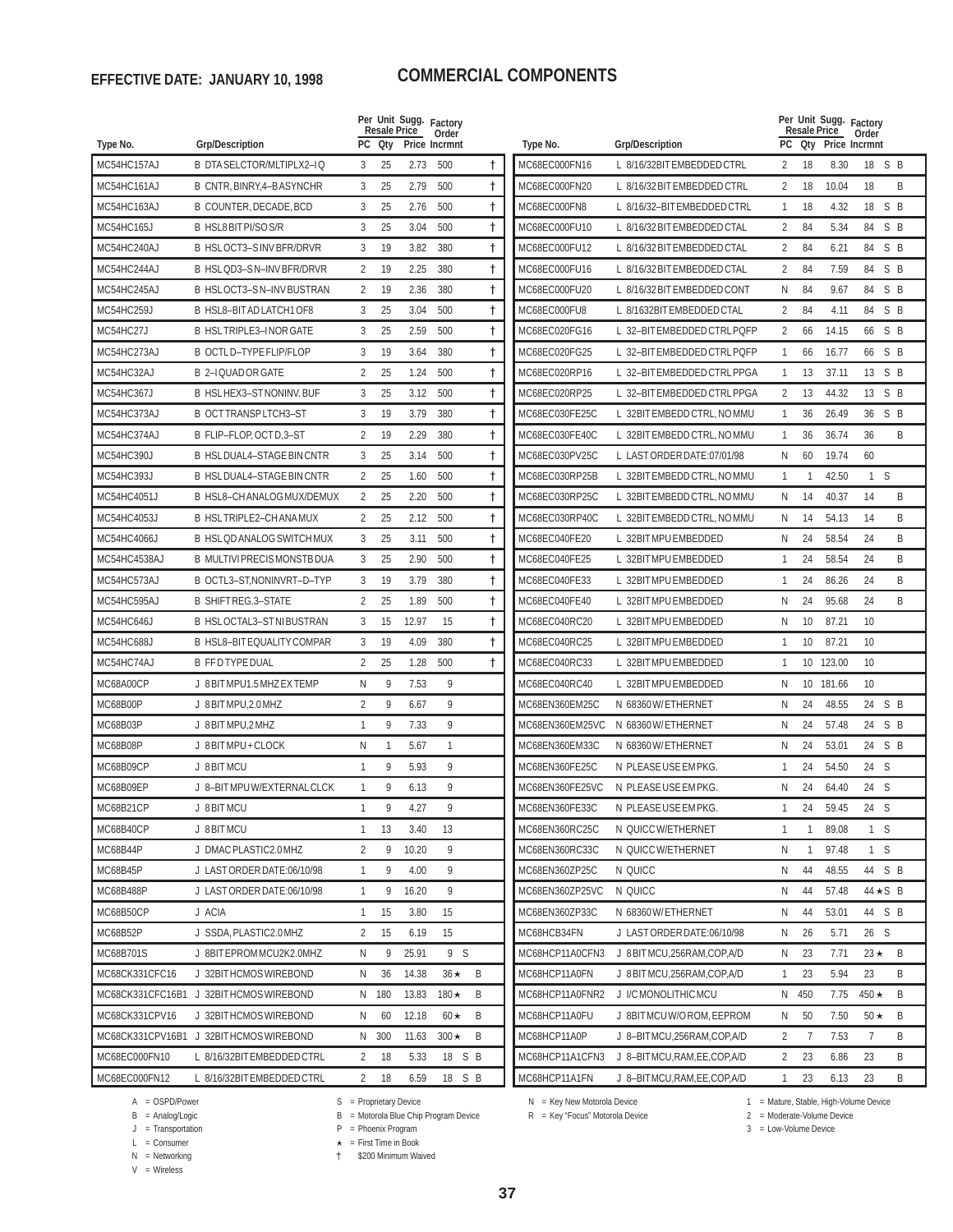|                 |                               |                | <b>Resale Price</b> |       | Per Unit Sugg. Factory<br>Order |   |                         |                                             |                |        | Per Unit Sugg. Factory<br><b>Resale Price</b> | Order       |              |
|-----------------|-------------------------------|----------------|---------------------|-------|---------------------------------|---|-------------------------|---------------------------------------------|----------------|--------|-----------------------------------------------|-------------|--------------|
| Type No.        | <b>Grp/Description</b>        | PC Qtv         |                     |       | Price Incrmnt                   |   | Type No.                | <b>Grp/Description</b>                      |                | PC Qty | Price Incrmnt                                 |             |              |
| MC68HCP11A1FNR2 | J 8-BITMCU                    | 450<br>N       |                     | 6.33  | $450 \star$                     | B | MC68HC11D0FNR2          | J MPGAMCU                                   |                | N 450  | 3.49                                          | $450 \star$ | B            |
| MC68HCP11A1P    | J 8-BITMCU, RAM, EE, COP, A/D | 2              | $\overline{7}$      | 7.72  | 7                               | B | MC68HC11D0P             | J 8-BIT MCU, 192RAM, 2 MHZ                  | 1              | 9      | 3.48                                          | 9           | B            |
| MC68HCP11E1FNR2 | J 8-BIT AMCU                  | 450<br>N       |                     | 6.67  | $450 \star$                     | B | MC68HC11ED0CFB2         | J 8-BIT MCU,512RAM,2 MHZ                    |                | N 480  | 3.63                                          | 96          | B            |
| MC68HCP11E1VFN2 | J TSCS                        | N              | 23                  | 6.79  | $23 \star$                      | B | MC68HC11ED0CFB3         | J AMCU                                      |                | N 480  | 4.06                                          | 96          | B            |
| MC68HC000FN10   | L 16BITMPUHCMOS10MHZPLCC      | $\mathbf{1}$   | -1                  | 4.03  | 18                              |   | MC68HC11ED0CFN2         | J 8-BIT MCU,512RAM,2MHZ                     | 2              | 26     | 4.05                                          | 26          | B            |
| MC68HC000FN12   | L 16BITMPUHCMOS12MHZ PLCC     | 1              | $\mathbf{1}$        | 4.79  | 18                              |   | MC68HC11ED0CFN3         | J AMCU                                      | N              | 26     | 4.54                                          | 26          | B            |
| MC68HC000FN16   | L 16-BITMPUHCMOS16MHZ         | $\mathbf{1}$   | $\mathbf{1}$        | 7.01  | 18                              |   | MC68HC11ED0CP2          | J 8-BIT MCU,512RAM,2MHZ                     | $\overline{2}$ | 9      | 4.22                                          | 9           | B            |
| MC68HC000FN20   | L 16BITMPUHCMOS20MHZ          | N              | -1                  | 8.77  | 18 S                            |   | MC68HC11E0CFN2          | J TSCS                                      | N              | 23     | 6.28                                          | $23 \star$  | B            |
| MC68HC000FN8    | L 16BIT MPU HCMOS8MHZ PLCC    | $\mathbf{1}$   | $\mathbf{1}$        | 3.30  | 18                              |   | MC68HC11E0CFN2R2 J TSCS |                                             | N.             | 450    | 6.48                                          | $450 \star$ |              |
| MC68HC000RC10   | L 16BIT MPU HCMOS10MHZ PGA    | N              | 21                  | 34.37 | 21                              |   | MC68HC11E0CFN3          | J 8-BITMCU,512RAM,A/D,3MHZ                  | N              | 23     | 7.03                                          | 23          | B            |
| MC68HC000RC12   | L 16BIT MPU HCMOS12MHZ PGA    | N              | 21                  | 35.97 | 21                              |   | MC68HC11E0FU            | J 8BIT MPU W/O ROM W/O EE                   | N              | 50     | 6.27                                          | $50 \star$  | B            |
| MC68HC000RC16   | L 16BIT MPU HCMOS16MHZ PGA    | N              | 21                  | 37.58 | 21                              |   | MC68HC11E0MFN2          | J 8BIT E9 MINUS ROM&EEPROM                  | N              | 23     | 6.91                                          | $23 \star$  | B            |
| MC68HC000RC8    | L 16BIT MPU HCMOS8MHZ PGA     | N              | 21                  | 21.95 | 21                              |   | MC68HC11E0VFN2          | J 8BIT E9 MINUS ROM&EEPROM                  | N              | 23     | 6.59                                          | $23 \star$  | B            |
| MC68HC000R10    | L LAST ORDER DATE:07/31/98    | Ν              | 21                  | 36.17 | 21                              |   | MC68HC11E0VFN3          | J 8BIT E9 MINUS ROM& EEPROM                 | N              | 23     | 7.39                                          | $23 \star$  | B            |
| MC68HC000R12    | L LAST ORDER DATE:07/31/98    | N              | 21                  | 37.87 | 21                              |   | MC68HC11E1CFN3          | J 8-BITMCU,512RAM,A/D,EE                    | 1              | 23     | 7.24                                          | 23          | B            |
| MC68HC000R8     | L LASTORDER DATE:07/31/98     | N              | 21                  | 23.11 | 21                              |   | MC68HC11E1CFU3          | J AMCU-3MHZ DEVICE                          |                | N 500  | 7.23                                          | $50 \star$  | B            |
| MC68HC05C0CB    | J 8 BIT MCU                   | N              | 13                  | 2.15  | 13                              | B | MC68HC11E1FU            | J 8BIT MCU WTIH CSTMER ROM                  | N              | 50     | 6.46                                          | $50 \star$  | B            |
| MC68HC05C0CFN   | J 8 BIT MCU                   | Ν              | 26                  | 2.15  | 26                              | B | MC68HC11E9BCFN2         | J 8-BIT AMCU                                | N              | 23     | 7.02                                          | 23          | B            |
| MC68HC05C0CP    | J 8 BIT MCU                   | Ν              | 9                   | 2.15  | 9                               | B | MC68HC11F1CFN3          | J 8-BITMCU, 1KRAM, 512EE, A/D               | 1              | 18     | 7.76                                          | 18          | B            |
| MC68HC11A0CFN3  | J 8-BITMCU,768RAM,A/D,3MHZ    | 1              | 23                  | 6.65  | 23                              | B | MC68HC11F1CFN3R2 J AMCU |                                             |                | N 250  | 7.96                                          | $250 \star$ | B            |
| MC68HC11A0FN    | J 8-BITMCU,256RAM,A/D,2MHZ    | 1              | 23                  | 5.94  | 23                              | B | MC68HC11F1CFN4          | J 8-BITMCU, 1KRAM, 512EE, A/D               | 1              | 18     | 8.69                                          | 18          | B            |
| MC68HC11A0FU    | J 8BIT MPU NO ROM & EEPROM    | 2              | 50                  | 5.94  | 50                              | B | MC68HC11F1CPU3          | J 8-BIT AMCU                                | N              | 84     | 7.11                                          | 84          | B            |
| MC68HC11A0P     | J 8-BITMCU,256RAM,A/D,2MHZ    | 1              | 7                   | 7.53  | $\overline{7}$                  | B | MC68HC11F1CPU4          | J 8-BIT AMCU                                | N              | 84     | 7.97                                          | 84          | B            |
| MC68HC11A0VP    | J 8-BITMCU                    | N              | $\overline{7}$      | 7.91  | $7\star$                        | B | MC68HC11F1FN            | J MPG8-BITMCU                               | $\overline{2}$ | 18     | 12.57                                         | 18          | B            |
| MC68HC11A1CFN3  | J 8-BITMCU,256RAM,A/D,EE      | 1              | 23                  | 6.86  | 23                              | B | MC68HC11F1FNR2          | J 8-BITMCU                                  |                | N 250  | 7.96                                          | 250 $\star$ | B            |
| MC68HC11A1CFU3  | J AMCU-3MHZ DEVICE            | 500<br>N       |                     | 6.85  | 500 ★                           | B | MC68HC11KA0CFN3         | J 8-BITMCU, 768RAM, A/D, 3MHZ               | N              | 18     | 9.04                                          | 18          | B            |
| MC68HC11A1CP3   | J 8-BITMCU,256RAM,A/D,EE      | N              | 7                   | 8.64  | $\overline{7}$                  | B | MC68HC11KA0CFN4         | J 8-BITMCU,768RAM,A/D,4MHZ                  | N              | 18     | 10.13                                         | 18          | B            |
| MC68HC11A1FN    | J 8-BITMCU,256RAM,A/D,EE      | 1              | 23                  | 6.13  | 23                              | B | MC68HC11KA1CFN3         | J 8-BITMCU,768RAM,A/D,EE                    | N              | 18     | 9.32                                          | 18          | B            |
| MC68HC11A1FNR2  | J 8-BITMCU                    | 450<br>N       |                     | 6.33  | 450 ★                           | B | MC68HC11KA1CFN4         | J 8-BITMCU,768RAM,A/D,EE                    | N              | 18     | 10.43                                         | 18          | B            |
| MC68HC11A1FU    | J I/C MONOLITHIC8 BIT MCU     | N              | 50                  | 6.12  | 50                              | B |                         | MC68HC11KA2BCFN3 JAMCU-HIPERFMCUBUFFROM     | N              | 18     | 9.76                                          | 18          | B            |
| MC68HC11A1MFN   | J 8-BITMCU                    | N              | 24                  | 6.75  | $24 \star$                      | B |                         | MC68HC11KA4BCFN3 J 8-BITMCU,24KEPROM,RAM    | N              | 18     | 8.13                                          | 18          | B            |
| MC68HC11A1MP    | J 8-BITMCU                    | Ν              | $\overline{7}$      | 8.49  | $7\star$                        | B |                         | MC68HC11KW1CPU4 J 8-BITMCU,768 RAM,640 EEPR |                | N 450  | 12.89                                         | 450         | <sub>R</sub> |
| MC68HC11A1P     | J 8-BITMCU,256RAM,A/D,EE      | 1              | 7                   | 7.72  | 7                               | B | MC68HC11K0CFN3          | J 8-BITMCU,768RAM,A/D,3MHZ                  | N              | 15     | 9.98                                          | 15          | Β            |
| MC68HC11A1VFN   | J 8-BITMCU                    | Ν              | 23                  | 6.43  | $23 \star$                      | B | MC68HC11K0CFN4          | J 8-BITMCU.768RAM.A/D.4MHZ                  | N              | 15     | 11.17                                         | 15          | B            |
| MC68HC11A1VP    | J 8-BITMCU                    | Ν              | 7                   | 8.11  | $7\star$                        | B | MC68HC11K1CFN3          | J 8-BITMCU.768RAM.A/D.EE                    | $\mathbf{2}$   | 15     | 10.31                                         | 15          | B            |
| MC68HC11A8P1    | J 8-BITMCU                    | Ν              | 7                   | 6.36  | $7\star$                        | B | MC68HC11K1CFN4          | J 8-BITMCU, 768RAM, A/D, EE                 | $\overline{2}$ | 15     | 11.54                                         | 15          | B            |
| MC68HC11C0CFU2  | J CMSD                        | 500<br>N       |                     | 6.47  | $500 \star$                     | B | MC68HC11L0CFN2          | J 8-BITMCU,512RAM, A/D, 2MHZ                | N              | 18     | 8.11                                          | 18          | Β            |
|                 |                               |                |                     |       |                                 |   |                         |                                             |                |        |                                               |             |              |
| MC68HC11C0CFU3  | J CMSD                        | N 500          |                     | 7.24  | $500 \star$                     | B | MC68HC11L0CFU3          | J 8BITMCUW/OROMEEPROM                       | N              | 50     | 8.00                                          | $50 \star$  | B            |
| MC68HC11D0CFB3  | J 8-BIT MCU, 192RAM, 3 MHZ    | N 480          |                     | 3.36  | $480 \star$                     | B | MC68HC11L1CFN2          | J 8-BITMCU,512RAM,A/D,EE                    | N              | 18     | 8.27                                          | 18          | B            |
| MC68HC11D0CFN2  | J 8-BIT AMCU                  | Ν              | 26                  | 3.34  | 26                              | B | MC68HC11L1CFU2          | J AMCU                                      |                | N 500  | 7.31                                          | $500 \star$ | B            |
| MC68HC11D0CFN3  | J 8-BIT MCU, 192RAM, 3 MHZ    | 1              | 26                  | 3.74  | 26                              | B | MC68HC11L1CFU3          | J 8BITMCUW/OROMW/EEPROM                     | N              | 50     | 8.18                                          | $50 \star$  | B            |
| MC68HC11D0CP2   | J 8-BIT AMCU                  | Ν              | 9                   | 3.48  | 9                               | B | MC68HC11P1CFN3          | J AMCU                                      | N              | 15     | 13.09                                         | 15          | B            |
| MC68HC11D0CP3   | J 8-BIT MCU, 192RAM, 3 MHZ    | $\overline{2}$ | 9                   | 3.89  | 9                               | B | MC68HC11P1CFN4          | J AMCU                                      | N              | 15     | 15.37                                         | 15          | B            |
| MC68HC11D0FB    | J 8-BIT MCU, 192RAM, 2 MHZ    | 2 480          |                     | 3.00  | 480                             | B | MC68HC16S2CPU20         | J 8 BIT MCU                                 | N              | 84     | 6.43                                          | 84 $\star$  | B            |
| MC68HC11D0FN    | J 8-BIT MCU, 192RAM, 2 MHZ    | $\mathbf{1}$   | 26                  | 3.34  | 26                              | B | MC68HC16V1CPU20         | J AMCU-16 BIT, GPT, 100 TQFP                | N              | 84     | 7.94                                          | 84          | B            |

- 
- 

 $L = \text{Consumer}$ <br>  $N = \text{Networking}$ <br>  $V = \text{Wireless}$ 

- B = Analog/Logic entropy of the Motorola Blue Chip Program Device R = Key "Focus" Motorola Device 2 = Moderate-Volume Device
- J = Transportation P = Phoenix Program 3 = Low-Volume Device
- $L =$  Consumer  $\star =$  First Time in Book
- N = Networking extensive that the state of the state of the state of the state of the state of the state of the state of the state of the state of the state of the state of the state of the state of the state of the state
- A = OSPD/Power external states and S = Proprietary Device N = Key New Motorola Device 1 = Mature, Stable, High-Volume Device
	-

- 
-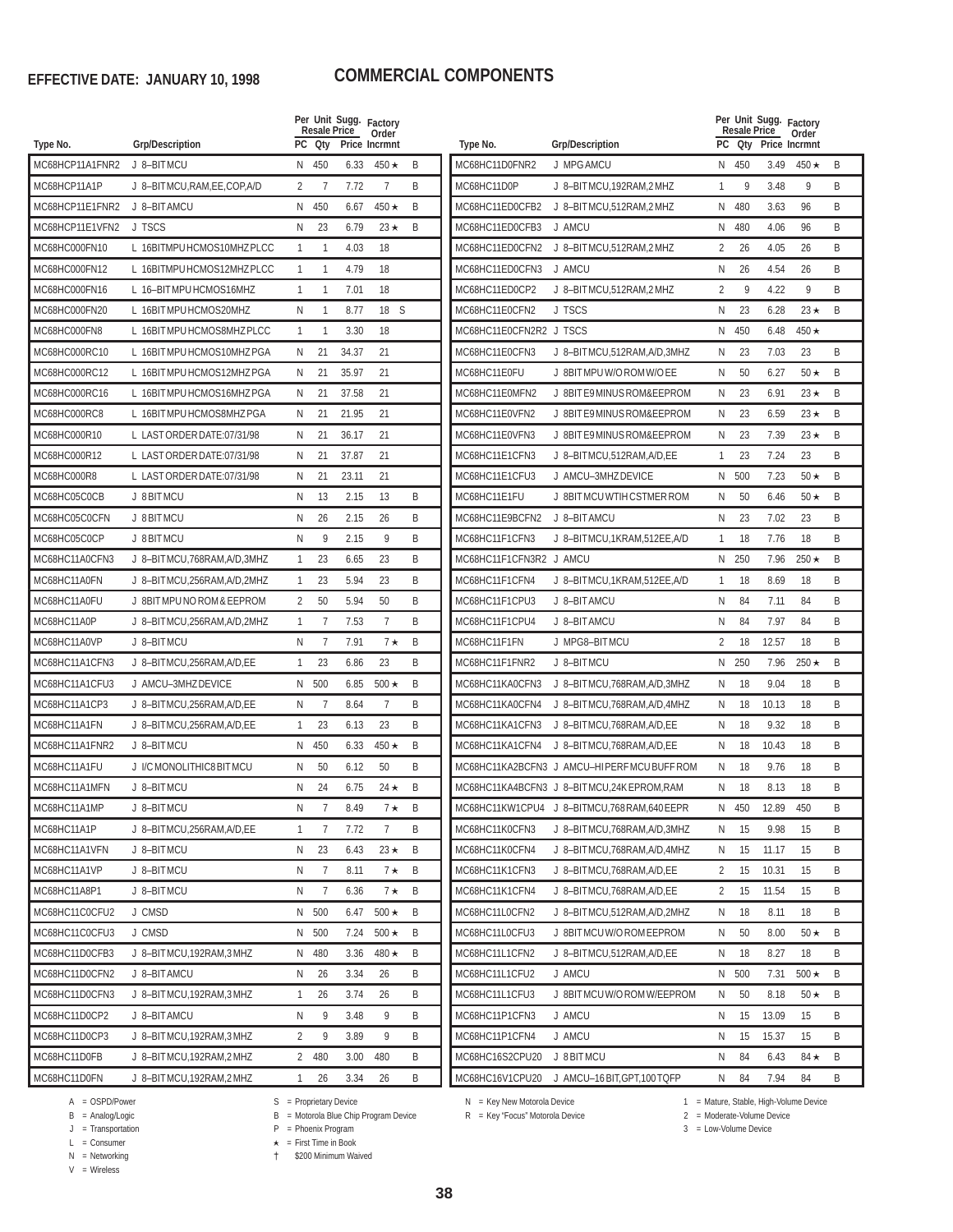| Type No.                  | <b>Grp/Description</b>                |              | PC Otv       | Per Unit Sugg. Factory<br><b>Resale Price</b><br>Price Incrmnt | Order        |   | Type No.                     | <b>Grp/Description</b>                    |                |     | Per Unit Sugg. Factory<br><b>Resale Price</b><br>PC Qty Price Incrmnt | Order       |    |
|---------------------------|---------------------------------------|--------------|--------------|----------------------------------------------------------------|--------------|---|------------------------------|-------------------------------------------|----------------|-----|-----------------------------------------------------------------------|-------------|----|
| MC68HC16Z1CFC16           | J 16BIT MCU, RAM, 10BIT A/D           | 1            | 36           | 11.38                                                          | 36           | B | MC68HC705L16FU               | L 8-BIT MCU WITH EPROM                    | N              | 50  | 14.51                                                                 | 50          | B  |
| MC68HC16Z1CFC20           | J AMCU                                | N            | 36           | 11.95                                                          | 36           | B | MC68HC705L5FU                | L 8BIT MCU WITH CSTMER ROM                | $\mathbf{1}$   | 50  | 7.95                                                                  | 50          | B  |
| MC68HC16Z1CFC25           | J 16BITMCU.RAM.10BITA/D               | N            | 36           | 12.52                                                          | 36           | B | MC68HC705MC4CDW J CSICMCU    |                                           | N              | 26  | 6.95                                                                  | $26 \star$  | B  |
| MC68HC16Z1CPV16           | J 16-BITMCU, RAM, 10BIT A/D           | N            | 60           | 9.18                                                           | 60           | B | MC68HC705MC4CP               | J CSICMCU                                 | N              | 13  | 6.95                                                                  | $13 \star$  | B  |
| MC68HC16Z1CPV20           | J 16 BIT MCU, RAM, 10 BIT A/D         | N            | 60           | 9.64                                                           | 60           | B | MC68HC705P6CDW               | J 8-BIT MCU4K EPR-176 RAM                 | $\mathbf{1}$   | 26  | 5.95                                                                  | 26          | B  |
| MC68HC16Z1CPV25           | J AMCU                                | N            | 60           | 10.10                                                          | 60           | B | MC68HC705P6CP                | J 8-BIT MCU4K EPR-176 RAM                 | $\mathbf{1}$   | 13  | 5.95                                                                  | 13          | B  |
|                           | MC68HC16Z2BCFC16 J AMCU16BITMCU2KSRAM | N            | 36           | 16.82                                                          | 36           | B | MC68HC705P6CS                | J 8-BIT MCU4K EPR-176 RAM                 | N              | 13  | 31.59                                                                 | 13 S        |    |
|                           | MC68HC16Z2BCFC20 J AMCU16BIT2K SRAM   | N            | 36           | 18.27                                                          | 36           | B | MC68HC705P9CDW               | J 8-BIT MCU + RAM + 2K EPR                | $\mathbf{1}$   | 26  | 2.95                                                                  | 26          | B  |
|                           | MC68HC16Z2BCPV16 J AMCU16BITMCU2KSRAM | N            | 60           | 14.62                                                          | 60           | B | MC68HC705P9CP                | J 8-BIT MCU + RAM + 2K EPR                | $\mathbf{1}$   | 13  | 2.95                                                                  | 13          | B  |
|                           | MC68HC16Z2BCPV20 J AMCU16BIT2K SRAM   | N            | 60           | 15.73                                                          | 60           | B | MC68HC705P9CS                | J 8-BIT MCU + RAM +16KEPR                 | N              | 13  | 31.59                                                                 | 13 S        |    |
| MC68HC24FN                | J HC11 PORT REPLACEMENT               | $\mathbf{1}$ | 26           | 8.80                                                           | 26 S         |   | MC68HC705SR3CB               | L 8 BIT MCU                               | N              | 13  | 6.75                                                                  | 1           |    |
| MC68HC24P                 | J HC11 PORT REPLACEMENT               | 2            | 9            | 6.59                                                           | 9S           |   | MC68HC705SR3CFB              | L 8 BIT MCU                               | N              | 50  | 6.75                                                                  | 1           |    |
| MC68HC68T1DW              | L CMOS SERIAL REAL-TIME CLK           | 1            | 47           | 5.05                                                           | 47           |   | MC68HC705SR3CP               | L 8 BIT MCU                               | N              | 9   | 6.75                                                                  | 9           |    |
| MC68HC68T1DWR2            | L SERIAL REAL TIME CLOCK              |              | 2 1000       |                                                                | 5.16 1000    |   | MC68HC711D3CFB2              | L 8-BIT OTP, 192RAM, 2 MHZ                | $\mathbf{1}$   | 480 | 6.23                                                                  | 480         | B  |
| MC68HC68T1P               | L CMOS SERIAL REAL-TIME CLK           | $\mathbf{1}$ | 25           | 5.05                                                           | 25           |   | MC68HC711D3CFN2              | J 8-BIT OTP, 192RAM, 2 MHZ                | $\mathbf{1}$   | 26  | 5.95                                                                  | 26          | B  |
| MC68HC705BD3B             | L 8BITMCU                             | N            | 13           | 10.00                                                          | $\mathbf{1}$ |   | MC68HC711D3CFN3              | J 8-BIT OTP.192RAM.3MHZ                   | $\overline{2}$ | 26  | 6.66                                                                  | 26          | B  |
| MC68HC705BD3P             | L 8 BIT MCU                           | N            | 9            | 10.00                                                          | 9            |   | MC68HC711D3CP2               | J 8-BIT OTP, 192RAM, 2 MHZ                | $\mathbf{1}$   | 9   | 6.19                                                                  | 9           | B  |
| MC68HC705B16CB            | J HC05 CORE + RAM, EPR, EEPR          | N            | 9            | 7.95                                                           | 9            | B | MC68HC711D3CS2               | J 8-BIT EPROM, 192RAM, 2MHZ               | 2              | 9   | 16.16                                                                 | 9           | B  |
| MC68HC705B16CFN           | J HC05 CORE + RAM, EPR, EEPR          | $\mathbf{1}$ | 23           | 7.95                                                           | 23           | B | MC68HC711E20CFN2 JMPGAMCU    |                                           | N              | 23  | 14.46                                                                 | 23          | B  |
| MC68HC705B16CFU           | J HC05 CORE + RAM, EPR, EEPR          | N            | $\mathbf{1}$ | 7.95                                                           | 1            | B | MC68HC711E20CFN3 JMPGAMCU    |                                           | N              | 23  | 16.20                                                                 | $23 \star$  | B  |
| MC68HC705B5CB             | L 8BIT MCU6K EPR176BT RAM             | N            | 9            | 5.95                                                           | 9            | B | MC68HC711E20MFN2 JMPGAMCU    |                                           | N              | 23  | 15.90                                                                 | $23 \star$  | B  |
| MC68HC705B5CFN            | L 8BIT MCU6K EPR176BT RAM             | 1            | 23           | 5.95                                                           | 23           | B | MC68HC711E20MFN3 J MPGAMCU   |                                           | N              | 23  | 17.81                                                                 | $23 \star$  | B  |
| MC68HC705C4ACB            | L HCO5 CORE +4K RAM + EPR             | N            | 13           | 4.45                                                           | 13           | B | MC68HC711E20VFN2 J MPG AMCU  |                                           | N              | 23  | 15.18                                                                 | $23 \star$  | B  |
| MC68HC705C4ACFB           | L HCO5 CORE +4K RAM + EPR             | N            | 50           | 4.45                                                           | 50           | B | MC68HC711E20VFN3 J MPGAMCU   |                                           | N              | 23  | 17.00                                                                 | $23 \star$  | B  |
| MC68HC705C4ACFN           | L HCO5 CORE +4K RAM + EPR             | 1            | 26           | 4.45                                                           | 26           | B | MC68HC711E9CFN2              | J 8-BIT OTP,512RAM,A/D,EE                 | $\mathbf{1}$   | 23  | 10.57                                                                 | 23          | B  |
| MC68HC705C4ACP            | L HCO5 CORE +4K RAM + EPR             | $\mathbf{1}$ | 9            | 4.45                                                           | 9            | B | MC68HC711E9CFN3              | J 8-BIT OTP,512RAM,A/D,EE                 | $\mathbf{1}$   | 23  | 11.84                                                                 | 23          | B  |
| MC68HC705C8ACB            | L HCO5 CORE +8K RAM + EPR             | N            | 13           | 4.95                                                           | 13           | B | MC68HC711E9CFU2              | J 8-BIT OTP,512RAM,A/D,EE                 | N              | 500 | 9.58                                                                  | 50          | B  |
| MC68HC705C8ACFB           | L HCO5 CORE +8K RAM + EPR             | 1            | 96           | 4.95                                                           | 96           | B | MC68HC711E9MFN2 J 8-BIT AMCU |                                           | N              | 23  | 19.06                                                                 | $23 \star$  | B  |
| MC68HC705C8ACFN           | L HC05 CORE +8K RAM + EPR             | 1            | 26           | 4.95                                                           | 26           | B | MC68HC711E9VFN2              | J 8-BIT AMCU                              | N              | 23  | 11.09                                                                 | $23 \star$  | B  |
| MC68HC705C8ACP            | L HC05 CORE +8K RAM + EPR             | 1            | 9            | 4.95                                                           | 9            | B |                              | MC68HC711KA2CFN3 JAMCU-8BITW/32KEPROM     | N              | 18  | 18.28                                                                 | 18          | B  |
| MC68HC705C8ACS            | L HCO5 CORE +8K RAM + EPR             | 1            | 9            | 44.22                                                          | 9            |   |                              | MC68HC711KA2CFN4 J AMCU-8 BIT W/32K EPROM | N              | 18  | 20.47                                                                 | 18          | B  |
| MC68HC705C9ACB            | J CSICMCU                             | N            | 13           | 5.95                                                           | 13           | B | MC68HC711K4CFN3 J AMCU       |                                           | N              | 15  | 16.80                                                                 | 15          | B. |
| MC68HC705C9ACFB           | J CSICMCU                             | N.           | 50           | 5.95                                                           | 50           | B | MC68HC711K4CFN4              | J AMCU                                    | N              | 15  | 18.82                                                                 | 15          | B  |
| MC68HC705C9ACFN J CSICMCU |                                       | N            | 26           | 5.95                                                           | 26           | B | MC68HC711L6CFN2              | J 8-BIT OTP,512RAM,A/D,EE                 | N              | 18  | 13.49                                                                 | 18          | B  |
| MC68HC705C9ACP            | J CSICMCU                             | N            | 9            | 5.95                                                           | 9            | B | MC68HC711L6CFU2              | J 8-BIT AMCU                              | N              | 500 | 11.92                                                                 | $500 \star$ | B  |
| MC68HC705G4CFU            | L 8-BIT MCU WITH OTP ROM              | N            | 50           | 21.00                                                          | 50           |   | MC68HC711L6CFU3              | J 8BIT MCU W/BLANK EPROM                  | N              | 50  | 13.35                                                                 | $50 \star$  | B  |
| MC68HC705J1ACDW           | L HCO5 CORE+1.2K RAM + EPR            | $\mathbf{1}$ | 38           | 1.27                                                           | 38           | B | MC68HC711P2CFN3              | J AMCU                                    | N              | 15  | 26.70                                                                 | 15          | B  |
| MC68HC705J1ACP            | L HCO5 CORE+1.2K RAM + EPR            | 1            | 18           | 1.27                                                           | 18           | B | MC68HC711P2CFN4              | J AMCU                                    | N              | 15  | 29.90                                                                 | 15          | B  |
| MC68HC705J1ACS            | L HCO5 CORE+1.2K RAM + EPR            | N            | 19           | 25.01                                                          | 19           |   | MC68HC811E2CFN2              | J TSCS                                    | N              | 23  | 7.86                                                                  | $23 \star$  | B  |
| MC68HC705J2CDW            | L 8-BIT MCU + RAM + 2K EPR            | 1            | 38           | 4.85                                                           | 38           | B | MC68HC811E2CP2               | J TSCS                                    | N              | 7   | 9.94                                                                  | $7\star$    | B  |
| MC68HC705J2CP             | L 8-BIT MCU + RAM + 2K EPR            | 1            | 20           | 4.95                                                           | 20           | B | MC68HC811E2FN                | J 8-BITMCU, 2KEE, A/D, 256RAM             | 1              | 23  | 7.86                                                                  | 23          | B  |
| MC68HC705J2CS             | L 8-BIT MCU + RAM + 2K EPR            | 2            | 19           | 31.59                                                          | 19 S         |   | MC68HC811E2MFN               | J MCU WITH2K EEPROM                       | N              | 23  | 8.65                                                                  | $23 \star$  | B  |
| MC68HC705K1CDW            | J 8-BIT MCU + RAM + 5K EPR            | 1            | 47           | 2.75                                                           | 47           | B | MC68HC811E2MFN2 JTSCS        |                                           | N              | 23  | 8.65                                                                  | $23 \star$  | B  |
| MC68HC705K1CP             | J 8-BIT MCU + RAM +.5K EPR            | $\mathbf{1}$ | 25           | 2.75                                                           | 25           | B | MC68HC811E2P                 | J 8-BITMCU, 2KEE, A/D, 256RAM             | 1              | 7   | 9.55                                                                  | 7           | B  |
| MC68HC705K1CS             | J 8-BIT MCU + RAM + 5K EPR            | N            | 25           | 31.59                                                          | 25           |   | MC68HC811E2VFN               | J MCU WITH2K EEPROM                       | N              | 23  | 8.26                                                                  | $23 \star$  | B  |

- 
- 
- 
- 
- $L = \text{Consumer}$ <br>  $N = \text{Networking}$ <br>  $V = \text{Wireless}$

B = Analog/Logic entropyrology by B = Motorola Blue Chip Program Device R = Key "Focus" Motorola Device 2 = Moderate-Volume Device

- $L =$  Consumer  $\star =$  First Time in Book
- N = Networking and the state of the state of the state of the state of the state of the state of the state of the state of the state of the state of the state of the state of the state of the state of the state of the st

A = OSPD/Power external states and S = Proprietary Device N = Key New Motorola Device 1 = Mature, Stable, High-Volume Device

- 
- J = Transportation P = Phoenix Program 3 = Low-Volume Device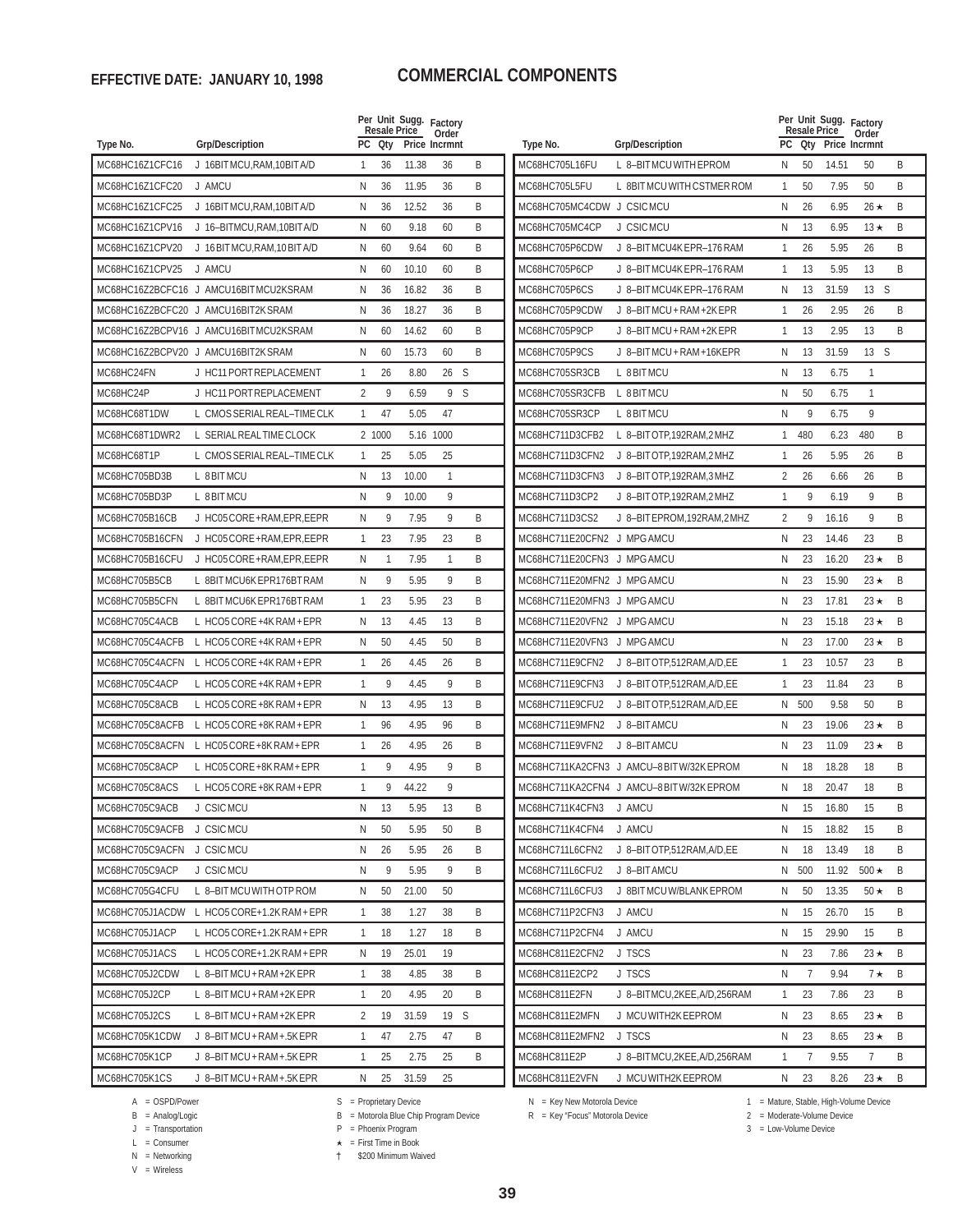| Type No.                   | <b>Grp/Description</b>                   | PC           | Otv | Per Unit Sugg. Factory<br><b>Resale Price</b> | Order<br>Price Incrmnt |   | Type No.       | <b>Grp/Description</b>       |                | PC Qtv         | Per Unit Sugg. Factory<br>Resale Price Order<br>Price Incrmnt |            |        |  |
|----------------------------|------------------------------------------|--------------|-----|-----------------------------------------------|------------------------|---|----------------|------------------------------|----------------|----------------|---------------------------------------------------------------|------------|--------|--|
| MC68HC811E2VFN2            | J 8-BIT MCU W/2K EEPROM                  | N            | 23  | 8.26                                          | $23 \star$             | B | MC68SEC000FU16 | L 8/16/32BIT EMBEDDED CONTL  | Ν              | 84             | 6.24                                                          | 84         | B      |  |
|                            | MC68HC916R1CFC16 J 16BITW/50KFLASHEEPROM | N            | 36  | 30.99                                         | $36 \star$             | B | MC68SEC000FU20 | L 8/16/32BIT EMBEDDED CONTL  | N              | 84             | 7.82                                                          | 84         | B      |  |
| MC68HRC705J1ACDW L CSICMCU |                                          | N            | 38  | 1.27                                          | 38                     | B | MC68SEC811E2FN | J 8-BITMCU, 2KEE, SECURED    | $\overline{2}$ | 23             | 10.40                                                         | 23         | B      |  |
| MC68HRC705J1ACP L CSICMCU  |                                          | N            | 18  | 1.27                                          | 18                     | B | MC68SEC811E2P  | J 8-BITMCU,2KEE,SECURED      | N              | $\overline{7}$ | 12.19                                                         | 7          | B      |  |
| MC68HSC705C8ACB            | L CSICMCU                                | Ν            | 13  | 5.44                                          | 13                     | B | MC68S711E9CFN2 | J AMCU                       | N              | 23             | 13.21                                                         | $23 \star$ | B      |  |
| MC68HSC705C8ACFB L CSICMCU |                                          | Ν            | 50  | 6.88                                          | 50                     |   | MC6802P        | J 8 BIT MPU W/CLK/RAM PLAS   | 1              | 9              | 5.27                                                          | 9          |        |  |
| MC68HSC705C8ACFN L CSICMCU |                                          | N            | 26  | 5.44                                          | 26                     | B | MC68020FC16E   | L 32-BIT MPU16MHZ PQFP       | $\overline{2}$ | 36             | 29.23                                                         | 36         | S B    |  |
| MC68HSC705C8ACP L CSICMCU  |                                          | Ν            | 9   | 5.44                                          | 9                      | B | MC68020FC20E   | L 32-BIT MPU20MHZ PQFP       | 2              | 36             | 34.72                                                         | 36         | S B    |  |
| MC68HSC705J1ACDW L CSICMCU |                                          | Ν            | 38  | 1.40                                          | 38                     | B | MC68020FC25E   | L 32-BIT MPU25MHZ PQFP       | $\overline{2}$ | 36             | 38.36                                                         |            | 36 S B |  |
| MC68LC040FE20              | L 32BITMPU EMBEDDED                      | N            | 24  | 103.11                                        | 24                     | B | MC68020FC33E   | L 32-BIT MPU33MHZ PQFP       | $\overline{2}$ | 36             | 45.67                                                         | 36         | S B    |  |
| MC68LC040FE25              | L 32BITMPU EMBEDDED                      | N            | 24  | 103.11                                        | 24                     | B | MC68020FE16E   | L 32 BIT MPU16MHZ CQFP       | $\overline{2}$ | 36             | 55.62                                                         | 36 S       |        |  |
| MC68LC040FE33              | L 32BITMPU EMBEDDED                      | Ν            |     | 24 119.10                                     | 24                     | B | MC68020FE20E   | L 32 BIT MPU20MHZ CQFP       | 2              | 36             | 63.50                                                         | 36 S       |        |  |
| MC68LC040FE40              | L 32BITMPU EMBEDDED                      | Ν            |     | 24 151.09                                     | 24                     | B | MC68020FE25E   | L 32 BIT MPU25MHZ COFP       | $\overline{2}$ | 36             | 70.89                                                         | 36 S       |        |  |
| MC68LC040RC20              | L 32BITMPU EMBEDDED                      | Ν            | 10  | 118.04                                        | 10                     |   | MC68020FE33E   | L 32 BIT MPU33MHZ CQFP       | N              | 36             | 110.72                                                        | $36 \star$ |        |  |
| MC68LC040RC25              | L 32BITMPU EMBEDDED                      | Ν            |     | 10 118.04                                     | 10                     |   | MC68020RC16E   | L 32BITMPUHCMOS16MHZPGA      | 1              | 14             | 108.80                                                        | 14 S       |        |  |
| MC68LC040RC33              | L 32BITMPU EMBEDDED                      | Ν            |     | 10 139.47                                     | 10                     |   | MC68020RC20E   | L 32BITMPUHCMOS20MHZPGA      | 1              |                | 14 116.74                                                     | 14 S       |        |  |
| MC68LC040RC40              | L 32BITMPU EMBEDDED                      | N            |     | 10 165.63                                     | 10                     |   | MC68020RC25E   | L 32BIT HCMOS MPU25MHZ PGA   | $\mathbf{1}$   |                | 14 124.16                                                     | 14 S       |        |  |
| MC68LK332ACFC16            | J 32BIT, MCU, 2KRAM, TPU, QSM            | N            | 36  | 16.02                                         | $36 \star$             | B | MC68020RC33E   | L 32BITMPUHCMOS33MHZPGA      | 1              |                | 14 141.62                                                     | 14 S       |        |  |
| MC68LK332ACPV16            | J 32BIT, MCU, 2KRAM, TPU, QSM            | Ν            | 60  | 13.83                                         | $60 \star$             | B | MC68020RP16E   | L 32BITMPU HCMOS16MHZ PGA    | 1              | 13             | 46.26                                                         | 13 S       |        |  |
| MC68LK332GCFC16            | J 32BIT.2KRAM.TPU.QSM                    | N            | 36  | 16.02                                         | $36 \star$             | B | MC68020RP20E   | L 32BITMPUHCMOS20MHZPGA      | 2              | 13             | 50.12                                                         | 13 S       |        |  |
| MC68LK332GCPV16            | J 32BIT, MCU, 2KRAM, TPU, QSM            | N            | 60  | 13.83                                         | $60 \star$             | B | MC68020RP25E   | L 32BITMPU HCMOS25MHZ PGA    | $\mathbf{1}$   | 13             | 57.87                                                         | 13 S       |        |  |
| MC68L11A0FN2               | J 8-BITMCU, 256RAM, A/D, LVDC            | N            | 23  | 6.82                                          | 23                     | B | MC6803CP-001   | J 8 BIT MCU                  | N              | 9              | 10.00                                                         | 9          |        |  |
| MC68L11A1FN2               | J 8-BITMCU, RAM, EE, A/D, LVDC           | N            | 23  | 7.04                                          | 23                     | B | MC68030FE16C   | L 32BIT ON-CHIP CACHE & MMU  | N              | 36             | 36.06                                                         | 36         | B      |  |
| MC68L11A1FU2               | J AMCU                                   | N            | 500 | 7.03                                          | $500 \star$            | B | MC68030FE20C   | L 32BIT, ON-CHIP CACHE & MMU | N              | 36             | 37.96                                                         | 36         | B      |  |
| MC68L11D0FB2               | J AMCU                                   | N            | 480 | 3.58                                          | 480 $\star$            | B | MC68030FE25C   | L 32BIT, ON-CHIP CACHE & MMU | N              | 36             | 45.47                                                         | 36         | B      |  |
| MC68L11D0FN2               | J 8-BIT MCU, 192RAM, LVDC                | N            | 26  | 3.83                                          | 26                     | B | MC68030FE33C   | L 32BIT, ON-CHIP CACHE & MMU | N              | 36             | 45.47                                                         | 36         | B      |  |
| MC68L11D0P2                | J 8-BITMCU,192RAM,LVDC                   | N            | 9   | 4.00                                          | 9                      | B | MC68030RC16C   | L 32BIT, ON-CHIP CACHE & MMU | N              | 14             | 69.50                                                         | 14 S       |        |  |
| MC68L11E0FN2               | J 8-BITMCU,512RAM,A/D,LVDC               | N            | 23  | 7.22                                          | 23                     | B | MC68030RC20C   | L 32BIT ON-CHIP CACHE & MMU  | N              | 14             | 69.50                                                         | 14         | S      |  |
| MC68L11E0FU2               | J AMCU                                   | N            | 500 | 7.20                                          | $500 \star$            | B | MC68030RC25C   | L 32BIT ON-CHIP CACHE & MMU  | 1              | 14             | 79.01                                                         | 14 S       |        |  |
| MC68L11E1FN2               | J 8-BITMCU, RAM, EE, A/D, LVDC           | N            | 23  | 7.43                                          | 23                     | B | MC68030RC33C   | L 32BIT ON-CHIP CACHE & MMU  | $\mathbf{1}$   | 14             | 79.01                                                         | 14 S       |        |  |
| MC68L11F1FN3               | J 8-BITMCU.RAM.EE.A/D.LVDC               | N            | 18  | 8.92                                          | $18 \star$             | B | MC68030RC40C   | L 32BIT, ON-CHIP CACHE & MMU | N              | 14             | 87.78                                                         | 14         |        |  |
| MC68L11K0FN3               | J AMCU                                   | N            | 15  | 11.47                                         | $15 \star$             | B | MC68030RC50C   | L 32BIT, ON-CHIP CACHE & MMU | $\mathbf{1}$   | 14             | 97.30                                                         | 14         |        |  |
| MC68L11K1FN3               | J AMCU                                   | N            | 15  | 11.84                                         | $15 \star$             | B | MC68030RP16B   | L 32BIT, ON-CHIP CACHE & MMU | N              | $\mathbf{1}$   | 76.49                                                         |            | 1 S    |  |
| MC68MH360EM25E             | N QUICC                                  | Ν            | 24  | 52.55                                         | 24 S B                 |   | MC68030RP20B   | L 32BIT, ON-CHIP CACHE & MMU | N              | $\mathbf{1}$   | 72.47                                                         |            | 1 S    |  |
| MC68MH360EM25VE N HIGH END |                                          | Ν            | 2   | 63.28                                         | 24 S B                 |   | MC68030RP20C   | L HIEND32-BIT                | N              | 14             | 68.85                                                         | 14         |        |  |
| MC68MH360EM33E             | N HIGH END                               | Ν            | 24  | 57.91                                         | 24 S B                 |   | MC68030RP25B   | L 32BIT, ON-CHIP CACHE & MMU | 2              | $\mathbf{1}$   | 88.57                                                         |            | 1 S    |  |
| MC68MH360FE25E             | N PLEASE USE EMPKG.                      | Ν            | 24  | 59.50                                         | 24 S                   |   | MC68030RP25C   | L HIEND32-BIT                | N              | 14             | 84.14                                                         | 14         |        |  |
| MC68MH360FE25VE            | N PLEASE USE EMPKG.                      | Ν            | 24  | 71.40                                         | 24 S                   |   | MC68030RP33B   | L 32BIT, ON-CHIP CACHE & MMU | $\mathbf{1}$   | $\mathbf{1}$   | 88.57                                                         |            | 1 S    |  |
| MC68MH360FE33E             | N PLEASE USE EMPKG.                      | $\mathbf{1}$ | 24  | 65.45                                         | 24 S                   |   | MC68030RP33C   | L HIEND32-BIT                | N              | 14             | 84.14                                                         | 14         |        |  |
| MC68MH360RC25E             | N QUICC32                                | Ν            | 1   | 88.65                                         | 1 S                    |   | MC68040FE25    | L 32BIT,FPU,CACHE,MMU        | N              |                | 24 142.21                                                     | 24         | B      |  |
| MC68MH360RC33E             | N QUICC32                                | Ν            | 1   | 97.52                                         | 1 <sub>S</sub>         |   | MC68040FE25V   | L 25MHZ CQFP68040V           | N              |                | 24 108.25                                                     | 24         | B      |  |
| MC68MH360ZP25E             | N QUICC32                                | Ν            | 44  | 52.55                                         | 44 S B                 |   | MC68040FE33    | L 32BIT, FPU, CACHE, MMU     | N              |                | 24 158.96                                                     | 24         | B      |  |
| MC68MH360ZP25VE            | N QUICC                                  | Ν            | 44  | 63.28                                         | $44 \star S$ B         |   | MC68040FE33V   | L 33MHZ CQFP68040V           | N              |                | 24 124.99                                                     | 24         | Β      |  |
| MC68MH360ZP33E             | N MULTIHDLC QUICC32                      | N            | 44  | 57.91                                         | 44 S B                 |   | MC68040FE40    | L 32BIT, FPU, CACHE, MMU     | N              |                | 24 262.62                                                     | 24         | Β      |  |
| MC68SEC000FU10             | L 8/16/32BIT EMBEDDED CONTL              | N            | 84  | 4.66                                          | 84                     | B | MC68040FE40V   | L 40MHZ CQFP68040V           | N              |                | 24 158.67                                                     | 24         | B      |  |

- 
- 

- 
- $L = \text{Consumer}$ <br>  $N = \text{Networking}$ <br>  $V = \text{Wireless}$
- B = Analog/Logic entropy of the Motorola Blue Chip Program Device R = Key "Focus" Motorola Device 2 = Moderate-Volume Device
- J = Transportation P = Phoenix Program 3 = Low-Volume Device
- $L =$  Consumer  $\star =$  First Time in Book
- N = Networking extensive that the state of the state of the state of the state of the state of the state of the state of the state of the state of the state of the state of the state of the state of the state of the state
- 

A = OSPD/Power external states and S = Proprietary Device N = Key New Motorola Device 1 = Mature, Stable, High-Volume Device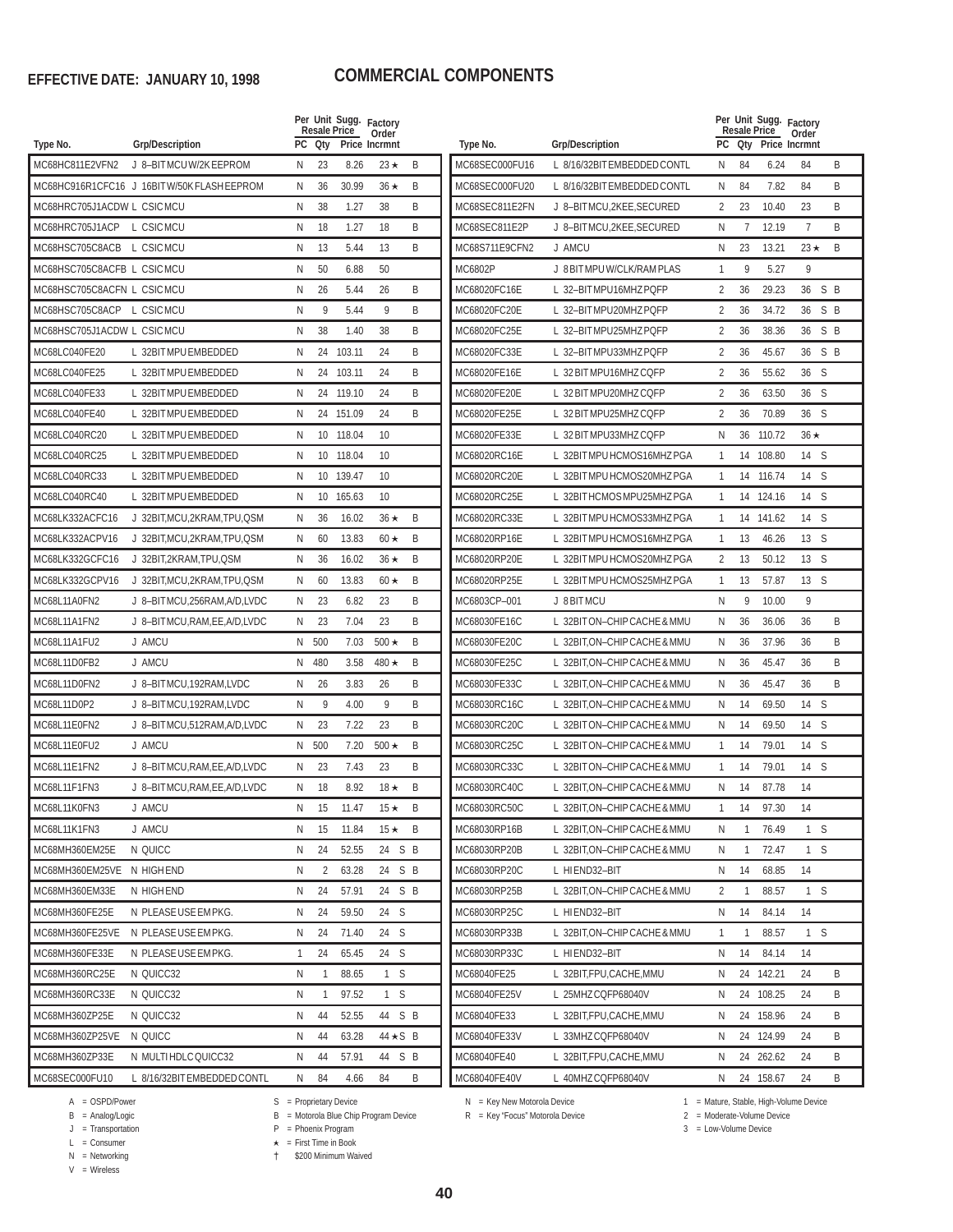| Qty<br>Qty<br>PC.<br>Price Incrmnt<br>PC<br>Price Incrmnt<br><b>Grp/Description</b><br>Type No.<br><b>Grp/Description</b><br>Type No.<br>B<br>MC68040RC25<br>10 183.04<br>10<br>MC68331CPV16<br>J MCU-LOWERCOST32-BIT<br>60<br>10.44<br>L 32BIT,FPU,CACHE,MMU<br>1<br>1<br>60<br>B<br>MC68040RC25V<br>160.20<br>10<br>MC68331CPV16B1<br>9.89<br>300<br>L 25MHZPGA68040V<br>N<br>10<br>J 32-BITMCU,CPU32,SIM,QSM<br>N<br>300<br>B<br>10 212.53<br>10<br>60<br>10.96<br>60<br>MC68040RC33<br>L 32BI, FPU, CACHE, MMU<br>1<br>MC68331CPV20<br>J 32-BITMCU,CPU32,SIM,QSM<br>N<br>B<br>N<br>10 <sup>°</sup><br>180.05<br>10<br>MC68331CPV20B1<br>J 32-BITMCU,CPU32,SIM,QSM,<br>300<br>10.38<br>300<br>MC68040RC33V<br>L 33MHZPGA68040V<br>N<br>MC68040RC40<br>10 328.45<br>10<br>MC68331CPV25<br>B<br>L 32BIT,FPU,CACHE,MMU<br>2<br>J MMCU<br>N<br>60<br>11.48<br>60<br>225.06<br>MC68331CPV25B1<br>B<br>MC68040RC40V<br>L 40MHZ PGA68040V<br>10 <sup>°</sup><br>10<br>J MMCU<br>N<br>300<br>10.88<br>300<br>N<br>B<br>MC68150FN33<br>2<br>18<br>12.00<br>18<br>MC68332ACFC16<br>J 32BITMCU,2KRAM,TPU,QSM<br>$\mathbf{1}$<br>36<br>13.81<br>36<br>B<br>L 25/33 MHZ BUS SIZER<br>B<br>B<br>2 250<br>12.00<br>250<br>MC68332ACFC16B1<br>180<br>13.26<br>180<br>MC68150FN33R2<br>L 25/33 MHZ BUS SIZER<br>J 32BITMCU,2KRAM,TPU,QSM<br>N<br>18<br>12.72<br>18<br>Β<br>MC68332ACFC20<br>14.50<br>B<br>MC68150FN40<br>L 40 MHZ BUS SIZER<br>2<br>J 32BITMCU,2KRAM,TPU,QSM<br>1<br>36<br>36<br>160 S P<br>B<br>MC68160BFB<br>L NHANCD ETHRNT SER TRNSCVR<br>N 160<br>22.00<br>MC68332ACFC20B1<br>180<br>13.92<br>180<br>J 32BITMCU,2KRAM,TPU,QSM<br>N<br>S P<br>15.48<br>160<br>J MMCU<br>36<br>15.19<br>36<br>B<br>MC68160CFB<br>L NHANCD ETHRNT SER TRNSCVR<br>N<br>160<br>MC68332ACFC25<br>N<br>B<br>21.29<br>160<br>180<br>14.59<br>180<br>MC68160FB<br>L NHANCD ETHRNT SER TRNSCVR<br>1<br>160<br>MC68332ACFC25B1<br>J MMCU<br>N<br>20 S P<br>B<br>N<br>20<br>133.34<br>MC68332ACPV16<br>J 32-BIT MCU, CPU32, 2K RAM,<br>60<br>60<br>MC68194FJ<br>B CARRIER BAND MODEM (CBM)<br>N<br>11.61<br>MC68195FN<br>$\overline{2}$<br>7.37<br>1 S<br>MC68332ACPV16B1<br>300<br>300<br>B<br>N LOCALTALKADAPTOR<br>J 32-BITMCU,CPU32,2K,RAM,T<br>11.06<br>$\mathbf{1}$<br>N<br>36 S B<br>12.19<br>B<br>MC68302CFC16C<br>N MULTIPROTOCOL W/DMA, RAM<br>36<br>22.37<br>MC68332ACPV20<br>J 32-BIT MCU.CPU32,2K RAM,T<br>N<br>60<br>60<br>1<br>B<br>MC68302FC16C<br>36<br>18.65<br>36 S B<br>MC68332ACPV20B1<br>J 32-BITMCU,CPU32,2KRAMTP<br>300<br>11.62<br>300<br>N MULTIPROTOCOL W/DMA, RAM<br>1<br>N<br>36<br>20.65<br>36 S B<br>MC68332ACPV25<br>J MMCU<br>N<br>60<br>12.77<br>B<br>MC68302FC20C<br>N MULTIPROTOCOL W/DMA, RAM<br>1<br>60<br>MC68302FC25C<br>36<br>22.65<br>36 S B<br>MC68332ACPV25B1<br>300<br>12.17<br>300<br>B<br>N MULTIPROTOCOL W/DMA, RAM<br>1<br>J MMCU<br>N<br>MC68302PV16C<br>2<br>60<br>18.15<br>60 S B<br>MC68332GCFC16<br>36<br>13.81<br>36<br>B<br>N MULTIPROTOCOL W/DMA, RAM<br>J 32BITMCU,2KRAM,TPU,QSM<br>2<br>60 S B<br>B<br>MC68302PV16VC<br>N MULTIPROTOCOLW/DMA,RAM<br>N<br>60<br>22.68<br>MC68332GCFC16B1<br>J 32BITMCU,2KRAM,TPU,QSM<br>N<br>180<br>13.26<br>180<br>60 S B<br>B<br>60<br>20.15<br>36<br>14.50<br>36<br>MC68302PV20C<br>N MULTIPROTOCOLW/DMA, RAM<br>2<br>MC68332GCFC20<br>J 32BITMCU,2KRAM,TPU,QSM<br>N<br>B<br>MC68302PV25C<br>N<br>60<br>22.15<br>60 S B<br>180<br>13.92<br>180<br>N 25MHZ68302144TQFP<br>MC68332GCFC20B1<br>J 32BITMCU,2KRAM,TPU,QSM<br>N<br>MC68302PV33C<br>60 S B<br>MC68332GCFC25<br>B<br>N 33MHZ68302 BRICK OTY<br>60<br>24.15<br>J MMCU<br>N<br>36<br>15.19<br>36<br>N<br>MC68302RC16C<br>50.79<br>1 S B<br>14.59<br>B<br>N MULTIPROTOCOL W/DMA, RAM<br>$\mathbf{1}$<br>MC68332GCFC25B1<br>J MMCU<br>N<br>180<br>180<br>1<br>B<br>MC68302RC20C<br>63.49<br>1 S B<br>MC68332GCPV16<br>J 32-BITMCU,CPU32,2KRAM,<br>N<br>60<br>11.61<br>60<br>N MULTIPROTOCOL W/DMA, RAM<br>1<br>1<br>B<br>MC68302RC25C<br>2<br>79.36<br>1 S B<br>MC68332GCPV16B1<br>300<br>11.06<br>300<br>N MULTIPROTOCOL W/DMA, RAM<br>$\mathbf{1}$<br>J 32-BITMCU,CPU32,2KRAMT<br>N<br>36<br>11.55<br>36 S B<br>MC68332GCPV20<br>12.19<br>B<br>MC68306FC16<br>L EC000 W/DUART, DRAM CTRL<br>1<br>J 32-BIT MCU, CPU32,2K RAM<br>N<br>60<br>60<br>B<br>MC68306FC16A<br>L HI-PERF<br>36<br>11.55<br>36<br>MC68332GCPV20B1<br>J 32-BIT MCU, CPU32,2K RAM<br>300<br>11.62<br>300<br>B<br>N<br>N<br>60 S<br>MC68306PV16<br>L EC000 W/DUART, DRAM CTRL<br>MC68332GCPV25<br>12.77<br>60<br>B<br>N<br>60<br>10.81<br>J MMCU<br>N<br>60<br>B<br>B<br>L HI-PERF<br>60<br>10.27<br>60<br>300<br>300<br>MC68306PV16A<br>N<br>MC68332GCPV25B1<br>J MMCU<br>N<br>12.17<br>B<br>B<br>L HI-PERF<br>N<br>60<br>11.81<br>60<br>L INTEGRATED32-BITW/DMA<br>24<br>17.91<br>$24 \star$<br>MC68306PV20A<br>MC68340CFT16E<br>N<br>33.32<br>B<br>MC68340CFT25E<br>B<br>L ISD<br>N<br>24<br>$24 \star$<br>L INTEGRATED32-BITW/DMA<br>N<br>24<br>24.34<br>$24 \star$<br>MC68322FT20<br>L ISD<br>Β<br>MC68340CPV16E<br>19.50<br>B<br>24<br>35.43<br>$24 \star$<br>L CPU32W/DMA, DURAT, TIMERS<br>60<br>$60 \star$<br>N<br>N<br>L FLEXCORE<br>60<br>B<br>MC68322FT25<br>24<br>46.62<br>$24 \star$<br>Β<br>MC68340CPV25E<br>L CPU32W/DMA, DURAT, TIMERS<br>26.59<br>$60 \star$<br>Ν<br>N<br>60<br>15.26<br>60 S B<br>B<br>MC68330PV16A<br>L CPU32 CORE, 16BIT SIM<br>MC68340FE16E<br>24<br>26.00<br>24<br>Ν<br>L CPU32W/DMA, DURAT, TIMERS<br>1<br>MC68330PV16VA<br>60<br>18.66<br>60 S B<br>MC68340FE16VE<br>24<br>33.36<br>24<br>Β<br>L CPU32 CORE, 16BIT SIM<br>Ν<br>L CPU32W/DMA, DURAT, TIMERS<br>N<br>60 S B<br>MC68330PV25A<br>L CPU32 CORE, 16BIT SIM<br>60<br>18.66<br>MC68340FE25E<br>L CPU32W/DMA, DURAT, TIMERS<br>24<br>35.10<br>24<br>B<br>N<br>$\mathbf{1}$<br>B<br>B<br>MC68331CFC16<br>36<br>12.63<br>36<br>MC68340FT16E<br>L CPU32W/DMA, DURAT, TIMERS<br>24<br>15.57<br>24<br>J 32BIT MCU, GPT, SIM, QSM<br>1<br>N<br>36<br>B<br>B<br>14.67<br>36<br>MC68340FT25E<br>24<br>21.17<br>24<br>MC68331CFC16A<br>J MMCU32-BIT HCMOS<br>N<br>L CPU32W/DMA, DURAT, TIMERS<br>Ν<br>N 180<br>В<br>В<br>MC68331CFC16AB1<br>J 32-BITHCMOSMCU<br>13.89<br>180<br>MC68340PV16E<br>L CPU32W/DMA, DURAT, TIMERS<br>60<br>15.96<br>Ν<br>60<br>2 180<br>12.08<br>180<br>В<br>22.34<br>B<br>MC68331CFC16B1<br>MC68340PV16VE<br>60<br>60<br>J 32BITMCU, GPT, SIM, QSM<br>L CPU32W/DMA, DURAT, TIMERS<br>N<br>13.27<br>36<br>В<br>MC68340PV25E<br>60<br>22.34<br>B<br>MC68331CFC20<br>J 32-BITMCU,CPU32, SIM,<br>36<br>L CPU32W/DMA, DURAT, TIMERS<br>60<br>2<br>N<br>Β<br>MC68331CFC20B1<br>180<br>13.36<br>180<br>MC68349FT16A<br>L LAST ORDER DATE:07/01/98<br>24<br>47.06<br>24 S<br>J 32BITMCU, CPU32, SIM, QSM<br>Ν<br>N<br>36<br>13.90<br>B<br>24<br>MC68331CFC25<br>J MMCU<br>36<br>MC68349FT16VA<br>L LAST ORDER DATE:07/01/98<br>N<br>56.67<br>24<br>Ν<br>N 180<br>13.29<br>180<br>24 S |                |        | Per Unit Sugg. Factory<br><b>Resale Price</b> | Order |   |              |                            |   | <b>Resale Price</b> | Per Unit Sugg. Factory | Order |  |
|-------------------------------------------------------------------------------------------------------------------------------------------------------------------------------------------------------------------------------------------------------------------------------------------------------------------------------------------------------------------------------------------------------------------------------------------------------------------------------------------------------------------------------------------------------------------------------------------------------------------------------------------------------------------------------------------------------------------------------------------------------------------------------------------------------------------------------------------------------------------------------------------------------------------------------------------------------------------------------------------------------------------------------------------------------------------------------------------------------------------------------------------------------------------------------------------------------------------------------------------------------------------------------------------------------------------------------------------------------------------------------------------------------------------------------------------------------------------------------------------------------------------------------------------------------------------------------------------------------------------------------------------------------------------------------------------------------------------------------------------------------------------------------------------------------------------------------------------------------------------------------------------------------------------------------------------------------------------------------------------------------------------------------------------------------------------------------------------------------------------------------------------------------------------------------------------------------------------------------------------------------------------------------------------------------------------------------------------------------------------------------------------------------------------------------------------------------------------------------------------------------------------------------------------------------------------------------------------------------------------------------------------------------------------------------------------------------------------------------------------------------------------------------------------------------------------------------------------------------------------------------------------------------------------------------------------------------------------------------------------------------------------------------------------------------------------------------------------------------------------------------------------------------------------------------------------------------------------------------------------------------------------------------------------------------------------------------------------------------------------------------------------------------------------------------------------------------------------------------------------------------------------------------------------------------------------------------------------------------------------------------------------------------------------------------------------------------------------------------------------------------------------------------------------------------------------------------------------------------------------------------------------------------------------------------------------------------------------------------------------------------------------------------------------------------------------------------------------------------------------------------------------------------------------------------------------------------------------------------------------------------------------------------------------------------------------------------------------------------------------------------------------------------------------------------------------------------------------------------------------------------------------------------------------------------------------------------------------------------------------------------------------------------------------------------------------------------------------------------------------------------------------------------------------------------------------------------------------------------------------------------------------------------------------------------------------------------------------------------------------------------------------------------------------------------------------------------------------------------------------------------------------------------------------------------------------------------------------------------------------------------------------------------------------------------------------------------------------------------------------------------------------------------------------------------------------------------------------------------------------------------------------------------------------------------------------------------------------------------------------------------------------------------------------------------------------------------------------------------------------------------------------------------------------------------------------------------------------------------------------------------------------------------------------------------------------------------------------------------------------------------------------------------------------------------------------------------------------------------------------------------------------------------------------------------------------------------------------------------------------------------------------------------------------------------------------------------------------------------------------------------------------------------------------------------------------------------------------------------------------------------------------------------------------------------------------------------------------------------------------------------------------------------------------------------------------------------------------------------------------------------------------------------------------------------------------------------------------------------------------------------------------------|----------------|--------|-----------------------------------------------|-------|---|--------------|----------------------------|---|---------------------|------------------------|-------|--|
|                                                                                                                                                                                                                                                                                                                                                                                                                                                                                                                                                                                                                                                                                                                                                                                                                                                                                                                                                                                                                                                                                                                                                                                                                                                                                                                                                                                                                                                                                                                                                                                                                                                                                                                                                                                                                                                                                                                                                                                                                                                                                                                                                                                                                                                                                                                                                                                                                                                                                                                                                                                                                                                                                                                                                                                                                                                                                                                                                                                                                                                                                                                                                                                                                                                                                                                                                                                                                                                                                                                                                                                                                                                                                                                                                                                                                                                                                                                                                                                                                                                                                                                                                                                                                                                                                                                                                                                                                                                                                                                                                                                                                                                                                                                                                                                                                                                                                                                                                                                                                                                                                                                                                                                                                                                                                                                                                                                                                                                                                                                                                                                                                                                                                                                                                                                                                                                                                                                                                                                                                                                                                                                                                                                                                                                                                                                                                                                                                                                                                                                                                                                                                                                                                                                                                                                                                                                                                                 |                |        |                                               |       |   |              |                            |   |                     |                        |       |  |
|                                                                                                                                                                                                                                                                                                                                                                                                                                                                                                                                                                                                                                                                                                                                                                                                                                                                                                                                                                                                                                                                                                                                                                                                                                                                                                                                                                                                                                                                                                                                                                                                                                                                                                                                                                                                                                                                                                                                                                                                                                                                                                                                                                                                                                                                                                                                                                                                                                                                                                                                                                                                                                                                                                                                                                                                                                                                                                                                                                                                                                                                                                                                                                                                                                                                                                                                                                                                                                                                                                                                                                                                                                                                                                                                                                                                                                                                                                                                                                                                                                                                                                                                                                                                                                                                                                                                                                                                                                                                                                                                                                                                                                                                                                                                                                                                                                                                                                                                                                                                                                                                                                                                                                                                                                                                                                                                                                                                                                                                                                                                                                                                                                                                                                                                                                                                                                                                                                                                                                                                                                                                                                                                                                                                                                                                                                                                                                                                                                                                                                                                                                                                                                                                                                                                                                                                                                                                                                 |                |        |                                               |       |   |              |                            |   |                     |                        |       |  |
|                                                                                                                                                                                                                                                                                                                                                                                                                                                                                                                                                                                                                                                                                                                                                                                                                                                                                                                                                                                                                                                                                                                                                                                                                                                                                                                                                                                                                                                                                                                                                                                                                                                                                                                                                                                                                                                                                                                                                                                                                                                                                                                                                                                                                                                                                                                                                                                                                                                                                                                                                                                                                                                                                                                                                                                                                                                                                                                                                                                                                                                                                                                                                                                                                                                                                                                                                                                                                                                                                                                                                                                                                                                                                                                                                                                                                                                                                                                                                                                                                                                                                                                                                                                                                                                                                                                                                                                                                                                                                                                                                                                                                                                                                                                                                                                                                                                                                                                                                                                                                                                                                                                                                                                                                                                                                                                                                                                                                                                                                                                                                                                                                                                                                                                                                                                                                                                                                                                                                                                                                                                                                                                                                                                                                                                                                                                                                                                                                                                                                                                                                                                                                                                                                                                                                                                                                                                                                                 |                |        |                                               |       |   |              |                            |   |                     |                        |       |  |
|                                                                                                                                                                                                                                                                                                                                                                                                                                                                                                                                                                                                                                                                                                                                                                                                                                                                                                                                                                                                                                                                                                                                                                                                                                                                                                                                                                                                                                                                                                                                                                                                                                                                                                                                                                                                                                                                                                                                                                                                                                                                                                                                                                                                                                                                                                                                                                                                                                                                                                                                                                                                                                                                                                                                                                                                                                                                                                                                                                                                                                                                                                                                                                                                                                                                                                                                                                                                                                                                                                                                                                                                                                                                                                                                                                                                                                                                                                                                                                                                                                                                                                                                                                                                                                                                                                                                                                                                                                                                                                                                                                                                                                                                                                                                                                                                                                                                                                                                                                                                                                                                                                                                                                                                                                                                                                                                                                                                                                                                                                                                                                                                                                                                                                                                                                                                                                                                                                                                                                                                                                                                                                                                                                                                                                                                                                                                                                                                                                                                                                                                                                                                                                                                                                                                                                                                                                                                                                 |                |        |                                               |       |   |              |                            |   |                     |                        |       |  |
|                                                                                                                                                                                                                                                                                                                                                                                                                                                                                                                                                                                                                                                                                                                                                                                                                                                                                                                                                                                                                                                                                                                                                                                                                                                                                                                                                                                                                                                                                                                                                                                                                                                                                                                                                                                                                                                                                                                                                                                                                                                                                                                                                                                                                                                                                                                                                                                                                                                                                                                                                                                                                                                                                                                                                                                                                                                                                                                                                                                                                                                                                                                                                                                                                                                                                                                                                                                                                                                                                                                                                                                                                                                                                                                                                                                                                                                                                                                                                                                                                                                                                                                                                                                                                                                                                                                                                                                                                                                                                                                                                                                                                                                                                                                                                                                                                                                                                                                                                                                                                                                                                                                                                                                                                                                                                                                                                                                                                                                                                                                                                                                                                                                                                                                                                                                                                                                                                                                                                                                                                                                                                                                                                                                                                                                                                                                                                                                                                                                                                                                                                                                                                                                                                                                                                                                                                                                                                                 |                |        |                                               |       |   |              |                            |   |                     |                        |       |  |
|                                                                                                                                                                                                                                                                                                                                                                                                                                                                                                                                                                                                                                                                                                                                                                                                                                                                                                                                                                                                                                                                                                                                                                                                                                                                                                                                                                                                                                                                                                                                                                                                                                                                                                                                                                                                                                                                                                                                                                                                                                                                                                                                                                                                                                                                                                                                                                                                                                                                                                                                                                                                                                                                                                                                                                                                                                                                                                                                                                                                                                                                                                                                                                                                                                                                                                                                                                                                                                                                                                                                                                                                                                                                                                                                                                                                                                                                                                                                                                                                                                                                                                                                                                                                                                                                                                                                                                                                                                                                                                                                                                                                                                                                                                                                                                                                                                                                                                                                                                                                                                                                                                                                                                                                                                                                                                                                                                                                                                                                                                                                                                                                                                                                                                                                                                                                                                                                                                                                                                                                                                                                                                                                                                                                                                                                                                                                                                                                                                                                                                                                                                                                                                                                                                                                                                                                                                                                                                 |                |        |                                               |       |   |              |                            |   |                     |                        |       |  |
|                                                                                                                                                                                                                                                                                                                                                                                                                                                                                                                                                                                                                                                                                                                                                                                                                                                                                                                                                                                                                                                                                                                                                                                                                                                                                                                                                                                                                                                                                                                                                                                                                                                                                                                                                                                                                                                                                                                                                                                                                                                                                                                                                                                                                                                                                                                                                                                                                                                                                                                                                                                                                                                                                                                                                                                                                                                                                                                                                                                                                                                                                                                                                                                                                                                                                                                                                                                                                                                                                                                                                                                                                                                                                                                                                                                                                                                                                                                                                                                                                                                                                                                                                                                                                                                                                                                                                                                                                                                                                                                                                                                                                                                                                                                                                                                                                                                                                                                                                                                                                                                                                                                                                                                                                                                                                                                                                                                                                                                                                                                                                                                                                                                                                                                                                                                                                                                                                                                                                                                                                                                                                                                                                                                                                                                                                                                                                                                                                                                                                                                                                                                                                                                                                                                                                                                                                                                                                                 |                |        |                                               |       |   |              |                            |   |                     |                        |       |  |
|                                                                                                                                                                                                                                                                                                                                                                                                                                                                                                                                                                                                                                                                                                                                                                                                                                                                                                                                                                                                                                                                                                                                                                                                                                                                                                                                                                                                                                                                                                                                                                                                                                                                                                                                                                                                                                                                                                                                                                                                                                                                                                                                                                                                                                                                                                                                                                                                                                                                                                                                                                                                                                                                                                                                                                                                                                                                                                                                                                                                                                                                                                                                                                                                                                                                                                                                                                                                                                                                                                                                                                                                                                                                                                                                                                                                                                                                                                                                                                                                                                                                                                                                                                                                                                                                                                                                                                                                                                                                                                                                                                                                                                                                                                                                                                                                                                                                                                                                                                                                                                                                                                                                                                                                                                                                                                                                                                                                                                                                                                                                                                                                                                                                                                                                                                                                                                                                                                                                                                                                                                                                                                                                                                                                                                                                                                                                                                                                                                                                                                                                                                                                                                                                                                                                                                                                                                                                                                 |                |        |                                               |       |   |              |                            |   |                     |                        |       |  |
|                                                                                                                                                                                                                                                                                                                                                                                                                                                                                                                                                                                                                                                                                                                                                                                                                                                                                                                                                                                                                                                                                                                                                                                                                                                                                                                                                                                                                                                                                                                                                                                                                                                                                                                                                                                                                                                                                                                                                                                                                                                                                                                                                                                                                                                                                                                                                                                                                                                                                                                                                                                                                                                                                                                                                                                                                                                                                                                                                                                                                                                                                                                                                                                                                                                                                                                                                                                                                                                                                                                                                                                                                                                                                                                                                                                                                                                                                                                                                                                                                                                                                                                                                                                                                                                                                                                                                                                                                                                                                                                                                                                                                                                                                                                                                                                                                                                                                                                                                                                                                                                                                                                                                                                                                                                                                                                                                                                                                                                                                                                                                                                                                                                                                                                                                                                                                                                                                                                                                                                                                                                                                                                                                                                                                                                                                                                                                                                                                                                                                                                                                                                                                                                                                                                                                                                                                                                                                                 |                |        |                                               |       |   |              |                            |   |                     |                        |       |  |
|                                                                                                                                                                                                                                                                                                                                                                                                                                                                                                                                                                                                                                                                                                                                                                                                                                                                                                                                                                                                                                                                                                                                                                                                                                                                                                                                                                                                                                                                                                                                                                                                                                                                                                                                                                                                                                                                                                                                                                                                                                                                                                                                                                                                                                                                                                                                                                                                                                                                                                                                                                                                                                                                                                                                                                                                                                                                                                                                                                                                                                                                                                                                                                                                                                                                                                                                                                                                                                                                                                                                                                                                                                                                                                                                                                                                                                                                                                                                                                                                                                                                                                                                                                                                                                                                                                                                                                                                                                                                                                                                                                                                                                                                                                                                                                                                                                                                                                                                                                                                                                                                                                                                                                                                                                                                                                                                                                                                                                                                                                                                                                                                                                                                                                                                                                                                                                                                                                                                                                                                                                                                                                                                                                                                                                                                                                                                                                                                                                                                                                                                                                                                                                                                                                                                                                                                                                                                                                 |                |        |                                               |       |   |              |                            |   |                     |                        |       |  |
|                                                                                                                                                                                                                                                                                                                                                                                                                                                                                                                                                                                                                                                                                                                                                                                                                                                                                                                                                                                                                                                                                                                                                                                                                                                                                                                                                                                                                                                                                                                                                                                                                                                                                                                                                                                                                                                                                                                                                                                                                                                                                                                                                                                                                                                                                                                                                                                                                                                                                                                                                                                                                                                                                                                                                                                                                                                                                                                                                                                                                                                                                                                                                                                                                                                                                                                                                                                                                                                                                                                                                                                                                                                                                                                                                                                                                                                                                                                                                                                                                                                                                                                                                                                                                                                                                                                                                                                                                                                                                                                                                                                                                                                                                                                                                                                                                                                                                                                                                                                                                                                                                                                                                                                                                                                                                                                                                                                                                                                                                                                                                                                                                                                                                                                                                                                                                                                                                                                                                                                                                                                                                                                                                                                                                                                                                                                                                                                                                                                                                                                                                                                                                                                                                                                                                                                                                                                                                                 |                |        |                                               |       |   |              |                            |   |                     |                        |       |  |
|                                                                                                                                                                                                                                                                                                                                                                                                                                                                                                                                                                                                                                                                                                                                                                                                                                                                                                                                                                                                                                                                                                                                                                                                                                                                                                                                                                                                                                                                                                                                                                                                                                                                                                                                                                                                                                                                                                                                                                                                                                                                                                                                                                                                                                                                                                                                                                                                                                                                                                                                                                                                                                                                                                                                                                                                                                                                                                                                                                                                                                                                                                                                                                                                                                                                                                                                                                                                                                                                                                                                                                                                                                                                                                                                                                                                                                                                                                                                                                                                                                                                                                                                                                                                                                                                                                                                                                                                                                                                                                                                                                                                                                                                                                                                                                                                                                                                                                                                                                                                                                                                                                                                                                                                                                                                                                                                                                                                                                                                                                                                                                                                                                                                                                                                                                                                                                                                                                                                                                                                                                                                                                                                                                                                                                                                                                                                                                                                                                                                                                                                                                                                                                                                                                                                                                                                                                                                                                 |                |        |                                               |       |   |              |                            |   |                     |                        |       |  |
|                                                                                                                                                                                                                                                                                                                                                                                                                                                                                                                                                                                                                                                                                                                                                                                                                                                                                                                                                                                                                                                                                                                                                                                                                                                                                                                                                                                                                                                                                                                                                                                                                                                                                                                                                                                                                                                                                                                                                                                                                                                                                                                                                                                                                                                                                                                                                                                                                                                                                                                                                                                                                                                                                                                                                                                                                                                                                                                                                                                                                                                                                                                                                                                                                                                                                                                                                                                                                                                                                                                                                                                                                                                                                                                                                                                                                                                                                                                                                                                                                                                                                                                                                                                                                                                                                                                                                                                                                                                                                                                                                                                                                                                                                                                                                                                                                                                                                                                                                                                                                                                                                                                                                                                                                                                                                                                                                                                                                                                                                                                                                                                                                                                                                                                                                                                                                                                                                                                                                                                                                                                                                                                                                                                                                                                                                                                                                                                                                                                                                                                                                                                                                                                                                                                                                                                                                                                                                                 |                |        |                                               |       |   |              |                            |   |                     |                        |       |  |
|                                                                                                                                                                                                                                                                                                                                                                                                                                                                                                                                                                                                                                                                                                                                                                                                                                                                                                                                                                                                                                                                                                                                                                                                                                                                                                                                                                                                                                                                                                                                                                                                                                                                                                                                                                                                                                                                                                                                                                                                                                                                                                                                                                                                                                                                                                                                                                                                                                                                                                                                                                                                                                                                                                                                                                                                                                                                                                                                                                                                                                                                                                                                                                                                                                                                                                                                                                                                                                                                                                                                                                                                                                                                                                                                                                                                                                                                                                                                                                                                                                                                                                                                                                                                                                                                                                                                                                                                                                                                                                                                                                                                                                                                                                                                                                                                                                                                                                                                                                                                                                                                                                                                                                                                                                                                                                                                                                                                                                                                                                                                                                                                                                                                                                                                                                                                                                                                                                                                                                                                                                                                                                                                                                                                                                                                                                                                                                                                                                                                                                                                                                                                                                                                                                                                                                                                                                                                                                 |                |        |                                               |       |   |              |                            |   |                     |                        |       |  |
|                                                                                                                                                                                                                                                                                                                                                                                                                                                                                                                                                                                                                                                                                                                                                                                                                                                                                                                                                                                                                                                                                                                                                                                                                                                                                                                                                                                                                                                                                                                                                                                                                                                                                                                                                                                                                                                                                                                                                                                                                                                                                                                                                                                                                                                                                                                                                                                                                                                                                                                                                                                                                                                                                                                                                                                                                                                                                                                                                                                                                                                                                                                                                                                                                                                                                                                                                                                                                                                                                                                                                                                                                                                                                                                                                                                                                                                                                                                                                                                                                                                                                                                                                                                                                                                                                                                                                                                                                                                                                                                                                                                                                                                                                                                                                                                                                                                                                                                                                                                                                                                                                                                                                                                                                                                                                                                                                                                                                                                                                                                                                                                                                                                                                                                                                                                                                                                                                                                                                                                                                                                                                                                                                                                                                                                                                                                                                                                                                                                                                                                                                                                                                                                                                                                                                                                                                                                                                                 |                |        |                                               |       |   |              |                            |   |                     |                        |       |  |
|                                                                                                                                                                                                                                                                                                                                                                                                                                                                                                                                                                                                                                                                                                                                                                                                                                                                                                                                                                                                                                                                                                                                                                                                                                                                                                                                                                                                                                                                                                                                                                                                                                                                                                                                                                                                                                                                                                                                                                                                                                                                                                                                                                                                                                                                                                                                                                                                                                                                                                                                                                                                                                                                                                                                                                                                                                                                                                                                                                                                                                                                                                                                                                                                                                                                                                                                                                                                                                                                                                                                                                                                                                                                                                                                                                                                                                                                                                                                                                                                                                                                                                                                                                                                                                                                                                                                                                                                                                                                                                                                                                                                                                                                                                                                                                                                                                                                                                                                                                                                                                                                                                                                                                                                                                                                                                                                                                                                                                                                                                                                                                                                                                                                                                                                                                                                                                                                                                                                                                                                                                                                                                                                                                                                                                                                                                                                                                                                                                                                                                                                                                                                                                                                                                                                                                                                                                                                                                 |                |        |                                               |       |   |              |                            |   |                     |                        |       |  |
|                                                                                                                                                                                                                                                                                                                                                                                                                                                                                                                                                                                                                                                                                                                                                                                                                                                                                                                                                                                                                                                                                                                                                                                                                                                                                                                                                                                                                                                                                                                                                                                                                                                                                                                                                                                                                                                                                                                                                                                                                                                                                                                                                                                                                                                                                                                                                                                                                                                                                                                                                                                                                                                                                                                                                                                                                                                                                                                                                                                                                                                                                                                                                                                                                                                                                                                                                                                                                                                                                                                                                                                                                                                                                                                                                                                                                                                                                                                                                                                                                                                                                                                                                                                                                                                                                                                                                                                                                                                                                                                                                                                                                                                                                                                                                                                                                                                                                                                                                                                                                                                                                                                                                                                                                                                                                                                                                                                                                                                                                                                                                                                                                                                                                                                                                                                                                                                                                                                                                                                                                                                                                                                                                                                                                                                                                                                                                                                                                                                                                                                                                                                                                                                                                                                                                                                                                                                                                                 |                |        |                                               |       |   |              |                            |   |                     |                        |       |  |
|                                                                                                                                                                                                                                                                                                                                                                                                                                                                                                                                                                                                                                                                                                                                                                                                                                                                                                                                                                                                                                                                                                                                                                                                                                                                                                                                                                                                                                                                                                                                                                                                                                                                                                                                                                                                                                                                                                                                                                                                                                                                                                                                                                                                                                                                                                                                                                                                                                                                                                                                                                                                                                                                                                                                                                                                                                                                                                                                                                                                                                                                                                                                                                                                                                                                                                                                                                                                                                                                                                                                                                                                                                                                                                                                                                                                                                                                                                                                                                                                                                                                                                                                                                                                                                                                                                                                                                                                                                                                                                                                                                                                                                                                                                                                                                                                                                                                                                                                                                                                                                                                                                                                                                                                                                                                                                                                                                                                                                                                                                                                                                                                                                                                                                                                                                                                                                                                                                                                                                                                                                                                                                                                                                                                                                                                                                                                                                                                                                                                                                                                                                                                                                                                                                                                                                                                                                                                                                 |                |        |                                               |       |   |              |                            |   |                     |                        |       |  |
|                                                                                                                                                                                                                                                                                                                                                                                                                                                                                                                                                                                                                                                                                                                                                                                                                                                                                                                                                                                                                                                                                                                                                                                                                                                                                                                                                                                                                                                                                                                                                                                                                                                                                                                                                                                                                                                                                                                                                                                                                                                                                                                                                                                                                                                                                                                                                                                                                                                                                                                                                                                                                                                                                                                                                                                                                                                                                                                                                                                                                                                                                                                                                                                                                                                                                                                                                                                                                                                                                                                                                                                                                                                                                                                                                                                                                                                                                                                                                                                                                                                                                                                                                                                                                                                                                                                                                                                                                                                                                                                                                                                                                                                                                                                                                                                                                                                                                                                                                                                                                                                                                                                                                                                                                                                                                                                                                                                                                                                                                                                                                                                                                                                                                                                                                                                                                                                                                                                                                                                                                                                                                                                                                                                                                                                                                                                                                                                                                                                                                                                                                                                                                                                                                                                                                                                                                                                                                                 |                |        |                                               |       |   |              |                            |   |                     |                        |       |  |
|                                                                                                                                                                                                                                                                                                                                                                                                                                                                                                                                                                                                                                                                                                                                                                                                                                                                                                                                                                                                                                                                                                                                                                                                                                                                                                                                                                                                                                                                                                                                                                                                                                                                                                                                                                                                                                                                                                                                                                                                                                                                                                                                                                                                                                                                                                                                                                                                                                                                                                                                                                                                                                                                                                                                                                                                                                                                                                                                                                                                                                                                                                                                                                                                                                                                                                                                                                                                                                                                                                                                                                                                                                                                                                                                                                                                                                                                                                                                                                                                                                                                                                                                                                                                                                                                                                                                                                                                                                                                                                                                                                                                                                                                                                                                                                                                                                                                                                                                                                                                                                                                                                                                                                                                                                                                                                                                                                                                                                                                                                                                                                                                                                                                                                                                                                                                                                                                                                                                                                                                                                                                                                                                                                                                                                                                                                                                                                                                                                                                                                                                                                                                                                                                                                                                                                                                                                                                                                 |                |        |                                               |       |   |              |                            |   |                     |                        |       |  |
|                                                                                                                                                                                                                                                                                                                                                                                                                                                                                                                                                                                                                                                                                                                                                                                                                                                                                                                                                                                                                                                                                                                                                                                                                                                                                                                                                                                                                                                                                                                                                                                                                                                                                                                                                                                                                                                                                                                                                                                                                                                                                                                                                                                                                                                                                                                                                                                                                                                                                                                                                                                                                                                                                                                                                                                                                                                                                                                                                                                                                                                                                                                                                                                                                                                                                                                                                                                                                                                                                                                                                                                                                                                                                                                                                                                                                                                                                                                                                                                                                                                                                                                                                                                                                                                                                                                                                                                                                                                                                                                                                                                                                                                                                                                                                                                                                                                                                                                                                                                                                                                                                                                                                                                                                                                                                                                                                                                                                                                                                                                                                                                                                                                                                                                                                                                                                                                                                                                                                                                                                                                                                                                                                                                                                                                                                                                                                                                                                                                                                                                                                                                                                                                                                                                                                                                                                                                                                                 |                |        |                                               |       |   |              |                            |   |                     |                        |       |  |
|                                                                                                                                                                                                                                                                                                                                                                                                                                                                                                                                                                                                                                                                                                                                                                                                                                                                                                                                                                                                                                                                                                                                                                                                                                                                                                                                                                                                                                                                                                                                                                                                                                                                                                                                                                                                                                                                                                                                                                                                                                                                                                                                                                                                                                                                                                                                                                                                                                                                                                                                                                                                                                                                                                                                                                                                                                                                                                                                                                                                                                                                                                                                                                                                                                                                                                                                                                                                                                                                                                                                                                                                                                                                                                                                                                                                                                                                                                                                                                                                                                                                                                                                                                                                                                                                                                                                                                                                                                                                                                                                                                                                                                                                                                                                                                                                                                                                                                                                                                                                                                                                                                                                                                                                                                                                                                                                                                                                                                                                                                                                                                                                                                                                                                                                                                                                                                                                                                                                                                                                                                                                                                                                                                                                                                                                                                                                                                                                                                                                                                                                                                                                                                                                                                                                                                                                                                                                                                 |                |        |                                               |       |   |              |                            |   |                     |                        |       |  |
|                                                                                                                                                                                                                                                                                                                                                                                                                                                                                                                                                                                                                                                                                                                                                                                                                                                                                                                                                                                                                                                                                                                                                                                                                                                                                                                                                                                                                                                                                                                                                                                                                                                                                                                                                                                                                                                                                                                                                                                                                                                                                                                                                                                                                                                                                                                                                                                                                                                                                                                                                                                                                                                                                                                                                                                                                                                                                                                                                                                                                                                                                                                                                                                                                                                                                                                                                                                                                                                                                                                                                                                                                                                                                                                                                                                                                                                                                                                                                                                                                                                                                                                                                                                                                                                                                                                                                                                                                                                                                                                                                                                                                                                                                                                                                                                                                                                                                                                                                                                                                                                                                                                                                                                                                                                                                                                                                                                                                                                                                                                                                                                                                                                                                                                                                                                                                                                                                                                                                                                                                                                                                                                                                                                                                                                                                                                                                                                                                                                                                                                                                                                                                                                                                                                                                                                                                                                                                                 |                |        |                                               |       |   |              |                            |   |                     |                        |       |  |
|                                                                                                                                                                                                                                                                                                                                                                                                                                                                                                                                                                                                                                                                                                                                                                                                                                                                                                                                                                                                                                                                                                                                                                                                                                                                                                                                                                                                                                                                                                                                                                                                                                                                                                                                                                                                                                                                                                                                                                                                                                                                                                                                                                                                                                                                                                                                                                                                                                                                                                                                                                                                                                                                                                                                                                                                                                                                                                                                                                                                                                                                                                                                                                                                                                                                                                                                                                                                                                                                                                                                                                                                                                                                                                                                                                                                                                                                                                                                                                                                                                                                                                                                                                                                                                                                                                                                                                                                                                                                                                                                                                                                                                                                                                                                                                                                                                                                                                                                                                                                                                                                                                                                                                                                                                                                                                                                                                                                                                                                                                                                                                                                                                                                                                                                                                                                                                                                                                                                                                                                                                                                                                                                                                                                                                                                                                                                                                                                                                                                                                                                                                                                                                                                                                                                                                                                                                                                                                 |                |        |                                               |       |   |              |                            |   |                     |                        |       |  |
|                                                                                                                                                                                                                                                                                                                                                                                                                                                                                                                                                                                                                                                                                                                                                                                                                                                                                                                                                                                                                                                                                                                                                                                                                                                                                                                                                                                                                                                                                                                                                                                                                                                                                                                                                                                                                                                                                                                                                                                                                                                                                                                                                                                                                                                                                                                                                                                                                                                                                                                                                                                                                                                                                                                                                                                                                                                                                                                                                                                                                                                                                                                                                                                                                                                                                                                                                                                                                                                                                                                                                                                                                                                                                                                                                                                                                                                                                                                                                                                                                                                                                                                                                                                                                                                                                                                                                                                                                                                                                                                                                                                                                                                                                                                                                                                                                                                                                                                                                                                                                                                                                                                                                                                                                                                                                                                                                                                                                                                                                                                                                                                                                                                                                                                                                                                                                                                                                                                                                                                                                                                                                                                                                                                                                                                                                                                                                                                                                                                                                                                                                                                                                                                                                                                                                                                                                                                                                                 |                |        |                                               |       |   |              |                            |   |                     |                        |       |  |
|                                                                                                                                                                                                                                                                                                                                                                                                                                                                                                                                                                                                                                                                                                                                                                                                                                                                                                                                                                                                                                                                                                                                                                                                                                                                                                                                                                                                                                                                                                                                                                                                                                                                                                                                                                                                                                                                                                                                                                                                                                                                                                                                                                                                                                                                                                                                                                                                                                                                                                                                                                                                                                                                                                                                                                                                                                                                                                                                                                                                                                                                                                                                                                                                                                                                                                                                                                                                                                                                                                                                                                                                                                                                                                                                                                                                                                                                                                                                                                                                                                                                                                                                                                                                                                                                                                                                                                                                                                                                                                                                                                                                                                                                                                                                                                                                                                                                                                                                                                                                                                                                                                                                                                                                                                                                                                                                                                                                                                                                                                                                                                                                                                                                                                                                                                                                                                                                                                                                                                                                                                                                                                                                                                                                                                                                                                                                                                                                                                                                                                                                                                                                                                                                                                                                                                                                                                                                                                 |                |        |                                               |       |   |              |                            |   |                     |                        |       |  |
|                                                                                                                                                                                                                                                                                                                                                                                                                                                                                                                                                                                                                                                                                                                                                                                                                                                                                                                                                                                                                                                                                                                                                                                                                                                                                                                                                                                                                                                                                                                                                                                                                                                                                                                                                                                                                                                                                                                                                                                                                                                                                                                                                                                                                                                                                                                                                                                                                                                                                                                                                                                                                                                                                                                                                                                                                                                                                                                                                                                                                                                                                                                                                                                                                                                                                                                                                                                                                                                                                                                                                                                                                                                                                                                                                                                                                                                                                                                                                                                                                                                                                                                                                                                                                                                                                                                                                                                                                                                                                                                                                                                                                                                                                                                                                                                                                                                                                                                                                                                                                                                                                                                                                                                                                                                                                                                                                                                                                                                                                                                                                                                                                                                                                                                                                                                                                                                                                                                                                                                                                                                                                                                                                                                                                                                                                                                                                                                                                                                                                                                                                                                                                                                                                                                                                                                                                                                                                                 |                |        |                                               |       |   |              |                            |   |                     |                        |       |  |
|                                                                                                                                                                                                                                                                                                                                                                                                                                                                                                                                                                                                                                                                                                                                                                                                                                                                                                                                                                                                                                                                                                                                                                                                                                                                                                                                                                                                                                                                                                                                                                                                                                                                                                                                                                                                                                                                                                                                                                                                                                                                                                                                                                                                                                                                                                                                                                                                                                                                                                                                                                                                                                                                                                                                                                                                                                                                                                                                                                                                                                                                                                                                                                                                                                                                                                                                                                                                                                                                                                                                                                                                                                                                                                                                                                                                                                                                                                                                                                                                                                                                                                                                                                                                                                                                                                                                                                                                                                                                                                                                                                                                                                                                                                                                                                                                                                                                                                                                                                                                                                                                                                                                                                                                                                                                                                                                                                                                                                                                                                                                                                                                                                                                                                                                                                                                                                                                                                                                                                                                                                                                                                                                                                                                                                                                                                                                                                                                                                                                                                                                                                                                                                                                                                                                                                                                                                                                                                 |                |        |                                               |       |   |              |                            |   |                     |                        |       |  |
|                                                                                                                                                                                                                                                                                                                                                                                                                                                                                                                                                                                                                                                                                                                                                                                                                                                                                                                                                                                                                                                                                                                                                                                                                                                                                                                                                                                                                                                                                                                                                                                                                                                                                                                                                                                                                                                                                                                                                                                                                                                                                                                                                                                                                                                                                                                                                                                                                                                                                                                                                                                                                                                                                                                                                                                                                                                                                                                                                                                                                                                                                                                                                                                                                                                                                                                                                                                                                                                                                                                                                                                                                                                                                                                                                                                                                                                                                                                                                                                                                                                                                                                                                                                                                                                                                                                                                                                                                                                                                                                                                                                                                                                                                                                                                                                                                                                                                                                                                                                                                                                                                                                                                                                                                                                                                                                                                                                                                                                                                                                                                                                                                                                                                                                                                                                                                                                                                                                                                                                                                                                                                                                                                                                                                                                                                                                                                                                                                                                                                                                                                                                                                                                                                                                                                                                                                                                                                                 |                |        |                                               |       |   |              |                            |   |                     |                        |       |  |
|                                                                                                                                                                                                                                                                                                                                                                                                                                                                                                                                                                                                                                                                                                                                                                                                                                                                                                                                                                                                                                                                                                                                                                                                                                                                                                                                                                                                                                                                                                                                                                                                                                                                                                                                                                                                                                                                                                                                                                                                                                                                                                                                                                                                                                                                                                                                                                                                                                                                                                                                                                                                                                                                                                                                                                                                                                                                                                                                                                                                                                                                                                                                                                                                                                                                                                                                                                                                                                                                                                                                                                                                                                                                                                                                                                                                                                                                                                                                                                                                                                                                                                                                                                                                                                                                                                                                                                                                                                                                                                                                                                                                                                                                                                                                                                                                                                                                                                                                                                                                                                                                                                                                                                                                                                                                                                                                                                                                                                                                                                                                                                                                                                                                                                                                                                                                                                                                                                                                                                                                                                                                                                                                                                                                                                                                                                                                                                                                                                                                                                                                                                                                                                                                                                                                                                                                                                                                                                 |                |        |                                               |       |   |              |                            |   |                     |                        |       |  |
|                                                                                                                                                                                                                                                                                                                                                                                                                                                                                                                                                                                                                                                                                                                                                                                                                                                                                                                                                                                                                                                                                                                                                                                                                                                                                                                                                                                                                                                                                                                                                                                                                                                                                                                                                                                                                                                                                                                                                                                                                                                                                                                                                                                                                                                                                                                                                                                                                                                                                                                                                                                                                                                                                                                                                                                                                                                                                                                                                                                                                                                                                                                                                                                                                                                                                                                                                                                                                                                                                                                                                                                                                                                                                                                                                                                                                                                                                                                                                                                                                                                                                                                                                                                                                                                                                                                                                                                                                                                                                                                                                                                                                                                                                                                                                                                                                                                                                                                                                                                                                                                                                                                                                                                                                                                                                                                                                                                                                                                                                                                                                                                                                                                                                                                                                                                                                                                                                                                                                                                                                                                                                                                                                                                                                                                                                                                                                                                                                                                                                                                                                                                                                                                                                                                                                                                                                                                                                                 |                |        |                                               |       |   |              |                            |   |                     |                        |       |  |
|                                                                                                                                                                                                                                                                                                                                                                                                                                                                                                                                                                                                                                                                                                                                                                                                                                                                                                                                                                                                                                                                                                                                                                                                                                                                                                                                                                                                                                                                                                                                                                                                                                                                                                                                                                                                                                                                                                                                                                                                                                                                                                                                                                                                                                                                                                                                                                                                                                                                                                                                                                                                                                                                                                                                                                                                                                                                                                                                                                                                                                                                                                                                                                                                                                                                                                                                                                                                                                                                                                                                                                                                                                                                                                                                                                                                                                                                                                                                                                                                                                                                                                                                                                                                                                                                                                                                                                                                                                                                                                                                                                                                                                                                                                                                                                                                                                                                                                                                                                                                                                                                                                                                                                                                                                                                                                                                                                                                                                                                                                                                                                                                                                                                                                                                                                                                                                                                                                                                                                                                                                                                                                                                                                                                                                                                                                                                                                                                                                                                                                                                                                                                                                                                                                                                                                                                                                                                                                 |                |        |                                               |       |   |              |                            |   |                     |                        |       |  |
|                                                                                                                                                                                                                                                                                                                                                                                                                                                                                                                                                                                                                                                                                                                                                                                                                                                                                                                                                                                                                                                                                                                                                                                                                                                                                                                                                                                                                                                                                                                                                                                                                                                                                                                                                                                                                                                                                                                                                                                                                                                                                                                                                                                                                                                                                                                                                                                                                                                                                                                                                                                                                                                                                                                                                                                                                                                                                                                                                                                                                                                                                                                                                                                                                                                                                                                                                                                                                                                                                                                                                                                                                                                                                                                                                                                                                                                                                                                                                                                                                                                                                                                                                                                                                                                                                                                                                                                                                                                                                                                                                                                                                                                                                                                                                                                                                                                                                                                                                                                                                                                                                                                                                                                                                                                                                                                                                                                                                                                                                                                                                                                                                                                                                                                                                                                                                                                                                                                                                                                                                                                                                                                                                                                                                                                                                                                                                                                                                                                                                                                                                                                                                                                                                                                                                                                                                                                                                                 | MC68322FT16    |        |                                               |       |   |              |                            |   |                     |                        |       |  |
|                                                                                                                                                                                                                                                                                                                                                                                                                                                                                                                                                                                                                                                                                                                                                                                                                                                                                                                                                                                                                                                                                                                                                                                                                                                                                                                                                                                                                                                                                                                                                                                                                                                                                                                                                                                                                                                                                                                                                                                                                                                                                                                                                                                                                                                                                                                                                                                                                                                                                                                                                                                                                                                                                                                                                                                                                                                                                                                                                                                                                                                                                                                                                                                                                                                                                                                                                                                                                                                                                                                                                                                                                                                                                                                                                                                                                                                                                                                                                                                                                                                                                                                                                                                                                                                                                                                                                                                                                                                                                                                                                                                                                                                                                                                                                                                                                                                                                                                                                                                                                                                                                                                                                                                                                                                                                                                                                                                                                                                                                                                                                                                                                                                                                                                                                                                                                                                                                                                                                                                                                                                                                                                                                                                                                                                                                                                                                                                                                                                                                                                                                                                                                                                                                                                                                                                                                                                                                                 |                |        |                                               |       |   |              |                            |   |                     |                        |       |  |
|                                                                                                                                                                                                                                                                                                                                                                                                                                                                                                                                                                                                                                                                                                                                                                                                                                                                                                                                                                                                                                                                                                                                                                                                                                                                                                                                                                                                                                                                                                                                                                                                                                                                                                                                                                                                                                                                                                                                                                                                                                                                                                                                                                                                                                                                                                                                                                                                                                                                                                                                                                                                                                                                                                                                                                                                                                                                                                                                                                                                                                                                                                                                                                                                                                                                                                                                                                                                                                                                                                                                                                                                                                                                                                                                                                                                                                                                                                                                                                                                                                                                                                                                                                                                                                                                                                                                                                                                                                                                                                                                                                                                                                                                                                                                                                                                                                                                                                                                                                                                                                                                                                                                                                                                                                                                                                                                                                                                                                                                                                                                                                                                                                                                                                                                                                                                                                                                                                                                                                                                                                                                                                                                                                                                                                                                                                                                                                                                                                                                                                                                                                                                                                                                                                                                                                                                                                                                                                 |                |        |                                               |       |   |              |                            |   |                     |                        |       |  |
|                                                                                                                                                                                                                                                                                                                                                                                                                                                                                                                                                                                                                                                                                                                                                                                                                                                                                                                                                                                                                                                                                                                                                                                                                                                                                                                                                                                                                                                                                                                                                                                                                                                                                                                                                                                                                                                                                                                                                                                                                                                                                                                                                                                                                                                                                                                                                                                                                                                                                                                                                                                                                                                                                                                                                                                                                                                                                                                                                                                                                                                                                                                                                                                                                                                                                                                                                                                                                                                                                                                                                                                                                                                                                                                                                                                                                                                                                                                                                                                                                                                                                                                                                                                                                                                                                                                                                                                                                                                                                                                                                                                                                                                                                                                                                                                                                                                                                                                                                                                                                                                                                                                                                                                                                                                                                                                                                                                                                                                                                                                                                                                                                                                                                                                                                                                                                                                                                                                                                                                                                                                                                                                                                                                                                                                                                                                                                                                                                                                                                                                                                                                                                                                                                                                                                                                                                                                                                                 |                |        |                                               |       |   |              |                            |   |                     |                        |       |  |
|                                                                                                                                                                                                                                                                                                                                                                                                                                                                                                                                                                                                                                                                                                                                                                                                                                                                                                                                                                                                                                                                                                                                                                                                                                                                                                                                                                                                                                                                                                                                                                                                                                                                                                                                                                                                                                                                                                                                                                                                                                                                                                                                                                                                                                                                                                                                                                                                                                                                                                                                                                                                                                                                                                                                                                                                                                                                                                                                                                                                                                                                                                                                                                                                                                                                                                                                                                                                                                                                                                                                                                                                                                                                                                                                                                                                                                                                                                                                                                                                                                                                                                                                                                                                                                                                                                                                                                                                                                                                                                                                                                                                                                                                                                                                                                                                                                                                                                                                                                                                                                                                                                                                                                                                                                                                                                                                                                                                                                                                                                                                                                                                                                                                                                                                                                                                                                                                                                                                                                                                                                                                                                                                                                                                                                                                                                                                                                                                                                                                                                                                                                                                                                                                                                                                                                                                                                                                                                 |                |        |                                               |       |   |              |                            |   |                     |                        |       |  |
|                                                                                                                                                                                                                                                                                                                                                                                                                                                                                                                                                                                                                                                                                                                                                                                                                                                                                                                                                                                                                                                                                                                                                                                                                                                                                                                                                                                                                                                                                                                                                                                                                                                                                                                                                                                                                                                                                                                                                                                                                                                                                                                                                                                                                                                                                                                                                                                                                                                                                                                                                                                                                                                                                                                                                                                                                                                                                                                                                                                                                                                                                                                                                                                                                                                                                                                                                                                                                                                                                                                                                                                                                                                                                                                                                                                                                                                                                                                                                                                                                                                                                                                                                                                                                                                                                                                                                                                                                                                                                                                                                                                                                                                                                                                                                                                                                                                                                                                                                                                                                                                                                                                                                                                                                                                                                                                                                                                                                                                                                                                                                                                                                                                                                                                                                                                                                                                                                                                                                                                                                                                                                                                                                                                                                                                                                                                                                                                                                                                                                                                                                                                                                                                                                                                                                                                                                                                                                                 |                |        |                                               |       |   |              |                            |   |                     |                        |       |  |
|                                                                                                                                                                                                                                                                                                                                                                                                                                                                                                                                                                                                                                                                                                                                                                                                                                                                                                                                                                                                                                                                                                                                                                                                                                                                                                                                                                                                                                                                                                                                                                                                                                                                                                                                                                                                                                                                                                                                                                                                                                                                                                                                                                                                                                                                                                                                                                                                                                                                                                                                                                                                                                                                                                                                                                                                                                                                                                                                                                                                                                                                                                                                                                                                                                                                                                                                                                                                                                                                                                                                                                                                                                                                                                                                                                                                                                                                                                                                                                                                                                                                                                                                                                                                                                                                                                                                                                                                                                                                                                                                                                                                                                                                                                                                                                                                                                                                                                                                                                                                                                                                                                                                                                                                                                                                                                                                                                                                                                                                                                                                                                                                                                                                                                                                                                                                                                                                                                                                                                                                                                                                                                                                                                                                                                                                                                                                                                                                                                                                                                                                                                                                                                                                                                                                                                                                                                                                                                 |                |        |                                               |       |   |              |                            |   |                     |                        |       |  |
|                                                                                                                                                                                                                                                                                                                                                                                                                                                                                                                                                                                                                                                                                                                                                                                                                                                                                                                                                                                                                                                                                                                                                                                                                                                                                                                                                                                                                                                                                                                                                                                                                                                                                                                                                                                                                                                                                                                                                                                                                                                                                                                                                                                                                                                                                                                                                                                                                                                                                                                                                                                                                                                                                                                                                                                                                                                                                                                                                                                                                                                                                                                                                                                                                                                                                                                                                                                                                                                                                                                                                                                                                                                                                                                                                                                                                                                                                                                                                                                                                                                                                                                                                                                                                                                                                                                                                                                                                                                                                                                                                                                                                                                                                                                                                                                                                                                                                                                                                                                                                                                                                                                                                                                                                                                                                                                                                                                                                                                                                                                                                                                                                                                                                                                                                                                                                                                                                                                                                                                                                                                                                                                                                                                                                                                                                                                                                                                                                                                                                                                                                                                                                                                                                                                                                                                                                                                                                                 |                |        |                                               |       |   |              |                            |   |                     |                        |       |  |
|                                                                                                                                                                                                                                                                                                                                                                                                                                                                                                                                                                                                                                                                                                                                                                                                                                                                                                                                                                                                                                                                                                                                                                                                                                                                                                                                                                                                                                                                                                                                                                                                                                                                                                                                                                                                                                                                                                                                                                                                                                                                                                                                                                                                                                                                                                                                                                                                                                                                                                                                                                                                                                                                                                                                                                                                                                                                                                                                                                                                                                                                                                                                                                                                                                                                                                                                                                                                                                                                                                                                                                                                                                                                                                                                                                                                                                                                                                                                                                                                                                                                                                                                                                                                                                                                                                                                                                                                                                                                                                                                                                                                                                                                                                                                                                                                                                                                                                                                                                                                                                                                                                                                                                                                                                                                                                                                                                                                                                                                                                                                                                                                                                                                                                                                                                                                                                                                                                                                                                                                                                                                                                                                                                                                                                                                                                                                                                                                                                                                                                                                                                                                                                                                                                                                                                                                                                                                                                 |                |        |                                               |       |   |              |                            |   |                     |                        |       |  |
|                                                                                                                                                                                                                                                                                                                                                                                                                                                                                                                                                                                                                                                                                                                                                                                                                                                                                                                                                                                                                                                                                                                                                                                                                                                                                                                                                                                                                                                                                                                                                                                                                                                                                                                                                                                                                                                                                                                                                                                                                                                                                                                                                                                                                                                                                                                                                                                                                                                                                                                                                                                                                                                                                                                                                                                                                                                                                                                                                                                                                                                                                                                                                                                                                                                                                                                                                                                                                                                                                                                                                                                                                                                                                                                                                                                                                                                                                                                                                                                                                                                                                                                                                                                                                                                                                                                                                                                                                                                                                                                                                                                                                                                                                                                                                                                                                                                                                                                                                                                                                                                                                                                                                                                                                                                                                                                                                                                                                                                                                                                                                                                                                                                                                                                                                                                                                                                                                                                                                                                                                                                                                                                                                                                                                                                                                                                                                                                                                                                                                                                                                                                                                                                                                                                                                                                                                                                                                                 |                |        |                                               |       |   |              |                            |   |                     |                        |       |  |
|                                                                                                                                                                                                                                                                                                                                                                                                                                                                                                                                                                                                                                                                                                                                                                                                                                                                                                                                                                                                                                                                                                                                                                                                                                                                                                                                                                                                                                                                                                                                                                                                                                                                                                                                                                                                                                                                                                                                                                                                                                                                                                                                                                                                                                                                                                                                                                                                                                                                                                                                                                                                                                                                                                                                                                                                                                                                                                                                                                                                                                                                                                                                                                                                                                                                                                                                                                                                                                                                                                                                                                                                                                                                                                                                                                                                                                                                                                                                                                                                                                                                                                                                                                                                                                                                                                                                                                                                                                                                                                                                                                                                                                                                                                                                                                                                                                                                                                                                                                                                                                                                                                                                                                                                                                                                                                                                                                                                                                                                                                                                                                                                                                                                                                                                                                                                                                                                                                                                                                                                                                                                                                                                                                                                                                                                                                                                                                                                                                                                                                                                                                                                                                                                                                                                                                                                                                                                                                 |                |        |                                               |       |   |              |                            |   |                     |                        |       |  |
|                                                                                                                                                                                                                                                                                                                                                                                                                                                                                                                                                                                                                                                                                                                                                                                                                                                                                                                                                                                                                                                                                                                                                                                                                                                                                                                                                                                                                                                                                                                                                                                                                                                                                                                                                                                                                                                                                                                                                                                                                                                                                                                                                                                                                                                                                                                                                                                                                                                                                                                                                                                                                                                                                                                                                                                                                                                                                                                                                                                                                                                                                                                                                                                                                                                                                                                                                                                                                                                                                                                                                                                                                                                                                                                                                                                                                                                                                                                                                                                                                                                                                                                                                                                                                                                                                                                                                                                                                                                                                                                                                                                                                                                                                                                                                                                                                                                                                                                                                                                                                                                                                                                                                                                                                                                                                                                                                                                                                                                                                                                                                                                                                                                                                                                                                                                                                                                                                                                                                                                                                                                                                                                                                                                                                                                                                                                                                                                                                                                                                                                                                                                                                                                                                                                                                                                                                                                                                                 |                |        |                                               |       |   |              |                            |   |                     |                        |       |  |
|                                                                                                                                                                                                                                                                                                                                                                                                                                                                                                                                                                                                                                                                                                                                                                                                                                                                                                                                                                                                                                                                                                                                                                                                                                                                                                                                                                                                                                                                                                                                                                                                                                                                                                                                                                                                                                                                                                                                                                                                                                                                                                                                                                                                                                                                                                                                                                                                                                                                                                                                                                                                                                                                                                                                                                                                                                                                                                                                                                                                                                                                                                                                                                                                                                                                                                                                                                                                                                                                                                                                                                                                                                                                                                                                                                                                                                                                                                                                                                                                                                                                                                                                                                                                                                                                                                                                                                                                                                                                                                                                                                                                                                                                                                                                                                                                                                                                                                                                                                                                                                                                                                                                                                                                                                                                                                                                                                                                                                                                                                                                                                                                                                                                                                                                                                                                                                                                                                                                                                                                                                                                                                                                                                                                                                                                                                                                                                                                                                                                                                                                                                                                                                                                                                                                                                                                                                                                                                 |                |        |                                               |       |   |              |                            |   |                     |                        |       |  |
|                                                                                                                                                                                                                                                                                                                                                                                                                                                                                                                                                                                                                                                                                                                                                                                                                                                                                                                                                                                                                                                                                                                                                                                                                                                                                                                                                                                                                                                                                                                                                                                                                                                                                                                                                                                                                                                                                                                                                                                                                                                                                                                                                                                                                                                                                                                                                                                                                                                                                                                                                                                                                                                                                                                                                                                                                                                                                                                                                                                                                                                                                                                                                                                                                                                                                                                                                                                                                                                                                                                                                                                                                                                                                                                                                                                                                                                                                                                                                                                                                                                                                                                                                                                                                                                                                                                                                                                                                                                                                                                                                                                                                                                                                                                                                                                                                                                                                                                                                                                                                                                                                                                                                                                                                                                                                                                                                                                                                                                                                                                                                                                                                                                                                                                                                                                                                                                                                                                                                                                                                                                                                                                                                                                                                                                                                                                                                                                                                                                                                                                                                                                                                                                                                                                                                                                                                                                                                                 | MC68331CFC25B1 | J MMCU |                                               |       | Β | MC68349FT25A | L LAST ORDER DATE:07/01/98 | 1 | 24                  | 56.67                  |       |  |

- 
- 
- 
- $L = \text{Consumer}$ <br>  $N = \text{Networking}$ <br>  $V = \text{Wireless}$
- 

B = Analog/Logic entropyrology by B = Motorola Blue Chip Program Device R = Key "Focus" Motorola Device 2 = Moderate-Volume Device

J = Transportation P = Phoenix Program 3 = Low-Volume Device

 $L =$  Consumer  $\star =$  First Time in Book

N = Networking - and the state of the state of the state of the state of the state of the state of the state of the state of the state of the state of the state of the state of the state of the state of the state of the st

A = OSPD/Power external states and S = Proprietary Device N = Key New Motorola Device 1 = Mature, Stable, High-Volume Device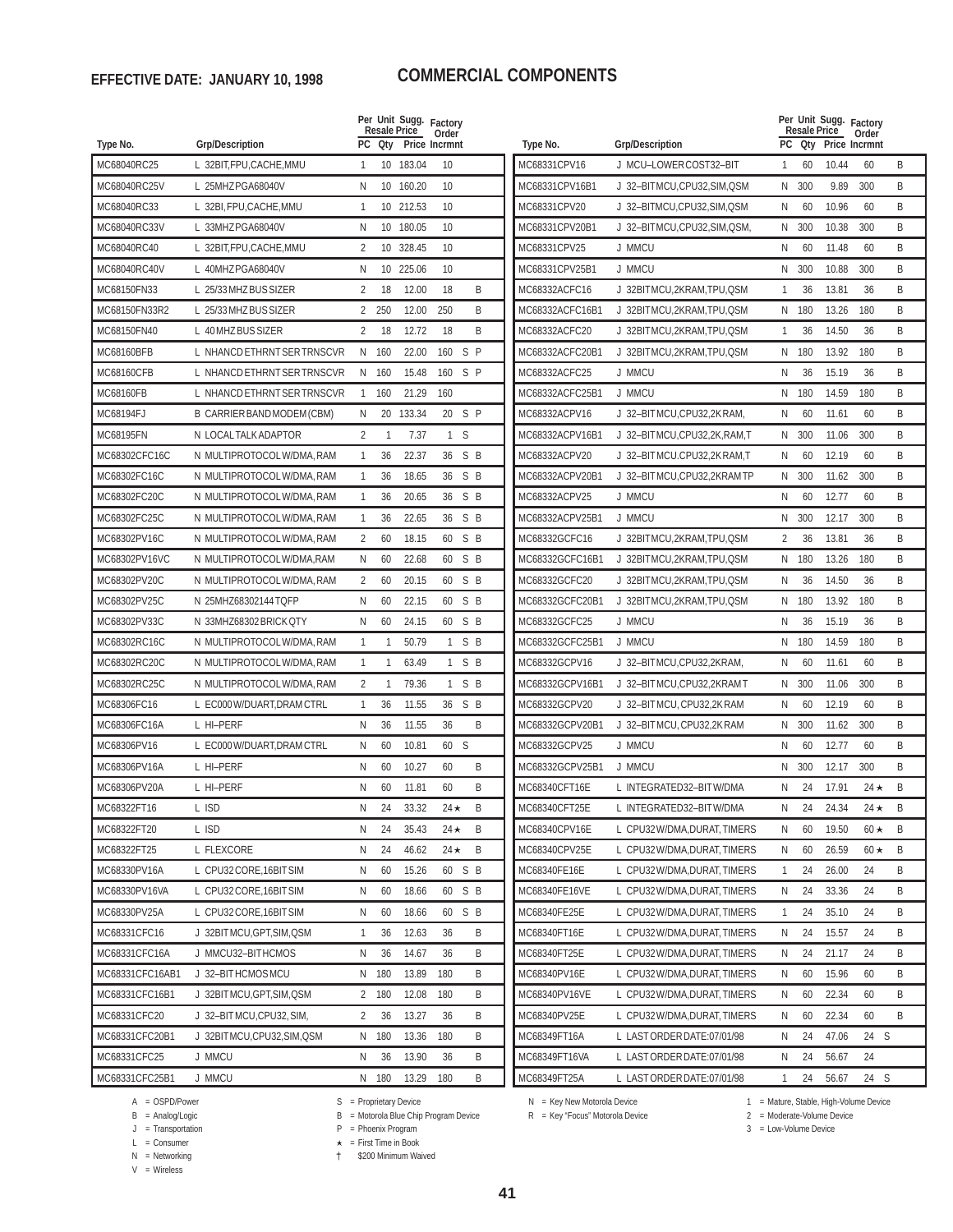|                   |                               | Per Unit Sugg. Factory<br><b>Resale Price</b><br>Order  |                |                                   | Per Unit Sugg. Factory<br>Resale Price Order     |
|-------------------|-------------------------------|---------------------------------------------------------|----------------|-----------------------------------|--------------------------------------------------|
| Type No.          | <b>Grp/Description</b>        | Price Incrmnt<br>PC Qtv                                 | Type No.       | <b>Grp/Description</b>            | PC Qty Price Incrmnt                             |
| MC68360EM25C      | N QUICC                       | 24 S B<br>24<br>43.55<br>N                              | MC74ACT00DT    | B QUAD2-INPUT NAND GATE           | N<br>96<br>.41<br>96<br>$^{\dagger}$             |
| MC68360EM25VC     | N HIGH END                    | 24<br>52.46<br>24 S B<br>N                              | MC74ACT00N     | <b>B QUAD2-INPUT NAND GATE</b>    | $\overline{2}$<br>25<br>500<br>$\ddagger$<br>.23 |
| MC68360EM33C      | N HIGH END                    | 24 S B<br>24<br>48.01<br>N                              | MC74ACT02D     | <b>B QUAD2-INPT NOR GATE</b>      | $\ddagger$<br>N<br>55<br>.23<br>55               |
| MC68360FE25C      | N PLEASE USE EMPKG.           | 24<br>49.50<br>24 S<br>1                                | MC74ACT02DR2   | B MONOI/C QUAD2-INPT/GATE         | $\ddagger$<br>2 2500<br>.23 2500                 |
| MC68360FE25VC     | N PLEASE USE EMPKG.           | 24 S<br>N<br>24<br>59.40                                | MC74ACT02DT    | <b>B QUAD2-INPT NOR GATE</b>      | 96<br>$\dagger$<br>N<br>96<br>.41                |
| MC68360FE33C      | N PLEASE USE EMPKG.           | 24<br>24 S<br>54.45<br>N                                | MC74ACT02N     | <b>B QUAD2-INPT NOR GATE</b>      | $\ddagger$<br>$\overline{2}$<br>25<br>500<br>.23 |
| MC68360RC25C      | N QUICC                       | 84.08<br>1 S B<br>$\mathbf{1}$<br>$\mathbf{1}$          | MC74ACT04D     | <b>B HEXINVRTRW/LSTTLINPTS</b>    | $\ddagger$<br>55<br>.23<br>55<br>1               |
| MC68360RC33C      | N QUICC                       | 92.48<br>1 S B<br>N<br>1                                | MC74ACT04DR2   | <b>B HEXINVRTR W/LSTTLINPTS</b>   | $\ddagger$<br>1 2500<br>.23 2500                 |
| MC68360ZP25C      | N QUICC                       | 43.55<br>44 S B<br>N<br>44                              | MC74ACT04DT    | <b>B HEXINVRTR W/LSTTLINPTS</b>   | 96<br>96<br>.41<br>$\ddagger$<br>N               |
| MC68360ZP25VC     | N QUICC                       | 52.46<br>$44 \star S$ B<br>N<br>44                      | MC74ACT04N     | <b>B HEXINVRTRW/LSTTLINPTS</b>    | 500<br>$\dagger$<br>25<br>.23<br>1               |
| MC68360ZP33C      | N QUAD. INT. COMM. CTRL       | 48.01<br>44 S B<br>44<br>N                              | MC74ACT05D     | <b>B HEXINVERTER</b>              | 55<br>$\ddagger$<br>2<br>55<br>.23               |
| <b>MC6845CP</b>   | J LASTORDER DATE:06/10/98     | 9<br>3<br>9<br>11.36                                    | MC74ACT05DR2   | <b>B HEXINVERTER</b>              | $\ddagger$<br>2 2500<br>.23 2500                 |
| MC68605FN10       | N X.25 PRTCL CTL10MHZ PLCC    | 1 <sub>S</sub><br>2<br>43.66<br>$\mathbf{1}$            | MC74ACT05DT    | B HEXINVRT OP DRAN OUTPUT         | $\ddagger$<br>96<br>.41<br>$96 \star$<br>N       |
| MC68605FN12       | N X.25 PRTCL CTL12MHZ PLCC    | 1 <sup>5</sup><br>53.88<br>N<br>$\mathbf{1}$            | MC74ACT05N     | <b>B HEXINVERTER</b>              | 25<br>$\dagger$<br>2<br>.23<br>500               |
| MC68605FN16       | N X.25 PRTCL CTL16MHZ PLCC    | 1 S<br>73.33<br>N<br>$\mathbf{1}$                       | MC74ACT08D     | <b>B QUAD2-INPUT AND</b>          | $\ddagger$<br>55<br>55<br>.23<br>1               |
| MC68605RC10       | N X.25 PRTCL CTL10MHZ PGA     | 1 <sup>5</sup><br>69.74<br>$\mathbf{1}$<br>$\mathbf{1}$ | MC74ACT08DR2   | <b>B QUAD2-INPUT AND GATE</b>     | $\ddagger$<br>1 2500<br>.23 2500                 |
| MC68605RC12       | N X.25 PRTCL CTL12MHZ PGA     | 79.97<br>1 <sub>S</sub><br>N<br>-1                      | MC74ACT08DT    | <b>B QUAD2-INPUT AND</b>          | 96<br>$\ddagger$<br>.41<br>96<br>N               |
| MC68605RC16       | N X.25 PRTCL CTL16MHZ PGA     | 1 S<br>94.31<br>N<br>1                                  | MC74ACT08N     | <b>B QUAD2-INPUT AND</b>          | $\dagger$<br>2<br>25<br>.23<br>500               |
| MC68606FN12C      | N MULTI-LINK LAPD PROTOCOL    | 1 105.16<br>N<br>1                                      | MC74ACT10N     | <b>B TRIPLE3-INPTNAND</b>         | $\dagger$<br>Ν<br>25<br>.23<br>500               |
| MC68606FN16C      | N MULTI-LINK LAPD PROTOCOL    | 1 174.76<br>$\mathbf{1}$<br>N                           | MC74ACT109D    | <b>B DUAL J-KFLIP FLOP</b>        | N<br>48<br>.56<br>48<br>$\ddagger$               |
| MC68701CS-001     | J MPU WITH EPROM              | 9S<br>2<br>9<br>28.51                                   | MC74ACT109DR2  | <b>B DUAL J-KFLIP FLOP</b>        | $\ddagger$<br>2 2500<br>.59 2500                 |
| MC68701U4CS       | J 8-BITMCU                    | 9S<br>2<br>9<br>37.84                                   | MC74ACT109N    | <b>B DUAL J-KFLIP FLOP</b>        | $\ddagger$<br>N<br>25<br>.56<br>500              |
| MC68701U4S-001    | J 8-BITMCU                    | 9S<br>38.00<br>$\mathbf{1}$<br>9                        | MC74ACT11N     | <b>B TRIPLE3-INPT AND GATE</b>    | 25<br>500<br>$\ddagger$<br>N<br>.23              |
| MC68824FN12H      | N TOKENBUSCONTROLLER          | 1 <sup>5</sup><br>2<br>67.00<br>$\mathbf{1}$            | MC74ACT112D    | B DULJK NEGEDGE-TRGFL-FP          | 48<br>48<br>$\ddagger$<br>.88<br>N               |
| MC68824RC12H      | N TOKENBUSCONTROLLER          | 1 <sup>5</sup><br>2<br>94.45<br>$\mathbf{1}$            | MC74ACT112N    | <b>B DULJKNEGEDGE-TRGFL-FP</b>    | $\ddagger$<br>25<br>500<br>N<br>.86              |
| MC68824RC16H      | N TOKENBUSCONTROLLER          | 1 <sup>5</sup><br>$\overline{2}$<br>1 126.71            | MC74ACT113D    | <b>B DUAL J-K NEG E/TRIGFF</b>    | 55<br>55 S P t<br>1.22<br>N                      |
| MC68836FNB        | N FDDICLOCK GENERATOR         | B<br>13.76<br>$\mathbf{1}$<br>N<br>1                    | MC74ACT113N    | <b>B DUAL J-K NEGE/TRIGFF</b>     | 500 S P †<br>Ν<br>25<br>1.18                     |
| <b>MC68837FCE</b> | N FDDI ELMCHIP                | 24<br>21.63<br>24 S B<br>1                              | MC74ACT125D    | <b>B QUAD BUFFER/LINE DR</b>      | 1<br>55<br>.76<br>55<br>$\pm$                    |
| MC68838FCC        | N MEDIAACCESSCONTROLLER       | 2<br>24<br>32.97<br>24 S B                              | MC74ACT125DR2  | <b>B QUAD BUFFER/LINE DR</b>      | 2 2500<br>.77 2500<br>$\ddagger$                 |
| MC68839FE         | N FDDISYSTEMINTERFACE         | 2<br>24<br>65.86<br>24 S B                              | MC74ACT125DT   | <b>B QUAD BUFFER/LINE DR</b>      | $\ddagger$<br>N 96<br>.87<br>96                  |
| MC68840FE25B      | N INTEGRATED FDDI             | 24<br>76.27<br>24<br>B<br>1                             | MC74ACT125DTR2 | <b>B QUAD BUFFER/LINE DR</b>      | $\dagger$<br>N 2500<br>1.12 2500 $\star$         |
| MC68840FE33B      | N INTEGRATED FDDI             | 99.16<br>B<br>24<br>24<br>Ν                             | MC74ACT125N    | <b>B QUAD BUFFER/LINE DR</b>      | $+$<br>$2^{\circ}$<br>25<br>500<br>.72           |
| MC68882FN16A      | L ENHANCED FPCP16MHZ PLCC     | 1 <sub>S</sub><br>2<br>33.84<br>-1                      | MC74ACT132D    | B QUAD2-INPT ND SCHM TRIGG        | $\ddagger$<br>55 S<br>2<br>55<br>.90             |
| MC68882FN20A      | L ENHANCED FPCP20MHZ PLCC     | 1 S<br>2<br>37.40<br>1                                  | MC74ACT132DR2  | <b>B QUAD2-INPT ND SCHM TRIGG</b> | .92 2500 S<br>2 2500<br>$\ddagger$               |
| MC68882FN25A      | L ENHANCED FPCP25MHZ PLCC     | 1 <sub>S</sub><br>40.61<br>$\mathbf{1}$<br>1            | MC74ACT138D    | B 1-OF-8DECDR/DEMULTIPLXR         | $^{\dagger}$<br>48<br>.72<br>48<br>$1 \quad$     |
| MC68882FN33A      | L ENHANCED FPCP33MHZ PLCC     | 1 <sub>S</sub><br>43.94<br>1<br>$\mathbf{1}$            | MC74ACT138DR2  | B 1-OF-8DECOD/DEMULTIPLEXR        | 2 2500<br>.76 2500<br>$\ddagger$                 |
| MC68882FN40A      | L ENHANCED FPCP40MHZ PLCC     | 1 <sub>S</sub><br>2<br>$\mathbf{1}$<br>67.69            | MC74ACT138N    | B 1-OF-8DECDR/DEMULTIPLXR         | $\overline{2}$<br>25<br>.72<br>500<br>$\ddagger$ |
| MC68882RC16A      | L ENHANCED FPCP16MHZ PGA      | 21 S<br>21<br>53.60<br>1                                | MC74ACT139D    | <b>B DUAL1OF4DECOD/DEMULTPLX</b>  | $\ddagger$<br>2<br>48<br>.72<br>48               |
| MC68882RC20A      | L ENHANCED FPCP20MHZ PGA      | 21<br>53.60<br>21 S<br>2                                | MC74ACT139DR2  | B DUAL10F4DECOD/DEMULTPLX         | 2 2500<br>.76 2500<br>$\ddagger$                 |
| MC68882RC25A      | L ENHANCED FPCP25MHZ PGA      | 61.25<br>21 S<br>21<br>1                                | MC74ACT14D     | <b>B HEX SCHMITT TRGR INVRTR</b>  | $\ddagger$<br>55<br>1<br>55<br>.36               |
| MC68882RC33A      | L ENHANCED FPCP33MHZ PGA      | 21 S<br>21<br>61.25<br>2                                | MC74ACT14DR2   | <b>B HEXINVERT SCHMITT TRIGGR</b> | $\dagger$<br>2 2500<br>.38 2500                  |
| MC68882RC40A      | L ENHANCED FPCP40 MHZ PGA     | 21 S<br>2<br>21<br>77.92                                | MC74ACT14N     | <b>B HEX SCHMITT TRGR INVRTR</b>  | $\ddagger$<br>500<br>$\mathbf{2}$<br>25<br>.36   |
| MC68882RC50A      | L ENHANCED FPCP50 MHZ PGA     | 21 100.34<br>21 S<br>2                                  | MC74ACT151D    | B 1-OF-8DECDR/DEMULTIPLXR         | $^\dagger$<br>$\overline{2}$<br>48<br>.72<br>48  |
| MC74ACT00D        | B QUAD2-INPUT NAND GATE       | 55<br>.23<br>55<br>$^+$<br>$\mathbf{1}$                 | MC74ACT151DR2  | B 1-OF-8DECODER/DEMUXIPLXR        | $\ddagger$<br>2 2500<br>.76 2500                 |
| MC74ACT00DR2      | <b>B QUAD2-INPT NAND GATE</b> | $^+$<br>2 2500<br>.23 2500                              | MC74ACT151N    | B 1-OF-8DECDR/DEMULTIPLXR         | $\ddagger$<br>$\mathbf{2}$<br>25<br>.72 500      |

- 
- 
- $L = \text{Consumer}$ <br>  $N = \text{Networking}$ <br>  $V = \text{Wireless}$
- 

- B = Analog/Logic entropy of the Motorola Blue Chip Program Device R = Key "Focus" Motorola Device 2 = Moderate-Volume Device
- -
- 
- A = OSPD/Power external states and S = Proprietary Device N = Key New Motorola Device 1 = Mature, Stable, High-Volume Device

- J = Transportation P = Phoenix Program 3 = Low-Volume Device
- $L =$  Consumer  $\star =$  First Time in Book
- N = Networking extensive that the state of the state of the state of the state of the state of the state of the state of the state of the state of the state of the state of the state of the state of the state of the state
- **42**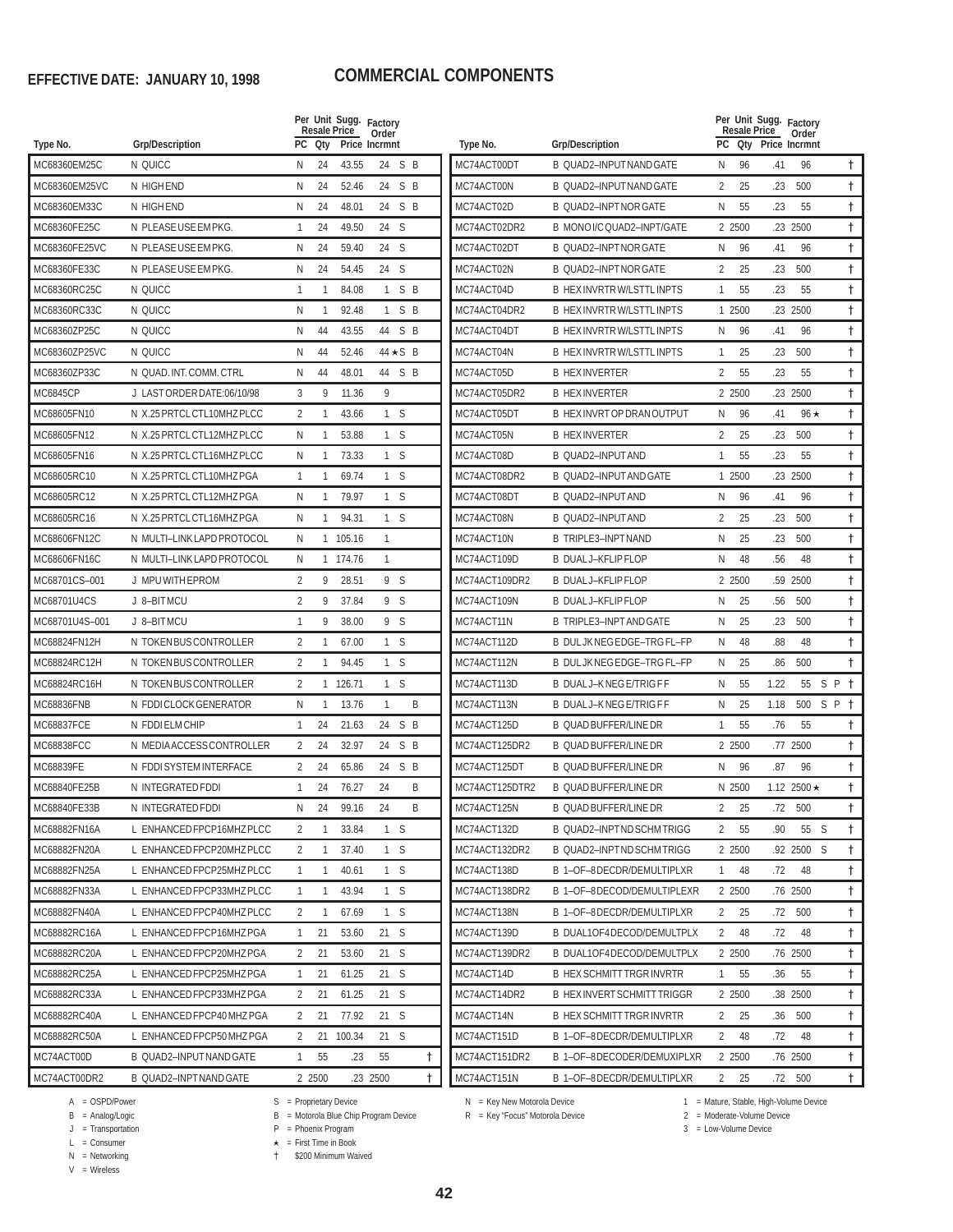|                |                                    | <b>Resale Price</b>  | Per Unit Sugg. Factory<br>Order     |                |                                    | <b>Resale Price</b>  | Per Unit Sugg. Factory<br>Order |
|----------------|------------------------------------|----------------------|-------------------------------------|----------------|------------------------------------|----------------------|---------------------------------|
| Type No.       | <b>Grp/Description</b>             | <b>Qtv</b><br>PC     | Price Incrmnt                       | Type No.       | <b>Grp/Description</b>             | Qty<br>PС            | Price Incrmnt                   |
| MC74ACT153D    | <b>B DUAL4-INPUTMULTIPLEXER</b>    | 48<br>$\mathbf{2}$   | $^{\dagger}$<br>.72<br>48           | MC74ACT251D    | <b>B 8-INPUTMULTIPLEXER</b>        | $\overline{2}$<br>48 | $^\dagger$<br>.72<br>48         |
| MC74ACT153DR2  | B DUAL4-INPUTMULTIPLEXER           | 2 2500               | $\ddagger$<br>.76 2500              | MC74ACT251DR2  | <b>B 8-INPUTMULTIPLEXER</b>        | 2 2500               | $\ddagger$<br>.76 2500          |
| MC74ACT153N    | <b>B DUAL4-INPUTMULTIPLEXER</b>    | 25<br>N              | $^{\dagger}$<br>$500 \star$<br>.86  | MC74ACT253D    | B DU4-INPTMUXW/3-STOTPT            | 2<br>48              | $\ddagger$<br>.72<br>48         |
| MC74ACT157D    | <b>B QUAD2-INPUTMUX</b>            | 48<br>$\mathbf{1}$   | $\ddagger$<br>.72<br>48             | MC74ACT253DR2  | B DU4-INPTMUXW/3-STOTPT            | 2 2500               | $\ddagger$<br>.76 2500          |
| MC74ACT157DR2  | <b>B QUAD2-INPUTMUX</b>            | 2 2500               | .74 2500<br>$^{\dagger}$            | MC74ACT257D    | B QUAD2-INPTMUX3-STOTPT            | 48<br>N              | 48<br>$\dagger$<br>.72          |
| MC74ACT157N    | <b>B QUAD2-INPUTMUX</b>            | 25<br>2              | 500<br>$^{\dagger}$<br>.72          | MC74ACT257DR2  | B QUAD2-INPTMUX3-STOTPT            | N 2500               | .76 2500<br>$\ddagger$          |
| MC74ACT158D    | <b>B QUAD2-INPUTMUX</b>            | 48<br>N              | 48<br>$^\dagger$<br>.76             | MC74ACT257N    | B QUAD2-INPTMUX3-STOTPT            | N<br>25              | .72<br>500<br>$\ddagger$        |
| MC74ACT158N    | <b>B QUAD2-INPUTMUX</b>            | 25<br>N              | $\ddagger$<br>500<br>.72            | MC74ACT258D    | B QUAD2-INPTMUX3-STOTPT            | 48<br>$\overline{2}$ | $\ddagger$<br>.72<br>48         |
| MC74ACT160D    | B SYNCHRNOUS PRE-SET BCD DC        | N<br>48              | $^{\dagger}$<br>1.44<br>$48 \star$  | MC74ACT258DR2  | B QUAD2-INPTMUX3-STOTPT            | 2 2500               | .76 2500<br>$\ddagger$          |
| MC74ACT160DR2  | <b>B PRESTTBL BCD DECADE CNTR</b>  | N 2500               | $\ddagger$<br>1.46 2500 $\star$     | MC74ACT259D    | B 8BIT ADD.LATCH/10R8 DECOD        | 48<br>N              | 48 S<br>$\dagger$<br>2.30       |
| MC74ACT160N    | B SYNCHRNOUS PRE-SET BCD DC        | N<br>25              | $^{\dagger}$<br>1.40<br>500 $\star$ | MC74ACT273DT   | B OCT D F/F CMOS CMPTB-IN          | 75<br>N              | $\ddagger$<br>75<br>.90         |
| MC74ACT161D    | <b>B PRESETTABLE BINARY COUNTR</b> | 2<br>48              | $^{\dagger}$<br>1.10<br>48          | MC74ACT273DTR2 | B OCT D F/F CMOS CMPTB-IN          | 2 2500               | $\ddagger$<br>.92 2500          |
| MC74ACT161DR2  | <b>B PRESETTABLE BINARY COUNTR</b> | 2 2500               | $\ddagger$<br>1.13 2500             | MC74ACT273DW   | <b>B OCTALFLIP/FLOP</b>            | 38<br>$\mathbf{1}$   | $\ddagger$<br>38<br>.44         |
| MC74ACT161N    | <b>B PRESETTABLE BINARY COUNTR</b> | 2<br>25              | $\ddagger$<br>1.08<br>500           | MC74ACT273DWR2 | <b>B OCTAL FLIP/FLOP</b>           | 2 1000               | .44 1000<br>$\dagger$           |
| MC74ACT162N    | <b>B SYNCHRONOUS PRESETBL BCD</b>  | 25<br>N              | $\ddagger$<br>1.40<br>$500 \star S$ | MC74ACT273N    | <b>B OCTALFLIP/FLOP</b>            | 18<br>2              | 360<br>$\ddagger$<br>.44        |
| MC74ACT163D    | <b>B MONO I/C SYNC PRESET BINA</b> | 48<br>2              | 48<br>$^\dagger$<br>1.10            | MC74ACT299DW   | <b>B 8 INPUT SHIFT REG I/O PIN</b> | 38<br>2              | 1.82<br>38<br>$^\dagger$        |
| MC74ACT163DR2  | <b>B MONO I/C SYNC PRESET BINA</b> | 2 2500               | $\ddagger$<br>1.13 2500             | MC74ACT299DWR2 | <b>B 8 INPUT SHIFT REG I/O PIN</b> | 2 1000               | $\ddagger$<br>1.84 1000         |
| MC74ACT163N    | <b>B MONO I/C SYNC PRESET BINA</b> | $\overline{2}$<br>25 | $^{\dagger}$<br>1.08<br>500         | MC74ACT299N    | <b>B 8 INPUT SHIFT REG I/O PIN</b> | 2<br>18              | $\dagger$<br>1.80<br>360        |
| MC74ACT174D    | <b>B HEXDF/FW/MR</b>               | 48<br>2              | $\ddagger$<br>48<br>.72             | MC74ACT32D     | B QUAD2-INPT OR GATE W/TTL         | 55<br>$\mathbf{1}$   | $^\dagger$<br>55<br>.23         |
| MC74ACT174DR2  | B HEX D F/F W/MR                   | 2 2500               | $\ddagger$<br>.76 2500              | MC74ACT32DR2   | <b>B QUAD2-INPUT OR GATE</b>       | 1 2500               | .23 2500<br>$\ddagger$          |
| MC74ACT174N    | B HEX D F/F W/MR                   | 25<br>2              | $\ddagger$<br>.72<br>500            | MC74ACT32DT    | <b>B QUAD2-INPT OR GATE W/TTL</b>  | 96<br>N              | 96<br>$\ddagger$<br>.41         |
| MC74ACT175D    | B MONOLITHIC QUAD D FLP-FLO        | 48<br>N              | $\ddagger$<br>.72<br>48             | MC74ACT32N     | <b>B QUAD2-INPT OR GATE W/TTL</b>  | 25<br>2              | $\ddagger$<br>500<br>.23        |
| MC74ACT175DR2  | B MONOLITHIC QUAD D FLP-FLO        | 2 2500               | .76 2500<br>$^{\dagger}$            | MC74ACT323DW   | <b>B 8-I UNV SHFT/STORAGE REG</b>  | 38<br>2              | 2.27<br>38<br>$\dagger$         |
| MC74ACT175N    | B MONOLITHIC QUAD D FLP-FLO        | N 25                 | .72<br>500<br>$^{\dagger}$          | MC74ACT323DWR2 | <b>B 8-I UNV SHFT/STORAGE REG</b>  | 2 1000               | 2.29 1000<br>$\ddagger$         |
| MC74ACT20DR2   | <b>B DUAL4-INPUT NAND GATE</b>     | 2 2500               | .23 2500<br>$^\dagger$              | MC74ACT323N    | B 8-I UNV SHFT/STORAGE REG         | 18<br>2              | 2.25<br>360<br>$\ddagger$       |
| MC74ACT20N     | <b>B DUAL4-INPUT NAND GATE</b>     | 25<br>N              | $\ddagger$<br>500<br>$.23\,$        | MC74ACT373DT   | <b>B OCTLTRANSPRNTLTCHW/3ST</b>    | 75<br>N              | .90<br>75<br>$\ddagger$         |
| MC74ACT240DT   | <b>B OCT BUF/LN DRVR TTL CMPTB</b> | 75<br>N              | $\ddagger$<br>75<br>.90             | MC74ACT373DTR2 | <b>B OCTLTRANSPRNTLTCHW/3ST</b>    | 2 2500               | .92 2500<br>$\ddagger$          |
| MC74ACT240DTR2 | <b>B OCTL BUFR LINE DRVR W/3ST</b> | 2 2500               | $\ddagger$<br>.92 2500              | MC74ACT373DW   | <b>B OCTLTRANSPRNTLTCHW/3ST</b>    | 38<br>$\mathbf{1}$   | $\dagger$<br>.44<br>38          |
| MC74ACT240DW   | <b>B OCT BUF/LN DRVR TTL CMPTB</b> | 38<br>2              | $^+$<br>38<br>.44                   | MC74ACT373DWR2 | <b>B OCTL TRANSPRNT LTCH W/3ST</b> | 2 1000               | $\ddagger$<br>.44 1000          |
| MC74ACT240DWR2 | <b>B OCTL3-STBUF/LINE DRV/RE</b>   | 2 1000               | $\ddagger$<br>1000<br>.44           | MC74ACT373N    | <b>B OCTLTRANSPRNTLATCHW/3S</b>    | 2<br>18              | 360<br>$\ddagger$<br>.44        |
| MC74ACT240N    | <b>B MOSOCT3-STATE</b>             | $\overline{2}$<br>18 | $^{\dagger}$<br>.44<br>360          | MC74ACT373SD   | <b>B OCTDLTCHTTL CMPTBL-IN</b>     | N<br>66              | $\ddagger$<br>.83<br>66         |
| MC74ACT241DW   | <b>B OCTAL LINE DRIVER</b>         | N<br>38              | $^{\dagger}$<br>38<br>.44           | MC74ACT374DT   | B OCTLD-TYPFLIP/FLOPW/3S           | 75<br>N              | $\dagger$<br>.90<br>75          |
| MC74ACT241DWR2 | <b>B OCTALLINE DRIVER</b>          | 2 1000               | .44 1000<br>$^{\dagger}$            | MC74ACT374DTR2 | B OCTLD-TYPFLIP/FLOPW/3S           | 2 2500               | .92 2500<br>$^+$                |
| MC74ACT244DT   | <b>B OCTL LINE DRVR W/3-STATE</b>  | N 75                 | .90<br>75<br>Ť.                     | MC74ACT374DW   | B OCTLD-TYPFLIP/FLOPW/3S           | 38<br>1              | .44<br>38<br>Ť                  |
| MC74ACT244DTR2 | <b>B OCTL LINE DRVR W/3-STATE</b>  | 2 2500               | Ť.<br>.92 2500                      | MC74ACT374DWR2 | <b>B OCTLD-TYPFLIP/FLOP</b>        | 2 1000               | .44 1000<br>$\ddagger$          |
| MC74ACT244DW   | <b>B OCTL LINE DRVR W/3-STATE</b>  | $1 \quad 38$         | t.<br>38<br>.44                     | MC74ACT374N    | B OCTLD-TYPFLIP/FLOPW/3S           | 18<br>$\mathbf{2}$   | 360<br>$\ddagger$<br>.44        |
| MC74ACT244DWR2 | <b>B OCTL3-STBUF/LINE DRV</b>      | 1 1000               | $^\dagger$<br>.44 1000              | MC74ACT374SD   | B OCT DLTCH TTL CMPTBL-IN          | 66<br>N              | .83<br>66<br>$\ddagger$         |
| MC74ACT244N    | <b>B OCTL LINE DRVR W/3-STATE</b>  | $\mathbf{1}$<br>18   | $^{\dagger}$<br>360<br>.44          | MC74ACT377DW   | <b>B OCTAL FLIP/FLOP CLK ENABL</b> | $\overline{2}$<br>38 | 1.62<br>38<br>$^{\dagger}$      |
| MC74ACT244SD   | <b>B OCT BUF/LN DRVR TTL CMPTB</b> | 66<br>N              | 66<br>$^\dagger$<br>.83             | MC74ACT377DWR2 | <b>B OCTAL FLIP/FLOP CLK ENABL</b> | 2 1000               | 1.66 1000<br>Ť.                 |
| MC74ACT245DT   | B OCTLBI-DIRTRANSCW/3-ST           | N 75                 | $^{\dagger}$<br>75<br>.90           | MC74ACT377N    | <b>B OCTAL FLIP/FLOP CLK ENABL</b> | 2 18                 | $\ddagger$<br>1.62<br>360       |
| MC74ACT245DTR2 | B OCTLBI-DIRTRANSCW/3-ST           | 2 2500               | .92 2500<br>$^\dagger$              | MC74ACT378D    | <b>B PAR DREG WITH ENABLE</b>      | 48<br>$\mathbf{2}$   | 1.57<br>48 S<br>$\pm$           |
| MC74ACT245DW   | B OCTL BI-DIR TRANSC W/3-ST        | 1 38                 | Ť.<br>.44<br>38                     | MC74ACT378DR2  | <b>B PAR DREG WITH ENABLE</b>      | 2 2500               | 1.58 2500 S<br>$\ddagger$       |
| MC74ACT245DWR2 | <b>B OCTLBI-DIRTRANS3-ST</b>       | 1 1000               | .44 1000<br>Ť.                      | MC74ACT533DW   | B OCTAL TRANSPARENT LATCH          | 38<br>2              | 1.21<br>38<br>Ť.                |
| MC74ACT245N    | <b>B OCTLBI-DIRCTNLTRANSC</b>      | 18<br>$\mathbf{1}$   | Ť.<br>.44<br>360                    | MC74ACT533N    | B OCTAL TRANSPARENT LATCH          | $\overline{2}$<br>18 | 1.17<br>360<br>$^+$             |
| MC74ACT245SD   | B OCT XCVR:TTL CMPTBL-IN           | N<br>66              | $^{\dagger}$<br>.83<br>66           | MC74ACT534DW   | <b>B D-TYPE FF WITH3ST OUTPUT</b>  | 38<br>N              | $+$<br>1.44<br>$38 \star$       |

- 
- 

N = Networking the three states of the states of the states of the states of the states of the states of the states of the states of the states of the states of the states of the states of the states of the states of the s

V = Wireless

B = Analog/Logic B = Motorola Blue Chip Program Device R = Key "Focus" Motorola Device 2 = Moderate-Volume Device

P = Phoenix Program

 $L =$  Consumer  $\star =$  First Time in Book

- \$200 Minimum Waived
- 

A = OSPD/Power <br>
B = Analog/Logic 
B = Motorola Blue Chip Program Device 
B = Key "Focus" Motorola Device 
A = Key "Focus" Motorola Device 
A = Key "Focus" Motorola Device 
A = Key "Focus" Motorola Device 
A = Key "Focus"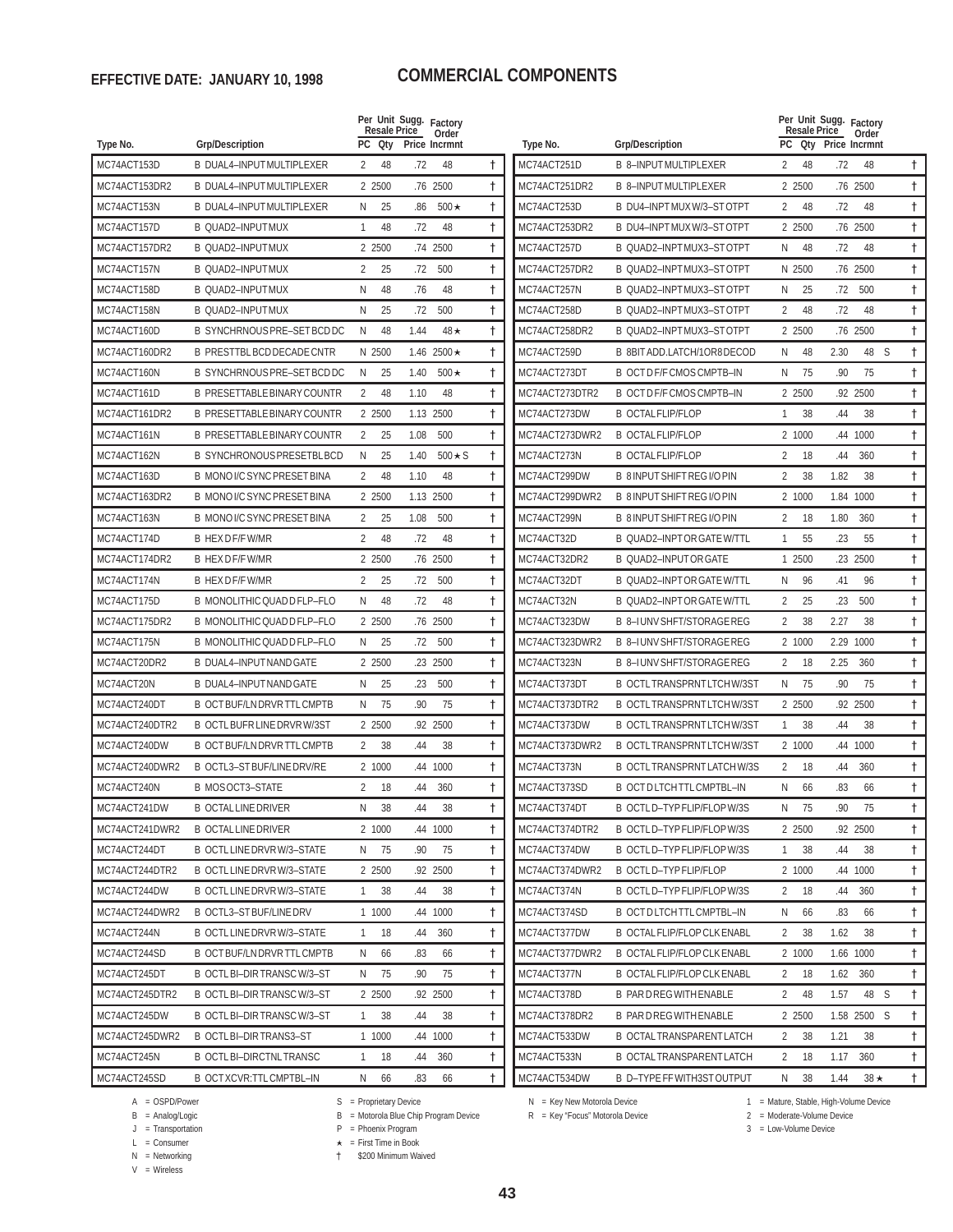| Type No.       | <b>Grp/Description</b>            | Resale Price<br>PC Qty | Per Unit Sugg. Factory<br>Order<br>Price Incrmnt | Type No.     | <b>Grp/Description</b>            | Resale Price         | Per Unit Sugg. Factory<br>Order<br>PC Qty Price Incrmnt |
|----------------|-----------------------------------|------------------------|--------------------------------------------------|--------------|-----------------------------------|----------------------|---------------------------------------------------------|
| MC74ACT534DWR2 | <b>B D-TYPE FF WITH3ST OUTPUT</b> | N 1000                 | $\ddagger$<br>1.46 1000 $\star$                  | MC74AC02D    | <b>B QUAD2-INPUT NOR GATE</b>     | 2<br>55              | $\ddagger$<br>.23<br>55                                 |
| MC74ACT534N    | <b>B D-TYPE FF WITH3ST OUTPUT</b> | 18<br>N                | $\ddagger$<br>1.40<br>$360 \star$                | MC74AC02DR2  | <b>B QUAD2-IN NOR GATE</b>        | 2 2500               | .23 2500<br>$\ddagger$                                  |
| MC74ACT540DT   | B 3-ST; OCTL LINE DRV/NON-IN      | 75<br>N                | $\ddagger$<br>$75 \star$<br>1.01                 | MC74AC02DT   | <b>B QUAD2-INPUT NOR GATE</b>     | 96<br>N              | $^\dagger$<br>.41<br>96                                 |
| MC74ACT540DW   | B 3-ST; OCTL LINE DRV/NON-IN      | 38<br>2                | $^+$<br>38<br>1.13                               | MC74AC02N    | <b>B QUAD2-INPUT NOR GATE</b>     | 2<br>25              | $\ddagger$<br>500<br>.23                                |
| MC74ACT540DWR2 | B 3-ST;OCTLLINE DRV/NON-IN        | 2 1000                 | 1.17 1000<br>$\ddagger$                          | MC74AC04D    | <b>B HEXINVERTER</b>              | 55<br>1              | $\ddagger$<br>.23<br>55                                 |
| MC74ACT540N    | B 3-ST; OCTL LINE DRV/NON-IN      | 2<br>18                | $^+$<br>1.12<br>360                              | MC74AC04DR2  | <b>B HEXINVERTER</b>              | 2 2500               | .23 2500<br>$\ddagger$                                  |
| MC74ACT541DT   | <b>B OCTLLINE DRVR/NON-INVRT</b>  | 75<br>N                | $\ddagger$<br>$75 \star$<br>1.40                 | MC74AC04DT   | <b>B HEXINVERTER</b>              | 96<br>N              | 96<br>$\dagger$<br>.41                                  |
| MC74ACT541DTR2 | <b>B 3-STNON-INVRTBUFFR.OCTL</b>  | N 2500                 | $^{\dagger}$<br>1.40 2500 $\star$                | MC74AC04N    | <b>B HEXINVERTER</b>              | 2<br>25              | 500<br>$\ddagger$<br>$.23\,$                            |
| MC74ACT541DW   | <b>B OCTLLINE DRVR/NON-INVRT</b>  | 38<br>1                | 1.13<br>38<br>$\ddagger$                         | MC74AC05D    | <b>B HEXINVERTER OPEN-DRAIN</b>   | $\overline{2}$<br>55 | $\dagger$<br>.23<br>55                                  |
| MC74ACT541DWR2 | <b>B OCTLLINE DRVR/NON-INVRT</b>  | 1 1000                 | $\ddagger$<br>1.15 1000                          | MC74AC05DR2  | B HEXINVERTER OPEN-DRAIN          | 2 2500               | $\ddagger$<br>.23 2500                                  |
| MC74ACT541N    | <b>B OCTLLINE DRVR/NON-INVRT</b>  | 18<br>1                | $^+$<br>1.12<br>360                              | MC74AC05N    | <b>B HEXINVERTER OPEN-DRAIN</b>   | 2<br>25              | $\ddagger$<br>.23<br>500                                |
| MC74ACT564DW   | <b>B OCTALDF/F</b>                | 38<br>N                | $\ddagger$<br>1.44<br>$38 \star$                 | MC74AC08D    | B QUAD2-IN AND                    | $\overline{2}$<br>55 | $^\dagger$<br>55<br>.23                                 |
| MC74ACT564DWR2 | <b>B OCTALDF/F</b>                | N 1000                 | $^+$<br>1.46 1000 $\star$                        | MC74AC08DR2  | <b>B QUAD2-INPUT AND GATE</b>     | 2 2500               | $\ddagger$<br>.23 2500                                  |
| MC74ACT564N    | <b>B OCTALF/F</b>                 | 2<br>18                | 360<br>$\ddagger$<br>1.17                        | MC74AC08DT   | <b>B QUAD2-INPUT AND GATE</b>     | 96<br>N              | 96<br>$\dagger$<br>.41                                  |
| MC74ACT573DT   | <b>B OCTAL LATCH W/3 STATE</b>    | 75<br>N                | $\dagger$<br>.90<br>75                           | MC74AC08N    | <b>B QUAD2-INAND</b>              | $\overline{2}$<br>25 | .23<br>500<br>$\ddagger$                                |
| MC74ACT573DW   | <b>B OCTAL LATCH W/3 STATE</b>    | 38<br>$\overline{2}$   | $\ddagger$<br>.72<br>38                          | MC74AC10DR2  | <b>B TRIPLE3-INPT NAND GATE</b>   | 2 2500               | $\ddagger$<br>.23 2500                                  |
| MC74ACT573DWR2 | <b>B OCTAL LATCH W/3 STATE</b>    | 2 1000                 | $^{\dagger}$<br>.74 1000                         | MC74AC10N    | B OCTLD-TYPFLP/FLPW/3ST           | N.<br>25             | $\ddagger$<br>$.23\,$<br>500                            |
| MC74ACT573N    | <b>B OCTAL LATCH W/3 STATE</b>    | 18<br>1                | .72<br>360<br>$\ddagger$                         | MC74AC109DR2 | <b>B DUALJ/KFLIP-FLOP</b>         | 2 2500               | .58 2500<br>$\ddagger$                                  |
| MC74ACT574DT   | <b>B OCTAL F/F W/3 STATE</b>      | 75<br>N                | 75<br>$\ddagger$<br>.90                          | MC74AC11D    | <b>B TRIPLE3-INPTAND</b>          | N<br>55              | $\ddagger$<br>.23<br>55                                 |
| MC74ACT574DW   | <b>B OCTAL F/F W/3 STATE</b>      | 38<br>1                | 38<br>$\ddagger$<br>.72                          | MC74AC11DR2  | B TRIPLE3-INPUT AND GATE          | 2 2500               | .23 2500<br>$\ddagger$                                  |
| MC74ACT574DWR2 | <b>B OCTAL F/F W/3 STATE</b>      | 2 1000                 | $\ddagger$<br>.74 1000                           | MC74AC11N    | <b>B TRIPLE3-INPTAND</b>          | 25<br>N              | $\ddagger$<br>.23<br>500                                |
| MC74ACT574N    | <b>B OCTAL F/F W/3 STATE</b>      | 18<br>1                | $\ddagger$<br>.72<br>360                         | MC74AC112D   | <b>B DUALNEGEDGE-TRIGGFPFO</b>    | 48<br>N              | $\ddagger$<br>48<br>.88                                 |
| MC74ACT640DW   | <b>B OCTL BIDIRCTNL TRANSC</b>    | 38<br>N                | $^+$<br>3.27<br>$38 \star S$                     | MC74AC112N   | <b>B DUALNEGEDGE-TRIGGFLIP</b>    | 25<br>N              | 500<br>$\ddagger$<br>.86                                |
| MC74ACT640N    | <b>B OCTL BIDIRCTNL TRANSC</b>    | 2<br>18                | $\ddagger$<br>360 S<br>2.70                      | MC74AC113D   | <b>B DUAL J-KNEGETRIGFF</b>       | 55<br>Ν              | $S P$ $\uparrow$<br>1.22<br>55                          |
| MC74ACT643DWR2 | <b>B OCTBIDIRECTION TRANS</b>     | 2 1000                 | $\ddagger$<br>2.75 1000 S                        | MC74AC113N   | <b>B DUAL J-KNEGETRIGFF</b>       | 25<br>N              | 500 S P +<br>1.18                                       |
| MC74ACT643N    | <b>B OCTBIDIRECTION TRANS</b>     | 2<br>18                | 360 S<br>$^\dagger$<br>2.70                      | MC74AC125D   | B OCT BUF/LN DR3-ST OUTPUT        | $\overline{2}$<br>55 | .76<br>55<br>$\ddagger$                                 |
| MC74ACT646DW   | <b>B OCTALTRANSCEIVER/REGISTR</b> | 2<br>30                | 30<br>2.88<br>$\ddagger$                         | MC74AC125DR2 | B OCTBUF/LNDR3-STOUTPUT           | 2 2500               | .77 2500<br>$\ddagger$                                  |
| MC74ACT646DWR2 | <b>B OCTALTRANSCEIVER/REGISTR</b> | 2 1000                 | $\ddagger$<br>2.88 1000                          | MC74AC125DT  | B OCTBUF/LNDR3-STOUTPUT           | 96<br>N              | $\ddagger$<br>.87<br>96                                 |
| MC74ACT646N    | <b>B OCTALTRANSCEIVER/REGISTR</b> | 2<br>15                | $^{\dagger}$<br>2.88<br>15                       | MC74AC125N   | B OCTBUF/LNDR3-STOUTPUT           | 2<br>25              | 500<br>$\ddagger$<br>.72                                |
| MC74ACT652DW   | <b>B OCTBUSTRNSCVER/REGSTER</b>   | 2<br>30                | $\ddagger$<br>30<br>3.37                         | MC74AC138D   | B 1-OF-8DECDR/DEMULTIPLXR         | $\overline{2}$<br>48 | $^\dagger$<br>.72<br>48                                 |
| MC74ACT652DWR2 | <b>B OCTBUSTRNSCVER/REGSTER</b>   | 2 1000                 | $^+$<br>3.38 1000                                | MC74AC138DR2 | B 1-OF-8DECDR/DEMULTIPLXR         | 1 2500               | $\ddagger$<br>.76 2500                                  |
| MC74ACT652N    | <b>B OCTBUSTRNSCVER/REGSTER</b>   | 2 15                   | $^\dagger$<br>3.33<br>15                         | MC74AC138N   | B 1-OF-8DECDR/DEMULTIPLXR         | 25<br>$\mathbf{2}$   | $\ddagger$<br>.72<br>500                                |
| MC74ACT74D     | <b>B DUALD-TYPPOSEDGTRGR</b>      | $\mathbf{1}$<br>55     | $^+$<br>55<br>.40                                | MC74AC139D   | B DUAL1-OF-4DECDR/DEMUXIP         | $\mathbf{2}$<br>48   | $^{\dagger}$<br>48<br>.72                               |
| MC74ACT74DR2   | B DUALD-TYPPOSEDG TRGGR           | 1 2500                 | $\dagger$<br>.41 2500                            | MC74AC139DR2 | B DUAL1 OF 4 DECODER/DEMUX        | 2 2500               | .76 2500<br>$\ddagger$                                  |
| MC74ACT74DT    | B DUAL D-TYP POSEDG TRGR          | 96<br>N                | .83<br>96<br>$^{\dagger}$                        | MC74AC139N   | B DUAL1-OF-4DECDR/DEMUXIP         | $\mathbf{2}$<br>25   | 500<br>$\ddagger$<br>.72                                |
| MC74ACT74N     | B DUAL D-TYP POSEDG TRGR          | 25<br>1                | .40<br>500<br>$\ddagger$                         | MC74AC14D    | <b>B HEXINVERTR SCHMITT TRIGR</b> | $\mathbf{2}$<br>55   | .36<br>55<br>$^\dagger$                                 |
| MC74ACT86D     | <b>B QUAD2-IN EXCLORGATE</b>      | 2<br>55                | 55<br>$\dagger$<br>.40                           | MC74AC14DR2  | <b>B HEXINVRTR SCHMITT TRGGR</b>  | 2 2500               | .38 2500<br>$\ddagger$                                  |
| MC74ACT86DR2   | <b>B QUAD2 INPT EXCLOR GATE</b>   | 2 2500                 | $\dagger$<br>.41 2500                            | MC74AC14N    | <b>B HEXINVERTR SCHMITT TRIGR</b> | 1<br>25              | .36<br>500<br>$^{\dagger}$                              |
| MC74ACT86DT    | <b>B QUAD2-IN EXCLOR GATE</b>     | N 96                   | 96<br>$^+$<br>.90                                | MC74AC151D   | B 1-OF-8DECDR/DEMULTIPLXR         | $\mathbf{2}$<br>48   | $\dagger$<br>48<br>.72                                  |
| MC74ACT86DTR2  | B QUAD2-IN EXCLOR GATE            | 2 2500                 | .92 2500<br>$^+$                                 | MC74AC151DR2 | B 1-OF-8DECDR/DEMULTIPLXR         | 2 2500               | $\ddagger$<br>.76 2500                                  |
| MC74ACT86N     | B QUAD2-IN EXCLORGATE             | 25<br>$\mathbf{2}$     | 500<br>$\dagger$<br>.40                          | MC74AC151N   | B 1-OF-8DECDR/DEMULTIPLXR         | 2 25                 | $\dagger$<br>500<br>.72                                 |
| MC74AC00D      | B QUAD2-INPUT NAND GATE           | 55<br>$\overline{2}$   | $^+$<br>.23<br>55                                | MC74AC153DR2 | <b>B DUAL4-INPTMULTIPLXR</b>      | 2 2500               | $\ddagger$<br>.76 2500                                  |
| MC74AC00DR2    | B QUAD2-IN NAND                   | 2 2500                 | $\dagger$<br>.23 2500                            | MC74AC157D   | B QUAD2-INPT MULTIPLXR            | $\mathbf{2}$<br>48   | .72<br>48<br>$^\dagger$                                 |
| MC74AC00DT     | B QUAD2-INPUT NAND GATE           | 96<br>N                | 96<br>$\ddagger$<br>.41                          | MC74AC157DR2 | B QUAD2-INPT DATA SELCTR          | 2 2500               | .76 2500<br>$^{\dagger}$                                |
| MC74AC00N      | B MOS GATE, NAND, QUAD, 2-I       | $\overline{2}$<br>25   | .23 500<br>$\ddagger$                            | MC74AC157N   | B QUAD2-INPT MULTIPLXR            | $\mathbf{2}$<br>25   | .72 500<br>$^+$                                         |

- 
- 

 $L = \text{Consumer}$ <br>  $N = \text{Networking}$ <br>  $V = \text{Wireless}$ 

- 
- 
- $L =$  Consumer  $\star =$  First Time in Book
	-
- N = Networking extensive that the state of the state of the state of the state of the state of the state of the state of the state of the state of the state of the state of the state of the state of the state of the state
- B = Analog/Logic entropy of the Motorola Blue Chip Program Device R = Key "Focus" Motorola Device 2 = Moderate-Volume Device

A = OSPD/Power external states and S = Proprietary Device N = Key New Motorola Device 1 = Mature, Stable, High-Volume Device

- -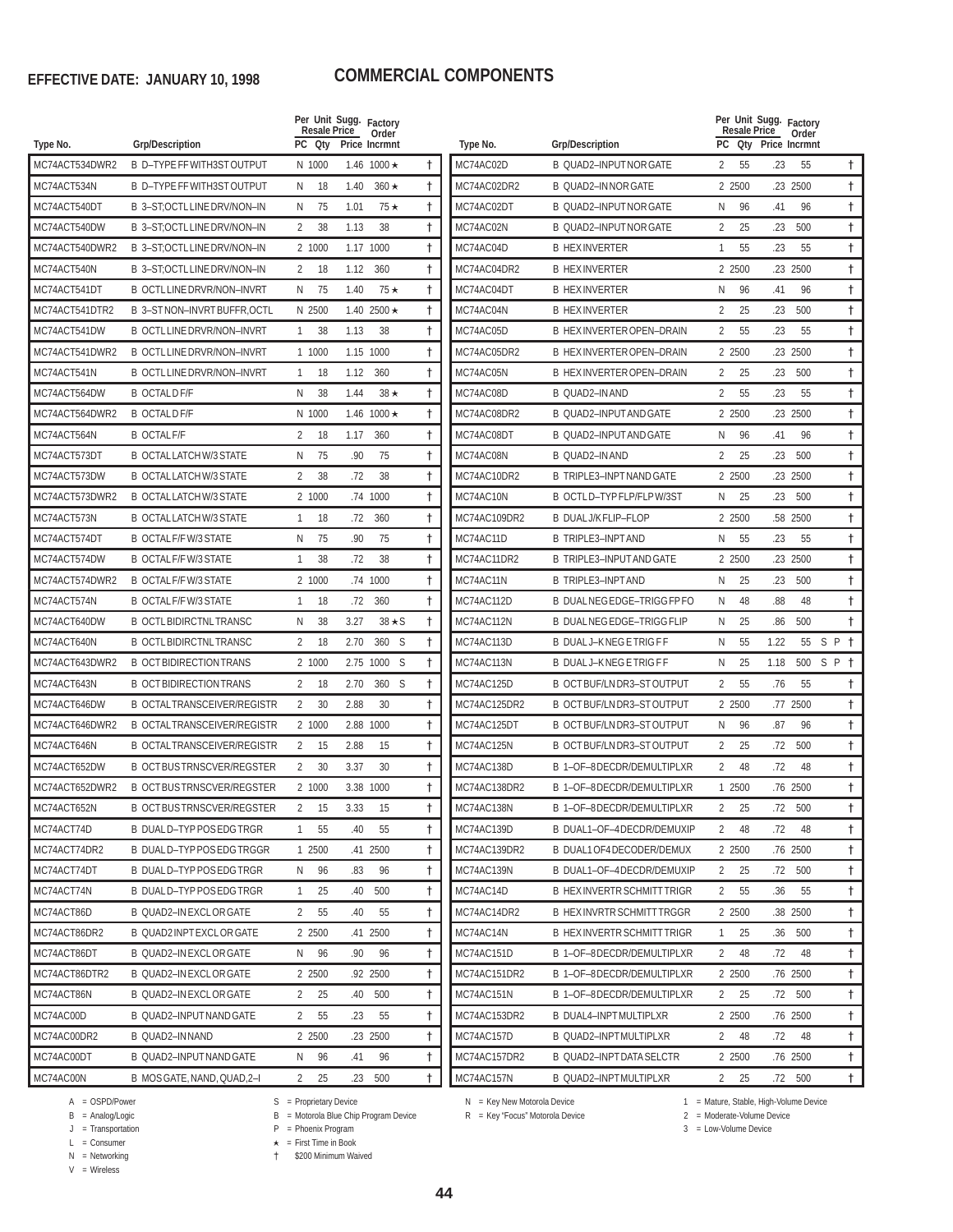| Type No.      | <b>Grp/Description</b>             | <b>Resale Price</b><br>PC Otv | Per Unit Sugg. Factory<br>Order<br>Price Incrmnt | Type No.      | <b>Grp/Description</b>             | <b>Resale Price</b>  | Per Unit Sugg. Factory<br>Order<br>PC Qty Price Incrmnt |
|---------------|------------------------------------|-------------------------------|--------------------------------------------------|---------------|------------------------------------|----------------------|---------------------------------------------------------|
| MC74AC160D    | <b>B BCD DECADE COUNTER</b>        | $\overline{2}$<br>48          | $\ddagger$<br>1.21<br>48 S                       | MC74AC273N    | <b>B OCTALD-FLIPFLOP</b>           | 18<br>2              | 360<br>$\dagger$<br>.44                                 |
| MC74AC160DR2  | <b>B BCDDECADECOUNTER</b>          | 2 2500                        | $\mathsf{S}$<br>$^{\dagger}$<br>1.22 2500        | MC74AC32D     | <b>B QUAD2-INPUT OR GATE</b>       | 55<br>1              | .23<br>55<br>$^{\dagger}$                               |
| MC74AC160N    | <b>B BCD DECADE COUNTER</b>        | $\overline{2}$<br>-25         | $^+$<br>1.17<br>500 S                            | MC74AC32DR2   | <b>B QUAD2-INPUT OR GATE</b>       | 2 2500               | 23 2500<br>$\ddagger$                                   |
| MC74AC161D    | <b>B SNYCHPRSETTABLE BIN CNTR</b>  | 2<br>48                       | $^+$<br>1.08<br>48                               | MC74AC32DT    | <b>B QUAD2-INPUT OR GATE</b>       | N<br>96              | $\ddagger$<br>.41<br>96                                 |
| MC74AC161DR2  | <b>B SNYCHPRSETTABLE BIN CNTR</b>  | 2 2500                        | 1.12 2500<br>$^{\dagger}$                        | MC74AC32N     | <b>B QUAD2-INPUT OR GATE</b>       | 25<br>2              | 500<br>.23<br>$^{\dagger}$                              |
| MC74AC161N    | <b>B SNYCHPRSETTABLE BIN CNTR</b>  | 2<br>25                       | $^{\dagger}$<br>1.08<br>500                      | MC74AC373DT   | B MOSOCTTRANSPARENTLTCH            | 75<br>N              | 75<br>$^{\dagger}$<br>.90                               |
| MC74AC163D    | <b>B SYNCHRONOUS PRESETBL BINA</b> | 2<br>48                       | $\ddagger$<br>1.08<br>48                         | MC74AC373DTR2 | <b>B OCTLD-TYPFLIP/FLOPW/3S</b>    | 2 2500               | .92 2500<br>$\ddagger$                                  |
| MC74AC163DR2  | <b>B SYNCHRONOUSPRESETTBL</b>      | 2 2500                        | $^{\dagger}$<br>1.12 2500                        | MC74AC373DW   | B MOSOCTTRANSPARENTLTCH            | $\overline{2}$<br>38 | $\dagger$<br>.44<br>38                                  |
| MC74AC163N    | <b>B SYNCHRONOUS PRESETBL BINA</b> | 2<br>25                       | $^{\dagger}$<br>1.08<br>500                      | MC74AC373DWR2 | <b>B OCTL TRANSPARENT LATCH</b>    | 2 1000               | .44 1000<br>$^+$                                        |
| MC74AC174D    | <b>B HEXD-FLP/FLPW/MSTRREST</b>    | 48<br>2                       | $\ddagger$<br>.72<br>48                          | MC74AC373N    | B MOSOCTTRANSPARENTLTCH            | 18<br>2              | 360<br>$\ddagger$<br>.44                                |
| MC74AC174DR2  | B HEXD-TYPFLIP/FLOPW/MST           | 2 2500                        | $\ddagger$<br>.76 2500                           | MC74AC374DT   | B OCTLD-TYPFLIP-FLOPW/3S           | 75<br>N              | 75<br>$\ddagger$<br>.90                                 |
| MC74AC174N    | <b>B HEXD-FLP/FLPW/MSTRREST</b>    | 25<br>$\overline{2}$          | $^{\dagger}$<br>.72<br>500                       | MC74AC374DTR2 | B OCTLD-TYPFLIP-FLOPW/3S           | 2 2500               | $\ddagger$<br>.92 2500                                  |
| MC74AC175D    | <b>B QUARD D FLIP-FLOP</b>         | 48<br>N                       | $^{\dagger}$<br>.72<br>48                        | MC74AC374DW   | B OCTLD-TYPFLIP-FLOPW/3S           | $\overline{2}$<br>38 | $\ddagger$<br>38<br>.44                                 |
| MC74AC175DR2  | <b>B QUARD D FLIP-FLOP</b>         | 2 2500                        | .76 2500<br>$^{\dagger}$                         | MC74AC374DWR2 | B MOSOCTAL4-TYPE FLIP-FLO          | 2 1000               | .44 1000<br>t                                           |
| MC74AC175N    | <b>B QUARD D FLIP-FLOP</b>         | 25<br>N                       | $^+$<br>.72<br>500                               | MC74AC374N    | B OCTLD-TYPFLP/FLPW/3ST            | 2<br>18              | $^{\dagger}$<br>360<br>.44                              |
| MC74AC20D     | B DUAL4 INPUT NAND GATE            | 55<br>$\overline{2}$          | $\ddagger$<br>.40<br>55                          | MC74AC4040N   | B 12–STAGE BINARY RIPL CNTR        | $\overline{2}$<br>25 | 500 S<br>$\ddagger$<br>1.73                             |
| MC74AC20DR2   | B DUAL4 INPUT NAND GATE            | 2 2500                        | $^{\dagger}$<br>.41 2500                         | MC74AC533DW   | B OCTAL TRANSPARENT LATCH          | 38<br>2              | $\ddagger$<br>1.21<br>38                                |
| MC74AC20N     | <b>B DUAL4 INPUT NAND GATE</b>     | 25<br>2                       | $^{\dagger}$<br>.36<br>500                       | MC74AC533DWR2 | <b>B OCTAL TRANSPARENT LATCH</b>   | 2 1000               | 1.22 1000<br>$\ddagger$                                 |
| MC74AC240DT   | <b>B OCTL BUFR LINE DRVR W/3ST</b> | 75<br>N                       | $\ddagger$<br>75<br>.90                          | MC74AC534DW   | <b>B OCTALD FLIP-FLOP</b>          | 38<br>$\overline{2}$ | 1.21<br>38<br>$\ddagger$                                |
| MC74AC240DTR2 | <b>B OCTL BUFR LINE DRVR W/3ST</b> | 2 2500                        | $^{\dagger}$<br>.92 2500                         | MC74AC534DWR2 | <b>B OCTALD FLIP-FLOP</b>          | 2 1000               | 1.21 1000<br>$^{\dagger}$                               |
| MC74AC240DW   | <b>B OCTL BUFR LINE DRVR W/3ST</b> | 38<br>N                       | $^{\dagger}$<br>.44<br>38                        | MC74AC534N    | <b>B OCTALD FLIP-FLOP</b>          | $\overline{2}$<br>18 | $\ddagger$<br>1.17<br>360                               |
| MC74AC240DWR2 | <b>B OCTL3-STBUF/LINE DRV/RE</b>   | 2 1000                        | $^+$<br>.44 1000                                 | MC74AC540DWR2 | <b>B OCTLINVRT LN DRVW/3-ST</b>    | 2 1000               | $\ddagger$<br>1.15 1000                                 |
| MC74AC240N    | <b>B OCTL BUFR LINE DRVR W/3ST</b> | 2<br>18                       | $^{\dagger}$<br>.44<br>360                       | MC74AC540N    | <b>B OCTL BUFFER LINE DRVR</b>     | $\mathbf{2}$<br>- 18 | 1.12<br>360<br>$^{\dagger}$                             |
| MC74AC241DW   | <b>B OCTAL LINE DRIVER</b>         | 2<br>38                       | $^{\dagger}$<br>.44<br>38                        | MC74AC541DTR2 | B 3-STNON-INVRT BUFFR, OCTL        | 2 2500               | $^{\dagger}$<br>1.49 2500                               |
| MC74AC241DWR2 | <b>B OCTAL LINE DRIVER</b>         | 2 1000                        | $\ddagger$<br>.44<br>1000                        | MC74AC541DW   | B 3-STNON-INVRTBUFFR,OCTL          | 38<br>2              | 38<br>1.13<br>$\ddagger$                                |
| MC74AC241N    | <b>B OCTALLINE DRIVER</b>          | 2<br>18                       | $^{\dagger}$<br>.44<br>360                       | MC74AC541DWR2 | B 3-STNON-INVRTBUFR,OCTL           | 2 1000               | $\dagger$<br>1.15 1000                                  |
| MC74AC244DT   | <b>B OCTL LINE DRVR W/3-STATE</b>  | 75<br>N                       | 75<br>$^{\dagger}$<br>.90                        | MC74AC541N    | <b>B OCTLLINE DRV W/INVRT3ST</b>   | 18<br>$\overline{2}$ | $\ddagger$<br>1.12<br>360                               |
| MC74AC244DTR2 | <b>B OCTL LINE DRVR W/3-STATE</b>  | 2 2500                        | $\ddagger$<br>.92 2500                           | MC74AC573DT   | <b>B OCTAL LATCH W/TRISTATE</b>    | 75<br>N              | $\ddagger$<br>.90<br>75                                 |
| MC74AC244DW   | <b>B OCTL LINE DRVR W/3-STATE</b>  | 2<br>38                       | $\ddagger$<br>38<br>.44                          | MC74AC573DW   | <b>B OCTAL LATCH W/TRISTATE</b>    | 38<br>2              | .72<br>38<br>$^{\dagger}$                               |
| MC74AC244DWR2 | <b>B OCTLLINE DRV W/3-ST</b>       | 2 1000                        | $^{\dagger}$<br>.44 1000                         | MC74AC573DWR2 | <b>B OCTAL LATCH W/TRISTATE</b>    | 2 1000               | $\dagger$<br>.74 1000                                   |
| MC74AC244N    | <b>B OCTL LINE DRVR W/3-STATE</b>  | 18<br>$\mathbf{1}$            | $^{\dagger}$<br>360<br>.44                       | MC74AC573N    | <b>B OCTAL LATCH W/TRISTATE</b>    | 18<br>1.             | Ť<br>.72<br>360                                         |
| MC74AC244SD   | <b>B OCTL LINE DRVR W/3-STATE</b>  | N<br>66                       | $^\dagger$<br>.83<br>66                          | MC74AC574DT   | <b>B OCTAL D F/F W/3 STATE</b>     | 75<br>N              | $^+$<br>.90<br>75                                       |
| MC74AC245DT   | B OCTL BI-DIR TRANSC W/3-ST        | 75<br>N                       | $^{\dagger}$<br>.90<br>75                        | MC74AC574DW   | <b>B OCTAL D F/F W/3 STATE</b>     | $\overline{2}$<br>38 | $^+$<br>.72<br>38                                       |
| MC74AC245DTR2 | B OCTL BI-DIR TRANSC W/3-ST        | 2 2500                        | $^{\dagger}$<br>.92 2500                         | MC74AC574DWR2 | <b>B OCTAL D F/F W/3 STATE</b>     | 2 1000               | .74 1000<br>$^{\dagger}$                                |
| MC74AC245DW   | B OCTL BI-DIR TRANSC W/3-ST        | 38<br>$\mathbf{1}$            | $\dagger$<br>.44<br>38                           | MC74AC574N    | <b>B OCTAL D F/F W/3 STATE</b>     | $\overline{2}$<br>18 | $\dagger$<br>.72<br>360                                 |
| MC74AC245DWR2 | <b>B OCTLBIDIRTRANSCVW/3-ST</b>    | 2 1000                        | .44 1000<br>$^{\dagger}$                         | MC74AC646N    | <b>B OCTLTRANS/REGW/3-ST</b>       | 15<br>N              | 15<br>$\dagger$<br>2.88                                 |
| MC74AC245N    | <b>B OCTLBI-DIRECTIONLTRANSC</b>   | 18<br>$\overline{2}$          | $\ddagger$<br>360<br>.44                         | MC74AC652DW   | <b>B OCTAL BUS TRNSCVER/REGSTR</b> | $\overline{2}$<br>30 | 30<br>$\dagger$<br>3.37                                 |
| MC74AC251D    | <b>B 8-INPUTMULTIPLEXER</b>        | $\overline{2}$<br>48          | 48<br>$^{\dagger}$<br>.72                        | MC74AC652DWR2 | <b>B OCTAL BUS TRNSCVER/REGSTR</b> | 2 1000               | $^{\dagger}$<br>3.38 1000                               |
| MC74AC251DR2  | <b>B 8-INPUT MULTIPLEXER</b>       | 2 2500                        | $^{\dagger}$<br>.76 2500                         | MC74AC652N    | <b>B OCTAL BUS TRNSCVER/REGSTR</b> | 15<br>$\mathbf{2}$   | 3.35<br>15<br>$^{\dagger}$                              |
| MC74AC251N    | <b>B 8-INPUTMULTIPLEXER</b>        | $2 \quad 25$                  | $^+$<br>.72 500                                  | MC74AC74D     | B DUAL D-TYP POS EDG TRGGR         | 55<br>$\mathbf{1}$   | Ť<br>55<br>.40                                          |
| MC74AC257DR2  | B QUAD2-INPTMUX3 STOTPT            | 2 2500                        | .76 2500<br>$^{\dagger}$                         | MC74AC74DR2   | B DUAL D-TYP POSTVEDG TRGG         | 2 2500               | .41 2500<br>$^{\dagger}$                                |
| MC74AC273DT   | B OCT D F/F CMOS CMPTB-IN          | 75<br>N                       | $^{\dagger}$<br>.90<br>75                        | MC74AC74DT    | B DUALD-TYPPOSEDGTRGGR             | 96<br>N              | .83<br>96<br>$^+$                                       |
| MC74AC273DTR2 | B OCT D F/F CMOS CMPTB-IN          | 2 2500                        | $^{\dagger}$<br>.92 2500                         | MC74AC74N     | B DUALD-TYPPOSEDGTRGGR             | $\overline{2}$<br>25 | 500<br>$^\dagger$<br>.40                                |
| MC74AC273DW   | B OCTALD-TYPE FLIP/FLOP            | 2 38                          | $\dagger$<br>38<br>.44                           | MC74AC86D     | B QUAD2-IN ECXL OR GATE            | $\overline{2}$<br>55 | $^+$<br>55<br>.40                                       |
| MC74AC273DWR2 | <b>B OCTLD FLIP/FLOP</b>           | 2 1000                        | $^{\dagger}$<br>.44 1000                         | MC74AC86DR2   | B QUAD2 INPUT EXCL OR GATE         | 2 2500               | $^\dagger$<br>.41 2500                                  |

- $L =$  Consumer  $\star =$  First Time in Book
- $L = \text{Consumer}$ <br>  $N = \text{Networking}$ <br>  $V = \text{Wireless}$

B = Analog/Logic entropyrology by B = Motorola Blue Chip Program Device R = Key "Focus" Motorola Device 2 = Moderate-Volume Device

A = OSPD/Power external states and S = Proprietary Device N = Key New Motorola Device 1 = Mature, Stable, High-Volume Device

J = Transportation P = Phoenix Program 3 = Low-Volume Device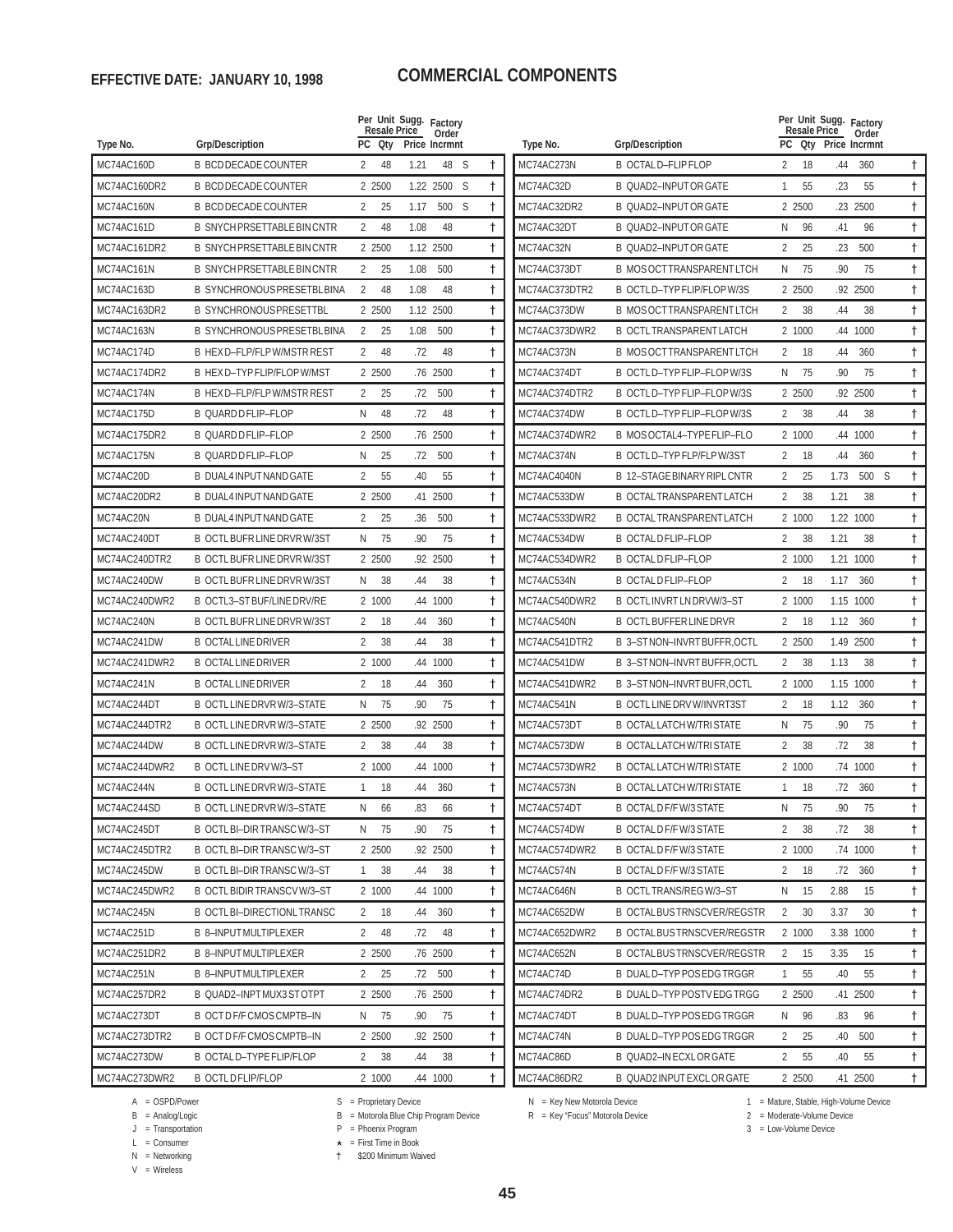|                   |                                    | <b>Resale Price</b>   | Per Unit Sugg. Factory<br>Order |                   |                                    | <b>Resale Price</b>  | Per Unit Sugg. Factory<br>Order |
|-------------------|------------------------------------|-----------------------|---------------------------------|-------------------|------------------------------------|----------------------|---------------------------------|
| Type No.          | <b>Grp/Description</b>             | PC Qty                | Price Incrmnt                   | Type No.          | <b>Grp/Description</b>             |                      | PC Qty Price Incrmnt            |
| MC74AC86N         | <b>B QUAD2-IN ECXL OR GATE</b>     | 25<br>2               | 500<br>$^{\dagger}$<br>.40      | <b>MC74F148N</b>  | <b>B FAST8LNTO3LNDECODER</b>       | 2<br>25              | $\ddagger$<br>.81<br>500        |
| MC74F00D          | B FAST QD2I/P NAND GATE            | 55<br>1               | 55<br>$^{\dagger}$<br>.19       | MC74F151D         | <b>B FAST8I/PMUX</b>               | $\overline{2}$<br>48 | .47<br>48<br>$\ddagger$         |
| MC74F00DR2        | B FAST QD2I/P NAND GATE            | 2 2500                | .19 2500<br>$\ddagger$          | MC74F151DR2       | <b>B FAST8I/PMUX</b>               | 2 2500               | $\ddagger$<br>.49 2500          |
| MC74F00N          | B FAST QD2I/P NAND GATE            | 25<br>1               | 500<br>t<br>.19                 | <b>MC74F151N</b>  | <b>B FAST8I/PMUX</b>               | $\overline{2}$<br>25 | $^\dagger$<br>.45<br>500        |
| MC74F02D          | <b>B FAST QD2I/P NOR GATE</b>      | 2<br>55               | .19<br>55<br>$^+$               | MC74F153D         | <b>B FAST DL4I/PMUX</b>            | 2<br>48              | $\ddagger$<br>.45<br>48         |
| MC74F02DR2        | <b>B FAST QD2I/P NOR GATE</b>      | 2 2500                | .19 2500<br>$^+$                | MC74F153DR2       | <b>B FAST DL4I/PMUX</b>            | 2 2500               | $\ddagger$<br>.49 2500          |
| MC74F02N          | <b>B FAST QD2I/P NOR GATE</b>      | $\overline{2}$<br>25  | $^{\dagger}$<br>.19<br>500      | MC74F153N         | <b>B FAST DL4I/PMUX</b>            | 2<br>25              | $\ddagger$<br>.45<br>500        |
| MC74F04D          | <b>B FASTHEXINVERTER</b>           | 55<br>$\mathbf{1}$    | $^{\dagger}$<br>.19<br>55       | MC74F157AD        | <b>B FAST QD2 I/P MUX</b>          | 48<br>$\mathbf{1}$   | $\dagger$<br>.45<br>48          |
| MC74F04DR2        | <b>B FAST HEX INVERTER</b>         | 2 2500                | .19 2500<br>$\ddagger$          | MC74F157ADR2      | <b>B FAST QD21/PMUX</b>            | 2 2500               | $\ddagger$<br>.49 2500          |
| MC74F04N          | <b>B FASTHEXINVERTER</b>           | 25<br>1               | 500<br>$^{\dagger}$<br>.19      | <b>MC74F157AN</b> | <b>B FAST QD2I/PMUX</b>            | 25<br>1              | $\ddagger$<br>.45<br>500        |
| MC74F08D          | B FAST QD2I/P AND GATE             | 55<br>1               | 55<br>$^+$<br>.19               | MC74F158AD        | <b>B FAST QD2 I/P MUX</b>          | $\overline{2}$<br>48 | $\ddagger$<br>48<br>.45         |
| MC74F08DR2        | B FAST QD2I/P AND GATE             | 2 2500                | .19 2500<br>$^{\dagger}$        | MC74F158ADR2      | B FAST QUAD2-1 MUX                 | 2 2500               | $^\dagger$<br>.49 2500          |
| MC74F08N          | B FAST QD2I/P AND GATE             | 25<br>1               | 500<br>$^\dagger$<br>.19        | MC74F158AN        | <b>B FAST QD2I/PMUX</b>            | $\overline{2}$<br>25 | $\ddagger$<br>.45<br>500        |
| MC74F10D          | <b>B FAST3I/P NAND GATE</b>        | 55<br>2               | 55<br>.19<br>$^+$               | MC74F161AD        | <b>B FAST SYNC PRESET BIN CNTR</b> | 2<br>48              | $\ddagger$<br>.67<br>48         |
| MC74F10DR2        | <b>B FAST3I/P NAND GATE</b>        | 2 2500                | .19 2500<br>Ť.                  | MC74F161ADR2      | <b>B FAST SYNC PRESET BIN CNTR</b> | 2 2500               | $\ddagger$<br>.70 2500          |
| MC74F10N          | <b>B FAST3I/PNANDGATE</b>          | 2<br>25               | $^{\dagger}$<br>.19<br>500      | MC74F161AN        | <b>B FAST SYNC PRESET BIN CNTR</b> | 25<br>$\mathbf{1}$   | $\ddagger$<br>.63<br>500        |
| MC74F109D         | <b>B FAST DL JK POS EDG-TRG FF</b> | 48<br>2               | $^{\dagger}$<br>.45<br>48       | MC74F163AD        | <b>B FAST SYNC PRESET BIN CNTR</b> | $\overline{2}$<br>48 | $^\dagger$<br>.67<br>48         |
| MC74F109DR2       | <b>B FAST DL JK POS EDG-TRG FF</b> | 2 2500                | $^{\dagger}$<br>.49 2500        | MC74F163ADR2      | <b>B FAST SYNC PRESET BIN CNTR</b> | 2 2500               | $\ddagger$<br>.70 2500          |
| MC74F109N         | B FAST DL JK POS EDG-TRG FF        | 25<br>$\overline{2}$  | $\ddagger$<br>.45<br>500        | MC74F163AN        | <b>B FAST SYNC PRESET BIN CNTR</b> | 25<br>1              | $\ddagger$<br>500<br>.63        |
| MC74F11D          | <b>B FAST TRPL3I/P AND GATE</b>    | 55<br>$\overline{2}$  | 55<br>$^{\dagger}$<br>.19       | MC74F164D         | <b>B 8BIT SER IN-SER OUT SHFT</b>  | $\overline{2}$<br>55 | $^\mathrm{+}$<br>.68<br>55      |
| <b>MC74F11DR2</b> | <b>B FAST TRPL3I/P AND GATE</b>    | 2 2500                | .19 2500<br>$\ddagger$          | MC74F164DR2       | <b>B 8BIT SER IN-SER OUT SHFT</b>  | 2 2500               | $\dagger$<br>.70 2500           |
| <b>MC74F11N</b>   | <b>B FAST TRPL3I/P AND GATE</b>    | 25<br>2               | 500<br>$^\dagger$<br>.19        | <b>MC74F164N</b>  | <b>B 8BIT SER IN-SER OUT SHFT</b>  | 25<br>1              | $\ddagger$<br>.63<br>500        |
| MC74F112D         | <b>B FAST DL J-K NEG EDGE FF</b>   | 48<br>$\overline{2}$  | .52<br>48<br>$^+$               | MC74F169D         | <b>B FAST UP/DOWN BINARY CNTR</b>  | 2<br>48              | $\dagger$<br>1.44<br>48         |
| MC74F112DR2       | <b>B FAST DL J-K NEG EDGE FF</b>   | 2 2500                | .54 2500<br>$^+$                | MC74F169DR2       | <b>B FAST UP/DOWN BINARY CNTR</b>  | 2 2500               | $\ddagger$<br>1.46 2500         |
| <b>MC74F112N</b>  | <b>B FAST DL J-K NEG EDGE F F</b>  | 2<br>25               | $^{\dagger}$<br>.52<br>500      | MC74F169N         | <b>B FAST UP/DOWN BINARY CNTR</b>  | 2<br>25              | $\ddagger$<br>1.44<br>500       |
| MC74F1245N        | <b>B OCTALTRANSCEIVER3-STATE</b>   | 2<br>18               | $^{\dagger}$<br>2.34<br>360     | MC74F174D         | <b>B FAST HEX DFF W/MSTR RS</b>    | $\overline{2}$<br>48 | $\ddagger$<br>.65<br>48         |
| MC74F125D         | <b>B FAST OD BUFFER</b>            | 55<br>1               | 55<br>.54<br>$^+$               | MC74F174DR2       | <b>B FAST HEX DFF W/MSTR RS</b>    | 2 2500               | $\ddagger$<br>.67 2500          |
| MC74F125DR2       | <b>B FAST QUAD BUFFER3-S</b>       | 2 2500                | $\ddagger$<br>.58 2500          | <b>MC74F174N</b>  | <b>B FAST HEX DFF W/MSTR RS</b>    | 2<br>25              | $\ddagger$<br>500<br>.65        |
| MC74F125N         | <b>B FAST OD BUFFER</b>            | 25<br>1               | 500<br>$^{\dagger}$<br>.54      | MC74F175D         | <b>B FAST OD D FLIP FLOP</b>       | $\overline{2}$<br>48 | $\ddagger$<br>.50<br>48         |
| MC74F126D         | <b>B FAST OD BUFFER</b>            | 55<br>$\overline{2}$  | $\ddagger$<br>.54<br>55         | MC74F175DR2       | <b>B FAST QD D FLIP FLOP</b>       | 2 2500               | $\dagger$<br>.54 2500           |
| MC74F126DR2       | <b>B FAST QUAD BUFFER</b>          | 2 2500                | .58 2500<br>t                   | MC74F175N         | <b>B FAST OD D FLIP FLOP</b>       | 25<br>$\overline{2}$ | $\ddagger$<br>.50<br>500        |
| MC74F126N         | <b>B FASTOD BUFFER</b>             | $\overline{2}$<br>-25 | $^\dagger$<br>54<br>500         | MC74F1803D        | <b>B CLOCK DRIVER</b>              | 55<br>2              | 55 S P +<br>5.13                |
| MC74F132DR2       | B FAST QD2-INP ND SCHMT TR         | 2 2500                | .61 2500<br>$^+$                | MC74F1803N        | <b>B QUAD D TYPE FLIP FLOP</b>     | $\mathbf{2}$<br>-25  | 5.10 500 S P †                  |
| MC74F132N         | <b>B FAST OD2IN ND SHMTTRGR</b>    | 2<br>25               | 500<br>.43<br>t                 | MC74F182DR2       | <b>B FAST CARRY LKAHEAD GEN</b>    | 2 2500               | 1.49 2500<br>$^{\dagger}$       |
| MC74F138D         | B FAST1-OF-8DEC/DEMUX              | 48<br>$\mathbf{1}$    | t.<br>.45<br>48                 | MC74F194D         | B FAST16LD SOIC                    | 2 48                 | $^{\dagger}$<br>1.53<br>48      |
| MC74F138DR2       | B FAST1-OF-8DEC/DEMUX              | 2 2500                | .49 2500<br>t                   | MC74F194DR2       | <b>B FAST UNIVRSL SHIFT REGSTR</b> | 2 2500               | $\ddagger$<br>1.55 2500         |
| MC74F138N         | B FAST1-OF-8DEC/DEMUX              | $\mathbf{1}$<br>25    | $^{\dagger}$<br>.45<br>500      | MC74F194N         | <b>B UNIVERSAL SHIFT REG</b>       | $\overline{2}$<br>25 | $^\dagger$<br>1.53<br>500       |
| MC74F139D         | B FAST DL1-OF-4 DECODER            | $\overline{2}$<br>48  | 48<br>t<br>.54                  | MC74F20D          | <b>B FAST DL4I/P NAND GATE</b>     | $\overline{2}$<br>55 | $\ddagger$<br>55<br>.19         |
| MC74F139DR2       | <b>B FAST DL1-OF-4 DECODER</b>     | 2 2500                | .58 2500<br>$^\dagger$          | MC74F20DR2        | <b>B FAST DL4I/P NAND GATE</b>     | 2 2500               | $^\dagger$<br>.19 2500          |
| MC74F139N         | B FAST DL1-OF-4 DECODER            | 25<br>$\mathbf{1}$    | 500<br>t.<br>.54                | MC74F20N          | <b>B FAST DL4I/P NAND GATE</b>     | $\overline{2}$<br>25 | $\ddagger$<br>.19<br>500        |
| MC74F14D          | <b>B FAST HEX INVRTR SCHMTRGR</b>  | 55<br>$\mathbf{1}$    | .41<br>55<br>t                  | MC74F2245DW       | <b>B FAST OCTAL BDIR XCEIVER</b>   | N<br>38              | $^\dagger$<br>.58<br>38         |
| MC74F14DR2        | <b>B HEXINVRTR SCHTRGR</b>         | 2 2500                | .43 2500<br>t.                  | MC74F2245DWR2     | B FAST OCTAL BDIR XCEIVER          | N 1000               | $\ddagger$<br>.60 1000          |
| MC74F14N          | <b>B FAST HEX INV SHMT TRGR</b>    | 25<br>$\overline{2}$  | .41<br>500<br>t                 | MC74F2245SD       | <b>B FAST OCTAL BDIR XCEIVER</b>   | N 66                 | $\ddagger$<br>.75<br>66         |
| MC74F148D         | <b>B FAST8LNTO3LNDECODER</b>       | 48<br>$\mathbf{2}$    | 48<br>t<br>.81                  | MC74F2245SDR2     | <b>B FAST OCTAL BDIR XCEIVER</b>   | N 1000               | $^\dagger$<br>.77 1000          |
| MC74F148DR2       | B FAST8LNTO3LNDECODER              | 2 2500                | .85 2500<br>$^+$                | MC74F240DW        | <b>B FAST OCTAL BUFF/LNE DRVR</b>  | $\mathbf{2}$<br>38   | $^\dagger$<br>38<br>.32         |

- 
- 

 $L = \text{Consumer}$ <br>  $N = \text{Networking}$ <br>  $V = \text{Wireless}$ 

- 
- $L =$  Consumer  $\star =$  First Time in Book
- N = Networking extensive that the state of the state of the state of the state of the state of the state of the state of the state of the state of the state of the state of the state of the state of the state of the state

A = OSPD/Power external states and S = Proprietary Device N = Key New Motorola Device 1 = Mature, Stable, High-Volume Device

B = Analog/Logic entropy of the Motorola Blue Chip Program Device R = Key "Focus" Motorola Device 2 = Moderate-Volume Device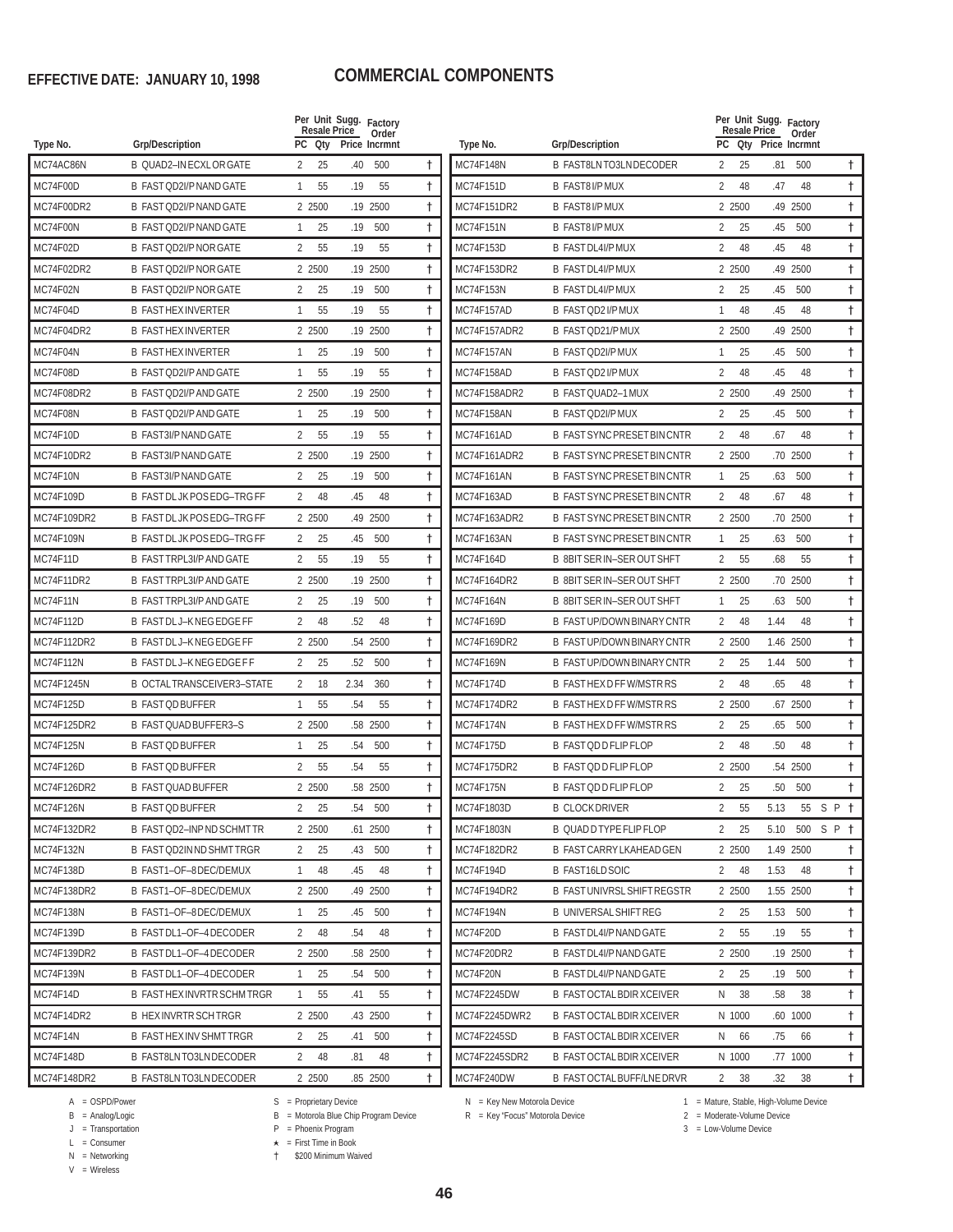|                  |                                    | <b>Resale Price</b>  | Per Unit Sugg. Factory<br>Order |              |                  |                                    | <b>Resale Price</b>  | Per Unit Sugg. Factory<br>Order |              |
|------------------|------------------------------------|----------------------|---------------------------------|--------------|------------------|------------------------------------|----------------------|---------------------------------|--------------|
| Type No.         | <b>Grp/Description</b>             | PC Otv               | Price Incrmnt                   |              | Type No.         | <b>Grp/Description</b>             | PC Qty               | Price Incrmnt                   |              |
| MC74F240DWR2     | <b>B FAST OCTAL BUFF/LNE DRVR</b>  | 2 1000               | .32 1000                        | $^{\dagger}$ | MC74F365D        | <b>B FASTHEXBUFFER</b>             | 48<br>2              | 1.08<br>48                      | $\ddagger$   |
| <b>MC74F240N</b> | <b>B FAST OCTAL BUFF/LNE DRVR</b>  | 2<br>18              | .32<br>360                      | t            | MC74F367D        | <b>B FASTHEX BUFFER</b>            | 2<br>48              | 1.08<br>48                      | $\ddagger$   |
| MC74F240SD       | <b>B OCTAL BUS/LINE DRIVER INV</b> | N<br>66              | .75<br>66                       | $^{\dagger}$ | MC74F367DR2      | <b>B FASTHEX BUFFER</b>            | 2 2500               | 1.10 2500                       | $\ddagger$   |
| MC74F240SDR2     | <b>B OCTAL BUS/LINE DRIVER INV</b> | 2 1000               | .77 1000                        | t.           | MC74F367N        | <b>B FASTHEX BUFFER</b>            | 2<br>25              | 1.08<br>500                     | $^+$         |
| MC74F241DW       | <b>B FAST OCTAL BUFF/LNE DRVR</b>  | 38<br>$\overline{2}$ | .65<br>38                       | $^{\dagger}$ | MC74F373DW       | <b>B FAST OCTAL XPRNT LATCH</b>    | $\overline{2}$<br>38 | .32<br>38                       | $\ddagger$   |
| MC74F241DWR2     | <b>B FAST OCTAL BUFF/LNE DRVR</b>  | 2 1000               | .67<br>1000                     | $\ddagger$   | MC74F373DWR2     | <b>B FAST OCTAL XPRINT LATCH</b>   | 1 1000               | .32 1000                        | $\ddagger$   |
| MC74F241N        | <b>B FAST OCTAL BUFF/LNE DRVR</b>  | 18<br>2              | .61<br>360                      | $\ddagger$   | MC74F373N        | <b>B FAST OCTAL XPRNT LATCH</b>    | 18<br>1              | .32<br>360                      | $\ddagger$   |
| MC74F244DW       | <b>B FAST OCTAL BUFF/LNE DRVR</b>  | 38<br>$\mathbf{1}$   | 38<br>.32                       | $\ddagger$   | MC74F373SD       | <b>B OCTAL TRANSPARENT LATCH/3</b> | Ν<br>66              | .75<br>66                       | $\ddagger$   |
| MC74F244DWR2     | <b>B FAST OCTAL BUFF/LNE DRVR</b>  | 1 1000               | .32 1000                        | $^{\dagger}$ | MC74F373SDR2     | <b>B OCTAL TRANSPARENT LATCH/3</b> | 2 1000               | .77 1000                        | $\ddagger$   |
| <b>MC74F244N</b> | <b>B FAST OCTAL BUFF/LNE DRVR</b>  | 18<br>$\mathbf{1}$   | 360<br>.32                      | $\ddagger$   | MC74F374DW       | <b>B FASTOCTALDTYPEFF</b>          | $\mathbf{1}$<br>38   | 38<br>.32                       | $^{\dagger}$ |
| MC74F244SD       | <b>B OCTAL BUS DRIVER/NON/INVR</b> | 66<br>N              | .75<br>66                       | t            | MC74F374DWR2     | <b>B FASTOCTALDTYPEFF</b>          | 2 1000               | .32 1000                        | $\ddagger$   |
| MC74F244SDR2     | <b>B OCTALBUS DRIVER/NON/INVR</b>  | 2 1000               | .77 1000                        | $^{\dagger}$ | MC74F374N        | <b>B FASTOCTALDTYPEFF</b>          | 18<br>1              | .32<br>360                      | $\ddagger$   |
| MC74F245DW       | <b>B FAST OCTAL BDIR XCEIVER</b>   | 38<br>$\mathbf{1}$   | .65<br>38                       | $^{\dagger}$ | MC74F374SD       | <b>B OCTALD TYPE FLIP-FLOP</b>     | N<br>66              | .75<br>66                       | $^+$         |
| MC74F245DWR2     | <b>B FAST OCTAL BDIR XCEIVER</b>   | 1 1000               | .74 1000                        | $\ddagger$   | MC74F374SDR2     | <b>B OCTALD TYPE FLIP-FLOP</b>     | 2 1000               | .77 1000                        | $\ddagger$   |
| <b>MC74F245N</b> | <b>B FAST OCTAL BDIR XCEIVER</b>   | $\mathbf{1}$<br>18   | .32<br>360                      | $^{\dagger}$ | MC74F377DW       | <b>B OCTLDFFW/CLKENABLE</b>        | 2<br>38              | 38<br>1.80                      | $^+$         |
| MC74F245SD       | <b>B OCTALBUSTRANSCEIVER</b>       | 66<br>N              | .75<br>66                       | $\ddagger$   | MC74F377N        | <b>B FAST OCTAL DFF W/CLK ENA</b>  | $\overline{2}$<br>18 | 1.80<br>360                     | $\ddagger$   |
| MC74F245SDR2     | <b>B OCTALBUSTRANSCEIVER</b>       | 2 1000               | .77 1000                        | $\ddagger$   | MC74F378D        | <b>B FAST PARA D REG W/ENABLE</b>  | $\overline{2}$<br>48 | 1.01<br>48                      | $\ddagger$   |
| MC74F251D        | <b>B FAST8I/PMUX</b>               | 48<br>$\overline{2}$ | .59<br>48                       | $^{\dagger}$ | MC74F378DR2      | <b>B FAST PARA D REG W/ENABLE</b>  | 2 2500               | 1.03 2500                       | $\ddagger$   |
| MC74F251DR2      | <b>B FAST8I/PMUX</b>               | 3 2500               | 1.40 2500                       | $\ddagger$   | <b>MC74F378N</b> | <b>B FAST PARA D REG W/ENABLE</b>  | 25<br>$\overline{2}$ | 1.01<br>500                     | $\ddagger$   |
| MC74F251N        | <b>B FAST8I/PMUX</b>               | 2<br>25              | .59<br>500                      | $^{\dagger}$ | MC74F379DR2      | <b>B FAST QD PARA REGW/ENABLE</b>  | 2 2500               | 1.06 2500                       | $\ddagger$   |
| MC74F253D        | <b>B FAST DL4I/PMUX3ST</b>         | 48<br>2              | .49<br>48                       | $^{\dagger}$ | MC74F379N        | <b>B FAST QD PARA REGW/ENABLE</b>  | 2<br>25              | 1.01<br>500                     | $\ddagger$   |
| MC74F253DR2      | <b>B FAST DL4I/PMUX3ST</b>         | 2 2500               | .52 2500                        | $^+$         | MC74F38D         | <b>B QUAD2 INPUT NAND BUFFER</b>   | 55<br>$\mathbf{1}$   | .40<br>55                       | $^+$         |
| MC74F253N        | <b>B FAST DL4I/PMUX3ST</b>         | 2<br>25              | .49<br>500                      | $^{\dagger}$ | MC74F38DR2       | <b>B QUAD2 INPUT NAND BUFFER</b>   | 2 2500               | .43 2500                        | $\ddagger$   |
| MC74F257AD       | <b>B FAST QD3 I/PMUX</b>           | 2<br>48              | .49<br>48                       | $\ddagger$   | MC74F38N         | <b>B QUAD2 INPUT NAND BUFFER</b>   | 25<br>2              | .40<br>500                      | $^+$         |
| MC74F257ADR2     | <b>B FAST QD3I/PMUX</b>            | 2 2500               | .52 2500                        | $\ddagger$   | MC74F399D        | B FASTQD2-PORTREGISTER             | $\overline{2}$<br>48 | 1.26<br>48                      | $\ddagger$   |
| MC74F257AN       | B FAST QD3I/PMUX                   | 25<br>1              | .49<br>500                      | $\ddagger$   | MC74F399DR2      | B FAST QD2-PORT REGISTER           | 2 2500               | 1.30 2500                       | $\ddagger$   |
| MC74F258AD       | <b>B FAST QD2 I/PMUX</b>           | 48<br>2              | .49<br>48                       | $^{\dagger}$ | MC74F399N        | B FASTQD2-PORTREGISTER             | 25<br>2              | 500<br>1.26                     | $\ddagger$   |
| MC74F258ADR2     | B FAST QUAD2-1 MUX INV3-S          | 2 2500               | .52 2500                        | $\ddagger$   | MC74F521DW       | <b>B FASTOCTAL COMPARATOR</b>      | 38<br>2              | .90<br>38                       | $\ddagger$   |
| MC74F258AN       | <b>B FAST QD2I/PMUX</b>            | 2<br>25              | .49<br>500                      | $^{\dagger}$ | MC74F521DWR2     | <b>B FASTOCTAL COMPARATOR</b>      | 2 1000               | .92 1000                        | $\ddagger$   |
| MC74F259D        | <b>B FAST16LD SOIC</b>             | 48<br>2              | 2.43<br>48                      | $^{\dagger}$ | MC74F521N        | <b>B FASTOCTAL COMPARATOR</b>      | 18<br>1              | .53<br>360                      | $^{\dagger}$ |
| MC74F259DR2      | <b>B FAST DL8-BIT ADDRSBL LAT</b>  | N 2500               | 2.45 2500                       | t.           | MC74F533DW       | <b>B FAST OCTAL XPRNT LATCH</b>    | 38<br>2              | 1.08<br>38                      | $^+$         |
| MC74F259N        | <b>B TTL8BIT ADRESSABLE LATCH</b>  | 2 25                 | 2.43<br>500                     | $\ddagger$   | MC74F533N        | <b>B FAST OCTAL XPRNT LATCH</b>    | 2<br>18              | 1.06<br>360                     | $^+$         |
| MC74F269DW       | <b>B 8-BIT COUNTER</b>             | 30<br>$\mathbf{1}$   | 3.60<br>30                      | $^{\dagger}$ | MC74F534N        | <b>B FASTOCTALD-TYPEFF</b>         | 18<br>2              | 1.17<br>360                     | $^+$         |
| MC74F269DWR2     | <b>B 8-BIT COUNTER</b>             | N 1000               | 3.60 1000                       | $^{\dagger}$ | MC74F543DW       | <b>B OCTALREGTRANSC</b>            | 2<br>30              | 1.62<br>30                      | $^{\dagger}$ |
| MC74F269N        | <b>B 8-BIT COUNTER</b>             | 15<br>1              | 3.60<br>15                      | $^{\dagger}$ | MC74F543DWR2     | <b>B OCTAL REGTRANSC</b>           | 2 1000               | 1.62 1000                       | $\ddagger$   |
| MC74F280D        | <b>B FAST9-BIT PARITY GEN/CHK</b>  | 55<br>2              | .45<br>55                       | $^\dagger$   | MC74F543N        | <b>B OCTAL REG TRANSCEIVER</b>     | 2<br>15              | 1.62<br>15                      | $\ddagger$   |
| MC74F280DR2      | <b>B FAST9-BIT PARITY GEN/CHK</b>  | 2 2500               | .49 2500                        | $\ddagger$   | MC74F544DW       | B OCT REG TRAN INV3-ST             | 2<br>30              | 1.62<br>30                      | $\ddagger$   |
| <b>MC74F280N</b> | B FAST9-BIT PARITY GEN/CHK         | $\overline{2}$<br>25 | .45<br>500                      | t            | MC74F544N        | <b>B OCTALREGISTER TRANSCEIVR</b>  | 2<br>15              | 1.62<br>15                      | $^+$         |
| MC74F283D        | <b>B FAST4-BIT FULL ADDER</b>      | 48<br>2              | 48<br>.90                       | t            | MC74F569DW       | B BINARY UP/DOWN COUNTR3-S         | $\overline{2}$<br>38 | 38<br>1.80                      | $^+$         |
| MC74F283DR2      | <b>B FAST4-BIT FULL ADDER</b>      | 2 2500               | .94 2500                        | $^+$         | MC74F569DWR2     | B BINARY UP/DOWN COUNTR3-S         | 2 1000               | 1.80 1000                       | $^+$         |
| MC74F283N        | B FAST4-BIT FULL ADDER             | $1 \quad 25$         | .90<br>500                      | $^\dagger$   | MC74F569N        | B FAST UP/DN BIN CNTR3-ST          | 2 18                 | 1.80<br>360                     | $^+$         |
| MC74F299DW       | <b>B 8-BIT UNIV SHFT REG</b>       | 2<br>38              | 4.05<br>38                      | $\ddagger$   | MC74F574DW       | B OCT DFLIP/FLOP3 STATE            | 2<br>38              | .83<br>38                       | $^+$         |
| MC74F32D         | B FAST QD2I/POR GATE               | 55<br>$\mathbf{1}$   | 55<br>.19                       | $^{\dagger}$ | MC74F574DWR2     | B OCT DFLIP/FLOP3 STATE            | 2 1000               | .85 1000                        | $\ddagger$   |
| MC74F32DR2       | B FAST QD2I/POR GATE               | 2 2500               | .19 2500                        | $^{\dagger}$ | MC74F574N        | B OCTAL D FLIP-FLOP3-STATE         | $\overline{2}$<br>18 | 360<br>.81                      | $^{+}$       |
| MC74F32N         | B FAST QD2I/P OR GATE              | $1 \quad 25$         | .19<br>500                      | $^{\dagger}$ | MC74F579DW       | <b>B 8 BIT BIDIR BINARY COUNT</b>  | $\overline{2}$<br>38 | 3.24<br>38                      | $+$          |

- $L =$  Consumer  $\star =$  First Time in Book
- N = Networking the three states of the states of the states of the states of the states of the states of the states of the states of the states of the states of the states of the states of the states of the states of the s

V = Wireless

B = Analog/Logic entropyrology by B = Motorola Blue Chip Program Device R = Key "Focus" Motorola Device 2 = Moderate-Volume Device

A = OSPD/Power external states and S = Proprietary Device N = Key New Motorola Device 1 = Mature, Stable, High-Volume Device

\$200 Minimum Waived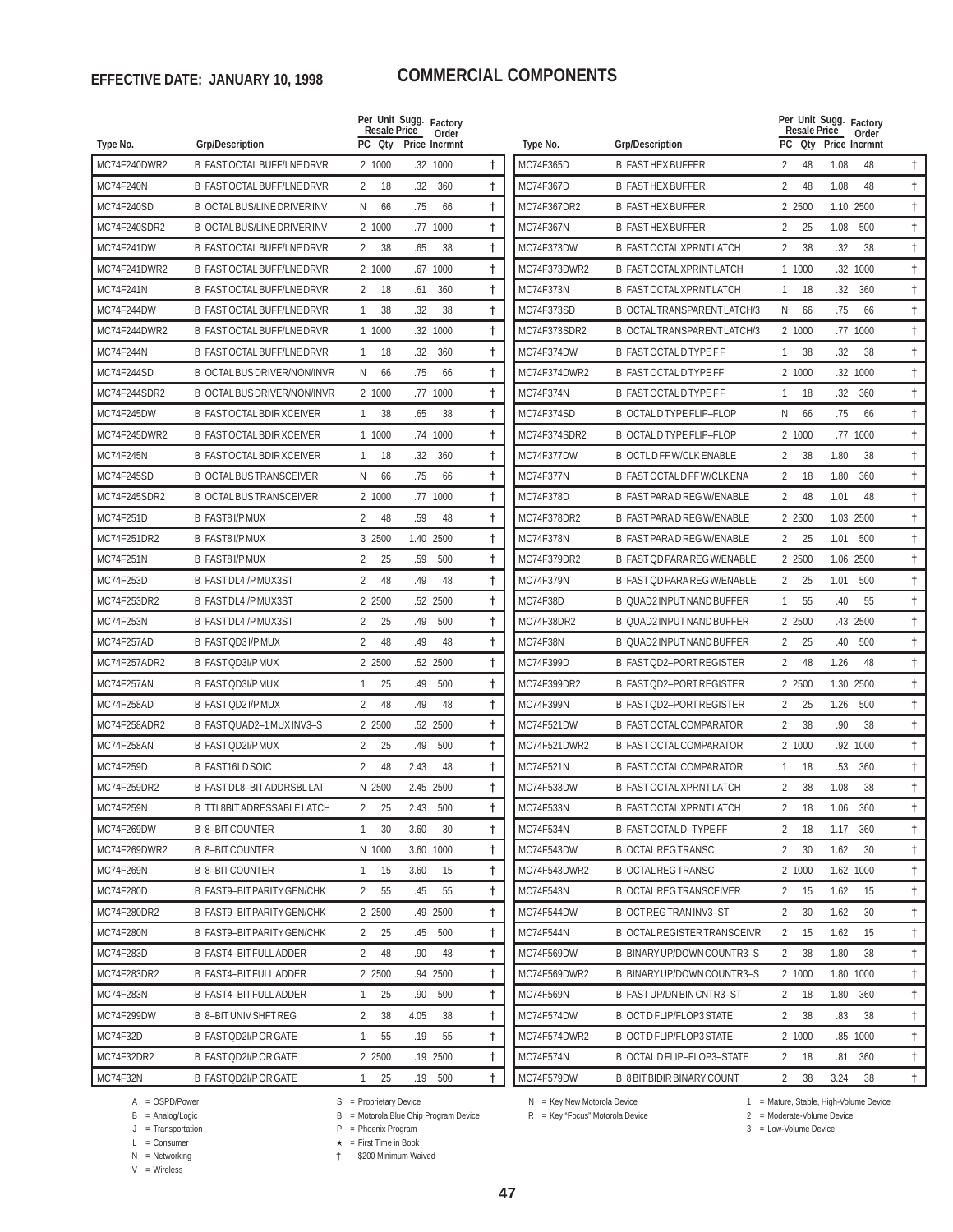| Type No.          | <b>Grp/Description</b>                | <b>Resale Price</b><br>PC Qtv | Per Unit Sugg. Factory<br>Order<br>Price Incrmnt | Type No.                     | <b>Grp/Description</b>                     | Per Unit Sugg. Factory<br><b>Resale Price</b><br>PC Qty Price Incrmnt | Order                      |
|-------------------|---------------------------------------|-------------------------------|--------------------------------------------------|------------------------------|--------------------------------------------|-----------------------------------------------------------------------|----------------------------|
| MC74F579DWR2      | <b>B 8 BIT BIDIR BINARY COUNT</b>     | 2 1000                        | $\ddagger$<br>3.24 1000                          | MC74HCT14ADR2                | <b>B HEXSCHMITT-TRGGRINVRTR</b>            | 2 2500                                                                | $\ddagger$<br>.34 2500     |
| MC74F579N         | <b>B 8-BIT BIDIR BINARY CNTR</b>      | 18<br>1                       | 360<br>$\ddagger$<br>3.24                        | MC74HCT14AN                  | <b>B HEXSCHMITT-TRGGRINVRTR</b>            | 25<br>$\mathbf{1}$                                                    | $\dagger$<br>500<br>.31    |
| MC74F623DW        | <b>B OCTAL BUS TRANSCEIVER</b>        | 38<br>Ν                       | 38<br>1.08<br>$\ddagger$                         | MC74HCT157ADR2               | <b>B SELCTR/MULTIPLXR2-INPT</b>            | 2 2500                                                                | $\ddagger$<br>.43 2500     |
| MC74F623N         | <b>B OCTAL BUS TRANCEIVERS</b>        | 18<br>2                       | 1.08<br>360<br>$\ddagger$                        | MC74HCT157AN                 | <b>B SELCTR/MULTIPLXR2-INPT</b>            | 25<br>$\mathbf{2}$                                                    | $\ddagger$<br>.40<br>500   |
| MC74F640N         | <b>B OCTAL BUS TRANCEIVERS</b>        | 2<br>18                       | $\ddagger$<br>1.17<br>360                        | MC74HCT163ADR2               | <b>B PRESET BINARY SNYCHR CTR</b>          | 2 2500                                                                | $\ddagger$<br>.47 2500     |
| MC74F646DW        | <b>B OCTTRNSCEVR/REGNO-INV3</b>       | 30<br>N                       | $\ddagger$<br>2.70<br>30                         | MC74HCT163AN                 | <b>B PRESET BINARY SNYCHR CTR</b>          | 2<br>25                                                               | $\ddagger$<br>.43<br>500   |
| MC74F646DWR2      | B OCT TRNSCEVR/REGNO-INV3             | N 1000                        | 2.88 1000<br>$\ddagger$                          | MC74HCT174AD                 | <b>B FLIP/FLOPHEXDW/CLKRST</b>             | $\overline{2}$<br>48                                                  | $^\dagger$<br>.41<br>48    |
| <b>MC74F646N</b>  | <b>B OCTTRNSCEVR/REGNO-INV3</b>       | 15<br>N                       | 15<br>$\ddagger$<br>2.88                         | MC74HCT174ADR2               | <b>B HEXDFL/FLW/CLCK&amp;RESET</b>         | 2 2500                                                                | $\ddagger$<br>.43 2500     |
| MC74F657ADW       | <b>B OCTALBIDIRECT TRANSCEIVE</b>     | 30<br>2                       | 2.70<br>30<br>$\ddagger$                         | MC74HCT174AN                 | <b>B FLIP/FLOPHEXDW/CLKRST</b>             | 25<br>2                                                               | $+$<br>500<br>.40          |
| <b>MC74F657AN</b> | <b>B OCTALREGIST TRANSCEIVER</b>      | 15<br>2                       | 2.70<br>15<br>$\ddagger$                         | MC74HCT240ADT                | <b>B OCT3 SINV BFR/LN</b>                  | 75<br>N                                                               | $^\mathrm{+}$<br>.72<br>75 |
| MC74F74D          | <b>B FAST DLPOS EDG-TRIGFF</b>        | 55<br>1                       | $\ddagger$<br>55<br>.34                          | MC74HCT240ADTR2              | <b>B OCTAL BUFFER</b>                      | 2 2500                                                                | $^\dagger$<br>.74 2500     |
| MC74F74DR2        | <b>B FAST DLPOSEDG-TRIGFF</b>         | 1 2500                        | .36 2500<br>$\ddagger$                           | MC74HCT240ADW                | <b>B ICOCTAL3-ST</b>                       | 2<br>38                                                               | $\ddagger$<br>.32<br>38    |
| MC74F74N          | <b>B FAST DLPOS EDG-TRIGFF</b>        | 25<br>1                       | 500<br>$\ddagger$<br>.31                         | MC74HCT240ADWR2 BICOCTAL3-ST |                                            | 2 1000                                                                | $\ddagger$<br>.32 1000     |
| MC74F779D         | <b>B 8 BIT BIDIRECT BINARY</b>        | 2<br>48                       | $\ddagger$<br>3.78<br>48                         | MC74HCT240AN                 | B ICOCTAL3-ST                              | 2<br>18                                                               | $\ddagger$<br>.32<br>360   |
| MC74F779DR2       | <b>B 8-BIT BIDIRECT BINARY CNT</b>    | 2 2500                        | $\ddagger$<br>3.78 2500                          | MC74HCT244ADT                | <b>B QUAD3-SNINVBFR/LN</b>                 | N<br>75                                                               | $\ddagger$<br>.72<br>75    |
| MC74F779N         | <b>B 8-BIT BIN BIDIR CNTR</b>         | 25<br>2                       | $\ddagger$<br>3.78<br>500                        | MC74HCT244ADW                | <b>B IC CHIP OCTAL3-ST</b>                 | 38<br>1                                                               | $\ddagger$<br>.32<br>38    |
| MC74F803D         | <b>B QUAD D-TYP FLIP/FLOP</b>         | 55<br>2                       | 55 S P<br>$\pm$<br>7.68                          |                              | MC74HCT244ADWR2 BICCHIPOCTAL3-ST           | 2 1000                                                                | $\ddagger$<br>.32 1000     |
| MC74F803DR2       | <b>B D-TYPE FLIP/FLOP</b>             | 2 2500                        | 7.72 2500 S<br>$\ddagger$                        | MC74HCT244AN                 | <b>B IC CHIP OCTAL3-ST</b>                 | 18<br>$\mathbf{1}$                                                    | $+$<br>.32<br>360          |
| MC74F803N         | <b>B QDD-TYPE FLIP/FLOP</b>           | 2<br>25                       | 500 S P<br>$\ddagger$<br>7.65                    | MC74HCT245ADT                | <b>B OCT3-S-NINVBUS/TRANS</b>              | Ν<br>75                                                               | $\ddagger$<br>.72<br>75    |
| MC74F823DW        | <b>B 9-BIT BUS INTERFACE</b>          | 30<br>2                       | 30<br>2.20<br>$^{+}$                             | MC74HCT245ADTR2              | <b>B OCT3-S-NINVBUS/TRANS</b>              | 2 2500                                                                | $^\dagger$<br>.74 2500     |
| MC74F823DWR2      | <b>B 9-BIT BUS INTERFACE</b>          | 2 1000                        | 2.20 1000<br>$\ddagger$                          | MC74HCT245ADW                | <b>B OCTL3-STNONINVRT BUS TR</b>           | 38<br>$\mathbf{1}$                                                    | $\ddagger$<br>.32<br>38    |
| MC74F823N         | <b>B 9-BIT BUS INTERFACE REG</b>      | 2<br>15                       | $\ddagger$<br>2.20<br>15                         |                              | MC74HCT245ADWR2 B OCTL3-STNONINVRTBUSTR    | 2 1000                                                                | $\ddagger$<br>.32 1000     |
| MC74F827DW        | B 10 BIT BUF/LINE DRW3 ST             | 2<br>30                       | $\ddagger$<br>2.20<br>30                         | MC74HCT245AN                 | <b>B OCTL3-STNONINVRT BUS TR</b>           | 18<br>$\mathbf{1}$                                                    | $\ddagger$<br>.32<br>360   |
| MC74F827N         | <b>B 10-BIT BUF/LNDR</b>              | 15<br>2                       | $\ddagger$<br>2.20<br>15                         | MC74HCT273ADW                | B FLIP-FLOP, D-TYPE, OCTAL                 | 38<br>$\mathbf{1}$                                                    | $\ddagger$<br>.32<br>38    |
| MC74F85D          | <b>B 4-BITMAGNITUDE COMP</b>          | 48<br>$\overline{2}$          | 48<br>$\ddagger$<br>1.35                         |                              | MC74HCT273ADWR2 B FLIP-FLOP, D-TYPE, OCTAL | 2 1000                                                                | $^\dagger$<br>.32 1000     |
| MC74F85DR2        | <b>B 4-BITMAGNITUDE COMP</b>          | 2 2500                        | $\ddagger$<br>1.37 2500                          | MC74HCT273AN                 | B FLIP-FLOP, D-TYPE, OCTAL                 | 18<br>$\mathbf{1}$                                                    | $\ddagger$<br>.32<br>360   |
| <b>MC74F85N</b>   | <b>B 4-BITMAGNITUDE COMP</b>          | 25<br>$\overline{2}$          | 1.35<br>500<br>$\ddagger$                        | MC74HCT32AD                  | <b>B QUAD2-IOR GATE W/LSTTL</b>            | $\overline{2}$<br>55                                                  | $+$<br>.17<br>55           |
| MC74F86D          | <b>B FAST QD2I/PEXCOR</b>             | 55<br>2                       | .43<br>55<br>$\ddagger$                          | MC74HCT32ADR2                | <b>B QUAD2-I OR GATE W/LSTTL</b>           | 2 2500                                                                | $\ddagger$<br>.17 2500     |
| MC74F86DR2        | <b>B FAST OD2I/PEXCORR</b>            | 2 2500                        | .43 2500<br>$\ddagger$                           | MC74HCT32AN                  | B QUAD2-I OR GATE W LS/TTL                 | 25<br>2                                                               | $\ddagger$<br>500<br>.17   |
| MC74F86N          | B FAST QD2I/PEXCOR                    | 25<br>1                       | .43<br>500<br>$\ddagger$                         | MC74HCT373ADT                | B OCT3-S-N-INVTRANS/LATCH                  | N<br>75                                                               | $\ddagger$<br>.72<br>75    |
| MC74HCT00AD       | B QUAD2-INAND GATE W/LSTT             | 55<br>2                       | 55<br>$\ddagger$<br>.17                          | MC74HCT373ADTR2 B OCTALLATCH |                                            | 2 2500                                                                | $^\dagger$<br>.74 2500     |
| MC74HCT00ADR2     | <b>B QUAD2 INPUT NOR GATE</b>         | 2 2500                        | $\dagger$<br>.17 2500                            | MC74HCT373ADW                | B MONOLITHIC OCT3-ST NONIN                 | 38<br>$\mathbf{1}$                                                    | $^\dagger$<br>.32<br>38    |
| MC74HCT00AN       | B QUAD2-INAND GATE W/LSTT             | 25<br>1                       | $^{+}$<br>.17 500                                |                              | MC74HCT373ADWR2 B LATCHD-NONINVRT3-STOCT   | 2 1000                                                                | $+$<br>.32 1000            |
| MC74HCT04AD       | <b>B HEXINVWTHLSTTLCOMPIP</b>         | 55<br>$\mathbf{2}$            | $\dagger$<br>55<br>.17                           | MC74HCT373AN                 | B MONOLITHIC OCT3-ST NONIN                 | 1 18                                                                  | $\ddagger$<br>.32 360      |
| MC74HCT04ADR2     | <b>B HEXINVERTER</b>                  | 2 2500                        | $\ddagger$<br>.17 2500                           | MC74HCT374ADT                | B OCT3-S-N-INVFLIPFLOP                     | N.<br>75                                                              | $\ddagger$<br>.72<br>75    |
| MC74HCT04AN       | <b>B HEXINVWTHLSTTLCOMPIP</b>         | 25<br>$\mathbf{1}$            | 500<br>$\dagger$<br>.17                          | MC74HCT374ADTR2              | B OCT3-S-N-INVFLIPFLOP                     | 2 2500                                                                | $+$<br>.74 2500            |
| MC74HCT08ADR2     | <b>B QUAD2 INPUT AND GATE</b>         | N 2500                        | $\dagger$<br>.17 2500 $\star$                    | MC74HCT374ADW                | <b>B OCTL3-STNONINVRT D-TYPE</b>           | $\mathbf{2}$<br>38                                                    | $\ddagger$<br>.32<br>38    |
| MC74HCT08ADT      | <b>B QUAD2-INPUT AND GATE</b>         | N 96                          | 96<br>$\ddagger$<br>.17                          |                              | MC74HCT374ADWR2 B FLIP/FLOPNONINVRT3-ST    | 2 1000                                                                | $^\dagger$<br>.32 1000     |
| MC74HCT08ADTR2    | <b>B QUAD2-INPUT AND GATE</b>         | 2 2500                        | .19 2500<br>$\ddagger$                           | MC74HCT374AN                 | B HSLOCTLD-FF3STTTLCOMP                    | 1 18                                                                  | .32<br>360<br>$\ddagger$   |
| MC74HCT08AN       | B QUAD2-I AND GATE W/LSTTL            | 2 <sub>25</sub>               | 500<br>$\ddagger$<br>.17                         | MC74HCT541ADW                | B OT3-ST NVRT/BF L/DR/L/RC                 | 38<br>N                                                               | $\uparrow$<br>.70<br>38    |
| MC74HCT138AD      | B DECODER/DEMULTIPLXR1OF8             | 48<br>2                       | $\dagger$<br>.38<br>48                           |                              | MC74HCT541ADWR2 B OT3-ST NVRT/BF L/DR/L/RC | N 1000                                                                | $\ddagger$<br>.72 1000     |
| MC74HCT138ADT     | B 1-OF-8DECODER/DEMUX                 | N<br>- 96                     | 96<br>$\ddagger$<br>.43                          | MC74HCT541AN                 | B OT3-ST NVRT/BF L/DR/L/RC                 | 18<br>$\mathbf{1}$                                                    | $^\dagger$<br>.68<br>360   |
|                   | MC74HCT138ADTR2 B 1-OF-8DECODER/DEMUX | 2 2500                        | $\dagger$<br>.45 2500                            | MC74HCT573ADW                | B OCTL3-STNONINVRT D-TYP                   | $\mathbf{2}$<br>38                                                    | $\uparrow$<br>.74<br>38    |
| MC74HCT138AN      | B DECODER/DEMULTIPLXR1OF8             | 25<br>1                       | $\ddagger$<br>500<br>.36                         |                              | MC74HCT573ADWR2 B OCTL3-STNONINVRTD-TYPE   | 2 1000                                                                | $\ddagger$<br>.76 1000     |
| MC74HCT14AD       | <b>B HEXSCHMITT-TRGGRINVRTR</b>       | 55<br>1                       | 55<br>$\ddagger$<br>.32                          | MC74HCT573AN                 | B OCTL3-STNONINVRTD-TYP                    | 18<br>$\mathbf{1}$                                                    | $^\mathrm{+}$<br>.72 360   |

- 
- 
- 
- $L = \text{Consumer}$ <br>  $N = \text{Networking}$ <br>  $V = \text{Wireless}$
- 

B = Analog/Logic entropy of the Motorola Blue Chip Program Device R = Key "Focus" Motorola Device 2 = Moderate-Volume Device

- 
- $L =$  Consumer  $\star =$  First Time in Book
	-
- 
- 
- N = Networking extensive that the state of the state of the state of the state of the state of the state of the state of the state of the state of the state of the state of the state of the state of the state of the state

A = OSPD/Power external states and S = Proprietary Device N = Key New Motorola Device 1 = Mature, Stable, High-Volume Device

- 
- J = Transportation P = Phoenix Program 3 = Low-Volume Device
	-
-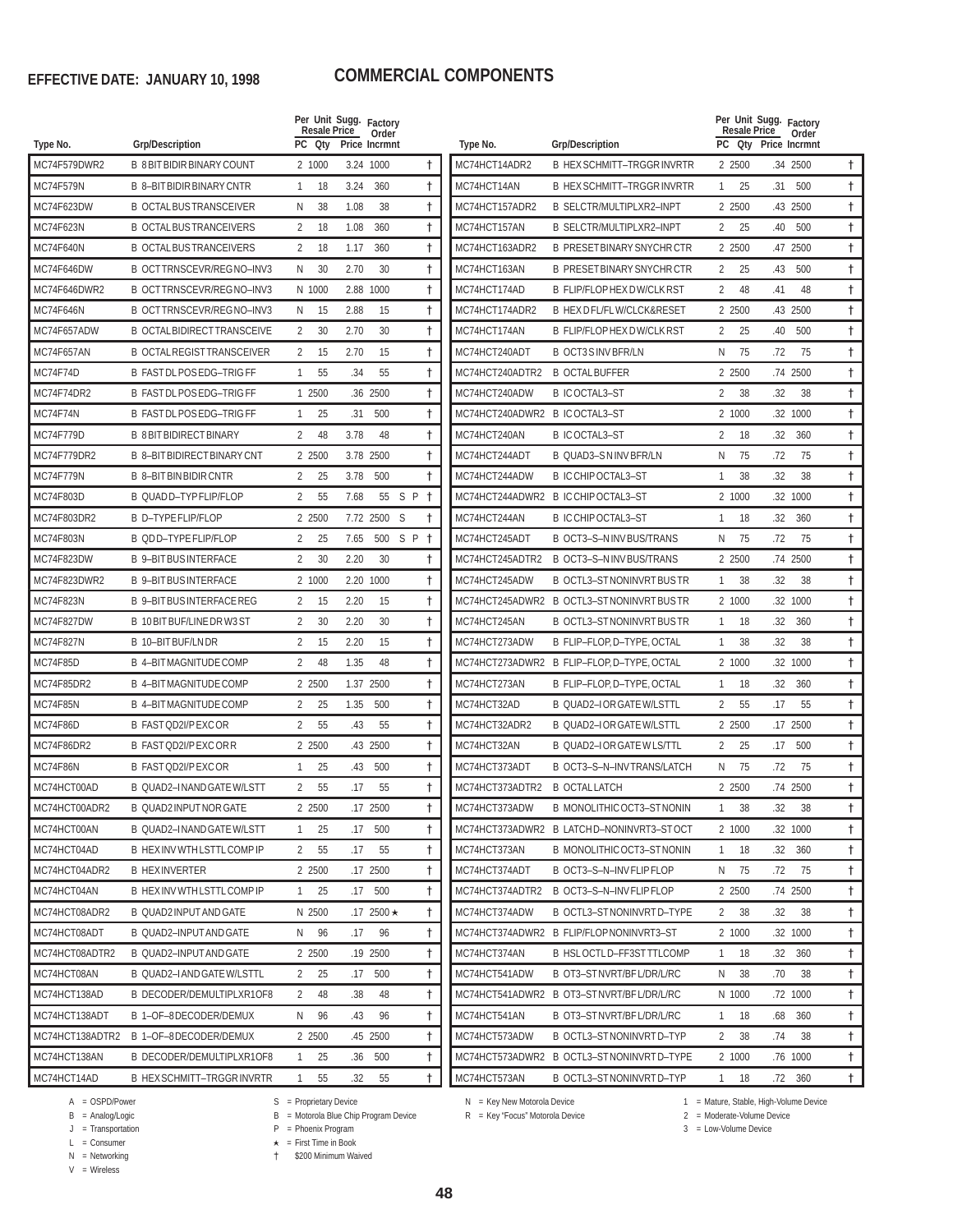|               |                                         | <b>Resale Price</b>  | Per Unit Sugg. Factory<br>Order |                   |                                    | <b>Resale Price</b>  | Per Unit Sugg. Factory<br>Order |
|---------------|-----------------------------------------|----------------------|---------------------------------|-------------------|------------------------------------|----------------------|---------------------------------|
| Type No.      | <b>Grp/Description</b>                  | PC Qty               | Price Incrmnt                   | Type No.          | <b>Grp/Description</b>             |                      | PC Qty Price Incrmnt            |
| MC74HCT574ADW | B OCTL3-SN-INVTDFL/FL                   | 38<br>2              | $\ddagger$<br>38<br>.70         | MC74HC126AD       | <b>B QUAD3STNONINVERTING BUF</b>   | $\overline{2}$<br>55 | 55<br>$\dagger$<br>.47          |
|               | MC74HCT574ADWR2 B OCTL3-STFL/FLNONINVRT | 2 1000               | .72 1000<br>$^{\dagger}$        | MC74HC126ADR2     | <b>B QUAD3ST NONINVERTIN BUF</b>   | 2 2500               | .49 2500<br>$^+$                |
| MC74HCT574AN  | <b>B OCTL3-SN-INVTDFL/FL</b>            | 18<br>1              | $\ddagger$<br>.68<br>360        | MC74HC126AN       | <b>B QUAD3STNONINVERTING BUF</b>   | 25<br>1              | $\ddagger$<br>500<br>.45        |
| MC74HCT74AD   | <b>B DUAL FL/FLW/SET &amp; RESET</b>    | 55<br>2              | $^{\dagger}$<br>.29<br>55       | MC74HC132AD       | B QD2-INPT NAND GATE W/SCH         | 55<br>$\mathbf{1}$   | $\dagger$<br>55<br>.52          |
| MC74HCT74ADR2 | <b>B DUALFL/FLW/SET &amp; RESET</b>     | 2 2500               | .31 2500<br>$^{\dagger}$        | MC74HC132ADR2     | B QD2-INPT NAND GATE W/SCH         | 2 2500               | 54 2500<br>$\dagger$            |
| MC74HCT74AN   | <b>B DUALFL/FLW/SET &amp; RESET</b>     | 25<br>1              | $^{\dagger}$<br>.27<br>500      | MC74HC132ADT      | B QD2-INPUT NAND GATE W/SC         | 96<br>N              | 96<br>$^\dagger$<br>.86         |
| MC74HCU04AD   | <b>B HSLHEX UNBUFFERED INV</b>          | 55<br>N              | $\ddagger$<br>.17<br>55         | MC74HC132AN       | B QD2-INPT NAND GATE W/SCH         | 25<br>1              | 500<br>$\dagger$<br>.50         |
| MC74HCU04ADR2 | <b>B HSLHEX UNBUFFERED INV</b>          | 2 2500               | $\ddagger$<br>.17 2500          | MC74HC133N        | <b>B HSL13-INAND GATE</b>          | 25<br>$\overline{2}$ | $^\dagger$<br>.50<br>500        |
| MC74HCU04AN   | <b>B HSLHEX UNBUFFERED INV</b>          | 25<br>N              | $^{\dagger}$<br>.17<br>500      | MC74HC137D        | B HSL1OF8DEC/DEMUX AD/LAT          | 48<br>2              | 48<br>$\dagger$<br>.52          |
| MC74HC00AD    | <b>B GATE NAND GATE2-I</b>              | 55<br>$\mathbf{1}$   | $\ddagger$<br>55<br>.17         | <b>MC74HC137N</b> | B HSL1OF8DEC/DEMUX AD/LAT          | 25<br>2              | $\ddagger$<br>.50<br>500        |
| MC74HC00ADR2  | B QUAD, 2-INPUT NAND GATE               | 1 2500               | $^{\dagger}$<br>.17 2500        | MC74HC138AD       | B DECODER/DEMULTIPLX1OF8           | 48<br>$\mathbf{1}$   | $\dagger$<br>48<br>.38          |
| MC74HC00ADT   | <b>B NAND GATE</b>                      | 96<br>N              | $\ddagger$<br>.17<br>96         | MC74HC138ADR2     | B DECDR/DEMULTIPLXR1OF8            | 2 2500               | $\ddagger$<br>.40 2500          |
| MC74HC00ADTR2 | <b>B NAND GATE</b>                      | 2 2500               | $^{\dagger}$<br>.19 2500        | MC74HC138AN       | B DECODER/DEMULTIPLX1OF8           | 25<br>$\mathbf{1}$   | $\dagger$<br>500<br>.36         |
| MC74HC00AN    | <b>B GATE NAND GATE2-I</b>              | 25<br>$\mathbf{1}$   | 500<br>$^{\dagger}$<br>.17      | MC74HC139AD       | <b>B DECODER, 10F4DUAL</b>         | 48<br>$\overline{2}$ | 48<br>$\dagger$<br>.40          |
| MC74HC02AD    | B QUAD2-IN NOR GATE                     | $\mathbf{1}$<br>55   | $\ddagger$<br>.17<br>55         | MC74HC139ADR2     | <b>B DECODER/DEMULTIPLEXER</b>     | 2 2500               | .41 2500<br>Ť                   |
| MC74HC02ADR2  | <b>B QUAD, 2-INPUT NOR GATE</b>         | 1 2500               | $\ddagger$<br>.17 2500          | MC74HC139AN       | B DECODER, 10F4 DUAL               | 25<br>$\mathbf{1}$   | $\dagger$<br>.38<br>500         |
| MC74HC02ADT   | B NOR QUAD2-INPUT                       | Ν<br>- 96            | $\ddagger$<br>.17<br>96         | MC74HC14AD        | <b>B HEXSCHMITTINVERTER</b>        | 55<br>1              | $\ddagger$<br>.32<br>55         |
| MC74HC02ADTR2 | <b>B NOR QUAD2-INPUT</b>                | 2 2500               | $^{\dagger}$<br>.19 2500        | MC74HC14ADR2      | B HEX SCHMITT INVERTER             | 1 2500               | $\ddagger$<br>.34 2500          |
| MC74HC02AN    | <b>B NOR QUAD2-INPUT</b>                | 25<br>1              | $\ddagger$<br>.17<br>500        | MC74HC14ADT       | <b>B HEX SCHMITT TRGGER INVERT</b> | 96<br>N              | $\ddagger$<br>96<br>.67         |
| MC74HC03AD    | B OD2-IN NAND GATE W/DRAIN              | 55<br>$\mathbf{1}$   | 55<br>$^{\dagger}$<br>.17       | MC74HC14AN        | <b>B HEX SCHMITT INVERTER</b>      | 25<br>$\mathbf{1}$   | 500<br>$\dagger$<br>.31         |
| MC74HC03ADR2  | B QD2-IN NAND GATE W/DRAIN              | 2 2500               | $\ddagger$<br>.17 2500          | MC74HC147D        | <b>B DEC. TO BCP PRIORITY ENCD</b> | 48<br>$\overline{2}$ | $\dagger$<br>48<br>.50          |
| MC74HC03AN    | B GATE, NAND, 2-I QUAD                  | 25<br>$\mathbf{1}$   | $\ddagger$<br>500<br>.17        | MC74HC147N        | <b>B HSLDECTOBCDPRIORIENC</b>      | 25<br>$\overline{2}$ | 500<br>$\ddagger$<br>.49        |
| MC74HC04AD    | <b>B HSLHEXINVERTER</b>                 | 55<br>$\mathbf{1}$   | 55<br>$^{\dagger}$<br>.17       | MC74HC151DR2      | <b>B HSL8-INPT DATA SEL/MUX</b>    | 2 2500               | 52 2500<br>$\dagger$            |
| MC74HC04ADR2  | <b>B HEXINVRTR</b>                      | 1 2500               | $\ddagger$<br>.17 2500          | MC74HC151N        | <b>B HSL8-IDATA SEL/MUX</b>        | 25<br>$\mathbf{1}$   | 500<br>$^{\dagger}$<br>.38      |
| MC74HC04ADT   | <b>B HEXINVERTER</b>                    | 96<br>N              | $\ddagger$<br>96<br>.17         | MC74HC153D        | B HSLDUAL4-IDATA SEL/MUX           | $\overline{2}$<br>48 | 48<br>$\dagger$<br>.41          |
| MC74HC04ADTR2 | <b>B HEXINVERTER</b>                    | 2 2500               | $\ddagger$<br>.19 2500          | MC74HC153DR2      | B HSLDL4-INPDATA SEL/MUX           | 2 2500               | $\dagger$<br>.43 2500           |
| MC74HC04AN    | <b>B HSLHEXINVERTER</b>                 | 25<br>$\mathbf{1}$   | 500<br>$^{\dagger}$<br>.17      | MC74HC153N        | B HSLDUAL4-I DATA SEL/MUX          | 25<br>1              | $\dagger$<br>.40<br>500         |
| MC74HC08AD    | B QUAD, 2-INPUT NAND GATE               | 55<br>$\mathbf{1}$   | $\ddagger$<br>.17<br>55         | MC74HC154DW       | B HSL1-16DECODER/DEMUX             | 30<br>$\mathbf{1}$   | $\ddagger$<br>30<br>1.71        |
| MC74HC08ADR2  | B QUAD, 2-INPUT NAND GATE               | 1 2500               | 2500<br>$^{\dagger}$<br>.17     | MC74HC154DWR2     | B HSL1-16DECODER/DEMUX             | 2 1000               | $\dagger$<br>1.73 1000          |
| MC74HC08ADT   | <b>B QUAD2-INPUT AND GATE</b>           | 96<br>N              | $\ddagger$<br>.17<br>96         | MC74HC154N        | B HSL1-16DECODER/DEMUX             | 15<br>$\mathbf{1}$   | $\dagger$<br>1.35<br>15         |
| MC74HC08ADTR2 | B QUAD2-INPUT AND GATE                  | 2 2500               | $^{\dagger}$<br>.19 2500        | MC74HC157AD       | B DTA SELCTOR/MLTIPLX2-IQ          | 48<br>$\overline{2}$ | $^{\dagger}$<br>48<br>.41       |
| MC74HC08AN    | <b>B OUAD2INPUT &amp; GATE</b>          | $1 \quad 25$         | $+$<br>$.17 - 500$              | MC74HC157ADR2     | B DTASELCTOR/MLTIPLX2-1Q           | 2 2500               | 43 2500<br>$^+$                 |
| MC74HC10D     | <b>B HSLTRIPLE3-INAND GATE</b>          | 2 55                 | Ť.<br>55<br>.17                 | MC74HC157ADT      | <b>B DATA SELECTOR</b>             | 96<br>N.             | 96<br>$^+$<br>.70               |
| MC74HC10DR2   | <b>B TRIPLE3-IN AND GATE</b>            | 2 2500               | $^\dagger$<br>.17 2500          | MC74HC157ADTR2    | <b>B DATA SELECTOR</b>             | 2 2500               | .72 2500<br>Ť                   |
| MC74HC10N     | B HSLTRIPLE3-INAND GATE                 | 25<br>$\mathbf{1}$   | t.<br>.17 500                   | MC74HC157AN       | B DTA SELCTOR/MLTIPLX2-IQ          | 25<br>$\mathbf{1}$   | 500<br>Ť.<br>.40                |
| MC74HC107D    | <b>B DUAL4-BBINARY CNTR</b>             | 55<br>$\overline{2}$ | $^{\dagger}$<br>.43<br>55       | MC74HC161AD       | <b>B CNTR, BINRY, 4-BASYNCHR</b>   | $\overline{2}$<br>48 | .47<br>48<br>$^\dagger$         |
| MC74HC107DR2  | <b>B DUAL4-BBINARY CNTR</b>             | 2 2500               | .45 2500<br>$^{\dagger}$        | MC74HC161ADR2     | <b>B CNTR. BINRY.4-BASYNCHR</b>    | 2 2500               | $^{\dagger}$<br>.49 2500        |
| MC74HC107N    | B HSLDUALJK-FFW/RESET                   | 2<br>25              | $^{\dagger}$<br>.41<br>500      | MC74HC161AN       | B CNTR, BINRY, 4-BASYNCHR          | $\mathbf{1}$<br>25   | 500<br>$\ddagger$<br>.45        |
| MC74HC11D     | <b>B HSLTRIPLE3-IAND GATE</b>           | 55<br>$\mathbf{2}$   | $\dagger$<br>.17<br>55          | MC74HC163AD       | B COUNTER, DECADE, BCD             | $\overline{2}$<br>48 | $^\dagger$<br>.47<br>48         |
| MC74HC11DR2   | B HSLTRIPLE3-1 AND GATE                 | 2 2500               | .17 2500<br>t.                  | MC74HC163ADR2     | B COUNTER, DECADE, BCD             | 2 2500               | .49 2500<br>Ť                   |
| MC74HC11N     | <b>B HSLTRIPLE3-IAND GATE</b>           | 25<br>$\mathbf{1}$   | .17 500<br>$^\dagger$           | MC74HC163AN       | B COUNTER, DECADE, BCD             | 25<br>1              | 500<br>.45<br>$^{\dagger}$      |
| MC74HC125AD   | B BUF, NON-INVERTING3-ST                | 55<br>$\mathbf{1}$   | Ť.<br>.40<br>55                 | MC74HC164AD       | B SHIFT8 BIT SER INPT/OTPT         | N<br>55              | Ť.<br>.41<br>55                 |
| MC74HC125ADR2 | <b>B BUFFERNON-INVRT3-ST</b>            | 2 2500               | $^\dagger$<br>.41 2500          | MC74HC164ADR2     | <b>B SHIFT8 BIT SER INPT/OTPT</b>  | 2 2500               | .41 2500<br>Ť                   |
| MC74HC125ADT  | <b>B QUADBUFFER</b>                     | 96<br>N              | $^\dagger$<br>.74<br>96         | MC74HC164AN       | B HSL8-BIT SI/PO S/R               | N,<br>25             | 500<br>$^+$<br>.41              |
| MC74HC125AN   | <b>B BUF, NON-INVERTING3-ST</b>         | $\mathbf{1}$<br>25   | $^{\dagger}$<br>.38 500         | MC74HC165D        | B HSL8-BIT SI/PO S/R               | 48<br>$\mathbf{1}$   | 48<br>$^+$<br>.47               |

- 
- 
- 
- 
- $L = \text{Consumer}$ <br>  $N = \text{Networking}$ <br>  $V = \text{Wireless}$

B = Analog/Logic entropyrology by B = Motorola Blue Chip Program Device R = Key "Focus" Motorola Device 2 = Moderate-Volume Device

J = Transportation P = Phoenix Program 3 = Low-Volume Device

- $L =$  Consumer  $\star =$  First Time in Book
- N = Networking and the state of the state of the state of the state of the state of the state of the state of the state of the state of the state of the state of the state of the state of the state of the state of the st

A = OSPD/Power external states and S = Proprietary Device N = Key New Motorola Device 1 = Mature, Stable, High-Volume Device

- -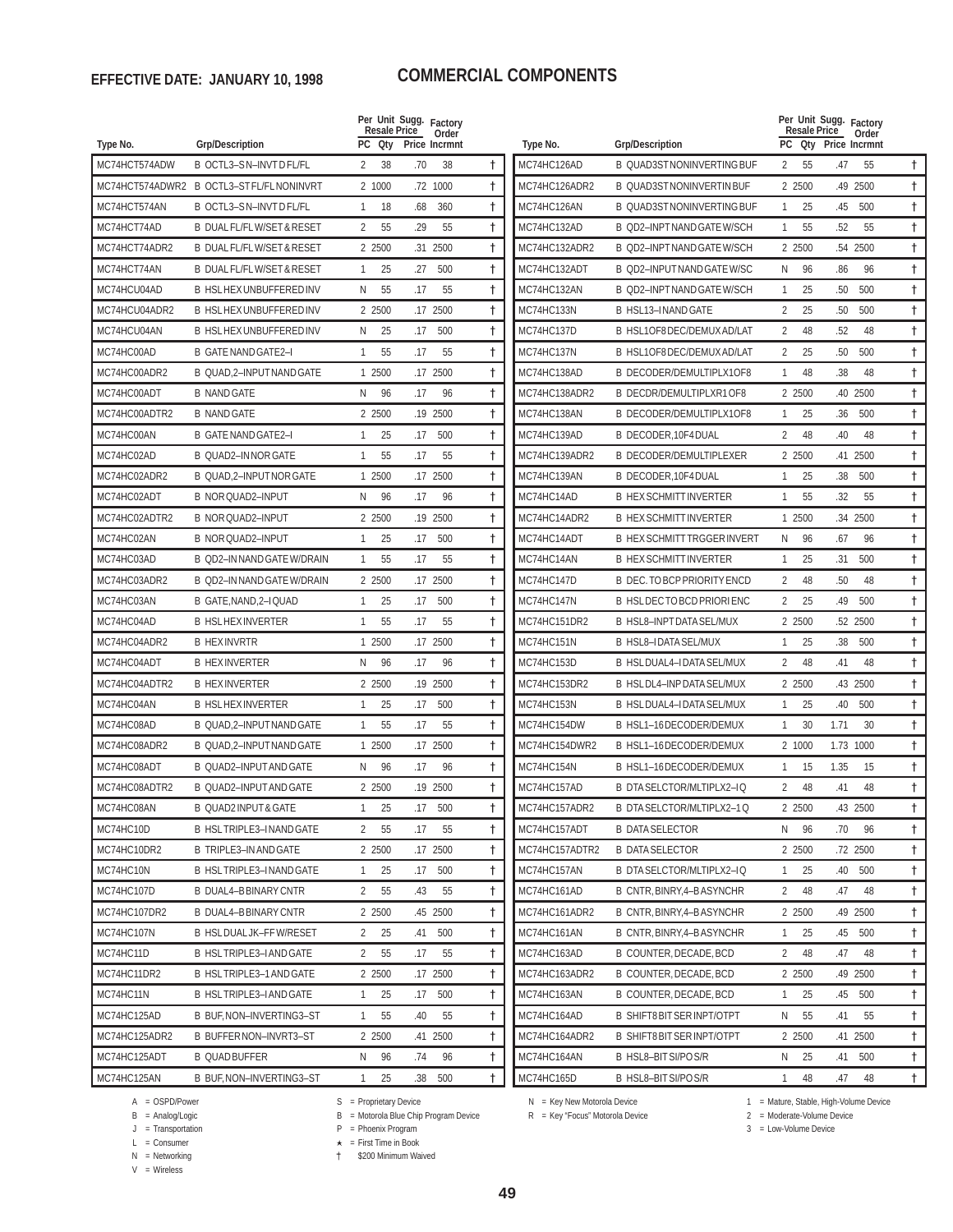| Type No.          | <b>Grp/Description</b>            | Resale Price<br>PC Qty | Per Unit Sugg. Factory<br>Order<br>Price Incrmnt |            | Type No.       | <b>Grp/Description</b>             |                      | Per Unit Sugg. Factory<br>Resale Price Order<br>PC Qty Price Incrmnt |
|-------------------|-----------------------------------|------------------------|--------------------------------------------------|------------|----------------|------------------------------------|----------------------|----------------------------------------------------------------------|
| MC74HC165DR2      | B 8BIT SER-IN/PAR-OUT SHIFT       | 2 2500                 | .49 2500                                         | $\ddagger$ | MC74HC280D     | <b>B HSL9-BIT PARITY GEN/CHK</b>   | 2<br>55              | $\ddagger$<br>.56<br>55                                              |
| MC74HC165N        | B HSL8-BIT SI/POS/R               | 25<br>1                | .45<br>500                                       | $\ddagger$ | MC74HC280DR2   | <b>B HSL9-BIT PARITY GEN/CHK</b>   | 2 2500               | $\ddagger$<br>1.21 2500                                              |
| MC74HC173D        | B HSLQUAD3-STD-FF                 | 48<br>2                | 48<br>.52                                        | $\ddagger$ | MC74HC280N     | <b>B HSL9-BIT PARITY GEN/CHK</b>   | 2<br>25              | $\ddagger$<br>.54<br>500                                             |
| MC74HC173N        | B HSLQUAD3-STD-FF                 | 25<br>2                | 500<br>.50                                       | $\ddagger$ | MC74HC299DW    | <b>B HSL8-BIT PARITY GEN/CHK</b>   | $\overline{2}$<br>38 | $\pm$<br>.88<br>38                                                   |
| MC74HC174AD       | <b>B FLIP/FLOP HEX DW/CLOCK</b>   | $\overline{2}$<br>48   | .41<br>48                                        | $\ddagger$ | MC74HC299DWR2  | <b>B HSL8-BIT PARITY GEN/CHK</b>   | 2 1000               | $+$<br>.90 1000                                                      |
| MC74HC174ADR2     | <b>B FLIP/FLOP HEX DW/CLOCK</b>   | 2 2500                 | .43 2500                                         | $\ddagger$ | MC74HC299N     | <b>B HSL8BIT BIDIRECT UNIVS/R</b>  | $\overline{2}$<br>18 | $+$<br>360<br>.86                                                    |
| MC74HC174AN       | <b>B FLIP/FLOPHEXDW/CLOCK</b>     | 25<br>1                | 500<br>.40                                       | $\ddagger$ | MC74HC30D      | <b>B HSL8-INAND GATE</b>           | 2<br>55              | $\ddagger$<br>.17<br>55                                              |
| MC74HC175D        | <b>B HSLQUADD-FF</b>              | 48<br>1                | .40<br>48                                        | $\ddagger$ | MC74HC30DR2    | <b>B 8-INNAND GATE</b>             | 2 2500               | $\ddagger$<br>.17 2500                                               |
| MC74HC175DR2      | <b>B HSLQDD-FFCLK/RESET</b>       | 2 2500                 | .41 2500                                         | $\ddagger$ | MC74HC30N      | <b>B HSL8-INAND GATE</b>           | 25<br>$\mathbf{1}$   | $\ddagger$<br>.17<br>500                                             |
| MC74HC175N        | <b>B HSLQUADD-FF</b>              | 25<br>1                | .38<br>500                                       | $\ddagger$ | MC74HC32AD     | B 2-I, QUAD OR GATE                | 55<br>$\mathbf{1}$   | $^\mathrm{+}$<br>.17<br>55                                           |
| MC74HC20N         | B HSLDUAL4-INAND GATE             | 25<br>1                | .17<br>500                                       | $\ddagger$ | MC74HC32ADR2   | B QUAD, 2-INPUT OR GATE            | 1 2500               | $\ddagger$<br>.17 2500                                               |
| MC74HC237N        | B HSL1-OF-8DEC/DEMUX/LAT          | 25<br>1                | 500<br>.54                                       | $\ddagger$ | MC74HC32ADT    | <b>B 2-INPUTORGATE</b>             | N<br>96              | $\ddagger$<br>.17<br>96                                              |
| MC74HC240ADT      | <b>B OCTAL BUFFER</b>             | 75<br>Ν                | .72<br>75                                        | $\ddagger$ | MC74HC32ADTR2  | <b>B 2-INPUTORGATE</b>             | 2 2500               | $\pm$<br>.19 2500                                                    |
| MC74HC240ADTR2    | <b>B OCTAL BUFFER</b>             | 2 2500                 | .74 2500                                         | $\ddagger$ | MC74HC32AN     | B 2-I, QUAD OR GATE                | 25<br>$\mathbf{1}$   | $\pm$<br>.17<br>500                                                  |
| MC74HC240ADW      | <b>B HSLOCTAL3-ST DRVR</b>        | 38<br>$\overline{2}$   | .32<br>38                                        | $\ddagger$ | MC74HC365N     | <b>B HSLHEX3-STBUFFER</b>          | 25<br>1              | $\uparrow$<br>500<br>.58                                             |
| MC74HC240ADWR2    | <b>B OCTAL BUF/LINE DRV</b>       | 2 1000                 | .32 1000                                         | $\ddagger$ | MC74HC367N     | <b>B HSLHEX3-STBUFFER</b>          | 25<br>2              | $^\dagger$<br>.54<br>500                                             |
| MC74HC240AN       | <b>B HSLOCTAL3-ST DRVR</b>        | 18<br>1                | .32<br>360                                       | $\ddagger$ | MC74HC373ADT   | <b>B OCTALLATCH</b>                | 75<br>N              | $\ddagger$<br>.72<br>75                                              |
| MC74HC241ADW      | <b>B HSLOCTAL3-STDRVR</b>         | 2<br>38                | 38<br>.32                                        | $\ddagger$ | MC74HC373ADTR2 | <b>B OCTALLATCH</b>                | 2 2500               | $\ddagger$<br>.74 2500                                               |
| MC74HC241ADWR2    | <b>B HSLOCTL3-STDRVR</b>          | 2 1000                 | .32 1000                                         | $\ddagger$ | MC74HC373ADW   | <b>B OCTTRANSPLTCH3-ST</b>         | 38<br>$\mathbf{1}$   | $\ddagger$<br>.32<br>38                                              |
| MC74HC241AN       | B HSLOCTAL3-STDRVR                | 18<br>2                | 360<br>.32                                       | $\ddagger$ | MC74HC373ADWR2 | B OCTL3-STLTCH, NONINVRT           | 1 1000               | $\ddagger$<br>.32 1000                                               |
| MC74HC244ADT      | <b>B OCTAL BUFFER</b>             | 75<br>N                | 75<br>.72                                        | $\ddagger$ | MC74HC373AN    | <b>B OCTTRANSPLTCH3-ST</b>         | 18<br>$\mathbf{1}$   | $^\dagger$<br>.32<br>360                                             |
| MC74HC244ADW      | <b>B HSLOCTAL3-ST DRVR</b>        | 38<br>1                | 38<br>.32                                        | $\ddagger$ | MC74HC374ADT   | <b>B OCTALDFF</b>                  | N<br>75              | $\ddagger$<br>.72<br>75                                              |
| MC74HC244ADWR2    | <b>B QUAD3SIN-INV BFR/LN DRVR</b> | 1 1000                 | .32 1000                                         | $\ddagger$ | MC74HC374ADTR2 | <b>B OCTALDFF</b>                  | 2 2500               | $+$<br>.74 2500                                                      |
| MC74HC244AN       | <b>B HSLOCTAL3-ST DRVR</b>        | 18<br>1                | .32<br>360                                       | $\ddagger$ | MC74HC374ADW   | B FLIP-FLOP, OCTD, 3-ST            | 38<br>$\mathbf{1}$   | $\ddagger$<br>.32<br>38                                              |
| MC74HC245ADT      | B OCT3-S-NINVBUS/TRANS            | 75<br>N                | 75<br>.72                                        | $\ddagger$ | MC74HC374ADWR2 | B OCTL3-STFL/FLNONINVRT            | 2 1000               | $\ddagger$<br>.32 1000                                               |
| MC74HC245ADTR2    | <b>B OCT3-S-NINVBUS/TRANS</b>     | 2 2500                 | .74 2500                                         | $\ddagger$ | MC74HC374AN    | B FLIP-FLOP, OCTD, 3-ST            | 18<br>$\mathbf{1}$   | $\ddagger$<br>.32<br>360                                             |
| MC74HC245ADW      | B HSLOCTAL3-ST BUS TRANSC         | 38<br>1                | .32<br>38                                        | $\ddagger$ | MC74HC390D     | <b>B BIN CNTR WITH2&amp;5 SECT</b> | $\overline{2}$<br>48 | $^\dagger$<br>.58<br>48                                              |
| MC74HC245ADWR2    | B HSLOCT3-SN-INVBUSTRAN           | 2 1000                 | .32 1000                                         | $\ddagger$ | MC74HC390DR2   | <b>B BIN CNTR WITH2&amp;5 SECT</b> | 2 2500               | $\ddagger$<br>.58 2500                                               |
| MC74HC245AN       | B HSLOCTAL3-ST BUS TRANSC         | 18<br>1                | .32<br>360                                       | $\ddagger$ | MC74HC390N     | <b>B HSLDUALBIN RIPPLE CNTR</b>    | 25<br>1              | $\ddagger$<br>.54<br>500                                             |
| MC74HC251D        | B HSL8-I3-STDATA SEL/MUX          | $\overline{2}$<br>48   | .41<br>48                                        | $\ddagger$ | MC74HC393D     | <b>B DUAL4-BBINARY CNTR</b>        | 55<br>$\mathbf{1}$   | $\ddagger$<br>.56<br>55                                              |
| MC74HC251DR2      | B HSL8-13-STDATA SEL/MUX          | 2 2500                 | .43 2500                                         | t          | MC74HC393DR2   | <b>B DUAL4-B BINARY CNTR</b>       | 2 2500               | $^\dagger$<br>.58 2500                                               |
| MC74HC251N        | B HSL8-I3-STDATA SEL/MUX          | 25<br>$\mathbf{1}$     | 500<br>.40                                       | $\dagger$  | MC74HC393N     | <b>B HSLDUALBIN RIPPLE CNTR</b>    | $1\quad 25$          | $\dagger$<br>500<br>.54                                              |
| MC74HC253D        | B HSLDUAL4-13-STMUX               | 2<br>48                | .49<br>48                                        | $\dagger$  | MC74HC4002D    | B HSLDUAL4-INOR GATE               | $\mathbf{2}$<br>55   | $\ddagger$<br>55<br>.31                                              |
| MC74HC253DR2      | B HSLDUAL4-13-STMUX               | 2 2500                 | .50 2500                                         | $\ddagger$ | MC74HC4002DR2  | B HSLDUAL4-1 NOR GATE              | 2 2500               | $^{\dagger}$<br>.32 2500                                             |
| MC74HC253N        | B HSLDUAL4-I3-STMUX               | 25<br>2                | 500<br>.47                                       | t          | MC74HC4002N    | B HSLDUAL4-INOR GATE               | 25<br>$\mathbf{2}$   | $\ddagger$<br>.29<br>500                                             |
| MC74HC257D        | B HSLQUAD2-IDATA SEL/MUX          | 2<br>48                | .45<br>48                                        | $\ddagger$ | MC74HC4017D    | <b>B HSLDECADE CNTR/DVDR</b>       | $\mathbf{2}$<br>48   | $^\dagger$<br>.58<br>48                                              |
| MC74HC257DR2      | B QUAD2-INMUX                     | 2 2500                 | .47 2500                                         | $\dagger$  | MC74HC4017DR2  | <b>B HSLDECADE CNTR/DVDR</b>       | 2 2500               | $\ddagger$<br>.59 2500                                               |
| <b>MC74HC257N</b> | B HSLQUAD2-IDATA SEL/MUX          | $\overline{2}$<br>25   | .43<br>500                                       | $\ddagger$ | MC74HC4017N    | <b>B HSLDECADE CNTR/DVDR</b>       | $\mathbf{1}$<br>25   | $\dagger$<br>.56<br>500                                              |
| MC74HC259D        | B HSL8-BIT LATCH/DECODER          | 48<br>$\mathbf{1}$     | .58<br>48                                        | $\dagger$  | MC74HC4020AD   | B MONOLITHC WFR, BINRY CNTR        | N<br>48              | $^{\dagger}$<br>.49<br>48                                            |
| MC74HC259DR2      | <b>B 8-BITADDRESS-LTCH</b>        | 2 2500                 | .59 2500                                         | $\ddagger$ | MC74HC4020AN   | <b>B MONOLITHIC WFR, BIN14BIT</b>  | 25<br>$\mathbf{1}$   | $^\dagger$<br>500<br>.61                                             |
| MC74HC259N        | <b>B HSL8-BITLATCH/DECODER</b>    | 25<br>$\mathbf{1}$     | 500<br>.56                                       | $\dagger$  | MC74HC4024D    | <b>B HSL7-STBINRIPPLE CNTR</b>     | $\mathbf{2}$<br>55   | $\pm$<br>.49<br>55                                                   |
| MC74HC27N         | <b>B HSLTRIPLE3-INOR GATE</b>     | 25<br>$\mathbf{1}$     | .17<br>500                                       | $\ddagger$ | MC74HC4024DR2  | <b>B HSL7-STG BIN RIPPLE CNTR</b>  | 2 2500               | $\ddagger$<br>.50 2500                                               |
| MC74HC273ADW      | <b>B OCTLD-TYPE FLIP/FLOP</b>     | 38<br>1                | 38<br>.32                                        | $\ddagger$ | MC74HC4024N    | <b>B HSL7-STBINRIPPLE CNTR</b>     | 25<br>$\mathbf{1}$   | $^{\dagger}$<br>.47<br>500                                           |
| MC74HC273ADWR2    | <b>B OCTALD-TYPE FLIP/FLOP</b>    | 1 1000                 | .32 1000                                         | $^\dagger$ | MC74HC4040AD   | B MONOLITHIC WFR, CNTR, BINAR      | 48<br>N              | $\ddagger$<br>.58<br>48                                              |
| MC74HC273AN       | <b>B OCTLD-TYPE FLIP/FLOP</b>     | $\mathbf{1}$<br>18     | .32 360                                          | $^+$       | MC74HC4040AN   | <b>B MONOLITHIC WFR, BIN12BIT</b>  | 25<br>$\mathbf{1}$   | $\ddagger$<br>500<br>.58                                             |

- 
- 

 $L = \text{Consumer}$ <br>  $N = \text{Networking}$ <br>  $V = \text{Wireless}$ 

- J = Transportation P = Phoenix Program 3 = Low-Volume Device
- $L =$  Consumer  $\star =$  First Time in Book
- N = Networking extensive that the state of the state of the state of the state of the state of the state of the state of the state of the state of the state of the state of the state of the state of the state of the state
- 
- B = Analog/Logic entropy of the Motorola Blue Chip Program Device R = Key "Focus" Motorola Device 2 = Moderate-Volume Device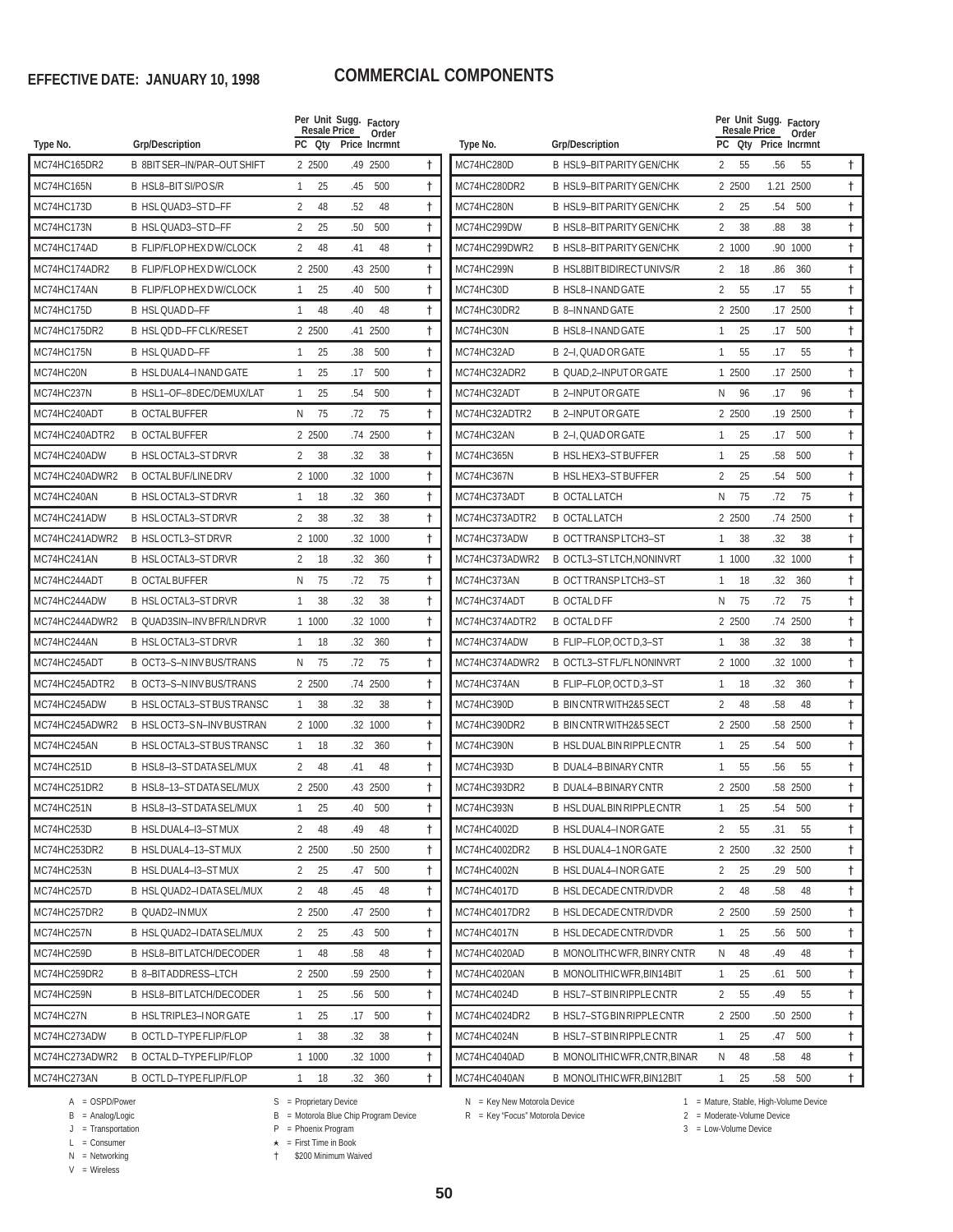|                |                                    | <b>Resale Price</b>  | Per Unit Sugg. Factory     |                                |                                    | Per Unit Sugg. Factory<br><b>Resale Price</b>     |
|----------------|------------------------------------|----------------------|----------------------------|--------------------------------|------------------------------------|---------------------------------------------------|
| Type No.       | <b>Grp/Description</b>             | PC Otv               | Order<br>Price Incrmnt     | Type No.                       | <b>Grp/Description</b>             | Order<br>PC Qty Price Incrmnt                     |
| MC74HC4046AD   | B PHASE LOCKED LOOP W/VCO          | 48<br>1              | 1.04<br>48                 | $^{\dagger}$<br>MC74HC4538ADR2 | <b>B MULTIVIPRECISMONSTBDUA</b>    | $\ddagger$<br>2 2500<br>.72 2500                  |
| MC74HC4046ADR2 | B PHASE LOCKED LOOP W/VCO          | 2 2500               | 1.06 2500                  | $^+$<br>MC74HC4538AN           | <b>B MULTIVIPRECISMONSTBDUA</b>    | 25<br>.68<br>500<br>$^+$<br>$\mathbf{1}$          |
| MC74HC4046AN   | B PHASE LOCKED LOOP W/VCO          | 25<br>$\mathbf{1}$   | 1.03<br>500                | $\ddagger$<br>MC74HC4851AD     | B 8:1MUX/DEMX/W/INJ/CU/CON         | 48 S<br>$\ddagger$<br>N<br>48<br>1.44             |
| MC74HC4049D    | <b>B HSLHEXLOGICLEVELCONV</b>      | 2<br>48              | .52<br>48                  | $^{\dagger}$<br>MC74HC4852AD   | B DUAL4:1 MUX/DEMUX W/INJ.         | 48 S<br>$^{\dagger}$<br>N<br>48<br>1.44           |
| MC74HC4049DR2  | B HSLHEX LOGIC LEVEL CONV.         | 2 2500               | .54 2500<br>$^{\dagger}$   | MC74HC534AN                    | <b>B FF DOCTAL3-STINV</b>          | 18<br>$\ddagger$<br>2<br>.68<br>360               |
| MC74HC4049N    | <b>B HSLHEXLOGICLEVELCONV</b>      | $\overline{2}$<br>25 | $\ddagger$<br>500<br>.50   | MC74HC540ADW                   | <b>B OT3-STNVRT/BFL/DR/L/RC</b>    | $\dagger$<br>38<br>38<br>N<br>.68                 |
| MC74HC4050D    | <b>B HSLHEXLOGICLEVELCONV</b>      | $\overline{2}$<br>48 | .52<br>48                  | $\ddagger$<br>MC74HC540ADWR2   | <b>B OT3-STNVRT/BFL/DR/L/RC</b>    | .70 1000<br>$^+$<br>N 1000                        |
| MC74HC4050DR2  | <b>B HSLHEXLOGICLEVELCONV.</b>     | 2 2500               | .54 2500                   | $\ddagger$<br>MC74HC540AN      | <b>B OT3-STNVRT/BFL/DR/L/RC</b>    | $\ddagger$<br>N<br>18<br>360<br>.67               |
| MC74HC4050N    | <b>B HSLHEXLOGICLEVELCONV</b>      | 25<br>$\mathbf{1}$   | .50<br>500                 | $^{\dagger}$<br>MC74HC541ADW   | <b>B OT3-STNVRT/BFL/DR/L/RC</b>    | $\dagger$<br>N<br>38<br>.70<br>38                 |
| MC74HC4051D    | B HSL8-CHANALOG MUX/DEMUX          | 48<br>N              | $\ddagger$<br>.90<br>48    | MC74HC541ADWR2                 | <b>B OT3-STNVRT/BFL/DR/L/RC</b>    | $\ddagger$<br>1 1000<br>.72 1000                  |
| MC74HC4051DR2  | B HSL8-CHANALOG MUX/DEMUX          | N 2500               | .94 2500                   | $^+$<br>MC74HC541AN            | B OT3-STNVRT/BFL/DR/L/RC           | $^{\dagger}$<br>18<br>360<br>$\mathbf{1}$<br>.68  |
| MC74HC4051DW   | B HSL8-CHANALOG MUX/DEMUX          | 47<br>$\mathbf{1}$   | $\ddagger$<br>.67<br>47    | MC74HC563ADW                   | <b>B OCT3 STINVERT TRANSLCH</b>    | 38<br>38<br>$\ddagger$<br>N<br>.65                |
| MC74HC4051DWR2 | B HSL8-CHANALOG MUX/DEMUX          | 2 1000               | .68 1000                   | $^{\dagger}$<br>MC74HC563ADWR2 | <b>B OCT3 STINVERT TRANSLCH</b>    | $\dagger$<br>2 1000<br>.65 1000                   |
| MC74HC4051N    | B HSL8-CHANALOG MUX/DEMUX          | 25<br>$\mathbf{1}$   | 500<br>$^{\dagger}$<br>.65 | MC74HC563AN                    | <b>B OCT3 STATE INVERTRAN LCH</b>  | $\ddagger$<br>18<br>.65<br>360<br>N               |
| MC74HC4052D    | B HSLDL4-CHALGMUX/DEMUX            | 48<br>N              | $^+$<br>.90<br>48          | MC74HC573ADT                   | <b>B OCT3-S-INVTRANS/LTCH</b>      | $\dagger$<br>75<br>75<br>N<br>.72                 |
| MC74HC4052DR2  | B HSLDL4-CHALGMUX/DEMUX            | N 2500               | 2500<br>.94                | $\ddagger$<br>MC74HC573ADTR2   | <b>B OCT3-S-INVTRANS/LTCH</b>      | 2 2500<br>.74 2500<br>$^+$                        |
| MC74HC4052DT   | B DUAL4-CHANALOGMUX/DEMUX          | 96<br>N              | .99<br>96                  | $\ddagger$<br>MC74HC573ADW     | B OCTL3-ST,NONINVRT-D-TYP          | $\ddagger$<br>38<br>38<br>.68<br>$\mathbf{1}$     |
| MC74HC4052DW   | B HSLDL4-CHALGMUX/DEMUX            | 47<br>$\mathbf{1}$   | 47<br>.65                  | $^{\dagger}$<br>MC74HC573ADWR2 | B OCTL3-ST, NONINVRT-D-TYP         | $\dagger$<br>2 1000<br>.70 1000                   |
| MC74HC4052DWR2 | B HSLDL4-CHALGMUX/DEMUX            | 2 1000               | $^{\dagger}$<br>.67 1000   | MC74HC573AN                    | B OCTL3-ST, NONINVRT-D-TYP         | $\ddagger$<br>18<br>.67<br>360<br>$\mathbf{1}$    |
| MC74HC4052N    | B HSLDL4-CHALGMUX/DEMUX            | 25<br>$\mathbf{1}$   | $^{\dagger}$<br>500<br>.63 | MC74HC574ADW                   | <b>B OCTL3-STN-INVRTDFL/FL</b>     | 38<br>.70<br>38<br>$^{\dagger}$<br>$\mathbf{1}$   |
| MC74HC4053D    | <b>B MULTIPLEXER/DEMULTIPLEXER</b> | 48<br>N              | .90<br>48                  | $^+$<br>MC74HC574ADWR2         | <b>B OCTL3-ST FL/FL NONINVRT</b>   | $\ddagger$<br>2 1000<br>.72 1000                  |
| MC74HC4053DT   | <b>B TRIPLE2 CHANALOG MUX</b>      | 96<br>N              | 1.01<br>96                 | $^{\dagger}$<br>MC74HC574AN    | B OCTL3-STN-INVRTDFL/FL            | $\dagger$<br>18<br>.68<br>360<br>$\mathbf{1}$     |
| MC74HC4053DW   | B HSLTRPL2CHALGMUX/DEMX            | 47<br>$\mathbf{1}$   | 47<br>$^{\dagger}$<br>.67  | MC74HC589AD                    | <b>B 8/BIT SHIFT REGISTER</b>      | 48<br>$\ddagger$<br>N<br>48<br>1.17               |
| MC74HC4053DWR2 | B HSLTRPL2CHALGMUX/DMUX            | 2 1000               | .68<br>1000                | $^+$<br>MC74HC589ADR2          | <b>B 8/BIT SHIFT REGISTER</b>      | $\dagger$<br>2 2500<br>1.17 2500                  |
| MC74HC4053N    | B HSLTRPL2CHALGMUX/DEMX            | 25<br>1              | 500<br>.65                 | $^{\dagger}$<br>MC74HC589AN    | <b>B 8/BIT SHIFT REGISTER</b>      | 25<br>500<br>$^+$<br>N<br>1.17                    |
| MC74HC4060AD   | B HSL14-STBINARY CNTR/OSC          | 48<br>N              | 48<br>.61                  | $^{\dagger}$<br>MC74HC595AD    | <b>B SHIFT REG.3-STATE</b>         | $\ddagger$<br>48<br>48<br>.74<br>1                |
| MC74HC4060ADR2 | <b>B 14-STGBINARY RIPPLE COUN</b>  | 2 2500               | .63 2500                   | $^{\dagger}$<br>MC74HC595ADR2  | <b>B SHIFT REG3-STATE</b>          | $\dagger$<br>1 2500<br>.76 2500                   |
| MC74HC4060AN   | B HSL14-STBINARY CNTR/OSC          | 25<br>N              | $^{\dagger}$<br>.58<br>500 | MC74HC595AN                    | <b>B SHIFT REG.3-STATE</b>         | $^{\dagger}$<br>25<br>.72<br>500<br>$\mathbf{1}$  |
| MC74HC4066D    | B HSLQD ANALOG SWITCH MUX          | 55<br>$\mathbf{1}$   | $^{\dagger}$<br>.52<br>55  | MC74HC597AD                    | <b>B 8/BIT SHIFT REGISTER</b>      | N<br>48<br>.47<br>48<br>$^{\dagger}$              |
| MC74HC4066DR2  | B HSLQD ANALOG SWITCH MUX          | 1 2500               | $\ddagger$<br>.54 2500     | MC74HC597ADR2                  | <b>B 8/BIT SHIFT REGISTER</b>      | $\dagger$<br>N 2500<br>.47 2500                   |
| MC74HC4066N    | B HSLQD ANALOG SWITCH MUX          | 25<br>$\mathbf{1}$   | .50<br>500                 | $^{\dagger}$<br>MC74HC597AN    | <b>B 8/BIT SHIFT REGISTER</b>      | $\dagger$<br>25<br>N<br>.47<br>500                |
| MC74HC4075D    | B HSLTRIPLE3-IOR GATE              | $\overline{2}$<br>55 | 55<br>.34                  | $^+$<br>MC74HC640ADW           | B HSLOCTAL3-STINVTRANS             | 38<br>$^+$<br>$\overline{2}$<br>.92<br>38         |
| MC74HC4075DR2  | B HSLTRIPLE3-1 OR GATE             | 2 2500               | $^+$<br>.36 2500           | MC74HC640ADWR2                 | <b>B TRANSCVR, BUS, INVERT3-ST</b> | $^+$<br>2 1000<br>.94 1000                        |
| MC74HC4075N    | <b>B HSLTRIPLE3-IOR GATE</b>       | 25<br>2              | .32<br>500                 | $^{\dagger}$<br>MC74HC640AN    | B HSLOCTAL3-STINVTRANS             | 18<br>360<br>N<br>.83<br>$\ddagger$               |
| MC74HC4078D    | B HSL8-INOR/OR GATE                | 55<br>$\overline{2}$ | $^{\dagger}$<br>.45<br>55  | MC74HC646N                     | B HSLOCTAL3-STNITRANS              | 15<br>$^\dagger$<br>$\overline{2}$<br>15<br>2.66  |
| MC74HC4078DR2  | B HSL8-1 NOR/OR GATE               | 2 2500               | .47 2500                   | t.<br>MC74HC688DW              | B HSL8-BIT EQUALITY COMPAR         | $\overline{2}$<br>38<br>.72<br>38<br>$^{\dagger}$ |
| MC74HC4078N    | <b>B HSL8-INOR/OR GATE</b>         | 25<br>$\mathbf{1}$   | $^{\dagger}$<br>.41<br>500 | MC74HC688DWR2                  | B HSL8-BIT EQUAL COMPARAT          | 2 1000<br>.74 1000<br>$^{\dagger}$                |
| MC74HC42N      | B HSL10F10DECODER                  | $\overline{2}$<br>25 | $^+$<br>500<br>.47         | MC74HC688N                     | <b>B HSL8-BITEQCOMP</b>            | 18<br>360<br>Ť.<br>$\mathbf{1}$<br>.70            |
| MC74HC4316D    | B HSLQD ANALOG SWITCH MUX          | 48<br>$\overline{2}$ | 48<br>.56                  | $^{\dagger}$<br>MC74HC73N      | B HSLDUALJK-FFW/RESET              | $\overline{2}$<br>25<br>.47<br>500<br>Ť           |
| MC74HC4316DR2  | <b>B MOSQDW/LEVEL XLATOR</b>       | 2 2500               | .58 2500                   | $^{\dagger}$<br>MC74HC74AD     | <b>B FF D TYPE DUAL</b>            | 55<br>.29<br>55<br>$^+$<br>$\mathbf{1}$           |
| MC74HC4316N    | B HSL QD ANALOG SWITCH MUX         | $2 \quad 25$         | 500<br>.54                 | $^{\dagger}$<br>MC74HC74ADR2   | B FF D-TYPE DUAL                   | 1 2500<br>.31 2500<br>$^{\dagger}$                |
| MC74HC4351N    | B HSL8-CHALGMUX/DEMUX              | $\overline{2}$<br>18 | $\ddagger$<br>.68<br>360   | MC74HC74ADT                    | <b>B DFLIPFLOP</b>                 | $^{\dagger}$<br>N.<br>96<br>.35<br>96             |
| MC74HC4514DWR2 | B HSL1OF16DECODER/DEMUX            | 2 1000               | 1.49 1000                  | $^{\dagger}$<br>MC74HC74ADTR2  | <b>B DFLIPFLOP</b>                 | 2 2500<br>.37 2500<br>$^{\dagger}$                |
| MC74HC4514N    | B HSL1OF16DECODER/DEMUX            | 15<br>$\mathbf{1}$   | 1.46<br>15                 | $^{\dagger}$<br>MC74HC74AN     | <b>B FFDTYPE DUAL</b>              | $^{\dagger}$<br>25<br>.27<br>500<br>1             |
| MC74HC4538AD   | <b>B MULTIVI PRECISMONSTB DUA</b>  | 48<br>$\mathbf{1}$   | .70<br>48                  | $^{\dagger}$<br>MC74HC75N      | B HSLDUAL2-BITTRANSLAT             | $\mathbf{2}$<br>25<br>500<br>$^+$<br>.41          |

- 
- 
- 
- N = Networking the three states of the states of the states of the states of the states of the states of the states of the states of the states of the states of the states of the states of the states of the states of the s
- V = Wireless

B = Analog/Logic **B** = Motorola Blue Chip Program Device R = Key "Focus" Motorola Device 2 = Moderate-Volume Device<br>
J = Transportation 2 = Low-Volume Device P = Phoenix Program

P = Phoenix Program

 $L =$  Consumer  $\star =$  First Time in Book

\$200 Minimum Waived

A = OSPD/Power <br>
B = Analog/Logic 
B = Motorola Blue Chip Program Device 
B = Key "Focus" Motorola Device 
A = Key "Focus" Motorola Device 
A = Key "Focus" Motorola Device 
A = Key "Focus" Motorola Device 
A = Key "Focus"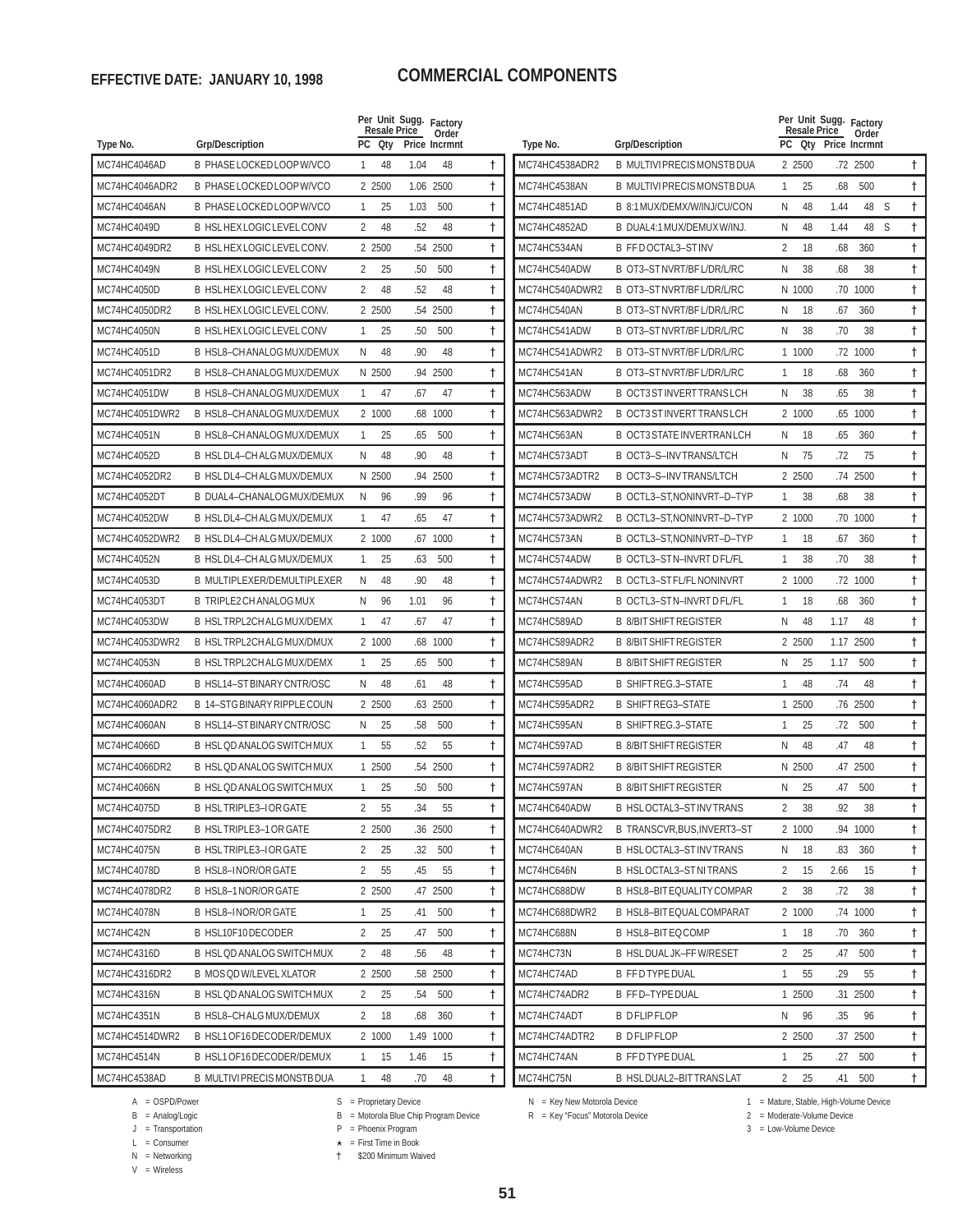| Type No.        | <b>Grp/Description</b>                   | Per Unit Sugg. Factory<br>Resale Price<br>Order<br>Price Incrmnt<br>PC Qty | Type No.       | <b>Grp/Description</b>             | Per Unit Sugg. Factory<br>Resale Price<br>Order<br>PC Qty<br>Price Incrmnt |
|-----------------|------------------------------------------|----------------------------------------------------------------------------|----------------|------------------------------------|----------------------------------------------------------------------------|
| MC74HC85N       | <b>B HSL4-BITMAGCOMP</b>                 | $\dagger$<br>25<br>.63<br>500<br>1                                         | MC74LCX245DW   | B 8B NNV3S3.3V XCVR                | $\ddagger$<br>38<br>.99<br>38<br>N                                         |
| MC74HC86AD      | B HSLQUAD2-IEX-ORGATE                    | $\ddagger$<br>55<br>.32<br>55<br>N                                         | MC74LCX32D     | B 3.3V QUD2-INPT OR GATE           | $\ddagger$<br>55<br>.50<br>55<br>N                                         |
| MC74HC86ADR2    | B HSLQUAD2-IEX-ORGATE                    | $\ddagger$<br>2 2500<br>.32 2500                                           | MC74LCX32DR2   | B 3.3V QUD2-INPT OR GATE           | $^\dagger$<br>.50 2500<br>2 2500                                           |
| MC74HC86AN      | B HSLQUAD2-IEX-ORGATE                    | $\dagger$<br>25<br>25<br>.32<br>N                                          | MC74LCX32DT    | B 3.3V QUD2-INPT OR GATE           | $\ddagger$<br>.50<br>96<br>N<br>96                                         |
| MC74LCX00D      | B 3.3V QUAD2-INPUT NAND GT               | $\ddagger$<br>55<br>.50<br>55<br>N                                         | MC74LCX32DTR2  | B 3.3V QUD2-INPT OR GATE           | $\dagger$<br>N 2500<br>.92 2500 $\star$                                    |
| MC74LCX00DR2    | B 3.3V QUAD2-INPUT NAND GT               | $\dagger$<br>2 2500<br>.50 2500                                            | MC74LCX373DT   | B 8BNNV3S3.3VLATCH                 | 75<br>.90<br>75<br>$^{\dagger}$<br>Ν                                       |
| MC74LCX00DT     | B 3.3V QUAD2-INPUT NAND GT               | $\ddagger$<br>96<br>96<br>N<br>.50                                         | MC74LCX373DW   | <b>B 8BNNV3S3.3V</b>               | $\ddagger$<br>38<br>.90<br>38<br>N                                         |
| MC74LCX00DTR2   | B 3.3V QUAD2-INPUT NAND GT               | t.<br>N 2500<br>.92 2500 $\star$                                           | MC74LCX374DT   | B 8BNNV3S3.3VFLIPFLOP              | $\dagger$<br>75<br>.90<br>75<br>N                                          |
| MC74LCX02D      | B 3.3V QUD2-INPT NAND GATE               | $^{\dagger}$<br>N<br>55<br>.50<br>55                                       | MC74LCX374DW   | B 8BNNV3S3.3VFLIPFLOP              | $^\dagger$<br>38<br>38<br>N<br>.90                                         |
| MC74LCX02DR2    | B 3.3V QUD2-INPT NAND GATE               | $\dagger$<br>2 2500<br>.50 2500                                            | MC74LCX540DT   | B 8BINV3S3.3VBUFFER                | $\dagger$<br>75<br>.90<br>75<br>N                                          |
| MC74LCX02DT     | B 3.3V QUD2-INPT NAND GATE               | $^{\dagger}$<br>96<br>96<br>N<br>.50                                       | MC74LCX540DW   | B 8BINV3S3.3VBUFFER                | $^\dagger$<br>38<br>38<br>Ν<br>.90                                         |
| MC74LCX02DTR2   | B 3.3V QUD2-INPT NAND GATE               | $\ddagger$<br>N 2500<br>.92 2500 $\star$                                   | MC74LCX541DT   | B 8B NNV3S3.3V BUFFER              | $\ddagger$<br>75<br>75<br>Ν<br>.90                                         |
| MC74LCX04D      | <b>B 3.3VHEXINVERTER</b>                 | $\dagger$<br>.50<br>55<br>55<br>N                                          | MC74LCX541DW   | B 8BNNV3S3.3VBUFFER                | $\ddagger$<br>38<br>.90<br>38<br>Ν                                         |
| MC74LCX04DR2    | <b>B 3.3VHEXINVERTER</b>                 | $\ddagger$<br>2 2500<br>.50 2500                                           | MC74LCX573DT   | B 8BNNV3S3.3V FLIP FLOP            | $\dagger$<br>75<br>.90<br>75<br>N                                          |
| MC74LCX04DT     | <b>B 3.3VHEXINVERTER</b>                 | $\dagger$<br>96<br>.50<br>96<br>N                                          | MC74LCX573DW   | B 8BNNV3S3.3V FLIP FLOP            | $\ddagger$<br>38<br>.90<br>38<br>N                                         |
| MC74LCX04DTR2   | <b>B 3.3VHEXINVERTER</b>                 | $\dagger$<br>N 2500<br>92 2500 $\star$                                     | MC74LCX574DT   | B 8BNNV3S3.3V FLIP FLOP            | $\ddagger$<br>75<br>.90<br>75<br>N                                         |
| MC74LCX08D      | B 3.3V QUD2-INPT NAND GATE               | t.<br>55<br>.50<br>55<br>N                                                 | MC74LCX574DW   | B 8BNNV3S3.3VFLIPFLOP              | $^\dagger$<br>N<br>38<br>.90<br>38                                         |
| MC74LCX08DR2    | B 3.3V QUD2-INPT NAND GATE               | .50 2500<br>$\ddagger$<br>2 2500                                           | MC74LCX652DW   | B 8BNNV3S3.3VFLIPFLOP              | $\dagger$<br>Ν<br>30<br>2.34<br>30                                         |
| MC74LCX08DT     | B 3.3V QUD2-INPT NAND GATE               | $\dagger$<br>96<br>96<br>.50<br>N                                          | MC74LCX652DWR2 | B 8BNNV3S3.3V FLIP FLOP            | $\dagger$<br>N 1000<br>2.34 1000                                           |
| MC74LCX08DTR2   | B 3.3V QUD2-INPT NAND GATE               | $\ddagger$<br>N 2500<br>.92 2500 $\star$                                   | MC74LCX74D     | B 3.3V DUAL D TYP FLIP FLOP        | $\ddagger$<br>55<br>.72<br>55<br>N                                         |
| MC74LCX125D     | B 3.3V QUAD BUFF                         | $\ddagger$<br>55<br>.67<br>55<br>N                                         | MC74LCX74DR2   | <b>B 3.3V DUAL D TYP FLIP FLOP</b> | $\dagger$<br>2 2500<br>.72 2500                                            |
| MC74LCX125DR2   | B 3.3V QUAD BUFF                         | $\dagger$<br>.67 2500<br>2 2500                                            | MC74LCX74DT    | B 3.3V DUAL D TYP FLIP FLOP        | $\ddagger$<br>96<br>.81<br>96<br>N                                         |
| MC74LCX125DT    | B 3.3V QUAD BUFF                         | $\ddagger$<br>N<br>96<br>.83<br>96                                         | MC74LCX74DTR2  | <b>B 3.3V DUAL D TYP FLIP FLOP</b> | $\dagger$<br>2 2500<br>.81 2500                                            |
| MC74LCX125DTR2  | B 3.3V QUAD BUFF                         | $\dagger$<br>2 2500<br>.83 2500                                            | MC74LVQ00D     | B LOW VOL Q2 NAND GATE             | $\dagger$<br>55<br>.37<br>55<br>Ν                                          |
| MC74LCX138D     | B 3.3V1/8DECODR/DEMULTPLX                | $\ddagger$<br>48<br>.58<br>48<br>N                                         | MC74LVQ00DT    | B LOW VOL Q2 NAND GATE             | $\dagger$<br>N<br>96<br>.62<br>96                                          |
| MC74LCX138DT    | B 3.3V1/8DECODR/DEMULTPLX                | 96<br>$^\dagger$<br>96<br>.58<br>N                                         | MC74LVQ04D     | <b>B LOW VOLHEX INVERTER</b>       | $\dagger$<br>Ν<br>55<br>.37<br>55                                          |
| MC74LCX157D     | B 3.3V QUAD2-INPT MULT PLX               | $\dagger$<br>48<br>.58<br>48<br>N                                          | MC74LVQ04DT    | <b>B LOW VOLHEX INVERTER</b>       | .62<br>96<br>$\dagger$<br>N<br>96                                          |
| MC74LCX157DT    | B 3.3V QUAD2-INPT MULT PLX               | $\dagger$<br>96<br>.58<br>96<br>N                                          | MC74LVQ125D    | B LOW VOL QBUF TRIST OUTPT         | $\dagger$<br>55<br>.70<br>55<br>N                                          |
| MC74LCX16240ADT | <b>B 16B BUF INPT OUPT</b>               | $\ddagger$<br>39<br>39<br>2.16<br>N                                        | MC74LVQ125DT   | B LOW VOL QBUF TRIST OUTPT         | $\ddagger$<br>.95<br>96<br>96<br>N                                         |
| MC74LCX16244DT  | B 3.3V16-BITTRANSCVER                    | $\ddagger$<br>39<br>39<br>2.16<br>N                                        | MC74LVQ138D    | <b>B LOW VOLT OCTAL BUF L/DRVR</b> | $^\dagger$<br>48<br>.67<br>48<br>N                                         |
|                 | MC74LCX16244DTR2 B 3.3V16-BITTRANSCVER   | $\dagger$<br>2 2500<br>2.16 2500                                           | MC74LVQ138DT   | <b>B LOW VOLT OCTAL BUF L/DRVR</b> | $\dagger$<br>96<br>96<br>1.00<br>N                                         |
| MC74LCX16245DT  | <b>B 3.3V16BITTRANSCEIVER</b>            | $\dagger$<br>39<br>2.16<br>39<br>N                                         | MC74LVQ240DT   | <b>B LOW VOL BUFF/LNE DRVER</b>    | $\ddagger$<br>75<br>1.25<br>75<br>N                                        |
|                 | MC74LCX16245DTR2 B 3.3V16BITTRANSCEIVER  | $\dagger$<br>2.16 2500<br>2 2500                                           | MC74LVQ240DW   | <b>B LOW VOL BUFF/LNE DRVER</b>    | $^{\dagger}$<br>38<br>38<br>N<br>1.00                                      |
| MC74LCX16373DT  | B 16BNNV3S3.3VTRSPRNT                    | $^\dagger$<br>- 39<br>2.16<br>39<br>N                                      | MC74LVQ244DT   | <b>B LOW VOLOCT BUF DRIVER</b>     | $\ddagger$<br>N<br>75<br>1.25<br>75                                        |
|                 | MC74LCX16373DTR2 B 16BNNV3S3.3VTRSPRNT   | $\dagger$<br>2 2500<br>2.16 2500                                           | MC74LVQ244DW   | <b>B LOW VOLOCT BUF DRIVER</b>     | $^{\dagger}$<br>38<br>1.00<br>38<br>N                                      |
| MC74LCX16374DT  | B 16BNNV3S3.3VDFLP/FOP                   | 39<br>$\dagger$<br>N 39<br>2.16                                            | MC74LVQ245DT   | B LOW VOL OCT BID TRN IN/OT        | 75<br>1.28<br>75<br>Ť<br>N                                                 |
|                 | MC74LCX16374DTR2 B 16BNNV3S3.3VDFLP/FOP  | $\dagger$<br>2 2500<br>2.16 2500                                           | MC74LVQ245DW   | B LOW VOLOCT BID TRN IN/OT         | $\dagger$<br>38<br>1.03<br>38<br>N                                         |
| MC74LCX16543ADT | B 16BNNV3S3.3VLTCH/RECV                  | $\dagger$<br>4.23<br>35<br>N<br>35                                         | MC74LVQ373DT   | <b>B LOW VOLT OCT BUF L/DRIVER</b> | Ť<br>N<br>75<br>1.25<br>75                                                 |
|                 | MC74LCX16543ADTR B 16BNNV3S3.3VLTCH/RECV | $\dagger$<br>4.23 2500<br>N 2500                                           | MC74LVQ373DW   | <b>B LOW VOLT OCT BUF L/DRIVER</b> | $\dagger$<br>38<br>1.00<br>38<br>N                                         |
| MC74LCX16646DT  | B 16BNNV3S3.3VTRSCVRRV                   | $\dagger$<br>35<br>35<br>4.42<br>N                                         | MC74LVQ374DT   | <b>B LOW VOLT OCT BUF L/DRIVER</b> | $\ddagger$<br>75<br>75<br>N<br>1.25                                        |
| MC74LCX240DT    | <b>B 8BINV3S3.3V</b>                     | $\dagger$<br>75<br>75<br>.90<br>N                                          | MC74LVQ374DW   | <b>B LOW VOLT OCT BUF L/DRIVER</b> | 38<br>38<br>$^{\dagger}$<br>N<br>1.00                                      |
| MC74LCX240DW    | <b>B 8BNNV3S3.3V</b>                     | 38<br>$^{\dagger}$<br>38<br>.90<br>N                                       | MC74LVQ541DT   | <b>B LOW VOLT OCT BUF L/DRIVER</b> | $^{\dagger}$<br>75<br>1.30<br>75<br>N                                      |
| MC74LCX244DT    | B 8BNNV3S3.3VBUFFER                      | $\ddagger$<br>75<br>.90<br>75<br>N                                         | MC74LVQ541DW   | <b>B LOW VOLT OCT BUF L/DRIVER</b> | $\dagger$<br>38<br>1.05<br>38<br>N                                         |
| MC74LCX244DW    | B 8BNNV3S3.3VBUFFER                      | $\dagger$<br>38<br>.90<br>38<br>N                                          | MC74LVQ573DT   | <b>B LOWVOLT OCTBUF L/DRIVER</b>   | $\ddagger$<br>75<br>75<br>N<br>1.25                                        |
| MC74LCX245DT    | B 8BNNV3S3.3VXCVR                        | $\dagger$<br>.90<br>75<br>N<br>75                                          | MC74LVQ573DW   | <b>B LOW VOLT OCTBUF L/DRIVER</b>  | $\ddagger$<br>38<br>1.00<br>38<br>N                                        |

- 
- 
- 
- $L = \text{Consumer}$ <br>  $N = \text{Networking}$ <br>  $V = \text{Wireless}$
- 

- J = Transportation P = Phoenix Program 3 = Low-Volume Device
- $L =$  Consumer  $\star =$  First Time in Book
	-
- N = Networking extensive that the state of the state of the state of the state of the state of the state of the state of the state of the state of the state of the state of the state of the state of the state of the state
- 
- A = OSPD/Power external states and S = Proprietary Device N = Key New Motorola Device 1 = Mature, Stable, High-Volume Device

B = Analog/Logic entropy of the Motorola Blue Chip Program Device R = Key "Focus" Motorola Device 2 = Moderate-Volume Device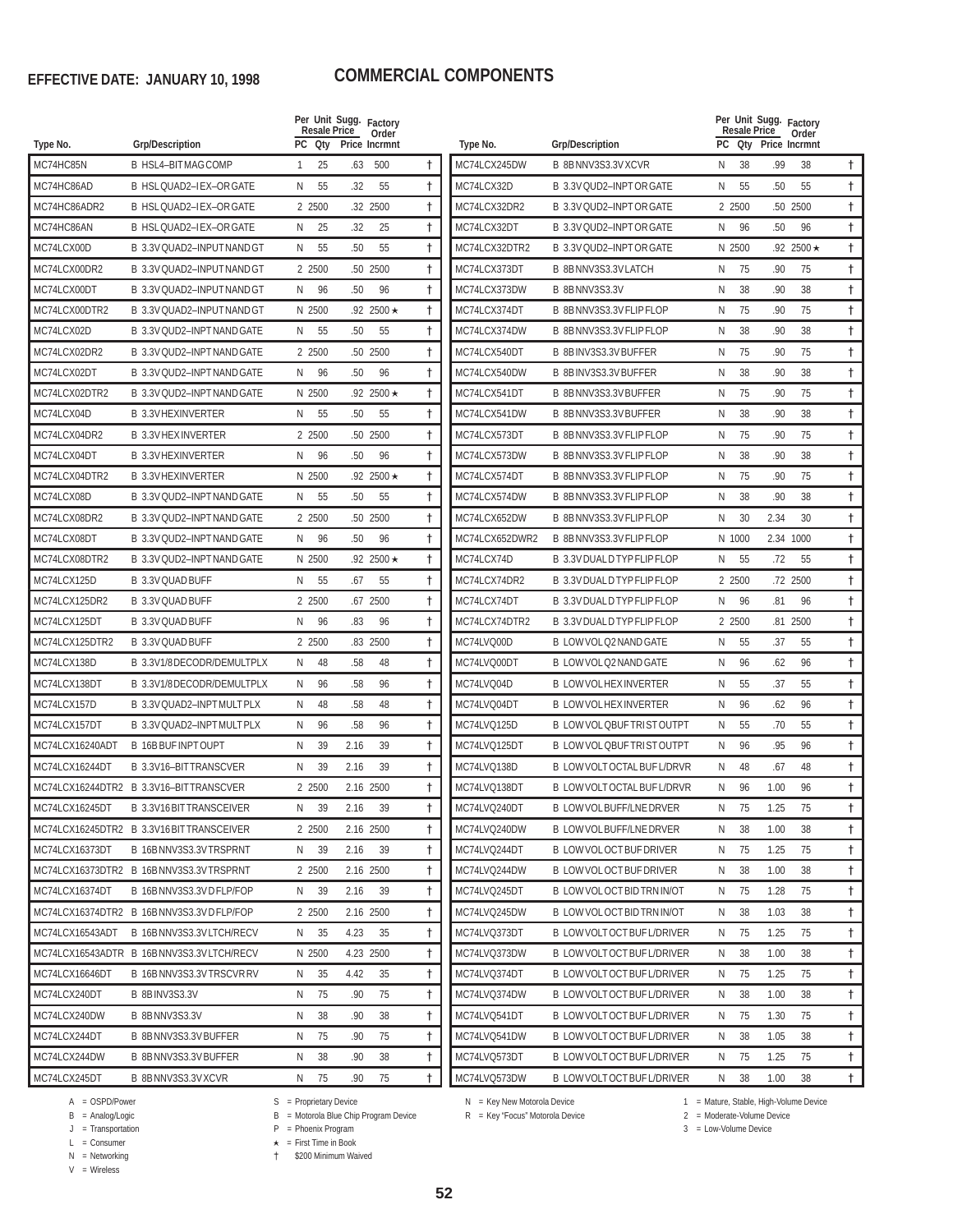|                |                                    | Per Unit Sugg. Factory<br><b>Resale Price</b><br>Order |                 |                                          | Per Unit Sugg. Factory<br><b>Resale Price</b><br>Order |
|----------------|------------------------------------|--------------------------------------------------------|-----------------|------------------------------------------|--------------------------------------------------------|
| Type No.       | <b>Grp/Description</b>             | PC Qty<br>Price Incrmnt                                | Type No.        | <b>Grp/Description</b>                   | PC Qty Price Incrmnt                                   |
| MC74LVQ574DT   | <b>B LOW VOLT OCT BUF L/DRIVER</b> | $^\dagger$<br>75<br>1.25<br>75<br>Ν                    | MC74LVX244DWR2  | <b>B OCTAL3-ST DRVR</b>                  | $\dagger$<br>N 1000<br>.43 1000                        |
| MC74LVQ574DW   | <b>B LOW VOLT OCT BUF L/DRIVER</b> | 38<br>$^{\dagger}$<br>N<br>38<br>1.00                  | MC74LVX245DT    | <b>B OCTAL3-ST</b>                       | 75<br>75<br>N<br>.43<br>$^+$                           |
| MC74LVQ646DT   | <b>B LOW VOLT OCTAL BUF L/DRVR</b> | $\ddagger$<br>62<br>62<br>N<br>3.25                    | MC74LVX245DTR2  | <b>B OCTAL3-ST</b>                       | .43 2500<br>$\ddagger$<br>N 2500                       |
| MC74LVQ646DW   | <b>B LOW VOLT OCTAL BUF L/DRVR</b> | $\ddagger$<br>30<br>N<br>30<br>3.00                    | MC74LVX245DW    | <b>B OCTAL3-ST</b>                       | $\dagger$<br>N<br>38<br>.43<br>38                      |
| MC74LVQ652DT   | B LOW VOLT OCTAL BUF L/DR          | 3.35<br>62<br>$^{\dagger}$<br>N<br>62                  | MC74LVX245DWR2  | <b>B OCTAL3-ST</b>                       | .43 1000<br>$\ddagger$<br>N 1000                       |
| MC74LVQ652DW   | B LOW VOLT OCTAL BUF L/DR          | $\ddagger$<br>30<br>30<br>N<br>3.10                    | MC74LVX32D      | B 2-1 QUAD OR GATE                       | $\ddagger$<br>55<br>Ν<br>55<br>.25                     |
| MC74LVX00D     | <b>B NAND GATE</b>                 | $\dagger$<br>55<br>.25<br>55<br>N                      | MC74LVX32DT     | B 2-1 QUAD OR GATE                       | 96<br>.25<br>96<br>$\dagger$<br>N                      |
| MC74LVX00DR2   | <b>B NAND GATE</b>                 | $\ddagger$<br>N 2500<br>.25 2500                       | MC74LVX32DTR2   | B 2-1 QUAD OR GATE                       | N 2500<br>.25 2500<br>$^+$                             |
| MC74LVX00DT    | <b>B NAND GATE</b>                 | $^\dagger$<br>Ν<br>96<br>.25<br>96                     | MC74LVX373DT    | <b>B OCTTRANSPLTCH3 ST</b>               | 75<br>.43<br>75<br>$^+$<br>N.                          |
| MC74LVX00DTR2  | <b>B NAND GATE</b>                 | .25 2500<br>$^{\dagger}$<br>N 2500                     | MC74LVX373DTR2  | <b>B OCT TRANSPLTCH3 ST</b>              | .43 2500<br>$^{\dagger}$<br>N 2500                     |
| MC74LVX02D     | <b>B NOR QUAD2 INPUT</b>           | $^{\dagger}$<br>55<br>.25<br>55<br>N                   | MC74LVX373DW    | <b>B OCT TRANSPLTCH3 ST</b>              | $^+$<br>38<br>.43<br>38<br>N                           |
| MC74LVX02DR2   | <b>B NOR QUAD2 INPUT</b>           | $\ddagger$<br>N 2500<br>.25 2500                       | MC74LVX373DWR2  | <b>B OCT TRANSPLTCH3 ST</b>              | .43 1000<br>$\ddagger$<br>N 1000                       |
| MC74LVX02DT    | <b>B NOR QUAD2 INPUT</b>           | $^{\dagger}$<br>Ν<br>96<br>.25<br>96                   | MC74LVX374DT    | <b>B FLIP FLOP OCT D3-ST</b>             | $\ddagger$<br>- 75<br>.43<br>75<br>N.                  |
| MC74LVX02DTR2  | <b>B NOR QUAD2 INPUT</b>           | N 2500<br>.25 2500<br>$^{\dagger}$                     | MC74LVX374DTR2  | <b>B FLIP FLOP OCT D3-ST</b>             | N 2500<br>.43 2500<br>$^{\dagger}$                     |
| MC74LVX04D     | <b>B HEXINVERTER</b>               | $\ddagger$<br>55<br>.25<br>55<br>N                     | MC74LVX374DW    | <b>B FLIP FLOP OCT D3-ST</b>             | $^+$<br>38<br>N<br>38<br>.43                           |
| MC74LVX04DR2   | <b>B HEXINVERTER</b>               | $\dagger$<br>N 2500<br>2500<br>.25                     | MC74LVX374DWR2  | <b>B FLIP FLOP OCT D3-ST</b>             | .43 1000<br>$\dagger$<br>N 1000                        |
| MC74LVX04DT    | <b>B HEXINVERTER</b>               | $\ddagger$<br>96<br>96<br>Ν<br>.25                     | MC74LVX4245DT   | B 8 BIT NNV3S DUAL SUPPLY                | $\ddagger$<br>1.01<br>N<br>62<br>62                    |
| MC74LVX04DTR2  | <b>B HEXINVERTER</b>               | N 2500<br>.25 2500<br>$^{\dagger}$                     | MC74LVX4245DTR2 | <b>B 8 BIT NNV3S DUAL SUPPLY</b>         | 1.01 2500<br>N 2500<br>$^+$                            |
| MC74LVX08D     | <b>B QUAD2-INPUT GATE</b>          | $^{\dagger}$<br>N<br>-55<br>.25<br>55                  | MC74LVX4245DW   | <b>B 8 BIT NNV3S DUAL SUPPLY</b>         | 30<br>$^{\dagger}$<br>30<br>1.01<br>N                  |
| MC74LVX08DR2   | <b>B QUAD2-INPUT GATE</b>          | $^{\dagger}$<br>N 2500<br>.25 2500                     | MC74LVX4245DWR2 | <b>B 8 BIT NNV3S DUAL SUPPLY</b>         | N 1000<br>1.01 1000<br>$^+$                            |
| MC74LVX08DT    | <b>B QUAD2-INPUT GATE</b>          | $\ddagger$<br>96<br>96<br>N<br>.25                     | MC74LVX573DT    | <b>B OCTL3-STNONINVRT-D</b>              | $^+$<br>N<br>75<br>.43<br>75                           |
| MC74LVX08DTR2  | <b>B QUAD2-INPUT GATE</b>          | $\ddagger$<br>N 2500<br>.25 2500                       | MC74LVX573DTR2  | <b>B OCTL3-STNONINVRT-D</b>              | $\ddagger$<br>.43 2500<br>N 2500                       |
| MC74LVX125D    | <b>B 3ST NONINVERT BUFFER</b>      | 55<br>$^{\dagger}$<br>.36<br>55<br>N                   | MC74LVX573DW    | <b>B OCTL3-STNONINVRT-D</b>              | 38<br>38<br>$\dagger$<br>N<br>.43                      |
| MC74LVX125DR2  | <b>B 3ST NONINVERT BUFFER</b>      | $\ddagger$<br>N 2500<br>.36 2500                       | MC74LVX573DWR2  | <b>B OCTL3-STNONINVRT-D</b>              | $^+$<br>N 1000<br>.43 1000                             |
| MC74LVX125DT   | <b>B 3ST NONINVERT BUFFER</b>      | $\dagger$<br>96<br>.36<br>96<br>N                      | MC74LVX74D      | <b>B FLPFLOP D TYPE DUAL</b>             | 55<br>.25<br>55<br>$\dagger$<br>N                      |
| MC74LVX125DTR2 | <b>B 3ST NONINVERT BUFFER</b>      | $\ddagger$<br>N 2500<br>.36 2500                       | MC74LVX74DT     | <b>B FLPFLOP D TYPE DUAL</b>             | $\ddagger$<br>96<br>96<br>N<br>.25                     |
| MC74LVX138D    | <b>B DECODER/DEMULTIPLX</b>        | $^{\dagger}$<br>48<br>.36<br>48<br>N                   | MC74LVX74DTR2   | <b>B FLPFLOP D TYPE DUAL</b>             | .25 2500<br>N 2500<br>$^+$                             |
| MC74LVX138DR2  | <b>B DECODER/DEMULTIPLX</b>        | .36 2500<br>$^{\dagger}$<br>N 2500                     | MC74VHCT00AD    | B QUAD2-1 NAND GATE                      | $^{\dagger}$<br>N<br>55<br>.25<br>55                   |
| MC74LVX138DT   | <b>B DECODER/DEMULTIPLX</b>        | $^{\dagger}$<br>N<br>96<br>.36<br>96                   | MC74VHCT00ADR2  | B QUAD2-1 NAND GATE                      | N 2500<br>.25 2500<br>$^+$                             |
| MC74LVX138DTR2 | <b>B DECODER/DEMULTIPLX</b>        | $^{\dagger}$<br>N 2500<br>.36 2500                     | MC74VHCT00ADT   | B QUAD2-1 NAND GATE                      | $^{\dagger}$<br>N<br>96<br>.25<br>96                   |
| MC74LVX14D     | <b>B SCHMITTINVERTER</b>           | $^{\dagger}$<br>N<br>55<br>.25<br>55                   | MC74VHCT00ADTR2 | B QUAD2-1 NAND GATE                      | $\dagger$<br>.25 2500<br>N 2500                        |
| MC74LVX14DR2   | <b>B SCHMITTINVERTER</b>           | $+$<br>N 2500<br>25 2500                               | MC74VHCT04AD    | <b>B HEXINVERTOR W/STT</b>               | $^+$<br>N 55<br>.25<br>55                              |
| MC74LVX14DT    | <b>B SCHMITTINVERTER</b>           | N 96<br>96<br>$^{\dagger}$<br>.25                      | MC74VHCT04ADR2  | <b>B HEXINVERTOR W/STT</b>               | $^+$<br>N 2500<br>.25 2500                             |
| MC74LVX14DTR2  | <b>B SCHMITTINVERTER</b>           | $^{\dagger}$<br>N 2500<br>.25 2500                     | MC74VHCT04ADT   | <b>B HEXINVERTOR W/STT</b>               | N.<br>96<br>.25<br>96<br>$\ddagger$                    |
| MC74LVX157D    | <b>B DTASELECTOR/MLTIPLX2-1</b>    | $^{\dagger}$<br>48<br>N 48<br>.36                      | MC74VHCT04ADTR2 | <b>B HEXINVERTOR W/STT</b>               | .25 2500<br>$\ddagger$<br>N 2500                       |
| MC74LVX157DR2  | <b>B DTASELECTOR/MLTIPLX2-1</b>    | N 2500<br>.36 2500<br>t                                | MC74VHCT138AD   | <b>B DECODER DEMULTIPLX</b>              | .36<br>48<br>$^{+}$<br>N,<br>48                        |
| MC74LVX157DT   | <b>B DTASELECTOR/MLTIPLX2-1</b>    | 96<br>$^\dagger$<br>N 96<br>.36                        |                 | MC74VHCT138ADR2 B DECODER DEMULTIPLX     | $^\dagger$<br>N 2500<br>.36 2500                       |
| MC74LVX157DTR2 | <b>B DTASELECTOR/MLTIPLX2-1</b>    | $^\dagger$<br>N 2500<br>.36 2500                       | MC74VHCT138ADT  | <b>B DECODER DEMULTIPLX</b>              | $^+$<br>N.<br>96<br>.36<br>96                          |
| MC74LVX240DT   | <b>B OCTAL3-STDRVR</b>             | $\dagger$<br>N 75<br>.43<br>75                         |                 | MC74VHCT138ADTR2 B DECODER DEMULTIPLX    | N 2500<br>.36 2500<br>$\ddagger$                       |
| MC74LVX240DTR2 | <b>B OCTAL3-STDRVR</b>             | $^{\dagger}$<br>N 2500<br>.43 2500                     | MC74VHCT240ADT  | <b>B OCTAL3-ST DRVR W/STTI</b>           | $^+$<br>N 75<br>.43<br>75                              |
| MC74LVX240DW   | B OCTAL3-ST DRVR                   | $^\dagger$<br>N 38<br>.43<br>38                        |                 | MC74VHCT240ADTR2 B OCTAL3-STDRVRW/STTI   | .43 2500<br>N 2500<br>$^+$                             |
| MC74LVX240DWR2 | B OCTAL3-STDRVR                    | $\ddagger$<br>N 1000<br>.43 1000                       | MC74VHCT240ADW  | <b>B OCTAL3-ST DRVR W/STTI</b>           | $^+$<br>38<br>.43<br>38<br>N.                          |
| MC74LVX244DT   | <b>B OCTAL3-ST DRVR</b>            | 75<br>75<br>$^\dagger$<br>N<br>.43                     |                 | MC74VHCT240ADWR2 B OCTAL3-ST DRVR W/STTI | $\ddagger$<br>N 1000<br>.43 1000                       |
| MC74LVX244DTR2 | B OCTAL3-ST DRVR                   | $^{\dagger}$<br>N 2500<br>.43 2500                     | MC74VHCT244ADT  | <b>B OCTAL3-ST WTH STTL</b>              | $\ddagger$<br>N 75<br>.43<br>75                        |
| MC74LVX244DW   | <b>B OCTAL3-STDRVR</b>             | $^{\dagger}$<br>N 38<br>.43<br>38                      |                 | MC74VHCT244ADTR2 B OCTAL3-STWTH STTL     | N 2500<br>.43 2500<br>$^{+}$                           |

- 
- 
- 
- 

B = Analog/Logic entropyrology by B = Motorola Blue Chip Program Device R = Key "Focus" Motorola Device 2 = Moderate-Volume Device

J = Transportation P = Phoenix Program 3 = Low-Volume Device

 $L =$  Consumer  $\star =$  First Time in Book

N = Networking - and the state of the state of the state of the state of the state of the state of the state of the state of the state of the state of the state of the state of the state of the state of the state of the st

A = OSPD/Power external states and S = Proprietary Device N = Key New Motorola Device 1 = Mature, Stable, High-Volume Device

- $L = \text{Consumer}$ <br>  $N = \text{Networking}$ <br>  $V = \text{Wireless}$
-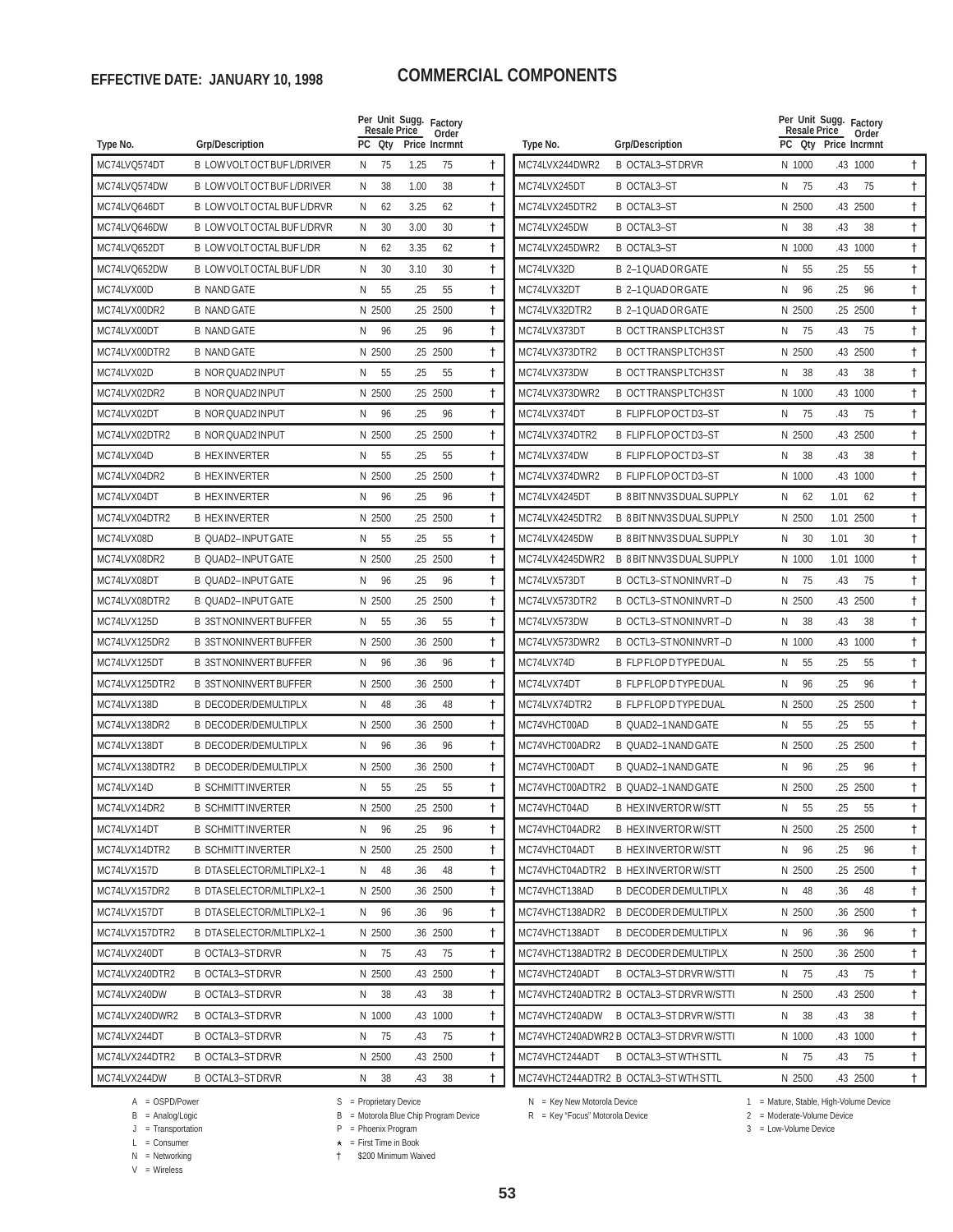|                                   |                                           |           | Per Unit Sugg. Factory<br>Resale Price Order |                |                                  |           | Per Unit Sugg. Factory<br>Resale Price Order |
|-----------------------------------|-------------------------------------------|-----------|----------------------------------------------|----------------|----------------------------------|-----------|----------------------------------------------|
| Type No.                          | <b>Grp/Description</b>                    |           | PC Qty Price Incrmnt                         | Type No.       | <b>Grp/Description</b>           |           | PC Qty Price Incrmnt                         |
| MC74VHCT244ADW                    | <b>B OCTAL3-STWTH STTL</b>                | 38<br>N   | $\ddagger$<br>.43<br>38                      | MC74VHC139DTR2 | <b>B DECODER10F4DUAL</b>         | N 2500    | $\ddagger$<br>.36 2500                       |
|                                   | MC74VHCT244ADWR2 B OCTAL3-STWTH STTL      | N 1000    | $\ddagger$<br>.43 1000                       | MC74VHC14D     | <b>B SCHMITTINVERTER</b>         | N<br>55   | 55<br>$\ddagger$<br>.25                      |
| MC74VHCT245ADT                    | <b>B OCTAL3-STWTHSTTL</b>                 | 75<br>N   | $^\dagger$<br>.43<br>75                      | MC74VHC14DR2   | <b>B SCHMITTINVERTER</b>         | N 2500    | $^\dagger$<br>.25 2500                       |
|                                   | MC74VHCT245ADTR2 B OCTAL3-STWTH STTL      | N 2500    | $^{\dagger}$<br>.43 2500                     | MC74VHC14DT    | <b>B SCHMITTINVERTER</b>         | Ν<br>96   | $\ddagger$<br>.25<br>96                      |
| MC74VHCT245ADW                    | <b>B OCTAL3-STWTH STTL</b>                | N<br>38   | 38<br>$\ddagger$<br>.43                      | MC74VHC14DTR2  | <b>B SCHMITTINVERTER</b>         | N 2500    | $\ddagger$<br>.25 2500                       |
|                                   | MC74VHCT245ADWR2 B OCTAL3-STWTH STTL      | N 1000    | $\ddagger$<br>.43 1000                       | MC74VHC157D    | <b>B DTA SELCTOR/MLTIPLX2-I</b>  | Ν<br>48   | $\ddagger$<br>.36<br>48                      |
| MC74VHCT373ADT                    | <b>B OCTTRANSPLTCH3-ST</b>                | 75<br>N   | $\ddagger$<br>.43<br>75                      | MC74VHC157DR2  | <b>B DTA SELCTOR/MLTIPLX2-I</b>  | N 2500    | $\ddagger$<br>.36 2500                       |
|                                   | MC74VHCT373ADTR2 B OCTTRANSPLTCH3-ST      | N 2500    | .43 2500<br>$^{\dagger}$                     | MC74VHC157DT   | <b>B DTA SELCTOR/MLTIPLX2-I</b>  | N 96      | $\dagger$<br>.36<br>96                       |
| MC74VHCT373ADW                    | B OCTTRANSPLTCH3-ST                       | 38<br>N   | .43<br>38<br>$\ddagger$                      | MC74VHC157DTR2 | <b>B DTASELCTOR/MLTIPLX2-I</b>   | N 2500    | .36 2500<br>$\dagger$                        |
|                                   | MC74VHCT373ADWR2 B OCTTRANSPLTCH3-ST      | N 1000    | $\ddagger$<br>.43 1000                       | MC74VHC240DT   | <b>B OCTAL3-STDRVR</b>           | N<br>25   | 500<br>$\dagger$<br>.43                      |
| MC74VHCT541ADT                    | <b>B OT3-STNVRT/BF</b>                    | 75<br>N   | $\ddagger$<br>.43<br>75                      | MC74VHC240DTR2 | <b>B OCTAL3-STDRVR</b>           | N 2500    | .43 2500<br>$\ddagger$                       |
| MC74VHCT541ADTR2 B OT3-STNVRT/BF  |                                           | N 2500    | .43 2500<br>$^{\dagger}$                     | MC74VHC240DW   | <b>B OCTAL3-STDRVR</b>           | 38<br>N   | $^\dagger$<br>.43<br>38                      |
| MC74VHCT541ADW B OT3-STNVRT/BF    |                                           | N<br>38   | $^{\dagger}$<br>38<br>.43                    | MC74VHC240DWR2 | <b>B OCTAL3-STDRVR</b>           | N 1000    | $\ddagger$<br>.43 1000                       |
| MC74VHCT541ADWR2 B OT3-ST NVRT/BF |                                           | N 1000    | $^+$<br>.43 1000                             | MC74VHC244DT   | <b>B OCTAL3 ST DRVR</b>          | - 75<br>N | 75<br>$\dagger$<br>.43                       |
| MC74VHCT573ADT                    | <b>B OCTL3-STNONINVRT-D-TYP</b>           | 75<br>N   | $\ddagger$<br>.43<br>75                      | MC74VHC244DTR2 | <b>B OCTAL3 ST DRVR</b>          | N 2500    | $\ddagger$<br>.43 2500                       |
|                                   | MC74VHCT573ADTR2 B OCTL3-STNONINVRT-D-TYP | N 2500    | $\ddagger$<br>.43 2500                       | MC74VHC244DW   | <b>B OCTAL3-STDRVR</b>           | 38<br>N   | $\ddagger$<br>38<br>.43                      |
| MC74VHCT573ADW                    | B OCTL3-STNONINVRT-D-TYP                  | 38<br>N   | 38<br>$^{\dagger}$<br>.43                    | MC74VHC244DWR2 | <b>B OCTAL3-STDRVR</b>           | N 1000    | $^\dagger$<br>.43 1000                       |
|                                   | MC74VHCT573ADWR2 B OCTL3-STNONINVRT-D-TYP | N 1000    | .43 1000<br>$\ddagger$                       | MC74VHC245DT   | <b>B OCTAL3-ST</b>               | N 75      | 75<br>$\ddagger$<br>.43                      |
| MC74VHCT574ADT                    | <b>B OCTL3-STN-INVRTD</b>                 | 75<br>N   | 75<br>$\ddagger$<br>.43                      | MC74VHC245DTR2 | <b>B OCTAL3-ST</b>               | N 2500    | .43 2500<br>$\dagger$                        |
|                                   | MC74VHCT574ADTR2 B OCTL3-STN-INVRTD       | N 2500    | .43 2500<br>$\ddagger$                       | MC74VHC245DW   | <b>B OCTAL3-ST</b>               | 38<br>N   | $\ddagger$<br>.43<br>38                      |
|                                   | MC74VHCT574ADW B OCTL3-STN-INVRTD         | 38<br>N   | $^{\dagger}$<br>.43<br>38                    | MC74VHC245DWR2 | <b>B OCTAL3-ST</b>               | N 1000    | $\ddagger$<br>.43 1000                       |
|                                   | MC74VHCT574ADWR2 B OCTL3-STN-INVRTD       | N 1000    | $^+$<br>.43 1000                             | MC74VHC32D     | B 2-1QUAD OR GATE                | 55<br>N   | $\ddagger$<br>.25<br>55                      |
| MC74VHC00D                        | <b>B NANDGATE</b>                         | N<br>55   | $\ddagger$<br>.25<br>55                      | MC74VHC32DR2   | B 2-1QUAD OR GATE                | N 2500    | $\dagger$<br>.25 2500                        |
| MC74VHC00DR2                      | <b>B NANDGATE</b>                         | N 2500    | $\ddagger$<br>.25 2500                       | MC74VHC32DT    | B 2-1QUAD OR GATE                | 96<br>N   | $\ddagger$<br>96<br>.25                      |
| MC74VHC00DT                       | <b>B NANDGATE</b>                         | 96<br>N   | $\ddagger$<br>96<br>.25                      | MC74VHC32DTR2  | B 2-1QUAD OR GATE                | N 2500    | $\ddagger$<br>.25 2500                       |
| MC74VHC00DTR2                     | <b>B NAND GATE</b>                        | N 2500    | .25 2500<br>$^\dagger$                       | MC74VHC373DT   | B OCTTRANSPLTCH3-ST              | N 75      | $\dagger$<br>.43<br>75                       |
| MC74VHC125D                       | <b>B 3ST NONINVERT BUF</b>                | 55<br>N   | 55<br>$\ddagger$<br>.36                      | MC74VHC373DTR2 | <b>B OCTTRANSPLTCH3-ST</b>       | N 2500    | $\ddagger$<br>.43 2500                       |
| MC74VHC125DR2                     | <b>B 3ST NONINVERT BUF</b>                | N 2500    | $\ddagger$<br>.36 2500                       | MC74VHC373DW   | <b>B OCTTRANSPLTCH3-ST</b>       | N<br>38   | $\dagger$<br>.43<br>38                       |
| MC74VHC125DT                      | <b>B 3ST NONINVERT BUF</b>                | 96<br>N   | $\ddagger$<br>.36<br>96                      | MC74VHC373DWR2 | <b>B OCTTRANSPLTCH3-ST</b>       | N 1000    | $\ddagger$<br>.43 1000                       |
| MC74VHC125DTR2                    | <b>B 3ST NONINVERT BUF</b>                | N 2500    | .36 2500<br>$^{\dagger}$                     | MC74VHC374DT   | <b>B FLIPFLOPOCTD3-ST</b>        | N 75      | $^\dagger$<br>.43<br>75                      |
| MC74VHC126D                       | <b>B QUAD3STNONINVERT</b>                 | 55<br>N   | $\ddagger$<br>55<br>.36                      | MC74VHC374DTR2 | <b>B FLIPFLOPOCTD3-ST</b>        | N 2500    | $\dagger$<br>.43 2500                        |
| MC74VHC126DR2                     | <b>B QUAD3STNONINVERT</b>                 | N 2500    | $^\dagger$<br>.36 2500                       | MC74VHC374DW   | B FLIPFLOPOCTD3-ST               | N 38      | $^+$<br>38<br>.43                            |
| MC74VHC126DT                      | <b>B QUAD3STNONINVERT</b>                 | N .<br>96 | $\ddagger$<br>96<br>.36                      | MC74VHC374DWR2 | B FLIPFLOPOCTD3-ST               | N 1000    | $^+$<br>.43 1000                             |
| MC74VHC126DTR2                    | <b>B QUAD3STNONINVERT</b>                 | N 2500    | $^+$<br>.36 2500                             | MC74VHC393D    | <b>B DUAL BIN RIPPLE CNTR</b>    | N 25      | $\dagger$<br>.43 500                         |
| MC74VHC132D                       | <b>B QD2-INPT NAND GATE</b>               | N 55      | $^+$<br>.40<br>55                            | MC74VHC393DR2  | <b>B DUAL BIN RIPPLE CNTR</b>    | N 1000    | $\ddagger$<br>.43 1000                       |
| MC74VHC132DR2                     | <b>B QD2-INPT NAND GATE</b>               | N 2500    | .40 2500<br>$\dagger$                        | MC74VHC393DT   | <b>B DUAL BIN RIPPLE CNTR</b>    | N 75      | .43<br>75<br>$\ddagger$                      |
| MC74VHC132DT                      | <b>B QD2-INPT NAND GATE</b>               | 96<br>N   | $\dagger$<br>.40<br>96                       | MC74VHC393DTR2 | <b>B DUAL BIN RIPPLE CNTR</b>    | N 2500    | .43 2500<br>$\ddagger$                       |
| MC74VHC132DTR2                    | <b>B QD2-INPT NAND GATE</b>               | N 2500    | $^\dagger$<br>.40 2500                       | MC74VHC540DT   | B OT3-ST NVRT/BF L/DR/L/RC       | N 75      | .43<br>75<br>$^{\dagger}$                    |
| MC74VHC138D                       | <b>B DECODER/DEMULTIPLX</b>               | N 48      | 48<br>t<br>.36                               | MC74VHC540DTR2 | B OT3-ST NVRT/BF L/DR/L/RC       | N 2500    | .43 2500<br>$\ddagger$                       |
| MC74VHC138DR2                     | <b>B DECODER/DEMULTIPLX</b>               | N 2500    | $\dagger$<br>.36 2500                        | MC74VHC540DW   | B OT3-ST NVRT/BF L/DR/L/RC       | 38<br>N.  | $\ddagger$<br>.43<br>38                      |
| MC74VHC138DT                      | <b>B DECODER/DEMULTIPLX</b>               | N 96      | $\ddagger$<br>96<br>.36                      | MC74VHC540DWR2 | B OT3-ST NVRT/BF L/DR/L/RC       | N 1000    | .43 1000<br>$\ddagger$                       |
| MC74VHC138DTR2                    | <b>B DECODER/DEMULTIPLX</b>               | N 2500    | $\ddagger$<br>.36 2500                       | MC74VHC541DT   | B OT3-ST NVRT/BF L/DR/L/R        | N 75      | $\ddagger$<br>.43<br>75                      |
| MC74VHC139D                       | <b>B DECODER10F4DUAL</b>                  | N 55      | $^+$<br>48<br>.36                            | MC74VHC541DTR2 | B OT3-ST NVRT/BF L/DR/L/R        | N 2500    | $\ddagger$<br>.43 2500                       |
| MC74VHC139DR2                     | <b>B DECODER10F4DUAL</b>                  | N 2500    | $^+$<br>.36 2500                             | MC74VHC541DW   | <b>B OT3-ST NVRT/BF L/DR/L/R</b> | N .<br>38 | $^{\dagger}$<br>.43<br>38                    |
| MC74VHC139DT                      | <b>B DECODER10F4DUAL</b>                  | 96<br>N.  | $\ddagger$<br>.36<br>96                      | MC74VHC541DWR2 | <b>B OT3-ST NVRT/BF L/DR/L/R</b> | N 1000    | $\ddagger$<br>.43 1000                       |

- 
- 

 $L =$  Consumer  $\star =$  First Time in Book  $L = \text{Consumer}$ <br>  $N = \text{Networking}$ <br>  $V = \text{Wireless}$ 

N = Networking extensive that the state of the state of the state of the state of the state of the state of the state of the state of the state of the state of the state of the state of the state of the state of the state

B = Analog/Logic entropy of the Motorola Blue Chip Program Device R = Key "Focus" Motorola Device 2 = Moderate-Volume Device

A = OSPD/Power external states and S = Proprietary Device N = Key New Motorola Device 1 = Mature, Stable, High-Volume Device

- 
- 
-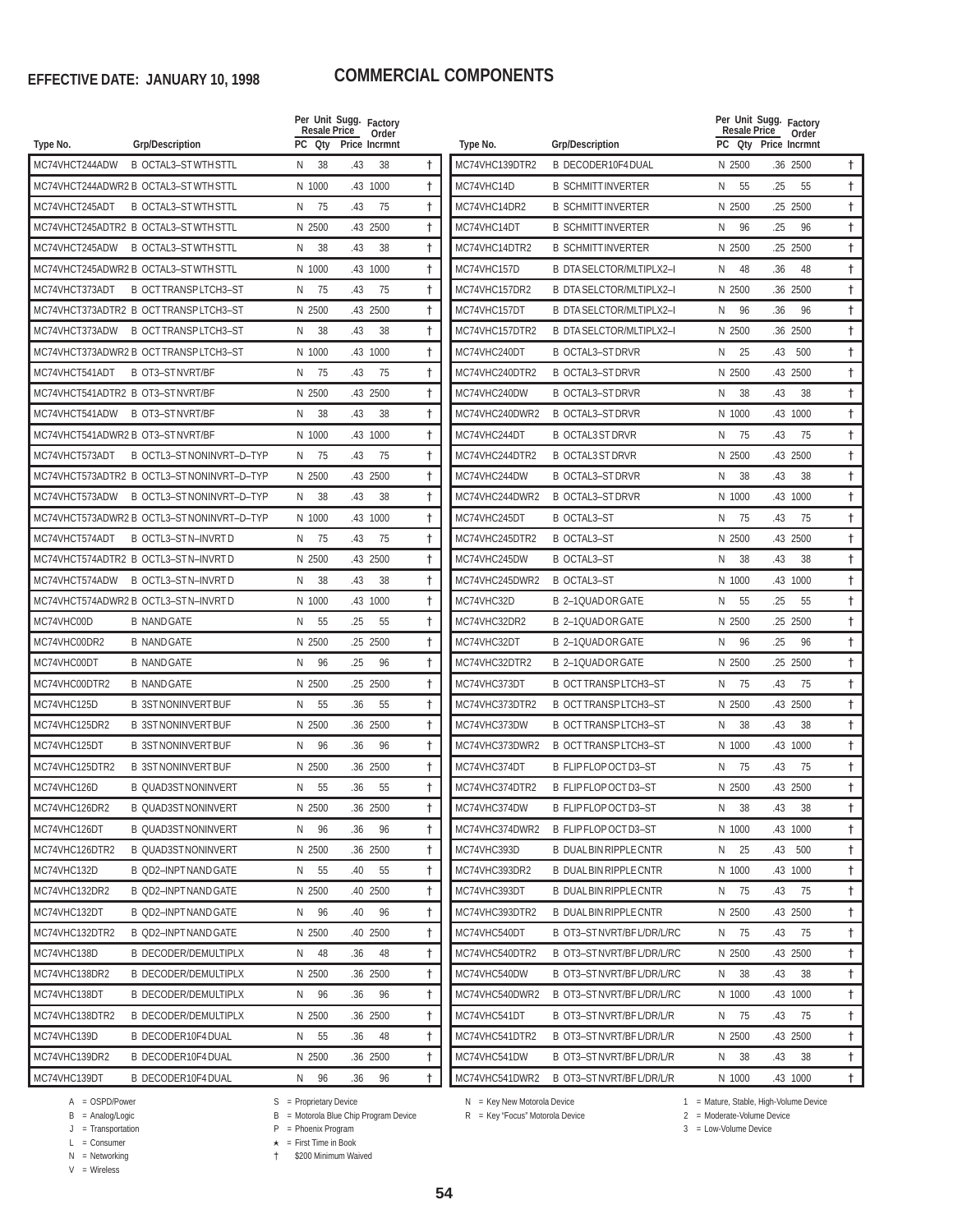|                |                                  | <b>Resale Price</b>  | Per Unit Sugg. Factory<br>Order   |                |                                  | <b>Resale Price</b>  | Per Unit Sugg. Factory<br>Order |            |
|----------------|----------------------------------|----------------------|-----------------------------------|----------------|----------------------------------|----------------------|---------------------------------|------------|
| Type No.       | <b>Grp/Description</b>           | Otv<br>PC            | Price Incrmnt                     | Type No.       | <b>Grp/Description</b>           |                      | PC Qty Price Incrmnt            |            |
| MC74VHC573DT   | <b>B OCT3STNONINVRTDTYPE</b>     | 75<br>N              | $^{\dagger}$<br>.43<br>75         | MC78L08ABDR2   | <b>B FIXEDVOLT REG</b>           | 2 2500               | .46 2500                        | $\ddagger$ |
| MC74VHC573DTR2 | <b>B OCT3STNONINVRTDTYPE</b>     | N 2500               | .43 2500<br>$^{\dagger}$          | MC78L08ABP     | <b>B FIXED VOLTAGE REG</b>       | 2 2000               | .44 2000                        | $^+$       |
| MC74VHC573DW   | <b>B OCT3STNONINVRTDTYPE</b>     | 38<br>N              | $^{\dagger}$<br>.43<br>38         | MC78L08ABPRA   | <b>B FIXED VOLTAGE REGULATOR</b> | N 2000               | .46 2000                        | $\ddagger$ |
| MC74VHC573DWR2 | <b>B OCT3STNONINVRTDTYPE</b>     | N 1000               | $^{\dagger}$<br>.43 1000          | MC78L08ACD     | <b>B LINLOW CURR POS8V REG</b>   | $\overline{2}$<br>98 | 98<br>.36                       | $\ddagger$ |
| MC74VHC574DT   | <b>B OCTL3-STN-INVRTDFL/FL</b>   | 75<br>N              | .43<br>75<br>$^\dagger$           | MC78L08ACDR2   | <b>B LINLO-CURPOS8V REGT/R</b>   | 2 2500               | .39 2500                        | $\ddagger$ |
| MC74VHC574DTR2 | B OCTL3-STN-INVRTDFL/FL          | N 2500               | .43 2500<br>$^{\dagger}$          | MC78L08ACP     | <b>B LINLOW CURR POS8V REG</b>   | 1 2000               | .36 2000                        | $\ddagger$ |
| MC74VHC574DW   | <b>B OCTL3-STN-INVRTDFL/FL</b>   | 38<br>N              | 38<br>$^\dagger$<br>.43           | MC78L09ABD     | <b>B LINLOW CURR POS9V REG</b>   | 98<br>N              | 98<br>.44                       | $^\dagger$ |
| MC74VHC574DWR2 | <b>B OCTL3-STN-INVRTDFL/FL</b>   | N 1000               | $\ddagger$<br>.43 1000            | MC78L09ACD     | <b>B LINLOW CURR POS9V REG</b>   | 98<br>$\overline{2}$ | 98<br>.36                       | $\ddagger$ |
| MC74VHC595D    | <b>B SHIFT REG.3 STATE</b>       | 25<br>N              | $\ddagger$<br>1.35<br>500         | MC78L09ACDR2   | <b>B LINLOCUR POS9V REGT/R</b>   | 2 2500               | .39 2500                        | $^\dagger$ |
| MC74VHC595DR2  | <b>B SHIFT REG.3 STATE</b>       | N 2500               | $\ddagger$<br>1.35 2500           | MC78L09ACP     | <b>B LINLOW CURR POS9V REG</b>   | 2 2000               | .36 2000                        | $\ddagger$ |
| MC74VHC595DT   | <b>B SHIFT REG.3 STATE</b>       | N<br>96              | $^+$<br>96<br>1.35                | MC78L12ABD     | <b>B FIXED VOLTAGE REG</b>       | $\overline{2}$<br>98 | 98<br>.44                       | $\ddagger$ |
| MC74VHC595DTR2 | <b>B SHIFT REG.3 STATE</b>       | N 2500               | 1.35 2500<br>$^{\dagger}$         | MC78L12ABDR2   | <b>B FIXEDVOLT REG</b>           | 2 2500               | .46 2500                        | $\ddagger$ |
| MC74VHC74D     | <b>B FFDTYPEDUAL</b>             | 55<br>N              | $\ddagger$<br>55<br>.25           | MC78L12ABP     | <b>B FIXED VOLTAGE REG</b>       | 2 2000               | .44 2000                        | $\ddagger$ |
| MC74VHC74DR2   | <b>B FF D TYPE DUAL</b>          | N 2500               | .25 2500<br>$^{\dagger}$          | MC78L12ABPRA   | <b>B FIXED VOLTAGE REG</b>       | 2 2000               | .46 2000                        | $\ddagger$ |
| MC74VHC74DT    | <b>B FFDTYPEDUAL</b>             | 96<br>N              | .25<br>96<br>$^{\dagger}$         | MC78L12ABPRE   | <b>B FIXED VOLTAGE REG</b>       | N 2000               | .69 2000                        | $\ddagger$ |
| MC74VHC74DTR2  | <b>B FF D TYPE DUAL</b>          | N 2500               | $^\dagger$<br>.25 2500            | MC78L12ACD     | <b>B LINLOW CURR POS12V REG</b>  | 98<br>$\overline{2}$ | 98<br>.36                       | $\ddagger$ |
| MC75172BDW     | B RS-485 OD DIFF LINE DRVR       | 38<br>$\overline{2}$ | $\ddagger$<br>38<br>2.08          | MC78L12ACDR2   | B LINLO-CURPOS12VRGT/R           | 2 2500               | .39 2500                        | $\ddagger$ |
| MC75172BDWR2   | B RS-485 QD DIFF LINE DRVR       | N 1000               | $^{\dagger}$<br>2.08 1000 $\star$ | MC78L12ACP     | <b>B LINLOW CURR POS12V REG</b>  | 1 2000               | .36 2000                        | $\ddagger$ |
| MC75174BDW     | B RS-485 OD DIFF LINE DRVR       | -38<br>2             | $\ddagger$<br>1.81<br>38          | MC78L15ABD     | <b>B FIXED VOLTAGE REG</b>       | $\mathbf{2}$<br>98   | 98<br>.44                       | $\ddagger$ |
| MC75174BDWR2   | B RS-485 OD DIFF LINE DRVR       | 2 1000               | $^{\dagger}$<br>1.81<br>1000      | MC78L15ABDR2   | <b>B FIXEDVOLT REG</b>           | 2 2500               | .46 2500                        | $\ddagger$ |
| MC75174BP      | B RS-485 QD DIFF LINE DRVR       | 25<br>2              | $^{\dagger}$<br>500<br>1.74       | MC78L15ABP     | <b>B FIXED VOLTAGE REG</b>       | 2 2000               | .44 2000                        | $\ddagger$ |
| MC78BC30NTR    | <b>B LOPWR VOLTAGE REGULATOR</b> | 2 3000               | $\ddagger$<br>.37 3000            | MC78L15ABPRA   | <b>B FIXED VOLTAGE REG</b>       | 2 2000               | .46 2000                        | $\ddagger$ |
| MC78BC33NTR    | <b>B LOPWR VOLTAGE REGULATOR</b> | 2 3000               | .37 3000<br>$^\dagger$            | MC78L15ACD     | <b>B LINLOW CURR POS15V REG</b>  | 98<br>N              | 98<br>.36                       | $\ddagger$ |
| MC78BC40NTR    | <b>B LOPWR VOLTAGE REGULATOR</b> | 2 3000               | .37 3000<br>$^{\dagger}$          | MC78L15ACDR2   | B LINLO-CURPOS15VRGT/R           | 2 2500               | .39 2500                        | $\ddagger$ |
| MC78BC50NTR    | B LOPWR VOLTAGE REGULATOR        | 2 3000               | $^\dagger$<br>.37 3000            | MC78L15ACP     | <b>B LINLOW CURR POS15V REG</b>  | 1 2000               | .36 2000                        | $^\dagger$ |
| MC78FC30HT1    | B LOPWR VOLTAGE REGULATOR        | 2 1000               | $\ddagger$<br>.39 1000            | MC78L18ABP     | <b>B FIXED VOLTAGE REG</b>       | 2 2000               | .65 2000                        | $\ddagger$ |
| MC78FC33HT1    | B LOPWR VOLTAGE REGULATOR        | 2 1000               | $^{\dagger}$<br>.39 1000          | MC78L18ACP     | <b>B LINLOW CURR POS18V REG</b>  | 2 2000               | .36 2000                        | $^\dagger$ |
| MC78FC40HT1    | B LOPWR VOLTAGE REGULATOR        | 2 1000               | $\ddagger$<br>.39 1000            | MC78L24ABP     | <b>B FIXED VOLTAGE REG</b>       | 2 2000               | .44 2000                        | $\ddagger$ |
| MC78FC50HT1    | <b>B LOPWR VOLTAGE REGULATOR</b> | 2 1000               | $^{\dagger}$<br>.39 1000          | MC78L24ABPRA   | <b>B FIXED VOLTAGE REG</b>       | 2 2000               | .69 2000                        | $\ddagger$ |
| MC78LC30HT1    | <b>B LOPWR VOLTAGE REGULATOR</b> | 2 1000               | $^{\dagger}$<br>.34 1000          | MC78L24ACP     | <b>B LINLOW CURR POS24V REG</b>  | 2 2000               | .36 2000                        | $\ddagger$ |
| MC78LC30NTR    | <b>B LOPWR VOLTAGE REGULATOR</b> | 2 3000               | $^{\dagger}$<br>.30 3000          | MC78M05ACDT    | <b>B MEDIUMPOWER VOLT REG</b>    | 75<br>$\overline{2}$ | 75<br>1.14                      | $\ddagger$ |
| MC78LC33HT1    | B LOPWR VOLTAGE REGULATOR        | 2 1000               | $^{\dagger}$<br>.34 1000          | MC78M05ACDTRK  | <b>B MEDIUMPOWER VOLT REG</b>    | N 2500               | 1.18 2500                       | $\ddagger$ |
| MC78LC33NTR    | <b>B LOPWR VOLTAGE REGULATOR</b> | 2 3000               | .30 3000<br>$^{\dagger}$          | MC78M05BDT     | B 3T1/2APOSREG                   | N 75                 | 1.20<br>75                      | $^+$       |
| MC78LC40HT1    | <b>B LOPWR VOLTAGE REGULATOR</b> | 2 1000               | .34 1000<br>$^{\dagger}$          | MC78M05BDT-001 | <b>B MEDCURRENT POS5V REG</b>    | 75<br>N              | 1.20<br>75                      | $\ddagger$ |
| MC78LC40NTR    | B LOPWR VOLTAGE REGULATOR        | 2 3000               | Ť.<br>.30 3000                    | MC78M05BDTRK   | <b>B DPAK POS VOLTAGE REG</b>    | N 2500               | 1.25 2500                       | Ť          |
| MC78LC50HT1    | B LOPWR VOLTAGE REGULATOR        | 2 1000               | $^{\dagger}$<br>.34 1000          | MC78M05BT      | <b>B LINMED CURR POS5V REG</b>   | 50<br>$\mathbf{2}$   | .59<br>50                       | $\ddagger$ |
| MC78LC50NTR    | <b>B LOPWR VOLTAGE REGULATOR</b> | 2 3000               | $^{\dagger}$<br>.30 3000          | MC78M05CDT     | <b>B LINMED CUR POS5V REG</b>    | 75<br>1              | 75<br>.82                       | $\ddagger$ |
| MC78L05ABD     | <b>B FIXEDVOLTAGEREG</b>         | 2 98                 | $^{\dagger}$<br>.44<br>98         | MC78M05CDT-001 | <b>B LINMED CUR POS5V REG</b>    | N<br>75              | .82<br>75                       | $\ddagger$ |
| MC78L05ABDR2   | <b>B FIXED VOLT REG</b>          | 2 2500               | $^\dagger$<br>.46 2500            | MC78M05CDTRK   | <b>B POS VOLTAGE REG</b>         | 1 2500               | 1.05 2500                       | $\pm$      |
| MC78L05ABP     | <b>B FIXED VOLTAGE REG</b>       | 2 2000               | $^{\dagger}$<br>.44 2000          | MC78M05CT      | <b>B LINMED CURR POS5V REG</b>   | 50<br>1              | 50<br>.46                       | $\ddagger$ |
| MC78L05ABPRA   | <b>B FIXED VOLTAGE REG</b>       | 2 2000               | $^\dagger$<br>.46 2000            | MC78M06BT      | <b>B LINMED CURR POS6V REG</b>   | $\overline{2}$<br>50 | .59<br>50                       | $\pm$      |
| MC78L05ACD     | <b>B LINLOW CURR POS5V REG</b>   | 1 98                 | 98<br>Ť.<br>.36                   | MC78M06CDT     | <b>B POS VOLT REG</b>            | 75<br>$\mathbf{2}$   | .82<br>75                       | $\ddagger$ |
| MC78L05ACDR2   | <b>B LINLO-CURPOS5VREGT/R</b>    | 1 2500               | .39 2500<br>Ť.                    | MC78M06CDTRK   | <b>B POSVOLTREG</b>              | N 2500               | .86 2500                        | $\ddagger$ |
| MC78L05ACP     | <b>B LINLOW CURR POS5V REG</b>   | 1 2000               | Ť.<br>.36 2000                    | MC78M06CT      | <b>B LINMED CURR POS6V REG</b>   | 50<br>$\mathbf{2}$   | .46<br>50                       | $\ddagger$ |
| MC78L08ABD     | <b>B FIXEDVOLTAGEREG</b>         | 2 98                 | $^{\dagger}$<br>98<br>.44         | MC78M08BDT     | B 3T1/2APOSREG                   | 75<br>$\mathbf{2}$   | 1.20<br>75                      | $^+$       |

- 
- $L = \text{Consumer}$ <br>  $N = \text{Networking}$ <br>  $V = \text{Wireless}$

B = Analog/Logic entropyrology by B = Motorola Blue Chip Program Device R = Key "Focus" Motorola Device 2 = Moderate-Volume Device

 $L =$  Consumer  $\star =$  First Time in Book

N = Networking - and the state of the state of the state of the state of the state of the state of the state of the state of the state of the state of the state of the state of the state of the state of the state of the st

A = OSPD/Power external states and S = Proprietary Device N = Key New Motorola Device 1 = Mature, Stable, High-Volume Device

J = Transportation P = Phoenix Program 3 = Low-Volume Device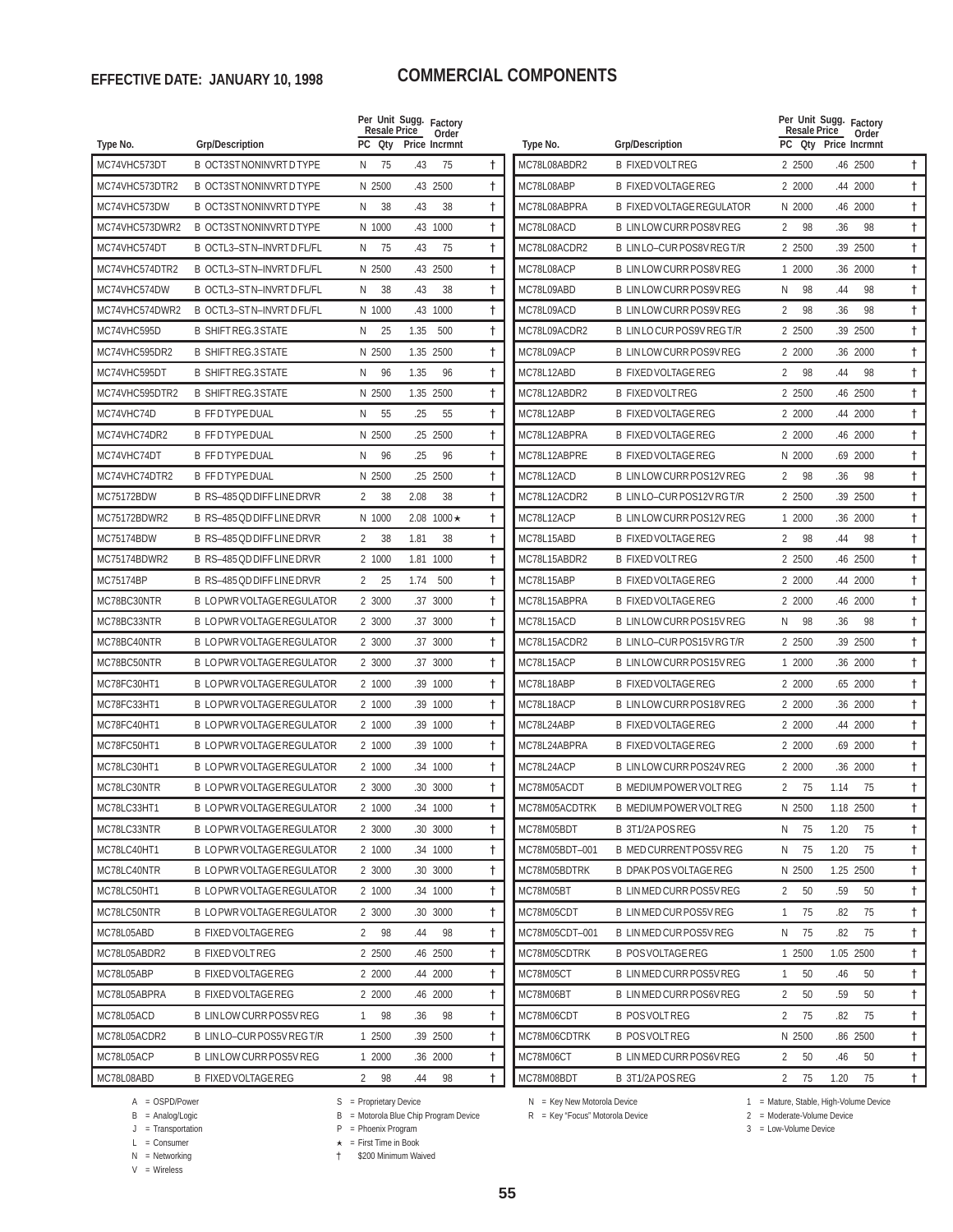| Type No.         | <b>Grp/Description</b>           | Per Unit Sugg. Factory<br><b>Resale Price</b><br>Order<br>PC<br>Qtv<br>Price Incrmnt | Type No.         | <b>Grp/Description</b>        | Per Unit Sugg. Factory<br><b>Resale Price</b><br>Order<br>PC Qty<br>Price Incrmnt |
|------------------|----------------------------------|--------------------------------------------------------------------------------------|------------------|-------------------------------|-----------------------------------------------------------------------------------|
| MC78M08BDTRK     | <b>B DPAK POS VOLTAGE REG</b>    | N 2500<br>1.25 2500<br>$^+$                                                          | MC7805ACT        | <b>B LIN3-TERMPOS5VREG</b>    | $\ddagger$<br>50<br>.64<br>50<br>1                                                |
| MC78M08BT        | <b>B LINMED CURR POS8V REG</b>   | 50<br>$\ddagger$<br>2<br>50<br>.59                                                   | MC7805BD2T       | B POS1.5A3-TERMVOLT REG       | 500<br>$\ddagger$<br>Ν<br>50<br>1.14                                              |
| MC78M08CDT       | <b>B LINMED CURPOS8V REG</b>     | $\ddagger$<br>75<br>.82<br>75<br>1                                                   | MC7805BD2TR4     | B POS1.5A3-TERMVOLT REG       | $\ddagger$<br>N 800<br>1.08<br>800                                                |
| MC78M08CDT-001   | <b>B LINMED CURPOS8V REG</b>     | 75<br>3<br>75<br>1.88<br>t                                                           | <b>MC7805BT</b>  | <b>B LIN3-TERMPOS5VREG</b>    | $\ddagger$<br>50<br>.67<br>50<br>1                                                |
| MC78M08CDTRK     | <b>B POSVOLTAGE REG</b>          | 1.05 2500<br>N 2500<br>$\ddagger$                                                    | MC7805CD2T       | B POS1.5A3-TERMVOLT REG       | 500<br>$\dagger$<br>Ν<br>50<br>.95                                                |
| MC78M08CT        | <b>B LINMED CURR POS8V REG</b>   | 50<br>50<br>$^+$<br>.46<br>1                                                         | MC7805CD2TR4     | B POS1.5A3-TERMVOLT REG       | 800<br>$\ddagger$<br>2<br>800<br>.99                                              |
| MC78M09BDT       | <b>B 9V POSITIVE VOLTAGE REG</b> | $\ddagger$<br>75<br>75<br>1.20<br>N                                                  | MC7805CT         | <b>B LIN3-TERMPOS5VREG</b>    | 50<br>50<br>$\ddagger$<br>.55<br>1                                                |
| MC78M09BT        | <b>B 9V POSITIVE VOLTAGE REG</b> | $\dagger$<br>50<br>50<br>.88<br>N                                                    | <b>MC7806ACT</b> | <b>B LIN3-TERMPOS6VREG</b>    | $\ddagger$<br>50<br>50<br>Ν<br>.64                                                |
| MC78M09CDT       | <b>B 9V POSITIVE VOLTAGE REG</b> | 75<br>75<br>$\ddagger$<br>2<br>1.01                                                  | MC7806BD2T       | B POS1.5A3-TERMVOLTREG        | 50<br>500<br>$\dagger$<br>1.14<br>N                                               |
| MC78M09CDTRK     | <b>B 9V POSITIVE VOLTAGE REG</b> | N 2500<br>1.05 2500<br>$\ddagger$                                                    | MC7806BD2TR4     | B POS1.5A3-TERMVOLT REG       | $^\dagger$<br>800<br>800<br>1.08<br>N                                             |
| MC78M09CT        | <b>B 9V POSITIVE VOLTAGE REG</b> | .69<br>$\ddagger$<br>50<br>50<br>2                                                   | <b>MC7806BT</b>  | <b>B LIN3-TERMPOS6VREG</b>    | 50<br>50<br>$\ddagger$<br>Ν<br>.67                                                |
| MC78M12BDT       | B 3T1/2APOSREG                   | $\ddagger$<br>2<br>75<br>1.20<br>75                                                  | MC7806CD2T       | B POS1.5A3-TERMVOLT REG       | $\ddagger$<br>Ν<br>50<br>.95<br>500                                               |
| MC78M12BDTRK     | <b>B DPAK POS VOLTAGE REG</b>    | N 2500<br>1.25 2500<br>t                                                             | MC7806CD2TR4     | B POS1.5A3-TERMVOLT REG       | $\ddagger$<br>2<br>800<br>.99<br>800                                              |
| MC78M12BT        | <b>B LINMED CURR POS12V REG</b>  | 50<br>50<br>2<br>.59<br>$\ddagger$                                                   | <b>MC7806CT</b>  | <b>B LIN3-TERMPOS6VREG</b>    | 50<br>$\dagger$<br>2<br>50<br>.55                                                 |
| MC78M12CDT       | <b>B LINMED CURPOS12V REG</b>    | $^+$<br>75<br>75<br>.82<br>1                                                         | <b>MC7808ABT</b> | <b>B POS.8 VOLT REGULATOR</b> | $\ddagger$<br>Ν<br>50<br>.75<br>$50 \star$                                        |
| MC78M12CDT-001   | <b>B LINMEDCURPOS12V REG</b>     | $\ddagger$<br>75<br>1.88<br>75<br>3                                                  | MC7808ACT        | <b>B LIN3-TERMPOS8VREG</b>    | 50<br>50<br>$\ddagger$<br>Ν<br>.64                                                |
| MC78M12CDTRK     | <b>B POSVOLTAGE REG</b>          | $\dagger$<br>2 2500<br>1.05 2500                                                     | MC7808BD2T       | B POS1.5A3-TERMVOLT REG       | $\ddagger$<br>50<br>1.14<br>500<br>N                                              |
| MC78M12CT        | <b>B LINMED CURR POS12V REG</b>  | 50<br>.69<br>50<br>$^{\dagger}$<br>1                                                 | MC7808BD2TR4     | B POS1.5A3-TERMVOLT REG       | N 800<br>800<br>$\ddagger$<br>1.08                                                |
| MC78M15BDT       | B 3T1/2APOSREG                   | 75<br>1.20<br>75<br>$\ddagger$<br>2                                                  | <b>MC7808BT</b>  | <b>B LIN3-TERMPOS8VREG</b>    | $^\dagger$<br>50<br>50<br>2<br>.67                                                |
| MC78M15BDTRK     | <b>B DPAK POS VOLTAGE REG</b>    | N 2500<br>1.25 2500<br>$^{\dagger}$                                                  | MC7808CD2T       | B POS1.5A3-TERMVOLT REG       | 500<br>Ν<br>50<br>.95<br>$\ddagger$                                               |
| MC78M15BT        | <b>B LINMED CURR POS15V REG</b>  | $\ddagger$<br>50<br>.88<br>50<br>$\overline{2}$                                      | MC7808CD2TR4     | B POS1.5A3-TERMVOLT REG       | $\dagger$<br>2 800<br>.99<br>800                                                  |
| MC78M15CDT       | <b>B LINMED CURPOS15V REG</b>    | 2<br>75<br>.82<br>75<br>t                                                            | <b>MC7808CT</b>  | <b>B LIN3-TERMPOS8VREG</b>    | $\ddagger$<br>50<br>50<br>1<br>.55                                                |
| MC78M15CDT-001   | <b>B LINMED CURPOS15V REG</b>    | 75<br>75<br>.82<br>$\ddagger$<br>N                                                   | MC7809ACT        | <b>B LIN3-TERMPOS9VREG</b>    | $\dagger$<br>Ν<br>50<br>.64<br>50                                                 |
| MC78M15CDTRK     | <b>B POSVOLTAGE REG</b>          | $^+$<br>N 2500<br>1.05 2500                                                          | MC7809BD2T       | B POS1.5A3-TERMVOLT REG       | $\ddagger$<br>50<br>1.14<br>500<br>N                                              |
| MC78M15CT        | <b>B LINMED CURR POS15V REG</b>  | $\ddagger$<br>50<br>50<br>2<br>.46                                                   | MC7809BD2TR4     | B POS1.5A3-TERMVOLT REG       | 800<br>$\ddagger$<br>800<br>1.08<br>N                                             |
| MC78M18BT        | <b>B LINMED CURR POS18V REG</b>  | $\dagger$<br>50<br>50<br>3<br>1.64                                                   | MC7809CD2T       | B POS1.5A3-TERMVOLT REG       | $\ddagger$<br>50<br>500<br>N<br>.95                                               |
| MC78M18CT        | <b>B LINMED CURR POS18V REG</b>  | 50<br>$^{\dagger}$<br>.46<br>50<br>N                                                 | MC7809CD2TR4     | B POS1.5A3-TERMVOLTREG        | 800<br>.99<br>800<br>$\ddagger$<br>$\mathbf{2}$                                   |
| MC78M20BT        | <b>B LINMED CURR POS20V REG</b>  | $\ddagger$<br>50<br>50<br>3<br>1.64                                                  | MC7809CT         | <b>B LIN3-TERMPOS9VREG</b>    | $^\dagger$<br>50<br>50<br>2<br>.55                                                |
| MC78M20CT        | <b>B LINMED CURR POS20V REG</b>  | 2<br>50<br>.46<br>50<br>$\ddagger$                                                   | MC7812ACD2T      | <b>B 5V2% SURFACE MT</b>      | 50<br>1.05<br>500<br>$\ddagger$<br>Ν                                              |
| MC78M24BT        | <b>B LINMED CURR POS24V REG</b>  | 50<br>$\ddagger$<br>2<br>.59<br>50                                                   | MC7812ACD2TR4    | <b>B 5V2% SURFACE MT</b>      | $\ddagger$<br>N 800<br>1.03<br>800                                                |
| <b>MC78M24CT</b> | <b>B LINMED CURR POS24V REG</b>  | $^\dagger$<br>2<br>50<br>.46<br>50                                                   | MC7812ACT        | <b>B LIN3-TERMPOS12V REG</b>  | $\dagger$<br>50<br>.64<br>50<br>1                                                 |
| MC78T05ABT       | <b>B LIN3-AMP POS5V REG</b>      | $^\dagger$<br>50<br>2<br>50<br>2.33                                                  | MC7812BD2T       | B POS1.5A3-TERMVOLTREG        | $\ddagger$<br>50<br>1.14<br>500<br>N                                              |
| MC78T05ACT       | <b>B LIN3-AMP POS5V REG</b>      | $^+$<br>50<br>1.97<br>50<br>1                                                        | MC7812BD2TR4     | B POS1.5A3-TERMVOLTREG        | $^+$<br>N 800<br>800<br>1.08                                                      |
| MC78T05BT        | <b>B LIN3-AMP POS5V REG</b>      | 50<br>50<br>$\ddagger$<br>2<br>2.10                                                  | <b>MC7812BT</b>  | B LIN3-TERMPOS12VREG          | 50<br>50<br>$\overline{2}$<br>.67<br>$\ddagger$                                   |
| MC78T05CT        | B LIN3-AMP POS5V REG             | $\ddagger$<br>50<br>50<br>1.77<br>1                                                  | MC7812CD2T       | B POS1.5A3-TERMVOLT REG       | $\dagger$<br>500<br>N<br>50<br>.95                                                |
| MC78T08CT        | <b>B LIN3-AMP POS8V REG</b>      | 50<br>1.77<br>50<br>$^+$<br>2                                                        | MC7812CD2TR4     | B POS1.5A3-TERMVOLT REG       | 800<br>$\dagger$<br>2 800<br>.99                                                  |
| MC78T12ACT       | <b>B LIN3-AMPPOS12VREG</b>       | $\ddagger$<br>1.97<br>50<br>2<br>50                                                  | <b>MC7812CT</b>  | <b>B LIN3-TERMPOS12VREG</b>   | 50<br>$\dagger$<br>1<br>50<br>.55                                                 |
| MC78T12BT        | <b>B LIN VOLTAGE REGULATOR</b>   | $^+$<br>2<br>50<br>2.10<br>50                                                        | MC7815ACD2T      | <b>B 5V2% SURFACE MT</b>      | 500<br>$\ddagger$<br>N<br>50<br>1.05                                              |
| MC78T12CT        | B LIN3-AMPPOS12VREG              | 50<br>50<br>$\dagger$<br>1.77<br>2                                                   | MC7815ACD2TR4    | <b>B 5V2% SURFACE MT</b>      | 800<br>N 800<br>1.03<br>$\ddagger$                                                |
| MC78T15ABT       | <b>B LIN3-AMPPOS15VREG</b>       | $^\dagger$<br>50<br>2.33<br>50<br>2                                                  | <b>MC7815ACT</b> | <b>B LIN3-TERMPOS15VREG</b>   | $\ddagger$<br>50<br>50<br>$\mathbf{2}$<br>.64                                     |
| MC78T15ACT       | <b>B LIN3-AMPPOS15VREG</b>       | $\ddagger$<br>50<br>2.92<br>50<br>N                                                  | MC7815BD2T       | B POS1.5A3-TERMVOLT REG       | 50<br>1.14<br>500<br>$\ddagger$<br>N                                              |
| MC78T15CT        | B LIN3-AMP POS15V REG            | $\ddagger$<br>50<br>1.77<br>50<br>2                                                  | MC7815BD2TR4     | B POS1.5A3-TERMVOLT REG       | $\ddagger$<br>N 800<br>800<br>1.08                                                |
| MC7805.2CT       | <b>B LIN3-TERMPOS5VREG</b>       | $\ddagger$<br>50<br>.55<br>50<br>2                                                   | MC7815BT         | <b>B LIN3-TERMPOS15V REG</b>  | $\overline{2}$<br>50<br>50<br>$\ddagger$<br>.67                                   |
| MC7805ACD2T      | <b>B 5V2% SURFACE MT</b>         | $^+$<br>50<br>1.05<br>500<br>N                                                       | MC7815CD2T       | B POS1.5A3-TERMVOLTREG        | $^{\dagger}$<br>N<br>50<br>.95<br>500                                             |
| MC7805ACD2TR4    | <b>B 5V2% SURFACE MT</b>         | $^+$<br>N 800<br>1.03<br>800                                                         | MC7815CD2TR4     | B POS1.5A3-TERMVOLT REG       | $\ddagger$<br>2 800<br>.99<br>800                                                 |

- 
- 

 $L =$  Consumer  $\star =$  First Time in Book

N = Networking extensive that the state of the state of the state of the state of the state of the state of the state of the state of the state of the state of the state of the state of the state of the state of the state

 $L = \text{Consumer}$ <br>  $N = \text{Networking}$ <br>  $V = \text{Wireless}$ 

B = Analog/Logic entropy of the Motorola Blue Chip Program Device R = Key "Focus" Motorola Device 2 = Moderate-Volume Device

- 
- 

**56**

A = OSPD/Power external states and S = Proprietary Device N = Key New Motorola Device 1 = Mature, Stable, High-Volume Device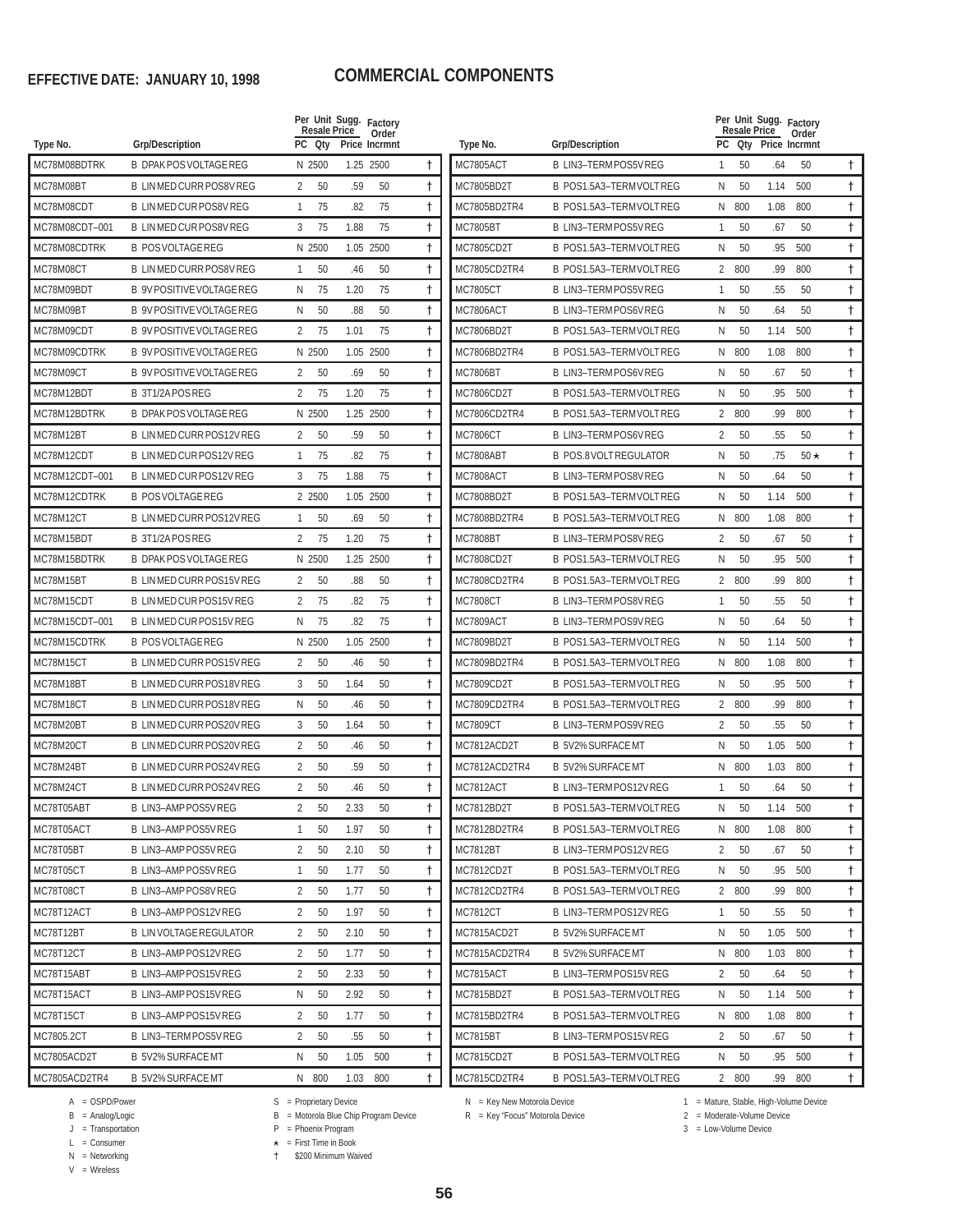| Type No.        | <b>Grp/Description</b>          | Per Unit Sugg. Factory<br><b>Resale Price</b><br>Order<br>PC Qty<br>Price Incrmnt | Type No.         | <b>Grp/Description</b>          | <b>Resale Price</b>  | Per Unit Sugg. Factory<br>Order<br>PC Qty Price Incrmnt |              |
|-----------------|---------------------------------|-----------------------------------------------------------------------------------|------------------|---------------------------------|----------------------|---------------------------------------------------------|--------------|
| <b>MC7815CT</b> | <b>B LIN3-TERMPOS15VREG</b>     | 50<br>$^{\dagger}$<br>.55<br>50<br>1                                              | MC79M05BT        | B 3T1/2A. NEG REG               | 50<br>2              | .59<br>50                                               | $^{+}$       |
| MC7818ACT       | <b>B LIN3-TERMPOS18VREG</b>     | 50<br>$^\dagger$<br>3<br>50<br>1.92                                               | MC79M05CDT       | <b>B LINMED CURNEG5V REG</b>    | 75<br>1              | .82<br>75                                               | $\ddagger$   |
| MC7818BD2T      | B POS1.5A3-TERMVOLT REG         | $^{\dagger}$<br>N<br>50<br>1.14<br>500                                            | MC79M05CDT-001   | <b>B LINMED CURNEG5V REG</b>    | N<br>75              | .82<br>75                                               | $\ddagger$   |
| MC7818BD2TR4    | B POS1.5A3-TERMVOLTREG          | t<br>800<br>1.08<br>800<br>N                                                      | MC79M05CDTRK     | <b>B NEGVOLTAGE REG</b>         | N 2500               | .71 2500                                                | $^+$         |
| <b>MC7818BT</b> | <b>B LIN3-TERMPOS18VREG</b>     | 50<br>50<br>$^{\dagger}$<br>3<br>2.17                                             | MC79M05CT        | <b>B LINMED CURR NEG5V REG</b>  | 2<br>50              | .46<br>50                                               | $\ddagger$   |
| MC7818CD2T      | B POS1.5A3-TERMVOLT REG         | $\ddagger$<br>50<br>500<br>N<br>.95                                               | MC79M08BDT       | <b>B 3-TERMNEG VOLT REG</b>     | 75<br>N              | 75<br>1.20                                              | $\ddagger$   |
| MC7818CD2TR4    | B POS1.5A3-TERMVOLT REG         | $\ddagger$<br>800<br>.99<br>800<br>2                                              | MC79M08CDT       | <b>B 3-TERMNEG VOLT REG</b>     | 75<br>N              | .82<br>75                                               | $\ddagger$   |
| MC7818CT        | <b>B LIN3-TERMPOS18VREG</b>     | $\ddagger$<br>$\overline{2}$<br>50<br>.55<br>50                                   | MC79M08CT        | <b>B 3-TERMNEG VOLT REG</b>     | 50<br>N              | 50<br>.46                                               | $\ddagger$   |
| MC7824ACT       | <b>B LIN3-TERMPOS24VREG</b>     | 50<br>50<br>$^{\dagger}$<br>N<br>.64                                              | MC79M12BDT       | B 3T1/2A. NEG REG               | 75<br>2              | 1.20<br>75                                              | $\ddagger$   |
| MC7824BD2T      | B POS1.5A3-TERMVOLT REG         | $\ddagger$<br>500<br>N<br>50<br>1.14                                              | MC79M12BDT-001   | B 3T1/2A. NEG REG               | 75<br>N              | 1.20<br>75                                              | $^{\dagger}$ |
| MC7824BD2TR4    | B POS1.5A3-TERMVOLT REG         | 800<br>800<br>t<br>1.08<br>N                                                      | MC79M12BDTRK     | <b>B NEGVOLTREG</b>             | N 2500               | 2500<br>1.25                                            | $\ddagger$   |
| <b>MC7824BT</b> | <b>B LIN3-TERMPOS24VREG</b>     | $^{\dagger}$<br>2<br>50<br>.99<br>50                                              | MC79M12BT        | B 3T1/2A. NEG REG               | 2<br>50              | .59<br>50                                               | $\ddagger$   |
| MC7824CD2T      | B POS1.5A3-TERMVOLT REG         | $^{\dagger}$<br>50<br>.95<br>500<br>N                                             | MC79M12CDT       | <b>B LINMED CURNEG12V REG</b>   | 2<br>75              | .82<br>75                                               | $^+$         |
| MC7824CD2TR4    | B POS1.5A3-TERMVOLT REG         | $\ddagger$<br>2 800<br>800<br>.99                                                 | MC79M12CDT-001   | <b>B LINMED CURNEG12V REG</b>   | 75<br>3              | 75<br>1.96                                              | $^{\dagger}$ |
| <b>MC7824CT</b> | <b>B LIN3-TERMPOS24VREG</b>     | $\ddagger$<br>50<br>$\mathbf{1}$<br>.82<br>50                                     | MC79M12CDTRK     | <b>B NEGVOLTAGE REG</b>         | N 2500               | 1.05 2500                                               | $^+$         |
| MC79L05ABD      | <b>B FIXEDVOLTAGEREG</b>        | 98<br>$\ddagger$<br>$\overline{2}$<br>98<br>.44                                   | MC79M12CT        | <b>B LINMED CURR NEG12V REG</b> | $\overline{2}$<br>50 | 50<br>.46                                               | $\ddagger$   |
| MC79L05ABDR2    | <b>B 3TERMNEG VOLT REG</b>      | $\ddagger$<br>2 2500<br>.46 2500                                                  | MC79M15BDT       | B 3T1/2A. NEG REG               | 75<br>N              | 1.20<br>75                                              | $\ddagger$   |
| MC79L05ABP      | <b>B FIXED VOLTAGE REG</b>      | 2 2000<br>.44 2000<br>$^{\dagger}$                                                | MC79M15BDT-001   | B 3T1/2A. NEG REG               | 75<br>N              | 1.20<br>75                                              | $^{\dagger}$ |
| MC79L05ABPRA    | <b>B FIXEDVOLTAGEREG</b>        | $\ddagger$<br>2 2000<br>.46 2000                                                  | MC79M15BDTRK     | <b>B NEGVOLTREG</b>             | N 2500               | 1.25 2500                                               | $\ddagger$   |
| MC79L05ACD      | <b>B LINLOW CURR NEG5V REG</b>  | 98<br>$\mathbf{1}$<br>98<br>.36<br>$^{\dagger}$                                   | MC79M15BT        | B 3T1/2A. NEG REG               | 2<br>50              | .59<br>50                                               | $\ddagger$   |
| MC79L05ACDR2    | <b>B LINLO-CURNEG5V REGT/R</b>  | $^{\dagger}$<br>2 2500<br>.39 2500                                                | MC79M15CDT       | <b>B LINMED CURNEG15V REG</b>   | 2<br>75              | .82<br>75                                               | $^{\dagger}$ |
| MC79L05ACP      | <b>B LINLOW CURR NEG5V REG</b>  | t<br>1 2000<br>.36 2000                                                           | MC79M15CDT-001   | <b>B LINMED CURNEG15V REG</b>   | 3<br>75              | 1.88<br>75                                              | $^+$         |
| MC79L12ABD      | <b>B FIXEDVOLTAGEREG</b>        | $\ddagger$<br>98<br>98<br>$\overline{2}$<br>.44                                   | MC79M15CDTRK     | <b>B NEGVOLTAGE REG</b>         | N 2500               | 1.05 2500                                               | $^{\dagger}$ |
| MC79L12ABDR2    | <b>B 3TERMNEG VOLT REG</b>      | $^{\dagger}$<br>2 2500<br>.69 2500                                                | MC79M15CT        | <b>B LINMED CURR NEG15V REG</b> | 50<br>2              | 50<br>.46                                               | $^+$         |
| MC79L12ABP      | <b>B FIXEDVOLTAGEREG</b>        | $\ddagger$<br>2 2000<br>2000<br>.44                                               | MC7905.2CT       | B LIN3-TERMNEG5.2VREG           | $\overline{2}$<br>50 | 50<br>.55                                               | $\ddagger$   |
| MC79L12ABPRA    | <b>B FIXED VOLTAGE REG</b>      | $\ddagger$<br>2 2000<br>.46 2000                                                  | MC7905ACD2T      | <b>B D2 PAK NEG VOLT REG</b>    | N<br>50              | 1.05<br>500                                             | $\ddagger$   |
| MC79L12ACD      | <b>B LINLOW CURR NEG12V REG</b> | 2 98<br>98<br>$^{\dagger}$<br>.36                                                 | MC7905ACD2TR4    | <b>B D2 PAK NEG VOLT REG</b>    | N 800                | 800<br>1.03                                             | $^{\dagger}$ |
| MC79L12ACDR2    | <b>B LINLO-CURNEG12VRGT/R</b>   | $\ddagger$<br>2 2500<br>.58 2500                                                  | <b>MC7905ACT</b> | <b>B LIN3-TERMNEG5VREG</b>      | 50<br>2              | 50<br>.64                                               | $\ddagger$   |
| MC79L12ACP      | <b>B LINLOW CURR NEG12V REG</b> | 1 2000<br>.36 2000<br>$^{\dagger}$                                                | MC7905BD2T       | <b>B D2 PAK NEG VOLT REG</b>    | 50<br>N              | 1.14<br>500                                             | $\ddagger$   |
| MC79L15ABD      | <b>B FIXEDVOLTAGEREG</b>        | 98<br>98<br>$^{\dagger}$<br>$\overline{2}$<br>.44                                 | MC7905BD2TR4     | <b>B D2 PAK NEG VOLT REG</b>    | N 800                | 1.08<br>800                                             | $\ddagger$   |
| MC79L15ABDR2    | <b>B 3TERMNEG VOLT REG</b>      | 2 2500<br>t.<br>.69 2500                                                          | <b>MC7905BT</b>  | <b>B LINNEG SPOT VOLT REG</b>   | 2<br>50              | .67<br>50                                               | $^+$         |
| MC79L15ABP      | <b>B FIXEDVOLTAGEREG</b>        | $\ddagger$<br>2 2000<br>.44 2000                                                  | MC7905CD2T       | <b>B D2 PAK NEG VOLT REG</b>    | 50<br>N              | .95<br>500                                              | $^+$         |
| MC79L15ABPRA    | <b>B FIXEDVOLTAGEREG</b>        | $^+$<br>2 2000<br>.46 2000                                                        | MC7905CD2TR4     | <b>B D2 PAK NEG VOLT REG</b>    | N 800                | .99<br>800                                              | $^+$         |
| MC79L15ACD      | <b>B LINLOW CURR NEG15V REG</b> | $\ddagger$<br>98<br>N<br>98<br>.36                                                | <b>MC7905CT</b>  | <b>B LIN3-TERMNEG5VREG</b>      | 50<br>1              | .55<br>50                                               | $^{\dagger}$ |
| MC79L15ACDR2    | B LINLO-CURNEG15VRGT/R          | $\ddagger$<br>.39 2500<br>2 2500                                                  | MC7906CD2T       | <b>B D2 PAK NEG VOLT REG</b>    | 50<br>N              | .95<br>500                                              | $\ddagger$   |
| MC79L15ACP      | <b>B LINLOW CURR NEG15V REG</b> | .36 2000<br>$^\dagger$<br>2 2000                                                  | MC7906CD2TR4     | <b>B D2 PAK NEG VOLT REG</b>    | N 800                | 800<br>.99                                              | $\ddagger$   |
| MC79L18ABP      | <b>B FIXED VOLTAGE REG</b>      | $\ddagger$<br>2 2000<br>.44 2000                                                  | MC7906CT         | <b>B LIN3-TERMNEG6VREG</b>      | 2<br>50              | 50<br>.55                                               | $\ddagger$   |
| MC79L18ABPRA    | <b>B FIXEDVOLTAGEREG</b>        | t<br>2 2000<br>.46 2000                                                           | MC7908ACT        | <b>B NEGATIVE VOLT REG</b>      | 50<br>N              | 50<br>.64                                               | $^+$         |
| MC79L18ACP      | <b>B LINLOW CURR NEG18V REG</b> | t<br>N 2000<br>.36 2000                                                           | MC7908CD2T       | <b>B D2 PAK NEG VOLT REG</b>    | 50<br>N              | .95<br>500                                              | $^+$         |
| MC79L24ABP      | <b>B FIXEDVOLTAGEREG</b>        | $^+$<br>2 2000<br>.44 2000                                                        | MC7908CD2TR4     | <b>B D2 PAK NEG VOLT REG</b>    | N 800                | .99<br>800                                              | $^+$         |
| MC79L24ABPRA    | <b>B FIXED VOLTAGE REG</b>      | $^\dagger$<br>2 2000<br>.46 2000                                                  | <b>MC7908CT</b>  | <b>B LIN3-TERMNEG8VREG</b>      | 50<br>$\mathbf{1}$   | .55<br>50                                               | $\ddagger$   |
| MC79L24ACP      | <b>B LINLOW CURR NEG24V REG</b> | $^{\dagger}$<br>3 2000<br>1.00 2000                                               | MC7912ACD2T      | <b>B D2 PAK NEG VOLT REG</b>    | 50<br>N              | 1.05<br>500                                             | $^+$         |
| MC79M05BDT      | B 3T1/2A. NEG REG               | $\ddagger$<br>2<br>75<br>1.20<br>75                                               | MC7912ACD2TR4    | <b>B D2 PAK NEG VOLT REG</b>    | N 800                | 800<br>1.03                                             | $\ddagger$   |
| MC79M05BDT-001  | B 3T1/2A. NEG REG               | $^{\dagger}$<br>75<br>75<br>N<br>1.20                                             | MC7912ACT        | <b>B LIN3-TERMNEG12VREG</b>     | $\overline{2}$<br>50 | 50<br>.64                                               | $\ddagger$   |
| MC79M05BDTRK    | <b>B NEGVOLTREG</b>             | $^{\dagger}$<br>N 2500<br>1.25 2500                                               | MC7912BD2T       | <b>B D2 PAK NEG VOLT REG</b>    | 50<br>N              | 500<br>1.14                                             | $+$          |

- 
- 
- 
- N = Networking the three states of the states of the states of the states of the states of the states of the states of the states of the states of the states of the states of the states of the states of the states of the s
- V = Wireless

B = Analog/Logic entropyrology by B = Motorola Blue Chip Program Device R = Key "Focus" Motorola Device 2 = Moderate-Volume Device

 $L =$  Consumer  $\star =$  First Time in Book

\$200 Minimum Waived

A = OSPD/Power external states and S = Proprietary Device N = Key New Motorola Device 1 = Mature, Stable, High-Volume Device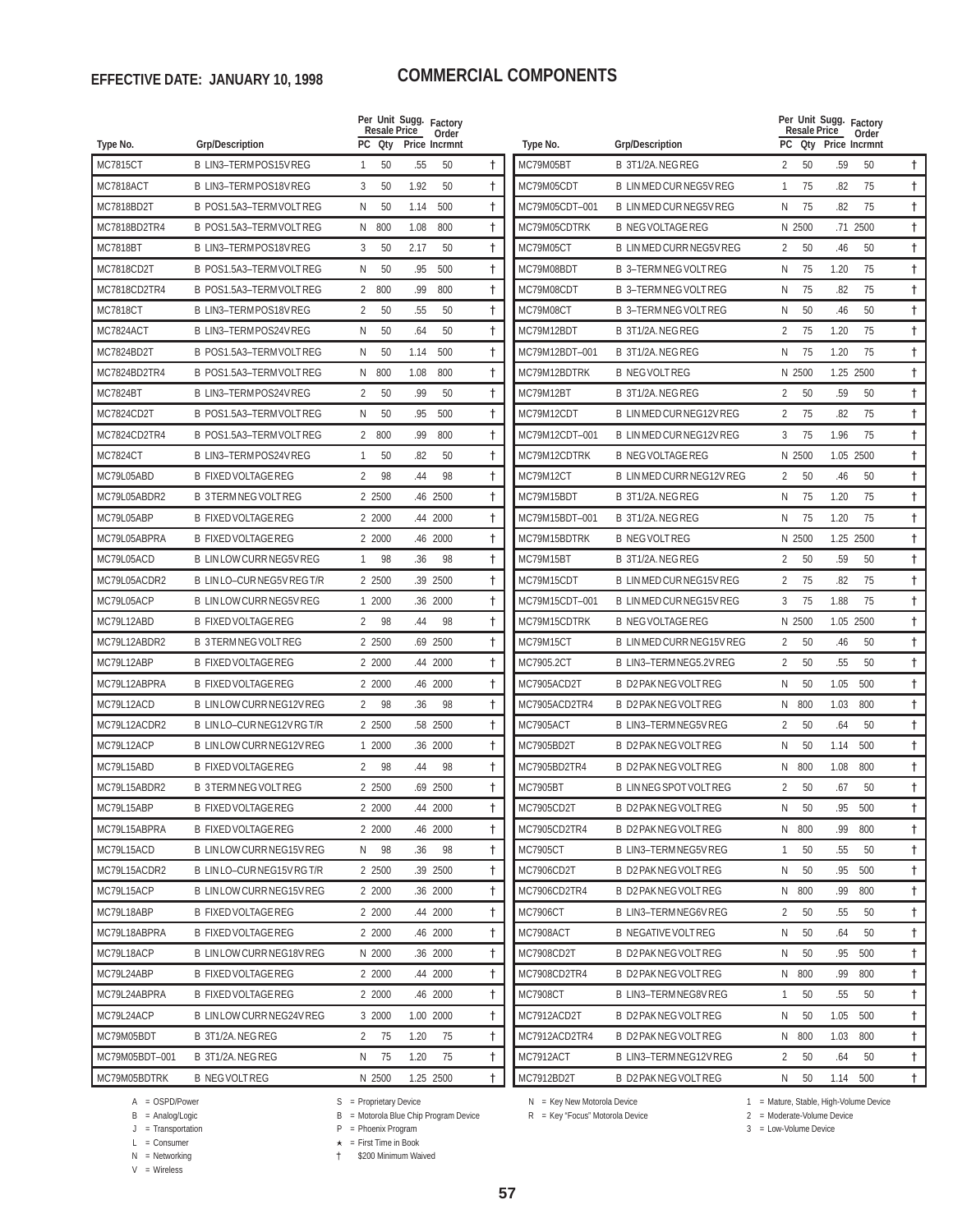| Type No.         | <b>Grp/Description</b>        |                | PC Qty | Per Unit Sugg. Factory<br>Resale Price<br>Price Incrmnt | Order |        |            | Type No.                        | <b>Grp/Description</b>        |                | <b>Resale Price</b><br>PC Qty |            | Per Unit Sugg. Factory<br>Order<br>Price Incrmnt |              |
|------------------|-------------------------------|----------------|--------|---------------------------------------------------------|-------|--------|------------|---------------------------------|-------------------------------|----------------|-------------------------------|------------|--------------------------------------------------|--------------|
| MC7912BD2TR4     | <b>B D2PAKNEGVOLTREG</b>      | N              | 800    | 1.08                                                    | 800   |        | $\ddagger$ | MC88915TFN55R2                  | L CMOSLOW SKEW CLOCK DRVER    |                | N 500                         | 6.57       | 500                                              |              |
| <b>MC7912BT</b>  | <b>B LINNEG SPOT VOLT REG</b> | $\overline{2}$ | 50     | .67                                                     | 50    |        | $\ddagger$ | MC88915TFN70                    | L CMOSLOW SKEW CLOCK DRVER    | 1              | 37                            | 6.75       | 37                                               |              |
| MC7912CD2T       | <b>B D2PAKNEGVOLTREG</b>      | Ν              | 50     | .95                                                     | 500   |        | $\ddagger$ | MC88915TFN70R2                  | L CMOSLOW SKEW CLOCK DRVER    | N              | 500                           | 6.57       | 500                                              |              |
| MC7912CD2TR4     | <b>B D2PAKNEGVOLTREG</b>      | N              | 800    | .99                                                     | 800   |        | $\dagger$  | MC88916DW70                     | L I/C LOW SKEW CLOCK DR PLL   | 1              | 38                            | 14.63      | 38                                               | S P          |
| <b>MC7912CT</b>  | <b>B LIN3-TERMNEG12VREG</b>   | 1              | 50     | .55                                                     | 50    |        | $\ddagger$ | MC88916DW80                     | L I/C LOW SKEW CLOCK DR PLL   | 1              | 38                            | 18.78      | 38                                               | S P          |
| MC7915ACD2T      | <b>B D2 PAK NEG VOLT REG</b>  | N              | 50     | 1.05                                                    | 500   |        | $\ddagger$ | MC88920DW                       | L LOW SKEW CMOS CLOCK DR.     | $\overline{2}$ | 38                            | 10.15      | 38                                               | B            |
| MC7915ACD2TR4    | <b>B D2PAKNEGVOLTREG</b>      | N              | 800    | 1.03                                                    | 800   |        | $\ddagger$ | MC88920DWR2                     | L LOW SKEW CMOS CLOCK DR.     |                | 2 1000                        | 10.17 1000 |                                                  | B            |
| <b>MC7915ACT</b> | <b>B LIN3-TERMNEG15VREG</b>   | 2              | 50     | .64                                                     | 50    |        | $\ddagger$ | MC88921DW                       | L PLLCLOCK DRIVER             | N              | 38                            | 9.84       | 38                                               | S B          |
| MC7915BD2T       | <b>B D2PAKNEGVOLTREG</b>      | N              | 50     | 1.14                                                    | 500   |        | $\ddagger$ | MC916Y3CFT16                    | J AMCU16BITMCU                | N              | 24                            | 53.65      | $24 \star$                                       | B            |
| MC7915BD2TR4     | B D2 PAK NEG VOLT REG         | Ν              | 800    | 1.08                                                    | 800   |        | $\ddagger$ | MC916Y3CFT16B1                  | J AMCU16BITMCU                |                | N 120                         | 53.13      | 120 $\star$                                      | B            |
| <b>MC7915BT</b>  | <b>B LINNEG SPOT VOLT REG</b> | 2              | 50     | .67                                                     | 50    |        | $\ddagger$ | MC92500ZQ                       | N ATMC PROCESSOR              | N              | $\mathbf{1}$                  | 131.01     | 1                                                | B            |
| MC7915CD2T       | <b>B D2PAKNEGVOLTREG</b>      | N              | 50     | .95                                                     | 500   |        | $\ddagger$ | MDC1000BLT1                     | A SMBLK SOT23 MOS TURN OFF    |                | 2 3000                        |            | .30 3000                                         | $^{\dagger}$ |
| <b>MC7915CT</b>  | <b>B LIN3-TERMNEG15VREG</b>   | 1              | 50     | .55                                                     | 50    |        | $\ddagger$ | MDC1000CT1                      | A SMBLK SOT223T/R             |                | 2 1000                        |            | .53 1000                                         | $\dagger$    |
| MC7918CD2T       | <b>B D2 PAK NEG VOLT REG</b>  | N              | 50     | .95                                                     | 500   |        | $\ddagger$ | MDC3105LT1                      | A SSXSTR                      |                | N 3000                        |            | .28 3000                                         | $\ddagger$   |
| <b>MC7918CT</b>  | <b>B LIN3-TERMNEG18VREG</b>   | 2              | 50     | .55                                                     | 50    |        | $^\dagger$ | MGP20N35CL                      | A TMOS20A350V1GBTNCHAN        | N              | 50                            | 3.20       | 50                                               | $\ddagger$   |
| MC7924BD2T       | <b>B D2PAKNEGVOLTREG</b>      | Ν              | 50     | 1.14                                                    | 500   |        | $\ddagger$ | MGP20N40CL                      | A 20AMP400VIGBT               | N              | 50                            | 3.20       | 50                                               | $^\dagger$   |
| MC7924BD2TR4     | <b>B D2PAKNEGVOLTREG</b>      | N              | 800    | 1.08                                                    | 800   |        | $\ddagger$ | MGP20N60                        | A 20A600VIGBT                 | N              | 50                            | 3.25       | 50                                               | $^{\dagger}$ |
| <b>MC7924BT</b>  | <b>B LINNEG SPOT VOLT REG</b> | Ν              | 50     | .67                                                     | 50    |        | $\ddagger$ | <b>MGRB1018</b>                 | A SCHOTTKY RECT, 10AMP, 180V  | R              | 50                            | 6.60       | 50                                               | $\ddagger$   |
| MC7924CD2T       | B D2 PAK NEG VOLT REG         | N              | 50     | .95                                                     | 500   |        | $\ddagger$ | MGRB1018T4                      | A SCHOTTKY RECT, 10AMP, 180V  | 2              | 800                           | 4.08       | 800                                              | $\ddagger$   |
| MC7924CD2TR4     | B D2 PAK NEG VOLT REG         | N              | 800    | .99                                                     | 800   |        | $\ddagger$ | MGRB2018CT                      | A SCHOTTKY RECT, 20AMP, 180V  | N              | 50                            | 13.80      | 50                                               | $\ddagger$   |
| MC7924CT         | <b>B LIN3-TERMNEG24VREG</b>   | 2              | 50     | .55                                                     | 50    |        | $\ddagger$ | MGRB2018CTT4                    | A SCHOTTKY RECT, 20AMP, 180V  | 2              | 800                           | 8.87       | 800                                              | $\dagger$    |
| MC88LV915TFN     | L LOWVOLT CLOCK DRIVER        | N              | 37     | 21.42                                                   | 37    |        |            | MGRB2025CT                      | A SCHOTTKY RECT, 20AMP, 250V  | R              | 50                            | 18.72      | 50                                               | $\dagger$    |
| MC88LV926DW      | L PLL CLOCK DRIVER            | N              | 38     | 12.17                                                   |       | 38 S B |            | MGRB2025CTT4                    | A SCHOTTKY RECT,20AMP,250V    | $\overline{2}$ | 800                           | 18.14      | 800                                              | $\dagger$    |
| MC88LV926DWR2    | L PLL CLOCK DRIVER            |                | 2 1000 | 12.17 1000                                              |       | S B    |            | <b>MGR1018</b>                  | A REC, 10A, 180V, GAAS T0-220 | R              | 50                            | 6.40       | 50                                               | $\ddagger$   |
| MC88PL117FN      | L PLL CMOS CLOCK DR           | 1              | 23     | 32.85                                                   | 23    | B      |            | <b>MGR2018CT</b>                | A TO220, GAAS SCHOTTKY        | R              | 50                            | 13.60      | 50                                               | $^\dagger$   |
| MC88100RC20      | N LAST ORDER DATE:05/02/98    | 2              | 1      | 95.80                                                   |       | 1 S B  |            | <b>MGR2025CT</b>                | A REC, 20A, 250V, GAAS T0-220 | R              | 50                            | 16.64      | 50                                               | $\dagger$    |
| MC88100RC25      | N LAST ORDER DATE:05/02/98    | 2              |        | 1 127.38                                                |       | 1 S B  |            | MGSF1N02LT1                     | A NCHAN SOT23 HDTMOS          |                | 2 3000                        |            | .50 3000                                         | $\ddagger$   |
| MC88100RC33      | N LAST ORDER DATE:05/02/98    | 2              |        | 1 189.49                                                |       | 1 S B  |            | MGSF1N03LT1                     | A NCHAN SOT23 HDTMOS          |                | 2 3000                        |            | .50 3000                                         | $\ddagger$   |
| MC88200RC20      | N LAST ORDER DATE:05/02/98    | 2              |        | 1 136.85                                                |       | 1 S B  |            | MGSF1P02LT1                     | A NCHAN SOT23 HDTMOS          |                | 2 3000                        |            | .54 3000                                         | $\ddagger$   |
| MC88200RC25      | N LAST ORDER DATE:05/02/98    | 2              |        | 1 185.28                                                |       | 1 S B  |            | MGSF3441VT1                     | A P-CHANNELMOSFET, SM SIG     |                | N 3000                        |            | $.66$ 3000 $\star$                               | $\ddagger$   |
| MC88200RC33      | N LASTORDERDATE:05/02/98      | $\overline{2}$ |        | 1 273.70                                                |       | 1 S B  |            | MGS05N60D                       | A POWERLUXIGRT (0.5A,600V)    | N              | $\mathbf{1}$                  | .67        | $1\star$                                         | $^{\dagger}$ |
| MC88913D         | L FLIP/FLOPMATCH PROP DELA    | $\overline{2}$ |        | 55 10.67                                                |       | 55 S P |            | MGW12N120                       | A PWRXSTR, 12A, 1200V, IGBT   | N              | 29                            | 4.20       | 29                                               | $^\dagger$   |
| MC88913DR2       | L FLIP/FLOPMATCH PROP DELA    |                | 2 2500 | 10.75 2500 S P                                          |       |        |            | MGW12N120D                      | A XSTRPWR,12A,1200V,IGBT      | N              | 29                            | 5.38       | 29                                               | $\ddagger$   |
| MC88913N         | L FLIP/FLOPMATCH PROP DELA    | $\overline{2}$ | 25     | 10.63                                                   |       | 25 S P |            | MGW20N60D                       | A 20A600VIGBT, DIODE          | N              | 29                            | 5.83       | 29                                               | $\dagger$    |
| MC88914D         | L HEX DIVIDE BY2 F/F          | 2              | 55     | 10.67                                                   |       | 55 S P |            | MGW30N60                        | A XSTRPWR30A,600V, IGBT       | N              | 29                            | 9.70       | 29                                               | $^{\dagger}$ |
| MC88914N         | L HEX DIVIDE BY2 F/F          | 2              | 25     | 10.63                                                   |       | 25 S P |            | MGY25N120                       | A PWRXSTR, 25A, 1200V         | N              | 25                            | 9.90       | 25                                               | $\dagger$    |
| MC88915FN55      | L LOW SKEW PLL CLOCK          | 1              | 37     | 6.75                                                    | 37    |        |            | MGY30N60D                       | A XSTRPWR30A,600V, IGBT       | N              | 25                            | 12.60      | 25                                               | $\ddagger$   |
| MC88915FN55R2    | L LOW SKEW PLL CLOCK          | 1.             | 500    | 6.57                                                    | 500   |        |            | MGY40N60                        | A XSTRPWR40A,600V, IGBT       | N              | 29                            | 18.12      | 25                                               | $\dagger$    |
| MC88915FN70      | L LOW SKEW PLL CLOCK DR       | $\mathbf{1}$   | 37     | 6.75                                                    | 37    |        |            | MGY40N60D                       | A XSTRPWR40A,600V, IGBT       | N              | 29                            | 19.36      | 25                                               | $^+$         |
| MC88915FN70R2    | L LOW SKEW PLL CLOCK DR       |                | N 500  | 6.57                                                    | 500   |        |            | MHC05SASMXBBX12 J AMCU          |                               | N              |                               | 1 400.00   | 1 <sub>S</sub>                                   |              |
| MC88915TFN100    | L I/C LOW SKEW CLOCK DRIVER   | 1              | 37     | 7.83                                                    | 37    |        |            | MHC08SASMXBBX12 J AMCU          |                               | N              |                               | 1 400.00   | 1 S                                              |              |
| MC88915TFN100R2  | L I/C LOW SKEW CLOCK DRIVER   | N              | 500    | 7.83                                                    | 500   |        |            | MHC11SASMXBBX12 J AMCU          |                               | N              |                               | 1 400.00   | 1 <sub>S</sub>                                   |              |
| MC88915TFN133    | L PLLCLOCKDRIVER              | 2              | 37     | 8.92                                                    | 37    |        |            | MHC11SRTEKHDX20 L RTEK2.0KERNEL |                               | N              |                               | 1 4000.00  | $1\star S$                                       |              |
| MC88915TFN160    | L PLLCLOCK DRIVER             | Ν              | 37     | 11.67                                                   |       | 37 S P |            | MHC12SASMXBBX12 J AMCU          |                               | N              |                               | 1 400.00   | 1 S                                              |              |
| MC88915TFN55     | L CMOSLOW SKEW CLOCK DRVER    | N              | 37     | 6.75                                                    | 37    |        |            | MHC12SRTEKHDX20 L RTEK2.0KERNEL |                               | N              |                               | 1 4250.00  | $1\star S$                                       |              |

- 
- 
- 
- 

 $L = \text{Consumer}$ <br>  $N = \text{Networking}$ <br>  $V = \text{Wireless}$ 

- 
- 
- 
- N = Networking extensive that the state of the state of the state of the state of the state of the state of the state of the state of the state of the state of the state of the state of the state of the state of the state
	-
- B = Analog/Logic entropy of the Motorola Blue Chip Program Device R = Key "Focus" Motorola Device 2 = Moderate-Volume Device

A = OSPD/Power external states and S = Proprietary Device N = Key New Motorola Device 1 = Mature, Stable, High-Volume Device

J = Transportation P = Phoenix Program 3 = Low-Volume Device

- $L =$  Consumer  $\star =$  First Time in Book
	-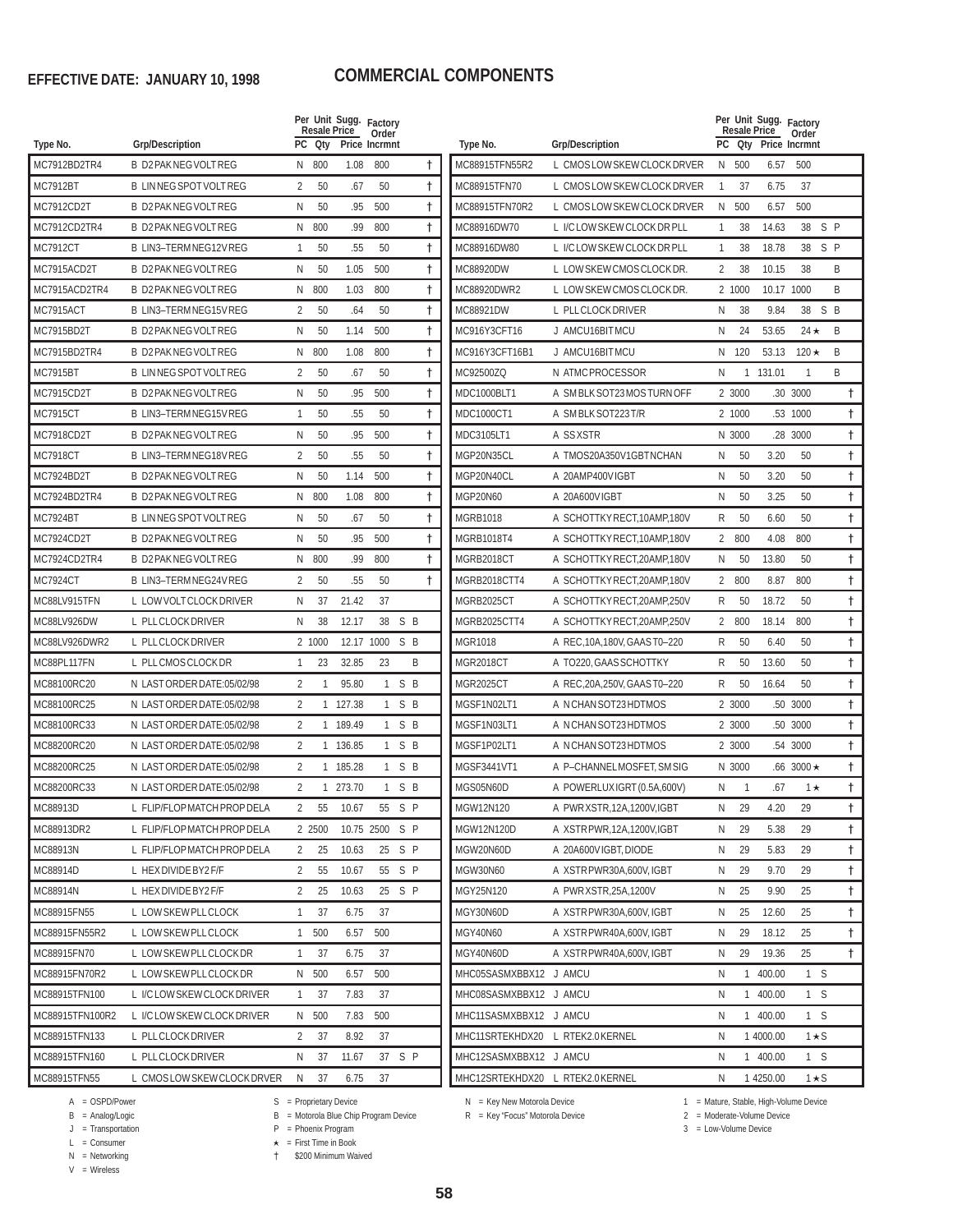| Type No.               | <b>Grp/Description</b>                |    | PC Qty       | Per Unit Sugg. Factory<br><b>Resale Price</b><br>Price Incrmnt | Order          | Type No.        | <b>Grp/Description</b>      |                | PC Qty       | <b>Resale Price</b> | Per Unit Sugg. Factory<br>Order<br>Price Incrmnt |
|------------------------|---------------------------------------|----|--------------|----------------------------------------------------------------|----------------|-----------------|-----------------------------|----------------|--------------|---------------------|--------------------------------------------------|
| MHC16SASMXBBX12 J AMCU |                                       | N  |              | 1 400.00                                                       | 1 <sup>5</sup> | MHW5222A        | N RF LINEAR AMPL FLANGE PKG | $\overline{2}$ | 50           | 27.17               | 50                                               |
|                        | MHC16SRTEKHDX20 J RTEK2.0FORM68HC1623 | N  |              | 1 4500.00                                                      | $1\star S$     | MHW5342A        | N RF LINEAR AMPL FLANGE PKG | 1              | 50           | 32.89               | 50                                               |
| MHL8015                | N RF HYBRIDLN                         | N  | 10           | 52.36                                                          | 10             | MHW590          | N RF LINEAR AMPL FLANGE PKG | 2              | 50           | 32.34               | 50                                               |
| MHL8018                | N RF HYBRIDLN                         | N  | 10           | 52.36                                                          | 10             | MHW591          | N LASTORDER DATE:05/10/98   | 2              | 50           | 38.50               | 50                                               |
| MHL8115                | N RF HYBRIDLN                         | N  | 10           | 77.00                                                          | 10             | MHW592          | N LAST ORDER DATE:05/10/98  | 2              | 1            | 41.60               | $\mathbf{1}$                                     |
| MHL8118                | N RFLHYBRIDLN                         | N  | -1           | 77.00                                                          | $\mathbf{1}$   | MHW593          | N LASTORDER DATE:05/10/98   | 2              | 1            | 41.60               | $\mathbf{1}$                                     |
| MHL9125                | N RFLAMP20DBM-STRIP                   | N  | 10           | 80.08                                                          | 10             | MHW607-001      | V RF PWR MODULE             | 2              | 11           | 36.96               | 11                                               |
| MHL9128                | N RF LINEAR AMP FLG PKG               | N  | 10           | 80.08                                                          | 10             | MHW6182         | N RF LINEAR AMPL FLANGE PKG | 2              | 50           | 27.89               | 50                                               |
| MHPM6B10A120D          | J IGBT PWR MOD.10A.1200V              | N. | 1            | 42.25                                                          | $\mathbf{1}$   | MHW6182-006     | N RF LINEAR AMP FLG PKG     | N              | 1            | 32.89               | $\mathbf{1}$                                     |
| MHPM6B10A60D           | J IGBT PWR MOD, 10A, 600V             | N  | 1            | 23.84                                                          | $\mathbf{1}$   | MHW6185         | N RF LINEAR AMPL FLANGE PKG | $\overline{2}$ | 50           | 38.61               | 50                                               |
| MHPM6B10A60D1          | J IGBT, PWRMOD, 10A, 600V             | N  | 1            | 29.35                                                          | $\mathbf{1}$   | MHW6185-6A      | N RF LINEAR AMPL FLANGE PKG | N              | 50           | 41.47               | 50                                               |
| MHPM6B15A120D          | J IGBT PWR MOD, 15A, 1200V            | N  | $\mathbf{1}$ | 52.63                                                          | $\mathbf{1}$   | MHW6185B        | N RF LINEAR AMPL FLANGE PKG | N              | $\mathbf{1}$ | 38.61               | $\mathbf{1}$                                     |
| MHPM6B20A60D           | J IGBT PWR MOD, 20A, 600V             | N  | $\mathbf{1}$ | 32.37                                                          | $\mathbf{1}$   | MHW6205         | N LAST ORDER DATE:05/10/98  | N              | 1            | 44.33               | $\mathbf{1}$                                     |
| MHPM6B5A120D           | J IGBT PWR MOD, 5A, 1200V             | N  | 1            | 32.49                                                          | $\mathbf{1}$   | MHW6205-6A      | N RF LINEAR AMP. FLANGE PKG | N              | 50           | 41.47               | 50                                               |
| MHPM6B5A120D1          | J IGBT, PWRMOD, 5.0A, 1200V           | N  | $\mathbf{1}$ | 36.81                                                          | $\mathbf{1}$   | MHW6222         | N RF LINEAR AMPL FLANGE PKG | 2              | $\mathbf{1}$ | 30.03               | $\mathbf{1}$                                     |
| MHPM7A12A120A          | J IGBT PWR MOD, 12A, 1200V            | N  | 1            | 46.24                                                          | $\mathbf{1}$   | MHW6222-006     | N RF LINEAR AMP FLG PKG     | N              | 1            | 31.46               | $\overline{1}$                                   |
| MHPM7A15A60A           | J IGBT PWR MOD, 15A, 600V             | N  | 1            | 42.12                                                          | $\mathbf{1}$   | MHW6225         | N LAST ORDER DATE:05/10/98  | N              | 1            | 47.19               | $\mathbf{1}$                                     |
| MHPM7A16A120B          | J 16A.1200VIGBT PWR MOD               | N  | 1            | 58.15                                                          | $\mathbf{1}$   | MHW6272         | N CATV F-AMPL550 MHZ27 DB   | 2              | 1            | 35.75               | $\mathbf{1}$                                     |
| MHPM7A20A60A           | J IGBTPWRMOD.20A.600V                 | N  | 1            | 49.40                                                          | $\mathbf{1}$   | MHW6342         | N RFMODULE                  | 2              | $\mathbf{1}$ | 38.61               | $\mathbf{1}$                                     |
| MHPM7A25A120B          | J IGBT PWR MODULE, 25A, 1200V         | N  | 1            | 80.56                                                          | $\mathbf{1}$   | MHW7142         | N RF LINEAR AMPL FLNG PKG   | N              | 1            | 37.18               | $\mathbf{1}$                                     |
| MHPM7A30A60B           | J IGBT PWR MOD, 30A, 600V             | N  | $\mathbf{1}$ | 54.43                                                          | $\mathbf{1}$   | MHW7182         | N RF LINEAR AMP FLG PKG     | N              | $\mathbf{1}$ | 37.18               | $\mathbf{1}$                                     |
| MHPM7A8A120A           | J IGBT PWR MOD, 8A, 1200V             | N  | 1            | 29.51                                                          | $\mathbf{1}$   | MHW7185A        | N LAST ORDER DATE:11/05/98  | N              | 1            | 58.63               | $\mathbf{1}$                                     |
| MHPM7B12A120A          | J IGBT PWR MODULE                     | N  | 1            | 44.66                                                          | $\mathbf{1}$   | <b>MHW7185C</b> | N RF LINEAR MODULE          | N              | $\mathbf{1}$ | 45.76               | $1\star$                                         |
| MHPM7B15A60A           | J IGBT PWR MODULE, 15A, 600           | N  | 1            | 42.12                                                          | $\mathbf{1}$   | <b>MHW7205A</b> | N LAST ORDER DATE:11/05/98  | N              | 50           | 62.92               | 50                                               |
| MHPM7B16A120B          | J IGBT PWR MODULE, 16A, 1200V         | N  | 1            | 55.99                                                          | $\mathbf{1}$   | MHW7205C        | N RF LINEAR AMPLIFIER       | N              | $\mathbf{1}$ | 48.62               | $1\star$                                         |
| MHPM7B20A60A           | J IGBT PWR MODULE, 20A, 600V          | N  | $\mathbf{1}$ | 38.42                                                          | $\mathbf{1}$   | MHW7222         | N RF LINEAR AMP-FLANGE PKG  | N              | 1            | 40.04               | $\mathbf{1}$                                     |
| MHPM7B25A120B          | J IGBT PWR MOD, 25A, 1200V            | N  | 1            | 78.72                                                          | $\mathbf{1}$   | MHW7242         | N RF LINEAR POWER MOD       | N              | 50           | 42.90               | 50                                               |
| MHPM7B30A60B           | J IGBT PWR MODULE                     | N  | 1            | 52.96                                                          | $\mathbf{1}$   | MHW7272         | N RELINEAR AMP FLG PKG      | N              | 50           | 45.76               | 50                                               |
| MHPM7B8A120A           | J IGBT PWR MODULE, 8A, 1200V          | N  | 1            | 27.96                                                          | $\mathbf{1}$   | MHW7292         | N RF LINEAR AMP FLG PKG     | N              | 50           | 48.62               | 50                                               |
| <b>MHW1184L</b>        | N LAST ORDER DATE:05/10/98            | N  | $\mathbf{1}$ | 25.74                                                          | $\mathbf{1}$   | MHW803-003      | V RFPOWER AMPLIFIER         | 2              | 11           | 49.73               | 11                                               |
| MHW1224                | N RF LINEAR AMPL FLANGE PKG           | N  | $\mathbf{1}$ | 27.17                                                          | $1\star$       | MHW808A3        | V 800MHZ PWR AMPL7.5W/.04W  | $\overline{2}$ | 10           | 70.07               | 10                                               |
| <b>MHW1254L</b>        | N RELINEAR AMP FLANGE PKG             | N. |              | 1 28.60                                                        | $\mathbf{1}$   | MHW812A3        | V RFMODULE                  |                | 2 10         | 41.60               | 10                                               |
| MHW1304L               | N RF LINEAR AMP FLANGE PKG            | N  |              | 1 31.46                                                        | $\mathbf{1}$   | MHW8142         | N RF LINEAR AMPL FLG PKG    | N              | $\mathbf{1}$ | 42.90               | $\mathbf{1}$                                     |
| MHW1815                | N RFPWRMOD                            | N  |              | 7 171.60                                                       | $\overline{7}$ | MHW8182         | N RF POWER AMPL             | N              | 1            | 42.90               | $\mathbf{1}$                                     |
| MHW1915                | N UHF SILICON FET PWR AMP             | N  |              | 7 171.60                                                       | $\overline{7}$ | MHW8185         | N RF LINEAR MODULE          | N              | 1            | 51.48               | $1\star$                                         |
| MHW1916                | N RF PWR MODULE                       | N  |              | 7 171.60                                                       | $\overline{7}$ | MHW820-003      | V LAST ORDER DATE:11/05/98  | 2              | 8            | 80.10               | 8                                                |
| MHW2707-001            | V RF POWER MODULE                     | N  | 11           | 30.03                                                          | 11             | MHW8205         | N RF LINEAR AMPLIFIER       | N              | 1            | 54.34               | $1\star$                                         |
| MHW2707A1              | V RF PWR MODULE                       | N  | 11           | 35.75                                                          | $11 \star$     | MHW8222         | N RF LINEAR AMPL FLANGE PKG | N              | 50           | 45.76               | 50                                               |
| MHW2821-001            | V RFLINEAR AMP FLG PKG                | N  | 10           | 42.90                                                          | 10             | MHW8242         | N RF LINEAR AMP FLG PKG     | N              | 50           | 48.62               | 50                                               |
| MHW2821-002            | V RFLINEAR AMP FLG PKG                | N  | 10           | 42.90                                                          | 10             | MHW8272         | N RF LINEAR AMP FLG PKG     | N              | 50           | 51.48               | 50                                               |
| MHW3342                | N RF LINEAR AMPL FLANGE PKG           | 2  | 50           | 30.80                                                          | 50             | MHW8292         | N RF LINEAR AMP FLG PKG     | N              | 50           | 54.34               | 50                                               |
| MHW5182                | N RF LINEAR AMPL FLANGE PKG           | 2  | 50           | 27.17                                                          | 50             | MHW913          | V RF PWR AMPL FLANGE PKG    | N              | 10           | 42.90               | 10                                               |
| MHW5182A               | N RF LINEAR AMPL FLANGE PKG           | N  | 50           | 27.17                                                          | 50             | MHW914          | V RF POWER AMPL FLANGE PKG  | 2              | 8            | 60.80               | 8                                                |
| MHW5185                | N RF LINEAR AMPL FLANGE PKG           | 2  | 50           | 35.75                                                          | 50             | MHW9142         | N RF LINEAR AMPL FLG PKG    | N              | 1            | 48.62               | $\mathbf{1}$                                     |
| MHW5185B               | N RF LINEAR AMPL FLANGE PKG           | N  | 1            | 35.75                                                          | $\mathbf{1}$   | MHW916          | N RF PWR AMP. FLANGE PKG    | N              | 10           | 62.92               | 10                                               |

- 
- $L = \text{Consumer}$ <br>  $N = \text{Networking}$ <br>  $V = \text{Wireless}$
- 

B = Analog/Logic entropyrology by B = Motorola Blue Chip Program Device R = Key "Focus" Motorola Device 2 = Moderate-Volume Device

 $L =$  Consumer  $\star =$  First Time in Book

- N = Networking and the state of the state of the state of the state of the state of the state of the state of the state of the state of the state of the state of the state of the state of the state of the state of the st
	-

A = OSPD/Power external states and S = Proprietary Device N = Key New Motorola Device 1 = Mature, Stable, High-Volume Device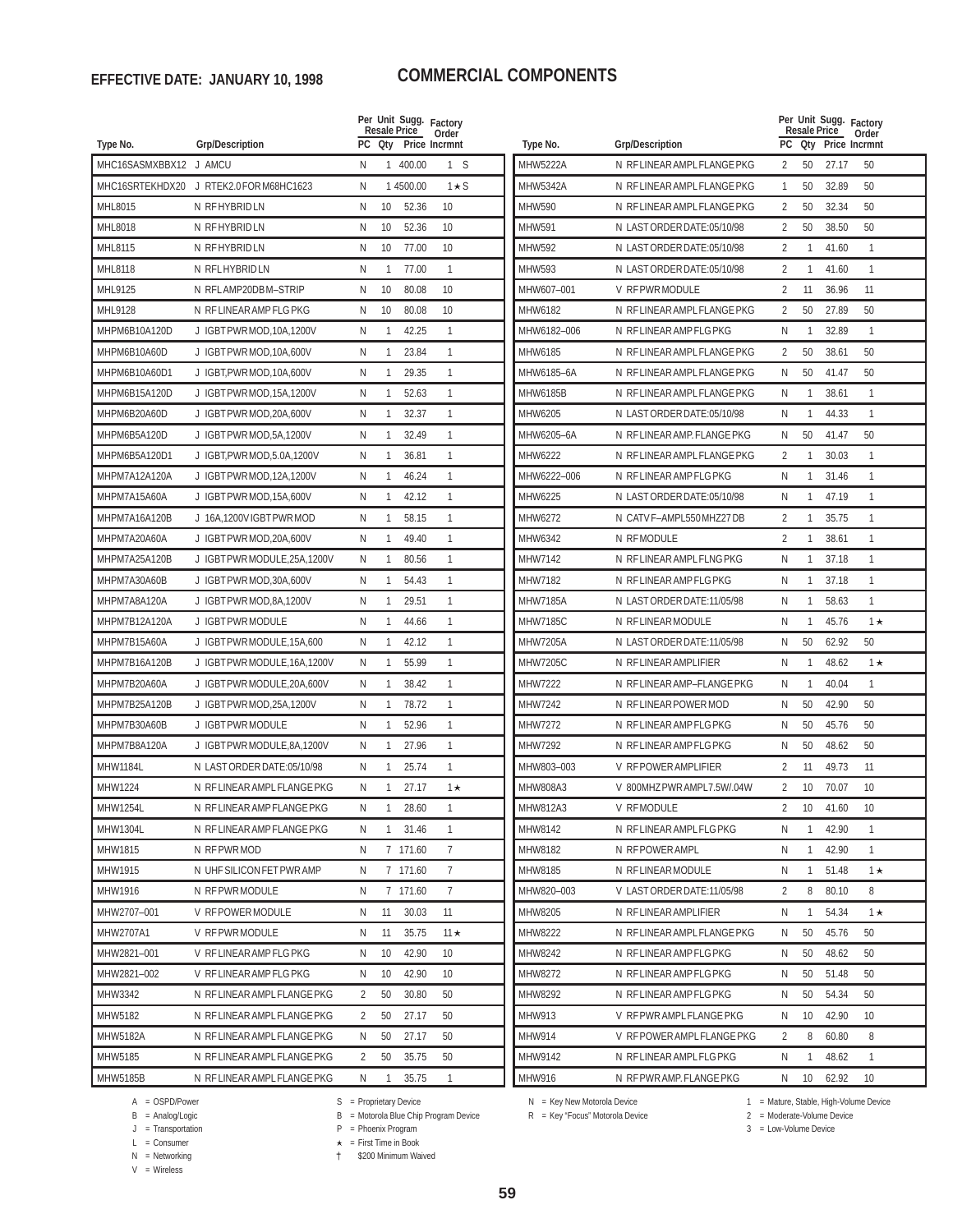| Type No.        | <b>Grp/Description</b>      | Per Unit Sugg. Factory<br><b>Resale Price</b><br>Order<br>PC Qty Price Incrmnt | Type No.       | <b>Grp/Description</b>        | Per Unit Sugg. Factory<br>Resale Price<br>Order<br>PC Qty Price Incrmnt |
|-----------------|-----------------------------|--------------------------------------------------------------------------------|----------------|-------------------------------|-------------------------------------------------------------------------|
| MHW9182         | N RF POWER AMPL             | 48.62<br>N<br>1<br>1                                                           | MJD41CRL       | A PWR TAPE AND REEL MJD41C    | 3 1800<br>1.90 1800                                                     |
| MHW9242         | N RFMODULES                 | 50<br>50<br>54.34<br>N                                                         | MJD41CT4       | A PWR TAPE AND REEL MJD41C    | N 2500<br>.66 2500                                                      |
| <b>MHW927B</b>  | V RF POWER AMPL FLANG PKG   | 9<br>2<br>9<br>56.24                                                           | <b>MJD41C1</b> | A PWR STRAIGHT LEAD MJD41C    | 75<br>1.96<br>75<br>3                                                   |
| MHW930          | N SILICON, UHF FET PWR AMP  | 10<br>85.80<br>$10 \star$<br>N                                                 | MJD42C         | A PWR6A100VPNPDPAK            | 75<br>3<br>75<br>1.36                                                   |
| <b>MJD112</b>   | A PWR2A100V DAR NPN DPAK    | 75<br>75<br>2<br>.62                                                           | MJD42CRL       | A PWR TAPE AND REEL MJD42C    | 3 1800<br>1.76 1800                                                     |
| MJD112-001      | A PWRSTRAIGHT LEAD MJD112   | 75<br>75<br>2<br>.70                                                           | MJD42CT4       | A PWR TAPE AND REEL MJD42C    | 2 2500<br>.51 2500                                                      |
| <b>MJD112T4</b> | A PWR TAPE AND REEL MJD112  | N 2500<br>.66 2500                                                             | MJD42C1        | A PWR STRAIGHT LEAD MJD42C    | 1.52<br>75<br>$3$ 75                                                    |
| <b>MJD117</b>   | A PWR2A100V DAR PNP DPAK    | 75<br>$\overline{2}$<br>75<br>.62                                              | MJD44E3T4      | A PWR TAPE AND REEL MJD44E3   | N 2500<br>1.28 2500                                                     |
| MJD117-001      | A PWR STRAIGHT LEAD MJD117  | 75<br>.70<br>75<br>2                                                           | MJD44H11       | A PWR10A80V PLANPN DPAK       | 2 75<br>1.24<br>75                                                      |
| <b>MJD117T4</b> | A PWR TAPE AND REEL MJD117  | 2 2500<br>.47 2500                                                             | MJD44H11-001   | A PWRSTLEADMJD44H11           | 75<br>2<br>75<br>1.32                                                   |
| <b>MJD122</b>   | A PWR8A100VNPNDDPAK         | 75<br>75<br>3<br>1.56                                                          | MJD44H11RL     | A PWR TAPE & REEL MJD44H11    | 3 1800<br>2.48 1800                                                     |
| MJD122T4        | A PWR TAPE AND REEL MJD122  | 2 2500<br>.56 2500                                                             | MJD44H11T4     | A PWR TAPE & REEL MJD44H11    | 2 2500<br>.92 2500                                                      |
| <b>MJD127</b>   | A PWR8A100VDARPNP           | 2<br>- 75<br>.78<br>75                                                         | MJD45H11       | A PWR10A80V PLA PNP DPAK      | 75<br>1.30<br>75<br>2                                                   |
| MJD127T4        | A PWR TAPE AND REELMJD127   | 2 2500<br>.46 2500                                                             | MJD45H11-001   | A PWRST.LEADMJD45H11          | 75<br>75<br>1.38<br>2                                                   |
| <b>MJD200</b>   | A PWR5A25V DIS NPN DPAK     | 75<br>1.83<br>75<br>3                                                          | MJD45H11RL     | A PWR TAPE & REEL MJD45H11    | 3 1800<br>2.86 1800                                                     |
| MJD200-001      | A PWR STRAIGHT LEAD MJD200  | 75<br>$\overline{2}$<br>75<br>1.14                                             | MJD45H11T4     | A PWR TAPE & REEL MJD45H11    | .93 2500<br>2 2500                                                      |
| MJD200RL        | A PWR TAPE AND REEL MJD200  | .72 1800<br>2 1800                                                             | MJD47          | A PWR1A250V SM NPN DPAK       | 2 75<br>.68<br>75                                                       |
| MJD200T4        | A PWR TAPE AND REEL MJD200  | N 2500<br>1.90 2500                                                            | MJD47T4        | A PWR TAPE & REEL MJD47       | .98 2500<br>N 2500                                                      |
| <b>MJD210</b>   | A PWR5A25V DIS PNP DPAK     | - 75<br>.70<br>75<br>2                                                         | MJD50          | A PWR1A400V SM NPN DPAK       | 2 75<br>.72<br>75                                                       |
| MJD210RL        | A PWR TAPE AND REEL MJD210  | 2 1800<br>.72 1800                                                             | MJD50T4        | A PWR TAPE AND REEL MJD50     | 2 2500<br>.57 2500                                                      |
| MJD210T4        | A PWR TAPE AND REEL MJD210  | 2 2500<br>.57 2500                                                             | MJD5731T4      | A PWR TAPE AND REEL MJD5731   | 2 2500<br>.96 2500                                                      |
| MJD243          | A PWR4A100V DIS NPN DPAK    | 2 75<br>1.54<br>75                                                             | MJD6039T4      | A PWR TAPE AND REEL MJD6039   | N 2500<br>.74 2500                                                      |
| MJD243T4        | A PWR TAPE AND REELMJD243   | 2 2500<br>.64 2500                                                             | MJE13003       | A PWR2A400V SM NPN C77        | 2 500<br>500<br>.62                                                     |
| MJD253T4        | A PWR TAPE AND REEL MJD253  | 2 2500<br>.67 2500                                                             | MJE13005       | A PWR4A400V SM1 NPN TO220     | 50<br>2<br>50<br>1.20                                                   |
| MJD2955         | A PWR10A60VDISPNPDPAK       | 75<br>75<br>$\overline{2}$<br>.64                                              | MJE13007       | A PWR8A400V SM1 NPN TO220     | 50<br>1.40<br>50<br>1                                                   |
| MJD2955-001     | A PWR STRAIGHT LEAD MJD2955 | 75<br>75<br>1.79<br>3                                                          | MJE13009       | A PWR12A400VNPNTO220          | 50<br>2.00<br>50<br>1                                                   |
| MJD2955T4       | A PWR TAPE AND REEL MJD2955 | .50 2500<br>2 2500                                                             | MJE1320        | A PWR2A900V SM NPN TO220      | 2<br>50<br>2.70<br>50                                                   |
| MJD3055         | A PWR10A60V DIS NPN DPAK    | 2<br>75<br>.62<br>75                                                           | MJE15028       | A PWR8A120V PLANPN TO220      | 2<br>50<br>1.39<br>50                                                   |
| MJD3055T4       | A PWR TAPE AND REEL MJD3055 | 2 2500<br>.47 2500                                                             | MJE15029       | A PWR8A120V PLA PNP TO220     | 50<br>2<br>50<br>1.60                                                   |
| MJD31C          | A PWR3A100V DIS NPN DPAK    | 2 75<br>.42<br>75                                                              | MJE15030       | A PWR8A150V PLANPN TO220      | 50<br>1.34<br>50<br>1                                                   |
| MJD31CRL        | A PWR TAPE AND REEL MJD31C  | 3 1800<br>1.24 1800                                                            | MJE15031       | A PWR8A150V PLA PNP TO220     | 50<br>50<br>1.40<br>$\mathbf{1}$                                        |
| MJD31CT4        | A PWR TAPE AND REEL MJD31C  | 2 2500<br>.33 2500                                                             | MJE15032       | A XSTR, PWR NPN, AUDO DRIVER  | 50<br>50<br>1.60<br>N                                                   |
| MJD31C1         | A PWR STRAIGHT LEAD MJD31C  | 75<br>- 75<br>.50<br>N.                                                        | MJE15033       | A XSTR, PNP PWR, AUDIO DRIVER | 50<br>N<br>50<br>1.60                                                   |
| MJD31T4         | A PWR TAPE AND REEL MJD31   | 2 2500<br>.33 2500                                                             | MJE16002       | A PWR5A450V SM3 NPN TO220     | 50<br>50<br>1.38<br>1                                                   |
| MJD32C          | A PWR3A100V DIS PNP DPAK    | 75<br>3 75<br>1.00                                                             | MJE16004       | A PWR5A450V SM3 NPN TO220     | 50<br>2<br>50<br>1.60                                                   |
| MJD32CRL        | A PWR TAPE AND REEL MJD32C  | 1.24 1800<br>3 1800                                                            | MJE16204       | A PWR5A550V HRM NPN TO220     | 50<br>50<br>2.76<br>3                                                   |
| MJD32CT4        | A PWR TAPE AND REEL MJD32C  | N 2500<br>.36 2500                                                             | <b>MJE170</b>  | A PWR3A40VPNPC77              | 2 500<br>.29<br>500                                                     |
| MJD32C1         | A PWR STRAIGHT LEAD MJD32C  | 75<br>75<br>1.00<br>3                                                          | <b>MJE171</b>  | A PWR3A60VPNPC77              | 500<br>2 500<br>.29                                                     |
| MJD32RL         | A PWR TAPE AND REEL MJD32   | 2 1800<br>.49 1800                                                             | <b>MJE172</b>  | A PWR3A80V PNPC77             | 1 500<br>.29<br>500                                                     |
| MJD32T4         | A PWR TAPE AND REEL MJD32   | 2 2500<br>.36 2500                                                             | <b>MJE180</b>  | A PWR3A40VNPNC77              | 1 500<br>500<br>.31                                                     |
| <b>MJD340</b>   | A PWR.5A300V NPN DPAK       | 75<br>2.04<br>3 75                                                             | MJE18002       | A PWR2A450V NPN TO220         | 50<br>50<br>.64<br>$\mathbf{2}$                                         |
| MJD340RL        | A PWR TAPE AND REEL MJD340  | 2.38 1800<br>3 1800                                                            | MJE18004       | A PWR5A1000V SM NPN TO220     | 50<br>50<br>2<br>.74                                                    |
| MJD340T4        | A PWR TAPE AND REEL MJD340  | .69 2500<br>2 2500                                                             | MJE18006       | A PWR8A450V NPN TO220         | 50<br>.82<br>50<br>$\overline{2}$                                       |
| MJD350          | A PWR.5A300V DIS PNP DPAK   | 2 75<br>1.08<br>75                                                             | MJE18008       | A PWR10A450VNPNTO220          | 50<br>1.05<br>50<br>2                                                   |
| MJD350T4        | A PWR TAPE AND REEL MJD350  | 2 2500<br>.86 2500                                                             | MJE18009       | A (10A,100V) SWITCHMODE NPN   | 50<br>1.84<br>50<br>N                                                   |

 $L = \text{Consumer}$ <br>  $N = \text{Networking}$ <br>  $V = \text{Wireless}$ 

B = Analog/Logic entropy of the Motorola Blue Chip Program Device R = Key "Focus" Motorola Device 2 = Moderate-Volume Device

- 
- J = Transportation P = Phoenix Program 3 = Low-Volume Device
- $L =$  Consumer  $\star =$  First Time in Book
- N = Networking extensive that the state of the state of the state of the state of the state of the state of the state of the state of the state of the state of the state of the state of the state of the state of the state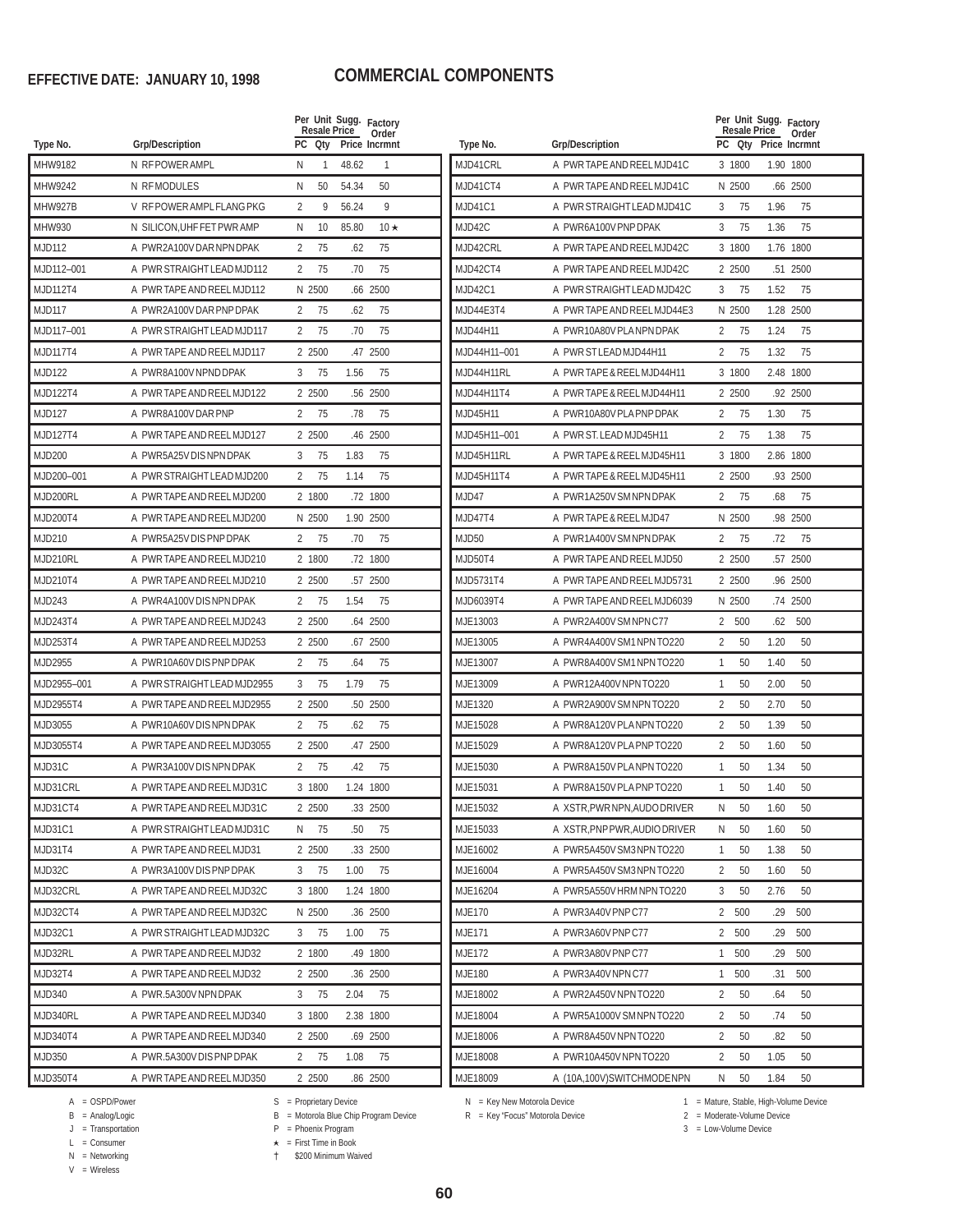| Type No.        | <b>Grp/Description</b>      | Per Unit Sugg. Factory<br><b>Resale Price</b><br>PC Qty | Order<br>Price Incrmnt  | Type No.                | <b>Grp/Description</b>       | <b>Resale Price</b><br>PC Qty | Per Unit Sugg. Factory<br>Order<br>Price Incrmnt |
|-----------------|-----------------------------|---------------------------------------------------------|-------------------------|-------------------------|------------------------------|-------------------------------|--------------------------------------------------|
| <b>MJE181</b>   | A PWR3A60VNPNC77            | 2 500                                                   | 500<br>.29              | MJF45H11                | A PWR10A60V PNPTO220FP       | 2<br>50                       | 1.54<br>50                                       |
| <b>MJE182</b>   | A PWR3A80VNPNC77            | 500<br>1                                                | .29<br>500              | MJF47                   | A PWR1A250V NPN TO220FP      | 2<br>50                       | 1.20<br>50                                       |
| MJE18204        | A 5A,1200V) NPN PWR TRANS   | 50<br>N                                                 | 1.28<br>50              | MJF6107                 | A PWR8A80V PNP TO220FP       | 3<br>50                       | 50<br>1.94                                       |
| MJE18206        | A (8A,1200V)NPN POWER TRANS | 50<br>N                                                 | 1.48<br>50              | MJF6388                 | A PWR10A100V NPND TO220FP    | 2<br>50                       | 1.00<br>50                                       |
| <b>MJE200</b>   | A PWR5A25VNPNC77            | 500<br>1                                                | .47<br>500              | MJF6668                 | A PWR10A100V PNPD TO220FP    | 50<br>2                       | 50<br>1.30                                       |
| <b>MJE210</b>   | A PWR5A25V PNP C77          | $\mathbf{1}$<br>50                                      | .40<br>50               | MJH10012                | A PW10A400V DAR NPN TO218    | 2<br>30                       | 30<br>3.50                                       |
| <b>MJE243</b>   | A PWR4A100VNPNC77           | 500<br>1                                                | .62<br>500              | MJH11017                | A PWR15A150V DA PNP TO218    | 2<br>30                       | 30<br>7.50                                       |
| <b>MJE253</b>   | A PWR4A100V PNPC77          | 500<br>1                                                | 500<br>.67              | M.JH11018               | A PW20A150V DAR NPN TO218    | 2<br>30                       | 6.60<br>30                                       |
| <b>MJE270</b>   | A PWR2A100VNPNDC77          | 2 500                                                   | .85<br>500              | MJH11019                | A PW20A200V DAR PNP TO218    | 2<br>30                       | 8.20<br>30                                       |
| <b>MJE271</b>   | A PWR2A100V PNPD C77        | 2 500                                                   | 500<br>.82              | MJH11020                | A PW20A200V DAR NPN TO218    | 30<br>2                       | 30<br>4.50                                       |
| <b>MJE2955T</b> | A PWR10A60V DIS PNP TO220   | 50<br>-1                                                | $\ddagger$<br>.72<br>50 | MJH11021                | A PW20A250V DAR PNP TO218    | 2<br>30                       | 5.20<br>30                                       |
| MJE3055T        | A PWR10A60V DIS NPN TO220   | 50<br>$\mathbf{1}$                                      | $\ddagger$<br>.70<br>50 | MJH11022                | A PWR20A250V NPN TO218       | 2<br>30                       | 30<br>8.25                                       |
| <b>MJE340</b>   | A PWR1A300VNPNC77           | 500<br>1                                                | 500<br>.45              | MJH16006A               | A PWR8A500V SM3 NPN TO218    | 2<br>30                       | 4.00<br>30                                       |
| MJE3439         | A PWR1A350VNPNC77           | 2 500                                                   | .54<br>500              | MJH6284                 | A PW20A100V DAR NPN TO218    | 2<br>30                       | 30<br>5.04                                       |
| <b>MJE344</b>   | A PWR1A200VNPNC77           | 2<br>500                                                | .60<br>500              | MJH6287                 | A PW20A100V DAR PNP TO218    | 30<br>1                       | 5.24<br>30                                       |
| <b>MJE350</b>   | A PWR1A300V PNPC77          | 500<br>1                                                | 500<br>.54              | MJL1302A                | A PWR15A200V PNP T03PBL      | 25<br>1                       | 25<br>5.40                                       |
| <b>MJE371</b>   | A PWR4A40VPNPC77            | 500<br>1                                                | 500<br>.54              | MJL21193                | A PWR16A250V PNP TO3PBL      | 25<br>1                       | 25<br>5.00                                       |
| MJE4343         | A PWR16A160VDINPNTO218      | 2<br>30                                                 | 4.74<br>30              | MJL21194                | A PWR16A250V NPN TO3PBL      | 25<br>1                       | 25<br>5.00                                       |
| MJE4353         | A PWR16A160VDIPNPTO218      | 2<br>30                                                 | 30<br>3.04              | MJL3281A                | A PWR15A200V NPN T03PBL      | 25<br>1                       | 25<br>5.40                                       |
| <b>MJE521</b>   | A PWR4A40VNPNC77            | 500<br>1                                                | .42<br>500              | MJW16010                | A PWR15A200V NPN TO247       | 2<br>30                       | 4.68<br>30                                       |
| MJE5731         | A PWR1A350V DIS PNP TO220   | 50<br>2                                                 | 1.50<br>50              | MJW16010A               | A PWR15A500V NPN TO247       | 2<br>30                       | 30<br>5.76                                       |
| <b>MJE5731A</b> | A PWR1A375V PNP TO220       | 3<br>50                                                 | 50<br>3.11              | MJW16012                | A PWR15A450V NPN TO247       | 2<br>30                       | 6.24<br>30                                       |
| MJE5740         | A PWR8A300V DAR NPN TO220   | 50<br>2                                                 | 1.58<br>50              | MJW16018                | A PWR10A800V NPN TO247       | 30<br>1                       | 30<br>7.20                                       |
| MJE5742         | A PWR8A400V DAR NPN TO220   | 50<br>1                                                 | 2.16<br>50              | MJW16206                | A PWR12A500V NPN TO247       | 2<br>30                       | 6.00<br>30                                       |
| MJE5850         | A PWR8A300V DIS PNP TO220   | 50<br>1                                                 | 5.18<br>50              | MJW16212                | A PWR10A650V NPN TO247       | 2<br>30                       | 30<br>10.60                                      |
| MJE5851         | A PWR8A350V DIS PNP TO220   | 2<br>50                                                 | 50<br>5.18              | MJW21191                | A XSTR, PNP AUDIO OUTPUT     | 30<br>N                       | 2.50<br>$30 \star$                               |
| MJE5852         | A PWR8A400V DIS PNP TO220   | 50<br>1                                                 | 3.10<br>50              | MJW21192                | A XSTR, NPN COMP AUDIO OUTPT | 30<br>N                       | 2.50<br>$30 \star$                               |
| <b>MJE700</b>   | A PWR4A60V PNPD C77         | 500<br>1                                                | 500<br>.50              | MJ10005                 | A PWR20A400V DAR NPN TO3     | 1 100                         | 4.34<br>100                                      |
| <b>MJE702</b>   | A PWR4A80V PNPD C77         | 2<br>500                                                | .43<br>500              | MJ10007                 | A PWR10A400V DAR NPN TO3     | 2 100                         | 5.90<br>100                                      |
| MJE703          | A PWR4A80VPNPDC77           | 2 500                                                   | .43<br>500              | MJ10009                 | A PWR20A500V DAR NPN TO3     | 2 100                         | 9.50<br>100                                      |
| <b>MJE800</b>   | A PWR4A60VNPNDC77           | 500<br>1                                                | .33<br>500              | MJ10012                 | A PWR10A400V DAR NPN TO3     | 1 100                         | 2.51<br>100                                      |
| MJE802          | A PWR4A80VNPNDC77           | 500<br>1                                                | .33<br>500              | MJ10015                 | A PWR50A400V DAR NPN TO3     | 2 100                         | 17.05 100                                        |
| MJE803          | A PWR4A80VNPNDC77           | 2 500                                                   | .33<br>500              | MJ10016                 | A PWR50A500V DAR NPN TO3     | 1 100                         | 20.90<br>100                                     |
| MJE9780         | A PWR3A150V PNP TO220       | 2<br>50                                                 | 50<br>1.50              | $^{\dagger}$<br>MJ10020 | A PWR60A200V DAR NPN TO3     | 2 100                         | 100<br>10.10                                     |
| <b>MJF122</b>   | A PWR5A100VDARNPN220FP      | 50<br>1                                                 | 50<br>.74               | MJ10021                 | A PWR60A250V DAR NPN TO3     | 2 100                         | 100<br>11.60                                     |
| <b>MJF127</b>   | A PWR5A100V PNP TO220FP     | 50<br>$\mathbf{1}$                                      | 50<br>.74               | MJ10023                 | A PWR40A400V DAR NPN TO3     | 2 100                         | 100<br>12.10                                     |
| MJF13007        | A PWR8A400V NPN TO220FP     | 50<br>2                                                 | 50<br>1.54              | MJ11012                 | A PWR30A60V DAR NPN TO3      | 2 100                         | 100<br>3.10                                      |
| MJF15030        | A PWR8A150V NPN TO220FP     | 50<br>2                                                 | 50<br>2.64              | MJ11015                 | A PWR30A120V DAR PNP TO3     | 2 100                         | 100<br>6.20                                      |
| MJF15031        | A PWR8A150V PNP TO220FP     | 50<br>2                                                 | 50<br>2.64              | MJ11016                 | A PWR30A120V DAR NPN TO3     | 2 100                         | 100<br>3.64                                      |
| MJF18004        | A PWR5A450V NPN TO220FP     | 2<br>50                                                 | 1.49<br>50              | MJ11021                 | A PWR15A250V DAR PNP TO3     | 2 100                         | 7.81<br>100                                      |
| MJF2955         | A PWR10A60V PNP TO220FP     | 2<br>50                                                 | 1.24<br>50              | MJ11022                 | A PWR15A250V DAR NPN TO3     | 2 100                         | 100<br>6.91                                      |
| MJF3055         | A PWR10A60V NPN TO220FP     | 50<br>2                                                 | .90<br>50               | MJ11028                 | A PWR50A60V DAR NPN TO3      | 2 100                         | 100<br>4.96                                      |
| MJF31C          | A PWR3A100V NPN TO220FP     | 2<br>50                                                 | .78<br>50               | MJ11029                 | A PWR50A60VDARPNPTO3         | 2 100                         | 100<br>6.82                                      |
| MJF32C          | A PWR3A100V PNP TO220FP     | 3<br>50                                                 | 1.68<br>50              | MJ11030                 | A PWR50A90VDARNPNTO3         | 2 100                         | 6.63<br>100                                      |
| MJF44H11        | A PWR10A60V NPN TO220FP     | $\overline{2}$<br>50                                    | 50<br>1.40              | MJ11032                 | A PWR50A120V DAR NPN TO3     | 1 100                         | 6.20<br>100                                      |

J = Transportation P = Phoenix Program 3 = Low-Volume Device

- 
- $L = \text{Consumer}$ <br>  $N = \text{Networking}$ <br>  $V = \text{Wireless}$

B = Analog/Logic entropyrology by B = Motorola Blue Chip Program Device R = Key "Focus" Motorola Device 2 = Moderate-Volume Device

 $L =$  Consumer  $\star =$  First Time in Book

N = Networking - and the state of the state of the state of the state of the state of the state of the state of the state of the state of the state of the state of the state of the state of the state of the state of the st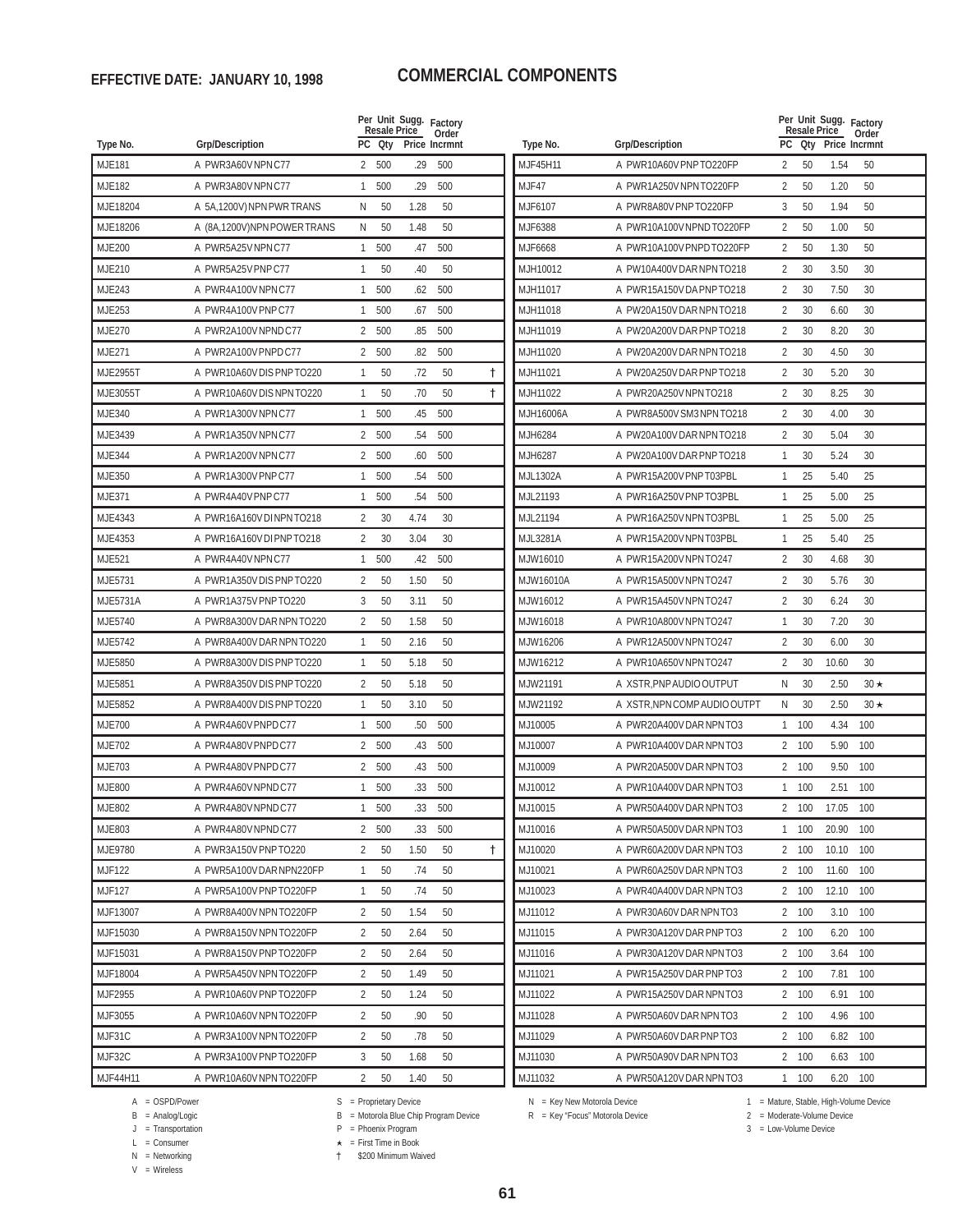|             |                            | Per Unit Sugg. Factory<br>Resale Price<br>Order |              |                             | Per Unit Sugg. Factory<br>Resale Price Order |
|-------------|----------------------------|-------------------------------------------------|--------------|-----------------------------|----------------------------------------------|
| Type No.    | <b>Grp/Description</b>     | PC Qty<br>Price Incrmnt                         | Type No.     | <b>Grp/Description</b>      | PC Qty Price Incrmnt                         |
| MJ11033     | A PWR50A120V DAR PNP TO3   | 100<br>6.67<br>100<br>$\mathbf{1}$              | MMBD101LT1   | A SS DIODE SOT23 T/R3K      | $\ddagger$<br>2 3000<br>.44 3000             |
| MJ13333     | A PWR20A400V SM1 NPN TO3   | 2 100<br>4.65<br>100                            | MMBD1010LT1  | A MINI SWIT DIODE COMM CATH | $\ddagger$<br>2 3000<br>.16 3000             |
| MJ14001     | A PWR60A60VDISPNPTO3       | 2 100<br>12.80<br>100                           | MMBD2000T1   | A DIODE SWITCHING           | $^\dagger$<br>2 3000<br>.16 3000             |
| MJ14002     | A PWR60A80VDISNPNTO3       | 2 100<br>6.59<br>100                            | MMBD2005T1   | A MINISWIT DI COM ANODE     | $\ddagger$<br>2 3000<br>.16 3000             |
| MJ14003     | A PWR60A80VDISPNPTO3       | 100<br>2<br>100<br>13.95                        | MMBD2010T1   | A MINI SWIT DIODE COMM CATH | $\ddagger$<br>2 3000<br>.16 3000             |
| MJ15001     | A PWR15A140V DIS NPN TO3   | 100<br>2<br>2.73<br>100                         | MMBD2837LT1  | A SS SWIT DIO SOT23 T/R3K   | $\ddagger$<br>2 3000<br>.14 3000             |
| MJ15002     | A PWR15A140V DIS PNP TO3   | 100<br>2.73<br>100<br>2                         | MMBD301LT1   | A SS DIODE SOT23 T/R3K      | $\ddagger$<br>1 3000<br>.44 3000             |
| MJ15003     | A PWR20A140V DIS NPN TO3   | 100<br>100<br>2.64<br>1                         | MMBD352LT1   | A SS DIODE SOT23 T/R3K      | $\dagger$<br>1 3000<br>.66 3000              |
| MJ15004     | A PWR20A140V DIS PNP TO3   | 100<br>3.41<br>100<br>$\mathbf{1}$              | MMBD352WT1   | A DUSER SCHOT DIO.SOT-323   | $\ddagger$<br>N 3000<br>.11 3000             |
| MJ15011     | A PWR10A250V DIS NPN TO3   | 100<br>2.98<br>100<br>2                         | MMBD353LT1   | A SS DIODE SOT23 T/R3K      | $\dagger$<br>3 3000<br>1.32 3000             |
| MJ15015     | A PWR15A120V DIS NPN TO3   | 100<br>1.57<br>100<br>2                         | MMBD355LT1   | A SOT23DUAL SCHOTTKY DIODE  | $\ddagger$<br>2 3000<br>.26 3000             |
| MJ15016     | A PWR15A120VDISPNPTO3      | 2 100<br>100<br>1.66                            | MMBD452LT1   | A SOT23 DUAL SCHOTTKY DIODE | $^\dagger$<br>2 3000<br>.26 3000             |
| MJ15020     | A PWR4A250VDISNPNTO3       | 2 100<br>3.44<br>100                            | MMBD6050LT1  | A SS DIODE SOT23 T/R3K      | $\ddagger$<br>1 3000<br>.14 3000             |
| MJ15021     | A PWR4A250VDISPNPTO3       | 100<br>100<br>2<br>3.64                         | MMBD6100LT1  | A SS DL DIODE SOT23 T/R3K   | $\ddagger$<br>2 3000<br>.14 3000             |
| MJ15022     | A PWR16A200VDISNPNTO3      | 100<br>3.02<br>100<br>1                         | MMBD7000LT1  | A SS DL DIODE SOT23 T/R3K   | $\ddagger$<br>1 3000<br>.14 3000             |
| MJ15023     | A PWR16A200VDISPNPTO3      | 100<br>100<br>3.30<br>1                         | MMBD701LT1   | A SS DIODE SOT23 T/R3K      | $\ddagger$<br>1 3000<br>.44 3000             |
| MJ15024     | A PWR16A250V DIS NPN TO3   | 100<br>3.02<br>100<br>1                         | MMBD770T1    | A DIODE SCHOTTKY SC70 PKG   | $\ddagger$<br>N 3000<br>.44 3000             |
| MJ15025     | A PWR16A250V DIS PNP TO3   | 100<br>3.66<br>100<br>$\mathbf{1}$              | MMBD914LT1   | A SS DIODE SOT23 T/R3K      | $\ddagger$<br>1 3000<br>.13 3000             |
| MJ16010     | A PWR15A450V SM3 NPN TO3   | 100<br>3.72<br>100<br>$\mathbf{2}$              | MMBFJ175LT1  | A SSJFETP-CHANSOT23T/R      | $\dagger$<br>2 3000<br>.40 3000              |
| MJ16012     | A PWR15A450V SM3 NPN TO3   | 2 100<br>5.04<br>100                            | MMBFJ177LT1  | A SS JFET SOT23 T/R3K       | $\dagger$<br>1 3000<br>.40 3000              |
| MJ16018     | A PWR10A800V SM3 NPN TO3   | 100<br>100<br>5.74<br>$\mathbf{1}$              | MMBFJ309LT1  | A SS JFET SOT23 T/R3K       | $\dagger$<br>2 3000<br>.34 3000              |
| MJ16020     | A PWR30A450V NPN TO204     | 2 100<br>9.15<br>100                            | MMBFJ310LT1  | A SS JFET SOT23 T/R3K       | $\ddagger$<br>1 3000<br>.34 3000             |
| MJ16022     | A PWR30A450V NPN TO204     | 100<br>100<br>2<br>10.10                        | MMBFU310LT1  | A SS JFET SOT23 T/R3K       | $\ddagger$<br>2 3000<br>.34 3000             |
| MJ16110     | A PWR15A400V SM3 NPN TO3   | 100<br>4.65<br>100<br>2                         | MMBF0201NLT1 | A N-CHAN, MOS PWR FET       | $\ddagger$<br>2 3000<br>.54 3000             |
| MJ21193     | A PWR16A250V PNP TO3       | 100<br>3.95<br>100<br>$\overline{2}$            | MMBF0202PLT1 | A P-CHAN, MOS PWR FET       | $\ddagger$<br>2 3000<br>.60 3000             |
| MJ21194     | A PWR16A250V NPN TO3       | 2 100<br>100<br>3.95                            | MMBF170LT1   | A SSTMOS SOT23 T/R3K        | $\dagger$<br>1 3000<br>.70 3000              |
| MJ2501      | A PWR10A80VDARPNPTO3       | 2 100<br>2.56<br>100                            | MMBF2201NT1  | A N-CHAN MOS PWR FET        | N 3000<br>.38 3000<br>$\ddagger$             |
| MJ2955      | A PWR15A60VDISPNPTO3       | 2<br>100<br>1.29<br>100                         | MMBF2202PT1  | A P-CHANMOS PWR FET         | $\dagger$<br>N 3000<br>.44 3000              |
| MJ3001      | A PWR10A80VDISNPNTO3       | 100<br>2.33<br>100<br>2                         | MMBF4391LT1  | A SS JFET SOT23 T/R3K       | $\ddagger$<br>2 3000<br>.40 3000             |
| MJ423       | A PWR10A325V DIS NPN TO3   | 2 100<br>3.80<br>100                            | MMBF4392LT1  | A SS JFET SOT23 T/R3K       | $^\dagger$<br>2 3000<br>.40 3000             |
| MJ4502      | A PWR30A100VDISPNPTO3      | 2 100<br>2.64<br>100                            | MMBF4393LT1  | A SS JFET SOT23 T/R3K       | $\dagger$<br>1 3000<br>.34 3000              |
| MJ802       | A PWR30A90V DISNPNTO3      | 2 100<br>2.02 100                               | MMBF4416LT1  | A SS JFET SOT23 T/R3K       | $\ddagger$<br>2 3000<br>.34 3000             |
| MLP1N06CL   | A SMRT DISC0.75R60V TO220  | $\ddagger$<br>50 S<br>50<br>9.61<br>N.          | MMBF4860LT1  | A LAST ORDER DATE:06/26/98  | $\ddagger$<br>N 3000<br>.54 3000             |
| MMAD1103    | A LAST ORDER DATE:09/20/98 | $^+$<br>55<br>3.04<br>55<br>1                   | MMBF5457LT1  | A SSJFETSOT-23T/R3K         | $\dagger$<br>N 3000<br>.96 3000              |
| MMAD1103R2  | A LASTORDER DATE:09/20/98  | $^+$<br>2 2500<br>3.12 2500                     | MMBF5459LT1  | A LAST ORDER DATE:06/26/98  | $^{\dagger}$<br>2 3000<br>.54 3000           |
| MMAD1107    | A LASTORDER DATE:09/20/98  | $\dagger$<br>55<br>9.82<br>55<br>3              | MMBF5460LT1  | A SSJFETSOT-23T/R3K         | 2 3000<br>.40 3000<br>$^{\dagger}$           |
| MMAD1107R1  | A LAST ORDER DATE:09/20/98 | 500<br>5.03<br>500<br>$\ddagger$<br>3           | MMBF5484LT1  | A SS JFET SOT23 T/R3K       | 2 3000<br>.34 3000<br>$\ddagger$             |
| MMAD1108    | A LAST ORDER DATE:09/20/98 | 48<br>$^\dagger$<br>48<br>2.82<br>1             | MMBR2857LT1  | V RF NPN LOPWR SOT-23       | 2 3000<br>.37 3000                           |
| MMAD1108R1  | A LAST ORDER DATE:09/20/98 | 500<br>2.90 500<br>$\ddagger$<br>$\mathbf{1}$   | MMBR5031LT1  | V RF NPN LO PWR SOT-23 T/R  | 2 3000<br>.49 3000                           |
| MMAD1108R2  | A LAST ORDER DATE:09/20/98 | $\ddagger$<br>3 2500<br>4.39 2500               | MMBR5179LT1  | V RF NPN LO PWR SOT-23 T/R  | .37 3000<br>1 3000                           |
| MMAD1109    | A LAST ORDER DATE:09/20/98 | $\ddagger$<br>2.82<br>55<br>2<br>55             | MMBR521LT1   | V RF PNP LO PWR SOT23       | 2 3000<br>.82 3000                           |
| MMAD130     | A LAST ORDER DATE:09/20/98 | 13.20<br>55<br>$^+$<br>55<br>3                  | MMBR571LT1   | V RF NPN LO PWR SOT-23 T/R  | .51 3000<br>2 3000                           |
| MMAS40G10D  | J ACCELEROMETER+-40G       | 25<br>B<br>25<br>17.90<br>Ν                     | MMBR901LT1   | V RF NPN LO PWR SOT-23 T/R  | 1 3000<br>.26 3000                           |
| MMBD1000LT1 | A DIODE SWITCHING          | 2 3000<br>.16 3000<br>$^+$                      | MMBR911LT1   | V RF NPN LOPWR SOT-23 T/R   | 2 3000<br>.34 3000                           |
| MMBD1005LT1 | A MINISWIT DI COM ANODE    | 2 3000<br>.16 3000<br>$^{+}$                    | MMBR931LT1   | V RF NPN LO PWR SOT-23 T/R  | 2 3000<br>.54 3000                           |

- 
- 

 $L =$  Consumer  $\star =$  First Time in Book

N = Networking the three states of the states of the states of the states of the states of the states of the states of the states of the states of the states of the states of the states of the states of the states of the s

V = Wireless

A = OSPD/Power <br>
A = Analog/Logic 
S = Proprietary Device<br>
B = Motorola Blue Chip Program Device 
R = Key "Focus" Motorola Device 
2 = Moderate-Volume Device B = Analog/Logic B = Motorola Blue Chip Program Device R = Key "Focus" Motorola Device 2 = Moderate-Volume Device<br>
9 = Phoenix Program Program Pevice R = Key "Focus" Motorola Device 2 = Low-Volume Device

P = Phoenix Program

- 
-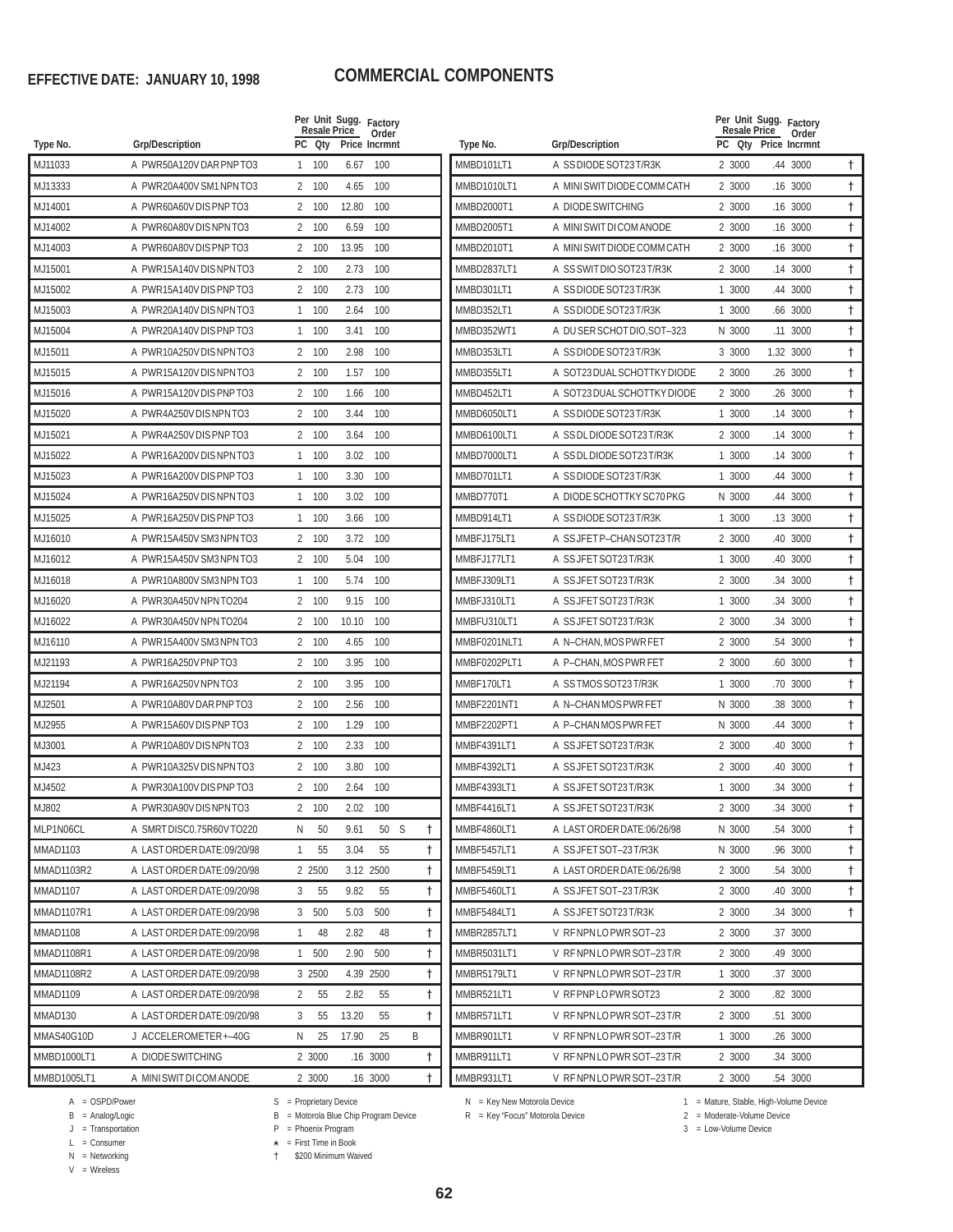|                     |                             | <b>Resale Price</b> | Per Unit Sugg. Factory<br>Order |              |                            | <b>Resale Price</b> | Per Unit Sugg. Factory<br>Order |
|---------------------|-----------------------------|---------------------|---------------------------------|--------------|----------------------------|---------------------|---------------------------------|
| Type No.            | <b>Grp/Description</b>      | PC Otv              | Price Incrmnt                   | Type No.     | <b>Grp/Description</b>     |                     | PC Qty Price Incrmnt            |
| MMBR941BLT1         | V RFLOPWR SOT23             | 2 3000              | .64 3000                        | MMBT6427LT1  | A SS DARL SOT23 T/R3K      | 2 3000              | .16 3000<br>$\ddagger$          |
| MMBR941LT1          | V RF NPN LOPWR SOT-23 T/R   | 2 3000              | .32 3000                        | MMBT6429LT1  | A SSNPNSOT23T/R3K          | 2 3000              | .14 3000<br>$\ddagger$          |
| MMBR951LT1          | V RF NPN LOPWR SOT-23 T/R   | 2 3000              | .34 3000                        | MMBT6517LT1  | A SSHIVOLT SOT23 T/R3K     | 2 3000              | .30 3000<br>$\ddagger$          |
| MMBTA05LT1          | A SSDRIVER SOT23 T/R3K      | 3 3000              | .42 3000<br>$^{\dagger}$        | MMBT6520LT1  | A SSHIVOLT SOT23 T/R3K     | 3 3000              | $\ddagger$<br>.68 3000          |
| MMBTA06LT1          | A SS DRIVER SOT23 T/R3K     | 1 3000              | .17 3000<br>t                   | MMBT918LT1   | A SSNPNSOT23T/R3K          | 2 3000              | .26 3000<br>$^\dagger$          |
| MMBTA13LT1          | A SS DARL NPN SOT23 T/R3K   | 2 3000              | .16 3000<br>$^{\dagger}$        | MMBV105GLT1  | A SS DIODE SOT23 T/R3K     | 1 3000              | .46 3000<br>$\ddagger$          |
| MMBTA14LT1          | A SS DARL NPN SOT23 T/R3K   | 1 3000              | $^\dagger$<br>.16 3000          | MMBV109LT1   | A SS DIO SOT23 TAPE/REEL3K | 1 3000              | .46 3000<br>$\ddagger$          |
| MMBTA42LT1          | A SSHIVOLT SOT23 T/R3K      | 1 3000              | $\ddagger$<br>.19 3000          | MMBV2101LT1  | A SS GP DIODE SOT23 T/R3K  | 2 3000              | $\ddagger$<br>.46 3000          |
| MMBTA55LT1          | A SSDRIVER SOT23 T/R3K      | 3 3000              | $\ddagger$<br>.42 3000          | MMBV2105LT1  | A SS GP DIODE SOT23 T/R3K  | 3 3000              | $\ddagger$<br>1.05 3000         |
| MMBTA56LT1          | A SSDRIVER SOT23 T/R3K      | 1 3000              | $\ddagger$<br>.17 3000          | MMBV2107LT1  | A SS GP DIODE SOT23 T/R3K  | 3 3000              | $\ddagger$<br>1.05 3000         |
| MMBTA63LT1          | A SS DARL SOT23 T/R3K       | 2 3000              | $^{\dagger}$<br>.16 3000        | MMBV2108LT1  | A SS GP DIODE SOT23 T/R3K  | 3 3000              | $\ddagger$<br>1.05 3000         |
| MMBTA64LT1          | A SS DARL SOT23 T/R3K       | 2 3000              | $^{\dagger}$<br>.16 3000        | MMBV2109LT1  | A SS GP DIODE SOT23 T/R3K  | 3 3000              | $\ddagger$<br>1.05 3000         |
| MMBTA92LT1          | A SS HIVOLT SOT23 T/R3K     | 1 3000              | $^{\dagger}$<br>.19 3000        | MMBV3102LT1  | A SS DIODE SOT23 T/R3K     | 2 3000              | $\ddagger$<br>.46 3000          |
| MMBTA93LT1          | A SS HIVOLT SOT23 T/R3K     | 3 3000              | $^{\dagger}$<br>.49 3000        | MMBV3401LT1  | A SS DIODE SOT23 T/R3K     | 1 3000              | .46 3000<br>$\ddagger$          |
| MMBTH10LT1          | A SS VHFMIXER SOT23 T/R3K   | 1 3000              | .26 3000<br>$^{\dagger}$        | MMBV3700LT1  | A SS DIODE SOT23 T/R3K     | 3 3000              | $\ddagger$<br>1.56 3000         |
| MMBTH17LT1          | A SS CATV NPN SOT23 T/R3K   | 3 3000              | $^{\dagger}$<br>.65 3000        | MMBV409LT1   | A SS DIODE SOT23 T/R3K     | 2 3000              | .46 3000<br>$\ddagger$          |
| MMBTH24LT1          | A SS VHF MIXER SOT23 T/R3K  | 2 3000              | $\ddagger$<br>28 3000           | MMBV432LT1   | A SS DIODE SOT-23 T&R3K    | 2 3000              | .70 3000<br>$\ddagger$          |
| MMBTH69LT1          | A LAST ORDER DATE:09/20/98  | 2 3000              | $\ddagger$<br>.36 3000          | MMBV609LT1   | A SS DUAL SOT-23 T/R3K     | 2 3000              | $\ddagger$<br>.70 3000          |
| MMBTH81LT1          | A LAST ORDER DATE:09/20/98  | 1 3000              | $^{\dagger}$<br>.28 3000        | MMBV809LT1   | A SS DIODE SOT-23 T/R3K    | 3 3000              | $\ddagger$<br>1.05 3000         |
| MMBT1010LT1         | A LOW PWR XSTR              | 2 3000              | .17 3000<br>$^{\dagger}$        | MMBZ15VALT1  | A ZEN COMMON ANODE15V      | 2 3000              | .16 3000<br>$\ddagger$          |
| MMBT2222ALT1        | A SS GP NPN SOT23 T/R3K     | 1 3000              | .15 3000<br>$^{\dagger}$        | MMBZ15VDLT1  | A ZEN DIO15V COM CATH DUAL | 1 3000              | .26 3000<br>$\ddagger$          |
| MMBT2222ALT1S       | A SSPSOT23NPN               | 1 3000              | $^{\dagger}$<br>.15 3000        | MMBZ20VALT1  | A ZEN COMMON ANODE20V      | 2 3000              | $\ddagger$<br>.16 3000          |
| <b>MMBT2222LT1</b>  | A SS GP NPN SOT23 T/R3K     | 2 3000              | $^{\dagger}$<br>.15 3000        | MMBZ27VCLT1  | A ZNR TANSIENT SUPPRESSOR  | 2 3000              | .16 3000<br>$^\dagger$          |
| MMBT2369ALT1        | A SS GP NPN SOT23 T/R3K     | 1 3000              | .19 3000<br>$^{\dagger}$        | MMBZ5V6ALT1  | A ZEN COMMON ANODE5.6V     | N 3000              | $\ddagger$<br>.24 3000          |
| MMBT2369LT1         | A SS GP NPN SOT23 T/R3K     | 2 3000              | $^{\dagger}$<br>.19 3000        | MMBZ5221BLT1 | A 2.4V ZENER SOT23         | 2 3000              | .15 3000<br>$\ddagger$          |
| MMBT2484LT1         | A SS GP NPN SOT23 T/R3K     | 3 3000              | $\ddagger$<br>36 3000           | MMBZ5226BLT1 | A SS3.3V5% SOT23 T/R3K     | 2 3000              | $\ddagger$<br>.15 3000          |
| MMBT2907ALT1        | A SS GEN PUR PNP SOT-23 T/R | 1 3000              | $\ddagger$<br>.15 3000          | MMBZ5228BLT1 | A SS3.9V5% SOT23 T/R3K     | 2 3000              | $\ddagger$<br>.15 3000          |
| MMBT2907LT1         | A SS GP PNP SOT23 T/R3K     | 2 3000              | .15 3000<br>$\ddagger$          | MMBZ5229BLT1 | A SS4.3V5% SOT23 T/R3K     | 2 3000              | $\ddagger$<br>.15 3000          |
| MMBT3640LT1         | A SS SWITCH SOT23 T/R3K     | 2 3000              | .28 3000<br>$^{\dagger}$        | MMBZ5230BLT1 | A SS4.7V5% SOT23 T/R3K     | 1 3000              | .15 3000<br>$\ddagger$          |
| MMBT3904LT1         | A SS GP NPN SOT23 T/R3K     | 1 3000              | .14 3000<br>$^{\dagger}$        | MMBZ5231BLT1 | A SS5.1V5% SOT23 T/R3K     | 1 3000              | .15 3000<br>$\ddagger$          |
| MMBT3904LT1S        | A SSPSOT23NPN               | 2 3000              | $^{\dagger}$<br>.14 3000        | MMBZ5232BLT1 | A SS5.6V5% SOT23 T/R3K     | 1 3000              | .15 3000<br>$\ddagger$          |
| MMBT3904LT3         | A SM SIG XSTR MINIBLOC      | 210000              | $^+$<br>.1410000                | MMBZ5233BLT1 | A SS6.0V5% SOT23 T/R3K     | 2 3000              | $^+$<br>.15 3000                |
| MMBT3906LT1         | A SSGPPNPSOT23T/R3K         | 1 3000              | Ť.<br>.14 3000                  | MMBZ5234BLT1 | A SS6.2V5% SOT23 T/R3K     | 1 3000              | .15 3000<br>$^+$                |
| MMBT404ALT1         | A XSTR SM SIG SOT23 PNP     | 2 3000              | $^{\dagger}$<br>.36 3000        | MMBZ5235BLT1 | A SS6.8V5% SOT23 T/R3K     | 1 3000              | .15 3000<br>$\ddagger$          |
| MMBT4124LT1         | A SS GP NPN SOT23 T/R3K     | 3 3000              | Ť.<br>.34 3000                  | MMBZ5236BLT1 | A SS7.5V5% SOT23 T/R3K     | 1 3000              | .15 3000<br>Ť                   |
| MMBT4125LT1         | A SSGPNPNSOT23T/R3K         | 3 3000              | $^{\dagger}$<br>.34 3000        | MMBZ5237BLT1 | A SS8.2V5% SOT23 T/R3K     | 2 3000              | .15 3000<br>$\ddagger$          |
| MMBT4401LT1         | A SS SWITCH SOT23 T/R3K     | 1 3000              | $^{\dagger}$<br>.15 3000        | MMBZ5239BLT1 | A SS9.1V5% SOT23 T/R3K     | 2 3000              | $\ddagger$<br>.15 3000          |
| MMBT4403LT1         | A SS SWITCH SOT23 T/R3K     | 1 3000              | $^{\dagger}$<br>.15 3000        | MMBZ5240BLT1 | A SS10V5% SOT23 T/R3K      | 1 3000              | $\ddagger$<br>.15 3000          |
| <b>MMBT4403LT1S</b> | A SSPSOT23PNP               | 2 3000              | $^\dagger$<br>.15 3000          | MMBZ5241BLT1 | A SS11V5% SOT23 T/R3K      | 2 3000              | .15 3000<br>$\pm$               |
| MMBT5087LT1         | A SSLOWNOISE SOT23 T/R3K    | 1 3000              | $^\dagger$<br>.13 3000          | MMBZ5242BLT1 | A SS12V5% SOT23 T/R3K      | 1 3000              | .15 3000<br>$\ddagger$          |
| MMBT5088LT1         | A SSLOWNOISE SOT23 T/R3K    | 2 3000              | .14 3000<br>t.                  | MMBZ5243BLT1 | A SS13V5% SOT23 T/R3K      | 2 3000              | .15 3000<br>$\top$              |
| MMBT5089LT1         | A SSLOWNOISE SOT23 T/R3K    | 1 3000              | Ť.<br>.14 3000                  | MMBZ5244BLT1 | A SS14V5% SOT23 T/R3K      | 2 3000              | .15 3000<br>$\ddagger$          |
| MMBT5401LT1         | A SSHIVOLT SOT23 T/R3K      | 2 3000              | .23 3000<br>Ť.                  | MMBZ5245BLT1 | A SS15V5% SOT23 T/R3K      | 1 3000              | .15 3000<br>$^{\dagger}$        |
| MMBT5550LT1         | A SSHIVOLT SOT23 T/R3K      | 2 3000              | Ť.<br>.23 3000                  | MMBZ5246BLT1 | A SS16V5% SOT23 T/R3K      | 2 3000              | .15 3000<br>$\ddagger$          |
| MMBT5551LT1         | A SS NPN SOT23 TAPE/REEL3K  | 1 3000              | $\dagger$<br>.23 3000           | MMBZ5248BLT1 | A SS18V5% SOT23 T/R3K      | 2 3000              | $^+$<br>.15 3000                |

- 
- 
- 
- $L = \text{Consumer}$ <br>  $N = \text{Networking}$ <br>  $V = \text{Wireless}$
- 

B = Analog/Logic entropyrology by B = Motorola Blue Chip Program Device R = Key "Focus" Motorola Device 2 = Moderate-Volume Device

A = OSPD/Power external states and S = Proprietary Device N = Key New Motorola Device 1 = Mature, Stable, High-Volume Device

 $L =$  Consumer  $\star =$  First Time in Book

N = Networking - and the state of the state of the state of the state of the state of the state of the state of the state of the state of the state of the state of the state of the state of the state of the state of the st

J = Transportation P = Phoenix Program 3 = Low-Volume Device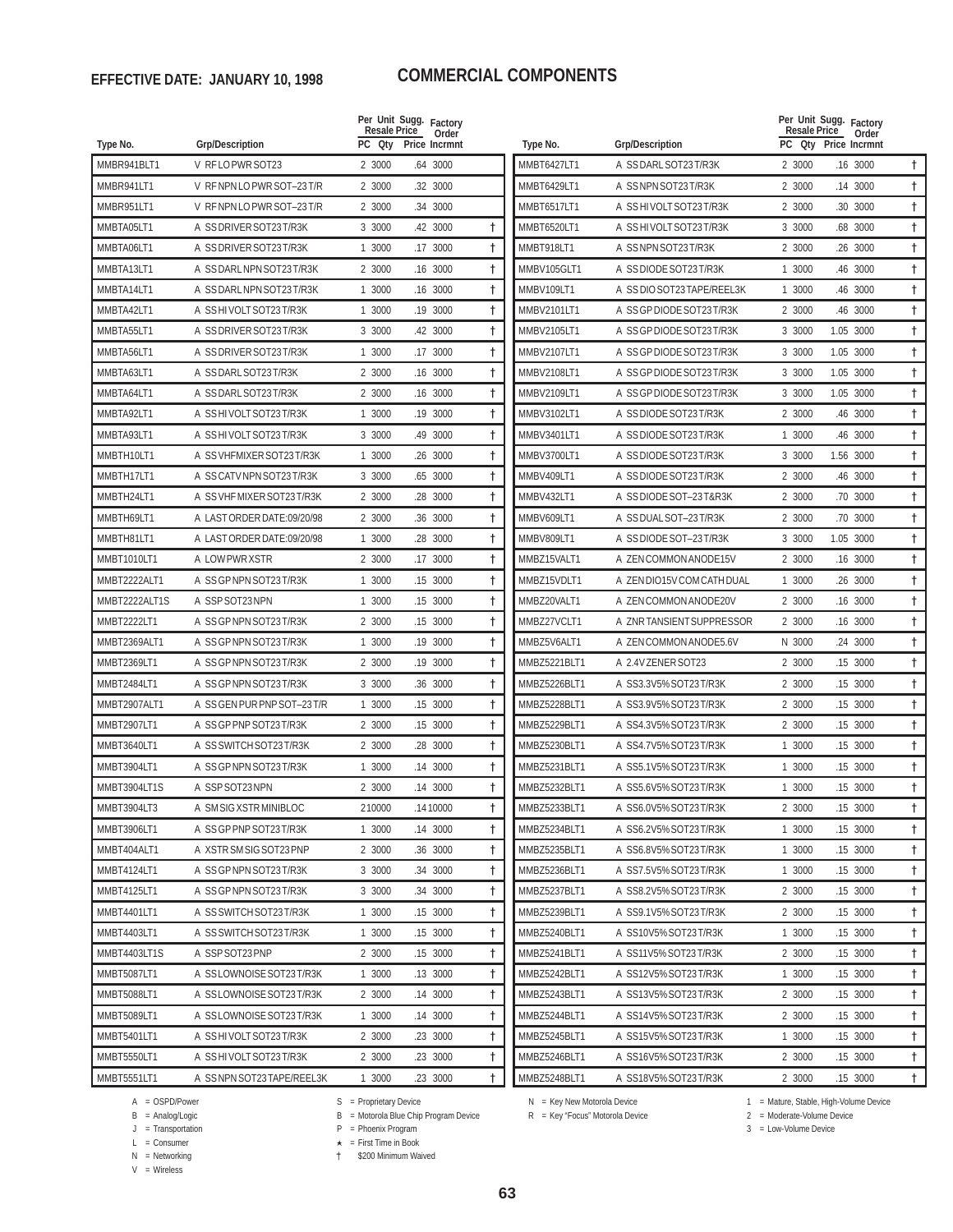| Type No.         | <b>Grp/Description</b>        | Resale Price<br>PC Qty | Per Unit Sugg. Factory<br>Order<br>Price Incrmnt | Type No.          | <b>Grp/Description</b>      |                      | Per Unit Sugg. Factory<br>Resale Price Order<br>PC Qty Price Incrmnt |
|------------------|-------------------------------|------------------------|--------------------------------------------------|-------------------|-----------------------------|----------------------|----------------------------------------------------------------------|
| MMBZ5249BLT1     | A SS19V5% SOT23 T/R3K         | 2 3000                 | $\ddagger$<br>.15 3000                           | MMJT9435T1        | A XSTR SOT223 PNP           | N 1000               | $.52 \; 1000 \star$                                                  |
| MMBZ5250BLT1     | A SS20V5% SOT23 T/R3K         | N 3000                 | .15 3000<br>$\ddagger$                           | MMJT9435T3        | A XSTR SOT223 PNP           | N 4000               | $.52 \, 4000 \star$                                                  |
| MMBZ5251BLT1     | A SS22V5% SOT23 T/R3K         | 2 3000                 | $\ddagger$<br>.15 3000                           | <b>MMPQ2222</b>   | A LASTORDER DATE:08/28/98   | 3<br>48              | $\ddagger$<br>3.12<br>48                                             |
| MMBZ5252BLT1     | A SS24V5% SOT23 T/R3K         | 3 3000                 | $\ddagger$<br>.38 3000                           | <b>MMPQ2222A</b>  | A SS GP QUAD AMP NPN SO-16  | 48<br>1              | $+$<br>48<br>2.24                                                    |
| MMBZ5253BLT1     | A SS25V5% SOT23 T/R3K         | 2 3000                 | .15 3000<br>$\ddagger$                           | MMPQ2222AR1       | A SS SO-16 TAPE/REEL500     | 500<br>$\mathbf{1}$  | $+$<br>500<br>2.32                                                   |
| MMBZ5254BLT1     | A SS27V5% SOT23 T/R3K         | 2 3000                 | .15 3000<br>$\ddagger$                           | MMPQ2369          | A SS GP QUAD AMP NPN SO-16  | $\overline{2}$<br>48 | $+$<br>3.72<br>48                                                    |
| MMBZ5255BLT1     | A SS28V5% SOT23 T/R3K         | 2 3000                 | $\ddagger$<br>.15 3000                           | MMPQ2907          | A LAST ORDER DATE:08/28/98  | 2<br>48              | $\ddagger$<br>4.12<br>48                                             |
| MMBZ5256BLT1     | A SS30V5% SOT23 T/R3K         | 3 3000                 | $\ddagger$<br>.38 3000                           | MMPQ2907A         | A SSGPQUADAMPPNPSO-16       | 48<br>1.             | $\ddagger$<br>2.24<br>48                                             |
| MMBZ5257BLT1     | A SS33V5% SOT23 T/R3K         | 2 3000                 | .15 3000<br>$\ddagger$                           | MMPQ2907AR1       | A SS SO-16 TAPE/REEL500     | 2 500                | $\ddagger$<br>4.12<br>500                                            |
| MMBZ5259BLT1     | A 39V ZENER SOT23 T/R         | 2 3000                 | $\ddagger$<br>.15 3000                           | MMPQ3467          | A SSQUAD DRIV PNP SO-16     | 2<br>48              | $+$<br>3.68<br>48                                                    |
| MMBZ6V2ALT1      | A ZN, COMMAN, DLMONO6.2V      | 2 3000                 | $\ddagger$<br>.16 3000                           | MMPQ3467R2        | A LAST ORDER DATE:08/28/98  | 3 2500               | $\ddagger$<br>3.31 2500                                              |
| MMDF1N05ER2      | A TMOS FET DUAL NCHAN         | N 2500                 | $\ddagger$<br>.67 2500                           | MMPQ3725          | A SS QUAD DRIV NPN SO-16    | 3<br>48              | $\ddagger$<br>5.58<br>48                                             |
| MMDF2C01HDR2     | A DUALCOMPLEMENTARY12V        | N 2500                 | $\ddagger$<br>.72 2500                           | MMPQ3904          | A SS GP QUAD AMP NPN SO-16  | $\overline{2}$<br>48 | $+$<br>4.72<br>48                                                    |
| MMDF2C02ER2      | A DUALCOMP20VMOSFET           | N 2500                 | .67 2500<br>$\ddagger$                           | MMPQ3904R1        | A SS SO-16 TAPE/REEL500     | 500<br>$\mathbf{1}$  | $\pm$<br>2.44<br>500                                                 |
| MMDF2C02HDR2     | A DUALCOMPLEMENTARY20V        | N 2500                 | .67 2500<br>$\ddagger$                           | MMPQ3906          | A SS GP QUAD AMP PNP SO-16  | $\overline{2}$<br>48 | $\uparrow$<br>2.36<br>48                                             |
| MMDF2C03HDR2     | A DUALCOMPLEMENTARY30V        | N 2500                 | $\ddagger$<br>.72 2500                           | MMPQ3906R1        | A SS SO-16 TAPE/REEL500     | 2 500                | $\dagger$<br>2.44<br>500                                             |
| MMDF2N02ER2      | A TMOS FET DUAL NCHAN         | 2 2500                 | .67 2500<br>$\ddagger$                           | MMPQ6700          | A SS QUAD PAIR PNP/NPN SO16 | $\overline{2}$<br>48 | $\ddagger$<br>2.54<br>48                                             |
| MMDF2N05ZR2      | A DUALSO8, HD TMOS, 50V       | 2 2500                 | .75 2500<br>$\ddagger$                           | MMP06842          | A LASTORDER DATE:08/28/98   | 3<br>48              | $\ddagger$<br>7.15<br>48                                             |
| MMDF2P01HDR2     | A DLP/CHAN12V, SOIC-08 PKG    | N 2500                 | $\ddagger$<br>.67 2500                           | MMQA20VT1         | A ZN COMM AN DUAL QUAD      | 2 3000               | $\ddagger$<br>.30 3000                                               |
| MMDF2P02ER2      | A DUALP-CHAN20VMOSFET         | N 2500                 | $\ddagger$<br>.67 2500                           | MMQA5V6T1         | A ZN COMM AN DUAL QUAD      | N 3000               | $\ddagger$<br>.30 3000                                               |
| MMDF2P02HDR2     | A TMOS PWR FET20V,0.16OHM     | N 2500                 | $\ddagger$<br>.72 2500                           | MMSD1000T1        | A MINIBLOC SWIT DIODE       | 2 3000               | $\dagger$<br>.16 3000                                                |
| MMDF2P03HDR2     | A TMOS PWR FET30V,0.22OHM     | N 2500                 | $\ddagger$<br>.72 2500                           | MMSD103T1         | A DIODE SWITCHING           | N 3000               | $\ddagger$<br>.14 3000 $\star$                                       |
| MMDF3N02HDR2     | A TMOS PWR FET                | N 2500                 | .72 2500<br>$\ddagger$                           | <b>MMSD301T1</b>  | A SCHOTTKY BARRIER DIODE    | N 3000               | $+$<br>.26 3000 $\star$                                              |
| MMDF3N03HDR2     | A DUALN-CHAN30VMOSFET         | N 2500                 | .67 2500<br>$^{+}$                               | <b>MMSD4148T1</b> | A HISPEED SWIT DIODE        | N 3000               | $\ddagger$<br>.13 3000 $\star$                                       |
| MMDF3N04HDR2     | A DUALNCHAN40V,3.4A,80MOM     | 2 2500                 | .67 2500<br>$\ddagger$                           | MMSD701T1         | A SCHBAR DI/SOD123          | N 3000               | $\ddagger$<br>.15 3000 $\star$                                       |
| MMDF4N01HDR2     | A HDTMOS SINGLE N-CHAN        | N 2500                 | $\ddagger$<br>.72 2500                           | MMSD914T1         | A HSSWDI/SOD123             | N 3000               | $\ddagger$<br>.13 3000                                               |
| MMDF5N02ZR2      | A TMOS PWR FET,20V            | N 2500                 | 1.00 2500<br>$\ddagger$                          | MMSF10N02ZR2      | A SNLCHN20V,10A,40MOHM      | N 2500               | $\ddagger$<br>1.00 2500                                              |
| MMDF6N02HDR2     | A DUALN-CH20VMOSFET           | N 2500                 | 1.14 2500<br>$\ddagger$                          | MMSF2P02ER2       | A DUALP-CHANNEL20VMOSFET    | N 2500               | $\ddagger$<br>.67 2500                                               |
| MMDF6N03HDR2     | A TMOSFET, NCHN               | N 2500                 | $^{+}$<br>1.08 2500                              | MMSF3P02HDR2      | A TMOS PWR FET20V,0.10OHM   | N 2500               | $\ddagger$<br>.72 2500                                               |
| MMDJ3P03BJTR2    | A PWR BPLR JUNC XSTR, DUAL    | N 2500                 | .76 2500 $\star$                                 | MMSF3P03HDR2      | A TMOS PWR30V,0.001OHM      | 2 2500               | $\ddagger$<br>.72 2500                                               |
| MMFT1N10ET1      | A PWRTMOSNCHAN100V            | N 1000                 | 1.70 1000<br>$^{\dagger}$                        | MMSF4P01HDR2      | A SGP/CHAN12V, SOIC-08 PKG  | N 2500               | $^\dagger$<br>.72 2500                                               |
| MMFT1N10ET3      | A PWRTMOSNCHAN100V            | N 4000                 | $+$<br>1.70 4000<br>л.                           | MMSF5N02HDR2      | A TMOS PWR20V,25 M OHMS     | N 2500               | $^\dagger$<br>.75 2500                                               |
| <b>MMFT107T1</b> | A SS SOT223 TMOS FET T&R1K    | 2 1000                 | $\dagger$<br>.85 1000                            | MMSF5N03HDR2      | A TMOS PWR FET30V.0.45OHM   | N 2500               | $\ddagger$<br>.71 2500                                               |
| MMFT2N02ELT1     | A PWRTMOSNCHAN20VLL           | N 1000                 | 1.02 1000<br>$\ddagger$                          | MMSF5P02HDR2      | A P-CH, 20V, 8.7A, 30 MOHM  | N 2500               | $^{\dagger}$<br>1.00 2500                                            |
| MMFT2406T1       | A SPPFETNCHAN                 | N 1000                 | .846 1000<br>Ť                                   | MMSF7N03HDR2      | A TMOS PWR FET, 30V, 25MOHM | 2 2500               | $\ddagger$<br>.71 2500                                               |
| MMFT2955ET1      | A TMOS PWRFET,60V,300MICROA   | N 1000                 | 1.36 1000<br>$\ddagger$                          | MMSF7N03ZR2       | A SNLNCHN30V,7.0A,40MOHM    | N 2500               | $^\dagger$<br>1.00 2500                                              |
| MMFT2955ET3      | A TMOS PWRFET, 60V, 300MICROA | N 4000                 | $\dagger$<br>1.36 4000                           | MMSZ10T1          | A ZENER REG SOD123 T/R      | 2 3000               | $\uparrow$<br>.088 3000                                              |
| MMFT3055ELT1     | A MED PWR LL NCHAN60V TMOS    | 1 1000                 | $^{\dagger}$<br>1.02 1000                        | MMSZ11T1          | A ZENER REG SOD123 T/R      | 2 3000               | $\dagger$<br>.088 3000                                               |
| MMFT3055ELT3     | A MEDPWRLLNCHAN60VTMOS        | N 4000                 | $^\dagger$<br>1.02 4000                          | MMSZ12T1          | A ZENER REG SOD123 T/R      | 2 3000               | $^{\dagger}$<br>.088 3000                                            |
| MMFT3055ET1      | A MED PWR NCHAN60V TMOS       | N 1000                 | $\ddagger$<br>.92 1000                           | MMSZ13T1          | A ZENER REG SOD123 T/R      | 2 3000               | $\uparrow$<br>.088 3000                                              |
| MMFT3055ET3      | A MED PWR NCHAN60V TMOS       | N 4000                 | .92 4000<br>$\ddagger$                           | MMSZ15T1          | A ZENER REG SOD123 T/R      | 2 3000               | $^\dagger$<br>.088 3000                                              |
| MMFT3055VT3      | A TMOS V FET,60V,0.130 OHM    | N 4000                 | .70 4000<br>$\ddagger$                           | MMSZ16T1          | A ZENER REG SOD123 T/R      | 2 3000               | $+$<br>.088 3000                                                     |
| MMFT6661T1       | A SS SOT223 TMOS FET T&R1K    | 2 1000                 | .75 1000<br>$\ddagger$                           | MMSZ2V4T1         | A ZEN REG SOD1232.4V        | 2 3000               | $^\dagger$<br>.088 3000                                              |
| <b>MMFT960T1</b> | A SS SOT223 TMOS FET T&R1K    | 2 1000                 | .85 1000<br>$\ddagger$                           | MMSZ2V7T1         | A ZENER REG SOD123 T/R      | 2 3000               | $\ddagger$<br>.088 3000                                              |
| MMG05N60D        | A POWERLUXIGBT(0.5A,600V)     | N<br>$\mathbf{1}$      | .68<br>$1\star$<br>$^+$                          | MMSZ20T1          | A ZENER REG SOD123 T/R      | 2 3000               | $^\mathrm{+}$<br>.088 3000                                           |

- 
- 

 $L = \text{Consumer}$ <br>  $N = \text{Networking}$ <br>  $V = \text{Wireless}$ 

B = Analog/Logic chip Program Device R = Key "Focus" Motorola Device 2 = Moderate-Volume Device

- 
- J = Transportation P = Phoenix Program 3 = Low-Volume Device
- $L =$  Consumer  $\star =$  First Time in Book
	-
- 
- 
- A = OSPD/Power external states and S = Proprietary Device N = Key New Motorola Device 1 = Mature, Stable, High-Volume Device

- 
- 
- N = Networking extensive that the state of the state of the state of the state of the state of the state of the state of the state of the state of the state of the state of the state of the state of the state of the state
	-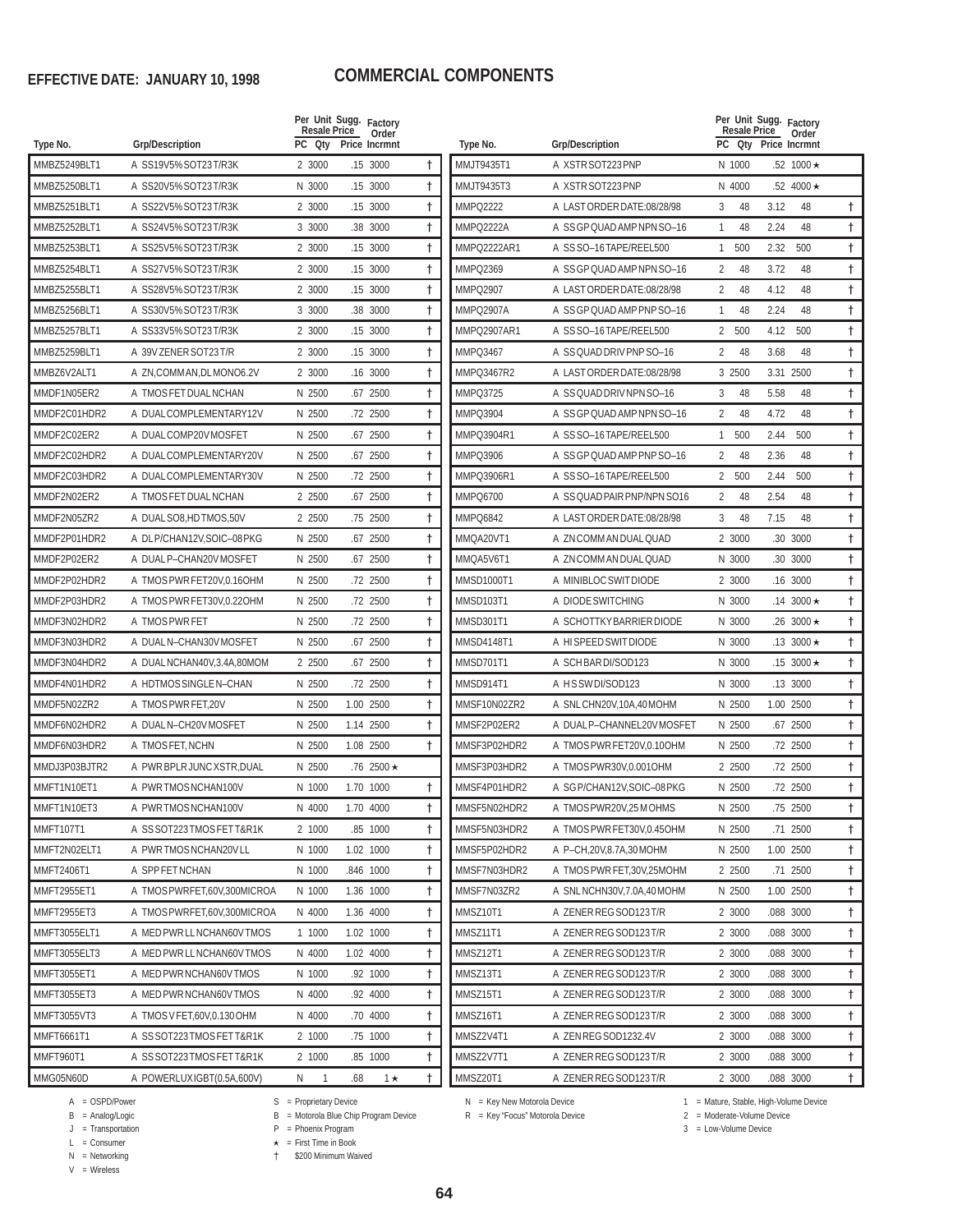|             |                          | Per Unit Sugg. Factory<br><b>Resale Price</b> |                    |                          | Per Unit Sugg. Factory<br><b>Resale Price</b> |
|-------------|--------------------------|-----------------------------------------------|--------------------|--------------------------|-----------------------------------------------|
| Type No.    | <b>Grp/Description</b>   | Order<br>PC Qty<br>Price Incrmnt              | Type No.           | <b>Grp/Description</b>   | Order<br>PC Qty<br>Price Incrmnt              |
| MMSZ22T1    | A ZENER REG SOD123 T/R   | $^{\dagger}$<br>2 3000<br>.088 3000           | MMSZ5222BT1        | A ZENREGSOD1232.5V       | $\dagger$<br>2 3000<br>.088 3000              |
| MMSZ24T1    | A ZENER REG SOD123 T/R   | .088 3000<br>$^{\dagger}$<br>2 3000           | MMSZ5223BT1        | A ZENREGSOD1232.7V       | 2 3000<br>.088 3000<br>$^+$                   |
| MMSZ3V0T1   | A ZENER REG SOD123 T/R   | $^{\dagger}$<br>2 3000<br>.088 3000           | MMSZ5224BT1        | A ZENER REG SOD123 T/R   | $^{\dagger}$<br>2 3000<br>.088 3000           |
| MMSZ3V3T1   | A ZENER REG SOD123 T/R   | .088 3000<br>t<br>2 3000                      | <b>MMSZ5225BT1</b> | A ZENREGSOD1233.0V       | 2 3000<br>.088 3000<br>$^+$                   |
| MMSZ3V6T1   | A ZENER REG SOD123 T/R   | .088 3000<br>$^{\dagger}$<br>2 3000           | MMSZ5226BT1        | A ZENER REG SOD123 T/R   | 2 3000<br>$^{\dagger}$<br>.088 3000           |
| MMSZ3V9T1   | A ZENER REG SOD123 T/R   | $^{\dagger}$<br>2 3000<br>.088 3000           | MMSZ5227BT1        | A ZENER REG SOD123 T/R   | 2 3000<br>.088 3000<br>$^+$                   |
| MMSZ39T1    | A ZENER REG SOD123 T/R   | $\ddagger$<br>2 3000<br>.088 3000             | MMSZ5228BT1        | A ZENER REG SOD123 T/R   | 2 3000<br>.088 3000<br>$^{\dagger}$           |
| MMSZ4V3T1   | A ZENER REG SOD123 T/R   | $^+$<br>2 3000<br>.088 3000                   | <b>MMSZ5229BT1</b> | A ZENER REGULATOR SOD123 | $^+$<br>2 3000<br>.088 3000                   |
| MMSZ4V7T1   | A ZENER REG SOD123 T/R   | .088 3000<br>$^{\dagger}$<br>2 3000           | <b>MMSZ5230BT1</b> | A ZENREGSOD1234.7V       | .088 3000<br>2 3000<br>$^{\dagger}$           |
| MMSZ43T1    | A ZENER REG SOD123 T/R   | $\ddagger$<br>2 3000<br>.088 3000             | <b>MMSZ5231BT1</b> | A ZENREGSOD1235.1V       | $^+$<br>1 3000<br>.088 3000                   |
| MMSZ4678T1  | A ZENREG SOD1231.8V      | $^{\dagger}$<br>2 3000<br>.14 3000            | MMSZ5232BT1        | A ZENREGSOD1235.6V       | $\ddagger$<br>2 3000<br>.088 3000             |
| MMSZ4679T1  | A ZENER REG SOD123 T/R   | $^{\dagger}$<br>2 3000<br>.14 3000            | MMSZ5233BT1        | A ZENREGSOD1236.0V       | $^{\dagger}$<br>2 3000<br>.088 3000           |
| MMSZ4680T1  | A ZENER REG SOD123 T/R   | .14 3000<br>t<br>2 3000                       | MMSZ5234BT1        | A ZENREGSOD1236.2V       | .088 3000<br>$^+$<br>2 3000                   |
| MMSZ4681T1  | A ZENER REG SOD123 T/R   | .14 3000<br>$^{\dagger}$<br>2 3000            | MMSZ5235BT1        | A ZENREGSOD1236.8V       | 2 3000<br>$^{\dagger}$<br>.088 3000           |
| MMSZ4683T1  | A ZENER REG SOD123 T/R   | $^{\dagger}$<br>2 3000<br>.14 3000            | MMSZ5235BT3        | A ZENREGSOD1236.8V       | $^+$<br>210000<br>.08810000                   |
| MMSZ4684T1  | A ZENER REG SOD123 T/R   | $^{\dagger}$<br>2 3000<br>.14 3000            | MMSZ5236BT1        | A ZENER REG SOD123 T/R   | 2 3000<br>.088 3000<br>$^{\dagger}$           |
| MMSZ4685T1  | A ZENER REG SOD123 T/R   | $^{\dagger}$<br>2 3000<br>.14 3000            | <b>MMSZ5237BT1</b> | A ZENER REG SOD123 T/R   | 2 3000<br>.088 3000<br>$^+$                   |
| MMSZ4686T1  | A ZENER REG SOD123 T/R   | $^{\dagger}$<br>2 3000<br>.14 3000            | MMSZ5238BT1        | A ZENER REG SOD123 T/R   | .088 3000<br>2 3000<br>$^+$                   |
| MMSZ4687T1  | A ZENER REG SOD123 T/R   | $\ddagger$<br>2 3000<br>.14 3000              | MMSZ5239BT1        | A ZENREGSOD1239.1V       | $\ddagger$<br>2 3000<br>.088 3000             |
| MMSZ4688T1  | A ZENER REG SOD123 T/R   | $^{\dagger}$<br>2 3000<br>.14 3000            | MMSZ5240BT1        | A ZENREGSOD12310V        | 2 3000<br>.088 3000<br>$^+$                   |
| MMSZ4689T1  | A ZENER REGULATOR SOD123 | $\ddagger$<br>2 3000<br>.14 3000              | <b>MMSZ5241BT1</b> | A ZENER REG SOD123 T/R   | $^{\dagger}$<br>2 3000<br>.088 3000           |
| MMSZ4690T1  | A ZENER REG SOD123 T/R   | .14 3000<br>t<br>2 3000                       | MMSZ5242BT1        | A ZENREGSOD12312V        | 2 3000<br>.088 3000<br>$^+$                   |
| MMSZ4691T1  | A ZENER REG SOD123 T/R   | .14 3000<br>$^{\dagger}$<br>2 3000            | MMSZ5243BT1        | A ZENER REG SOD123 T/R   | $^{\dagger}$<br>2 3000<br>.088 3000           |
| MMSZ4692T1  | A ZENER REG SOD123 T/R   | $^{\dagger}$<br>2 3000<br>.14 3000            | MMSZ5244BT1        | A ZENREGSOD12314V        | 2 3000<br>.088 3000<br>$^+$                   |
| MMSZ4693T1  | A ZENER REG SOD123 T/R   | $\ddagger$<br>2 3000<br>.14 3000              | MMSZ5245BT1        | A ZENREGSOD12315V        | 1 3000<br>.088 3000<br>$^{\dagger}$           |
| MMSZ4694T1  | A ZENER REG SOD123 T/R   | $^+$<br>2 3000<br>.14 3000                    | MMSZ5245BT3        | A ZENREGSOD12315V        | $^+$<br>210000<br>.08810000                   |
| MMSZ4695T1  | A ZENER REG SOD123 T/R   | $^{\dagger}$<br>2 3000<br>.14 3000            | <b>MMSZ5246BT1</b> | A ZENREGSOD12316V        | 2 3000<br>.088 3000<br>$^+$                   |
| MMSZ4696T1  | A ZENER REG SOD123 T/R   | $\ddagger$<br>2 3000<br>.14 3000              | MMSZ5247BT1        | A ZENER REG SOD123 T/R   | $\ddagger$<br>2 3000<br>.088 3000             |
| MMSZ4697T1  | A ZENER REG SOD123 T/R   | $^{\dagger}$<br>2 3000<br>.14 3000            | MMSZ5248BT1        | A ZENREGSOD12318V        | 2 3000<br>.088 3000<br>$^+$                   |
| MMSZ4699T1  | A ZENER REG SOD123 T/R   | $\ddagger$<br>2 3000<br>.14 3000              | MMSZ5250BT1        | A ZENER REG SOD123 T/R   | $^{\dagger}$<br>2 3000<br>.088 3000           |
| MMSZ4700T1  | A ZENER REG SOD123 T/R   | 2 3000<br>.14 3000<br>t                       | <b>MMSZ5251BT1</b> | A ZENER REG SOD123 T/R   | 2 3000<br>.088 3000<br>$\ddagger$             |
| MMSZ4701T1  | A ZENER REG SOD123 T/R   | $+$<br>2 3000<br>.14 3000                     | MMSZ5252BT1        | A ZENREGSOD12324V        | $^+$<br>2 3000<br>088 3000                    |
| MMSZ4702T1  | A ZENER REG SOD123 T/R   | $^+$<br>2 3000<br>.14 3000                    | MMSZ5253BT1        | A ZENER REG SOD123 T/R   | $^+$<br>2 3000<br>.088 3000                   |
| MMSZ4703T1  | A ZENER REG SOD123 T/R   | $^\dagger$<br>2 3000<br>.14 3000              | MMSZ5254BT1        | A ZENREGSOD12327V        | 2 3000<br>.088 3000<br>$\ddagger$             |
| MMSZ4705T1  | A ZENER REG SOD123 T/R   | t.<br>2 3000<br>.14 3000                      | MMSZ5255BT1        | A ZENER REGULATOR SOD123 | 2 3000<br>.088 3000<br>$^+$                   |
| MMSZ4707T1  | A ZENER REG SOD123 T/R   | $^\dagger$<br>2 3000<br>.14 3000              | MMSZ5256BT1        | A ZENREGSOD12330V        | 2 3000<br>.088 3000<br>$^{\dagger}$           |
| MMSZ4708T1  | A ZENER REG SOD123 T/R   | $\ddagger$<br>2 3000<br>.14 3000              | MMSZ5257BT1        | A ZENER REG SOD123 T/R   | $\ddagger$<br>2 3000<br>.088 3000             |
| MMSZ4709T1  | A ZENER REG SOD123 T/R   | $^\dagger$<br>2 3000<br>.14 3000              | MMSZ5258BT1        | A ZENREGSOD12336V        | $\ddagger$<br>2 3000<br>.088 3000             |
| MMSZ4712T1  | A ZENER REG SOD123 T/R   | $^\dagger$<br>.14 3000<br>2 3000              | MMSZ5259BT1        | A ZENER REG SOD123 T/R   | 2 3000<br>.088 3000<br>$^+$                   |
| MMSZ4715T1  | A ZENER REG SOD123 T/R   | t<br>2 3000<br>.14 3000                       | MMSZ5260BT1        | A ZENER REG SOD123 T/R   | 2 3000<br>.088 3000<br>$^+$                   |
| MMSZ4716T1  | A ZENER REG SOD123 T/R   | .14 3000<br>2 3000<br>t                       | MMSZ5261BT1        | A ZENREGSOD12347V        | 2 3000<br>.088 3000<br>$^+$                   |
| MMSZ4717T1  | A ZENER REG SOD123 T/R   | 2 3000<br>.14 3000<br>t                       | MMSZ5262BT1        | A ZENREGSOD12351V        | .088 3000<br>$^+$<br>2 3000                   |
| MMSZ5V1T1   | A ZENER REG SOD123 T/R   | $^\dagger$<br>2 3000<br>.088 3000             | MMSZ5263BT1        | A ZENER REG SOD123 SAMP  | .088 3000<br>$^+$<br>N 3000                   |
| MMSZ5V6T1   | A ZENER REG SOD123 T/R   | t.<br>2 3000<br>.088 3000                     | MMSZ5265BT1        | A ZENREGSOD12362V        | .088 3000<br>$^+$<br>N 3000                   |
| MMSZ5221BT1 | A ZENREG SOD1232.4V      | $^{\dagger}$<br>2 3000<br>.088 3000           | MMSZ5266BT1        | A ZENER DIODE T/R        | N 3000<br>.088 3000<br>$^+$                   |

- 
- J = Transportation P = Phoenix Program 3 = Low-Volume Device
- N = Networking the three states of the states of the states of the states of the states of the states of the states of the states of the states of the states of the states of the states of the states of the states of the s
- V = Wireless

- $L =$  Consumer  $\star =$  First Time in Book
	- \$200 Minimum Waived

B = Analog/Logic computer by a motorola Blue Chip Program Device R = Key "Focus" Motorola Device 2 = Moderate-Volume Device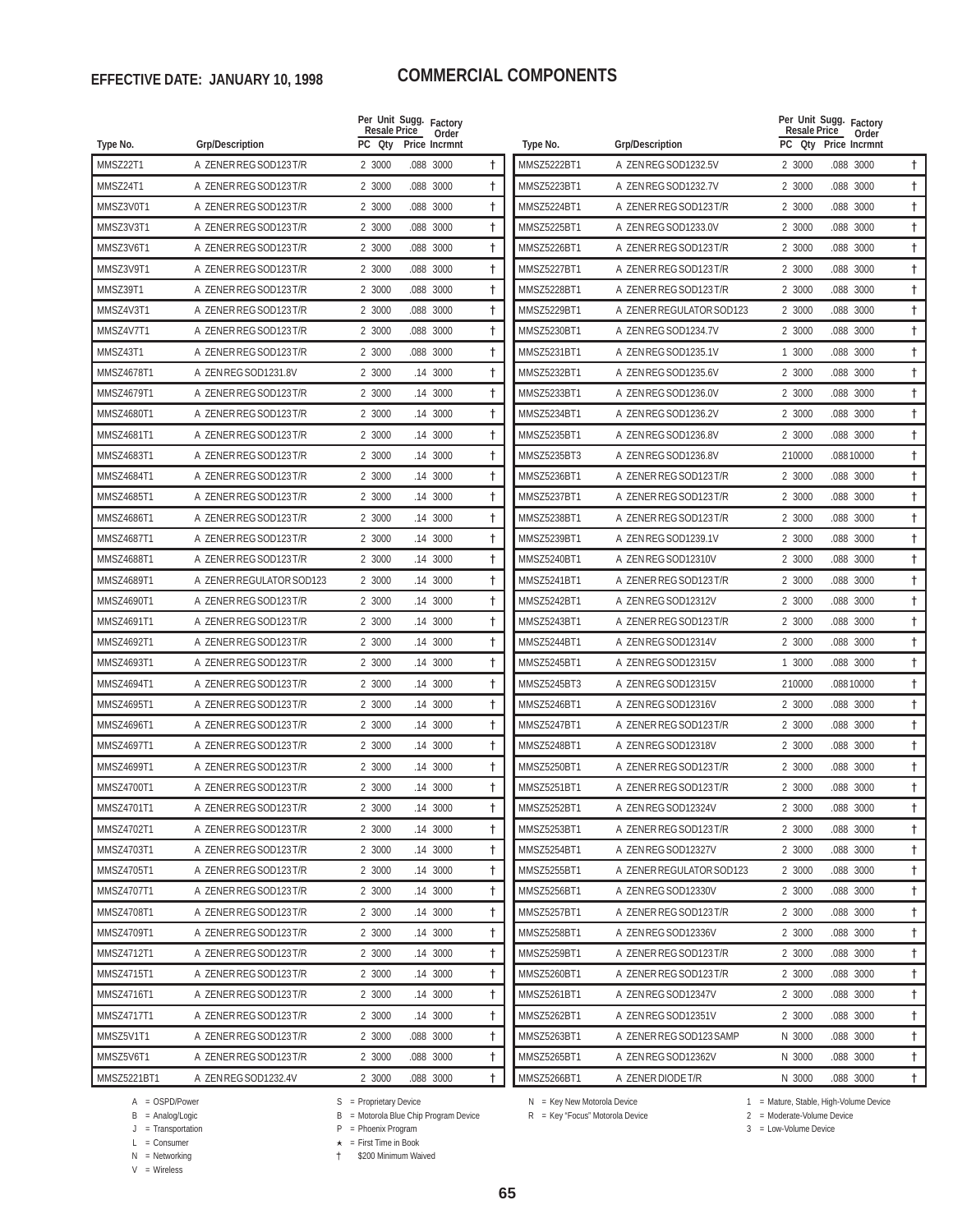| Type No.               | <b>Grp/Description</b>      | Per Unit Sugg. Factory<br><b>Resale Price</b><br>Order<br>PC Qtv<br>Price Incrmnt | Type No.        | <b>Grp/Description</b>     | Per Unit Sugg. Factory<br><b>Resale Price</b><br>Order<br>PC Qty<br>Price Incrmnt |
|------------------------|-----------------------------|-----------------------------------------------------------------------------------|-----------------|----------------------------|-----------------------------------------------------------------------------------|
| MMSZ5267BT1            | A ZEN REG SOD12375V         | N 3000<br>.088 3000<br>$^{\dagger}$                                               | MOC2R60-010     | A PWROPTO-ISOLATOR         | 20<br>5.00<br>20<br>$^+$<br>N                                                     |
| MMSZ5268BT1            | A ZEN REG SOD12382V         | .088 3000<br>$\ddagger$<br>N 3000                                                 | MOC2R60-015     | A PWROPTO-ISOLATOR         | 20<br>$\ddagger$<br>20<br>5.00<br>N                                               |
| <b>MMSZ5270BT1</b>     | A ZEN REG SOD12391V         | N 3000<br>.088 3000<br>$\ddagger$                                                 | MOC2R60-10C     | A PWROPTO-ISOLATOR         | $\ddagger$<br>20<br>5.00<br>20<br>N                                               |
| MMSZ56T1               | A ZENER REG SOD123 T/R      | .088 3000<br>$^{\dagger}$<br>2 3000                                               | MOC2R60-10CV    | A PWROPTO-ISOLATOR         | $\ddagger$<br>20<br>20<br>5.00<br>N                                               |
| MMSZ6V2T1              | A ZENER REG SOD123 T/R      | $\ddagger$<br>2 3000<br>.088 3000                                                 | MOC2R60-10F     | A PWROPTO-ISOLATOR         | $\ddagger$<br>20<br>5.00<br>20<br>N                                               |
|                        | A ZENER REG SOD123 T/R      | .088 3000<br>$\ddagger$<br>2 3000                                                 | MOC2R60-10FV    | A PWROPTO-ISOLATOR         | $^+$<br>20<br>5.00<br>20<br>N                                                     |
| MMSZ6V8T1<br>MMSZ7V5T1 | A ZENER REG SOD123 T/R      | 2 3000<br>.088 3000<br>$\ddagger$                                                 | <b>MOC205</b>   | A OPTOISO XSTRSO-8         | $\dagger$<br>$\overline{2}$<br>50<br>.78<br>50                                    |
| MMSZ8V2T1              | A ZENER REG SOD123 T/R      | 2 3000<br>.088 3000<br>$\ddagger$                                                 | MOC205R1        | A OPTOISO XSTR SO-8T/R     | $\dagger$<br>2 500<br>.90<br>500                                                  |
| MMSZ9V1T1              | A ZENER REG SOD123 T/R      | .088 3000<br>2 3000                                                               | MOC205R2        | A OPTOISO XSTR SO-8T/R     | .90 2500<br>2 2500                                                                |
|                        |                             | $\ddagger$                                                                        |                 |                            | $\ddagger$                                                                        |
| MMT10V275              | A THY BI-DIRECTNL SURG SUPP | N 1200<br>.78 1200<br>$^{\dagger}$                                                | <b>MOC206</b>   | A OPTOISO XSTRSO-8         | $^{\dagger}$<br>2<br>50<br>.78<br>50                                              |
| MMT10V400              | A THY BI-DIRECTNL SURG SUPP | $^{\dagger}$<br>N 1200<br>.84 1200                                                | MOC206R1        | A OPTOISO XSTR SO-8T/R     | $\ddagger$<br>500<br>2 500<br>.78                                                 |
| MMUN2111LT1            | A BIAS RESISTOR XSTR SOT23  | 2 3000<br>.12 3000<br>$\ddagger$                                                  | MOC206R2        | A OPTOISO XSTR SO-8 T/R    | $\ddagger$<br>N 2500<br>.78 2500                                                  |
| <b>MMUN2113LT1</b>     | A LAST ORDER DATE:08/28/98  | $^{\dagger}$<br>2 3000<br>.12 3000                                                | <b>MOC207</b>   | A OPTOISO XSTRSO-8         | $\ddagger$<br>2<br>50<br>.80<br>50                                                |
| MMUN2211LT1            | A BIAS RESISTOR XSTR SOT23  | $\ddagger$<br>2 3000<br>.12 3000                                                  | MOC207R1        | A OPTOISO XSTR SO-8 T/R    | $^{\dagger}$<br>2 500<br>.92<br>500                                               |
| MMUN2212LT1            | A BIAS RESISTOR XSTR SOT23  | $\ddagger$<br>2 3000<br>.12 3000                                                  | MOC207R2        | A OPTOISO XSTR SO-8T/R     | $\dagger$<br>2 2500<br>.92 2500                                                   |
| <b>MMUN2213LT1</b>     | A BIAS RESISTOR XSTR SOT23  | .12 3000<br>$\ddagger$<br>2 3000                                                  | <b>MOC211</b>   | A OPTOISO XSTRSO-8         | $\dagger$<br>.78<br>2<br>50<br>50                                                 |
| MM4209                 | A XSTR SILICON              | 1.80 1000<br>$\ddagger$<br>2 1000                                                 | <b>MOC211R1</b> | A OPTOISO XSTR SO-8 T/R    | $^{\dagger}$<br>2 500<br>.90<br>500                                               |
| MOCD207                | A S08 DUAL XSTR ISOLATOR    | 50<br>50<br>1.22<br>$\ddagger$<br>N                                               | <b>MOC211R2</b> | A OPTOISO XSTR SO-8T/R     | $\ddagger$<br>2 2500<br>.82 2500                                                  |
| MOCD207R2              | A S08 DUAL XSTR ISOLATOR TR | 2 2500<br>1.22 2500<br>$^{\dagger}$                                               | <b>MOC212</b>   | A OPTOISO XSTRSO-8         | $^{\dagger}$<br>50<br>.78<br>50<br>N                                              |
| MOCD208                | A S08 DUAL XSTR ISOLATOR    | 50<br>1.22<br>50<br>$^+$<br>N                                                     | MOC212R1        | A OPTOISO XSTR SO-8T/R     | $\ddagger$<br>500<br>2 500<br>.78                                                 |
| MOCD208R2              | A S08 DUAL XSTR ISOLATOR    | 2 2500<br>1.22 2500<br>$\ddagger$                                                 | MOC212R2        | A OPTOISO XSTR SO-8T/R     | 2 2500<br>.82 2500                                                                |
| MOCD211                | A DUAL XSTRISOLATOR         | $\ddagger$<br>50<br>.86<br>50<br>N                                                | <b>MOC213</b>   | A OPTOISO XSTRSO-8         | $\ddagger$<br>2<br>50<br>.78<br>50                                                |
| MOCD213                | A S08 DUAL XSTR ISOLATOR    | 50<br>1.22<br>50<br>$\ddagger$<br>N                                               | MOC213R1        | A OPTOISO XSTR SO-8T/R     | $^{\dagger}$<br>3<br>500<br>1.56<br>500                                           |
| MOCD213R2              | A S08 DUAL XSTR ISOLATOR TR | 2 2500<br>$^{\dagger}$<br>1.22 2500                                               | MOC213R2        | A OPTOISO XSTR SO-8T/R     | $^+$<br>2 2500<br>.86 2500                                                        |
| MOCD217                | A SMOUTLINE DCHAN OPTO ISO  | 50<br>1.22<br>50<br>$\ddagger$<br>N                                               | <b>MOC215</b>   | A OPTOISO XSTRSO-8         | $\dagger$<br>50<br>.90<br>50<br>N                                                 |
| MOCD217R2              | A SMOUTLINE DCHAN OPTO ISO  | 2 2500<br>1.22 2500<br>$\ddagger$                                                 | MOC215R1        | A OPTOISO XSTR SO-8 T/R    | 2 500<br>.90<br>500<br>$^{\dagger}$                                               |
| MOCD223                | A S08 DUAL DARL ISOLATOR    | 1.38<br>50<br>50<br>$\ddagger$<br>N                                               | MOC215R2        | A OPTOISO XSTR SO-8T/R     | .90 2500<br>$\ddagger$<br>N 2500                                                  |
| MOCD223R2              | A S08 DUAL DARL ISOLATOR TR | 2 2500<br>1.44<br>2500<br>$\ddagger$                                              | <b>MOC216</b>   | A OPTOISO XSTRSO-8         | $\ddagger$<br>50<br>.78<br>50<br>N                                                |
| MOCZ500                | A OPTOCOUPLERLN             | 50<br>50<br>1.20<br>$\ddagger$<br>Ν                                               | MOC216R1        | A OPTOISO XSTR SO-8 T/R    | $\ddagger$<br>500<br>500<br>.78<br>2                                              |
| MOCZ500S               | A OPTOCOUPLERLN             | 50<br>1.26<br>50<br>$\ddagger$<br>N                                               | <b>MOC217</b>   | A OPTOISO XSTRSO-8         | $^\dagger$<br>50<br>.80<br>50<br>2                                                |
| MOCZ500SR2             | A OPTOCOUPLERLN             | 50<br>1.32<br>50<br>$^\dagger$<br>N                                               | MOC217R1        | A OPTOISO XSTR SO-8T/R     | $\dagger$<br>.92<br>500<br>2 500                                                  |
| MOCZ500SR2V            | A OPTOCOUPLERLN             | 50<br>$\dagger$<br>50<br>1.38<br>N                                                | MOC217R2        | A OPTOISO XSTR SO-8 T/R    | .92 2500<br>$\ddagger$<br>2 2500                                                  |
| MOCZ500SV              | A OPTOCOUPLERLN             | $\ddagger$<br>50<br>Ν<br>50<br>1.32                                               | MOC223          | A OPTOISO DARLSO-8         | $^+$<br>50<br>50<br>2<br>.86                                                      |
| MOCZ500T               | A OPTOCOUPLERLN             | 50<br>50<br>$\dagger$<br>1.26<br>Ν                                                | MOC223R1        | A OPTOISO DARL SO-8T/R     | 500<br>$\dagger$<br>2 500<br>.86                                                  |
| MOCZ500TV              | A OPTOCOUPLERLN             | 50<br>$^\dagger$<br>50<br>1.32<br>Ν                                               | MOC223R2        | A OPTOISO DARL SO-8 T/R    | $^+$<br>2 2500<br>.86 2500                                                        |
| MOCZ500V               | A OPTOCOUPLERLN             | 50<br>50<br>1.26<br>$^\dagger$<br>Ν                                               | <b>MOC256</b>   | A SO8 AC INPUT XSTR OPTO   | $\dagger$<br>N.<br>50<br>.92<br>50                                                |
| <b>MOC119</b>          | A OPTOISO DARL6-PIN DIP     | $\overline{2}$<br>50<br>.96<br>50<br>t                                            | MOC256R2        | A SO8 AC INPUT XSTR OPTO   | $\ddagger$<br>2 2500<br>.92 2500                                                  |
| MOC119T                | A OPTO ISO VDE (0.400) LIF  | 50<br>$^\dagger$<br>50<br>1.04<br>N                                               | MOC3010         | A OPTOISO TRIAC6-PIN DIP   | $\dagger$<br>50<br>.70<br>50<br>$\mathbf{1}$                                      |
| MOC2A40-005            | A OPTOCOUPLER               | 20<br>4.00<br>20<br>t<br>2                                                        | MOC3011         | A OPTOISO TRIAC6-PIN DIP   | 50<br>.70<br>50<br>1                                                              |
| MOC2A40-010            | A OPTOCOUPLER               | $^\dagger$<br>20<br>4.00<br>20<br>1                                               | MOC3011S        | A OPTOISO TRAIC SURF MOUNT | $^+$<br>50<br>1.36<br>50<br>N                                                     |
| MOC2A60-005            | A PWROPTOISO2AMP            | 20<br>$\ddagger$<br>20<br>4.00<br>Ν                                               | MOC3012         | A OPTOISO TRIAC6-PIN DIP   | $^+$<br>50<br>.70<br>50<br>1                                                      |
| MOC2A60-010            | A PWROPTOISO2AMP            | 20<br>4.00<br>20<br>$^\dagger$<br>2                                               | MOC3012S        | A OPTOISO TRAIC SURF MOUNT | $^+$<br>50<br>2<br>50<br>.80                                                      |
| MOC2A60-10F            | A OPTO-ISOLATOR             | 20<br>20<br>$\dagger$<br>Ν<br>5.00                                                | MOC3020         | A OPTOISO TRIAC6-PIN DIP   | 50<br>2<br>50<br>.72                                                              |
| MOC2A60-5C             | A PWROPTOISO2AMP            | 20<br>5.00<br>20<br>t<br>Ν                                                        | MOC3021         | A OPTOISO TRIAC6-PIN DIP   | 50<br>.74<br>50<br>$^+$<br>1                                                      |
| MOC2A60-5F             | A OPTO-ISOLATOR             | 20<br>5.00<br>20<br>$\ddagger$<br>Ν                                               | MOC3022         | A OPTOISO TRIAC6-PIN DIP   | $\ddagger$<br>50<br>.76<br>50<br>1                                                |

- 
- 

 $L = \text{Consumer}$ <br>  $N = \text{Networking}$ <br>  $V = \text{Wireless}$ 

B = Analog/Logic chip Program Device R = Key "Focus" Motorola Device 2 = Moderate-Volume Device

- 
- $L =$  Consumer  $\star =$  First Time in Book
- N = Networking extensive that the state of the state of the state of the state of the state of the state of the state of the state of the state of the state of the state of the state of the state of the state of the state
- 
- 

- 
- J = Transportation P = Phoenix Program 3 = Low-Volume Device
	-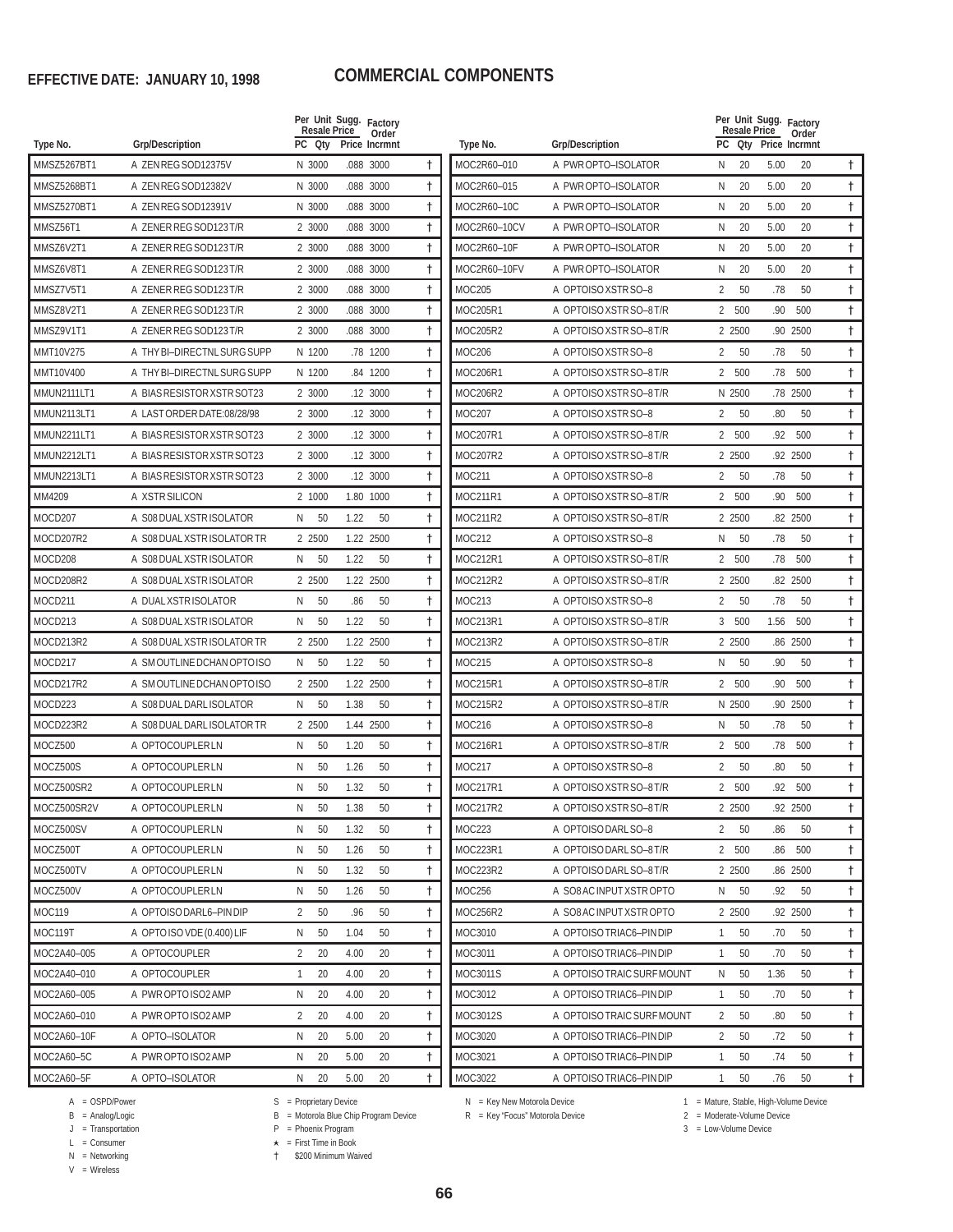|                  |                            | Per Unit Sugg. Factory<br><b>Resale Price</b><br>Order |              |                  |                                    | <b>Resale Price</b>  | Per Unit Sugg. Factory<br>Order |
|------------------|----------------------------|--------------------------------------------------------|--------------|------------------|------------------------------------|----------------------|---------------------------------|
| Type No.         | <b>Grp/Description</b>     | PC<br>Otv<br>Price Incrmnt                             |              | Type No.         | <b>Grp/Description</b>             | PC Qty               | Price Incrmnt                   |
| MOC3022S         | A OPTOISO TRAIC SURF MOUNT | 50<br>50<br>.84<br>N                                   | $^{\dagger}$ | MOC5007          | A 6-PIN SCHMITTRIGGER OPTO         | 2<br>50              | 2.00<br>50<br>$\ddagger$        |
| MOC3022SR2       | A OPTOISO TRAIC S/M T/R    | 2 1000<br>1.00 1000                                    | $^{\dagger}$ | MOC5008          | A 6-PIN SCHMIT TRIGGER OPTO        | 2<br>50              | 50<br>1.42<br>$\ddagger$        |
| MOC3022V         | A OPTOISOLATOR6-PIN DIP    | 50<br>1.00<br>50<br>N                                  | $\ddagger$   | MOC5009          | A 6-PIN SCHMIT TRIGGER OPTO        | 2<br>50              | $\dagger$<br>1.42<br>50         |
| MOC3023          | A OPTOISOTRIAC6-PINDIP     | 50<br>.78<br>50<br>1                                   |              | MOC8020          | A OPTOISO DARL6-PIN DIP            | 2<br>50              | $\ddagger$<br>1.20<br>50        |
| MOC3023S         | A OPTOISO TRAIC SURF MOUNT | 50<br>.86<br>50<br>N                                   | $^{\dagger}$ | MOC8020SR2       | A OPTOISO DARL6-PIN DIP            | 2 1000               | 1.20 1000<br>$\ddagger$         |
| MOC3023SR2       | A OPTOISO TRAIC S/M T/R    | 2 1000<br>1.02 1000                                    | $^{\dagger}$ | MOC8021          | A OPTOISO DARL6-PIN DIP            | 50<br>1              | 50<br>$\ddagger$<br>1.20        |
| MOC3023SR2V      | A OPTO ISO SURF MOUNT T/R  | 2 1000<br>1.02 1000                                    | $^{\dagger}$ | MOC8030          | A OPTOISO DARL6-PIN DIP            | 2<br>50              | 1.20<br>50<br>$\ddagger$        |
| MOC3023T         | A OPTO ISO VDE (0.400) L/F | 50<br>50<br>1.02<br>N                                  | $\ddagger$   | MOC8030S         | A OPTOISO DARL SURF MOUNT          | 50<br>Ν              | $\ddagger$<br>1.20<br>50        |
| MOC3023TV        | A OPTO ISO VDE (0.400) L/F | 50<br>1.02<br>50<br>N                                  | $^{\dagger}$ | MOC8050          | A OPTOISO DARL6-PIN DIP            | 50<br>1              | 1.20<br>50<br>$\ddagger$        |
| MOC3031          | A OPTOISO TRIAC6-PIN DIP   | 50<br>50<br>1.26<br>$\mathbf{1}$                       | $\ddagger$   | <b>MOC8050S</b>  | A OPTOISO DARL SURF MOUNT          | 50<br>N              | 1.20<br>50<br>$\dagger$         |
| MOC3032          | A OPTOISOTRIAC6-PINDIP     | 1.30<br>50<br>50<br>1                                  | $\ddagger$   | MOC8050SR2       | A OPTOELECTRONIC-COUPLER           | 2 1000               | 1000<br>$\ddagger$<br>1.20      |
| MOC3033          | A OPTOISO TRIAC6-PIN DIP   | 50<br>50<br>2<br>1.34                                  | $\ddagger$   | MOC8050T         | A OPTO-ELECTRONIC COUPLER          | 50<br>N              | $\ddagger$<br>1.20<br>50        |
| MOC3041          | A OPTOISOTRIAC6-PINDIP     | 50<br>1.38<br>50<br>1                                  |              | <b>MOC8050TV</b> | A OPTO-ELECTRONIC COUPLER          | 50<br>N              | $\ddagger$<br>1.20<br>50        |
| MOC3041T         | A OPTO ISO VDE (0.400) L/F | 50<br>50<br>1.50<br>N                                  | $^{\dagger}$ | <b>MOC8050V</b>  | A OPTOELECTRONIC-COUPLER           | 50<br>N              | 1.20<br>50<br>$\dagger$         |
| MOC3042          | A OPTOISOTRIAC6-PINDIP     | 50<br>50<br>1.42<br>1                                  | $^{\dagger}$ | MOC8080          | A OPTOISO DARL6-PIN DIP            | 50<br>2              | 50<br>$\ddagger$<br>1.80        |
| MOC3043          | A OPTOISO TRIAC6-PIN DIP   | 50<br>50<br>1.46<br>1                                  | $^{\dagger}$ | <b>MOC8100</b>   | A OPTOISO XTR6-PIN DIP             | 2<br>50              | 1.00<br>50<br>$\ddagger$        |
| MOC3043T         | A OPTO TRIAC6-PIN DIP      | 50<br>50<br>Ν<br>1.96                                  | $\ddagger$   | MOC8106          | A OPTOISOLATOR XSTROUTPUT          | 50<br>Ν              | $\ddagger$<br>50<br>.78         |
| MOC3051          | A OPTOCOUPLERPNPN          | 50<br>1.06<br>50<br>N                                  | $^{\dagger}$ | MOC8106SR2       | A OPTOISOLATOR XSTROUTPUT          | N 1000               | .88 1000<br>$\ddagger$          |
| MOC3052          | A OPTOCOUPLERPNPN          | 50<br>1.06<br>50<br>Ν                                  | $\ddagger$   | <b>MOC8106TV</b> | A OPTOISOLATOR XSTROUTPUT          | 50<br>N              | 50<br>$\dagger$<br>.84          |
| MOC3052T         | A OPTOCOUPLERPNPN          | 50<br>1.16<br>50<br>N                                  | t            | MOC8107          | A OPTOISOLATOR XSTROUTPUT          | 50<br>N              | .78<br>50<br>$\ddagger$         |
| MOC3052TV        | A OPTOCOUPLERPNPN          | 50<br>1.16<br>50<br>N                                  | $^{\dagger}$ | <b>MOC8107TV</b> | A OPTOISOLATOR XSTROUTPUT          | 50<br>N              | $\ddagger$<br>.84<br>50         |
| MOC3052V         | A OPTOCOUPLERPNPN          | 50<br>1.16<br>50<br>N                                  |              | <b>MOC8108</b>   | A OPTOISOLATOR XSTROUTPUT          | Ν<br>50              | $\ddagger$<br>.78<br>50         |
| MOC3061          | A OPTOISOTRIAC6-PINDIP     | 50<br>50<br>1.72<br>1                                  | $^{\dagger}$ | <b>MOC8111</b>   | A OPTOISO XTR6-PIN DIP             | 2<br>50              | 50<br>$\dagger$<br>.76          |
| MOC3061T         | A OPTO ISO VDE (0.400) L/F | 1.82<br>50<br>50<br>N                                  | $^{\dagger}$ | MOC8111T         | A OPTOISO VDE (0.400) L/F          | 50<br>Ν              | 50<br>$\ddagger$<br>.86         |
| MOC3062          | A OPTOISO TRIAC6-PIN DIP   | 50<br>1.68<br>50<br>1                                  | $^{\dagger}$ | <b>MOC8111V</b>  | A OPTOISO XTR6-PIN DIP             | 50<br>Ν              | 50<br>$\ddagger$<br>.86         |
| MOC3063          | A OPTOISOTRIAC6-PINDIP     | 50<br>50<br>1.76<br>1                                  | $\ddagger$   | MOC8112          | A OPTOISO XTR6-PIN DIP             | $\overline{2}$<br>50 | $\ddagger$<br>50<br>.76         |
| MOC3063S         | A OPTOISO TRAIC SURF MOUNT | 1.88<br>50<br>50<br>N                                  | $^{\dagger}$ | <b>MOC8112TV</b> | A OPTOCOUPLER                      | 50<br>Ν              | 50<br>$\ddagger$<br>.86         |
| MOC3063SR2       | A OPTOISO TRAIC S/M T/R    | 2 1000<br>2.00 1000                                    | $\ddagger$   | <b>MOC8112V</b>  | A OPTOCOUPLER                      | 50<br>Ν              | 50<br>$\dagger$<br>.86          |
| MOC3063SV        | A OPTOISOTRIAC6-PINDIP     | 50<br>2.00<br>50<br>N                                  | $^{\dagger}$ | MOC8113          | A OPTOISO XTR6-PIN DIP             | 2<br>50              | .86<br>50<br>$\ddagger$         |
| MOC3063T         | A OPTOISOLATOR             | 50<br>1.88<br>50<br>N                                  | $\ddagger$   | MOC8204          | A OPTOISOHVOLT6-PIN                | 2<br>50              | $\ddagger$<br>2.26<br>50        |
| <b>MOC3063TV</b> | A OPTOISOLATOR             | 50<br>1.88<br>50<br>N                                  | t            | MPAA3BRD         | <b>B ANALOG DEMO BOARD</b>         | Ν                    | 1 1450.00<br>$1 \star S$ B      |
| MOC3063V         | A OPTOISOTRIAC6-PINDIP     | 50<br>50<br>1.88<br>N                                  | $\ddagger$   | MPAA3DS          | <b>B ANALOGDESIGN SYSTEM</b>       | N                    | 1 1052.60<br>$1 \star S$ B      |
| MOC3081          | A OPTOISOTRIAC6-PINDIP     | 2<br>50<br>2.16<br>50                                  | $\ddagger$   | MPA1/BRD         | <b>B DEMONSTRATION BOARD</b>       | N                    | 1 S B<br>1 145.00               |
| MOC3082          | A OPTOISOTRIAC6-PINDIP     | 50<br>2.16<br>50<br>2                                  | $^{\dagger}$ | MPA1/POD         | B DOWNLOAD CABLE PC/WRKSTAN        | N                    | 1 195.00<br>1 S B               |
| MOC3083          | A OPTOISOTRIAC6-PINDIP     | 50<br>2.38<br>50<br>2                                  | $^{\dagger}$ | MPA1CD/P         | <b>B PCCDONLY</b>                  | N<br>1               | 1 S B<br>12.95                  |
| MOC3083T         | A OPTO ISO VDE (0.400) L/F | 50<br>2.46<br>50<br>Ν                                  | $^{\dagger}$ | MPA1CD/W         | <b>B WORKSTATION CD ONLY</b>       | N                    | 1 295.00<br>1 S B               |
| MOC3083TV        | A OPTO ISO VDE (0.400) L/F | 50<br>2.46<br>50<br>Ν                                  | $^\dagger$   | MPA1E/P          | <b>B ENTRY LEVEL SYSTEMPC.</b>     | N                    | 1 295.00<br>1 S B               |
| MOC3162          | A OPTOISO TRIAC DRIVER OUT | 50<br>50<br>1.60<br>N                                  | $^+$         | MPA1E/W          | <b>B ENTRY LEVEL WORKSTATION</b>   | N                    | 1 S B<br>1 595.00               |
| MOC3162T         | A OPTOISO TRIAC DRIVER OUT | 50<br>50<br>1.66<br>N                                  | $\dagger$    | MPA1M12/P        | <b>B MAINTENANCE FOR PC</b>        | N                    | 1 <sub>S</sub><br>1 595.00      |
| MOC3163          | A OPTOISO TRIAC DRIVER OUT | 50<br>1.68<br>50<br>N                                  | t            | MPA1M12/W        | <b>B MAINTENANCE FR WORKSTATON</b> | N                    | 1 S<br>1 795.00                 |
| MOC3163S         | A OPTOISO TRIAC DRIVER OUT | 50<br>50<br>1.74<br>N                                  | $\ddagger$   | MPA1S/P          | <b>B STANDARD SY. PC</b>           | N                    | 1 S B<br>1 2295.00              |
| MOC3163SR2       | A OPTOISO TRIAC DRIVER OUT | 2 1000<br>2.30 1000                                    | $^\dagger$   | MPA1S/W          | <b>B MPADES SYS EWS STD</b>        | N                    | 1 S B<br>1 3995.00              |
| MOC3163SV        | A OPTOISO TRIAC DRIVER OUT | 50<br>50<br>1.90<br>N                                  | $^{\dagger}$ | MPA1WV/BSC       | <b>B WKVW OFF CCHEMENT TOOL</b>    | N                    | 1 749.00<br>1 <sub>S</sub>      |
| MOC3163T         | A OPTOISO TRIAC DRIVER OUT | 50<br>50<br>1.90<br>N                                  | $^{\dagger}$ | MPA1WV/BSCPL     | <b>B WKVW OFF SCHEMENT SIM</b>     | N                    | 1 S<br>1 1049.00                |
| MOC3163TV        | A OPTOISO TRIAC DRIVER OUT | 1.90<br>50<br>N<br>50                                  | $^+$         | MPA1WV/DLX       | <b>B SCHEMENTRY SIMULATION</b>     | N                    | 1 S<br>15149.00                 |

- 
- 
- 
- $L = \text{Consumer}$ <br>  $N = \text{Networking}$ <br>  $V = \text{Wireless}$

B = Analog/Logic computer by a motorola Blue Chip Program Device R = Key "Focus" Motorola Device 2 = Moderate-Volume Device

J = Transportation P = Phoenix Program 3 = Low-Volume Device

 $L =$  Consumer  $\star =$  First Time in Book

N = Networking - and the state of the state of the state of the state of the state of the state of the state of the state of the state of the state of the state of the state of the state of the state of the state of the st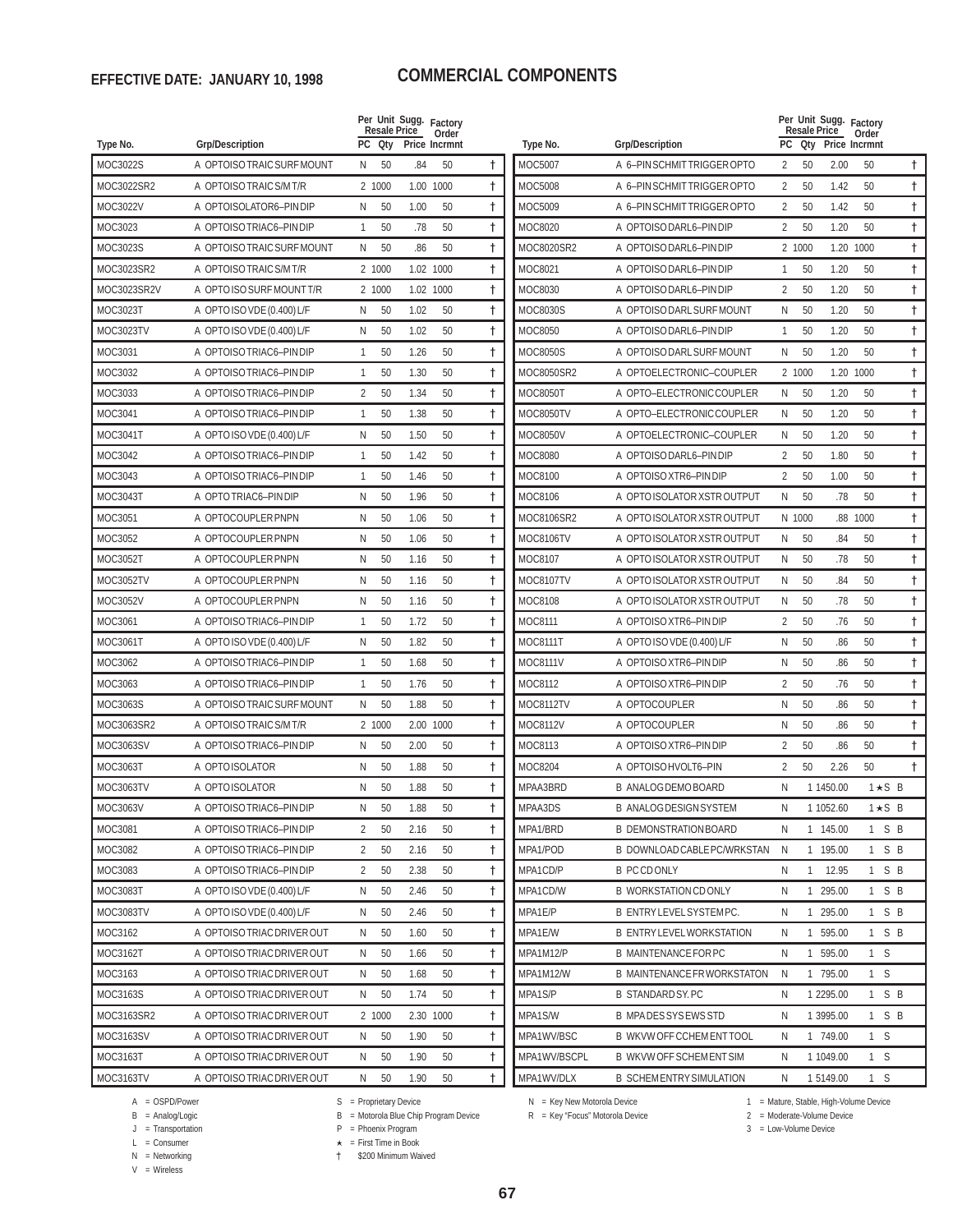|               |                                   |    | Per Unit Sugg. Factory<br>Resale Price Order |                |   |                                |                                   |   |              | Per Unit Sugg. Factory<br>Resale Price Order |                |              |
|---------------|-----------------------------------|----|----------------------------------------------|----------------|---|--------------------------------|-----------------------------------|---|--------------|----------------------------------------------|----------------|--------------|
| Type No.      | <b>Grp/Description</b>            |    | PC Qty Price Incrmnt                         |                |   | Type No.                       | <b>Grp/Description</b>            |   |              | PC Qty Price Incrmnt                         |                |              |
| MPA1WV/STD    | <b>B SCHEMENT SIMALL MPA PRD</b>  | N  | 1 3149.00                                    | 1 <sub>S</sub> |   | MPA1100DK-002                  | <b>B FIELD PROGRAM GATE ARRAY</b> | N | 1            | 77.56                                        | $1\star$       |              |
| MPA1WVM/BSC   | <b>B WORKVIEW FRMPA1EL/BSC</b>    | N  | 1 199.00                                     | 1 <sub>S</sub> |   | MPA1100DK-004                  | <b>B FIELD PROGRAM GATE ARRAY</b> | N | $\mathbf{1}$ | 64.13                                        | $1\star$       | B            |
| MPA1WVM/BSCPL | <b>B WORKVIEWFORMPA1EL/BSCPL</b>  | N  | 1 249.00                                     | 1 <sup>5</sup> |   | MPA1100DK-006                  | <b>B FIELD PROGRAM GATE ARRAY</b> | N | 1            | 51.30                                        | $1\star$       | B            |
| MPA1WVM/DLX   | <b>B ADDMANTNCE WRK VW OFFICE</b> | N  | 1 649.00                                     | 1 <sub>S</sub> |   | MPA1100DK-2I                   | <b>B FIELD PROGRAM GATE ARRAY</b> | N | $\mathbf{1}$ | 85.31                                        | $1\star$       |              |
| MPA1WVM/STD   | B ADD YEAR MAINTNCE F WV/OF       | N  | 1 399.00                                     | 1 <sup>5</sup> |   | MPA1100DK-4I                   | <b>B FIELD PROGRAM GATE ARRAY</b> | N | $\mathbf{1}$ | 70.55                                        | $1\star$       |              |
| MPA1016DD     | <b>B FIELD PROG GATE ARRAY</b>    | N  | 24<br>13.49                                  | 24             | B | MPA1100DK-6I                   | <b>B FIELD PROGRAM GATE ARRAY</b> | N | 1            | 56.43                                        | $1\star$       |              |
| MPA1016DD-004 | <b>B FILED PROG GATE ARRAY</b>    | Ν  | 24<br>8.37                                   | $24 \star$     |   | MPA17128D                      | <b>B 128K SERIAL EPROM</b>        | N | 96           | 7.35                                         | 96             |              |
| MPA1016DD-006 | <b>B FILED PROG GATE ARRAY</b>    | Ν  | 24<br>6.44                                   | $24 \star$     |   | MPA17128D-I                    | <b>B EEPROM</b>                   | N | 96           | 7.72                                         | 96             |              |
| MPA1016DD-4I  | <b>B FILED PROG GATE ARRAY</b>    | N  | 24<br>9.21                                   | $24 \star$     |   | <b>MPA17128FN</b>              | <b>B 128K SERIAL EPROM</b>        | N | 46           | 7.35                                         | 46             |              |
| MPA1016DD-6I  | <b>B FILED PROG GATE ARRAY</b>    | N  | 7.08<br>24                                   | $24 \star$     |   | MPA17128FN-I                   | <b>B EEPROM</b>                   | N | 96           | 7.35                                         | 96             |              |
| MPA1016FN-004 | <b>B FIELD PROG GATE ARRAY</b>    | N  | 15<br>7.40                                   | $15 \star$     |   | <b>MPA17128P</b>               | <b>B 128K SERIAL EPROM</b>        | N | 50           | 7.35                                         | 50             |              |
| MPA1016FN-006 | <b>B FIELD PROG GATE ARRAY</b>    | Ν  | 15<br>5.71                                   | $15 \star$     |   | MPA17128P-I                    | <b>B EEPROM</b>                   | N | 50           | 7.35                                         | 50             |              |
| MPA1016FN-4I  | <b>B FILED PROG GATE ARRAY</b>    | Ν  | 24<br>8.14                                   | $24 \star$     |   | <b>MPA1765D</b>                | <b>B 64K SERIAL EPROM</b>         | N | 96           | 3.75                                         | 96             |              |
| MPA1016FN-6I  | <b>B FILED PROG GATE ARRAY</b>    | Ν  | 24<br>6.27                                   | $24 \star$     |   | MPA1765D-I                     | <b>B 64K SERIAL EPROM</b>         | N | 96           | 4.13                                         | $96 \star$     |              |
| MPA1036DD-004 | B FIELD PROG. GATE ARRAY          | N  | 24<br>13.59                                  | $24 \star$     |   | MPA1765FN                      | <b>B 64K SERIAL EPROM</b>         | N | 46           | 3.75                                         | 46             |              |
| MPA1036DD-006 | <b>B FIELDPROG. GATE ARRAY</b>    | N  | 24<br>10.86                                  | $24 \star$     |   | MPA1765FN-I                    | <b>B 64K SERIAL EPROM</b>         | N | 46           | 4.13                                         | $46 \star$     |              |
| MPA1036DD-4I  | <b>B FIELD PROG. GATE ARRAY</b>   | Ν  | 24<br>14.95                                  | $24 \star$     |   | <b>MPA1765P</b>                | <b>B 64K SERIAL EPROM</b>         | N | 50           | 3.75                                         | 50             |              |
| MPA1036DD-6I  | <b>B FIELD PROG. GATE ARRAY</b>   | N  | 24<br>11.95                                  | $24 \star$     |   | MPA1765P-I                     | <b>B 64K SERIAL EPROM</b>         | N | 50           | 4.13                                         | $50 \star$     |              |
| MPA1036DH-004 | <b>B FIELD PROG. GATE ARRAY</b>   | N  | 14.03<br>24                                  | $24 \star$     |   |                                | MPCC5SCMDBDBX11 J CPKG & DEBUGGER | N |              | 1 7500.00                                    | 1 <sup>5</sup> |              |
| MPA1036DH-006 | <b>B FIELD PROG. GATE ARRAY</b>   | N  | 24<br>11.21                                  | $24 \star$     |   |                                | MPCC5SCMDBEBX11 J CPKG & DEBUGGER | N |              | 1 7500.00                                    | 1 <sup>5</sup> |              |
| MPA1036DH-4I  | <b>B FIELD PROG. GATE ARRAY</b>   | N  | 24<br>15.43                                  | $24 \star$     |   |                                | MPCC5SCMDBFBX11 J CPKG & DEBUGGER | N |              | 1 7500.00                                    | 1 <sup>5</sup> |              |
| MPA1036DH-6I  | <b>B FIELDPROG. GATE ARRAY</b>    | N  | 12.34<br>24                                  | $24 \star$     |   | MPCC5SCMDBHDX20 L MCTGDEVTOOLS |                                   | N |              | 1 4000.00                                    | 1 <sup>5</sup> |              |
| MPA1036FN-004 | <b>B FIELDPROG. GATE ARRAY</b>    | N  | 15<br>12.59                                  | $15 \star$     |   | MPC2604GAZP66                  | N 32KX36L2CACHE/POWERPC           | N | 44           | 66.00                                        | 44 S           |              |
| MPA1036FN-006 | B FIELD PROG. GATE ARRAY          | N  | 15<br>10.06                                  | $15 \star$     |   | MPC27T415TQ10                  | N LASTORDER DATE:11/18/98         | N | 90           | 21.38                                        | 90             |              |
| MPA1036FN-4I  | <b>B FIELD PROG. GATE ARRAY</b>   | Ν  | 15<br>13.85                                  | $15 \star$     |   | MPC27T415TQ10R                 | N LASTORDER DATE:11/18/98         | 2 | 700          | 21.38                                        | 700            |              |
| MPA1036FN-6I  | <b>B FIELD PROG. GATE ARRAY</b>   | N  | 15<br>11.07                                  | $15 \star$     |   | MPC27T415TQ9                   | N LAST ORDER DATE:11/18/98        | N | 90           | 22.50                                        | 90             |              |
| MPA1064BG-2I  | <b>B FIELD PROG GATE ARRAY</b>    | N  | 32.90<br>$\mathbf{1}$                        | $1\star$       |   | MPC27T416TQ10                  | N LASTORDER DATE:11/18/98         | N | 90           | 21.38                                        | 90 S           |              |
| MPA1064BG-4I  | <b>B FIELD PROG GATE ARRAY</b>    | N  | 27.89<br>1                                   | $1\star$       |   | MPC27T416TQ10R                 | N LASTORDER DATE:11/18/98         | 2 | 700          | 21.38                                        | 700 S          |              |
| MPA1064BG-6I  | <b>B FIELD PROG GATE ARRAY</b>    | N  | 22.88<br>1                                   | $1\star$       |   | MPC27T416TQ9                   | N LASTORDER DATE:11/18/98         | N | 90           | 22.50                                        | 90             | <sub>S</sub> |
| MPA1064DH-002 | <b>B FIELD PROG GATE ARRAY</b>    | N  | 24<br>23.65                                  | $24 \star$     |   | MPC27T416TQ9R                  | N LASTORDER DATE:11/18/98         |   | 2 700        | 22.50                                        | 700 S          |              |
| MPA1064DH-004 | <b>B FIELDPROGGATE ARRAY</b>      | N  | 19.90<br>24                                  | $24 \star$     |   | MPC505EVB                      | J AMCU-EVBFORMPC505               | N |              | 1 975.00                                     | 1 S            |              |
| MPA1064DH-006 | <b>B FIELDPROGGATE ARRAY</b>      | N  | 24<br>16.97                                  | $24 \star$     |   | MPC821ADI-PC                   | V ADIFORPC                        | N |              | 1 350.00                                     | $\overline{1}$ |              |
| MPA1064DH-2I  | <b>B FIELD PROG GATE ARRAY</b>    | N  | 26.02<br>24                                  | $24 \star$     |   | MPC821ADI-SUN4                 | V ADIFOR SUN4                     | N |              | 1 350.00                                     | 1              |              |
| MPA1064DH-4I  | <b>B FIELD PROG GATE ARRAY</b>    | Ν  | 24<br>21.89                                  | $24 \star$     |   | MPC821ADS                      | V 821 EVAL, BOARD                 | N |              | 1 2645.00                                    | 1              |              |
| MPA1064DH-6I  | <b>B FIELD PROG GATE ARRAY</b>    | N  | 18.66<br>24                                  | $24 \star$     |   | MPC821ADS-PC                   | V 821 ADS & ADI FOR PC            | N |              | 1 2995.00                                    | 1              |              |
| MPA1064DK-002 | <b>B FIELD PROG GATE ARRAY</b>    | Ν  | 24<br>26.03                                  | $24 \star$     |   | MPC821ADS-SUN4                 | V 821 ADS & ADI FOR SUN4          | N |              | 1 2995.00                                    | 1              |              |
| MPA1064DK-004 | <b>B FIELD PROG GATE ARRAY</b>    | N  | 22.05<br>24                                  | $24 \star$     |   | MPC850FADS                     | N 850 FAMILY DEV. SYSTEM          | N |              | 1 2645.00                                    | $1\star S$     |              |
| MPA1064DK-006 | <b>B FIELD PROG GATE ARRAY</b>    | Ν  | 24<br>17.34                                  | $24 \star$     |   | MPC860ADI-PC                   | N ADIFORPC                        | N |              | 1 350.00                                     | 1 <sub>S</sub> |              |
| MPA1064DK-2I  | <b>B FIELD PROG GATE ARRAY</b>    | Ν  | 28.63<br>24                                  | $24 \star$     |   | MPC860ADI-SUN4                 | N ADIFOR SUN4                     | N |              | 1 350.00                                     | 1 S            |              |
| MPA1064DK-4I  | <b>B FIELD PROG GATE ARRAY</b>    | N. | 24.26<br>24                                  | $24 \star$     |   | MPC860ADS                      | N 860 EVAL. BOARD                 | N |              | 1 2645.00                                    | 1 <sub>S</sub> |              |
| MPA1064DK-6I  | <b>B FIELD PROG GATE ARRAY</b>    | Ν  | 24<br>19.07                                  | $24 \star$     |   | MPC860ADS-PC                   | N 860 ADS & ADIFOR PC             | N |              | 1 2995.00                                    | 1 S            |              |
| MPA1100BG-002 | <b>B FIELD PROGRAM GATE ARRAY</b> | N  | 1 436.04                                     | $1\star$       | B | MPC860ADS-SUN4                 | N 860 ADS & ADI FOR SUN4          | N |              | 1 2995.00                                    | 1 <sub>S</sub> |              |
| MPA1100BG-2I  | B FIELD PROGRAM GATE ARRAY        | N  | 1 479.64                                     | $1\star$       | B | MPC860FADS                     | N MPC860 FAMILY DEV SYSTEM        | N |              | 1 2645.00                                    | $1\star S$     |              |
| MPA1100BG-4I  | B FIELD PROGRAM GATE ARRAY        | N  | 1 406.50                                     | $1\star$       | Β | MPC860SR-PHY                   | N MPC860SRADS PHY MODULE          | N |              | 1 1195.00                                    | $1\star S$     |              |
| MPA1100BG-6I  | B FIELD PROGRAM GATE ARRAY        | N  | 1 335.92                                     | $1\star$       | B | MPC860SRFADS                   | N MPC860T FAMILY DEV SYSTEM       | N |              | 1 2645.00                                    | $1\star S$     |              |

- 
- 
- 
- $L = \text{Consumer}$ <br>  $N = \text{Networking}$ <br>  $V = \text{Wireless}$

- 
- $L =$  Consumer  $\star =$  First Time in Book
- N = Networking extensive that the state of the state of the state of the state of the state of the state of the state of the state of the state of the state of the state of the state of the state of the state of the state
- B = Analog/Logic entropy of the Motorola Blue Chip Program Device R = Key "Focus" Motorola Device 2 = Moderate-Volume Device

- 
- J = Transportation P = Phoenix Program 3 = Low-Volume Device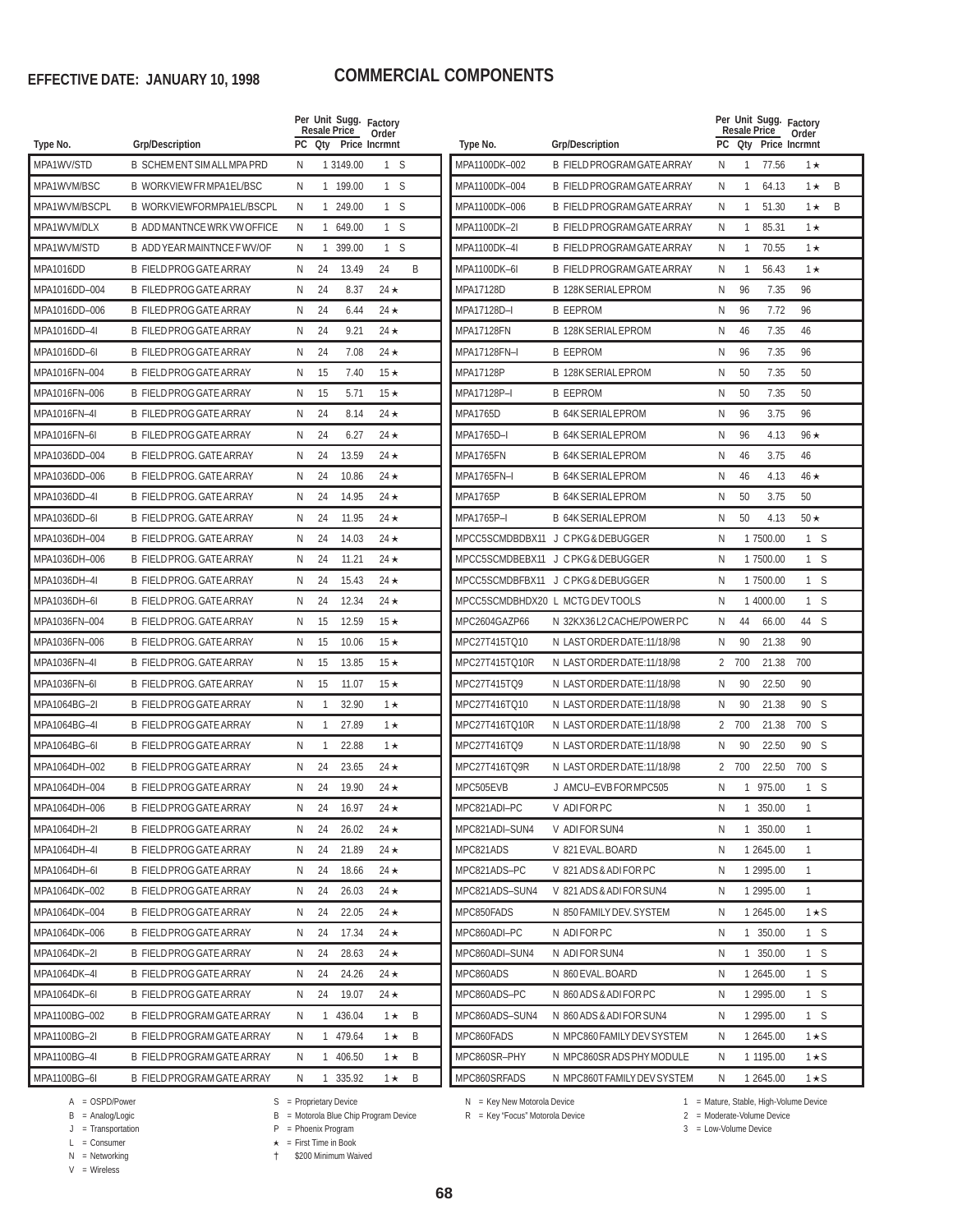| PC Qty<br>PC<br>Otv<br>Price Incrmnt<br>Price Incrmnt<br><b>Grp/Description</b><br>Type No.<br><b>Grp/Description</b><br>Type No.<br>$\dagger$<br>MPC860TFADS<br>25<br>N MPC860T FAMILY DEV SYSTEM<br>1 2645.00<br>$1\star$ S<br>MPIC2112P<br>A HVHS POWER DRIVER<br>25<br>2.58<br>N<br>N<br><b>MPC903D</b><br>2.19<br>48<br>B<br>45<br>4.80<br>45<br>$^+$<br>L LOW VOLT CLOCK DISTRIB<br>N<br>48<br>MPIC2113DW<br>A HVHS POWER DRIVER<br>N<br>$\ddagger$<br>1.95 2500<br>B<br>25<br>25<br>MPC903DR2<br>L CLOCK GENERATOR BUFFER<br>2 2500<br>MPIC2113P<br>A HVHS POWER DRIVER<br>N<br>4.60<br>MPC904D<br>2.19<br>48<br>B<br>MPIC2117D<br>95<br>2.80<br>95<br>$^+$<br>L CLOCK GENERATOR BUFFER<br>48<br>A HVHS POWER DRIVER<br>N<br>N<br>MPC904DR2<br>2 2500<br>B<br>50<br>2.60<br>50<br>L CLOCK GENERATOR BUFFER<br>1.95 2500<br>MPIC2117P<br>A HVHS POWER DRIVER<br>N<br>$^{\dagger}$<br>B<br>$^+$<br><b>MPC905D</b><br>L CLOCKDRIVER<br>48<br>2.19<br>48<br>MPIC2130FN<br>A 3-PHASE BRIDGE DRIVER<br>27<br>11.50<br>27<br>N<br>N<br>B<br>$^+$<br><b>MPC905DR2</b><br>L CLOCKDRIVER<br>2 2500<br>1.95 2500<br>A 3-PHASE BRIDGE DRIVER<br>13<br>11.12<br>13<br>MPIC2130P<br>N<br>$^+$<br>MPC911FN<br>L LOW VOLT CLOCK DRIVER<br>37<br>26.66<br>37<br>B<br>A 3-SIDE HIGH/LOW DRIVER<br>27<br>11.00<br>27<br>MPIC2131FN<br>N<br>N<br>N 250<br>250 S P<br>$\ddagger$<br>MPC930FA<br>L LOW VOLT CLOCK DR.PLL<br>14.78<br>MPIC2131P<br>A HVHS POWER DRIVER<br>13<br>11.12<br>13<br>N<br>$\ddagger$<br>S P<br>2.80<br>95<br>MPC930FAR2<br>2 2000<br>12.20<br>2000<br>MPIC2151D<br>A HVHS POWER DRIVER<br>95<br>L LOW VOLT CLOCK DRIVER<br>N<br>$\ddagger$<br>S P<br>50<br>50<br>MPC931FA<br>250<br>15.44<br>250<br>MPIC2151P<br>A HVHS POWER DRIVER<br>2.60<br>L LOW VOLTAGE CLOCK DRIVER<br>N<br>N<br>12.94 2000<br>S P<br>.42 1000<br>$\ddagger$<br>MPC931FAR2<br>L LOWVOLT CLOCK DRIVER<br>2 2000<br>MPN3404<br>A SSPIN SWITCH DIODE TO-92<br>2 1000<br>MPC947FA<br>S P<br>MPN3700<br>.78 1000<br>$\ddagger$<br>L LOW VOLT CLOCK DRIVER<br>N 250<br>14.25<br>250<br>A SSPIN SWITCH DIODE TO-92<br>2 1000<br>8.28 2000 S P<br>1 <sup>5</sup><br>MPC947FAR2<br>L LOW VOLT CLOCK DRIVER<br>2 2000<br>MPPC5SCCOMDBX11 J SOFTWARE<br>N<br>1 4500.00<br>S P<br>1 <sub>S</sub><br>MPC948FA<br>L LOW VOLT CLOCK DRIVER<br>N 250<br>15.00<br>250<br>MPPC5SCCOMEBX11 J SOFTWARE<br>N<br>1 4500.00<br>1 <sub>S</sub><br>MPC948FAR2<br>2 2000<br>13.80<br>2000<br>S P<br>MPPC5SCCOMFBX11 J SOTWARE<br>N<br>1 4500.00<br>L LOW VOLT CLOCK DRIVER<br>S P<br>1 <sub>S</sub><br>MPC950FA<br>N 250<br>20.40<br>250<br>MPPC5SCCOMHDX20 L MCTGDEVTOOLS<br>N<br>1 2500.00<br>L LOW VOLT CLOCK DR.PLL<br>2000 S P<br>1 <sub>S</sub><br>MPC950FAR2<br>2 2000<br>20.35<br>MPPC5SDEBGDBX11 J AMCUSOFTWAREDEBUGGER<br>N<br>1 3600.00<br>L LOW VOLT CLOCK DRIVER<br>1 <sub>S</sub><br>MPC951FA<br>250<br>20.40<br>250<br>N<br>L LOW VOLTAGE CLOCK DRIVER<br>N<br>MPPC5SDEBGEBX11 J AMCUSOFTWAREDEBUGGER<br>1 3600.00<br>250<br>250<br>S P<br>1 <sub>S</sub><br>MPC952FA<br>L LOWVOLT CLOCK DRIVER PLL<br>20.40<br>MPPC5SDEBGFBX11 J AMCUSOFTWAREDEBUGGER<br>N<br>1 3600.00<br>N<br>20.35 2000<br>S P<br>1 <sup>5</sup><br>MPC952FAR2<br>L LOW VOLT CLOCK DRIVER<br>2 2000<br>MPPC5SDEBGHDX20 L MCTGDEVTOOLS<br>N<br>1 2000.00<br>2 2000<br>11.24 2000<br>B<br>MPPC5SRTEKDBX11 J OPERATING SYSTEM<br>1 4800.00<br>$1 \star S$<br>MPC955FAR2<br>L LAST ORDER DATE:02/11/98<br>N<br>2000<br>B<br>MPPC8SRTEKBBX12 J AMCU<br>$1 \star S$<br>MPC956FAR2<br>L LAST ORDER DATE:02/11/98<br>2 2000<br>11.24<br>N<br>1 4000.00<br>B<br>25<br>$^+$<br>MPC970FA<br>L LOW VOLT CLOCK DR.PLL<br>17.00<br>160<br>MPQ2222<br>A SSQUAD GEN PUR NPN<br>$\mathbf{1}$<br>25<br>1.50<br>N 160<br>B<br>$^+$<br>MPC970FAR2<br>2 1500<br>14.49 1500<br>MPQ2222A<br>25<br>1.60<br>25<br>L LOW VOLT CLOCK DRIVER<br>A SSQUAD GEN PUR NPN<br>$\mathbf{1}$<br>S P<br>$^+$<br>MPC974FA<br>N 160<br>19.17<br>160<br>MPQ2369<br>A SSQUAD SWITCH NPN<br>2<br>25<br>1.62<br>25<br>L LOW VOLT CLOCK DRIVER<br>MPQ2483<br>25<br>25<br>$\ddagger$<br>MPC980FA<br>L LOW VOLT CLOCK DRIVER PLL<br>15.42<br>160 S P<br>A SSQUAD AMP NPN<br>3<br>3.31<br>N 160<br>S P<br>25<br>25<br>$\ddagger$<br>MPC990FA<br>31.13<br>160<br>MPO2484<br>A SSQUAD AMP NPN<br>2<br>4.12<br>L LOW VOLT CLOCK DRIVER PLL<br>N<br>160<br>S P<br>25<br>3.24<br>25<br>$\ddagger$<br>MPC991FA<br>L LOW VOLT CLOCK DRIVER PLL<br>160<br>32.08<br>160<br>MPQ2906<br>A LAST ORDER DATE:08/28/98<br>2<br>N<br>$\ddagger$<br>MPC992FA<br>N 250<br>31.95<br>250 S P<br>25<br>25<br>L LOW VOLT CLOCK DRIVER<br>MPQ2907<br>A SSQUAD GEN PUR PNP<br>$\mathbf{1}$<br>1.50<br>MPF102<br>A SSJFETN-CHANT0-92<br>1 1000<br>.32 1000<br>$^{\dagger}$<br>MPQ2907A<br>25<br>1.60<br>25<br>$^+$<br>A SSQUAD GEN PUR PNP<br>1<br>$+$<br>MPF4391<br>MPQ3467<br>$^+$<br>A LAST ORDER DATE:06/26/98<br>3 1000<br>1.40 1000<br>A SSQUAD MEM DRIV PNP<br>2<br>25<br>1.60<br>25<br>Ť.<br>MPF4392<br>A SSJFETN-CHANT0-92<br>2 1000<br>.70 1000<br>MPQ3725<br>25<br>$^+$<br>A SSQUADCORDRIVNPN<br>2<br>25<br>1.60<br>$^\dagger$<br>MPF4859<br>A LAST ORDER DATE:06/26/98<br>3 1000<br>4.58 1000<br>MPQ3762<br>A SSQUAD MEM DRIV PNP<br>2<br>25<br>1.96<br>25<br>$^+$<br>$^{\dagger}$<br><b>MPF4861A</b><br>A LAST ORDER DATE:06/26/98<br>3 1000<br>1.92 1000<br>MPQ3798<br>A SSQUAD AMP PNP S014<br>3<br>25<br>3.31<br>25<br>$^+$<br>$^{\dagger}$<br>MPQ3799<br>MPF6659<br>2 1000<br>.90 1000<br>A SSQUAD AMP PNP<br>2<br>25<br>2.06<br>25<br>$^{\dagger}$<br>A SSTMOSN-CHANT0-92+<br>$^\dagger$<br>25<br>$\ddagger$<br>MPF6660<br>A SSTMOSN-CHANT0-92+<br>2 1000<br>.90 1000<br>MPQ3904<br>A SSQUAD AMP NPN<br>25<br>1.70<br>1<br>$^{\dagger}$<br>MPQ3906<br>$\ddagger$<br>MPF6661<br>A SSTMOSN-CHANT0-92+<br>2 1000<br>.90 1000<br>A SSQUAD AMP PNP<br>2<br>25<br>1.70<br>25<br>$\dagger$<br>MPF910<br>.90 1000<br>25<br>$\ddagger$<br>A TMOS PWRMOS FET PLASTIC<br>2 1000<br>MPQ6002<br>A SSQUAD GP PNP/NPN<br>2<br>25<br>2.32<br>MPF960<br>.90 1000<br>t.<br>MPQ6100A<br>A SSTMOSN-CHANT0-92<br>1 1000<br>A SSQUAD GP NPN/PNP<br>25<br>5.30<br>25<br>$^+$<br>$\overline{2}$<br>MPF971<br>1.86 1000<br>$^\dagger$<br>25<br>A LAST ORDER DATE:06/26/98<br>3 1000<br>MPQ6426<br>A SSQUAD DARLING NPN<br>3<br>25<br>3.12<br>$^+$<br>MPF990<br>Ť.<br>A SSTMOSN-CHANT0-92<br>3 1000<br>1.80 1000<br>MPQ6502<br>A SSQUAD GP PNP/NPN<br>25<br>1.60<br>25<br>$^+$<br>2<br>$^\dagger$<br>MPIC2111D<br>95<br>3.00<br>95<br>MPQ6600A1<br>A SSQUAD GP PNP/NPN<br>3<br>25<br>2.83<br>25<br>$^+$<br>A HVHS POWER DRIVER<br>Ν<br>$^\dagger$<br>MPIC2111P<br>A HVHS POWER DRIVER<br>50<br>2.76<br>50<br>MPQ6700<br>A SSQUAD GP PNP/NPN<br>25<br>1.98<br>25<br>$^+$<br>Ν<br>2<br>45<br>$^{\dagger}$<br>MPQ7042<br>MPIC2112DW<br>A HVHS POWER DRIVER<br>3.00<br>3<br>25<br>6.67<br>25<br>$^{+}$<br>N<br>45<br>A LAST ORDER DATE:08/28/98 |  | Per Unit Sugg. Factory<br><b>Resale Price</b><br>Order |  |  | Per Unit Sugg. Factory<br><b>Resale Price</b> | Order |  |
|-------------------------------------------------------------------------------------------------------------------------------------------------------------------------------------------------------------------------------------------------------------------------------------------------------------------------------------------------------------------------------------------------------------------------------------------------------------------------------------------------------------------------------------------------------------------------------------------------------------------------------------------------------------------------------------------------------------------------------------------------------------------------------------------------------------------------------------------------------------------------------------------------------------------------------------------------------------------------------------------------------------------------------------------------------------------------------------------------------------------------------------------------------------------------------------------------------------------------------------------------------------------------------------------------------------------------------------------------------------------------------------------------------------------------------------------------------------------------------------------------------------------------------------------------------------------------------------------------------------------------------------------------------------------------------------------------------------------------------------------------------------------------------------------------------------------------------------------------------------------------------------------------------------------------------------------------------------------------------------------------------------------------------------------------------------------------------------------------------------------------------------------------------------------------------------------------------------------------------------------------------------------------------------------------------------------------------------------------------------------------------------------------------------------------------------------------------------------------------------------------------------------------------------------------------------------------------------------------------------------------------------------------------------------------------------------------------------------------------------------------------------------------------------------------------------------------------------------------------------------------------------------------------------------------------------------------------------------------------------------------------------------------------------------------------------------------------------------------------------------------------------------------------------------------------------------------------------------------------------------------------------------------------------------------------------------------------------------------------------------------------------------------------------------------------------------------------------------------------------------------------------------------------------------------------------------------------------------------------------------------------------------------------------------------------------------------------------------------------------------------------------------------------------------------------------------------------------------------------------------------------------------------------------------------------------------------------------------------------------------------------------------------------------------------------------------------------------------------------------------------------------------------------------------------------------------------------------------------------------------------------------------------------------------------------------------------------------------------------------------------------------------------------------------------------------------------------------------------------------------------------------------------------------------------------------------------------------------------------------------------------------------------------------------------------------------------------------------------------------------------------------------------------------------------------------------------------------------------------------------------------------------------------------------------------------------------------------------------------------------------------------------------------------------------------------------------------------------------------------------------------------------------------------------------------------------------------------------------------------------------------------------------------------------------------------------------------------------------------------------------------------------------------------------------------------------------------------------------------------------------------------------------------------------------------------------------------------------------------------------------------------------------------------------------------------------------------------------------------------------------------------------------------------------------------------------------------------------------------------------------------------------------------------------------------------------------------------------------------------------------------------------------------------------------------------------------------------------------------------------------------------------------------------------------------------------------------------------------------------------------------------------------------------------------------------------------------------------------------------------------------------------------------------------------------------------------------------------------------------------------------------------------------------------------------------------------------------------------------------------------------------------------------------------------------------------------------------------------------------------------------------------------------------------------------------------------------------------------------------------------------------------------------|--|--------------------------------------------------------|--|--|-----------------------------------------------|-------|--|
|                                                                                                                                                                                                                                                                                                                                                                                                                                                                                                                                                                                                                                                                                                                                                                                                                                                                                                                                                                                                                                                                                                                                                                                                                                                                                                                                                                                                                                                                                                                                                                                                                                                                                                                                                                                                                                                                                                                                                                                                                                                                                                                                                                                                                                                                                                                                                                                                                                                                                                                                                                                                                                                                                                                                                                                                                                                                                                                                                                                                                                                                                                                                                                                                                                                                                                                                                                                                                                                                                                                                                                                                                                                                                                                                                                                                                                                                                                                                                                                                                                                                                                                                                                                                                                                                                                                                                                                                                                                                                                                                                                                                                                                                                                                                                                                                                                                                                                                                                                                                                                                                                                                                                                                                                                                                                                                                                                                                                                                                                                                                                                                                                                                                                                                                                                                                                                                                                                                                                                                                                                                                                                                                                                                                                                                                                                                                                                                                                                                                                                                                                                                                                                                                                                                                                                                                                                                                                                       |  |                                                        |  |  |                                               |       |  |
|                                                                                                                                                                                                                                                                                                                                                                                                                                                                                                                                                                                                                                                                                                                                                                                                                                                                                                                                                                                                                                                                                                                                                                                                                                                                                                                                                                                                                                                                                                                                                                                                                                                                                                                                                                                                                                                                                                                                                                                                                                                                                                                                                                                                                                                                                                                                                                                                                                                                                                                                                                                                                                                                                                                                                                                                                                                                                                                                                                                                                                                                                                                                                                                                                                                                                                                                                                                                                                                                                                                                                                                                                                                                                                                                                                                                                                                                                                                                                                                                                                                                                                                                                                                                                                                                                                                                                                                                                                                                                                                                                                                                                                                                                                                                                                                                                                                                                                                                                                                                                                                                                                                                                                                                                                                                                                                                                                                                                                                                                                                                                                                                                                                                                                                                                                                                                                                                                                                                                                                                                                                                                                                                                                                                                                                                                                                                                                                                                                                                                                                                                                                                                                                                                                                                                                                                                                                                                                       |  |                                                        |  |  |                                               |       |  |
|                                                                                                                                                                                                                                                                                                                                                                                                                                                                                                                                                                                                                                                                                                                                                                                                                                                                                                                                                                                                                                                                                                                                                                                                                                                                                                                                                                                                                                                                                                                                                                                                                                                                                                                                                                                                                                                                                                                                                                                                                                                                                                                                                                                                                                                                                                                                                                                                                                                                                                                                                                                                                                                                                                                                                                                                                                                                                                                                                                                                                                                                                                                                                                                                                                                                                                                                                                                                                                                                                                                                                                                                                                                                                                                                                                                                                                                                                                                                                                                                                                                                                                                                                                                                                                                                                                                                                                                                                                                                                                                                                                                                                                                                                                                                                                                                                                                                                                                                                                                                                                                                                                                                                                                                                                                                                                                                                                                                                                                                                                                                                                                                                                                                                                                                                                                                                                                                                                                                                                                                                                                                                                                                                                                                                                                                                                                                                                                                                                                                                                                                                                                                                                                                                                                                                                                                                                                                                                       |  |                                                        |  |  |                                               |       |  |
|                                                                                                                                                                                                                                                                                                                                                                                                                                                                                                                                                                                                                                                                                                                                                                                                                                                                                                                                                                                                                                                                                                                                                                                                                                                                                                                                                                                                                                                                                                                                                                                                                                                                                                                                                                                                                                                                                                                                                                                                                                                                                                                                                                                                                                                                                                                                                                                                                                                                                                                                                                                                                                                                                                                                                                                                                                                                                                                                                                                                                                                                                                                                                                                                                                                                                                                                                                                                                                                                                                                                                                                                                                                                                                                                                                                                                                                                                                                                                                                                                                                                                                                                                                                                                                                                                                                                                                                                                                                                                                                                                                                                                                                                                                                                                                                                                                                                                                                                                                                                                                                                                                                                                                                                                                                                                                                                                                                                                                                                                                                                                                                                                                                                                                                                                                                                                                                                                                                                                                                                                                                                                                                                                                                                                                                                                                                                                                                                                                                                                                                                                                                                                                                                                                                                                                                                                                                                                                       |  |                                                        |  |  |                                               |       |  |
|                                                                                                                                                                                                                                                                                                                                                                                                                                                                                                                                                                                                                                                                                                                                                                                                                                                                                                                                                                                                                                                                                                                                                                                                                                                                                                                                                                                                                                                                                                                                                                                                                                                                                                                                                                                                                                                                                                                                                                                                                                                                                                                                                                                                                                                                                                                                                                                                                                                                                                                                                                                                                                                                                                                                                                                                                                                                                                                                                                                                                                                                                                                                                                                                                                                                                                                                                                                                                                                                                                                                                                                                                                                                                                                                                                                                                                                                                                                                                                                                                                                                                                                                                                                                                                                                                                                                                                                                                                                                                                                                                                                                                                                                                                                                                                                                                                                                                                                                                                                                                                                                                                                                                                                                                                                                                                                                                                                                                                                                                                                                                                                                                                                                                                                                                                                                                                                                                                                                                                                                                                                                                                                                                                                                                                                                                                                                                                                                                                                                                                                                                                                                                                                                                                                                                                                                                                                                                                       |  |                                                        |  |  |                                               |       |  |
|                                                                                                                                                                                                                                                                                                                                                                                                                                                                                                                                                                                                                                                                                                                                                                                                                                                                                                                                                                                                                                                                                                                                                                                                                                                                                                                                                                                                                                                                                                                                                                                                                                                                                                                                                                                                                                                                                                                                                                                                                                                                                                                                                                                                                                                                                                                                                                                                                                                                                                                                                                                                                                                                                                                                                                                                                                                                                                                                                                                                                                                                                                                                                                                                                                                                                                                                                                                                                                                                                                                                                                                                                                                                                                                                                                                                                                                                                                                                                                                                                                                                                                                                                                                                                                                                                                                                                                                                                                                                                                                                                                                                                                                                                                                                                                                                                                                                                                                                                                                                                                                                                                                                                                                                                                                                                                                                                                                                                                                                                                                                                                                                                                                                                                                                                                                                                                                                                                                                                                                                                                                                                                                                                                                                                                                                                                                                                                                                                                                                                                                                                                                                                                                                                                                                                                                                                                                                                                       |  |                                                        |  |  |                                               |       |  |
|                                                                                                                                                                                                                                                                                                                                                                                                                                                                                                                                                                                                                                                                                                                                                                                                                                                                                                                                                                                                                                                                                                                                                                                                                                                                                                                                                                                                                                                                                                                                                                                                                                                                                                                                                                                                                                                                                                                                                                                                                                                                                                                                                                                                                                                                                                                                                                                                                                                                                                                                                                                                                                                                                                                                                                                                                                                                                                                                                                                                                                                                                                                                                                                                                                                                                                                                                                                                                                                                                                                                                                                                                                                                                                                                                                                                                                                                                                                                                                                                                                                                                                                                                                                                                                                                                                                                                                                                                                                                                                                                                                                                                                                                                                                                                                                                                                                                                                                                                                                                                                                                                                                                                                                                                                                                                                                                                                                                                                                                                                                                                                                                                                                                                                                                                                                                                                                                                                                                                                                                                                                                                                                                                                                                                                                                                                                                                                                                                                                                                                                                                                                                                                                                                                                                                                                                                                                                                                       |  |                                                        |  |  |                                               |       |  |
|                                                                                                                                                                                                                                                                                                                                                                                                                                                                                                                                                                                                                                                                                                                                                                                                                                                                                                                                                                                                                                                                                                                                                                                                                                                                                                                                                                                                                                                                                                                                                                                                                                                                                                                                                                                                                                                                                                                                                                                                                                                                                                                                                                                                                                                                                                                                                                                                                                                                                                                                                                                                                                                                                                                                                                                                                                                                                                                                                                                                                                                                                                                                                                                                                                                                                                                                                                                                                                                                                                                                                                                                                                                                                                                                                                                                                                                                                                                                                                                                                                                                                                                                                                                                                                                                                                                                                                                                                                                                                                                                                                                                                                                                                                                                                                                                                                                                                                                                                                                                                                                                                                                                                                                                                                                                                                                                                                                                                                                                                                                                                                                                                                                                                                                                                                                                                                                                                                                                                                                                                                                                                                                                                                                                                                                                                                                                                                                                                                                                                                                                                                                                                                                                                                                                                                                                                                                                                                       |  |                                                        |  |  |                                               |       |  |
|                                                                                                                                                                                                                                                                                                                                                                                                                                                                                                                                                                                                                                                                                                                                                                                                                                                                                                                                                                                                                                                                                                                                                                                                                                                                                                                                                                                                                                                                                                                                                                                                                                                                                                                                                                                                                                                                                                                                                                                                                                                                                                                                                                                                                                                                                                                                                                                                                                                                                                                                                                                                                                                                                                                                                                                                                                                                                                                                                                                                                                                                                                                                                                                                                                                                                                                                                                                                                                                                                                                                                                                                                                                                                                                                                                                                                                                                                                                                                                                                                                                                                                                                                                                                                                                                                                                                                                                                                                                                                                                                                                                                                                                                                                                                                                                                                                                                                                                                                                                                                                                                                                                                                                                                                                                                                                                                                                                                                                                                                                                                                                                                                                                                                                                                                                                                                                                                                                                                                                                                                                                                                                                                                                                                                                                                                                                                                                                                                                                                                                                                                                                                                                                                                                                                                                                                                                                                                                       |  |                                                        |  |  |                                               |       |  |
|                                                                                                                                                                                                                                                                                                                                                                                                                                                                                                                                                                                                                                                                                                                                                                                                                                                                                                                                                                                                                                                                                                                                                                                                                                                                                                                                                                                                                                                                                                                                                                                                                                                                                                                                                                                                                                                                                                                                                                                                                                                                                                                                                                                                                                                                                                                                                                                                                                                                                                                                                                                                                                                                                                                                                                                                                                                                                                                                                                                                                                                                                                                                                                                                                                                                                                                                                                                                                                                                                                                                                                                                                                                                                                                                                                                                                                                                                                                                                                                                                                                                                                                                                                                                                                                                                                                                                                                                                                                                                                                                                                                                                                                                                                                                                                                                                                                                                                                                                                                                                                                                                                                                                                                                                                                                                                                                                                                                                                                                                                                                                                                                                                                                                                                                                                                                                                                                                                                                                                                                                                                                                                                                                                                                                                                                                                                                                                                                                                                                                                                                                                                                                                                                                                                                                                                                                                                                                                       |  |                                                        |  |  |                                               |       |  |
|                                                                                                                                                                                                                                                                                                                                                                                                                                                                                                                                                                                                                                                                                                                                                                                                                                                                                                                                                                                                                                                                                                                                                                                                                                                                                                                                                                                                                                                                                                                                                                                                                                                                                                                                                                                                                                                                                                                                                                                                                                                                                                                                                                                                                                                                                                                                                                                                                                                                                                                                                                                                                                                                                                                                                                                                                                                                                                                                                                                                                                                                                                                                                                                                                                                                                                                                                                                                                                                                                                                                                                                                                                                                                                                                                                                                                                                                                                                                                                                                                                                                                                                                                                                                                                                                                                                                                                                                                                                                                                                                                                                                                                                                                                                                                                                                                                                                                                                                                                                                                                                                                                                                                                                                                                                                                                                                                                                                                                                                                                                                                                                                                                                                                                                                                                                                                                                                                                                                                                                                                                                                                                                                                                                                                                                                                                                                                                                                                                                                                                                                                                                                                                                                                                                                                                                                                                                                                                       |  |                                                        |  |  |                                               |       |  |
|                                                                                                                                                                                                                                                                                                                                                                                                                                                                                                                                                                                                                                                                                                                                                                                                                                                                                                                                                                                                                                                                                                                                                                                                                                                                                                                                                                                                                                                                                                                                                                                                                                                                                                                                                                                                                                                                                                                                                                                                                                                                                                                                                                                                                                                                                                                                                                                                                                                                                                                                                                                                                                                                                                                                                                                                                                                                                                                                                                                                                                                                                                                                                                                                                                                                                                                                                                                                                                                                                                                                                                                                                                                                                                                                                                                                                                                                                                                                                                                                                                                                                                                                                                                                                                                                                                                                                                                                                                                                                                                                                                                                                                                                                                                                                                                                                                                                                                                                                                                                                                                                                                                                                                                                                                                                                                                                                                                                                                                                                                                                                                                                                                                                                                                                                                                                                                                                                                                                                                                                                                                                                                                                                                                                                                                                                                                                                                                                                                                                                                                                                                                                                                                                                                                                                                                                                                                                                                       |  |                                                        |  |  |                                               |       |  |
|                                                                                                                                                                                                                                                                                                                                                                                                                                                                                                                                                                                                                                                                                                                                                                                                                                                                                                                                                                                                                                                                                                                                                                                                                                                                                                                                                                                                                                                                                                                                                                                                                                                                                                                                                                                                                                                                                                                                                                                                                                                                                                                                                                                                                                                                                                                                                                                                                                                                                                                                                                                                                                                                                                                                                                                                                                                                                                                                                                                                                                                                                                                                                                                                                                                                                                                                                                                                                                                                                                                                                                                                                                                                                                                                                                                                                                                                                                                                                                                                                                                                                                                                                                                                                                                                                                                                                                                                                                                                                                                                                                                                                                                                                                                                                                                                                                                                                                                                                                                                                                                                                                                                                                                                                                                                                                                                                                                                                                                                                                                                                                                                                                                                                                                                                                                                                                                                                                                                                                                                                                                                                                                                                                                                                                                                                                                                                                                                                                                                                                                                                                                                                                                                                                                                                                                                                                                                                                       |  |                                                        |  |  |                                               |       |  |
|                                                                                                                                                                                                                                                                                                                                                                                                                                                                                                                                                                                                                                                                                                                                                                                                                                                                                                                                                                                                                                                                                                                                                                                                                                                                                                                                                                                                                                                                                                                                                                                                                                                                                                                                                                                                                                                                                                                                                                                                                                                                                                                                                                                                                                                                                                                                                                                                                                                                                                                                                                                                                                                                                                                                                                                                                                                                                                                                                                                                                                                                                                                                                                                                                                                                                                                                                                                                                                                                                                                                                                                                                                                                                                                                                                                                                                                                                                                                                                                                                                                                                                                                                                                                                                                                                                                                                                                                                                                                                                                                                                                                                                                                                                                                                                                                                                                                                                                                                                                                                                                                                                                                                                                                                                                                                                                                                                                                                                                                                                                                                                                                                                                                                                                                                                                                                                                                                                                                                                                                                                                                                                                                                                                                                                                                                                                                                                                                                                                                                                                                                                                                                                                                                                                                                                                                                                                                                                       |  |                                                        |  |  |                                               |       |  |
|                                                                                                                                                                                                                                                                                                                                                                                                                                                                                                                                                                                                                                                                                                                                                                                                                                                                                                                                                                                                                                                                                                                                                                                                                                                                                                                                                                                                                                                                                                                                                                                                                                                                                                                                                                                                                                                                                                                                                                                                                                                                                                                                                                                                                                                                                                                                                                                                                                                                                                                                                                                                                                                                                                                                                                                                                                                                                                                                                                                                                                                                                                                                                                                                                                                                                                                                                                                                                                                                                                                                                                                                                                                                                                                                                                                                                                                                                                                                                                                                                                                                                                                                                                                                                                                                                                                                                                                                                                                                                                                                                                                                                                                                                                                                                                                                                                                                                                                                                                                                                                                                                                                                                                                                                                                                                                                                                                                                                                                                                                                                                                                                                                                                                                                                                                                                                                                                                                                                                                                                                                                                                                                                                                                                                                                                                                                                                                                                                                                                                                                                                                                                                                                                                                                                                                                                                                                                                                       |  |                                                        |  |  |                                               |       |  |
|                                                                                                                                                                                                                                                                                                                                                                                                                                                                                                                                                                                                                                                                                                                                                                                                                                                                                                                                                                                                                                                                                                                                                                                                                                                                                                                                                                                                                                                                                                                                                                                                                                                                                                                                                                                                                                                                                                                                                                                                                                                                                                                                                                                                                                                                                                                                                                                                                                                                                                                                                                                                                                                                                                                                                                                                                                                                                                                                                                                                                                                                                                                                                                                                                                                                                                                                                                                                                                                                                                                                                                                                                                                                                                                                                                                                                                                                                                                                                                                                                                                                                                                                                                                                                                                                                                                                                                                                                                                                                                                                                                                                                                                                                                                                                                                                                                                                                                                                                                                                                                                                                                                                                                                                                                                                                                                                                                                                                                                                                                                                                                                                                                                                                                                                                                                                                                                                                                                                                                                                                                                                                                                                                                                                                                                                                                                                                                                                                                                                                                                                                                                                                                                                                                                                                                                                                                                                                                       |  |                                                        |  |  |                                               |       |  |
|                                                                                                                                                                                                                                                                                                                                                                                                                                                                                                                                                                                                                                                                                                                                                                                                                                                                                                                                                                                                                                                                                                                                                                                                                                                                                                                                                                                                                                                                                                                                                                                                                                                                                                                                                                                                                                                                                                                                                                                                                                                                                                                                                                                                                                                                                                                                                                                                                                                                                                                                                                                                                                                                                                                                                                                                                                                                                                                                                                                                                                                                                                                                                                                                                                                                                                                                                                                                                                                                                                                                                                                                                                                                                                                                                                                                                                                                                                                                                                                                                                                                                                                                                                                                                                                                                                                                                                                                                                                                                                                                                                                                                                                                                                                                                                                                                                                                                                                                                                                                                                                                                                                                                                                                                                                                                                                                                                                                                                                                                                                                                                                                                                                                                                                                                                                                                                                                                                                                                                                                                                                                                                                                                                                                                                                                                                                                                                                                                                                                                                                                                                                                                                                                                                                                                                                                                                                                                                       |  |                                                        |  |  |                                               |       |  |
|                                                                                                                                                                                                                                                                                                                                                                                                                                                                                                                                                                                                                                                                                                                                                                                                                                                                                                                                                                                                                                                                                                                                                                                                                                                                                                                                                                                                                                                                                                                                                                                                                                                                                                                                                                                                                                                                                                                                                                                                                                                                                                                                                                                                                                                                                                                                                                                                                                                                                                                                                                                                                                                                                                                                                                                                                                                                                                                                                                                                                                                                                                                                                                                                                                                                                                                                                                                                                                                                                                                                                                                                                                                                                                                                                                                                                                                                                                                                                                                                                                                                                                                                                                                                                                                                                                                                                                                                                                                                                                                                                                                                                                                                                                                                                                                                                                                                                                                                                                                                                                                                                                                                                                                                                                                                                                                                                                                                                                                                                                                                                                                                                                                                                                                                                                                                                                                                                                                                                                                                                                                                                                                                                                                                                                                                                                                                                                                                                                                                                                                                                                                                                                                                                                                                                                                                                                                                                                       |  |                                                        |  |  |                                               |       |  |
|                                                                                                                                                                                                                                                                                                                                                                                                                                                                                                                                                                                                                                                                                                                                                                                                                                                                                                                                                                                                                                                                                                                                                                                                                                                                                                                                                                                                                                                                                                                                                                                                                                                                                                                                                                                                                                                                                                                                                                                                                                                                                                                                                                                                                                                                                                                                                                                                                                                                                                                                                                                                                                                                                                                                                                                                                                                                                                                                                                                                                                                                                                                                                                                                                                                                                                                                                                                                                                                                                                                                                                                                                                                                                                                                                                                                                                                                                                                                                                                                                                                                                                                                                                                                                                                                                                                                                                                                                                                                                                                                                                                                                                                                                                                                                                                                                                                                                                                                                                                                                                                                                                                                                                                                                                                                                                                                                                                                                                                                                                                                                                                                                                                                                                                                                                                                                                                                                                                                                                                                                                                                                                                                                                                                                                                                                                                                                                                                                                                                                                                                                                                                                                                                                                                                                                                                                                                                                                       |  |                                                        |  |  |                                               |       |  |
|                                                                                                                                                                                                                                                                                                                                                                                                                                                                                                                                                                                                                                                                                                                                                                                                                                                                                                                                                                                                                                                                                                                                                                                                                                                                                                                                                                                                                                                                                                                                                                                                                                                                                                                                                                                                                                                                                                                                                                                                                                                                                                                                                                                                                                                                                                                                                                                                                                                                                                                                                                                                                                                                                                                                                                                                                                                                                                                                                                                                                                                                                                                                                                                                                                                                                                                                                                                                                                                                                                                                                                                                                                                                                                                                                                                                                                                                                                                                                                                                                                                                                                                                                                                                                                                                                                                                                                                                                                                                                                                                                                                                                                                                                                                                                                                                                                                                                                                                                                                                                                                                                                                                                                                                                                                                                                                                                                                                                                                                                                                                                                                                                                                                                                                                                                                                                                                                                                                                                                                                                                                                                                                                                                                                                                                                                                                                                                                                                                                                                                                                                                                                                                                                                                                                                                                                                                                                                                       |  |                                                        |  |  |                                               |       |  |
|                                                                                                                                                                                                                                                                                                                                                                                                                                                                                                                                                                                                                                                                                                                                                                                                                                                                                                                                                                                                                                                                                                                                                                                                                                                                                                                                                                                                                                                                                                                                                                                                                                                                                                                                                                                                                                                                                                                                                                                                                                                                                                                                                                                                                                                                                                                                                                                                                                                                                                                                                                                                                                                                                                                                                                                                                                                                                                                                                                                                                                                                                                                                                                                                                                                                                                                                                                                                                                                                                                                                                                                                                                                                                                                                                                                                                                                                                                                                                                                                                                                                                                                                                                                                                                                                                                                                                                                                                                                                                                                                                                                                                                                                                                                                                                                                                                                                                                                                                                                                                                                                                                                                                                                                                                                                                                                                                                                                                                                                                                                                                                                                                                                                                                                                                                                                                                                                                                                                                                                                                                                                                                                                                                                                                                                                                                                                                                                                                                                                                                                                                                                                                                                                                                                                                                                                                                                                                                       |  |                                                        |  |  |                                               |       |  |
|                                                                                                                                                                                                                                                                                                                                                                                                                                                                                                                                                                                                                                                                                                                                                                                                                                                                                                                                                                                                                                                                                                                                                                                                                                                                                                                                                                                                                                                                                                                                                                                                                                                                                                                                                                                                                                                                                                                                                                                                                                                                                                                                                                                                                                                                                                                                                                                                                                                                                                                                                                                                                                                                                                                                                                                                                                                                                                                                                                                                                                                                                                                                                                                                                                                                                                                                                                                                                                                                                                                                                                                                                                                                                                                                                                                                                                                                                                                                                                                                                                                                                                                                                                                                                                                                                                                                                                                                                                                                                                                                                                                                                                                                                                                                                                                                                                                                                                                                                                                                                                                                                                                                                                                                                                                                                                                                                                                                                                                                                                                                                                                                                                                                                                                                                                                                                                                                                                                                                                                                                                                                                                                                                                                                                                                                                                                                                                                                                                                                                                                                                                                                                                                                                                                                                                                                                                                                                                       |  |                                                        |  |  |                                               |       |  |
|                                                                                                                                                                                                                                                                                                                                                                                                                                                                                                                                                                                                                                                                                                                                                                                                                                                                                                                                                                                                                                                                                                                                                                                                                                                                                                                                                                                                                                                                                                                                                                                                                                                                                                                                                                                                                                                                                                                                                                                                                                                                                                                                                                                                                                                                                                                                                                                                                                                                                                                                                                                                                                                                                                                                                                                                                                                                                                                                                                                                                                                                                                                                                                                                                                                                                                                                                                                                                                                                                                                                                                                                                                                                                                                                                                                                                                                                                                                                                                                                                                                                                                                                                                                                                                                                                                                                                                                                                                                                                                                                                                                                                                                                                                                                                                                                                                                                                                                                                                                                                                                                                                                                                                                                                                                                                                                                                                                                                                                                                                                                                                                                                                                                                                                                                                                                                                                                                                                                                                                                                                                                                                                                                                                                                                                                                                                                                                                                                                                                                                                                                                                                                                                                                                                                                                                                                                                                                                       |  |                                                        |  |  |                                               |       |  |
|                                                                                                                                                                                                                                                                                                                                                                                                                                                                                                                                                                                                                                                                                                                                                                                                                                                                                                                                                                                                                                                                                                                                                                                                                                                                                                                                                                                                                                                                                                                                                                                                                                                                                                                                                                                                                                                                                                                                                                                                                                                                                                                                                                                                                                                                                                                                                                                                                                                                                                                                                                                                                                                                                                                                                                                                                                                                                                                                                                                                                                                                                                                                                                                                                                                                                                                                                                                                                                                                                                                                                                                                                                                                                                                                                                                                                                                                                                                                                                                                                                                                                                                                                                                                                                                                                                                                                                                                                                                                                                                                                                                                                                                                                                                                                                                                                                                                                                                                                                                                                                                                                                                                                                                                                                                                                                                                                                                                                                                                                                                                                                                                                                                                                                                                                                                                                                                                                                                                                                                                                                                                                                                                                                                                                                                                                                                                                                                                                                                                                                                                                                                                                                                                                                                                                                                                                                                                                                       |  |                                                        |  |  |                                               |       |  |
|                                                                                                                                                                                                                                                                                                                                                                                                                                                                                                                                                                                                                                                                                                                                                                                                                                                                                                                                                                                                                                                                                                                                                                                                                                                                                                                                                                                                                                                                                                                                                                                                                                                                                                                                                                                                                                                                                                                                                                                                                                                                                                                                                                                                                                                                                                                                                                                                                                                                                                                                                                                                                                                                                                                                                                                                                                                                                                                                                                                                                                                                                                                                                                                                                                                                                                                                                                                                                                                                                                                                                                                                                                                                                                                                                                                                                                                                                                                                                                                                                                                                                                                                                                                                                                                                                                                                                                                                                                                                                                                                                                                                                                                                                                                                                                                                                                                                                                                                                                                                                                                                                                                                                                                                                                                                                                                                                                                                                                                                                                                                                                                                                                                                                                                                                                                                                                                                                                                                                                                                                                                                                                                                                                                                                                                                                                                                                                                                                                                                                                                                                                                                                                                                                                                                                                                                                                                                                                       |  |                                                        |  |  |                                               |       |  |
|                                                                                                                                                                                                                                                                                                                                                                                                                                                                                                                                                                                                                                                                                                                                                                                                                                                                                                                                                                                                                                                                                                                                                                                                                                                                                                                                                                                                                                                                                                                                                                                                                                                                                                                                                                                                                                                                                                                                                                                                                                                                                                                                                                                                                                                                                                                                                                                                                                                                                                                                                                                                                                                                                                                                                                                                                                                                                                                                                                                                                                                                                                                                                                                                                                                                                                                                                                                                                                                                                                                                                                                                                                                                                                                                                                                                                                                                                                                                                                                                                                                                                                                                                                                                                                                                                                                                                                                                                                                                                                                                                                                                                                                                                                                                                                                                                                                                                                                                                                                                                                                                                                                                                                                                                                                                                                                                                                                                                                                                                                                                                                                                                                                                                                                                                                                                                                                                                                                                                                                                                                                                                                                                                                                                                                                                                                                                                                                                                                                                                                                                                                                                                                                                                                                                                                                                                                                                                                       |  |                                                        |  |  |                                               |       |  |
|                                                                                                                                                                                                                                                                                                                                                                                                                                                                                                                                                                                                                                                                                                                                                                                                                                                                                                                                                                                                                                                                                                                                                                                                                                                                                                                                                                                                                                                                                                                                                                                                                                                                                                                                                                                                                                                                                                                                                                                                                                                                                                                                                                                                                                                                                                                                                                                                                                                                                                                                                                                                                                                                                                                                                                                                                                                                                                                                                                                                                                                                                                                                                                                                                                                                                                                                                                                                                                                                                                                                                                                                                                                                                                                                                                                                                                                                                                                                                                                                                                                                                                                                                                                                                                                                                                                                                                                                                                                                                                                                                                                                                                                                                                                                                                                                                                                                                                                                                                                                                                                                                                                                                                                                                                                                                                                                                                                                                                                                                                                                                                                                                                                                                                                                                                                                                                                                                                                                                                                                                                                                                                                                                                                                                                                                                                                                                                                                                                                                                                                                                                                                                                                                                                                                                                                                                                                                                                       |  |                                                        |  |  |                                               |       |  |
|                                                                                                                                                                                                                                                                                                                                                                                                                                                                                                                                                                                                                                                                                                                                                                                                                                                                                                                                                                                                                                                                                                                                                                                                                                                                                                                                                                                                                                                                                                                                                                                                                                                                                                                                                                                                                                                                                                                                                                                                                                                                                                                                                                                                                                                                                                                                                                                                                                                                                                                                                                                                                                                                                                                                                                                                                                                                                                                                                                                                                                                                                                                                                                                                                                                                                                                                                                                                                                                                                                                                                                                                                                                                                                                                                                                                                                                                                                                                                                                                                                                                                                                                                                                                                                                                                                                                                                                                                                                                                                                                                                                                                                                                                                                                                                                                                                                                                                                                                                                                                                                                                                                                                                                                                                                                                                                                                                                                                                                                                                                                                                                                                                                                                                                                                                                                                                                                                                                                                                                                                                                                                                                                                                                                                                                                                                                                                                                                                                                                                                                                                                                                                                                                                                                                                                                                                                                                                                       |  |                                                        |  |  |                                               |       |  |
|                                                                                                                                                                                                                                                                                                                                                                                                                                                                                                                                                                                                                                                                                                                                                                                                                                                                                                                                                                                                                                                                                                                                                                                                                                                                                                                                                                                                                                                                                                                                                                                                                                                                                                                                                                                                                                                                                                                                                                                                                                                                                                                                                                                                                                                                                                                                                                                                                                                                                                                                                                                                                                                                                                                                                                                                                                                                                                                                                                                                                                                                                                                                                                                                                                                                                                                                                                                                                                                                                                                                                                                                                                                                                                                                                                                                                                                                                                                                                                                                                                                                                                                                                                                                                                                                                                                                                                                                                                                                                                                                                                                                                                                                                                                                                                                                                                                                                                                                                                                                                                                                                                                                                                                                                                                                                                                                                                                                                                                                                                                                                                                                                                                                                                                                                                                                                                                                                                                                                                                                                                                                                                                                                                                                                                                                                                                                                                                                                                                                                                                                                                                                                                                                                                                                                                                                                                                                                                       |  |                                                        |  |  |                                               |       |  |
|                                                                                                                                                                                                                                                                                                                                                                                                                                                                                                                                                                                                                                                                                                                                                                                                                                                                                                                                                                                                                                                                                                                                                                                                                                                                                                                                                                                                                                                                                                                                                                                                                                                                                                                                                                                                                                                                                                                                                                                                                                                                                                                                                                                                                                                                                                                                                                                                                                                                                                                                                                                                                                                                                                                                                                                                                                                                                                                                                                                                                                                                                                                                                                                                                                                                                                                                                                                                                                                                                                                                                                                                                                                                                                                                                                                                                                                                                                                                                                                                                                                                                                                                                                                                                                                                                                                                                                                                                                                                                                                                                                                                                                                                                                                                                                                                                                                                                                                                                                                                                                                                                                                                                                                                                                                                                                                                                                                                                                                                                                                                                                                                                                                                                                                                                                                                                                                                                                                                                                                                                                                                                                                                                                                                                                                                                                                                                                                                                                                                                                                                                                                                                                                                                                                                                                                                                                                                                                       |  |                                                        |  |  |                                               |       |  |
|                                                                                                                                                                                                                                                                                                                                                                                                                                                                                                                                                                                                                                                                                                                                                                                                                                                                                                                                                                                                                                                                                                                                                                                                                                                                                                                                                                                                                                                                                                                                                                                                                                                                                                                                                                                                                                                                                                                                                                                                                                                                                                                                                                                                                                                                                                                                                                                                                                                                                                                                                                                                                                                                                                                                                                                                                                                                                                                                                                                                                                                                                                                                                                                                                                                                                                                                                                                                                                                                                                                                                                                                                                                                                                                                                                                                                                                                                                                                                                                                                                                                                                                                                                                                                                                                                                                                                                                                                                                                                                                                                                                                                                                                                                                                                                                                                                                                                                                                                                                                                                                                                                                                                                                                                                                                                                                                                                                                                                                                                                                                                                                                                                                                                                                                                                                                                                                                                                                                                                                                                                                                                                                                                                                                                                                                                                                                                                                                                                                                                                                                                                                                                                                                                                                                                                                                                                                                                                       |  |                                                        |  |  |                                               |       |  |
|                                                                                                                                                                                                                                                                                                                                                                                                                                                                                                                                                                                                                                                                                                                                                                                                                                                                                                                                                                                                                                                                                                                                                                                                                                                                                                                                                                                                                                                                                                                                                                                                                                                                                                                                                                                                                                                                                                                                                                                                                                                                                                                                                                                                                                                                                                                                                                                                                                                                                                                                                                                                                                                                                                                                                                                                                                                                                                                                                                                                                                                                                                                                                                                                                                                                                                                                                                                                                                                                                                                                                                                                                                                                                                                                                                                                                                                                                                                                                                                                                                                                                                                                                                                                                                                                                                                                                                                                                                                                                                                                                                                                                                                                                                                                                                                                                                                                                                                                                                                                                                                                                                                                                                                                                                                                                                                                                                                                                                                                                                                                                                                                                                                                                                                                                                                                                                                                                                                                                                                                                                                                                                                                                                                                                                                                                                                                                                                                                                                                                                                                                                                                                                                                                                                                                                                                                                                                                                       |  |                                                        |  |  |                                               |       |  |
|                                                                                                                                                                                                                                                                                                                                                                                                                                                                                                                                                                                                                                                                                                                                                                                                                                                                                                                                                                                                                                                                                                                                                                                                                                                                                                                                                                                                                                                                                                                                                                                                                                                                                                                                                                                                                                                                                                                                                                                                                                                                                                                                                                                                                                                                                                                                                                                                                                                                                                                                                                                                                                                                                                                                                                                                                                                                                                                                                                                                                                                                                                                                                                                                                                                                                                                                                                                                                                                                                                                                                                                                                                                                                                                                                                                                                                                                                                                                                                                                                                                                                                                                                                                                                                                                                                                                                                                                                                                                                                                                                                                                                                                                                                                                                                                                                                                                                                                                                                                                                                                                                                                                                                                                                                                                                                                                                                                                                                                                                                                                                                                                                                                                                                                                                                                                                                                                                                                                                                                                                                                                                                                                                                                                                                                                                                                                                                                                                                                                                                                                                                                                                                                                                                                                                                                                                                                                                                       |  |                                                        |  |  |                                               |       |  |
|                                                                                                                                                                                                                                                                                                                                                                                                                                                                                                                                                                                                                                                                                                                                                                                                                                                                                                                                                                                                                                                                                                                                                                                                                                                                                                                                                                                                                                                                                                                                                                                                                                                                                                                                                                                                                                                                                                                                                                                                                                                                                                                                                                                                                                                                                                                                                                                                                                                                                                                                                                                                                                                                                                                                                                                                                                                                                                                                                                                                                                                                                                                                                                                                                                                                                                                                                                                                                                                                                                                                                                                                                                                                                                                                                                                                                                                                                                                                                                                                                                                                                                                                                                                                                                                                                                                                                                                                                                                                                                                                                                                                                                                                                                                                                                                                                                                                                                                                                                                                                                                                                                                                                                                                                                                                                                                                                                                                                                                                                                                                                                                                                                                                                                                                                                                                                                                                                                                                                                                                                                                                                                                                                                                                                                                                                                                                                                                                                                                                                                                                                                                                                                                                                                                                                                                                                                                                                                       |  |                                                        |  |  |                                               |       |  |
|                                                                                                                                                                                                                                                                                                                                                                                                                                                                                                                                                                                                                                                                                                                                                                                                                                                                                                                                                                                                                                                                                                                                                                                                                                                                                                                                                                                                                                                                                                                                                                                                                                                                                                                                                                                                                                                                                                                                                                                                                                                                                                                                                                                                                                                                                                                                                                                                                                                                                                                                                                                                                                                                                                                                                                                                                                                                                                                                                                                                                                                                                                                                                                                                                                                                                                                                                                                                                                                                                                                                                                                                                                                                                                                                                                                                                                                                                                                                                                                                                                                                                                                                                                                                                                                                                                                                                                                                                                                                                                                                                                                                                                                                                                                                                                                                                                                                                                                                                                                                                                                                                                                                                                                                                                                                                                                                                                                                                                                                                                                                                                                                                                                                                                                                                                                                                                                                                                                                                                                                                                                                                                                                                                                                                                                                                                                                                                                                                                                                                                                                                                                                                                                                                                                                                                                                                                                                                                       |  |                                                        |  |  |                                               |       |  |
|                                                                                                                                                                                                                                                                                                                                                                                                                                                                                                                                                                                                                                                                                                                                                                                                                                                                                                                                                                                                                                                                                                                                                                                                                                                                                                                                                                                                                                                                                                                                                                                                                                                                                                                                                                                                                                                                                                                                                                                                                                                                                                                                                                                                                                                                                                                                                                                                                                                                                                                                                                                                                                                                                                                                                                                                                                                                                                                                                                                                                                                                                                                                                                                                                                                                                                                                                                                                                                                                                                                                                                                                                                                                                                                                                                                                                                                                                                                                                                                                                                                                                                                                                                                                                                                                                                                                                                                                                                                                                                                                                                                                                                                                                                                                                                                                                                                                                                                                                                                                                                                                                                                                                                                                                                                                                                                                                                                                                                                                                                                                                                                                                                                                                                                                                                                                                                                                                                                                                                                                                                                                                                                                                                                                                                                                                                                                                                                                                                                                                                                                                                                                                                                                                                                                                                                                                                                                                                       |  |                                                        |  |  |                                               |       |  |
|                                                                                                                                                                                                                                                                                                                                                                                                                                                                                                                                                                                                                                                                                                                                                                                                                                                                                                                                                                                                                                                                                                                                                                                                                                                                                                                                                                                                                                                                                                                                                                                                                                                                                                                                                                                                                                                                                                                                                                                                                                                                                                                                                                                                                                                                                                                                                                                                                                                                                                                                                                                                                                                                                                                                                                                                                                                                                                                                                                                                                                                                                                                                                                                                                                                                                                                                                                                                                                                                                                                                                                                                                                                                                                                                                                                                                                                                                                                                                                                                                                                                                                                                                                                                                                                                                                                                                                                                                                                                                                                                                                                                                                                                                                                                                                                                                                                                                                                                                                                                                                                                                                                                                                                                                                                                                                                                                                                                                                                                                                                                                                                                                                                                                                                                                                                                                                                                                                                                                                                                                                                                                                                                                                                                                                                                                                                                                                                                                                                                                                                                                                                                                                                                                                                                                                                                                                                                                                       |  |                                                        |  |  |                                               |       |  |
|                                                                                                                                                                                                                                                                                                                                                                                                                                                                                                                                                                                                                                                                                                                                                                                                                                                                                                                                                                                                                                                                                                                                                                                                                                                                                                                                                                                                                                                                                                                                                                                                                                                                                                                                                                                                                                                                                                                                                                                                                                                                                                                                                                                                                                                                                                                                                                                                                                                                                                                                                                                                                                                                                                                                                                                                                                                                                                                                                                                                                                                                                                                                                                                                                                                                                                                                                                                                                                                                                                                                                                                                                                                                                                                                                                                                                                                                                                                                                                                                                                                                                                                                                                                                                                                                                                                                                                                                                                                                                                                                                                                                                                                                                                                                                                                                                                                                                                                                                                                                                                                                                                                                                                                                                                                                                                                                                                                                                                                                                                                                                                                                                                                                                                                                                                                                                                                                                                                                                                                                                                                                                                                                                                                                                                                                                                                                                                                                                                                                                                                                                                                                                                                                                                                                                                                                                                                                                                       |  |                                                        |  |  |                                               |       |  |
|                                                                                                                                                                                                                                                                                                                                                                                                                                                                                                                                                                                                                                                                                                                                                                                                                                                                                                                                                                                                                                                                                                                                                                                                                                                                                                                                                                                                                                                                                                                                                                                                                                                                                                                                                                                                                                                                                                                                                                                                                                                                                                                                                                                                                                                                                                                                                                                                                                                                                                                                                                                                                                                                                                                                                                                                                                                                                                                                                                                                                                                                                                                                                                                                                                                                                                                                                                                                                                                                                                                                                                                                                                                                                                                                                                                                                                                                                                                                                                                                                                                                                                                                                                                                                                                                                                                                                                                                                                                                                                                                                                                                                                                                                                                                                                                                                                                                                                                                                                                                                                                                                                                                                                                                                                                                                                                                                                                                                                                                                                                                                                                                                                                                                                                                                                                                                                                                                                                                                                                                                                                                                                                                                                                                                                                                                                                                                                                                                                                                                                                                                                                                                                                                                                                                                                                                                                                                                                       |  |                                                        |  |  |                                               |       |  |
|                                                                                                                                                                                                                                                                                                                                                                                                                                                                                                                                                                                                                                                                                                                                                                                                                                                                                                                                                                                                                                                                                                                                                                                                                                                                                                                                                                                                                                                                                                                                                                                                                                                                                                                                                                                                                                                                                                                                                                                                                                                                                                                                                                                                                                                                                                                                                                                                                                                                                                                                                                                                                                                                                                                                                                                                                                                                                                                                                                                                                                                                                                                                                                                                                                                                                                                                                                                                                                                                                                                                                                                                                                                                                                                                                                                                                                                                                                                                                                                                                                                                                                                                                                                                                                                                                                                                                                                                                                                                                                                                                                                                                                                                                                                                                                                                                                                                                                                                                                                                                                                                                                                                                                                                                                                                                                                                                                                                                                                                                                                                                                                                                                                                                                                                                                                                                                                                                                                                                                                                                                                                                                                                                                                                                                                                                                                                                                                                                                                                                                                                                                                                                                                                                                                                                                                                                                                                                                       |  |                                                        |  |  |                                               |       |  |
|                                                                                                                                                                                                                                                                                                                                                                                                                                                                                                                                                                                                                                                                                                                                                                                                                                                                                                                                                                                                                                                                                                                                                                                                                                                                                                                                                                                                                                                                                                                                                                                                                                                                                                                                                                                                                                                                                                                                                                                                                                                                                                                                                                                                                                                                                                                                                                                                                                                                                                                                                                                                                                                                                                                                                                                                                                                                                                                                                                                                                                                                                                                                                                                                                                                                                                                                                                                                                                                                                                                                                                                                                                                                                                                                                                                                                                                                                                                                                                                                                                                                                                                                                                                                                                                                                                                                                                                                                                                                                                                                                                                                                                                                                                                                                                                                                                                                                                                                                                                                                                                                                                                                                                                                                                                                                                                                                                                                                                                                                                                                                                                                                                                                                                                                                                                                                                                                                                                                                                                                                                                                                                                                                                                                                                                                                                                                                                                                                                                                                                                                                                                                                                                                                                                                                                                                                                                                                                       |  |                                                        |  |  |                                               |       |  |
|                                                                                                                                                                                                                                                                                                                                                                                                                                                                                                                                                                                                                                                                                                                                                                                                                                                                                                                                                                                                                                                                                                                                                                                                                                                                                                                                                                                                                                                                                                                                                                                                                                                                                                                                                                                                                                                                                                                                                                                                                                                                                                                                                                                                                                                                                                                                                                                                                                                                                                                                                                                                                                                                                                                                                                                                                                                                                                                                                                                                                                                                                                                                                                                                                                                                                                                                                                                                                                                                                                                                                                                                                                                                                                                                                                                                                                                                                                                                                                                                                                                                                                                                                                                                                                                                                                                                                                                                                                                                                                                                                                                                                                                                                                                                                                                                                                                                                                                                                                                                                                                                                                                                                                                                                                                                                                                                                                                                                                                                                                                                                                                                                                                                                                                                                                                                                                                                                                                                                                                                                                                                                                                                                                                                                                                                                                                                                                                                                                                                                                                                                                                                                                                                                                                                                                                                                                                                                                       |  |                                                        |  |  |                                               |       |  |
|                                                                                                                                                                                                                                                                                                                                                                                                                                                                                                                                                                                                                                                                                                                                                                                                                                                                                                                                                                                                                                                                                                                                                                                                                                                                                                                                                                                                                                                                                                                                                                                                                                                                                                                                                                                                                                                                                                                                                                                                                                                                                                                                                                                                                                                                                                                                                                                                                                                                                                                                                                                                                                                                                                                                                                                                                                                                                                                                                                                                                                                                                                                                                                                                                                                                                                                                                                                                                                                                                                                                                                                                                                                                                                                                                                                                                                                                                                                                                                                                                                                                                                                                                                                                                                                                                                                                                                                                                                                                                                                                                                                                                                                                                                                                                                                                                                                                                                                                                                                                                                                                                                                                                                                                                                                                                                                                                                                                                                                                                                                                                                                                                                                                                                                                                                                                                                                                                                                                                                                                                                                                                                                                                                                                                                                                                                                                                                                                                                                                                                                                                                                                                                                                                                                                                                                                                                                                                                       |  |                                                        |  |  |                                               |       |  |
|                                                                                                                                                                                                                                                                                                                                                                                                                                                                                                                                                                                                                                                                                                                                                                                                                                                                                                                                                                                                                                                                                                                                                                                                                                                                                                                                                                                                                                                                                                                                                                                                                                                                                                                                                                                                                                                                                                                                                                                                                                                                                                                                                                                                                                                                                                                                                                                                                                                                                                                                                                                                                                                                                                                                                                                                                                                                                                                                                                                                                                                                                                                                                                                                                                                                                                                                                                                                                                                                                                                                                                                                                                                                                                                                                                                                                                                                                                                                                                                                                                                                                                                                                                                                                                                                                                                                                                                                                                                                                                                                                                                                                                                                                                                                                                                                                                                                                                                                                                                                                                                                                                                                                                                                                                                                                                                                                                                                                                                                                                                                                                                                                                                                                                                                                                                                                                                                                                                                                                                                                                                                                                                                                                                                                                                                                                                                                                                                                                                                                                                                                                                                                                                                                                                                                                                                                                                                                                       |  |                                                        |  |  |                                               |       |  |
|                                                                                                                                                                                                                                                                                                                                                                                                                                                                                                                                                                                                                                                                                                                                                                                                                                                                                                                                                                                                                                                                                                                                                                                                                                                                                                                                                                                                                                                                                                                                                                                                                                                                                                                                                                                                                                                                                                                                                                                                                                                                                                                                                                                                                                                                                                                                                                                                                                                                                                                                                                                                                                                                                                                                                                                                                                                                                                                                                                                                                                                                                                                                                                                                                                                                                                                                                                                                                                                                                                                                                                                                                                                                                                                                                                                                                                                                                                                                                                                                                                                                                                                                                                                                                                                                                                                                                                                                                                                                                                                                                                                                                                                                                                                                                                                                                                                                                                                                                                                                                                                                                                                                                                                                                                                                                                                                                                                                                                                                                                                                                                                                                                                                                                                                                                                                                                                                                                                                                                                                                                                                                                                                                                                                                                                                                                                                                                                                                                                                                                                                                                                                                                                                                                                                                                                                                                                                                                       |  |                                                        |  |  |                                               |       |  |
|                                                                                                                                                                                                                                                                                                                                                                                                                                                                                                                                                                                                                                                                                                                                                                                                                                                                                                                                                                                                                                                                                                                                                                                                                                                                                                                                                                                                                                                                                                                                                                                                                                                                                                                                                                                                                                                                                                                                                                                                                                                                                                                                                                                                                                                                                                                                                                                                                                                                                                                                                                                                                                                                                                                                                                                                                                                                                                                                                                                                                                                                                                                                                                                                                                                                                                                                                                                                                                                                                                                                                                                                                                                                                                                                                                                                                                                                                                                                                                                                                                                                                                                                                                                                                                                                                                                                                                                                                                                                                                                                                                                                                                                                                                                                                                                                                                                                                                                                                                                                                                                                                                                                                                                                                                                                                                                                                                                                                                                                                                                                                                                                                                                                                                                                                                                                                                                                                                                                                                                                                                                                                                                                                                                                                                                                                                                                                                                                                                                                                                                                                                                                                                                                                                                                                                                                                                                                                                       |  |                                                        |  |  |                                               |       |  |

- 
- 
- 
- N = Networking the three states of the states of the states of the states of the states of the states of the states of the states of the states of the states of the states of the states of the states of the states of the s

V = Wireless

B = Analog/Logic entropyrology by B = Motorola Blue Chip Program Device R = Key "Focus" Motorola Device 2 = Moderate-Volume Device

A = OSPD/Power external states and S = Proprietary Device N = Key New Motorola Device 1 = Mature, Stable, High-Volume Device

 $L =$  Consumer  $\star =$  First Time in Book

\$200 Minimum Waived

J = Transportation P = Phoenix Program 3 = Low-Volume Device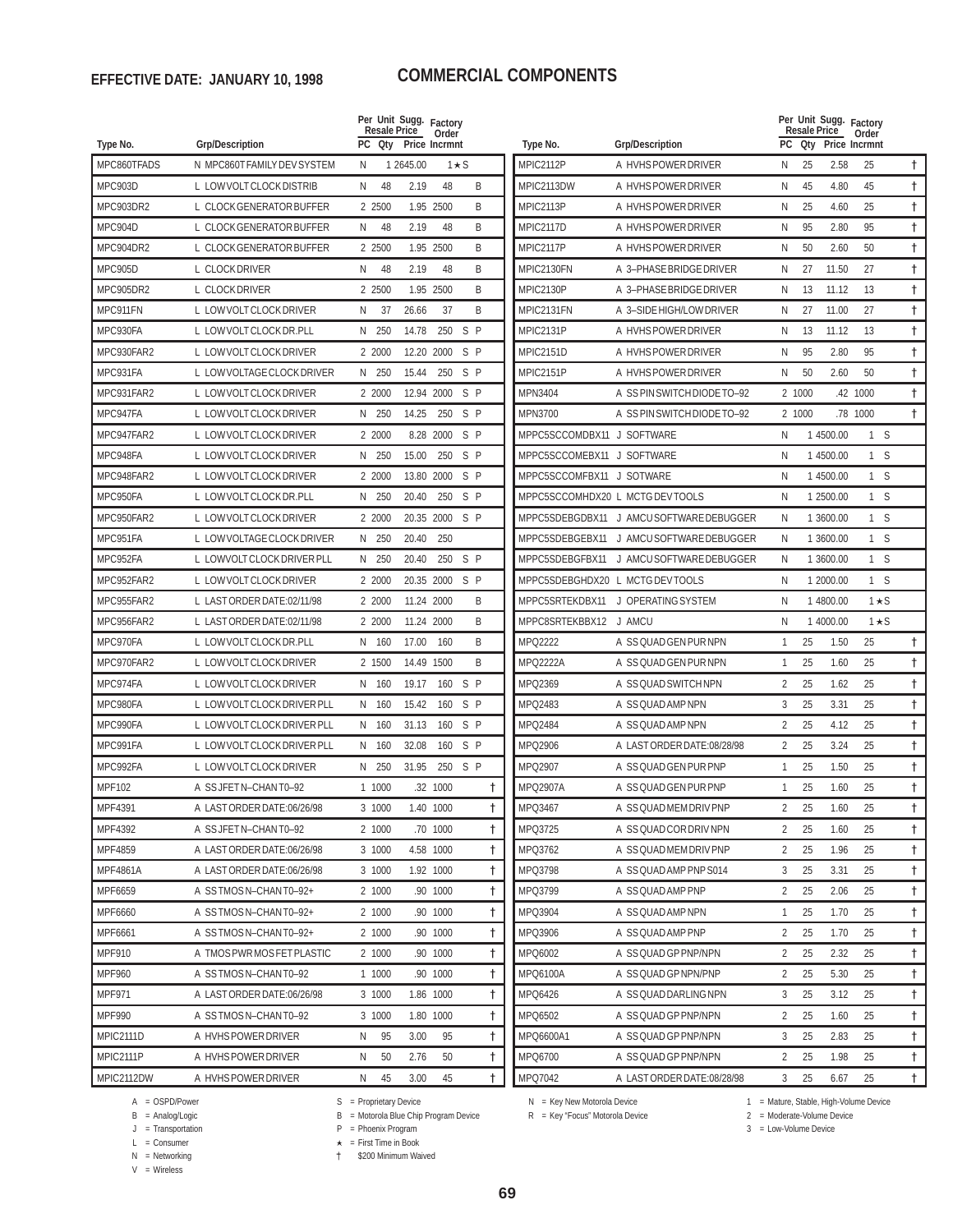| Type No.           | <b>Grp/Description</b>    | Per Unit Sugg. Factory<br>Resale Price<br>Order<br>PC Qty<br>Price Incrmnt | Type No.           | <b>Grp/Description</b>     | Per Unit Sugg. Factory<br><b>Resale Price</b><br>Order<br>PC Qty Price Incrmnt |
|--------------------|---------------------------|----------------------------------------------------------------------------|--------------------|----------------------------|--------------------------------------------------------------------------------|
| MPQ7043            | A QUAD AMP NPN PLASDIP    | 25<br>2.90<br>25<br>$^{\dagger}$<br>2                                      | MPSA56RLRP         | A REELPACK FOR MPSA56      | N 2000<br>.10 2000<br>$^+$                                                     |
| MPQ7051            | A SSQUADGPPNP/NPN         | 25<br>25<br>3<br>3.58<br>$^+$                                              | MPSA63             | A SS DARLINGTON PNP TO92   | $\ddagger$<br>1 5000<br>.12 5000                                               |
| MPSA05             | A SS GEN PUR NPN TO92     | 1 5000<br>.10 5000<br>$\ddagger$                                           | MPSA63RLRA         | A SS PNP TP92 TAPE/REEL2K  | $\ddagger$<br>3 2000<br>.77 2000                                               |
| MPSA05RLRA         | A SS NPN T092 TAPE/REEL2K | $\ddagger$<br>2 2000<br>.10 2000                                           | MPSA64             | A SS DARLINGTON PNP TO92   | $^+$<br>1 5000<br>.14 5000                                                     |
| MPSA05RLRM         | A SS GP NPN TO92 AMMO PK  | N 2000<br>.10 2000<br>$\ddagger$                                           | MPSA64RLRM         | A SS DARLINGTON PNP TO92   | $^+$<br>2 2000<br>.14 2000                                                     |
| MPSA06             | A SS GEN PUR NPN TO92     | $\ddagger$<br>1 5000<br>.086 5000                                          | MPSA70             | A LASTORDER DATE:08/28/98  | $\dagger$<br>2 5000<br>.07 5000                                                |
| MPSA06RLRA         | A SS NPN T092 TAPE/REEL2K | 1 2000<br>.086 2000<br>$\ddagger$                                          | MPSA70RLRM         | A SSAMPLPNPT092T/R         | $\dagger$<br>.07 2000<br>N 2000                                                |
| MPSA06RLRM         | A AMMO PACK FOR MPSA06    | N 2000<br>.086 2000<br>$\ddagger$                                          | MPSA75             | A SS DARLINGTON PNP TO92   | $\dagger$<br>2 5000<br>.50 5000                                                |
| MPSA06RLRP         | A AMMO PACK FOR MPSA06    | .086 2000<br>N 2000<br>$\ddagger$                                          | MPSA77             | A SS DARLINGTON PNP TO92   | $\ddagger$<br>2 5000<br>.50 5000                                               |
| MPSA06RL1          | A XSTR SILNPN             | 2 2000<br>.086 2000<br>$^{\dagger}$                                        | MPSA77RLRA         | A REELPACK FOR MPSA77      | $^{\dagger}$<br>2 2000<br>.50 2000                                             |
| MPSA12             | A SS DARLINGTON NPN TO92  | $^{\dagger}$<br>2 5000<br>.16 5000                                         | MPSA92             | A SSHIGH VOLT PNP TO92     | $\ddagger$<br>1 5000<br>.16 5000                                               |
| MPSA12RLRA         | A REELPACK FOR MPSA12     | 2 2000<br>.16 2000<br>$\ddagger$                                           | MPSA92RLRA         | A SS PNP TP92 TAPE/REEL2K  | $\ddagger$<br>2 2000<br>.16 2000                                               |
| MPSA13             | A SS DARLINGTON NPN TO92  | $^{\dagger}$<br>1 5000<br>.12 5000                                         | MPSA92RLRE         | A XSTR SIL PNP             | $\ddagger$<br>2 2000<br>.16 2000                                               |
| MPSA13RLRA         | A SS NPN T092 TAPE/REEL2K | 3 2000<br>.40 2000<br>$^{\dagger}$                                         | MPSA92RL1          | A XSTR SIL PNP             | $^{\dagger}$<br>2 2000<br>.16 2000                                             |
| MPSA13RLRP         | A REELPACK FOR MPSA13     | $\ddagger$<br>N 2000<br>.12 2000                                           | MPSA93             | A SSHIGH VOLT PNP TO92     | $\ddagger$<br>2 5000<br>.30 5000                                               |
| MPSA14             | A SS DARLINGTON NPN TO92  | $\ddagger$<br>1 5000<br>.12 5000                                           | MPSA93RLRA         | A XSTR SILPNP              | $\dagger$<br>2 2000<br>.30 2000                                                |
| MPSA14RLRA         | A SS NPN T092 TAPE/REEL2K | 3 2000<br>.45 2000<br>$^{\dagger}$                                         | MPSA93RLRM         | A REELPACK FOR MPSA93      | $^{\dagger}$<br>2 2000<br>.30 2000                                             |
| MPSA17             | A SS SWITCHING NPN TO92   | 2 5000<br>1.00 5000<br>$\ddagger$                                          | MPSH <sub>10</sub> | A SS AMPLIFIER NPN TO92    | $\ddagger$<br>1 5000<br>.22 5000                                               |
| MPSA18             | A SS LOW NOISE NPN TO92   | 1 5000<br>.19 5000<br>$^{\dagger}$                                         | MPSH10RLRA         | A SS NPN T092 TAPE/REEL2K  | $^{\dagger}$<br>2 2000<br>.22 2000                                             |
| MPSA18RLRA         | A REELPKFORMPSA18         | 2 2000<br>.19 2000<br>$^+$                                                 | MPSH10RLRP         | A XSTR SM SIG PLAS/NPN-A/P | $\ddagger$<br>N 2000<br>.22 2000                                               |
| MPSA20             | A SS AMPLIFIER NPN TO92   | 2 5000<br>.07 5000<br>$\ddagger$                                           | MPSH11             | A SS AMPLIFIER NPN TO92    | 2 5000<br>.36 5000                                                             |
| MPSA25             | A SS DARLINGTON NPN TO92  | $\ddagger$<br>2 5000<br>.50 5000                                           | MPSH17             | A SS AMPLIFIER NPN TO92    | $^+$<br>2 5000<br>.37 5000                                                     |
| MPSA27             | A SS DARLINGTON NPN TO92  | 2 5000<br>.70 5000<br>$^{\dagger}$                                         | MPSH17RLRA         | A REELPACK FOR MPSH17      | $^+$<br>2 2000<br>.37 2000                                                     |
| MPSA27RLRA         | A REEL PACK FOR MPSA27    | $^{\dagger}$<br>2 2000<br>.70 2000                                         | MPSH81             | A LAST ORDER DATE:09/20/98 | $^+$<br>1 5000<br>.22 5000                                                     |
| MPSA27RLRM         | A DARLINGTON NPN TO92     | 2 2000<br>.70 2000<br>$\ddagger$                                           | MPSL01             | A LASTORDER DATE:08/28/98  | $\dagger$<br>2 5000<br>.20 5000                                                |
| MPSA28             | A SS DARLINGTON NPN TO92  | 2 5000<br>.52 5000<br>$\ddagger$                                           | MPSW01             | A SS HIGH CUR NPN TO92 A/P | 2 5000<br>$^{\dagger}$<br>.30 5000                                             |
| MPSA28RLRP         | A AMMO PACK FOR MPSA28    | 2 2000<br>.52 2000<br>$^{\dagger}$                                         | MPSW01A            | A SS HIGH CURNPN TO92      | $\ddagger$<br>2 5000<br>.64 5000                                               |
| MPSA29             | A SS DARLINGTON NPN TO92  | 1 5000<br>.48 5000<br>$\ddagger$                                           | MPSW01ARLRA        | A REELPACK FOR MPSW01A     | $\ddagger$<br>2 2000<br>.64 2000                                               |
| MPSA29RLRP         | A AMMO PACK FOR MPSA29    | 2 2000<br>.48 2000<br>$\ddagger$                                           | MPSW01ARLRP        | A REEL PACK FOR MPS01A     | $\ddagger$<br>2 2000<br>.64 2000                                               |
| MPSA42             | A SSHIGH VOLT NPN TO92    | 1 5000<br>.15 5000<br>$\ddagger$                                           | MPSW05             | A SS GEN PUR NPN TO92      | $\dagger$<br>2 5000<br>.64 5000                                                |
| MPSA42RLRA         | A SS NPN T092 TAPE/REEL2K | $^{\dagger}$<br>1 2000<br>.15 2000                                         | MPSW06             | A SS GEN PUR NPN TO92      | $\ddagger$<br>2 5000<br>.68 5000                                               |
| MPSA42RLRE         | A XSTR SILT/R             | $\dagger$<br>2 2000<br>.15 2000                                            | MPSW06RLRA         | A REELPACK FOR MPSW06      | $\ddagger$<br>2 2000<br>.68 2000                                               |
| MPSA42RLRF         | A REELPACK FOR MPSA42     | $\ddagger$<br>2 2000<br>.15 2000                                           | MPSW10             | A LAST ORDER DATE:08/28/98 | $\ddagger$<br>3 5000<br>.91 5000                                               |
| MPSA42RLRM         | A AMMO PACK FOR MPSA42    | $\dagger$<br>N 2000<br>.15 2000                                            | MPSW13             | A SS DARLINGTON NPN TO92   | $\dagger$<br>2 5000<br>.72 5000                                                |
| MPSA42RL1          | A XSTR SILNPN             | 2 2000<br>.15 2000<br>t                                                    | MPSW13RLRA         | A REELPACK FOR MPSW13      | $^{\dagger}$<br>2 2000<br>.72 2000                                             |
| MPSA43             | A SSHIGH VOLT NPN TO92    | 2 5000<br>.24 5000<br>$^\dagger$                                           | MPSW14             | A SS DARLINGTON NPN TO92   | $\dagger$<br>2 5000<br>1.52 5000                                               |
| MPSA43RLRA         | A XSTR SILNPN             | 2 2000<br>.24 2000<br>t                                                    | MPSW42             | A SSHIGH VOLT NPN TO92     | $\dagger$<br>1 5000<br>.40 5000                                                |
| MPSA44             | A SSHIGH VOLT NPN TO92    | $^\dagger$<br>1 5000<br>.34 5000                                           | MPSW42RLRA         | A REEL PACK FOR MPSW42     | $\dagger$<br>2 2000<br>.40 2000                                                |
| MPSA44RLRA         | A REEL PACK FOR MPSA44    | 2 2000<br>.34 2000<br>t                                                    | MPSW45             | A SS DARLINGTON NPN TO92   | 2 5000<br>$^+$<br>.30 5000                                                     |
| MPSA44RL1          | A REELPACK FOR MPSA44     | $^\dagger$<br>2 2000<br>.34 2000                                           | MPSW45A            | A XSTR SM SIG PLAS1W NPN   | $\dagger$<br>.36 5000<br>2 5000                                                |
| MPSA <sub>55</sub> | A SS GEN PUR PNP TO92     | .12 5000<br>$^{\dagger}$<br>1 5000                                         | MPSW51             | A SSHIGH CURPNP TO92       | $^+$<br>2 5000<br>.36 5000                                                     |
| MPSA55RLRA         | A SS PNP TP92 TAPE/REEL2K | $^\dagger$<br>2 2000<br>.12 2000                                           | MPSW51A            | A SSHIGH CURPNP TO92       | $\ddagger$<br>2 5000<br>.38 5000                                               |
| MPSA56             | A SS GEN PUR PNP TO92     | $\dagger$<br>1 5000<br>.10 5000                                            | MPSW51ARLRA        | A XSTR SILPLAS PNP         | $\dagger$<br>2 2000<br>.38 2000                                                |
| MPSA56RLRA         | A SS PNP TO92 TAPE/REEL2K | 2 2000<br>.10 2000<br>$^{\dagger}$                                         | MPSW55             | A SS AMPLIFIER PNP TO92    | 3 5000<br>1.44 5000<br>$^+$                                                    |
| MPSA56RLRM         | A SS GP PNP TO92 AMMO PK  | N 2000<br>.10 2000<br>$\ddagger$                                           | MPSW56             | A SS AMPLIFIER PNP TO92    | $^+$<br>3 5000<br>2.76 5000                                                    |

 $L = \text{Consumer}$ <br>  $N = \text{Networking}$ <br>  $V = \text{Wireless}$ 

B = Analog/Logic entropy of the Motorola Blue Chip Program Device R = Key "Focus" Motorola Device 2 = Moderate-Volume Device

- J = Transportation P = Phoenix Program 3 = Low-Volume Device
- $L =$  Consumer  $\star =$  First Time in Book
- N = Networking extensive that the state of the state of the state of the state of the state of the state of the state of the state of the state of the state of the state of the state of the state of the state of the state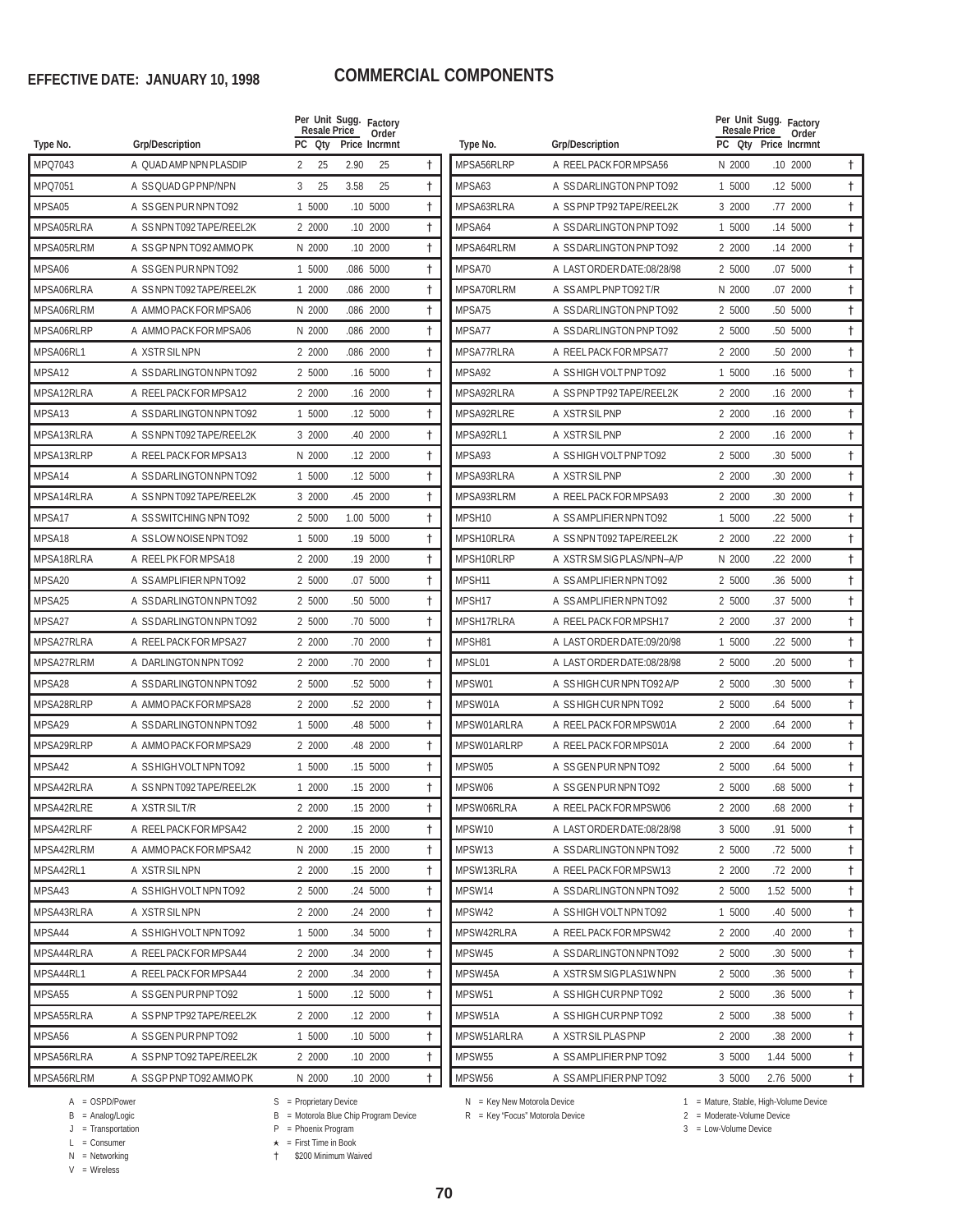|                 |                            | <b>Resale Price</b> | Per Unit Sugg. Factory<br>Order |                |                            | Per Unit Sugg. Factory<br><b>Resale Price</b> |       | Order     |              |
|-----------------|----------------------------|---------------------|---------------------------------|----------------|----------------------------|-----------------------------------------------|-------|-----------|--------------|
| Type No.        | <b>Grp/Description</b>     | PC Otv              | Price Incrmnt                   | Type No.       | <b>Grp/Description</b>     | PC Qty Price Incrmnt                          |       |           |              |
| MPSW56RLRA      | A REELPACK FOR MPSW56      | 2 2000              | 1.60 2000<br>$^\dagger$         | MPS651RLRB     | A REELPACKFORMPS651        | 2 2000                                        |       | .60 2000  | $\dagger$    |
| MPSW63          | A SS DARLINGTON PNP TO92   | 2 5000              | 1.76 5000<br>$^{\dagger}$       | MPS6521        | A SSAMPLIFIER NPN TO92     | 1 5000                                        |       | .16 5000  | $^+$         |
| MPSW63RLRA      | A REELPACK FOR MPSW63      | 2 2000              | $^{\dagger}$<br>1.76 2000       | MPS6523        | A SSAMPLIFIER PNP TO92     | 2 5000                                        |       | .18 5000  | $^+$         |
| MPSW64          | A SS DARLINGTON PNP TO92   | 3 5000              | t.<br>3.31 5000                 | MPS6601        | A SSAMPLIFIER NPN TO92     | 2 5000                                        |       | .22 5000  | $^+$         |
| MPSW92          | A SS HIGH VOLTAGE PNP TO92 | 2 5000              | .96 5000<br>Ť.                  | MPS6602        | A SSAMPLIFIER NPN TO92     | 2 5000                                        |       | 1.28 5000 | $\ddagger$   |
| <b>MPS2222</b>  | A SS GEN PUR NPN TO92      | 2 5000              | $\ddagger$<br>.084 5000         | MPS6651        | A SSAMPLIFIER PNP TO92     | 2 5000                                        |       | .30 5000  | $^+$         |
| <b>MPS2222A</b> | A SS GEN PUR NPN TO92      | 1 5000              | $^{\dagger}$<br>.084 5000       | MPS6652        | A SSAMPLIFIER PNP TO92     | 2 5000                                        |       | .29 5000  | $^+$         |
| MPS2222ARLRA    | A SS NPN T092 TAPE/REEL2K  | 1 2000              | $\ddagger$<br>.084 2000         | MPS6717        | A SSAMPLIFIER NPN TO92     | 2 5000                                        |       | .36 5000  | $\ddagger$   |
| MPS2222ARLRM    | A SS GP NPN TO92 AMMO PK   | N 2000              | .084 2000<br>$^\dagger$         | MPS6717RLRA    | A SSAMPLIFIER NPN TO92 T/R | 2 2000                                        |       | .36 2000  | $^{\dagger}$ |
| MPS2222RLRA     | A SS NPN T092 TAPE/REEL2K  | 3 2000              | .28 2000<br>$^{\dagger}$        | <b>MPS6724</b> | A SSDARLINGTON NPN TO92    | 2 5000                                        |       | .36 5000  | $^{\dagger}$ |
| MPS2222RLRM     | A SS GP NPN TO92 AMMO PK   | N 2000              | $^{\dagger}$<br>.084 2000       | MPS6725        | A SSDARLINGTON NPN TO92    | 2 5000                                        |       | .38 5000  | $^+$         |
| MPS2369         | A SS SWITCHING NPN TO92    | 1 5000              | $^{\dagger}$<br>.19 5000        | MPS6725RLRP    | A AMMO PACK FOR MPS6725    | 2 2000                                        |       | .38 2000  | $^+$         |
| <b>MPS2369A</b> | A XSTR SM SIG PLAS NPN     | 2 5000              | t.<br>.20 5000                  | MPS6726        | A SSAMPLIFIER PNP TO92     | 2 5000                                        |       | .30 5000  | $^+$         |
| MPS2907         | A SS GEN PUR PNP TO92      | 2 5000              | $^{\dagger}$<br>.082 5000       | <b>MPS6727</b> | A SSAMPLIFIER PNPTO92      | 2 5000                                        |       | .60 5000  | $\ddagger$   |
| <b>MPS2907A</b> | A SS GEN PUR PNP TO92      | 1 5000              | $^+$<br>.082 5000               | MPS6729        | A SSAMPLIFIER PNP TO92     | 2 5000                                        |       | .36 5000  | $^+$         |
| MPS2907ARLRA    | A SS PNP TP92 TAPE/REEL2K  | 1 2000              | $\ddagger$<br>.082 2000         | <b>MPS750</b>  | A SSHIGH CUR PNP TO92      | 1 5000                                        |       | .66 5000  | $^+$         |
| MPS2907ARLRM    | A REELPACK FOR MPS2907     | N 2000              | $\ddagger$<br>.082 2000         | MPS750RLRA     | A SSHIGH CUR PNP TO92 T/R  | 2 2000                                        |       | .66 2000  | $\ddagger$   |
| MPS2907RLRP     | A AMMO PACK FOR MPS2907    | 2 2000              | .068 2000<br>$^{\dagger}$       | MPS750RLRP     | A SSHIGH CUR PNP TO92 T/A  | 2 2000                                        |       | .66 2000  | $^{\dagger}$ |
| MPS3563         | A SSAMPLIFIER NPN TO92     | 2 5000              | .18 5000<br>$^{\dagger}$        | <b>MPS751</b>  | A SSGENPURPNPTO92          | 2 5000                                        |       | .54 5000  | $\ddagger$   |
| <b>MPS3638A</b> | A SS SWITCHING PNP TO92    | 2 5000              | .17 5000<br>Ť.                  | MPS751RLRA     | A REEL PACK FOR MPS751     | 2 2000                                        |       | .54 2000  | $\ddagger$   |
| MPS3640         | A SS SWITCHING PNP TO92    | 2 5000              | $^{\dagger}$<br>.22 5000        | <b>MPS8098</b> | A SSAMPLIFIER NPN TO92     | 2 5000                                        |       | .22 5000  | $^+$         |
| MPS3646         | A SS SWITCHING NPN TO92    | 2 5000              | t.<br>.20 5000                  | MPS8098RLRA    | A REEL PACK FOR MPS8098    | N 2000                                        |       | .22 2000  | $^+$         |
| MPS3646RLRA     | A REELPACKFORMPS3646       | 2 2000              | $^{\dagger}$<br>.20 2000        | MPS8099        | A SSAMPLIFIER NPN TO92     | 1 5000                                        |       | .22 5000  | $\ddagger$   |
| MPS3702         | A SSAMPLIFIER PNP TO92     | 2 5000              | $\ddagger$<br>.56 5000          | MPS8099RLRA    | A REELPACK/MPS8099         | N 2000                                        |       | .22 2000  | $^+$         |
| MPS404A         | A SSCHOPPER PNP TO92       | 2 5000              | $^{\dagger}$<br>.36 5000        | <b>MPS8598</b> | A SSAMPLIFIER PNP TO92     | 2 5000                                        |       | .21 5000  | $^+$         |
| MPS404ARLRA     | A REELPACK FOR MPS404ARLRA | 2 2000              | $\ddagger$<br>.36 2000          | MPS8598RLRA    | A REEL PACK FOR MPS8598    | 2 2000                                        |       | .21 2000  | $\ddagger$   |
| MPS4123         | A SS GEN PUR NPN TO92      | 2 5000              | .07 5000<br>$^{\dagger}$        | MPS8599        | A SSAMPLIFIER PNP TO92     | 1 5000                                        |       | .21 5000  | $^{\dagger}$ |
| <b>MPS4124</b>  | A SS GEN PUR NPN TO92      | 2 5000              | .07 5000<br>$^{\dagger}$        | MPS8599RLRA    | A REEL PACK FOR MPS8599    | N 2000                                        |       | .21 2000  | $\ddagger$   |
| MPS4124RLRA     | A SS NPN T092 TAPE/REEL2K  | 2 2000              | .07 2000<br>$^{\dagger}$        | <b>MPS901</b>  | V LAST ORDER DATE:12/01/98 | 2 5000                                        |       | .39 5000  |              |
| MPS4124RLRE     | A LAST ORDER DATE:08/28/98 | 2 2000              | $^{\dagger}$<br>.07 2000        | MPS901RLRP     | V LAST ORDER DATE:12/01/98 | 2 2000                                        |       | .39 2000  |              |
| MPS4125RLRA     | A SS PNP TP92 TAPE/REEL2K  | 3 2000              | t<br>.35 2000                   | <b>MPS918</b>  | A SSOSC/MIXER NPN TO92     | 2 5000                                        |       | .18 5000  | $^+$         |
| MPS4126         | A SS GEN PUR PNP TO92      | 2 5000              | $+$<br>.07 5000                 | MPTE-005       | A ZEN5V1500WC41-11         | 2 500                                         |       | .69 500   | $^+$         |
| MPS4126RLRA     | A SS PNP TP92 TAPE/REEL2K  | 2 2000              | $^{\dagger}$<br>.07 2000        | MPTE-008       | A ZEN9.4V1500WC41-11       | 3 500                                         | 1.36  | 500       | $^+$         |
| MPS4250         | A SSAMPLIFIER PNP TO92     | 2 5000              | $^{\dagger}$<br>.12 5000        | MPTE-010       | A ZEN10V1500WC41-11        | 2 500                                         | .68   | 500       | $^+$         |
| MPS4250ARLRM    | A XSTR SILPLAS PNP         | 2 2000              | $^{\dagger}$<br>.12 2000        | MPTE-015       | A ZEN15V1500WC41-11        | 2 500                                         | .68   | 500       | $^+$         |
| MPS5172         | A SSAMPLIFIER NPN TO92     | 2 5000              | .072 5000<br>$^\dagger$         | MPTE-018       | A ZEN18V1500WC41-11        | 3 500                                         | 1.36  | 500       | $\ddagger$   |
| MPS5179         | A SSHIGHFREQNPNT092        | 1 5000              | $\dagger$<br>.34 5000           | MPTE-022       | A ZEN22V1500WC41-11        | 3 500                                         | 1.36  | 500       | $\ddagger$   |
| MPS5179RLRA     | A REELPACKFORMPS5179       | 2 2000              | t.<br>.34 2000                  | MPXL10GC7U     | J PRESSEN UNCOMP           | Ν<br>$\mathbf{1}$                             | 6.53  | $1\star$  |              |
| MPS5179RLRP     | A SSHIGH FREQ NPN AMMO PAK | 2 2000              | .34 2000<br>$^\dagger$          | MPXL5010GC7U   | J INTEGRATED PRESSEN       | 25<br>N                                       | 13.16 | 25        | B            |
| <b>MPS571</b>   | V LAST ORDER DATE:12/01/98 | 2 5000              | .65 5000                        | MPXL5010G7U    | J INTEGRATED PRESSEN       | 25<br>N                                       | 12.63 | 25        | B            |
| MPS6428RLRA     | A SILPLAS SMSIG            | 2 2000              | $^\dagger$<br>.16 2000          | MPXS4100AC6U   | J PRESSENINTEG100KPA       | 1<br>N                                        | 15.95 | $1\star$  |              |
| <b>MPS650</b>   | A SSHIGH CURNPN TO92       | 2 5000              | $^{\dagger}$<br>.52 5000        | MPXS4100A6U    | J PRESSENINTEG100KPA       | 25<br>N                                       | 15.23 | 25        |              |
| MPS6507         | A SSAMPLIFIER NPN TO92     | 2 5000              | $^{\dagger}$<br>.30 5000        | MPXS4115AC6U   | J PRES SEN BAP AXL PORT    | 25<br>Ν                                       | 15.95 | 25        |              |
| <b>MPS651</b>   | A SS HIGH CUR NPN TO92     | 1 5000              | $^{\dagger}$<br>.60 5000        | MPXS4115A6U    | J PRES SEN BAP AXL PORT    | Ν<br>1                                        | 15.23 | $1\star$  |              |
| MPS651RLRA      | A REELPACK FORMPS651       | 2 2000              | $^{\dagger}$<br>.60 2000        | MPXT2010G7U    | J PRESSENCOMP10KPA         | N<br>25                                       | 13.78 | 25        |              |

- 
- $L = \text{Consumer}$ <br>  $N = \text{Networking}$ <br>  $V = \text{Wireless}$

B = Analog/Logic entropyrology by B = Motorola Blue Chip Program Device R = Key "Focus" Motorola Device 2 = Moderate-Volume Device

A = OSPD/Power external states and S = Proprietary Device N = Key New Motorola Device 1 = Mature, Stable, High-Volume Device

J = Transportation P = Phoenix Program 3 = Low-Volume Device

 $L =$  Consumer  $\star =$  First Time in Book

N = Networking - and the state of the state of the state of the state of the state of the state of the state of the state of the state of the state of the state of the state of the state of the state of the state of the st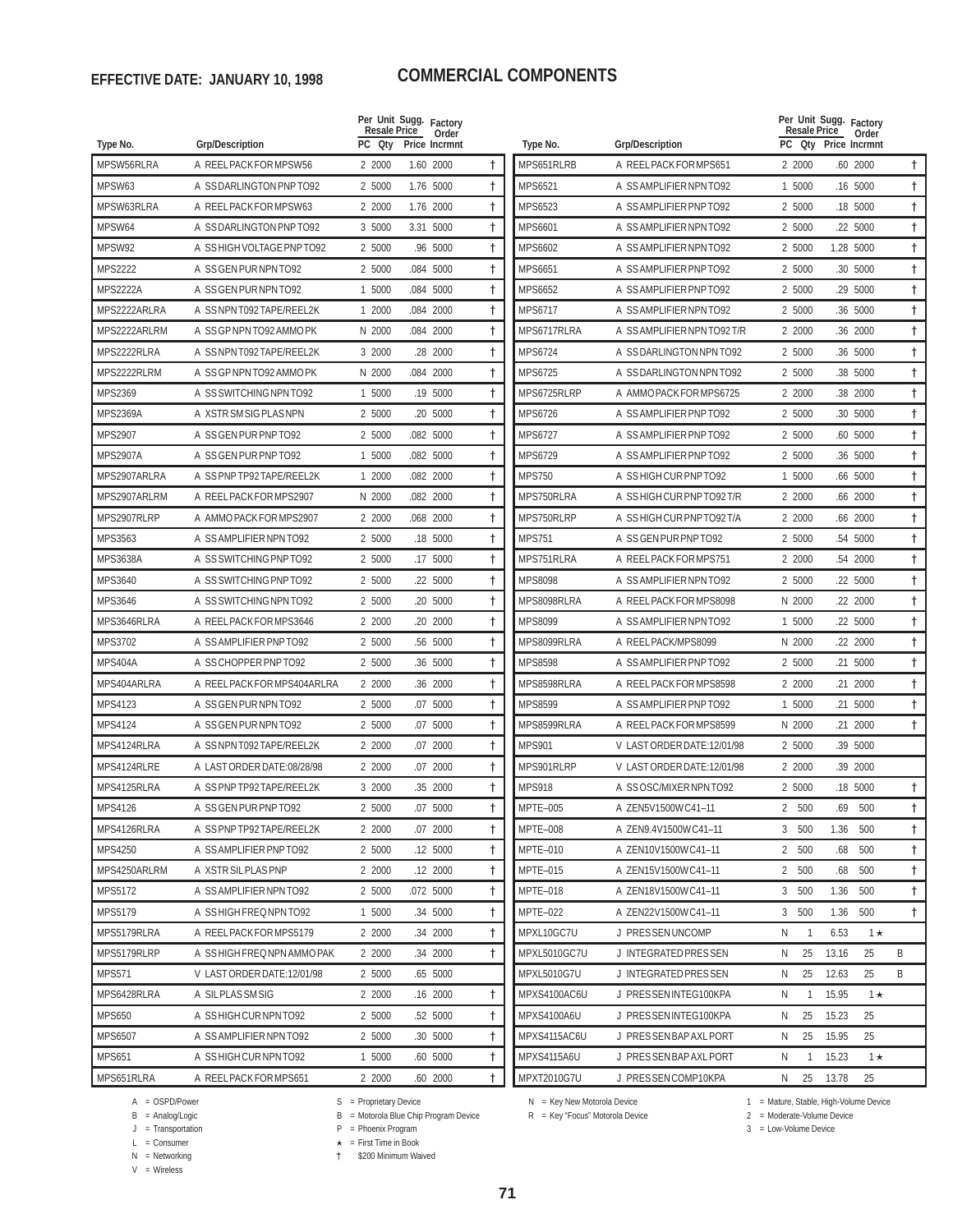|                  |                         | Per Unit Sugg. Factory<br><b>Resale Price</b><br>Order |                  |                             | Per Unit Sugg. Factory<br><b>Resale Price</b><br>Order |
|------------------|-------------------------|--------------------------------------------------------|------------------|-----------------------------|--------------------------------------------------------|
| Type No.         | <b>Grp/Description</b>  | PC Qty Price Incrmnt                                   | Type No.         | <b>Grp/Description</b>      | Qty<br>Price Incrmnt<br>PC.                            |
| MPXT4100A7U      | J PRESSENINTEG15PSI4V   | 15.23<br>N<br>1<br>1                                   | MPX4100AP        | J PRESSENINTEG100KPA        | 20<br>15.95<br>20<br>N                                 |
| MPXT4101A7U      | J PRESS SEN INTEG102KPA | 25<br>25<br>15.23<br>N                                 | MPX4100AS        | J PRESS SEN INTEG100KPA     | 20<br>15.95<br>$20 \star$<br>N                         |
| MPXT4105A7U      | J PRES SEN INTEG105KPA  | 25<br>15.23<br>25<br>Ν                                 | MPX4101A         | J PRESSENINTEG100KPA        | 25<br>15.23<br>25<br>N                                 |
| MPXT4205A7U      | J PRESXSTR, MAP         | N<br>15.23<br>$1\star$<br>1                            | <b>MPX4105A</b>  | J PRESSENINTEG100KPA        | 25<br>N<br>25<br>15.23                                 |
| <b>MPXT5006D</b> | J INTEGRPRESTRANSDUCER  | B<br>20<br>16.16<br>$20 \star$<br>N                    | <b>MPX4115A</b>  | J PRESSENINTEG115KPA        | 25<br>15.23<br>N<br>25                                 |
| MPXT5006DF       | J INTEGRPRESTRANSDUCER  | 20<br>B<br>16.69<br>$20 \star$<br>N                    | <b>MPX4115AP</b> | J PRESSENINTEG115KPA        | 20<br>15.95<br>20<br>N                                 |
| MPX10D           | J PRESSEN UNCOMP10KPA   | 25<br>5.80<br>25<br>Ν                                  | MPX4200A         | J PRESSENINTEG200KPA        | 25<br>15.23<br>25<br>N                                 |
| MPX10DP          | J PRESSEN UNCOMP10KPA   | 20<br>20<br>2<br>7.25                                  | <b>MPX4250A</b>  | J PRES SEN INTEG250KPA      | 25<br>15.23<br>25<br>N                                 |
| MPX10GP          | J PRESSEN UNCOMP10KPA   | 20<br>2<br>6.53<br>20                                  | <b>MPX4250AP</b> | J PRES SEN INTEG250KPA      | 15.95<br>20<br>20<br>N                                 |
| MPX10GS          | J PRESSENUNCOMP10KPA    | 20<br>6.53<br>20<br>Ν                                  | MPX50DP          | J PRES SEN UNCOMP50KPA      | 20<br>7.25<br>20<br>N                                  |
| MPX100A          | J PRESSEN UNCOMP100KPA  | 2<br>25<br>5.80<br>25                                  | MPX50GP          | J PRES SEN UNCOMP50KPA      | 2<br>20<br>6.53<br>20                                  |
| MPX100AP         | J PRESSENABSPORT        | 20<br>6.53<br>20<br>2                                  | MPX5010D         | J PRESSENINTEG10KPA         | 25<br>12.63<br>25<br>B<br>N                            |
| MPX100AS         | J PRESSENUNCOMP100KPA   | 20<br>2<br>6.53<br>20                                  | MPX5010DP        | J PRESSENINTEG10KPA         | B<br>N<br>20<br>13.69<br>20                            |
| MPX100D          | J PRESSEN UNCOMP100KPA  | 25<br>25<br>5.80<br>N                                  | MPX5010DP1       | J PRESSSENINTEG10KPA        | B<br>14.21<br>20<br>N<br>20                            |
| MPX100DP         | J PRESSEN UNCOMP100KPA  | 20<br>20<br>7.25<br>Ν                                  | <b>MPX5010GP</b> | J PRESSENINTEG10KPA         | B<br>N<br>20<br>13.16<br>20                            |
| MPX100GP         | J PRESSENUNCOMP100KPA   | 20<br>20<br>2<br>6.53                                  | <b>MPX5010GS</b> | J PRESSENINTEG10KPA         | 20<br>20<br>N<br>13.16                                 |
| MPX12D           | J PRESS SEN UNCOMP12KPA | 25<br>25<br>5.80<br>Ν                                  | MPX5050D         | J PRESSENINTEG50KPA         | B<br>2<br>25<br>12.63<br>25                            |
| MPX12DP          | J PRESSENUNCOMP12KPA    | 20<br>7.25<br>20<br>Ν                                  | MPX5050DP        | J PRES SEN INTEG50KPA       | B<br>2<br>20<br>13.69<br>20                            |
| MPX12GP          | J PRESSENUNCOMP12KPA    | 20<br>6.53<br>20<br>N                                  | <b>MPX5050GP</b> | J PRESSENINTEG50KPA         | 2<br>20<br>13.16<br>20<br>B                            |
| <b>MPX200D</b>   | J PRESSENUNCOMP200KPA   | 25<br>5.80<br>25<br>2                                  | <b>MPX5100A</b>  | J PRESSENINTEG100KPA        | B<br>2<br>25<br>12.63<br>25                            |
| MPX200DP         | J PRESSEN UNCOMP200KPA  | 20<br>7.25<br>20<br>Ν                                  | MPX5100AP        | J PRESSENINTEG100KPA        | 2<br>20<br>13.16<br>20<br>B                            |
| MPX200GP         | J PRESSEN UNCOMP200KPA  | 20<br>2<br>6.53<br>20                                  | <b>MPX5100D</b>  | J PRESSENINTEG100KPA        | B<br>2<br>25<br>12.63<br>25                            |
| MPX2010D         | J PRESSENCOMP10KPA      | 25<br>13.78<br>2<br>25                                 | MPX5100DP        | J PRESSENINTEG100KPA        | B<br>$\overline{2}$<br>20<br>13.69<br>20               |
| MPX2010DP        | J PRESSENCOMP10KPA      | 20<br>20 S<br>15.23<br>1                               | <b>MPX5100GP</b> | J PRESSENINTEG100KPA        | $\overline{2}$<br>20<br>B<br>13.16<br>20               |
| <b>MPX2010GP</b> | J PRESSENCOMP10KPA      | $\overline{2}$<br>20<br>14.50<br>20 S                  | <b>MPX5700D</b>  | J PRESSENINTEG700KPA        | 25<br>12.63<br>25<br>B<br>N                            |
| <b>MPX2010GS</b> | J PRESSENCOMP10KPA      | 20<br>14.50<br>20 S<br>2                               | MPX5700DP        | J PRESSENINTEG700KPA        | 20<br>13.69<br>20<br>B<br>N                            |
| <b>MPX2050D</b>  | J PRESSENCOMP50KPA      | 13.78<br>25<br>2<br>25                                 | <b>MPX5700GP</b> | J PRESSENINTEG700KPA        | B<br>20<br>13.16<br>20<br>N                            |
| <b>MPX2050DP</b> | J PRES SEN COMP50KPA    | 2<br>20<br>15.23<br>20                                 | MPX5999D         | J PRESSENINTEG1000KPA       | B<br>25<br>12.63<br>25<br>N                            |
| <b>MPX2050GP</b> | J PRES SEN COMP50KPA    | 20<br>14.50<br>20<br>2                                 | MPX7050D         | J PRESSENCOMP50KPA          | 25<br>25<br>13.78<br>N                                 |
| <b>MPX2100A</b>  | J PRESSENCOMP100KPA     | 2<br>25<br>13.78<br>25                                 | MPX7050DP        | J PRESSENCOMP50KPA          | 20<br>15.23<br>20<br>N                                 |
| <b>MPX2100AP</b> | J PRESSENCOMP100KPA     | 20<br>14.50<br>20<br>2                                 | <b>MPX7050GP</b> | J PRESSENCOMP50KPA          | 20<br>20<br>14.50<br>N                                 |
| MPX2100D         | J PRESSENCOMP100KPA     | 25<br>25<br>13.78<br>2                                 | <b>MPX7100A</b>  | J PRESSENCOMP100KPA         | 25<br>13.78<br>25<br>N                                 |
| MPX2100DP        | J PRESSENCOMP100KPA     | 20<br>2<br>20<br>15.23                                 | MPX7100D         | J PRESSENCOMP100KPA         | 25<br>25<br>13.78<br>N                                 |
| <b>MPX2100GP</b> | J PRESSENCOMP100KPA     | 20<br>$\overline{2}$<br>20<br>14.50                    | MPX7100DP        | J PRESSENCOMP100KPA         | 20<br>15.23<br>20<br>Ν                                 |
| <b>MPX2200A</b>  | J PRESS SEN COMP200KPA  | 25<br>13.78<br>$25 \star$<br>Ν                         | <b>MPX7100GP</b> | J PRESSENCOMP100KPA         | 20<br>20<br>14.50<br>N                                 |
| <b>MPX2200AP</b> | J PRESSENCOMP200KPA     | 20<br>20<br>14.50<br>2                                 | <b>MPX7200A</b>  | J PRESSENCOMP200KPA         | 25<br>25<br>13.78<br>N                                 |
| MPX2200D         | J PRESS SEN COMP200KPA  | 25<br>13.78<br>$25 \star$<br>N                         | MPX7200D         | J PRESSENCOMP200KPA         | 25<br>13.78<br>25<br>N                                 |
| MPX2200DP        | J PRESSENCOMP200KPA     | 20<br>$\overline{2}$<br>15.23<br>20                    | <b>MPX7200GP</b> | J PRESSENCOMP200KPA         | 20<br>20<br>14.50<br>Ν                                 |
| <b>MPX2200GP</b> | J PRESSENCOMP200KPA     | 20<br>14.50<br>20<br>2                                 | MRA0510-50H      | N RF NPN HIPWR HERMETIC FLG | 13 174.40<br>13<br>1                                   |
| MPX2300DT1       | J PRESSENCOMP300MMHG    | 2 1000<br>4.35 1000                                    | MRA1000-14L      | N RF NPN HIPWR SOE STUD     | 20<br>78.65<br>20<br>$\mathbf{2}$                      |
| MPX2700A         | J PRESS SEN COMP 700KPA | 13.78<br>$25 \star$<br>N<br>25                         | MRA1000-7L       | N RF NPN HIPWR SOE STUD     | 20<br>60.06<br>20<br>2                                 |
| MPX2700AS        | J PRESSSENCOMP700KPA    | 20<br>N<br>20<br>14.50                                 | MRA1720-020      | N RF NPN HI PWR SOE FLANGE  | 20 220.00<br>20<br>2                                   |
| <b>MPX2700D</b>  | J PRESSENCOMP700KPA     | 13.78<br>25<br>25<br>N                                 | MRA4003T3        | A IR200V<10MICROAMP25C      | $\uparrow$<br>R 5000<br>.10 5000                       |
| MPX2700DP        | J PRESSENCOMP700KPA     | 20<br>20<br>15.23<br>Ν                                 | MRA4004T3        | A IR400V<10MICROAMP25C      | $\ddagger$<br>R 5000<br>.10 5000                       |
| MPX4100A         | J PRESSENINTEG100KPA    | 25<br>15.23<br>25<br>N                                 | MRA4005T3        | A IR600V<10MICROAMP25C      | $^\mathrm{+}$<br>R 5000<br>.10 5000                    |

 $L =$  Consumer  $\star =$  First Time in Book

N = Networking extensive that the state of the state of the state of the state of the state of the state of the state of the state of the state of the state of the state of the state of the state of the state of the state

 $L = \text{Consumer}$ <br>  $N = \text{Networking}$ <br>  $V = \text{Wireless}$ 

B = Analog/Logic entropy of the Motorola Blue Chip Program Device R = Key "Focus" Motorola Device 2 = Moderate-Volume Device

A = OSPD/Power external states and S = Proprietary Device N = Key New Motorola Device 1 = Mature, Stable, High-Volume Device

J = Transportation P = Phoenix Program 3 = Low-Volume Device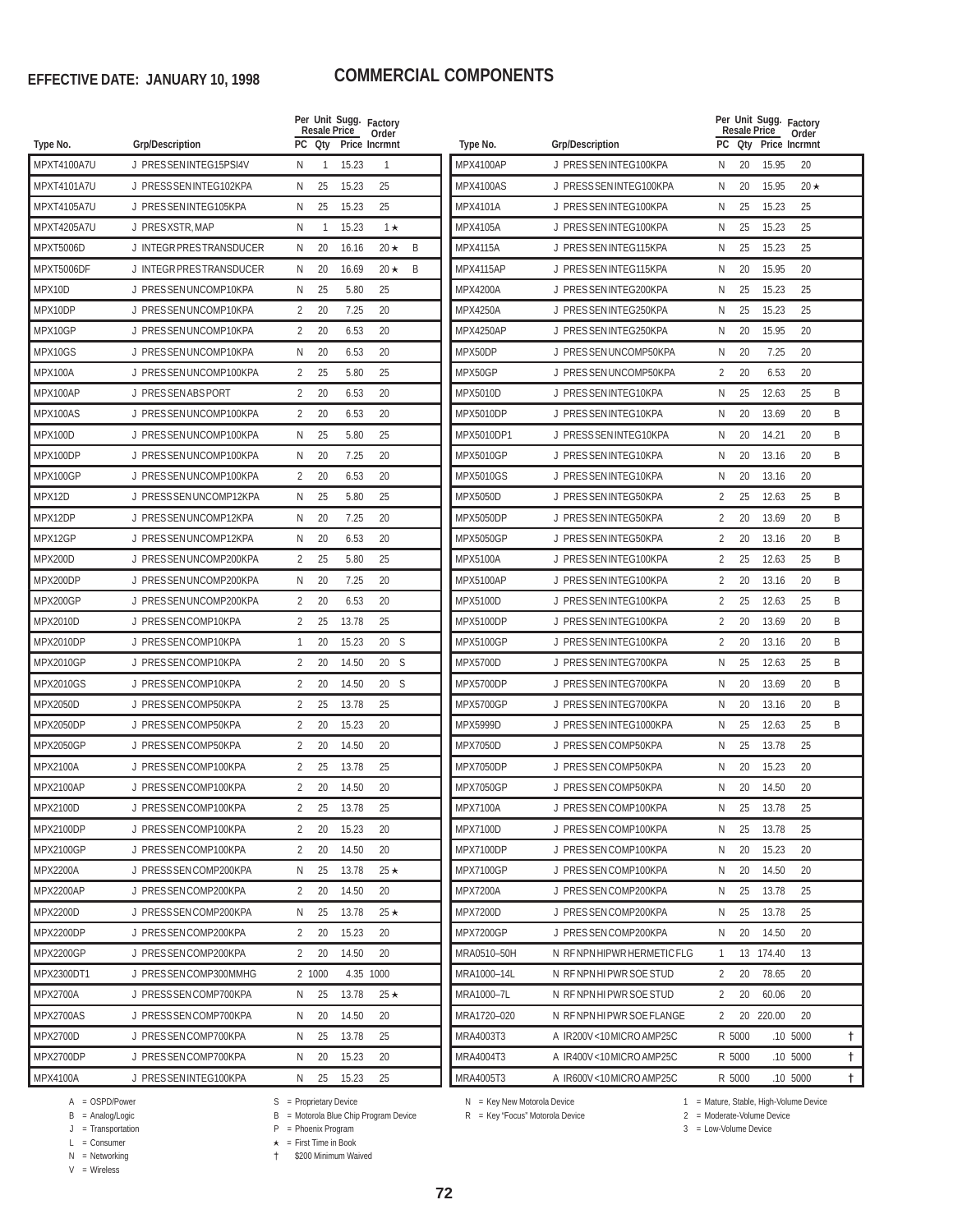|                    |                             | Per Unit Sugg. Factory<br><b>Resale Price</b><br>Order |                |                             |                |                 | Per Unit Sugg. Factory<br><b>Resale Price</b> | Order            |  |
|--------------------|-----------------------------|--------------------------------------------------------|----------------|-----------------------------|----------------|-----------------|-----------------------------------------------|------------------|--|
| Type No.           | <b>Grp/Description</b>      | PC Otv<br><b>Price Incrmnt</b>                         | Type No.       | <b>Grp/Description</b>      | PC.            | Qty             |                                               | Price Incrmnt    |  |
| MRA4006T3          | A IR800V<10MICROAMP25C      | $^{\dagger}$<br>R 5000<br>.11 5000                     | <b>MRF151G</b> | N RF FETHIPWR SOE FLANGE    | 1              |                 | 10 161.00                                     | 10               |  |
| MRA4007T3          | A IR1000V<10MICRAMP25C      | R 5000<br>.11 5000<br>$^{\dagger}$                     | <b>MRF154</b>  | N RFFETHIPWR SOE FLANGE     | 2              |                 | 6 539.11                                      | 6 S              |  |
| <b>MRFA2604</b>    | N LAST ORDER DATE: 11/28/98 | 1 1215.50<br>$\mathbf{1}$<br>N                         | <b>MRF157</b>  | N RFTMOSFET                 | 2              |                 | 6 564.85                                      | 6 S              |  |
| MRFIC0001R2        | V RF SIL BIPLR MIC TSSOP-20 | 2 2500<br>4.52 2500 S                                  | <b>MRF158</b>  | N RF AP NCHAN               | 2              | 20              | 21.19                                         | 20               |  |
| MRFIC0903R2        | V RF GAAS MIC SO-8          | 4.52 2500 S<br>2 2500                                  | <b>MRF160</b>  | N RFMOSFETBROADBANDPRFET    | N              | 20              | 20.93                                         | 20               |  |
| MRFIC0904R2        | V RF GAAS MIC SO-16         | 4.39 2500 S<br>2 2500                                  | MRF16006       | N RF NPN HI PWR SOE FLANGE  | N              | 20              | 99.00                                         | 20               |  |
| MRFIC0912R2        | V RFIC POWER LINE           | 7.32 1500<br>N 1500                                    | MRF16030       | N RF NPN HIPWR SOE FLANGE   | N              | 20              | 123.75                                        | 20               |  |
| MRFIC0913R2        | V RF MMIC GAAS4.8 VIPA      | N 1500<br>8.65 1500                                    | <b>MRF163</b>  | N RFFETHIPWR SOE STUD       | 2              | 20              | 28.88                                         | 20               |  |
| MRFIC0916T1        | V MMIC, RF CASCODE AMP T/R  | 2 3000<br>.98 3000 S                                   | MRF166C        | N RFN-CHPWRFETFLGPKG        | 2              | 20              | 31.45                                         | 20               |  |
| MRFIC0931R2        | V BALANCEDTXMXR.            | N 2500<br>3.79 2500                                    | <b>MRF166W</b> | N RF TMOS BROADBAND PWR FET | 2              | 15              | 77.38                                         | 15               |  |
| MRFIC1501R2        | V RFICGPSLNA                | N 2500<br>3.33 2500                                    | <b>MRF173</b>  | N RF FET HIPWR SOE FLG      | 2              | 20              | 38.65                                         | 20               |  |
| <b>MRFIC1502R2</b> | V RFICLN                    | N 3000<br>7.32 3000                                    | MRF173CQ       | N RFFETHIPWR SOEFLG         | 2              | 20              | 36.10                                         | 20               |  |
| MRFIC1801R2        | V RF GAAS MIC SO-8          | 2.23 2500 S<br>N 2500                                  | <b>MRF174</b>  | N RFFETHIPWR SOE FLANGE     | 2              | 20              | 72.38                                         | 20               |  |
| MRFIC1803R2        | V RF GAAS MIC SO-16         | 4.85 2500 S<br>N 2500                                  | MRF175GU       | N RF FET HIPWR SOE FLANGE   | 2              | 10 <sup>°</sup> | 152.46                                        | 10               |  |
| MRFIC1804R2        | V RF GAAS MIC SO-16         | 4.92 2500 S<br>N 2500                                  | MRF175GV       | N RF FET HIPWR SOE FLANGE   | 2              |                 | 10 146.30                                     | 10               |  |
| MRFIC1805R2        | V GAS PWR AMP TSSOP PKG T/R | N 2500<br>4.23 2500                                    | <b>MRF177</b>  | N RFFETHIPWRP-PPKG          | 2              | 20              | 68.53                                         | 20               |  |
| MRFIC1806R2        | V RF GAAS MIC SO-16         | 3.22 2500 S<br>2 2500                                  | <b>MRF182</b>  | N RF PWR FET SOE FLANGE     | 1              | 20              | 68.64                                         | 20               |  |
| MRFIC1807R2        | V RF GAAS MIC SO-16         | 3.52 2500 S<br>2 2500                                  | MRF183         | N RF PWR FET SOE FLANGE     | N              | 20              | 75.79                                         | 20               |  |
| <b>MRFIC1808R2</b> | <b>V RFIC POWER LINE</b>    | 1.93 2500 S<br>2 2500                                  | <b>MRF184</b>  | N RF PWR FET SOE FLANGE     | N              | 20              | 97.24                                         | 20               |  |
| <b>MRFIC2001R2</b> | V RF SILICON MIC SO-8 T/R   | N 2500<br>2.79 2500 S                                  | <b>MRF185</b>  | N GEMINIPUSHPULL80WATTS     | N              |                 | 10 228.80                                     | 10               |  |
| MRFIC2002R2        | V RF SILICON MIC SO-8 T/R   | 2.79 2500<br><sub>S</sub><br>N 2500                    | <b>MRF1946</b> | N RF NPN HI PWR SOE FLANGE  | 2              | 20              | 15.05                                         | 20               |  |
| MRFIC2004R2        | V RF SILMIC SO-16 T/R       | 3.46 2500 S<br>N 2500                                  | MRF20030       | N RF PWR XSTR               | N              | 20              | 115.71                                        | 20               |  |
| MRFIC2006R2        | V RF SILMIC SO-8 T/R        | 2.79 2500 S<br>N 2500                                  | MRF20060       | N PWRXSTR,2GHZ,60W          | N              |                 | 20 226.10                                     | 20               |  |
| MRFIC2101R2        | V 900MHZ TRANS MIXER/EXCITR | 4.59 2500 S<br>N 2500                                  | <b>MRF224</b>  | N RF NPN HI PWR SOE FLANGE  | $\overline{2}$ | 20              | 15.60                                         | 20               |  |
| MRFIC2401R2        | V RF GAAS MIC SOIC16        | N 2500<br>5.52 2500<br>-S                              | <b>MRF227</b>  | N RF NPN HI PWR TO-39CE     | 2 200          |                 | 7.65                                          | 200              |  |
| MRFIC2403R2        | V RF GAAS MIC SO-16 T/R     | <sub>S</sub><br>N 2500<br>5.45 2500                    | <b>MRF237</b>  | N RF NPN HI PWR TO-39CE     | 1              | 200             | 7.06                                          | 200              |  |
| MRFIC2404R2        | V RF GAAS MIC SO-8          | 3.72 2500 S<br>N 2500                                  | MRF240         | N RF NPN HIPWR SOE STUD     | 2              | 20              | 18.50                                         | 20               |  |
| MRF1000MA          | N LAST ORDER DATE:07/21/98  | 20<br>20<br>49.90<br>2                                 | MRF247         | N RF NPN HI PWR SOE FLANGE  | 1              | 20              | 31.19                                         | 20               |  |
| <b>MRF1001A</b>    | V RF NPN LO PWR TO-39       | 500<br>500<br>4.08<br>2                                | <b>MRF255</b>  | N RF PWR XSTR               | N              | 20              | 47.19                                         | 20               |  |
| MRF10031           | N RF NPN HI PWR SOE FLANGE  | 99<br>99<br>130.13<br>2                                | MRF2628        | N RF NPN HI PWR SOE STUD    | 2              | 20              | 10.40                                         | 20               |  |
| MRF10120           | N RF NPN PULSE PWR HERM FLG | 3 234.08<br>2<br>3                                     | <b>MRF275G</b> | N RF PWR TMOS FET           | N              | 10 <sup>°</sup> | 162.31                                        | $10 \star$       |  |
| MRF10150           | N RF NPN HI PWR SOE FLG     | $\overline{2}$<br>3<br>3 305.90                        | MRF275L        | N TMOSFET100W28V            | N              | 20              | 85.80                                         | $20 \star$       |  |
| MRF10350           | N RF NPN HI PWR SOE FLG     | 2<br>3 393.68<br>3                                     | MRF282SC       | N RF PWR FET SOE PKG        | N              | 20              | 66.50                                         | 20               |  |
| MRF10500           | N RF NPN HI PWR SOE FLG     | 3 466.00<br>3<br>2                                     | MRF284C        | N RF PWR FET                | N              | 20              | 99.75                                         | 20               |  |
| MRF10501           | N RF NPN HI PWR SOE FLG     | 3<br>3 465.50<br>Ν                                     | MRF284SC       | N RF PWR FET                | N              | 20              | 99.75                                         | 20               |  |
| <b>MRF134</b>      | N RFFETHIPWRSOEFLANGE       | 18.71<br>20<br>$\mathbf{1}$<br>20                      | MRF2947AT1     | V RFLOWPWRSC-70             | N 3000         |                 |                                               | .72 3000 $\star$ |  |
| <b>MRF136</b>      | N REFETHIPWRSOEFLANGE       | 22.30<br>20<br>20<br>1                                 | MRF3094        | N L-BAND BIPLR PWR TRNSISTR | N              | 20              | 64.35                                         | 20               |  |
| MRF136Y            | N RFFETHIPWRSOEFLANGE       | 61.30<br>20<br>2<br>20                                 | MRF3096        | N L-BAND BIPLR PWR TRNSISTR | N              | 20              | 83.16                                         | 20               |  |
| <b>MRF137</b>      | N RFFETHIPWRSOEFLANGE       | 20<br>20<br>26.55<br>2                                 | <b>MRF314</b>  | N RF NPN HIPWR SOE FLANGE   | 2              | 20              | 29.35                                         | 20               |  |
| <b>MRF141G</b>     | N REFETHIPWRSOEFLANGE       | 10 152.95<br>10<br>1                                   | <b>MRF317</b>  | N RF NPN HIPWR SOE FLANGE   | $\mathbf{2}$   | 20              | 70.05                                         | 20               |  |
| <b>MRF148</b>      | N RFFETHIPWRSOEFLANGE       | 20<br>41.40<br>20<br>1                                 | <b>MRF321</b>  | N RF NPN HI PWR SOE STUD    | $\mathbf{2}$   | 20              | 22.95                                         | 20               |  |
| <b>MRF150</b>      | N RFFETHIPWRSOEFLANGE       | 60.06<br>20<br>20<br>1                                 | <b>MRF323</b>  | N RF NPN HIPWR SOE STUD     | $\mathbf{2}$   | 20              | 31.46                                         | 20               |  |
| MRF15030           | N RFNPNHI-POWER             | 20 171.60<br>20<br>N                                   | <b>MRF327</b>  | N RF NPN HIPWR SOE FLANGE   | 2              | 20              | 61.30                                         | 20               |  |
| MRF15060           | N RFL/MMOBILENPN            | 20 207.35<br>20<br>N                                   | <b>MRF329</b>  | N RF NPN HIPWR SOE FLANGE   | 2              | 20              | 79.15                                         | 20               |  |
| <b>MRF151</b>      | N RFFETHIPWRSOE             | 20<br>67.21<br>20<br>N                                 | <b>MRF392</b>  | N RF NPN HIPWR P-P FLANGE   | 2              |                 | 20 114.00                                     | 20               |  |

- 
- J = Transportation P = Phoenix Program 3 = Low-Volume Device
- 
- $L = \text{Consumer}$ <br>  $N = \text{Networking}$ <br>  $V = \text{Wireless}$
- 

B = Analog/Logic entropyrology by B = Motorola Blue Chip Program Device R = Key "Focus" Motorola Device 2 = Moderate-Volume Device

- $L =$  Consumer  $\star =$  First Time in Book
- N = Networking and the state of the state of the state of the state of the state of the state of the state of the state of the state of the state of the state of the state of the state of the state of the state of the st
- **73**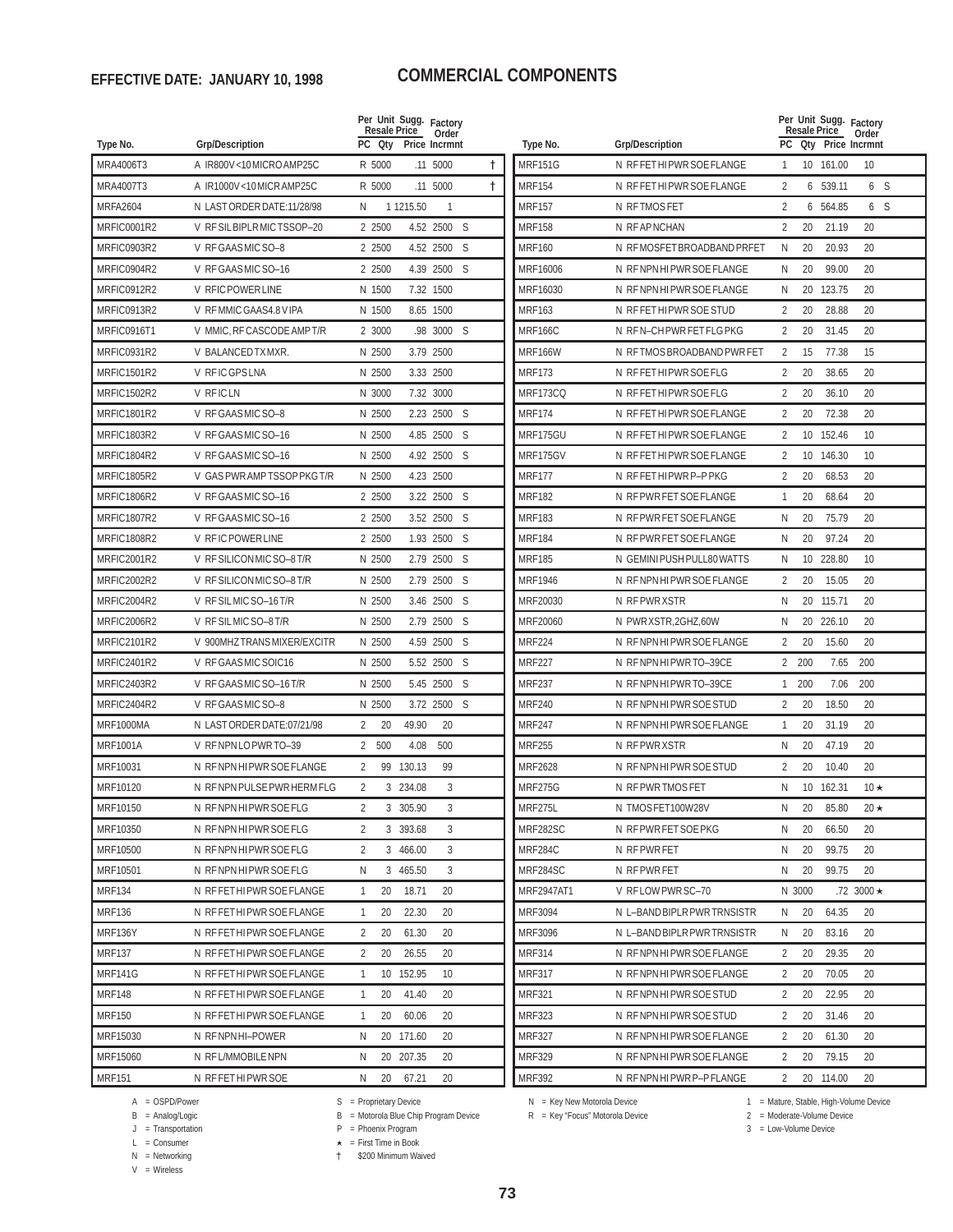| Type No.        | <b>Grp/Description</b>      | Per Unit Sugg. Factory<br><b>Resale Price</b><br>PC Qty Price Incrmnt |           | Order            | Type No.       | <b>Grp/Description</b>      | Per Unit Sugg. Factory<br>Resale Price<br>Order<br>PC Qty Price Incrmnt |
|-----------------|-----------------------------|-----------------------------------------------------------------------|-----------|------------------|----------------|-----------------------------|-------------------------------------------------------------------------|
| <b>MRF393</b>   | N RF NPN HIPWR P-P FLANGE   | 20<br>2                                                               | 119.00    | 20               | MRF652         | N RF NPN HIPWR SOE STUD     | 20<br>12.40<br>20<br>2                                                  |
| <b>MRF421</b>   | N RF NPN HIPWR SOE FLANGE   | 20<br>2                                                               | 36.95     | 20               | <b>MRF652S</b> | N RF NPN HIPWR SOE STUD     | 20<br>20<br>12.40<br>2                                                  |
| <b>MRF422</b>   | N RENPNHIPWR SOE FLANGE     | 20<br>2                                                               | 41.60     | 20               | <b>MRF654</b>  | N RF NPN HIPWR SOE STUD     | 20.85<br>20<br>2<br>20                                                  |
| <b>MRF426</b>   | N RF NPN HIPWR SOE FLANGE   | 20<br>2                                                               | 18.50     | 20               | <b>MRF658</b>  | N RF NPN HI PWR SOE FLANGE  | 20<br>35.25<br>20<br>2                                                  |
| <b>MRF429</b>   | N RF NPN HIPWR SOE FLANGE   | 20<br>2                                                               | 46.20     | 20               | <b>MRF752</b>  | N RF NPN HIPWR CER PILL     | 20<br>20<br>20.17<br>2                                                  |
| MRF4427R2       | V RF NPN LO PWR T/R         | N 2500                                                                |           | .86 2500         | <b>MRF837</b>  | V RF NPN LO PWR MACRO-X     | 1.93 1000<br>2 1000                                                     |
| <b>MRF448</b>   | N RENPNHIPWR SOE FLANGE     | 2<br>20                                                               | 80.85     | 20               | MRF8372R2      | V 900 NPN0.75W12V SO-8      | N 2500<br>1.57 2500 $\star$                                             |
| <b>MRF454</b>   | N RF NPN HIPWR SOE FLANGE   | 20<br>1                                                               | 14.17     | 20               | <b>MRF839</b>  | N LAST ORDER DATE:11/05/98  | 18.79<br>20<br>20<br>2                                                  |
| <b>MRF455</b>   | N RF NPN HIPWR SOE FLANGE   | 20<br>1                                                               | 11.63     | 20               | MRF841F        | N LAST ORDER DATE:11/05/98  | 20<br>36.75<br>20<br>N                                                  |
| <b>MRF492</b>   | N RF NPN HIPWR SOE FLANGE   | 20<br>2                                                               | 23.10     | 20               | <b>MRF846</b>  | N LAST ORDER DATE:11/05/98  | 20<br>45.05<br>20<br>2                                                  |
| MRF5003         | N RF FET HI PWR SURFACE MT  | 100<br>N.                                                             | 9.16      | 100              | <b>MRF847</b>  | N RF NPN HI PWR SOE FLANGE  | 20<br>40.36<br>20<br>2                                                  |
| MRF5007         | N RF FET HI PWR SURFACE MT  | 100<br>N.                                                             | 23.17     | 100              | <b>MRF857S</b> | N RF HIPWR SOE PILL         | 21.55<br>20<br>Ν<br>20                                                  |
| MRF5015         | N RF NCHAN FET6LD FLG       | 20<br>N                                                               | 27.46     | 20               | <b>MRF858</b>  | N RF NPN HI PWR SOE FLANGE  | 20<br>28.18<br>20<br>N                                                  |
| MRF5035         | N RF NCHAN FET6LD FLG       | N<br>20                                                               | 35.58     | 20               | <b>MRF859</b>  | N SILICON RF PWR XSTR       | 48.62<br>20<br>N<br>20                                                  |
| <b>MRF517</b>   | V RF NPN LO PWR TO-39       | 500<br>2                                                              | 5.36      | 500              | <b>MRF859S</b> | N SILICON RF PWR XSTR       | 50<br>N<br>50<br>48.62                                                  |
| MRF5211LT1      | V REEL PACK FOR MRF5211LT1  | 2 3000                                                                | 1.23 3000 |                  | <b>MRF892</b>  | N LAST ORDER DATE:05/10/98  | 32.34<br>20<br>2<br>20                                                  |
| <b>MRF531</b>   | V RF NPN LO PWR TO-39       | 2 500                                                                 | 3.70      | 500              | <b>MRF894</b>  | N RF NPN HI PWR SOE FLANGE  | 20<br>46.20<br>20<br>2                                                  |
| <b>MRF544</b>   | V RF NPN LO PWR TO-39       | 500<br>1                                                              | 4.44      | 500              | <b>MRF896</b>  | N LAST ORDER DATE:11/05/98  | 20<br>20.79<br>20<br>2                                                  |
| <b>MRF545</b>   | V RF PNP LO PWR TO-39       | 500<br>1                                                              | 5.08      | 500              | <b>MRF897</b>  | N RF HIPWR P-P FLANGE       | 20 127.82<br>20<br>2                                                    |
| <b>MRF548</b>   | V RF LOW PWR NPN            | 20<br>2                                                               | 9.16      | 20               | MRF897R        | N RF HIPWR P-P FLANGE       | 20 127.82<br>20<br>N                                                    |
| MRF549          | V RF PNP LO PWR SOE STUD    | 20<br>2                                                               | 10.47     | 20               | <b>MRF898</b>  | N RF NPN HI PWR SOE FLANGE  | 20<br>93.94<br>20<br>2                                                  |
| <b>MRF555</b>   | V RF NPN LO PWR POWER MACRO | 2 1000                                                                | 2.90 1000 |                  | <b>MRF899</b>  | N RF NPN HI PWR P-P FLANGE  | 10 214.50<br>10<br>1                                                    |
| <b>MRF557</b>   | V RF NPN LO PWR POWER MACRO | 2 1000                                                                | 3.47 1000 |                  | <b>MRF901</b>  | V RF NPN LO PWR MACRO-X     | .85 1000<br>2 1000                                                      |
| <b>MRF559</b>   | V RF NPN LO PWR MACRO-X     | 2 1000                                                                | 1.08 1000 |                  | MRF9011LT1     | V LAST ORDER DATE:12/01/98  | 2 3000<br>.83 3000                                                      |
| <b>MRF571</b>   | V RF NPN LO PWR MACRO-X     | 1 1000                                                                | 1.05 1000 |                  | <b>MRF904</b>  | V RF NPN LO PWR TO-72       | 1 1000<br>2.31 1000                                                     |
| MRF5711LT1      | V REEL PACK FOR MRF5711LT1  | 2 3000                                                                | 1.00 3000 |                  | MRF917T1       | V RFLO-PWRSC-70             | N 3000<br>.30 3000                                                      |
| MRF577T1        | V TRANSISTOR RF             | N 3000                                                                |           | .43 3000         | MRF927T1       | V RFLOPWRSC-70              | N 3000<br>.69 3000                                                      |
| <b>MRF581</b>   | V RF NPN LO PWR MACRO-X     | 1 1000                                                                | 1.46 1000 |                  | MRF9331LT1     | V LAST ORDER DATE:12/01/98  | 2 3000<br>.95 3000                                                      |
| MRF581A         | V RF NPN LO PWR MACRO-X     | 2 1000                                                                | 1.69 1000 |                  | MRF9411LT1     | V RF NPN LO PWR SOT-143 T/R | .65 3000<br>2 3000                                                      |
| MRF5811LT1      | V RF NPN LOW PWR SOT-143    | N 3000                                                                | 1.29 3000 |                  | MRF947T1       | V RFLOPWRSC-70              | 2 3000<br>.31 3000                                                      |
| MRF5812         | V RF NPN LOPWR SO-8         | 98<br>2                                                               | 1.85      | 98               | <b>MRF951</b>  | V RF NPN LO PWR MACRO-X     | 2 1000<br>1.62 1000                                                     |
| MRF5812R1       | V RF NPN LOPWR SO-8         | 500<br>2                                                              | 1.85      | 500              | MRF9511LT1     | V REEL PACK FOR MRF9511L    | 2 3000<br>1.57 3000                                                     |
| <b>MRF586</b>   | V RF NPN LO PWR TO-39       | 500<br>1                                                              | 2.88      | 500              | MRF9745T1      | V PLD1-LV,1.54-CELLLDMOS    | N 1000<br>3.00 1000                                                     |
| <b>MRF587</b>   | N RF NPN LO PWR SOE STUD    | $2 \quad 20$                                                          | 14.01     | 20               | MRF9811T1      | V RFLOWPOWER                | N 3000<br>1.10 3000 $\star$                                             |
| MRF5943R2       | V REEL PACK FOR MRF5943     | N 2500                                                                |           | .92 2500 $\star$ | MRF9820T1      | V RF LOW PWR                | N 3000<br>1.10 3000                                                     |
| MRF630          | N RF NPN HI PWR TO-39CE     | 200<br>$\mathbf{1}$                                                   | 8.24      | 200              | MRF9822T1      | V RF HIFREQ XSTR            | N 1000<br>5.65 1000                                                     |
| MRF6401         | N 0.5W1.86GHZ POWER TRANS   | 20<br>N                                                               | 51.48     | 20               | MRW2001        | N RF NPN HI PWR SOE FLANGE  | $\overline{2}$<br>20<br>56.98<br>20                                     |
| MRF6402         | N MICROWAVE LINEAR TRANS    | 20<br>N                                                               | 60.06     | 20               | MRW2003        | N RF NPN HI PWR SOE FLANGE  | 20<br>20<br>73.15<br>$\mathbf{2}$                                       |
| <b>MRF6404K</b> | N RFL/MOBILE                | 20<br>N                                                               | 99.75     | 20               | MRW2005        | N LAST ORDER DATE:11/14/98  | 20<br>61.60<br>20<br>2                                                  |
| <b>MRF6408</b>  | N 12W/1.8GHZ PCN BASE START | 20<br>N                                                               | 93.10     | 20               | MRW3001        | N RF NPN HI PWR SOE FLANGE  | 20<br>58.52<br>20<br>$\mathbf{2}$                                       |
| MRF6409         | N NPNRFTRANSISTOR           | N<br>20                                                               | 99.75     | 20               | MRW3003        | N RF NPN HI PWR SOE FLANGE  | 20<br>76.05<br>20<br>$\overline{2}$                                     |
| <b>MRF641</b>   | N RF NPN HIPWR SOE FLANGE   | 2<br>20                                                               | 20.55     | 20               | MRW52604       | N LAST ORDER DATE:07/21/98  | 20<br>97.75<br>20<br>2                                                  |
| MRF6414         | N SILICON RF TRANS          | Ν                                                                     | 20 143.00 | 20               | MRW54001       | N RF NPN HI PWR CERAMIC SOE | 20<br>$\overline{2}$<br>20<br>61.79                                     |
| <b>MRF644</b>   | N RF NPN HIPWR SOE FLANGE   | 2<br>20                                                               | 25.74     | 20               | MR10120E       | A REC10A1200VSTD220         | 3<br>50<br>7.12<br>50                                                   |
| MRF646          | N RF NPN HIPWR SOE FLANGE   | 2<br>20                                                               | 29.65     | 20               | MR2502         | A REC25A200V STDREC BUTTON  | 2 5000<br>.47 5000                                                      |

- 
- 

N = Networking extensive that the state of the state of the state of the state of the state of the state of the state of the state of the state of the state of the state of the state of the state of the state of the state  $L = \text{Consumer}$ <br>  $N = \text{Networking}$ <br>  $V = \text{Wireless}$ 

B = Analog/Logic entropy of the Motorola Blue Chip Program Device R = Key "Focus" Motorola Device 2 = Moderate-Volume Device

- 
- 

A = OSPD/Power external states and S = Proprietary Device N = Key New Motorola Device 1 = Mature, Stable, High-Volume Device

- $L =$  Consumer  $\star =$  First Time in Book
	-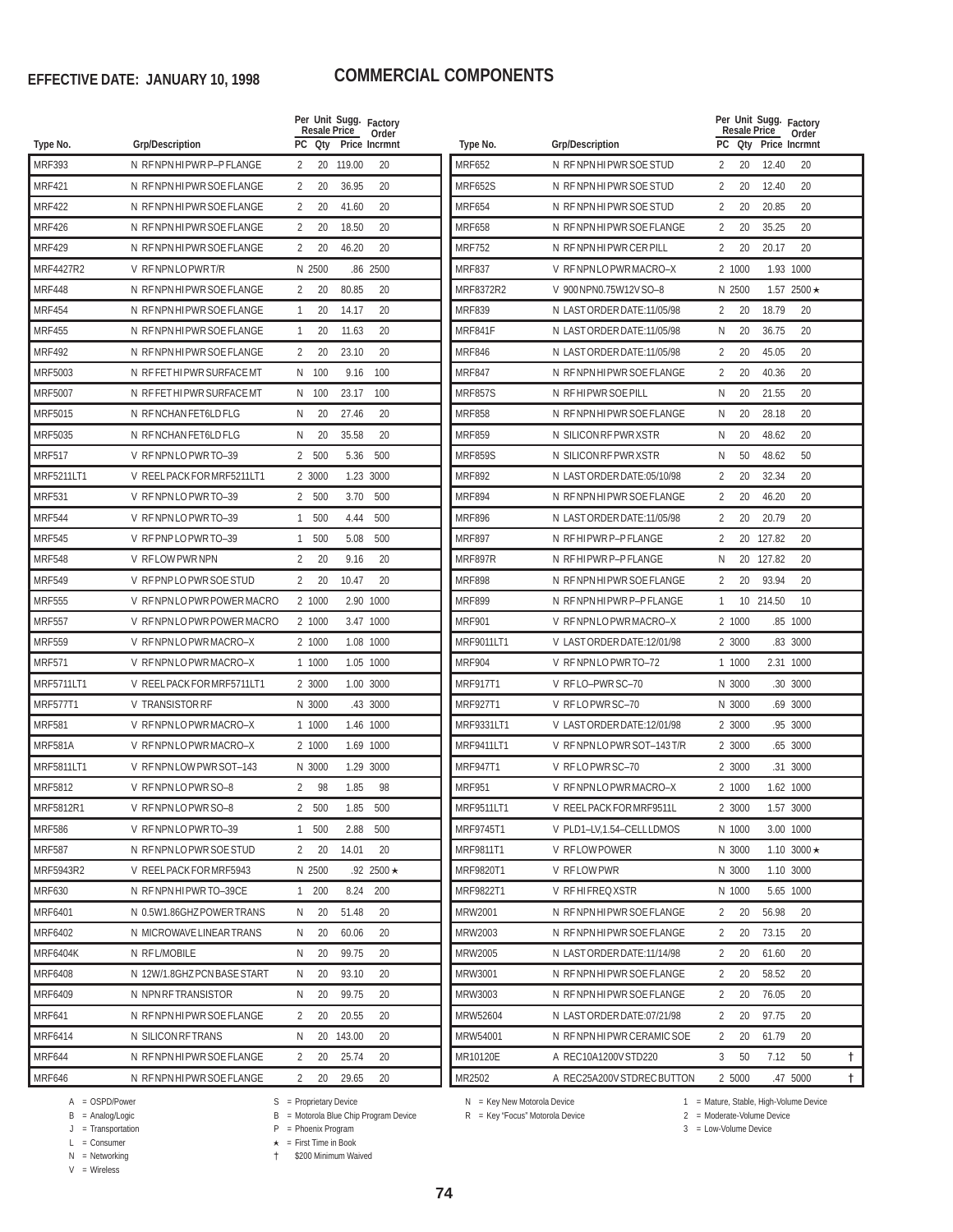|                  |                             | Per Unit Sugg. Factory<br><b>Resale Price</b>     |               |                                | Per Unit Sugg. Factory<br><b>Resale Price</b>        |
|------------------|-----------------------------|---------------------------------------------------|---------------|--------------------------------|------------------------------------------------------|
| Type No.         | <b>Grp/Description</b>      | Order<br>PC Qty<br>Price Incrmnt                  | Type No.      | <b>Grp/Description</b>         | Order<br>Price Incrmnt<br>PC Qty                     |
| MR2504           | A REC25A400V STDREC BUTTON  | $^{\dagger}$<br>2 5000<br>.47 5000                | MTB23P06VT4   | A TMOS PWR FET XSTR T/R        | $\dagger$<br>800<br>2.96<br>800<br>2                 |
| MR2510           | A REC25AIKV STDREC BOTTON   | $\ddagger$<br>N 5000<br>1.60 5000                 | MTB3N100E     | A TMOS PWR FET1000V4.00OH      | 50<br>3.50<br>50<br>$^+$<br>N                        |
| MR2535L          | A REC35A24-32V AVAL AXIAL   | $^\dagger$<br>1 1000<br>1.77 1000                 | MTB3N100ET4   | A TMOS PWR FET1000V4.00OH      | 2.08<br>800<br>$\dagger$<br>800<br>N                 |
| <b>MR2535LRL</b> | A REEL PACK FOR MR2535L     | 2 800<br>800<br>$^{\dagger}$<br>2.62              | MTB3N120E     | A PWR, FET XSTR, 1200V, 5 OHMS | 50<br>$\ddagger$<br>50<br>4.20<br>N                  |
| MR750            | A REC6A50V STDREC AXIAL     | .46 1000<br>$\ddagger$<br>1 1000                  | MTB3N120ET4   | A PWR,FETXSTR,1200V,5OHMS      | 2 800<br>800<br>$\dagger$<br>2.31                    |
| MR750RL          | A REC6A50V STD AXIAL        | $^+$<br>2 800<br>.52<br>800                       | MTB30N06EL    | A FETTMOS PWR                  | $^{\dagger}$<br>2<br>50<br>3.32<br>50                |
| MR751            | A REC6A100V STDREC AXIAL    | $^{\dagger}$<br>1 1000<br>.48 1000                | MTB30N06VL    | A TMOSV PWR FET60V0.05 OH      | 50<br>50<br>N<br>1.90<br>$^\dagger$                  |
| MR751RL          | A REC6A100V STD AXIAL       | $^+$<br>2 800<br>.57<br>800                       | MTB30N06VLT4  | A TMOSV PWR FET60V0.05 OH      | $^{\dagger}$<br>$\overline{2}$<br>800<br>1.94<br>800 |
| MR752            | A REC6A200V STDREC AXIAL    | .48 1000<br>$^\dagger$<br>1 1000                  | MTB30P06V     | A XSTR, PWR FET, 60V, 08 OHM   | 50<br>50<br>$\dagger$<br>N<br>1.83                   |
| MR752RL          | A REC6A200V STD AXIAL       | $\ddagger$<br>2 800<br>800<br>.56                 | MTB30P06VT4   | A XSTR, PWR FET, 60V, 08 OHM   | $\ddagger$<br>800<br>1.32<br>800<br>N                |
| MR754            | A REC6A400V STDREC AXIAL    | $\ddagger$<br>1000<br>1 1000<br>.48               | MTB33N10E     | A TMOSPWRFET100V               | $\dagger$<br>50<br>50<br>6.62<br>R                   |
| MR754RL          | A REC6A400V STD AXIAL       | 2 800<br>$^{\dagger}$<br>800<br>.56               | MTB33N10ET4   | A TMOS PWR FET100V             | 800<br>800<br>$\dagger$<br>N<br>6.66                 |
| MR756            | A REC6A600V STDREC AXIAL    | .53 1000<br>$^{\dagger}$<br>1 1000                | MTB36N06V     | A TMOSPWRFET                   | 50<br>$\ddagger$<br>50<br>1.53<br>N                  |
| MR756RL          | A REC6A600V STD AXIAL       | 2 800<br>800<br>$^{\dagger}$<br>.65               | MTB36N06VT4   | A TMOSPWRFET                   | 1.09<br>800<br>$\dagger$<br>N<br>800                 |
| MR760            | A REC6A1KVSTDRECAXIAL       | $^+$<br>1 1000<br>.60 1000                        | MTB4N80E      | A TMOS PWR FET,800V,3.0 OHM    | $^{\dagger}$<br>N<br>50<br>4.42<br>50                |
| MR850            | A REC3A50VFASTRCAXIAL       | $^{\dagger}$<br>2 500<br>.23<br>500               | MTB4N80ET4    | A TMOS PWR FET,800V,3.0 OHM    | 800<br>800<br>4.46<br>$^\dagger$<br>N                |
| MR851            | A REC3A100V FASTRC AXIAL    | $^{\dagger}$<br>500<br>.23<br>500<br>$\mathbf{1}$ | MTB50N06E     | A SURFACE MOUNT D SQUARE PK    | $^{\dagger}$<br>2<br>50<br>3.86<br>50                |
| MR852            | A REC3A200V FASTRC AXIAL    | 500<br>$^\dagger$<br>2 500<br>.31                 | MTB50N06EL    | A FETTMOS PWR                  | $\overline{2}$<br>50<br>50<br>4.00<br>$^\dagger$     |
| <b>MR852RL</b>   | A REC3A200V FASTRC AXIAL    | $\ddagger$<br>2 1200<br>.29<br>1200               | MTB50N06ET4   | A TAPE AND REEL D SQUARE PK    | $^{\dagger}$<br>800<br>3.90<br>800<br>$\mathbf{2}$   |
| MR854            | A REC3A400V FASTRC AXIAL    | $^{\dagger}$<br>2 500<br>.31<br>500               | MTB50N06V     | A TMOS V FET,60V, 028 OHM      | 50<br>$\ddagger$<br>50<br>1.83<br>N                  |
| MR854RL          | A REC3A400V FASTRC AXIAL    | .29 1200<br>$^{\dagger}$<br>2 1200                | MTB50N06VL    | A TMOS V FET,60V, 032 OHM      | 50<br>2.90<br>50<br>$\dagger$<br>N                   |
| MR856            | A REC3A600V FASTRC AXIAL    | 500<br>$^{\dagger}$<br>1 500<br>.31               | MTB50N06VLT4  | A TMOS V FET,60V, 032 OHM      | N 800<br>800<br>$\ddagger$<br>2.96                   |
| MR856RL          | A REC3A600V FASTRC AXIAL    | .29 1200<br>$^{\dagger}$<br>2 1200                | MTB50N06VT4   | A TMOS V FET,60V, 028 OHM      | 800<br>$\dagger$<br>N 800<br>1.29                    |
| MSD1010T1        | A LOW PWR XSTR              | $^+$<br>2 3000<br>.17 3000                        | MTB50P03HDL   | A TMOS PWR FET30V,0.025OHM     | $^{\dagger}$<br>N<br>50<br>5.94<br>50                |
| MSD6100          | A SS DUAL SWITCH DIODE TO92 | $^{\dagger}$<br>2 5000<br>.30 5000                | MTB50P03HDLT4 | A TMOS PWR FET30V,0.025OHM     | 800<br>N 800<br>4.00<br>$^\dagger$                   |
| <b>MSD6150</b>   | A SS DUAL SWITCH DIODE TO92 | $^{\dagger}$<br>2 5000<br>.32 5000                | MTB52N06V     | A TMOS V FET,60V,0.022OHM      | $^{\dagger}$<br>50<br>2.00<br>50<br>N                |
| MSRP10040        | A PWRTAP, RECT, 100A, 400V  | $\ddagger$<br>50<br>17.00<br>50<br>N              | MTB52N06VL    | A TMOS V FET,60V,0.025OHM      | 50<br>3.25<br>50<br>$\ddagger$<br>N                  |
| MTA1N60E         | A POWER TMOS NCHAN          | $\ddagger$<br>2<br>50<br>2.34<br>50               | MTB52N06VT4   | A TMOS V FET,60V,0.022OHM      | $^{\dagger}$<br>800<br>1.43<br>800<br>N              |
| MTA2N60E         | A TMOS PWR2.2R600V FL PAK   | 2.94<br>50<br>$\ddagger$<br>2<br>50               | MTB6N60E      | A TMOS PWR FET600V1.20OH       | 50<br>$\dagger$<br>50<br>4.34<br>N                   |
| MTA2955E         | A TMOSPWR60V8A              | 50<br>$^{\dagger}$<br>N<br>2.04<br>50             | MTB6N60ET4    | A TMOS PWR FET600V1.20OH       | $^\dagger$<br>800<br>800<br>4.38<br>N                |
| MTA30N06E        | A TMOSPWR60V.028RTO220      | 50<br>4.06<br>50<br>$^+$<br>1                     | MTB60N06HD    | A TMOS PWR FET60V, 0.014 OHM   | $^{\dagger}$<br>50<br>4.50<br>50<br>N                |
| MTA3055E         | A TMOSPWR60V.15RTO220FP     | $^\dagger$<br>50<br>50<br>1.06<br>N               | MTB75N03HDL   | A TMOS PR FET25V.0.009 OHM     | $^+$<br>50<br>7.40<br>50<br>N                        |
| MTA4N50E         | A TMOSPWR500V1.5TO220FP     | $^+$<br>50<br>50<br>2.74<br>N                     | MTB75N03HDLT4 | A TMOS PWR FET T/R             | N 800<br>800<br>$^+$<br>7.50                         |
| MTA4N60E         | A TMOSPWR1.2R600VTO220FP    | 50<br>$\ddagger$<br>50<br>4.24<br>2               | MTB75N05HD    | A TMOS PWR FET75A50V           | $\overline{2}$<br>50<br>6.40<br>50<br>Ť              |
| MTA5N50E         | A TMOSPWR500V.8RTO220FP     | t.<br>2<br>50<br>4.16<br>50                       | MTB75N05HDT4  | A TMOS PWR FET75A50V T/R       | 2 800<br>6.46<br>800<br>Ť.                           |
| MTB1N100E        | A TMOS PWR FET1000V9.00OH   | 50<br>$\dagger$<br>50<br>3.26<br>Ν                | MTB75N06HD    | A TMOS PWR FET60V,00.01OHM     | 50<br>6.48<br>50<br>$^\dagger$<br>N                  |
| MTB10N40E        | A FETTMOSPWR                | $^{\dagger}$<br>2<br>50<br>3.68<br>50             | MTB75N06HDT4  | A TMOS PWR FET60V,00.01 OHM    | $^{\dagger}$<br>800<br>6.54<br>800<br>N              |
| MTB15N06V        | A TMOS V FET.60V120 OHMS    | $\ddagger$<br>50<br>50<br>1.40<br>Ν               | MTB8N50E      | A TMOS PWR0.8R500V D2PAK       | 50<br>$\ddagger$<br>$\overline{2}$<br>50<br>3.64     |
| MTB15N06VT4      | A TMOS V FET.60V120 OHMS    | $\dagger$<br>800<br>800<br>1.50<br>N              | MTB8N50ET4    | A TMOS PWR0.8R500V D2PAK       | 800 S<br>$^\dagger$<br>2 800<br>3.64                 |
| MTB16N25E        | A TMOS PWR FET250V,0.25OHM  | $^+$<br>50<br>2.50<br>50<br>N                     | MTDF1N02HDR2  | A MICRO-8,20V,1.7A,120MOHM     | Ť<br>2 4000<br>.75 4000                              |
| MTB2P50E         | A TMOS PWR FET500V6.00OHM   | $^{\dagger}$<br>50<br>2.90<br>50<br>N             | MTDF1N03HDR2  | A MICRO-8,30V,1.7A,120MOHM     | 2 4000<br>.75 4000<br>$^{\dagger}$                   |
| MTB2P50ET4       | A TMOS PWR FET500V6.00OHM   | $^{\dagger}$<br>800<br>800<br>2<br>1.60           | MTDF1P02HDR2  | A MICR-8,20V,1.6A,175MOHMS     | .80 4000<br>Ť.<br>2 4000                             |
| MTB20N20E        | A TMOS PWR NCHAN            | $\ddagger$<br>50<br>5.50<br>50<br>N               | MTD1N50E      | A TMOS PWR FET500V             | - 75<br>1.28<br>75<br>Ť<br>N                         |
| MTB20N20ET4      | A TMOS PWR NCHAN            | $^\dagger$<br>800<br>5.54<br>800<br>N             | MTD1N50ET4    | A TMOS PWR FET500V             | N 2500<br>.81 2500<br>$^{\dagger}$                   |
| MTB23P06V        | A TMOS PWR FET XSTR         | 50<br>$^+$<br>50<br>2.90<br>N                     | MTD1N50E1     | A TMOS PWR FET500V             | N 75<br>1.30<br>75<br>$\dagger$                      |

- 
- J = Transportation P = Phoenix Program 3 = Low-Volume Device
- 
- $L = \text{Consumer}$ <br>  $N = \text{Networking}$ <br>  $V = \text{Wireless}$

- $L =$  Consumer  $\star =$  First Time in Book
- N = Networking and the state of the state of the state of the state of the state of the state of the state of the state of the state of the state of the state of the state of the state of the state of the state of the st

B = Analog/Logic entropyrology by B = Motorola Blue Chip Program Device R = Key "Focus" Motorola Device 2 = Moderate-Volume Device

A = OSPD/Power external states and S = Proprietary Device N = Key New Motorola Device 1 = Mature, Stable, High-Volume Device

- 
-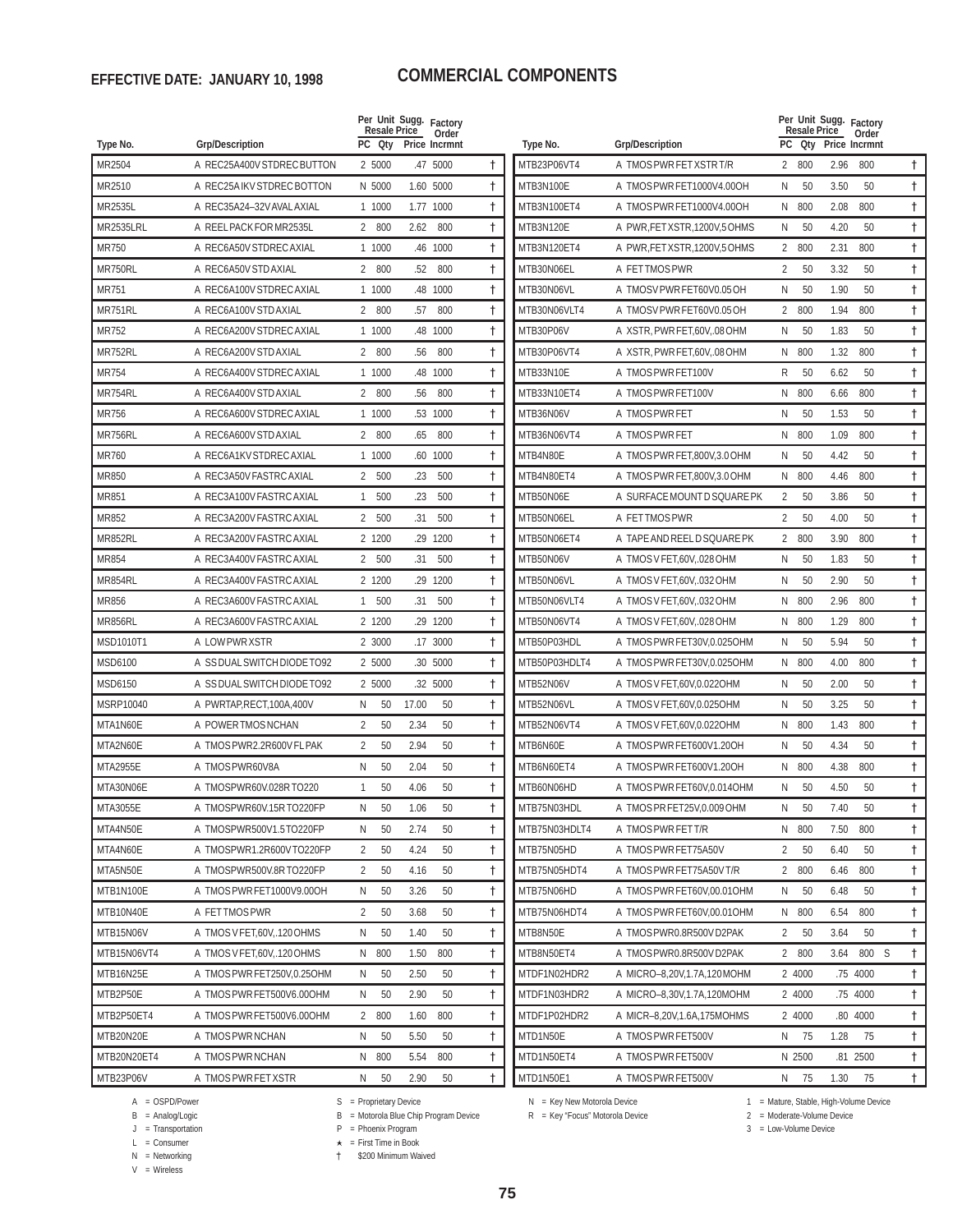|               |                             | Per Unit Sugg. Factory<br><b>Resale Price</b> | Order                        |                   |                               | Per Unit Sugg. Factory<br><b>Resale Price</b><br>Order |
|---------------|-----------------------------|-----------------------------------------------|------------------------------|-------------------|-------------------------------|--------------------------------------------------------|
| Type No.      | <b>Grp/Description</b>      | PC Qtv                                        | Price Incrmnt                | Type No.          | <b>Grp/Description</b>        | PC Qtv<br>Price Incrmnt                                |
| MTD1N60E      | A TMOS PWR FET600V8.00OHM   | 75<br>N                                       | 75 S<br>$^{\dagger}$<br>1.70 | MTD5N25E          | A TMOS PWR FET250V1.00OHM     | $\ddagger$<br>75<br>1.50<br>75<br>N                    |
| MTD1N60ET4    | A TMOS PWR FET600V8.00OHM   | N 2500                                        | 2500<br>$^{\dagger}$<br>1.09 | MTD5N25ET4        | A TMOS PWR FET250V1.00OHM     | $\ddagger$<br>.92 2500<br>N 2500                       |
| MTD1N60E1     | A TMOS PWR FET600V8.00OHM   | 75<br>N                                       | $\ddagger$<br>75<br>1.72     | MTD5N25E1         | A TMOS PWR FET250V1.00OHM     | $^\dagger$<br>75<br>- 75<br>1.52<br>N                  |
| MTD1N80E      | A TMOS PW FET800V,12 OHM    | 75<br>N                                       | 75 S<br>t<br>2.18            | MTD5P06ET4        | A TMOS PWR FET60V,0.55 OHM    | $\dagger$<br>2 2500<br>1.26 2500                       |
| MTD1N80ET4    | A TMOS PW FET300V,12.000HM  | N 2500                                        | 1.39 2500<br>$^+$            | MTD5P06V          | A TMOS PWR FET60V0.45 OHM     | $\ddagger$<br>75<br>.78<br>75<br>N                     |
| MTD1N80E1     | A TMOS PW FET800V,12.000HM  | 75<br>N                                       | 2.20<br>75<br>$^+$           | MTD5P06VT4        | A TMOS PWR FET60V0.45 OHM     | $\ddagger$<br>2 2500<br>.60 2500                       |
| MTD10N10EL    | A TMOS PWR FET              | 75<br>N                                       | 75<br>$^{\dagger}$<br>1.56   | MTD5P06V1         | A TMOS PWR FET60V0.45 OHM     | $\ddagger$<br>75<br>.84<br>75<br>N                     |
| MTD1302       | A TMOS FET.30V.0.022 OHMS   | 75<br>N                                       | $^{\dagger}$<br>1.20<br>75   | MTD6N10E          | A TMOS PWR FRT XSTR           | $\dagger$<br>75<br>1.10<br>75<br>N                     |
| MTD15N06V     | A TMOS V FET60V, 0.120 OHMS | 75<br>N                                       | 75<br>$\ddagger$<br>1.10     | MTD6N10ET4        | A TMOS PWR FRT XSTR           | $\ddagger$<br>N 2500<br>.63 2500                       |
| MTD15N06VT4   | A TMOS V FET60V, 0.120 OHMS | N 2500                                        | $^{\dagger}$<br>1.16 2500    | MTD6N15           | A TMOSPWR150V.3RDPAK          | $\ddagger$<br>75<br>2.24<br>75<br>3                    |
| MTD2N40E      | A TMOS PWR FET500V,3.50OHM  | N<br>75                                       | $^{\dagger}$<br>75<br>1.32   | MTD6N15T4         | A TMOSPWR150V.3RDPAK          | $\dagger$<br>.83 2500<br>2 2500                        |
| MTD2N40ET4    | A TMOS PWR FET500V, 3.500HM | N 2500                                        | .84 2500<br>$\ddagger$       | MTD6N20E          | A TMOS PWR FET200V,0.70OHM    | $\dagger$<br>75<br>- 75<br>1.30<br>N                   |
| MTD2N50E      | A TMOS PWR FET500V4 OHMS    | 75<br>N                                       | 1.52<br>75<br>$^{\dagger}$   | MTD6N20ET4        | A TMOS PWR FET200V,0.70OHM    | $\dagger$<br>.76 2500<br>N 2500                        |
| MTD2N50ET4    | A TMOS PWR FET500V4 OHMS    | N 2500                                        | .96 2500<br>$^+$             | MTD6N20E1         | A TMOS PWR FET200V,0.70OHM    | $\dagger$<br>75<br>1.30<br>75<br>N                     |
| MTD2N50E1     | A TMOS PWR FET500V4 OHMS    | 75<br>N                                       | $^+$<br>1.58<br>75           | MTD6P10E          | A TMOS PWR FET100V0.66OHM     | 75<br>$^+$<br>75<br>2.04<br>N                          |
| MTD20N03HDL   | A TMOS PWR FET30V,0.035     | 75<br>R                                       | 75<br>$^{\dagger}$<br>1.30   | MTD6P10ET4        | A TMOS PWR FET100V0.66OHM     | $\dagger$<br>N 2500<br>1.31 2500                       |
| MTD20N03HDLT4 | A TMOS PWR FET30V.0.035     | N 2500                                        | $^{\dagger}$<br>.79 2500 S   | MTD6P10E1         | A TMOS PWR FET100V0.66OHM     | $\dagger$<br>75<br>2.06<br>75<br>N                     |
| MTD20N06HD    | A TMOS PWR FET60V,0.045OHM  | 75<br>R.                                      | 75 S<br>1.74<br>$^+$         | MTD9N10E          | A TMOS PWR0.25R100V DPAK      | $\dagger$<br>75<br>75<br>1.18<br>2                     |
| MTD20N06HDL   | A TMOS PWR FET60V,0.045OHM  | 75<br>R                                       | 75<br>$\ddagger$<br>1.20     | MTD9N10ET4        | A TMOS PWR0.25R100V DPAK      | $\ddagger$<br>.77 2500<br>2 2500                       |
| MTD20N06HDLT4 | A TMOS PWR FET60V,0.045OHM  | N 2500                                        | 1.24 2500<br>$\ddagger$      | MTD9N10E1         | A TMOS PWR0.25R100V DPAK      | $\dagger$<br>75<br>1.26<br>75<br>2                     |
| MTD20N06HDT4  | A TMOS PWR FET60V,0.045OHM  | N 2500                                        | $\ddagger$<br>1.12 2500 S    | <b>MTE125N20E</b> | A TMOSISOTOP200V-0.015R       | $^\dagger$<br>10<br>50.00<br>10<br>N                   |
| MTD20P03HDL   | A TMOS DPAK PCHAN           | 75<br>R.                                      | 75<br>$^+$<br>1.50           | <b>MTE215N10E</b> | A TMOSISOTOP100V-0.0055R      | $\dagger$<br>51.00<br>10<br>10<br>N                    |
| MTD20P03HDLT4 | A TMOS DPAK PCHAN           | N 2500                                        | .89 2500<br>$^+$             | MTE53N50E         | A TMOSISOTOP500V-0.080R       | $\dagger$<br>10<br>52.00<br>10<br>N                    |
| MTD20P06HDL   | A TMOS,60V,0.175 OHM        | N<br>75                                       | 2.24<br>75<br>$^+$           | MTP1N100E         | A TMOS PWR FET1000V9.00OH     | $\ddagger$<br>50<br>3.90<br>50<br>N                    |
| MTD2955E      | A TMOSPWR60V.3RDPAK         | 75<br>1                                       | 75<br>$^{\dagger}$<br>1.24   | MTP1N50E          | A TMOS PWR FET500V,6.00OHM    | $^\dagger$<br>50<br>50<br>.90<br>N                     |
| MTD2955ET4    | A TMOS DPAK PCHAN           | 1 2500                                        | .85 2500<br>$^{\dagger}$     | MTP1N60E          | A TMOS PWR FET600 V8 OHMS     | $\ddagger$<br>50<br>.96<br>50<br>1                     |
| MTD2955E1     | A TMOS DPAK PCHAN           | 75<br>2                                       | 1.40<br>75<br>$\ddagger$     | MTP10N10E         | A TMOSPWR100V.25RT0220        | $\dagger$<br>50<br>.75<br>50<br>1                      |
| MTD2955V      | A PWRXSTR,60V,0.200 OHMS    | 75<br>N                                       | 75<br>$\ddagger$<br>1.20     | MTP10N10EL        | A TMOS PWR FET                | $\ddagger$<br>50<br>1.60<br>50<br>N                    |
| MTD2955VT4    | A PWRXSTR,60V,0.200 OHMS    | N 2500                                        | 2500<br>$^{\dagger}$<br>.68  | MTP10N40E         | A TMOSPWR400V.55RTO220        | $\dagger$<br>50<br>50<br>2.72<br>1                     |
| MTD2955V1     | A PWRXSTR,60V,0.200 OHMS    | 75<br>N                                       | 75<br>$\ddagger$<br>1.30     | MTP12N10E         | A TMOS PWR0.16R100VTO220      | $\dagger$<br>50<br>1.04<br>50<br>1                     |
| MTD3055E      | A TMOSPWR60V.15RDPAK        | 75<br>$\overline{2}$                          | 1.90<br>75<br>$^\dagger$     | MTP12P10          | A TMOSPWR100V.30RT0220        | $^{\dagger}$<br>50<br>2.40<br>50<br>1                  |
| MTD3055EL     | A TMOSPWR60V.18RDPAK        | $\mathbf{1}$<br>75                            | $^\dagger$<br>1.08<br>75     | MTP15N05EL        | A TMOS PWR FET15A50V          | $^\dagger$<br>50<br>1.36<br>50<br>1                    |
| MTD3055EL1    | A TMOSPWR60V.18RDPAK        | 2 75                                          | 75<br>$^+$<br>1.08           | MTP15N06E         | A TMOSPWR60V.15RTO220         | $\ddagger$<br>50<br>50<br>2<br>1.20                    |
| MTD3055ERL    | A REELPACK FOR MTD3055E     | 2 1800                                        | $\dagger$<br>.94 1800        | MTP15N06V         | A TMOS V FET,60V, 120 OHMS    | $\dagger$<br>50<br>50<br>.92<br>1                      |
| MTD3055ET4    | A TMOSPWR60V.15R DPAK T/R   | 2 2500                                        | t.<br>.63 2500               | MTP15N06VL        | A TMOS PWR FET,60V,0.085OHM   | $\dagger$<br>50<br>.80<br>50<br>N                      |
| MTD3055E1     | A TMOSPWR60V.15RDPAK        | $\mathbf{2}$<br>75                            | 75<br>$\dagger$<br>.90       | MTP16N25E         | A TMOSPWRFET                  | $\dagger$<br>50<br>2.40<br>50<br>N                     |
| MTD3055V      | A TMOS PWR FET60V,0.15OHM   | 75<br>N                                       | 75<br>$\ddagger$<br>.80      | MTP2N40E          | A TMOS PWR FET400V3.50 OH     | $\ddagger$<br>50<br>1.40<br>50<br>N                    |
| MTD3055VL     | A TMOS PWR FET60V,0.18OHM   | 75<br>N                                       | $\dagger$<br>75<br>1.08      | MTP2N50E          | A TMOS PWR FET500V,3.60OHM    | $\dagger$<br>50<br>1.60<br>50<br>N                     |
| MTD3055VLT4   | A TMOS PWR FET60V.0.18OHM   | 2 2500                                        | $\dagger$<br>.83 2500        | MTP2N60E          | A TMOS PWR3.8R600V TO220      | $\ddagger$<br>50<br>2<br>50<br>1.58                    |
| MTD3055VL1    | A TMOS PWR FET60V,0.18OHM   | 75<br>$\mathbf{1}$                            | 75<br>1.08<br>Ť.             | MTP2P50E          | A TMOS PWR FET500V,6.00OHM    | $^{\dagger}$<br>50<br>2.80<br>50<br>1                  |
| MTD3055VT4    | A TMOS PWR FET60V,0.15OHM   | N 2500                                        | .86 2500<br>t                | MTP20N06V         | A TMOS V PWR, 60V, 0.080 OHMS | $\dagger$<br>50<br>1.08<br>50<br>N                     |
| MTD3055V1     | A TMOS PWR FET60V,0.15OHM   | 75<br>N                                       | .80<br>75<br>$^+$            | MTP20N20E         | A TMOS PWR FET200V            | $^+$<br>50<br>3.50<br>50<br>1                          |
| MTD4N20E      | A TMOSFET1.2 OHMS200V       | 75<br>N                                       | 75<br>$\ddagger$<br>1.16     | MTP23P06          | A TMOS PWR0.12R60V P-CHAN     | $^\dagger$<br>$\overline{2}$<br>50<br>2.90<br>50       |
| MTD4N20ET4    | A TMOSFET1.2 OHMS200V       | N 2500                                        | t.<br>.73 2500               | MTP23P06V         | A TMOS PWR FET XSTR           | $\dagger$<br>50<br>1.50<br>50<br>1                     |
| MTD4N20E1     | A TMOSFET1.2 OHMS200V       | N 75                                          | $\ddagger$<br>75<br>1.18     | MTP27N10E         | A TMOS PWR FET                | $^\dagger$<br>50<br>1<br>50<br>1.54                    |

- 
- 

 $L =$  Consumer  $\star =$  First Time in Book

 $L = \text{Consumer}$ <br>  $N = \text{Networking}$ <br>  $V = \text{Wireless}$ 

B = Analog/Logic entropy of the Motorola Blue Chip Program Device R = Key "Focus" Motorola Device 2 = Moderate-Volume Device

- 
- 
- 

- N = Networking extensive that the state of the state of the state of the state of the state of the state of the state of the state of the state of the state of the state of the state of the state of the state of the state
- **76**

A = OSPD/Power external states and S = Proprietary Device N = Key New Motorola Device 1 = Mature, Stable, High-Volume Device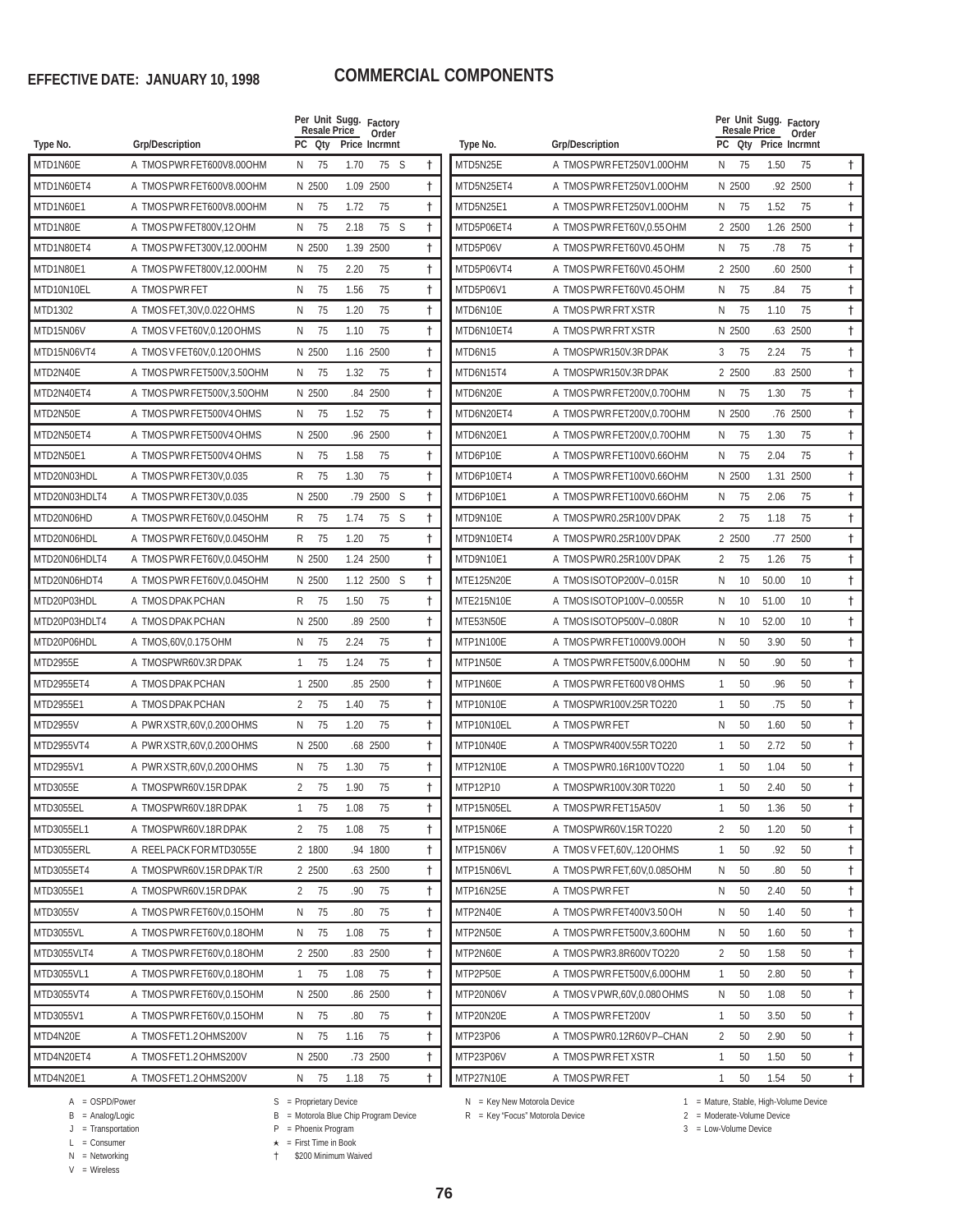|              |                                | Per Unit Sugg. Factory<br><b>Resale Price</b> | Order                     |                     |                             | Per Unit Sugg. Factory<br><b>Resale Price</b> | Order                    |
|--------------|--------------------------------|-----------------------------------------------|---------------------------|---------------------|-----------------------------|-----------------------------------------------|--------------------------|
| Type No.     | <b>Grp/Description</b>         | PC<br>Qtv                                     | Price Incrmnt             | Type No.            | <b>Grp/Description</b>      | PC Qty                                        | Price Incrmnt            |
| MTP2955E     | A TMOSPWR60V,12AP-CHAN         | 50<br>1.56<br>1                               | $\ddagger$<br>50          | MTV10N100E          | A PWRMOSFETTO3N-CHAN        | 16.70<br>30<br>N                              | 30<br>$\dagger$          |
| MTP2955V     | A PWRXSTR,60V,0.2000HMS        | 50<br>1.20<br>N                               | 50<br>$\ddagger$          | MTV16N50E           | A N-CHANTMOS PWR FET        | 30<br>Ν<br>5.20                               | 30<br>$^{\dagger}$       |
| MTP3N100E    | A TMOSPWR1000V4.0RTO220        | 50<br>3.40<br>1                               | $^{\dagger}$<br>50        | MTV20N50E           | A N-CHAN, TMOS PWR FET      | 30<br>N<br>14.80                              | 30<br>$\ddagger$         |
| MTP3N120E    | A PWR,FETXSTR,1200V,5 OHMS     | 50<br>4.00<br>N                               | $^{\dagger}$<br>50        | MTV32N20E           | A TMOS POWER FET            | 30<br>7.50<br>N                               | Ť<br>30                  |
| MTP3N50E     | A TMOSPWR500V3.0RTO220         | 50<br>2<br>1.40                               | $^\dagger$<br>50          | MTV32N25E           | A TMOSN-CHAN0.08R,250V      | 11.80<br>N<br>30                              | 30<br>$^\dagger$         |
| MTP3N60E     | A TMOSPWR600V.5RTO220          | 2<br>50<br>1.98                               | $^+$<br>50                | MTV6N100E           | A N-CHANTMOS PWR FET        | 12.50<br>Ν<br>30                              | 30<br>$^{\dagger}$       |
| MTP30N06EL   | A TMOS PWR0.050R60VTO220       | 50<br>2.58<br>2                               | 50<br>$^{\dagger}$        | MTW10N100E          | A TMOS PWR1.2R1000V TO247   | 30<br>12.91<br>Ν                              | 30<br>$\ddagger$         |
| MTP30N06VL   | A TMOS PWR FET60V0.05 OHM      | 50<br>Ν<br>1.70                               | $^{\dagger}$<br>50        | MTW14N50E           | A TMOS PWR0.32R500V TO247   | 30<br>$\overline{2}$<br>4.30                  | $\ddagger$<br>30         |
| MTP30P06V    | A TMOS, PWR XSTR, 60V, .08 OHM | 50<br>1.67<br>Ν                               | $^{\dagger}$<br>50        | MTW16N40E           | A TMOS PWR0.24R400V T0247   | 30<br>2<br>4.80                               | 30<br>$\dagger$          |
| MTP3055EL    | A TMOSPWR60V.18RTO220          | 50<br>1.12<br>1                               | $\ddagger$<br>50          | MTW20N20E           | A TMOSTO247                 | 30<br>2<br>6.10                               | 30<br>$\ddagger$         |
| MTP3055V     | A TMOS PWR FET60V,0.15OHM      | 50<br>1                                       | 50<br>$\ddagger$<br>.70   | MTW20N50E           | A TMOS PWR0.24R500V TO247   | 30<br>7.00<br>N                               | 30<br>$\ddagger$         |
| MTP3055VL    | A TMOSPWRFET                   | 50<br>1                                       | $^{\dagger}$<br>.84<br>50 | MTW24N40E           | A TMOS PWR0.16R400V TO247   | 30<br>N<br>7.60                               | 30<br>$\ddagger$         |
| MTP33N10E    | A SPP PWR NCHAN                | 50<br>4.60<br>Ν                               | $^{\dagger}$<br>50        | MTW32N20E           | A TMOS PW0.075R200V TO247   | 2<br>30<br>7.04                               | $^\dagger$<br>30         |
| MTP36N06E    | A TMOS PWR0.04R60V TO220       | 50<br>2<br>1.84                               | 50<br>$^{\dagger}$        | MTW32N25E           | A TMOS PWR0.08R250VT0247    | 30<br>7.60<br>N                               | 30<br>$\dagger$          |
| MTP36N06V    | A TMOS PWR FET                 | 50<br>1.42<br>1                               | $^{\dagger}$<br>50        | <b>MTW35N15E</b>    | A TMOS0.05R150VTO247        | 30<br>2<br>7.04                               | 30<br>$^{\dagger}$       |
| MTP4N40E     | A TMOS PWR1.8R400V TO220       | $\overline{2}$<br>50<br>1.28                  | 50<br>$^{\dagger}$        | MTW45N10E           | A TMOS0.035R100VTO247       | $\overline{2}$<br>30<br>7.04                  | 30<br>$\ddagger$         |
| MTP4N50E     | A TMOSPWR500V1.5RTO220         | 50<br>1.90<br>1                               | $\ddagger$<br>50          | MTW6N100E           | A TMOS PWR1.5R1000V TO247   | 30<br>N<br>11.50                              | $\ddagger$<br>30         |
| MTP4N80E     | A TMOS PWR FET.800V.3.00HM     | 50<br>2<br>4.02                               | $^{\dagger}$<br>50        | MTW7N80E            | A TMOS PWR1R800V TO247      | 30<br>9.26<br>N                               | 30<br>$\dagger$          |
| MTP5N40E     | A TMOSPWR400V1.0RTO220         | 1.90<br>50<br>1                               | $\ddagger$<br>50          | MTW8N60E            | A TMOS PWR0.5R600VTO247     | 30<br>4.50<br>Ν                               | 30<br>$\ddagger$         |
| MTP5P25      | A TMOS PWR250V3.0RTO220        | 50<br>2.20<br>N                               | 50<br>$\ddagger$          | MTY100N10E          | A PWR TMOS TO-3PBLN-CHAN    | 25<br>23.38<br>N                              | 25<br>$^\dagger$         |
| MTP50N05E    | A TMOSPWR50V.028RTO220         | 50<br>2.40<br>1                               | $^{\dagger}$<br>50        | MTY14N100E          | A TMOSPWRFET                | 25<br>N<br>20.00                              | $\ddagger$<br>25         |
| MTP50N05EL   | A TMOSPWR50V.032RTO220         | 2<br>50<br>2.88                               | Ť.<br>50                  | MTY25N60E           | A PWRMOSFETTO-3NCHANLN      | 25<br>26.66<br>N                              | $^+$<br>25 S             |
| MTP50N06E    | A TMOSPWR60V0.025RTO220        | 2<br>50<br>2.40                               | $\ddagger$<br>50          | MTY30N50E           | A PWRMOSFET                 | 25<br>25.32<br>1                              | 25 S<br>$^+$             |
| MTP50N06EL   | A TMOS PWR0.028R60VTO220       | 2<br>50<br>3.00                               | $^+$<br>50                | MTY55N20E           | A PWRTMOSTO-3PBLN-CHAN      | N<br>25<br>24.82                              | 25 S<br>$^{\dagger}$     |
| MTP50N06V    | A TMOS V FET,60V,.028 OHM      | 50<br>1.63<br>1                               | $\ddagger$<br>50          | MUN2111T1           | A BIAS RESISTOR XSTR        | 2 3000                                        | .12 3000<br>$\ddagger$   |
| MTP50N06VL   | A TMOS V FET,60V,.032 OHM      | N<br>50<br>2.00                               | $^{\dagger}$<br>50        | MUN2116T1           | A BIAS RESISTOR TRANS       | 2 3000                                        | $\ddagger$<br>.12 3000   |
| MTP50P03HDL  | A TMOS P/FET30V,25MILLIOHM     | R<br>50<br>5.70                               | $^{\dagger}$<br>50        | MUN2211T1           | A BIAS RESISTOR XSTR        | 2 3000                                        | $\ddagger$<br>.12 3000   |
| MTP52N06V    | A TMOS V PWR.60V.0.022 OHMS    | 50<br>1.83<br>Ν                               | $\ddagger$<br>50          | MUN2212T1           | A BIAS RESISTOR XSTR        | 2 3000                                        | $\ddagger$<br>.12 3000   |
| MTP52N06VL   | A TMOS V PWR, 60V, 0.025 OHMS  | 50<br>3.17<br>N                               | $\ddagger$<br>50          | MUN2213T1           | A BIAS RESISTOR XSTR        | 2 3000                                        | .12 3000<br>$\ddagger$   |
| MTP6N60E     | A TMOSPWR600V1.2RTO220         | 50<br>4.00<br>1                               | $^{\dagger}$<br>50        | MUN2216T1           | A BIAS RESISTOR TRANS       | 2 3000                                        | $\ddagger$<br>.14 3000   |
| MTP6P20E     | A TMOS POWER TO220             | 2<br>50<br>2.60                               | $^+$<br>50                | MUN5111DW1T1        | A DUBIAS RES XSTR SOT-363   | N 3000                                        | Ť<br>.16 3000            |
| MTP60N06HD   | A TMOS PWR FET60V,0.014OHM     | 50<br>4.50<br>N                               | $\ddagger$<br>50          | MUN5115DW1T1        | A DUBIAS RES XSTR SOT-363   | N 3000                                        | $^+$<br>.16 3000         |
| MTP7N20      | A TMOSPWR200V.70RT0220         | 3<br>50<br>2.24                               | $^{\dagger}$<br>50        | MUN5116DW1T1        | A BIAS RES XSTR SOT-363     | N 3000                                        | $^+$<br>.16 3000         |
| MTP7N20E     | A TMOS200V0.7RTO220            | 50<br>1.40<br>N                               | 50<br>$^\dagger$          | MUN5211DW1T1        | A XSTR SOT-363/SC70 NPN     | N 3000                                        | .16 3000<br>Ť            |
| MTP75N03HDL  | A TMOS PR FET25V,0.009 OHM     | R<br>50<br>7.10                               | $\dagger$<br>50           | MUN5215DW1T1        | A DUAL BIAS RES XSTR SOT363 | N 3000                                        | $\dagger$<br>.16 3000    |
| MTP75N05HD   | A TMOS PWR FET75A50V           | 50<br>6.42<br>1                               | $^{\dagger}$<br>50        | MUN5311DW1T1        | A BIAS RES XSTR SOT-363     | N 3000                                        | $\dagger$<br>.16 3000    |
| MTP75N06HD   | A TMOS PR FET60V,0.0095OHM     | 50<br>R<br>6.48                               | $\ddagger$<br>50          | MUN5312DW1T1        | A DUBIAS RES XSTR SOT-363   | N 3000                                        | $\dagger$<br>.16 3000    |
| MTP8N20      | A TMOSPWR200V.40RT0220         | $\overline{2}$<br>50<br>1.56                  | $^{\dagger}$<br>50        | MUN5314DW1T1        | A BIAS RES XSTR SOT-363     | N 3000                                        | Ť<br>.16 3000            |
| MTP8N50E     | A TMOSPWR500V.8RTO220          | 50<br>2.64<br>$\mathbf{1}$                    | 50<br>$^{\dagger}$        | MUN5316DW1T1        | A XSTRSOT-363               | N 3000                                        | .16 3000<br>$^{\dagger}$ |
| MTP9N25E     | A TMOS PWR FET                 | 50<br>1.50<br>N                               | $^+$<br>50                | MURB1620CT          | A REC16A200V UFR D2PAK      | 50<br>1.60<br>N.                              | 50<br>Ť.                 |
| MTSF1P02HDR2 | A MOSFET, 1.8A, 20V, 160M OHM  | N 4000                                        | .80 4000<br>$^{\dagger}$  | MURB1620CTT4        | A REC16A200V UFR D2PAK      | N 800<br>1.32                                 | 800<br>$^{\dagger}$      |
| MTSF2P02HDR2 | A MICRO-8,20V,2.4A,90MOHM      | 2 4000                                        | $^{\dagger}$<br>.83 4000  | MURB1660CT          | A REC16A600V UFR D2PAK      | 50<br>3.30<br>N                               | 50<br>Ť.                 |
| MTSF2P03HDR2 | A MICRO-8,30V,2.4A,90MOHMS     | 2 4000                                        | $^{\dagger}$<br>.80 4000  | <b>MURB1660CTT4</b> | A REC16A600VUFRD2PAK        | N 800<br>2.64                                 | 800<br>$^\dagger$        |
| MTSF3N02HDR2 | A MICRO-8,20V,3.8A,40MOHM      | 2 4000                                        | $\dagger$<br>.77 4000     | MURD310T4           | A REC3A100V UFR DPAK        | 2 2500                                        | $^+$<br>.66 2500         |
| MTSF3N03HDR2 | A MICRO-8,30V,3.7A,40MOHMS     | N 4000                                        | $^{\dagger}$<br>.80 4000  | <b>MURD315T4</b>    | A REC3A150V UFR DPAK        | 2 2500                                        | $\dagger$<br>.67 2500    |

- 
- $L = \text{Consumer}$ <br>  $N = \text{Networking}$ <br>  $V = \text{Wireless}$

B = Analog/Logic entropyrology by B = Motorola Blue Chip Program Device R = Key "Focus" Motorola Device 2 = Moderate-Volume Device

 $L =$  Consumer  $\star =$  First Time in Book

N = Networking - and the state of the state of the state of the state of the state of the state of the state of the state of the state of the state of the state of the state of the state of the state of the state of the st

J = Transportation P = Phoenix Program 3 = Low-Volume Device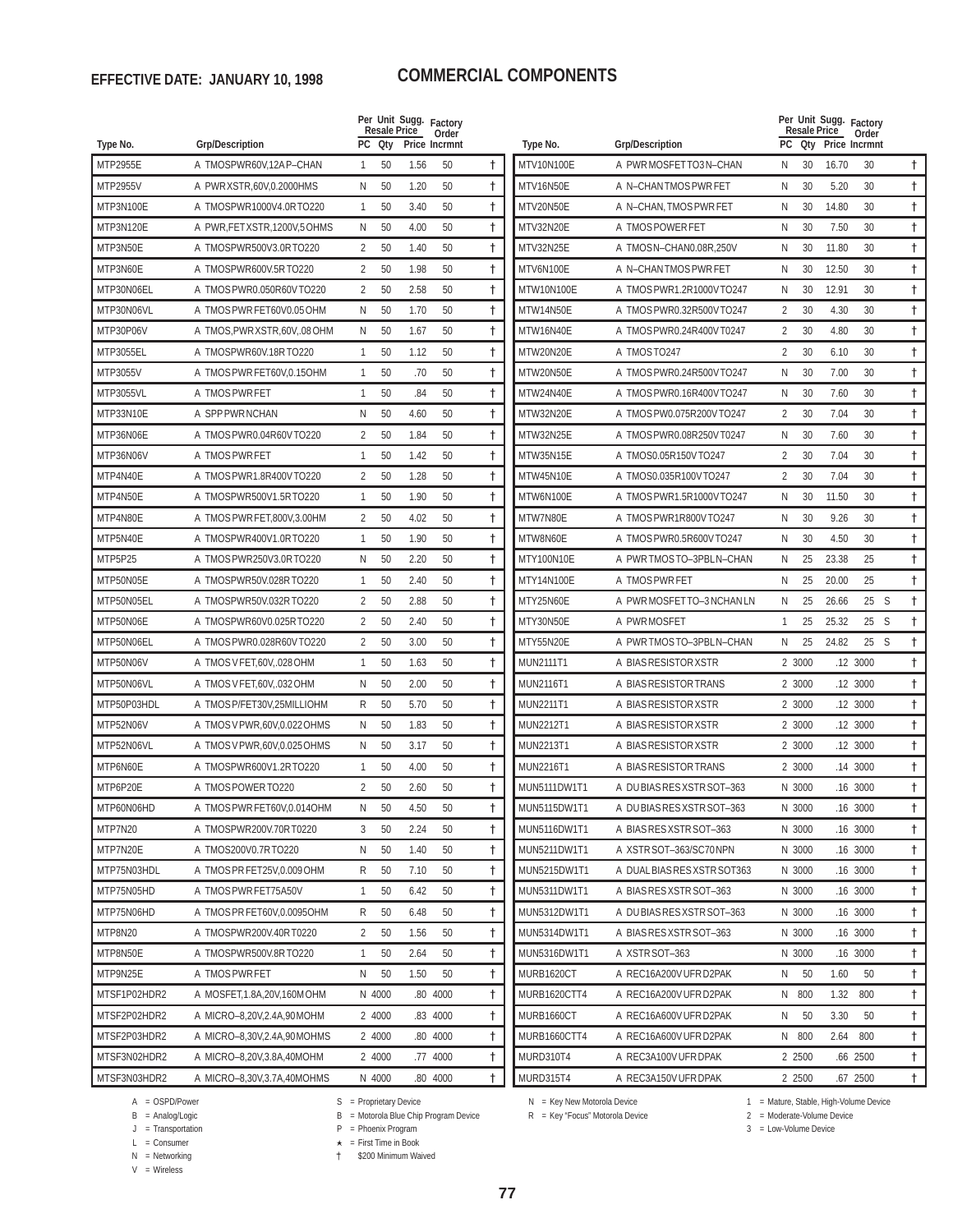| Type No.           | <b>Grp/Description</b>   | Per Unit Sugg. Factory<br>Resale Price<br>Order<br>Price Incrmnt<br>PC Qty | Type No.         | <b>Grp/Description</b>   | Per Unit Sugg. Factory<br><b>Resale Price</b><br>Order<br>PC Qty<br>Price Incrmnt |
|--------------------|--------------------------|----------------------------------------------------------------------------|------------------|--------------------------|-----------------------------------------------------------------------------------|
| <b>MURD320T4</b>   | A REC3A200VUFRDPAK       | 2 2500<br>.70 2500<br>$\ddagger$                                           | <b>MUR1540</b>   | A REC15A400VULTRAFT0220  | $\ddagger$<br>50<br>2.10<br>50<br>1                                               |
| MURD610CTT4        | A REC6A100VULTRAF DPKT/R | .74 2500<br>$\ddagger$<br>2 2500                                           | MUR1550          | A REC15A500VULTRAFT0220  | $\ddagger$<br>50<br>3.00<br>50<br>2                                               |
| MURD620CT          | A REC6A200VULTRAFDPAK    | 75<br>$\ddagger$<br>$\overline{2}$<br>75<br>1.10                           | <b>MUR1560</b>   | A REC15A600VULTRAFT0220  | $\ddagger$<br>2.20<br>50<br>50<br>1                                               |
| MURD620CTT4        | A REC6A200VULTRAF DPKT/R | 2 2500<br>2500<br>$^{\dagger}$<br>.80                                      | <b>MUR160</b>    | A REC1A600V ULTRAF AXIAL | $\dagger$<br>1 1000<br>.57 1000                                                   |
| MURD620CT1         | A REC6A200VULTRAFDPAK    | 75<br>.80<br>75<br>$\ddagger$<br>Ν                                         | MUR160RL         | A REC1A600V ULTRAF AXIAL | $\ddagger$<br>1 5000<br>.57 5000                                                  |
| <b>MURF1620CT</b>  | A REC16A200VUFR220FP     | 50<br>1.76<br>50<br>$\ddagger$<br>2                                        | <b>MUR1610CT</b> | A REC16A100VULTRAFT0220  | $\ddagger$<br>50<br>1.30<br>50<br>1                                               |
| <b>MURF1660CT</b>  | A REC16A600VUFR220FP     | 50<br>50<br>2.82<br>$\ddagger$<br>N                                        | MUR1610CTR       | A REC16A100VUFR220A/C    | $\dagger$<br>50<br>50<br>2<br>2.70                                                |
| <b>MURF820</b>     | A REC8A200VUFR220FP      | 50<br>1.68<br>50<br>$\ddagger$<br>N                                        | <b>MUR1615CT</b> | A REC16A150VULTRAFT0220  | $^{\dagger}$<br>50<br>1.30<br>50<br>1                                             |
| MURHB840CT         | A REC8A400VUFRD2PAK      | 50<br>3.40<br>50<br>$\ddagger$<br>N                                        | <b>MUR1620CT</b> | A REC16A200VULTRAFT0220  | $\dagger$<br>50<br>1.30<br>50<br>1                                                |
| MURHB840CTT4       | A REC8A400VUFRD2PAK      | $\ddagger$<br>800<br>2.56<br>800<br>Ν                                      | MUR1620CTR       | A REC16A200VUFR220A/C    | $\ddagger$<br>50<br>2.70<br>50<br>1                                               |
| MURH840CT          | A REC8A400VUFR220MHZ     | $\ddagger$<br>2<br>50<br>3.20<br>50                                        | <b>MUR1640CT</b> | A REC16A400VULTRAFT0220  | $\dagger$<br>50<br>2.84<br>50<br>1                                                |
| MURH860CT          | A REC8A600VUFR220MHZ     | $\ddagger$<br>50<br>3.60<br>50<br>1                                        | <b>MUR1650CT</b> | A REC16A500VULTRAFT0220  | $\ddagger$<br>2<br>50<br>2.92<br>50                                               |
| <b>MURP20020CT</b> | A REC200A200VUFRPTII     | $\dagger$<br>25<br>25<br>35.50<br>1                                        | <b>MUR1660CT</b> | A REC16A600VULTRAFT0220  | $\dagger$<br>2<br>50<br>3.20<br>50                                                |
| <b>MURP20040CT</b> | A REC200A400VUFRPTII     | 40.50<br>25<br>$\ddagger$<br>25<br>1                                       | MUR180E          | A REC1A800V ULTRAF AXIAL | $\ddagger$<br>2 1000<br>.57 1000                                                  |
| <b>MURS105T3</b>   | A REC1A50V UFR SMB       | 2 2500<br>.50 2500<br>$^{\dagger}$                                         | MUR190E          | A REC1A900V ULTRAF AXIAL | $\dagger$<br>2 1000<br>.64 1000                                                   |
| <b>MURS110T3</b>   | A REC1A100VUFRSMB        | $\ddagger$<br>1 2500<br>.50 2500                                           | <b>MUR3020PT</b> | A REC30A200VULTRAFT0218  | $\dagger$<br>30<br>30<br>4.20<br>1                                                |
| <b>MURS115T3</b>   | A REC1A150VULTRAF SRF MT | 2 2500<br>.50 2500<br>$\ddagger$                                           | MUR3040          | A REC30A400VUFRTO218     | $^{\dagger}$<br>3<br>30<br>6.82<br>30                                             |
| <b>MURS120T3</b>   | A REC1A200VUFRSMB        | 1 2500<br>.50 2500<br>$\ddagger$                                           | <b>MUR3040PT</b> | A REC30A400VULTRAFTO218  | $\ddagger$<br>30<br>4.50<br>30<br>1                                               |
| <b>MURS130T3</b>   | A REC1A300VUFRSMB        | 3 2500<br>1.56 2500<br>$^{\dagger}$                                        | <b>MUR3060PT</b> | A REC30A600VULTRAFTO218  | $\ddagger$<br>30<br>5.30<br>30<br>1                                               |
| <b>MURS140T3</b>   | A REC1A400VUFRSMB        | $\ddagger$<br>1 2500<br>.56 2500                                           | <b>MUR3060WT</b> | A REC30A600VUFR247       | $\ddagger$<br>30<br>4.20<br>30<br>2                                               |
| <b>MURS150T3</b>   | A REC1A500VUFRSMB        | $\ddagger$<br>3 2500<br>1.72 2500                                          | <b>MUR3080</b>   | A REC30A800VUFR218       | $\ddagger$<br>30<br>30<br>2<br>4.80                                               |
| <b>MURS160T3</b>   | A REC1A600VUFRSMB        | .67 2500<br>$^{\dagger}$<br>1 2500                                         | <b>MUR405</b>    | A REC4A50VULTRAF AXIAL   | $\dagger$<br>2 500<br>.53<br>500                                                  |
| <b>MURS320T3</b>   | A REC3A200VUFRSMC        | 1 2500<br>.83 2500<br>$\ddagger$                                           | <b>MUR410</b>    | A REC4A100V ULTRAF AXIAL | $\dagger$<br>500<br>.53<br>500<br>$\mathbf{1}$                                    |
| <b>MURS340T3</b>   | A REC3A400VUFRSMC        | 2 2500<br>.86 2500<br>$^{\dagger}$                                         | MUR410RL         | A REC4A100V ULTRAF AXIAL | $\ddagger$<br>2 1500<br>.49 1500                                                  |
| <b>MURS360T3</b>   | A REC3A600VUFRSMC        | .96 2500<br>$\ddagger$<br>2 2500                                           | <b>MUR4100E</b>  | A REC4A1000VULTRAF AXIAL | $\dagger$<br>500<br>1 500<br>1.07                                                 |
| MUR10120E          | A REC10A1200VUFR220      | 50<br>6.72<br>50<br>$^\dagger$<br>Ν                                        | MUR4100ERL       | A REC4A1000VULTRAF AXIAL | $\ddagger$<br>2 1500<br>.99 1500                                                  |
| <b>MUR10150E</b>   | A REC10A1500VUFR220      | 2<br>50<br>7.70<br>50<br>$^{\dagger}$                                      | <b>MUR415</b>    | A REC4A150V ULTRAF AXIAL | $\ddagger$<br>1 500<br>.53<br>500                                                 |
| <b>MUR105</b>      | A REC1A50VULTRAF AXIAL   | 2 1000<br>.36 1000<br>$^{\dagger}$                                         | MUR415RL         | A REC4A150V ULTRAF AXIAL | $\ddagger$<br>2 1500<br>.49 1500                                                  |
| MUR105RL           | A REC1A50VULTRAF AXIAL   | $\ddagger$<br>.36 5000<br>2 5000                                           | <b>MUR420</b>    | A REC4A200V ULTRAF AXIAL | $\ddagger$<br>500<br>.53<br>500<br>1                                              |
| <b>MUR110</b>      | A REC1A100VULTRAF AXIAL  | $\ddagger$<br>1 1000<br>.36 1000                                           | MUR420RL         | A REC4A200V ULTRAF AXIAL | $\ddagger$<br>2 1500<br>.49 1500                                                  |
| MUR110RL           | A REC1A100VULTRAF AXIAL  | $^\dagger$<br>1 5000<br>.36 5000                                           | <b>MUR460</b>    | A REC4A600V ULTRAF AXIAL | $\dagger$<br>1 500<br>.68<br>500                                                  |
| <b>MUR1100E</b>    | A REC1A1KVULTRAF AXIAL   | $\dagger$<br>.72 1000<br>1 1000                                            | MUR460RL         | A REC4A600V ULTRAF AXIAL | $^\dagger$<br>1 1500<br>.63 1500                                                  |
| MUR1100ERL         | A REC1A1KVULTRAF AXIAL   | $^+$<br>.72 5000<br>1 5000                                                 | MUR480E          | A REC4A800V ULTRAF AXIAL | $\ddagger$<br>1.24 500<br>2 500                                                   |
| <b>MUR115</b>      | A REC1A150VULTRAF AXIAL  | 1 1000<br>.36 1000<br>$^\dagger$                                           | MUR480ERL        | A REC4A800V ULTRAF AXIAL | $\dagger$<br>3 1500<br>3.07 1500                                                  |
| MUR115RL           | A REC1A150VULTRAF AXIAL  | 1 5000<br>.36 5000<br>t                                                    | MUR490E          | A REC4A900V ULTRAF AXIAL | 2 500<br>1.32<br>500<br>$^+$                                                      |
| <b>MUR120</b>      | A REC1A200VULTRAF AXIAL  | $\dagger$<br>1 1000<br>.36 1000                                            | <b>MUR6040</b>   | A REC60A400VULTRAFT0218  | $\dagger$<br>$\overline{2}$<br>30<br>7.00<br>30                                   |
| MUR120RL           | A REC1A200VULTRAF AXIAL  | $\dagger$<br>1 5000<br>.36 5000                                            | MUR620CT         | A REC6A200V ULTRAF T0220 | $\ddagger$<br>50<br>2.10<br>50<br>$\overline{2}$                                  |
| <b>MUR130</b>      | A REC1A300VULTRAF AXIAL  | $^\dagger$<br>2 1000<br>.50 1000                                           | <b>MUR805</b>    | A REC8A50VULTRAFT0220    | $\dagger$<br>$\overline{2}$<br>50<br>1.04<br>50                                   |
| MUR130RL           | A REC1A300VULTRAF AXIAL  | $^\dagger$<br>2 5000<br>.50 5000                                           | <b>MUR810</b>    | A REC8A100V ULTRAF T0220 | 50<br>1.04<br>50<br>1                                                             |
| <b>MUR140</b>      | A REC1A400VULTRAF AXIAL  | $^\dagger$<br>1 1000<br>.50 1000                                           | <b>MUR8100E</b>  | A REC8A1000VULTRATO220   | $^+$<br>50<br>3.14<br>50<br>1                                                     |
| MUR140RL           | A REC1A400VULTRAF AXIAL  | 2 5000<br>.50 5000<br>$^\dagger$                                           | <b>MUR815</b>    | A REC8A150V ULTRAF T0220 | $\ddagger$<br>50<br>1.04<br>50<br>1                                               |
| <b>MUR150</b>      | A REC1A500VULTRAF AXIAL  | 2 1000<br>.50 1000<br>$^\dagger$                                           | <b>MUR820</b>    | A REC8A200V ULTRAF T0220 | $^+$<br>50<br>1.04<br>50<br>1                                                     |
| <b>MUR1510</b>     | A REC15A100VULTRAFT0220  | 50<br>$\overline{2}$<br>50<br>1.80<br>$^\dagger$                           | <b>MUR840</b>    | A REC8A400V ULTRAF T0220 | $\dagger$<br>50<br>50<br>1.18<br>1                                                |
| <b>MUR1515</b>     | A REC15A150VULTRAFT0220  | 50<br>1.80<br>50<br>t<br>1                                                 | <b>MUR860</b>    | A REC8A600V ULTRAF T0220 | 50<br>1.28<br>50<br>$^+$<br>1                                                     |
| <b>MUR1520</b>     | A REC15A200VULTRAFT0220  | 1.80<br>50<br>$\ddagger$<br>1<br>50                                        | MUR880E          | A REC8A800V ULTRA TO220  | $\ddagger$<br>50<br>3.60<br>50<br>$\mathbf{1}$                                    |

- 
- 
- $L = \text{Consumer}$ <br>  $N = \text{Networking}$ <br>  $V = \text{Wireless}$

B = Analog/Logic entropy of the Motorola Blue Chip Program Device R = Key "Focus" Motorola Device 2 = Moderate-Volume Device

- J = Transportation P = Phoenix Program 3 = Low-Volume Device
- $L =$  Consumer  $\star =$  First Time in Book
	-
- N = Networking extensive that the state of the state of the state of the state of the state of the state of the state of the state of the state of the state of the state of the state of the state of the state of the state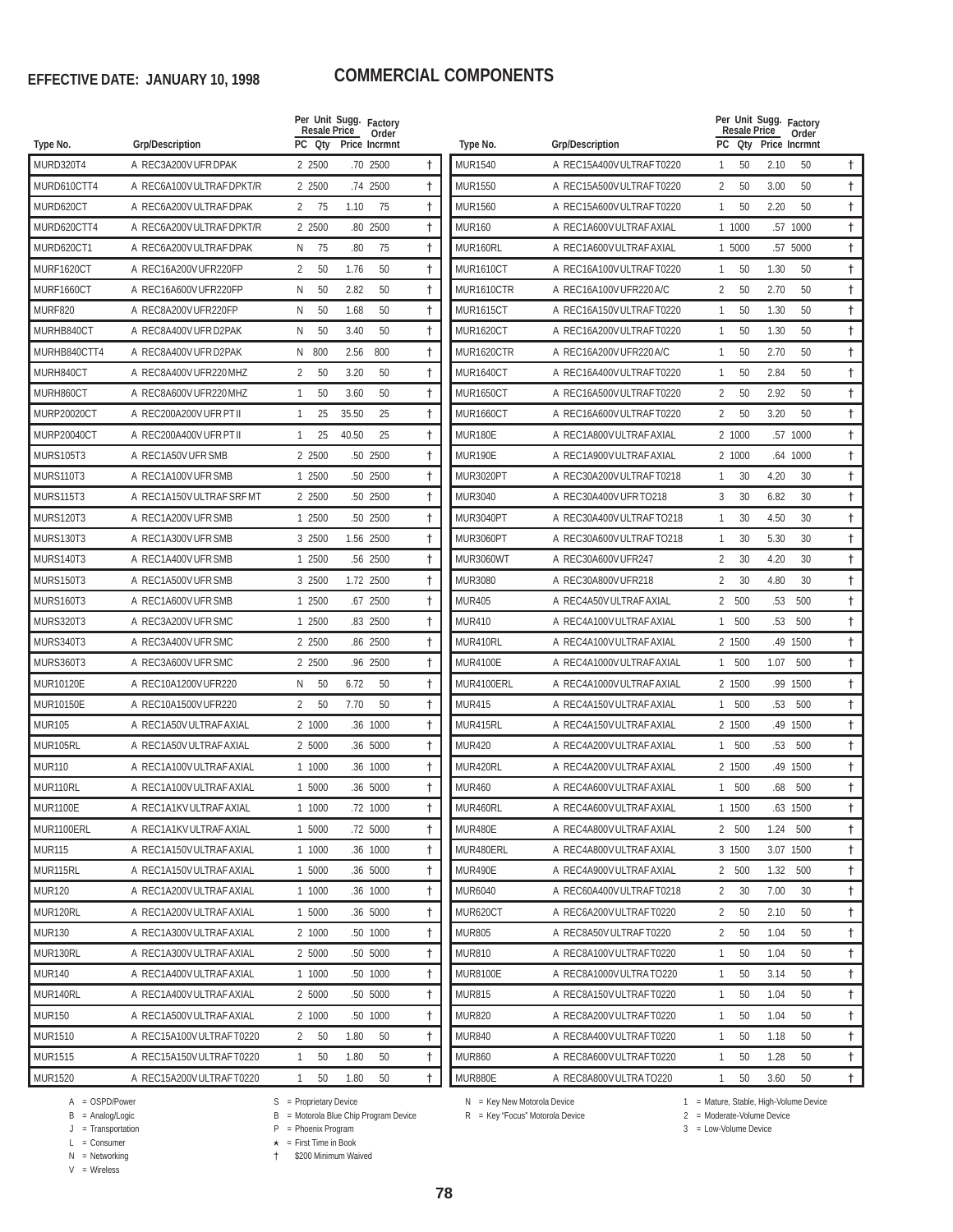| Type No.      | <b>Grp/Description</b>      | Per Unit Sugg. Factory<br><b>Resale Price</b><br>Order<br>PC Otv<br>Price Incrmnt |              | Type No.         | <b>Grp/Description</b>     | <b>Resale Price</b> | Per Unit Sugg. Factory<br>Order<br>PC Qty Price Incrmnt |              |
|---------------|-----------------------------|-----------------------------------------------------------------------------------|--------------|------------------|----------------------------|---------------------|---------------------------------------------------------|--------------|
| MVAM108       | A LAST ORDER DATE:08/02/98  | 2 1000<br>.78 1000                                                                | $^{\dagger}$ | MZP4746ARL       | A REELPACKFORMZP4746A      | 2 6000              | .31 6000 S                                              | $\dagger$    |
| MVAM109       | A LAST ORDER DATE:08/02/98  | 2 1000<br>.78 1000                                                                | Ť.           | MZP4749ARL       | A REEL PACK FOR MZP4749A   | 2 6000              | .31 6000<br>-S                                          | $^+$         |
| MVAM115       | A LAST ORDER DATE:08/02/98  | 1 1000<br>.78 1000                                                                | $^{\dagger}$ | MZP4750ARL       | A REEL PACK FOR MZP4750A   | 2 6000              | .31 6000 S                                              | $^+$         |
| MVAM125       | A LAST ORDER DATE:08/02/98  | 2 1000<br>.78 1000                                                                | $^{\dagger}$ | MZP4751ARL       | A REELPACKFORMZP4751A      | 2 6000              | .31 6000 S                                              | $^+$         |
| MV104         | A SS DL FM TUNING DIODE UNT | 2 1000<br>.64 1000                                                                | Ť.           | MZ4099           | A LAST ORDER DATE:03/15/98 | 3 3000              | .64 3000                                                | $^{\dagger}$ |
| MV104RLRA     | A REEL PACK FOR MV104       | 2 2000<br>.64 2000                                                                | $^{\dagger}$ | MZ4099RL         | A LAST ORDER DATE:03/15/98 | 3 5000              | .68 5000                                                | $^+$         |
| MV1403        | A LAST ORDER DATE:09/20/98  | 2 200<br>8.82<br>200                                                              | $^{\dagger}$ | MZ4101           | A LAST ORDER DATE:03/15/98 | 3 3000              | .64 3000                                                | $^{\dagger}$ |
| MV1404        | A LAST ORDER DATE:09/20/98  | 200<br>200<br>$\mathbf{1}$<br>8.82                                                | $^{\dagger}$ | MZ4104           | A LAST ORDER DATE:03/15/98 | 3 3000              | .64 3000                                                | $\ddagger$   |
| MV1405        | A LAST ORDER DATE:09/20/98  | 2 200<br>200<br>8.82                                                              | $^{\dagger}$ | <b>MZ4104RL</b>  | A LASTORDER DATE:03/15/98  | 2 5000              | .30 5000                                                | $^{\dagger}$ |
| MV1628        | A LAST ORDER DATE:09/20/98  | 3 200<br>200<br>6.05                                                              | $^{\dagger}$ | MZ4614           | A ZEN1.8V.25W5%DO35        | 2 3000              | .28 3000                                                | $^{\dagger}$ |
| MV1630        | A LAST ORDER DATE:09/20/98  | 200<br>200<br>3<br>6.06                                                           | $^{\dagger}$ | <b>MZ4615RL</b>  | A ZEN2.0V.25W5% DO35 T/R   | 2 5000              | .30 5000                                                | $^+$         |
| MV1634        | A LAST ORDER DATE:09/20/98  | 200<br>200<br>3<br>6.06                                                           | $^{\dagger}$ | MZ4616           | A ZEN2.2V.25W5%DO35        | 3 3000              | 1.04 3000                                               | $^{\dagger}$ |
| MV1638        | A LAST ORDER DATE:09/20/98  | 3<br>200<br>6.06<br>200                                                           | $^+$         | MZ4616RL         | A ZEN2.2V.25W5%DO35T/R     | 3 5000              | .68 5000                                                | $^{\dagger}$ |
| MV1640        | A LAST ORDER DATE:09/20/98  | 200<br>6.06<br>200<br>3                                                           | $^{\dagger}$ | MZ4617           | A ZEN2.4V.25W5%DO35        | 3 3000              | .64 3000                                                | $^{\dagger}$ |
| MV1648        | A LAST ORDER DATE:09/20/98  | 3<br>200<br>6.05<br>200                                                           | $\ddagger$   | MZ4617RL         | A ZEN2.4V.25W5% DO35 T/R   | 2 5000              | .30 5000                                                | $^+$         |
| MV209         | A SS VHF TUNING DIODE UNIT  | 1 1000<br>.66 1000                                                                | $^{\dagger}$ | MZ4618           | A ZEN2.7V.25W5%DO35        | 3 3000              | .64 3000                                                | $^+$         |
| MV209RLRA     | A REEL PACK FOR MV209       | 2 2000<br>.66 2000                                                                | $\ddagger$   | MZ4618RL         | A ZEN2.7V.25W5%DO35T/R     | 3 5000              | .68 5000                                                | $^+$         |
| MV2101        | A SS GEN PUR TUNING DIODE   | .74 1000<br>2 1000                                                                | $^\dagger$   | MZ4619           | A ZEN3.0V.25W5%DO35        | 2 3000              | .28 3000                                                | $\ddagger$   |
| MV2105        | A SS GEN PUR TUNING DIODE   | .74 1000<br>2 1000                                                                | $^{\dagger}$ | MZ4619RL         | A ZEN3.0V.25W5% DO35 T/R   | 3 5000              | .68 5000                                                | $^{\dagger}$ |
| MV2105RLRA    | A TUNING DIODE              | 2 2000<br>.74 2000                                                                | Ť.           | MZ4620           | A ZEN3.3V.25W5%DO35        | 2 3000              | .28 3000                                                | $^+$         |
| MV2107        | A LAST ORDER DATE:08/28/98  | 2 1000<br>.74 1000                                                                | $^{\dagger}$ | MZ4620RL         | A ZEN3.3V.25W5%DO35T/R     | 2 5000              | .30 5000                                                | $^+$         |
| MV2108        | A SS GEN PUR TUNING DIODE   | 2 1000<br>.74 1000                                                                | $^{\dagger}$ | MZ4621           | A ZEN3.6V.25W5%DO35        | 3 3000              | .64 3000                                                | $^{\dagger}$ |
| MV2109        | A SS GEN PUR TUNING DIODE   | 2 1000<br>.74 1000                                                                | $^{\dagger}$ | MZ4621RL         | A ZEN3.6V.25W5% DO35 T/R   | 3 5000              | .68 5000                                                | $^{\dagger}$ |
| MV2109RLRA    | A TUNING DIODE              | 2 2000<br>.74 2000                                                                | $^{\dagger}$ | MZ4622           | A ZEN3.9V.25W5%DO35        | 3 3000              | .64 3000                                                | $^+$         |
| MV2109RLRP    | A TUNING DIODE AMMO/PACK    | 2 2000<br>.74 2000                                                                | $^{\dagger}$ | MZ4622RL         | A ZEN3.9V.25W5%DO35T/R     | 2 5000              | .30 5000                                                | $^+$         |
| MV2111        | A SS GEN PUR TUNING DIODE   | 2 1000<br>1.00 1000                                                               | $^{\dagger}$ | MZ4623RL         | A ZEN4.3V.25W5% DO35 T/R   | 2 5000              | .30 5000                                                | $\ddagger$   |
| MV2115        | A SS GEN PUR TUNING DIODE   | 1.00 1000<br>2 1000                                                               | $^{\dagger}$ | MZ4624           | A ZEN4.7V.25W5%DO35        | 2 3000              | .28 3000                                                | $^{+}$       |
| MV7005T1      | A LAST ORDER DATE:09/20/98  | 1.04 1000<br>N 1000                                                               | $\ddagger$   | MZ4624RL         | A ZEN4.7V.25W5%DO35T/R     | 3 5000              | .68 5000                                                | $\ddagger$   |
| MV7005T3      | A LAST ORDER DATE:09/20/98  | N 4000<br>1.04 4000                                                               | Ť.           | MZ4625           | A ZEN5.1V.25W5%DO35        | 2 3000              | .28 3000                                                | $^+$         |
| MV7404T1      | A LAST ORDER DATE:09/20/98  | 2 1000<br>4.30 1000                                                               | $^+$         | MZ4625RL         | A ZEN5.1V.25W5%DO35T/R     | 2 5000              | .30 5000                                                | $^+$         |
| <b>MWA110</b> | N RF PWR AMPLIFIER TO-39    | 200<br>5.85<br>200<br>$\mathbf{1}$                                                |              | MZ4626           | A ZEN5.6V.25W5%DO35        | 3 3000              | .64 3000                                                | $^+$         |
| <b>MWA120</b> | N RF PWR AMPLIFIER TO-39    | 200<br>5.93<br>200<br>1                                                           |              | MZ4626RL         | A ZEN5.6V.25W5%DO35T/R     | 3 5000              | .68 5000                                                | $^+$         |
| MWA130        | N RF PWR AMPLIFIER TO-39    | 1 200<br>6.01<br>200                                                              |              | MZ4627           | A ZEN6.2V.25W5%DO35        | 3 3000              | .64 3000                                                | $^+$         |
| <b>MWA131</b> | N RF PWR AMPLIFIER TO-39    | 2 200<br>8.47<br>200                                                              |              | MZ4627RL         | A ZEN6.2V.25W5%DO35T/R     | 3 5000              | .68 5000                                                | $^+$         |
| <b>MWA220</b> | N RF PWR AMPLIFIER TO-39    | 200<br>2 200<br>6.01                                                              |              | MZ5520B          | A LAST ORDER DATE:03/15/98 | 3 3000              | .64 3000                                                | $^+$         |
| <b>MWA230</b> | N RF PWR AMPLIFIER TO-39    | 2 200<br>6.08<br>200                                                              |              | <b>MZ5520BRL</b> | A LAST ORDER DATE:03/15/98 | 3 5000              | .68 5000                                                | $\ddagger$   |
| <b>MWA320</b> | N LAST ORDER DATE:05/10/98  | 2 200<br>200<br>6.08                                                              |              | MZ5521B          | A LAST ORDER DATE:03/15/98 | 3 3000              | .64 3000                                                | $\ddagger$   |
| MXR9745T1     | V SOT89 LV1.54-CELLDMOS     | N 1000<br>3.00 1000                                                               |              | MZ5523B          | A LAST ORDER DATE:03/15/98 | 3 3000              | .64 3000                                                | $^+$         |
| MZP4729ARL    | A REELPACK FOR MZP4729A     | 2 6000<br>.32 6000 S                                                              | $\ddagger$   | MZ5523BRL        | A LAST ORDER DATE:03/15/98 | 3 5000              | .68 5000                                                | $^+$         |
| MZP4735ARL    | A REELPACK FOR MZP4735A     | 2 6000<br>.32 6000 S                                                              | t.           | MZ5524B          | A LAST ORDER DATE:03/15/98 | 3 3000              | .64 3000                                                | $^+$         |
| MZP4740ARL    | A REEL PACK FOR MZP4740A    | .31 6000 S<br>2 6000                                                              | $^{\dagger}$ | MZ5524BRL        | A LAST ORDER DATE:03/15/98 | 3 5000              | .68 5000                                                | $^+$         |
| MZP4741A      | A ZENERDIODE                | N 2000<br>.29 2000 S                                                              | $^{\dagger}$ | MZ5525B          | A LAST ORDER DATE:03/15/98 | 3 3000              | .64 3000                                                | $^+$         |
| MZP4741ARL    | A REELPACKFORMZP4741A       | .31 6000 S<br>2 6000                                                              | $^{\dagger}$ | MZ5525BRL        | A LAST ORDER DATE:03/15/98 | 3 5000              | .68 5000                                                | $^+$         |
| MZP4742A      | A ZENERDIODE                | N 2000<br>.39 2000 S                                                              | $^{\dagger}$ | MZ5527B          | A LAST ORDER DATE:03/15/98 | 3 3000              | .64 3000                                                | $^+$         |
| MZP4742ARL    | A REELPACK FOR MZP4742A     | .31 6000 S<br>2 6000                                                              | $^{\dagger}$ | M1MA141KT1       | A SINGLE SW/DIO SC70 PKG   | N 3000              | .13 3000                                                | $^+$         |

- 
- J = Transportation P = Phoenix Program 3 = Low-Volume Device
- 
- $L = \text{Consumer}$ <br>  $N = \text{Networking}$ <br>  $V = \text{Wireless}$

B = Analog/Logic entropyrology by B = Motorola Blue Chip Program Device R = Key "Focus" Motorola Device 2 = Moderate-Volume Device

A = OSPD/Power external states and S = Proprietary Device N = Key New Motorola Device 1 = Mature, Stable, High-Volume Device

- 
- 

 $L =$  Consumer  $\star =$  First Time in Book

N = Networking - and the state of the state of the state of the state of the state of the state of the state of the state of the state of the state of the state of the state of the state of the state of the state of the st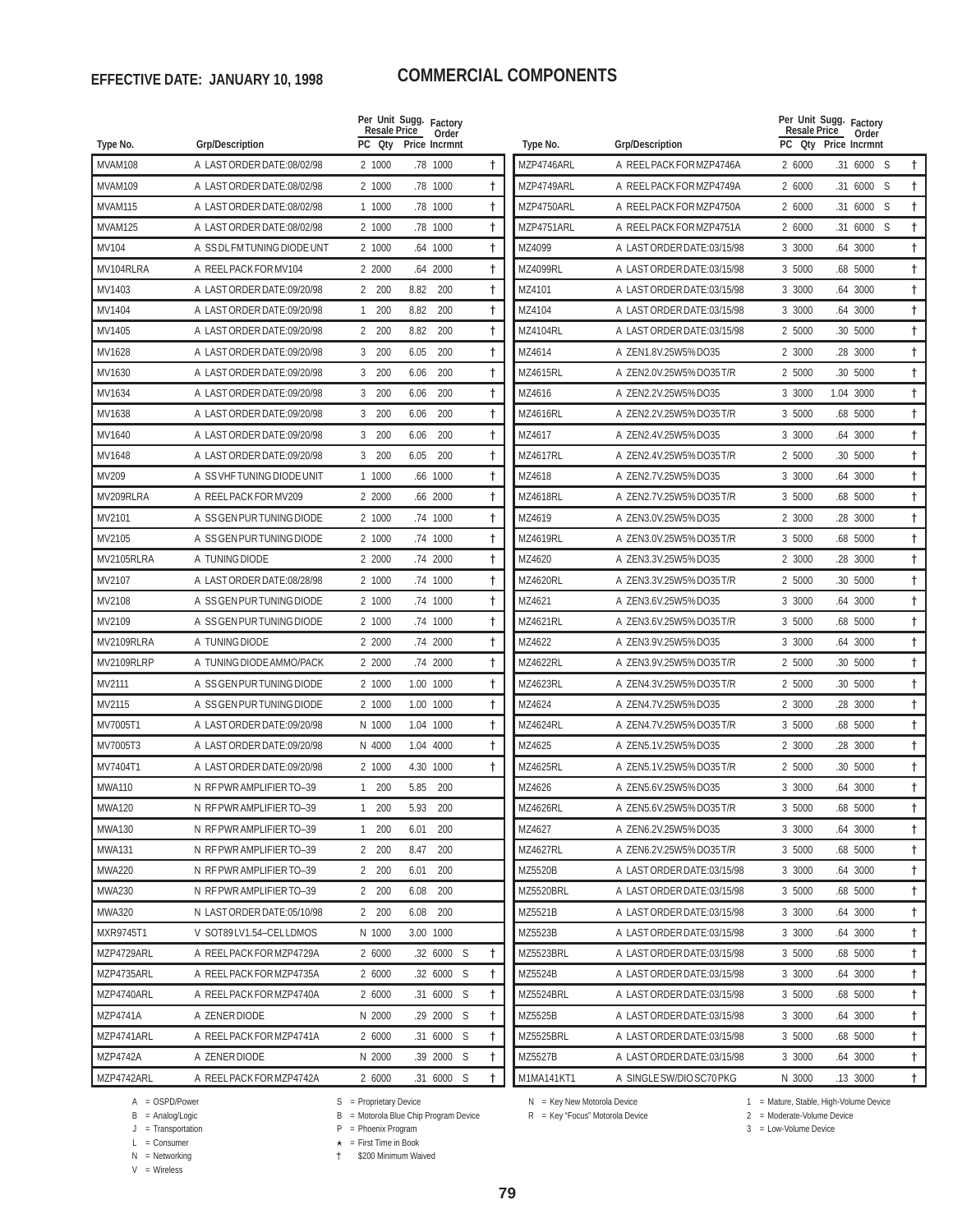| Type No.     | <b>Grp/Description</b>      | Per Unit Sugg. Factory<br><b>Resale Price</b><br>PC Qty Price Incrmnt | Order          | Type No.                    | <b>Grp/Description</b>                       | Per Unit Sugg. Factory<br>Resale Price Order<br>PC Qty Price Incrmnt |                |
|--------------|-----------------------------|-----------------------------------------------------------------------|----------------|-----------------------------|----------------------------------------------|----------------------------------------------------------------------|----------------|
| M5102EVM     | L DEVELOPMENT BRD FOR 5102  | 275.00<br>N<br>1                                                      | 1              | M68EM05T7                   | L T7 MCU EMULATOR                            | 1 295.00<br>N                                                        | $\mathbf{1}$   |
| M5202EVM     | L DEVELOPEDBRD5202          | N<br>1 495.00                                                         | $\mathbf{1}$   | M68EM05V8                   | L CSICMCUMODULE68HC705V8                     | 1 295.00<br>N                                                        | 1 <sup>5</sup> |
| M5202GW      | L MCF5202 TO MC68EC000      | 99.00<br>N<br>$\mathbf{1}$                                            | $1\star$       | M68EM05X4                   | L EMULATOR BOARD FOR HC05X4                  | 1 295.00<br>N                                                        | $\mathbf{1}$   |
| M5204AN      | L DEVELOP. BOARD MCF5204    | 1 250.00<br>N                                                         | $\mathbf{1}$   | M68EM11D3                   | L AMCU-EMULATION MODULE                      | 1 300.00<br>N                                                        | 1 <sup>5</sup> |
| M5206AN      | L DEVELOP. BOARD MCF5206    | 250.00<br>N<br>$\mathbf{1}$                                           | 1              | M68EM11E20                  | L EMULATOR BOARD                             | 1 300.00<br>N                                                        | 1 <sup>5</sup> |
| M68BCC331    | J AMCU-EMULAT DAUGHTR BRD   | N<br>1 319.20                                                         | $1\star$       | M68EM11F1                   | L AMCU-EMULATION MODULE                      | N<br>1 300.00                                                        | 1 <sup>5</sup> |
| M68BCC332A   | J AMCU-PLUGINASSMMC68332A   | 1 319.20<br>N                                                         | $1\star S$     | M68EM11G5                   | L EMULBRD HC11G5/G7                          | N<br>1 300.00                                                        | 1 <sub>S</sub> |
| M68BCC332G   | J AMCU-PLUGINASSMMC68332G   | 1 319.20<br>N.                                                        | $1 \star S$    | M68EM11KA4                  | L AMCU-EMULATION MODULE                      | 1 300.00<br>N                                                        | 1 <sup>5</sup> |
| M68CBL05A    | L FLEX CABLE A              | 1 120.00<br>N                                                         | $\mathbf{1}$   | M68EM11K4                   | L AMCU-EMULATION MODULE                      | 1 300.00<br>N                                                        | 1 <sup>5</sup> |
| M68CBL05B    | L FLEX CABLE B              | 1 120.00<br>N                                                         | $\mathbf{1}$   | M68EM11L6                   | L AMCU-EMULATION MODULE                      | 1 300.00<br>N                                                        | 1 <sup>5</sup> |
| M68CBL05C    | L FLEX CABLE C              | N<br>1 120.00                                                         | $\mathbf{1}$   | M68EM11PH8                  | L PH8 EMULATOR KIT                           | 1 300.00<br>N                                                        | $1 \star S$    |
| M68CBL05D    | L FLEX CABLED               | N<br>1 150.00                                                         | $1 \star S$    | M68EM11P2                   | L AMCU-EMULATION MODULE                      | 1 300.00<br>N                                                        | 1 <sup>5</sup> |
| M68CBL05E    | L FLEX CABLE E              | N<br>1 150.00                                                         | $\mathbf{1}$   | M68EVB912B32                | L MCTG DEV TOOLS                             | 99.00<br>N<br>$\mathbf{1}$                                           | 1 <sup>5</sup> |
| M68CBL11B    | L FLEXCABLE                 | N<br>1 120.00                                                         | 1 <sub>S</sub> | M68FMSINITBDX30             | J MCTG DEV TOOLS                             | N<br>1 195.00                                                        | 1 <sup>5</sup> |
| M68CBL11C    | L FLEX CABLE C              | N<br>1 120.00                                                         | 1 <sup>5</sup> | M68FMSTPASBBXXX J AMCU      |                                              | N<br>1 526.68                                                        | $1\star$       |
| M68CBL11D    | L FLEX CABLED               | N<br>1 150.00                                                         | 1 <sup>5</sup> | M68HC05BPGMR                | L MCUPROGRAMMER                              | N<br>1 168.05                                                        | $\mathbf{1}$   |
| M68CBL11E    | L FLEX CABLE E              | 1 150.00<br>N                                                         | 1 <sub>S</sub> | M68HC05D32EM                | L HC05D32 EMUL BRD KIT                       | 1 295.00<br>N                                                        | $\mathbf{1}$   |
| M68DIP16SOIC | L CSIC-16 PIN DIP-SOIC ADAP | 35.00<br>N<br>1                                                       | 1 <sup>5</sup> | M68HC05L9EVM2               | L EVALUATION MODULE                          | 1 498.00<br>N                                                        | $\mathbf{1}$   |
| M68DIP20SOIC | L CSIC-20 PIN DIP-SOIC ADAP | 35.00<br>N<br>1                                                       | $\mathbf{1}$   | M68HC05PGMR                 | L 8-BITMCU                                   | N<br>1 168.05                                                        | 1 <sup>5</sup> |
| M68DIP28SOIC | L CSIC-28 PIN DIP-SOIC ADAP | N<br>$\mathbf{1}$<br>35.00                                            | $\mathbf{1}$   |                             | M68HC05PGMR-002 L MCUPROGRAMMER              | N<br>1 168.00                                                        | $\mathbf{1}$   |
| M68EC000IDP  | L EVALUATION PLATFORMS68EC  | 1 510.00<br>N                                                         | 1 <sub>S</sub> | M68HC05P9EM                 | L AMCU-HC05P9 EVAL MODULE                    | 1 295.00<br>N                                                        | $\mathbf{1}$   |
| M68EC020IDP  | L EVALUATION PLATFORMS68EC  | N<br>1 595.00                                                         | 1 <sup>5</sup> | M68HC05SCEM                 | L SMART CARD EMULATOR BOARD                  | 1 295.00<br>N                                                        | $\mathbf{1}$   |
| M68EC030IDP3 | L DEV.& EVALUATION FOR030   | N<br>1 650.00                                                         | 1 S            | M68HC05SR3PAB42             | L PROGRAMMER42PSDIPBOARD                     | N<br>50.00<br>$\mathbf{1}$                                           | 1 <sup>5</sup> |
| M68EC040IDP3 | L DEV.& EVALUATION FOR040   | N<br>1 750.00                                                         | 1 S            |                             | M68HC05SR3PAFB44 L PROGRAMMER44PQFPBOARD     | N<br>1 150.00                                                        | 1 <sup>5</sup> |
| M68EC060IDP  | L EVALUATION BROAD FOR060   | N<br>1 850.00                                                         | $\mathbf{1}$   |                             | M68HC05SR3PGMRSGL SR3PROGRAMMER              | N<br>1 250.00                                                        | 1 <sup>5</sup> |
| M68EML05L16  | L HC05L16 EMULATOR KIT      | 1 295.00<br>N                                                         | 1 <sub>S</sub> | M68HC05T2EVS                | L HCO5PLATFORMBRD&EMULMO                     | 1 498.00<br>N                                                        | $\mathbf{1}$   |
| M68EML05L26  | L HC05L26 LV EMULATOR BOARD | 1 295.00<br>N                                                         | 1 <sup>5</sup> | M68HC05T4EVM                | L EVALUATION MODULE                          | 1 498.00<br>N                                                        | $\mathbf{1}$   |
| M68EML05X32  | L EMULBRD LV HC(7)05X16/XX  | 295.00<br>N<br>$\mathbf{1}$                                           | $\mathbf{1}$   | M68HC11EVB                  | L 68HC11 EVALUATION BOARD                    | 1 199.00<br>1                                                        | 1 <sup>5</sup> |
| M68EML08XL36 | L CSICMCUMOD68HC708XL36     | N<br>1 295.00                                                         | 1 <sup>5</sup> | M68HC11EVBU                 | L AMCU                                       | N<br>1 175.00                                                        | 1 <sup>5</sup> |
| M68EM05A24   | L DEVELOMENT TOOL PROD.     | N<br>1 295.00                                                         | 1 S            | M68HC11PFB                  | L 68HC11 PLATFORM BOARD                      | N<br>1 300.00                                                        | 1 <sup>5</sup> |
| M68EM05BS8   | L EMULATOR                  | 1 295.00<br>N                                                         | $\mathbf{1}$   | M68HC12A4EVB                | J AMCU                                       | 1 412.00<br>N                                                        | 1 S            |
| M68EM05B32   | L EMULATOR KIT              | 1 295.00<br>N                                                         | $\mathbf{1}$   | M68HC705E6PGMR L PROGRAMMER |                                              | N<br>1 168.00                                                        | $\mathbf{1}$   |
| M68EM05CJ4   | L HC05CJ4 EMULATOR BOARD    | 1 295.00<br>N                                                         | 1 <sub>S</sub> |                             | M68HC705F6PGMR64 L I/CPROGRAMMINGBOARD       | $\mathbf{1}$<br>68.05<br>N                                           | $\mathbf{1}$   |
| M68EM05CL4   | L EMULATOR FOR MC68HC705CL4 | 1 295.00<br>N                                                         | 1 S            | M68HC705F8PGMR              | L HC705F8PROGRAMMER                          | 68.05<br>Ν<br>$\mathbf{1}$                                           | 1 <sub>S</sub> |
| M68EM05C9A   | L EMULATOR KIT              | N<br>1 295.00                                                         | 1 S            | M68HC705G1PGMR              | L HC705G1PROGRAMMER                          | 68.05<br>N<br>$\mathbf{1}$                                           | 1 S            |
| M68EM05E6    | L EMULATOR                  | 1 295.00<br>N                                                         | 1 S            | M68HC705JICS                | L CSIC-SIMULATR/PROGRAMMER                   | 99.00<br>$\mathbf{1}$<br>$\mathbf{1}$                                | $\mathbf{1}$   |
| M68EM05F6    | L F6MCU EMULATOR BOARD      | 1 295.00<br>N                                                         | 1 S            | M68HC705J2PGMR              | L 68HC705J2PGRMBOARD                         | 68.04<br>2<br>$\mathbf{1}$                                           | 1 S            |
| M68EM05G1    | L EMULIATION MODULE         | 1 295.00<br>Ν                                                         | 1 S            | M68HC705K1GANG              | L GANGPROGRAMMER-BOARDPDIP N                 | 1 300.00                                                             | 1              |
| M68EM05G4    | L HC05G4 EMULATOR KIT       | 1 295.00<br>N                                                         | 1 S            |                             | M68HC705K1GANGY L GANGPROGRAMMER-BOARDSOIC N | 1 600.00                                                             | 1              |
| M68EM05J1A   | L CSIC-EVALUATION MODULE    | 1 295.00<br>N                                                         | $\mathbf{1}$   | M68HC705L1PGMR              | L PROGRAMMINGBOARD                           | 68.00<br>$\mathbf{1}$<br>N                                           | $\mathbf{1}$   |
| M68EM05J3    | L EMULATION MODULE          | 1 295.00<br>N                                                         | 1 <sub>S</sub> | M68HC705L2PGMR              | L HC705L2PROGRAMMER                          | 1 168.05<br>N                                                        | 1 <sub>S</sub> |
| M68EM05K3    | L CSIC-EVALUATION MODULE    | 1 295.00<br>Ν                                                         | $\mathbf{1}$   | M68HC705L5PGMR              | L AMCU-PROGRAMFORHC05L5                      | 1 168.05<br>N                                                        | 1              |
| M68EM05L1    | L EMULIATION MODULE         | 1 295.00<br>N                                                         | $\mathbf{1}$   | M68HC705P9PGMR              | L 68HC705P9 PGRMBOARD                        | 68.05<br>2<br>$\mathbf{1}$                                           | 1 <sub>S</sub> |
| M68EM05P3    | L EMULATOR KIT              | 1 295.00<br>N                                                         | 1 <sub>S</sub> | M68HC705T10PGMR             | L 8 BIT MCU                                  | 68.00<br>N<br>$\mathbf{1}$                                           | 1              |
| M68EM05SR3   | L SR3 EMULATOR BOARD        | Ν<br>1 295.00                                                         | 1 S            |                             | M68HC705T12PGMR L PROGRAMMINGBOARD           | N<br>$\mathbf{1}$<br>68.05                                           | 1 S            |

 $L = \text{Consumer}$ <br>  $N = \text{Networking}$ <br>  $V = \text{Wireless}$ 

B = Analog/Logic entropy of the Motorola Blue Chip Program Device R = Key "Focus" Motorola Device 2 = Moderate-Volume Device

J = Transportation P = Phoenix Program 3 = Low-Volume Device

- 
- $L =$  Consumer  $\star =$  First Time in Book

N = Networking extensive that the state of the state of the state of the state of the state of the state of the state of the state of the state of the state of the state of the state of the state of the state of the state

A = OSPD/Power external states and S = Proprietary Device N = Key New Motorola Device 1 = Mature, Stable, High-Volume Device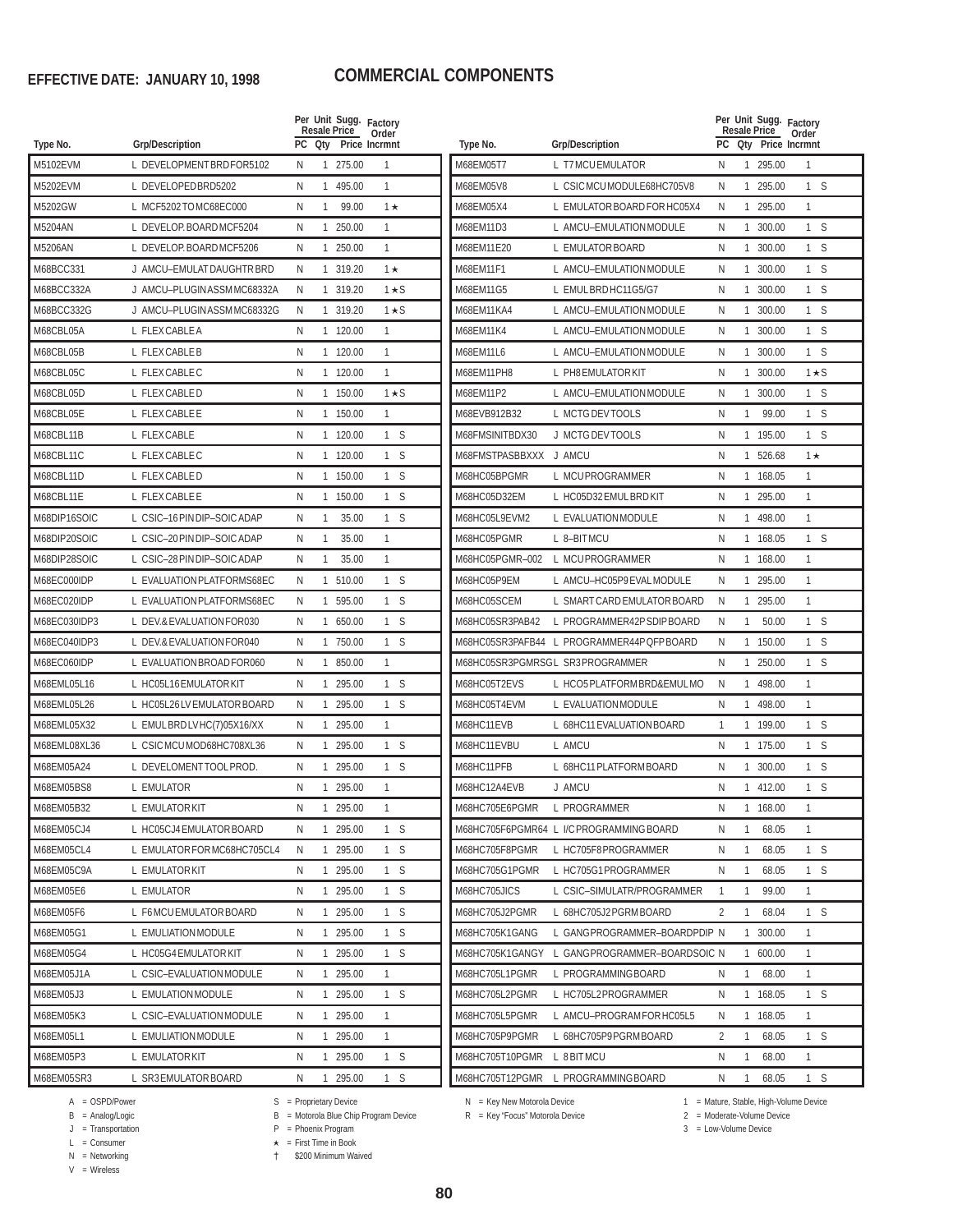| Type No.                          | <b>Grp/Description</b>               | Per Unit Sugg. Factory<br>Resale Price Order<br>PC Qty<br>Price Incrmnt |                | Type No.       | <b>Grp/Description</b>      | Per Unit Sugg. Factory<br>Resale Price Order<br>PC Qty Price Incrmnt |                |
|-----------------------------------|--------------------------------------|-------------------------------------------------------------------------|----------------|----------------|-----------------------------|----------------------------------------------------------------------|----------------|
| M68HC705UPGMR                     | L MOTHER BOARD FOR HC05              | 350.00<br>N<br>$\mathbf{1}$                                             | 1 <sub>S</sub> | M68SDIL        | J AMCU                      | 1 300.00<br>N                                                        | 1 <sup>5</sup> |
| M68HC705V8PGMR                    | L CSICMCUPROGR68HC705V8              | 1 168.05<br>N                                                           | 1 <sub>S</sub> | M68SDIL12      | L SERIAL DEBUG INTERFACE    | 1 350.00<br>N                                                        | $1\star S$     |
| M68HC705X32PGMR L TARGET HEAD KIT |                                      | N<br>1 168.00                                                           | 1 <sup>5</sup> | M68SPGMR11     | L HC11 SERIAL PROGRAMMER    | 1 250.00<br>N                                                        | 1 <sup>5</sup> |
| M68HC705X4PGMR                    | L 705X4PROGRAMMER                    | 1 168.05<br>N                                                           | $\mathbf{1}$   | M68TA05J2P20   | L CSIC-TARGETHEAD ADAPTER   | 50.00<br>N<br>1                                                      | $\mathbf{1}$   |
| M68HC805KICS                      | L CSICMCU                            | N<br>1 168.05                                                           | 1 <sup>5</sup> | M68TA05K1P16   | L CSIC-TARET HEAD ADAPTER   | 35.00<br>$\mathbf{1}$<br>N                                           | $\mathbf{1}$   |
| M68ICD16                          | J AMCU-INCIRDBUGHC16SER              | 2<br>1 149.50                                                           | 1 <sup>5</sup> | M68TA05P8P28   | L CSIC-TARGET HEAD ADPATER  | $\mathbf{1}$<br>35.00<br>N                                           | 1 <sub>S</sub> |
| M68ICD32                          | J AMCU-IN CIR DEBUG300 SER           | 2<br>1 149.50                                                           | 1 <sup>5</sup> | M68TA05P9P28   | L CSIC-TARGET HEAD ADAPTER  | N<br>$\mathbf{1}$<br>35.00                                           | $\mathbf{1}$   |
| M68MMDS05                         | L MODDEVE SYSM68HC05                 | $\mathbf{1}$<br>1 2950.00                                               | 1 <sup>5</sup> | M68TA05X4P28   | L TGT HD KIT - X4 IN DIP28  | N<br>35.00<br>1                                                      | $\mathbf{1}$   |
| M68MMDS11                         | L AMCU-DEVELOPMENTSYSTEM             | 1 4950.00<br>N                                                          | 1 S            | M68TB05A24B56  | L DEVELOMENT TOOL PROD.     | 1 100.00<br>N                                                        | 1 <sub>S</sub> |
| M68MMDS1632                       | J AMCU-DEVELOPMENTSYSTEM             | 112500.00<br>N                                                          | 1 <sup>5</sup> | M68TB05BD7B42  | L TARGETHAEDFOR42PINSDIP    | 1 100.00<br>N                                                        | 1 <sup>5</sup> |
| M68MMPFB0508                      | L CSIC MCU PLATFROM BOARD            | 1 395.00<br>N                                                           | 1 <sub>S</sub> | M68TB05BD7P40  | L TARGETHEAD FOR40-PIN DIP  | 1 125.00<br>N                                                        | 1 <sub>S</sub> |
| M68MPBF333C                       | J AMCU-PERSONALBRD68333              | N<br>1 1095.00                                                          | $1\star S$     | M68TB05BS8FN52 | L TARGETHEADERFORHC05BS8    | N<br>1 125.00                                                        | 1 <sub>S</sub> |
| M68MPB16S2B                       | J AMCU                               | 1 595.00<br>N                                                           | $1 \star S$    | M68TB05B32B56  | L TARGET HEAD KIT           | N<br>75.00<br>$\mathbf{1}$                                           | 1 <sub>S</sub> |
| M68MPB16Y1B                       | J AMCU-PERSONAL BRD HC16Y            | N<br>1 500.00                                                           | 1 <sup>5</sup> | M68TB05C9B42   | L TGT HD KIT - C9 IN SDIP42 | N<br>1 100.00                                                        | 1 <sub>S</sub> |
| M68MPB16Z1B                       | J AMCU-PERSONAL BRDS HC16Z           | 1 500.00<br>N                                                           | $1 \star S$    | M68TB05C9P40   | L TGT HD KIT-C9 IN DIP40    | N<br>$\mathbf{1}$<br>50.00                                           | $\mathbf{1}$   |
| M68MPB331B                        | J AMCU-PERSONALBRD68331              | 1 595.00<br>N                                                           | 1 <sup>5</sup> | M68TB05F6B42   | L SDIP42ADAPTERBOARD        | N<br>1 100.00                                                        | 1 <sub>S</sub> |
| M68MPB332AB                       | J AMCU-PERSON BD68332ADEV            | 1 595.00<br>N                                                           | 1 S            | M68TB05G1B56   | L M68HC05G1 CABLE ADAPTER   | 1 100.00<br>N                                                        | 1 <sub>S</sub> |
| M68MPB332GB                       | J AMCU-PERSON BD68332G DEV           | 1 595.00<br>N                                                           | 1 <sub>S</sub> | M68TB05L1B56   | L M68HC05L1 CABLE ADAPTER   | 1 100.00<br>N                                                        | 1 <sub>S</sub> |
| M68MPB334B                        | J AMCU-PLUGINASSEMMC68334            | 1 595.00<br>N                                                           | 1 <sup>5</sup> | M68TB05SR3B42  | L EMTARGET42PSDIPBOARD      | 1 100.00<br>N                                                        | 1 <sup>5</sup> |
| M68MPB336GB                       | J AMCU-PERSONALITY BOARD             | 1 595.00<br>N                                                           | 1 <sup>5</sup> | M68TB05SR3P40  | L EMTARGET40P DIP BOARD     | N<br>1 100.00                                                        | 1 <sub>S</sub> |
| M68MPB376GB                       | J MCTGDEWTOOLS                       | N<br>1 595.00                                                           | 1 <sup>5</sup> | M68TB05T7B56   | L SDIPTARGETHEAD            | N<br>1 100.00                                                        | 1 <sub>S</sub> |
| M68MPB916X1C                      | J AMCU-MCUPERSONALITY BRD            | 1 500.00<br>N                                                           | 1 <sup>5</sup> | M68TB05V8B56   | L CSICMCUADAPTER56SDIP      | 1 150.00<br>N                                                        | 1 <sub>S</sub> |
| M68MPFB1632                       | J AMCU-MODULAR PLATFORM BRD          | 1 750.00<br>- N                                                         | 1 <sup>5</sup> | M68TB05V8FN68  | L CSICMCUADAPTER68PLCC      | N<br>1 150.00                                                        | 1 <sub>S</sub> |
| M68PA11A8P48                      | L AMCU-PROGRAMMINGADAPTER            | 1 150.00<br>- N                                                         | 1 <sub>S</sub> | M68TB08XL36B56 | L CSICMCU56SDIP68HC7-08     | 1 100.00<br>N                                                        | 1 <sup>5</sup> |
| M68PA11D3FB44                     | L AMCU-PROGRAMMINGADAPTER N          | 1 150.00                                                                | 1 <sup>5</sup> | M68TB11A8P48   | J AMCU-HC11 ADAPT M68MMDS11 | N<br>50.00<br>1                                                      | 1 <sub>S</sub> |
| M68PA11D3FN44                     | L 44-LEAD PLCC D3 SPGMR              | 1 120.00<br>N                                                           | 1 <sub>S</sub> | M68TB11E20B56  | L AMCU-PROGRAMMINGADAPTER   | N<br>50.00<br>1                                                      | 1 <sub>S</sub> |
| M68PA11D3P40                      | L 40-LEAD DIP D3 SPGMR ADAP          | 1 150.00<br>N                                                           | 1 <sub>S</sub> | M68TB11E20P48  | L TARGET HEAD KIT           | 1 150.00<br>N                                                        | $\mathbf{1}$   |
| M68PA11E20FN52                    | L 52-LEAD PLCC E20 SPGMR             | N<br>1 150.00                                                           | 1 <sup>5</sup> | M68TC05BS8FB44 | L 44LD OFP TARGET HEADER    | 1 250.00<br>N                                                        | 1 <sup>5</sup> |
| M68PA11E20FU64                    | L 64-LEAD OFP E20 SPGMR ADA          | 1 175.00<br>N                                                           | 1 <sup>5</sup> | M68TC05B32FN52 | L TARGET HEAD KIT           | N<br>1 125.00                                                        | $\mathbf{1}$   |
| M68PA11E20PB52                    | L AMCU-PROGRAMMINGADAPTER            | <sup>N</sup><br>1 175.00                                                | 1 <sup>5</sup> | M68TC05B32FU64 | L TARGET HEAD KIT           | N<br>1 250.00                                                        | $\mathbf{1}$   |
| M68PA11F1FN68                     | L AMCU-PROGRAMING ADAPTER            | N<br>1 150.00                                                           | 1 <sup>5</sup> | M68TC05C4FN44  | L TGT HD KIT - C4 IN PLCC44 | 1 125.00<br>N                                                        | $\mathbf{1}$   |
| M68PA11F1PU80                     | L AMCU-PROGRAMMINGADAPTER N 1 175.00 |                                                                         | 1 <sup>5</sup> | M68TC05C9FB44  | L TGT HD KIT - C9 IN QFP44  | 1 250.00<br>N                                                        | $\mathbf{1}$   |
| M68PA11G5FN84                     | L AMCU-PROGAMMING ADAPTER            | 1 150.00<br>N                                                           | 1 <sub>S</sub> | M68TC05C9FN44  | L TGT HD KIT - C9 IN PLCC44 | 1 125.00<br>N                                                        | $\mathbf{1}$   |
| M68PA11KA4FN68                    | L 68-LEAD PLCC KA4 SPGMR             | 1 150.00<br>N                                                           | 1 S            | M68TC05E6FB44  | L TARGET HEAD KIT           | 1 250.00<br>N                                                        | 1 <sub>S</sub> |
| M68PA11KA4PU80                    | L MCTGDEVTOOLS                       | 1 150.00<br>N                                                           | $1\star S$     | M68TC05F4FB44  | L TARGETHEAD ADAPTER        | 1 250.00<br>N                                                        | 1 <sup>5</sup> |
| M68PA11K4FN84                     | L AMCU-84 PIN PLCC PROG ADP          | 1 150.00<br>N                                                           | 1 S            | M68TC05F4P28   | L TARGET HEAD KIT           | N<br>1 100.00                                                        | 1 <sub>S</sub> |
| M68PA11K4FU80                     | L AMCU                               | N<br>1 150.00                                                           | 1 S            | M68TC05F6FB44  | L QFP44ADAPTERBOARD         | N<br>1 250.00                                                        | 1 <sup>5</sup> |
| M68PA11L6FN68                     | L 68-LEAD PLCC L6 SPGMR ADA          | 1 150.00<br>N                                                           | 1 S            | M68TC05F6FU64  | L QFP64ADAPTERBOARD         | 1 250.00<br>N                                                        | 1 <sub>S</sub> |
| M68PA11L6FU64                     | L AMCU                               | N<br>1 175.00                                                           | $1 \star S$    | M68TC05G1FU64  | L QFPADAPTER BOARD          | N<br>1 250.00                                                        | 1 <sub>S</sub> |
| M68PA11PA8FN68                    | L AMCU-PROGRAMMINGADAPTER N          | 1 150.00                                                                | 1 S            | M68TC05L1FU64  | L TARGET HEADER FOR HC05L1  | 1 250.00<br>N                                                        | 1 S            |
| M68PA11PH8FN84                    | L AMCU-PROGRAMMINGADAPTER N          | 1 175.00                                                                | $1 \star S$    | M68TC05SR3FB44 | L EMTARGET44PQFPBOARD       | 1 250.00<br>N                                                        | 1 <sub>S</sub> |
| M68PA11PH8PU100                   | L AMCU-PROGRAMMINGADAPTER            | 1 325.00<br>- N                                                         | $1\star S$     | M68TC11C0FU64  | L AMCU-TARGET HEAD ADAPTER  | N<br>1 250.00                                                        | 1 <sub>S</sub> |
| M68PA11PH8PV112                   | L AMCU-PROGRAMMINGADAPTER            | 1 300.00<br>N.                                                          | 1 S            | M68TC11D3FB44  | L AMCU-HC11 ADAPT M68MMDS11 | 1 250.00<br>N                                                        | $1\star S$     |
| M68SC302ADS                       | N SC302 DEVELOPEMENT BOARD           | 1 795.00<br>N                                                           | 1 <sub>S</sub> | M68TC11D3FN44  | L AMCU-HC11 ADAPT M68MMDS11 | 1 125.00<br>N                                                        | 1 <sub>S</sub> |
| M68SDBUG12AB                      | J AMCU                               | N<br>1 150.00                                                           | 1 S            | M68TC11D3P40   | L AMCU-HC11 ADAPT M68MMDS11 | N<br>$\mathbf{1}$<br>50.00                                           | 1 S            |

- 
- 
- 
- $L = \text{Consumer}$ <br>  $N = \text{Networking}$ <br>  $V = \text{Wireless}$
- 

B = Analog/Logic entropyrology by B = Motorola Blue Chip Program Device R = Key "Focus" Motorola Device 2 = Moderate-Volume Device

- $L =$  Consumer  $\star =$  First Time in Book
- N = Networking and the state of the state of the state of the state of the state of the state of the state of the state of the state of the state of the state of the state of the state of the state of the state of the st

A = OSPD/Power external states and S = Proprietary Device N = Key New Motorola Device 1 = Mature, Stable, High-Volume Device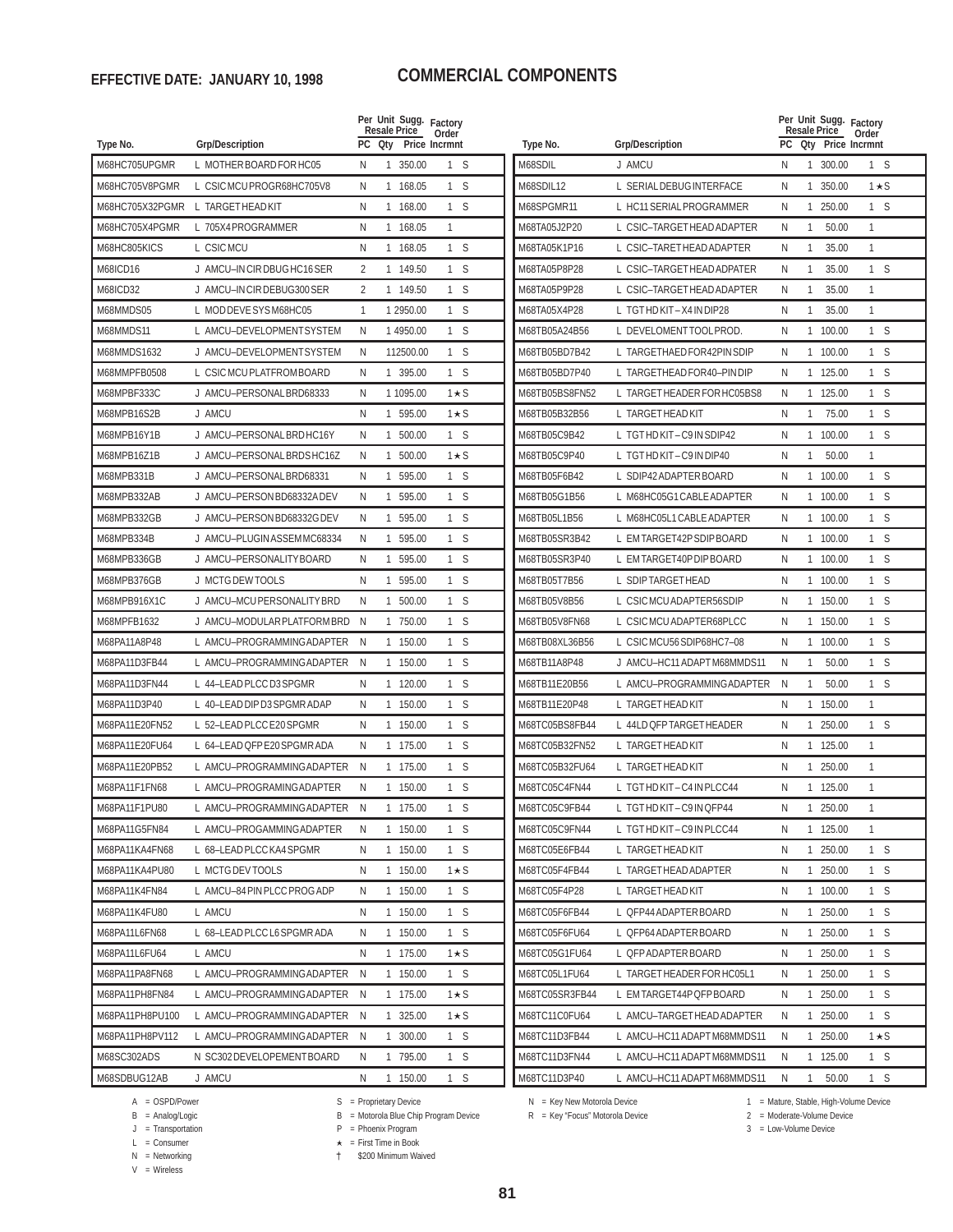| Type No.        | <b>Grp/Description</b>       | PC Otv |              | Resale Price Order | Per Unit Sugg. Factory<br>Price Incrmnt | Type No.        | <b>Grp/Description</b>          |                |              | Resale Price Order<br>PC Qty Price Incrmnt | Per Unit Sugg. Factory |              |
|-----------------|------------------------------|--------|--------------|--------------------|-----------------------------------------|-----------------|---------------------------------|----------------|--------------|--------------------------------------------|------------------------|--------------|
| M68TC11E20FN52  | L TARGETHEADKIT              | N      | 1            | 240.00             | 1 S                                     | M68TQS064SAF1   | L 64PINTQSOCK                   | N              | 1            | 65.00                                      | $1 \star S$            |              |
| M68TC11E20FU64  | L TARG HDKIT HC11E2064QFP    | N      | $\mathbf{1}$ | 250.00             | $1\star S$                              | M68TQS064SAG1   | L 64PINTQSOCK                   | N              | $\mathbf{1}$ | 65.00                                      | $1\star S$             |              |
| M68TC11E20PB52  | L AMCU-TARGET HEAD ADAPTER   | N      |              | 1 250.00           | 1 <sub>S</sub>                          | M68TQS072SDF1   | L 72PINTOSOCKET                 | N              | 1            | 65.00                                      | $1 \star S$            |              |
| M68TC11F1FN68   | L AMCU-HC11 ADAPT M68MMDS11  | N      |              | 1 150.00           | 1 S                                     | M68TQS072SDG1   | L 72PINTOSOCKET                 | N              | $\mathbf{1}$ | 65.00                                      | $1 \star S$            |              |
| M68TC11F1PU80   | L AMCU-HC11 ADAPT M68MMDS11  | N      |              | 1 300.00           | $1 \star S$                             | M68TQS080SBG1   | L AMCU-80-PINTQSOCKET           | N              | $\mathbf{1}$ | 65.00                                      | $1 \star S$            |              |
| M68TC11KA4FN68  | L AMCU-HC11 ADAPT M68MMDS11  | N      |              | 1 150.00           | $1\star S$                              | M68TQS080SBN1   | L DEVICE ADAPTER FOR80QFP       | N              | $\mathbf{1}$ | 65.00                                      | $1 \star S$            |              |
| M68TC11KA4FU64  | L TARGET HEAD KIT (AUTO)     | N      |              | 1 250.00           | $1 \star S$                             | M68TQS080SBW1   | L DEVICE ADAPTER FOR80QFP       | N              | 1            | 65.00                                      | $1\star S$             |              |
| M68TC11L6FN68   | L AMCU-HC11 ADAPT M68MMDS11  | N      |              | 1 150.00           | $1\star S$                              | M68TQS100SDF1   | L DEVICE ADAPTER FOR 100QFP     | N              | 1            | 95.00                                      | $1 \star S$            |              |
| M68TC11L6FU64   | L AMCU-HC11 ADAPT M68MMDS11  | N      |              | 1 250.00           | $1 \star S$                             | M68TQS100SDG1   | L AMCU-100 PIN TOSOCKET         | N              | $\mathbf{1}$ | 95.00                                      | $1\star S$             |              |
| M68TD11G5FN84   | L AMCU-TARGET HEAD ADAPTAR   | N      |              | 1 150.00           | 1 S                                     | M68TQS100SDN1   | L DEVICE ADAPTER FOR 100QFP     | N              | 1            | 95.00                                      | $1 \star S$            |              |
| M68TD11K4FN84   | L AMCU-HC11 ADAPT M68MMDS11  | N      |              | 1 150.00           | 1 S                                     | M68TQS100SDW1   | L DEVICE ADAPTER FOR 100QFP     | N              | 1            | 95.00                                      | $1 \star S$            |              |
| M68TD11PH8FN84  | L TARGETHEADKIT              | N      |              | 1 150.00           | 1 <sub>S</sub>                          | M68TQS120SDF1   | J DEVICE ADAPTER FOR 120QFP     | N              | 1            | 75.00                                      | $1 \star S$            |              |
| M68TD11PH8PU100 | L AMCUADAP68HC11PH8PU100     | N      |              | 1 300.00           | 1 S                                     | M68TQS120SDG1   | J DEVICE ADAPTER FOR 120 QFP    | N              | 1            | 75.00                                      | $1 \star S$            |              |
| M68TE05CL4FU80  | L TARGETHEAD FOR80-PIN QFP   | N      |              | 1 300.00           | 1 S                                     | M68TQS120SDN1   | J DEVICE ADAPTER FOR 120QFP     | N              | $\mathbf{1}$ | 75.00                                      | $1\star S$             |              |
| M68TE05F32FU100 | L TARGETHEADKIT              | N      | $\mathbf{1}$ | 300.00             | 1 S                                     | M68TQS120SDW1   | J DEVICE ADAPTER FOR 120QFP     | N              | $\mathbf{1}$ | 75.00                                      | $1 \star S$            |              |
| M68TE05F32FU80  | L TARGET HEAD KIT            | N      |              | 1 300.00           | 1 S                                     | M68TQS132SCF1   | J DEVICE ADAPTER FOR 132QFP     | N              |              | 1 120.00                                   | $1\star S$             |              |
| M68TE05G4FU80   | L 80QFPTARGET HEAD ADAPTER   | N      |              | 1 300.00           | 1 S                                     | M68TQS132SCG1   | J DEVICE ADAPTER FOR 132QFP     | N              |              | 1 120.00                                   | $1\star S$             |              |
| M68TE05L16FU80  | L HC05L16 TARGET HEAD        | N      |              | 1 300.00           | 1 S                                     | M68TQS132SCN1   | J DEVICE ADAPTER FOR 132QFP     | N              |              | 1 120.00                                   | $1\star S$             |              |
| M68TE05X32FU64  | L TARGETHEADKIT              | N      | $\mathbf{1}$ | 250.00             | $\mathbf{1}$                            | M68TQS132SCW1   | J DEVICE ADAPTER FOR 132QFP     | N              |              | 1 120.00                                   | $1\star S$             |              |
| M68TE11K4FU80   | L AMCU-HC11 ADAPT M68MMDS11  | N      | 1            | 300.00             | 1 S                                     | M68TQS144SDF1   | L AMCU                          | N              |              | 1 120.00                                   | $1\star S$             |              |
| M68TQP032SA1    | L CSIC-32 PINTOPACK          | N      | 1            | 70.00              | $1\star S$                              | M68TQS144SDG1   | L AMCU                          | N              |              | 1 120.00                                   | $1 \star S$            |              |
| M68TQP044SAMO1  | L CSIC MCU44PINTQPACK        | N      | 1            | 70.00              | $1 \star S$                             | M68TQS144SDN1   | J DEVICE ADAPTER FOR 144 QFP    | N              | $\mathbf{1}$ | 75.00                                      | $1 \star S$            |              |
| M68TQP044SA1    | L CSIC MCU44PINTQPACK        | N      | 1            | 70.00              | $1 \star S$                             | M68TQS144SDW1   | J DEVICE ADAPTER FOR 144 QFP    | N              | $\mathbf{1}$ | 75.00                                      | $1\star S$             |              |
| M68TQP052SB1    | L CSIC-52 PINTOPACK          | N      | 1            | 95.00              | $1\star S$                              | M68TQS160SBF1   | J DEVICE ADAPTER FOR 160 QFP    | N              | $\mathbf{1}$ | 85.00                                      | $1 \star S$            |              |
| M68TQP064SAMO1  | L 64PINTQPACK                | N      | 1            | 95.00              | $1 \star S$                             | M68TQS160SBG1   | J DEVICE ADAPTER FOR 160 QFP    | N              | $\mathbf{1}$ | 85.00                                      | $1\star S$             |              |
| M68TQP064SA1    | L 64PINTQPACK                | N      | 1            | 95.00              | $1\star S$                              | M68TQS160SBN1   | J DEVICE ADAPTER FOR 160 QFP    | N              | $\mathbf{1}$ | 85.00                                      | $1 \star S$            |              |
| M68TQP072SD1    | L 72PINTOPACK                | N      | 1            | 95.00              | $1 \star S$                             | M68TQS160SBW1   | J DEVICE ADAPTER FOR 160 QFP    | N              | $\mathbf{1}$ | 85.00                                      | $1\star S$             |              |
| M68TQP080SBMO1  | L DEVICE ADAPTER FOR80QFP    | N      | 1            | 95.00              | $1\star S$                              | M683FSRTEKHDX20 | J RTEK2.0KERNEL                 | N              |              | 1 5000.00                                  | $1\star S$             |              |
| M68TQP080SB1    | L DEVICE ADAPTER FOR80QFP    | N      | 1            | 95.00              | $1\star S$                              | M68300PFB       | J 68300 PLATFORM BOARD          | N              |              | 1 300.00                                   | $1\star S$             |              |
| M68TQP100RB1    | L DEVICE ADAPTER FOR 100 QFP | N      |              | 1 150.00           | $1\star S$                              | M68302ADI-PC    | N BOARD & CABLE FOR IBM PC      | N              |              | 1 350.00                                   | 1 <sub>S</sub>         |              |
| M68TQP100SDMO1  | L DEVICE ADAPTER FOR 100 QFP | N      |              | 1 150.00           | $1 \star S$                             | M68302FADS      | N 68302 FLEXIBLE APPLICATIO     | N              |              | 1 995.00                                   | 1 S                    |              |
| M68TOP100SD1    | L DEVICE ADAPTER FOR 100 OFP | N      |              | 1 150.00           | $1\star S$                              | M68302FADS-ENA  | N ADAPTER BOARD M68302FADS      | N.             |              | 1 200.00                                   | 1 <sup>5</sup>         |              |
| M68TQP120SDMO1  | J DEVICE ADAPTER FOR 120 QFP | N.     |              | 1 150.00           | $1\star S$                              | M68302FADS-LC   | N M68302FADSINCLUDING68LC       | N              |              | 1 995.00                                   | 1 <sub>S</sub>         |              |
| M68TQP120SD1    | J DEVICE ADAPTER FOR 120 QFP | N      |              | 1 150.00           | $1 \star S$                             | M68302FADS-PM   | N M68302FADSINCLUDING68PM       | N              |              | 1 995.00                                   | 1 <sub>S</sub>         |              |
| M68TQP132SC1    | L AMCU-132 PIN POPACK ICE    | N      |              | 1 150.00           | $1\star S$                              | M68306AN        | L EVALUATION BOARD68306         | N              |              | 1 349.00                                   | 1                      |              |
| M68TQP144SDMO1  | J DEVICE ADAPTER FOR 144 OFP | N      |              | 1 150.00           | $1\star S$                              | M68307EVM       | L EVALUATION BOARD              | N              |              | 1 348.75                                   | 1 S                    |              |
| M68TQP144SD1    | J DEVICE ADAPTER FOR 144 QFP | N      |              | 1 150.00           | $1\star S$                              | M68328ADS       | V 328 APPS DEV. SYSTEM          | N              |              | 1 1887.50                                  | 1                      |              |
| M68TQP160SBMO1  | J DEVICE ADAPTER FOR 160 QFP | N      |              | 1 150.00           | $1 \star S$                             | M68340EST       | L DEVELOPMENTBOARD340           | N              |              | 1 500.00                                   | $\mathbf{1}$           |              |
| M68TQP160SB1    | J DEVICE ADAPTER FOR 160 QFP | N      |              | 1 150.00           | $1 \star S$                             | M68341EST       | L DEVELOPMENTBOARD341           | N              |              | 1 500.00                                   | 1                      |              |
| M68TQS032SAG1   | L CSIC-32 PIN TOSOCKET       | N      | $\mathbf{1}$ | 65.00              | $1 \star S$                             | M68349IDP       | L EVALUATION BOARD68349         | N              |              | 1 600.00                                   | 1 <sub>S</sub>         |              |
| M68TQS032SAN1   | L CSIC-32 PINTOSOCKET        | N      | $\mathbf{1}$ | 65.00              | $1 \star S$                             | M68360ADI-PC    | N I/F KIT FOR IBM PC            | N              |              | 1 350.00                                   | 1 S                    |              |
| M68TQS044SAF1   | L CSICMCU44PINTQSOCKET       | N      | 1            | 50.00              | $1\star S$                              | M68360QUADS     | N QUICC APP DEV SYS             | N              |              | 1 1995.00                                  | 1 <sub>S</sub>         |              |
| M68TQS044SAG1   | L CSIC MCU44PIN TOSOCKET     | N      | 1            | 50.00              | $1\star S$                              | <b>NE555N</b>   | <b>B LINTIMING CIRCUIT</b>      | 2              | 50           |                                            | .45 1000               | Ť.           |
| M68TQS052SBF1   | L CSIC-52 PIN TOSOCKET       | N      | 1            | 65.00              | $1\star S$                              | NE556N          | <b>B LINDUAL TIMING CIRCUIT</b> | $\overline{2}$ | 25           |                                            | .41 500                | $^{\dagger}$ |
| M68TQS052SBG1   | L CSIC-52 PIN TOSOCKET       | N      | 1            | 65.00              | $1\star S$                              | PBF259RSRL1     | A SILICON PLASTIC TRANS         |                | 2 2000       |                                            | .17 2000               | $^\dagger$   |

- 
- 

 $L = \text{Consumer}$ <br>  $N = \text{Networking}$ <br>  $V = \text{Wireless}$ 

- 
- 
- A = OSPD/Power external states and S = Proprietary Device N = Key New Motorola Device 1 = Mature, Stable, High-Volume Device

B = Analog/Logic entropy of the Motorola Blue Chip Program Device R = Key "Focus" Motorola Device 2 = Moderate-Volume Device

- $L =$  Consumer  $\star =$  First Time in Book
	-
- N = Networking extensive that the state of the state of the state of the state of the state of the state of the state of the state of the state of the state of the state of the state of the state of the state of the state
	-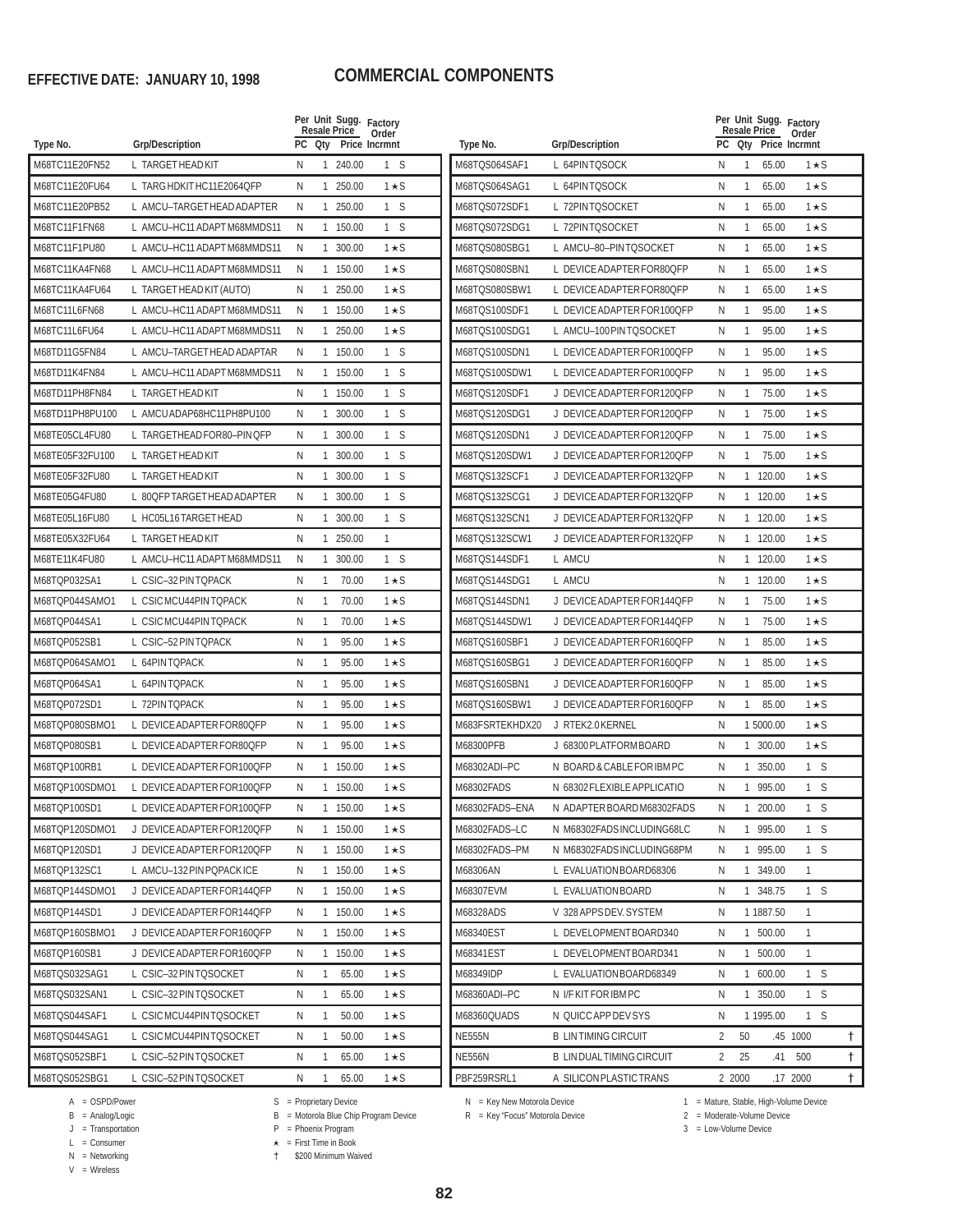|                 |                             | <b>Resale Price</b> | Per Unit Sugg. Factory<br>Order |                 |                             | Per Unit Sugg. Factory<br><b>Resale Price</b><br>Order |
|-----------------|-----------------------------|---------------------|---------------------------------|-----------------|-----------------------------|--------------------------------------------------------|
| Type No.        | <b>Grp/Description</b>      | PC Qtv              | Price Incrmnt                   | Type No.        | <b>Grp/Description</b>      | <b>Qty</b> Price Incrmnt<br>PC                         |
| PBF259RSZL1     | A SMALLSIGNAL               | 2 2000              | .17 2000<br>$^{\dagger}$        | P6KE160ARL      | A REELPK/P6KE160A           | $\ddagger$<br>2 4000<br>.44 4000                       |
| PC33291DW       | J OCTAL SERIAL SWITCH       | N<br>30             | 30 S P<br>8.73                  | P6KE160CARL     | A REELPACK/P6KE160CA        | 2 4000<br>.60 4000<br>$^+$                             |
| PN2222          | A SS GEN PUR NPN TO92       | 2 5000              | .09<br>5000<br>$^{\dagger}$     | <b>P6KE170A</b> | A ZEN170V600W5%CASE17       | $\ddagger$<br>1.82 1000<br>3 1000                      |
| <b>PN2222A</b>  | A SS GEN PUR NPN TO92       | 1 5000              | $^{\dagger}$<br>.084 5000       | P6KE170ARL      | A REELPKFORP6KE170A         | $\dagger$<br>3 4000<br>1.00 4000                       |
| PN2222ARLRA     | A SS NPN T092 TAPE/REEL2K   | 2 2000              | .084 2000<br>$^{\dagger}$       | P6KE170CA       | A HIGH PWR SURM TRN CLIPPER | $\ddagger$<br>N 1000<br>.60 1000                       |
| PN2222ARLRB     | A REELPACK FOR PN2222A      | 2 2000              | $\ddagger$<br>.084 2000         | P6KE170CARL     | A REEL PACK/P6KE170CA       | .60 4000<br>$\ddagger$<br>2 4000                       |
| PN2222ARLRP     | A SS G/PUR NPN TO92 T/AMMO  | N 2000              | .084 2000<br>$\ddagger$         | P6KE18A         | A ZEN18V600W5%CASE17        | 2 1000<br>.36 1000<br>$^{\dagger}$                     |
| PN2907          | A LAST ORDER DATE:08/28/98  | 2 5000              | $\ddagger$<br>.18 5000          | P6KE18ARL       | A REELPK/P6KE18A            | $\ddagger$<br>2 4000<br>.36 4000                       |
| <b>PN2907A</b>  | A SS GEN PUR PNP TO92       | 1 5000              | $^{\dagger}$<br>.084 5000       | P6KE18CA        | A ZEN18V5% CLIPPER          | 2 1000<br>.60 1000<br>$^\dagger$                       |
| PZTA14T1        | A SSDARLINGTON NPN SOT-223  | N 1000              | $\ddagger$<br>.46 1000          | P6KE180ARL      | A REELPKFORP6KE180A         | $\ddagger$<br>2 4000<br>.44 4000                       |
| PZTA42T1        | A SSHIGH-VOLT NPN SOT-223   | 2 1000              | $^+$<br>.50 1000                | P6KE180CARL     | A REELPK/P6KE180CA          | $^+$<br>2 4000<br>.60 4000                             |
| PZTA64T1        | A SS DARLINGTON PNP SOT-223 | 2 1000              | $^{\dagger}$<br>.46 1000        | P6KE20A         | A ZEN20V600W5%CASE17        | $\ddagger$<br>1.00 1000<br>3 1000                      |
| PZTA92T1        | A SSHIGH-VOLT PNP SOT-223   | 2 1000              | $^{\dagger}$<br>.50 1000        | P6KE20ARL       | A REELPK/P6KE20A            | $\dagger$<br>2 4000<br>.44 4000                        |
| PZTA96T1        | A SSHIGH-VOLT PNP SOT-223   | 3 1000              | $^{\dagger}$<br>1.15 1000       | P6KE20CA        | A ZEN20V5% CLIPPER          | $\ddagger$<br>2 1000<br>.58 1000                       |
| PZT2222AT1      | A SSAMP/SWITCH NPN SOT-223  | 1 1000              | .38 1000<br>$^{\dagger}$        | P6KE200A        | A ZEN200V600W5%CASE17       | $\ddagger$<br>3 1000<br>1.00 1000                      |
| PZT2222AT3      | A SSAMP/SWITCH NPN SOT-223  | N 4000              | .38 4000<br>$\ddagger$          | P6KE200ARL      | A REELPK/P6KE200A           | 2 4000<br>.44 4000<br>$^{\dagger}$                     |
| PZT2907AT1      | A SSAMP/SWITCH PNP SOT-223  | 1 1000              | $\ddagger$<br>38 1000           | P6KE200CA       | A ZEN200V5% CLIPPER         | $\ddagger$<br>3 1000<br>1.40 1000                      |
| PZT651T1        | A HICURR NPN SOT223 XSTR    | N 1000              | $^{\dagger}$<br>.46 1000        | P6KE22A         | A ZEN22V600W5% CASE17       | 3 1000<br>1.00 1000<br>$^\dagger$                      |
| PZT751T1        | A PNP HI CURRENT, SOT223    | N 1000              | $^{\dagger}$<br>.456 1000       | P6KE22ARL       | A REELPK/P6KE22A            | 2 4000<br>.44 4000<br>$\ddagger$                       |
| P6KE10A         | A ZEN10V600W5%CASE17        | N 1000              | $^{\dagger}$<br>.44 1000        | P6KE22CA        | A ZEN20V5% CLIPPER          | $^+$<br>3 1000<br>1.16 1000                            |
| P6KE10ARL       | A REELPACK FOR P6KE10A      | N 4000              | $^{\dagger}$<br>.44 4000        | P6KE24A         | A ZEN24V600W5% CASE17       | $\ddagger$<br>.36 1000<br>2 1000                       |
| P6KE10CA        | A ZEN10V5% CLIPPER          | 3 1000              | $^{\dagger}$<br>1.40 1000       | P6KE24ARL       | A REELPKFORP6KE24A          | $\dagger$<br>2 4000<br>.36 4000                        |
| <b>P6KE100A</b> | A ZEN100V600W5%CASE17       | 3 1000              | 1.00 1000<br>$^{\dagger}$       | P6KE24CA        | A ZEN24V5% CLIPPER          | 3 1000<br>$\ddagger$<br>1.28 1000                      |
| P6KE100ARL      | A REELPK/P6KE100A           | 2 4000              | .44 4000<br>$^{\dagger}$        | P6KE24CARL      | A REELPACK/P6KE24CA         | 3 4000<br>$\ddagger$<br>1.74 4000                      |
| P6KE11ARL       | A REELPK/P6KE11A            | 2 4000              | .36 4000<br>$^{\dagger}$        | P6KE27A         | A ZEN27V600W5%CASE17        | 3 1000<br>.82 1000<br>$^{\dagger}$                     |
| P6KE11CA        | A ZEN11V5% CLIPPER          | 3 1000              | $\ddagger$<br>1.16 1000         | P6KE27ARL       | A REELPK/P6KE27A            | $\ddagger$<br>2 4000<br>.36 4000                       |
| <b>P6KE110A</b> | A ZEN110V600W5%CASE17       | 3 1000              | $^{\dagger}$<br>1.00 1000       | P6KE27CA        | A ZEN27V5% CLIPPER          | 2 1000<br>.58 1000<br>$^\dagger$                       |
| P6KE110ARL      | A ZEN110V600W10%T/R         | 3 4000              | $^{\dagger}$<br>1.00 4000       | P6KE30A         | A ZEN30V600W5%CASE17        | 2 1000<br>.36 1000<br>$\ddagger$                       |
| P6KE110CA       | A ZENER DIODE, CLIPPER      | N 1000              | $^{\dagger}$<br>.78 1000        | P6KE30ARL       | A REELPK/P6KE30A            | 2 4000<br>.36 4000<br>$^+$                             |
| P6KE110CARL     | A REELPACK/P6KE110CA        | 2 4000              | $^+$<br>.60 4000                | P6KE30CA        | A ZEN30V5% CLIPPER          | $\ddagger$<br>1.16 1000<br>3 1000                      |
| P6KE12A         | A ZEN12V600W5%CASE17        | N 1000              | $^{\dagger}$<br>.36 1000        | P6KE33A         | A ZEN33V600W5%CASE17        | $\dagger$<br>1 1000<br>.36 1000                        |
| P6KE12ARL       | A REELPK/P6KE12A            | 2 4000              | $^+$<br>.36 4000                | P6KE33ARL       | A REELPK/P6KE33A            | 2 4000<br>$\dagger$<br>.36 4000                        |
| P6KE12CA        | A ZEN12V5% CLIPPER          | 3 1000              | $^{\dagger}$<br>1.40 1000       | P6KE33CA        | A ZEN33V5% CLIPPER          | $^+$<br>2 1000<br>.89 1000                             |
| <b>P6KE120A</b> | A ZEN120V600W5%CASE17       | 3 1000              | 1.00 1000<br>$^{\dagger}$       | P6KE36A         | A ZEN36V600W5%CASE17        | 2 1000<br>.36 1000<br>Ť.                               |
| P6KE13ARL       | A REELPK/P6KE13A            | 2 4000              | $^{\dagger}$<br>.36 4000        | P6KE36ARL       | A REELPK/P6KE36A            | .36 4000<br>t<br>2 4000                                |
| P6KE13CA        | A ZEN13V5% CLIPPER          | 2 1000              | .60 1000<br>t.                  | P6KE39A         | A ZEN39V600W5%CASE17        | $^{\dagger}$<br>2 1000<br>.44 1000                     |
| <b>P6KE130A</b> | A ZEN130V600W5%CASE17       | 3 1000              | $^\dagger$<br>1.00 1000         | P6KE39ARL       | A REELPK/P6KE39A            | 2 4000<br>$^{\dagger}$<br>.44 4000                     |
| P6KE130ARL      | A ZENERDIODE                | 3 4000              | $^{\dagger}$<br>1.00 4000       | P6KE43ARL       | A REELPK/P6KE43A            | 2 4000<br>Ť.<br>.44 4000                               |
| P6KE130CA       | A ZENERDIODE, CLIPPER       | 2 1000              | $^{\dagger}$<br>.79 1000        | P6KE47A         | A ZEN47V600W5%CASE17        | 1.00 1000<br>3 1000<br>Ť                               |
| P6KE15A         | A ZEN15V600W5%CASE17        | 1 1000              | $^{\dagger}$<br>.36 1000        | P6KE47ARL       | A REELPKFORP6KE47A          | $^{\dagger}$<br>2 4000<br>.44 4000                     |
| P6KE15ARL       | A REELPK/P6KE15A            | 2 4000              | .36 4000<br>$^{\dagger}$        | P6KE47CA        | A ZEN47V5% CLIPPER          | 2 1000<br>.60 1000<br>$^{\dagger}$                     |
| P6KE15CA        | A ZEN15V5% CLIPPER          | 2 1000              | .60 1000<br>$^{\dagger}$        | P6KE51A         | A ZEN51V600W5%CASE17        | $^{\dagger}$<br>3 1000<br>.82 1000                     |
| <b>P6KE150A</b> | A ZEN150V600W5%CASE17       | 3 1000              | 1.00 1000<br>Ť.                 | P6KE51ARL       | A REELPACK FOR P6KE51A      | .36 4000<br>2 4000<br>Ť.                               |
| P6KE16A         | A ZEN16V600W5%CASE17        | 3 1000              | $^{\dagger}$<br>.82 1000        | P6KE51CA        | A ZEN51V5% CLIPPER          | 1.40 1000<br>Ť.<br>3 1000                              |
| P6KE16ARL       | A REELPK/P6KE16A            | 2 4000              | $^{\dagger}$<br>.36 4000        | P6KE56A         | A ZEN56V600W5% CASE17       | $^+$<br>3 1000<br>.89 1000                             |

- 
- $L = \text{Consumer}$ <br>  $N = \text{Networking}$ <br>  $V = \text{Wireless}$

B = Analog/Logic entropyrology by B = Motorola Blue Chip Program Device R = Key "Focus" Motorola Device 2 = Moderate-Volume Device

- $L =$  Consumer  $\star =$  First Time in Book
- N = Networking and the state of the state of the state of the state of the state of the state of the state of the state of the state of the state of the state of the state of the state of the state of the state of the st
- **83**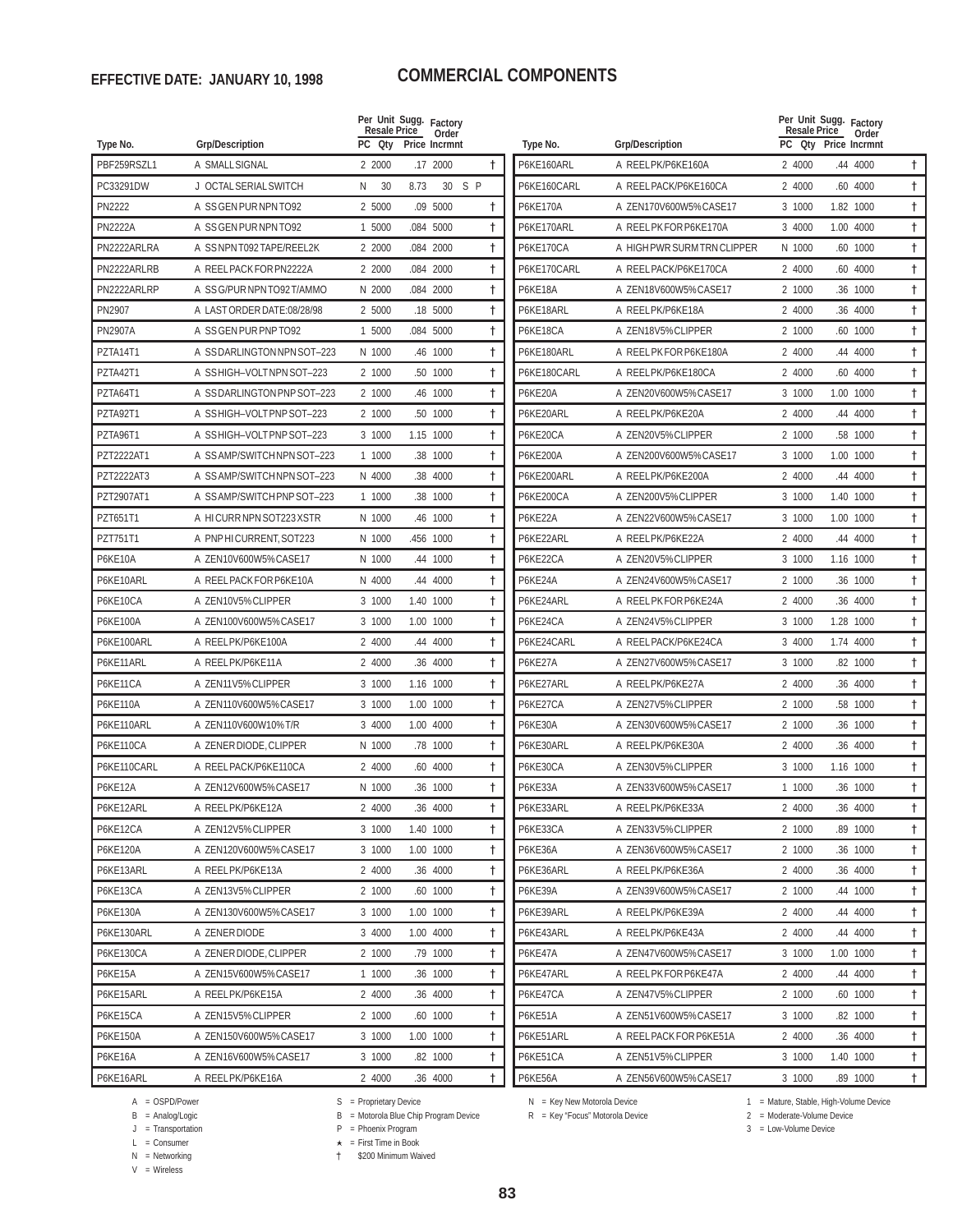| Type No.        | <b>Grp/Description</b>    | Per Unit Sugg. Factory<br><b>Resale Price</b><br>Order<br>PC Qty<br>Price Incrmnt | Type No.           | <b>Grp/Description</b>      | Per Unit Sugg. Factory<br>Resale Price<br>Order<br>PC Qty Price Incrmnt |
|-----------------|---------------------------|-----------------------------------------------------------------------------------|--------------------|-----------------------------|-------------------------------------------------------------------------|
| P6KE56ARL       | A REELPK/P6KE56A          | 2 4000<br>.39 4000<br>$\ddagger$                                                  | P6SMB33AT3         | A H/PWR SURMT TR SUP T/R    | 2 2500<br>.78 2500<br>$^+$                                              |
| P6KE56CA        | A ZEN56V5% CLIPPER        | 3 1000<br>1.20 1000<br>$^{\dagger}$                                               | P6SMB36AT3         | A H/PWR SURMT TR SUP T/R    | $\ddagger$<br>2 2500<br>.78 2500                                        |
| P6KE56CARL      | A REELPACK/P6KE56CA       | 3 4000<br>1.20 4000<br>$\ddagger$                                                 | P6SMB39AT3         | A H/PWR SURMT TR SUP T/R    | $\ddagger$<br>N 2500<br>.78 2500                                        |
| P6KE6.8A        | A ZEN6.8V600W5%CASE17     | $^{\dagger}$<br>1 1000<br>.36 1000                                                | P6SMB43AT3         | A H/PWR SURMT TR SUP T/R    | $^+$<br>2 2500<br>.78 2500                                              |
| P6KE6.8ARL      | A REELPK/P6KE6.8A         | 2 4000<br>.36 4000<br>$\ddagger$                                                  | P6SMB51AT3         | A H/PWR SURMT TR SUP T/R    | $^+$<br>2 2500<br>.78 2500                                              |
| P6KE6.8CA       | A ZEN6.8V5% CLIPPER       | $\ddagger$<br>2 1000<br>.60 1000                                                  | P6SMB56AT3         | A H/PWR SURMT TR SUP T/R    | $^+$<br>2 2500<br>.78 2500                                              |
| P6KE62A         | A ZEN62V600W5%CASE17      | .82 1000<br>$\ddagger$<br>3 1000                                                  | P6SMB6.8AT3        | A H/PWR SURMT TR SUP T/R    | $\dagger$<br>.78 2500<br>2 2500                                         |
| P6KE62ARL       | A REELPK/P6KE62A          | .36 4000<br>$\ddagger$<br>2 4000                                                  | <b>P6SMB62AT3</b>  | A H/PWR SURMT TR SUP T/R    | 2 2500<br>.78 2500<br>$^{\dagger}$                                      |
| P6KE62CA        | A ZEN62V5% CLIPPER        | 2 1000<br>.60 1000<br>$\ddagger$                                                  | P6SMB68AT3         | A H/PWR SURMT TR SUP T/R    | .78 2500<br>$\ddagger$<br>N 2500                                        |
| P6KE68A         | A ZEN68V600W5%CASE17      | 3 1000<br>1.00 1000                                                               |                    | A H/PWR SURMT TR SUP T/R    | $^{\dagger}$<br>N 2500<br>.78 2500                                      |
|                 |                           | $^{\dagger}$                                                                      | P6SMB7.5AT3        |                             | $\ddagger$                                                              |
| P6KE68ARL       | A REELPACK FOR P6KE68A    | $^{\dagger}$<br>2 4000<br>.44 4000                                                | P6SMB75AT3         | A H/PWR SURMT TR SUP T/R    | 2 2500<br>1.14 2500                                                     |
| P6KE68CA        | A ZEN68V5% CLIPPER        | 2 1000<br>.60 1000<br>$\ddagger$                                                  | P6SMB8.2AT3        | A H/PWR SURMT TR SUP T/R    | $\ddagger$<br>N 2500<br>.78 2500                                        |
| <b>P6KE7.5A</b> | A ZEN7.5V600W5%CASE17     | $^{\dagger}$<br>2 1000<br>.44 1000                                                | P6SMB82AT3         | A H/PWR SURMT TR SUP T/R    | $^+$<br>N 2500<br>.78 2500                                              |
| P6KE7.5ARL      | A REELPK/P6KE7.5A         | 2 4000<br>.44 4000<br>$\ddagger$                                                  | P6SMB9.1AT3        | A H/PWR SURMT TR SUP T/R    | $^+$<br>.78 2500<br>N 2500                                              |
| P6KE7.5CA       | A ZEN7.5V5% CLIPPER       | $\ddagger$<br>.58 1000<br>2 1000                                                  | <b>SAA1042V</b>    | <b>B STEPPERMOTORDRIVER</b> | $+$<br>S P<br>25<br>9.50<br>25<br>1                                     |
| P6KE7.5CARL     | A REELPK/P6KE7.5CA        | $\ddagger$<br>2 4000<br>.58 4000                                                  | <b>SA10A</b>       | A ZEN10V500WC59-04          | 3 1000<br>1.03 1000                                                     |
| P6KE75A         | A ZEN75V600W5%CASE17      | $\ddagger$<br>3 1000<br>1.00 1000                                                 | SA10CA             | A ZEN6.4V500WCLIPPER        | 3 1000<br>1.40 1000<br>$^{\dagger}$                                     |
| P6KE75CA        | A ZEN75V5% CLIPPER        | 3 1000<br>1.20 1000<br>$\ddagger$                                                 | <b>SA100A</b>      | A ZEN111V500WC59-04         | $\ddagger$<br>3 1000<br>1.68 1000                                       |
| P6KE75CARL      | A REELPK/P6KE75CA         | 3 4000<br>1.20 4000<br>$^{\dagger}$                                               | SA100CA            | A ZEN111V500WCLIPPER        | $^{\dagger}$<br>3 1000<br>1.50 1000                                     |
| <b>P6KE8.2A</b> | A ZEN8.2V600W5%CASE17     | 3 1000<br>1.00 1000<br>$^+$                                                       | SA100CARL          | A ZEN111V500WCLIPPER        | $\ddagger$<br>3 5000<br>1.36 5000                                       |
| P6KE8.2ARL      | A ZEN8.2V600W5%CASE17     | 2 4000<br>.44 4000<br>$\ddagger$                                                  | SA11A              | A ZEN11V500WCC59-04         | 3 1000<br>1.00 1000                                                     |
| P6KE8.2CA       | A ZEN8.2V5% CLIPPER       | $^{\dagger}$<br>3 1000<br>1.40 1000                                               | SA11CA             | A ZEN11V500WCLIPPER         | $^+$<br>3 1000<br>1.40 1000                                             |
| P6KE82CA        | A ZEN82V5% CLIPPER        | $\ddagger$<br>3 1000<br>1.20 1000                                                 | SA11CARL           | A ZENERDIODE                | $^+$<br>3 5000<br>1.40 5000                                             |
| P6KE82CARL      | A REELPACK/P6KE82CA       | $^{\dagger}$<br>3 4000<br>1.20 4000                                               | <b>SA110A</b>      | A ZEN110V500WC59-04         | $^+$<br>3 1000<br>1.00 1000                                             |
| <b>P6KE9.1A</b> | A ZEN9.1V600W5%CASE17     | 3 1000<br>1.00 1000<br>$\ddagger$                                                 | SA110CA            | A ZEN110V500WCLIPPER        | $\dagger$<br>3 1000<br>1.50 1000                                        |
| P6KE9.1CA       | A ZEN9.1V5% CLIPPER       | 1.40 1000<br>$\ddagger$<br>3 1000                                                 | SA12A              | A ZEN12V500WC59-02          | $^{\dagger}$<br>2 1000<br>.32 1000                                      |
| P6KE9.1CARL     | A REELPK/P6KE9.1CA        | .70 4000<br>2 4000<br>$\ddagger$                                                  | SA12ARL            | A REEL PACK FOR SA12A       | $\ddagger$<br>2 5000<br>.44 5000                                        |
| P6KE91ARL       | A REELPK/P6KE91A          | 2 4000<br>.44 4000<br>$^{\dagger}$                                                | SA12CA             | A ZEN12V500WCLIPPER         | $\ddagger$<br>2 1000<br>.56 1000                                        |
| P6SMB10AT3      | A H/PWR SURMT TR SUP T/R  | N 2500<br>.78 2500<br>$\ddagger$                                                  | <b>SA120A</b>      | A ZEN120V500WC59-02         | $\ddagger$<br>3 1000<br>1.00 1000                                       |
| P6SMB100AT3     | A H/PWR SURMT TR SUP T/R  | N 2500<br>.78 2500<br>$\ddagger$                                                  | SA120ARL           | A ZEN133V500WC59-02         | $\ddagger$<br>3 5000<br>.73 5000                                        |
| P6SMB11AT3      | A H/PWR SURMT TR SUP T/R  | $\ddagger$<br>2 2500<br>.78 2500                                                  | SA13A              | A ZEN13V500WC59-02          | $\dagger$<br>2 1000<br>.32 1000                                         |
| P6SMB12AT3      | A H/PWR SURMT TR SUP T/R  | $\ddagger$<br>2 2500<br>.78 2500                                                  | SA13ARL            | A ZENERDIODE                | $\ddagger$<br>2 5000<br>.44 5000                                        |
| P6SMB13AT3      | A H/PWR SURMT TR SUP T/R  | $\ddagger$<br>.78 2500<br>2 2500                                                  | SA13CA             | A ZEN13V500WCLIPPER         | $^+$<br>2 1000<br>.56 1000                                              |
| P6SMB130AT3     | A H/PWR SUR MT TR SUP T/R | $\dagger$<br>2 2500<br>.78 2500                                                   | SA13CARL           | A ZEN13V500WCLIPPER         | $\dagger$<br>2 5000<br>.56 5000                                         |
| P6SMB15AT3      | A H/PWR SUR MT TR SUP T/R | 2 2500<br>.78 2500<br>t                                                           | SA130ARL           | A REEL PACK FOR SA130A      | $^+$<br>2 5000<br>.32 5000                                              |
| P6SMB150AT3     | A H/PWR SURMT TR SUP T/R  | N 2500<br>.78 2500<br>$^\dagger$                                                  | SA14A              | A ZEN14V500WC59-02          | $\dagger$<br>3 1000<br>1.00 1000                                        |
| P6SMB16AT3      | A H/PWR SUR MT TR SUP T/R | 2 2500<br>.78 2500<br>t                                                           | SA14CA             | A ZEN15.6V500WCLIPPER       | $\ddagger$<br>3 1000<br>1.58 1000                                       |
| P6SMB160AT3     | A H/PWR SUR MT TR SUP T/R | $^\dagger$<br>N 2500<br>.78 2500                                                  | SA <sub>15</sub> A | A ZEN15V500WC59-02          | $\ddagger$<br>2 1000<br>.32 1000                                        |
| P6SMB170AT3     | A H/PWR SUR MT TR SUP T/R | N 2500<br>.78 2500<br>t                                                           | SA15ARL            | A REEL PACK FOR SA15A       | 2 5000<br>$^{\dagger}$<br>.44 5000                                      |
| P6SMB18AT3      | A H/PWR SUR MT TR SUP T/R | $^\dagger$<br>2 2500<br>.78 2500                                                  | SA15CA             | A ZEN15V500WCLIPPER         | $^+$<br>2 1000<br>.56 1000                                              |
| P6SMB180AT3     | A H/PWR SURMT TR SUP T/R  | $\ddagger$<br>N 2500<br>.78 2500                                                  | <b>SA150A</b>      | A ZEN150V500WC59-02         | $^{\dagger}$<br>3 1000<br>1.08 1000                                     |
| P6SMB200AT3     | A H/PWR SUR MT TR SUP T/R | $^{\dagger}$<br>N 2500<br>.78 2500                                                | SA150CA            | A ZEN150V500WCLIPPER        | $^+$<br>3 1000<br>1.62 1000                                             |
| P6SMB22AT3      | A H/PWR SUR MT TR SUP T/R | $\dagger$<br>N 2500<br>.78 2500                                                   | SA <sub>16</sub> A | A ZEN16V500WC59-02          | $\dagger$<br>3 1000<br>1.00 1000                                        |
| P6SMB24AT3      | A H/PWR SUR MT TR SUP T/R | 2 2500<br>.78 2500<br>$^{\dagger}$                                                | SA16CA             | A ZEN16V500WCLIPPER         | 3 1000<br>1.74 1000<br>$^+$                                             |
| P6SMB27AT3      | A H/PWR SURMT TR SUP T/R  | 2 2500<br>.78 2500<br>$\ddagger$                                                  | <b>SA160A</b>      | A ZEN160V500WC59-02         | $^+$<br>2 1000<br>.32 1000                                              |

 $L = \text{Consumer}$ <br>  $N = \text{Networking}$ <br>  $V = \text{Wireless}$ 

B = Analog/Logic entropy of the Motorola Blue Chip Program Device R = Key "Focus" Motorola Device 2 = Moderate-Volume Device

A = OSPD/Power external states and S = Proprietary Device N = Key New Motorola Device 1 = Mature, Stable, High-Volume Device

- J = Transportation P = Phoenix Program 3 = Low-Volume Device
- $L =$  Consumer  $\star =$  First Time in Book
- N = Networking extensive that the state of the state of the state of the state of the state of the state of the state of the state of the state of the state of the state of the state of the state of the state of the state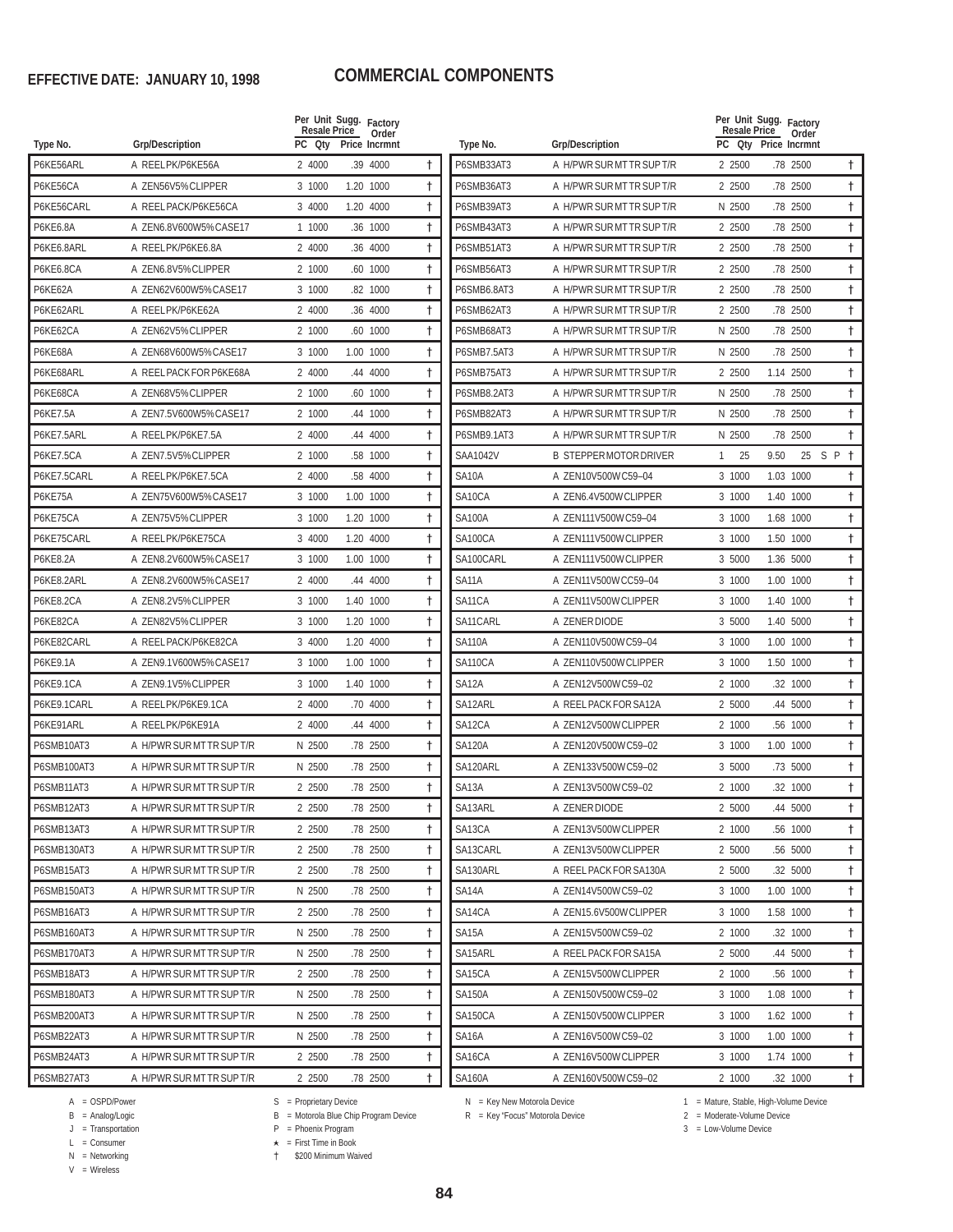|                     |                         | Per Unit Sugg. Factory<br><b>Resale Price</b> |                 |                                   | Per Unit Sugg. Factory<br><b>Resale Price</b>   |
|---------------------|-------------------------|-----------------------------------------------|-----------------|-----------------------------------|-------------------------------------------------|
| Type No.            | <b>Grp/Description</b>  | Order<br>PC Qty<br>Price Incrmnt              | Type No.        | <b>Grp/Description</b>            | Order<br>PC Qtv<br>Price Incrmnt                |
| SA160ARL            | A ZENER DIODE T/R       | 2 5000<br>.32 5000<br>$^{\dagger}$            | SA6.5A          | A ZEN6.5V500WC59-02               | 3 1000<br>1.00 1000<br>$^+$                     |
| SA170ARL            | A REELPACK FOR SA170A   | 2 5000<br>.32 5000<br>$^+$                    | SA6.5CA         | A ZEN6.5V500WCLIPPER              | 3 1000<br>1.16 1000<br>$\ddagger$               |
| SA18A               | A ZEN20V500WC59-02      | $^{\dagger}$<br>3 1000<br>1.21 1000           | SA60ARL         | A REEL PACK FOR SA60A             | $\ddagger$<br>2 5000<br>.32 5000                |
| SA18ARL             | A ZENERSUPPRESSORST/R   | $^{\dagger}$<br>3 5000<br>1.14 5000           | SA60CARL        | A ZEN66.7V500WCLIPPER             | $^+$<br>3 5000<br>1.40 5000                     |
| SA18CA              | A ZEN18V500WCLIPPER     | $^{\dagger}$<br>3 1000<br>1.16 1000           | SA64A           | A ZEN71.1V500WC59-02              | 3 1000<br>1.00 1000<br>$^+$                     |
| SA20A               | A ZEN20V500WC59-02      | $\ddagger$<br>2 1000<br>.32 1000              | SA64CA          | A ZEN64V500WCLIPPER               | $\ddagger$<br>3 1000<br>1.12 1000               |
| SA20CA              | A ZEN20V500WCLIPPER     | 2 1000<br>$^{\dagger}$<br>.56 1000            | <b>SA7.0A</b>   | A ZEN7.78V500WC59-02              | 1.00 1000<br>$\ddagger$<br>3 1000               |
| SA22A               | A ZEN22V500WC59-02      | $\ddagger$<br>3 1000<br>.73 1000              | SA7.0CA         | A ZEN7V500WCLIPPER                | $^{\dagger}$<br>3 1000<br>1.16 1000             |
| SA24A               | A ZEN24V500WC59-02      | 3 1000<br>.82 1000<br>t                       | <b>SA7.5A</b>   | A ZEN7.5V500WC59-02               | 3 1000<br>.73 1000<br>$^{\dagger}$              |
| SA24CA              | A ZEN24V500WCLIPPER     | $^{\dagger}$<br>3 1000<br>1.16 1000           | SA7.5ARL        | A ZENER DIODE T/R                 | $^{\dagger}$<br>3 5000<br>.73 5000              |
| SA <sub>26</sub> A  | A ZEN26V500WC59-02      | $^+$<br>3 1000<br>1.00 1000                   | SA7.5CA         | A ZEN8.33V500WCLIPPER             | $^+$<br>3 1000<br>1.40 1000                     |
| SA26CARL            | A ZENER DIODE T/R       | $\ddagger$<br>3 5000<br>1.74 5000             | SA70A           | A ZEN70V500WC59-02                | $\ddagger$<br>3 1000<br>.73 1000                |
| SA <sub>28</sub> A  | A ZEN31.1V500WC59-02    | $^{\dagger}$<br>3 1000<br>1.00 1000           | SA70ARL         | A ZEN70V500WC59-02                | $^+$<br>3 5000<br>.73 5000                      |
| SA28ARL             | A REELPACK FOR SA28A    | .32 5000<br>$^{\dagger}$<br>2 5000            | SA70CA          | A ZEN70V500WCLIPPER               | $\ddagger$<br>3 1000<br>1.12 1000               |
| SA <sub>28</sub> CA | A ZEN28V500WCLIPPER     | $^{\dagger}$<br>3 1000<br>1.12 1000           | SA78A           | A ZEN78V500WC59-02                | $\ddagger$<br>3 1000<br>.73 1000                |
| SA30A               | A ZEN30V500WC59-02      | N 1000<br>.32 1000<br>$^{\dagger}$            | SA78CA          | A ZEN78V500WCLIPPER               | $\ddagger$<br>3 1000<br>1.12 1000               |
| SA30ARL             | A ZEN33.3V500WC59-02T/R | $\ddagger$<br>.44 5000<br>2 5000              | <b>SA8.0A</b>   | A ZEN8V500WC59-02                 | $^{\dagger}$<br>2 1000<br>.32 1000              |
| SA30CA              | A ZEN30V500WCLIPPER     | 3 1000<br>1.12 1000<br>t                      | <b>SA8.5A</b>   | A ZEN8.5V500WC59-02               | 3 1000<br>.73 1000<br>$^{\dagger}$              |
| SA33A               | A ZEN33V500WC59-02      | $\ddagger$<br>3 1000<br>1.00 1000             | SA8.5CARL       | A ZEN9.44V500WCLIPPER             | $^{\dagger}$<br>3 5000<br>1.40 5000             |
| SA33ARL             | A REEL PACK FOR SA33A   | 3 5000<br>1.00 5000<br>$^+$                   | SA85CA          | A ZEN85V500WCLIPPER               | 3 1000<br>1.12 1000<br>$^{\dagger}$             |
| SA33CA              | A ZEN33V500WCLIPPER     | $\ddagger$<br>3 1000<br>1.58 1000             | <b>SA9.0A</b>   | A ZEN9V500WC59-02                 | $\ddagger$<br>3 1000<br>.73 1000                |
| SA33CARL            | A ZEN36.7V500WCLIPPER   | $^{\dagger}$<br>3 5000<br>1.40 5000           | SA9.0ARL        | A ZENER DIODE T/R                 | $^+$<br>3 5000<br>.73 5000                      |
| SA36A               | A ZEN40V500WC59-02      | $^{\dagger}$<br>3 1000<br>1.00 1000           | SA9.0CA         | A ZEN10V500WCLIPPER               | $\ddagger$<br>3 1000<br>1.40 1000               |
| SA36ARL             | A ZEN40V500WC59-02      | $^{\dagger}$<br>2 5000<br>.32 5000            | SA9.0CARL       | A ZENER DIODE                     | $\ddagger$<br>3 5000<br>1.40<br>5000            |
| SA36CA              | A ZEN36V500WCLIPPER     | 2 1000<br>.56 1000<br>$^{\dagger}$            | <b>SC141D</b>   | A TRIAC6A400VT0220                | 500<br>500<br>$\ddagger$<br>$\mathbf{1}$<br>.84 |
| SA40A               | A ZEN40V500WC59-02      | $\ddagger$<br>1.11 1000<br>3 1000             | <b>SC146D</b>   | A TRIAC10A400VTO220               | 2 500<br>500<br>$^+$<br>.92                     |
| SA40ARL             | A ZENER DIODE T/R       | 3 5000<br>1.26 5000<br>t                      | <b>SG3525AN</b> | <b>B LINPWM CONTROL CIRCUIT</b>   | 25<br>2.02<br>25<br>$^{\dagger}$<br>1           |
| SA43A               | A ZEN47.8V500WC59-02    | $^{\dagger}$<br>3 1000<br>1.00 1000           | SG3526N         | <b>B LINPWMCONTROLCIRCUIT</b>     | $^{\dagger}$<br>20<br>2.62<br>20<br>1           |
| SA43CA              | A ZEN43V500WCLIPPER     | 3 1000<br>1.12 1000<br>$^+$                   | SN54LS00J       | B LS QD2-INPUT NAND GATE          | 25<br>1.19<br>500<br>$\ddagger$<br>2            |
| SA45A               | A ZEN50V500WC59-02      | $^{\dagger}$<br>3 1000<br>1.00 1000           | SN54LS02J       | B LS QD2-INPUT NOR GATE           | $\ddagger$<br>2<br>25<br>1.19<br>500            |
| SA45ARL             | A ZEN50V500WC59-02      | $^\dagger$<br>3 5000<br>.74 5000              | SN54LS04J       | <b>B LSHEXINVERTER</b>            | 25<br>500<br>$^+$<br>2<br>1.19                  |
| SA45CA              | A ZEN45V500WCLIPPER     | $\ddagger$<br>3 1000<br>1.12 1000             | SN54LS08J       | <b>B LS QD2INPUT AND GATE</b>     | 500<br>$^+$<br>2<br>25<br>1.19                  |
| SA45CARL            | A ZEN50V500WCLIPPER     | $^{\dagger}$<br>3 5000<br>1.40 5000           | SN54LS109AJ     | <b>B LSDLJKPOSEDG-TRIGFF</b>      | $^+$<br>3<br>25<br>2.48<br>500                  |
| SA48A               | A ZEN48V500WC59-02      | $^\dagger$<br>3 1000<br>1.13 1000             | SN54LS112AJ     | <b>B LSDLJKNEGEDG-TRIGFF</b>      | 25<br>2.55<br>500<br>3<br>$^+$                  |
| SA48ARL             | A ZEN53.3V500WC59-02    | $^{\dagger}$<br>.73 5000<br>3 5000            | SN54LS122J      | <b>B LS RETRIGMONOSTBLMLTVBR</b>  | 2.86<br>500<br>$^+$<br>3<br>25                  |
| SA48CA              | A ZEN48V500WCLIPPER     | 3 1000<br>1.12 1000<br>t                      | SN54LS123J      | <b>B LS RETRIG MONOST MLTVBR</b>  | 2<br>25<br>1.40<br>500<br>$^+$                  |
| SA48CARL            | A ZEN53.3V500WCLIPPER   | t<br>3 5000<br>1.36 5000                      | SN54LS132J      | B LS QD2I/P SCH TRIG NAND         | 2.90<br>3<br>25<br>500<br>$^+$                  |
| <b>SA5.0A</b>       | A ZEN5.0V500WC59-02     | $^\dagger$<br>1 1000<br>.32 1000              | SN54LS138J      | B LSDL1-OF-8-DECODR/DEMUX         | 2<br>25<br>1.28<br>500<br>$^+$                  |
| SA5.0ARL            | A REELPACK FOR SA5.0A   | $^\dagger$<br>2 5000<br>.44 5000              | SN54LS139J      | B LSDL1-OF-4-DECODR/DEMUX         | 500<br>3<br>25<br>2.55<br>$^+$                  |
| SA54A               | A ZEN54V500WC59-02      | $^{\dagger}$<br>3 1000<br>1.07 1000           | SN54LS14J       | <b>B LS SCHTRIG DL GT/HEX INV</b> | $\ddagger$<br>2<br>25<br>1.28<br>500            |
| SA54CA              | A ZEN54V500WCLIPPER     | t<br>3 1000<br>1.12 1000                      | SN54LS155J      | B LAST ORDER DATE:03/27/98        | 500<br>25<br>2.38<br>$^+$<br>3                  |
| <b>SA6.0A</b>       | A ZEN6V500WC59-02       | $\ddagger$<br>2 1000<br>.32 1000              | SN54LS161AJ     | B LS BCD DEC/4BIT BIN CNTRS       | $\ddagger$<br>25<br>2.76<br>500<br>3            |
| SA6.0ARL            | A ZEN6.67V500WC59-02T/R | $^{\dagger}$<br>2 5000<br>.44 5000            | SN54LS164J      | <b>B LS SERIAL IN PARA OUT SR</b> | 500<br>2<br>25<br>1.44<br>$^+$                  |
| SA6.0CA             | A ZEN6V500WCLIPPER      | $^{\dagger}$<br>3 1000<br>1.40 1000           | SN54LS175J      | <b>B LS QDD FLIP FLOP W/CLEAR</b> | 1.33<br>500<br>$^+$<br>2<br>25                  |
| SA6.0CARL           | A ZEN6.67V500WCLIPPER   | $^+$<br>3 5000<br>1.36 5000                   | SN54LS196J      | <b>B LS4STGPRESETBLRIPCNTR</b>    | $\mathbf{3}$<br>25<br>3.45 500<br>$+$           |

- $L =$  Consumer  $\star =$  First Time in Book
- N = Networking the three states of the states of the states of the states of the states of the states of the states of the states of the states of the states of the states of the states of the states of the states of the s

V = Wireless

\$200 Minimum Waived

B = Analog/Logic entropyrology by B = Motorola Blue Chip Program Device R = Key "Focus" Motorola Device 2 = Moderate-Volume Device

A = OSPD/Power external states and S = Proprietary Device N = Key New Motorola Device 1 = Mature, Stable, High-Volume Device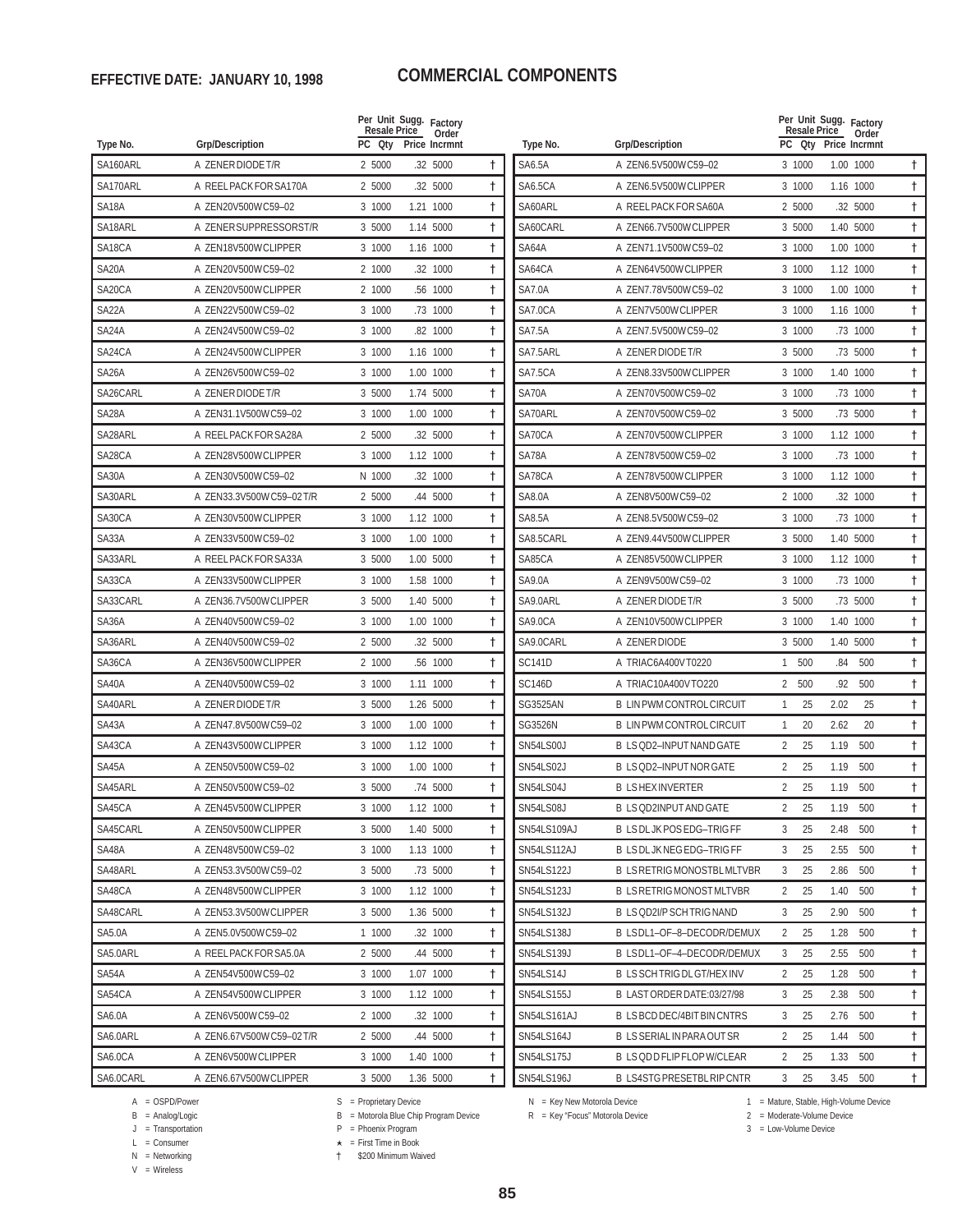|                   |                                    | <b>Resale Price</b>  | Per Unit Sugg. Factory    |                   |                                    | <b>Resale Price</b>  | Per Unit Sugg. Factory        |
|-------------------|------------------------------------|----------------------|---------------------------|-------------------|------------------------------------|----------------------|-------------------------------|
| Type No.          | <b>Grp/Description</b>             | PC Qtv               | Order<br>Price Incrmnt    | Type No.          | <b>Grp/Description</b>             |                      | Order<br>PC Qty Price Incrmnt |
| <b>SN54LS221J</b> | <b>B LSDLMONOSTBLMLTVBRTR</b>      | 25<br>2              | $\ddagger$<br>1.89<br>500 | <b>SN74LS122N</b> | <b>B LS RETRIGMONOSTBLMLTVBR</b>   | 25<br>1              | $\ddagger$<br>.45<br>500      |
| SN54LS244J        | <b>B LS OCTAL BUFF/LINE DRVR</b>   | 2<br>19              | 380<br>$\ddagger$<br>2.20 | SN74LS123D        | <b>B LS RETRIGMONOSTBLMLTVBR</b>   | 2<br>48              | 48<br>$\ddagger$<br>.49       |
| SN54LS245J        | <b>B LS OCTAL BUS TRANSCEIVER</b>  | 2<br>19              | $\ddagger$<br>2.29<br>380 | SN74LS123DR2      | <b>B LS RETRIGMONOSTBL MLTVBR</b>  | 2 2500               | $^\dagger$<br>.50 2500        |
| SN54LS273J        | <b>B LS8-BITREGW/CLEAR</b>         | 2<br>19              | $\ddagger$<br>380<br>2.23 | SN74LS123J        | <b>B LS RETRIGMONOSTBLMLTVBR</b>   | 3<br>25              | $\ddagger$<br>2.59<br>500     |
| SN54LS283J        | <b>B LS4-BIT BIN FULL ADDER</b>    | 3<br>25              | $\ddagger$<br>3.07<br>500 | SN74LS123N        | <b>B LS RETRIGMONOSTBLMLTVBR</b>   | 25<br>1              | $\ddagger$<br>500<br>.45      |
| <b>SN54LS32J</b>  | B LS QD2I/P OR GATE                | 25<br>2              | $\ddagger$<br>1.37<br>500 | SN74LS125AD       | <b>B LS QD3-STATE BUFFERS</b>      | 2<br>55              | $\ddagger$<br>.38<br>55       |
| SN54LS373J        | <b>B LS OCTAL TRANSPARNT LATCH</b> | 19<br>2              | $\ddagger$<br>2.20<br>380 | SN74LS125ADR2     | <b>B LS QD3-STATE BUFFERS</b>      | 2 2500               | $\dagger$<br>.40 2500         |
| SN54LS374J        | <b>B LS OCTALD FF3-STATE</b>       | 19<br>2              | 380<br>$\ddagger$<br>2.21 | SN74LS125AN       | <b>B LS QD3-STATE BUFFERS</b>      | 25<br>$\mathbf{1}$   | $\dagger$<br>500<br>.36       |
| SN54LS393J        | <b>B LS DL4-STAGE BIN CNTR</b>     | 25<br>2              | 500<br>1.91<br>$\ddagger$ | SN74LS126AD       | <b>B LS QD3-STATE BUFFERS</b>      | 2<br>55              | .36<br>$\ddagger$<br>55       |
| SN54LS399J        | <b>B LS QD2-PORT REG</b>           | 3<br>25              | 3.45<br>500<br>$\ddagger$ | SN74LS126ADR2     | <b>B LS QD3-STATE BUFFERS</b>      | 2 2500               | $\dagger$<br>.38 2500         |
| SN54LS640J        | <b>B LS OCTAL BUS TRANSCEIVERS</b> | 3<br>19              | 380<br>$\ddagger$<br>5.73 | SN74LS126AN       | <b>B LS QD3-STATE BUFFERS</b>      | 25<br>1              | $\dagger$<br>.34<br>500       |
| SN54LS670J        | B LS4X4 REG FILE W/3ST O/P         | 3<br>25              | 3.91<br>500<br>$\ddagger$ | SN74LS132D        | B LS QD2I/P SCHTRIG NAND           | 2<br>55              | $^\dagger$<br>.54<br>55       |
| SN54LS74AJ        | <b>B LS DLD TYPE POS EDGE FF</b>   | 25<br>2              | $\ddagger$<br>500<br>1.24 | SN74LS132DR2      | <b>B LS QD2I/P SCHTRIG NAND</b>    | 2 2500               | $\ddagger$<br>.56 2500        |
| SN54LS86J         | B LS QD2I/P EXC OR                 | 3<br>25              | $\ddagger$<br>2.31<br>500 | SN74LS132N        | B LS QD2I/P SCH TRIG NAND          | 25<br>1              | $\ddagger$<br>.50<br>500      |
| SN74LS00D         | B LS QD2I/P NAND GATE              | 55<br>2              | $\ddagger$<br>.19<br>55   | SN74LS136N        | B LS QD2I/P EXC OR O/C             | 25<br>2              | $\ddagger$<br>500<br>.40      |
| SN74LS00DR2       | B LS QD2I/P NAND GATE              | 2 2500               | $\ddagger$<br>.19 2500    | SN74LS137N        | B LS3-8 LINE DEC/DEMUX             | $\overline{2}$<br>25 | $\dagger$<br>.38<br>500       |
| SN74LS00N         | <b>B LS OD2I/P NAND GATE</b>       | 25<br>1              | $\ddagger$<br>.19<br>500  | <b>SN74LS138D</b> | B LS1-OF-8DECDR/DEMUX              | 2<br>48              | $\dagger$<br>.38<br>48        |
| <b>SN74LS01D</b>  | B LS QD2I/P NAND GATE O/C          | Ν<br>55              | .19<br>55<br>$\ddagger$   | SN74LS138DR2      | B LS1-OF-8DECDR/DEMUX              | 2 2500               | $\ddagger$<br>.40 2500        |
| SN74LS01N         | B LS QD2I/P NAND GATE O/C          | 2<br>25              | $\ddagger$<br>.19<br>500  | <b>SN74LS138N</b> | B LS1-OF-8DECDR/DEMUX              | 25<br>1              | $\dagger$<br>.34<br>500       |
| SN74LS02D         | <b>B LS QD2I/P NOR GATE</b>        | 55<br>2              | .19<br>55<br>$^{+}$       | SN74LS139DR2      | B LSDL1-OF-4DECDR/DEMUX            | 2 2500               | $\dagger$<br>.47 2500         |
| SN74LS02DR2       | <b>B LSQD2I/P NOR GATE</b>         | 2 2500               | .19 2500<br>$\ddagger$    | SN74LS139N        | B LSDL1-OF-4DECDR/DEMUX            | 25<br>1              | $\dagger$<br>500<br>.41       |
| SN74LS02N         | <b>B LS QD2I/P NOR GATE</b>        | 25<br>1              | $\ddagger$<br>.19<br>500  | SN74LS14D         | <b>B LS SCHTRIG DL GT/HEX INV</b>  | 55<br>$\mathbf{1}$   | $\ddagger$<br>.31<br>55       |
| SN74LS03D         | B LS QD2I/P NAND GATE O/C          | N<br>55              | $\ddagger$<br>.19<br>55   | SN74LS14DR2       | <b>B LS SCHTRIG DL GT/HEX INV</b>  | 2 2500               | $\ddagger$<br>.31 2500        |
| SN74LS03DR2       | B LS QD2I/P NAND GATE O/C          | 2 2500               | $\ddagger$<br>.19 2500    | SN74LS14N         | <b>B LS SCHTRIG DL GT/HEX INV</b>  | 25<br>1              | $\ddagger$<br>.27<br>500      |
| SN74LS03N         | B LS QD2I/P NAND GATE O/C          | 25<br>1              | $\ddagger$<br>.19<br>500  | SN74LS145DR2      | B LS1-OF-10DEC/DRVRO/C             | 2 2500               | $\ddagger$<br>.56 2500        |
| SN74LS04D         | <b>B LSHEXINVERTER</b>             | 2<br>55              | $\ddagger$<br>.19<br>55   | <b>SN74LS145N</b> | B LS1-OF-10DEC/DRVRO/C             | 25<br>$\mathbf{1}$   | $\dagger$<br>.49<br>500       |
| SN74LS04DR2       | <b>B LSHEXINVERTER</b>             | N 2500               | .19 2500<br>$\ddagger$    | <b>SN74LS147N</b> | B LS10-4AND8-3ENCODER              | 2<br>25              | 500 S<br>$\ddagger$<br>1.10   |
| SN74LS04N         | <b>B LSHEXINVERTER</b>             | 25<br>1              | .19<br>500<br>$\ddagger$  | <b>SN74LS148D</b> | B LS10-4AND8-3ENCODER              | 2<br>48              | $\dagger$<br>.86<br>48        |
| SN74LS05D         | <b>B LSHEXINVERTERO/C</b>          | 55<br>2              | .19<br>55<br>$^{+}$       | SN74LS148DR2      | B LS10-4AND8-3ENCODER              | 2 2500               | $\dagger$<br>.90 2500         |
| SN74LS05DR2       | <b>B LSHEXINVERTERO/C</b>          | 2 2500               | .19 2500<br>$\ddagger$    | SN74LS148N        | B LS10-4AND8-3ENCODER              | 25<br>1              | $^\dagger$<br>.86<br>500      |
| SN74LS05N         | <b>B LSHEXINVERTERO/C</b>          | 25<br>1              | $\ddagger$<br>500<br>.19  | <b>SN74LS151N</b> | <b>B LS8INPUTMULTIPLEXER</b>       | 25<br>2              | $\ddagger$<br>500<br>.34      |
| SN74LS08D         | B LS QD2I/P AND GATE               | 55<br>$\overline{2}$ | $\ddagger$<br>55<br>.19   | SN74LS153N        | <b>B LS DL4 INPUT MULTIPLEXER</b>  | 25<br>2              | $\ddagger$<br>.34<br>500      |
| SN74LS08DR2       | B LS QD2I/P AND GATE               | 2 2500               | $\ddagger$<br>.19 2500    | SN74LS155N        | B LS DL1/4 DEC/DEMUX               | 25<br>2              | $\ddagger$<br>500<br>.34      |
| SN74LS08N         | B LS QD2I/P AND GATE               | 25<br>$\mathbf{1}$   | $\ddagger$<br>.19<br>500  | <b>SN74LS156D</b> | B LS DL1/4 DEC/DEMUX               | $\overline{2}$<br>48 | $\dagger$<br>.38<br>48        |
| SN74LS09D         | B LS QD2I/P AND GATE O/C           | 55<br>$\overline{2}$ | $\dagger$<br>.19<br>55    | SN74LS156DR2      | B LS DL1/4 DEC/DEMUX               | 2 2500               | $^{\dagger}$<br>.40 2500      |
| SN74LS09N         | B LS QD2I/P AND GATE O/C           | 25<br>1              | 500<br>$\ddagger$<br>.19  | SN74LS156J        | B LSDL1/4 DEC/DEMUX                | 3<br>25              | 2.42<br>500<br>$^{\dagger}$   |
| SN74LS10D         | <b>B LSTRPL3I/P NAND GATE</b>      | $\overline{2}$<br>55 | .19<br>55<br>$\ddagger$   | <b>SN74LS156N</b> | B LS DL1/4 DEC/DEMUX               | 2<br>25              | .34<br>500<br>$^{\dagger}$    |
| SN74LS10DR2       | <b>B LSTRPL3I/P NAND GATE</b>      | 2 2500               | .19 2500<br>$\ddagger$    | <b>SN74LS157D</b> | B LS QD2 INPUT MULTIPLEXER         | 48<br>$\mathbf{2}$   | 48<br>.38<br>Ť                |
| SN74LS10N         | <b>B LSTRPL3I/P NAND GATE</b>      | 25<br>$\mathbf{1}$   | .19<br>500<br>$^\dagger$  | SN74LS157DR2      | B LS QD2INPUT MULTIPLEXER          | 2 2500               | .40 2500<br>$^{\dagger}$      |
| SN74LS107AD       | <b>B LS DL JK FLIP FLOP</b>        | 3<br>55              | 55<br>$\ddagger$<br>.91   | <b>SN74LS157N</b> | B LS QD2 INPUT MULTIPLEXER         | $1 \quad 25$         | $^{\dagger}$<br>.34<br>500    |
| SN74LS107AN       | <b>B LS DL JK FLIP FLOP</b>        | 2<br>25              | $\ddagger$<br>.32<br>500  | SN74LS158DR2      | B LS QD2INPUT MULTIPLEXER          | 2 2500               | $^{\dagger}$<br>.40 2500      |
| SN74LS109AN       | B LS DL JK POS EDG-TRIGFF          | 25<br>2              | $\ddagger$<br>500<br>.32  | <b>SN74LS158N</b> | B LS QD2 INPUT MULTIPLEXER         | 2 25                 | $\ddagger$<br>500<br>.34      |
| SN74LS11D         | <b>B LS TRIPLE3 I/P AND GATE</b>   | Ν<br>55              | $\ddagger$<br>.19<br>55   | SN74LS161ADR2     | B LS BCD DEC/4 BIT BIN CTRS        | 2 2500               | $\dagger$<br>.45 2500         |
| SN74LS11N         | <b>B LS TRIPLE3 I/P AND GATE</b>   | 25<br>1              | $\dagger$<br>.19<br>500   | SN74LS161AN       | <b>B LS BCDDEC/4 BIT BIN CTRS</b>  | 25<br>$\mathbf{1}$   | $\ddagger$<br>.38<br>500      |
| SN74LS112AN       | B LS TRPL3I/P NAND GATEO/C         | 2<br>25              | .32<br>500<br>$^{+}$      | SN74LS163AN       | <b>B LS BCD DEC/4 BIT BIN CTRS</b> | 25<br>$\mathbf{1}$   | $\ddagger$<br>.38<br>500      |

- 
- 

 $L =$  Consumer  $\star =$  First Time in Book

 $L = \text{Consumer}$ <br>  $N = \text{Networking}$ <br>  $V = \text{Wireless}$ 

B = Analog/Logic entropy of the Motorola Blue Chip Program Device R = Key "Focus" Motorola Device 2 = Moderate-Volume Device

- 
- -

A = OSPD/Power external states and S = Proprietary Device N = Key New Motorola Device 1 = Mature, Stable, High-Volume Device

- 
- N = Networking extensive that the state of the state of the state of the state of the state of the state of the state of the state of the state of the state of the state of the state of the state of the state of the state
	-
- **86**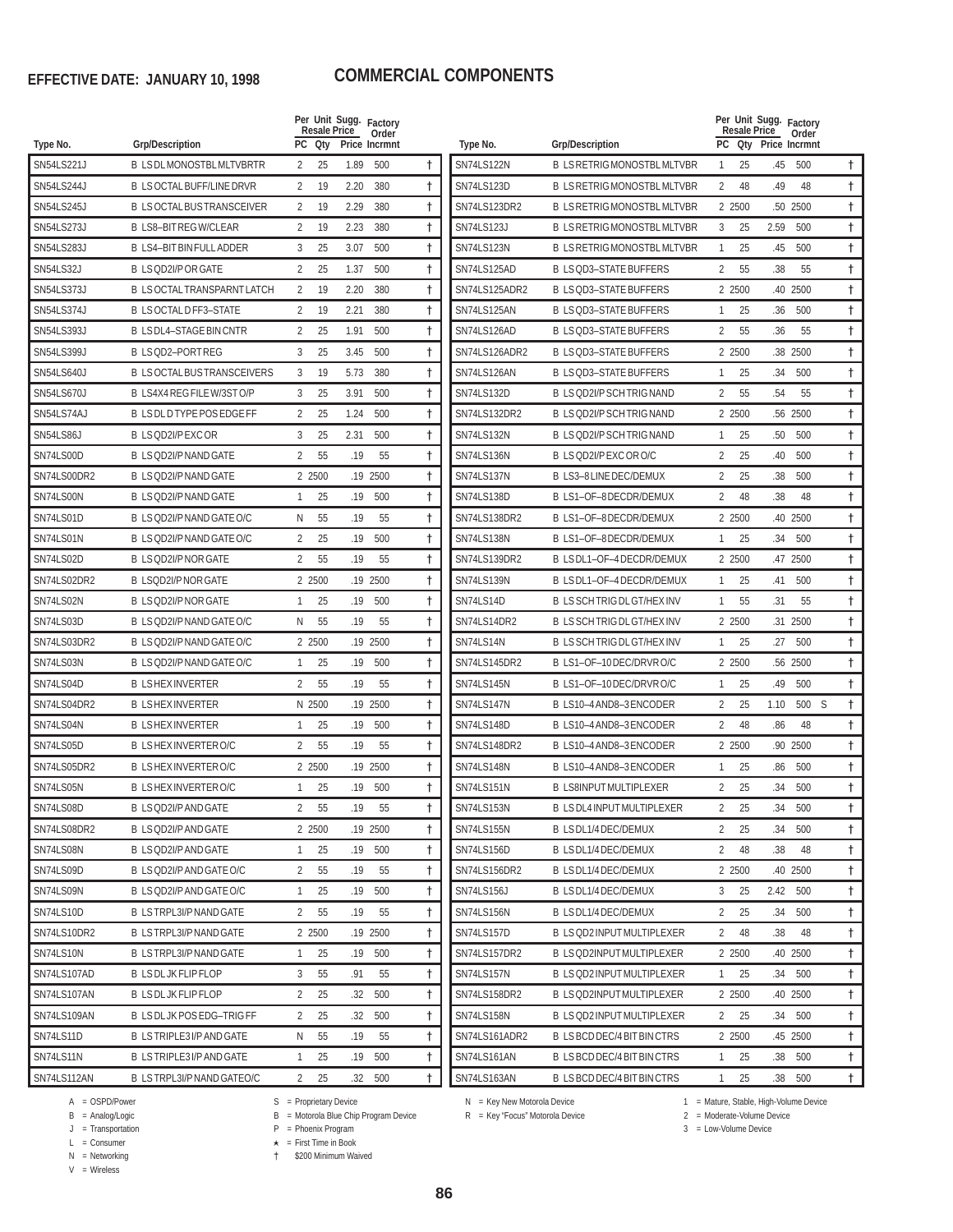| Type No.          | <b>Grp/Description</b>             | Per Unit Sugg. Factory<br><b>Resale Price</b><br>PC Qty | Order<br>Price Incrmnt         | Type No.          | <b>Grp/Description</b>            | <b>Resale Price</b>  | Per Unit Sugg. Factory<br>Order<br>PC Qty Price Incrmnt |
|-------------------|------------------------------------|---------------------------------------------------------|--------------------------------|-------------------|-----------------------------------|----------------------|---------------------------------------------------------|
| <b>SN74LS164D</b> | <b>B LS SERIAL-IN PARA-OUT SR</b>  | 55<br>$\overline{2}$                                    | $^\dagger$<br>.41<br>55        | SN74LS245DW       | <b>B LSOCTALBUSTRANSCEIVER</b>    | 38<br>1              | .32<br>38<br>$^{+}$                                     |
| SN74LS164DR2      | B LS SERIAL-IN PARA-OUT SR         | 2 2500                                                  | .43 2500<br>t                  | SN74LS245DWR2     | <b>B LSOCTAL BUSTRANSCEIVER</b>   | 1 1000               | .32 1000<br>$\ddagger$                                  |
| <b>SN74LS164N</b> | B LS SERIAL-IN PARA-OUT SR         | 25<br>$\mathbf{1}$                                      | $^{\dagger}$<br>.38<br>500     | <b>SN74LS245N</b> | <b>B LSOCTAL BUSTRANSCEIVER</b>   | 18<br>1              | 360<br>$\ddagger$<br>.32                                |
| SN74LS165D        | <b>B LS8BIT PARA/SER CONVERTR</b>  | 2<br>48                                                 | $^{\dagger}$<br>.76<br>48      | SN74LS247D        | <b>B LSBCDTO7SEGDEC/DRVR</b>      | 2<br>48              | $^+$<br>.68<br>48                                       |
| SN74LS165DR2      | <b>B LS8BIT PARA/SER CONVERTR</b>  | 2 2500                                                  | .77 2500<br>$^{\dagger}$       | <b>SN74LS247J</b> | <b>B LSBCDTO7SEGDEC/DRVR</b>      | 3<br>25              | $^{\dagger}$<br>3.45<br>500                             |
| SN74LS165N        | <b>B LS8BIT PARA/SER CONVERTR</b>  | 25<br>1                                                 | $\ddagger$<br>.72<br>500       | SN74LS247N        | <b>B LS BCD TO7 SEG DEC/DRVR</b>  | 25<br>2              | $^+$<br>.68<br>500                                      |
| SN74LS166D        | <b>B LS8-BITSHIFTREGISTERS</b>     | 48<br>2                                                 | 48<br>$^{\dagger}$<br>.85      | SN74LS251N        | B LS8I/PMUXW/3STATE O/P           | 25<br>$\mathbf{1}$   | 500<br>$\ddagger$<br>.36                                |
| SN74LS166J        | <b>B LS8-BIT SHIFT REGISTERS</b>   | 25<br>3<br>3.28                                         | $\ddagger$<br>500              | SN74LS253N        | B LS DL4I/P MUX W/3ST O/P         | 25<br>2              | $\ddagger$<br>.36<br>500                                |
| <b>SN74LS166N</b> | <b>B LS8-BITSHIFTREGISTERS</b>     | $\overline{2}$<br>25                                    | $\dagger$<br>500<br>.81        | <b>SN74LS256N</b> | <b>B LS DL4-BIT ADDR LATCH</b>    | $\overline{2}$<br>25 | 500 S<br>$^{\dagger}$<br>.95                            |
| SN74LS169N        | <b>B LS UP/DOWN BIN COUNTER</b>    | $\overline{2}$<br>25                                    | $\ddagger$<br>.90<br>500       | SN74LS257BD       | B LSQD21/PMUXW/3STO/P             | $\overline{2}$<br>48 | $\ddagger$<br>48<br>.40                                 |
| SN74LS174D        | <b>B LSHEXFFW/CLEAR</b>            | 48<br>2                                                 | 48<br>$^\dagger$<br>.41        | SN74LS257BDR2     | B LSQD21/PMUXW/3STO/P             | 2 2500               | .40 2500<br>$\ddagger$                                  |
| SN74LS174DR2      | <b>B LSHEXFFW/CLEAR</b>            | 2 2500                                                  | $^{\dagger}$<br>.43 2500       | SN74LS257BN       | B LSQD21/PMUXW/3STO/P             | 2<br>25              | .36<br>500<br>$^{\dagger}$                              |
| SN74LS174N        | <b>B LSHEXFFW/CLEAR</b>            | 25<br>1                                                 | $^{\dagger}$<br>500<br>.34     | SN74LS258BD       | B LSQD21/PMUXW/3STO/P             | 2<br>48              | $^+$<br>.40<br>48                                       |
| <b>SN74LS175D</b> | <b>B LS QD D FLIP FLOP W/CLEAR</b> | 48<br>2                                                 | $^{\dagger}$<br>.41<br>48      | SN74LS258BDR2     | B LSQD21/PMUXW/3STO/P             | 2 2500               | $^{\dagger}$<br>.40 2500                                |
| SN74LS175DR2      | <b>B LS QD D FLIP FLOP W/CLEAR</b> | 2 2500                                                  | $\ddagger$<br>.43 2500         | SN74LS258BN       | B LS QD21/P MUX W/3ST O/P         | 2<br>25              | $^+$<br>.36<br>500                                      |
| SN74LS175N        | <b>B LS QD D FLIP FLOP W/CLEAR</b> | 25<br>1                                                 | $^{\dagger}$<br>.34<br>500     | SN74LS259D        | <b>B LS8-BIT ADDR LATCH</b>       | $\overline{2}$<br>48 | .59<br>48<br>$\ddagger$                                 |
| SN74LS191DR2      | <b>B LS BIN UP/DN COUNTER</b>      | 2 2500                                                  | $\ddagger$<br>.52 2500         | SN74LS259DR2      | <b>B LS8-BITADDRLATCH</b>         | 2 2500               | $\ddagger$<br>.61 2500                                  |
| SN74LS191J        | <b>B LS BIN UP/DN COUNTER</b>      | 3<br>25<br>3.00                                         | $^\dagger$<br>500              | <b>SN74LS259N</b> | <b>B LS8-BITADDRLATCH</b>         | 25<br>$\mathbf{1}$   | $\ddagger$<br>.56<br>500                                |
| <b>SN74LS191N</b> | <b>B LS BIN UP/DN COUNTER</b>      | 25<br>1                                                 | $\ddagger$<br>500<br>.45       | SN74LS26DR2       | <b>B LS OD2I/P NAND BUFFER</b>    | 2 2500               | .31 2500<br>$^{\dagger}$                                |
| <b>SN74LS192N</b> | <b>B LS BCD/DECADE UP/DN CNTR</b>  | 25<br>2                                                 | 500 S<br>$\dagger$<br>.90      | SN74LS26N         | <b>B LS QD2I/P NAND BUFFER</b>    | 2<br>25              | 500<br>.19<br>$^{\dagger}$                              |
| SN74LS193N        | <b>B LS4-BIT BIN UP/DN CNTR</b>    | 25<br>1                                                 | 500<br>$^{\dagger}$<br>.45     | SN74LS260DR2      | <b>B LS DL5I/P NOR GATE</b>       | 2 2500               | .38 2500<br>$^{\dagger}$                                |
| SN74LS195AD       | <b>B LS UNIV4-BIT SHFT REG</b>     | 3<br>48<br>1.08                                         | $\ddagger$<br>48               | <b>SN74LS260N</b> | <b>B LS DL5I/P NOR GATE</b>       | 25<br>1              | $^+$<br>.32<br>500                                      |
| SN74LS195AJ       | <b>B LSUNIV4-BIT SHFT REG</b>      | 25<br>3<br>3.00                                         | 500<br>$^{\dagger}$            | <b>SN74LS266N</b> | B LS QD2I/PECX NOR O/C            | 2<br>25              | $^{\dagger}$<br>.34<br>500                              |
| SN74LS195AN       | <b>B LSUNIV4-BIT SHFT REG</b>      | 25<br>2                                                 | $\ddagger$<br>.45<br>500       | SN74LS27N         | <b>B LSTRPL3I/PNOR GATE</b>       | 25<br>$\mathbf{1}$   | $^+$<br>.19<br>500                                      |
| SN74LS197N        | <b>B LS4STGPRESETBLRIPCNTR</b>     | 25<br>2                                                 | $\ddagger$<br>500 S<br>.95     | SN74LS273DW       | <b>B LS8-BIT REGW/CLEAR</b>       | $\overline{2}$<br>38 | 38<br>$^+$<br>.32                                       |
| SN74LS20D         | <b>B LS DL4I/P NAND GATE</b>       | 55<br>3                                                 | $\ddagger$<br>.77<br>55        | SN74LS273DWR2     | <b>B LS8-BIT REGW/CLEAR</b>       | 2 1000               | $\ddagger$<br>.32 1000                                  |
| SN74LS20N         | <b>B LS DL4I/P NAND GATE</b>       | 25<br>1                                                 | .19<br>500<br>$^{\dagger}$     | <b>SN74LS273N</b> | <b>B LS8-BITREGW/CLEAR</b>        | 18<br>$\mathbf{1}$   | 360<br>$^{\dagger}$<br>.32                              |
| <b>SN74LS21D</b>  | <b>B LS DL4I/P AND GATE</b>        | 55<br>N                                                 | $\ddagger$<br>.19<br>55        | SN74LS279DR2      | <b>B LS QD SET-RESET LATCH</b>    | 2 2500               | .43 2500<br>$\ddagger$                                  |
| SN74LS21N         | <b>B LS DL4I/P AND GATE</b>        | 25<br>1                                                 | .19<br>500<br>t                | <b>SN74LS279N</b> | <b>B LS QD SET-RESET LATCH</b>    | 2<br>25              | .36<br>500<br>$\ddagger$                                |
| SN74LS221D        | <b>B LSDLMONOSTBLMLTVBRTR</b>      | 2<br>48                                                 | $^{\dagger}$<br>.65<br>48      | <b>SN74LS280N</b> | <b>B LS9-BIT O/E PAR GEN/CHK</b>  | 2<br>25              | $^{\dagger}$<br>.58<br>500                              |
| SN74LS221DR2      | <b>B LSLDMONOSTBLMLTVBRTR</b>      | 2 2500                                                  | $^{\dagger}$<br>.68 2500       | <b>SN74LS283N</b> | <b>B LS4-BIT BIN FULL ADDER</b>   | 25<br>2              | $^+$<br>.50<br>500                                      |
| SN74LS221J        | <b>B LSDLMONOSTBLMLTVBRTR</b>      | 3 <sup>7</sup><br>25<br>2.97                            | $+$<br>500                     | <b>SN74LS290N</b> | <b>B LSDECADE COUNTER</b>         | 2<br>25              | $^+$<br>.56<br>500                                      |
| SN74LS221N        | <b>B LSDLMONOSTBLMLTVBRTR</b>      | 25<br>$\mathbf{1}$                                      | Ť.<br>.65<br>500               | SN74LS293N        | <b>B LS4-BIT BIN COUNTER</b>      | 2<br>25              | $^+$<br>.58<br>500                                      |
| SN74LS240DW       | <b>B LS OCTAL BUFF/LINE DRVR</b>   | 38<br>2                                                 | .32<br>38<br>$^{\dagger}$      | <b>SN74LS298N</b> | B LS QD2I/PMUX W/STORAGE          | 25<br>2              | 500<br>.63<br>$^{\dagger}$                              |
| SN74LS240DWR2     | <b>B LS OCTAL BUFF/LINE DRVR</b>   | 2 1000                                                  | $\ddagger$<br>.32 1000         | SN74LS299DW       | <b>B LS8BIT SHIFT/STORAGE REG</b> | 2<br>38              | $\ddagger$<br>1.24<br>38                                |
| <b>SN74LS240N</b> | <b>B LS OCTAL BUFF/LINE DRVR</b>   | 18<br>$\mathbf{1}$                                      | $^{\dagger}$<br>$.32\,$<br>360 | <b>SN74LS299N</b> | <b>B LS8BIT SHIFT/STORAGE REG</b> | 2<br>18              | 1.24<br>360<br>$\ddagger$                               |
| SN74LS241N        | <b>B LS OCTAL BUFF/LINE DRVR</b>   | 18<br>2                                                 | $\dagger$<br>.50<br>360        | SN74LS30D         | <b>B LS8I/PNAND GATE</b>          | $\overline{2}$<br>55 | $\ddagger$<br>.19<br>55                                 |
| SN74LS242J        | <b>B LS QUAD BUS TRANSCEIVER</b>   | 3<br>25<br>3.45                                         | $^\dagger$<br>500 S            | SN74LS30DR2       | <b>B LS8I/PNAND GATE</b>          | 2 2500               | .19 2500<br>$^+$                                        |
| SN74LS242N        | <b>B LS QUAD BUS TRANSCEIVER</b>   | 25<br>2                                                 | 500 S<br>$^\dagger$<br>.92     | SN74LS30N         | <b>B LS8I/P NAND GATE</b>         | $\mathbf{1}$<br>25   | .19<br>500<br>$^+$                                      |
| SN74LS243D        | <b>B LS QUAD BUS TRANSCEIVER</b>   | 2<br>55                                                 | $^\dagger$<br>55<br>.61        | SN74LS32D         | B LS QD2I/P OR GATE               | $\overline{2}$<br>55 | .19<br>55<br>$^+$                                       |
| SN74LS243N        | <b>B LS QUAD BUS TRANSCEIVER</b>   | 25<br>$\overline{2}$                                    | $\dagger$<br>500<br>.58        | SN74LS32DR2       | B LS QD2I/P OR GATE               | 2 2500               | .19 2500<br>$^+$                                        |
| SN74LS244DW       | <b>B LS OCTAL BUFF/LINE DRVR</b>   | 38<br>$\mathbf{1}$                                      | Ť.<br>.32<br>38                | SN74LS32N         | B LS QD2I/P OR GATE               | 25<br>$\mathbf{1}$   | $^+$<br>.19<br>500                                      |
| SN74LS244DWR2     | <b>B LS OCTAL BUFF/LINE DRVR</b>   | 2 1000                                                  | $^{\dagger}$<br>.32 1000       | SN74LS322AN       | <b>B LS8BIT SR W/SIGN EXTEND</b>  | 18<br>2              | 360 S<br>$\ddagger$<br>1.62                             |
| SN74LS244J        | <b>B LS OCTAL BUFF/LINE DRVR</b>   | 19<br>3                                                 | $^{\dagger}$<br>3.45<br>380    | SN74LS33D         | <b>B LS QD2I/PNORBUFFER</b>       | 55<br>2              | $^+$<br>.31<br>55                                       |
| SN74LS244N        | <b>B LS OCTAL BUFF/LINE DRVR</b>   | 18<br>$\mathbf{1}$                                      | $\dagger$<br>.32 360           | SN74LS33N         | <b>B LS QD2I/PNOR BUFFER</b>      | 25<br>$\overline{2}$ | .27 500<br>$+$                                          |

- 
- N = Networking the three states of the states of the states of the states of the states of the states of the states of the states of the states of the states of the states of the states of the states of the states of the s V = Wireless

B = Analog/Logic entropyrology by B = Motorola Blue Chip Program Device R = Key "Focus" Motorola Device 2 = Moderate-Volume Device

J = Transportation P = Phoenix Program 3 = Low-Volume Device

 $L =$  Consumer  $\star =$  First Time in Book

\$200 Minimum Waived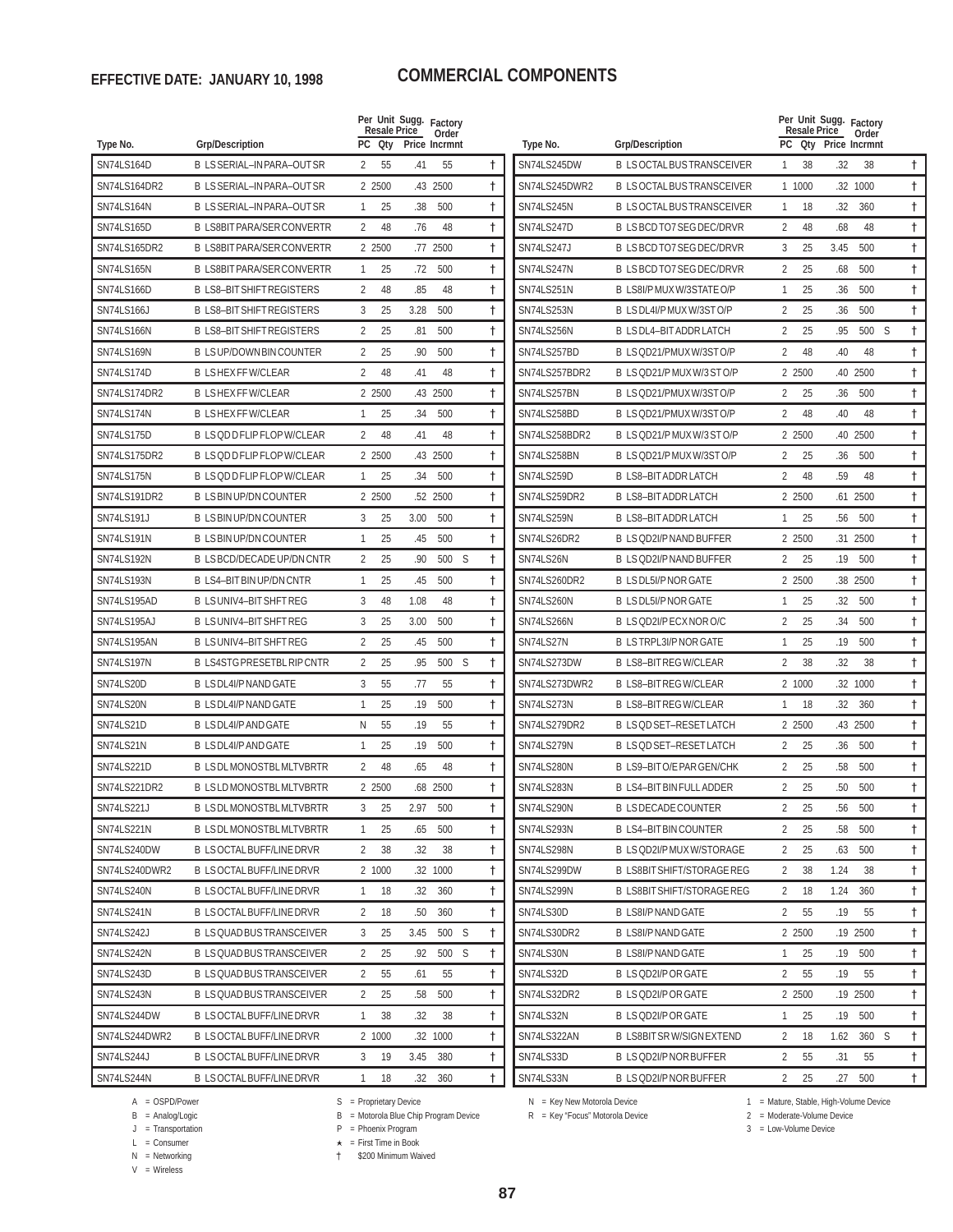| PC Otv<br>Price Incrmnt<br>PC Qty Price Incrmnt<br><b>Grp/Description</b><br><b>Grp/Description</b><br>Type No.<br>Type No.<br>SN74LS348DR2<br>2 2500<br>.94 2500<br>$^{\dagger}$<br>.81<br><b>B LS8I/PPRIORITY ENCODER</b><br><b>SN74LS670D</b><br>B LS4X4 REG FILE W/3ST O/P<br>2<br>48<br>48 | $\ddagger$<br>$\dagger$ |
|-------------------------------------------------------------------------------------------------------------------------------------------------------------------------------------------------------------------------------------------------------------------------------------------------|-------------------------|
|                                                                                                                                                                                                                                                                                                 |                         |
| SN74LS348N<br><b>B LS8I/PPRIORITY ENCODER</b><br>2<br>25<br>.92<br>500<br>$^+$<br>SN74LS670DR2<br>B LS4X4 REG FILE W/3ST O/P<br>2 2500<br>.85 2500                                                                                                                                              |                         |
| $\pm$<br><b>B LS3-STATE HEX BUFFERS</b><br>$\overline{2}$<br>48<br>.45<br>48<br>25<br>.81<br>500<br>SN74LS365AD<br><b>SN74LS670N</b><br>B LS4X4 REG FILE W/3ST O/P<br>2                                                                                                                         | $^\dagger$              |
| <b>B LS3-STATE HEX BUFFERS</b><br>2 2500<br>.47 2500<br>t<br>SN74LS682DW<br><b>B LS8-BITMAGCOMPARATORS</b><br>2<br>38<br>1.62<br>38<br>SN74LS365ADR2                                                                                                                                            | $\ddagger$              |
| $^+$<br>SN74LS365AN<br><b>B LS3-STATE HEX BUFFERS</b><br>2<br>25<br>.41<br>500<br><b>SN74LS682N</b><br><b>B LS8-BITMAGCOMPARATORS</b><br>18<br>1.62<br>360<br>$\mathbf{1}$                                                                                                                      | $\dagger$               |
| $^+$<br>SN74LS367AD<br><b>B LS3-STATE HEX BUFFERS</b><br>2<br>48<br>.45<br>48<br>2<br>18<br>1.98<br>360<br>SN74LS684N<br><b>B LS8-BITMAGCOMPARATORS</b>                                                                                                                                         | $\ddagger$              |
| $^+$<br>2 2500<br>.47 2500<br>38<br>1.57<br>38<br>2<br>SN74LS367ADR2<br><b>B LS3-STATE HEX BUFFERS</b><br>SN74LS688DW<br><b>B LS8-BITMAGCOMPARATORS</b>                                                                                                                                         | $\ddagger$              |
| $^+$<br><b>B LS3-STATE HEX BUFFERS</b><br>3<br>25<br>2.35<br>500<br>2 1000<br>1.58 1000<br>SN74LS367AJ<br>SN74LS688DWR2<br><b>B LS8-BITMAGCOMPARATORS</b>                                                                                                                                       | $\dagger$               |
| 25<br>500<br>$\ddagger$<br>18<br>SN74LS367AN<br><b>B LS3-STATE HEX BUFFERS</b><br><b>SN74LS688N</b><br><b>B LS8-BITMAGCOMPARATORS</b><br>1.35<br>360<br>1<br>.41<br>1                                                                                                                           | $\dagger$               |
| 25<br>500<br>$^{\dagger}$<br>25<br>.38<br>500<br>SN74LS368AN<br><b>B LS3-STATE HEX BUFFERS</b><br>2<br>.41<br>SN74LS73AN<br><b>B LS DL JK NEG EDG-TRIGFF</b><br>2                                                                                                                               | $\ddagger$              |
| 38<br>.32<br>38<br>$^+$<br>55<br>.29<br>55<br>SN74LS373DW<br>B LS OCTAL TRANSPARNT LATCH<br>2<br>SN74LS74AD<br><b>B LS DLD TYPE POS EDGE FF</b><br>2                                                                                                                                            | $\dagger$               |
| .32 1000<br>$^+$<br>.31 2500<br>SN74LS373DWR2<br>2 1000<br>SN74LS74ADR2<br><b>B LS DLD TYPE POS EDGE FF</b><br>2 2500<br>B LS OCTAL TRANSPARNT LATCH                                                                                                                                            | $^\dagger$              |
| SN74LS373J<br><b>B LS OCTAL TRANSPARNT LATCH</b><br>3<br>19<br>3.51<br>380<br>t.<br>SN74LS74AN<br><b>B LS DLD TYPE POS EDGE FF</b><br>25<br>.25<br>500<br>1                                                                                                                                     | $\dagger$               |
| $^+$<br>SN74LS373N<br><b>B LS OCTAL TRANSPARNT LATCH</b><br>18<br>.32<br>360<br>SN74LS76AN<br>2<br>25<br>.72<br>1<br><b>B LS DL JK FF W/SET &amp; CLEAR</b>                                                                                                                                     | 500 S<br>$\ddagger$     |
| $^+$<br>SN74LS374DW<br><b>B LS OCTAL D FF3-STATE</b><br>38<br>.32<br>38<br>18<br>1.04<br>360<br>1<br><b>SN74LS795N</b><br><b>B LS TRI-ST OCTAL BUFFERS</b><br>2                                                                                                                                 | $^+$<br><sub>S</sub>    |
| $^+$<br>48<br>48<br>2 1000<br>.32 1000<br>2<br>.45<br>SN74LS374DWR2<br><b>B LS OCTALD FF3-STATE</b><br>SN74LS85D<br><b>B LS4-BITMAGCOMPARATOR</b>                                                                                                                                               | $\ddagger$              |
| $\ddagger$<br>19<br>380<br>25<br>.41<br>500<br>SN74LS374J<br><b>B LS OCTAL D FF3-STATE</b><br>3<br>3.51<br>SN74LS85N<br><b>B LS4-BITMAGCOMPARATOR</b><br>1                                                                                                                                      | $\ddagger$              |
| 360<br>$\ddagger$<br>2<br>55<br><b>SN74LS374N</b><br><b>B LS OCTAL D FF3-STATE</b><br>18<br>.32<br>SN74LS86D<br>B LS QD2I/P EXCOR<br>.36<br>55<br>1                                                                                                                                             | $\dagger$               |
| $^{\dagger}$<br>500<br><b>SN74LS377N</b><br><b>B LS OCTALD FF W/ENABLE</b><br>$\mathbf{1}$<br>18<br>.65<br>360<br>SN74LS86N<br>B LS QD2I/P EXCOR<br>25<br>.25<br>1                                                                                                                              | $\ddagger$              |
| 25<br>500<br><b>SN74LS378N</b><br><b>B LSHEXDFFW/ENABLE</b><br>2<br>.67<br>$^{\dagger}$<br>SN74LS90DR2<br>2 2500<br>.52 2500<br><b>B LS DECADE COUNTER</b>                                                                                                                                      | $\dagger$               |
| 25<br>500<br>$\ddagger$<br>500<br>SN74LS38N<br><b>B LS QD2I/P NAND BUFFER</b><br>$\mathbf{1}$<br>.27<br>SN74LS90J<br><b>B LS DECADE COUNTER</b><br>3<br>25<br>2.35                                                                                                                              | $^\dagger$              |
| 25<br>SN74LS390N<br><b>B LS DL DECADE COUNTER</b><br>2<br>.52<br>500<br>t<br>SN74LS90N<br><b>B LS DECADE COUNTER</b><br>2<br>25<br>.45<br>500                                                                                                                                                   | $\ddagger$              |
| 55<br>$\ddagger$<br>SN74LS393D<br><b>B LS DL4-STATE BIN CNTR</b><br>2<br>.54<br>55<br>SN74LS92DR2<br><b>B LS DIVIDE BY12 COUNTER</b><br>2 2500<br>.52 2500                                                                                                                                      | $\dagger$               |
| $^+$<br>SN74LS393DR2<br>2 2500<br>.59<br>2500<br>SN74LS92N<br><b>B LS DIVIDE BY12 COUNTER</b><br>2<br>25<br>.45<br>500<br><b>B LS DL4-STATE BIN CNTR</b>                                                                                                                                        | $\ddagger$              |
| 25<br>500<br>$^+$<br>25<br>500<br>SN74LS393J<br>3<br>2.79<br><b>B LS4-BIT BIN COUNTER</b><br>.41<br><b>B LS DL4-STATE BIN CNTR</b><br>SN74LS93N<br>1                                                                                                                                            | $\ddagger$              |
| $^+$<br>25<br>500<br>2<br>31.61<br>.50<br>SPAKB56007FJ50<br>N<br>SN74LS393N<br><b>B LS DL4-STATE BIN CNTR</b><br>1<br>L 24-BIT AUDIO DSP                                                                                                                                                        | 2 S B                   |
| 25<br>$^{\dagger}$<br>SN74LS399N<br><b>B LS QD2-PORT REG</b><br>2<br>.72<br>500<br>SPAKB56007FJ66<br>L 24-BIT AUDIO DSP<br>N<br>2<br>31.61                                                                                                                                                      | 2 S B                   |
| 25<br>500<br>$\ddagger$<br>28.01<br>SN74LS42N<br>B LS1-OF-10DECODER<br>2<br>.43<br>SPAKDSP56002PV40<br>N 1C MONOLITHIC40MHZ DSP<br>N<br>2                                                                                                                                                       | $\overline{2}$<br>B     |
| SN74LS47N<br><b>B LSBCD-7SEGDEC/DRVR</b><br>2<br>25<br>.68<br>500<br>$^{\dagger}$<br>SPAKDSP56002PV66 N DSP24-BITTQFPFXDPT.<br>N<br>2<br>28.01                                                                                                                                                  | B<br>2                  |
| $\ddagger$<br>$\overline{2}$<br>25<br>.65<br>500<br>N<br>2<br>28.01<br>SN74LS48N<br><b>B LS BCD TO7-SEGDECODER</b><br>SPAKDSP56002PV80 N DSP56002                                                                                                                                               | B<br>2                  |
| SN74LS490N<br><b>B LS DL DECADE COUNTER</b><br>2<br>25<br>2.07<br>500<br>t<br>SPAKDSP56004FJ50 L DSP24-BIT DIGITAL AUDIO<br>$\mathbf{2}$<br>20.31<br>N                                                                                                                                          | 2 S B                   |
| $\ddagger$<br>SPAKDSP56004FJ66 L 24-BIT AUDIO DSP<br>SN74LS51D<br>B LS DL2WD2I/P/3I/P AO1<br>N<br>55<br>.19<br>55<br>25.04<br>N<br>$\overline{1}$                                                                                                                                               | 1 S B                   |
| $^+$<br>SN74LS51N<br>B LS DL2WD2I/P/3I/P AOI<br>$\overline{2}$<br>25<br>.19<br>500<br>L DSP-SPEAKERPHONE<br>35.01<br>SPAKXCB56007FJ40<br>N<br>$\mathbf{2}$                                                                                                                                      | 2 S B                   |
| $\ddagger$<br>360<br>2<br>18<br>.72<br>18.11<br>SN74LS540N<br><b>B LS OCTAL BUFF/LNE DRVR</b><br>1<br>SPAKXC56L811BU40<br>V 16-BIT, RAM-BASED, HAWK DSP<br>N                                                                                                                                    | $2 \star S$ B           |
| $^{\dagger}$<br>38<br>$\overline{2}$<br>38<br>.76<br>$\overline{2}$<br>22.51<br>SN74LS541DW<br><b>B LS OCTAL BUFF/LNE DRVR</b><br>SPAKXC56004FJ50<br>L DSP<br>N                                                                                                                                 | 2 S B                   |
| 2 1000<br>.79 1000<br>$^{\dagger}$<br>25.04<br>SN74LS541DWR2<br>SPAKXC56004FJ66<br>L DSP24-BIT AUDIO DSP<br>N<br>$\overline{2}$<br><b>B LS OCTAL BUFF/LNE DRVR</b>                                                                                                                              | 2 S B                   |
| $\ddagger$<br>360<br>SN74LS541N<br><b>B LS OCTAL BUFF/LNE DRVR</b><br>$\mathbf{1}$<br>18<br>.72<br>SPAKXC56301GC66<br>N REFERENCE XC56301GC66<br>$\overline{2}$<br>76.63<br>Ν                                                                                                                   | $\overline{2}$<br>B     |
| 360 S<br>$^{\dagger}$<br>SN74LS569AN<br><b>B BINARY UP/DOWN CNTR3-ST</b><br>2<br>18<br>1.44<br>SPAKXC56301GC80<br>N 24BIT-HIGHPERFORMANCE<br>2<br>76.63<br>N                                                                                                                                    | $\overline{2}$<br>B     |
| 360<br>$^{\dagger}$<br>SN74LS623N<br>$\overline{2}$<br>18<br>1.62<br>SPAKXC56301PW66<br>2<br>76.63<br><b>B LS OCTAL BUS TRANSCEIVERS</b><br>N 24BIT HIGH REFORMANCE DSP<br>Ν                                                                                                                    | $\overline{2}$<br>B     |
| t.<br>SN74LS640DW<br>2<br>38<br>1.17<br>38<br>SPAKXC56301PW80<br>76.63<br><b>B LS OCTAL BUS TRANSCEIVERS</b><br>N REFERENCEXC56301PW80<br>N<br>$\mathbf{2}$                                                                                                                                     | B<br>2                  |
| $^\dagger$<br>SN74LS640N<br>18<br>1.17<br>360<br>SPAKXC56302PV66<br>2 129.05<br><b>B LS OCTAL BUS TRANSCEIVERS</b><br>$\mathbf{1}$<br>N 24-BITPERF.DSP<br>N                                                                                                                                     | B<br>$2\star$           |
| $^{\dagger}$<br>SN74LS641N<br>18<br>1.22<br>360<br>56.02<br><b>B LS OCTAL BUS TRANSCEIVERS</b><br>2<br>SPAKXC56303GC66<br>N 24 BIT HIGH PERF. DSP<br>N<br>2                                                                                                                                     | B<br>$2\star$           |
| $\ddagger$<br>1.22<br>360<br>$\overline{2}$<br>56.02<br>SN74LS642N<br><b>B LS OCTAL BUS TRANSCEIVERS</b><br>2<br>18<br>SPAKXC56303GC80<br>N 24 BIT HI-PERF DSP<br>N                                                                                                                             | B<br>$2\star$           |
| $^{\dagger}$<br>18<br>360<br>56.02<br>SN74LS645N<br><b>B LS OCTAL BUS TRANSCEIVERS</b><br>1<br>.83<br>SPAKXC56303PV66<br>N REFERENCE XC56303PV66<br>N<br>2                                                                                                                                      | B<br>2                  |
| 25<br>$^{\dagger}$<br>SN74LS669N<br><b>B LS4BITBINCOUNTER</b><br>$\overline{2}$<br>.72<br>500<br>SPAKXC56303PV80<br>N<br>$\overline{2}$<br>56.02<br>N REFERENCEXC56303PV80                                                                                                                      | $\overline{2}$<br>B     |

- 
- 

- 
- $L = \text{Consumer}$ <br>  $N = \text{Networking}$ <br>  $V = \text{Wireless}$
- B = Analog/Logic entropy of the Motorola Blue Chip Program Device R = Key "Focus" Motorola Device 2 = Moderate-Volume Device
- J = Transportation P = Phoenix Program 3 = Low-Volume Device
- $L =$  Consumer  $\star =$  First Time in Book
	-
- 
- 
- 
- A = OSPD/Power external states and S = Proprietary Device N = Key New Motorola Device 1 = Mature, Stable, High-Volume Device

- 
- N = Networking extensive that the state of the state of the state of the state of the state of the state of the state of the state of the state of the state of the state of the state of the state of the state of the state
-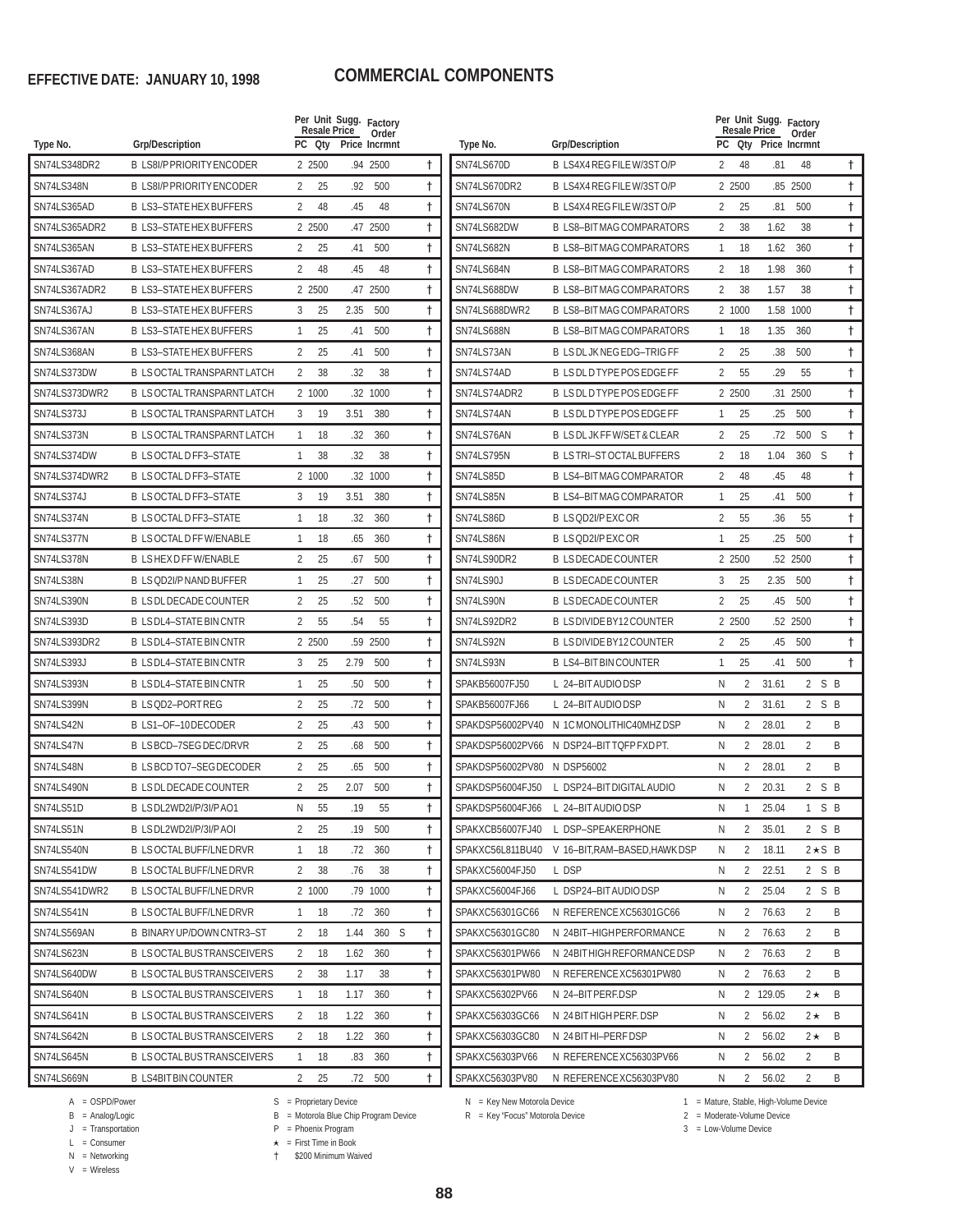|                         |                                               |    | <b>Resale Price</b> | Per Unit Sugg. Factory | Order          |      |                   |                                   |                | <b>Resale Price</b> | Per Unit Sugg. Factory   | Order     |                   |
|-------------------------|-----------------------------------------------|----|---------------------|------------------------|----------------|------|-------------------|-----------------------------------|----------------|---------------------|--------------------------|-----------|-------------------|
| Type No.                | <b>Grp/Description</b>                        | PC | Qty                 | Price Incrmnt          |                |      | Type No.          | <b>Grp/Description</b>            | PC             |                     | <b>Qtv</b> Price Incrmnt |           |                   |
| SPMCK16Y1BGCFT16 J AMCU |                                               | N  | 2                   | 21.64                  | 2              | B    | <b>TCA0372DP2</b> | <b>B DUAL POWER OP AMP</b>        | N              | 25                  | .90                      | 25        | $\dagger$         |
|                         | SPMCLK332ACFC16 J 32BIT, MCU, 2KRAM, TPU, QSM | N  | 2                   | 16.52                  | $2\star$       | B    | <b>TCA3385-DP</b> | L RING SIGNAL CONVERTER           | N              | 50                  | 2.21                     |           | 50 S P            |
| SPMCLK332ACPV16         | J 32BIT,MCU,2KRAM,TPU,QSM                     | N  | 2                   | 14.33                  | $2\star$       | B    | <b>TCF5600</b>    | J POWER SUPPLY CONTROLLER         | N              | 20                  | 6.73                     | 20        |                   |
|                         | SPMCLK332GCFC16 J32BIT,MCU,2KRAM,TPU,QSM      | N  | 2                   | 16.52                  | $2\star$       | B    | <b>TCF6000</b>    | J LIN PERIPHERAL CLMPG ARRY       | 1              | 50                  | 2.07                     |           | 50 S P            |
|                         | SPMCLK332GCPV16 J32BIT,MCU,2KRAM,TPU,QSM      | N  | $\mathbf{2}$        | 14.33                  | $2\star$       | B    | <b>TCF6000D</b>   | J LIN PERIPHERAL CLMPG ARRY       | N              | 98                  | 2.07                     | 98 S      |                   |
| SPMCM16Y1BGCFT16 J AMCU |                                               | N  | $\overline{2}$      | 21.40                  | $\overline{2}$ | B    | <b>TCF6000DR2</b> | J CLAMPING ARRAY                  |                | 2 2500              |                          | 2.11 2500 | S                 |
| SPMC16S2CPU20           | J 8 BIT MCU                                   | N  | $\overline{2}$      | 6.93                   | $2\star$       | B    | <b>TDA1185A</b>   | <b>B LINTRIAC PHASE ANG CNTRL</b> | N              | 25                  | 1.96                     | 25        | $S$ $P$ $\dagger$ |
| SPMC16V1CPU20           | J 16 BIT MCU.GPT.100 TOFP                     | N  | $\overline{2}$      | 8.44                   | $\overline{2}$ | B    | <b>TIL111</b>     | A OPTOISO XTR6-PIN DIP            | $\overline{2}$ | 50                  | .62                      | 50        | $\ddagger$        |
| SPMC16Z1CFC16           | J 16BIT MCU.RAM.10BIT A/D                     | N  | 2                   | 11.88                  | 2              | B    | <b>TIL113</b>     | A OPTOISO DARL6-PIN DIP           | 2              | 50                  | .62                      | 50        | $^\dagger$        |
| SPMC16Z1CFC20           | J AMCU                                        | N  | $\overline{2}$      | 12.47                  | $\overline{2}$ | B    | <b>TIL117</b>     | A OPTOISO XTR6-PIN DIP            | 2              | 50                  | .62                      | 50        | $\ddagger$        |
| SPMC16Z1CFC25           | J 16BITMCU, RAM, 10BIT A/D                    | N  | 2                   | 13.07                  | $\overline{2}$ | B    | <b>TIP100</b>     | A PWR8A60V NPND TO220             | 1              | 50                  | .70                      | 50        | $\ddagger$        |
| SPMC16Z1CPV16           | J 16 BIT MCU RAM, 10 BIT A/D                  | N  | 2                   | 9.68                   | $\overline{2}$ | B    | <b>TIP101</b>     | A PWR8A80V NPND TO220             | 2              | 50                  | .70                      | 50        | $\ddagger$        |
| SPMC16Z1CPV20           | J 16 BIT MCU, RAM, 10 BIT A/D                 | N  | 2                   | 10.17                  | 2              | B    | <b>TIP102</b>     | A PWR8A100VNPNDTO220              | 1              | 50                  | .70                      | 50        | $\ddagger$        |
| SPMC16Z1CPV25           | J MMCU                                        | N  | 2                   | 10.65                  | $\overline{2}$ | B    | <b>TIP105</b>     | A PWR8A60V PNPD TO220             | $\overline{2}$ | 50                  | .70                      | 50        | $\ddagger$        |
| SPMC16Z2BCFC16          | J AMCU16BITMCU2KSRAM                          | N  | $\overline{2}$      | 17.32                  | $\overline{2}$ | B    | <b>TIP106</b>     | A PWR8A80V PNPD TO220             | 2              | 50                  | .70                      | 50        | $\ddagger$        |
| SPMC16Z2BCFC20          | J AMCU16BIT2K SRAM                            | N  | $\overline{2}$      | 18.81                  | $\overline{2}$ | B    | <b>TIP107</b>     | A PWR8A100V PNPD TO220            | 1              | 50                  | .70                      | 50        | $\ddagger$        |
| SPMC16Z2BCPV16          | J AMCU16BITMCU2KSRAM                          | N  | 2                   | 15.13                  | $\overline{2}$ | B    | <b>TIP110</b>     | A PWR2A60V NPND TO220             | 1              | 50                  | .60                      | 50        | $\ddagger$        |
| SPMC16Z2BCPV20          | J AMCU16BIT2K SRAM                            | N  | 2                   | 16.26                  | 2              | B    | <b>TIP111</b>     | A PWR2A80V NPND TO220             | $\mathbf{1}$   | 50                  | .60                      | 50        | $\ddagger$        |
| SPMC16Z3KACFC16         | J 16BITMCU, W/RTEK, 2KRAM, A/D                | N  | 36                  | 15.61                  | $36 \star$     | B    | <b>TIP112</b>     | A PWR2A100V NPND TO220            | 1              | 50                  | .60                      | 50        | $\ddagger$        |
|                         | SPMC68CK331CFC16 J 32BITHCMOS WIREBOND        | N  | 2                   | 14.88                  | $2\star$       | B    | <b>TIP115</b>     | A PWR2A60V PNPD TO220             | 1              | 50                  | .56                      | 50        | $\ddagger$        |
|                         | SPMC68CK331CPV16 J 32BITHCMOSWIREBOND         | N  | 2                   | 12.68                  | $2\star$       | B    | <b>TIP116</b>     | A PWR2A80V PNPD TO220             | 2              | 50                  | .56                      | 50        | $\ddagger$        |
| SPMC68331CFC16          | J BITMCU, GPT, SIM, QSM                       | N  | 2                   | 13.13                  | 2              | B    | <b>TIP117</b>     | A PWR2A100V PNPD TO220            | 1              | 50                  | .60                      | 50        | $\ddagger$        |
| SPMC68331CFC20          | J 32BITMCU, GPT, SIM, QSM                     | N  | $\mathbf{2}$        | 13.79                  | $\overline{2}$ | B    | <b>TIP120</b>     | A PWR8A60V NPND TO220             | $\mathbf{1}$   | 50                  | .60                      | 50        | $\ddagger$        |
| SPMC68331CFC25          | J MMCU                                        | N  | $\overline{2}$      | 14.45                  | $\overline{2}$ | B    | <b>TIP121</b>     | A PWR5A80V NPND TO220             | 1              | 50                  | .60                      | 50        | $\ddagger$        |
| SPMC68331CPV16          | J AMCU                                        | N  | $\overline{2}$      | 10.94                  | $\overline{2}$ | B    | <b>TIP122</b>     | A PWR8A100VNPNDTO220              | 1              | 50                  | .60                      | 50        | $\dagger$         |
| SPMC68331CPV20          | J AMCU                                        | N  | $\overline{2}$      | 11.48                  | 2              | B    | <b>TIP125</b>     | A PWR8A60V PNPD TO220             | 1              | 50                  | .66                      | 50        | $\ddagger$        |
| SPMC68331CPV25          | J MMCU                                        | N  | $\overline{2}$      | 12.03                  | 2              | B    | <b>TIP126</b>     | A PWR8A80V PNPD TO220             | $\mathbf{1}$   | 50                  | .66                      | 50        | $^\dagger$        |
| SPMC68332ACFC16         | J 32BITMCU,2KRAM,TPU,QSM                      | N  | $\overline{2}$      | 14.31                  | $\overline{2}$ | B    | <b>TIP127</b>     | A PWR8A100V PNPD TO220            | $\mathbf{1}$   | 50                  | .66                      | 50        | $\ddagger$        |
| SPMC68332ACFC20         | J 32BITMCU,2KRAM,TPU,QSM                      | N  | 2                   | 15.03                  | $\overline{2}$ | Β    | <b>TIP140</b>     | A PWR10A60VNPNDTO218              | 1              | 30                  | 1.90                     | 30        |                   |
| SPMC68332ACFC25         | J MMCU                                        | N  | $\overline{2}$      | 15.74                  | 2              | B    | <b>TIP141</b>     | A PWR10A80V NPND TO218            | 2              | 30                  | 1.90                     | 30        |                   |
| SPMC68332ACPV16         | J AMCU                                        | N  | $\overline{2}$      | 12.11                  | 2              | B    | <b>TIP142</b>     | A PWR10A100V NPND TO218           | 1              | 30                  | 1.92                     | 30        |                   |
| SPMC68332ACPV20 J AMCU  |                                               | Ν  | $\overline{2}$      | 12.72                  | 2              | B    | <b>TIP145</b>     | A PWR10A60V PNPD TO218            | 2              | 30                  | 1.90                     | 30        |                   |
| SPMC68332ACPV25         | J MMCU                                        | N  |                     | 2 13.32                | $\overline{2}$ | B    | <b>TIP146</b>     | A PWR10A80V PNPD TO218            | 2              | 30                  | 1.90                     | 30        |                   |
| SPMC68332GCFC16         | J 32BITMCU,2KRAM,TPU,QSM                      | N  | $\mathbf{2}$        | 14.31                  | $\overline{2}$ | B    | <b>TIP147</b>     | A PWR10A100V PNPD TO218           | 1              | 30                  | 1.92                     | 30        |                   |
| SPMC68332GCFC20         | J 32BITMCU,2KRAM,TPU,QSM                      | N  | $\overline{2}$      | 15.03                  | 2              | B    | TIP29             | A PWR1A40VNPNTO220                | $\overline{2}$ | 50                  | .54                      | 50        | $\ddagger$        |
| SPMC68332GCFC25         | J MMCU                                        | N  | $\overline{2}$      | 15.74                  | 2              | B    | TIP29A            | A PWR1A60VNPNTO220                | $\overline{2}$ | 50                  | .54                      | 50        | $\ddagger$        |
| SPMC68332GCPV16         | J AMCU                                        | N  | $\overline{2}$      | 12.11                  | $\overline{2}$ | B    | TIP29B            | A PWR1A80V NPN TO220              | $\overline{2}$ | 50                  | .54                      | 50        | $\dagger$         |
| SPMC68332GCPV20         | J AMCU                                        | N  | $\overline{2}$      | 12.72                  | 2              | B    | TIP29C            | A PWR1A100VNPNTO220               | $\mathbf{1}$   | 50                  | .54                      | 50        | $\ddagger$        |
| SPMC68332GCPV25         | J MMCU                                        | N  | $\mathbf{2}$        | 13.32                  | $\overline{2}$ | B    | TIP2955           | A PWR15A60VPNPTO218               | $\overline{2}$ | 30                  | 1.32                     | 30        |                   |
| SPMC916R1CFC16          | J 16BIT MCU W/50K F/EEPROM                    | N  | $\mathbf{2}$        | 31.49                  | $2\star$       | B    | <b>TIP30</b>      | A PWR1A40V PNP TO220              | 1              | 50                  | .54                      | 50        | $\ddagger$        |
| SPMC916Y3CFT16          | J AMCU16BITMCU                                | N  | $\overline{2}$      | 54.15                  | $2\star$       | B    | TIP30A            | A PWR1A60V PNPTO220               | $\overline{2}$ | 50                  | .54                      | 50        | $\ddagger$        |
| SPXCM916X1CTH16         | J AMCU                                        | N  | $\mathbf{2}$        | 22.96                  | $\overline{2}$ | B    | TIP30B            | A PWR1A80V PNP TO220              | $\mathbf{2}$   | 50                  | .54                      | 50        | $^+$              |
|                         | SPXC68F333ACFT16 J 32 BIT AMCU,64K FLASH EE   | N  | $\overline{2}$      | 27.46                  | $\overline{2}$ | B    | TIP30C            | A PWR1A100VPNPTO220               | 1              | 50                  | .54                      | 50        | $^{\dagger}$      |
| SPXPC505FT25            | J AMCU                                        | N  | $\overline{2}$      | 29.00                  | 2              | B    | TIP3055           | A PWR15A60VNPNTO218               | 2              | 30                  | 1.22                     | 30        |                   |
| TCA0372DP1              | <b>B DUALPOWER OP AMP</b>                     |    | 2 1000              | .90 1000               |                | $^+$ | <b>TIP31</b>      | A PWR3A40V NPN TO220              | 1              | 50                  | .54                      | 50        | $^+$              |

- 
- $L = \text{Consumer}$ <br>  $N = \text{Networking}$ <br>  $V = \text{Wireless}$
- 

A = OSPD/Power external states and S = Proprietary Device N = Key New Motorola Device 1 = Mature, Stable, High-Volume Device

B = Analog/Logic entropyrology by B = Motorola Blue Chip Program Device R = Key "Focus" Motorola Device 2 = Moderate-Volume Device

 $L =$  Consumer  $\star =$  First Time in Book

N = Networking - and the state of the state of the state of the state of the state of the state of the state of the state of the state of the state of the state of the state of the state of the state of the state of the st

J = Transportation P = Phoenix Program 3 = Low-Volume Device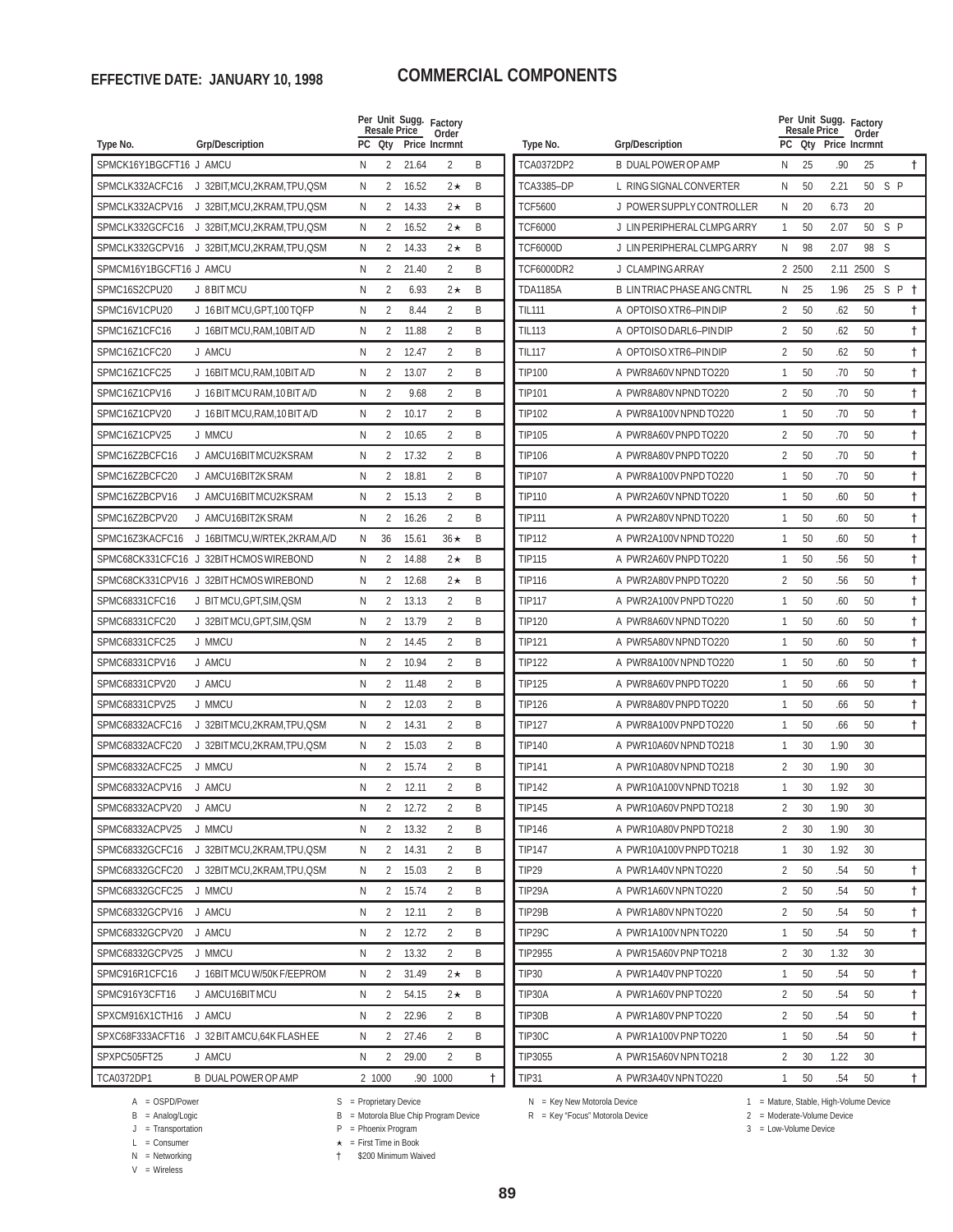|                  |                                  | Per Unit Sugg. Factory<br>Resale Price            |                    |                                    | Per Unit Sugg. Factory<br>Resale Price          |
|------------------|----------------------------------|---------------------------------------------------|--------------------|------------------------------------|-------------------------------------------------|
| Type No.         | <b>Grp/Description</b>           | Order<br>PC Qty<br>Price Incrmnt                  | Type No.           | <b>Grp/Description</b>             | Order<br>PC Qty Price Incrmnt                   |
| TIP31A           | A PWR3A60VNPNTO220               | $\ddagger$<br>50<br>.54<br>50<br>1                | TL072CDR2          | B LONOISE JFET INPT OP AMP         | 2 2500<br>.61 2500<br>$^+$                      |
| TIP31B           | A PWR3A80VNPNTO220               | 50<br>50<br>$\ddagger$<br>2<br>.54                | TL072CP            | <b>B LINLONOISE JFT INPT AMP</b>   | $\ddagger$<br>50<br>.58 1000<br>1               |
| TIP31C           | A PWR3A100V NPN TO220            | 50<br>50<br>$\ddagger$<br>.54<br>1                | TL074ACN           | <b>B LINLONOISE JFT INPT AMP</b>   | $\dagger$<br>25<br>1.07<br>500<br>N             |
| <b>TIP32</b>     | A PWR3A40V PNP TO220             | 50<br>50<br>$^\dagger$<br>.54<br>1                | <b>TL074CN</b>     | <b>B LINLONOISE JFT INPT AMP</b>   | $\dagger$<br>25<br>2<br>.93<br>500              |
| TIP32A           | A PWR3A60V PNP TO220             | $\overline{2}$<br>50<br>.54<br>50<br>$\ddagger$   | TL081ACD           | <b>B LINJFETINPUT OP AMP</b>       | $\dagger$<br>98<br>.51<br>98<br>N               |
| TIP32B           | A PWR3A80V PNPTO220              | $\overline{2}$<br>50<br>50<br>$\ddagger$<br>.54   | TL081ACP           | <b>B LINJFETINPUT OP AMP</b>       | $\ddagger$<br>50<br>.57 1000<br>N               |
| TIP32C           | A PWR3A100V PNP TO220            | 50<br>$\ddagger$<br>.54<br>50<br>1                | <b>TL081CD</b>     | <b>B LINJFET INPUT OP AMP</b>      | $\dagger$<br>N<br>98<br>.51<br>98               |
| TIP33A           | A PWR10A60V NPN TO218            | 2<br>30<br>1.24<br>30                             | <b>TL081CP</b>     | <b>B LINJFETINPUT OP AMP</b>       | $^{\dagger}$<br>2<br>50<br>.75 1000             |
| TIP33C           | A PW10A100VNPNTO218              | 2<br>30<br>1.30<br>30                             | TL082ACD           | <b>B LINJFETINPUT OP AMP</b>       | $\dagger$<br>98<br>.51<br>98<br>N               |
| TIP35C           | A PWR25A100VNPNTO218             | 30<br>2.12<br>30<br>1                             | TL082ACP           | <b>B LINJFETINPUT OP AMP</b>       | $\ddagger$<br>50<br>.62 1000<br>2               |
| TIP36A           | A PWR25A60V PNP TO218            | 2<br>30<br>1.68<br>30                             | TL082CD            | <b>B LINJFET INPUT OP AMP</b>      | $\dagger$<br>2<br>98<br>.48<br>98               |
| TIP36C           | A PWR25A100V PNP TO218           | 30<br>2.12<br>30<br>1                             | TL082CDR2          | <b>B JFET INPT OP AMP</b>          | $\dagger$<br>2 2500<br>.62 2500                 |
| <b>TIP41</b>     | A PWR6A40V NPNTO220              | 50<br>$^\dagger$<br>2<br>50<br>.64                | <b>TL082CP</b>     | <b>B LINJFETINPUT OP AMP</b>       | $\dagger$<br>50<br>.75 1000<br>1                |
| TIP41A           | A PWR6A60VNPNTO220               | $\overline{2}$<br>50<br>50<br>$\ddagger$<br>.64   | TL084ACN           | <b>B LINJFETINPUTOPAMP</b>         | $\dagger$<br>$\overline{2}$<br>25<br>.75<br>500 |
| TIP41B           | A PWR6A80VNPNTO220               | 50<br>50<br>$^\dagger$<br>2<br>.64                | <b>TL084CN</b>     | <b>B LINJFETINPUTOPAMP</b>         | $\dagger$<br>25<br>500<br>.68<br>1              |
| TIP41C           | A PWR6A100VNPNTO220              | 50<br>50<br>$\ddagger$<br>.64<br>1                | TL431ACD           | <b>B LIN PROG. PRECREF.</b>        | $\dagger$<br>98<br>98<br>2<br>.45               |
| <b>TIP42</b>     | A PWR6A40V PNP TO220             | 50<br>50<br>$\ddagger$<br>1<br>.62                | TL431ACDR2         | <b>B PROGPRECREF</b>               | $^{\dagger}$<br>2 2500<br>.53 2500              |
| TIP42A           | A PWR6A60V PNP TO220             | 2<br>50<br>.62<br>50<br>$\ddagger$                | TL431ACLP          | <b>B LINPROGPRECISION REF</b>      | $\ddagger$<br>1 2000<br>.44 2000                |
| TIP42B           | A PWR6A80V PNP TO220             | $\ddagger$<br>2<br>50<br>.62<br>50                | TL431ACP           | <b>B LINPROGPRECISION REF</b>      | $^{\dagger}$<br>2<br>50<br>.65 1000             |
| TIP42C           | A PWR6A100V PNP TO220            | 50<br>50<br>$\ddagger$<br>.62<br>1                | TL431AID           | <b>B LIN PROG. PRECREF.</b>        | $\ddagger$<br>98<br>2<br>98<br>.62              |
| <b>TIP47</b>     | A PWR1A250V NPN TO220            | 50<br>50<br>.64<br>1                              | TL431AIDR2         | <b>B PROGPRECREF</b>               | $\ddagger$<br>.62 2500<br>2 2500                |
| <b>TIP48</b>     | A PWR1A300VNPNTO220              | 50<br>50<br>.66<br>1                              | TL431AILP          | <b>B LINPROGPRECISION REF</b>      | $\dagger$<br>2 2000<br>.58 2000                 |
| <b>TIP50</b>     | A PWR1A400VNPNTO220              | 50<br>.76<br>50<br>$\mathbf{1}$                   | TL431AILPRM        | <b>B PRGRMBLE PRECISION REF</b>    | $\dagger$<br>N 2000<br>.58 2000 $\star$         |
| TL062ACD         | B LINLOPWR JFET INPTO.A.         | $\overline{2}$<br>98<br>.92<br>98<br>$^{\dagger}$ | TL431AIP           | <b>B LINPROGPRECISIONREF</b>       | $\ddagger$<br>50<br>.51 1000<br>2               |
| TL062ACP         | B LINLOPWR JFET INPTO.A.         | 50<br>.77 1000<br>$\ddagger$<br>2                 | TL431BCD           | <b>B PROGRAMPRECISION REF</b>      | $\dagger$<br>98<br>.58<br>98<br>2               |
| <b>TL062CD</b>   | B LINLOPWR JFET INPTO.A.         | 98<br>Ν<br>98<br>.48<br>$^\dagger$                | TL431BCLP          | <b>B PROGRAMPRECISION REF</b>      | $^{\dagger}$<br>2 2000<br>.59 2000              |
| <b>TL062CDR2</b> | <b>B LINDUAL JFET OP AMP</b>     | .61 2500<br>2 2500<br>$\ddagger$                  | TL431BID           | <b>B PROGRAMPRECISION REF</b>      | $\ddagger$<br>2<br>98<br>.70<br>98              |
| <b>TL062CP</b>   | B LINLOPWR JFET INPTO.A.         | $\ddagger$<br>50<br>.58<br>1000<br>2              | TL431BIP           | <b>B PROGRAMPRECISION REF</b>      | $\ddagger$<br>2<br>50<br>.71 1000               |
| <b>TL062VD</b>   | B LINLOPWR JFET INPTO.A.         | 98<br>2.45<br>98<br>$\ddagger$<br>3               | <b>TL431CD</b>     | <b>B LIN PROGRMBL PRCSN REFRNC</b> | $\ddagger$<br>.39<br>98<br>98<br>1              |
| <b>TL062VP</b>   | <b>B LINLOPWR JFET INPTO.A.</b>  | $\ddagger$<br>3<br>50<br>2.45 1000                | TL431CDR2          | <b>B LIN PROG PRCSN REFT/R</b>     | $\dagger$<br>2 2500<br>62 2500                  |
| TL064ACD         | B LINLOPWR JFET INPTO.A.         | 55<br>.88<br>55<br>$^\dagger$<br>N                | TL431CLP           | <b>B LIN PROGRMBL PRCSN REFRNC</b> | $\dagger$<br>1 2000<br>.39 2000                 |
| TL064ACN         | <b>B LINLOPWR JFET INPTO.A.</b>  | $\dagger$<br>25<br>500<br>Ν<br>1.61               | <b>TL431CP</b>     | <b>B LIN PROGRMBL PRCSN REFRNC</b> | $^\dagger$<br>39 1000<br>$\mathbf{2}$<br>50     |
| <b>TL064CD</b>   | B LINLOPWR JFET INPT O.A.        | 55<br>$^+$<br>N<br>55<br>.77                      | <b>TL431ID</b>     | <b>B LIN PROG PRCSN REF</b>        | $\ddagger$<br>$\mathbf{2}$<br>98<br>.58<br>98   |
| <b>TL064CDR2</b> | <b>B LIN OP AMP</b>              | 2 2500<br>.94 2500<br>$^{\dagger}$                | <b>TL431ILP</b>    | <b>B LIN PROGRMBL PRCSN REFRNC</b> | $\dagger$<br>1 2000<br>.46 2000                 |
| <b>TL064CN</b>   | B LINLOPWR JFET INPTO.A.         | 25<br>1.40<br>500<br>t<br>$\overline{2}$          | TL431ILPRA         | <b>B PRGRMBLE PRECISION REF</b>    | $^{\dagger}$<br>2 2000<br>.49 2000              |
| <b>TL064VD</b>   | B LINLOPWR JFET INPTO.A.         | 3.33<br>$^{\dagger}$<br>55<br>55<br>3             | <b>TL431IP</b>     | <b>B LIN PROGRMBL PRCSN REFRNC</b> | $\dagger$<br>50<br>.69 1000<br>N.               |
| <b>TL064VN</b>   | B LINLOPWR JFET INPTO.A.         | $\dagger$<br>25<br>3.33<br>500<br>3               | <b>TL494CN</b>     | <b>B LIN SWTCHMDE PWM CONT CKT</b> | $\ddagger$<br>25<br>500<br>$\mathbf{2}$<br>.68  |
| TL071ACD         | <b>B LINLONOISE JFT INPT AMP</b> | 98<br>98<br>$^\dagger$<br>Ν<br>.48                | <b>TL594CN</b>     | <b>B LIN PRC SWMD PWM CONT CKT</b> | $\dagger$<br>25<br>.68<br>500<br>N              |
| TL071ACP         | B LINLONOISE JFT INPT AMP        | $^\dagger$<br>50<br>.59 1000<br>$\overline{2}$    | TL780-05CKC        | B LAST ORDER DATE:06/30/98         | $\dagger$<br>50<br>50<br>1<br>.64               |
| <b>TL071CD</b>   | B LINLONOISE JFT INPT AMP        | 98<br>$^\dagger$<br>98<br>.48<br>Ν                | <b>TL780-12CKC</b> | B LAST ORDER DATE:06/30/98         | $^+$<br>50<br>$\overline{2}$<br>.64<br>50       |
| <b>TL071CP</b>   | <b>B LINLONOISE JFT INPT AMP</b> | .58 1000<br>$^\dagger$<br>2<br>50                 | <b>TL780-15CKC</b> | B LAST ORDER DATE:06/30/98         | $^+$<br>50<br>2<br>.64<br>50                    |
| TL072ACD         | <b>B LINLONOISE JFT INPT AMP</b> | 98<br>$\ddagger$<br>98<br>.58<br>N                | <b>TPV595A</b>     | N RF NPN HI PWR P-P FLANGE         | 20 210.00<br>20<br>2                            |
| TL072ACDR2       | B LONOISE JFET INPT OP AMP       | $\ddagger$<br>N 2500<br>$.58$ 2500 $\star$        | <b>TPV597</b>      | N RF NPN HIPWR SOE STUD            | 20<br>36.30<br>20<br>2                          |
| TL072ACP         | <b>B LINLONOISE JFT INPT AMP</b> | $\overline{2}$<br>50<br>.87 1000<br>t             | <b>TPV598</b>      | N RF NPN HIPWR SOE STUD            | 20 118.00<br>20<br>2                            |
| <b>TL072CD</b>   | B LINLONOISE JFT INPT AMP        | 98<br>.51<br>98<br>$^{\dagger}$<br>N              | <b>TPV8100B</b>    | N SILICON RF TRANS                 | 20 346.50<br>20<br>N                            |

 $L = \text{Consumer}$ <br>  $N = \text{Networking}$ <br>  $V = \text{Wireless}$ 

B = Analog/Logic entropy of the Motorola Blue Chip Program Device R = Key "Focus" Motorola Device 2 = Moderate-Volume Device

- J = Transportation P = Phoenix Program 3 = Low-Volume Device
- $L =$  Consumer  $\star =$  First Time in Book
	-
- N = Networking extensive that the state of the state of the state of the state of the state of the state of the state of the state of the state of the state of the state of the state of the state of the state of the state
- -

- 
- **90**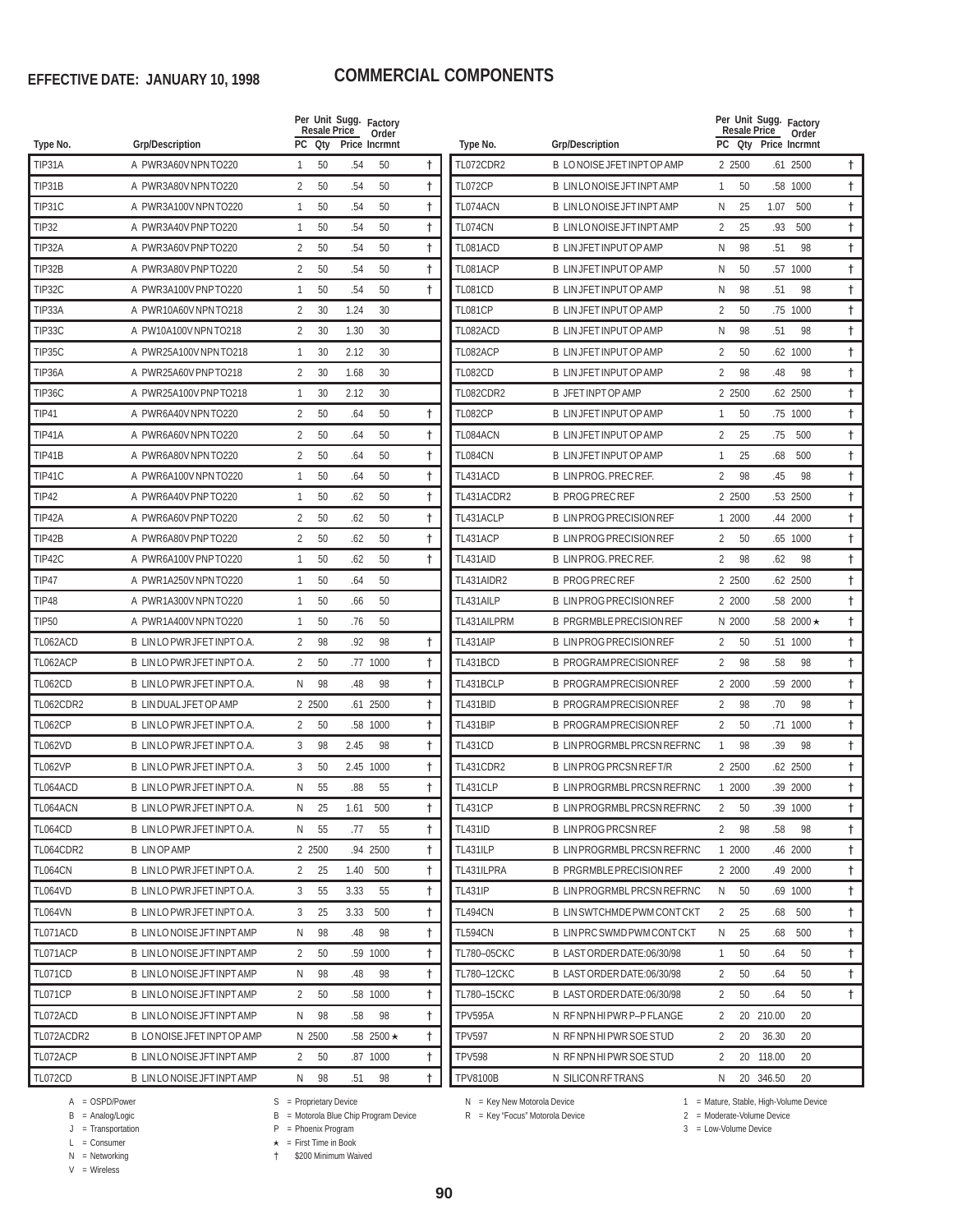|                   |                                   | <b>Resale Price</b>   | Per Unit Sugg. Factory            |                  |                                   | Per Unit Sugg. Factory<br><b>Resale Price</b> |            |
|-------------------|-----------------------------------|-----------------------|-----------------------------------|------------------|-----------------------------------|-----------------------------------------------|------------|
| Type No.          | <b>Grp/Description</b>            | PC Qty                | Order<br>Price Incrmnt            | Type No.         | <b>Grp/Description</b>            | Order<br>PC Qty<br>Price Incrmnt              |            |
| T2322B            | A TRIAC2.5A200VCASE77             | $\overline{2}$<br>500 | $^{\dagger}$<br>500<br>.56        | UC3843BVN        | <b>B PWMCONTROLLER</b>            | 2<br>50<br>1.03 1000                          | $^+$       |
| T2500D            | A TRIAC6A400VTO220                | 500<br>1              | 500<br>$^{\dagger}$<br>.76        | <b>UC3844BD</b>  | <b>B CURRENTMODE CONTROLLER</b>   | 1.03<br>55<br>N<br>55                         | $\ddagger$ |
| T2500DFP          | A TRIAC6A400VISOTO220             | 2 500                 | 500<br>$^{\dagger}$<br>1.38       | UC3844BD1        | <b>B CURRENTMODE CONTROLLER</b>   | 98<br>1.53<br>98<br>N                         | $\dagger$  |
| T2800D            | A TRIAC8A400VTO220                | 500<br>1              | 500<br>t<br>.82                   | <b>UC3844BN</b>  | <b>B CURRENTMODE CONTROLLER</b>   | 1.03 1000<br>N<br>50                          | $\ddagger$ |
| <b>UAA1041B</b>   | J AUTO DIRECTION INDICATOR        | 50<br>N               | 50<br>.73                         | <b>UC3844BVD</b> | <b>B PWMCONTROLLER</b>            | 1.03<br>55<br>2<br>55                         | $\dagger$  |
| <b>UAA2016P</b>   | <b>B ZERO VOLT SWITCH PWR CTR</b> | 50<br>N               | t<br>1.52<br>50                   | UC3844BVD1       | <b>B PWMCONTROLLER</b>            | 98<br>98<br>Ν<br>1.53                         | $\ddagger$ |
| UA78S40PC         | <b>B LINUNIV SWIT REG SUBSYS</b>  | 25<br>1               | $^{\dagger}$<br>1.19<br>500       | UC3844BVN        | <b>B PWMCONTROLLER</b>            | Ν<br>50<br>1.53 1000                          | $^\dagger$ |
| UA78S40PV         | <b>B LINUNIV SWIT REG SUBSYS</b>  | 25<br>N               | $^{\dagger}$<br>1.19<br>500       | <b>UC3844D</b>   | <b>B LIN CURNT MD SWTCHNG REG</b> | 3<br>55<br>2.31<br>55                         | $\ddagger$ |
| <b>UC2842AD</b>   | <b>B LINHI-PRF CRNT-MDE CNTRL</b> | 55<br>N               | 55<br>$^{\dagger}$<br>1.66        | <b>UC3844N</b>   | <b>B LINCURNT MD SWTCHNG REG</b>  | 50<br>.97 1000<br>1                           | $\ddagger$ |
| <b>UC2842AN</b>   | <b>B LINHI-PRF CRNT-MDE CNTRL</b> | 2<br>50               | $^{\dagger}$<br>1.12 1000         | <b>UC3845BD</b>  | <b>B CURRENTMODE CONTROLLER</b>   | 55<br>55<br>1.03<br>N                         | $\ddagger$ |
| <b>UC2842BD</b>   | <b>B CURRENTMODE CONTROLLER</b>   | 55<br>N               | $^{\dagger}$<br>1.04<br>55        | UC3845BD1        | <b>B CURRENTMODE CONTROLLER</b>   | 98<br>98<br>1.53<br>N                         | $\ddagger$ |
| <b>UC2842BD1</b>  | <b>B CURRENTMODE CONTROLLER</b>   | 98<br>N               | 98<br>$^{\dagger}$<br>1.55        | <b>UC3845BN</b>  | <b>B CURRENTMODE CONTROLLER</b>   | 50<br>1.03 1000<br>Ν                          | $\dagger$  |
| <b>UC2843AD</b>   | <b>B LINHI-PRF CRNT-MDE CNTRL</b> | 55<br>N               | t<br>1.12<br>55                   | <b>UC3845BVD</b> | <b>B PWMCONTROLLER</b>            | 55<br>2<br>55<br>1.03                         | $\ddagger$ |
| <b>UC2843AN</b>   | <b>B LINHI-PRF CRNT-MDE CNTRL</b> | 50<br>2               | $^{\dagger}$<br>1.12 1000         | UC3845BVD1       | <b>B PWMCONTROLLER</b>            | 98<br>98<br>Ν<br>1.53                         | $\ddagger$ |
| <b>UC2843BD</b>   | <b>B CURRENTMODE CONTROLLER</b>   | 55<br>N               | $^{\dagger}$<br>1.44<br>55        | <b>UC3845BVN</b> | <b>B PWMCONTROLLER</b>            | 2<br>50<br>1.03 1000                          | $\ddagger$ |
| <b>UC2843BD1</b>  | <b>B CURRENTMODE CONTROLLER</b>   | 98<br>N               | 98 ★<br>$^{\dagger}$<br>1.55      | <b>UC3845D</b>   | <b>B LINCRNT SWTCH REG CNTRL</b>  | 55<br>Ν<br>.97<br>55                          | $^\dagger$ |
| UC2843BD1R2       | <b>B CURRENTMODE CONTROLLER</b>   | N 2500                | $^{\dagger}$<br>1.55 2500 $\star$ | <b>UC3845DR2</b> | <b>B LINCRNT SWTCH REG CNTRL</b>  | 2 2500<br>1.00 2500                           | $\ddagger$ |
| <b>UC2843BN</b>   | <b>B CURRENTMODE CONTROLLER</b>   | 50<br>N               | t<br>1.74 1000                    | <b>UC3845N</b>   | <b>B LINCRNT SWTCH REG CNTRL</b>  | $\overline{2}$<br>50<br>.97 1000              | $\ddagger$ |
| <b>UC2844BD</b>   | <b>B CURRENTMODE CONTROLLER</b>   | 55<br>N               | $\ddagger$<br>1.12<br>55          | <b>ULN2803A</b>  | B LIN OCTAL PERI DRVR ARRAY       | 20<br>20<br>.65<br>1                          | $\ddagger$ |
| <b>UC2844BDR2</b> | <b>B CURRENTMODE CONTROLLER</b>   | N 2500                | $^{\dagger}$<br>1.12 2500 $\star$ | <b>ULN2804A</b>  | <b>B LINOCTAL PERI DRVR ARRAY</b> | 20<br>20<br>.65<br>1                          | $\ddagger$ |
| <b>UC2844BN</b>   | <b>B CURRENTMODE CONTROLLER</b>   | 50<br>N               | $^{\dagger}$<br>1.12 1000 $\star$ | VN0610LL         | A SSTMOSN-CHANTO-92               | 3 1000<br>1.00 1000                           | $\dagger$  |
| <b>UC2844D</b>    | <b>B LIN CURNT MD SWTCHNG REG</b> | 3<br>55               | t<br>3.04<br>55                   | VN10LM           | A SSTMOSN-CHANTO-92               | 2 1000<br>.70 1000                            | $\ddagger$ |
| <b>UC2844N</b>    | <b>B LIN CURNT MD SWTCHNG REG</b> | 2<br>50               | $^{\dagger}$<br>1.66 1000         | VN10LMRLRA       | A REEL PACK FOR VN10LM            | 2 2000<br>.70 2000                            | $\dagger$  |
| <b>UC2845BD</b>   | <b>B CURRENTMODE CONTROLLER</b>   | 55<br>N               | $^{\dagger}$<br>1.44<br>55        | <b>VN2222LL</b>  | A SSTMOSN-CHTO-92 FET             | 1 1000<br>.50 1000                            | $\ddagger$ |
| <b>UC2845BDR2</b> | <b>B CURRENTMODE CONTROLLER</b>   | 2 2500                | 1.55 2500<br>$^{\dagger}$         | VN2222LLRL       | A TMOS FET/NCHAN-T/R              | 2 2000<br>.50 2000                            | $\ddagger$ |
| <b>UC2845BN</b>   | <b>B CURRENTMODE CONTROLLER</b>   | 50<br>N               | $^{\dagger}$<br>1.35 1000 $\star$ | VN2222LLRLRA     | A SSTMOSN-CHTO-92T/R              | 2 2000<br>.50 2000                            | $\ddagger$ |
| <b>UC2845D</b>    | <b>B LINCRNT SWTCH REG CNTRL</b>  | 3<br>55               | 55<br>$^{\dagger}$<br>3.04        | <b>VN2406L</b>   | A SSTMOSN-CHTO-92FET              | 2 1000<br>.90 1000                            | $^\dagger$ |
| <b>UC2845N</b>    | <b>B LINCRNT SWTCH REG CNTRL</b>  | 2<br>50               | $^{\dagger}$<br>1.28 1000         | VN2410L          | A SSTMOSN-CHTO-92FET              | 3 1000<br>1.80 1000                           | $\ddagger$ |
| <b>UC3842AD</b>   | <b>B LINHI-PRF CRNT-MDE CNTRL</b> | 55<br>N               | .97<br>55<br>$^{\dagger}$         | XCB56007FJ40     | L DSP-SPEAKERPHONE                | 29.59<br>S B<br>Ν<br>84<br>84                 |            |
| <b>UC3842AN</b>   | <b>B LINHI-PRF CRNT-MDE CNTRL</b> | 50<br>1               | $^{\dagger}$<br>.97 1000          | XCB56007FJ66     | L DSP-SPEAKERPHONE                | 84<br>84 S B<br>Ν<br>31.48                    |            |
| <b>UC3842BD</b>   | <b>B CURRENTMODE CONTROLLER</b>   | N<br>55               | 1.03<br>55<br>t.                  | XCB56007FJ88     | L 24-BIT AUDIO DSP                | 30.33<br>84 S B<br>84<br>N                    |            |
| UC3842BD1         | <b>B CURRENTMODE CONTROLLER</b>   | 98<br>N               | $^\dagger$<br>98<br>1.46          | XCF5102PV20A     | L 1ST GENERATION5U32BIT           | 60<br>16.84<br>60<br>B<br>N                   |            |
| <b>UC3842BN</b>   | <b>B CURRENTMODE CONTROLLER</b>   | 50<br>N.              | t<br>1.03 1000                    | XCF5102PV25A     | L COLDFIRE BRIDGE TO EC040        | В<br>60<br>19.65<br>60<br>N                   |            |
| <b>UC3842BVD</b>  | <b>B PWMCONTROLLER</b>            | 55<br>N               | $^{\dagger}$<br>1.53<br>55        | XCM916X1CTH16    | J 16-BIT MCU, 2KRAM, 50K FLAS     | 50<br>22.46<br>50<br>В<br>N                   |            |
| <b>UC3842BVD1</b> | <b>B PWMCONTROLLER</b>            | 98<br>N               | 98<br>t<br>1.53                   | XCM916X1CTH16B1  | J AMCU                            | N 250<br>21.95<br>250<br>Β                    |            |
| <b>UC3842BVN</b>  | <b>B PWMCONTROLLER</b>            | 50<br>N               | t<br>1.53 1000                    | XC33215B         | L SPEAKERPHONE                    | 5.51<br>1 S P<br>Ν<br>1                       |            |
| <b>UC3843AD</b>   | <b>B LINHI-PRF CRNT-MDE CNTRL</b> | 55<br>N               | 55<br>$^{\dagger}$<br>1.12        | XC33215FB        | L SPEAKERPHONECHIP                | 480 S P<br>96<br>N<br>5.74                    |            |
| <b>UC3843ADR2</b> | <b>B LINHI-PRF CRNT-MDE CNTRL</b> | N 2500                | $^\dagger$<br>1.12 2500 $\star$   | XC56L811BU40     | V 16-BIT, RAM-BASED, HAWK DSP     | 84<br>S B<br>9.99<br>84<br>N                  |            |
| <b>UC3843AN</b>   | <b>B LINHI-PRF CRNT-MDE CNTRL</b> | 50<br>$\mathbf{1}$    | $\dagger$<br>.97 1000             | XC56004FJ50      | L DSP                             | S B<br>84<br>19.06<br>84<br>N                 |            |
| <b>UC3843BD</b>   | <b>B CURRENTMODE CONTROLLER</b>   | 55<br>N               | 55<br>t<br>1.03                   | XC56004FJ66      | L DSP24-BIT AUDIO DSP             | 84 S B<br>84<br>20.95<br>N                    |            |
| UC3843BD1         | <b>B CURRENTMODE CONTROLLER</b>   | 98<br>N               | 98<br>1.03<br>t                   | XC56301GC66      | N 24 BIT HI-PERF DSP PBGA         | 60<br>40.33<br>60<br>В<br>N                   |            |
| <b>UC3843BN</b>   | <b>B CURRENTMODE CONTROLLER</b>   | N<br>50               | 1.53 1000<br>t                    | XC56301GC80      | N 24BIT HIGH PRFORMANCE DSP       | 60<br>В<br>N<br>60<br>44.33                   |            |
| <b>UC3843BVD</b>  | <b>B PWMCONTROLLER</b>            | 2<br>55               | $^{\dagger}$<br>1.03<br>55        | XC56301PW66      | N NO SAMPLE ORDERS ALLOWED        | 36<br>40.33<br>36<br>В<br>N                   |            |
| UC3843BVDR2       | <b>B PWMCONTROLLER</b>            | 2 2500                | 1.45 2500<br>t                    | XC56301PW80      | N 24BIT HIGH PRFORMANCE DSP       | 36<br>44.33<br>36<br>В<br>N                   |            |
| <b>UC3843BVD1</b> | <b>B PWMCONTROLLER</b>            | N 98                  | 98<br>$^{\dagger}$<br>1.53        | XC56302PV66      | N NO SAMPLE ORDERS ALLOWED        | B<br>60<br>N<br>60<br>66.55                   |            |

- 
- 
- 
- $L = \text{Consumer}$ <br>  $N = \text{Networking}$ <br>  $V = \text{Wireless}$
- 

B = Analog/Logic entropyrology by B = Motorola Blue Chip Program Device R = Key "Focus" Motorola Device 2 = Moderate-Volume Device

A = OSPD/Power external states and S = Proprietary Device N = Key New Motorola Device 1 = Mature, Stable, High-Volume Device

- N = Networking and the state of the state of the state of the state of the state of the state of the state of the state of the state of the state of the state of the state of the state of the state of the state of the st
	-

 $L =$  Consumer  $\star =$  First Time in Book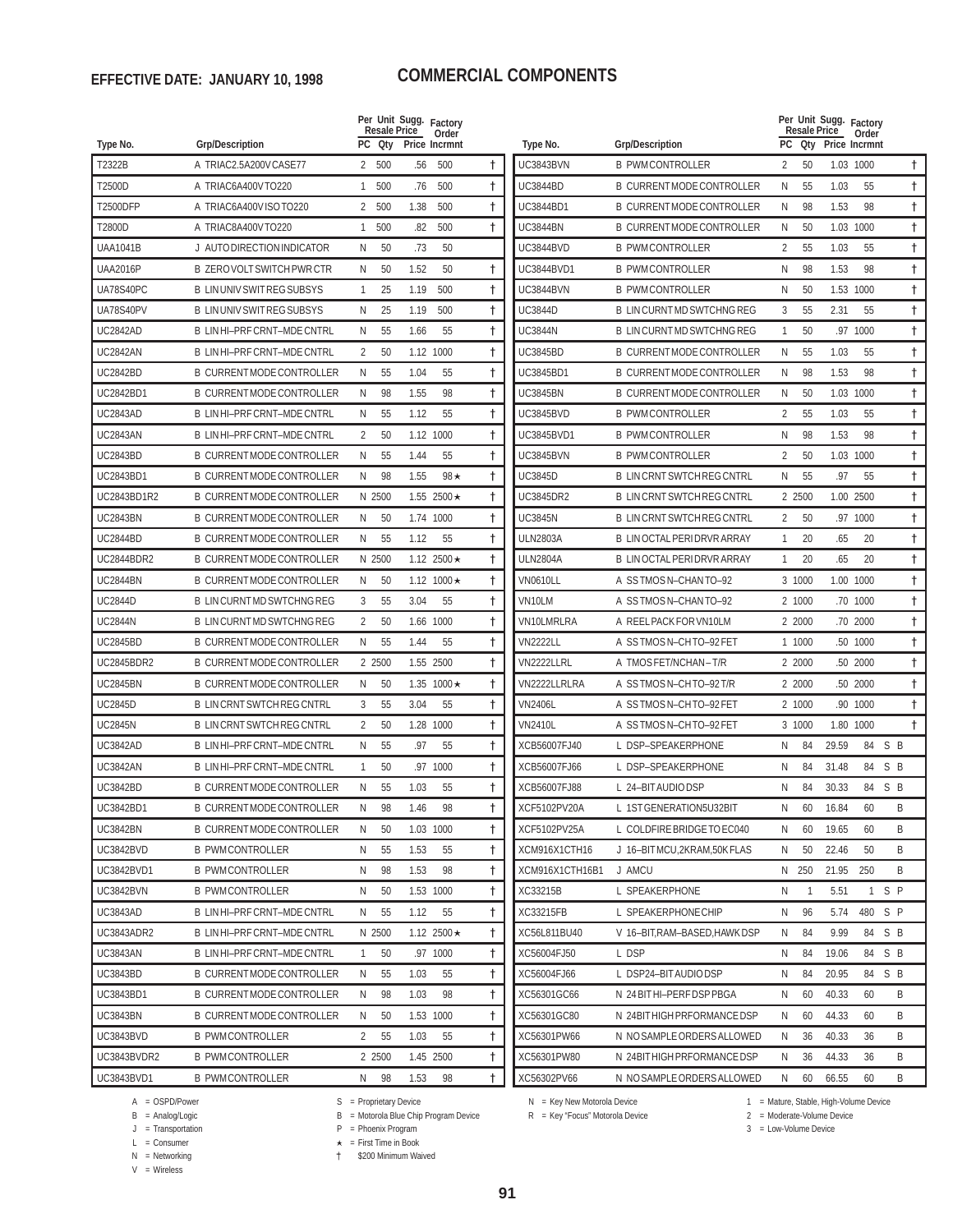|                            |                                           |                |                | Per Unit Sugg. Factory<br><b>Resale Price</b> | Order        |   |                  |                               |   |        | Per Unit Sugg. Factory<br><b>Resale Price</b> | Order      |              |
|----------------------------|-------------------------------------------|----------------|----------------|-----------------------------------------------|--------------|---|------------------|-------------------------------|---|--------|-----------------------------------------------|------------|--------------|
| Type No.                   | <b>Grp/Description</b>                    | PC             | Otv            | Price Incrmnt                                 |              |   | Type No.         | <b>Grp/Description</b>        |   | PC Qtv | Price Incrmnt                                 |            |              |
| XC56303GC66                | N 24-BIT HI-PERF DSP                      | N              | 126            | 27.51                                         | 126          | B | XC68HC812A4CPV8  | J CMSD                        | N | 60     | 9.12                                          | 60         | B            |
| XC56303GC80                | N 24-BIT HI-PERF DSP                      | N              | 126            | 30.22                                         | 126          | B | XC68HC912B32CFU8 | J 16BIT HCMOS MCU W/FLASH     | N | 84     | 15.66                                         | 84 $\star$ | B            |
| XC56303PV66                | N 24 BIT HI-PERF DSP                      | Ν              | 60             | 27.51                                         | 60           | B | XC812A4CPV8B1    | J CMSD                        | N | 300    | 8.12                                          | 300        | B            |
| XC56303PV80                | N 24BIT HIGH PERF.DSP                     | N              | 60             | 30.22                                         | 60           | B | XPC505FT25       | J 32-BIT RISC MCU, 4KRAM, FPU | N | 24     | 21.84                                         | 24         | B            |
| XC56603PV60                | V LOWPOWER1XDSP32KRAM                     | N              | 60             | 38.96                                         | 60 S B       |   | 1.5KE10CA        | A ZEN10V5% CLIPPER            | 3 | 500    | 1.92                                          | 500        | $^{\dagger}$ |
| XC68F333ACFT16             | J 32 BIT AMCU, 64K FLASHEE                | Ν              | 24             | 26.96                                         | 24           | B | 1.5KE100A        | A ZEN100V1500W5%C41-11        | 3 | 500    | 1.93                                          | 500        | $^{\dagger}$ |
| XC68F333ACFT16B1           | J 32 BIT AMCU, 64K FLASHEE                | N              | 120            | 26.45                                         | 120          | B | 1.5KE11A         | A ZEN11V1500W5%C41-11         |   | 2 500  | .77                                           | 500        | $^\dagger$   |
| XC68HC12A0CPV8             | J CMSD                                    | Ν              | 60             | 7.02                                          | $60 \star$   | B | 1.5KE11ARL4      | A ZENER DIODE T/R             |   | 2 1500 |                                               | .68 1500   | $\dagger$    |
| XC68HC705D32ACFN L CSICMCU |                                           | Ν              | 26             | 7.95                                          | 26           | B | 1.5KE11CA        | A H/PWRSURMTRANS SUP          |   | N 500  | .96                                           | 500        | $\dagger$    |
| XC68HC705D32ACFS L CSICMCU |                                           | N              | 26             | 45.02                                         | 26           |   | 1.5KE110A        | A ZEN110V1500W5%C41-11        |   | 2 500  | 1.12                                          | 500        | $\ddagger$   |
| XC68HC705D32ACP            | L CSICMCU                                 | Ν              | 9              | 7.95                                          | 9            | B | 1.5KE110CA       | A ZEN110V1500W5% CLIPPER      |   | N 500  | 1.58                                          | 500        | $\ddagger$   |
| XC68HC705D32ACS            | L CSICMCU                                 | N              | 9              | 45.02                                         | 9            |   | 1.5KE110CARL4    | A HP SURMETIC TRAN SUPPRESS   |   | 2 1500 | 2.16 1500                                     |            | $^\dagger$   |
| XC68HC705F6FU              | L 8 BIT MCU                               | Ν              | 50             | 12.95                                         | $\mathbf{1}$ |   | 1.5KE12A         | A ZEN12V1500W5%C41-11         |   | 3 500  | 1.36                                          | 500        | $\ddagger$   |
| XC68HC705JB2P              | L CSICMCU                                 | N              | 1              | 3.24                                          | $1\star$     |   | 1.5KE12CA        | A ZEN12V5% CLIPPER            |   | 2 500  | .96                                           | 500        | $\dagger$    |
| XC68HC705JJ7CDW            | J CSICMCU                                 | Ν              | 38             | 2.51                                          | 38           | B | 1.5KE120CA       | A ZEN120V1500W5%CLIPPER       |   | 2 500  | 1.58                                          | 500        | $\dagger$    |
| XC68HC705JJ7CP             | J CSICMCU                                 | Ν              | 20             | 2.51                                          | 20           | B | 1.5KE13A         | A ZEN13V1500W5%C41-11         |   | 3 500  | 1.40                                          | 500        | $^\dagger$   |
| XC68HC705JP7CDW            | J CSICMCU                                 | Ν              | 26             | 2.60                                          | 26           | B | 1.5KE130A        | A ZEN130V1500W5%C41-11        |   | 2 500  | 1.12                                          | 500        | $\dagger$    |
| XC68HC705JP7CP             | J CSICMCU                                 | Ν              | 13             | 2.60                                          | 13           | B | 1.5KE130CA       | A ZEN130V5% CLIPPER           |   | 2 500  | 1.58                                          | 500        | $\dagger$    |
| XC68HC705KJ1CDW            | L CSICMCU                                 | Ν              | 47             | .95                                           | $47 \star$   | B | 1.5KE15A         | A ZEN15V1500W5%C41-11         |   | 2 500  | .69                                           | 500        | $\ddagger$   |
| XC68HC705KJ1CP             | L CSICMCU                                 | Ν              | 25             | 1.20                                          | $25 \star$   | B | 1.5KE15ARL4      | A ZENER DIODE T/R             |   | 2 1500 |                                               | .69 1500   | $\dagger$    |
| XC68HC705KJ1CS             | L CSICMCU                                 | Ν              | 25             | 26.60                                         | $25 \star$   |   | 1.5KE15CA        | A ZEN15V5% CLIPPER            |   | 2 500  | .96                                           | 500        | $^\dagger$   |
| XC68HC705L1B               | L 8 BIT MCU                               | Ν              | 9              | 6.95                                          | 9            | B | 1.5KE150CA       | A ZEN150V1500W5%CLIPPER       |   | 2 500  | 1.58                                          | 500        | $\ddagger$   |
| XC68HC705L1FU              | L 8 BIT MCU                               | 2              | 50             | 6.95                                          | $\mathbf{1}$ | B | 1.5KE16A         | A ZEN16V1500W5%C41-11         |   | 2 500  | .68                                           | 500        | $\dagger$    |
|                            | XC68HC705MC4CDW J MTR CONT3.5K EPR176B RM | N              | 26             | 6.95                                          | 26           | B | 1.5KE16CA        | A ZEN16V5% CLIPPER            |   | 3 500  | 1.92                                          | 500        | $\dagger$    |
| XC68HC705MC4CP             | J MTR CONT3.5K EPR176B RM                 | Ν              | 13             | 6.95                                          | 13           | B | 1.5KE160A        | A ZEN160V1500W5%C41-11        |   | 2 500  | 1.12                                          | 500        | $^\dagger$   |
| XC68HC705P6ACDW J CSICMCU  |                                           | Ν              | 26             | 2.15                                          | 26           | B | 1.5KE160CA       | A ZEN160V5% CLIPPER           |   | 3 500  | 2.73                                          | 500        | $\dagger$    |
| XC68HC705P6ACP             | J CSICMCU                                 | Ν              | 13             | 2.15                                          | 13           | B | 1.5KE160CARL4    | A HIPWR SURMETIC TRANS SUP    |   | 2 1500 | 2.16 1500                                     |            | $\dagger$    |
|                            | XC68HC705RC16DW L CSIC-RC16OTP28PINSOIC   | Ν              | 26             | 6.11                                          | 26           | B | 1.5KE170CA       | A ZEN170V1500W5%CLIPPER       |   | N 500  | 1.58                                          | 500        | $\ddagger$   |
| XC68HC705RC16FN            | L CSICMCU                                 | N              | 26             | 6.11                                          | 26           | B | 1.5KE170CARL4    | A HIPWR SURMETIC TRANS SUP    |   | 2 1500 | 2.16 1500                                     |            | $\dagger$    |
|                            | XC68HC705RC16P28 L CSIC-RC16OTP28PINDIP   | Ν              | 26             | 6.11                                          | 26           | B | 1.5KE18A         | A ZEN18V1500W5%C41-11         |   | 2 500  | .68                                           | 500        | $\dagger$    |
| XC68HC708MP16CFU J CSICMCU |                                           | N              | 84             | 8.00                                          | 84 $\star$   | B | 1.5KE18ARL4      | A ZENER DIODE T/R             |   | 2 1500 |                                               | .68 1500   | $^{\dagger}$ |
| XC68HC708XL36CB L CSICMCU  |                                           | N              | $\overline{1}$ | 8.95                                          | 1            | B | 1.5KE18CA        | A ZEN18V5% CLIPPER            |   | 2 500  |                                               | .96 500    | $^\dagger$   |
| XC68HC708XL36CFU L CSICMCU |                                           | N              | 84             | 8.95                                          | 84           | B | 1.5KE180A        | A ZEN180V1500W5%C41-11        |   | 3 500  | 1.93 500                                      |            | $\ddagger$   |
| XC68HC711E9CFS2            | J 8-BITEPROM,512RAM,A/D,EE                | 1              | 1              | 25.34                                         | 1            | B | 1.5KE180ARL4     | A ZENER DIODE T/R             |   | 2 1500 | 1.12 1500                                     |            | $\dagger$    |
| XC68HC711E9CFS3            | J 8-BITEPROM,512RAM,A/D,EE                | $\overline{2}$ | 1              | 29.26                                         | $\mathbf{1}$ | B | 1.5KE180CA       | A ZEN180V5% CLIPPER           |   | 3 500  | 3.27 500                                      |            | $\dagger$    |
| XC68HC711E9MFS2            | J 8-BIT AMCU                              | Ν              | 23             | 30.40                                         | $23 \star$   | B | 1.5KE20A         | A ZEN20V1500W5%C41-11         |   | 2 500  | .68                                           | 500        | $\ddagger$   |
| XC68HC711K4CFS3            | J 8-BITEPROM, 768RAM, A/D, EE             | N              | 1              | 54.21                                         | $1\star$     | Β | 1.5KE20ARL4      | A ZENER DIODE T/R             |   | 2 1500 |                                               | .68 1500   | $\ddagger$   |
| XC68HC711K4CFS4            | J 8-BITEPROM, 768RAM, A/D, EE             | N              | 1              | 60.72                                         | $1\star$     | B | 1.5KE20CA        | A ZEN20V5% CLIPPER            |   | 2 500  |                                               | .96 500    | $\ddagger$   |
| XC68HC711L6CFS2            | J 8-BITEPROM.512RAM.A/D.EE                | N              | 1              | 31.53                                         | $1\star$     | B | 1.5KE200A        | A ZEN200V1500W5%C41-11        |   | 2 500  | 1.12 500                                      |            | $\ddagger$   |
| XC68HC711L6CFS3            | J 8-BITEPROM,512RAM,A/D,EE                | N              | $\mathbf{1}$   | 35.30                                         | $1\star$     | B | 1.5KE200ARL4     | A ZENER DIODE T/R             |   | 2 1500 | 1.12 1500                                     |            | $\dagger$    |
| XC68HC711P2CFS3            | J AMCU                                    | Ν              | 1              | 57.90                                         | $1\star$     | B | 1.5KE200CA       | A ZEN200V5% CLIPPER           |   | 3 500  | 3.27                                          | 500        | $^{\dagger}$ |
| XC68HC805K3CDW             | J CSICMCU                                 | Ν              | 47             | 2.45                                          | 47           | B | 1.5KE22A         | A ZEN22V1500W5%C41-11         |   | 2 500  | .68                                           | 500        | $^+$         |
| XC68HC805K3CP              | J CSICMCU                                 | Ν              | 25             | 2.45                                          | 25           | B | 1.5KE22ARL4      | A ZENER DIODE T/R             |   | 2 1500 |                                               | .68 1500   | $^\dagger$   |
|                            | XC68HC805P18CDW J CSICMCUDEVICE PSERIES   | Ν              | 26             | 4.60                                          | 26           | Β | 1.5KE22CA        | A ZEN22V5% CLIPPER            |   | 2 500  | .96                                           | 500        | $\ddagger$   |
| XC68HC805P18CP             | J CSIC MCU DEVICE P SERIES                | N              | 13             | 4.60                                          | 13           | Β | 1.5KE220A        | A ZEN220V1500W5%C41-11        |   | 2 500  | 1.12 500                                      |            | $\ddagger$   |

A = OSPD/Power external states and S = Proprietary Device N = Key New Motorola Device 1 = Mature, Stable, High-Volume Device

- -
- 

 $L = \text{Consumer}$ <br>  $N = \text{Networking}$ <br>  $V = \text{Wireless}$ 

B = Analog/Logic entropy of the Motorola Blue Chip Program Device R = Key "Focus" Motorola Device 2 = Moderate-Volume Device

- J = Transportation P = Phoenix Program 3 = Low-Volume Device
- $L =$  Consumer  $\star =$  First Time in Book
- N = Networking extensive that the state of the state of the state of the state of the state of the state of the state of the state of the state of the state of the state of the state of the state of the state of the state
-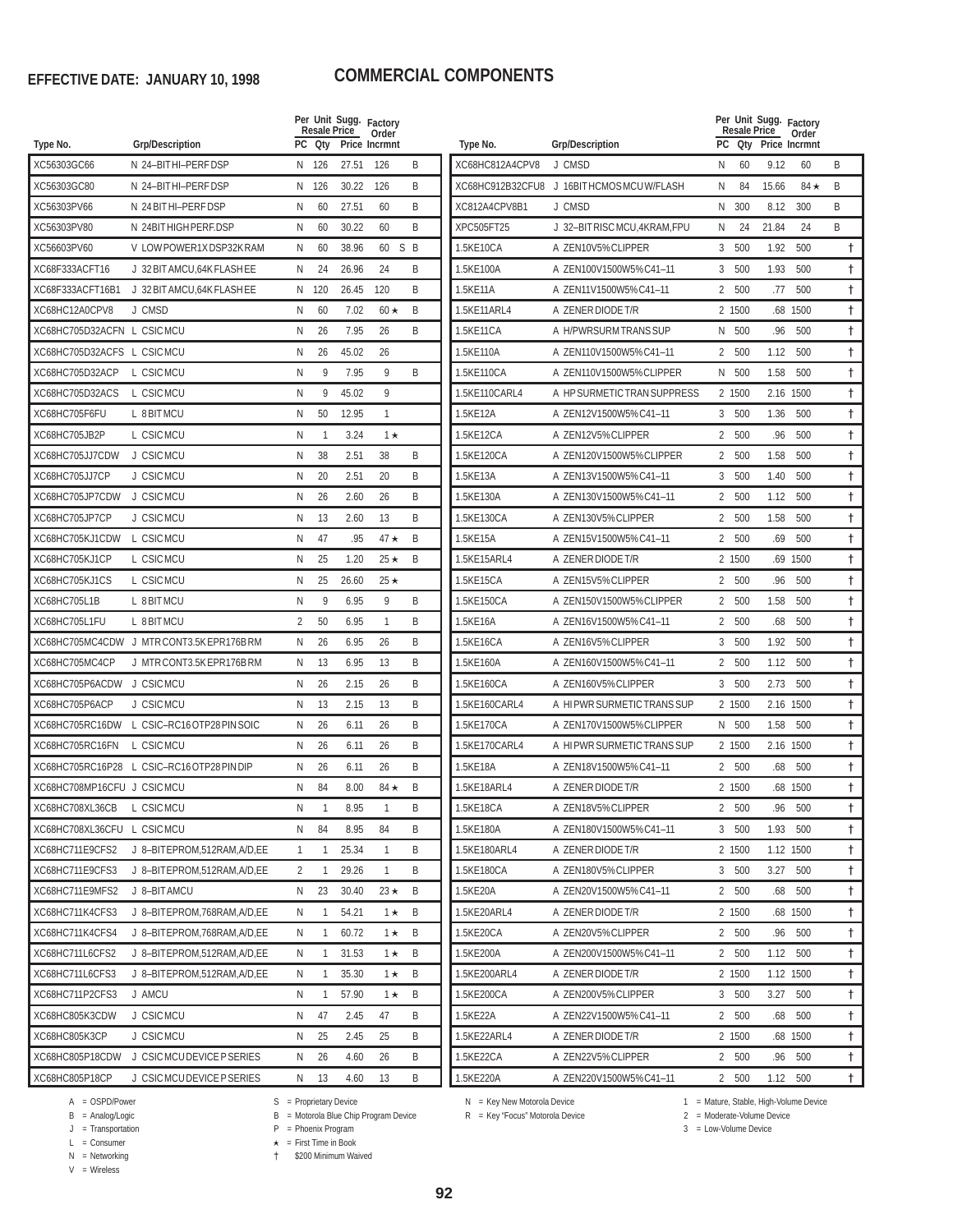|               |                            | Per Unit Sugg. Factory<br><b>Resale Price</b><br>Order |               |                            | Per Unit Sugg. Factory<br><b>Resale Price</b><br>Order |
|---------------|----------------------------|--------------------------------------------------------|---------------|----------------------------|--------------------------------------------------------|
| Type No.      | <b>Grp/Description</b>     | PC Otv<br>Price Incrmnt                                | Type No.      | <b>Grp/Description</b>     | PC Qtv Price Incrmnt                                   |
| 1.5KE220CA    | A ZEN220V5% CLIPPER        | 2 500<br>1.58<br>500<br>$^{\dagger}$                   | 1.5KE8.2ARL4  | A ZENER DIODE T/R          | $\ddagger$<br>2 1500<br>.68 1500                       |
| 1.5KE24CA     | A ZEN24V5% CLIPPER         | 2 500<br>500<br>.96<br>$^{\dagger}$                    | 1.5KE8.2CA    | A ZEN8.2V5% CLIPPER        | 500<br>2 500<br>.96<br>$\ddagger$                      |
| 1.5KE250A     | A ZEN250V1500W5%C41-11     | $\ddagger$<br>2 500<br>1.12<br>500                     | 1.5KE82A      | A ZEN82V1500W5%C41-11      | 500<br>$\ddagger$<br>3 500<br>1.36                     |
| 1.5KE250CA    | A ZEN250V5% CLIPPER        | t<br>3 500<br>3.27<br>500                              | 1.5KE82ARL4   | A ZENER DIODE T/R          | $^+$<br>2 1500<br>.68 1500                             |
| 1.5KE27ARL4   | A ZENER DIODE T/R          | 2 1500<br>.68 1500<br>t                                | 1.5KE82CA     | A ZEN82V5% CLIPPER         | 2 500<br>.96<br>500<br>$\ddagger$                      |
| 1.5KE27CA     | A ZEN27V5% CLIPPER         | 500<br>$^{\dagger}$<br>2 500<br>.96                    | 1.5KE9.1A     | A ZEN9.1V1500W5%C41-11     | $\ddagger$<br>N 500<br>.68<br>500                      |
| 1.5KE27CARL4  | A HIPWR SURMETIC TRANS SUP | $^{\dagger}$<br>2 1500<br>.96<br>1500                  | 1.5KE9.1ARL4  | A ZENER DIODE T/R          | .68 1500<br>$^+$<br>2 1500                             |
| 1.5KE30A      | A ZEN30V1500W5%C41-11      | $\ddagger$<br>2 500<br>.69<br>500                      | 1.5KE9.1CA    | A ZEN9.1V1500W5% CLIPPER   | $\ddagger$<br>N 500<br>.96<br>500                      |
| 1.5KE30ARL4   | A ZENER DIODE T/R          | .68 1500<br>$^{\dagger}$<br>2 1500                     | 1.5KE9.1CARL4 | A HIPWR SURMETIC TRANS SUP | $\ddagger$<br>2 1500<br>.96 1500                       |
| 1.5KE30CA     | A ZEN30V5% CLIPPER         | 3 500<br>1.92<br>500<br>$^{\dagger}$                   | 1.5KE91A      | A ZEN91V1500W5%C41-11      | 500<br>$^{\dagger}$<br>3 500<br>1.36                   |
| 1.5KE33A      | A ZEN33V1500W5%C41-11      | 2 500<br>500<br>t<br>.69                               | 1.5KE91CA     | A ZEN91V5% CLIPPER         | 2 500<br>500<br>$\ddagger$<br>.96                      |
| 1.5KE33ARL4   | A ZENER DIODE T/R          | $^{\dagger}$<br>2 1500<br>.78 1500                     | 1.5SMC13AT3   | A SURFACEMOUNT SUPPRESSOR  | $\ddagger$<br>2 2500<br>1.12 2500                      |
| 1.5KE33CA     | A ZEN33V5% CLIPPER         | t<br>3 500<br>1.92<br>500                              | 1.5SMC15AT3   | A SURMOUNT XSTR SUPPRESSOR | $^+$<br>2 2500<br>1.12 2500                            |
| 1.5KE33CARL4  | A HIPWR SURMETIC TRANS SUP | $^{\dagger}$<br>2 1500<br>1.08 1500                    | 1.5SMC16AT3   | A HIGH PWR SURFACE MOUNT   | $\ddagger$<br>2 2500<br>1.12 2500                      |
| 1.5KE36A      | A ZEN36V1500W5%C41-11      | $^{\dagger}$<br>2 500<br>.69<br>500                    | 1.5SMC20AT3   | A SURFACEMOUNT SUPPRESSOR  | $\ddagger$<br>2 2500<br>1.12 2500                      |
| 1.5KE36ARL4   | A ZENER DIODE T/R          | $^{\dagger}$<br>2 1500<br>.69<br>1500                  | 1.5SMC27AT3   | A HIGH PWR SURFACE MOUNT   | 2 2500<br>$\ddagger$<br>1.12 2500                      |
| 1.5KE36CA     | A ZEN36V5% CLIPPER         | $\ddagger$<br>2 500<br>.96<br>500                      | 1.5SMC36AT3   | A SURFACE MOUNT SUPPRESSOR | $\ddagger$<br>2 2500<br>1.12 2500                      |
| 1.5KE39A      | A ZEN39V1500W5%C41-11      | 2 500<br>500<br>$^{\dagger}$<br>.69                    | 1.5SMC51AT3   | A HIGH PWR SURFACE MOUNT   | 2 2500<br>1.12 2500<br>$\ddagger$                      |
| 1.5KE39ARL4   | A ZENER DIODE T/R          | 2 1500<br>.69 1500<br>$^{\dagger}$                     | 1.5SMC6.8AT3  | A H/PWR SURMOUNT TRANS SUP | 2 2500<br>$\ddagger$<br>1.12 2500                      |
| 1.5KE39CA     | A ZEN39V5% CLIPPER         | 3 500<br>1.92<br>500<br>$^{\dagger}$                   | 1.5SMC7.5AT3  | A SURFACE MOUNT SUPRESSOR  | 2 2500<br>1.12 2500<br>$\ddagger$                      |
| 1.5KE43A      | A ZEN43V1500W5%C41-11      | $^{\dagger}$<br>2 500<br>.68<br>500                    | 1N4001        | A REC1A50V STDREC AXIAL    | 1 1000<br>.033 1000<br>$^{\dagger}$                    |
| 1.5KE43ARL4   | A ZENER DIODE T/R          | t<br>2 1500<br>.68 1500                                | 1N4001RL      | A REC1A50V STDREC AXIAL    | $^+$<br>1 5000<br>.034 5000                            |
| 1.5KE43CA     | A ZEN43V5% CLIPPER         | $^{\dagger}$<br>N 500<br>.96<br>500                    | 1N4002        | A REC1A100V STDREC AXIAL   | $\ddagger$<br>1 1000<br>.034 1000                      |
| 1.5KE43CARL4  | A HIPWR SURMETIC TRANS SUP | $\ddagger$<br>2 1500<br>.96 1500                       | 1N4002RL      | A REC1A100V STDREC AXIAL   | $\ddagger$<br>1 5000<br>.036 5000                      |
| 1.5KE47A      | A ZEN47V1500W5%C41-11      | 3 500<br>500<br>$^{\dagger}$<br>1.36                   | 1N4003        | A REC1A200V STDREC AXIAL   | $\ddagger$<br>1 1000<br>.036 1000                      |
| 1.5KE51A      | A ZEN51V1500W5%C41-11      | $\ddagger$<br>3 500<br>500<br>1.40                     | 1N4003RL      | A REC1A200V STDREC AXIAL   | $\ddagger$<br>1 5000<br>.037 5000                      |
| 1.5KE56A      | A ZEN56V1500W5%C41-11      | 3 500<br>500<br>$^{\dagger}$<br>1.40                   | 1N4004        | A REC1A400V STDREC AXIAL   | .037 1000<br>1 1000<br>$\ddagger$                      |
| 1.5KE56ARL4   | A ZENER DIODE T/R          | $\ddagger$<br>2 1500<br>.70 1500                       | 1N4004RL      | A REC1A400V STDREC AXIAL   | 1 5000<br>.039 5000<br>$\ddagger$                      |
| 1.5KE56CA     | A ZEN56V5% CLIPPER         | 2 500<br>.96<br>500<br>$^{\dagger}$                    | 1N4005        | A REC1A600V STDREC AXIAL   | 1 1000<br>.04 1000<br>$\ddagger$                       |
| 1.5KE6.8A     | A ZEN6.8V1500W5%C41-11     | $\ddagger$<br>2 500<br>.69<br>500                      | 1N4005RL      | A REC1A600V STDREC AXIAL   | 1 5000<br>.042 5000<br>$^{\dagger}$                    |
| 1.5KE6.8ARL4  | A ZENER DIODE T/R          | t<br>2 1500<br>.69 1500                                | 1N4006        | A REC1A800V STDREC AXIAL   | $^+$<br>2 1000<br>.043 1000                            |
| 1.5KE6.8CA    | A ZEN6.8V5% CLIPPER        | $\ddagger$<br>2 500<br>96<br>500                       | 1N4006RL      | A REC1A800V STDREC AXIAL   | $^+$<br>1 5000<br>.044 5000                            |
| 1.5KE6.8CARL4 | A HIPWR SURMETIC TRANS SUP | $^{\dagger}$<br>2 1500<br>1.08 1500                    | 1N4007        | A REC1A1KV STDREC AXIAL    | $^+$<br>.047 1000<br>1 1000                            |
| 1.5KE62A      | A ZEN62V1500W5%C41-11      | $^{\dagger}$<br>2 500<br>.69<br>500                    | 1N4007RL      | A REC1A1KV STDREC AXIAL    | 1 5000<br>.053 5000<br>$\ddagger$                      |
| 1.5KE62ARL4   | A ZENER DIODE T/R          | $\ddagger$<br>2 1500<br>.69 1500                       | 1N4370ARL     | A ZEN2.4V DO35 T/R         | $\ddagger$<br>2 5000<br>.17 5000                       |
| 1.5KE62CA     | A ZEN62V5% CLIPPER         | $^\dagger$<br>N 500<br>1.09<br>500                     | 1N4371ARL     | A ZEN2.7V0.4W5%D035T/R     | 3 5000<br>.43 5000<br>$\ddagger$                       |
| 1.5KE62CARL4  | A ZENER DIODE T/R          | $\ddagger$<br>2 1500<br>.96 1500                       | 1N4372A       | A ZEN3.0V0.4W5%D035        | $\ddagger$<br>2 3000<br>.15 3000                       |
| 1.5KE68A      | A ZEN68V1500W5%C41-11      | t<br>3 500<br>1.36<br>500                              | 1N4372ARL     | A ZEN3.0VDO35T/R           | 3 5000<br>.43 5000<br>$^+$                             |
| 1.5KE68ARL4   | A ZENER DIODE T/R          | t<br>2 1500<br>.68 1500                                | 1N4372D       | A LASTORDER DATE:03/15/98  | 3 3000<br>1.60 3000<br>$^+$                            |
| 1.5KE68CA     | A ZEN68V5% CLIPPER         | t<br>3 500<br>1.92<br>500                              | 1N4626RL      | A ZEN5.6VDO35T/R           | 2.10 5000<br>$^+$<br>3 5000                            |
| 1.5KE7.5A     | A ZEN7.5V1500W5%C41-11     | t<br>3 500<br>1.36 500                                 | 1N4678        | A ZEN1.8V.25W5%D035        | 2 3000<br>.40 3000<br>$\ddagger$                       |
| 1.5KE7.5ARL4  | A ZENER DIODE T/R          | $^{\dagger}$<br>2 1500<br>.68 1500                     | 1N4678RL      | A ZEN1.8VDO35T/R           | $^+$<br>2 5000<br>.42 5000                             |
| 1.5KE75ARL4   | A ZENER DIODE T/R          | $^{\dagger}$<br>2 1500<br>.68 1500                     | 1N4679RL      | A ZEN2.0VDO35T/R           | .84 5000<br>$\ddagger$<br>2 5000                       |
| 1.5KE75CA     | A ZEN75V5% CLIPPER         | $^{\dagger}$<br>2 500<br>.96<br>500                    | 1N4680        | A ZEN2.2V.25W5%D035        | $\ddagger$<br>N 3000<br>.80 3000                       |
| 1.5KE8.2A     | A ZEN8.2V1500W5%C41-11     | $^{\dagger}$<br>2 500<br>.68<br>500                    | 1N4680RL      | A ZEN2.2V DO35 T/R         | 3 5000<br>1.68 5000<br>$+$                             |

- 
- 
- N = Networking the three states of the states of the states of the states of the states of the states of the states of the states of the states of the states of the states of the states of the states of the states of the s
- V = Wireless

B = Analog/Logic entropyrology by B = Motorola Blue Chip Program Device R = Key "Focus" Motorola Device 2 = Moderate-Volume Device

A = OSPD/Power external states and S = Proprietary Device N = Key New Motorola Device 1 = Mature, Stable, High-Volume Device

J = Transportation P = Phoenix Program 3 = Low-Volume Device

- $L =$  Consumer  $\star =$  First Time in Book
	- \$200 Minimum Waived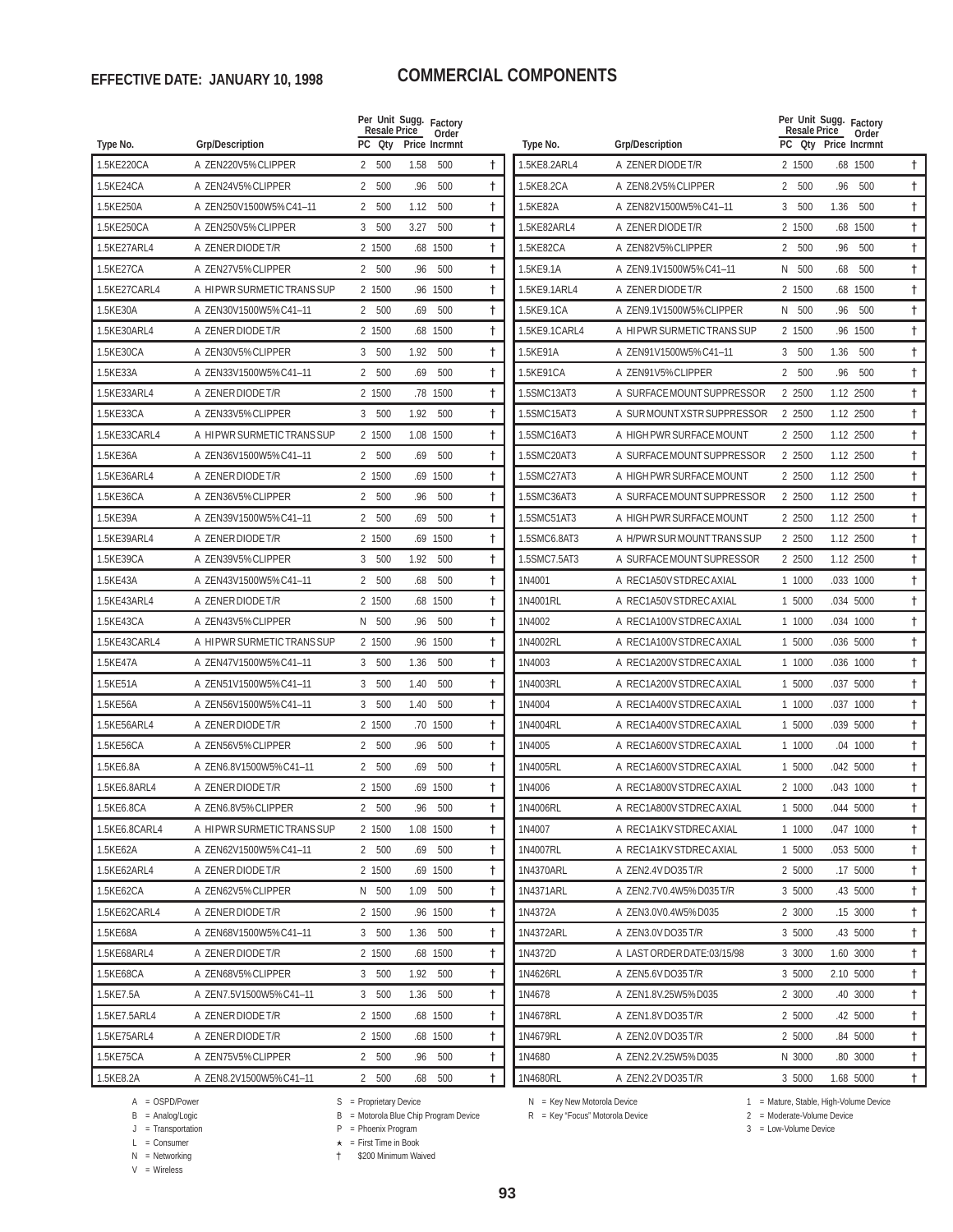|           |                            | Per Unit Sugg. Factory<br><b>Resale Price</b><br>Order |           |                        | Per Unit Sugg. Factory<br><b>Resale Price</b><br>Order |
|-----------|----------------------------|--------------------------------------------------------|-----------|------------------------|--------------------------------------------------------|
| Type No.  | <b>Grp/Description</b>     | PC Qty<br><b>Price Incrmnt</b>                         | Type No.  | <b>Grp/Description</b> | PC Otv<br>Price Incrmnt                                |
| 1N4681RL  | A ZEN2.4V DO35 T/R         | $\ddagger$<br>2 5000<br>.42 5000                       | 1N4730A   | A ZEN3.9V1W5%DO41      | $\ddagger$<br>2 2000<br>.098 2000                      |
| 1N4682    | A ZEN2.7V.25W5%D035        | $\ddagger$<br>2 3000<br>.40 3000                       | 1N4730ARL | A ZEN3.9V DO41 T/R     | $\ddagger$<br>2 6000<br>.12 6000                       |
| 1N4682RL  | A ZEN2.7V.25W5%D035        | 2 5000<br>.40 5000 S<br>$\ddagger$                     | 1N4731A   | A ZEN4.3V1W5%DO41      | $\ddagger$<br>2 2000<br>.098 2000                      |
| 1N4683    | A ZEN3.0V.25W5%D035        | $\ddagger$<br>2 3000<br>.40 3000                       | 1N4731ARL | A ZEN4.3V DO41 T/R     | $\ddagger$<br>2 6000<br>.12 6000                       |
| 1N4684    | A ZEN3.3V.25W5%D035        | 2 3000<br>.40 3000<br>$\ddagger$                       | 1N4732A   | A ZEN4.7V1W5%DO41      | $\ddagger$<br>2 2000<br>.098 2000                      |
| 1N4684RL  | A ZEN3.3V DO35 T/R         | $^{+}$<br>3 5000<br>.96 5000                           | 1N4732ARL | A ZEN4.7V DO41 T/R     | $\ddagger$<br>2 6000<br>.12 6000                       |
| 1N4685RL  | A ZEN3.6V DO35 T/R         | 2 5000<br>.84 5000<br>$\ddagger$                       | 1N4733A   | A ZEN5.1V1W5%DO41      | $\ddagger$<br>1 2000<br>.10 2000                       |
| 1N4686    | A ZEN3.9V.25W5%D035        | $\ddagger$<br>2 3000<br>.40 3000                       | 1N4733ARL | A ZEN5.1V DO41 T/R     | $\ddagger$<br>1 6000<br>.11 6000                       |
| 1N4686RL  | A ZEN3.9V DO35 T/R         | 2 5000<br>.42 5000<br>$\ddagger$                       | 1N4734A   | A ZEN5.6V1W5%DO41      | $\ddagger$<br>1 2000<br>.098 2000                      |
| 1N4687    | A ZEN4.3V.25W5%D035        | .80 3000<br>$\ddagger$<br>2 3000                       | 1N4734ARL | A ZEN5.6V DO41 T/R     | $\ddagger$<br>1 6000<br>.12 6000                       |
| 1N4687RL  | A ZEN4.3V DO35 T/R         | $^{\dagger}$<br>3 5000<br>.64 5000                     | 1N4735A   | A ZEN6.2V1W5%DO41      | $\dagger$<br>1 2000<br>.09 2000                        |
| 1N4688    | A ZEN4.7V.25W5%D035        | 2 3000<br>.40 3000<br>$\ddagger$                       | 1N4735ARL | A ZEN6.2V DO41 T/R     | $\ddagger$<br>1 6000<br>.10 6000                       |
| 1N4688RL  | A ZEN4.7V DO35 T/R         | $\ddagger$<br>2 5000<br>.42 5000                       | 1N4736A   | A ZEN6.8V1W5%DO41      | $\ddagger$<br>2 2000<br>.10 2000                       |
| 1N4689    | A ZEN5.1V.25W5%D035        | 2 3000<br>.26 3000<br>$\ddagger$                       | 1N4736ARL | A ZEN6.8V DO41 T/R     | $\ddagger$<br>1 6000<br>.11 6000                       |
| 1N4689RL  | A ZEN5.1V DO35 T/R         | $\ddagger$<br>2 5000<br>.28 5000                       | 1N4737A   | A ZEN7.5V1W5%DO41      | $\ddagger$<br>2 2000<br>.098 2000                      |
| 1N4690    | A ZEN5.6V.25W5%D035        | 2 3000<br>.40 3000<br>$\ddagger$                       | 1N4737ARL | A ZEN7.5V DO41 T/R     | $\ddagger$<br>2 6000<br>.12 6000                       |
| 1N4690RL  | A ZEN5.6V DO35 T/R         | $\ddagger$<br>2 5000<br>.42 5000                       | 1N4738A   | A ZEN8.2V1W5%DO41      | $\ddagger$<br>2 2000<br>.098 2000                      |
| 1N4691    | A ZEN6.2V.25W5%D035        | .40 3000<br>$\ddagger$<br>2 3000                       | 1N4738ARL | A ZEN8.2V DO41 T/R     | $\ddagger$<br>2 6000<br>.12 6000                       |
| 1N4691RL  | A ZEN6.2V DO35 T/R         | $\ddagger$<br>2 5000<br>.42 5000                       | 1N4739A   | A ZEN9.1V1W5%DO41      | $\ddagger$<br>2 2000<br>.098 2000                      |
| 1N4692    | A ZEN6.8V.25W5%D035        | 2 3000<br>.80 3000<br>$^{+}$                           | 1N4739ARL | A ZEN9.1VDO41T/R       | $\ddagger$<br>2 6000<br>.12 6000                       |
| 1N4692RL  | A ZEN6.8V.25W5%D035        | 2 5000<br>.80 5000 S<br>$\ddagger$                     | 1N4740A   | A ZEN10V1W5%DO41       | $\dagger$<br>2 2000<br>.096 2000                       |
| 1N4693    | A ZEN7.5V.25W5%D035        | $\ddagger$<br>2 3000<br>.80 3000                       | 1N4740ARL | A ZEN10VDO41T/R        | $\ddagger$<br>1 6000<br>.11 6000                       |
| 1N4693RL  | A ZEN7.5V DO35 T/R         | 3 5000<br>1.68 5000<br>$^{\dagger}$                    | 1N4741ARL | A ZEN11VDO41T/R        | $\ddagger$<br>2 6000<br>.12 6000                       |
| 1N4694RL  | A ZEN8.2V DO35 T/R         | $^{+}$<br>3 5000<br>.96 5000                           | 1N4742A   | A ZEN12V1W5%DO41       | $\ddagger$<br>1 2000<br>.094 2000                      |
| 1N4695    | A ZEN8.7V.25W5%D035        | 3 3000<br>1.60 3000<br>$^{\dagger}$                    | 1N4742ARL | A ZEN12VDO41T/R        | $\ddagger$<br>1 6000<br>.10 6000                       |
| 1N4696RL  | A ZEN9.1V DO35 T/R         | $\ddagger$<br>3 5000<br>.96 5000                       | 1N4743A   | A ZEN13V1W5%DO41       | $\ddagger$<br>2 2000<br>.098 2000                      |
| 1N4697    | A ZEN10V.25W5%D035         | 2 3000<br>.40 3000<br>$\ddagger$                       | 1N4743ARL | A ZEN13VDO41T/R        | $\ddagger$<br>2 6000<br>.12 6000                       |
| 1N4697RL  | A ZEN10V.25W5%D035         | .84 5000<br>$\ddagger$<br>2 5000                       | 1N4744A   | A ZEN15V1W5%DO41       | $\ddagger$<br>1 2000<br>.10 2000                       |
| 1N4698    | A ZEN11V.25W5%D035         | 3 3000<br>1.60 3000<br>$^+$                            | 1N4744ARL | A ZEN15V DO41 T/R      | $\ddagger$<br>1 6000<br>.11 6000                       |
| 1N4699    | A ZEN12V.25W5%D035         | 2 3000<br>.80 3000<br>$\ddagger$                       | 1N4745A   | A ZEN16V1W5%DO41       | $\dagger$<br>2 2000<br>.098 2000                       |
| 1N4699RL  | A ZEN12VDO35T/R            | 3 5000<br>1.68 5000<br>$^+$                            | 1N4745ARL | A ZEN16VDO41T/R        | $\dagger$<br>1 6000<br>.12 6000                        |
| 1N4700    | A ZEN13V.25W5%D035         | $+$<br>1.60 3000<br>3 3000                             | 1N4746A   | A ZEN18V1W5%DO41       | $^\dagger$<br>2 2000<br>.20 2000                       |
| 1N4701    | A ZEN13V.25W5%D035         | $^{+}$<br>1.60 3000<br>3 3000                          | 1N4746ARL | A ZEN18VDO41T/R        | $+$<br>1 6000<br>.12 6000                              |
| 1N4701CRL | A LAST ORDER DATE:03/15/98 | 2 5000<br>.82 5000<br>$^\dagger$                       | 1N4747A   | A ZEN20V1W5%D041       | $\ddagger$<br>2 2000<br>.098 2000                      |
| 1N4701RL  | A ZEN14V.25W5%D035         | .30 5000 S<br>2 5000<br>$^\dagger$                     | 1N4747ARL | A ZEN20V DO41 T/R      | $\ddagger$<br>1 6000<br>.12 6000                       |
| 1N4702    | A ZEN15V.25W5%D035         | $^{\dagger}$<br>2 3000<br>.80 3000                     | 1N4748A   | A ZEN22V1W5%D041       | $+$<br>2 2000<br>.098 2000                             |
| 1N4703RL  | A ZEN13V.25W5%D035         | $\ddagger$<br>2 5000<br>.80 5000 S                     | 1N4748ARL | A ZEN22VDO41T/R        | $\uparrow$<br>2 6000<br>.12 6000                       |
| 1N4704RL  | A ZEN17V.25W5%D035         | $^{\dagger}$<br>2 5000<br>.54 5000 S                   | 1N4749A   | A ZEN24V1W5%D041       | $^\dagger$<br>2 2000<br>.098 2000                      |
| 1N4705    | A ZEN18V.25W5%D035         | 3 3000<br>1.60 3000<br>$^\dagger$                      | 1N4749ARL | A ZEN24VDO41T/R        | 1 6000<br>.12 6000<br>$\ddagger$                       |
| 1N4705RL  | A ZEN18V.25W5%D035         | .34 5000 S<br>$^{+}$<br>2 5000                         | 1N4750A   | A ZEN27V1W5%D041       | $\ddagger$<br>2 2000<br>.098 2000                      |
| 1N4708RL  | A ZEN22V.25W5%D035         | 2 5000<br>.51 5000 S<br>$^{\dagger}$                   | 1N4750ARL | A ZEN27VDO41T/R        | $\ddagger$<br>2 6000<br>.088 6000                      |
| 1N4728A   | A ZEN3.3V1W5%DO41          | 2 2000<br>098 2000<br>$^{\dagger}$                     | 1N4751A   | A ZEN30V1W5%D041       | $+$<br>.098 2000<br>2 2000                             |
| 1N4728ARL | A ZEN3.3V DO41 T/R         | .12 6000<br>$\ddagger$<br>2 6000                       | 1N4751ARL | A ZEN30VDO41T/R        | $^{\dagger}$<br>2 6000<br>.12 6000                     |
| 1N4729A   | A ZEN3.6V1W5%DO41          | N 2000<br>.098 2000 S<br>Ť.                            | 1N4752A   | A ZEN33V1W5%D041       | $\ddagger$<br>.098 2000<br>2 2000                      |
| 1N4729ARL | A ZEN3.6V1W5%DO41          | 2 6000<br>.11 6000 S                                   | 1N4752ARL | A ZEN33VDO41T/R        | $^\mathrm{+}$<br>2 6000<br>.12 6000                    |

 $L = \text{Consumer}$ <br>  $N = \text{Networking}$ <br>  $V = \text{Wireless}$ 

B = Analog/Logic entropy of the Motorola Blue Chip Program Device R = Key "Focus" Motorola Device 2 = Moderate-Volume Device

J = Transportation P = Phoenix Program 3 = Low-Volume Device

 $L =$  Consumer  $\star =$  First Time in Book

N = Networking extensive that the state of the state of the state of the state of the state of the state of the state of the state of the state of the state of the state of the state of the state of the state of the state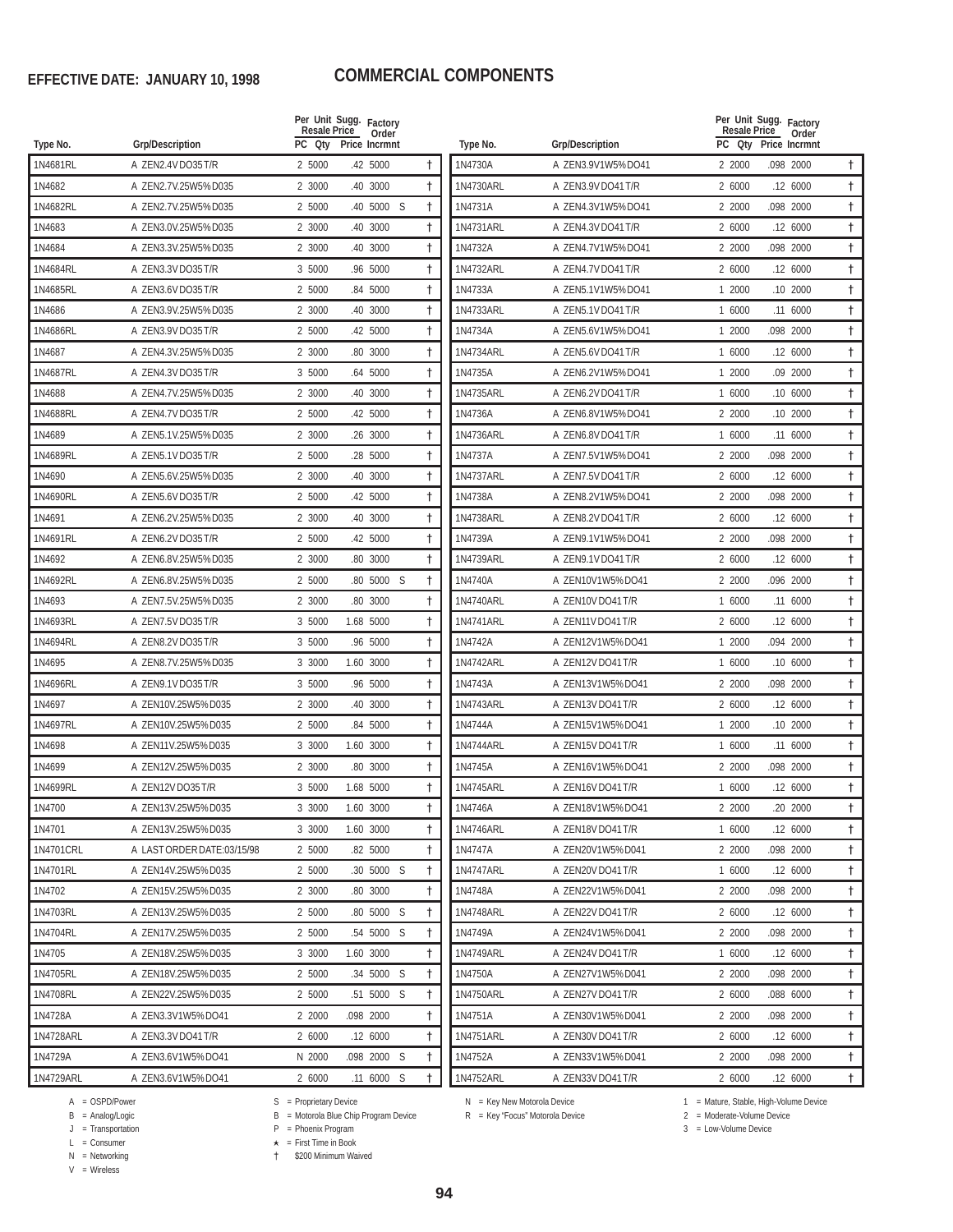|           |                            | Per Unit Sugg. Factory<br><b>Resale Price</b> |            |                            | Per Unit Sugg. Factory<br><b>Resale Price</b>        |
|-----------|----------------------------|-----------------------------------------------|------------|----------------------------|------------------------------------------------------|
| Type No.  | <b>Grp/Description</b>     | Order<br>PC Qty<br>Price Incrmnt              | Type No.   | <b>Grp/Description</b>     | Order<br>PC Qty<br>Price Incrmnt                     |
| 1N4753ARL | A ZEN36V DO41 T/R          | $^{\dagger}$<br>2 6000<br>.18 6000            | 1N5227BRL  | A ZEN3.6VDO35T/R           | $\dagger$<br>2 5000<br>.086 5000                     |
| 1N4754A   | A ZEN39V1W5%D041           | $^{\dagger}$<br>2 2000<br>.16 2000            | 1N5228B    | A ZEN3.9V0.5W5%D035        | 2 3000<br>.076 3000<br>$\ddagger$                    |
| 1N4754ARL | A ZEN39V DO41 T/R          | $^{\dagger}$<br>2 6000<br>.18 6000            | 1N5228BRL  | A ZEN3.9VDO35T/R           | $^{\dagger}$<br>2 5000<br>.086 5000                  |
| 1N4755ARL | A ZEN43V1W5%D041           | 2 6000<br>.13 6000 S<br>t                     | 1N5229B    | A ZEN4.3V0.5W5%D035        | $^+$<br>2 3000<br>.076 3000                          |
| 1N4756A   | A ZEN47V1W5%D041           | .12 2000<br>$^\dagger$<br>N 2000              | 1N5229BRL  | A ZEN4.3VDO35T/R           | 2 5000<br>.086 5000<br>$^{\dagger}$                  |
| 1N4756ARL | A ZEN47V1W5%D041           | $^{\dagger}$<br>2 6000<br>.13 6000<br>S.      | 1N5230B    | A ZEN4.7V0.5W5%D035        | 2 3000<br>.076 3000<br>$^+$                          |
| 1N4757ARL | A ZEN51V DO41 T/R          | $^{\dagger}$<br>2 6000<br>.38 6000            | 1N5230BRL  | A ZEN4.7VDO35T/R           | 1 5000<br>.086 5000<br>$^{\dagger}$                  |
| 1N4758ARL | A ZEN56V1W5%D041           | $\ddagger$<br>2 6000<br>.24 6000 S            | 1N5230BS   | A ZEN4.7V0.5W5%DO35        | $^+$<br>N 3000<br>$.05, 3000 \star$                  |
| 1N4759A   | A ZEN62V1W5%D041           | $^{\dagger}$<br>2 2000<br>.32 2000            | 1N5230BSRL | A ZEN4.7VDO35T/R           | $\ddagger$<br>N 5000<br>$.05, 5000 \star$            |
| 1N4759ARL | A ZEN62V DO41 T/R          | $^{\dagger}$<br>2 6000<br>.34 6000            | 1N5230C    | A LAST ORDER DATE:03/15/98 | $^{\dagger}$<br>3 3000<br>.55 3000                   |
| 1N4760A   | A ZEN68V1W5%D041           | $^{\dagger}$<br>2 2000<br>.32 2000            | 1N5230CRL  | A ZEN4.7V0.5W2%DO35T/R     | $\ddagger$<br>.59 5000<br>3 5000                     |
| 1N4760ARL | A ZEN68V DO41 T/R          | $\ddagger$<br>2 6000<br>.34 6000              | 1N5231B    | A ZEN5.1V0.5W5%D035        | .07 3000<br>$^{\dagger}$<br>1 3000                   |
| 1N4761A   | A ZEN75V1W5%D041           | 2 2000<br>.32 2000<br>t.                      | 1N5231BRL  | A ZEN5.1VDO35T/R           | 1 5000<br>.086 5000<br>$^+$                          |
| 1N4761ARL | A ZEN75V DO41 T/R          | .34 6000<br>$^{\dagger}$<br>2 6000            | 1N5231BS   | A ZEN5.1V0.5W5%DO35        | Ν<br>$\mathbf{1}$<br>.05<br>$1\star$<br>$^{\dagger}$ |
| 1N4762ARL | A ZEN82V1W5%D041           | $^{\dagger}$<br>2 6000<br>.24 6000<br>S-      | 1N5231BSRL | A ZEN5.1VDO35T/R           | N 5000<br>$.05, 5000 \star$<br>$^+$                  |
| 1N4763ARL | A ZEN91V1W5%D041           | .24 6000 S<br>$^{\dagger}$<br>2 6000          | 1N5231C    | A LASTORDER DATE:03/15/98  | 3 3000<br>.55 3000<br>$^{\dagger}$                   |
| 1N4764A   | A ZEN100V1W5%D041          | $\ddagger$<br>2 2000<br>.38 2000              | 1N5231DRL  | A ZEN5.1V0.5W1%DO35T/R     | 3 5000<br>1.64 5000<br>$^+$                          |
| 1N4764ARL | A ZEN100VDO41T/R           | $^{\dagger}$<br>2 6000<br>.40 6000            | 1N5232B    | A ZEN5.6V0.5W5%D035        | 2 3000<br>.076 3000<br>$^+$                          |
| 1N4933    | A REC1A50VFASTRECAXIAL     | $^{\dagger}$<br>2 1000<br>.057 1000           | 1N5232BRL  | A ZEN5.6VDO35T/R           | $\ddagger$<br>1 5000<br>.086 5000                    |
| 1N4933RL  | A REC1A50VFASTRECAXIAL     | .057 5000<br>$^{\dagger}$<br>2 5000           | 1N5232BS   | A ZEN5.6V0.5W5%DO35        | $.053000 \star$<br>$\ddagger$<br>N 3000              |
| 1N4934    | A REC1A100V FASTREC AXIAL  | $\ddagger$<br>2 1000<br>.072 1000             | 1N5232BSRL | A ZEN5.6VDO35T/R           | $^{\dagger}$<br>N 5000<br>$.05, 5000 \star$          |
| 1N4934RL  | A REC1A100V FASTREC AXIAL  | 2 5000<br>.072 5000<br>Ť.                     | 1N5232D    | A LAST ORDER DATE:03/15/98 | 3 3000<br>1.60 3000<br>$^+$                          |
| 1N4935    | A REC1A200V FASTRC AXIAL   | $^\dagger$<br>1 1000<br>.086 1000             | 1N5233B    | A ZEN6.0V0.5W5%D035        | 2 3000<br>.076 3000<br>$^{\dagger}$                  |
| 1N4935RL  | A REC1A200V FASTREC AXIAL  | $^{\dagger}$<br>1 5000<br>.086 5000           | 1N5233BRL  | A ZEN6.0VDO35T/R           | 2 5000<br>.086 5000<br>$^+$                          |
| 1N4936    | A REC1A400V FASTRC AXIAL   | $^{\dagger}$<br>1 1000<br>.10 1000            | 1N5234B    | A ZEN6.2V0.5W5%D035        | $\ddagger$<br>2 3000<br>.076 3000                    |
| 1N4936RL  | A REC1A400V FASTRC AXIAL   | $\ddagger$<br>1 5000<br>.10 5000              | 1N5234BRL  | A ZEN6.2VDO35T/R           | $^+$<br>2 5000<br>.086 5000                          |
| 1N4937    | A REC1A600V FASTRC AXIAL   | $^{\dagger}$<br>1 1000<br>.11 1000            | 1N5234BS   | A ZEN6.2V0.5W5%DO35        | N 3000<br>.05 3000 $\star$<br>$^{\dagger}$           |
| 1N4937RL  | A REC1A600V FASTRC AXIAL   | $^{\dagger}$<br>1 5000<br>.12 5000            | 1N5234BSRL | A ZEN6.2VDO35T/R           | $\ddagger$<br>N 5000<br>$.05, 5000 \star$            |
| 1N5139    | A LAST ORDER DATE:09/20/98 | 200<br>200<br>$^{\dagger}$<br>6.67<br>3       | 1N5235B    | A ZEN6.8V0.5W5%D035        | .076 3000<br>2 3000<br>$\ddagger$                    |
| 1N5139A   | A LAST ORDER DATE:09/20/98 | $\dagger$<br>3 200<br>200<br>10.00            | 1N5235BRL  | A ZEN6.8VDO35T/R           | $^{\dagger}$<br>2 5000<br>.086 5000                  |
| 1N5140    | A LAST ORDER DATE:09/20/98 | 3 200<br>6.67<br>200<br>t.                    | 1N5235BS   | A ZEN6.8V0.5W5%DO35        | N 3000<br>.05 3000 $\star$<br>$^+$                   |
| 1N5140A   | A LAST ORDER DATE:09/20/98 | $+$<br>200<br>3 200<br>10.00                  | 1N5235BSRL | A ZEN6.8VDO35T/R           | $^+$<br>N 5000<br>$.05, 5000 \star$                  |
| 1N5144    | A LAST ORDER DATE:09/20/98 | Ť.<br>3 200<br>200<br>6.67                    | 1N5235C    | A LAST ORDER DATE:03/15/98 | $^+$<br>3 3000<br>.55 3000                           |
| 1N5144A   | A LAST ORDER DATE:09/20/98 | t<br>2 200<br>6.60<br>200                     | 1N5235D    | A LAST ORDER DATE:03/15/98 | 3 3000<br>1.60 3000<br>$^+$                          |
| 1N5146A   | A LAST ORDER DATE:09/20/98 | $^{\dagger}$<br>3 200<br>10.00<br>200         | 1N5236B    | A ZEN7.5V0.5W5%D035        | 2 3000<br>.076 3000<br>$^+$                          |
| 1N5148    | A LAST ORDER DATE:09/20/98 | $^{\dagger}$<br>3 200<br>6.67<br>200          | 1N5236BRL  | A ZEN7.5VDO35T/R           | 2 5000<br>.086 5000<br>$^{\dagger}$                  |
| 1N5148A   | A LAST ORDER DATE:09/20/98 | $^{\dagger}$<br>3 200<br>10.00<br>200         | 1N5236CRL  | A ZEN7.5V0.5W2%DO35T/R     | $\ddagger$<br>3 5000<br>.59 5000                     |
| 1N5221B   | A ZEN2.4V0.5W5%D035        | $^{\dagger}$<br>2 3000<br>.24 3000            | 1N5237B    | A ZEN8.2V0.5W5%D035        | $\ddagger$<br>.076 3000<br>2 3000                    |
| 1N5221BRL | A ZEN2.4VDO35T/R           | $^\dagger$<br>2 5000<br>.12 5000              | 1N5237BRL  | A ZEN8.2VDO35T/R           | $\ddagger$<br>2 5000<br>.086 5000                    |
| 1N5223B   | A ZEN2.7V0.5W5%D035        | t.<br>2 3000<br>.24 3000                      | 1N5237C    | A ZEN8.2V0.5W2%D035        | 3 3000<br>.55 3000<br>$^+$                           |
| 1N5223BRL | A ZEN2.7VDO35T/R           | .26 5000<br>$^\dagger$<br>2 5000              | 1N5238B    | A ZEN8.7V0.5W5%D035        | 3 3000<br>.38 3000<br>$^+$                           |
| 1N5225B   | A ZEN3.0V0.5W5%D035        | 2 3000<br>.15 3000<br>Ť.                      | 1N5238BRL  | A ZEN8.7VDO35T/R           | 3 5000<br>.22 5000<br>$^+$                           |
| 1N5225BRL | A ZEN3.0VDO35T/R           | t<br>2 5000<br>.26 5000                       | 1N5239B    | A ZEN9.1V0.5W5%D035        | .076 3000<br>$^+$<br>2 3000                          |
| 1N5226B   | A ZEN3.3V0.5W5%D035        | $^{\dagger}$<br>2 3000<br>.076 3000           | 1N5239BRL  | A ZEN9.1VDO35T/R           | 2 5000<br>$^+$<br>.086 5000                          |
| 1N5226BRL | A ZEN3.3VDO35T/R           | $^{\dagger}$<br>2 5000<br>.086 5000           | 1N5239D    | A ZEN9.1V0.5W1%D035        | 3 3000<br>$^+$<br>1.60 3000                          |

- N = Networking the three states of the states of the states of the states of the states of the states of the states of the states of the states of the states of the states of the states of the states of the states of the s
- 

B = Analog/Logic entropyrology by B = Motorola Blue Chip Program Device R = Key "Focus" Motorola Device 2 = Moderate-Volume Device

J = Transportation P = Phoenix Program 3 = Low-Volume Device

 $L =$  Consumer  $\star =$  First Time in Book

\$200 Minimum Waived

V = Wireless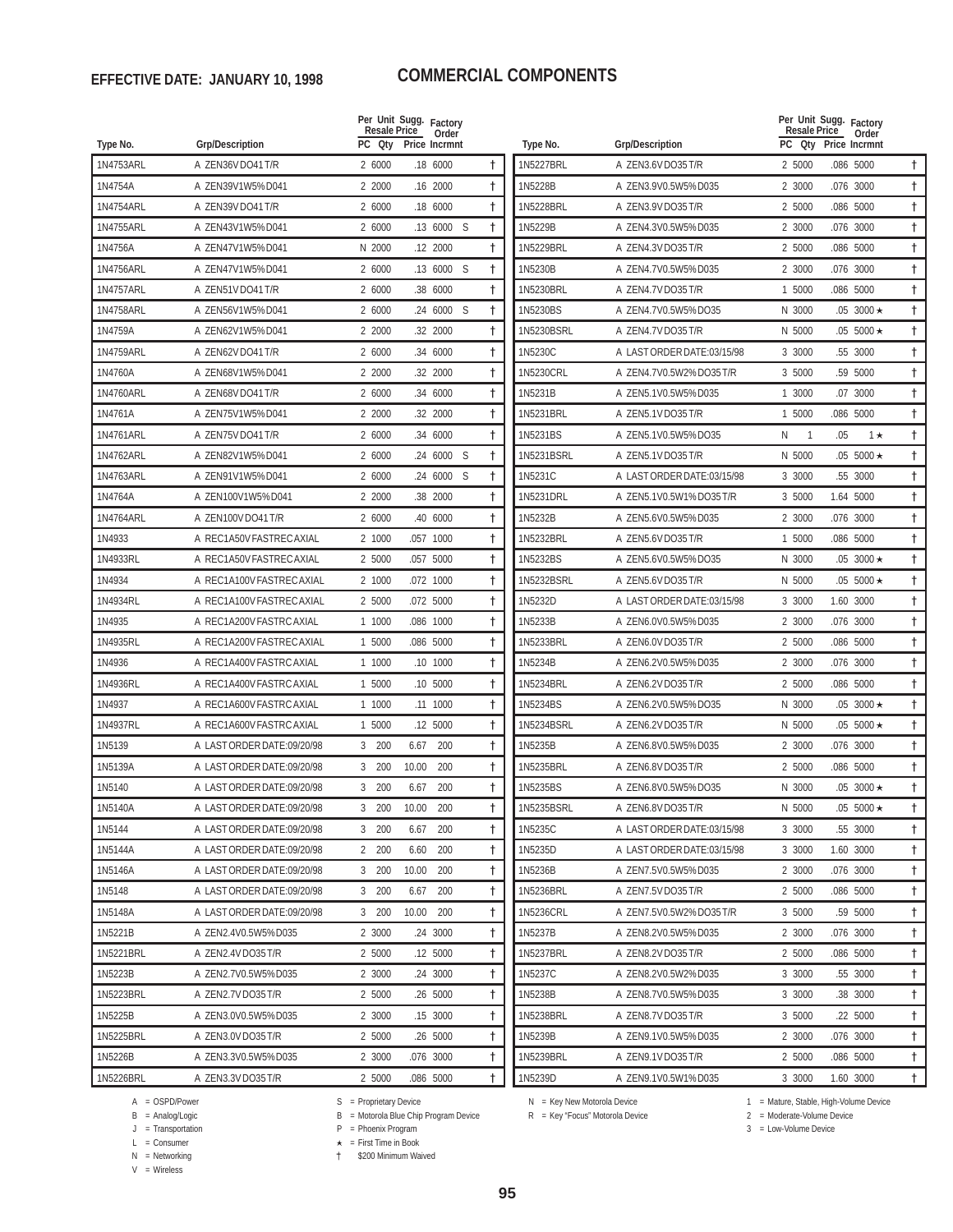| Type No.               | <b>Grp/Description</b>                   | Per Unit Sugg. Factory<br><b>Resale Price</b><br>Order<br>PC Qtv<br>Price Incrmnt | Type No.             | <b>Grp/Description</b>                       | Per Unit Sugg. Factory<br><b>Resale Price</b><br>Order<br><b>Qtv</b><br>Price Incrmnt<br>PC |
|------------------------|------------------------------------------|-----------------------------------------------------------------------------------|----------------------|----------------------------------------------|---------------------------------------------------------------------------------------------|
| 1N5240B                | A ZEN10V0.5W5%D035                       | $\ddagger$<br>.072 3000<br>2 3000                                                 | 1N5275BRL            | A ZEN140V DO35 T/R                           | $\ddagger$<br>3 5000<br>1.56 5000                                                           |
| 1N5240BRL              | A ZEN10VDO35T/R                          | $\ddagger$<br>1 5000<br>.078 5000                                                 | 1N5276B              | A ZEN150V0.5W5%DO35                          | $\dagger$<br>2 3000<br>.68 3000                                                             |
| 1N5240C                | A LASTORDERDATE:03/15/98                 | .55 3000<br>$\ddagger$<br>3 3000                                                  | 1N5276BRL            | A ZEN150VDO35T/R                             | $^\dagger$<br>2 5000<br>.36 5000                                                            |
| 1N5241BRL              | A ZEN11V DO35 T/R                        | t<br>2 5000<br>.086 5000                                                          | 1N5278BRL            | A ZEN170VDO35T/R                             | $\dagger$<br>3 5000<br>1.56 5000                                                            |
| 1N5242B                | A ZEN12V0.5W5%D035                       | $\ddagger$<br>2 3000<br>.07 3000                                                  | 1N5279B              | A ZEN180V0.5W5%DO35                          | $\ddagger$<br>2 3000<br>.68 3000                                                            |
| 1N5242BRL              | A ZEN12VDO35T/R                          | $^+$<br>1 5000<br>.07 5000                                                        | 1N5279BRL            | A ZEN180VDO35T/R                             | $\ddagger$<br>3 5000<br>1.44 5000                                                           |
| 1N5243BRL              | A ZEN13VDO35T/R                          | 2 5000<br>.086 5000<br>$^\dagger$                                                 | 1N5281B              | A ZEN200V0.5W5%DO35                          | $\ddagger$<br>2 3000<br>.34 3000                                                            |
| 1N5244BRL              | A ZEN14VDO35T/R                          | $\ddagger$<br>2 5000<br>.086 5000                                                 | 1N5281BRL            | A ZEN200VDO35T/R                             | $^\dagger$<br>2 5000<br>.78 5000                                                            |
| 1N5244D                | A LASTORDER DATE:03/15/98                | $^{\dagger}$<br>3 3000<br>1.60 3000                                               | 1N5283               | A ZEN1.0V0.6W.22MAD07                        | $\dagger$<br>2 200<br>7.50<br>200                                                           |
| 1N5245B                | A ZEN15V0.5W5%D035                       | $\ddagger$<br>2 3000<br>.076 3000                                                 | 1N5287               | A ZEN1.0V0.6W.33MAD07                        | $\ddagger$<br>2 200<br>5.30<br>200                                                          |
| 1N5245BRL              | A ZEN15VDO35T/R                          | $\dagger$<br>1 5000<br>.086 5000                                                  | 1N5298               | A ZEN1.4V0.6W1.1MAD07                        | $\ddagger$<br>2 200<br>200<br>5.30                                                          |
| 1N5246BRL              | A ZEN16VDO35T/R                          | 2 5000<br>.086 5000<br>$\ddagger$                                                 | 1N5305               | A ZEN1.85V0.6W2.0MAD07                       | $\ddagger$<br>2 200<br>200<br>7.50                                                          |
| 1N5247BRL              | A ZEN17VDO35T/R                          | 2 5000<br>.086 5000<br>$^+$                                                       | 1N5309               | A ZEN2.25V0.6W3.0MAD07                       | $\ddagger$<br>2 200<br>200<br>5.30                                                          |
| 1N5248B                | A ZEN18V0.5W5%D035                       | $\ddagger$<br>2 3000<br>.076 3000                                                 | 1N5311               | A ZEN2.5V0.6W3.6MAD07                        | $\ddagger$<br>2 200<br>10.60<br>200                                                         |
| 1N5248BRL              | A ZEN18V0.5W5%D035                       | $^+$<br>2 5000<br>.086 5000                                                       | 1N5314               | A ZEN2.9V0.6W4.7MAD07                        | $\ddagger$<br>200<br>200<br>6.30<br>1.                                                      |
| 1N5250BRL              | A ZEN20VDO35T/R                          | 2 5000<br>.086 5000<br>$^\dagger$                                                 | 1N5333B              | A ZEN3.3V5W5%CASE17                          | $\ddagger$<br>2 1000<br>.61 1000                                                            |
| 1N5251BRL              | A ZEN22VDO35T/R                          | $\ddagger$<br>2 5000<br>.086 5000                                                 | 1N5333BRL            | A ZEN3.3V CASE17 T/R                         | $\ddagger$<br>2 4000<br>.61 4000                                                            |
| 1N5252BRL              | A ZEN24VDO35T/R                          | $^{\dagger}$<br>2 5000<br>.086 5000                                               | 1N5334BRL            | A ZEN3.6V5W5%CASE17                          | .64 4000 S<br>$\ddagger$<br>2 4000                                                          |
|                        |                                          | $\ddagger$<br>.18 3000<br>3 3000                                                  | 1N5335B              |                                              | $\ddagger$                                                                                  |
| 1N5253B<br>1N5253BRL   | A ZEN25V0.5W5%D035<br>A ZEN25V0.5W5%D035 | $\ddagger$<br>3 5000<br>22 5000                                                   | 1N5335BRL            | A ZEN3.9V5W5%CASE17<br>A ZEN3.9V CASE17 T/R  | 2 1000<br>1.32 1000<br>$\dagger$<br>3 4000<br>2.35 4000                                     |
| 1N5254B                |                                          |                                                                                   | 1N5336B              |                                              |                                                                                             |
|                        | A ZEN27V0.5W5%D035                       | $^{\dagger}$<br>2 3000<br>.076 3000                                               |                      | A ZEN4.3V5W5% CASE17                         | $\ddagger$<br>2 1000<br>1.32 1000                                                           |
| 1N5254BRL              | A ZEN27V DO35 T/R                        | .22 5000<br>$^\dagger$<br>3 5000                                                  | 1N5336BRL            | A ZEN4.3V CASE17 T/R                         | $\dagger$<br>3 4000<br>2.35 4000                                                            |
| 1N5255BRL              | A ZEN28VDO35T/R                          | 2 5000<br>.086 5000<br>$\ddagger$<br>$^+$                                         | 1N5337B              | A ZEN4.7V5W5%CASE17                          | $\ddagger$<br>2 1000<br>.66 1000<br>$\ddagger$                                              |
| 1N5256BRL              | A ZEN30VDO35T/R                          | 2 5000<br>.086 5000                                                               | 1N5337BRL            | A ZEN4.7V CASE17 T/R                         | 2 4000<br>.68 4000                                                                          |
| 1N5257BRL              | A ZEN33VDO35T/R                          | 2 5000<br>.086 5000<br>t                                                          | 1N5338B              | A ZEN5.1V5W5% CASE17                         | $\dagger$<br>2 1000<br>.66 1000                                                             |
| 1N5258BRL<br>1N5259BRL | A ZEN36VDO35T/R<br>A ZEN39VDO35T/R       | $\ddagger$<br>2 5000<br>.13 5000<br>$^{\dagger}$<br>3 5000<br>.32 5000            | 1N5338BRL<br>1N5339B | A ZEN5.1V CASE17 T/R<br>A ZEN5.6V5W5% CASE17 | $\ddagger$<br>1 4000<br>.68 4000<br>$\dagger$<br>.46 1000                                   |
|                        |                                          |                                                                                   |                      |                                              | 1 1000                                                                                      |
| 1N5260BRL              | A ZEN43VDO35T/R                          | $\ddagger$<br>.13 5000<br>2 5000                                                  | 1N5339BRL<br>1N5340B | A ZEN5.6V CASE17 T/R                         | $\ddagger$<br>1 4000<br>.48 4000<br>.66 1000                                                |
| 1N5261BRL              | A ZEN47VDO35T/R<br>A ZEN51VDO35T/R       | $^{\dagger}$<br>3 5000<br>.32 5000                                                |                      | A ZEN6.0V5W5% CASE17                         | $\dagger$<br>2 1000                                                                         |
| 1N5262BRL              |                                          | 2 5000<br>.52 5000<br>$\ddagger$                                                  | 1N5340BRL            | A ZEN6.0V CASE17 T/R                         | $\uparrow$<br>2 4000<br>.68 4000                                                            |
| 1N5263BRL              | A ZEN56V0.5W5%D035                       | 2 5000<br>.16 5000 S<br>t                                                         | 1N5341B              | A ZEN6.2V5W5%CASE17                          | $\ddagger$<br>2 1000<br>.66 1000                                                            |
| 1N5264BRL              | A ZEN60V0.5W5%D035                       | $\dagger$<br>2 5000<br>.40 5000 S                                                 | 1N5341BRL            | A ZEN6.2V CASE17 T/R                         | $^\dagger$<br>1 4000<br>.68 4000                                                            |
| 1N5265BRL              | A ZEN62V0.5W5%D035                       | $^{\dagger}$<br>2 5000<br>.78 5000                                                | 1N5342B              | A ZEN6.8V5W5%CASE17                          | $^{\dagger}$<br>2 1000<br>.66 1000                                                          |
| 1N5266BRL              | A ZEN68V0.5W5%D035                       | 2 5000<br>.17 5000 S<br>t.                                                        | 1N5342BRL            | A ZEN6.8V CASE17 T/R                         | 2 4000<br>.68 4000<br>$+$                                                                   |
| 1N5267BRL              | A ZEN75VDO35T/R                          | $^{\dagger}$<br>3 5000<br>1.04 5000                                               | 1N5343B              | A ZEN7.5V5W5%CASE17                          | $\ddagger$<br>2 1000<br>.66 1000                                                            |
| 1N5268B                | A ZEN82V0.5W5%D035                       | $^{\dagger}$<br>3 3000<br>1.09 3000                                               | 1N5343BRL            | A ZEN7.5V CASE17 T/R                         | $\ddagger$<br>2 4000<br>.68 4000                                                            |
| 1N5268BRL              | A ZEN82VDO35T/R                          | $\ddagger$<br>3 5000<br>1.04 5000                                                 | 1N5344B              | A ZEN8.2V5W5%CASE17                          | $\ddagger$<br>2 1000<br>.66 1000                                                            |
| 1N5270BRL              | A ZEN91VDO35T/R                          | $\ddagger$<br>3 5000<br>.59 5000                                                  | 1N5344BRL            | A ZEN8.2V CASE17 T/R                         | $^\dagger$<br>2 4000<br>.68 4000                                                            |
| 1N5271B                | A ZEN100V0.5W5%D035                      | $\dagger$<br>2 3000<br>.34 3000                                                   | 1N5345BRL            | A ZEN8.7V5W5%CASE17                          | 2 4000<br>.68 4000 S<br>$\ddagger$                                                          |
| 1N5271BRL              | A ZEN100VDO35T/R                         | $^\dagger$<br>2 5000<br>.36 5000                                                  | 1N5346B              | A ZEN9.1V5W5%CASE17                          | $\ddagger$<br>2 1000<br>.66 1000                                                            |
| 1N5272B                | A ZEN110V0.5W5%D035                      | 3 3000<br>1.36 3000<br>t                                                          | 1N5346BRL            | A ZEN9.1V CASE17 T/R                         | 2 4000<br>.68 4000<br>$\ddagger$                                                            |
| 1N5272BRL              | A ZEN110VDO35T/R                         | t.<br>3 5000<br>.82 5000                                                          | 1N5347B              | A ZEN10V5W5%CASE17                           | $\dagger$<br>2 1000<br>.66 1000                                                             |
| 1N5273BRL              | A ZEN120VDO35T/R                         | 2 5000<br>t.<br>.36 5000                                                          | 1N5347BRL            | A ZEN10V CASE17 T/R                          | $\uparrow$<br>2 4000<br>.68 4000                                                            |
| 1N5274B                | A ZEN130V0.5W5%DO35                      | $^{\dagger}$<br>2 3000<br>.68 3000                                                | 1N5348B              | A ZEN11V5W5% CASE17                          | $\ddagger$<br>2 1000<br>.66 1000                                                            |
| 1N5274BRL              | A ZEN130VDO35T/R                         | $\ddagger$<br>3 5000<br>1.56 5000                                                 | 1N5348BRL            | A ZEN11VCASE17T/R                            | $\ddagger$<br>3 4000<br>1.36 4000                                                           |

 $L = \text{Consumer}$ <br>  $N = \text{Networking}$ <br>  $V = \text{Wireless}$ 

B = Analog/Logic entropy of the Motorola Blue Chip Program Device R = Key "Focus" Motorola Device 2 = Moderate-Volume Device

J = Transportation P = Phoenix Program 3 = Low-Volume Device

 $L =$  Consumer  $\star =$  First Time in Book

N = Networking extensive that the state of the state of the state of the state of the state of the state of the state of the state of the state of the state of the state of the state of the state of the state of the state

A = OSPD/Power external states and S = Proprietary Device N = Key New Motorola Device 1 = Mature, Stable, High-Volume Device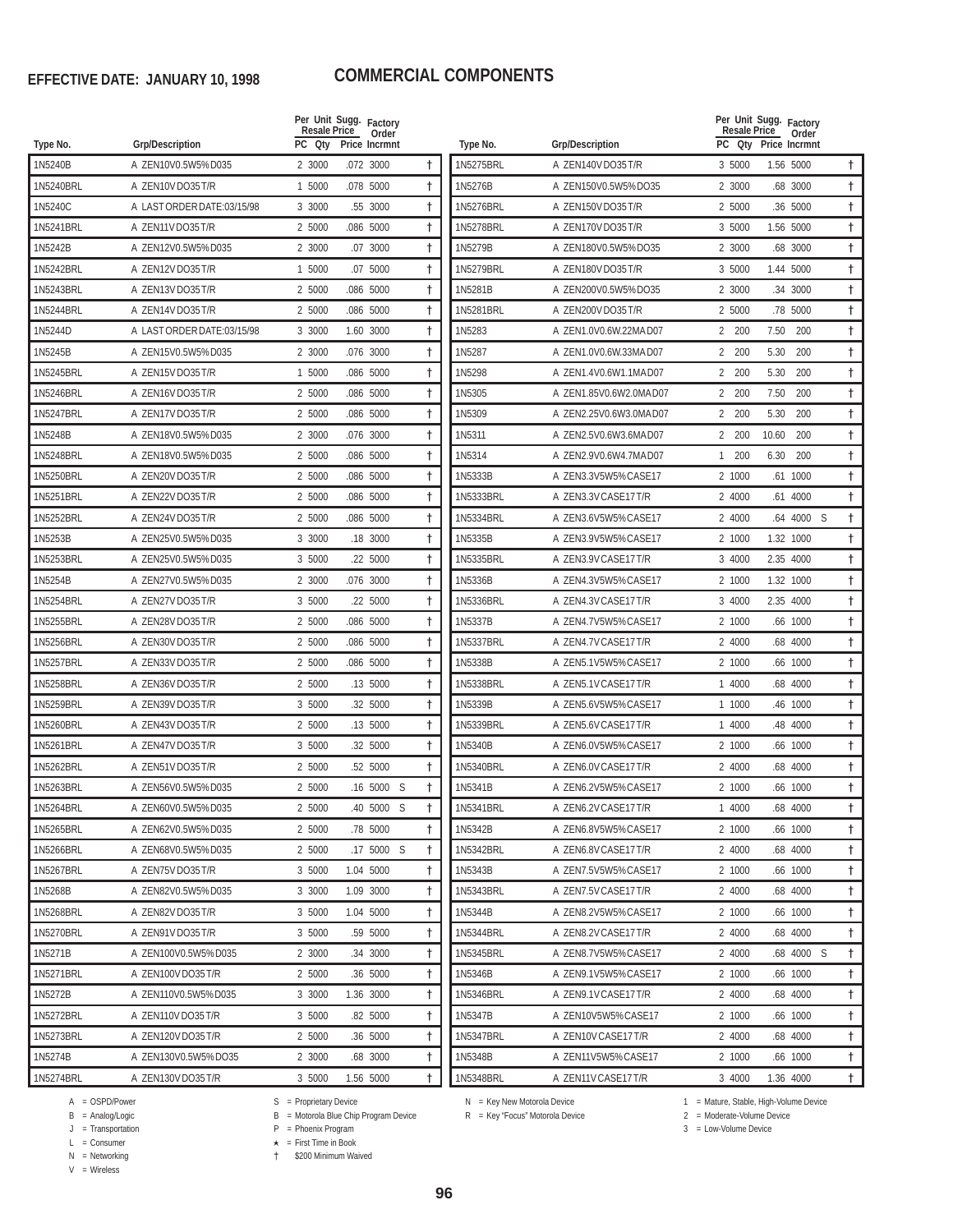|           |                        | Per Unit Sugg. Factory<br><b>Resale Price</b><br>Order |           |                          | Per Unit Sugg. Factory<br><b>Resale Price</b><br>Order |
|-----------|------------------------|--------------------------------------------------------|-----------|--------------------------|--------------------------------------------------------|
| Type No.  | <b>Grp/Description</b> | PC Qty<br>Price Incrmnt                                | Type No.  | <b>Grp/Description</b>   | PC Qtv Price Incrmnt                                   |
| 1N5349B   | A ZEN12V5W5% CASE17    | 1 1000<br>.52 1000<br>$^{\dagger}$                     | 1N5372B   | A ZEN62V5W5% CASE17      | 2 1000<br>.66 1000<br>$^+$                             |
| 1N5349BRL | A ZEN12V CASE17 T/R    | $^{\dagger}$<br>1 4000<br>.54 4000                     | 1N5372BRL | A ZEN62V CASE17 T/R      | 3 4000<br>1.36 4000<br>$\ddagger$                      |
| 1N5350B   | A ZEN13V5W5% CASE17    | $^{\dagger}$<br>2 1000<br>.66 1000                     | 1N5373B   | A ZEN68V5W5% CASE17      | $\ddagger$<br>N 1000<br>.66 1000                       |
| 1N5350BRL | A ZEN13V CASE17 T/R    | $^{\dagger}$<br>2 4000<br>.68 4000                     | 1N5373BRL | A ZEN68V CASE17 T/R      | $^{+}$<br>2 4000<br>.68 4000                           |
| 1N5351B   | A ZEN14V5W5% CASE17    | $^{\dagger}$<br>2 1000<br>1.32 1000                    | 1N5374B   | A ZEN75V5W5% CASE17      | 2 1000<br>.66 1000<br>$\ddagger$                       |
| 1N5351BRL | A ZEN14V CASE17 T/R    | $\ddagger$<br>2 4000<br>.68 4000                       | 1N5374BRL | A ZEN75V CASE17 T/R      | $^+$<br>3 4000<br>1.36 4000                            |
| 1N5352B   | A ZEN15V5W5% CASE17    | 1 1000<br>$^{\dagger}$<br>.66 1000                     | 1N5375B   | A ZEN82V5W5% CASE17      | $^{\dagger}$<br>2 1000<br>.66 1000                     |
| 1N5352BRL | A ZEN15V CASE17 T/R    | $\ddagger$<br>1 4000<br>.68 4000                       | 1N5375BRL | A ZEN82V CASE17 T/R      | .68 4000<br>$^{\dagger}$<br>2 4000                     |
| 1N5353B   | A ZEN16V5W5% CASE17    | 2 1000<br>.66 1000<br>t                                | 1N5376B   | A ZEN87V5W5% CASE17      | .62 1000 S<br>N 1000<br>$^{\dagger}$                   |
| 1N5353BRL | A ZEN16V CASE17 T/R    | $^{\dagger}$<br>2 4000<br>.68 4000                     | 1N5376BRL | A ZENDIODE               | $^{\dagger}$<br>2 1000<br>.64 1000                     |
| 1N5354B   | A ZEN17V5W5% CASE17    | $^+$<br>2 1000<br>1.32 1000                            | 1N5377B   | A ZEN91V5W5% CASE17      | $^+$<br>2 1000<br>1.32 1000                            |
| 1N5354BRL | A ZEN17V CASE17 T/R    | $\ddagger$<br>3 4000<br>2.35 4000                      | 1N5377BRL | A ZEN91V CASE17 T/R      | $\ddagger$<br>3 4000<br>2.35 4000                      |
| 1N5355B   | A ZEN18V5W5% CASE17    | $^{\dagger}$<br>2 1000<br>.66 1000                     | 1N5378B   | A ZEN100V5W5%CASE17      | $^+$<br>2 1000<br>.66 1000                             |
| 1N5355BRL | A ZEN18V CASE17 T/R    | .68 4000<br>$^{\dagger}$<br>1 4000                     | 1N5378BRL | A ZEN100V CASE17 T/R     | .68 4000<br>$\ddagger$<br>2 4000                       |
| 1N5356B   | A ZEN19V5W5% CASE17    | $^{\dagger}$<br>3 1000<br>2.28 1000                    | 1N5379B   | A ZEN110V5W5% CASE17     | $\ddagger$<br>1000 S<br>N 1000<br>1.00                 |
| 1N5356BRL | A ZEN19V CASE17 T/R    | 3 4000<br>$^{\dagger}$<br>1.36 4000                    | 1N5379BRL | A ZEN110V5W5% CASE17     | 2 4000<br><sub>S</sub><br>$^+$<br>1.02 4000            |
| 1N5357B   | A ZEN20V5W5% CASE17    | $\ddagger$<br>2 1000<br>.66 1000                       | 1N5380B   | A ZEN120V5W5%CASE17      | $^{\dagger}$<br>2 1000<br>.66 1000                     |
| 1N5357BRL | A ZEN20V CASE17 T/R    | 2 4000<br>.68 4000<br>t                                | 1N5380BRL | A ZEN120V CASE17 T/R     | 3 4000<br>1.36 4000<br>$^{\dagger}$                    |
| 1N5358B   | A ZEN22V5W5% CASE17    | $\ddagger$<br>2 1000<br>.66 1000                       | 1N5381BRL | A ZEN130V5W5%CASE17      | .64 4000 S<br>$^{\dagger}$<br>2 4000                   |
| 1N5358BRL | A ZEN22V CASE17 T/R    | 2 4000<br>.68 4000<br>$^+$                             | 1N5382B   | A ZEN140V5W5%CASE17      | <sub>S</sub><br>N 1000<br>.62 1000<br>$\ddagger$       |
| 1N5359B   | A ZEN24V5W5% CASE17    | $^{\dagger}$<br>2 1000<br>.66 1000                     | 1N5382BRL | A ZEN140V5W5%CASE17      | .64 4000 S<br>$\ddagger$<br>2 4000                     |
| 1N5359BRL | A ZEN24V CASE17 T/R    | $^{\dagger}$<br>1 4000<br>.68 4000                     | 1N5383B   | A ZEN150V5W5%CASE17      | $^{\dagger}$<br>2 1000<br>.66 1000                     |
| 1N5360B   | A ZEN25V5W5% CASE17    | $^{\dagger}$<br>2 1000<br>1.32 1000                    | 1N5383BRL | A ZEN150V CASE17 T/R     | .68 4000<br>$\ddagger$<br>2 4000                       |
| 1N5360BRL | A ZEN25V CASE17 T/R    | $^{\dagger}$<br>3 4000<br>2.35 4000                    | 1N5384BRL | A ZEN160V5W5%CASE17      | $\ddagger$<br>.64 4000 S<br>2 4000                     |
| 1N5361BRL | A ZEN27V CASE17 T/R    | 2 4000<br>.68 4000<br>$^{\dagger}$                     | 1N5385B   | A ZEN170V5W5%CASE17      | .62 1000<br>$^+$<br>N 1000                             |
| 1N5362B   | A ZEN28V5W5% CASE17    | $\ddagger$<br>1.32 1000<br>2 1000                      | 1N5385BRL | A ZENDIODE               | $\ddagger$<br>2 1000<br>.64 1000                       |
| 1N5362BRL | A ZEN28V CASE17 T/R    | 2 4000<br>1.36 4000<br>t                               | 1N5386B   | A ZEN180V5W5%CASE17      | 2 1000<br>1.32 1000<br>$^{\dagger}$                    |
| 1N5363B   | A ZEN30V5W5% CASE17    | $\ddagger$<br>2 1000<br>.66 1000                       | 1N5386BRL | A ZEN180V5W5%CASE17      | $^{\dagger}$<br>2 4000<br>1.36 4000                    |
| 1N5363BRL | A ZEN30V CASE17 T/R    | 2 4000<br>.68 4000<br>$^+$                             | 1N5387B   | A ZEN190V5W5%CASE17      | .62 1000 S<br>N 1000<br>$\ddagger$                     |
| 1N5364B   | A ZEN33V5W5% CASE17    | $^{\dagger}$<br>2 1000<br>.66 1000                     | 1N5387BRL | A ZEN190V5W5%CASE17      | .64 4000 S<br>$\ddagger$<br>2 4000                     |
| 1N5364BRL | A ZEN33V CASE17 T/R    | $^{\dagger}$<br>1 4000<br>.68 4000                     | 1N5388B   | A ZEN200V5W5%CASE17      | $^{+}$<br>2 1000<br>.66 1000                           |
| 1N5365B   | A ZEN36V5W5% CASE17    | $\ddagger$<br>2 1000<br>.66 1000                       | 1N5388BRL | A ZEN200V CASE17 T/R     | $^+$<br>2 4000<br>.68 4000                             |
| 1N5365BRL | A ZEN36V CASE17T/R     | $^{\dagger}$<br>2 4000<br>.68 4000                     | 1N5400    | A REC3A50V STDREC AXIAL  | $^+$<br>1 500<br>.086<br>500                           |
| 1N5366B   | A ZEN39V5W5% CASE17    | $^\dagger$<br>2 1000<br>.66 1000                       | 1N5400RL  | A REC3A50V STDREC AXIAL  | .086 1200<br>2 1200<br>$^+$                            |
| 1N5366BRL | A ZEN39V CASE17 T/R    | $\ddagger$<br>.68 4000<br>2 4000                       | 1N5401    | A REC3A100V STDREC AXIAL | 500<br>$^{\dagger}$<br>1 500<br>.086                   |
| 1N5367B   | A ZEN43V5W5%CASE17     | 2 1000<br>.66 1000<br>t                                | 1N5401RL  | A REC3A100V STDREC AXIAL | 1 1200<br>.086 1200<br>$^+$                            |
| 1N5367BRL | A ZEN43V CASE17 T/R    | .68 4000<br>t<br>2 4000                                | 1N5402    | A REC3A200V STDREC AXIAL | 1 500<br>.086<br>500<br>$^{\dagger}$                   |
| 1N5368B   | A ZEN47V5W5%CASE17     | t<br>2 1000<br>.66 1000                                | 1N5402RL  | A REC3A200V STDREC AXIAL | 1 1200<br>.093 1200<br>$^+$                            |
| 1N5368BRL | A ZEN47V CASE17 T/R    | $^\dagger$<br>3 4000<br>1.36 4000                      | 1N5404    | A REC3A400V STDREC AXIAL | 1 500<br>.10 500<br>$^+$                               |
| 1N5369B   | A ZEN51V5W5% CASE17    | $^{\dagger}$<br>2 1000<br>1.32 1000                    | 1N5404RL  | A REC3A400V STDREC AXIAL | 1 1200<br>.11 1200<br>$^+$                             |
| 1N5369BRL | A ZEN51VCASE17T/R      | t<br>2 4000<br>1.36 4000                               | 1N5406    | A REC3A600V STDREC AXIAL | 2 500<br>.11 500<br>$^+$                               |
| 1N5370B   | A ZEN56V5W5% CASE17    | $\ddagger$<br>2 1000<br>.66 1000                       | 1N5406RL  | A REC3A600V STDREC AXIAL | $\ddagger$<br>1 1200<br>.12 1200                       |
| 1N5370BRL | A ZEN56V CASE17 T/R    | .68 4000<br>$^{\dagger}$<br>2 4000                     | 1N5407    | A REC3A800V STDREC AXIAL | 500<br>2 500<br>.13<br>$^+$                            |
| 1N5371B   | A ZEN60V5W5% CASE17    | $^\dagger$<br>2 1000<br>1.32 1000                      | 1N5407RL  | A REC3A800V STDREC AXIAL | $\ddagger$<br>3 1200<br>.48 1200                       |
| 1N5371BRL | A ZEN60V CASE17 T/R    | 3 4000<br>2.35 4000<br>$^+$                            | 1N5408    | A REC3A1KV STDREC AXIAL  | 2 500<br>.16 500<br>$^{+}$                             |

- $L =$  Consumer  $\star =$  First Time in Book
- 

\$200 Minimum Waived

B = Analog/Logic entropyrology by B = Motorola Blue Chip Program Device R = Key "Focus" Motorola Device 2 = Moderate-Volume Device

A = OSPD/Power external states and S = Proprietary Device N = Key New Motorola Device 1 = Mature, Stable, High-Volume Device

- N = Networking the three states of the states of the states of the states of the states of the states of the states of the states of the states of the states of the states of the states of the states of the states of the s
- V = Wireless

J = Transportation P = Phoenix Program 3 = Low-Volume Device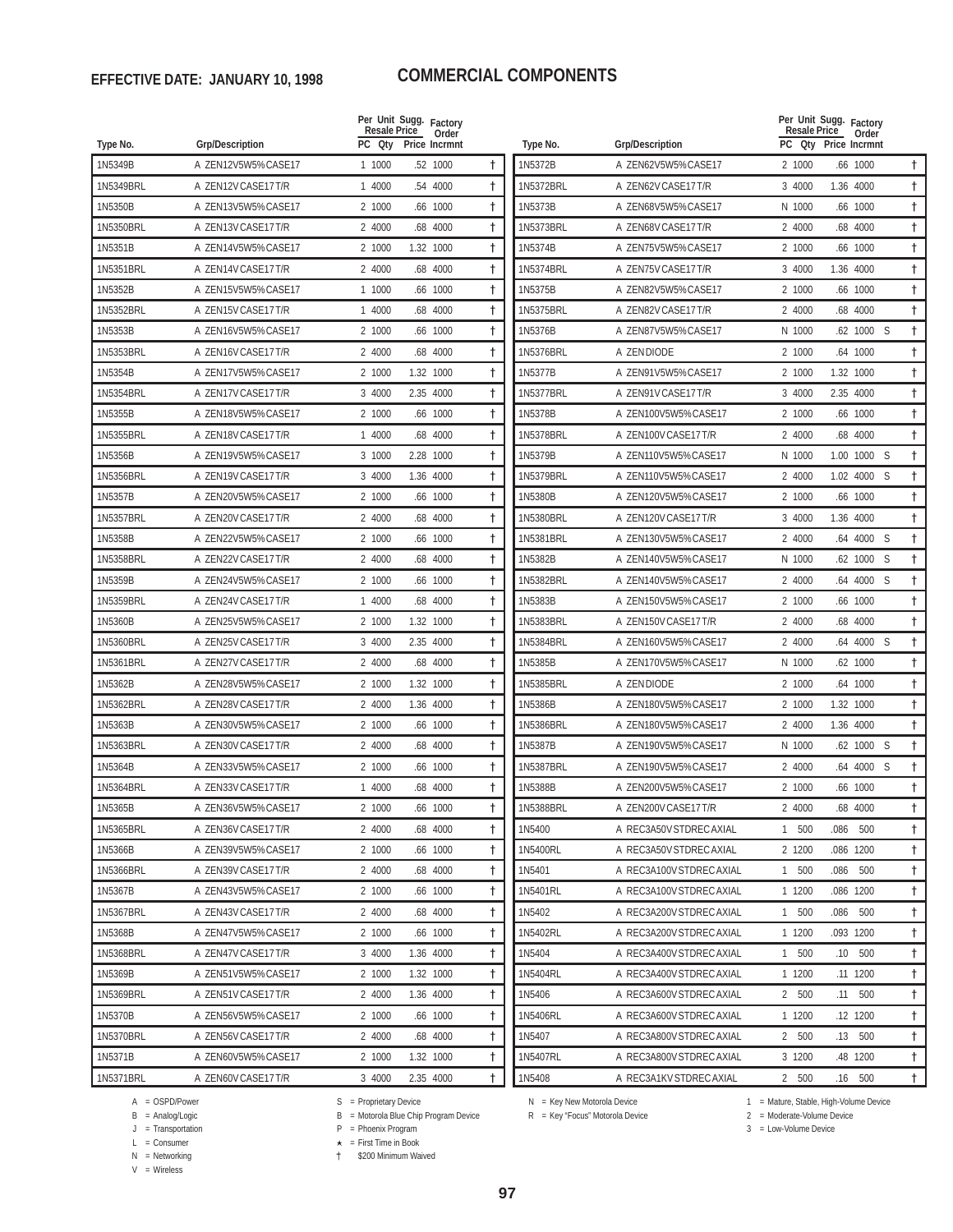|           |                            | Per Unit Sugg. Factory<br><b>Resale Price</b><br>Order |           |                            | Per Unit Sugg. Factory<br>Resale Price<br>Order    |
|-----------|----------------------------|--------------------------------------------------------|-----------|----------------------------|----------------------------------------------------|
| Type No.  | <b>Grp/Description</b>     | PC Qty<br>Price Incrmnt                                | Type No.  | <b>Grp/Description</b>     | PC Qty<br>Price Incrmnt                            |
| 1N5408RL  | A REC3A1KV STDREC AXIAL    | 2 1200<br>.15 1200<br>$\ddagger$                       | 1N5927B   | A ZEN12V1.5W5%D041         | 3 2000<br>1.68 2000<br>$^+$                        |
| 1N5444A   | A LAST ORDER DATE:09/20/98 | 3 200<br>6.65<br>200<br>$^{+}$                         | 1N5927BRL | A ZEN12VDO41T/R            | $\ddagger$<br>3 6000<br>1.76 6000                  |
| 1N5444B   | A LAST ORDER DATE:09/20/98 | 200<br>6.60<br>200<br>$\dagger$<br>$\mathbf{2}$        | 1N5928BRL | A LASTORDER DATE:06/06/98  | $\ddagger$<br>2 6000<br>.60 6000                   |
| 1N5445A   | A LASTORDER DATE:09/20/98  | $^{\dagger}$<br>200<br>6.67<br>200<br>3                | 1N5929B   | A ZEN15V1.5W5%D041         | $^+$<br>3 2000<br>1.68 2000                        |
| 1N5446B   | A LASTORDER DATE:09/20/98  | 200<br>200<br>$\ddagger$<br>10.00<br>3                 | 1N5929BRL | A REELPKFOR1N5929B         | $^+$<br>2 6000<br>.39 6000                         |
| 1N5448B   | A LASTORDER DATE:09/20/98  | 200<br>200<br>$\ddagger$<br>10.00<br>3                 | 1N5930B   | A ZEN16V1.5W5%D041         | $\dagger$<br>3 2000<br>1.68 2000                   |
| 1N5450A   | A SS GEN PUR TUN DIODE D07 | 200<br>6.65<br>200<br>$\ddagger$<br>3                  | 1N5931B   | A ZEN18V1.5W5%D041         | $\dagger$<br>.96 2000<br>3 2000                    |
| 1N5451A   | A LASTORDER DATE:09/20/98  | 200<br>200<br>$\ddagger$<br>7.04<br>3                  | 1N5931BRL | A ZEN DIODE                | .39 6000<br>$^{\dagger}$<br>2 6000                 |
| 1N5455A   | A LASTORDER DATE:09/20/98  | 3 200<br>200<br>6.65<br>$\ddagger$                     | 1N5932B   | A ZEN20V1.5W5%D041         | $\ddagger$<br>3 2000<br>1.68 2000                  |
| 1N5456A   | A LASTORDER DATE:09/20/98  | 200<br>6.67<br>200<br>$^+$<br>3                        | 1N5932BRL | A ZEN DIODE                | $^{\dagger}$<br>2 6000<br>.40 6000                 |
| 1N5456B   | A LAST ORDER DATE:09/20/98 | 200<br>$^{+}$<br>3 200<br>10.00                        | 1N5933B   | A ZEN22V1.5W5%D041         | $\ddagger$<br>3 2000<br>.96 2000                   |
| 1N5817    | A REC1A20V SCHOTT AXIAL    | 1 1000<br>.17 1000<br>$\ddagger$                       | 1N5934B   | A ZEN24V1.5W5%D041         | $\ddagger$<br>3 2000<br>.96 2000                   |
| 1N5817RL  | A REC1A20V SCHOTT AXIAL    | $^{\dagger}$<br>1 5000<br>.17 5000                     | 1N5934BRL | A ZEN DIODE                | $\dagger$<br>2 6000<br>.40 6000                    |
| 1N5818    | A REC1A30V SCHOTT AXIAL    | $\ddagger$<br>1 1000<br>.19 1000                       | 1N5935B   | A ZEN27V1.5W5%D041         | $^{\dagger}$<br>3 2000<br>.96 2000                 |
| 1N5818RL  | A REC1A30V SCHOTT AXIAL    | $\ddagger$<br>1 5000<br>.19 5000                       | 1N5935BRL | A REELPK/1N5935B           | $\dagger$<br>2 6000<br>.39 6000                    |
| 1N5819    | A REC1A40V SCHOTT AXIAL    | .20 1000<br>$\ddagger$<br>1 1000                       | 1N5936B   | A ZEN30V1.5W5%D041         | $\dagger$<br>3 2000<br>1.68 2000                   |
| 1N5819RL  | A REC1A40V SCHOTT AXIAL    | .20 5000<br>$\ddagger$<br>1 5000                       | 1N5936BRL | A REELPKFOR1N5936B         | 2 6000<br>$^{\dagger}$<br>.40 6000                 |
| 1N5820    | A REC3A20V SCHOTT AXIAL    | 500<br>500<br>.33<br>$\ddagger$<br>$\mathbf{1}$        | 1N5937B   | A ZEN33V1.5W5%D041         | $\ddagger$<br>3 2000<br>1.68 2000                  |
| 1N5820RL  | A REC3A20V SCHOTT AXIAL    | 1 1500<br>.30 1500<br>$\ddagger$                       | 1N5937BRL | A ZEN DIODE                | $^{\dagger}$<br>3 6000<br>.91 6000                 |
| 1N5821    | A REC3A30V SCHOTT AXIAL    | 500<br>.33<br>500<br>$^{+}$<br>$\mathbf{1}$            | 1N5938B   | A ZEN36V1.5W5%D041         | $\ddagger$<br>3 2000<br>1.87 2000                  |
| 1N5821RL  | A REC3A30V SCHOTT AXIAL    | 1 1500<br>.30 1500<br>$\ddagger$                       | 1N5939B   | A LASTORDER DATE:06/06/98  | $\ddagger$<br>3 2000<br>1.68 2000                  |
| 1N5822    | A REC3A40V SCHOTT AXIAL    | $\ddagger$<br>500<br>.33<br>500<br>$\mathbf{1}$        | 1N5940BRL | A ZEN DIODE                | $\ddagger$<br>2 6000<br>.40 6000                   |
| 1N5822RL  | A REC3A40V SCHOTT AXIAL    | $\ddagger$<br>1 1500<br>.30 1500                       | 1N5941B   | A ZEN47V1.5W5%D041         | $^+$<br>3 2000<br>1.68 2000                        |
| 1N5908    | A ZEN6.2V1500W5%C41-11     | $\ddagger$<br>500<br>500<br>.69<br>1                   | 1N5941BRL | A ZEN DIODE                | $^+$<br>S<br>2 6000<br>.39 6000                    |
| 1N5908RL4 | A ZEN6.2V1500W5%T/R        | 1 1500<br>.80 1500<br>$\ddagger$                       | 1N5943B   | A ZEN56V1.5W5%D041         | $\dagger$<br>3 2000<br>1.68 2000                   |
| 1N5913B   | A ZEN3.3V1.5W5%D041        | 3 2000<br>1.68 2000<br>$\ddagger$                      | 1N5944B   | A ZEN62V1.5W5%D041         | .62 2000<br><sub>S</sub><br>$^{\dagger}$<br>N 2000 |
| 1N5914B   | A ZEN3.6V1.5W5%D041        | 1.68 2000<br>3 2000<br>$^{+}$                          | 1N5944BRL | A ZEN DIODE                | $\dagger$<br>2 6000<br>.40 6000                    |
| 1N5915BRL | A LASTORDER DATE:06/06/98  | 2 6000<br>.40 6000<br>$\ddagger$                       | 1N5945B   | A ZEN68V1.5W5%D041         | S<br>$^{\dagger}$<br>N 2000<br>1.26 2000           |
| 1N5916B   | A LAST ORDER DATE:06/06/98 | 3 2000<br>1.68 2000<br>$^{+}$                          | 1N5946B   | A ZEN75V1.5W5%D041         | $\ddagger$<br>3 2000<br>1.68 2000                  |
| 1N5916BRL | A LAST ORDER DATE:06/06/98 | 2 6000<br>.40 6000<br>$\ddagger$                       | 1N5946BRL | A REELPK/1N5946B           | $\ddagger$<br>2 6000<br>.39 6000                   |
| 1N5917B   | A ZEN4.7V1.5W5%D041        | $^{\dagger}$<br>3 2000<br>1.68 2000                    | 1N5947BRL | A ZEN DIODE                | $\dagger$<br>2 6000<br>.40 6000                    |
| 1N5918B   | A ZEN5.1V1.5W5%D041        | $\ddagger$<br>1.68 2000<br>3 2000                      | 1N5948B   | A ZEN91V1.5W5%D041         | .41 2000 S<br>$\ddagger$<br>N 2000                 |
| 1N5918BRL | A ZEN5.1VDO41T/R           | $\ddagger$<br>1.00 6000<br>3 6000                      | 1N5949B   | A LAST ORDER DATE:06/06/98 | $^+$<br>3 2000<br>1.73 2000                        |
| 1N5919B   | A ZEN5.6V1.5W5%D041        | 3 2000<br>$\dagger$<br>1.68 2000                       | 1N5950B   | A ZEN110V1.5W5%D041        | N 2000<br>1.32 2000 S                              |
| 1N5919BRL | A ZEN DIODE                | $^\dagger$<br>2 6000<br>.40 6000                       | 1N5950BRL | A ZEN DIODE                | $^+$<br>2 6000<br>.40 6000                         |
| 1N5920B   | A ZEN6.2V1.5W5%D041        | 3 2000<br>.96 2000<br>$\ddagger$                       | 1N5951B   | A ZEN120V1.5W5%D041        | $\dagger$<br>3 2000<br>1.68 2000                   |
| 1N5920BRL | A ZEN DIODE                | 2 6000<br>.39 6000<br>$^\dagger$                       | 1N5952BRL | A ZEN DIODE                | $\dagger$<br>2 6000<br>.40 6000                    |
| 1N5921B   | A ZEN6.8V1.5W5%D041        | $\ddagger$<br>3 2000<br>1.68 2000                      | 1N5953B   | A ZEN150V1.5W5%D041        | $\dagger$<br>3 2000<br>1.76 2000                   |
| 1N5921BRL | A ZEN DIODE                | 2 6000<br>.39 6000<br>t                                | 1N5953BRL | A REELPACK/1N5953B         | $\dagger$<br>2 6000<br>.39 6000                    |
| 1N5923B   | A ZEN DIODE                | $^{\dagger}$<br>3 2000<br>1.92 2000                    | 1N5954B   | A ZEN160V1.5W5%D041        | $\ddagger$<br>3 2000<br>1.28 2000                  |
| 1N5923BRL | A REELPKFOR1N5923B         | $\ddagger$<br>.40 6000<br>2 6000                       | 1N5954BRL | A ZEN160VDO41T/R           | $^{\dagger}$<br>3 6000<br>1.76 6000                |
| 1N5924B   | A ZEN9.1V1.5W5%D041        | .96 2000<br>$^{\dagger}$<br>3 2000                     | 1N5955B   | A ZEN180V1.5W5%D041        | $\ddagger$<br>3 2000<br>1.76 2000                  |
| 1N5924BRL | A ZEN DIODE                | $\ddagger$<br>2 6000<br>.39 6000                       | 1N5955BRL | A ZEN180V1.5W5%D041        | $\ddagger$<br>2 6000<br>.39 6000                   |
| 1N5925B   | A ZEN10V1.5W5%D041         | 3 2000<br>1.68 2000<br>$^{\dagger}$                    | 1N5956B   | A ZEN200V1.5W5%D041        | $^+$<br>2 2000<br>.84 2000                         |
| 1N5926B   | A ZEN11V1.5W5%D041         | 3 2000<br>1.92 2000<br>$^{+}$                          | 1N5956BRL | A REELPKFOR1N5956B         | $\ddagger$<br>2 6000<br>.84 6000                   |

 $L = \text{Consumer}$ <br>  $N = \text{Networking}$ <br>  $V = \text{Wireless}$ 

B = Analog/Logic entropy of the Motorola Blue Chip Program Device R = Key "Focus" Motorola Device 2 = Moderate-Volume Device

J = Transportation P = Phoenix Program 3 = Low-Volume Device

 $L =$  Consumer  $\star =$  First Time in Book

N = Networking extensive that the state of the state of the state of the state of the state of the state of the state of the state of the state of the state of the state of the state of the state of the state of the state

A = OSPD/Power external states and S = Proprietary Device N = Key New Motorola Device 1 = Mature, Stable, High-Volume Device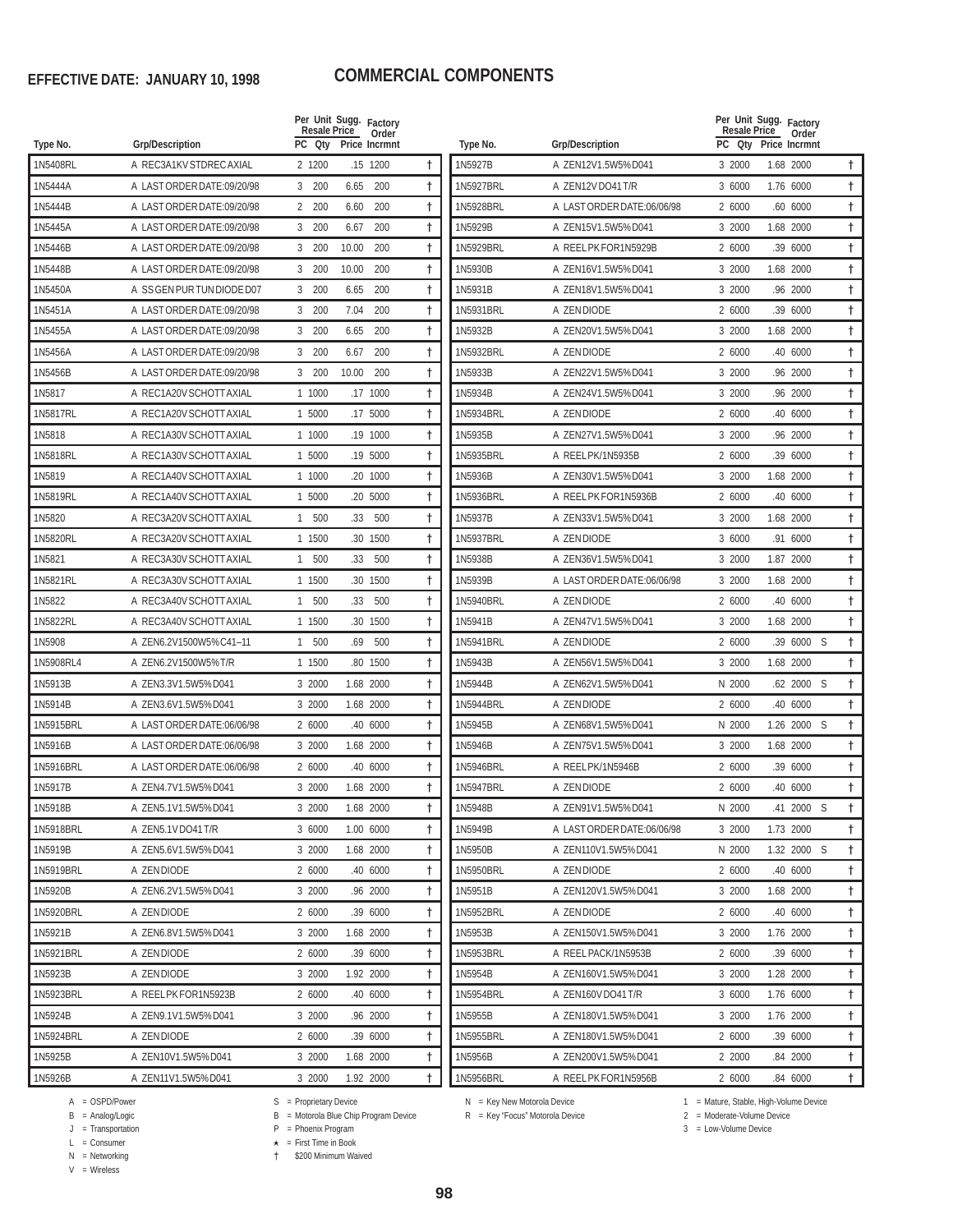|            |                            | Per Unit Sugg. Factory<br><b>Resale Price</b> |            |                           | Per Unit Sugg. Factory<br><b>Resale Price</b>  |
|------------|----------------------------|-----------------------------------------------|------------|---------------------------|------------------------------------------------|
| Type No.   | <b>Grp/Description</b>     | Order<br>PC Qtv<br>Price Incrmnt              | Type No.   | <b>Grp/Description</b>    | Order<br>PC Qty Price Incrmnt                  |
| 1N5985B    | A ZEN2.4V0.5W5%D035        | $^{\dagger}$<br>3 3000<br>1.20 3000           | 1N6003B    | A ZEN13V0.5W5%D035        | $^+$<br>3 3000<br>.55 3000                     |
| 1N5985BRL  | A ZEN2.4VDO35T/R           | $^+$<br>3 5000<br>.64 5000                    | 1N6003BRL  | A ZEN13VDO35T/R           | $^+$<br>3 5000<br>.64 5000                     |
| 1N5986BRL  | A ZEN2.7V DO35 T/R         | $^{\dagger}$<br>3 5000<br>2.21 5000           | 1N6003C    | A LASTORDER DATE:03/15/98 | $\ddagger$<br>3 3000<br>1.76 3000              |
| 1N5987B    | A ZEN3.0V0.5W5%D035        | 3 3000<br>1.20 3000<br>$^{\dagger}$           | 1N6004B    | A ZEN15V0.5W5%D035        | $\ddagger$<br>3 3000<br>.55 3000               |
| 1N5987BRL  | A ZEN3.0VDO35T/R           | $^{\dagger}$<br>3 5000<br>1.28 5000           | 1N6004BRL  | A ZEN15VDO35T/R           | $\dagger$<br>3 5000<br>.64 5000                |
| 1N5988B    | A ZEN3.3V0.5W5%D035        | 3 3000<br>.55 3000<br>$^+$                    | 1N6006B    | A ZEN18V0.5W5%D035        | 3 3000<br>.55 3000<br>$^+$                     |
| 1N5988BRL  | A ZEN3.3VDO35T/R           | $^{\dagger}$<br>3 5000<br>.35 5000            | 1N6006BRL  | A ZEN18VDO35T/R           | 3 5000<br>.35 5000<br>$^\dagger$               |
| 1N5989B    | A ZEN3.6V0.5W5%D035        | $^{\dagger}$<br>3 3000<br>.55 3000            | 1N6007BRL  | A ZEN20V0.5W5%D035        | $\ddagger$<br>3 5000<br>.35 5000               |
| 1N5989BRL  | A ZEN3.6VDO35T/R           | $^{\dagger}$<br>3 5000<br>.64 5000            | 1N6010BRL  | A ZEN27VDO35T/R           | 3 5000<br>.35 5000<br>$\ddagger$               |
| 1N5989C    | A LAST ORDER DATE:03/15/98 | $^{\dagger}$<br>3 3000<br>1.00<br>3000        | 1N6013BS   | A ZEN36V0.5W5%DO35        | $^{\dagger}$<br>N 3000<br>$.05, 3000 \star$    |
| 1N5990B    | A ZEN3.9V0.5W5%D035        | $^{\dagger}$<br>3 3000<br>.55 3000            | 1N6013BSRL | A ZEN36VDO35T/R           | $\ddagger$<br>$.05\ 5000 \star$<br>N 5000      |
| 1N5990BRL  | A ZEN3.9VDO35T/R           | $^{\dagger}$<br>3 5000<br>.64 5000            | 1N6267A    | A ZEN6.8V1500W5%C41-11    | $\dagger$<br>1 500<br>.69<br>500               |
| 1N5991B    | A ZEN4.3V0.5W5%D035        | .55 3000<br>$^+$<br>3 3000                    | 1N6267ARL4 | A ZEN6.8V1500W5%T/R       | $\ddagger$<br>2 1500<br>.69 1500               |
| 1N5991BRL  | A ZEN4.3VDO35T/R           | $^{\dagger}$<br>3 5000<br>.64 5000            | 1N6269A    | A ZEN8.2V1500W5%C41-11    | $\dagger$<br>3 500<br>1.36<br>500              |
| 1N5992B    | A ZEN4.7V0.5W5%D035        | $^{\dagger}$<br>3 3000<br>.55 3000            | 1N6270A    | A ZEN9.1V1500W5%C41-11    | $^{\dagger}$<br>N 500<br>.68<br>500            |
| 1N5992BRL  | A ZEN4.7VDO35T/R           | $^{\dagger}$<br>3 5000<br>.64 5000            | 1N6270ARL4 | A ZENER DIODE             | 2 1500<br>68 1500<br>$^\dagger$                |
| 1N5992BS   | A ZEN4.7V0.5W5%DO35        | $^{\dagger}$<br>N 3000<br>$.05, 3000 \star$   | 1N6271A    | A ZEN10V1500W5%C41-11     | $\ddagger$<br>2 500<br>500<br>.68              |
| 1N5992BSRL | A ZEN4.7VDO35T/R           | $^{\dagger}$<br>N 5000<br>$.05, 5000 \star$   | 1N6273A    | A ZEN12V1500W5%C41-11     | 2 500<br>.68<br>500<br>$^\dagger$              |
| 1N5993B    | A ZEN5.1V0.5W5%D035        | $^{\dagger}$<br>3 3000<br>.55 3000            | 1N6274A    | A ZEN13V1500W5%C41-11     | $^{\dagger}$<br>2 500<br>.69<br>500            |
| 1N5993BRL  | A ZEN5.1VDO35T/R           | $^{\dagger}$<br>3 5000<br>.35 5000            | 1N6275A    | A ZEN15V1500W5%C41-11     | 500<br>$\dagger$<br>$\mathbf{2}$<br>500<br>.69 |
| 1N5993C    | A LAST ORDER DATE:03/15/98 | $^{\dagger}$<br>3 3000<br>1.00 3000           | 1N6275ARL4 | A ZENER DIODE             | $\dagger$<br>2 1500<br>.70 1500                |
| 1N5993D    | A ZEN5.1V1%D035            | .80 3000<br>$^+$<br>2 3000                    | 1N6276A    | A ZEN16V1500W5%C41-11     | $\ddagger$<br>2 500<br>500<br>.68              |
| 1N5993DRL  | A ZEN5.1V1%D035            | $^\dagger$<br>3 5000<br>1.64 5000             | 1N6277A    | A ZEN18V1500W5%C41-11     | $\dagger$<br>1 500<br>.68<br>500               |
| 1N5994B    | A ZEN5.6V0.5W5%D035        | $^{\dagger}$<br>3 3000<br>.55 3000            | 1N6277ARL4 | A ZENER DIODE             | 2 1500<br>.68 1500<br>$^+$                     |
| 1N5994BRL  | A ZEN5.6VDO35T/R           | $^{\dagger}$<br>2 5000<br>.14 5000            | 1N6278A    | A ZEN20V1500W5%C41-11     | 2 500<br>.68<br>500<br>$^\dagger$              |
| 1N5994BS   | A ZEN5.6V0.5W5%DO35        | $^+$<br>N 3000<br>$.05, 3000 \star$           | 1N6278ARL4 | A ZENER DIODE             | $\ddagger$<br>2 1500<br>.68 1500               |
| 1N5994BSRL | A ZEN5.6VDO35T/R           | $^{\dagger}$<br>N 5000<br>$.05, 5000 \star$   | 1N6279ARL4 | A ZENER DIODE             | 2 1500<br>68 1500<br>$\ddagger$                |
| 1N5995B    | A ZEN6.2V0.5W5%D035        | $^{\dagger}$<br>3 3000<br>.55 3000            | 1N6280A    | A ZEN24V1500W5%C41-11     | $^{\dagger}$<br>1 500<br>.69<br>500            |
| 1N5995BRL  | A ZEN6.2V DO35 T/R         | $^{\dagger}$<br>3 5000<br>.35 5000            | 1N6280ARL4 | A ZENER DIODE             | .70 1500<br>$\ddagger$<br>2 1500               |
| 1N5995C    | A LAST ORDER DATE:03/15/98 | $^{\dagger}$<br>3 3000<br>1.00 3000           | 1N6281A    | A ZEN27V1500W5%C41-11     | $\dagger$<br>2 500<br>.68<br>500               |
| 1N5996B    | A ZEN6.8V0.5W5%D035        | 3 3000<br>.55 3000<br>$^+$                    | 1N6281ARL4 | A ZENER DIODE             | .68 1500<br>$\ddagger$<br>2 1500               |
| 1N5996BRL  | A ZEN6.8VDO35T/R           | $+$<br>3 5000<br>64 5000                      | 1N6282A    | A ZEN30V1500W5%C41-11     | $^+$<br>1 500<br>.69<br>500                    |
| 1N5996BS   | A ZEN6.8V0.5W5%DO35        | N 3000<br>$.05 \, 3000 \star$<br>$^+$         | 1N6282ARL4 | A ZENER DIODE             | $^+$<br>2 1500<br>.70 1500                     |
| 1N5996BSRL | A ZEN6.8VDO35T/R           | $^\dagger$<br>N 5000<br>$.05, 5000 \star$     | 1N6283A    | A ZEN33V1500W5%C41-11     | 2 500<br>.70 500<br>Ť                          |
| 1N5997B    | A ZEN7.5V0.5W5%D035        | t.<br>3 3000<br>.55 3000                      | 1N6283ARL4 | A ZENER DIODE             | 2 1500<br>.70 1500<br>Ť.                       |
| 1N5997BRL  | A ZEN7.5VDO35T/R           | $^{\dagger}$<br>3 5000<br>.64 5000            | 1N6284A    | A ZEN36V1500W5%C41-11     | 2 500<br>.69<br>500<br>$^\dagger$              |
| 1N5998B    | A ZEN8.2V0.5W5%D035        | $^{\dagger}$<br>3 3000<br>.55 3000            | 1N6284ARL4 | A ZENER DIODE             | $\dagger$<br>2 1500<br>.70 1500                |
| 1N5998BRL  | A ZEN8.2VDO35T/R           | $^{\dagger}$<br>3 5000<br>.35 5000            | 1N6285A    | A ZEN39V1500W5%C41-11     | 500<br>$\ddagger$<br>2 500<br>.69              |
| 1N5999B    | A ZEN9.1V0.5W5%D035        | $\ddagger$<br>.55 3000<br>3 3000              | 1N6285ARL4 | A ZENER DIODE             | $^\dagger$<br>2 1500<br>.70 1500               |
| 1N5999BRL  | A ZEN9.1VDO35T/R           | .64 5000<br>t.<br>3 5000                      | 1N6286A    | A ZEN43V1500W5%C41-11     | Ť<br>2 500<br>500<br>.68                       |
| 1N6000B    | A ZEN10V0.5W5%D035         | .55 3000<br>$^\dagger$<br>3 3000              | 1N6286ARL4 | A ZENER DIODE             | 2 1500<br>.68 1500<br>$^{\dagger}$             |
| 1N6000BRL  | A ZEN10V DO35 T/R          | 3 5000<br>.64 5000<br>Ť.                      | 1N6287A    | A ZEN47V1500W5%C41-11     | 2 500<br>500<br>Ť.<br>.68                      |
| 1N6001BRL  | A ZEN11VDO35T/R            | $^\dagger$<br>3 5000<br>.64 5000              | 1N6288A    | A ZEN51V1500W5%C41-11     | 2 500<br>.69<br>500<br>Ť                       |
| 1N6002B    | A ZEN12V0.5W5%D035         | t.<br>3 3000<br>.55 3000                      | 1N6288ARL4 | A ZENER DIODE             | 2 1500<br>Ť<br>.70 1500                        |
| 1N6002BRL  | A ZEN12V DO35 T/R          | $^{\dagger}$<br>3 5000<br>.64 5000            | 1N6289A    | A ZEN56V1500W5%C41-11     | $^+$<br>2 500<br>.69<br>500                    |

- 
- 
- $L = \text{Consumer}$ <br>  $N = \text{Networking}$ <br>  $V = \text{Wireless}$
- 
- 

B = Analog/Logic computer by a motorola Blue Chip Program Device R = Key "Focus" Motorola Device 2 = Moderate-Volume Device

J = Transportation P = Phoenix Program 3 = Low-Volume Device

 $L =$  Consumer  $\star =$  First Time in Book

N = Networking - and the state of the state of the state of the state of the state of the state of the state of the state of the state of the state of the state of the state of the state of the state of the state of the st